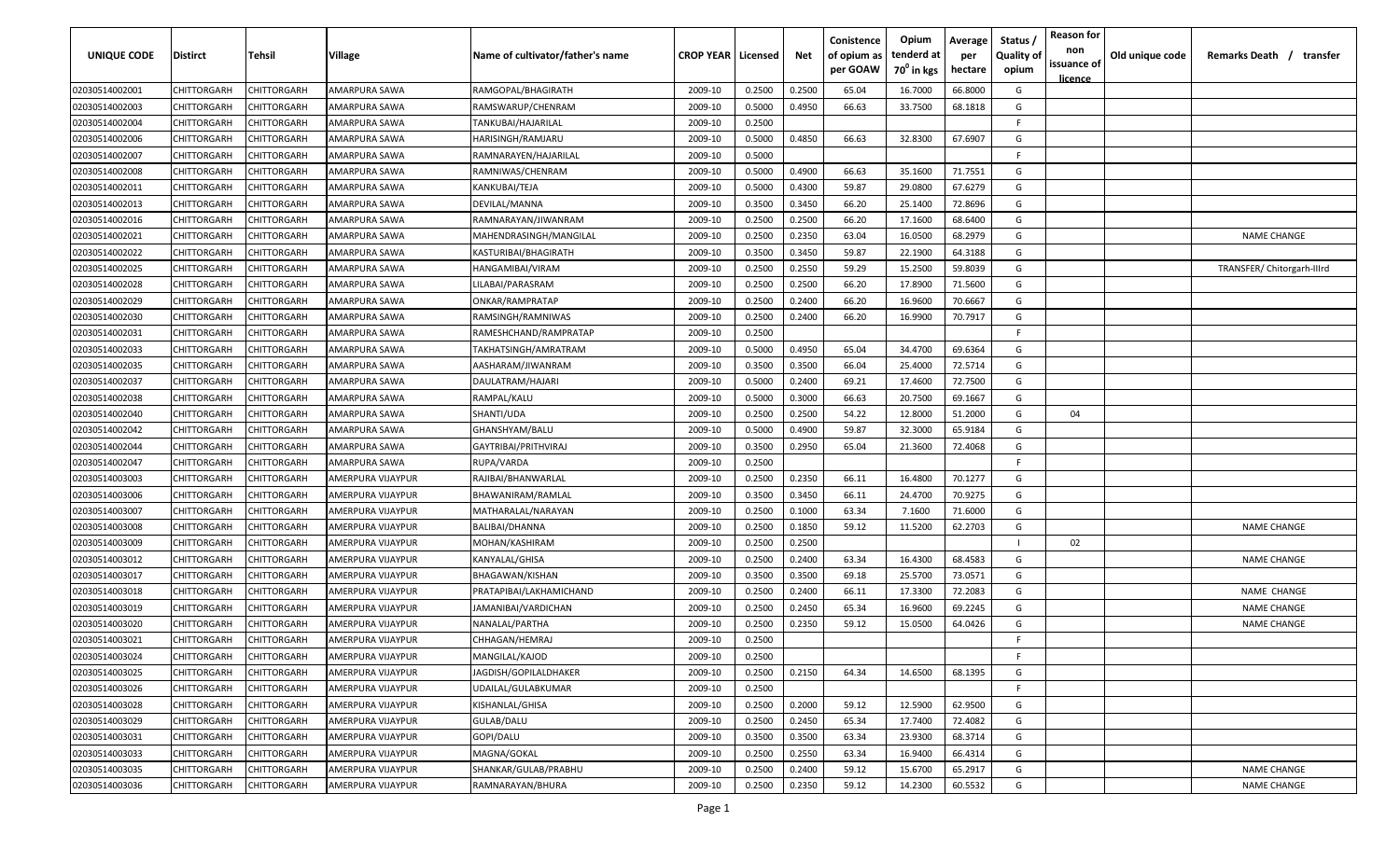| <b>UNIQUE CODE</b> | <b>Distirct</b>    | <b>Tehsil</b> | Village           | Name of cultivator/father's name | <b>CROP YEAR   Licensed</b> |        | Net    | Conistence<br>of opium as<br>per GOAW | Opium<br>tenderd at<br>70 <sup>0</sup> in kgs | Average<br>per<br>hectare | Status /<br><b>Quality of</b><br>opium | <b>Reason for</b><br>non<br>issuance of<br>licence | Old unique code | Remarks Death /<br>transfer |
|--------------------|--------------------|---------------|-------------------|----------------------------------|-----------------------------|--------|--------|---------------------------------------|-----------------------------------------------|---------------------------|----------------------------------------|----------------------------------------------------|-----------------|-----------------------------|
| 02030514003039     | CHITTORGARH        | CHITTORGARH   | AMERPURA VIJAYPUR | BHAGAVANIBAI/NANALAL             | 2009-10                     | 0.2500 | 0.2500 | 63.34                                 | 16.5600                                       | 66.2400                   | G                                      |                                                    |                 |                             |
| 02030514003044     | CHITTORGARH        | CHITTORGARH   | AMERPURA VIJAYPUR | NANDUBAI/MODA                    | 2009-10                     | 0.2500 | 0.2500 | 59.12                                 | 15.3700                                       | 61.4800                   | G                                      |                                                    |                 |                             |
| 02030514003046     | CHITTORGARH        | CHITTORGARH   | AMERPURA VIJAYPUR | KALLUBAI/BHAGAWAN                | 2009-10                     | 0.2500 | 0.1000 | 63.34                                 | 7.1500                                        | 71.5000                   | G                                      |                                                    |                 |                             |
| 02030514005001     | CHITTORGARH        | CHITTORGARH   | BAGERIYA          | NANIBAI/DAYARAM                  | 2009-10                     | 0.2500 | 0.2500 | 67.09                                 | 18.4100                                       | 73.6400                   | G                                      |                                                    |                 |                             |
| 02030514005002     | CHITTORGARH        | CHITTORGARH   | BAGERIYA          | KAJOD/DHANNA                     | 2009-10                     | 0.2500 | 0.2450 | 67.84                                 | 19.0600                                       | 77.7959                   | G                                      |                                                    |                 |                             |
| 02030514005003     | CHITTORGARH        | CHITTORGARH   | BAGERIYA          | PYARIBAI/PRABHU                  | 2009-10                     | 0.2500 | 0.1450 | 66.24                                 | 10.5200                                       | 72.5517                   | G                                      |                                                    |                 |                             |
| 02030514005004     | CHITTORGARH        | CHITTORGARH   | BAGERIYA          | GHISULAL/HEMRAJ                  | 2009-10                     | 0.5000 | 0.4450 | 64.60                                 | 31.6400                                       | 71.1011                   | G                                      |                                                    |                 |                             |
| 02030514005007     | CHITTORGARH        | CHITTORGARH   | BAGERIYA          | ONKAR/LALUDHAKAR                 | 2009-10                     | 0.5000 | 0.3550 | 66.24                                 | 25.1800                                       | 70.9296                   | G                                      |                                                    |                 |                             |
| 02030514005008     | CHITTORGARH        | CHITTORGARH   | BAGERIYA          | BALKISHAN/SAWAIRAM               | 2009-10                     | 0.5000 | 0.3400 | 66.24                                 | 25.5100                                       | 75.0294                   | G                                      |                                                    |                 |                             |
| 02030514005009     | CHITTORGARH        | CHITTORGARH   | BAGERIYA          | PYARCHAND/MODA/UDAIRAM           | 2009-10                     | 0.2500 | 0.2400 | 67.09                                 | 18.0500                                       | 75.2083                   | G                                      |                                                    |                 | <b>NAME CHANGE</b>          |
| 02030514005011     | CHITTORGARH        | CHITTORGARH   | BAGERIYA          | BARDICHAND/PRATHVIRAJ            | 2009-10                     | 0.2500 | 0.2500 | 64.60                                 | 18.4100                                       | 73.6400                   | G                                      |                                                    |                 |                             |
| 02030514005012     | CHITTORGARH        | CHITTORGARH   | BAGERIYA          | SHYAMLAL/WENA                    | 2009-10                     | 0.2500 | 0.2450 | 60.98                                 | 16.0300                                       | 65.4286                   | G                                      |                                                    |                 |                             |
| 02030514005013     | CHITTORGARH        | CHITTORGARH   | BAGERIYA          | KANHAIYALAL/KAJOD                | 2009-10                     | 0.2500 | 0.2300 | 67.92                                 | 17.5300                                       | 76.2174                   | G                                      |                                                    |                 |                             |
| 02030514005016     | CHITTORGARH        | CHITTORGARH   | BAGERIYA          | MANGILAL/PRATHAVIRAJ             | 2009-10                     | 0.2500 | 0.2500 | 64.60                                 | 16.9800                                       | 67.9200                   | G                                      |                                                    |                 |                             |
| 02030514005018     | CHITTORGARH        | CHITTORGARH   | BAGERIYA          | MADENLAL/PRABHULAL               | 2009-10                     | 0.2500 | 0.0950 | 67.92                                 | 8.0700                                        | 84.9474                   | G                                      |                                                    |                 |                             |
| 02030514005023     | CHITTORGARH        | CHITTORGARH   | BAGERIYA          | TARACHAND/HEERALALDHAKAR         | 2009-10                     | 0.2500 | 0.2000 | 66.24                                 | 14.5300                                       | 72.6500                   | G                                      |                                                    |                 |                             |
| 02030514005024     | CHITTORGARH        | CHITTORGARF   | BAGERIYA          | NANURAM/PRABHULAL                | 2009-10                     | 0.2500 | 0.2000 | 66.24                                 | 14.1800                                       | 70.9000                   | G                                      |                                                    |                 |                             |
| 02030514005025     | CHITTORGARH        | CHITTORGARH   | BAGERIYA          | BHURALAL/TULSIRAM                | 2009-10                     | 0.5000 | 0.4800 | 67.84                                 | 34.9100                                       | 72.7292                   | G                                      |                                                    |                 |                             |
| 02030514005026     | CHITTORGARH        | CHITTORGARH   | BAGERIYA          | MANGILAL/TULSIRAM                | 2009-10                     | 0.5000 | 0.4800 | 64.60                                 | 35.2900                                       | 73.5208                   | G                                      |                                                    |                 |                             |
| 02030514005027     | CHITTORGARH        | CHITTORGARH   | BAGERIYA          | MAGNIRAM/DHANRAJ                 | 2009-10                     | 0.2500 | 0.2400 | 67.09                                 | 18.5100                                       | 77.1250                   | G                                      |                                                    |                 |                             |
| 02030514005031     | CHITTORGARH        | CHITTORGARH   | BAGERIYA          | GORILAL/DAYARAM                  | 2009-10                     | 0.2500 | 0.2450 | 67.92                                 | 18.2100                                       | 74.3265                   | G                                      |                                                    |                 |                             |
| 02030514005032     | CHITTORGARH        | CHITTORGARH   | BAGERIYA          | RAMCHANDRA/HIRALAL               | 2009-10                     | 0.5000 |        |                                       |                                               |                           | N                                      | 11                                                 |                 |                             |
| 02030514005033     | CHITTORGARH        | CHITTORGARH   | BAGERIYA          | BHOLIRAM/MAGNIRAM                | 2009-10                     | 0.2500 | 0.2400 | 67.09                                 | 18.2100                                       | 75.8750                   | G                                      |                                                    |                 |                             |
| 02030514005037     | CHITTORGARH        | CHITTORGARH   | BAGERIYA          | JAGANNATH/HIRA/MANGILAL          | 2009-10                     | 0.5000 | 0.4700 | 67.84                                 | 36.2200                                       | 77.0638                   | G                                      |                                                    |                 |                             |
| 02030514005038     | CHITTORGARH        | CHITTORGARH   | BAGERIYA          | UDAIRAM/DAULATRAM                | 2009-10                     | 0.2500 | 0.2000 | 64.60                                 | 13.7600                                       | 68.8000                   | G                                      |                                                    |                 |                             |
| 02030514005039     | CHITTORGARH        | CHITTORGARH   | BAGERIYA          | PYARIABAI/RAMA                   | 2009-10                     | 0.2500 | 0.2350 | 64.60                                 | 16.0800                                       | 68.4255                   | G                                      |                                                    |                 |                             |
| 02030514005040     | CHITTORGARH        | CHITTORGARH   | BAGERIYA          | SITABAI/MADENLAL                 | 2009-10                     | 0.2500 |        |                                       |                                               |                           | -F.                                    |                                                    |                 |                             |
| 02030514005041     | CHITTORGARH        | CHITTORGARH   | BAGERIYA          | GHISU/SEWA                       | 2009-10                     | 0.2500 |        |                                       |                                               |                           | F                                      |                                                    | 02030514059012  | TRANSFER/ KOTADI            |
| 02030514007015     | CHITTORGARH        | CHITTORGARH   | BANESHTI          | BAKSHIRAM/PRATHVIRAJ             | 2009-10                     | 0.2500 |        |                                       |                                               |                           | -F.                                    |                                                    |                 |                             |
| 02030514007025     | CHITTORGARH        | CHITTORGARH   | BANESHTI          | KHUMA/RUPA                       | 2009-10                     | 0.2500 |        |                                       |                                               |                           | -F.                                    |                                                    |                 |                             |
| 02030514007039     | CHITTORGARH        | CHITTORGARH   | BANESHTI          | MANGIBAI/KALURAM                 | 2009-10                     | 0.2500 |        |                                       |                                               |                           | F.                                     |                                                    |                 |                             |
| 02030514007047     | CHITTORGARH        | CHITTORGARH   | BANESHTI          | LAXMAN/KALU                      | 2009-10                     | 0.2500 |        |                                       |                                               |                           | -F.                                    |                                                    |                 |                             |
| 02030514007053     | CHITTORGARH        | CHITTORGARH   | <b>BANESHTI</b>   | DALLA/BHURA                      | 2009-10                     | 0.2500 |        |                                       |                                               |                           | -F.                                    |                                                    |                 |                             |
| 02030514007054     | CHITTORGARH        | CHITTORGARH   | <b>BANESHTI</b>   | <b>BALU/PARATHA</b>              | 2009-10                     | 0.2500 |        |                                       |                                               |                           | E                                      |                                                    |                 |                             |
| 02030514007055     | <b>CHITTORGARH</b> | CHITTORGARH   | BANESHTI          | PYARA/BHERA                      | 2009-10                     | 0.2500 |        |                                       |                                               |                           | E                                      |                                                    |                 |                             |
| 02030514010004     | CHITTORGARH        | CHITTORGARH   | BHADKIYA          | BADRINARAYAN/GHISULAL            | 2009-10                     | 0.2500 |        |                                       |                                               |                           | F                                      |                                                    |                 |                             |
| 02030514010005     | <b>CHITTORGARH</b> | CHITTORGARH   | BHADKIYA          | JAGDISH/BHAWARLAL                | 2009-10                     | 0.2500 |        |                                       |                                               |                           | F                                      |                                                    |                 |                             |
| 02030514010006     | <b>CHITTORGARH</b> | CHITTORGARH   | BHADKIYA          | SOHANIBAI/BHAGWAN                | 2009-10                     | 0.2500 |        |                                       |                                               |                           | F.                                     |                                                    |                 | <b>NAME CHANGE</b>          |
| 02030514010010     | CHITTORGARH        | CHITTORGARH   | BHADKIYA          | KALURAM/BHAWAR                   | 2009-10                     | 0.2500 |        |                                       |                                               |                           | F.                                     |                                                    |                 |                             |
| 02030514010012     | CHITTORGARH        | CHITTORGARH   | BHADKIYA          | NANIBAI/BHAGAWAN                 | 2009-10                     | 0.2500 |        |                                       |                                               |                           | $\mathsf{F}$                           |                                                    |                 |                             |
| 02030514010016     | CHITTORGARH        | CHITTORGARH   | BHADKIYA          | MOHAN/DHANNA                     | 2009-10                     | 0.2500 |        |                                       |                                               |                           | F                                      |                                                    |                 |                             |
| 02030514010025     | CHITTORGARH        | CHITTORGARH   | BHADKIYA          | RADHESHYAM/SHANKARDAKHAR         | 2009-10                     | 0.2500 |        |                                       |                                               |                           | F.                                     |                                                    | 02030514029056  | TRANSFER                    |
| 02030514010026     | <b>CHITTORGARH</b> | CHITTORGARH   | BHADKIYA          | PARTHA/DEVIBHIL                  | 2009-10                     | 0.2500 |        |                                       |                                               |                           | F                                      |                                                    |                 |                             |
| 02030514010029     | CHITTORGARH        | CHITTORGARH   | BHADKIYA          | DEVILAL/LABHCHAND                | 2009-10                     | 0.2500 |        |                                       |                                               |                           | F.                                     |                                                    |                 |                             |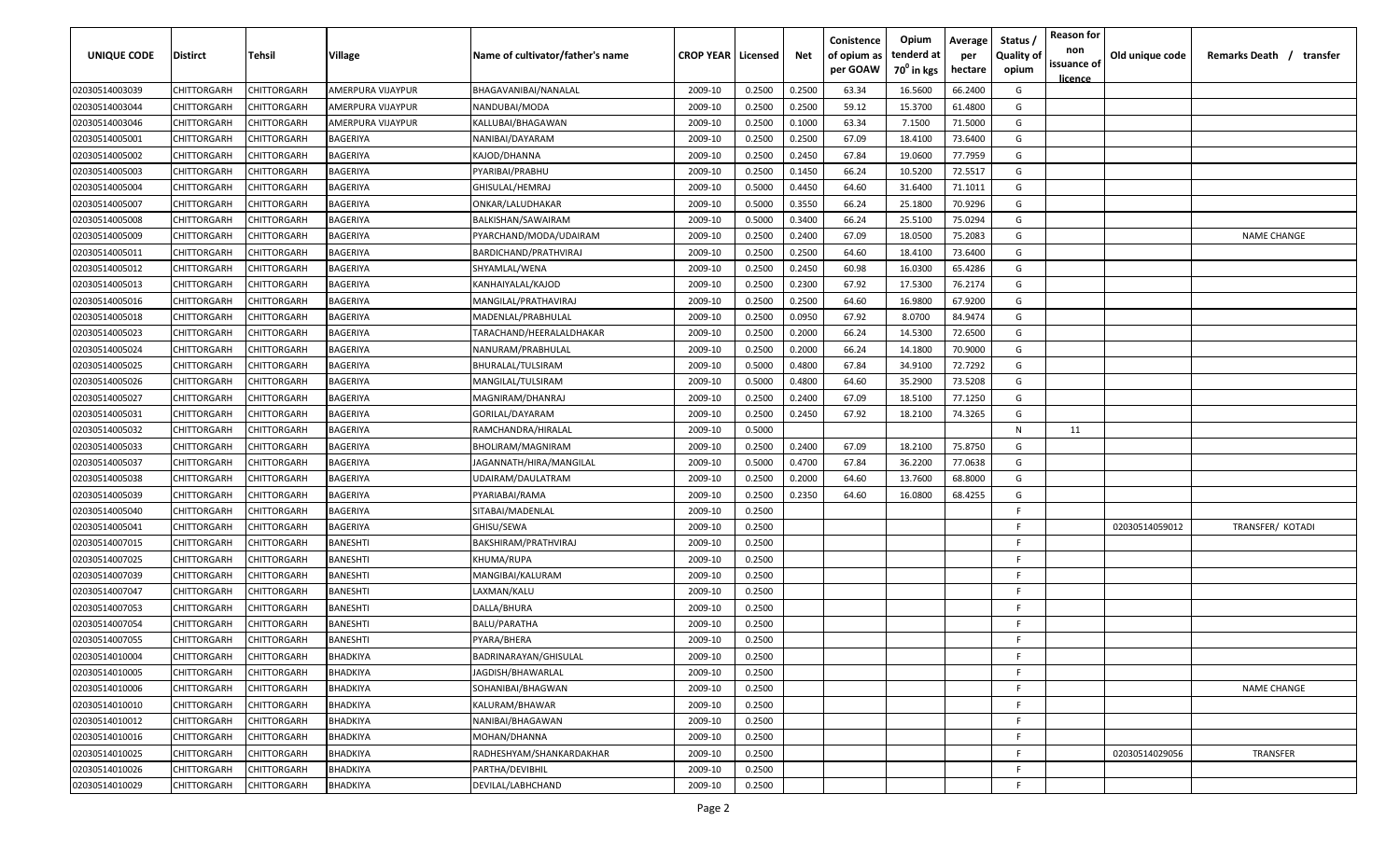| UNIQUE CODE    | <b>Distirct</b>    | Tehsil             | Village                      | Name of cultivator/father's name | <b>CROP YEAR   Licensed</b> |        | Net    | Conistence<br>of opium as<br>per GOAW | Opium<br>tenderd at<br>70 <sup>0</sup> in kgs | Average<br>per<br>hectare | Status<br><b>Quality of</b><br>opium | <b>Reason for</b><br>non<br>issuance of<br><u>licence</u> | Old unique code | Remarks Death / transfer |
|----------------|--------------------|--------------------|------------------------------|----------------------------------|-----------------------------|--------|--------|---------------------------------------|-----------------------------------------------|---------------------------|--------------------------------------|-----------------------------------------------------------|-----------------|--------------------------|
| 02030514013004 | CHITTORGARH        | CHITTORGARH        | <b>BHERUSINGHJI KA KHEDA</b> | BHERULAL/PYARA                   | 2009-10                     | 0.2500 | 0.2400 | 62.29                                 | 16.2800                                       | 67.8333                   | G                                    |                                                           | 02030514112083  | TRANSFER/NAME CHANGE     |
| 02030514013006 | CHITTORGARH        | CHITTORGARH        | <b>BHERUSINGHJI KA KHEDA</b> | MATHARA/UDA                      | 2009-10                     | 0.2500 | 0.2300 | 60.32                                 | 13.4000                                       | 58.2609                   | G                                    |                                                           | 02030514112082  | TRANSFER                 |
| 02030514013013 | CHITTORGARH        | CHITTORGARH        | <b>BHERUSINGHJI KA KHEDA</b> | NANIBAI/SUKHADEV                 | 2009-10                     | 0.2500 | 0.1350 | 58.12                                 | 8.0400                                        | 59.5556                   | G                                    |                                                           |                 |                          |
| 02030514013014 | CHITTORGARH        | CHITTORGARH        | <b>BHERUSINGHJI KA KHEDA</b> | GABUR/HIRA                       | 2009-10                     | 0.2500 | 0.2350 | 62.29                                 | 15.4100                                       | 65.5745                   | G                                    |                                                           | 02030514112085  | TRANSFER                 |
| 02030514013018 | CHITTORGARH        | CHITTORGARH        | <b>BHERUSINGHJI KA KHEDA</b> | CHAGANLAL/MANGILAL               | 2009-10                     | 0.2500 | 0.2300 | 65.80                                 | 16.0200                                       | 69.6522                   | G                                    |                                                           |                 |                          |
| 02030514013023 | CHITTORGARH        | CHITTORGARH        | <b>BHERUSINGHJI KA KHEDA</b> | BABULAL/KASIRAM                  | 2009-10                     | 0.2500 | 0.2300 | 62.29                                 | 15.4600                                       | 67.2174                   | G                                    |                                                           |                 |                          |
| 02030514013032 | CHITTORGARH        | CHITTORGARH        | <b>BHERUSINGHJI KA KHEDA</b> | BHERULAL/JAGANNATH               | 2009-10                     | 0.2500 | 0.2500 | 65.80                                 | 17.0300                                       | 68.1200                   | G                                    |                                                           |                 |                          |
| 02030514013041 | CHITTORGARH        | <b>CHITTORGARH</b> | <b>BHERUSINGHJI KA KHEDA</b> | MADHANLAL/KASHIRAM               | 2009-10                     | 0.2500 | 0.2000 | 58.12                                 | 3.4800                                        | 17.4000                   | G                                    | 04                                                        |                 |                          |
| 02030514014001 | CHITTORGARH        | CHITTORGARH        | <b>BHUGADIYA</b>             | NARAYAN/KISHANA                  | 2009-10                     | 0.2500 | 0.2350 | 59.62                                 | 15.5500                                       | 66.1702                   | G                                    |                                                           |                 |                          |
| 02030514014003 | CHITTORGARH        | CHITTORGARH        | <b>BHUGADIYA</b>             | CHHAGAN/GHISA                    | 2009-10                     | 0.2500 | 0.2450 | 50.19                                 | 12.7300                                       | 51.9592                   | G                                    | 04                                                        |                 |                          |
| 02030514014004 | CHITTORGARH        | CHITTORGARH        | <b>BHUGADIYA</b>             | GHISUDAS/MODIDAS                 | 2009-10                     | 0.2500 |        |                                       |                                               |                           | -F.                                  |                                                           |                 |                          |
| 02030514014006 | CHITTORGARH        | <b>CHITTORGARH</b> | BHUGADIYA                    | SHANKARLAL/KALU                  | 2009-10                     | 0.2500 |        |                                       |                                               |                           | -F                                   |                                                           |                 |                          |
| 02030514014007 | <b>CHITTORGARH</b> | <b>CHITTORGARH</b> | <b>BHUGADIYA</b>             | CHATURBHUJ/KISHANA               | 2009-10                     | 0.2500 | 0.2450 | 59.62                                 | 15.8100                                       | 64.5310                   | G                                    |                                                           |                 |                          |
| 02030514014008 | CHITTORGARH        | CHITTORGARH        | <b>BHUGADIYA</b>             | AMBHALAL/CHUNILAL                | 2009-10                     | 0.2500 |        |                                       |                                               |                           | F.                                   |                                                           |                 |                          |
| 02030514014009 | CHITTORGARH        | CHITTORGARH        | <b>BHUGADIYA</b>             | MOHAN/AMARA                      | 2009-10                     | 0.2500 |        |                                       |                                               |                           | F.                                   |                                                           |                 |                          |
| 02030514014010 | CHITTORGARH        | <b>CHITTORGARH</b> | <b>BHUGADIYA</b>             | BHERU/DEVA                       | 2009-10                     | 0.2500 | 0.2450 | 66.44                                 | 16.9200                                       | 69.0612                   | G                                    |                                                           | 02030514097030  | <b>TRANSFER</b>          |
| 02030514014011 | CHITTORGARH        | <b>CHITTORGARH</b> | <b>BHUGADIYA</b>             | BADRILAL/CHUNILAL                | 2009-10                     | 0.2500 |        |                                       |                                               |                           | F.                                   |                                                           |                 | <b>NAME CHANGE</b>       |
| 02030514014017 | CHITTORGARH        | CHITTORGARH        | <b>BHUGADIYA</b>             | DEVILAL/GANGARAM                 | 2009-10                     | 0.2500 |        |                                       |                                               |                           | F.                                   |                                                           |                 | <b>NAME CHANGE</b>       |
| 02030514014018 | CHITTORGARH        | CHITTORGARH        | <b>BHUGADIYA</b>             | DALIBAI/MADHU                    | 2009-10                     | 0.2500 |        |                                       |                                               |                           | F.                                   |                                                           | 02030514053076  | TRANSFER/NAME CHANGE     |
| 02030514014020 | CHITTORGARH        | CHITTORGARH        | <b>BHUGADIYA</b>             | BHAGAWANA/AMARA                  | 2009-10                     | 0.2500 |        |                                       |                                               |                           | -F                                   |                                                           |                 |                          |
| 02030514014022 | CHITTORGARH        | CHITTORGARH        | <b>BHUGADIYA</b>             | <b>BALLU/DALLA</b>               | 2009-10                     | 0.2500 |        |                                       |                                               |                           | -F                                   |                                                           |                 |                          |
| 02030514014023 | CHITTORGARH        | CHITTORGARH        | <b>BHUGADIYA</b>             | MADHO/DUNGA                      | 2009-10                     | 0.2500 |        |                                       |                                               |                           | -F                                   |                                                           |                 |                          |
| 02030514014027 | CHITTORGARH        | CHITTORGARH        | <b>BHUGADIYA</b>             | BHERU/CHUNA                      | 2009-10                     | 0.2500 | 0.2450 | 57.32                                 | 16.2600                                       | 66.3673                   | G                                    |                                                           |                 |                          |
| 02030514014030 | CHITTORGARH        | CHITTORGARH        | <b>BHUGADIYA</b>             | HEERU/NANA                       | 2009-10                     | 0.2500 |        |                                       |                                               |                           | -F                                   |                                                           |                 |                          |
| 02030514015002 | CHITTORGARH        | <b>CHITTORGARH</b> | <b>BILODA</b>                | BAPU/BHAGIRATH                   | 2009-10                     | 0.2500 |        |                                       |                                               |                           | -F                                   |                                                           |                 |                          |
| 02030514015004 | CHITTORGARH        | CHITTORGARH        | <b>BILODA</b>                | MANOHARSINGH/GOVIIDSINGH         | 2009-10                     | 0.2500 |        |                                       |                                               |                           | E.                                   |                                                           |                 |                          |
| 02030514015008 | CHITTORGARH        | CHITTORGARH        | <b>BILODA</b>                | RAMCHANDRA/BHANWARLAL            | 2009-10                     | 0.5000 | 0.4550 | 65.04                                 | 30.5100                                       | 67.0549                   | G                                    |                                                           |                 |                          |
| 02030514015009 | CHITTORGARH        | CHITTORGARH        | <b>BILODA</b>                | MANOHARSINGH/CHATARBHUJ          | 2009-10                     | 0.2500 | 0.2450 | 66.20                                 | 17.0500                                       | 69.5918                   | G                                    |                                                           |                 | <b>NAME CHANGE</b>       |
| 02030514015015 | CHITTORGARH        | CHITTORGARH        | <b>BILODA</b>                | RAMRATAN/JITMAL                  | 2009-10                     | 0.2500 |        |                                       |                                               |                           | E                                    |                                                           |                 |                          |
| 02030514015017 | <b>CHITTORGARH</b> | CHITTORGARH        | <b>BILODA</b>                | SHYAMU/CHATURBHUJ                | 2009-10                     | 0.3500 | 0.3300 | 54.22                                 | 5.5200                                        | 16.7273                   | G                                    | 04                                                        |                 |                          |
| 02030514015018 | CHITTORGARH        | CHITTORGARH        | <b>BILODA</b>                | MANGIBAI/HAJARI                  | 2009-10                     | 0.2500 | 0.2300 | 63.36                                 | 15.5700                                       | 67.6957                   | G                                    |                                                           |                 | <b>NAME CHANGE</b>       |
| 02030514015022 | CHITTORGARH        | CHITTORGARH        | <b>BILODA</b>                | KALIBAI/NARAYAN                  | 2009-10                     | 0.2500 | 0.2400 | 54.22                                 | 13.7000                                       | 57.0833                   | G                                    | 05                                                        |                 |                          |
| 02030514015028 | CHITTORGARH        | CHITTORGARH        | <b>BILODA</b>                | RAMNIWAS/BHAGIRATH               | 2009-10                     | 0.2500 | 0.2500 | 63.36                                 | 16.0400                                       | 64.1600                   | G                                    |                                                           |                 |                          |
| 02030514015029 | CHITTORGARH        | <b>CHITTORGARH</b> | <b>BILODA</b>                | MOHANSINGH/KHEMRAJ               | 2009-10                     | 0.5000 | 0.4350 | 65.04                                 | 29.4400                                       | 67.6782                   | G                                    |                                                           |                 |                          |
| 02030514015031 | CHITTORGARH        | CHITTORGARH        | <b>BILODA</b>                | PRATHAVIRAJ/CHATURBHUJ           | 2009-10                     | 0.2500 | 0.2500 | 70.52                                 | 3.9800                                        | 15.9200                   | G                                    | 04                                                        |                 |                          |
| 02030514015032 | CHITTORGARH        | <b>CHITTORGARH</b> | <b>BILODA</b>                | BASRAJ/KALU                      | 2009-10                     | 0.3500 | 0.3000 | 59.87                                 | 18.4600                                       | 61.5333                   | G                                    |                                                           |                 |                          |
| 02030514015033 | CHITTORGARH        | CHITTORGARH        | <b>BILODA</b>                | RAMLAL/KALULAL                   | 2009-10                     | 0.5000 |        |                                       |                                               |                           | F.                                   |                                                           |                 |                          |
| 02030514015034 | CHITTORGARH        | CHITTORGARH        | <b>BILODA</b>                | KAMLABAI/LOBHCHAND               | 2009-10                     | 0.2500 | 0.2300 | 63.36                                 | 15.7800                                       | 68.6087                   | G                                    |                                                           |                 |                          |
| 02030514015036 | CHITTORGARH        | CHITTORGARH        | <b>BILODA</b>                | SHANTIBAI/CHATARBHUJ             | 2009-10                     | 0.5000 |        |                                       |                                               |                           | F.                                   |                                                           |                 |                          |
| 02030514015038 | CHITTORGARH        | CHITTORGARH        | <b>BILODA</b>                | SUHAGIBAI/TEKCHAND               | 2009-10                     | 0.2500 | 0.2400 | 63.36                                 | 15.5900                                       | 64.9583                   | G                                    |                                                           |                 |                          |
| 02030514015039 | CHITTORGARH        | CHITTORGARH        | <b>BILODA</b>                | RAMPAL/CHAINRAM                  | 2009-10                     | 0.2500 |        |                                       |                                               |                           | F                                    |                                                           |                 |                          |
| 02030514015040 | CHITTORGARH        | CHITTORGARH        | <b>BILODA</b>                | KHAMRAJ/NATHU                    | 2009-10                     | 0.2500 | 0.2400 | 59.29                                 | 15.6700                                       | 65.2917                   | G                                    | 01                                                        |                 |                          |
| 02030514015042 | CHITTORGARH        | CHITTORGARH        | <b>BILODA</b>                | PUSHKARLAL/BASRAJ                | 2009-10                     | 0.2500 |        |                                       |                                               |                           | F.                                   |                                                           |                 |                          |
| 02030514015043 | CHITTORGARH        | CHITTORGARH        | <b>BILODA</b>                | LALSINGH/RAMNARAYAN              | 2009-10                     | 0.3500 |        |                                       |                                               |                           | F.                                   |                                                           |                 |                          |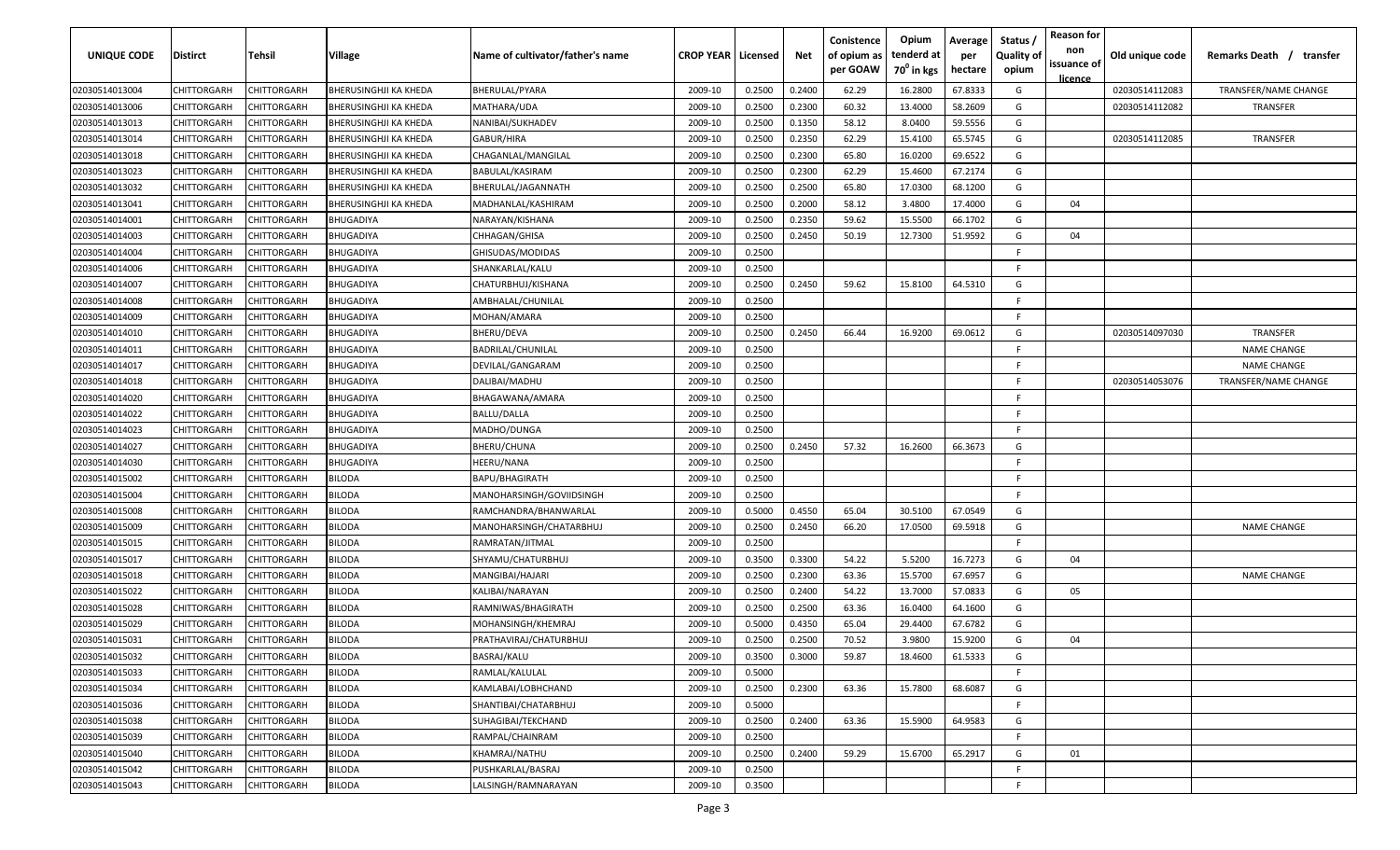| <b>UNIQUE CODE</b> | Distirct           | Tehsil             | Village               | Name of cultivator/father's name | <b>CROP YEAR   Licensed</b> |        | Net    | Conistence<br>of opium as<br>per GOAW | Opium<br>tenderd at<br>70 <sup>0</sup> in kgs | Average<br>per<br>hectare | Status /<br><b>Quality of</b><br>opium | <b>Reason for</b><br>non<br>issuance of<br><u>licence</u> | Old unique code | Remarks Death /<br>transfer |
|--------------------|--------------------|--------------------|-----------------------|----------------------------------|-----------------------------|--------|--------|---------------------------------------|-----------------------------------------------|---------------------------|----------------------------------------|-----------------------------------------------------------|-----------------|-----------------------------|
| 02030514015044     | CHITTORGARH        | CHITTORGARH        | <b>BILODA</b>         | NAGJIRAM/VENIRAM                 | 2009-10                     | 0.5000 | 0.3850 | 63.36                                 | 26.5300                                       | 68.9091                   | G                                      |                                                           |                 |                             |
| 02030514015047     | CHITTORGARH        | CHITTORGARH        | BILODA                | SHANTILAL/CHATARBHUJ             | 2009-10                     | 0.5000 | 0.4800 | 59.87                                 | 29.5400                                       | 61.5417                   | G                                      |                                                           |                 |                             |
| 02030514015048     | CHITTORGARH        | CHITTORGARH        | BILODA                | DALCHAND/MOTILAL                 | 2009-10                     | 0.5000 | 0.4950 | 59.29                                 | 29.9700                                       | 60.5455                   | G                                      |                                                           |                 |                             |
| 02030514015050     | CHITTORGARH        | CHITTORGARH        | BILODA                | RAMNARAYAN/DHANRAJ               | 2009-10                     | 0.2500 | 0.2150 | 59.29                                 | 13.8800                                       | 64.5581                   | G                                      |                                                           |                 |                             |
| 02030514015053     | CHITTORGARH        | CHITTORGARH        | BILODA                | SHANTABAI/BAPULAL                | 2009-10                     | 0.5000 | 0.4300 | 59.87                                 | 26.3200                                       | 61.2093                   | G                                      |                                                           |                 |                             |
| 02030514015054     | CHITTORGARH        | CHITTORGARH        | BILODA                | CHARANSINGH/RAMLAL               | 2009-10                     | 0.5000 | 0.4800 | 63.36                                 | 6.4600                                        | 13.4583                   | G                                      | 04                                                        |                 |                             |
| 02030514015055     | CHITTORGARH        | <b>CHITTORGARH</b> | BILODA                | BHERULAL/SHANKARLAL              | 2009-10                     | 0.2500 | 0.2250 | 66.20                                 | 14.8300                                       | 65.9111                   | G                                      |                                                           |                 |                             |
| 02030514015063     | CHITTORGARH        | CHITTORGARH        | BILODA                | LALSINGH/RAMCHAND                | 2009-10                     | 0.3500 | 0.2900 | 63.36                                 | 18.5200                                       | 63.8621                   | G                                      |                                                           |                 |                             |
| 02030514015066     | CHITTORGARH        | CHITTORGARH        | BILODA                | RAMKANYABAI/RAMESHWARLAL         | 2009-10                     | 0.2500 | 0.2550 |                                       |                                               |                           |                                        | 02                                                        |                 |                             |
| 02030514015068     | CHITTORGARH        | CHITTORGARH        | BILODA                | SHANTILAL/SHORAM                 | 2009-10                     | 0.5000 | 0.1500 | 63.36                                 | 11.1200                                       | 74.1333                   | G                                      |                                                           |                 |                             |
| 02030514015078     | CHITTORGARH        | CHITTORGARH        | BILODA                | ONKARDAS/BHERUDAS                | 2009-10                     | 0.2500 | 0.2200 | 63.36                                 | 14.1400                                       | 64.2727                   | G                                      |                                                           |                 |                             |
| 02030514015083     | CHITTORGARH        | CHITTORGARH        | BILODA                | RAMLAL/LAXMICHAND                | 2009-10                     | 0.2500 | 0.2250 | 59.29                                 | 14.5100                                       | 64.4889                   | G                                      |                                                           |                 |                             |
| 02030514015087     | CHITTORGARH        | CHITTORGARH        | BILODA                | SUA/AMRITRAM                     | 2009-10                     | 0.2500 |        |                                       |                                               |                           | -F.                                    |                                                           |                 |                             |
| 02030514016002     | CHITTORGARH        | CHITTORGARH        | BILOLA                | MOHAN/BHURALAL                   | 2009-10                     | 0.5000 | 0.3100 | 69.21                                 | 20.5000                                       | 66.1290                   | G                                      |                                                           |                 |                             |
| 02030514016004     | CHITTORGARH        | CHITTORGARH        | <b>BILOLA</b>         | MADHO/RAMLAL                     | 2009-10                     | 0.2500 | 0.0750 | 74.24                                 | 6.2400                                        | 83.2000                   | G                                      |                                                           |                 |                             |
| 02030514016016     | CHITTORGARH        | CHITTORGARH        | <b>BILOLA</b>         | PANIBAI/MATHARALAL               | 2009-10                     | 0.2500 | 0.2450 | 69.21                                 | 17.2900                                       | 70.5714                   | G                                      |                                                           |                 |                             |
| 02030514016020     | CHITTORGARH        | CHITTORGARH        | <b>BILOLA</b>         | INDRASINGH/ONKARSINGH            | 2009-10                     | 0.5000 | 0.2350 | 69.21                                 | 14.9900                                       | 63.7872                   | G                                      |                                                           |                 |                             |
| 02030514016023     | CHITTORGARH        | CHITTORGARH        | <b>BILOLA</b>         | MANGILAL/BHERA                   | 2009-10                     | 0.5000 | 0.4150 | 69.21                                 | 29.6000                                       | 71.3253                   | G                                      |                                                           |                 |                             |
| 02030514016024     | CHITTORGARH        | CHITTORGARH        | BILOLA                | DHKHIBAI/NANDA                   | 2009-10                     | 0.2500 | 0.2400 | 66.63                                 | 15.6800                                       | 65.3333                   | G                                      |                                                           |                 |                             |
| 02030514016026     | CHITTORGARH        | CHITTORGARH        | BILOLA                | PYARA/CHAMPA                     | 2009-10                     | 0.5000 | 0.4750 | 69.87                                 | 29.8800                                       | 62.9053                   | G                                      |                                                           |                 |                             |
| 02030514016027     | CHITTORGARH        | CHITTORGARH        | BILOLA                | BHERULAL/GOVINDRAM               | 2009-10                     | 0.5000 | 0.1200 | 69.87                                 | 9.4800                                        | 79.0000                   | G                                      |                                                           |                 |                             |
| 02030514016033     | CHITTORGARH        | CHITTORGARH        | BILOLA                | DEVA/KASHIRAM                    | 2009-10                     | 0.2500 |        |                                       |                                               |                           | N                                      | 11                                                        | 02030514115004  | <b>TRANSFER</b>             |
| 02030514016034     | CHITTORGARH        | CHITTORGARH        | BILOLA                | MOHAN/UDA                        | 2009-10                     | 0.2500 |        |                                       |                                               |                           | N                                      | 11                                                        | 02030514115033  | <b>TRANSFER</b>             |
| 02030514016035     | CHITTORGARH        | CHITTORGARH        | <b>BILOLA</b>         | SUJANMAL/SHANTILAL               | 2009-10                     | 0.2500 |        |                                       |                                               |                           | N                                      | 11                                                        | 02030514115034  | <b>TRANSFER</b>             |
| 02030514019004     | CHITTORGARH        | CHITTORGARH        | CHAOUHANO KA KNTHARIA | NANDA/KHEMA                      | 2009-10                     | 0.2500 | 0.2500 | 65.46                                 | 17.3000                                       | 69.2000                   | G                                      |                                                           |                 | TRANSFER/ GAYRIYON KA KHEDA |
| 02030514019008     | CHITTORGARH        | CHITTORGARH        | CHAOUHANO KA KNTHARIA | RUPA/RAKBHA                      | 2009-10                     | 0.2500 | 0.2450 | 63.30                                 | 14.3700                                       | 58.6531                   | G                                      |                                                           |                 | TRANSFER/RAMPURIYA          |
| 02030514019015     | CHITTORGARH        | CHITTORGARH        | CHAOUHANO KA KNTHARIA | SHANKARLAL/BHERA                 | 2009-10                     | 0.2500 | 0.2500 | 58.12                                 | 15.6800                                       | 62.7200                   | G                                      |                                                           |                 | TRANSFER/ ODUND             |
| 02030514019028     | CHITTORGARH        | CHITTORGARH        | CHAOUHANO KA KNTHARIA | BHERULAL/KALU                    | 2009-10                     | 0.2500 | 0.2250 | 58.12                                 | 3.5300                                        | 15.6889                   | G                                      | 04                                                        |                 |                             |
| 02030514019030     | CHITTORGARH        | CHITTORGARH        | CHAOUHANO KA KNTHARIA | PARTHU/BHERA                     | 2009-10                     | 0.2500 | 0.2500 | 60.09                                 | 15.5900                                       | 62.3600                   | G                                      |                                                           |                 | TRANSFER/ ODUND             |
| 02030514019032     | CHITTORGARH        | CHITTORGARH        | CHAOUHANO KA KNTHARIA | KASTURIBAI/HAJARI                | 2009-10                     | 0.2500 | 0.2550 | 63.30                                 | 15.1200                                       | 59.2941                   | G                                      |                                                           |                 | TRANSFER/RAMPURIYA          |
| 02030514021002     | CHITTORGARH        | CHITTORGARH        | CHIKSI A              | HIRALAL/DEVJI                    | 2009-10                     | 0.2500 | 0.1850 | 60.39                                 | 12.4000                                       | 67.0270                   | G                                      |                                                           |                 |                             |
| 02030514021003     | CHITTORGARH        | CHITTORGARH        | CHIKSI A              | RATANLAL/SHANKAR                 | 2009-10                     | 0.2500 | 0.2100 | 64.08                                 | 14.8400                                       | 70.6667                   | G                                      |                                                           |                 |                             |
| 02030514021004     | CHITTORGARH        | CHITTORGARH        | CHIKSI A              | AMRTARAM/GOKAL                   | 2009-10                     | 0.5000 |        |                                       |                                               |                           | -F.                                    |                                                           |                 |                             |
| 02030514021005     | CHITTORGARH        | CHITTORGARH        | <b>CHIKSI A</b>       | ONKARLALA/HARLAL                 | 2009-10                     | 0.3500 | 0.2050 | 65.72                                 | 14.1700                                       | 69.1220                   | G                                      |                                                           |                 |                             |
| 02030514021007     | CHITTORGARH        | CHITTORGARH        | CHIKSI A              | KISHANSINGH/HUKMSINGH            | 2009-10                     | 0.2500 | 0.1850 | 65.72                                 | 12.9000                                       | 69.7297                   | G                                      |                                                           |                 |                             |
| 02030514021013     | <b>CHITTORGARH</b> | CHITTORGARH        | <b>CHIKSI A</b>       | SYANIBAI/BHAGHIRTH               | 2009-10                     | 0.2500 | 0.2250 | 60.39                                 | 13.7400                                       | 61.0667                   | G                                      |                                                           |                 |                             |
| 02030514021014     | <b>CHITTORGARH</b> | CHITTORGARH        | <b>CHIKSI A</b>       | HARLAL/HUKMA                     | 2009-10                     | 0.2500 | 0.1850 | 59.12                                 | 12.6800                                       | 68.5405                   | G                                      |                                                           |                 |                             |
| 02030514021016     | <b>CHITTORGARH</b> | <b>CHITTORGARH</b> | <b>CHIKSI A</b>       | ONKARLAL/BOTLAL                  | 2009-10                     | 0.5000 | 0.2200 | 65.34                                 | 15.1900                                       | 69.0455                   | G                                      |                                                           |                 |                             |
| 02030514021017     | <b>CHITTORGARH</b> | CHITTORGARH        | <b>CHIKSI A</b>       | DALU/BHOLARAM                    | 2009-10                     | 0.5000 | 0.2600 | 64.08                                 | 17.6500                                       | 67.8846                   | G                                      |                                                           |                 |                             |
| 02030514021021     | CHITTORGARH        | CHITTORGARH        | CHIKSI A              | UDIBAI/DUNGA                     | 2009-10                     | 0.2500 | 0.2500 | 65.72                                 | 16.8900                                       | 67.5600                   | G                                      |                                                           |                 |                             |
| 02030514021024     | CHITTORGARH        | CHITTORGARH        | CHIKSI A              | SUHAGIBAI/KISHANLAL              | 2009-10                     | 0.2500 | 0.2300 | 64.08                                 | 16.7500                                       | 72.8261                   | G                                      |                                                           |                 |                             |
| 02030514021025     | <b>CHITTORGARH</b> | CHITTORGARH        | CHIKSI A              | GOVINDRAM/KAZOD                  | 2009-10                     | 0.2500 | 0.1950 | 57.56                                 | 11.5700                                       | 59.3333                   | G                                      |                                                           |                 |                             |
| 02030514021030     | CHITTORGARH        | CHITTORGARH        | CHIKSI A              | BHERULAL/UDIYACHAMAR             | 2009-10                     | 0.5000 |        |                                       |                                               |                           | F.                                     |                                                           |                 |                             |
| 02030514021031     | <b>CHITTORGARH</b> | CHITTORGARH        | CHIKSI A              | NATHIBAI/BANSIDAS                | 2009-10                     | 0.2500 | 0.2400 | 60.39                                 | 16.6100                                       | 69.2083                   | G                                      |                                                           |                 |                             |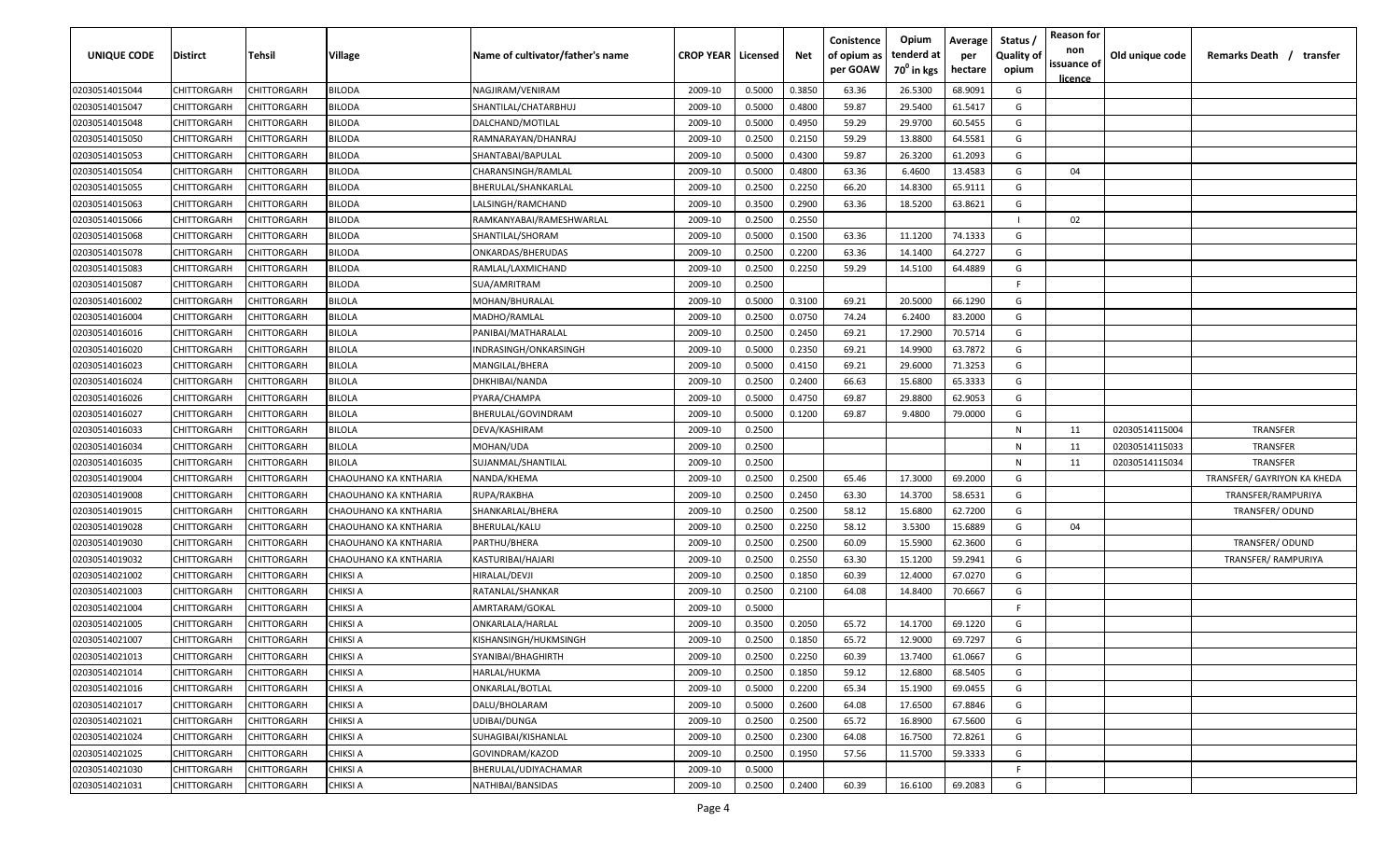| <b>UNIQUE CODE</b> | Distirct           | Tehsil      | Village         | Name of cultivator/father's name | <b>CROP YEAR   Licensed</b> |        | Net    | Conistence<br>of opium as<br>per GOAW | Opium<br>tenderd at<br>70 <sup>0</sup> in kgs | Average<br>per<br>hectare | Status /<br><b>Quality of</b><br>opium | <b>Reason for</b><br>non<br>issuance of | Old unique code | Remarks Death / transfer |
|--------------------|--------------------|-------------|-----------------|----------------------------------|-----------------------------|--------|--------|---------------------------------------|-----------------------------------------------|---------------------------|----------------------------------------|-----------------------------------------|-----------------|--------------------------|
|                    |                    |             |                 |                                  |                             |        |        |                                       |                                               |                           |                                        | <u>licence</u>                          |                 |                          |
| 02030514021036     | CHITTORGARH        | CHITTORGARH | <b>CHIKSI A</b> | MOHANLAL/RAMNARAYAN              | 2009-10                     | 0.5000 | 0.0950 | 65.34                                 | 7.3600                                        | 77.4737                   | G                                      |                                         |                 |                          |
| 02030514021040     | CHITTORGARH        | CHITTORGARH | CHIKSI A        | NARAYAN/DALU                     | 2009-10                     | 0.2500 | 0.2150 | 59.12                                 | 13.9800                                       | 65.0233                   | G                                      |                                         |                 |                          |
| 02030514021050     | CHITTORGARH        | CHITTORGARH | CHIKSI A        | NANA/RUPA                        | 2009-10                     | 0.2500 | 0.1900 | 60.39                                 | 4.2700                                        | 22.4737                   | G                                      | 04                                      |                 |                          |
| 02030514021052     | CHITTORGARH        | CHITTORGARH | <b>CHIKSI A</b> | LAKMICHAND/CHOTULAL              | 2009-10                     | 0.5000 | 0.3000 | 64.08                                 | 20.6700                                       | 68.9000                   | G                                      |                                         |                 |                          |
| 02030514021054     | CHITTORGARH        | CHITTORGARH | CHIKSI A        | GATUBAI/MANGILAL                 | 2009-10                     | 0.3500 | 0.2950 | 60.35                                 | 18.3600                                       | 62.2373                   | G                                      |                                         |                 |                          |
| 02030514021055     | CHITTORGARH        | CHITTORGARH | CHIKSI A        | HEMRAJ/CHUNNILAL                 | 2009-10                     | 0.3500 | 0.2900 | 65.34                                 | 19.6900                                       | 67.8966                   | G                                      |                                         |                 |                          |
| 02030514021057     | CHITTORGARH        | CHITTORGARH | CHIKSI A        | MANOHARLAL/NANDLAL               | 2009-10                     | 0.5000 | 0.3050 | 60.35                                 | 20.3100                                       | 66.5902                   | G                                      |                                         |                 |                          |
| 02030514021059     | CHITTORGARH        | CHITTORGARH | CHIKSI A        | KAMLABAI/MOHANLAL                | 2009-10                     | 0.2500 | 0.1850 | 64.08                                 | 11.7500                                       | 63.5135                   | G                                      |                                         |                 |                          |
| 02030514021064     | CHITTORGARH        | CHITTORGARH | CHIKSI A        | MOHANLAL/SHANKAR                 | 2009-10                     | 0.2500 | 0.2050 | 63.34                                 | 14.2200                                       | 69.3659                   | G                                      |                                         |                 |                          |
| 02030514021067     | CHITTORGARH        | CHITTORGARH | CHIKSI A        | GOPAL/HIRALAL                    | 2009-10                     | 0.5000 | 0.2950 | 60.39                                 | 19.2900                                       | 65.3898                   | G                                      |                                         |                 |                          |
| 02030514021068     | CHITTORGARH        | CHITTORGARH | CHIKSI A        | RAMRATAN/MANGILAL                | 2009-10                     | 0.5000 | 0.2000 | 65.34                                 | 13.9600                                       | 69.8000                   | G                                      |                                         |                 |                          |
| 02030514021069     | CHITTORGARH        | CHITTORGARH | CHIKSI A        | FTHELAL/ONKAR                    | 2009-10                     | 0.5000 | 0.4300 | 64.08                                 | 29.1800                                       | 67.8605                   | G                                      |                                         |                 |                          |
| 02030514021070     | CHITTORGARH        | CHITTORGARH | CHIKSI A        | RAMGOPAL/DOLATRAM                | 2009-10                     | 0.5000 | 0.3650 | 65.72                                 | 25.7200                                       | 70.4658                   | G                                      |                                         |                 |                          |
| 02030514021071     | CHITTORGARH        | CHITTORGARH | CHIKSI A        | MOHAN/ONKAR                      | 2009-10                     | 0.2500 | 0.1350 | 64.08                                 | 9.1500                                        | 67.7778                   | G                                      |                                         |                 |                          |
| 02030514021076     | CHITTORGARH        | CHITTORGARH | CHIKSI A        | MNOHARLAL/DHNNAMALI              | 2009-10                     | 0.5000 | 0.2000 | 60.39                                 | 13.8600                                       | 69.3000                   | G                                      |                                         |                 |                          |
| 02030514021077     | CHITTORGARH        | CHITTORGARH | CHIKSI A        | SURESHCHANDRA/GAMNDHIRAM         | 2009-10                     | 0.2500 | 0.1950 | 63.34                                 | 13.5700                                       | 69.5897                   | G                                      |                                         |                 |                          |
| 02030514021079     | CHITTORGARH        | CHITTORGARH | CHIKSI A        | BHAGWANIBAI/DALU                 | 2009-10                     | 0.2500 | 0.2300 |                                       |                                               |                           |                                        | 02                                      |                 |                          |
| 02030514021082     | CHITTORGARH        | CHITTORGARH | CHIKSI A        | RAMNIVAS/DADAMCHAND              | 2009-10                     | 0.2500 | 0.2100 | 59.12                                 | 13.4800                                       | 64.1905                   | G                                      |                                         |                 |                          |
| 02030514021086     | CHITTORGARH        | CHITTORGARH | CHIKSI A        | NARWARSINGH/LAXMILAL             | 2009-10                     | 0.5000 | 0.2000 | 60.39                                 | 13.1800                                       | 65.9000                   | G                                      |                                         |                 |                          |
| 02030514021087     | CHITTORGARH        | CHITTORGARH | CHIKSI A        | KESURAM/PERTVIRAJ                | 2009-10                     | 0.5000 | 0.3950 | 60.39                                 | 27.5600                                       | 69.7722                   | G                                      |                                         |                 |                          |
| 02030514021089     | CHITTORGARH        | CHITTORGARH | <b>CHIKSI A</b> | HRISINGH/MANSINGH                | 2009-10                     | 0.2500 | 0.1400 | 63.34                                 | 9.7900                                        | 69.9286                   | G                                      |                                         |                 |                          |
| 02030514021090     | CHITTORGARH        | CHITTORGARH | <b>CHIKSI A</b> | NANLAL/GHISA                     | 2009-10                     | 0.5000 | 0.1000 | 64.08                                 | 7.0100                                        | 70.1000                   | G                                      |                                         |                 |                          |
| 02030514021098     | CHITTORGARH        | CHITTORGARH | CHIKSI A        | IAYSINGH/ONKAR                   | 2009-10                     | 0.2500 | 0.2300 | 60.39                                 | 14.6400                                       | 63.6522                   | G                                      |                                         |                 |                          |
| 02030514021104     | CHITTORGARH        | CHITTORGARH | CHIKSI B        | KISHANLAL/GHISA                  | 2009-10                     | 0.5000 | 0.2000 | 67.07                                 | 14.8400                                       | 74.2000                   | G                                      |                                         |                 |                          |
| 02030514021110     | CHITTORGARH        | CHITTORGARH | CHIKSI B        | PRATHVIRAJ/MOTILAL               | 2009-10                     | 0.3500 | 0.2050 | 60.68                                 | 14.5200                                       | 70.8293                   | G                                      |                                         |                 |                          |
| 02030514021111     | CHITTORGARH        | CHITTORGARH | CHIKSI B        | RAMNARAYAN/RATANLAL              | 2009-10                     | 0.2500 | 0.1000 | 63.71                                 | 6.7300                                        | 67.3000                   | G                                      |                                         |                 |                          |
| 02030514021112     | CHITTORGARH        | CHITTORGARH | CHIKSI B        | ONKARLAL/KALU                    | 2009-10                     | 0.3500 | 0.3500 | 65.92                                 | 23.3500                                       | 66.7143                   | G                                      |                                         |                 |                          |
| 02030514021113     | CHITTORGARH        | CHITTORGARH | CHIKSI B        | MANGILAL/HIRALAL                 | 2009-10                     | 0.5000 | 0.2050 | 60.88                                 | 13.5000                                       | 65.8537                   | G                                      |                                         |                 |                          |
| 02030514021121     | CHITTORGARH        | CHITTORGARH | CHIKSI B        | BHERU/GHISU                      | 2009-10                     | 0.2500 | 0.1850 | 59.77                                 | 12.3800                                       | 66.9189                   | G                                      |                                         |                 |                          |
| 02030514021123     | CHITTORGARH        | CHITTORGARH | CHIKSI B        | SAGARBAI/ONKARLAL                | 2009-10                     | 0.5000 | 0.4100 | 64.53                                 | 28.4200                                       | 69.3171                   | G                                      |                                         |                 |                          |
| 02030514021125     | CHITTORGARH        | CHITTORGARH | <b>CHIKSI B</b> | GHISU/MOTI                       | 2009-10                     | 0.2500 | 0.2350 | 60.35                                 | 14.9400                                       | 63.5745                   | G                                      |                                         |                 |                          |
| 02030514021128     | CHITTORGARH        | CHITTORGARH | <b>CHIKSI B</b> | MANOHARLAL/VENIRAM               | 2009-10                     | 0.2500 | 0.2350 | 59.77                                 | 15.4300                                       | 65.6596                   | G                                      |                                         |                 |                          |
| 02030514021132     | CHITTORGARH        | CHITTORGARH | <b>CHIKSI B</b> | MANOHARLAL/MOOLCHAND/GOTUBAI     | 2009-10                     | 0.2500 | 0.1600 | 59.77                                 | 9.8700                                        | 61.6875                   | G                                      |                                         |                 |                          |
| 02030514021136     | CHITTORGARH        | CHITTORGARH | <b>CHIKSI B</b> | BHERULAL/MOTI                    | 2009-10                     | 0.2500 | 0.2250 | 59.77                                 | 13.8800                                       | 61.6889                   | G                                      |                                         |                 |                          |
| 02030514021137     | CHITTORGARH        | CHITTORGARH | <b>CHIKSI B</b> | LALCHAND/DULICHAND               | 2009-10                     | 0.5000 | 0.1850 | 60.88                                 | 11.9700                                       | 64.7027                   | G                                      |                                         |                 |                          |
| 02030514021139     | <b>CHITTORGARH</b> | CHITTORGARH | <b>CHIKSI B</b> | CHENRAM/RATANLAL                 | 2009-10                     | 0.5000 | 0.3000 | 64.53                                 | 20.9800                                       | 69.9333                   | G                                      |                                         |                 |                          |
| 02030514021140     | CHITTORGARH        | CHITTORGARH | <b>CHIKSI B</b> | SHOBHA/NANDA                     | 2009-10                     | 0.2500 | 0.2500 | 60.35                                 | 16.0800                                       | 64.3200                   | G                                      |                                         |                 |                          |
| 02030514021146     | CHITTORGARH        | CHITTORGARH | <b>CHIKSI B</b> | GOPAL/SHANKARLAL                 | 2009-10                     | 0.5000 | 0.2000 | 64.53                                 | 13.5200                                       | 67.6000                   | G                                      |                                         |                 | <b>NAME CHANGE</b>       |
| 02030514021148     | <b>CHITTORGARH</b> | CHITTORGARH | <b>CHIKSI B</b> | MANGILAL/SHRIRAM                 | 2009-10                     | 0.2500 | 0.2400 | 63.71                                 | 16.0600                                       | 66.9167                   | G                                      |                                         |                 |                          |
| 02030514021155     | CHITTORGARH        | CHITTORGARH | <b>CHIKSI B</b> | RAMNARAYAN/HIRA                  | 2009-10                     | 0.5000 | 0.2150 | 60.88                                 | 13.7200                                       | 63.8140                   | G                                      |                                         |                 |                          |
| 02030514021156     | CHITTORGARH        | CHITTORGARH | <b>CHIKSI B</b> | NARENDER/HIRALAL                 | 2009-10                     | 0.2500 | 0.2250 | 59.77                                 | 14.4000                                       | 64.0000                   | G                                      |                                         |                 |                          |
| 02030514021157     | CHITTORGARH        | CHITTORGARH | <b>CHIKSI B</b> | ONKARLAL/MAGNIRAM                | 2009-10                     | 0.2500 | 0.1800 | 66.11                                 | 12.1200                                       | 67.3333                   | G                                      |                                         |                 | <b>NAME CHANGE</b>       |
| 02030514021161     | CHITTORGARH        | CHITTORGARH | <b>CHIKSI B</b> | BAGDIRAM/GANGARAM                | 2009-10                     | 0.2500 | 0.1900 | 65.72                                 | 13.2200                                       | 69.5789                   | G                                      |                                         |                 |                          |
| 02030514021165     | CHITTORGARH        | CHITTORGARH | <b>CHIKSI B</b> | SHANTILAL/MOTILAL                | 2009-10                     | 0.2500 | 0.1900 | 59.77                                 | 12.7100                                       | 66.8947                   | G                                      |                                         |                 |                          |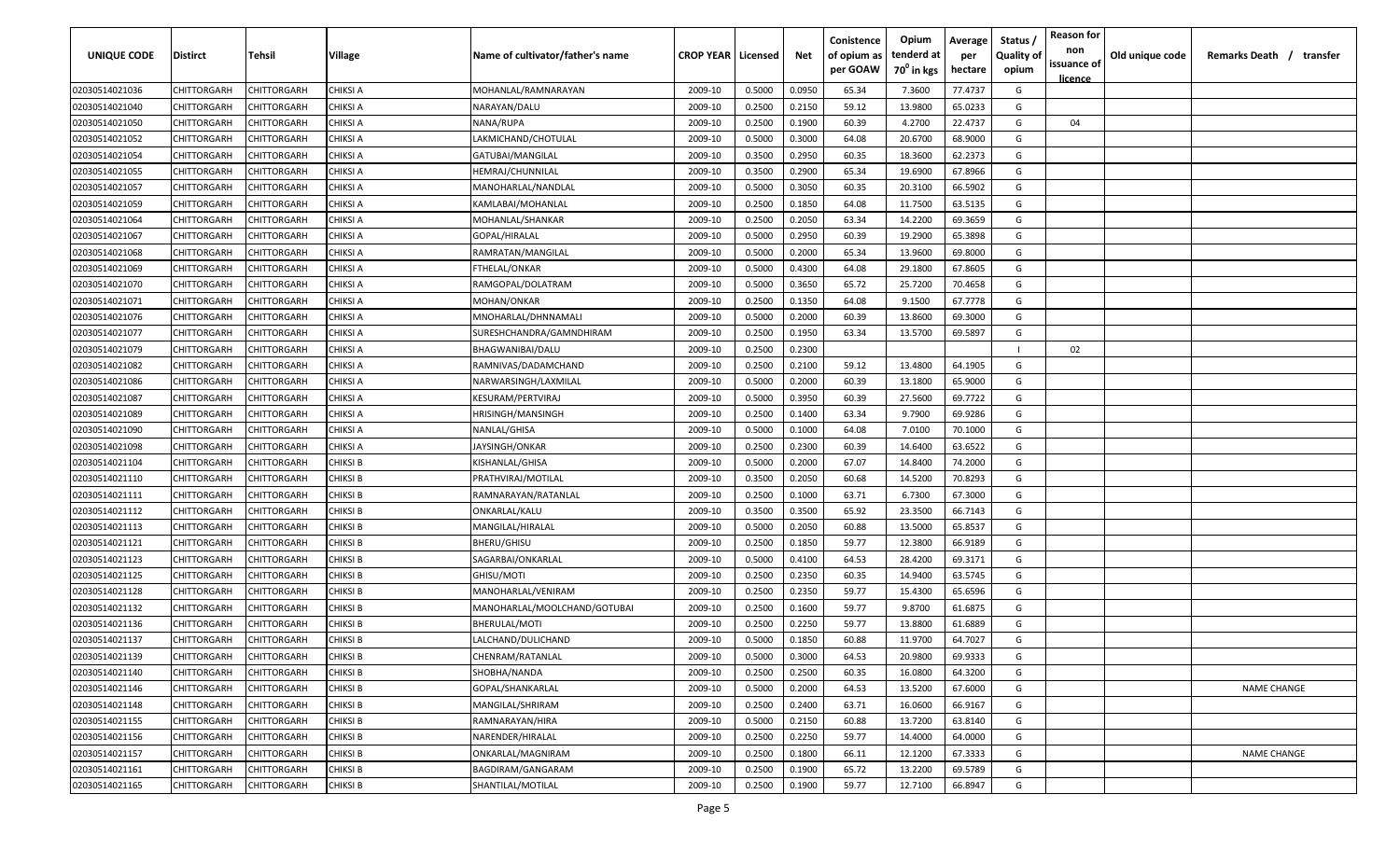| UNIQUE CODE    | Distirct           | Tehsil             | Village             | Name of cultivator/father's name | <b>CROP YEAR   Licensed</b> |        | Net    | Conistence<br>of opium as<br>per GOAW | Opium<br>tenderd at<br>70 <sup>0</sup> in kgs | Average<br>per<br>hectare | Status /<br><b>Quality of</b><br>opium | <b>Reason for</b><br>non<br>issuance of | Old unique code | Remarks Death / transfer |
|----------------|--------------------|--------------------|---------------------|----------------------------------|-----------------------------|--------|--------|---------------------------------------|-----------------------------------------------|---------------------------|----------------------------------------|-----------------------------------------|-----------------|--------------------------|
| 02030514021169 | CHITTORGARH        | CHITTORGARH        | <b>CHIKSI B</b>     | SURESH/NANDA                     | 2009-10                     | 0.2500 | 0.2300 | 59.77                                 | 13.9100                                       | 60.4783                   | G                                      | <u>licence</u>                          |                 |                          |
| 02030514021170 | CHITTORGARH        | CHITTORGARH        | CHIKSI B            | CHUNA/LALU                       | 2009-10                     | 0.2500 | 0.1300 | 60.35                                 | 8.3100                                        | 63.9231                   | G                                      |                                         |                 |                          |
| 02030514021171 | CHITTORGARH        | CHITTORGARH        | <b>CHIKSI B</b>     | RUPLAL/NOLARAM                   | 2009-10                     | 0.2500 | 0.1950 | 60.35                                 | 12.1700                                       | 62.4103                   | G                                      |                                         |                 |                          |
| 02030514021174 | CHITTORGARH        | CHITTORGARH        | <b>CHIKSI B</b>     | RAMSINGH/RAMNARAYAN              | 2009-10                     | 0.5000 | 0.1750 | 60.88                                 | 11.4500                                       | 65.4286                   | G                                      |                                         |                 |                          |
| 02030514021175 | CHITTORGARH        | CHITTORGARH        | <b>CHIKSI B</b>     | <b>BAPULAL/SHANKAR</b>           | 2009-10                     | 0.3500 | 0.2000 | 65.72                                 | 14.9000                                       | 74.5000                   | G                                      |                                         |                 |                          |
| 02030514021176 | CHITTORGARH        | CHITTORGARH        | CHIKSI B            | BANSHILAL/MANGILAL               | 2009-10                     | 0.3500 | 0.1950 | 65.72                                 | 13.9800                                       | 71.6923                   | G                                      |                                         |                 |                          |
| 02030514021177 | CHITTORGARH        | <b>CHITTORGARH</b> | CHIKSI B            | RAMLAL/CHENRAM                   | 2009-10                     | 0.2500 | 0.2350 | 65.72                                 | 4.6900                                        | 19.9574                   | G                                      | 04                                      |                 |                          |
| 02030514021179 | CHITTORGARH        | CHITTORGARH        | CHIKSI B            | DALU/HARLAL                      | 2009-10                     | 0.2500 | 0.2100 | 60.35                                 | 14.0100                                       | 66.7143                   | G                                      |                                         |                 |                          |
| 02030514021180 | CHITTORGARH        | CHITTORGARH        | CHIKSI B            | VENIRAM/KAJOD                    | 2009-10                     | 0.2500 | 0.2050 | 60.35                                 | 13.7000                                       | 66.8293                   | G                                      |                                         |                 |                          |
| 02030514021189 | CHITTORGARH        | CHITTORGARH        | CHIKSI B            | GATTUBAI/BHIMRAJ                 | 2009-10                     | 0.2500 | 0.1250 | 60.35                                 | 9.0400                                        | 72.3200                   | G                                      |                                         |                 | <b>NAME CHANGE</b>       |
| 02030514021193 | CHITTORGARH        | CHITTORGARH        | CHIKSI B            | ONKAR/NANDA                      | 2009-10                     | 0.5000 | 0.3100 | 60.88                                 | 20.4200                                       | 65.8710                   | G                                      |                                         |                 |                          |
| 02030514021196 | CHITTORGARH        | CHITTORGARH        | CHIKSI B            | KESAWBAI/NANA                    | 2009-10                     | 0.2500 | 0.1800 | 63.71                                 | 12.3100                                       | 68.3889                   | G                                      |                                         |                 |                          |
| 02030514021200 | CHITTORGARH        | CHITTORGARH        | CHIKSI B            | MOTILAL/JAIRAM                   | 2009-10                     | 0.5000 | 0.2500 | 60.88                                 | 15.2200                                       | 60.8800                   | G                                      |                                         |                 |                          |
| 02030514021207 | CHITTORGARH        | CHITTORGARH        | CHIKSI A            | RAMNIWAS/ONKAR                   | 2009-10                     | 0.5000 |        |                                       |                                               |                           | F.                                     |                                         |                 |                          |
| 02030514021210 | CHITTORGARH        | CHITTORGARH        | CHIKSI A            | GOPAL/BHERULAL                   | 2009-10                     | 0.5000 | 0.2900 | 65.72                                 | 19.9800                                       | 68.8966                   | G                                      |                                         |                 |                          |
| 02030514021211 | CHITTORGARH        | CHITTORGARH        | CHIKSI A            | <b>BADRILAL/GHISA</b>            | 2009-10                     | 0.2500 | 0.1000 | 64.08                                 | 7.1500                                        | 71.5000                   | G                                      |                                         |                 |                          |
| 02030514021216 | CHITTORGARH        | CHITTORGARH        | CHIKSI A            | KALURAM/MANGNIRAM                | 2009-10                     | 0.2500 |        |                                       |                                               |                           | -F.                                    |                                         |                 |                          |
| 02030514021220 | CHITTORGARH        | CHITTORGARH        | <b>CHIKSI B</b>     | DEVKISHAN/MULCHAND               | 2009-10                     | 0.5000 | 0.2000 | 59.77                                 | 13.8500                                       | 69.2500                   | G                                      |                                         |                 |                          |
| 02030514021225 | CHITTORGARH        | CHITTORGARH        | CHIKSI A            | GHITHABAI/GTTHU                  | 2009-10                     | 0.2500 | 0.2400 | 64.08                                 | 15.8500                                       | 66.0417                   | G                                      |                                         |                 |                          |
| 02030514021229 | CHITTORGARH        | CHITTORGARH        | CHIKSI A            | TRILOK/NAVALA                    | 2009-10                     | 0.5000 | 0.1950 | 63.71                                 | 13.5800                                       | 69.6410                   | G                                      |                                         |                 |                          |
| 02030514021231 | CHITTORGARH        | CHITTORGARH        | <b>CHIKSI A</b>     | <b>HAJARI/GOKAL</b>              | 2009-10                     | 0.3500 | 0.1800 | 60.39                                 | 12.6700                                       | 70.3889                   | G                                      |                                         |                 |                          |
| 02030514021232 | CHITTORGARH        | CHITTORGARH        | <b>CHIKSI A</b>     | MADHANPURI/DUNGARPURI            | 2009-10                     | 0.2500 | 0.1400 | 59.12                                 | 8.4000                                        | 60.0000                   | G                                      |                                         | 02030514046003  | <b>TRANSFER</b>          |
| 02030514021235 | CHITTORGARH        | CHITTORGARH        | CHIKSI B            | MANGUPURI/MAGANPURI              | 2009-10                     | 0.2500 | 0.2400 | 63.71                                 | 16.1000                                       | 67.0833                   | G                                      |                                         | 02030514046021  | <b>TRANSFER</b>          |
| 02030514021236 | CHITTORGARH        | CHITTORGARH        | CHIKSI B            | BHERUPURI/LAXMANPURI             | 2009-10                     | 0.2500 | 0.1500 | 63.71                                 | 9.6300                                        | 64.2000                   | G                                      |                                         | 02030514046011  | <b>TRANSFER</b>          |
| 02030514024001 | CHITTORGARH        | CHITTORGARH        | DAULATPURA - COR    | LEHRU/AMARCHAND                  | 2009-10                     | 0.2500 |        |                                       |                                               |                           | -F                                     |                                         |                 |                          |
| 02030514024002 | CHITTORGARH        | CHITTORGARH        | DAULATPURA - COR    | BHAGACHAND/MADHU                 | 2009-10                     | 0.2500 |        |                                       |                                               |                           | -F.                                    |                                         |                 |                          |
| 02030514024008 | CHITTORGARH        | CHITTORGARH        | DAULATPURA - COR    | GIRDHARI/KAJODBHIL               | 2009-10                     | 0.2500 |        |                                       |                                               |                           | -F.                                    |                                         |                 |                          |
| 02030514024010 | CHITTORGARH        | CHITTORGARH        | DAULATPURA - COR    | RAMLAL/BHIMA                     | 2009-10                     | 0.2500 |        |                                       |                                               |                           | -F.                                    |                                         |                 |                          |
| 02030514024011 | CHITTORGARH        | CHITTORGARH        | DAULATPURA - COR    | SHAMBHUDAS/FULDAS                | 2009-10                     | 0.2500 |        |                                       |                                               |                           | -F.                                    |                                         |                 |                          |
| 02030514024017 | CHITTORGARH        | CHITTORGARH        | DAULATPURA - COR    | BHERU/JAICHAND                   | 2009-10                     | 0.2500 |        |                                       |                                               |                           | -F.                                    |                                         |                 |                          |
| 02030514024019 | CHITTORGARH        | CHITTORGARH        | DAULATPURA - COR    | SHANKAR/TRILOK                   | 2009-10                     | 0.2500 |        |                                       |                                               |                           | -F.                                    |                                         |                 |                          |
| 02030514024027 | CHITTORGARH        | CHITTORGARH        | DAULATPURA - COR    | <b>BHURA/TRILOK</b>              | 2009-10                     | 0.2500 |        |                                       |                                               |                           | -F.                                    |                                         |                 |                          |
| 02030514024028 | CHITTORGARH        | CHITTORGARH        | DAULATPURA - COR    | PRATHU/NANU                      | 2009-10                     | 0.2500 | 0.2600 | 60.09                                 | 5.5500                                        | 21.3462                   | G                                      | 04                                      |                 |                          |
| 02030514024029 | CHITTORGARH        | CHITTORGARH        | DAULATPURA - COR    | KESHARBAI/LAHRU                  | 2009-10                     | 0.2500 |        |                                       |                                               |                           | -F.                                    |                                         |                 |                          |
| 02030514028001 | CHITTORGARH        | CHITTORGARH        | DHARANA             | VENA/DHANA                       | 2009-10                     | 0.2500 | 0.2350 | 63.71                                 | 13.9700                                       | 59.4468                   | G                                      | 08                                      |                 |                          |
| 02030514028005 | <b>CHITTORGARH</b> | CHITTORGARH        | DHARANA             | NANDA/BHERA                      | 2009-10                     | 0.3500 | 0.3400 | 63.71                                 | 21.3500                                       | 62.7941                   | G                                      |                                         |                 |                          |
| 02030514028007 | CHITTORGARH        | CHITTORGARH        | DHARANA             | KELASH/MOHAN                     | 2009-10                     | 0.3500 | 0.3400 | 63.71                                 | 18.9400                                       | 55.7059                   | G                                      | 04                                      |                 |                          |
| 02030514028009 | CHITTORGARH        | CHITTORGARH        | DHARANA             | RAMA/BHERA                       | 2009-10                     | 0.2500 |        |                                       |                                               |                           | F.                                     | 08                                      |                 |                          |
| 02030514028011 | <b>CHITTORGARH</b> | CHITTORGARH        | DHARANA             | VARDA/KIRSHANA                   | 2009-10                     | 0.3500 | 0.3100 | 57.56                                 | 17.2900                                       | 55.7742                   | G                                      | 04                                      |                 |                          |
| 02030514028014 | CHITTORGARH        | CHITTORGARH        | DHARANA             | RATANIBAI/NANA                   | 2009-10                     | 0.2500 | 0.2450 | 60.35                                 | 14.6800                                       | 59.9184                   | G                                      |                                         |                 | TRANSFER/GILUND A        |
| 02030514028015 | CHITTORGARH        | CHITTORGARH        | DHARANA             | BHURA/HAJARI                     | 2009-10                     | 0.2500 | 0.2300 |                                       |                                               |                           |                                        | 02                                      |                 |                          |
| 02030514028017 | CHITTORGARH        | CHITTORGARH        | DHARANA             | HEMA/MEGHA                       | 2009-10                     | 0.3500 |        |                                       |                                               |                           | N                                      | 11                                      |                 |                          |
| 02030514029001 | CHITTORGARH        | CHITTORGARH        | DOULATPURA VIJAYPUR | MOHANLAL/DHULA                   | 2009-10                     | 0.2500 | 0.1000 | 64.53                                 | 7.1000                                        | 71.0000                   | G                                      |                                         |                 |                          |
| 02030514029002 | CHITTORGARH        | CHITTORGARH        | DOULATPURA VIJAYPUR | BHOLIRAM/MULCHAND                | 2009-10                     | 0.2500 |        |                                       |                                               |                           | N                                      | 11                                      |                 |                          |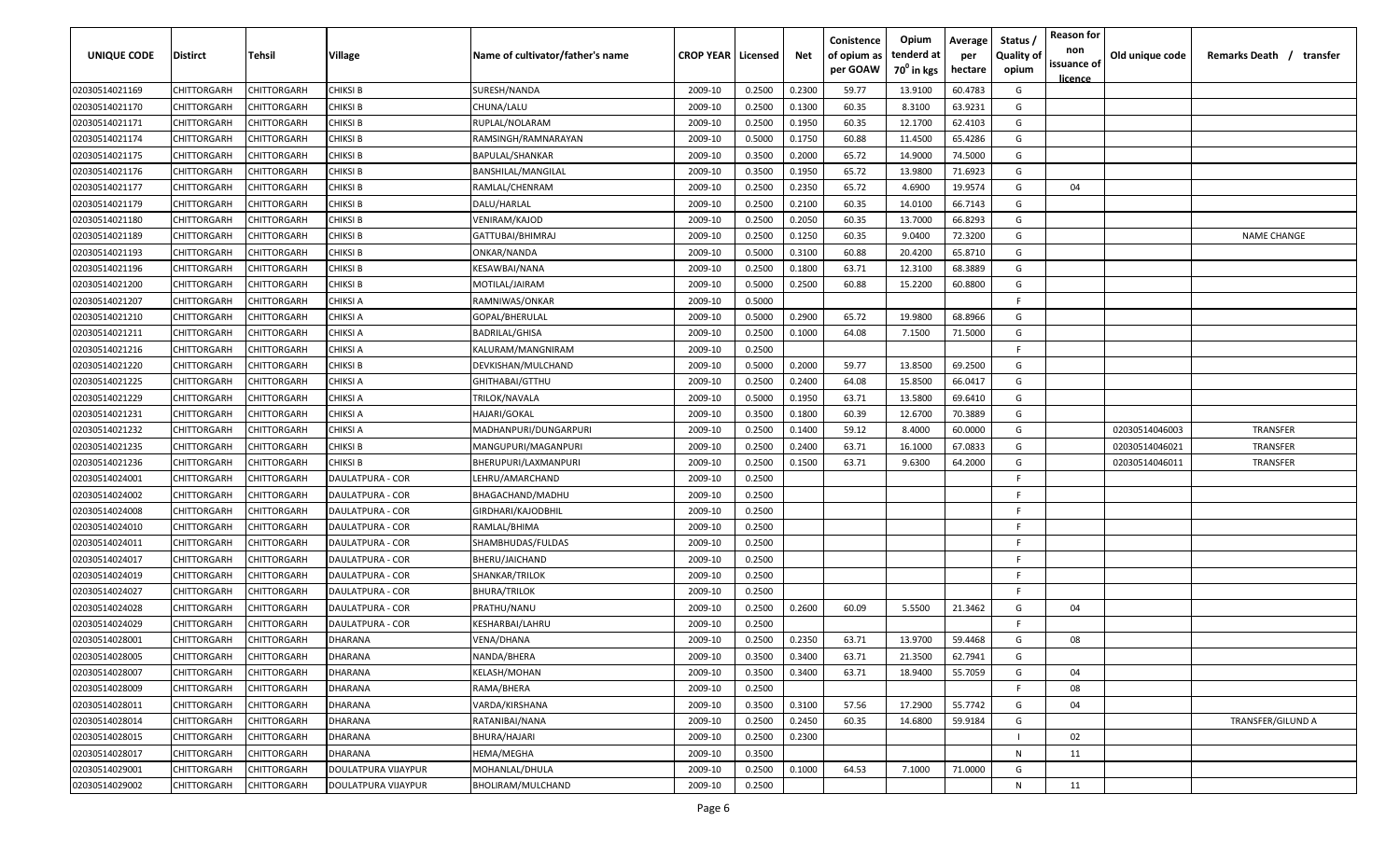| UNIQUE CODE    | <b>Distirct</b>    | Tehsil             | Village                    | Name of cultivator/father's name | <b>CROP YEAR   Licensed</b> |        | Net    | Conistence<br>of opium as<br>per GOAW | Opium<br>tenderd at<br>70 <sup>°</sup> in kgs | Average<br>per<br>hectare | Status<br><b>Quality of</b><br>opium | <b>Reason for</b><br>non<br>issuance of<br>licence | Old unique code | Remarks Death / transfer  |
|----------------|--------------------|--------------------|----------------------------|----------------------------------|-----------------------------|--------|--------|---------------------------------------|-----------------------------------------------|---------------------------|--------------------------------------|----------------------------------------------------|-----------------|---------------------------|
| 02030514029003 | CHITTORGARH        | CHITTORGARH        | <b>DOULATPURA VIJAYPUR</b> | BALU/KALU                        | 2009-10                     | 0.2500 | 0.1000 | 60.88                                 | 6.4700                                        | 64.7000                   | G                                    |                                                    |                 |                           |
| 02030514029006 | CHITTORGARH        | CHITTORGARH        | <b>DOULATPURA VIJAYPUR</b> | DHAPUBAI/MAGANLAL                | 2009-10                     | 0.5000 | 0.3000 | 66.51                                 | 21.5300                                       | 71.7667                   | G                                    |                                                    |                 |                           |
| 02030514029007 | CHITTORGARH        | CHITTORGARH        | <b>DOULATPURA VIJAYPUR</b> | GANGABAI/GHISALAL                | 2009-10                     | 0.2500 |        |                                       |                                               |                           | F.                                   |                                                    |                 |                           |
| 02030514029008 | CHITTORGARH        | CHITTORGARH        | <b>DOULATPURA VIJAYPUR</b> | GOPILAL/NAGJIRAM                 | 2009-10                     | 0.2500 | 0.2450 | 66.51                                 | 18.1900                                       | 74.2449                   | G                                    |                                                    |                 |                           |
| 02030514029009 | CHITTORGARH        | CHITTORGARH        | <b>DOULATPURA VIJAYPUR</b> | MADANLAL/BHANWARLAL              | 2009-10                     | 0.2500 | 0.2500 | 63.78                                 | 17.1900                                       | 68.7600                   | G                                    |                                                    |                 | <b>NAME CHANGE</b>        |
| 02030514029010 | CHITTORGARH        | CHITTORGARH        | <b>DOULATPURA VIJAYPUR</b> | KHYALIDAS/SHOLADAS               | 2009-10                     | 0.2500 |        |                                       |                                               |                           | -F                                   |                                                    |                 | TRANSFER/KOTHDI           |
| 02030514029011 | CHITTORGARH        | CHITTORGARH        | <b>DOULATPURA VIJAYPUR</b> | DALCHAND/PRABHU                  | 2009-10                     | 0.2500 | 0.1900 | 59.60                                 | 11.0900                                       | 58.3684                   | G                                    |                                                    |                 |                           |
| 02030514029013 | CHITTORGARH        | <b>CHITTORGARH</b> | <b>DOULATPURA VIJAYPUR</b> | MEGHRAJ/HARIRAM                  | 2009-10                     | 0.2500 |        |                                       |                                               |                           | -F                                   |                                                    |                 |                           |
| 02030514029014 | CHITTORGARH        | CHITTORGARH        | <b>DOULATPURA VIJAYPUR</b> | DOULATRAM/MADHAWLAL              | 2009-10                     | 0.2500 | 0.2500 | 66.51                                 | 17.9000                                       | 71.6000                   | G                                    |                                                    |                 |                           |
| 02030514029015 | CHITTORGARH        | CHITTORGARH        | DOULATPURA VIJAYPUR        | BALURAM/NAGJIRAM                 | 2009-10                     | 0.2500 |        |                                       |                                               |                           | F.                                   |                                                    |                 |                           |
| 02030514029016 | CHITTORGARH        | CHITTORGARH        | DOULATPURA VIJAYPUR        | UDAIRAM/GULAB                    | 2009-10                     | 0.2500 | 0.1450 | 67.07                                 | 11.6100                                       | 80.0690                   | G                                    |                                                    |                 |                           |
| 02030514029017 | CHITTORGARH        | <b>CHITTORGARH</b> | DOULATPURA VIJAYPUR        | KISHANLAL/RANGLAL                | 2009-10                     | 0.5000 | 0.2500 | 66.51                                 | 18.2400                                       | 72.9600                   | G                                    |                                                    |                 |                           |
| 02030514029018 | <b>CHITTORGARH</b> | CHITTORGARH        | DOULATPURA VIJAYPUR        | MADANLAL/MANGILAL                | 2009-10                     | 0.2500 |        |                                       |                                               |                           | -F                                   |                                                    |                 |                           |
| 02030514029020 | CHITTORGARH        | CHITTORGARH        | DOULATPURA VIJAYPUR        | JAGDISH/MADHAVLAL                | 2009-10                     | 0.2500 | 0.2500 | 63.78                                 | 17.1400                                       | 68.5600                   | G                                    |                                                    |                 |                           |
| 02030514029022 | CHITTORGARH        | CHITTORGARH        | DOULATPURA VIJAYPUR        | KANHAIYA/BALURAM                 | 2009-10                     | 0.3500 | 0.1500 | 60.84                                 | 10.0600                                       | 67.0667                   | G                                    |                                                    |                 |                           |
| 02030514029023 | CHITTORGARH        | <b>CHITTORGARH</b> | <b>DOULATPURA VIJAYPUR</b> | KHEMRAJ/VENA                     | 2009-10                     | 0.2500 |        |                                       |                                               |                           | -F                                   |                                                    |                 | TRANSFER/KOTADI           |
| 02030514029024 | CHITTORGARH        | CHITTORGARH        | <b>DOULATPURA VIJAYPUR</b> | SHIVLAL/GANGARAM                 | 2009-10                     | 0.5000 | 0.3450 | 66.51                                 | 24.0900                                       | 69.8261                   | G                                    |                                                    |                 |                           |
| 02030514029026 | CHITTORGARH        | CHITTORGARH        | <b>DOULATPURA VIJAYPUR</b> | RADHABAI/GITALAL                 | 2009-10                     | 0.2500 | 0.1050 | 65.92                                 | 7.4300                                        | 70.7619                   | G                                    |                                                    |                 |                           |
| 02030514029027 | CHITTORGARH        | CHITTORGARH        | DOULATPURA VIJAYPUR        | RAMLAL/GANGARAM                  | 2009-10                     | 0.5000 | 0.3100 | 66.51                                 | 22.2800                                       | 71.8710                   | G                                    |                                                    |                 |                           |
| 02030514029028 | CHITTORGARH        | CHITTORGARH        | <b>DOULATPURA VIJAYPUR</b> | BABARU/MOHAN                     | 2009-10                     | 0.3500 | 0.2450 | 65.92                                 | 17.3700                                       | 70.8980                   | G                                    |                                                    |                 | TRANSFER/ BHADKIYA        |
| 02030514029032 | CHITTORGARH        | CHITTORGARH        | <b>DOULATPURA VIJAYPUR</b> | <b>BHERU/SHOLDAS</b>             | 2009-10                     | 0.2500 |        |                                       |                                               |                           | -F                                   |                                                    |                 |                           |
| 02030514029033 | CHITTORGARH        | CHITTORGARH        | <b>DOULATPURA VIJAYPUR</b> | KANHAYALAL/BHERUDAS              | 2009-10                     | 0.2500 | 0.0950 | 67.07                                 | 7.0100                                        | 73.7895                   | G                                    |                                                    |                 |                           |
| 02030514029035 | CHITTORGARH        | CHITTORGARH        | <b>DOULATPURA VIJAYPUR</b> | EJANBAI/MODIRAM                  | 2009-10                     | 0.3500 | 0.2000 | 67.87                                 | 14.1000                                       | 70.5000                   | G                                    |                                                    |                 |                           |
| 02030514029036 | CHITTORGARH        | CHITTORGARH        | <b>DOULATPURA VIJAYPUR</b> | MOLABAI/DHANRAJ                  | 2009-10                     | 0.2500 | 0.1450 | 63.78                                 | 10.1800                                       | 70.2069                   | G                                    |                                                    |                 |                           |
| 02030514029037 | CHITTORGARH        | <b>CHITTORGARH</b> | <b>DOULATPURA VIJAYPUR</b> | NANAIBAI/RANGLAL                 | 2009-10                     | 0.5000 | 0.2500 | 67.07                                 | 18.1400                                       | 72.5600                   | G                                    |                                                    |                 |                           |
| 02030514029038 | CHITTORGARH        | CHITTORGARH        | DOULATPURA VIJAYPUR        | BHERU/MAGANDHAKAR                | 2009-10                     | 0.5000 | 0.2000 | 65.92                                 | 14.3200                                       | 71.6000                   | G                                    |                                                    |                 |                           |
| 02030514029041 | CHITTORGARH        | CHITTORGARH        | DOULATPURA VIJAYPUR        | LABHACHAND/GORILAL               | 2009-10                     | 0.2500 | 0.2450 | 66.51                                 | 17.7400                                       | 72.4082                   | G                                    |                                                    |                 | TRANSFER/BHADKIYA         |
| 02030514029044 | CHITTORGARH        | CHITTORGARH        | DOULATPURA VIJAYPUR        | NANALAL/FULCHAND                 | 2009-10                     | 0.2500 |        |                                       |                                               |                           | F.                                   |                                                    |                 |                           |
| 02030514029045 | CHITTORGARH        | CHITTORGARH        | DOULATPURA VIJAYPUR        | AASHARAM/MANGILAL                | 2009-10                     | 0.5000 | 0.2000 | 65.92                                 | 15.2200                                       | 76.1000                   | G                                    |                                                    |                 |                           |
| 02030514029046 | <b>CHITTORGARH</b> | CHITTORGARH        | DOULATPURA VIJAYPUR        | MANGILAL/TULSIRAM                | 2009-10                     | 0.2500 | 0.1000 | 65.92                                 | 7.4200                                        | 74.2000                   | G                                    |                                                    |                 |                           |
| 02030514029048 | CHITTORGARH        | CHITTORGARH        | DOULATPURA VIJAYPUR        | KASTURIBAI/BHURALAL              | 2009-10                     | 0.2500 | 0.1450 | 60.88                                 | 9.7200                                        | 67.0345                   | G                                    |                                                    |                 |                           |
| 02030514029050 | CHITTORGARH        | CHITTORGARH        | <b>DOULATPURA VIJAYPUR</b> | CHAGANLAL/POKHER                 | 2009-10                     | 0.5000 |        |                                       |                                               |                           | E                                    |                                                    |                 | TRANSFER/KOTHDI           |
| 02030514029051 | CHITTORGARH        | CHITTORGARH        | DOULATPURA VIJAYPUR        | KESHIBAI/UDA                     | 2009-10                     | 0.2500 | 0.2450 | 64.53                                 | 17.4600                                       | 71.2653                   | G                                    |                                                    |                 | <b>TRANSFER/ BHADKIYA</b> |
| 02030514029052 | CHITTORGARH        | CHITTORGARH        | DOULATPURA VIJAYPUR        | RAMLAL/LAKHAMA                   | 2009-10                     | 0.3500 | 0.2500 | 60.84                                 | 15.7800                                       | 63.1200                   | G                                    |                                                    |                 | TRANSFER/KOTHDI           |
| 02030514029053 | CHITTORGARH        | CHITTORGARH        | DOULATPURA VIJAYPUR        | BHERU/UDA                        | 2009-10                     | 0.5000 |        |                                       |                                               |                           | F                                    |                                                    |                 | <b>TRANSFER/ KOTHDI</b>   |
| 02030514029064 | CHITTORGARH        | <b>CHITTORGARH</b> | <b>DOULATPURA VIJAYPUR</b> | BHOLIRAM/SHANKAR                 | 2009-10                     | 0.2500 | 0.2300 | 63.78                                 | 16.0000                                       | 69.5652                   | G                                    |                                                    | 02030514010009  | TRANSFER                  |
| 02030514029065 | CHITTORGARH        | CHITTORGARH        | <b>DOULATPURA VIJAYPUR</b> | SOHAN/DHANNA                     | 2009-10                     | 0.2500 | 0.2350 | 60.84                                 | 15.7400                                       | 66.9787                   | G                                    |                                                    | 02030514010011  | TRANSFER                  |
| 02030514029066 | CHITTORGARH        | CHITTORGARH        | <b>DOULATPURA VIJAYPUR</b> | CHAGANLAL/CHATURBHUJ             | 2009-10                     | 0.2500 | 0.2400 | 63.78                                 | 16.6000                                       | 69.1667                   | G                                    |                                                    | 02030514010003  | TRANSFER                  |
| 02030514030001 | CHITTORGARH        | CHITTORGARH        | ERAL                       | SURESHCHANDRA/GHAMANDIRAM        | 2009-10                     | 0.2500 |        |                                       |                                               |                           | E                                    |                                                    |                 |                           |
| 02030514030003 | CHITTORGARH        | CHITTORGARH        | ERAL                       | SATYANATRAYAN/NAGJIRAM           | 2009-10                     | 0.2500 | 0.2450 | 55.18                                 | 14.4600                                       | 59.0204                   | G                                    |                                                    |                 |                           |
| 02030514030004 | CHITTORGARH        | CHITTORGARH        | ERAL                       | RADHIBAI/SHRIRAM                 | 2009-10                     | 0.2500 | 0.2450 | 54.06                                 | 14.8200                                       | 60.4898                   | G                                    | 05                                                 |                 |                           |
| 02030514030010 | CHITTORGARH        | CHITTORGARH        | ERAL                       | SHANGRIBAI/ROOPA                 | 2009-10                     | 0.2500 |        |                                       |                                               |                           | F.                                   |                                                    |                 | NAME CHANGE               |
| 02030514030019 | CHITTORGARH        | CHITTORGARH        | ERAL                       | AMBALAL/NANDLAL                  | 2009-10                     | 0.2500 | 0.2400 | 54.06                                 | 13.2800                                       | 55.3333                   | G                                    | 04                                                 |                 |                           |
| 02030514030022 | CHITTORGARH        | CHITTORGARH        | ERAL                       | BAGDUGIRI/KISHANGIRI             | 2009-10                     | 0.2500 | 0.2200 | 62.65                                 | 14.1500                                       | 64.3182                   | G                                    |                                                    |                 |                           |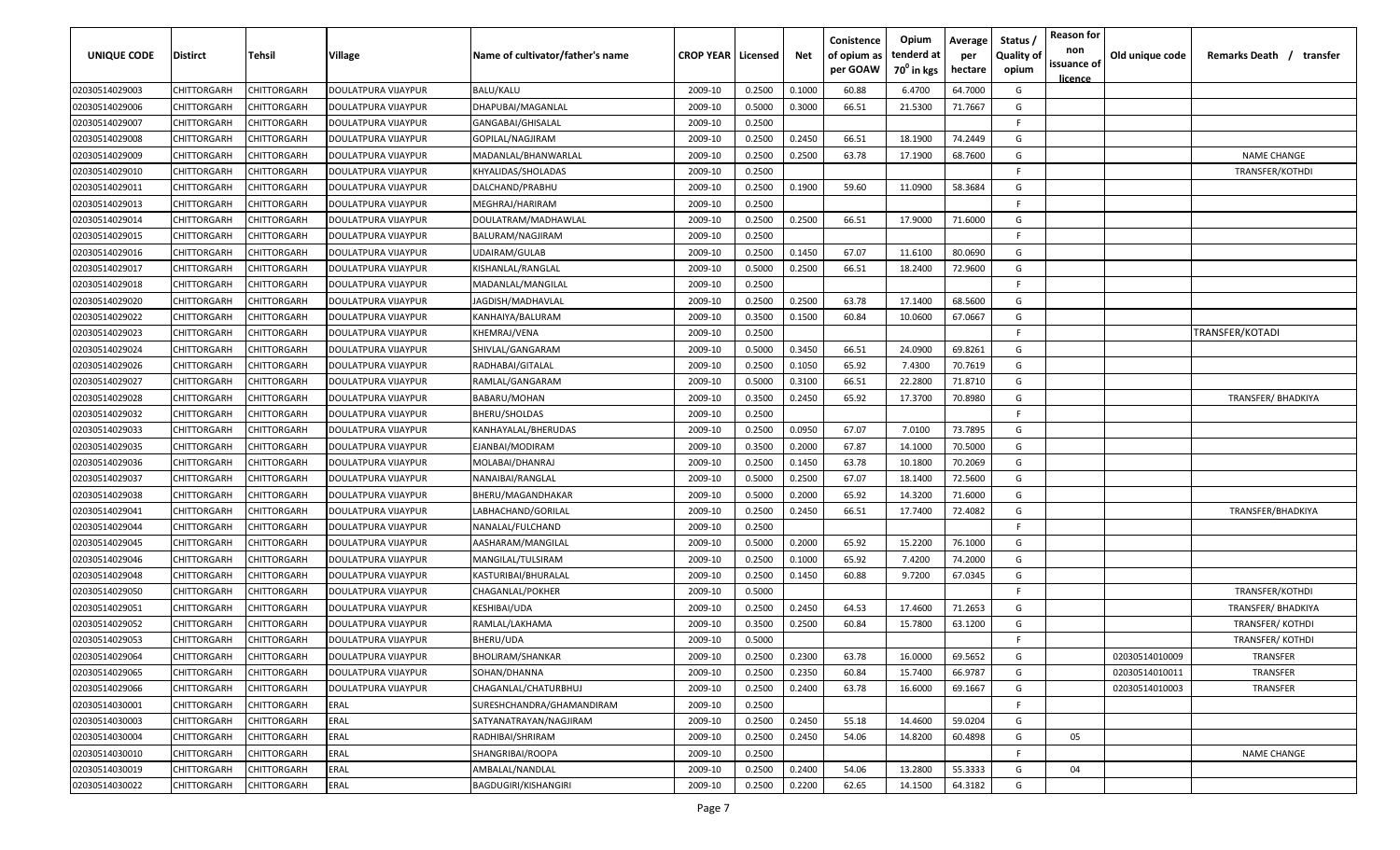| UNIQUE CODE    | Distirct           | Tehsil      | Village                 | Name of cultivator/father's name | <b>CROP YEAR   Licensed</b> |        | Net    | Conistence<br>of opium as<br>per GOAW | Opium<br>tenderd at<br>70 <sup>0</sup> in kgs | Average<br>per<br>hectare | Status /<br><b>Quality of</b><br>opium | <b>Reason for</b><br>non<br>issuance of<br><u>licence</u> | Old unique code | Remarks Death / transfer |
|----------------|--------------------|-------------|-------------------------|----------------------------------|-----------------------------|--------|--------|---------------------------------------|-----------------------------------------------|---------------------------|----------------------------------------|-----------------------------------------------------------|-----------------|--------------------------|
| 02030514030057 | CHITTORGARH        | CHITTORGARH | ERAL                    | GORDHAN/HIRA                     | 2009-10                     | 0.2500 |        |                                       |                                               |                           | F.                                     |                                                           |                 |                          |
| 02030514030079 | CHITTORGARH        | CHITTORGARH | ERAL                    | VIRBHAN/CHATRA                   | 2009-10                     | 0.2500 | 0.2000 | 60.61                                 | 12.7300                                       | 63.6500                   | G                                      |                                                           |                 |                          |
| 02030514030084 | CHITTORGARH        | CHITTORGARH | ERAL                    | BANSIPURI/SHANKARPURI            | 2009-10                     | 0.2500 | 0.2300 | 60.61                                 | 13.3700                                       | 58.1304                   | G                                      |                                                           | 02030514046013  | TRANSFER                 |
| 02030514030085 | CHITTORGARH        | CHITTORGARH | ERAL                    | ONKARLAL/NATHU                   | 2009-10                     | 0.3500 | 0.3400 | 60.61                                 | 22.5200                                       | 66.2353                   | G                                      |                                                           | 02030514016032  | TRANSFER                 |
| 02030514030086 | CHITTORGARH        | CHITTORGARH | ERAL                    | KAMALSINGH/BASRAJ                | 2009-10                     | 0.3500 | 0.2100 | 60.61                                 | 13.5200                                       | 64.3810                   | G                                      |                                                           | 02030514090138  | TRANSFER                 |
| 02030514031001 | CHITTORGARH        | CHITTORGARH | FALASIYA                | HIRALAL/SHRILAL                  | 2009-10                     | 0.3500 | 0.2400 | 63.12                                 | 15.9100                                       | 66.2917                   | G                                      |                                                           |                 |                          |
| 02030514031003 | CHITTORGARH        | CHITTORGARH | FALASIYA                | VIJAYRAM/RAMLAL                  | 2009-10                     | 0.2500 |        |                                       |                                               |                           | -F.                                    |                                                           |                 |                          |
| 02030514031004 | CHITTORGARH        | CHITTORGARH | FALASIYA                | KAMALSINGH/RAMRATAN              | 2009-10                     | 0.2500 | 0.2400 | 54.22                                 | 15.0200                                       | 62.5833                   | G                                      | 05                                                        |                 |                          |
| 02030514031006 | CHITTORGARH        | CHITTORGARH | FALASIYA                | KAMALABAI/NANALAL                | 2009-10                     | 0.5000 | 0.1500 | 58.40                                 | 10.0200                                       | 66.8000                   | G                                      |                                                           |                 |                          |
| 02030514031008 | CHITTORGARH        | CHITTORGARH | FALASIYA                | RADHABAI/CHATURBHU               | 2009-10                     | 0.2500 | 0.2450 | 58.40                                 | 16.4000                                       | 66.9388                   | G                                      |                                                           |                 |                          |
| 02030514031010 | CHITTORGARH        | CHITTORGARH | <b>ALASIYA</b>          | LALSINGH/RAMSINGH                | 2009-10                     | 0.2500 |        |                                       |                                               |                           | -F.                                    |                                                           |                 |                          |
| 02030514031012 | CHITTORGARH        | CHITTORGARH | FALASIYA                | MANGILAL/CHATARBHUJ              | 2009-10                     | 0.2500 |        |                                       |                                               |                           | F.                                     |                                                           |                 |                          |
| 02030514031013 | CHITTORGARH        | CHITTORGARH | FALASIYA                | HAJARILAL/DALCHAND               | 2009-10                     | 0.2500 | 0.2600 | 60.30                                 | 16.7000                                       | 64.2308                   | G                                      |                                                           |                 |                          |
| 02030514031014 | CHITTORGARH        | CHITTORGARH | FALASIYA                | LAHRIBAI/DHANRAJ                 | 2009-10                     | 0.2500 |        |                                       |                                               |                           | F                                      |                                                           |                 |                          |
| 02030514031016 | CHITTORGARH        | CHITTORGARH | FALASIYA                | RAMCHANDRA/BARJIBAI/KHEMRAJ      | 2009-10                     | 0.2500 |        |                                       |                                               |                           | -F.                                    |                                                           |                 |                          |
| 02030514031020 | CHITTORGARH        | CHITTORGARH | FALASIYA                | JHAMAKUBAI/BHERULAL              | 2009-10                     | 0.2500 |        |                                       |                                               |                           | E                                      |                                                           |                 |                          |
| 02030514031028 | CHITTORGARH        | CHITTORGARH | FALASIYA                | AMBALAL/DAKHIBAI                 | 2009-10                     | 0.3500 |        |                                       |                                               |                           | -F.                                    |                                                           |                 |                          |
| 02030514031030 | CHITTORGARH        | CHITTORGARH | FALASIYA                | KALURAM/GANESH                   | 2009-10                     | 0.2500 |        |                                       |                                               |                           | F                                      |                                                           |                 |                          |
| 02030514031034 | CHITTORGARH        | CHITTORGARH | FALASIYA                | MOHANSINGH/NANALAL               | 2009-10                     | 0.2500 |        |                                       |                                               |                           | F.                                     |                                                           |                 |                          |
| 02030514031035 | CHITTORGARH        | CHITTORGARH | FALASIYA                | DALCHAND/KALU                    | 2009-10                     | 0.5000 | 0.3950 | 63.12                                 | 28.0900                                       | 71.1139                   | G                                      |                                                           |                 |                          |
| 02030514031038 | CHITTORGARH        | CHITTORGARH | FALASIYA                | KHYALILAL/HAJARI                 | 2009-10                     | 0.2500 |        |                                       |                                               |                           | -F.                                    |                                                           |                 |                          |
| 02030514031041 | CHITTORGARH        | CHITTORGARH | FALASIYA                | GORILAL/CHATARBHUJ               | 2009-10                     | 0.2500 | 0.2450 | 58.40                                 | 16.5300                                       | 67.4694                   | G                                      |                                                           |                 |                          |
| 02030514031046 | CHITTORGARH        | CHITTORGARH | FALASIYA                | SHANTILAL/JASRAJ                 | 2009-10                     | 0.2500 | 0.2500 | 60.30                                 | 15.6500                                       | 62.6000                   | G                                      |                                                           |                 |                          |
| 02030514031048 | CHITTORGARH        | CHITTORGARH | FALASIYA                | KAILASHBAI/GAMNDIRAM             | 2009-10                     | 0.5000 | 0.3350 | 58.40                                 | 20.9200                                       | 62.4478                   | G                                      |                                                           |                 |                          |
| 02030514031054 | CHITTORGARH        | CHITTORGARH | FALASIYA                | RAMSINGH/AMBALAL                 | 2009-10                     | 0.3500 | 0.3400 | 60.30                                 | 23.1600                                       | 68.1176                   | G                                      |                                                           |                 |                          |
| 02030514031056 | CHITTORGARH        | CHITTORGARH | FALASIYA                | LALSINGH/DAULATRAM               | 2009-10                     | 0.5000 | 0.4800 | 63.12                                 | 33.8600                                       | 70.5417                   | G                                      |                                                           |                 |                          |
| 02030514031062 | CHITTORGARH        | CHITTORGARH | FALASIYA                | RAMNARAYAN/HIRA                  | 2009-10                     | 0.3500 |        |                                       |                                               |                           | -F.                                    |                                                           |                 |                          |
| 02030514031063 | CHITTORGARH        | CHITTORGARH | <b>ALASIYA</b>          | SATYANARAYAN/VENIRAM             | 2009-10                     | 0.5000 |        |                                       |                                               |                           | -F.                                    |                                                           |                 |                          |
| 02030514031064 | CHITTORGARH        | CHITTORGARH | FALASIYA                | MADANSINGH/VENIRAM               | 2009-10                     | 0.5000 | 0.2000 | 66.63                                 | 14.8000                                       | 74.0000                   | G                                      |                                                           |                 |                          |
| 02030514031065 | CHITTORGARH        | CHITTORGARH | FALASIYA                | BHERULAL/HIRALAL                 | 2009-10                     | 0.5000 | 0.3500 | 63.12                                 | 22.6900                                       | 64.8286                   | G                                      |                                                           |                 |                          |
| 02030514031067 | CHITTORGARH        | CHITTORGARH | FALASIYA                | MANOHARLAL/BHURA                 | 2009-10                     | 0.2500 | 0.2450 | 54.22                                 | 14.8600                                       | 60.6531                   | G                                      | 05                                                        |                 |                          |
| 02030514031068 | CHITTORGARH        | CHITTORGARH | FALASIYA                | SHOBHARAM/NETRAM                 | 2009-10                     | 0.2500 |        |                                       |                                               |                           | -F.                                    |                                                           |                 |                          |
| 02030514031070 | CHITTORGARH        | CHITTORGARH | FALASIYA                | BILASIRAM/RAMCHANDRA             | 2009-10                     | 0.2500 |        |                                       |                                               |                           | -F.                                    |                                                           |                 |                          |
| 02030514031071 | CHITTORGARH        | CHITTORGARH | FALASIYA                | MANOHARSINGH/VENIRAM             | 2009-10                     | 0.2500 |        |                                       |                                               |                           | -F.                                    |                                                           |                 |                          |
| 02030514031073 | CHITTORGARH        | CHITTORGARH | FALASIYA                | <b>BABULAL/GHISA</b>             | 2009-10                     | 0.2500 | 0.2500 | 60.30                                 | 16.7300                                       | 66.9200                   | G                                      |                                                           |                 |                          |
| 02030514031074 | <b>CHITTORGARH</b> | CHITTORGARH | FALASIYA                | FATEHLAL/HIRALAL                 | 2009-10                     | 0.2500 |        |                                       |                                               |                           | -F                                     |                                                           |                 |                          |
| 02030514031075 | <b>CHITTORGARH</b> | CHITTORGARH | FALASIYA                | GOPAL/MANGILAL                   | 2009-10                     | 0.2500 |        |                                       |                                               |                           | F.                                     |                                                           |                 |                          |
| 02030514031076 | <b>CHITTORGARH</b> | CHITTORGARH | FALASIYA                | RUSTAMKHAN/BALIMO.               | 2009-10                     | 0.2500 |        |                                       |                                               |                           | -F                                     |                                                           |                 |                          |
| 02030514031077 | CHITTORGARH        | CHITTORGARH | FALASIYA                | RAMSINGH/VENIRAM                 | 2009-10                     | 0.2500 |        |                                       |                                               |                           | -F                                     |                                                           |                 |                          |
| 02030514031084 | CHITTORGARH        | CHITTORGARH | FALASIYA                | ONKAR/AMRA                       | 2009-10                     | 0.2500 |        |                                       |                                               |                           | -F                                     |                                                           |                 | <b>NAME CHANGE</b>       |
| 02030514032005 | CHITTORGARH        | CHITTORGARH | <b>GAIRIYO KA KHEDA</b> | NOLIBAI/NATHU                    | 2009-10                     | 0.2500 |        |                                       |                                               |                           | -F.                                    |                                                           |                 |                          |
| 02030514032012 | CHITTORGARH        | CHITTORGARH | <b>GAIRIYO KA KHEDA</b> | NARAYAN/RAMA                     | 2009-10                     | 0.2500 |        |                                       |                                               |                           | -F                                     |                                                           |                 |                          |
| 02030514032014 | CHITTORGARH        | CHITTORGARH | <b>GAIRIYO KA KHEDA</b> | DAYDARAM/KAJOD                   | 2009-10                     | 0.2500 |        |                                       |                                               |                           | -F                                     |                                                           |                 |                          |
| 02030514032021 | CHITTORGARH        | CHITTORGARH | <b>GAIRIYO KA KHEDA</b> | <b>BHERU/VARDA</b>               | 2009-10                     | 0.2500 |        |                                       |                                               |                           | -F                                     |                                                           |                 |                          |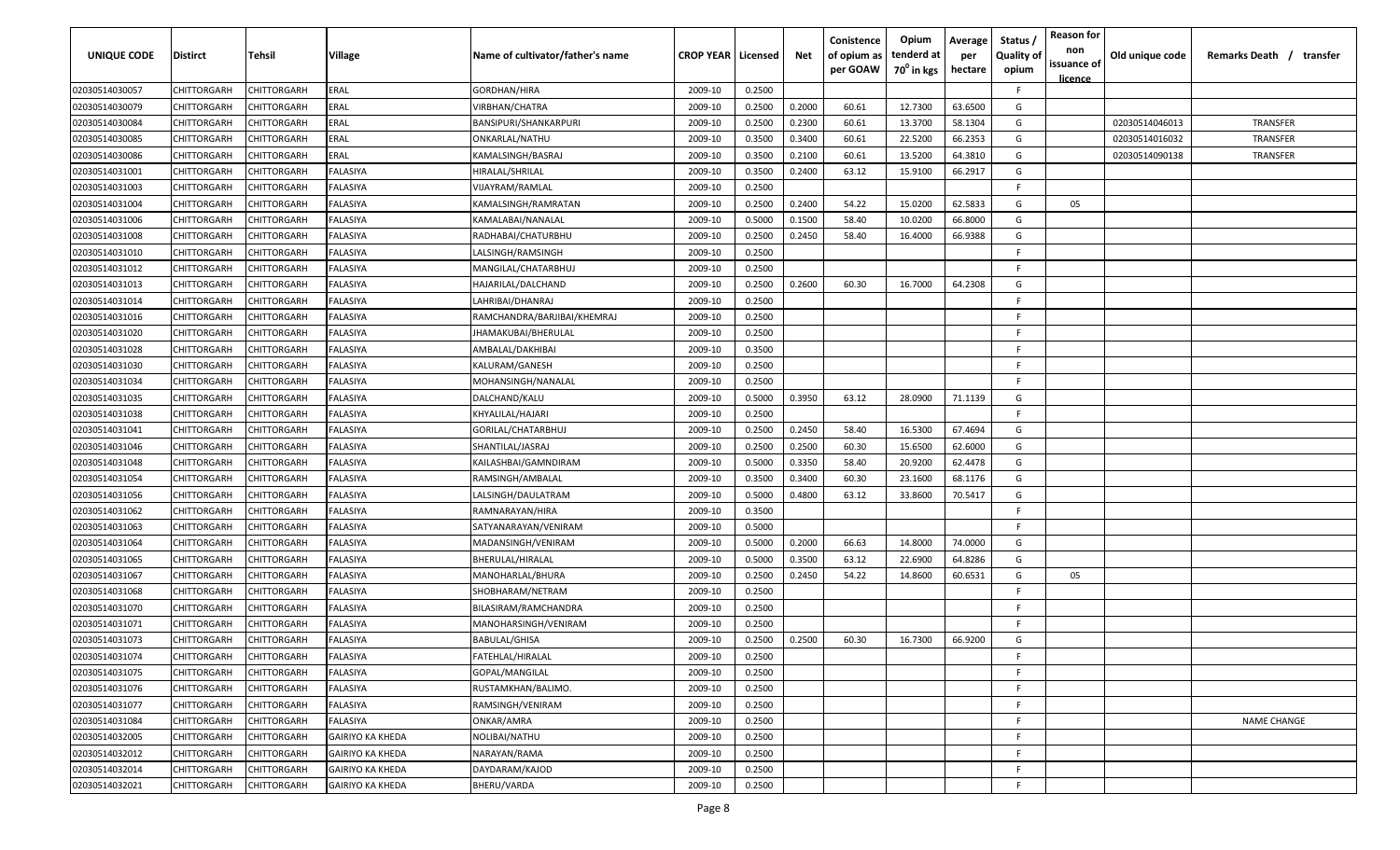| UNIQUE CODE    | Distirct           | Tehsil      | Village                     | Name of cultivator/father's name | <b>CROP YEAR   Licensed</b> |        | Net    | Conistence<br>of opium as | Opium<br>tenderd at    | Average<br>per | Status /<br><b>Quality of</b> | <b>Reason for</b><br>non<br>issuance of | Old unique code | Remarks Death / transfer |
|----------------|--------------------|-------------|-----------------------------|----------------------------------|-----------------------------|--------|--------|---------------------------|------------------------|----------------|-------------------------------|-----------------------------------------|-----------------|--------------------------|
|                |                    |             |                             |                                  |                             |        |        | per GOAW                  | 70 <sup>°</sup> in kgs | hectare        | opium                         | <u>licence</u>                          |                 |                          |
| 02030514032054 | CHITTORGARH        | CHITTORGARH | <b>GAIRIYO KA KHEDA</b>     | BOTLAL/DHANRAJ                   | 2009-10                     | 0.2500 |        |                           |                        |                | -F.                           |                                         |                 |                          |
| 02030514032058 | CHITTORGARH        | CHITTORGARH | <b>GAIRIYO KA KHEDA</b>     | HANSRAJ/KISHANA                  | 2009-10                     | 0.2500 |        |                           |                        |                | -F.                           |                                         |                 |                          |
| 02030514036002 | CHITTORGARH        | CHITTORGARH | <b>GHATIYAWALI KA KHEDA</b> | BHANWARLAL/BHIMRAJ               | 2009-10                     | 0.3500 | 0.1450 | 63.12                     | 10.5400                | 72.6897        | G                             |                                         |                 |                          |
| 02030514036004 | CHITTORGARH        | CHITTORGARH | GHATIYAWALI KA KHEDA        | HIRA/CHAMPA                      | 2009-10                     | 0.5000 | 0.3900 | 66.63                     | 27.1200                | 69.5385        | G                             |                                         |                 |                          |
| 02030514036006 | CHITTORGARH        | CHITTORGARH | GHATIYAWALI KA KHEDA        | KELA/CHAMPA                      | 2009-10                     | 0.3500 | 0.2500 | 66.63                     | 17.8300                | 71.3200        | G                             |                                         |                 |                          |
| 02030514036007 | CHITTORGARH        | CHITTORGARH | GHATIYAWALI KA KHEDA        | BHANWARLAL/CHAMMA                | 2009-10                     | 0.2500 | 0.1900 | 69.21                     | 12.7200                | 66.9474        | G                             |                                         |                 |                          |
| 02030514036009 | CHITTORGARH        | CHITTORGARH | <b>GHATIYAWALI KA KHEDA</b> | BHERULAL/POKHAR                  | 2009-10                     | 0.3500 | 0.3600 | 60.30                     | 22.8800                | 63.5556        | G                             |                                         |                 |                          |
| 02030514036013 | CHITTORGARH        | CHITTORGARH | GHATIYAWALI KA KHEDA        | JAGANNATH/BHIMRAJ                | 2009-10                     | 0.3500 | 0.3450 | 65.04                     | 23.8000                | 68.9855        | G                             |                                         |                 |                          |
| 02030514036015 | CHITTORGARH        | CHITTORGARH | GHATIYAWALI KA KHEDA        | CHHAGANLAL/RAMLAL                | 2009-10                     | 0.5000 | 0.2000 | 65.04                     | 13.8700                | 69.3500        | G                             |                                         |                 |                          |
| 02030514036017 | CHITTORGARH        | CHITTORGARH | GHATIYAWALI KA KHEDA        | RATANLAL/HIRA                    | 2009-10                     | 0.2500 | 0.2500 | 60.30                     | 16.2100                | 64.8400        | G                             |                                         |                 |                          |
| 02030514036019 | CHITTORGARH        | CHITTORGARH | GHATIYAWALI KA KHEDA        | RANGLAL/BHANWARLAL               | 2009-10                     | 0.3500 | 0.2000 | 69.21                     | 14.5800                | 72.9000        | G                             |                                         |                 |                          |
| 02030514036020 | CHITTORGARH        | CHITTORGARH | GHATIYAWALI KA KHEDA        | KISHANLAL/PYARCHAND              | 2009-10                     | 0.3500 | 0.3350 | 63.12                     | 22.3600                | 66.7463        | G                             |                                         |                 |                          |
| 02030514036022 | CHITTORGARH        | CHITTORGARH | GHATIYAWALI KA KHEDA        | DEVILAL/SHIVLAL                  | 2009-10                     | 0.5000 | 0.2500 | 66.63                     | 17.7000                | 70.8000        | G                             |                                         |                 |                          |
| 02030514036025 | CHITTORGARH        | CHITTORGARH | <b>GHATIYAWALI KA KHEDA</b> | HEMA/GULALBHIL                   | 2009-10                     | 0.2500 | 0.2250 | 65.04                     | 14.2100                | 63.1556        | G                             |                                         |                 |                          |
| 02030514036026 | CHITTORGARH        | CHITTORGARH | <b>GHATIYAWALI KA KHEDA</b> | MOTILAL/CHAMPA                   | 2009-10                     | 0.3500 | 0.2900 | 58.40                     | 17.7100                | 61.0690        | G                             |                                         |                 |                          |
| 02030514036030 | CHITTORGARH        | CHITTORGARH | <b>GHATIYAWALI KA KHEDA</b> | CHUNNILAL/POKHAR                 | 2009-10                     | 0.3500 | 0.3400 | 59.87                     | 21.3200                | 62.7059        | G                             |                                         |                 |                          |
| 02030514036035 | CHITTORGARH        | CHITTORGARH | <b>GHATIYAWALI KA KHEDA</b> | MOHAN/BABUDAN                    | 2009-10                     | 0.2500 | 0.2000 | 59.29                     | 11.6700                | 58.3500        | G                             |                                         |                 |                          |
| 02030514038005 | CHITTORGARH        | CHITTORGARH | <b>GILUND</b>               | JITMAL/MANGILAL                  | 2009-10                     | 0.2500 |        |                           |                        |                | F                             |                                         |                 |                          |
| 02030514038006 | CHITTORGARH        | CHITTORGARH | GILUND                      | KESHURAM/KEVALA                  | 2009-10                     | 0.2500 | 0.2450 | 63.09                     | 14.9200                | 60.8980        | G                             |                                         |                 |                          |
| 02030514038013 | CHITTORGARH        | CHITTORGARH | <b>GILUND</b>               | DALU/NARAYAN                     | 2009-10                     | 0.2500 |        |                           |                        |                | E                             |                                         |                 |                          |
| 02030514038024 | CHITTORGARH        | CHITTORGARH | <b>GILUND</b>               | NARAYAN/KALU                     | 2009-10                     | 0.2500 |        |                           |                        |                | -F.                           |                                         |                 |                          |
| 02030514038039 | CHITTORGARH        | CHITTORGARH | <b>GILUND</b>               | ТЕКА/КНЕМА                       | 2009-10                     | 0.2500 |        |                           |                        |                | -F.                           |                                         |                 |                          |
| 02030514038046 | CHITTORGARH        | CHITTORGARH | GILUND                      | NANALAL/CHATARA                  | 2009-10                     | 0.2500 |        |                           |                        |                | -F.                           |                                         |                 |                          |
| 02030514038055 | CHITTORGARH        | CHITTORGARH | GILUND                      | NANDA/MEGHA                      | 2009-10                     | 0.2500 |        |                           |                        |                | -F.                           |                                         |                 |                          |
| 02030514038074 | CHITTORGARH        | CHITTORGARH | <b>GILUND</b>               | MOTILAL/LALU                     | 2009-10                     | 0.2500 | 0.2000 | 66.09                     | 14.0700                | 70.3500        | G                             |                                         | 02030514012011  | TRANSFER                 |
| 02030514038075 | CHITTORGARH        | CHITTORGARH | GILUND                      | NATHU/CHUNA                      | 2009-10                     | 0.2500 |        |                           |                        |                | -F.                           | 08                                      | 02030514012024  | TRANSFER                 |
|                | CHITTORGARH        | CHITTORGARH | GILUND                      | NANU/KHEMA                       | 2009-10                     | 0.2500 |        |                           |                        |                | -F.                           |                                         | 02030514094023  | TRANSFER                 |
| 02030514038076 |                    |             |                             |                                  |                             |        |        |                           |                        |                | -F.                           |                                         |                 | <b>TRANSFER</b>          |
| 02030514038077 | CHITTORGARH        | CHITTORGARH | GILUND                      | UDAIRAM/RATANA                   | 2009-10                     | 0.2500 |        |                           |                        |                | -F.                           |                                         | 02030514012021  |                          |
| 02030514039001 | CHITTORGARH        | CHITTORGARH | GOPALPURA GHATA             | HIRA/BHERUDAS                    | 2009-10                     | 0.2500 |        |                           |                        |                |                               |                                         |                 |                          |
| 02030514039003 | CHITTORGARH        | CHITTORGARH | <b>GOPALPURA GHATA</b>      | HANGAMIBAI/CHHOGALAL             | 2009-10                     | 0.2500 | 0.2450 | 62.65                     | 16.2000                | 66.1224        | G<br>-F.                      |                                         |                 | <b>NAME CHANGE</b>       |
| 02030514039004 | CHITTORGARH        | CHITTORGARH | <b>GOPALPURA GHATA</b>      | HIRA/KUKA                        | 2009-10                     | 0.2500 |        |                           |                        |                |                               |                                         |                 |                          |
| 02030514039006 | CHITTORGARH        | CHITTORGARH | <b>GOPALPURA GHATA</b>      | PRABHU/HAJARI                    | 2009-10                     | 0.2500 |        |                           |                        |                | -F.                           |                                         |                 | <b>NAME CHANGE</b>       |
| 02030514039008 | CHITTORGARH        | CHITTORGARH | <b>GOPALPURA GHATA</b>      | RAMIBAI/CHHOGADAS                | 2009-10                     | 0.2500 | 0.2400 | 57.32                     | 14.2800                | 59.5000        | G                             |                                         |                 | <b>NAME CHANGE</b>       |
| 02030514039009 | CHITTORGARH        | CHITTORGARH | <b>GOPALPURA GHATA</b>      | CHANDA/MAHARAM                   | 2009-10                     | 0.2500 | 0.2400 | 62.65                     | 16.1200                | 67.1667        | G                             |                                         |                 |                          |
| 02030514039011 | <b>CHITTORGARH</b> | CHITTORGARH | <b>GOPALPURA GHATA</b>      | GANGABAI/HAJARI                  | 2009-10                     | 0.2500 |        |                           |                        |                | E                             |                                         |                 | <b>NAME CHANGE</b>       |
| 02030514039012 | <b>CHITTORGARH</b> | CHITTORGARH | <b>GOPALPURA GHATA</b>      | SOSARBAI/DEVILAL                 | 2009-10                     | 0.2500 |        |                           |                        |                | -F                            |                                         |                 | NAME CHANGE              |
| 02030514039013 | <b>CHITTORGARH</b> | CHITTORGARH | <b>GOPALPURA GHATA</b>      | MOHAN/HIRAJAT                    | 2009-10                     | 0.2500 |        |                           |                        |                | F                             |                                         |                 |                          |
| 02030514039014 | CHITTORGARH        | CHITTORGARH | <b>GOPALPURA GHATA</b>      | NANALAL/GOPI                     | 2009-10                     | 0.2500 |        |                           |                        |                | F.                            |                                         |                 |                          |
| 02030514039016 | <b>CHITTORGARH</b> | CHITTORGARH | <b>GOPALPURA GHATA</b>      | BHANWARLAL/HIRA                  | 2009-10                     | 0.2500 |        |                           |                        |                | F.                            |                                         |                 |                          |
| 02030514039017 | CHITTORGARH        | CHITTORGARH | <b>GOPALPURA GHATA</b>      | MANGILAL/BHAGAWAN                | 2009-10                     | 0.2500 |        |                           |                        |                | F.                            |                                         |                 |                          |
| 02030514039018 | CHITTORGARH        | CHITTORGARH | <b>GOPALPURA GHATA</b>      | SHIVLAL/HAJARI                   | 2009-10                     | 0.2500 |        |                           |                        |                | F.                            |                                         |                 |                          |
| 02030514039020 | CHITTORGARH        | CHITTORGARH | <b>GOPALPURA GHATA</b>      | PRATAP/NARUBHIL                  | 2009-10                     | 0.2500 | 0.2400 | 66.25                     | 17.0100                | 70.8750        | G                             |                                         |                 |                          |
| 02030514039022 | CHITTORGARH        | CHITTORGARH | <b>GOPALPURA GHATA</b>      | KUKA/KELABHIL                    | 2009-10                     | 0.2500 |        |                           |                        |                | F.                            |                                         |                 |                          |
| 02030514039024 | CHITTORGARH        | CHITTORGARH | <b>GOPALPURA GHATA</b>      | <b>BANSHILAL/CHHOGALAL</b>       | 2009-10                     | 0.2500 |        |                           |                        |                | F                             |                                         |                 | TRANSFER/PALER           |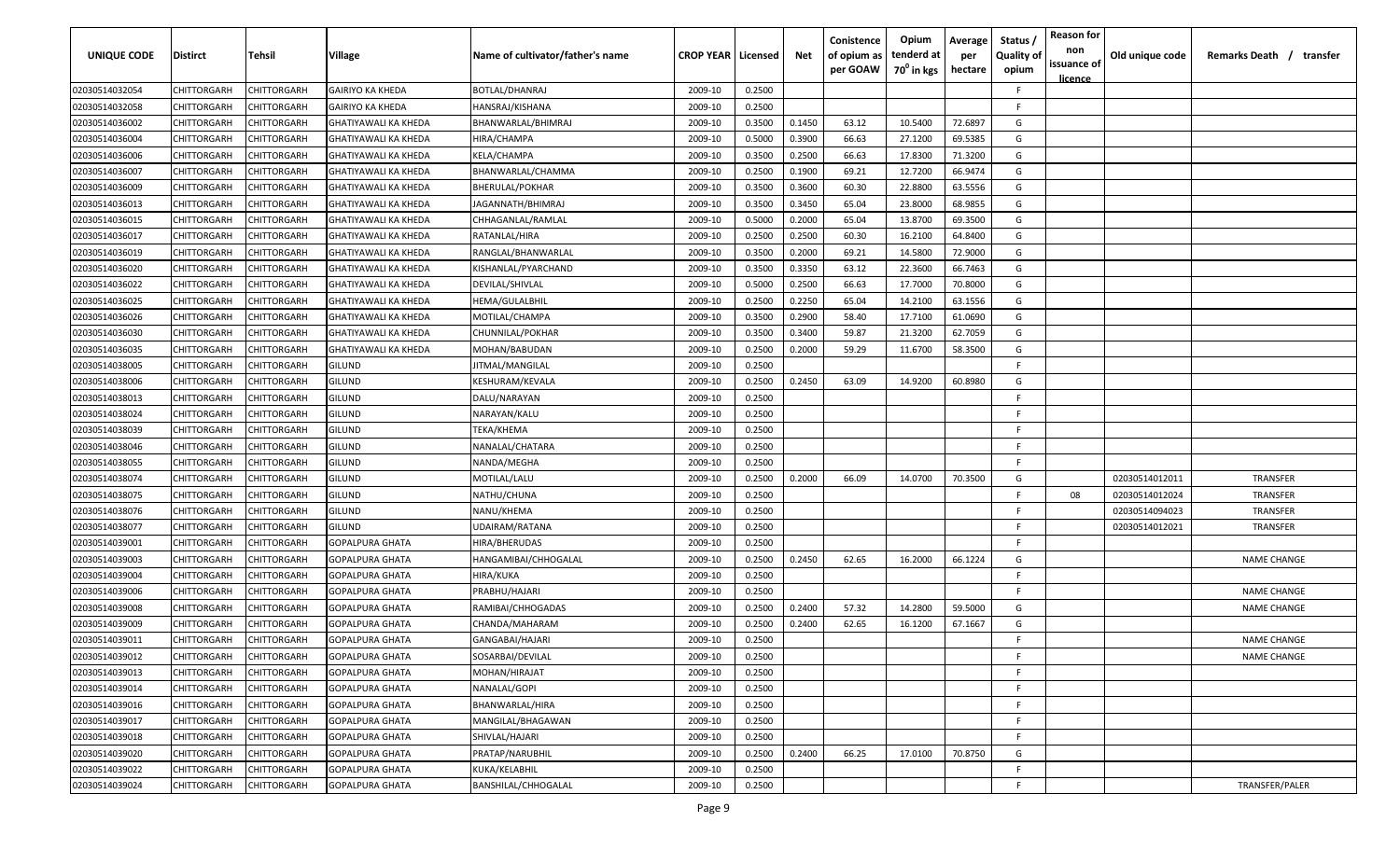| UNIQUE CODE    | Distirct           | Tehsil      | Village                | Name of cultivator/father's name | <b>CROP YEAR   Licensed</b> |        | Net    | Conistence<br>of opium as<br>per GOAW | Opium<br>tenderd at<br>70 <sup>0</sup> in kgs | Average<br>per<br>hectare | Status /<br><b>Quality of</b><br>opium | <b>Reason for</b><br>non<br>issuance of<br><u>licence</u> | Old unique code | Remarks Death / transfer |
|----------------|--------------------|-------------|------------------------|----------------------------------|-----------------------------|--------|--------|---------------------------------------|-----------------------------------------------|---------------------------|----------------------------------------|-----------------------------------------------------------|-----------------|--------------------------|
| 02030514039026 | CHITTORGARH        | CHITTORGARH | <b>GOPALPURA GHATA</b> | SHANKARLAL/HIRALAL               | 2009-10                     | 0.2500 |        |                                       |                                               |                           | F.                                     |                                                           |                 |                          |
| 02030514039028 | CHITTORGARH        | CHITTORGARH | <b>GOPALPURA GHATA</b> | SOHAN/KELA                       | 2009-10                     | 0.2500 |        |                                       |                                               |                           | -F.                                    |                                                           |                 |                          |
| 02030514039029 | CHITTORGARH        | CHITTORGARH | GOPALPURA GHATA        | NANDA/HIRASUTHAR                 | 2009-10                     | 0.2500 |        |                                       |                                               |                           | -F.                                    |                                                           |                 | <b>TRANSFER/PALER</b>    |
| 02030514039030 | CHITTORGARH        | CHITTORGARH | GOPALPURA GHATA        | GIRDHARI/GOPI                    | 2009-10                     | 0.2500 |        |                                       |                                               |                           | -F.                                    |                                                           |                 |                          |
| 02030514039031 | CHITTORGARH        | CHITTORGARH | GOPALPURA GHATA        | ARJUN/JAGGAJAT                   | 2009-10                     | 0.2500 | 0.2450 | 62.65                                 | 16.5200                                       | 67.4286                   | G                                      |                                                           |                 |                          |
| 02030514039032 | CHITTORGARH        | CHITTORGARH | GOPALPURA GHATA        | MANIBAI/AMARCHAND                | 2009-10                     | 0.2500 |        |                                       |                                               |                           | -F.                                    |                                                           |                 |                          |
| 02030514039035 | CHITTORGARH        | CHITTORGARH | GOPALPURA GHATA        | GHISA/HAJARI                     | 2009-10                     | 0.2500 |        |                                       |                                               |                           | -F.                                    |                                                           |                 | TRANSFER/PALER           |
| 02030514039036 | CHITTORGARH        | CHITTORGARH | GOPALPURA GHATA        | SHANKAR/BHAWANA                  | 2009-10                     | 0.2500 |        |                                       |                                               |                           | -F.                                    |                                                           |                 | TRANSFER/PALER           |
| 02030514039037 | CHITTORGARH        | CHITTORGARH | GOPALPURA GHATA        | JAYCHAND/LALUBHIL                | 2009-10                     | 0.2500 |        |                                       |                                               |                           | -F.                                    |                                                           |                 |                          |
| 02030514039038 | CHITTORGARH        | CHITTORGARH | GOPALPURA GHATA        | KHYALILAL/CHUNA                  | 2009-10                     | 0.2500 |        |                                       |                                               |                           | F.                                     |                                                           |                 |                          |
| 02030514039039 | CHITTORGARH        | CHITTORGARH | GOPALPURA GHATA        | LALIBAI/KALU                     | 2009-10                     | 0.2500 |        |                                       |                                               |                           | -F.                                    |                                                           |                 | <b>NAME CHANGE</b>       |
| 02030514039040 | CHITTORGARH        | CHITTORGARH | GOPALPURA GHATA        | <b>BALU/GOPI</b>                 | 2009-10                     | 0.2500 |        |                                       |                                               |                           | F.                                     |                                                           |                 |                          |
| 02030514039041 | CHITTORGARH        | CHITTORGARH | GOPALPURA GHATA        | HIRA/BOTU                        | 2009-10                     | 0.2500 |        |                                       |                                               |                           | -F.                                    |                                                           |                 |                          |
| 02030514039042 | CHITTORGARH        | CHITTORGARH | GOPALPURA GHATA        | MADHO/GOPI                       | 2009-10                     | 0.2500 | 0.2400 | 63.01                                 | 16.4500                                       | 68.5417                   | G                                      |                                                           |                 |                          |
| 02030514039043 | CHITTORGARH        | CHITTORGARH | <b>GOPALPURA GHATA</b> | CHAMPA/BHERUDAS                  | 2009-10                     | 0.2500 |        |                                       |                                               |                           | -F.                                    |                                                           |                 |                          |
| 02030514039044 | CHITTORGARH        | CHITTORGARH | <b>GOPALPURA GHATA</b> | LEHRU/UDAIRAM                    | 2009-10                     | 0.2500 |        |                                       |                                               |                           | -F.                                    |                                                           |                 |                          |
| 02030514039045 | CHITTORGARH        | CHITTORGARH | <b>GOPALPURA GHATA</b> | JITU/UDAIRAM                     | 2009-10                     | 0.2500 |        |                                       |                                               |                           | -F.                                    |                                                           |                 |                          |
| 02030514039046 | CHITTORGARH        | CHITTORGARH | <b>GOPALPURA GHATA</b> | PYARIBAI/ARJUN                   | 2009-10                     | 0.2500 |        |                                       |                                               |                           | F.                                     |                                                           |                 |                          |
| 02030514039049 | CHITTORGARH        | CHITTORGARH | GOPALPURA GHATA        | KESARBAI/GOPI                    | 2009-10                     | 0.2500 | 0.2450 | 66.25                                 | 17.2400                                       | 70.3673                   | G                                      |                                                           |                 | <b>NAME CHANGE</b>       |
| 02030514039051 | CHITTORGARH        | CHITTORGARH | GOPALPURA GHATA        | KHURAJ/RAMAJAT                   | 2009-10                     | 0.2500 |        |                                       |                                               |                           | -F.                                    |                                                           |                 |                          |
| 02030514039052 | CHITTORGARH        | CHITTORGARH | GOPALPURA GHATA        | PRATAPIBAI/DEVA                  | 2009-10                     | 0.2500 |        |                                       |                                               |                           | -F.                                    |                                                           |                 |                          |
| 02030514039053 | CHITTORGARH        | CHITTORGARH | GOPALPURA GHATA        | GULAB/NARUBHIL                   | 2009-10                     | 0.2500 |        |                                       |                                               |                           | -F.                                    |                                                           |                 |                          |
| 02030514039054 | CHITTORGARH        | CHITTORGARH | GOPALPURA GHATA        | BHIMRAJ/UDAIRAM                  | 2009-10                     | 0.2500 | 0.2400 | 63.01                                 | 16.2800                                       | 67.8333                   | G                                      |                                                           |                 |                          |
| 02030514039055 | CHITTORGARH        | CHITTORGARH | GOPALPURA GHATA        | GOPILAL/SURAJMAL                 | 2009-10                     | 0.2500 | 0.2450 | 63.01                                 | 16.3800                                       | 66.8571                   | G                                      |                                                           |                 |                          |
| 02030514039056 | CHITTORGARH        | CHITTORGARH | GOPALPURA GHATA        | ARJUN/UDAIRAM                    | 2009-10                     | 0.2500 | 0.2500 | 60.22                                 | 17.3600                                       | 69.4400                   | G                                      |                                                           |                 |                          |
| 02030514039057 | CHITTORGARH        | CHITTORGARH | GOPALPURA GHATA        | MADHULAL/UDAIRAM                 | 2009-10                     | 0.2500 |        |                                       |                                               |                           | -F.                                    |                                                           |                 |                          |
| 02030514039058 | CHITTORGARH        | CHITTORGARH | GOPALPURA GHATA        | GULABIBAI/MEHTAB                 | 2009-10                     | 0.2500 | 0.2350 | 60.61                                 | 13.3200                                       | 56.6809                   | G                                      |                                                           |                 |                          |
| 02030514039059 | CHITTORGARH        | CHITTORGARH | GOPALPURA GHATA        | BHANWARLAL/TARU                  | 2009-10                     | 0.2500 |        |                                       |                                               |                           | -F.                                    |                                                           |                 |                          |
| 02030514039060 | CHITTORGARH        | CHITTORGARH | GOPALPURA GHATA        | SHAMBHU/MADHUJAT                 | 2009-10                     | 0.2500 |        |                                       |                                               |                           | -F.                                    |                                                           |                 |                          |
| 02030514039061 | CHITTORGARH        | CHITTORGARH | <b>GOPALPURA GHATA</b> | SUKHIBAI/GOPI                    | 2009-10                     | 0.2500 |        |                                       |                                               |                           | -F.                                    |                                                           |                 | <b>NAME CHANGE</b>       |
| 02030514039062 | CHITTORGARH        | CHITTORGARH | <b>GOPALPURA GHATA</b> | PYARIBAI/MADHU                   | 2009-10                     | 0.2500 |        |                                       |                                               |                           | N                                      | 11                                                        |                 |                          |
| 02030514039063 | CHITTORGARH        | CHITTORGARH | <b>GOPALPURA GHATA</b> | MADHU/GOKAL                      | 2009-10                     | 0.2500 | 0.2350 | 63.01                                 | 15.5900                                       | 66.3404                   | G                                      |                                                           |                 |                          |
| 02030514039065 | CHITTORGARH        | CHITTORGARH | <b>GOPALPURA GHATA</b> | MEGHA/NARU                       | 2009-10                     | 0.2500 |        |                                       |                                               |                           | -F.                                    |                                                           |                 |                          |
| 02030514039066 | CHITTORGARH        | CHITTORGARH | <b>GOPALPURA GHATA</b> | SOSARBAI/RAMLAL                  | 2009-10                     | 0.2500 | 0.2450 | 63.01                                 | 16.9000                                       | 68.9796                   | G                                      |                                                           |                 |                          |
| 02030514039067 | CHITTORGARH        | CHITTORGARH | <b>GOPALPURA GHATA</b> | GHISA/TEJABHIL                   | 2009-10                     | 0.2500 |        |                                       |                                               |                           | E                                      |                                                           |                 |                          |
| 02030514039068 | <b>CHITTORGARH</b> | CHITTORGARH | <b>GOPALPURA GHATA</b> | CHENA/BOTUBHIL                   | 2009-10                     | 0.2500 | 0.2400 | 60.22                                 | 14.8800                                       | 62.0000                   | G                                      |                                                           |                 |                          |
| 02030514039069 | <b>CHITTORGARH</b> | CHITTORGARH | <b>GOPALPURA GHATA</b> | RATAN/JAGGAII                    | 2009-10                     | 0.2500 | 0.2200 | 60.22                                 | 14.1900                                       | 64.5000                   | G                                      |                                                           | 02030514116110  | <b>TRANSFER</b>          |
| 02030514039070 | <b>CHITTORGARH</b> | CHITTORGARH | <b>GOPALPURA GHATA</b> | MEGHA/AMARCHAND                  | 2009-10                     | 0.2500 | 0.2350 | 60.22                                 | 15.6000                                       | 66.3830                   | G                                      |                                                           | 02030514116174  | TRANSFER                 |
| 02030514039071 | <b>CHITTORGARH</b> | CHITTORGARH | <b>GOPALPURA GHATA</b> | VAJIRMO./NURMO.                  | 2009-10                     | 0.2500 |        |                                       |                                               |                           | -F                                     |                                                           | 02030514116068  | TRANSFER                 |
| 02030514039072 | CHITTORGARH        | CHITTORGARH | GOPALPURA GHATA        | AJIJMO./BHUREKHAN                | 2009-10                     | 0.2500 |        |                                       |                                               |                           | -F.                                    |                                                           | 02030514116066  | TRANSFER                 |
| 02030514039073 | CHITTORGARH        | CHITTORGARH | GOPALPURA GHATA        | SOHANIBAI/BHIMA                  | 2009-10                     | 0.2500 |        |                                       |                                               |                           | -F.                                    |                                                           | 02030514116001  | TRANSFER                 |
| 02030514039074 | CHITTORGARH        | CHITTORGARH | GOPALPURA GHATA        | SHANKAR/MEGHA                    | 2009-10                     | 0.2500 |        |                                       |                                               |                           | -F.                                    |                                                           | 02030514116079  | TRANSFER                 |
| 02030514039075 | CHITTORGARH        | CHITTORGARH | <b>GOPALPURA GHATA</b> | MOHAN/HAJARI                     | 2009-10                     | 0.2500 |        |                                       |                                               |                           | -F                                     |                                                           | 02030514116080  | TRANSFER                 |
| 02030514039076 | CHITTORGARH        | CHITTORGARH | <b>GOPALPURA GHATA</b> | SHAMSHUDDHIN/NURMOHAMMAD         | 2009-10                     | 0.2500 |        |                                       |                                               |                           | N                                      |                                                           | 02030514029059  | TRANSFER                 |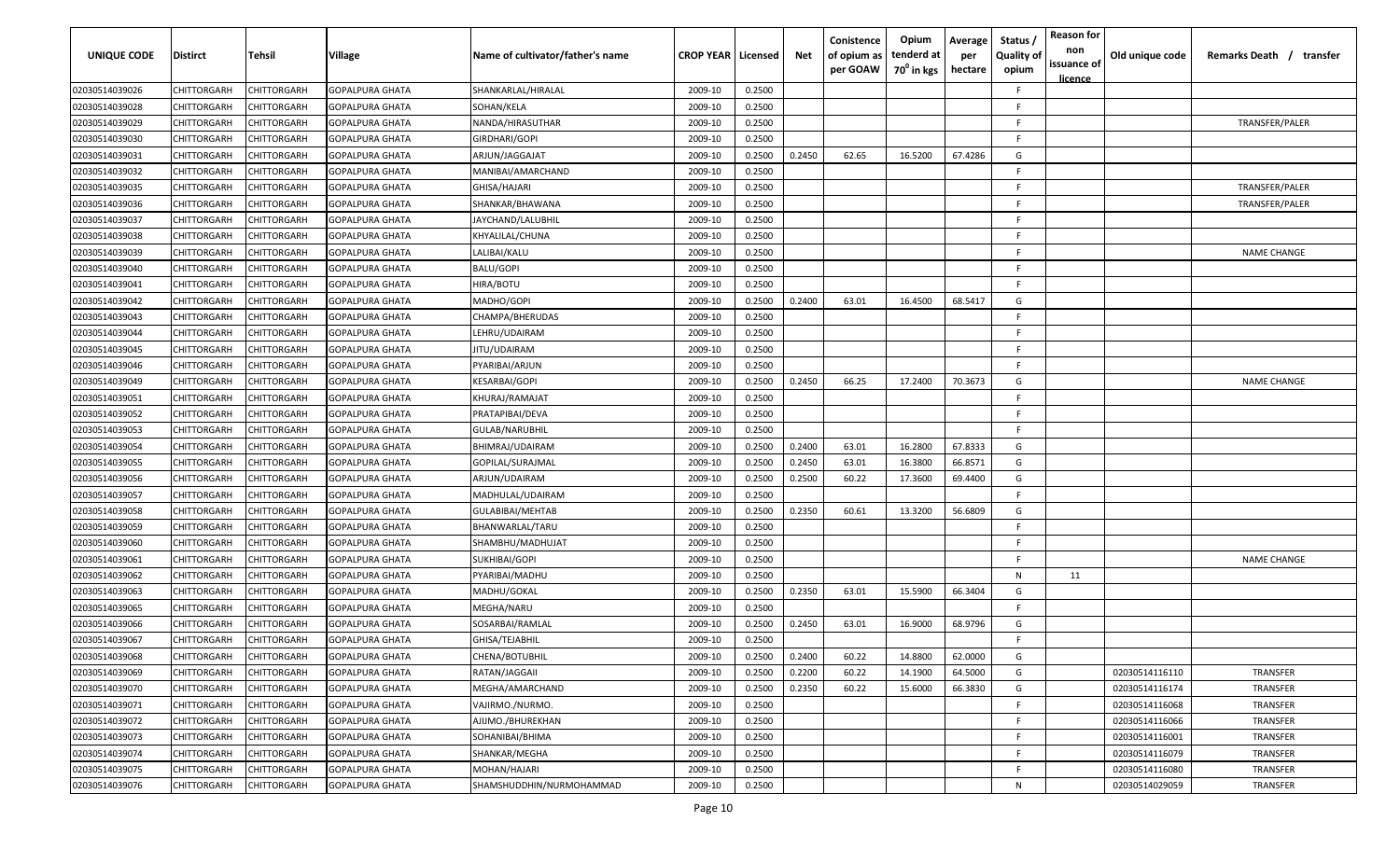| UNIQUE CODE    | <b>Distirct</b>    | Tehsil      | <b>Village</b> | Name of cultivator/father's name | <b>CROP YEAR   Licensed</b> |        | Net    | Conistence<br>of opium as<br>per GOAW | Opium<br>tenderd at<br>$70^0$ in kgs | Average<br>per<br>hectare | Status /<br><b>Quality of</b><br>opium | <b>Reason for</b><br>non<br>issuance of | Old unique code | Remarks Death /<br>transfer |
|----------------|--------------------|-------------|----------------|----------------------------------|-----------------------------|--------|--------|---------------------------------------|--------------------------------------|---------------------------|----------------------------------------|-----------------------------------------|-----------------|-----------------------------|
| 02030514041001 | CHITTORGARH        | CHITTORGARH | <b>GORSIYA</b> | RAMKANWAR/UDAISINGH              | 2009-10                     | 0.2500 | 0.2500 | 63.38                                 | 15.8300                              | 63.3200                   | G                                      | licence                                 |                 | <b>NAME CHANGE</b>          |
| 02030514041002 | CHITTORGARH        | CHITTORGARH | <b>GORSIYA</b> | GHISULAL/JAYKISHAN               | 2009-10                     | 0.2500 | 0.2250 | 58.37                                 | 12.6800                              | 56.3556                   | G                                      |                                         |                 |                             |
| 02030514041003 | CHITTORGARH        | CHITTORGARH | GORSIYA        | BHAGWAN/JAGGA                    | 2009-10                     | 0.2500 |        |                                       |                                      |                           | F.                                     |                                         |                 |                             |
| 02030514041005 | CHITTORGARH        | CHITTORGARH | <b>GORSIYA</b> | DEVILAL/JAGGA                    | 2009-10                     | 0.2500 | 0.1500 | 63.38                                 | 10.1700                              | 67.8000                   | G                                      |                                         |                 |                             |
| 02030514041006 | CHITTORGARH        | CHITTORGARH | <b>GORSIYA</b> | RADHABAI/GOKAL                   | 2009-10                     | 0.2500 | 0.2500 | 58.37                                 | 13.8800                              | 55.5200                   | G                                      | 04                                      |                 |                             |
| 02030514041008 | CHITTORGARH        | CHITTORGARH | GORSIYA        | MOHANSINGH/SHOBHAGSINGH          | 2009-10                     | 0.2500 |        |                                       |                                      |                           |                                        |                                         |                 |                             |
| 02030514041009 | CHITTORGARH        | CHITTORGARH | GORSIYA        | KISHANLAL/HAMER                  | 2009-10                     | 0.2500 | 0.2500 | 58.37                                 | 13.3800                              | 53.5200                   | G                                      | 04                                      |                 |                             |
| 02030514041010 | CHITTORGARH        | CHITTORGARH | GORSIYA        | JAIKISHAN/PRATHVIRAJ             | 2009-10                     | 0.2500 | 0.2450 | 61.02                                 | 15.0200                              | 61.3061                   | G                                      |                                         |                 |                             |
| 02030514041011 | CHITTORGARH        | CHITTORGARH | GORSIYA        | RAMCHANDRA/NANDA                 | 2009-10                     | 0.2500 | 0.2400 | 61.02                                 | 15.5300                              | 64.7083                   | G                                      |                                         |                 |                             |
| 02030514041012 | CHITTORGARH        | CHITTORGARH | GORSIYA        | BALURAN/PYARJI                   | 2009-10                     | 0.2500 | 0.2600 | 63.38                                 | 14.2700                              | 54.8846                   | G                                      | 04                                      |                 |                             |
| 02030514041013 | CHITTORGARH        | CHITTORGARH | GORSIYA        | GORDHANSINGH/SUBHAGSINGH         | 2009-10                     | 0.2500 | 0.2500 | 58.37                                 | 15.1400                              | 60.5600                   | G                                      |                                         |                 |                             |
| 02030514041014 | CHITTORGARH        | CHITTORGARH | <b>GORSIYA</b> | RAMESHLAL/RATAN                  | 2009-10                     | 0.2500 | 0.2050 | 68.80                                 | 14.4200                              | 70.3415                   | G                                      |                                         |                 | <b>NAME CHANGE</b>          |
| 02030514041015 | CHITTORGARH        | CHITTORGARH | GORSIYA        | DAPUBAI/RAMNARAYAN               | 2009-10                     | 0.2500 | 0.2550 | 61.02                                 | 15.4300                              | 60.5098                   | G                                      |                                         |                 |                             |
| 02030514041016 | CHITTORGARH        | CHITTORGARH | <b>GORSIYA</b> | BAGDILAL/PUSHPLAL                | 2009-10                     | 0.2500 |        |                                       |                                      |                           | N                                      | 11                                      |                 |                             |
| 02030514041018 | CHITTORGARH        | CHITTORGARH | <b>GORSIYA</b> | KALUDAS/JANKIDAS                 | 2009-10                     | 0.3500 | 0.3300 | 61.02                                 | 21.0600                              | 63.8182                   | G                                      |                                         |                 |                             |
| 02030514041019 | CHITTORGARH        | CHITTORGARH | <b>GORSIYA</b> | NIYALA/RAMCHANDRA                | 2009-10                     | 0.2500 | 0.2450 | 63.38                                 | 15.2100                              | 62.0816                   | G                                      |                                         |                 | <b>NAME CHANGE</b>          |
| 02030514041020 | CHITTORGARH        | CHITTORGARH | <b>GORSIYA</b> | KALLABAI/SHANKARLAL              | 2009-10                     | 0.2500 | 0.2500 | 47.55                                 | 11.7100                              | 46.8400                   | G                                      | 04                                      |                 | <b>NAME CHANGE</b>          |
| 02030514041021 | CHITTORGARH        | CHITTORGARH | <b>GORSIYA</b> | KANA/GOPI                        | 2009-10                     | 0.2500 | 0.2500 | 54.71                                 | 13.7800                              | 55.1200                   | G                                      | 04                                      |                 |                             |
| 02030514042001 | CHITTORGARH        | CHITTORGARH | <b>GUDA</b>    | DEVBAI/BHERULAL                  | 2009-10                     | 0.2500 |        |                                       |                                      |                           |                                        |                                         |                 |                             |
| 02030514042002 | CHITTORGARH        | CHITTORGARH | <b>GUDA</b>    | NOJIBAI/NANA                     | 2009-10                     | 0.2500 |        |                                       |                                      |                           |                                        |                                         |                 |                             |
| 02030514042003 | CHITTORGARH        | CHITTORGARH | <b>GUDA</b>    | CHUNNILAL/GULABIBAI              | 2009-10                     | 0.2500 | 0.2200 |                                       |                                      |                           |                                        | 02                                      |                 |                             |
| 02030514042007 | CHITTORGARH        | CHITTORGARH | <b>GUDA</b>    | NATHU/BHERA                      | 2009-10                     | 0.5000 | 0.4950 | 60.94                                 | 33.5900                              | 67.8586                   | G                                      |                                         |                 |                             |
| 02030514042013 | <b>CHITTORGARH</b> | CHITTORGARH | <b>GUDA</b>    | DHAPUBAI/KISHANA                 | 2009-10                     | 0.2500 | 0.2450 | 66.51                                 | 17.6100                              | 71.8776                   | G                                      |                                         |                 | <b>NAME CHANGE</b>          |
| 02030514042016 | CHITTORGARH        | CHITTORGARH | <b>GUDA</b>    | MANGIBAI/BHURA                   | 2009-10                     | 0.2500 | 0.2400 | 60.84                                 | 15.9700                              | 66.5417                   | G                                      |                                         |                 |                             |
| 02030514042018 | CHITTORGARH        | CHITTORGARH | <b>GUDA</b>    | RUPA/GOKAL                       | 2009-10                     | 0.3500 | 0.3450 |                                       |                                      |                           |                                        | 02                                      |                 |                             |
| 02030514042019 | CHITTORGARH        | CHITTORGARH | <b>GUDA</b>    | NARARYAN/GOKAL                   | 2009-10                     | 0.2500 | 0.2350 | 62.84                                 | 17.2500                              | 73.4043                   | G                                      |                                         |                 |                             |
| 02030514042020 | CHITTORGARH        | CHITTORGARH | <b>GUDA</b>    | DEVILAL/NATHULAL                 | 2009-10                     | 0.2500 | 0.1000 | 62.84                                 | 7.1000                               | 71.0000                   | G                                      |                                         |                 |                             |
| 02030514042024 | CHITTORGARH        | CHITTORGARH | <b>GUDA</b>    | GOURILAL/NATHU                   | 2009-10                     | 0.3500 | 0.3350 | 62.84                                 | 24.1500                              | 72.0896                   | G                                      |                                         |                 |                             |
| 02030514042029 | CHITTORGARH        | CHITTORGARH | <b>GUDA</b>    | RAMESHCHANDRA/CHHAGANLAL         | 2009-10                     | 0.2500 | 0.2250 | 62.84                                 | 15.8600                              | 70.4889                   | G                                      |                                         |                 |                             |
| 02030514042031 | CHITTORGARH        | CHITTORGARH | <b>GUDA</b>    | RAMKUMAR/CHHAGANLAL              | 2009-10                     | 0.2500 | 0.2200 | 63.78                                 | 13.9600                              | 63.4545                   | G                                      |                                         |                 |                             |
| 02030514042033 | CHITTORGARH        | CHITTORGARH | <b>GUDA</b>    | RATANLAL/HAJARI                  | 2009-10                     | 0.2500 |        |                                       |                                      |                           | F.                                     |                                         |                 |                             |
| 02030514042034 | CHITTORGARH        | CHITTORGARH | <b>GUDA</b>    | KASTURIBAI/SHAMBHUPURI           | 2009-10                     | 0.3500 | 0.3500 |                                       |                                      |                           |                                        | 02                                      |                 |                             |
| 02030514042035 | CHITTORGARH        | CHITTORGARH | <b>GUDA</b>    | RATAN/PRABHU                     | 2009-10                     | 0.3500 |        |                                       |                                      |                           |                                        |                                         |                 |                             |
| 02030514042036 | CHITTORGARH        | CHITTORGARH | <b>GUDA</b>    | DHAKHIBAI/HEMA                   | 2009-10                     | 0.2500 |        |                                       |                                      |                           | F.                                     |                                         |                 |                             |
| 02030514042039 | CHITTORGARH        | CHITTORGARH | <b>GUDA</b>    | HEMRAJ/DOULA                     | 2009-10                     | 0.3500 | 0.2850 | 62.84                                 | 18.9900                              | 66.6316                   | G                                      |                                         |                 |                             |
| 02030514042041 | CHITTORGARH        | CHITTORGARH | <b>GUDA</b>    | UDAIRAM/MAGANA                   | 2009-10                     | 0.2500 |        |                                       |                                      |                           | F.                                     |                                         | 02030514057014  | TRANSFER                    |
| 02030514042042 | <b>CHITTORGARH</b> | CHITTORGARH | <b>GUDA</b>    | <b>BHURA/MAGANA</b>              | 2009-10                     | 0.2500 |        |                                       |                                      |                           | F.                                     |                                         |                 |                             |
| 02030514042043 | CHITTORGARH        | CHITTORGARH | <b>GUDA</b>    | MOHAN/BHARA                      | 2009-10                     | 0.2500 |        |                                       |                                      |                           | F.                                     |                                         | 02030514057017  | TRANSFER                    |
| 02030514042044 | CHITTORGARH        | CHITTORGARH | <b>GUDA</b>    | MANGILAL/POKHAR                  | 2009-10                     | 0.2500 |        |                                       |                                      |                           | F.                                     |                                         | 02030514072001  | <b>TRANSFER</b>             |
| 02030514042045 | CHITTORGARH        | CHITTORGARH | <b>GUDA</b>    | SHOLA/MAGANA                     | 2009-10                     | 0.2500 | 0.2450 | 63.78                                 | 16.2100                              | 66.1633                   | G                                      |                                         | 02030514124013  | <b>TRANSFER</b>             |
| 02030514042046 | CHITTORGARH        | CHITTORGARH | <b>GUDA</b>    | RATANLAL/NANURAM                 | 2009-10                     | 0.2500 | 0.2300 | 57.07                                 | 15.7300                              | 68.3913                   | G                                      |                                         | 02030514124024  | TRANSFER                    |
| 02030514042047 | CHITTORGARH        | CHITTORGARH | <b>GUDA</b>    | PRABHU/NANDA                     | 2009-10                     | 0.2500 | 0.2450 | 60.84                                 | 15.0000                              | 61.2245                   | G                                      |                                         | 02030514124031  | TRANSFER                    |
| 02030514042048 | CHITTORGARH        | CHITTORGARH | <b>GUDA</b>    | <b>BHURALAL/SHOLA</b>            | 2009-10                     | 0.2500 | 0.2400 |                                       |                                      |                           |                                        | 02                                      | 02030514124036  | <b>TRANSFER</b>             |
| 02030514042049 | CHITTORGARH        | CHITTORGARH | <b>GUDA</b>    | GANESH/NARAYAN                   | 2009-10                     | 0.2500 | 0.2450 | 63.78                                 | 15.0900                              | 61.5918                   | G                                      |                                         | 02030514124037  | TRANSFER                    |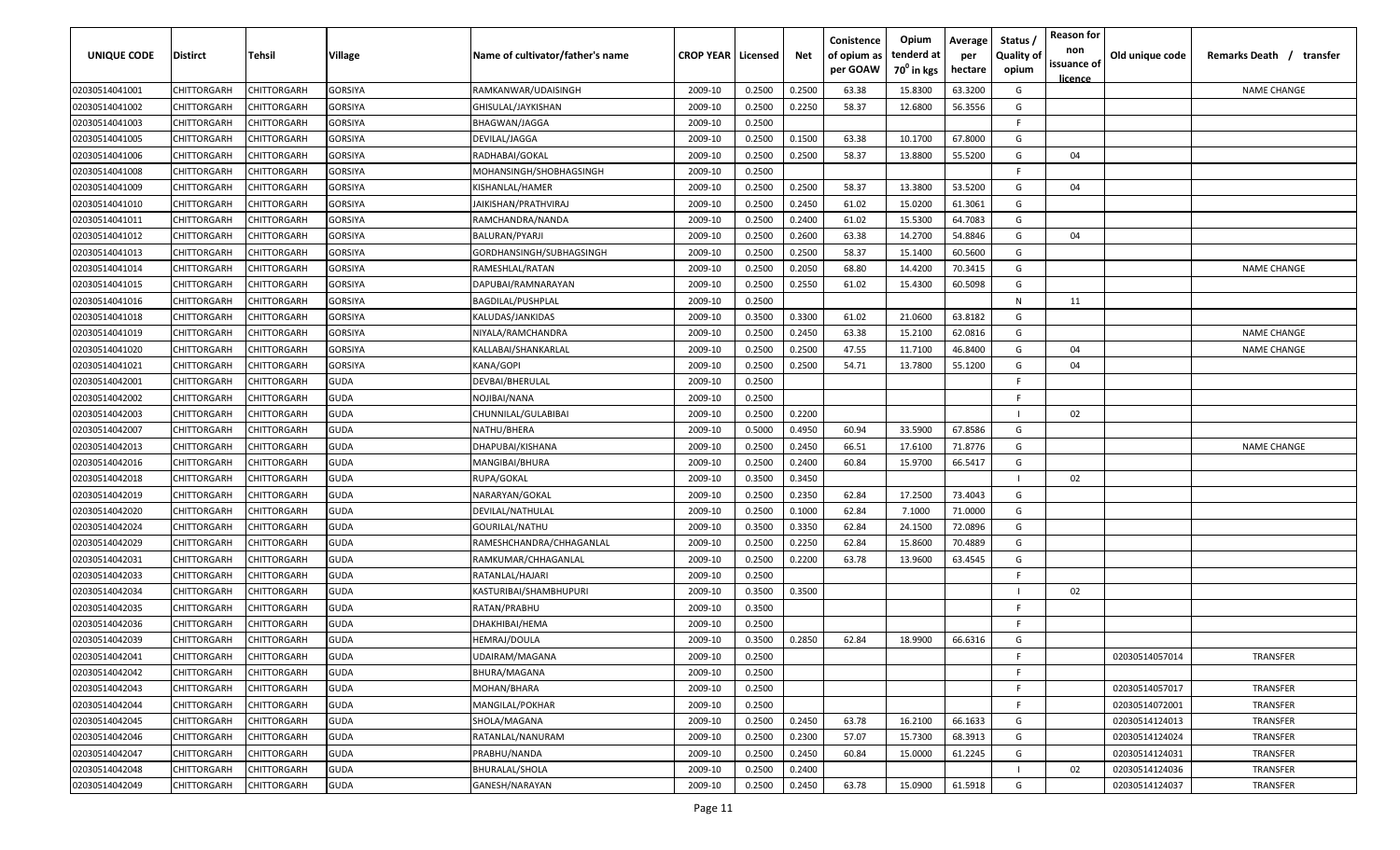| UNIQUE CODE    | Distirct           | Tehsil             | Village           | Name of cultivator/father's name | <b>CROP YEAR   Licensed</b> |        | Net    | Conistence<br>of opium as<br>per GOAW | Opium<br>tenderd at<br>70 <sup>°</sup> in kgs | Average<br>per<br>hectare | Status,<br><b>Quality of</b><br>opium | <b>Reason for</b><br>non<br>issuance of<br><u>licence</u> | Old unique code | Remarks Death / transfer |
|----------------|--------------------|--------------------|-------------------|----------------------------------|-----------------------------|--------|--------|---------------------------------------|-----------------------------------------------|---------------------------|---------------------------------------|-----------------------------------------------------------|-----------------|--------------------------|
| 02030514042050 | CHITTORGARH        | CHITTORGARH        | <b>GUDA</b>       | NARAYAN/SITARAM                  | 2009-10                     | 0.2500 |        |                                       |                                               |                           | F.                                    |                                                           | 02030514124049  | TRANSFER                 |
| 02030514042051 | CHITTORGARH        | CHITTORGARH        | <b>GUDA</b>       | UDAILAL/HIRALAL                  | 2009-10                     | 0.2500 |        |                                       |                                               |                           | -F.                                   |                                                           | 02030514124077  | TRANSFER                 |
| 02030514042052 | CHITTORGARH        | CHITTORGARH        | <b>GUDA</b>       | RAICHANDRA/DHANNA                | 2009-10                     | 0.2500 | 0.2450 | 63.78                                 | 16.4700                                       | 67.2245                   | G                                     |                                                           | 02030514124098  | TRANSFER                 |
| 02030514042053 | CHITTORGARH        | CHITTORGARH        | GUDA              | DHAKHIBAI/BHIMRAJ                | 2009-10                     | 0.2500 | 0.2300 | 66.51                                 | 16.2100                                       | 70.4783                   | G                                     |                                                           | 02030514124100  | TRANSFER                 |
| 02030514042054 | CHITTORGARH        | CHITTORGARH        | <b>GUDA</b>       | PRATHAVIRAJ/KASHIRAM             | 2009-10                     | 0.2500 | 0.2400 | 63.78                                 | 15.3900                                       | 64.1250                   | G                                     |                                                           | 02030514124004  | TRANSFER                 |
| 02030514042055 | CHITTORGARH        | CHITTORGARH        | <b>GUDA</b>       | TARACHAND/SHORAM                 | 2009-10                     | 0.2500 |        |                                       |                                               |                           | E                                     |                                                           | 02030514124104  | <b>TRANSFER</b>          |
| 02030514042056 | <b>CHITTORGARH</b> | <b>CHITTORGARH</b> | GUDA              | SATYANARAYAN/SHANKARLAL          | 2009-10                     | 0.2500 | 0.2300 | 68.55                                 | 16.5400                                       | 71.9130                   | G                                     |                                                           | 02030514124068  | <b>TRANSFER</b>          |
| 02030514042057 | CHITTORGARH        | CHITTORGARH        | GUDA              | DHANNA/PRATAP                    | 2009-10                     | 0.2500 |        |                                       |                                               |                           | -F.                                   |                                                           | 02030514057018  | TRANSFER                 |
| 02030514042058 | CHITTORGARH        | CHITTORGARH        | GUDA              | RAMCHANDRA/CHUNA                 | 2009-10                     | 0.2500 |        |                                       |                                               |                           | F.                                    |                                                           | 02030514057020  | TRANSFER                 |
| 02030514042059 | CHITTORGARH        | CHITTORGARH        | GUDA              | CHAGAN/DOULA                     | 2009-10                     | 0.2500 |        |                                       |                                               |                           | F.                                    |                                                           | 02030514124030  | TRANSFER                 |
| 02030514043002 | CHITTORGARH        | CHITTORGARH        | <b>IAFARKHEDA</b> | MOHANIBAI/CHATURBHUJ             | 2009-10                     | 0.2500 | 0.2400 | 60.32                                 | 14.4600                                       | 60.2500                   | G                                     |                                                           |                 |                          |
| 02030514043014 | CHITTORGARH        | CHITTORGARH        | JAFARKHEDA        | VARDA/DALLA                      | 2009-10                     | 0.2500 | 0.1000 | 60.09                                 | 5.9900                                        | 59.9000                   | G                                     |                                                           |                 |                          |
| 02030514043016 | CHITTORGARH        | CHITTORGARH        | JAFARKHEDA        | KANHAIYALAL/BHERA                | 2009-10                     | 0.2500 | 0.2400 | 60.09                                 | 14.9700                                       | 62.3750                   | G                                     |                                                           |                 |                          |
| 02030514043019 | CHITTORGARH        | CHITTORGARH        | JAFARKHEDA        | RATANLAL/GOKAL                   | 2009-10                     | 0.2500 |        |                                       |                                               |                           | F.                                    |                                                           |                 |                          |
| 02030514043023 | CHITTORGARH        | CHITTORGARH        | JAFARKHEDA        | RAMLAL/UDA                       | 2009-10                     | 0.2500 | 0.2400 | 60.32                                 | 15.6600                                       | 65.2500                   | G                                     |                                                           |                 |                          |
| 02030514043027 | CHITTORGARH        | CHITTORGARH        | JAFARKHEDA        | RUPLAL/GANGARAM                  | 2009-10                     | 0.2500 | 0.2450 | 60.32                                 | 14.7600                                       | 60.2449                   | G                                     |                                                           |                 |                          |
| 02030514043032 | CHITTORGARH        | CHITTORGARH        | JAFARKHEDA        | PRABHULAL/HARCHAND               | 2009-10                     | 0.2500 | 0.2250 | 60.32                                 | 13.8700                                       | 61.6444                   | G                                     |                                                           |                 |                          |
| 02030514043034 | CHITTORGARH        | CHITTORGARH        | JAFARKHEDA        | UDA/MAGNA                        | 2009-10                     | 0.5000 |        |                                       |                                               |                           | N                                     |                                                           |                 |                          |
| 02030514043035 | CHITTORGARH        | CHITTORGARH        | JAFARKHEDA        | CHANDIBAI/JEETMAL                | 2009-10                     | 0.2500 | 0.2350 | 60.09                                 | 14.5500                                       | 61.9149                   | G                                     |                                                           |                 | <b>NAME CHANGE</b>       |
| 02030514043039 | CHITTORGARH        | CHITTORGARH        | <b>IAFARKHEDA</b> | CHOGA/MEGHA                      | 2009-10                     | 0.2500 |        |                                       |                                               |                           | F.                                    |                                                           |                 |                          |
| 02030514043042 | CHITTORGARH        | CHITTORGARH        | JAFARKHEDA        | SUKHIBAI/KHEMA                   | 2009-10                     | 0.2500 |        |                                       |                                               |                           | F.                                    |                                                           | 02030514113022  | TRANSFER                 |
| 02030514043043 | CHITTORGARH        | CHITTORGARH        | JAFARKHEDA        | ONKARIBAI/PYARA                  | 2009-10                     | 0.2500 |        |                                       |                                               |                           | F.                                    |                                                           | 02030514113017  | TRANSFER                 |
| 02030514043044 | CHITTORGARH        | CHITTORGARH        | <b>IAFARKHEDA</b> | RAMA/KALU                        | 2009-10                     | 0.2500 |        |                                       |                                               |                           | -F.                                   |                                                           | 02030514113023  | <b>TRANSFER</b>          |
| 02030514043045 | CHITTORGARH        | CHITTORGARH        | IAFARKHEDA        | MANGU/KALU                       | 2009-10                     | 0.2500 |        |                                       |                                               |                           | -F.                                   |                                                           | 02030514113027  | <b>TRANSFER</b>          |
| 02030514043046 | CHITTORGARH        | CHITTORGARH        | IAFARKHEDA        | HAJARI/KALU                      | 2009-10                     | 0.2500 |        |                                       |                                               |                           | -F.                                   |                                                           | 02030514111021  | TRANSFER                 |
| 02030514044001 | CHITTORGARH        | CHITTORGARH        | IALAMPURA         | DALCHAND/ONKARLAL                | 2009-10                     | 0.2500 |        |                                       |                                               |                           | -F.                                   |                                                           |                 |                          |
| 02030514044003 | CHITTORGARH        | CHITTORGARH        | IALAMPURA         | MOTILAL/VENIRAM                  | 2009-10                     | 0.2500 | 0.2450 | 65.64                                 | 16.3600                                       | 66.7755                   | G                                     |                                                           |                 |                          |
| 02030514044004 | CHITTORGARH        | CHITTORGARH        | IALAMPURA         | VARDICHAND/HIRALAL               | 2009-10                     | 0.2500 | 0.2400 | 59.47                                 | 14.2900                                       | 59.5417                   | G                                     |                                                           |                 |                          |
| 02030514044012 | CHITTORGARH        | CHITTORGARH        | JALAMPURA         | CHANDIBAI/KISHANLAL              | 2009-10                     | 0.2500 | 0.2500 | 54.71                                 | 14.3800                                       | 57.5200                   | G                                     | 05                                                        |                 | <b>NAME CHANGE</b>       |
| 02030514044019 | CHITTORGARH        | CHITTORGARH        | JALAMPURA         | KAMLABAI/MOHANLAL                | 2009-10                     | 0.2500 | 0.2400 | 59.47                                 | 15.4300                                       | 64.2917                   | G                                     |                                                           |                 | <b>NAME CHANGE</b>       |
| 02030514044030 | CHITTORGARH        | CHITTORGARH        | JALAMPURA         | LALSINGH/CHATARBHUJ              | 2009-10                     | 0.2500 | 0.2500 | 64.86                                 | 17.8900                                       | 71.5600                   | G                                     |                                                           |                 |                          |
| 02030514044034 | CHITTORGARH        | CHITTORGARH        | JALAMPURA         | HAJARIBAI/CHATURBHUJ             | 2009-10                     | 0.2500 | 0.2450 | 64.86                                 | 16.0900                                       | 65.6735                   | G                                     |                                                           |                 |                          |
| 02030514044037 | CHITTORGARH        | CHITTORGARH        | JALAMPURA         | DAKHIBAI/RAMRATAN                | 2009-10                     | 0.2500 | 0.2400 | 59.47                                 | 15.2600                                       | 63.5833                   | G                                     |                                                           |                 |                          |
| 02030514044048 | CHITTORGARH        | CHITTORGARH        | JALAMPURA         | DALCHAND/NAVALA                  | 2009-10                     | 0.2500 | 0.2500 | 59.47                                 | 15.4600                                       | 61.8400                   | G                                     |                                                           |                 |                          |
| 02030514044049 | CHITTORGARH        | CHITTORGARH        | JALAMPURA         | GHISA/AMRITRAM                   | 2009-10                     | 0.2500 | 0.2400 | 64.86                                 | 15.6700                                       | 65.2917                   | G                                     |                                                           |                 |                          |
| 02030514044051 | <b>CHITTORGARH</b> | CHITTORGARH        | <b>JALAMPURA</b>  | NANDUBAI/BHAGWANA                | 2009-10                     | 0.2500 | 0.2450 | 59.47                                 | 15.2200                                       | 62.1224                   | G                                     |                                                           |                 |                          |
| 02030514044056 | CHITTORGARH        | CHITTORGARH        | <b>JALAMPURA</b>  | DURGA/MATHARA                    | 2009-10                     | 0.2500 |        |                                       |                                               |                           | $\mathsf{N}$                          | 11                                                        |                 |                          |
| 02030514044061 | <b>CHITTORGARH</b> | CHITTORGARH        | <b>JALAMPURA</b>  | LALSINGH/BARDICHAND              | 2009-10                     | 0.2500 | 0.2450 | 64.86                                 | 16.6600                                       | 68.0000                   | G                                     |                                                           |                 |                          |
| 02030514044068 | <b>CHITTORGARH</b> | CHITTORGARH        | <b>JALAMPURA</b>  | DHARAMSINGH/CHATURBHUJ           | 2009-10                     | 0.2500 | 0.2500 |                                       |                                               |                           |                                       | 02                                                        |                 |                          |
| 02030514044075 | CHITTORGARH        | CHITTORGARH        | JALAMPURA         | MANJUBAI/BAPULAL                 | 2009-10                     | 0.2500 |        |                                       |                                               |                           | F.                                    |                                                           |                 | <b>NAME CHANGE</b>       |
| 02030514044081 | CHITTORGARH        | CHITTORGARH        | JALAMPURA         | LALSINGH/RUPLAL                  | 2009-10                     | 0.2500 | 0.2250 | 57.36                                 | 13.7300                                       | 61.0222                   | G                                     |                                                           |                 |                          |
| 02030514044088 | CHITTORGARH        | CHITTORGARH        | <b>JALAMPURA</b>  | DADAMCHANDRA/RAMA                | 2009-10                     | 0.2500 |        |                                       |                                               |                           | F.                                    |                                                           |                 |                          |
| 02030514044090 | CHITTORGARH        | CHITTORGARH        | JALAMPURA         | GORILAL/WARDICHAND               | 2009-10                     | 0.2500 | 0.2400 | 59.47                                 | 14.9400                                       | 62.2500                   | G                                     |                                                           |                 |                          |
| 02030514044091 | <b>CHITTORGARH</b> | CHITTORGARH        | JALAMPURA         | AMBALAL/CHATURBHUJ               | 2009-10                     | 0.2500 | 0.2150 | 64.86                                 | 15.0000                                       | 69.7674                   | G                                     |                                                           |                 |                          |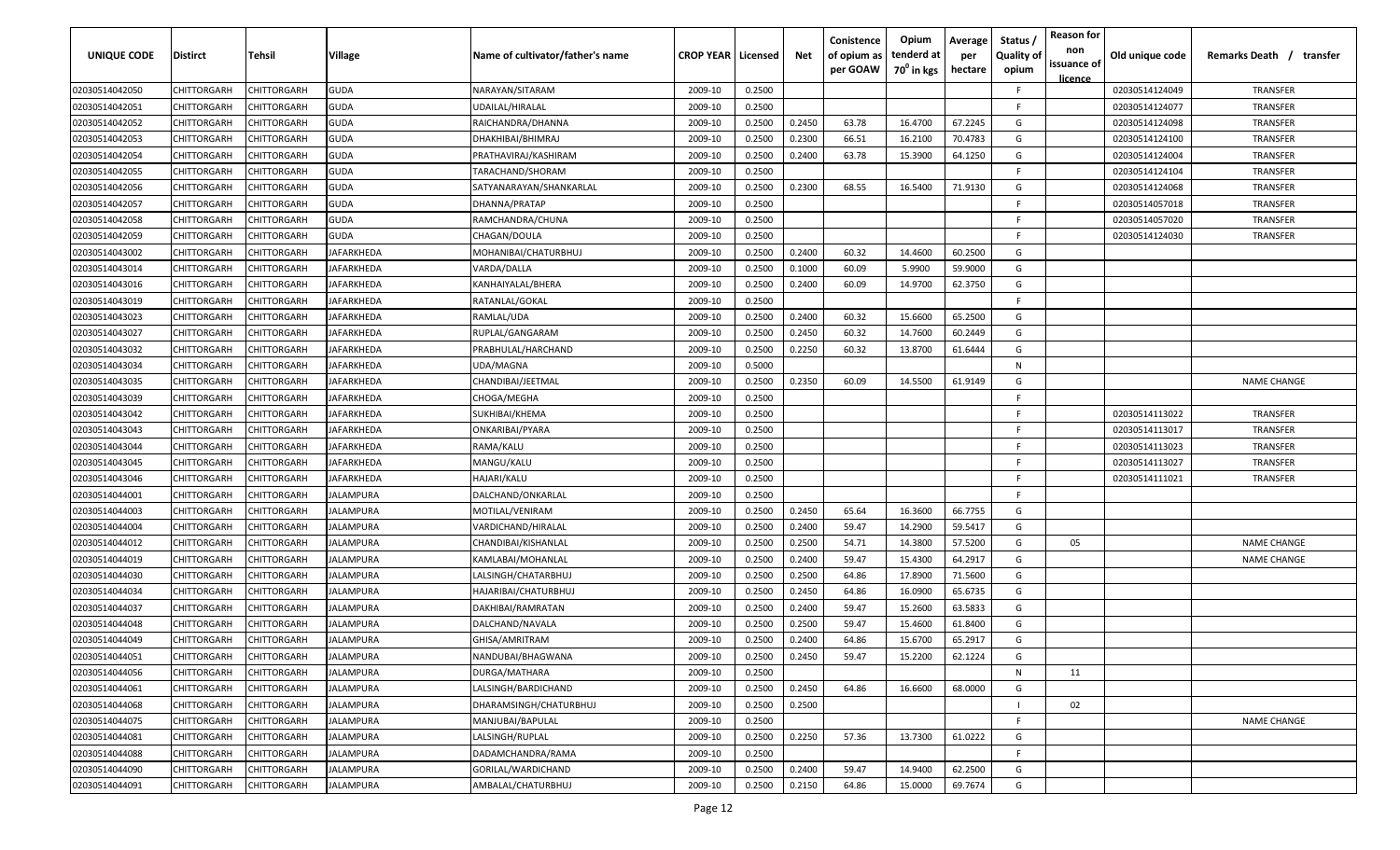| UNIQUE CODE    | <b>Distirct</b> | Tehsil      | Village          | Name of cultivator/father's name | <b>CROP YEAR   Licensed</b> |        | Net    | Conistence<br>of opium as<br>per GOAW | Opium<br>tenderd at<br>70 <sup>°</sup> in kgs | Average<br>per<br>hectare | Status /<br><b>Quality of</b><br>opium | <b>Reason for</b><br>non<br>issuance of<br>licence | Old unique code | Remarks Death / transfer |
|----------------|-----------------|-------------|------------------|----------------------------------|-----------------------------|--------|--------|---------------------------------------|-----------------------------------------------|---------------------------|----------------------------------------|----------------------------------------------------|-----------------|--------------------------|
| 02030514044092 | CHITTORGARH     | CHITTORGARH | <b>JALAMPURA</b> | RAMKANWARIBAI/TEJSINGH           | 2009-10                     | 0.2500 | 0.2450 | 64.86                                 | 16.3300                                       | 66.6531                   | G                                      |                                                    |                 |                          |
| 02030514044097 | CHITTORGARH     | CHITTORGARH | JALAMPURA        | NARBDABAI/RAMRATAN               | 2009-10                     | 0.2500 |        |                                       |                                               |                           | F.                                     |                                                    |                 |                          |
| 02030514044100 | CHITTORGARH     | CHITTORGARH | JALAMPURA        | DAKHIBAI/LALU                    | 2009-10                     | 0.2500 | 0.2400 | 59.47                                 | 13.7600                                       | 57.3333                   | G                                      |                                                    |                 |                          |
| 02030514044101 | CHITTORGARH     | CHITTORGARH | <b>JALAMPURA</b> | CHAMPALAL/AMARCHAND              | 2009-10                     | 0.3500 | 0.3300 |                                       |                                               |                           |                                        | 02                                                 | 02030514016030  | <b>TRANSFER</b>          |
| 02030514051001 | CHITTORGARH     | CHITTORGARH | KARAKHEDI        | JAGDISH/MATHU                    | 2009-10                     | 0.2500 | 0.1450 | 64.60                                 | 9.5300                                        | 65.7241                   | G                                      |                                                    |                 |                          |
| 02030514051002 | CHITTORGARH     | CHITTORGARH | KARAKHEDI        | JETIBAI/BHAGAWAN                 | 2009-10                     | 0.2500 |        |                                       |                                               |                           | F.                                     |                                                    |                 | <b>NAME CHANGE</b>       |
| 02030514051006 | CHITTORGARH     | CHITTORGARH | KARAKHEDI        | RAMCHANDRA/KESHARIMAL            | 2009-10                     | 0.2500 |        |                                       |                                               |                           | -F.                                    |                                                    |                 |                          |
| 02030514051008 | CHITTORGARH     | CHITTORGARH | KARAKHEDI        | MATHURA/MOHANTELI                | 2009-10                     | 0.2500 |        |                                       |                                               |                           | F                                      |                                                    |                 |                          |
| 02030514051009 | CHITTORGARH     | CHITTORGARH | KARAKHEDI        | JITU/HAJARI                      | 2009-10                     | 0.2500 |        |                                       |                                               |                           | F.                                     |                                                    |                 |                          |
| 02030514051010 | CHITTORGARH     | CHITTORGARH | KARAKHEDI        | DHAPUBAI/ONKAR                   | 2009-10                     | 0.2500 |        |                                       |                                               |                           | F.                                     |                                                    |                 |                          |
| 02030514051011 | CHITTORGARH     | CHITTORGARH | KARAKHEDI        | RATAN/RAMA                       | 2009-10                     | 0.2500 | 0.1650 | 67.92                                 | 11.3300                                       | 68.6667                   | G                                      |                                                    |                 |                          |
| 02030514051012 | CHITTORGARH     | CHITTORGARH | KARAKHEDI        | UDAIRAM/KALU                     | 2009-10                     | 0.2500 |        |                                       |                                               |                           | F.                                     |                                                    |                 |                          |
| 02030514051013 | CHITTORGARH     | CHITTORGARH | KARAKHEDI        | RAMLAL/NOLA                      | 2009-10                     | 0.2500 | 0.0800 | 69.90                                 | 5.9700                                        | 74.6250                   | G                                      |                                                    |                 |                          |
| 02030514051014 | CHITTORGARH     | CHITTORGARF | KARAKHEDI        | MANGILAL/KALU                    | 2009-10                     | 0.2500 |        |                                       |                                               |                           | F                                      |                                                    |                 |                          |
| 02030514051015 | CHITTORGARH     | CHITTORGARF | KARAKHEDI        | RATAN/MOHAN                      | 2009-10                     | 0.2500 |        |                                       |                                               |                           | -F.                                    |                                                    |                 |                          |
| 02030514051017 | CHITTORGARH     | CHITTORGARF | KARAKHEDI        | SHAYAMLAL/BHAGAWAN               | 2009-10                     | 0.3500 | 0.1400 | 69.90                                 | 10.5600                                       | 75.4286                   | G                                      |                                                    |                 |                          |
| 02030514051018 | CHITTORGARH     | CHITTORGARH | KARAKHEDI        | RAMESHAWAR/KISHANA               | 2009-10                     | 0.2500 | 0.2550 | 69.90                                 | 17.8600                                       | 70.0392                   | G                                      |                                                    |                 |                          |
| 02030514051019 | CHITTORGARH     | CHITTORGARH | KARAKHEDI        | NANDA/MADHU                      | 2009-10                     | 0.2500 |        |                                       |                                               |                           | F                                      |                                                    |                 |                          |
| 02030514051020 | CHITTORGARH     | CHITTORGARH | KARAKHEDI        | BHERU/BHAGAWAN                   | 2009-10                     | 0.3500 | 0.1900 | 66.24                                 | 13.7800                                       | 72.5263                   | G                                      |                                                    |                 |                          |
| 02030514051021 | CHITTORGARH     | CHITTORGARH | KARAKHEDI        | MATHARA/BHAGAWAN                 | 2009-10                     | 0.5000 | 0.4300 | 66.24                                 | 29.0900                                       | 67.6512                   | G                                      |                                                    |                 |                          |
| 02030514051022 | CHITTORGARH     | CHITTORGARH | KARAKHEDI        | MOTI/NAWALA                      | 2009-10                     | 0.2500 |        |                                       |                                               |                           | F.                                     |                                                    |                 |                          |
| 02030514051024 | CHITTORGARH     | CHITTORGARH | KARAKHEDI        | RATAN/PRABHU                     | 2009-10                     | 0.2500 |        |                                       |                                               |                           | F.                                     |                                                    |                 |                          |
| 02030514051025 | CHITTORGARH     | CHITTORGARF | KARAKHEDI        | NANDA/NATHU                      | 2009-10                     | 0.2500 | 0.1050 | 67.92                                 | 7.4700                                        | 71.1429                   | G                                      |                                                    |                 |                          |
| 02030514051026 | CHITTORGARH     | CHITTORGARF | KARAKHEDI        | CHAGAN/KISHAN                    | 2009-10                     | 0.2500 | 0.2550 | 67.92                                 | 17.5800                                       | 68.9412                   | G                                      |                                                    |                 |                          |
| 02030514051028 | CHITTORGARH     | CHITTORGARH | KARAKHEDI        | MADHU/LAXMAN                     | 2009-10                     | 0.2500 |        |                                       |                                               |                           | F.                                     |                                                    |                 |                          |
| 02030514051029 | CHITTORGARH     | CHITTORGARH | KARAKHEDI        | RATAN/CHHOGA                     | 2009-10                     | 0.5000 |        |                                       |                                               |                           | F.                                     |                                                    |                 |                          |
| 02030514051031 | CHITTORGARH     | CHITTORGARH | KARAKHEDI        | SHANTILAL/RAMLAL                 | 2009-10                     | 0.3500 | 0.2450 | 66.24                                 | 16.3700                                       | 66.8163                   | G                                      |                                                    |                 |                          |
| 02030514051033 | CHITTORGARH     | CHITTORGARH | KARAKHEDI        | GIRDHARI/PARTHU                  | 2009-10                     | 0.2500 |        |                                       |                                               |                           | -F.                                    |                                                    |                 | TRANSFER/PAROL           |
| 02030514051034 | CHITTORGARH     | CHITTORGARH | KARAKHEDI        | KHURAJ/MOTI                      | 2009-10                     | 0.5000 | 0.1400 | 67.92                                 | 9.4900                                        | 67.7857                   | G                                      |                                                    |                 |                          |
| 02030514051035 | CHITTORGARH     | CHITTORGARH | KARAKHEDI        | BHAGAWAN/JAGGA                   | 2009-10                     | 0.5000 | 0.1350 | 64.60                                 | 9.0000                                        | 66.6667                   | G                                      |                                                    |                 |                          |
| 02030514051037 | CHITTORGARH     | CHITTORGARF | KARAKHEDI        | MATHARA/AMARCHAND                | 2009-10                     | 0.2500 |        |                                       |                                               |                           | F.                                     |                                                    |                 | TRANSFER/MAL KI CHOGAWDI |
| 02030514051038 | CHITTORGARH     | CHITTORGARF | KARAKHEDI        | NANDRAM/MULCHAND                 | 2009-10                     | 0.2500 |        |                                       |                                               |                           | -F                                     |                                                    |                 |                          |
| 02030514051040 | CHITTORGARH     | CHITTORGARH | KARAKHEDI        | RATANLAL/RUGANATH                | 2009-10                     | 0.2500 |        |                                       |                                               |                           | E                                      |                                                    | 02030514088013  | TRANSFER                 |
| 02030514051041 | CHITTORGARH     | CHITTORGARH | KARAKHEDI        | DEEPCHAND/RAMLAL                 | 2009-10                     | 0.2500 |        |                                       |                                               |                           | F.                                     |                                                    | 02030514024014  | TRANSFER                 |
| 02030514051042 | CHITTORGARH     | CHITTORGARH | KARAKHEDI        | SATYANARAYAN/RAMLALRLAL          | 2009-10                     | 0.2500 | 0.2250 | 66.24                                 | 14.6100                                       | 64.9333                   | G                                      |                                                    |                 |                          |
| 02030514051045 | CHITTORGARH     | CHITTORGARH | KARAKHEDI        | BARDIBAI/BHARUDAS                | 2009-10                     | 0.2500 |        |                                       |                                               |                           | F.                                     |                                                    | 02030514063002  | TRANSFER                 |
| 02030514052002 | CHITTORGARH     | CHITTORGARH | <b>KASHMOR</b>   | GANESHIBAI/LEHRU                 | 2009-10                     | 0.2500 |        |                                       |                                               |                           | F.                                     |                                                    |                 | <b>NAME CHANGE</b>       |
| 02030514052003 | CHITTORGARH     | CHITTORGARH | <b>KASHMOR</b>   | KALU/RAMA                        | 2009-10                     | 0.3500 |        |                                       |                                               |                           | F.                                     | 07                                                 |                 |                          |
| 02030514052005 | CHITTORGARH     | CHITTORGARH | <b>KASHMOR</b>   | MANGIBAI/MOTILAL                 | 2009-10                     | 0.2500 |        |                                       |                                               |                           | F.                                     |                                                    |                 | <b>NAME CHANGE</b>       |
| 02030514052006 | CHITTORGARH     | CHITTORGARH | <b>KASHMOR</b>   | SHOBHARAM/KISHANAJAT             | 2009-10                     | 0.2500 |        |                                       |                                               |                           | F.                                     |                                                    |                 |                          |
| 02030514052008 | CHITTORGARH     | CHITTORGARH | <b>KASHMOR</b>   | BHERU/PRATHA                     | 2009-10                     | 0.2500 |        |                                       |                                               |                           | F.                                     |                                                    |                 |                          |
| 02030514052012 | CHITTORGARH     | CHITTORGARH | <b>KASHMOR</b>   | GORDHAN/KELA                     | 2009-10                     | 0.3500 |        |                                       |                                               |                           | F.                                     | 07                                                 |                 |                          |
| 02030514052014 | CHITTORGARH     | CHITTORGARH | <b>KASHMOR</b>   | PYARCHAND/SAWAIRAM               | 2009-10                     | 0.2500 | 0.2100 | 60.32                                 | 13.5500                                       | 64.5238                   | G                                      |                                                    |                 |                          |
| 02030514052018 | CHITTORGARH     | CHITTORGARH | KASHMOR          | JITU/SAWAIRAM                    | 2009-10                     | 0.2500 |        |                                       |                                               |                           | F.                                     |                                                    |                 |                          |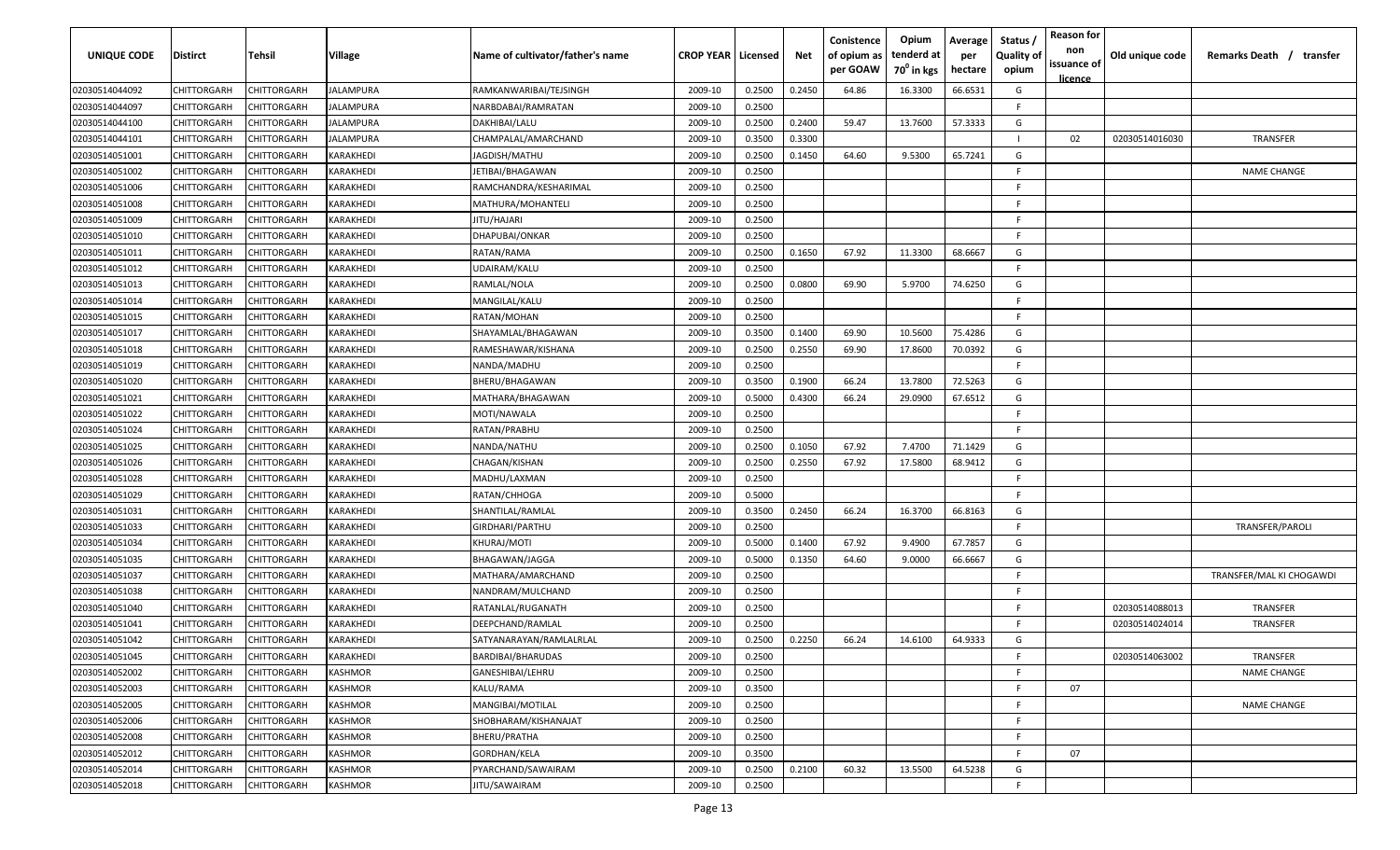| UNIQUE CODE    | <b>Distirct</b> | Tehsil             | <b>Village</b> | Name of cultivator/father's name | <b>CROP YEAR</b> | Licensed | Net    | Conistence<br>of opium as<br>per GOAW | Opium<br>tenderd at<br>70 <sup>0</sup> in kgs | Average<br>per<br>hectare | Status /<br><b>Quality of</b><br>opium | <b>Reason for</b><br>non<br>issuance of<br>licence | Old unique code | Remarks Death /<br>transfer |
|----------------|-----------------|--------------------|----------------|----------------------------------|------------------|----------|--------|---------------------------------------|-----------------------------------------------|---------------------------|----------------------------------------|----------------------------------------------------|-----------------|-----------------------------|
| 02030514052019 | CHITTORGARH     | CHITTORGARH        | <b>KASHMOR</b> | KELA/HEMA                        | 2009-10          | 0.2500   |        |                                       |                                               |                           | F.                                     |                                                    |                 |                             |
| 02030514052020 | CHITTORGARH     | CHITTORGARF        | <b>KASHMOR</b> | KISHANLAL/LEHRU                  | 2009-10          | 0.2500   |        |                                       |                                               |                           | F.                                     |                                                    |                 |                             |
| 02030514052021 | CHITTORGARH     | CHITTORGARH        | <b>KASHMOR</b> | MANGIBAI/BHERULAL                | 2009-10          | 0.2500   |        |                                       |                                               |                           | F.                                     |                                                    |                 |                             |
| 02030514052023 | CHITTORGARH     | CHITTORGARH        | <b>KASHMOR</b> | SHANKARLAL/BHURA                 | 2009-10          | 0.2500   |        |                                       |                                               |                           | F                                      |                                                    |                 |                             |
| 02030514052024 | CHITTORGARH     | CHITTORGARH        | <b>KASHMOR</b> | NATHU/GHISABALAI                 | 2009-10          | 0.3500   |        |                                       |                                               |                           | F.                                     | 07                                                 |                 |                             |
| 02030514052025 | CHITTORGARH     | CHITTORGARF        | KASHMOR        | NANU/RUPA                        | 2009-10          | 0.2500   |        |                                       |                                               |                           | -F.                                    |                                                    |                 |                             |
| 02030514052027 | CHITTORGARH     | CHITTORGARH        | KASHMOR        | HANSIBAI/BHAGIRATH               | 2009-10          | 0.5000   |        |                                       |                                               |                           | F.                                     |                                                    | 02030514080116  | TRANSFER                    |
| 02030514052032 | CHITTORGARH     | CHITTORGARH        | KASHMOR        | GOVERDHANLAL/BHURALAL            | 2009-10          | 0.2500   |        |                                       |                                               |                           | F.                                     |                                                    |                 |                             |
| 02030514052033 | CHITTORGARH     | CHITTORGARH        | KASHMOR        | LEHRULAL/ONAKAR                  | 2009-10          | 0.2500   |        |                                       |                                               |                           | F.                                     |                                                    |                 |                             |
| 02030514052034 | CHITTORGARH     | CHITTORGARH        | KASHMOR        | MODIRAM/HAJARI                   | 2009-10          | 0.2500   |        |                                       |                                               |                           | -F                                     |                                                    |                 |                             |
| 02030514052035 | CHITTORGARH     | CHITTORGARH        | KASHMOR        | MOHANLAL/KHEMRAJ                 | 2009-10          | 0.2500   |        |                                       |                                               |                           | -F                                     |                                                    |                 |                             |
| 02030514052036 | CHITTORGARH     | CHITTORGARH        | <b>KASHMOR</b> | SHAMBHUSINGH/GIRDHARISINGH       | 2009-10          | 0.2500   |        |                                       |                                               |                           | -F                                     |                                                    |                 |                             |
| 02030514052039 | CHITTORGARH     | CHITTORGARH        | <b>KASHMOR</b> | KALIBAI/JORAMALD.P.NANDLAL       | 2009-10          | 0.2500   | 0.2200 | 58.12                                 | 14.1100                                       | 64.1364                   | G                                      |                                                    |                 | <b>NAME CHANGE</b>          |
| 02030514052042 | CHITTORGARH     | CHITTORGARF        | <b>KASHMOR</b> | KALU/UDANAI                      | 2009-10          | 0.2500   | 0.2450 | 63.30                                 | 16.9000                                       | 68.9796                   | G                                      |                                                    |                 |                             |
| 02030514052043 | CHITTORGARH     | CHITTORGARH        | <b>KASHMOR</b> | RATANLAL/GIRDHARI                | 2009-10          | 0.2500   |        |                                       |                                               |                           | F.                                     |                                                    |                 |                             |
| 02030514052048 | CHITTORGARH     | CHITTORGARH        | <b>KASHMOR</b> | RAMA/MAHADEVJAT                  | 2009-10          | 0.2500   |        |                                       |                                               |                           | F.                                     |                                                    |                 |                             |
| 02030514052049 | CHITTORGARH     | CHITTORGARH        | <b>KASHMOR</b> | PARASKUNWAR/GIRDHARISINGH        | 2009-10          | 0.2500   |        |                                       |                                               |                           | F.                                     |                                                    |                 |                             |
| 02030514052053 | CHITTORGARH     | CHITTORGARH        | <b>KASHMOR</b> | MOHANLAL/BHERULAL                | 2009-10          | 0.2500   |        |                                       |                                               |                           | F.                                     |                                                    |                 |                             |
| 02030514052054 | CHITTORGARH     | CHITTORGARF        | <b>KASHMOR</b> | GANESHKUNAWAR/LALSINGH           | 2009-10          | 0.2500   |        |                                       |                                               |                           | F.                                     |                                                    |                 |                             |
| 02030514052057 | CHITTORGARH     | CHITTORGARH        | <b>KASHMOR</b> | NANDA/GOPI                       | 2009-10          | 0.2500   |        |                                       |                                               |                           | F.                                     |                                                    |                 | <b>NAME CHANGE</b>          |
| 02030514052059 | CHITTORGARH     | CHITTORGARH        | <b>KASHMOR</b> | SATYANARAYAN/JAGANNATH           | 2009-10          | 0.2500   |        |                                       |                                               |                           | F.                                     |                                                    |                 |                             |
| 02030514052060 | CHITTORGARH     | CHITTORGARH        | <b>KASHMOR</b> | GIRDHARI/LALU                    | 2009-10          | 0.2500   | 0.2200 | 60.32                                 | 13.5200                                       | 61.4545                   | G                                      |                                                    |                 |                             |
| 02030514052063 | CHITTORGARH     | CHITTORGARF        | KASHMOR        | IITMAL/BHERULAL                  | 2009-10          | 0.2500   | 0.2100 | 60.32                                 | 13.4100                                       | 63.8571                   | G                                      |                                                    |                 |                             |
| 02030514052065 | CHITTORGARH     | CHITTORGARH        | KASHMOR        | NARAYAN/RUPA                     | 2009-10          | 0.2500   |        |                                       |                                               |                           | F.                                     |                                                    |                 |                             |
| 02030514052066 | CHITTORGARH     | CHITTORGARH        | KASHMOR        | RATANLAL/HEMRAJ                  | 2009-10          | 0.2500   |        |                                       |                                               |                           | F.                                     |                                                    |                 |                             |
| 02030514052070 | CHITTORGARH     | CHITTORGARH        | KASHMOR        | SHANKAR/RATANLAL                 | 2009-10          | 0.2500   | 0.1200 | 63.30                                 | 7.7700                                        | 64.7500                   | G                                      |                                                    |                 |                             |
| 02030514052071 | CHITTORGARH     | CHITTORGARH        | KASHMOR        | MADHAVLAL/LALU                   | 2009-10          | 0.2500   | 0.2250 | 63.30                                 | 15.0100                                       | 66.7111                   | G                                      |                                                    |                 |                             |
| 02030514052073 | CHITTORGARH     | CHITTORGARH        | KASHMOR        | BALURAM/HAJARI                   | 2009-10          | 0.2500   |        |                                       |                                               |                           | E                                      |                                                    |                 |                             |
| 02030514052075 | CHITTORGARH     | CHITTORGARH        | <b>KASHMOR</b> | BHUWANISINGH/RAMSIGNH            | 2009-10          | 0.2500   |        |                                       |                                               |                           | F                                      |                                                    |                 |                             |
| 02030514052080 | CHITTORGARH     | CHITTORGARH        | <b>KASHMOR</b> | CHHOGALAL/CHATARBHUJ             | 2009-10          | 0.2500   |        |                                       |                                               |                           | F.                                     |                                                    |                 |                             |
| 02030514052081 | CHITTORGARH     | CHITTORGARH        | <b>KASHMOR</b> | INDARDEV/MAGANA                  | 2009-10          | 0.2500   | 0.1200 | 65.46                                 | 7.7900                                        | 64.9167                   | G                                      |                                                    |                 |                             |
| 02030514052082 | CHITTORGARH     | CHITTORGARH        | <b>KASHMOR</b> | UDAIBAI/DALU                     | 2009-10          | 0.2500   |        |                                       |                                               |                           | F                                      |                                                    |                 |                             |
| 02030514052084 | CHITTORGARH     | CHITTORGARH        | <b>KASHMOR</b> | BHAWANISINGH/CHHAGANSINGH        | 2009-10          | 0.2500   |        |                                       |                                               |                           | N                                      | 11                                                 |                 |                             |
| 02030514052085 | CHITTORGARH     | CHITTORGARF        | KASHMOR        | RUPABAI/KEWALCHAND               | 2009-10          | 0.2500   |        |                                       |                                               |                           | F                                      |                                                    |                 |                             |
| 02030514053001 | CHITTORGARH     | CHITTORGARH        | KELJHAR        | BHURA/CHAMPALAL                  | 2009-10          | 0.3500   | 0.3450 | 63.69                                 | 23.7400                                       | 68.8116                   | G                                      |                                                    |                 |                             |
| 02030514053002 | CHITTORGARH     | <b>CHITTORGARH</b> | <b>KELJHAR</b> | MADHOLAL/UDAILAL                 | 2009-10          | 0.2500   |        |                                       |                                               |                           | F.                                     |                                                    |                 |                             |
| 02030514053007 | CHITTORGARH     | CHITTORGARH        | <b>KELJHAR</b> | RATAN/POKHAR                     | 2009-10          | 0.2500   |        |                                       |                                               |                           | F.                                     |                                                    |                 |                             |
| 02030514053010 | CHITTORGARH     | CHITTORGARH        | <b>KELJHAR</b> | PEMA/KALU                        | 2009-10          | 0.2500   |        |                                       |                                               |                           | F.                                     |                                                    |                 |                             |
| 02030514053012 | CHITTORGARH     | CHITTORGARH        | KELJHAR        | NANALAL/LALU                     | 2009-10          | 0.2500   |        |                                       |                                               |                           | F.                                     |                                                    |                 |                             |
| 02030514053014 | CHITTORGARH     | CHITTORGARH        | <b>KELJHAR</b> | KISHANA/JODHA                    | 2009-10          | 0.5000   | 0.3000 | 63.69                                 | 20.0000                                       | 66.6667                   | G                                      |                                                    |                 |                             |
| 02030514053015 | CHITTORGARH     | CHITTORGARH        | KELJHAR        | PARATHA/NANDA                    | 2009-10          | 0.3500   | 0.2000 | 66.89                                 | 14.2300                                       | 71.1500                   | G                                      |                                                    |                 |                             |
| 02030514053017 | CHITTORGARH     | CHITTORGARH        | KELJHAR        | RATANIBAI/RUPA                   | 2009-10          | 0.2500   |        |                                       |                                               |                           | F.                                     |                                                    |                 | <b>NAME CHANGE</b>          |
| 02030514053022 | CHITTORGARH     | CHITTORGARH        | KELJHAR        | CHUNA/NATHU                      | 2009-10          | 0.5000   | 0.2000 | 66.89                                 | 14.1800                                       | 70.9000                   | G                                      |                                                    |                 |                             |
| 02030514053023 | CHITTORGARH     | CHITTORGARH        | KELJHAR        | DHAPUBAI/NARU                    | 2009-10          | 0.2500   | 0.2000 |                                       |                                               |                           |                                        | 02                                                 |                 |                             |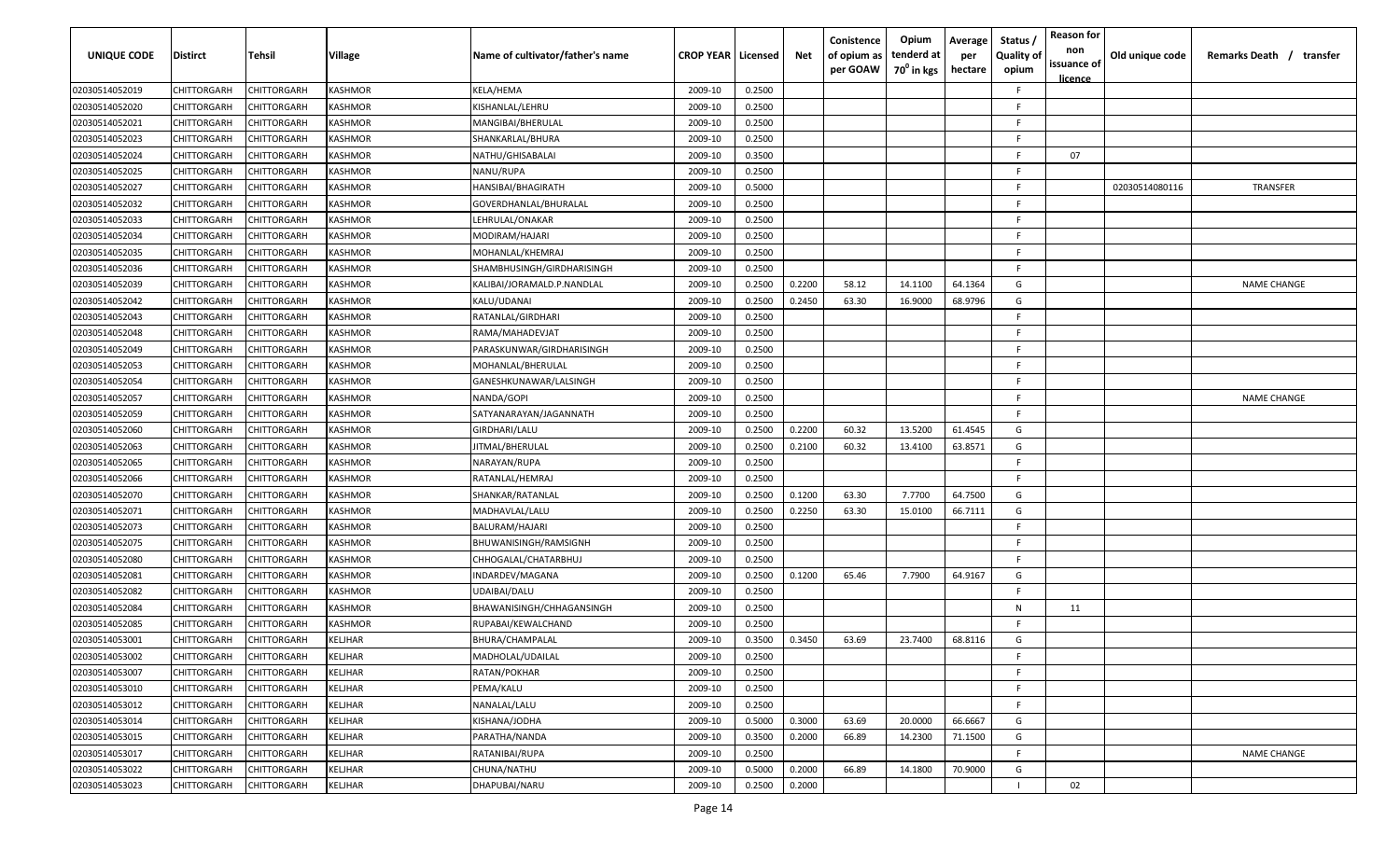| UNIQUE CODE    | <b>Distirct</b>    | Tehsil             | <b>Village</b>    | Name of cultivator/father's name | <b>CROP YEAR   Licensed</b> |        | Net    | Conistence<br>of opium as<br>per GOAW | Opium<br>tenderd at<br>70 <sup>0</sup> in kgs | Average<br>per<br>hectare | Status<br><b>Quality of</b><br>opium | <b>Reason for</b><br>non<br>issuance of<br><u>licence</u> | Old unique code | Remarks Death / transfer |
|----------------|--------------------|--------------------|-------------------|----------------------------------|-----------------------------|--------|--------|---------------------------------------|-----------------------------------------------|---------------------------|--------------------------------------|-----------------------------------------------------------|-----------------|--------------------------|
| 02030514053026 | CHITTORGARH        | CHITTORGARH        | KELJHAR           | KISHANA/NANDA                    | 2009-10                     | 0.2500 | 0.2350 | 69.90                                 | 16.9600                                       | 72.1702                   | G                                    |                                                           |                 |                          |
| 02030514053027 | CHITTORGARH        | CHITTORGARH        | KELJHAR           | GANGARAM/PYARJI                  | 2009-10                     | 0.2500 |        |                                       |                                               |                           | F                                    |                                                           |                 |                          |
| 02030514053030 | CHITTORGARH        | CHITTORGARH        | KELJHAR           | MEGA/GOMA                        | 2009-10                     | 0.2500 |        |                                       |                                               |                           | F.                                   |                                                           |                 |                          |
| 02030514053031 | CHITTORGARH        | CHITTORGARH        | KELJHAR           | DHAPUBAI/SOHAN                   | 2009-10                     | 0.2500 |        |                                       |                                               |                           | -F                                   |                                                           |                 |                          |
| 02030514053033 | CHITTORGARH        | CHITTORGARH        | KELJHAR           | GHISA/LALU                       | 2009-10                     | 0.2500 |        |                                       |                                               |                           | -F                                   |                                                           |                 |                          |
| 02030514053034 | CHITTORGARH        | <b>CHITTORGARH</b> | KELJHAR           | RAMNATH/VARDA                    | 2009-10                     | 0.2500 | 0.2400 | 55.85                                 | 14.4400                                       | 60.1667                   | G                                    |                                                           |                 |                          |
| 02030514053040 | CHITTORGARH        | CHITTORGARH        | KELJHAR           | BHAGAWAN/MADHO                   | 2009-10                     | 0.2500 |        |                                       |                                               |                           | E                                    |                                                           |                 |                          |
| 02030514053041 | CHITTORGARH        | CHITTORGARH        | KELJHAR           | BADRI/HAJARI                     | 2009-10                     | 0.2500 |        |                                       |                                               |                           | -F.                                  |                                                           |                 |                          |
| 02030514053042 | CHITTORGARH        | CHITTORGARH        | KELJHAR           | SHAMBU/ONKAR                     | 2009-10                     | 0.3500 | 0.1950 | 63.69                                 | 13.1700                                       | 67.5385                   | G                                    |                                                           |                 |                          |
| 02030514053043 | <b>CHITTORGARH</b> | <b>CHITTORGARH</b> | KELJHAR           | BHAGAWATILAL/ONKAR               | 2009-10                     | 0.2500 | 0.1950 | 69.90                                 | 14.2600                                       | 73.1282                   | G                                    |                                                           |                 |                          |
| 02030514053045 | <b>CHITTORGARH</b> | <b>CHITTORGARH</b> | KELJHAR           | LEHARU/LALURAM                   | 2009-10                     | 0.2500 |        |                                       |                                               |                           | -F                                   |                                                           |                 |                          |
| 02030514053048 | CHITTORGARH        | CHITTORGARH        | KELJHAR           | SHOBHAGSINGH/NANDSINGH           | 2009-10                     | 0.2500 |        |                                       |                                               |                           | -F                                   |                                                           |                 |                          |
| 02030514053049 | CHITTORGARH        | CHITTORGARH        | KELJHAR           | GIRDHARI/BHERUDAS                | 2009-10                     | 0.2500 | 0.2300 | 66.89                                 | 16.0900                                       | 69.9565                   | G                                    |                                                           |                 |                          |
| 02030514053050 | CHITTORGARH        | <b>CHITTORGARH</b> | KELJHAR           | BALU/ONKAR                       | 2009-10                     | 0.2500 |        |                                       |                                               |                           | E                                    |                                                           |                 |                          |
| 02030514053051 | CHITTORGARH        | CHITTORGARH        | KELJHAR           | GANSHYAM/BHURA                   | 2009-10                     | 0.2500 |        |                                       |                                               |                           | F.                                   |                                                           |                 |                          |
| 02030514053052 | CHITTORGARH        | CHITTORGARH        | KELJHAR           | BHERU/PRATHAVIRAJ                | 2009-10                     | 0.2500 | 0.2500 | 66.89                                 | 17.1300                                       | 68.5200                   | G                                    |                                                           |                 |                          |
| 02030514053053 | CHITTORGARH        | CHITTORGARH        | KELJHAR           | SAMPATIBAI/BANSIDAS              | 2009-10                     | 0.2500 |        |                                       |                                               |                           | -F.                                  |                                                           |                 | <b>NAME CHANGE</b>       |
| 02030514053054 | CHITTORGARH        | CHITTORGARH        | KELJHAR           | JAGDISH/DEVA                     | 2009-10                     | 0.2500 | 0.1950 | 66.89                                 | 14.2900                                       | 73.2821                   | G                                    |                                                           |                 |                          |
| 02030514053056 | CHITTORGARH        | CHITTORGARH        | KELJHAR           | CHANKUNWAR/KISHANSINGH           | 2009-10                     | 0.2500 |        |                                       |                                               |                           | -F                                   |                                                           |                 |                          |
| 02030514053059 | CHITTORGARH        | CHITTORGARH        | KELJHAR           | GISU/NANABIL                     | 2009-10                     | 0.2500 | 0.2450 | 60.98                                 | 16.3800                                       | 66.8571                   | G                                    |                                                           |                 |                          |
| 02030514053061 | CHITTORGARH        | CHITTORGARH        | KELJHAR           | NARAYAN/NARU                     | 2009-10                     | 0.2500 |        |                                       |                                               |                           | -F                                   |                                                           |                 |                          |
| 02030514053062 | CHITTORGARH        | CHITTORGARH        | KELJHAR           | SAMPATLAL/HIRALAL                | 2009-10                     | 0.2500 |        |                                       |                                               |                           | E                                    |                                                           |                 |                          |
| 02030514053063 | CHITTORGARH        | <b>CHITTORGARH</b> | KELJHAR           | KALU/LALU                        | 2009-10                     | 0.2500 |        |                                       |                                               |                           | -F                                   |                                                           |                 |                          |
| 02030514053064 | CHITTORGARH        | <b>CHITTORGARH</b> | KELJHAR           | BHERU/UDA                        | 2009-10                     | 0.2500 |        |                                       |                                               |                           | F.                                   |                                                           |                 |                          |
| 02030514053069 | CHITTORGARH        | CHITTORGARH        | KELJHAR           | DHANNIBAI/PARTAP                 | 2009-10                     | 0.2500 |        |                                       |                                               |                           | F.                                   |                                                           |                 | <b>NAME CHANGE</b>       |
| 02030514053072 | CHITTORGARH        | CHITTORGARH        | KELJHAR           | NANDSINGH/UDAISINGH              | 2009-10                     | 0.5000 |        |                                       |                                               |                           | F                                    |                                                           |                 |                          |
| 02030514053074 | <b>CHITTORGARH</b> | <b>CHITTORGARH</b> | KELJHAR           | BANSILAL/POKHAR                  | 2009-10                     | 0.2500 |        |                                       |                                               |                           | -F                                   |                                                           |                 | <b>NAME CHANGE</b>       |
| 02030514053075 | <b>CHITTORGARH</b> | <b>CHITTORGARH</b> | KELJHAR           | RATAN/BHAGIRATH                  | 2009-10                     | 0.2500 |        |                                       |                                               |                           | -F                                   |                                                           |                 |                          |
| 02030514054001 | CHITTORGARH        | CHITTORGARH        | KESHARPURA        | RAMNIWAS/CHATURBHUJ              | 2009-10                     | 0.2500 | 0.2400 | 63.26                                 | 16.1000                                       | 67.0833                   | G                                    |                                                           |                 |                          |
| 02030514054005 | CHITTORGARH        | CHITTORGARH        | KESHARPURA        | HAJARILAL/CHATARBHUJ             | 2009-10                     | 0.2500 | 0.2450 | 65.27                                 | 17.8700                                       | 72.9388                   | G                                    |                                                           |                 |                          |
| 02030514054006 | CHITTORGARH        | <b>CHITTORGARH</b> | KESHARPURA        | SHANKARDAS/NANADAS               | 2009-10                     | 0.2500 |        |                                       |                                               |                           | E                                    |                                                           |                 |                          |
| 02030514054008 | CHITTORGARH        | CHITTORGARH        | KESHARPURA        | HAJARI/JITMAL                    | 2009-10                     | 0.2500 | 0.2350 | 65.27                                 | 17.3300                                       | 73.7447                   | G                                    |                                                           |                 |                          |
| 02030514054014 | CHITTORGARH        | CHITTORGARH        | KESHARPURA        | DALCHAND/BHOLIRAM                | 2009-10                     | 0.3500 | 0.3400 | 63.26                                 | 24.3600                                       | 71.6471                   | G                                    |                                                           | 02030514031088  | TRANSFER                 |
| 02030514054029 | CHITTORGARH        | CHITTORGARH        | KESHARPURA        | MANGIBAI/KALU                    | 2009-10                     | 0.2500 | 0.2300 | 61.02                                 | 15.6100                                       | 67.8696                   | G                                    |                                                           |                 |                          |
| 02030514054030 | CHITTORGARH        | CHITTORGARH        | KESHARPURA        | KEALASHIBAI/ONAKRLAL             | 2009-10                     | 0.2500 | 0.2500 | 63.26                                 | 15.8200                                       | 63.2800                   | G                                    |                                                           |                 |                          |
| 02030514054033 | CHITTORGARH        | <b>CHITTORGARH</b> | <b>KESHARPURA</b> | MAGNIRAM/AMRATHRAM               | 2009-10                     | 0.2500 | 0.2400 | 65.64                                 | 16.6900                                       | 69.5417                   | G                                    |                                                           |                 |                          |
| 02030514054039 | CHITTORGARH        | CHITTORGARH        | <b>KESHARPURA</b> | SHANKAR/GAMAR                    | 2009-10                     | 0.2500 | 0.2500 | 63.26                                 | 15.4000                                       | 61.6000                   | G                                    |                                                           |                 |                          |
| 02030514054040 | CHITTORGARH        | CHITTORGARH        | <b>KESHARPURA</b> | CHATURBHUJ/DEVJI                 | 2009-10                     | 0.2500 |        |                                       |                                               |                           | F.                                   |                                                           |                 |                          |
| 02030514054042 | CHITTORGARH        | CHITTORGARH        | KESHARPURA        | KALABAI/RAMNARAYAN               | 2009-10                     | 0.2500 |        |                                       |                                               |                           | -F                                   |                                                           |                 |                          |
| 02030514054043 | CHITTORGARH        | CHITTORGARH        | <b>KESHARPURA</b> | NAGJIRAM/MAGNIRAM                | 2009-10                     | 0.3500 | 0.3400 | 65.64                                 | 23.8300                                       | 70.0882                   | G                                    |                                                           | 02030514031090  | TRANSFER                 |
| 02030514054044 | CHITTORGARH        | CHITTORGARH        | KESHARPURA        | RAMBAKSHA/KISHAN                 | 2009-10                     | 0.2500 | 0.2100 | 65.27                                 | 14.6600                                       | 69.8095                   | G                                    |                                                           |                 |                          |
| 02030514054045 | CHITTORGARH        | CHITTORGARH        | KESHARPURA        | MANGILAL/BHOLIRAM                | 2009-10                     | 0.2500 | 0.2400 | 63.26                                 | 15.5000                                       | 64.5833                   | G                                    |                                                           |                 |                          |
| 02030514054060 | CHITTORGARH        | CHITTORGARH        | KESHARPURA        | KHEMRAJ/SHOBHALAL                | 2009-10                     | 0.2500 |        |                                       |                                               |                           | N                                    | 11                                                        |                 |                          |
| 02030514054063 | CHITTORGARH        | CHITTORGARH        | KESHARPURA        | RAMNIWAS/DALCHAND                | 2009-10                     | 0.3500 | 0.3400 | 65.64                                 | 24.5800                                       | 72.2941                   | G                                    |                                                           | 02030514031091  | TRANSFER                 |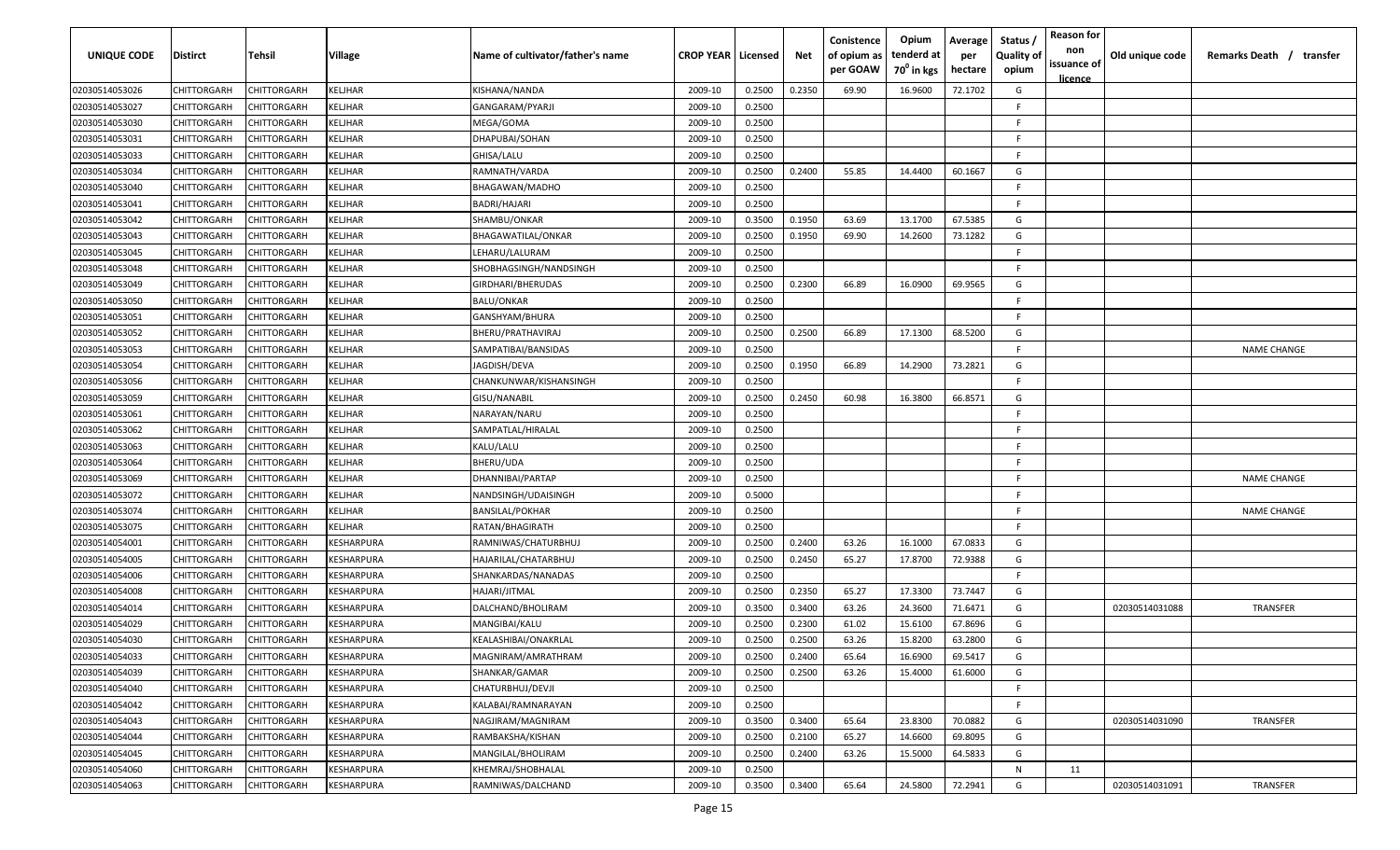| UNIQUE CODE    | Distirct           | Tehsil             | Village                 | Name of cultivator/father's name | <b>CROP YEAR   Licensed</b> |        | Net    | Conistence<br>of opium as<br>per GOAW | Opium<br>tenderd at<br>70 <sup>°</sup> in kgs | Average<br>per<br>hectare | Status,<br>Quality of<br>opium | <b>Reason for</b><br>non<br>issuance of<br>licence | Old unique code | Remarks Death /<br>transfer |
|----------------|--------------------|--------------------|-------------------------|----------------------------------|-----------------------------|--------|--------|---------------------------------------|-----------------------------------------------|---------------------------|--------------------------------|----------------------------------------------------|-----------------|-----------------------------|
| 02030514054067 | CHITTORGARH        | CHITTORGARH        | KESHARPURA              | LAHRIBAI/SHOBHALAL               | 2009-10                     | 0.2500 | 0.2350 | 63.26                                 | 15.2600                                       | 64.9362                   | G                              |                                                    |                 |                             |
| 02030514054068 | CHITTORGARH        | CHITTORGARH        | KESHARPURA              | MANGILAL/UDAIRAM                 | 2009-10                     | 0.2500 |        |                                       |                                               |                           | -F.                            |                                                    |                 |                             |
| 02030514058004 | CHITTORGARH        | CHITTORGARH        | KHOR                    | RAMBAKSH/SHRIRAM                 | 2009-10                     | 0.2500 | 0.2400 | 63.38                                 | 16.3600                                       | 68.1667                   | G                              |                                                    |                 |                             |
| 02030514058008 | CHITTORGARH        | CHITTORGARH        | KHOR                    | KHYALIBAI/KHEMA                  | 2009-10                     | 0.2500 | 0.2350 | 67.90                                 | 16.5000                                       | 70.2128                   | G                              |                                                    |                 | <b>NAME CHANGE</b>          |
| 02030514058018 | CHITTORGARH        | CHITTORGARH        | KHOR                    | KHEMRAJ/SHRIRAM                  | 2009-10                     | 0.3500 | 0.2350 | 68.80                                 | 17.5700                                       | 74.7660                   | G                              |                                                    |                 |                             |
| 02030514058030 | CHITTORGARH        | CHITTORGARH        | KHOR                    | BHERU/RAMA                       | 2009-10                     | 0.2500 | 0.2400 | 54.71                                 | 14.2000                                       | 59.1667                   | G                              | 05                                                 |                 |                             |
| 02030514058037 | <b>CHITTORGARH</b> | <b>CHITTORGARH</b> | KHOR                    | RAGHUNATHSINGH/DADMDCHAND        | 2009-10                     | 0.2500 | 0.2150 | 63.38                                 | 15.1800                                       | 70.6047                   | G                              |                                                    |                 |                             |
| 02030514058069 | CHITTORGARH        | CHITTORGARH        | KHOR                    | NANDRAM/UDAIRAM                  | 2009-10                     | 0.2500 |        |                                       |                                               |                           | -F.                            |                                                    |                 |                             |
| 02030514058071 | CHITTORGARH        | CHITTORGARH        | KHOR                    | DHANRAJ/HARIRAM                  | 2009-10                     | 0.2500 | 0.2050 | 58.37                                 | 13.1700                                       | 64.2439                   | G                              |                                                    |                 |                             |
| 02030514058076 | CHITTORGARH        | CHITTORGARH        | KHOR                    | SOHANLAL/LALU                    | 2009-10                     | 0.2500 | 0.2450 | 63.38                                 | 3.8900                                        | 15.8776                   | G                              | 04                                                 |                 |                             |
| 02030514058078 | CHITTORGARH        | CHITTORGARH        | KHOR                    | BHURA/UDA                        | 2009-10                     | 0.2500 | 0.2400 | 61.02                                 | 15.5400                                       | 64.7500                   | G                              |                                                    |                 |                             |
| 02030514058080 | CHITTORGARH        | CHITTORGARH        | KHOR                    | DUOLATRAM/DALICHAND              | 2009-10                     | 0.2500 | 0.2500 | 46.09                                 | 4.3900                                        | 17.5600                   | G                              | 04                                                 |                 |                             |
| 02030514058082 | CHITTORGARH        | CHITTORGARH        | KHOR                    | BHERULAL/CHUNNILAL               | 2009-10                     | 0.2500 | 0.2200 | 61.02                                 | 14.3800                                       | 65.3636                   | G                              |                                                    |                 |                             |
| 02030514058085 | CHITTORGARH        | CHITTORGARH        | KHOR                    | CHATARBHUJ/KALURAM               | 2009-10                     | 0.5000 | 0.4750 | 68.80                                 | 35.6000                                       | 74.9474                   | G                              |                                                    |                 |                             |
| 02030514058086 | CHITTORGARH        | CHITTORGARH        | KHOR                    | MULCHAND/BHAGUDA                 | 2009-10                     | 0.2500 | 0.2400 | 63.38                                 | 16.0900                                       | 67.0417                   | G                              |                                                    |                 | <b>NAME CHANGE</b>          |
| 02030514058088 | CHITTORGARH        | CHITTORGARH        | <b>KHOR</b>             | DADAMCHAND/KALURAM               | 2009-10                     | 0.2500 | 0.2200 | 63.38                                 | 15.5300                                       | 70.5909                   | G                              |                                                    |                 |                             |
| 02030514058089 | CHITTORGARH        | CHITTORGARH        | <b>KHOR</b>             | RAMNARAYAN/RAMRATAN              | 2009-10                     | 0.2500 |        |                                       |                                               |                           | -F.                            |                                                    |                 |                             |
| 02030514058098 | CHITTORGARH        | CHITTORGARH        | <b>KHOR</b>             | BHERU/JAGGANATH                  | 2009-10                     | 0.2500 |        |                                       |                                               |                           | F                              |                                                    |                 |                             |
| 02030514058099 | CHITTORGARH        | CHITTORGARH        | KHOR                    | KISHANLAL/MANGILAL               | 2009-10                     | 0.2500 |        |                                       |                                               |                           | N                              | 11                                                 |                 |                             |
| 02030514058100 | CHITTORGARH        | CHITTORGARH        | KHOR                    | NANURAM/CHATURBHUJ               | 2009-10                     | 0.2500 |        |                                       |                                               |                           | N                              | 11                                                 | 02030514079024  | <b>TRANSFER</b>             |
| 02030514058101 | CHITTORGARH        | CHITTORGARH        | KHOR                    | <b>BAGDIRAM/GOPI</b>             | 2009-10                     | 0.2500 |        |                                       |                                               |                           | -F.                            |                                                    | 02030514056019  | TRANSFER                    |
| 02030514059007 | CHITTORGARH        | CHITTORGARH        | DOULATPURA VIJAYPUR     | JAGGTHNATH/GOPI                  | 2009-10                     | 0.2500 |        |                                       |                                               |                           | F.                             |                                                    | 02030514059007  | <b>TRANSFER</b>             |
| 02030514059010 | CHITTORGARH        | CHITTORGARH        | KOTADI                  | NANDA/GOPI                       | 2009-10                     | 0.2500 |        |                                       |                                               |                           | -F.                            |                                                    | 02030514059010  | TRANSFER                    |
| 02030514061001 | CHITTORGARH        | CHITTORGARF        | LAKHHO KA KHEDA II      | DEVILAL/CHHOGAJAT                | 2009-10                     | 0.2500 |        |                                       |                                               |                           | -F.                            |                                                    |                 |                             |
| 02030514061004 | CHITTORGARH        | CHITTORGARH        | LAKHHO KA KHEDA II      | NARU/UDA                         | 2009-10                     | 0.2500 |        |                                       |                                               |                           | -F.                            |                                                    |                 |                             |
| 02030514061006 | CHITTORGARH        | CHITTORGARH        | LAKHHO KA KHEDA II      | JAGGA/HAJARI                     | 2009-10                     | 0.2500 |        |                                       |                                               |                           | F.                             |                                                    |                 |                             |
| 02030514061007 | CHITTORGARH        | CHITTORGARH        | LAKHHO KA KHEDA II      | BHURA/UDA                        | 2009-10                     | 0.2500 |        |                                       |                                               |                           | -F.                            |                                                    |                 |                             |
| 02030514061011 | CHITTORGARH        | CHITTORGARH        | LAKHHO KA KHEDA II      | MANGILAL/NATHU                   | 2009-10                     | 0.2500 |        |                                       |                                               |                           | -F.                            |                                                    |                 |                             |
| 02030514061013 | CHITTORGARH        | CHITTORGARH        | LAKHHO KA KHEDA II      | <b>BHURIBAI/GHISA</b>            | 2009-10                     | 0.2500 |        |                                       |                                               |                           | -F.                            |                                                    |                 | <b>NAME CHANGE</b>          |
| 02030514069019 | CHITTORGARH        | CHITTORGARH        | MENDI KA AMARANA        | KHEMA/AKLING                     | 2009-10                     | 0.2500 | 0.2000 | 60.09                                 | 13.9100                                       | 69.5500                   | G                              |                                                    |                 | TRANSFER/KAPASAN            |
| 02030514069021 | CHITTORGARH        | CHITTORGARH        | MENDI KA AMARANA        | CHHOGALAL/ONKAR                  | 2009-10                     | 0.2500 | 0.0950 | 56.42                                 | 5.7300                                        | 60.3158                   | G                              |                                                    |                 | TRANSFER/KAPASAN            |
| 02030514069031 | CHITTORGARH        | CHITTORGARH        | MENDI KA AMARANA        | PYARCHAND/VARDA                  | 2009-10                     | 0.2500 | 0.2400 | 58.12                                 | 14.3500                                       | 59.7917                   | G                              |                                                    |                 | <b>TRANSFER/ KAPASAN</b>    |
| 02030514069034 | CHITTORGARH        | CHITTORGARH        | MENDI KA AMARANA        | CHAGANLAL/CHATARA                | 2009-10                     | 0.2500 | 0.2350 | 60.09                                 | 14.8400                                       | 63.1489                   | G                              |                                                    |                 | <b>TRANSFER/KAPASAN</b>     |
| 02030514069036 | CHITTORGARH        | CHITTORGARH        | MENDI KA AMARANA        | GHASI/KANIRAM                    | 2009-10                     | 0.2500 |        |                                       |                                               |                           | N                              | 11                                                 |                 |                             |
| 02030514069048 | CHITTORGARH        | CHITTORGARH        | MENDI KA AMARANA        | HEMRAJ/RAMLAL                    | 2009-10                     | 0.2500 |        |                                       |                                               |                           | N                              | 11                                                 |                 |                             |
| 02030514069049 | <b>CHITTORGARH</b> | CHITTORGARH        | MENDI KA AMARANA        | RAMLAL/GOKAL                     | 2009-10                     | 0.2500 |        |                                       |                                               |                           | -F.                            |                                                    |                 | TRANSFER/KAPASAN            |
| 02030514069055 | <b>CHITTORGARH</b> | CHITTORGARH        | MENDI KA AMARANA        | CHOGA/MAGANA                     | 2009-10                     | 0.2500 | 0.1350 | 52.66                                 | 8.3100                                        | 61.5556                   | G                              | 05                                                 |                 |                             |
| 02030514071006 | <b>CHITTORGARH</b> | CHITTORGARH        | <b>MISHRON KI PIPLI</b> | CHAMPALAL/MOTI                   | 2009-10                     | 0.2500 |        |                                       |                                               |                           | F.                             |                                                    |                 |                             |
| 02030514071008 | <b>CHITTORGARH</b> | CHITTORGARH        | <b>MISHRON KI PIPLI</b> | PYARA/MODA                       | 2009-10                     | 0.2500 | 0.2300 | 65.64                                 | 15.4300                                       | 67.0870                   | G                              |                                                    |                 |                             |
| 02030514071011 | CHITTORGARH        | CHITTORGARH        | <b>MISHRON KI PIPLI</b> | BALU/MODA                        | 2009-10                     | 0.2500 |        |                                       |                                               |                           | F.                             |                                                    |                 |                             |
| 02030514071013 | CHITTORGARH        | CHITTORGARH        | MISHRON KI PIPLI        | MADHU/NATHUJAT                   | 2009-10                     | 0.2500 |        |                                       |                                               |                           | F.                             |                                                    |                 |                             |
| 02030514071014 | CHITTORGARH        | CHITTORGARH        | MISHRON KI PIPLI        | DALU/HAJARI                      | 2009-10                     | 0.2500 |        |                                       |                                               |                           | -F                             |                                                    |                 |                             |
| 02030514071016 | CHITTORGARH        | CHITTORGARH        | MISHRON KI PIPLI        | KESHIBAI/MANGU                   | 2009-10                     | 0.2500 |        |                                       |                                               |                           | -F.                            |                                                    |                 |                             |
| 02030514071017 | CHITTORGARH        | CHITTORGARH        | MISHRON KI PIPLI        | MANGILAL/NARAYAN                 | 2009-10                     | 0.2500 | 0.1200 | 65.64                                 | 7.6100                                        | 63.4167                   | G                              |                                                    |                 |                             |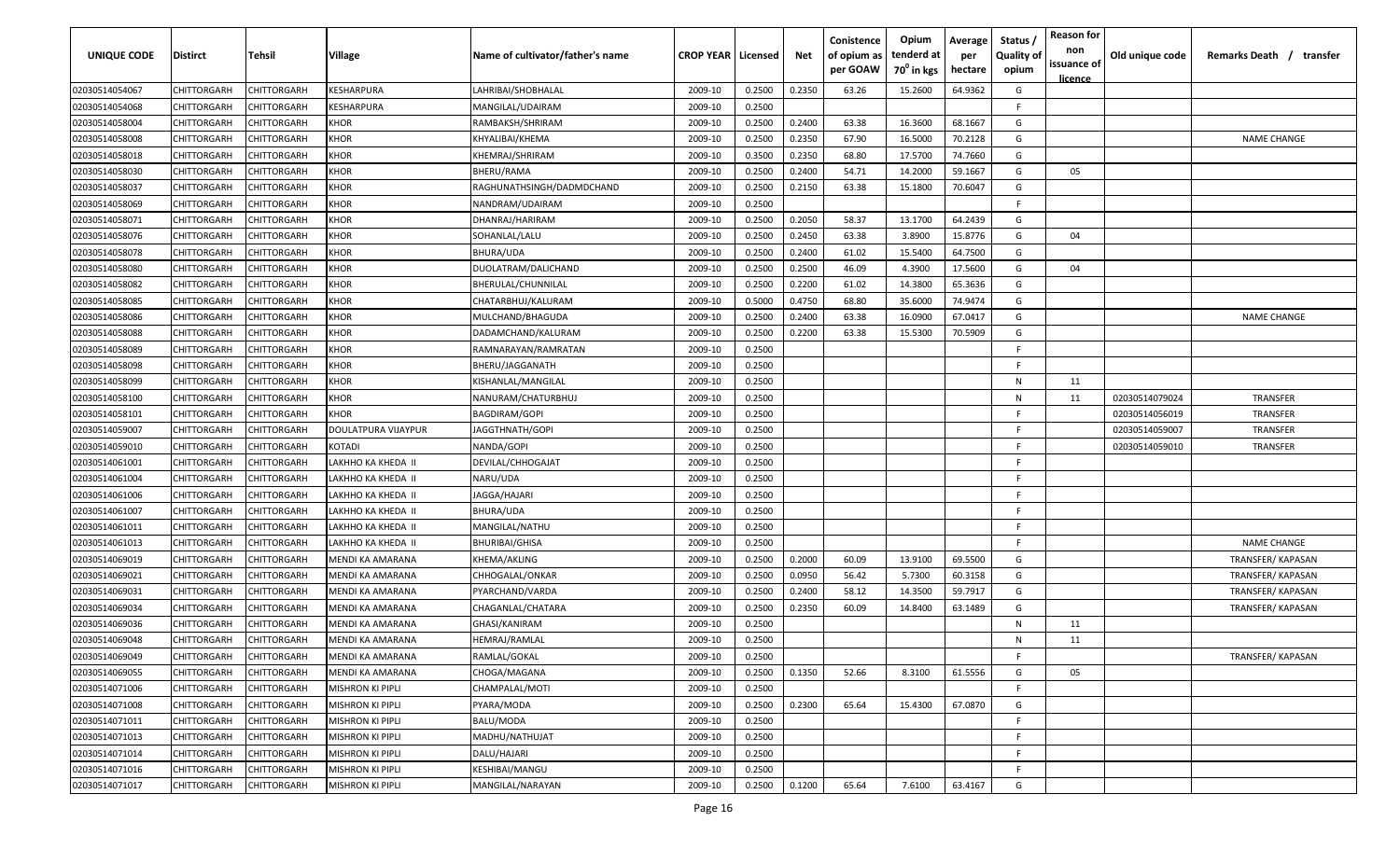| <b>UNIQUE CODE</b> | Distirct           | Tehsil             | Village          | Name of cultivator/father's name | <b>CROP YEAR   Licensed</b> |        | Net    | Conistence<br>of opium as<br>per GOAW | Opium<br>tenderd at<br>70 <sup>0</sup> in kgs | Average<br>per<br>hectare | Status /<br><b>Quality of</b><br>opium | <b>Reason for</b><br>non<br>issuance of<br><u>licence</u> | Old unique code | Remarks Death / transfer |
|--------------------|--------------------|--------------------|------------------|----------------------------------|-----------------------------|--------|--------|---------------------------------------|-----------------------------------------------|---------------------------|----------------------------------------|-----------------------------------------------------------|-----------------|--------------------------|
| 02030514071019     | CHITTORGARH        | CHITTORGARH        | MISHRON KI PIPLI | MANISH/KANHAIYALAL               | 2009-10                     | 0.2500 |        |                                       |                                               |                           | N                                      | 11                                                        |                 |                          |
| 02030514071030     | CHITTORGARH        | CHITTORGARH        | MISHRON KI PIPLI | PRATHVIRAJ/GANGARAM              | 2009-10                     | 0.2500 |        |                                       |                                               |                           | -F.                                    |                                                           |                 |                          |
| 02030514071036     | CHITTORGARH        | CHITTORGARH        | MISHRON KI PIPLI | HIRALAL/MANGU                    | 2009-10                     | 0.2500 |        |                                       |                                               |                           | -F.                                    |                                                           |                 |                          |
| 02030514071040     | CHITTORGARH        | CHITTORGARH        | MISHRON KI PIPLI | NANURAM/RAMCHANDRA               | 2009-10                     | 0.2500 |        |                                       |                                               |                           | -F.                                    |                                                           |                 |                          |
| 02030514071043     | CHITTORGARH        | CHITTORGARH        | MISHRON KI PIPLI | PRATHU/RAMLAL                    | 2009-10                     | 0.2500 | 0.1700 | 59.47                                 | 10.5600                                       | 62.1176                   | G                                      |                                                           |                 |                          |
| 02030514071045     | CHITTORGARH        | CHITTORGARH        | MISHRON KI PIPLI | KISHANLAL/DALLA                  | 2009-10                     | 0.2500 | 0.1800 |                                       |                                               |                           |                                        | 02                                                        | 02030514027001  | TRANSFER                 |
| 02030514071046     | CHITTORGARH        | <b>CHITTORGARH</b> | MISHRON KI PIPLI | RUPLAL/CHOTULAL                  | 2009-10                     | 0.2500 |        |                                       |                                               |                           | -F.                                    |                                                           | 02030514027005  | <b>TRANSFER</b>          |
| 02030514071047     | CHITTORGARH        | CHITTORGARH        | MISHRON KI PIPLI | MANGILAL/UDAILAL                 | 2009-10                     | 0.2500 |        |                                       |                                               |                           | -F.                                    |                                                           | 02030514027012  | TRANSFER                 |
| 02030514071048     | CHITTORGARH        | CHITTORGARH        | MISHRON KI PIPLI | RAHIMBAKSHA/KALUKHA              | 2009-10                     | 0.2500 |        |                                       |                                               |                           | -F.                                    |                                                           | 02030514027025  | TRANSFER                 |
| 02030514071049     | CHITTORGARH        | CHITTORGARH        | MISHRON KI PIPLI | RATANLAL/BHAVANA                 | 2009-10                     | 0.2500 |        |                                       |                                               |                           | F                                      |                                                           | 02030514027011  | TRANSFER                 |
| 02030514078002     | CHITTORGARH        | CHITTORGARH        | NETAWAL MAHARAJ  | BHERU/KISHANA                    | 2009-10                     | 0.2500 |        |                                       |                                               |                           | -F.                                    |                                                           |                 |                          |
| 02030514078010     | CHITTORGARH        | CHITTORGARH        | NETAWAL MAHARAJ  | PRABHULAL/ONKAR                  | 2009-10                     | 0.2500 |        |                                       |                                               |                           | F.                                     |                                                           |                 |                          |
| 02030514078012     | CHITTORGARH        | CHITTORGARH        | NETAWAL MAHARAJ  | PYARIBAI/JADHRAJ                 | 2009-10                     | 0.2500 |        |                                       |                                               |                           | F.                                     |                                                           |                 |                          |
| 02030514078014     | CHITTORGARH        | CHITTORGARH        | NETAWAL MAHARAJ  | PIRUKHAN/KHAJUKHAN               | 2009-10                     | 0.2500 |        |                                       |                                               |                           | F                                      |                                                           |                 |                          |
| 02030514078021     | CHITTORGARH        | CHITTORGARH        | NETAWAL MAHARAJ  | NATHUSINGH/SARDARSINGH           | 2009-10                     | 0.2500 |        |                                       |                                               |                           | -F.                                    |                                                           |                 |                          |
| 02030514078028     | CHITTORGARH        | CHITTORGARH        | NETAWAL MAHARAJ  | GOPI/BALU                        | 2009-10                     | 0.2500 |        |                                       |                                               |                           | -F.                                    |                                                           |                 |                          |
| 02030514078029     | CHITTORGARH        | CHITTORGARH        | NETAWAL MAHARAJ  | BAGDIRAM/BHOLARAM                | 2009-10                     | 0.2500 |        |                                       |                                               |                           | -F.                                    |                                                           |                 |                          |
| 02030514080002     | CHITTORGARH        | CHITTORGARH        | ODUND            | SURAJ/DEVGIRI                    | 2009-10                     | 0.5000 | 0.4900 | 68.86                                 | 35.2000                                       | 71.8367                   | G                                      |                                                           |                 |                          |
| 02030514080005     | CHITTORGARH        | CHITTORGARH        | ODUND            | HAJARI/BHUWANAGUJAR              | 2009-10                     | 0.3500 | 0.0500 | 70.52                                 | 4.0900                                        | 81.8000                   | G                                      |                                                           |                 |                          |
| 02030514080010     | CHITTORGARH        | CHITTORGARH        | ODUND            | LEHRU/DOLA                       | 2009-10                     | 0.2500 |        |                                       |                                               |                           | F.                                     |                                                           |                 |                          |
| 02030514080012     | CHITTORGARH        | CHITTORGARH        | ODUND            | DEVILAL/BHERU                    | 2009-10                     | 0.2500 | 0.2450 | 68.86                                 | 17.1300                                       | 69.9184                   | G                                      |                                                           |                 |                          |
| 02030514080013     | CHITTORGARH        | CHITTORGARH        | ODUND            | HAJARILAL/CHUNNAILAL             | 2009-10                     | 0.2500 |        |                                       |                                               |                           | -F.                                    |                                                           |                 |                          |
| 02030514080015     | CHITTORGARH        | CHITTORGARH        | ODUND            | SHIVANATH/CHAINRAM               | 2009-10                     | 0.2500 | 0.2400 | 66.99                                 | 16.4700                                       | 68.6250                   | G                                      |                                                           |                 |                          |
| 02030514080017     | CHITTORGARH        | CHITTORGARH        | ODUND            | BHAGAWANLAL/SURAJMAL             | 2009-10                     | 0.3500 | 0.1150 | 68.86                                 | 8.6000                                        | 74.7826                   | G                                      |                                                           |                 |                          |
| 02030514080020     | CHITTORGARH        | CHITTORGARH        | ODUND            | RATANLAL/BHERUGUJAR              | 2009-10                     | 0.2500 |        |                                       |                                               |                           | -F                                     |                                                           |                 |                          |
| 02030514080023     | CHITTORGARH        | CHITTORGARH        | ODUND            | HAJARI/DOLA                      | 2009-10                     | 0.2500 |        |                                       |                                               |                           | -F.                                    |                                                           |                 |                          |
| 02030514080027     | CHITTORGARH        | CHITTORGARH        | ODUND            | JANIBAI/SHANKARLAL               | 2009-10                     | 0.2500 |        |                                       |                                               |                           | -F.                                    |                                                           |                 |                          |
| 02030514080034     | CHITTORGARH        | CHITTORGARH        | ODUND            | GORDHANLAL/RAMLAL                | 2009-10                     | 0.2500 |        |                                       |                                               |                           | -F.                                    |                                                           |                 |                          |
| 02030514080039     | CHITTORGARH        | CHITTORGARH        | ODUND            | HEMA/HIRA                        | 2009-10                     | 0.2500 |        |                                       |                                               |                           | -F.                                    |                                                           |                 |                          |
| 02030514080040     | CHITTORGARH        | CHITTORGARH        | ODUND            | <b>BDAMIBAI/PARTHU</b>           | 2009-10                     | 0.2500 |        |                                       |                                               |                           | -F.                                    |                                                           |                 |                          |
| 02030514080041     | CHITTORGARH        | CHITTORGARH        | ODUND            | RATANLAL/KAJODIMAL               | 2009-10                     | 0.5000 | 0.1700 | 65.51                                 | 11.5000                                       | 67.6471                   | G                                      |                                                           |                 |                          |
| 02030514080046     | CHITTORGARH        | CHITTORGARH        | ODUND            | KISHANLAL/RAGUNATH               | 2009-10                     | 0.5000 | 0.5050 | 68.86                                 | 36.5000                                       | 72.2772                   | G                                      |                                                           |                 |                          |
| 02030514080047     | CHITTORGARH        | CHITTORGARH        | ODUND            | UDAIRAM/GAHARIRAM                | 2009-10                     | 0.2500 | 0.2450 | 69.23                                 | 14.7200                                       | 60.0816                   | G                                      |                                                           |                 |                          |
| 02030514080049     | CHITTORGARH        | CHITTORGARH        | ODUND            | <b>BADRILAL/GOPILAL</b>          | 2009-10                     | 0.5000 | 0.5000 | 65.51                                 | 32.9800                                       | 65.9600                   | G                                      |                                                           |                 |                          |
| 02030514080052     | CHITTORGARH        | CHITTORGARH        | ODUND            | KAILASHGIR/HAJARIGIR             | 2009-10                     | 0.3500 | 0.3500 | 70.52                                 | 25.5200                                       | 72.9143                   | G                                      |                                                           |                 |                          |
| 02030514080053     | <b>CHITTORGARH</b> | CHITTORGARH        | <b>ODUND</b>     | KESHAWNATH/NANDA                 | 2009-10                     | 0.2500 | 0.2300 | 66.99                                 | 15.7600                                       | 68.5217                   | G                                      |                                                           |                 |                          |
| 02030514080056     | CHITTORGARH        | CHITTORGARH        | ODUND            | BADRILAL/NANURAM                 | 2009-10                     | 0.3500 | 0.3400 | 68.86                                 | 26.2200                                       | 77.1176                   | G                                      |                                                           |                 |                          |
| 02030514080059     | CHITTORGARH        | CHITTORGARH        | ODUND            | MANGILAL/MOHANLAL                | 2009-10                     | 0.5000 | 0.5000 | 65.51                                 | 33.7700                                       | 67.5400                   | G                                      |                                                           |                 |                          |
| 02030514080061     | <b>CHITTORGARH</b> | CHITTORGARH        | ODUND            | CHITAR/POKHER                    | 2009-10                     | 0.2500 | 0.1050 | 70.52                                 | 7.7600                                        | 73.9048                   | G                                      |                                                           |                 |                          |
| 02030514080062     | CHITTORGARH        | CHITTORGARH        | ODUND            | RUPA/BHERU                       | 2009-10                     | 0.5000 | 0.4950 | 65.51                                 | 33.3900                                       | 67.4545                   | G                                      |                                                           |                 |                          |
| 02030514080063     | CHITTORGARH        | CHITTORGARH        | ODUND            | MOTILAL/SAVAIRAM                 | 2009-10                     | 0.2500 | 0.2500 | 64.36                                 | 16.3700                                       | 65.4800                   | G                                      |                                                           |                 |                          |
| 02030514080076     | CHITTORGARH        | CHITTORGARH        | ODUND            | <b>DEVILAL/CHHITAR</b>           | 2009-10                     | 0.2500 |        |                                       |                                               |                           | F.                                     |                                                           |                 |                          |
| 02030514080077     | CHITTORGARH        | CHITTORGARH        | ODUND            | KAMALABAI/BHERULAL               | 2009-10                     | 0.2500 | 0.2450 | 61.52                                 | 5.0400                                        | 20.5714                   | G                                      | 04                                                        |                 | <b>NAME CHANGE</b>       |
| 02030514080079     | <b>CHITTORGARH</b> | CHITTORGARH        | <b>ODUND</b>     | GOPILAL/RODA                     | 2009-10                     | 0.2500 |        |                                       |                                               |                           | F.                                     |                                                           |                 |                          |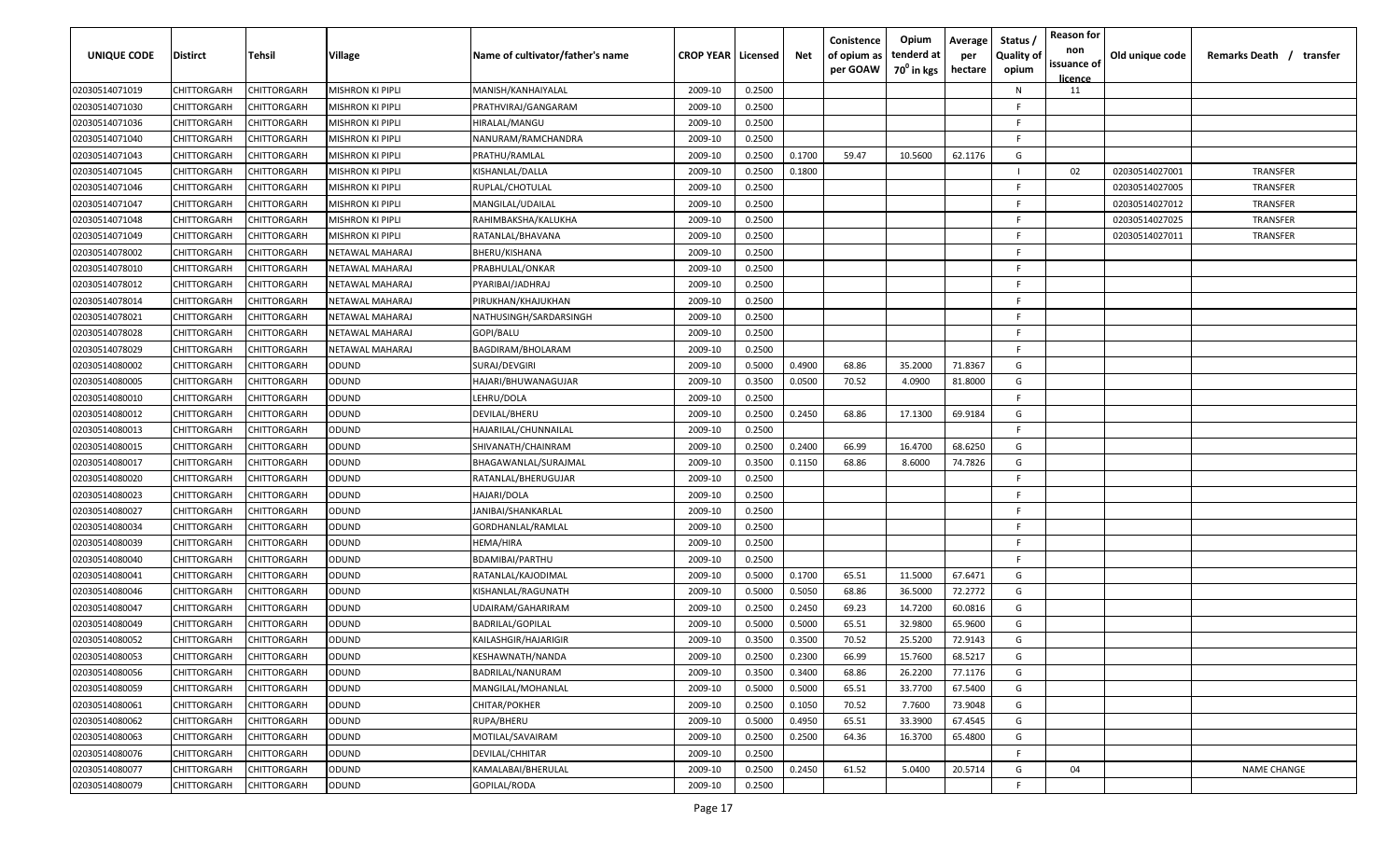| <b>UNIQUE CODE</b> | Distirct           | Tehsil             | Village      | Name of cultivator/father's name | <b>CROP YEAR   Licensed</b> |        | Net    | Conistence<br>of opium as<br>per GOAW | Opium<br>tenderd at<br>70 <sup>o</sup> in kgs | Average<br>per<br>hectare | Status,<br><b>Quality of</b><br>opium | <b>Reason for</b><br>non<br>issuance of<br>licence | Old unique code | Remarks Death / transfer |
|--------------------|--------------------|--------------------|--------------|----------------------------------|-----------------------------|--------|--------|---------------------------------------|-----------------------------------------------|---------------------------|---------------------------------------|----------------------------------------------------|-----------------|--------------------------|
| 02030514080081     | CHITTORGARH        | CHITTORGARH        | ODUND        | HAJARI/PEMA                      | 2009-10                     | 0.2500 | 0.2450 | 57.18                                 | 3.7200                                        | 15.1837                   | G                                     | 04                                                 |                 |                          |
| 02030514080086     | CHITTORGARH        | CHITTORGARH        | ODUND        | OMPRAKASH/MOTILAL                | 2009-10                     | 0.2500 |        |                                       |                                               |                           | F                                     |                                                    |                 |                          |
| 02030514080087     | CHITTORGARH        | CHITTORGARH        | ODUND        | GANESH/LAKHMA                    | 2009-10                     | 0.2500 |        |                                       |                                               |                           | E                                     |                                                    |                 |                          |
| 02030514080088     | CHITTORGARH        | CHITTORGARH        | ODUND        | SURAJMAL/BHERA                   | 2009-10                     | 0.2500 | 0.2400 |                                       | 4.9200                                        |                           |                                       | 02                                                 |                 |                          |
| 02030514080090     | CHITTORGARH        | CHITTORGARH        | ODUND        | NATHU/HAJARIJ                    | 2009-10                     | 0.2500 | 0.2400 | 61.52                                 | 14.8400                                       | 61.8333                   | G                                     |                                                    |                 | <b>NAME CHANGE</b>       |
| 02030514080093     | CHITTORGARH        | CHITTORGARH        | ODUND        | NARAYANIBAI/GOKAL                | 2009-10                     | 0.2500 | 0.2500 | 66.20                                 | 17.2900                                       | 69.1600                   | G                                     |                                                    |                 |                          |
| 02030514080094     | CHITTORGARH        | CHITTORGARH        | ODUND        | SHANKAR/GOKAL                    | 2009-10                     | 0.2500 | 0.2450 | 66.20                                 | 17.1200                                       | 69.8776                   | G                                     |                                                    |                 |                          |
| 02030514080097     | CHITTORGARH        | CHITTORGARH        | ODUND        | PARTHU/RAMA                      | 2009-10                     | 0.3500 | 0.1000 | 65.51                                 | 6.9600                                        | 69.6000                   | G                                     |                                                    |                 |                          |
| 02030514080098     | CHITTORGARH        | CHITTORGARH        | ODUND        | DHAPUBAI/HEMA                    | 2009-10                     | 0.2500 | 0.2300 | 64.36                                 | 15.0100                                       | 65.2609                   | G                                     |                                                    |                 | <b>NAME CHANGE</b>       |
| 02030514080101     | CHITTORGARH        | CHITTORGARH        | ODUND        | DAYARAM/LALU                     | 2009-10                     | 0.3500 | 0.2450 | 57.18                                 | 14.4500                                       | 58.9796                   | G                                     |                                                    |                 |                          |
| 02030514080102     | CHITTORGARH        | CHITTORGARH        | ODUND        | SHANTILAL/NEMICHAND              | 2009-10                     | 0.2500 |        |                                       |                                               |                           | F                                     |                                                    |                 |                          |
| 02030514080104     | CHITTORGARH        | CHITTORGARH        | <b>ONUDC</b> | SOSERBAI/NEMICHAND               | 2009-10                     | 0.2500 |        |                                       |                                               |                           | F                                     |                                                    |                 |                          |
| 02030514080106     | CHITTORGARH        | CHITTORGARH        | ODUND        | NARAYAN/KALU                     | 2009-10                     | 0.2500 | 0.2450 | 61.52                                 | 14.0200                                       | 57.2245                   | G                                     |                                                    |                 |                          |
| 02030514080110     | CHITTORGARH        | CHITTORGARH        | ODUND        | SURAJBAI/AMARCHAND               | 2009-10                     | 0.2500 | 0.2450 | 66.99                                 | 17.4800                                       | 71.3469                   | G                                     |                                                    |                 |                          |
| 02030514080111     | CHITTORGARH        | CHITTORGARH        | ODUND        | LEHRU/BHUWANA                    | 2009-10                     | 0.2500 | 0.2400 | 70.52                                 | 18.3600                                       | 76.5000                   | G                                     |                                                    |                 |                          |
| 02030514080113     | CHITTORGARH        | CHITTORGARH        | ODUND        | KISHANLAL/MOTIRAM                | 2009-10                     | 0.2500 |        |                                       |                                               |                           | F                                     |                                                    |                 |                          |
| 02030514080115     | CHITTORGARH        | CHITTORGARH        | ODUND        | DEVILAL/KHEMRAJ                  | 2009-10                     | 0.2500 | 0.2400 | 66.99                                 | 15.7900                                       | 65.7917                   | G                                     |                                                    |                 |                          |
| 02030514080117     | CHITTORGARH        | CHITTORGARH        | ODUND        | MADANLAL/MANGILAL                | 2009-10                     | 0.3500 | 0.2100 | 59.23                                 | 2.8900                                        | 13.7619                   | G                                     | 04                                                 |                 |                          |
| 02030514080118     | CHITTORGARH        | CHITTORGARH        | ODUND        | MOTI/HEMRAJ                      | 2009-10                     | 0.3500 | 0.1350 | 66.20                                 | 9.2800                                        | 68.7407                   | G                                     |                                                    |                 |                          |
| 02030514083002     | CHITTORGARH        | CHITTORGARH        | PAL          | GULAB/RAMSUKH                    | 2009-10                     | 0.2500 |        |                                       |                                               |                           | E                                     |                                                    |                 |                          |
| 02030514083003     | CHITTORGARH        | CHITTORGARH        | PAL          | GIDHARI/JAGGANNATH               | 2009-10                     | 0.2500 | 0.2450 | 67.78                                 | 18.0000                                       | 73.4694                   | G                                     |                                                    |                 |                          |
| 02030514083012     | CHITTORGARH        | CHITTORGARH        | PAL          | BHOLA/RAMSUKH                    | 2009-10                     | 0.2500 | 0.2450 | 62.07                                 | 17.4200                                       | 71.1020                   | G                                     |                                                    |                 |                          |
| 02030514083014     | CHITTORGARH        | CHITTORGARH        | PAL          | BHERU/HEMA                       | 2009-10                     | 0.2500 | 0.2300 | 67.78                                 | 16.6100                                       | 72.2174                   | G                                     |                                                    |                 |                          |
| 02030514083015     | CHITTORGARH        | CHITTORGARH        | PAL          | NANDLAL/MOHAN                    | 2009-10                     | 0.2500 | 0.2450 | 69.76                                 | 18.8700                                       | 77.0204                   | G                                     |                                                    |                 |                          |
| 02030514083017     | CHITTORGARH        | <b>CHITTORGARH</b> | PAL          | CHANDIBAI/BHUVANA                | 2009-10                     | 0.2500 | 0.2500 | 65.28                                 | 17.1200                                       | 68.4800                   | G                                     |                                                    |                 |                          |
| 02030514083018     | CHITTORGARH        | CHITTORGARH        | PAL          | GIRDHARI/JODHA                   | 2009-10                     | 0.2500 |        |                                       |                                               |                           | E                                     |                                                    |                 |                          |
| 02030514083021     | CHITTORGARH        | CHITTORGARH        | PAL          | DEVI/GHISA                       | 2009-10                     | 0.2500 | 0.2450 | 61.22                                 | 15.9100                                       | 64.9388                   | G                                     |                                                    |                 |                          |
| 02030514083022     | CHITTORGARH        | CHITTORGARH        | PAL          | MOHAN/BHUWANA                    | 2009-10                     | 0.2500 | 0.2500 | 69.76                                 | 19.5800                                       | 78.3200                   | G                                     |                                                    |                 |                          |
| 02030514083027     | CHITTORGARH        | CHITTORGARH        | PAL          | SHANKAR/MADHAVLAL                | 2009-10                     | 0.2500 | 0.2400 | 69.76                                 | 18.0500                                       | 75.2083                   | G                                     |                                                    |                 |                          |
| 02030514083028     | CHITTORGARH        | CHITTORGARH        | PAL          | DALU/HEERA                       | 2009-10                     | 0.2500 |        |                                       |                                               |                           | E                                     |                                                    |                 | <b>NAME CHANGE</b>       |
| 02030514083033     | CHITTORGARH        | CHITTORGARH        | PAL          | KAMLABAI/DALU                    | 2009-10                     | 0.2500 | 0.2400 | 67.78                                 | 17.9400                                       | 74.7500                   | G                                     |                                                    |                 |                          |
| 02030514083034     | CHITTORGARH        | CHITTORGARH        | PAL          | SUDIBAI/PEMA                     | 2009-10                     | 0.2500 |        |                                       |                                               |                           | E                                     |                                                    |                 |                          |
| 02030514083035     | CHITTORGARH        | CHITTORGARH        | PAL          | RATAN/GIRDHARI                   | 2009-10                     | 0.2500 | 0.2300 | 69.76                                 | 19.4400                                       | 84.5217                   | G                                     |                                                    |                 |                          |
| 02030514083037     | CHITTORGARH        | CHITTORGARH        | PAL          | NARAYAN/AMRA                     | 2009-10                     | 0.2500 |        |                                       |                                               |                           | E                                     |                                                    |                 |                          |
| 02030514083039     | <b>CHITTORGARH</b> | CHITTORGARH        | PAL          | ONKAR/CHHOGA                     | 2009-10                     | 0.2500 |        |                                       |                                               |                           | F                                     |                                                    |                 |                          |
| 02030514083041     | CHITTORGARH        | <b>CHITTORGARH</b> | PAL          | PRATAPIBAI/CHOGA                 | 2009-10                     | 0.2500 |        |                                       |                                               |                           | F.                                    |                                                    |                 |                          |
| 02030514083043     | <b>CHITTORGARH</b> | CHITTORGARH        | PAL          | KISHAN/BALU                      | 2009-10                     | 0.2500 | 0.2500 | 62.07                                 | 16.6400                                       | 66.5600                   | G                                     |                                                    |                 | <b>NAME CHANGE</b>       |
| 02030514083045     | CHITTORGARH        | <b>CHITTORGARH</b> | PAL          | MANGILAL/GIRDHARI                | 2009-10                     | 0.2500 | 0.2500 | 67.78                                 | 17.9300                                       | 71.7200                   | G                                     |                                                    |                 |                          |
| 02030514083051     | <b>CHITTORGARH</b> | CHITTORGARH        | PAL          | NANA/JODHA                       | 2009-10                     | 0.2500 |        |                                       |                                               |                           | F.                                    |                                                    |                 |                          |
| 02030514083054     | CHITTORGARH        | CHITTORGARH        | PAL          | GHISIBAI/NOLA                    | 2009-10                     | 0.2500 |        |                                       |                                               |                           | F.                                    |                                                    |                 | <b>NAME CHANGE</b>       |
| 02030514083055     | CHITTORGARH        | CHITTORGARH        | PAL          | BHURALAL/CHUNA                   | 2009-10                     | 0.2500 |        |                                       |                                               |                           | F                                     |                                                    |                 |                          |
| 02030514083056     | CHITTORGARH        | CHITTORGARH        | PAL          | CHANDIBAI/MOHAN                  | 2009-10                     | 0.2500 |        |                                       |                                               |                           | F.                                    |                                                    |                 | <b>NAME CHANGE</b>       |
| 02030514083057     | CHITTORGARH        | CHITTORGARH        | PAL          | LEHRU/LAXMAN                     | 2009-10                     | 0.2500 | 0.2450 | 69.76                                 | 18.1500                                       | 74.0816                   | G                                     |                                                    |                 |                          |
| 02030514083061     | <b>CHITTORGARH</b> | <b>CHITTORGARH</b> | PAL          | SHANKAR/UDA                      | 2009-10                     | 0.2500 | 0.2500 | 65.80                                 | 16.6800                                       | 66.7200                   | G                                     |                                                    |                 |                          |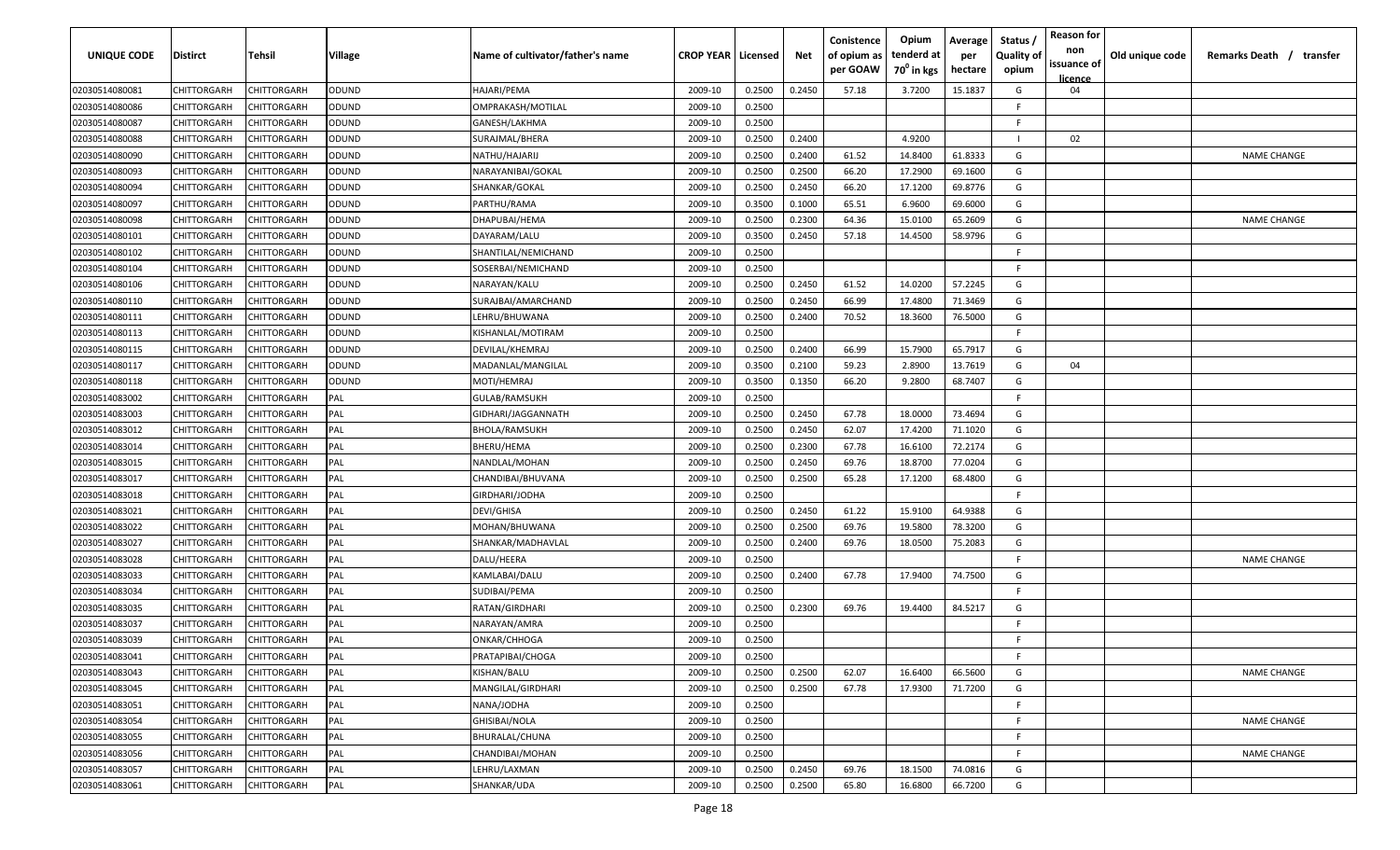| UNIQUE CODE    | <b>Distirct</b>    | Tehsil             | Village        | Name of cultivator/father's name | <b>CROP YEAR   Licensed</b> |        | Net    | Conistence<br>of opium as<br>per GOAW | Opium<br>tenderd at<br>70 <sup>0</sup> in kgs | Average<br>per<br>hectare | Status<br><b>Quality of</b><br>opium | <b>Reason for</b><br>non<br>issuance of<br><u>licence</u> | Old unique code | Remarks Death / transfer |
|----------------|--------------------|--------------------|----------------|----------------------------------|-----------------------------|--------|--------|---------------------------------------|-----------------------------------------------|---------------------------|--------------------------------------|-----------------------------------------------------------|-----------------|--------------------------|
| 02030514083063 | CHITTORGARH        | CHITTORGARH        | PAL            | UDAISINGH/NAWALSINGH             | 2009-10                     | 0.2500 |        |                                       |                                               |                           | F.                                   |                                                           |                 |                          |
| 02030514083064 | <b>CHITTORGARH</b> | CHITTORGARH        | PAL            | PARTHVIRAJ/TULSIRAM              | 2009-10                     | 0.2500 | 0.2500 | 65.28                                 | 17.2600                                       | 69.0400                   | G                                    |                                                           |                 |                          |
| 02030514083067 | <b>CHITTORGARH</b> | CHITTORGARH        | <b>PAL</b>     | ONKARLAL/NAHARSINGH              | 2009-10                     | 0.2500 |        |                                       |                                               |                           | -F                                   |                                                           |                 |                          |
| 02030514083068 | <b>CHITTORGARH</b> | CHITTORGARH        | PAL            | SHAMBHU/HEERA                    | 2009-10                     | 0.2500 | 0.2500 | 67.78                                 | 18.3600                                       | 73.4400                   | G                                    |                                                           |                 |                          |
| 02030514083069 | <b>CHITTORGARH</b> | CHITTORGARH        | PAL            | MOHAN/GULLA                      | 2009-10                     | 0.2500 |        |                                       |                                               |                           | -F.                                  |                                                           |                 |                          |
| 02030514083070 | <b>CHITTORGARH</b> | CHITTORGARH        | PAL            | PRABHU/GOPI                      | 2009-10                     | 0.2500 |        |                                       |                                               |                           | -F.                                  |                                                           |                 |                          |
| 02030514083071 | <b>CHITTORGARH</b> | <b>CHITTORGARH</b> | PAL            | KALU/UDA                         | 2009-10                     | 0.2500 |        |                                       |                                               |                           | -F                                   |                                                           |                 |                          |
| 02030514083074 | <b>CHITTORGARH</b> | CHITTORGARH        | PAL            | GOPAL/DALU                       | 2009-10                     | 0.2500 |        |                                       |                                               |                           | -F.                                  |                                                           |                 |                          |
| 02030514083075 | CHITTORGARH        | CHITTORGARH        | PAL            | MANGILAL/GOPI                    | 2009-10                     | 0.2500 |        |                                       |                                               |                           | -F.                                  |                                                           |                 |                          |
| 02030514083083 | <b>CHITTORGARH</b> | CHITTORGARH        | PAL            | RAMLAL/BALUJI                    | 2009-10                     | 0.2500 | 0.1550 | 62.07                                 | 10.3400                                       | 66.7097                   | G                                    |                                                           |                 |                          |
| 02030514083085 | CHITTORGARH        | CHITTORGARH        | PAL            | NARAYAN/LALU                     | 2009-10                     | 0.2500 | 0.2400 |                                       |                                               |                           | $\blacksquare$                       | 02                                                        |                 |                          |
| 02030514083086 | CHITTORGARH        | CHITTORGARH        | PAL            | MOHAN/JITU                       | 2009-10                     | 0.2500 |        |                                       |                                               |                           | F.                                   |                                                           |                 |                          |
| 02030514083088 | CHITTORGARH        | CHITTORGARH        | PAL            | KALU/HIRA                        | 2009-10                     | 0.2500 |        |                                       |                                               |                           | -F.                                  |                                                           |                 |                          |
| 02030514083106 | CHITTORGARH        | CHITTORGARH        | PAL            | NANA/HIRA                        | 2009-10                     | 0.2500 |        |                                       |                                               |                           | F.                                   |                                                           |                 | TRANSFER/PAL KA KHEDA B  |
| 02030514083123 | <b>CHITTORGARH</b> | CHITTORGARH        | PAL            | GIRDHARILAL/BHAGA                | 2009-10                     | 0.2500 |        |                                       |                                               |                           | -F.                                  |                                                           |                 | TRANSFER/PAL KA KHEDA    |
| 02030514083127 | <b>CHITTORGARH</b> | CHITTORGARH        | <b>PAL</b>     | NARULAL/GOPI                     | 2009-10                     | 0.2500 |        |                                       |                                               |                           | F.                                   |                                                           |                 |                          |
| 02030514083129 | <b>CHITTORGARH</b> | CHITTORGARH        | PAL            | NARAYAN/NANA                     | 2009-10                     | 0.2500 | 0.2450 | 62.07                                 | 16.3700                                       | 66.8163                   | G                                    |                                                           |                 | <b>NAME CHANGE</b>       |
| 02030514083130 | <b>CHITTORGARH</b> | CHITTORGARH        | PAL            | SOHNIBAI/SHANTILAL               | 2009-10                     | 0.2500 | 0.1500 | 65.28                                 | 10.4500                                       | 69.6667                   | G                                    |                                                           |                 |                          |
| 02030514083131 | <b>CHITTORGARH</b> | CHITTORGARH        | PAL            | BHERU/BHURA                      | 2009-10                     | 0.2500 | 0.2400 | 65.28                                 | 16.8000                                       | 70.0000                   | G                                    |                                                           |                 |                          |
| 02030514083133 | <b>CHITTORGARH</b> | CHITTORGARH        | <b>PAL</b>     | MOHANSINGH/NAHARSINGH            | 2009-10                     | 0.2500 | 0.2550 | 59.20                                 | 16.4200                                       | 64.3922                   | G                                    |                                                           |                 |                          |
| 02030514083135 | <b>CHITTORGARH</b> | CHITTORGARH        | PAL            | SHAMBHU/DALU/KALU                | 2009-10                     | 0.2500 |        |                                       |                                               |                           | -F.                                  |                                                           |                 | <b>NAME CHANGE</b>       |
| 02030514083136 | <b>CHITTORGARH</b> | CHITTORGARH        | PAL            | KUKA/GULA                        | 2009-10                     | 0.2500 |        |                                       |                                               |                           | -F.                                  |                                                           |                 |                          |
| 02030514083137 | CHITTORGARH        | CHITTORGARH        | PAL            | SHANKARLAL/HARLAL                | 2009-10                     | 0.2500 | 0.2400 | 61.22                                 | 14.0900                                       | 58.7083                   | G                                    |                                                           |                 |                          |
| 02030514083138 | CHITTORGARH        | CHITTORGARH        | PAL            | MANGIKUNWAR/KISHANSINGH          | 2009-10                     | 0.2500 | 0.2050 | 61.22                                 | 13.2000                                       | 64.3902                   | G                                    |                                                           |                 |                          |
| 02030514083154 | <b>CHITTORGARH</b> | CHITTORGARH        | PAL            | NANDA/BHUWANA                    | 2009-10                     | 0.2500 | 0.2400 | 67.78                                 | 18.0300                                       | 75.1250                   | G                                    |                                                           |                 |                          |
| 02030514083155 | <b>CHITTORGARH</b> | CHITTORGARH        | PAL            | DEVI/MOHAN                       | 2009-10                     | 0.2500 | 0.2350 |                                       |                                               |                           | $\blacksquare$                       | 02                                                        |                 |                          |
| 02030514083157 | <b>CHITTORGARH</b> | CHITTORGARH        | PAL            | CHHOGA/MEGHA                     | 2009-10                     | 0.2500 | 0.2550 | 61.22                                 | 16.2300                                       | 63.6471                   | G                                    |                                                           |                 |                          |
| 02030514083160 | CHITTORGARH        | CHITTORGARH        | PAL            | DALU/CHHOGA                      | 2009-10                     | 0.2500 | 0.2250 | 59.20                                 | 14.1600                                       | 62.9333                   | G                                    |                                                           |                 |                          |
| 02030514083161 | CHITTORGARH        | CHITTORGARH        | PAL            | CHAMPALAL/CHHOGA                 | 2009-10                     | 0.2500 | 0.2500 | 62.07                                 | 16.0300                                       | 64.1200                   | G                                    |                                                           |                 |                          |
| 02030514083164 | <b>CHITTORGARH</b> | CHITTORGARH        | PAL            | PARSKUVAR/HARISHSINGH            | 2009-10                     | 0.2500 | 0.2300 | 59.20                                 | 14.6500                                       | 63.6957                   | G                                    |                                                           |                 |                          |
| 02030514083170 | <b>CHITTORGARH</b> | CHITTORGARH        | PAL            | DHANNA/GHISA                     | 2009-10                     | 0.2500 |        |                                       |                                               |                           | F.                                   |                                                           |                 |                          |
| 02030514083176 | <b>CHITTORGARH</b> | CHITTORGARH        | PAL            | BHERULAL/HARLAL                  | 2009-10                     | 0.2500 | 0.2400 | 61.22                                 | 15.5100                                       | 64.6250                   | G                                    |                                                           |                 |                          |
| 02030514083182 | <b>CHITTORGARH</b> | CHITTORGARH        | PAL            | NANIBAI/BHERULAL                 | 2009-10                     | 0.2500 |        |                                       |                                               |                           | F.                                   |                                                           |                 |                          |
| 02030514084001 | <b>CHITTORGARH</b> | CHITTORGARF        | PAL KA KHEDA A | BARDICHAND/SUKHDEV               | 2009-10                     | 0.2500 | 0.2400 | 68.58                                 | 17.1900                                       | 71.6250                   | G                                    |                                                           |                 |                          |
| 02030514084002 | <b>CHITTORGARH</b> | CHITTORGARH        | PAL KA KHEDA A | SHIVLAL/MADHO                    | 2009-10                     | 0.2500 | 0.2400 | 70.09                                 | 17.7400                                       | 73.9167                   | G                                    |                                                           |                 |                          |
| 02030514084003 | CHITTORGARH        | <b>CHITTORGARH</b> | PAL KA KHEDA A | <b>BALIBAI/PARATHU</b>           | 2009-10                     | 0.2500 | 0.2400 | 66.25                                 | 16.5000                                       | 68.7500                   | G                                    |                                                           |                 | NAME CHANGE              |
| 02030514084004 | CHITTORGARH        | <b>CHITTORGARH</b> | PAL KA KHEDA A | BHERU/SADULJIGUJAR               | 2009-10                     | 0.2500 | 0.2550 | 70.09                                 | 17.9500                                       | 70.3922                   | G                                    |                                                           |                 |                          |
| 02030514084005 | <b>CHITTORGARH</b> | <b>CHITTORGARH</b> | PAL KA KHEDA A | MANGILAL/BHAGIRATH               | 2009-10                     | 0.2500 | 0.2550 | 60.27                                 | 15.6500                                       | 61.3725                   | G                                    |                                                           |                 |                          |
| 02030514084006 | CHITTORGARH        | <b>CHITTORGARH</b> | PAL KA KHEDA A | RAMA/TULSAJIGUJAR                | 2009-10                     | 0.2500 | 0.2500 | 68.58                                 | 17.8700                                       | 71.4800                   | G                                    |                                                           |                 |                          |
| 02030514084007 | <b>CHITTORGARH</b> | CHITTORGARH        | PAL KA KHEDA A | GIRDHARI/KHURJIJAT               | 2009-10                     | 0.2500 |        |                                       |                                               |                           | F.                                   |                                                           |                 |                          |
| 02030514084008 | <b>CHITTORGARH</b> | CHITTORGARH        | PAL KA KHEDA A | BHAGAWANLAL/NARAYAN              | 2009-10                     | 0.2500 | 0.2400 | 57.32                                 | 14.2700                                       | 59.4583                   | G                                    |                                                           |                 |                          |
| 02030514084009 | <b>CHITTORGARH</b> | CHITTORGARH        | PAL KA KHEDA B | KHEMA/TULSA                      | 2009-10                     | 0.2500 | 0.1450 | 69.46                                 | 11.7300                                       | 80.8966                   | G                                    |                                                           |                 |                          |
| 02030514084010 | CHITTORGARH        | CHITTORGARH        | PAL KA KHEDA A | CHUNNILAL/GANGA                  | 2009-10                     | 0.2500 | 0.2400 | 62.74                                 | 15.8400                                       | 66.0000                   | G                                    |                                                           |                 |                          |
| 02030514084012 | CHITTORGARH        | CHITTORGARH        | PAL KA KHEDA A | GULABIBAI/NOJIRAM                | 2009-10                     | 0.2500 |        |                                       |                                               |                           | F.                                   |                                                           |                 |                          |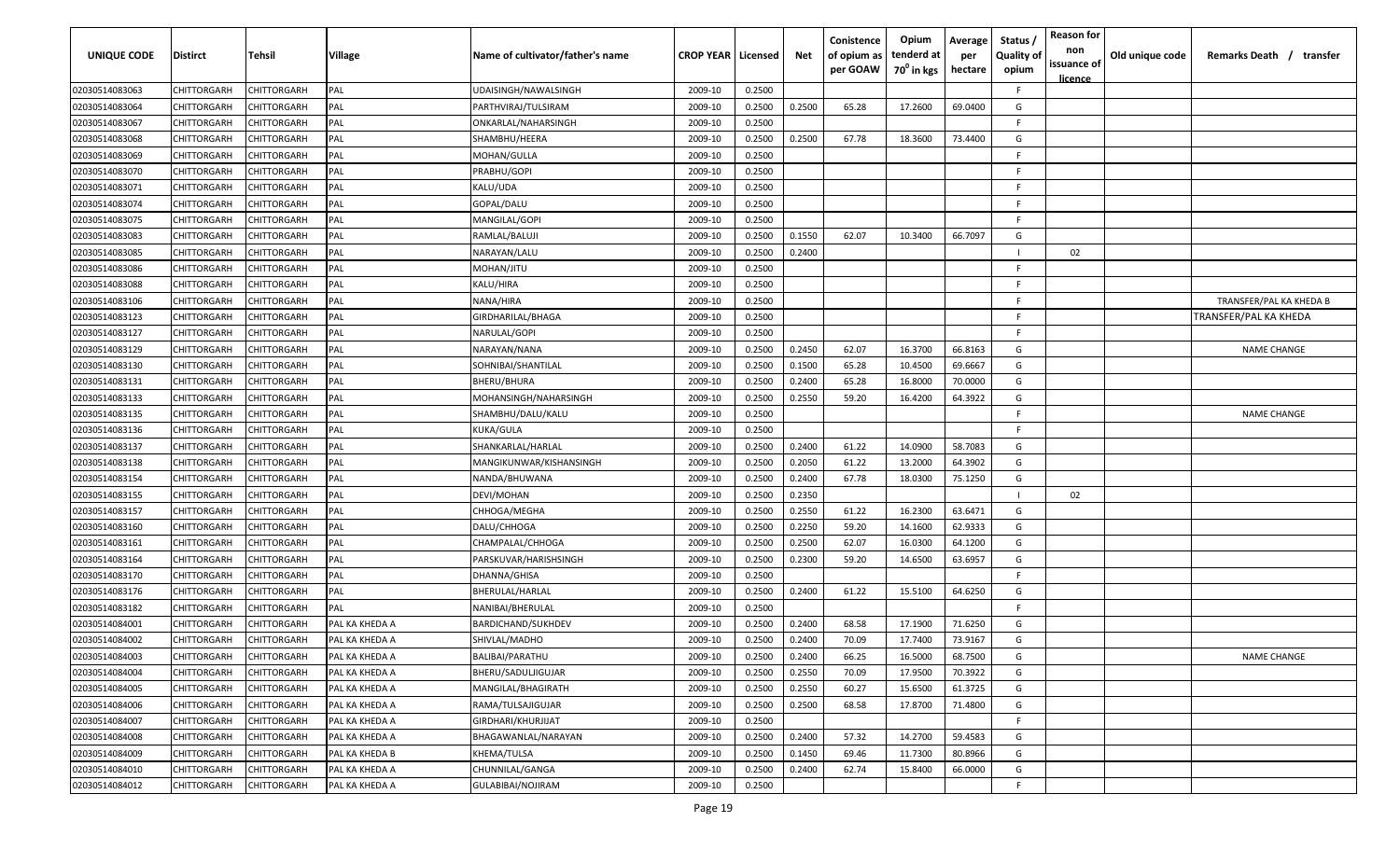| <b>UNIQUE CODE</b> | Distirct           | Tehsil             | Village        | Name of cultivator/father's name | <b>CROP YEAR   Licensed</b> |        | Net    | Conistence<br>of opium as<br>per GOAW | Opium<br>tenderd at<br>70 <sup>°</sup> in kgs | Average<br>per<br>hectare | Status /<br>Quality of<br>opium | <b>Reason for</b><br>non<br>issuance of<br><u>licence</u> | Old unique code | Remarks Death / transfer |
|--------------------|--------------------|--------------------|----------------|----------------------------------|-----------------------------|--------|--------|---------------------------------------|-----------------------------------------------|---------------------------|---------------------------------|-----------------------------------------------------------|-----------------|--------------------------|
| 02030514084013     | CHITTORGARH        | CHITTORGARH        | PAL KA KHEDA A | BHANWARLAL/GANGARAMGUJAR         | 2009-10                     | 0.2500 | 0.2400 | 66.44                                 | 17.2700                                       | 71.9583                   | G                               |                                                           |                 |                          |
| 02030514084014     | CHITTORGARH        | CHITTORGARH        | PAL KA KHEDA A | GIRDHARI/HEMRAJ                  | 2009-10                     | 0.2500 |        |                                       |                                               |                           | E                               |                                                           |                 |                          |
| 02030514084016     | CHITTORGARH        | CHITTORGARH        | PAL KA KHEDA A | NARAYAN/HARIRAM                  | 2009-10                     | 0.2500 |        |                                       |                                               |                           | -F.                             |                                                           |                 |                          |
| 02030514084017     | CHITTORGARH        | CHITTORGARH        | PAL KA KHEDA A | PRABHU/JAGGA                     | 2009-10                     | 0.2500 |        |                                       |                                               |                           | -F.                             |                                                           |                 |                          |
| 02030514084018     | CHITTORGARH        | CHITTORGARH        | PAL KA KHEDA A | KASHINATH/POKHARNATH             | 2009-10                     | 0.2500 |        |                                       |                                               |                           | -F.                             |                                                           |                 |                          |
| 02030514084020     | CHITTORGARH        | CHITTORGARH        | PAL KA KHEDA B | SHIVLAL/BHOLAJIJAT               | 2009-10                     | 0.2500 | 0.2450 | 67.90                                 | 17.2300                                       | 70.3265                   | G                               |                                                           |                 |                          |
| 02030514084021     | <b>CHITTORGARH</b> | <b>CHITTORGARH</b> | PAL KA KHEDA A | MADHUNATH/POKHARNATH             | 2009-10                     | 0.2500 | 0.2400 | 74.24                                 | 18.6800                                       | 77.8333                   | G                               |                                                           |                 |                          |
| 02030514084022     | CHITTORGARH        | CHITTORGARH        | PAL KA KHEDA A | HAJARIBAI/HARIRAM                | 2009-10                     | 0.2500 |        |                                       |                                               |                           | -F.                             |                                                           |                 | <b>NAME CHANGE</b>       |
| 02030514084023     | CHITTORGARH        | CHITTORGARH        | PAL KA KHEDA A | NOJIBAI/KANA                     | 2009-10                     | 0.2500 |        |                                       |                                               |                           | -F.                             |                                                           |                 |                          |
| 02030514084024     | CHITTORGARH        | CHITTORGARH        | PAL KA KHEDA A | SHANKAR/RUPA                     | 2009-10                     | 0.2500 |        |                                       |                                               |                           | F.                              |                                                           |                 |                          |
| 02030514084025     | CHITTORGARH        | CHITTORGARH        | PAL KA KHEDA A | MOHANIBAI/SHANKARNATH            | 2009-10                     | 0.2500 |        |                                       |                                               |                           | -F.                             |                                                           |                 | <b>NAME CHANGE</b>       |
| 02030514084027     | CHITTORGARH        | CHITTORGARH        | PAL KA KHEDA A | KASHIRAM/BHURA                   | 2009-10                     | 0.2500 |        |                                       |                                               |                           | F.                              |                                                           |                 |                          |
| 02030514084028     | CHITTORGARH        | CHITTORGARH        | PAL KA KHEDA A | NANALAL/BHAGGAJI                 | 2009-10                     | 0.2500 | 0.2500 | 57.32                                 | 14.2900                                       | 57.1600                   | G                               |                                                           |                 |                          |
| 02030514084029     | CHITTORGARH        | CHITTORGARH        | PAL KA KHEDA A | BALU/HEMA                        | 2009-10                     | 0.2500 | 0.2500 | 66.44                                 | 16.8400                                       | 67.3600                   | G                               |                                                           |                 | <b>NAME CHANGE</b>       |
| 02030514084030     | CHITTORGARH        | CHITTORGARH        | PAL KA KHEDA A | BHAGAWANIBAI/MADHU               | 2009-10                     | 0.2500 |        |                                       |                                               |                           | -F.                             |                                                           |                 |                          |
| 02030514084031     | CHITTORGARH        | CHITTORGARH        | PAL KA KHEDA A | BHANWARLAL/KHEMA                 | 2009-10                     | 0.2500 |        |                                       |                                               |                           | -F.                             |                                                           |                 |                          |
| 02030514084032     | CHITTORGARH        | CHITTORGARH        | PAL KA KHEDA A | UDIBAI/HIRA                      | 2009-10                     | 0.2500 |        |                                       |                                               |                           | -F.                             |                                                           |                 |                          |
| 02030514084033     | CHITTORGARH        | CHITTORGARH        | PAL KA KHEDA A | BHERULAL/NARAYAN                 | 2009-10                     | 0.2500 | 0.2450 | 62.54                                 | 15.9700                                       | 65.1837                   | G                               |                                                           |                 |                          |
| 02030514084034     | CHITTORGARH        | CHITTORGARH        | PAL KA KHEDA A | CHUNANATH/DEVANATH               | 2009-10                     | 0.2500 | 0.0900 | 57.32                                 | 5.8900                                        | 65.4444                   | G                               |                                                           |                 |                          |
| 02030514084035     | CHITTORGARH        | CHITTORGARH        | PAL KA KHEDA A | FEFIBAI/GHISA                    | 2009-10                     | 0.2500 |        |                                       |                                               |                           | E                               |                                                           |                 | <b>NAME CHANGE</b>       |
| 02030514084036     | CHITTORGARH        | CHITTORGARH        | PAL KA KHEDA A | PRABHU/DEVA                      | 2009-10                     | 0.2500 | 0.2400 | 66.44                                 | 16.8100                                       | 70.0417                   | G                               |                                                           |                 |                          |
| 02030514084037     | CHITTORGARH        | CHITTORGARH        | PAL KA KHEDA A | BHERULAL/GIRDHARI                | 2009-10                     | 0.2500 | 0.2550 | 62.44                                 | 16.4300                                       | 64.4314                   | G                               |                                                           |                 |                          |
| 02030514084038     | CHITTORGARH        | CHITTORGARH        | PAL KA KHEDA A | NARAYANLAL/GOPINATH              | 2009-10                     | 0.2500 | 0.2350 | 60.22                                 | 14.9500                                       | 63.6170                   | G                               |                                                           |                 |                          |
| 02030514084039     | CHITTORGARH        | CHITTORGARH        | PAL KA KHEDA A | NANANATH/CHHOGANATH              | 2009-10                     | 0.2500 | 0.2400 | 66.44                                 | 16.3800                                       | 68.2500                   | G                               |                                                           |                 |                          |
| 02030514084042     | CHITTORGARH        | CHITTORGARH        | PAL KA KHEDA A | JAMNALAL/HAJARI                  | 2009-10                     | 0.2500 | 0.2550 | 62.44                                 | 15.8300                                       | 62.0784                   | G                               |                                                           |                 |                          |
| 02030514084043     | CHITTORGARH        | CHITTORGARH        | PAL KA KHEDA A | JITU/HARLAL                      | 2009-10                     | 0.2500 |        |                                       |                                               |                           | -F.                             |                                                           |                 |                          |
| 02030514084044     | CHITTORGARH        | CHITTORGARH        | PAL KA KHEDA A | BHAGGA/MOHAN                     | 2009-10                     | 0.2500 | 0.2550 | 62.54                                 | 15.9000                                       | 62.3529                   | G                               |                                                           |                 |                          |
| 02030514084045     | CHITTORGARH        | CHITTORGARH        | PAL KA KHEDA A | NANA/RAMABHIL                    | 2009-10                     | 0.2500 |        |                                       |                                               |                           | -F.                             |                                                           |                 |                          |
| 02030514084046     | CHITTORGARH        | CHITTORGARH        | PAL KA KHEDA A | PRABHU/RAMCHAND                  | 2009-10                     | 0.2500 | 0.1450 | 59.62                                 | 9.0200                                        | 62.2069                   | G                               |                                                           |                 |                          |
| 02030514084047     | CHITTORGARH        | CHITTORGARH        | PAL KA KHEDA A | KASHANA/BHAJJA                   | 2009-10                     | 0.2500 |        |                                       |                                               |                           | -F.                             |                                                           |                 |                          |
| 02030514084048     | CHITTORGARH        | CHITTORGARH        | PAL KA KHEDA A | PRABHU/MITTHU                    | 2009-10                     | 0.2500 |        |                                       |                                               |                           | -F.                             |                                                           |                 |                          |
| 02030514084049     | CHITTORGARH        | CHITTORGARH        | PAL KA KHEDA A | PRABHU/BHAJJA                    | 2009-10                     | 0.2500 | 0.2500 | 57.32                                 | 13.7700                                       | 55.0800                   | G                               | 04                                                        |                 |                          |
| 02030514084051     | CHITTORGARH        | CHITTORGARH        | PAL KA KHEDA A | DHAPUBAI/GANGARAM                | 2009-10                     | 0.2500 |        |                                       |                                               |                           | -F.                             |                                                           |                 | <b>NAME CHANGE</b>       |
| 02030514084052     | CHITTORGARH        | CHITTORGARH        | PAL KA KHEDA A | NOJIBAI/TULSIRAM                 | 2009-10                     | 0.2500 |        |                                       |                                               |                           | -F.                             |                                                           |                 | <b>NAME CHANGE</b>       |
| 02030514084053     | <b>CHITTORGARH</b> | CHITTORGARH        | PAL KA KHEDA A | NANA/AMARCHAND                   | 2009-10                     | 0.2500 | 0.2450 | 59.62                                 | 14.9500                                       | 61.0204                   | G                               |                                                           |                 |                          |
| 02030514084055     | <b>CHITTORGARH</b> | CHITTORGARH        | PAL KA KHEDA A | MANGU/GOPINATH                   | 2009-10                     | 0.2500 |        |                                       |                                               |                           | -F.                             |                                                           |                 |                          |
| 02030514084056     | CHITTORGARH        | CHITTORGARH        | PAL KA KHEDA A | MADHU/GHISA                      | 2009-10                     | 0.2500 | 0.2300 | 70.09                                 | 17.9400                                       | 78.0000                   | G                               |                                                           |                 |                          |
| 02030514084057     | <b>CHITTORGARH</b> | CHITTORGARH        | PAL KA KHEDA A | MANGU/GHASU                      | 2009-10                     | 0.2500 |        |                                       |                                               |                           | F.                              |                                                           |                 |                          |
| 02030514084058     | <b>CHITTORGARH</b> | CHITTORGARH        | PAL KA KHEDA A | MADHU/BHERU                      | 2009-10                     | 0.2500 |        |                                       |                                               |                           | F.                              |                                                           |                 |                          |
| 02030514084060     | CHITTORGARH        | CHITTORGARH        | PAL KA KHEDA A | BHERU/JIWA                       | 2009-10                     | 0.2500 | 0.2450 | 59.62                                 | 15.5300                                       | 63.3878                   | G                               |                                                           |                 |                          |
| 02030514084062     | CHITTORGARH        | CHITTORGARH        | PAL KA KHEDA A | MANGU/SARDUL                     | 2009-10                     | 0.2500 | 0.2250 | 62.54                                 | 14.9000                                       | 66.2222                   | G                               |                                                           |                 |                          |
| 02030514084063     | CHITTORGARH        | CHITTORGARH        | PAL KA KHEDA A | <b>BADRILAL/FATEHDAS</b>         | 2009-10                     | 0.2500 |        |                                       |                                               |                           | F.                              |                                                           |                 |                          |
| 02030514084065     | CHITTORGARH        |                    | PAL KA KHEDA A |                                  | 2009-10                     | 0.2500 |        |                                       |                                               |                           | -F.                             |                                                           |                 |                          |
|                    |                    | CHITTORGARH        |                | CHHOGA/UDA                       |                             |        |        |                                       |                                               |                           |                                 |                                                           |                 |                          |
| 02030514084066     | <b>CHITTORGARH</b> | CHITTORGARH        | PAL KA KHEDA A | GITABAI/BHANWARLAL               | 2009-10                     | 0.2500 | 0.1500 | 59.62                                 | 10.0300                                       | 66.8667                   | G                               |                                                           |                 | <b>NAME CHANGE</b>       |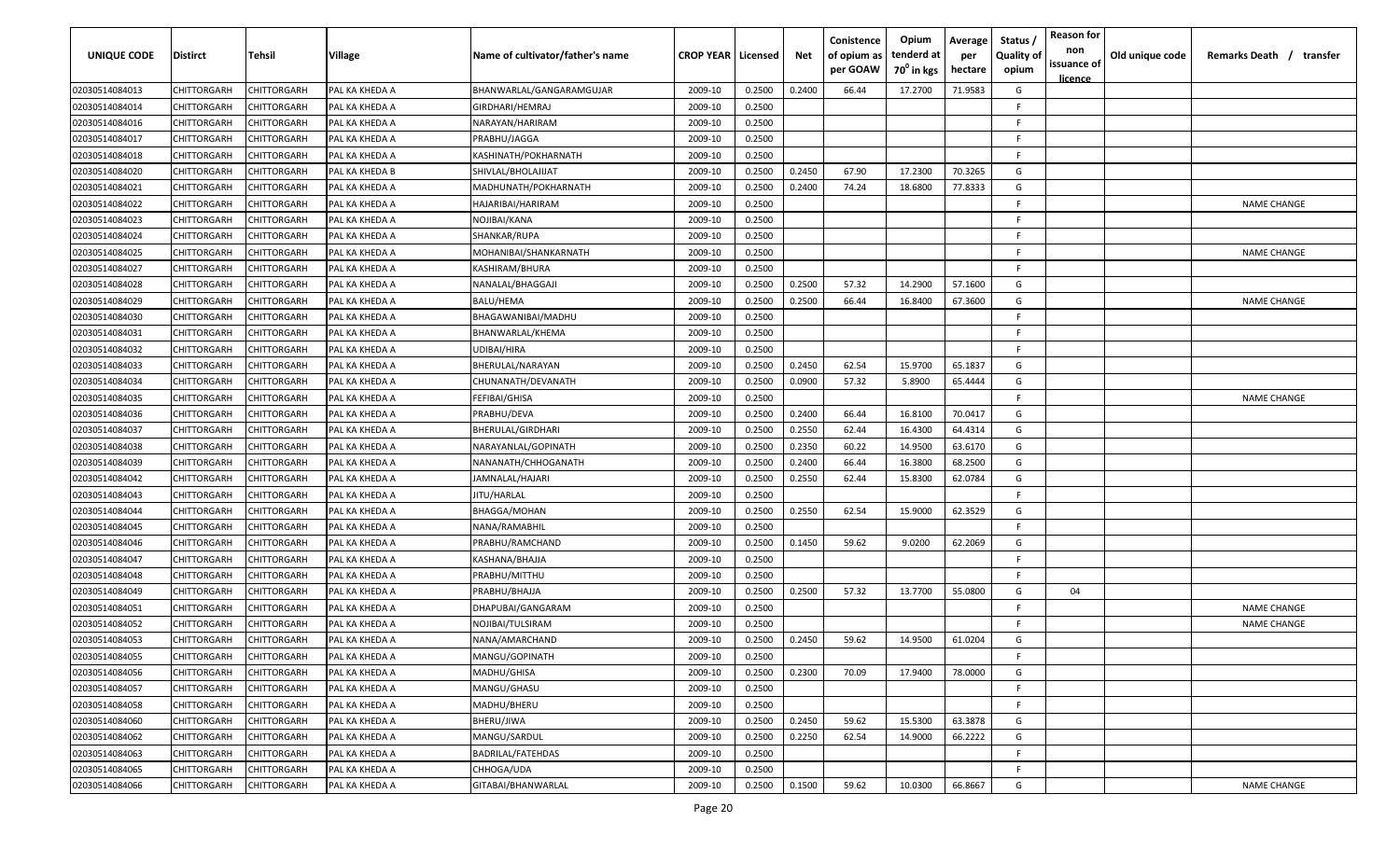| UNIQUE CODE    | <b>Distirct</b>    | Tehsil             | <b>Village</b> | Name of cultivator/father's name | <b>CROP YEAR   Licensed</b> |        | Net    | Conistence<br>of opium as<br>per GOAW | Opium<br>tenderd at<br>$70^0$ in kgs | Average<br>per<br>hectare | Status /<br><b>Quality of</b><br>opium | <b>Reason for</b><br>non<br>issuance of<br>licence | Old unique code | Remarks Death /<br>transfer |
|----------------|--------------------|--------------------|----------------|----------------------------------|-----------------------------|--------|--------|---------------------------------------|--------------------------------------|---------------------------|----------------------------------------|----------------------------------------------------|-----------------|-----------------------------|
| 02030514084067 | CHITTORGARH        | CHITTORGARH        | PAL KA KHEDA A | NANDA/SARDUL                     | 2009-10                     | 0.2500 |        |                                       |                                      |                           | F.                                     |                                                    |                 |                             |
| 02030514084069 | CHITTORGARH        | CHITTORGARH        | PAL KA KHEDA A | MANGU/HIRA                       | 2009-10                     | 0.2500 |        |                                       |                                      |                           | F.                                     |                                                    |                 |                             |
| 02030514084070 | CHITTORGARH        | CHITTORGARH        | PAL KA KHEDA A | BALIBAI/BHUWANA                  | 2009-10                     | 0.2500 |        |                                       |                                      |                           | F.                                     |                                                    |                 | <b>NAME CHANGE</b>          |
| 02030514084073 | CHITTORGARH        | CHITTORGARH        | PAL KA KHEDA A | UDALAL/BHAJJA                    | 2009-10                     | 0.2500 |        |                                       |                                      |                           |                                        |                                                    |                 |                             |
| 02030514084075 | CHITTORGARH        | CHITTORGARH        | PAL KA KHEDA A | MOHAN/HARIRAM                    | 2009-10                     | 0.2500 | 0.1500 | 60.22                                 | 9.5400                               | 63.6000                   | G                                      |                                                    |                 |                             |
| 02030514084076 | CHITTORGARH        | CHITTORGARH        | PAL KA KHEDA A | BABULAL/UDA                      | 2009-10                     | 0.2500 |        |                                       |                                      |                           |                                        |                                                    |                 |                             |
| 02030514084078 | CHITTORGARH        | CHITTORGARH        | PAL KA KHEDA A | <b>BHAGAWAN/GHISA</b>            | 2009-10                     | 0.2500 |        |                                       |                                      |                           |                                        |                                                    |                 |                             |
| 02030514084080 | CHITTORGARH        | CHITTORGARH        | PAL KA KHEDA A | HIRALAL/PANNALAL                 | 2009-10                     | 0.2500 |        |                                       |                                      |                           |                                        |                                                    |                 |                             |
| 02030514084082 | CHITTORGARH        | CHITTORGARH        | PAL KA KHEDA A | NANA/SARDUL                      | 2009-10                     | 0.2500 |        |                                       |                                      |                           | E.                                     |                                                    |                 |                             |
| 02030514084085 | CHITTORGARH        | CHITTORGARH        | PAL KA KHEDA A | MADENLAL/MAGANA                  | 2009-10                     | 0.2500 | 0.2450 | 60.22                                 | 14.9300                              | 60.9388                   | G                                      |                                                    |                 | <b>NAME CHANGE</b>          |
| 02030514084087 | CHITTORGARH        | CHITTORGARH        | PAL KA KHEDA A | HANGAMIBAI/RUPA                  | 2009-10                     | 0.2500 |        |                                       |                                      |                           | F.                                     |                                                    |                 |                             |
| 02030514084088 | CHITTORGARH        | CHITTORGARH        | PAL KA KHEDA A | NANDA/HAJARI                     | 2009-10                     | 0.2500 | 0.1600 | 59.62                                 | 10.1100                              | 63.1875                   | G                                      |                                                    |                 |                             |
| 02030514084089 | CHITTORGARH        | CHITTORGARH        | PAL KA KHEDA A | RAMESHWAR/NARAYAN                | 2009-10                     | 0.2500 | 0.2500 | 54.06                                 | 13.6900                              | 54.7600                   | G                                      | 04                                                 |                 |                             |
| 02030514084092 | CHITTORGARH        | CHITTORGARH        | PAL KA KHEDA A | <b>BHURA/KELA</b>                | 2009-10                     | 0.2500 |        |                                       |                                      |                           |                                        |                                                    |                 |                             |
| 02030514084093 | CHITTORGARH        | CHITTORGARH        | PAL KA KHEDA A | NANIBAI/KASHIRAM                 | 2009-10                     | 0.2500 |        |                                       |                                      |                           |                                        |                                                    |                 |                             |
| 02030514084094 | CHITTORGARH        | CHITTORGARH        | PAL KA KHEDA A | MADHU/RATANA                     | 2009-10                     | 0.2500 |        |                                       |                                      |                           |                                        |                                                    |                 |                             |
| 02030514084096 | CHITTORGARH        | CHITTORGARH        | PAL KA KHEDA A | <b>BALUDAS/BIHARI</b>            | 2009-10                     | 0.2500 |        |                                       |                                      |                           |                                        |                                                    |                 |                             |
| 02030514084098 | CHITTORGARH        | CHITTORGARH        | PAL KA KHEDA A | <b>BADRILAL/MOHAN</b>            | 2009-10                     | 0.2500 |        |                                       |                                      |                           | N                                      | 11                                                 |                 |                             |
| 02030514084099 | CHITTORGARH        | CHITTORGARH        | PAL KA KHEDA A | SHANKAR/JAGGA                    | 2009-10                     | 0.2500 |        |                                       |                                      |                           | F.                                     |                                                    |                 |                             |
| 02030514084101 | CHITTORGARH        | CHITTORGARH        | PAL KA KHEDA A | SHAUBAI/CHHOGALAL                | 2009-10                     | 0.2500 | 0.2300 | 63.08                                 | 15.5200                              | 67.4783                   | G                                      |                                                    |                 |                             |
| 02030514084103 | CHITTORGARH        | CHITTORGARH        | PAL KA KHEDA A | DEUBAI/SURAJMAL                  | 2009-10                     | 0.2500 |        |                                       |                                      |                           |                                        |                                                    |                 | <b>NAME CHANGE</b>          |
| 02030514084106 | CHITTORGARH        | CHITTORGARH        | PAL KA KHEDA A | NANDDAS/GIRDHARIDAS              | 2009-10                     | 0.2500 | 0.2500 | 66.44                                 | 17.0900                              | 68.3600                   | G                                      |                                                    |                 |                             |
| 02030514084107 | <b>CHITTORGARH</b> | CHITTORGARH        | PAL KA KHEDA A | DEVILAL/BHAGIRATH                | 2009-10                     | 0.2500 | 0.2450 | 74.24                                 | 19.9100                              | 81.2653                   | G                                      |                                                    |                 |                             |
| 02030514084109 | <b>CHITTORGARH</b> | CHITTORGARH        | PAL KA KHEDA A | KANA/DALLA                       | 2009-10                     | 0.2500 | 0.2300 | 59.62                                 | 15.3200                              | 66.6087                   | G                                      |                                                    |                 |                             |
| 02030514084110 | CHITTORGARH        | CHITTORGARH        | PAL KA KHEDA A | LOBHIRA/TULCHA                   | 2009-10                     | 0.2500 |        |                                       |                                      |                           |                                        |                                                    |                 |                             |
| 02030514084112 | CHITTORGARH        | CHITTORGARH        | PAL KA KHEDA A | GHISU/JAGANNATH                  | 2009-10                     | 0.2500 |        |                                       |                                      |                           | F.                                     |                                                    |                 |                             |
| 02030514084113 | CHITTORGARH        | CHITTORGARH        | PAL KA KHEDA A | PREMBAI/MADHU                    | 2009-10                     | 0.2500 |        |                                       |                                      |                           | F.                                     |                                                    |                 |                             |
| 02030514084114 | CHITTORGARH        | CHITTORGARH        | PAL KA KHEDA A | KASHIDAS/FATEHDAS                | 2009-10                     | 0.2500 |        |                                       |                                      |                           | F.                                     |                                                    |                 |                             |
| 02030514084115 | CHITTORGARH        | CHITTORGARH        | PAL KA KHEDA A | NARAYAN/BHAJJA                   | 2009-10                     | 0.2500 |        |                                       |                                      |                           | F.                                     |                                                    |                 |                             |
| 02030514084116 | CHITTORGARH        | CHITTORGARH        | PAL KA KHEDA B | SHANKAR/RAMSUKH                  | 2009-10                     | 0.2500 | 0.2300 | 67.90                                 | 15.8700                              | 69.0000                   | G                                      |                                                    | 02030514083001  | TRANSFER/ PAL               |
| 02030514084117 | CHITTORGARH        | CHITTORGARH        | PAL KA KHEDA B | MAGNIRAM/GOPINTH                 | 2009-10                     | 0.2500 | 0.2500 | 67.90                                 | 17.5100                              | 70.0400                   | G                                      |                                                    | 02030514083009  | <b>TRANSFER</b>             |
| 02030514084118 | CHITTORGARH        | CHITTORGARH        | PAL KA KHEDA B | SHANKAR/HAJARI                   | 2009-10                     | 0.2500 | 0.2450 | 67.46                                 | 17.6500                              | 72.0408                   | G                                      |                                                    | 02030514083094  | TRANSFER                    |
| 02030514084119 | CHITTORGARH        | CHITTORGARH        | PAL KA KHEDA B | DEVILAL/MADHO                    | 2009-10                     | 0.2500 | 0.2500 | 67.90                                 | 17.0800                              | 68.3200                   | G                                      |                                                    | 02030514083100  | TRANSFER                    |
| 02030514084120 | CHITTORGARH        | CHITTORGARH        | PAL KA KHEDA B | MODHO/BHUNA                      | 2009-10                     | 0.2500 | 0.2400 |                                       |                                      |                           |                                        | 02                                                 | 02030514083117  | <b>TRANSFER</b>             |
| 02030514084121 | CHITTORGARH        | CHITTORGARH        | PAL KA KHEDA B | BALU/LOBHA                       | 2009-10                     | 0.2500 | 0.2450 | 63.26                                 | 15.9200                              | 64.9796                   | G                                      |                                                    | 02030514083101  | <b>TRANSFER</b>             |
| 02030514084122 | CHITTORGARH        | <b>CHITTORGARH</b> | PAL KA KHEDA B | NARAYAN/VENA                     | 2009-10                     | 0.2500 | 0.2500 | 64.86                                 | 16.3900                              | 65.5600                   | G                                      |                                                    | 02030514083140  | TRANSFER                    |
| 02030514084123 | CHITTORGARH        | CHITTORGARH        | PAL KA KHEDA B | SOHANIBAI/KASHIRAM               | 2009-10                     | 0.2500 | 0.2400 | 69.86                                 | 17.8600                              | 74.4167                   | G                                      |                                                    | 02030514083167  | TRANSFER                    |
| 02030514084124 | CHITTORGARH        | CHITTORGARH        | PAL KA KHEDA B | NARAN/VARDICHAND                 | 2009-10                     | 0.2500 | 0.2400 | 67.90                                 | 17.2600                              | 71.9167                   | G                                      |                                                    | 02030514083180  | TRANSFER                    |
| 02030514084125 | CHITTORGARH        | CHITTORGARH        | PAL KA KHEDA B | KISHANA/MODHA                    | 2009-10                     | 0.2500 | 0.2500 | 68.80                                 | 17.6800                              | 70.7200                   | G                                      |                                                    | 02030514083183  | TRANSFER                    |
| 02030514084126 | CHITTORGARH        | CHITTORGARH        | PAL KA KHEDA B | SHANKAR/PAMA                     | 2009-10                     | 0.2500 | 0.2550 | 57.36                                 | 14.0500                              | 55.0980                   | G                                      | 04                                                 | 02030514083147  | <b>TRANSFER</b>             |
| 02030514084127 | CHITTORGARH        | CHITTORGARH        | PAL KA KHEDA B | RUPA/BHURA                       | 2009-10                     | 0.2500 | 0.2450 | 63.26                                 | 15.9000                              | 64.8980                   | G                                      |                                                    | 02030514083163  | TRANSFER                    |
| 02030514084128 | CHITTORGARH        | CHITTORGARH        | PAL KA KHEDA B | GULAB/KASHU                      | 2009-10                     | 0.2500 | 0.2600 | 65.23                                 | 17.1100                              | 65.8077                   | G                                      |                                                    | 02030514083169  | TRANSFER                    |
| 02030514084129 | CHITTORGARH        | CHITTORGARH        | PAL KA KHEDA B | SHANKAR/UDA                      | 2009-10                     | 0.2500 |        |                                       |                                      |                           | F.                                     |                                                    | 02030514083061  | TRANSFER                    |
| 02030514084130 | CHITTORGARH        | CHITTORGARH        | PAL KA KHEDA B | NANURAM/DALLA                    | 2009-10                     | 0.2500 | 0.1200 | 63.26                                 | 8.4100                               | 70.0833                   | G                                      |                                                    | 02030514083010  | TRANSFER                    |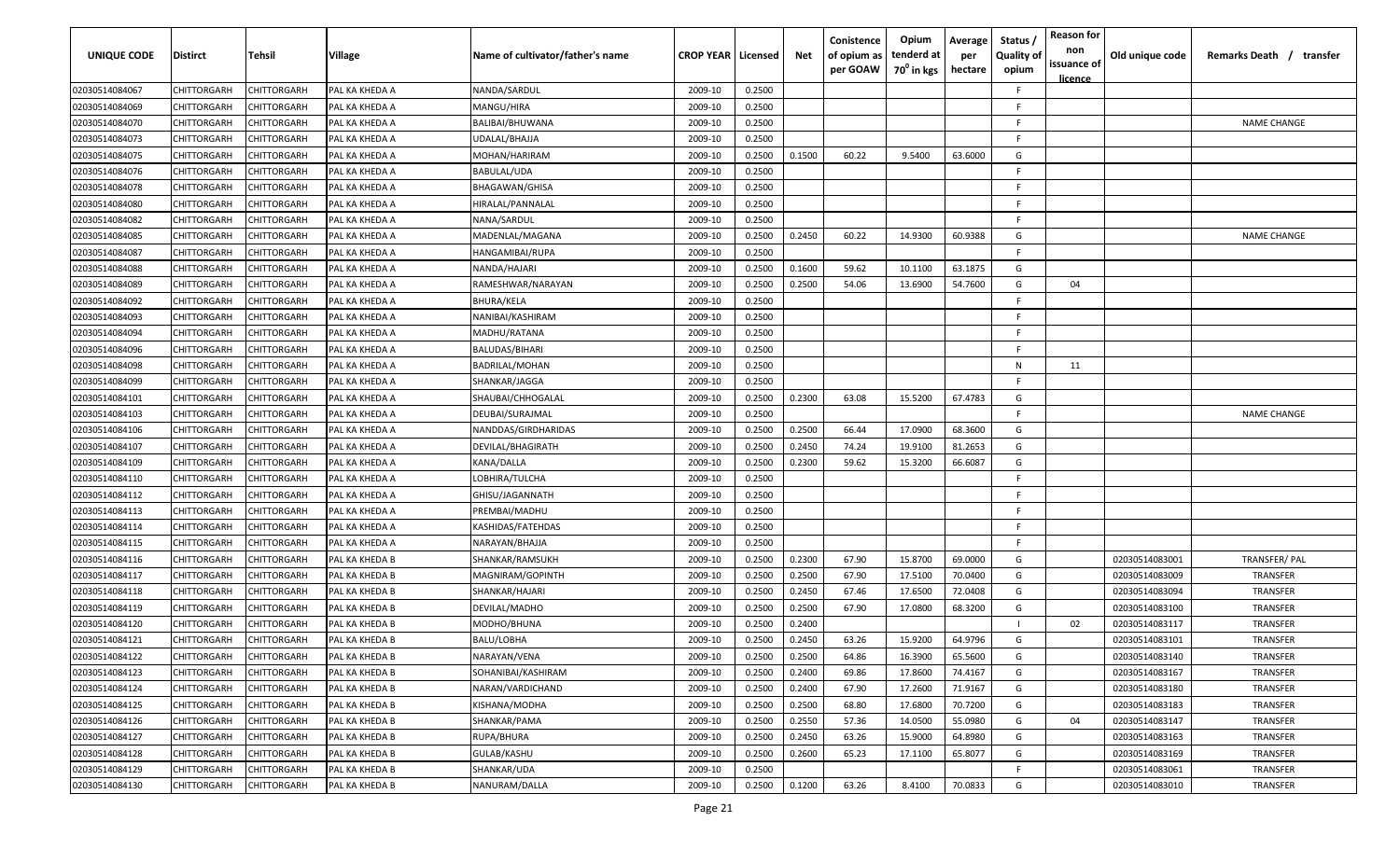| UNIQUE CODE    | <b>Distirct</b>    | Tehsil             | Village        | Name of cultivator/father's name | <b>CROP YEAR   Licensed</b> |        | Net    | Conistence<br>of opium as<br>per GOAW | Opium<br>tenderd at<br>70 <sup>0</sup> in kgs | Average<br>per<br>hectare | Status /<br><b>Quality of</b><br>opium | <b>Reason for</b><br>non<br>issuance of<br>licence | Old unique code | Remarks Death /<br>transfer |
|----------------|--------------------|--------------------|----------------|----------------------------------|-----------------------------|--------|--------|---------------------------------------|-----------------------------------------------|---------------------------|----------------------------------------|----------------------------------------------------|-----------------|-----------------------------|
| 02030514084131 | CHITTORGARH        | CHITTORGARH        | PAL KA KHEDA B | BHANWARLAL/MAGAN                 | 2009-10                     | 0.2500 | 0.2400 | 67.90                                 | 16.9900                                       | 70.7917                   | G                                      |                                                    | 02030514083036  | TRANSFER                    |
| 02030514084132 | CHITTORGARH        | CHITTORGARH        | PAL KA KHEDA B | NATHULAL/LALU                    | 2009-10                     | 0.2500 | 0.2400 |                                       |                                               |                           |                                        | 02                                                 | 02030514083062  | <b>TRANSFER</b>             |
| 02030514084133 | CHITTORGARH        | CHITTORGARH        | PAL KA KHEDA B | DALCHAND/NANA                    | 2009-10                     | 0.2500 | 0.2150 | 65.27                                 | 14.3000                                       | 66.5116                   | G                                      |                                                    | 02030514083092  | <b>TRANSFER</b>             |
| 02030514084134 | <b>CHITTORGARH</b> | CHITTORGARH        | PAL KA KHEDA B | NANADAS/TULSIRAM                 | 2009-10                     | 0.2500 | 0.2500 | 65.27                                 | 16.4300                                       | 65.7200                   | G                                      |                                                    | 02030514083093  | <b>TRANSFER</b>             |
| 02030514084135 | CHITTORGARH        | CHITTORGARH        | PAL KA KHEDA B | DEVILAL/GIRDHARI                 | 2009-10                     | 0.2500 | 0.1000 | 67.90                                 | 7.1500                                        | 71.5000                   | G                                      |                                                    | 02030514083118  | TRANSFER                    |
| 02030514084136 | CHITTORGARH        | CHITTORGARH        | PAL KA KHEDA B | RATAN/MADHO                      | 2009-10                     | 0.2500 | 0.2400 | 68.80                                 | 16.9200                                       | 70.5000                   | G                                      |                                                    | 02030514083125  | TRANSFER                    |
| 02030514084137 | CHITTORGARH        | CHITTORGARF        | PAL KA KHEDA B | NANA/GIRDHARI                    | 2009-10                     | 0.2500 | 0.2500 | 65.27                                 | 16.7700                                       | 67.0800                   | G                                      |                                                    | 02030514083173  | TRANSFER                    |
| 02030514084138 | CHITTORGARH        | <b>CHITTORGARF</b> | PAL KA KHEDA B | RAMESHWAR/MANGIDAS               | 2009-10                     | 0.5000 | 0.2000 | 63.38                                 | 12.9200                                       | 64.6000                   | G                                      |                                                    | 02030514029058  | TRANSFER                    |
| 02030514084139 | CHITTORGARH        | CHITTORGARH        | PAL KA KHEDA B | ARJUN/DHANNA                     | 2009-10                     | 0.2500 |        |                                       |                                               |                           | F.                                     |                                                    | 02030514083077  | TRANSFER                    |
| 02030514084140 | CHITTORGARH        | CHITTORGARH        | PAL KA KHEDA B | KANA/GIRDHARI                    | 2009-10                     | 0.2500 | 0.2450 | 58.37                                 | 14.0500                                       | 57.3469                   | G                                      |                                                    | 02030514083087  | <b>TRANSFER</b>             |
| 02030514084141 | CHITTORGARH        | CHITTORGARH        | PAL KA KHEDA B | LEHRU/GOMA                       | 2009-10                     | 0.2500 |        |                                       |                                               |                           | F.                                     |                                                    | 02030514083089  | <b>TRANSFER</b>             |
| 02030514084142 | CHITTORGARH        | :HITTORGARH        | PAL KA KHEDA B | BHUWAN/TRILOK                    | 2009-10                     | 0.2500 |        |                                       |                                               |                           | F.                                     |                                                    | 02030514083098  | <b>TRANSFER</b>             |
| 02030514084143 | CHITTORGARH        | CHITTORGARH        | PAL KA KHEDA B | RUGNATH/BHAWAN                   | 2009-10                     | 0.2500 |        |                                       |                                               |                           | F.                                     |                                                    | 02030514083108  | TRANSFER                    |
| 02030514084144 | CHITTORGARH        | CHITTORGARH        | PAL KA KHEDA B | RATAN/VENA                       | 2009-10                     | 0.2500 |        |                                       |                                               |                           | F.                                     |                                                    | 02030514083107  | TRANSFER                    |
| 02030514084145 | CHITTORGARH        | CHITTORGARH        | PAL KA KHEDA B | HIRIBAI/CHUNA                    | 2009-10                     | 0.2500 |        |                                       |                                               |                           | F.                                     |                                                    | 02030514083112  | TRANSFER/NAME CHANGE        |
| 02030514084146 | CHITTORGARH        | CHITTORGARH        | PAL KA KHEDA B | JDA/BHERA                        | 2009-10                     | 0.2500 | 0.2300 | 58.37                                 | 13.7600                                       | 59.8261                   | G                                      |                                                    | 02030514083142  | <b>TRANSFER</b>             |
| 02030514084147 | CHITTORGARH        | CHITTORGARF        | PAL KA KHEDA B | SHAMBHU/PYARA/BHERA              | 2009-10                     | 0.2500 | 0.2400 | 57.36                                 | 14.0600                                       | 58.5833                   | G                                      |                                                    | 02030514083121  | TRANSFER                    |
| 02030514084148 | CHITTORGARH        | CHITTORGARH        | PAL KA KHEDA B | PRATHVIRAJ/LOBHA                 | 2009-10                     | 0.2500 |        |                                       |                                               |                           | F.                                     |                                                    | 02030514083114  | TRANSFER                    |
| 02030514084149 | CHITTORGARH        | CHITTORGARH        | PAL KA KHEDA B | BHERU/CHUNA                      | 2009-10                     | 0.2500 |        |                                       |                                               |                           | F.                                     |                                                    | 02030514083110  | TRANSFER                    |
| 02030514084150 | CHITTORGARH        | CHITTORGARH        | PAL KA KHEDA B | JITU/BHAGWAN                     | 2009-10                     | 0.2500 |        |                                       |                                               |                           | F.                                     |                                                    | 02030514083146  | <b>TRANSFER</b>             |
| 02030514084151 | CHITTORGARH        | <b>CHITTORGARF</b> | PAL KA KHEDA B | KISHANA/VENA                     | 2009-10                     | 0.2500 |        |                                       |                                               |                           | F.                                     |                                                    | 02030514083166  | TRANSFER                    |
| 02030514084152 | CHITTORGARH        | CHITTORGARH        | PAL KA KHEDA B | BALURAM/GOPINATH                 | 2009-10                     | 0.2500 | 0.2450 | 65.27                                 | 16.1700                                       | 66.0000                   | G                                      |                                                    | 02030514083148  | TRANSFER                    |
| 02030514084153 | CHITTORGARH        | CHITTORGARH        | PAL KA KHEDA B | UDIBAI/GHISA                     | 2009-10                     | 0.2500 |        |                                       |                                               |                           | F.                                     |                                                    | 02030514083152  | TRANSFER                    |
| 02030514084154 | CHITTORGARH        | CHITTORGARH        | PAL KA KHEDA B | <b>HIRALAL/PRATAP</b>            | 2009-10                     | 0.2500 |        |                                       |                                               |                           |                                        |                                                    | 02030514083156  | TRANSFER                    |
| 02030514084155 | CHITTORGARH        | <b>CHITTORGARF</b> | PAL KA KHEDA B | MOHAN/NANA                       | 2009-10                     | 0.2500 |        |                                       |                                               |                           |                                        |                                                    | 02030514083016  | TRANSFER                    |
| 02030514084156 | CHITTORGARH        | CHITTORGARH        | PAL KA KHEDA B | CHAMPA/RUGHNATH                  | 2009-10                     | 0.2500 |        |                                       |                                               |                           |                                        |                                                    | 02030514083008  | TRANSFER                    |
| 02030514084157 | CHITTORGARH        | CHITTORGARH        | PAL KA KHEDA B | BALIBAI/NANA                     | 2009-10                     | 0.2500 |        |                                       |                                               |                           | F.                                     |                                                    | 02030514083053  | <b>TRANSFER</b>             |
| 02030514084158 | CHITTORGARH        | CHITTORGARH        | PAL KA KHEDA B | DHANNA/MEGHA                     | 2009-10                     | 0.2500 |        |                                       |                                               |                           | F.                                     |                                                    | 02030514083113  | <b>TRANSFER</b>             |
| 02030514084159 | CHITTORGARH        | CHITTORGARH        | PAL KA KHEDA B | BHIMA/PYARA                      | 2009-10                     | 0.2500 |        |                                       |                                               |                           | E                                      |                                                    | 02030514083122  | TRANSFER                    |
| 02030514084160 | CHITTORGARH        | CHITTORGARH        | PAL KA KHEDA B | IIWA/DEVA                        | 2009-10                     | 0.2500 | 0.2400 | 61.02                                 | 15.1900                                       | 63.2917                   | G                                      |                                                    | 02030514083144  | TRANSFER                    |
| 02030514084161 | CHITTORGARH        | CHITTORGARH        | PAL KA KHEDA B | KANA/VARDA                       | 2009-10                     | 0.2500 |        |                                       |                                               |                           | F.                                     |                                                    | 02030514083097  | TRANSFER                    |
| 02030514084162 | CHITTORGARH        | CHITTORGARH        | PAL KA KHEDA B | BHERUDAS/MANGIDAS                | 2009-10                     | 0.2500 | 0.1950 | 68.80                                 | 14.0100                                       | 71.8462                   | G                                      |                                                    | 02030514083099  | TRANSFER                    |
| 02030514084163 | CHITTORGARH        | CHITTORGARH        | PAL KA KHEDA B | AMBA/GOPI                        | 2009-10                     | 0.2500 | 0.2500 | 61.02                                 | 15.2400                                       | 60.9600                   | G                                      |                                                    | 02030514083116  | TRANSFER                    |
| 02030514084164 | <b>CHITTORGARH</b> | CHITTORGARH        | PAL KA KHEDA B | JHUMMABAI/MADHO                  | 2009-10                     | 0.2500 |        |                                       |                                               |                           | F.                                     |                                                    | 02030514083177  | TRANSFER                    |
| 02030514084165 | <b>CHITTORGARH</b> | CHITTORGARH        | PAL KA KHEDA B | SHANKAR/JAICHAND                 | 2009-10                     | 0.2500 |        |                                       |                                               |                           |                                        |                                                    | 02030514083096  | <b>TRANSFER</b>             |
| 02030514084166 | CHITTORGARH        | CHITTORGARH        | PAL KA KHEDA B | SOHAN/PRATAP                     | 2009-10                     | 0.2500 | 0.2450 | 63.26                                 | 16.3100                                       | 66.5714                   | G                                      |                                                    | 02030514083104  | TRANSFER                    |
| 02030514084167 | <b>CHITTORGARH</b> | CHITTORGARH        | PAL KA KHEDA B | KISHAN/BHURA                     | 2009-10                     | 0.2500 |        |                                       |                                               |                           | E                                      |                                                    | 02030514083143  | TRANSFER                    |
| 02030514084168 | CHITTORGARH        | CHITTORGARH        | PAL KA KHEDA B | SHIVLAL/RUGHNATH                 | 2009-10                     | 0.2500 |        |                                       |                                               |                           | F                                      |                                                    | 02030514083184  | TRANSFER                    |
| 02030514084169 | CHITTORGARH        | CHITTORGARH        | PAL KA KHEDA A | HIRIBAI/MEGHA                    | 2009-10                     | 0.5000 | 0.4700 | 63.01                                 | 31.5700                                       | 67.1702                   | G                                      |                                                    | 02030514098061  | TRANSFER                    |
| 02030514084170 | CHITTORGARH        | CHITTORGARH        | PAL KA KHEDA B | KALU/NANA                        | 2009-10                     | 0.2500 | 0.2500 |                                       |                                               |                           |                                        | 02                                                 | 02030514029057  | TRANSFER                    |
| 02030514085001 | CHITTORGARH        | CHITTORGARH        | <b>PALCHHA</b> | PRATHVIRAJ/KANA                  | 2009-10                     | 0.5000 |        |                                       |                                               |                           | F.                                     |                                                    |                 |                             |
| 02030514085002 | CHITTORGARH        | CHITTORGARH        | <b>PALCHHA</b> | DEVILAL/RUPA                     | 2009-10                     | 0.2500 |        |                                       |                                               |                           | F.                                     |                                                    |                 |                             |
| 02030514085005 | CHITTORGARH        | CHITTORGARH        | <b>PALCHHA</b> | MOTI/SHOLA                       | 2009-10                     | 0.5000 | 0.2050 | 66.22                                 | 13.8200                                       | 67.4146                   | G                                      |                                                    |                 |                             |
| 02030514085007 | <b>CHITTORGARH</b> | CHITTORGARH        | <b>PALCHHA</b> | RATANLAL/CHUNNILAL               | 2009-10                     | 0.2500 | 0.1000 | 66.22                                 | 7.1700                                        | 71.7000                   | G                                      |                                                    |                 |                             |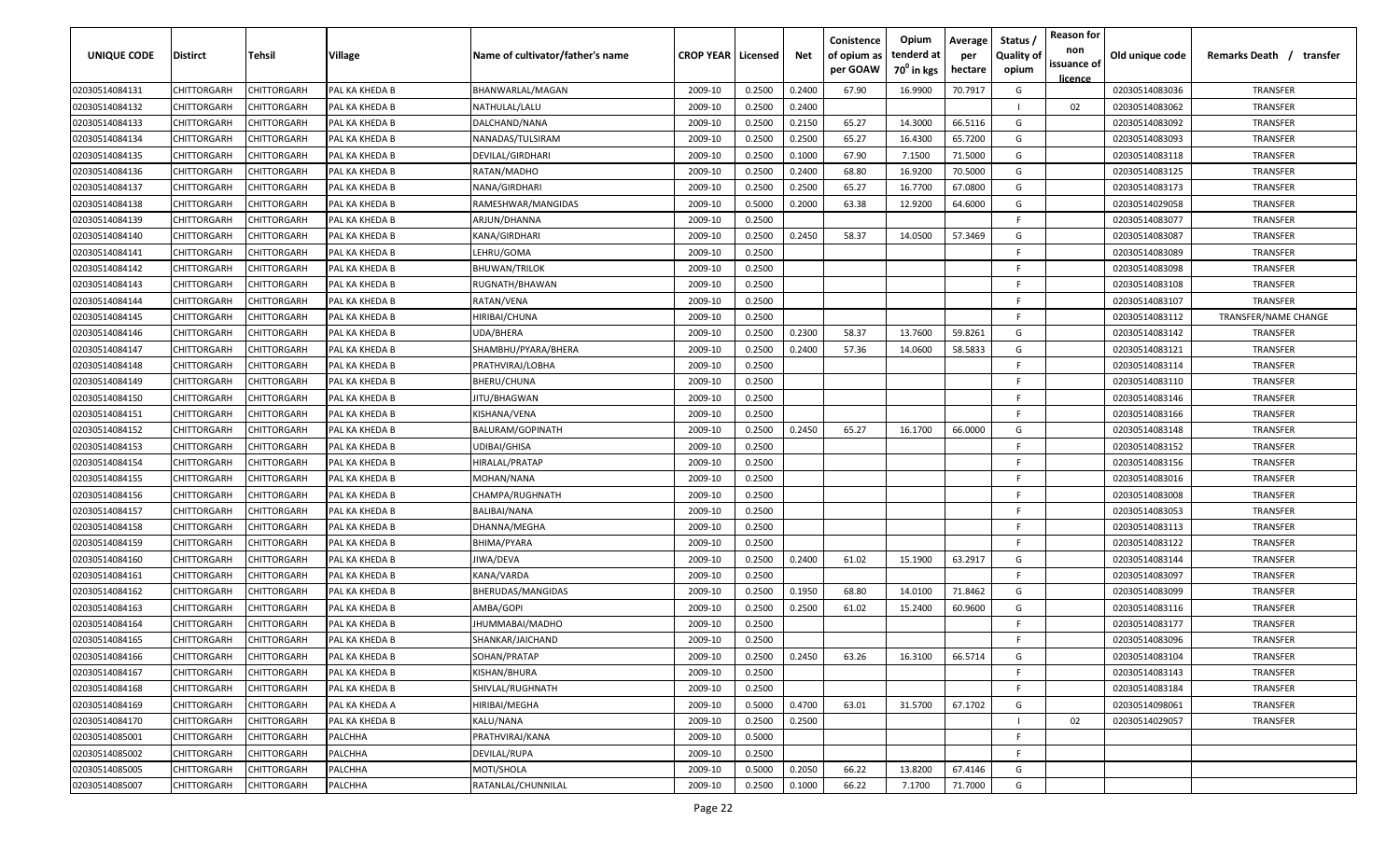| <b>UNIQUE CODE</b> | Distirct           | Tehsil             | Village | Name of cultivator/father's name | <b>CROP YEAR   Licensed</b> |        | Net    | Conistence<br>of opium as<br>per GOAW | Opium<br>tenderd at<br>70 <sup>0</sup> in kgs | Average<br>per<br>hectare | Status /<br><b>Quality of</b><br>opium | <b>Reason for</b><br>non<br>issuance of<br><u>licence</u> | Old unique code | Remarks Death / transfer |
|--------------------|--------------------|--------------------|---------|----------------------------------|-----------------------------|--------|--------|---------------------------------------|-----------------------------------------------|---------------------------|----------------------------------------|-----------------------------------------------------------|-----------------|--------------------------|
| 02030514085009     | CHITTORGARH        | CHITTORGARH        | PALCHHA | SHOLAL/PRABHULAL                 | 2009-10                     | 0.2500 | 0.0950 | 64.96                                 | 6.6800                                        | 70.3158                   | G                                      |                                                           |                 |                          |
| 02030514085010     | CHITTORGARH        | CHITTORGARH        | PALCHHA | RATANLAL/RAMLAL                  | 2009-10                     | 0.3500 | 0.1200 | 72.59                                 | 8.8900                                        | 74.0833                   | G                                      |                                                           |                 |                          |
| 02030514085011     | CHITTORGARH        | CHITTORGARH        | PALCHHA | MAGNIRAM/BHANWARLAL              | 2009-10                     | 0.2500 | 0.1100 | 66.22                                 | 7.4600                                        | 67.8182                   | G                                      |                                                           |                 |                          |
| 02030514085012     | CHITTORGARH        | CHITTORGARH        | PALCHHA | BARDICHAND/KESHA                 | 2009-10                     | 0.2500 |        |                                       |                                               |                           | -F.                                    |                                                           |                 |                          |
| 02030514085013     | CHITTORGARH        | CHITTORGARH        | PALCHHA | RAMKANWARI/ONKARLAL              | 2009-10                     | 0.2500 | 0.0900 | 72.21                                 | 6.8000                                        | 75.5556                   | G                                      |                                                           |                 | <b>NAME CHANGE</b>       |
| 02030514085014     | CHITTORGARH        | CHITTORGARH        | PALCHHA | AMERCHAND/NANALAL                | 2009-10                     | 0.2500 | 0.1100 | 66.22                                 | 7.5300                                        | 68.4545                   | G                                      |                                                           |                 |                          |
| 02030514085015     | CHITTORGARH        | CHITTORGARH        | PALCHHA | RAJIBAI/NANALAL                  | 2009-10                     | 0.2500 |        |                                       |                                               |                           | -F.                                    |                                                           |                 |                          |
| 02030514085017     | CHITTORGARH        | CHITTORGARH        | PALCHHA | KANHAIYALAL/NANALAL/DHAPUBAI     | 2009-10                     | 0.2500 | 0.0950 | 66.99                                 | 7.0300                                        | 74.0000                   | G                                      |                                                           |                 | <b>NAME CHANGE</b>       |
| 02030514085020     | CHITTORGARH        | CHITTORGARH        | PALCHHA | GITALAL/TEKCHAND                 | 2009-10                     | 0.5000 |        |                                       |                                               |                           | -F.                                    |                                                           |                 |                          |
| 02030514085021     | CHITTORGARH        | CHITTORGARH        | PALCHHA | HARJUBAI/UDAIRAM                 | 2009-10                     | 0.2500 | 0.1000 | 61.52                                 | 6.4000                                        | 64.0000                   | G                                      |                                                           |                 | <b>NAME CHANGE</b>       |
| 02030514085022     | CHITTORGARH        | CHITTORGARH        | PALCHHA | RADESHYAM/KASHIRAM               | 2009-10                     | 0.2500 | 0.1000 | 66.22                                 | 7.0300                                        | 70.3000                   | G                                      |                                                           |                 |                          |
| 02030514085023     | CHITTORGARH        | CHITTORGARH        | PALCHHA | KESHARBAI/MANGILAL               | 2009-10                     | 0.2500 | 0.2200 | 64.96                                 | 15.0900                                       | 68.5909                   | G                                      |                                                           |                 |                          |
| 02030514085024     | CHITTORGARH        | CHITTORGARH        | PALCHHA | KANHAIYALAL/KANHA                | 2009-10                     | 0.2500 |        |                                       |                                               |                           | -F.                                    |                                                           |                 |                          |
| 02030514085027     | CHITTORGARH        | CHITTORGARH        | PALCHHA | NANDLAL/DALU                     | 2009-10                     | 0.5000 |        |                                       |                                               |                           | F.                                     |                                                           |                 |                          |
| 02030514085028     | CHITTORGARH        | CHITTORGARH        | PALCHHA | KHEMRAJ/GANGARAM                 | 2009-10                     | 0.2500 |        |                                       |                                               |                           | -F.                                    |                                                           |                 |                          |
| 02030514085029     | CHITTORGARH        | CHITTORGARH        | PALCHHA | TULSIRAM/MANGILAL                | 2009-10                     | 0.2500 | 0.1200 | 64.96                                 | 7.9600                                        | 66.3333                   | G                                      |                                                           |                 |                          |
| 02030514085034     | CHITTORGARH        | CHITTORGARH        | PALCHHA | MANGILAL/PYARA                   | 2009-10                     | 0.2500 | 0.1500 | 64.96                                 | 10.0100                                       | 66.7333                   | G                                      |                                                           |                 |                          |
| 02030514085035     | CHITTORGARH        | CHITTORGARH        | PALCHHA | HIRALAL/LALU                     | 2009-10                     | 0.2500 | 0.1850 | 64.36                                 | 12.1200                                       | 65.5135                   | G                                      |                                                           |                 |                          |
| 02030514085037     | CHITTORGARH        | CHITTORGARH        | PALCHHA | LABHCHAND/GANGARAM               | 2009-10                     | 0.2500 |        |                                       |                                               |                           | F                                      |                                                           |                 | <b>NAME CHANGE</b>       |
| 02030514085040     | CHITTORGARH        | CHITTORGARH        | PALCHHA | MOHANLAL/MATHURALAL              | 2009-10                     | 0.2500 | 0.1100 | 69.02                                 | 8.0900                                        | 73.5455                   | G                                      |                                                           |                 |                          |
| 02030514085042     | CHITTORGARH        | CHITTORGARH        | PALCHHA | SOHANIBAI/LAKHAMICHAND           | 2009-10                     | 0.2500 |        |                                       |                                               |                           | -F.                                    |                                                           |                 |                          |
| 02030514085043     | CHITTORGARH        | CHITTORGARH        | PALCHHA | MULCHAND/CHUNNILAL               | 2009-10                     | 0.5000 | 0.2050 | 64.56                                 | 13.9900                                       | 68.2439                   | G                                      |                                                           |                 |                          |
| 02030514085046     | CHITTORGARH        | CHITTORGARH        | PALCHHA | MAGNIBAI/PRABHU                  | 2009-10                     | 0.2500 | 0.1000 | 69.02                                 | 7.2100                                        | 72.1000                   | G                                      |                                                           |                 |                          |
| 02030514085051     | CHITTORGARH        | CHITTORGARH        | PALCHHA | RADHABAI/SUKHLAL                 | 2009-10                     | 0.2500 |        |                                       |                                               |                           | -F.                                    |                                                           |                 |                          |
| 02030514085052     | CHITTORGARH        | CHITTORGARH        | PALCHHA | MOHANLAL/TAKCHAND                | 2009-10                     | 0.5000 | 0.1000 | 64.56                                 | 6.8000                                        | 68.0000                   | G                                      |                                                           |                 |                          |
| 02030514085053     | CHITTORGARH        | CHITTORGARH        | PALCHHA | MANGILAL/RUPA                    | 2009-10                     | 0.2500 |        |                                       |                                               |                           | -F.                                    |                                                           |                 |                          |
| 02030514085055     | CHITTORGARH        | CHITTORGARH        | PALCHHA | NANIBAI/MANGILAL                 | 2009-10                     | 0.2500 | 0.1500 | 61.52                                 | 9.5500                                        | 63.6667                   | G                                      |                                                           |                 |                          |
| 02030514085058     | CHITTORGARH        | CHITTORGARH        | PALCHHA | AMERCHAND/SHOLA                  | 2009-10                     | 0.3500 | 0.1600 | 69.02                                 | 11.3700                                       | 71.0625                   | G                                      |                                                           |                 |                          |
| 02030514085059     | CHITTORGARH        | CHITTORGARH        | PALCHHA | HIRA/RUPA                        | 2009-10                     | 0.5000 | 0.2750 | 57.18                                 | 16.4100                                       | 59.6727                   | G                                      |                                                           |                 |                          |
| 02030514085062     | CHITTORGARH        | CHITTORGARH        | PALCHHA | DAYARAM/VARDICHAND               | 2009-10                     | 0.5000 | 0.1950 | 64.56                                 | 13.3900                                       | 68.6667                   | G                                      |                                                           |                 |                          |
| 02030514085063     | CHITTORGARH        | CHITTORGARH        | PALCHHA | GULABCHAND/BHANWARLAL            | 2009-10                     | 0.2500 | 0.2400 | 64.36                                 | 16.1200                                       | 67.1667                   | G                                      |                                                           |                 |                          |
| 02030514085064     | CHITTORGARH        | CHITTORGARH        | PALCHHA | NANALAL/PRABHULAL                | 2009-10                     | 0.3500 | 0.3000 | 64.96                                 | 20.5000                                       | 68.3333                   | G                                      |                                                           |                 |                          |
| 02030514085065     | CHITTORGARH        | CHITTORGARH        | PALCHHA | MANGILAL/LAKHMICHAND             | 2009-10                     | 0.2500 |        |                                       |                                               |                           | -F                                     |                                                           |                 |                          |
| 02030514085067     | CHITTORGARH        | CHITTORGARH        | PALCHHA | ONKARLAL/MANGILAL                | 2009-10                     | 0.2500 | 0.0500 | 64.36                                 | 3.2500                                        | 65.0000                   | G                                      |                                                           |                 |                          |
| 02030514085068     | CHITTORGARH        | CHITTORGARH        | PALCHHA | MADANLAL/PRABHULAL               | 2009-10                     | 0.5000 | 0.2000 | 69.02                                 | 14.8000                                       | 74.0000                   | G                                      |                                                           |                 |                          |
| 02030514085069     | <b>CHITTORGARH</b> | CHITTORGARH        | PALCHHA | MOTI/NANDA                       | 2009-10                     | 0.2500 |        |                                       |                                               |                           | F.                                     |                                                           |                 |                          |
| 02030514085071     | CHITTORGARH        | CHITTORGARH        | PALCHHA | RAJU/BANSHILAL                   | 2009-10                     | 0.2500 | 0.0700 | 64.36                                 | 4.7600                                        | 68.0000                   | G                                      |                                                           |                 | <b>NAME CHANGE</b>       |
| 02030514085073     | <b>CHITTORGARH</b> | CHITTORGARH        | PALCHHA | BIHARILAL/BHANWARLAL             | 2009-10                     | 0.5000 | 0.1900 | 69.02                                 | 14.1600                                       | 74.5263                   | G                                      |                                                           |                 |                          |
| 02030514085076     | <b>CHITTORGARH</b> | CHITTORGARH        | PALCHHA | LABHCHAND/RUPA                   | 2009-10                     | 0.2500 | 0.1000 | 66.22                                 | 6.7100                                        | 67.1000                   | G                                      |                                                           |                 |                          |
| 02030514085077     | CHITTORGARH        | CHITTORGARH        | PALCHHA | DALCHAND/NANALAL                 | 2009-10                     | 0.2500 |        |                                       |                                               |                           | F.                                     |                                                           |                 |                          |
| 02030514085078     | CHITTORGARH        | CHITTORGARH        | PALCHHA | AMARCHAND/BHANWARLAL             | 2009-10                     | 0.5000 | 0.2150 | 66.99                                 | 15.3300                                       | 71.3023                   | G                                      |                                                           |                 |                          |
| 02030514085080     | CHITTORGARH        | CHITTORGARH        | PALCHHA | MOTIRAM/DEVA                     | 2009-10                     | 0.2500 |        |                                       |                                               |                           | F.                                     |                                                           |                 |                          |
| 02030514085081     | CHITTORGARH        | CHITTORGARH        | PALCHHA | NANDLAL/NANALAL                  | 2009-10                     | 0.2500 | 0.1550 | 61.52                                 | 10.0500                                       | 64.8387                   | G                                      |                                                           |                 |                          |
| 02030514085083     | CHITTORGARH        | <b>CHITTORGARH</b> | PALCHHA | KANHAIYALAL/MANGILAL             | 2009-10                     | 0.2500 | 0.1300 | 66.99                                 | 8.9700                                        | 69.0000                   | G                                      |                                                           |                 |                          |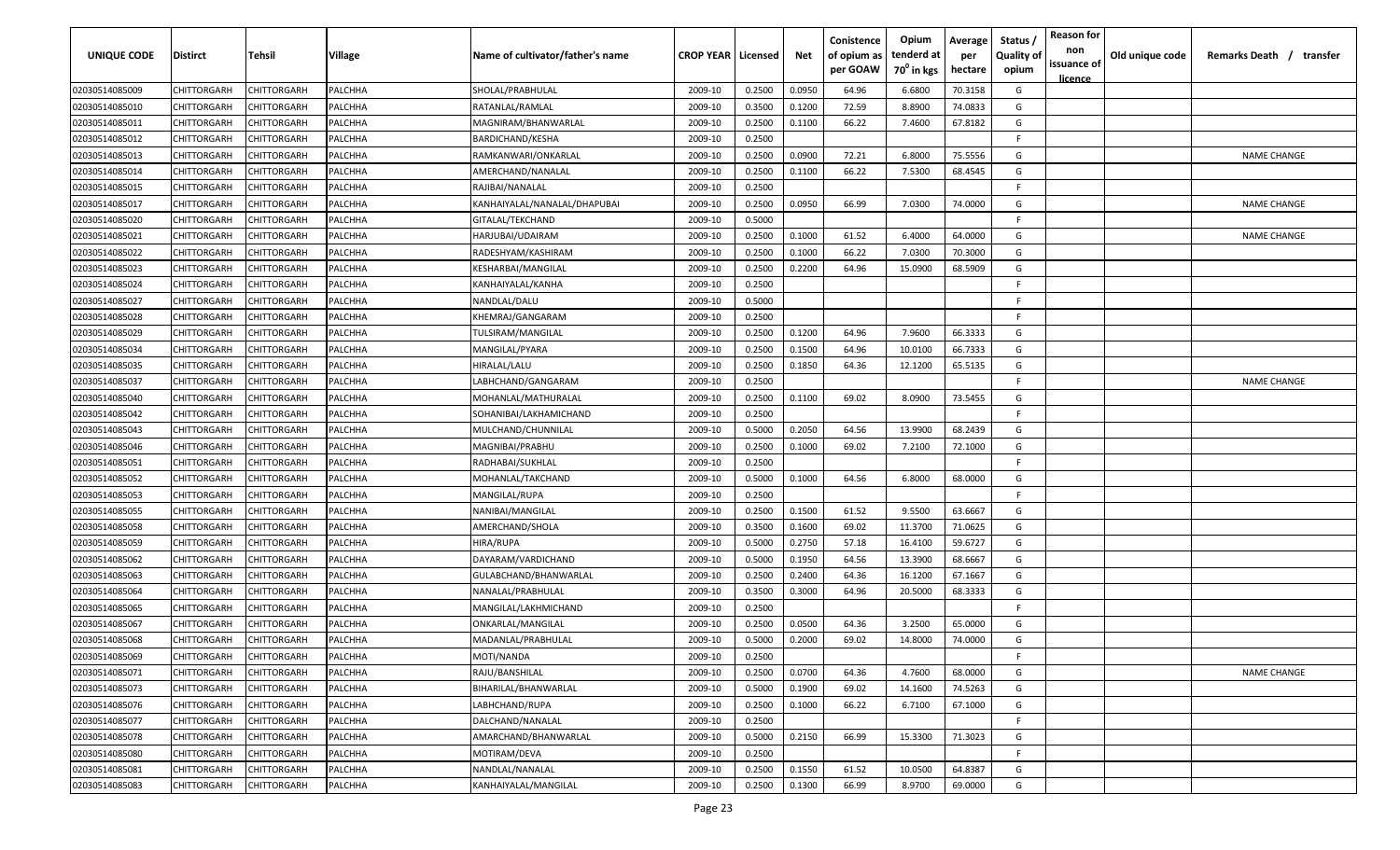| UNIQUE CODE    | <b>Distirct</b> | Tehsil      | Village        | Name of cultivator/father's name | <b>CROP YEAR   Licensed</b> |        | Net    | Conistence<br>of opium as<br>per GOAW | Opium<br>tenderd at<br>70 <sup>0</sup> in kgs | Average<br>per<br>hectare | Status /<br><b>Quality of</b><br>opium | <b>Reason for</b><br>non<br>issuance of<br>licence | Old unique code | Remarks Death /<br>transfer |
|----------------|-----------------|-------------|----------------|----------------------------------|-----------------------------|--------|--------|---------------------------------------|-----------------------------------------------|---------------------------|----------------------------------------|----------------------------------------------------|-----------------|-----------------------------|
| 02030514085085 | CHITTORGARH     | CHITTORGARH | <b>PALCHHA</b> | GANGARAM/MEGHA                   | 2009-10                     | 0.5000 |        |                                       |                                               |                           | F.                                     |                                                    |                 |                             |
| 02030514085086 | CHITTORGARH     | CHITTORGARH | PALCHHA        | MANGILAL/KASHIRAM                | 2009-10                     | 0.2500 | 0.0750 | 64.36                                 | 5.0500                                        | 67.3333                   | G                                      |                                                    |                 |                             |
| 02030514085087 | CHITTORGARH     | CHITTORGARH | PALCHHA        | MANGILAL/TEKCHAND                | 2009-10                     | 0.2500 |        |                                       |                                               |                           | F.                                     |                                                    |                 |                             |
| 02030514085088 | CHITTORGARH     | CHITTORGARH | PALCHHA        | BHANWARLAL/RUPA                  | 2009-10                     | 0.2500 | 0.0900 | 69.02                                 | 6.8000                                        | 75.5556                   | G                                      |                                                    |                 |                             |
| 02030514085089 | CHITTORGARH     | CHITTORGARH | PALCHHA        | RAMESHWAR/TEKCHAND               | 2009-10                     | 0.2500 | 0.0950 | 66.99                                 | 7.0200                                        | 73.8947                   | G                                      |                                                    |                 |                             |
| 02030514085090 | CHITTORGARH     | CHITTORGARH | PALCHHA        | GITABAI/CHAMPALAL                | 2009-10                     | 0.2500 | 0.1050 | 64.96                                 | 7.1900                                        | 68.4762                   | G                                      |                                                    |                 | TRANSFER/RAWATON KA TALAB   |
| 02030514085091 | CHITTORGARH     | CHITTORGARH | PALCHHA        | DALCHAND/KISHANA                 | 2009-10                     | 0.2500 | 0.1400 | 61.52                                 | 8.9800                                        | 64.1429                   | G                                      |                                                    |                 |                             |
| 02030514085092 | CHITTORGARH     | CHITTORGARH | PALCHHA        | GHISU/NANDA                      | 2009-10                     | 0.5000 | 0.2000 | 64.96                                 | 13.6800                                       | 68.4000                   | G                                      |                                                    |                 |                             |
| 02030514085093 | CHITTORGARH     | CHITTORGARH | PALCHHA        | RADESHYAM/KANHA                  | 2009-10                     | 0.5000 |        |                                       |                                               |                           | F.                                     |                                                    |                 |                             |
| 02030514085094 | CHITTORGARH     | CHITTORGARH | PALCHHA        | MOTILAL/NANALAL                  | 2009-10                     | 0.2500 | 0.1000 | 68.36                                 | 6.8400                                        | 68.4000                   | G                                      |                                                    |                 | <b>NAME CHANGE</b>          |
| 02030514085095 | CHITTORGARH     | CHITTORGARH | PALCHHA        | KANHAIYALAL/BHERULAL             | 2009-10                     | 0.5000 | 0.4600 | 64.96                                 | 30.9500                                       | 67.2826                   | G                                      |                                                    |                 |                             |
| 02030514085096 | CHITTORGARH     | CHITTORGARH | PALCHHA        | PARVATIBAI/TULSIRAM              | 2009-10                     | 0.5000 | 0.3750 | 66.22                                 | 25.4600                                       | 67.8933                   | G                                      |                                                    |                 |                             |
| 02030514085097 | CHITTORGARH     | CHITTORGARH | PALCHHA        | KALURAM/MULCHAND                 | 2009-10                     | 0.5000 | 0.0950 | 64.96                                 | 6.3900                                        | 67.2632                   | G                                      |                                                    |                 |                             |
| 02030514085098 | CHITTORGARH     | CHITTORGARH | PALCHHA        | LABHCHAND/KASHIRAM               | 2009-10                     | 0.2500 |        |                                       |                                               |                           | F.                                     |                                                    |                 |                             |
| 02030514085101 | CHITTORGARH     | CHITTORGARH | PALCHHA        | PERMCHAND/BHANWARLAL             | 2009-10                     | 0.2500 | 0.1300 | 64.36                                 | 8.6200                                        | 66.3077                   | G                                      |                                                    |                 |                             |
| 02030514085103 | CHITTORGARH     | CHITTORGARH | PALCHHA        | JAGADISH/AMARCHAND               | 2009-10                     | 0.2500 |        |                                       |                                               |                           | F.                                     |                                                    |                 |                             |
| 02030514086002 | CHITTORGARH     | CHITTORGARH | <b>PALER</b>   | SHIVLAL/GOPI                     | 2009-10                     | 0.2500 |        |                                       |                                               |                           | E                                      |                                                    |                 |                             |
| 02030514086003 | CHITTORGARH     | CHITTORGARH | <b>PALER</b>   | NARAYANIBAI/HAJARI               | 2009-10                     | 0.2500 |        |                                       |                                               |                           | E                                      |                                                    |                 | <b>NAME CHANGE</b>          |
| 02030514086004 | CHITTORGARH     | CHITTORGARH | PALER          | LEHRIBAI/NANDLAL                 | 2009-10                     | 0.2500 |        |                                       |                                               |                           | E                                      |                                                    |                 |                             |
| 02030514086005 | CHITTORGARH     | CHITTORGARH | <b>PALER</b>   | UDA/KALUJIJAT                    | 2009-10                     | 0.2500 |        |                                       |                                               |                           | E                                      |                                                    |                 |                             |
| 02030514086007 | CHITTORGARH     | CHITTORGARH | <b>PALER</b>   | KANHAIYALAL/CHAMANLAL            | 2009-10                     | 0.2500 |        |                                       |                                               |                           | F.                                     |                                                    |                 |                             |
| 02030514086008 | CHITTORGARH     | CHITTORGARH | <b>PALER</b>   | BHAWANA/GHISA                    | 2009-10                     | 0.2500 |        |                                       |                                               |                           | F.                                     |                                                    |                 |                             |
| 02030514086010 | CHITTORGARH     | CHITTORGARH | <b>PALER</b>   | MOHAN/CHUNA                      | 2009-10                     | 0.2500 |        |                                       |                                               |                           | -F.                                    |                                                    |                 |                             |
| 02030514086011 | CHITTORGARH     | CHITTORGARH | <b>PALER</b>   | BHUWANA/MOTI                     | 2009-10                     | 0.2500 |        |                                       |                                               |                           | F.                                     |                                                    |                 |                             |
| 02030514086012 | CHITTORGARH     | CHITTORGARH | <b>PALER</b>   | NANADA/GULABJAT                  | 2009-10                     | 0.2500 |        |                                       |                                               |                           | F.                                     |                                                    |                 |                             |
| 02030514086015 | CHITTORGARH     | CHITTORGARH | PALER          | SHOBHALAL/SHORAM                 | 2009-10                     | 0.2500 |        |                                       |                                               |                           | F.                                     |                                                    |                 | <b>NAME CHANGE</b>          |
| 02030514086017 | CHITTORGARH     | CHITTORGARH | PALER          | DALU/HIRA                        | 2009-10                     | 0.2500 |        |                                       |                                               |                           | F.                                     |                                                    |                 |                             |
| 02030514086018 | CHITTORGARH     | CHITTORGARH | PALER          | CHANDIBAI/RAMLAL                 | 2009-10                     | 0.2500 |        |                                       |                                               |                           | F.                                     |                                                    |                 |                             |
| 02030514086019 | CHITTORGARH     | CHITTORGARH | PALER          | MOHANDAS/KISHORDAS               | 2009-10                     | 0.2500 |        |                                       |                                               |                           | F.                                     |                                                    |                 |                             |
| 02030514086020 | CHITTORGARH     | CHITTORGARH | <b>PALER</b>   | GOVINDRAM/MATHARA                | 2009-10                     | 0.2500 | 0.2350 | 62.54                                 | 15.1300                                       | 64.3830                   | G                                      |                                                    |                 |                             |
| 02030514086021 | CHITTORGARH     | CHITTORGARH | <b>PALER</b>   | JAMUNIBAI/GOPI                   | 2009-10                     | 0.2500 | 0.2400 | 66.44                                 | 17.1000                                       | 71.2500                   | G                                      |                                                    |                 |                             |
| 02030514086023 | CHITTORGARH     | CHITTORGARF | <b>PALER</b>   | DAKHIBAI/CHUNA                   | 2009-10                     | 0.2500 |        |                                       |                                               |                           | F.                                     |                                                    |                 | <b>NAME CHANGE</b>          |
| 02030514086025 | CHITTORGARH     | CHITTORGARH | <b>PALER</b>   | SHYAMLAL/BANSHILALNAI            | 2009-10                     | 0.2500 |        |                                       |                                               |                           | F                                      |                                                    |                 |                             |
| 02030514086027 | CHITTORGARH     | CHITTORGARH | PALER          | SHANTIBAI/LADHURAM               | 2009-10                     | 0.2500 |        |                                       |                                               |                           | F.                                     |                                                    |                 | <b>NAME CHANGE</b>          |
| 02030514086029 | CHITTORGARH     | CHITTORGARH | <b>PALER</b>   | RAMESHWAR/MANGU                  | 2009-10                     | 0.2500 |        |                                       |                                               |                           | F.                                     |                                                    |                 |                             |
| 02030514086030 | CHITTORGARH     | CHITTORGARH | <b>PALER</b>   | NANDRAM/HIRA                     | 2009-10                     | 0.2500 |        |                                       |                                               |                           | F.                                     |                                                    |                 |                             |
| 02030514086033 | CHITTORGARH     | CHITTORGARH | PALER          | DALU/GHISA                       | 2009-10                     | 0.2500 |        |                                       |                                               |                           | F.                                     |                                                    |                 |                             |
| 02030514086034 | CHITTORGARH     | CHITTORGARH | PALER          | MADENLAL/DEVA                    | 2009-10                     | 0.2500 |        |                                       |                                               |                           | F.                                     |                                                    |                 |                             |
| 02030514086035 | CHITTORGARH     | CHITTORGARH | <b>PALER</b>   | GHISA/MOTI                       | 2009-10                     | 0.2500 |        |                                       |                                               |                           | F.                                     |                                                    |                 |                             |
| 02030514086036 | CHITTORGARH     | CHITTORGARH | <b>PALER</b>   | SHANKAR/HARLAL                   | 2009-10                     | 0.2500 |        |                                       |                                               |                           | F.                                     |                                                    |                 |                             |
| 02030514086037 | CHITTORGARH     | CHITTORGARH | <b>PALER</b>   | RATAN/GOPI                       | 2009-10                     | 0.2500 |        |                                       |                                               |                           | F.                                     |                                                    |                 |                             |
| 02030514086038 | CHITTORGARH     | CHITTORGARH | <b>PALER</b>   | SHANKAR/SHORAM                   | 2009-10                     | 0.2500 |        |                                       |                                               |                           | F.                                     |                                                    |                 |                             |
| 02030514086041 | CHITTORGARH     | CHITTORGARH | <b>PALER</b>   | SHAMBHU/GOPI                     | 2009-10                     | 0.2500 |        |                                       |                                               |                           | F.                                     |                                                    |                 |                             |
| 02030514086042 | CHITTORGARH     | CHITTORGARH | PALER          | BHERU/MADHO                      | 2009-10                     | 0.2500 |        |                                       |                                               |                           | F.                                     |                                                    |                 |                             |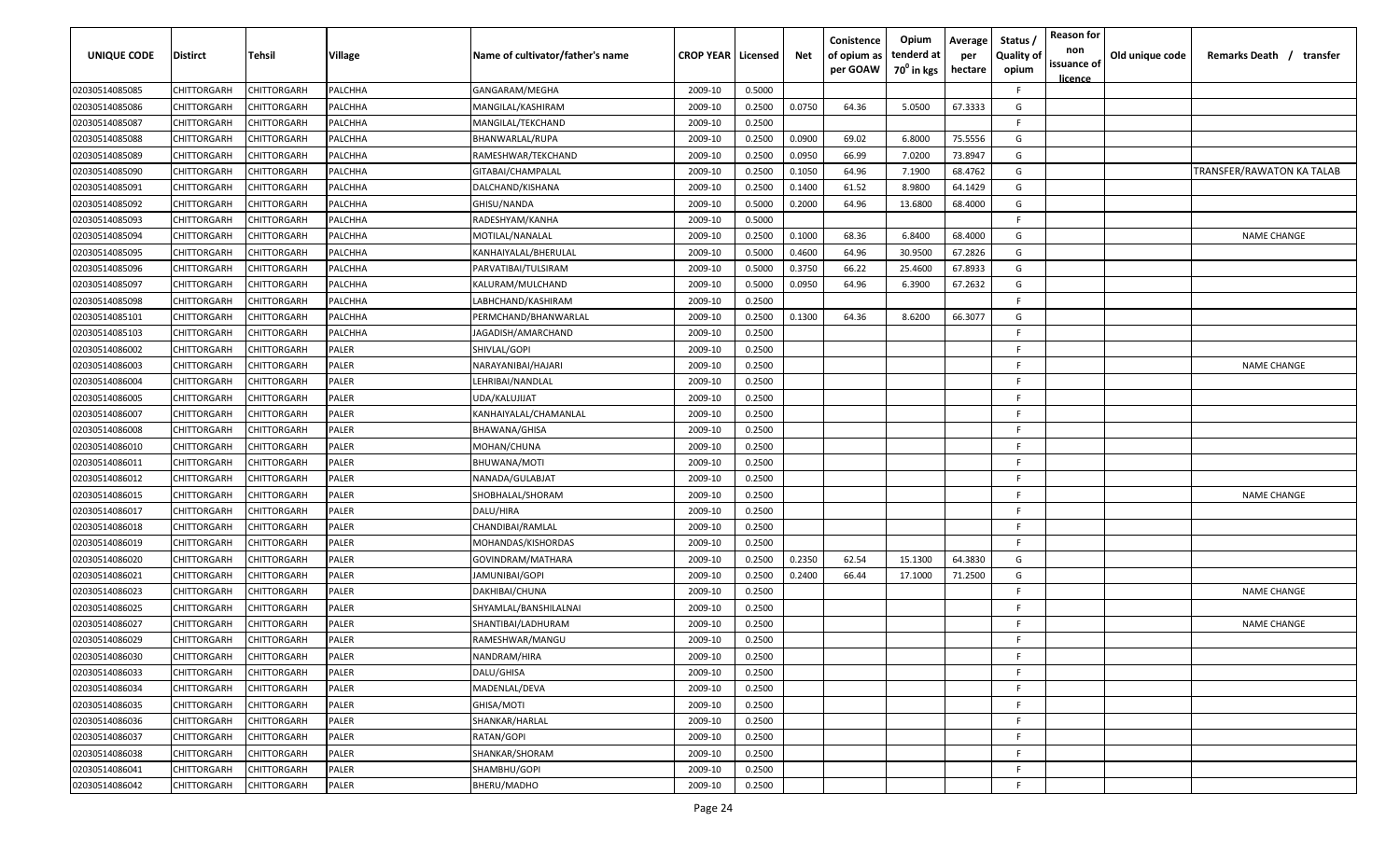| <b>UNIQUE CODE</b> | Distirct           | Tehsil             | Village        | Name of cultivator/father's name | <b>CROP YEAR   Licensed</b> |        | Net    | Conistence<br>of opium as<br>per GOAW | Opium<br>tenderd at<br>70 <sup>0</sup> in kgs | Average<br>per<br>hectare | Status /<br><b>Quality of</b><br>opium | <b>Reason for</b><br>non<br>issuance of<br>licence | Old unique code | Remarks Death / transfer |
|--------------------|--------------------|--------------------|----------------|----------------------------------|-----------------------------|--------|--------|---------------------------------------|-----------------------------------------------|---------------------------|----------------------------------------|----------------------------------------------------|-----------------|--------------------------|
| 02030514086043     | CHITTORGARH        | CHITTORGARH        | PALER          | JODHA/MADHU                      | 2009-10                     | 0.2500 |        |                                       |                                               |                           | E                                      |                                                    |                 |                          |
| 02030514086044     | CHITTORGARH        | CHITTORGARH        | PALER          | LEHRU/GOPI                       | 2009-10                     | 0.2500 |        |                                       |                                               |                           | E                                      |                                                    |                 |                          |
| 02030514086046     | CHITTORGARH        | CHITTORGARH        | PALER          | MADENLAL/RAMA                    | 2009-10                     | 0.2500 |        |                                       |                                               |                           | F                                      |                                                    |                 |                          |
| 02030514086047     | CHITTORGARH        | CHITTORGARH        | PALER          | MAGNIRAM/RAMA                    | 2009-10                     | 0.2500 |        |                                       |                                               |                           | F                                      |                                                    |                 | <b>NAME CHANGE</b>       |
| 02030514086048     | CHITTORGARH        | <b>HITTORGARH</b>  | PALER          | RATAN/MOHAN                      | 2009-10                     | 0.2500 |        |                                       |                                               |                           | F                                      |                                                    |                 |                          |
| 02030514086051     | CHITTORGARH        | CHITTORGARH        | PALER          | DHAPUBAI/NANA                    | 2009-10                     | 0.2500 |        |                                       |                                               |                           | E                                      |                                                    |                 |                          |
| 02030514086052     | CHITTORGARH        | <b>CHITTORGARH</b> | PALER          | IAGDISH/BALUDAS                  | 2009-10                     | 0.2500 |        |                                       |                                               |                           | E                                      |                                                    |                 |                          |
| 02030514086053     | CHITTORGARH        | CHITTORGARH        | <b>ALER</b>    | NATHU/GOPI                       | 2009-10                     | 0.2500 |        |                                       |                                               |                           | E                                      |                                                    |                 |                          |
| 02030514086055     | CHITTORGARH        | <b>CHITTORGARH</b> | <b>ALER</b>    | SHANKAR/HAJARI                   | 2009-10                     | 0.2500 | 0.2400 | 70.09                                 | 17.5200                                       | 73.0000                   | G                                      |                                                    |                 |                          |
| 02030514086056     | CHITTORGARH        | CHITTORGARH        | PALER          | KHEMA/MOTI                       | 2009-10                     | 0.2500 |        |                                       |                                               |                           | F                                      |                                                    |                 |                          |
| 02030514086057     | CHITTORGARH        | CHITTORGARH        | PALER          | AMERCHAND/JAGGA                  | 2009-10                     | 0.2500 |        |                                       |                                               |                           | F                                      |                                                    |                 |                          |
| 02030514086059     | CHITTORGARH        | CHITTORGARH        | PALER          | NARAYAN/DHANNA                   | 2009-10                     | 0.2500 |        |                                       |                                               |                           | F                                      |                                                    |                 |                          |
| 02030514086060     | CHITTORGARH        | CHITTORGARH        | PALER          | ARJUN/BHUWANA                    | 2009-10                     | 0.2500 |        |                                       |                                               |                           | E                                      |                                                    |                 |                          |
| 02030514086063     | CHITTORGARH        | CHITTORGARH        | PALER          | SHAMBHU/RAMA                     | 2009-10                     | 0.2500 | 0.2350 | 59.62                                 | 15.1400                                       | 64.4255                   | G                                      |                                                    |                 |                          |
| 02030514086064     | CHITTORGARH        | CHITTORGARH        | PALER          | NARAYAN/MADHU                    | 2009-10                     | 0.2500 |        |                                       |                                               |                           | E                                      |                                                    |                 |                          |
| 02030514086066     | CHITTORGARH        | CHITTORGARH        | PALER          | RATAN/HAJARI                     | 2009-10                     | 0.2500 | 0.2350 | 68.58                                 | 16.3500                                       | 69.5745                   | G                                      |                                                    |                 |                          |
| 02030514086067     | CHITTORGARH        | CHITTORGARH        | PALER          | PANNA/KANA                       | 2009-10                     | 0.2500 |        |                                       |                                               |                           | E                                      |                                                    |                 |                          |
| 02030514086069     | CHITTORGARH        | CHITTORGARH        | PALER          | KAILASH/JAGGA                    | 2009-10                     | 0.2500 |        |                                       |                                               |                           | F                                      |                                                    |                 |                          |
| 02030514086070     | CHITTORGARH        | CHITTORGARH        | PALER          | BAGDUNATH/LAXMANNATH             | 2009-10                     | 0.2500 |        |                                       |                                               |                           | F                                      |                                                    |                 |                          |
| 02030514086072     | CHITTORGARH        | CHITTORGARH        | PALER          | DAKHIBAI/JAGGA                   | 2009-10                     | 0.2500 |        |                                       |                                               |                           | F                                      |                                                    |                 |                          |
| 02030514086073     | CHITTORGARH        | CHITTORGARH        | PALER          | BHERUDAS/GIRDHARI                | 2009-10                     | 0.2500 |        |                                       |                                               |                           | F                                      |                                                    |                 |                          |
| 02030514088004     | CHITTORGARH        | <b>HITTORGARH</b>  | PAROLI         | CHANDIBAI/BHERA                  | 2009-10                     | 0.2500 |        |                                       |                                               |                           |                                        |                                                    |                 |                          |
| 02030514088008     | CHITTORGARH        | CHITTORGARH        | PAROLI         | SHOBHALAL/SUKHADEV               | 2009-10                     | 0.2500 |        |                                       |                                               |                           | E                                      |                                                    |                 |                          |
| 02030514088009     | CHITTORGARH        | CHITTORGARH        | PAROLI         | SHAMBHU/UDA                      | 2009-10                     | 0.2500 |        |                                       |                                               |                           | F.                                     |                                                    |                 |                          |
| 02030514088010     | CHITTORGARH        | CHITTORGARH        | PAROLI         | LEHRIBAI/CHUNNILAL               | 2009-10                     | 0.2500 |        |                                       |                                               |                           | E                                      |                                                    |                 | NAME CHANGE              |
| 02030514088018     | CHITTORGARH        | CHITTORGARH        | <b>AROLI</b>   | BHAWANA/JITU                     | 2009-10                     | 0.2500 |        |                                       |                                               |                           | F.                                     |                                                    |                 |                          |
| 02030514088030     | CHITTORGARH        | CHITTORGARH        | PAROLI         | ITU/DHANNA                       | 2009-10                     | 0.2500 |        |                                       |                                               |                           | E                                      |                                                    |                 |                          |
| 02030514088031     | CHITTORGARH        | CHITTORGARH        | PAROLI         | SOHAN/PYARA                      | 2009-10                     | 0.2500 |        |                                       |                                               |                           | E                                      |                                                    |                 |                          |
| 02030514088045     | CHITTORGARH        | CHITTORGARH        | PAROLI         | GEHRU/BHERU                      | 2009-10                     | 0.2500 |        |                                       |                                               |                           | E                                      |                                                    |                 |                          |
| 02030514088046     | CHITTORGARH        | CHITTORGARH        | PAROLI         | DHANNA/BHERU                     | 2009-10                     | 0.2500 |        |                                       |                                               |                           | F                                      |                                                    |                 |                          |
| 02030514088049     | CHITTORGARH        | CHITTORGARH        | PAROLI         | SHANTIBAI/BANSILAL               | 2009-10                     | 0.2500 |        |                                       |                                               |                           | E                                      |                                                    |                 |                          |
| 02030514089002     | CHITTORGARH        | CHITTORGARH        | PASTOLI        | HAJARI/GANGARAM                  | 2009-10                     | 0.5000 | 0.2950 | 65.72                                 | 19.9000                                       | 67.4576                   | G                                      |                                                    |                 |                          |
| 02030514089003     | CHITTORGARH        | CHITTORGARH        | PASTOLI        | HAJARILAL/ANERCHAND              | 2009-10                     | 0.5000 | 0.2650 | 65.72                                 | 17.3700                                       | 65.5472                   | G                                      |                                                    |                 |                          |
| 02030514089005     | CHITTORGARH        | CHITTORGARH        | <b>ASTOLI</b>  | BHANWARLAL/LEHRU                 | 2009-10                     | 0.2500 | 0.1550 | 67.09                                 | 10.6900                                       | 68.9677                   | G                                      |                                                    |                 |                          |
| 02030514089007     | CHITTORGARH        | CHITTORGARH        | <b>ASTOLI</b>  | RUKAMANKANWAR/KESARSINGH         | 2009-10                     | 0.5000 | 0.2750 | 67.09                                 | 20.5600                                       | 74.7636                   | G                                      |                                                    |                 |                          |
| 02030514089008     | <b>CHITTORGARH</b> | <b>CHITTORGARH</b> | <b>PASTOLI</b> | RUPA/KALUCHAMAR                  | 2009-10                     | 0.5000 | 0.2500 | 65.72                                 | 16.9800                                       | 67.9200                   | G                                      |                                                    |                 |                          |
| 02030514089009     | CHITTORGARH        | <b>CHITTORGARH</b> | PASTOLI        | BHAGAWANLAL/NARAYAN              | 2009-10                     | 0.2500 | 0.2000 | 67.84                                 | 13.8600                                       | 69.3000                   | G                                      |                                                    |                 |                          |
| 02030514089013     | CHITTORGARH        | CHITTORGARH        | PASTOLI        | GHISU/BHAGIRATH                  | 2009-10                     | 0.5000 | 0.4450 | 65.72                                 | 29.6000                                       | 66.5169                   | G                                      |                                                    |                 |                          |
| 02030514089018     | CHITTORGARH        | CHITTORGARH        | PASTOLI        | GIRDHARI/BHUWANA                 | 2009-10                     | 0.5000 | 0.2950 | 67.09                                 | 20.8100                                       | 70.5424                   | G                                      |                                                    |                 |                          |
| 02030514089019     | CHITTORGARH        | CHITTORGARH        | PASTOLI        | CHOTUSINGH/BHIMSINGH             | 2009-10                     | 0.5000 | 0.5100 | 65.72                                 | 31.9200                                       | 62.5882                   | G                                      |                                                    |                 |                          |
| 02030514089020     | CHITTORGARH        | CHITTORGARH        | PASTOLI        | ANCHIBAI/LEHRU                   | 2009-10                     | 0.5000 | 0.1450 | 67.84                                 | 9.8400                                        | 67.8621                   | G                                      |                                                    |                 |                          |
| 02030514089024     | CHITTORGARH        | CHITTORGARH        | PASTOLI        | MOHANSINGH/HARLAL                | 2009-10                     | 0.5000 | 0.1550 | 65.72                                 | 10.8100                                       | 69.7419                   | G                                      |                                                    |                 |                          |
| 02030514089028     | CHITTORGARH        | CHITTORGARH        | PASTOLI        | SHYAM/RAMCHANDRA                 | 2009-10                     | 0.2500 | 0.1450 | 65.72                                 | 9.7200                                        | 67.0345                   | G                                      |                                                    |                 |                          |
| 02030514089031     | CHITTORGARH        | <b>CHITTORGARH</b> | PASTOLI        | RANVIRSINGH/TEJSINGH             | 2009-10                     | 0.5000 | 0.4500 | 60.28                                 | 27.3900                                       | 60.8667                   | G                                      |                                                    |                 |                          |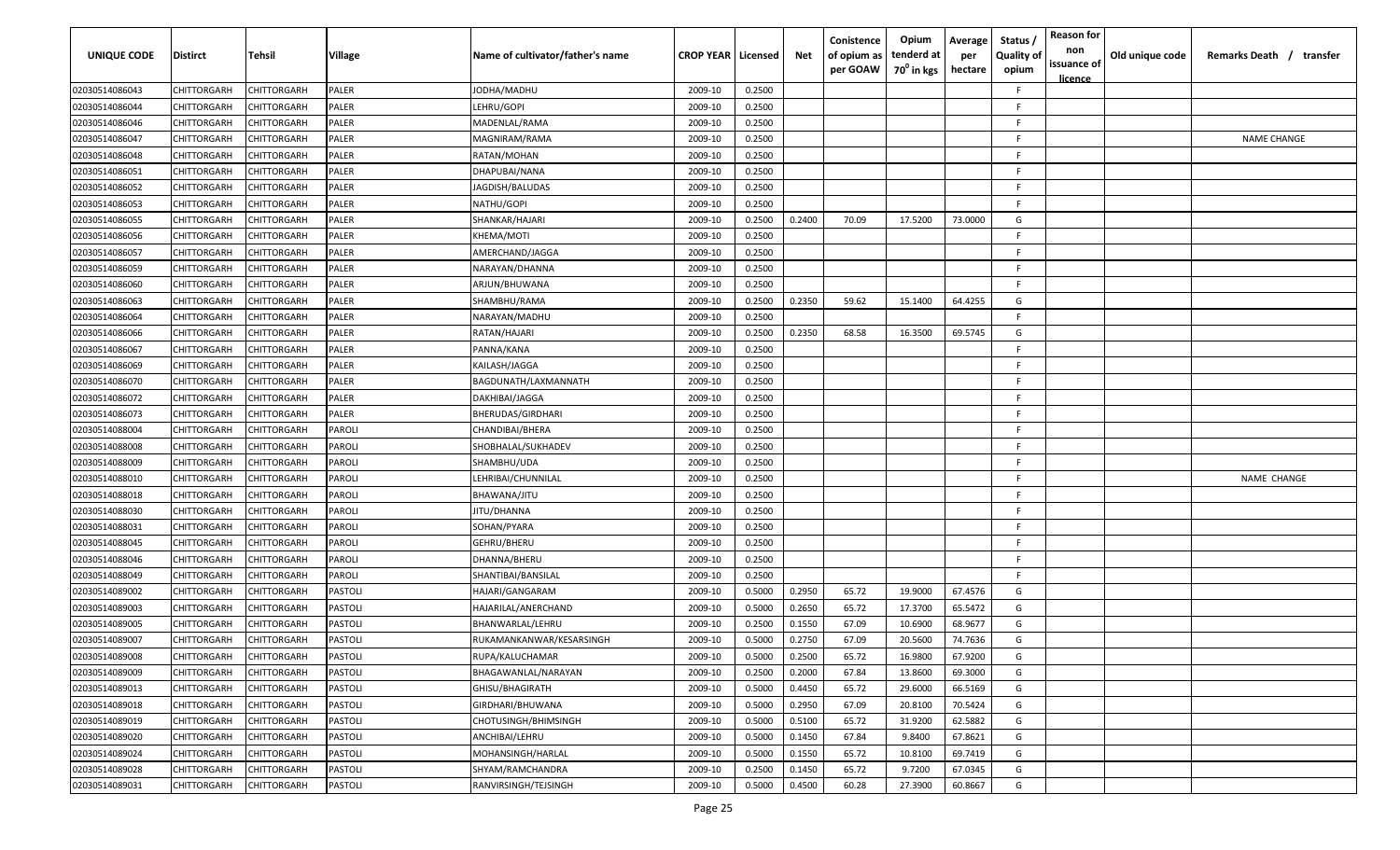| <b>UNIQUE CODE</b> | Distirct           | Tehsil      | Village   | Name of cultivator/father's name | <b>CROP YEAR   Licensed</b> |        | Net    | Conistence<br>of opium as<br>per GOAW | Opium<br>tenderd at<br>70 <sup>0</sup> in kgs | Average<br>per<br>hectare | Status /<br><b>Quality of</b><br>opium | <b>Reason for</b><br>non<br>issuance of | Old unique code | Remarks Death /<br>transfer |
|--------------------|--------------------|-------------|-----------|----------------------------------|-----------------------------|--------|--------|---------------------------------------|-----------------------------------------------|---------------------------|----------------------------------------|-----------------------------------------|-----------------|-----------------------------|
| 02030514089037     | CHITTORGARH        | CHITTORGARH | PASTOLI   | SHANTILAL/BHURA                  | 2009-10                     | 0.5000 | 0.2850 | 65.72                                 | 19.4400                                       | 68.2105                   | G                                      | <u>licence</u>                          |                 |                             |
| 02030514089039     | CHITTORGARH        | CHITTORGARH | PASTOLI   | <b>BHOPALSINGH/TEJSINGH</b>      | 2009-10                     | 0.5000 | 0.4550 | 65.72                                 | 30.5100                                       | 67.0549                   | G                                      |                                         |                 |                             |
| 02030514089040     | CHITTORGARH        | CHITTORGARH | PASTOLI   | CHHOGA/POKHAR                    | 2009-10                     | 0.5000 | 0.2100 | 67.09                                 | 14.8800                                       | 70.8571                   | G                                      |                                         |                 |                             |
| 02030514089041     | CHITTORGARH        | CHITTORGARH | PASTOLI   | MANGILAL/HARLAL                  | 2009-10                     | 0.5000 | 0.1900 | 67.84                                 | 14.0100                                       | 73.7368                   | G                                      |                                         |                 |                             |
| 02030514089042     | CHITTORGARH        | CHITTORGARH | PASTOLI   | DALLI/RAMCHANDRA                 | 2009-10                     | 0.5000 | 0.2500 | 67.09                                 | 17.2400                                       | 68.9600                   | G                                      |                                         |                 |                             |
| 02030514089046     | CHITTORGARH        | CHITTORGARH | PASTOLI   | RAMSINGH/RAMCHANDRA              | 2009-10                     | 0.5000 | 0.1800 | 60.28                                 | 11.4200                                       | 63.4444                   | G                                      |                                         |                 |                             |
| 02030514089047     | CHITTORGARH        | CHITTORGARH | PASTOLI   | BHERULAL/DHANRAJ                 | 2009-10                     | 0.5000 | 0.3750 | 65.72                                 | 25.6300                                       | 68.3467                   | G                                      |                                         |                 |                             |
| 02030514089048     | CHITTORGARH        | CHITTORGARH | PASTOLI   | CHATARBHUJ/EKLING                | 2009-10                     | 0.5000 | 0.4000 | 67.84                                 | 28.9500                                       | 72.3750                   | G                                      |                                         |                 |                             |
| 02030514089049     | CHITTORGARH        | CHITTORGARH | PASTOLI   | SHANKAR/HIRALAL                  | 2009-10                     | 0.2500 |        |                                       |                                               |                           | F.                                     |                                         | 02030514111021  | TRANSFER                    |
| 02030514089050     | CHITTORGARH        | CHITTORGARH | PASTOLI   | RADHIBAI/ROOPLAL                 | 2009-10                     | 0.2500 |        |                                       |                                               |                           | N                                      | 11                                      | 02030514111007  | TRANSFER                    |
| 02030514090002     | CHITTORGARH        | CHITTORGARH | PATNIYA A | CHANDIBAI/DAULATRAM              | 2009-10                     | 0.2500 |        |                                       |                                               |                           | -F.                                    |                                         |                 |                             |
| 02030514090003     | CHITTORGARH        | CHITTORGARH | PATNIYA A | AMBALAL/HAJARI                   | 2009-10                     | 0.2500 |        |                                       |                                               |                           | F.                                     |                                         |                 |                             |
| 02030514090005     | CHITTORGARH        | CHITTORGARH | PATNIYA A | ONKAR/AMRITRAM                   | 2009-10                     | 0.2500 |        |                                       |                                               |                           | F.                                     |                                         |                 |                             |
| 02030514090006     | CHITTORGARH        | CHITTORGARH | PATNIYA A | RAMSINGH/MOTILAL                 | 2009-10                     | 0.2500 | 0.2400 | 67.78                                 | 17.2900                                       | 72.0417                   | G                                      |                                         |                 |                             |
| 02030514090009     | CHITTORGARH        | CHITTORGARH | PATNIYA A | UDA/NARAYAN                      | 2009-10                     | 0.3500 | 0.3300 | 57.56                                 | 20.4200                                       | 61.8788                   | G                                      |                                         |                 |                             |
| 02030514090011     | CHITTORGARH        | CHITTORGARH | PATNIYA A | SHANKAR/BHUWANA                  | 2009-10                     | 0.3500 | 0.2000 | 59.77                                 | 11.7800                                       | 58.9000                   | G                                      |                                         |                 |                             |
| 02030514090012     | CHITTORGARH        | CHITTORGARH | PATNIYA A | SHANKARIBAI/CHUNNILAL            | 2009-10                     | 0.3500 | 0.2500 | 59.20                                 | 14.7200                                       | 58.8800                   | G                                      |                                         |                 |                             |
| 02030514090013     | CHITTORGARH        | CHITTORGARH | PATNIYA A | MOTILAL/BHERULAL                 | 2009-10                     | 0.5000 | 0.4850 | 59.20                                 | 29.4070                                       | 60.6330                   | G                                      |                                         |                 |                             |
| 02030514090019     | CHITTORGARH        | CHITTORGARH | PATNIYA A | AMRATHRAM/HIRALAL                | 2009-10                     | 0.2500 |        |                                       |                                               |                           | F.                                     |                                         |                 | <b>NAME CHANGE</b>          |
| 02030514090020     | CHITTORGARH        | CHITTORGARH | PATNIYA A | MANIRAM/ONKAR                    | 2009-10                     | 0.2500 | 0.1950 | 67.78                                 | 13.7400                                       | 70.4615                   | G                                      |                                         |                 |                             |
| 02030514090021     | CHITTORGARH        | CHITTORGARH | PATNIYA A | SUHAGIBAI/NANALAL                | 2009-10                     | 0.2500 | 0.2400 | 59.20                                 | 14.4100                                       | 60.0417                   | G                                      |                                         |                 |                             |
| 02030514090022     | CHITTORGARH        | CHITTORGARH | PATNIYA A | BHERULAL/GHISA                   | 2009-10                     | 0.3500 | 0.2500 | 62.07                                 | 17.2100                                       | 68.8400                   | G                                      |                                         |                 |                             |
| 02030514090023     | CHITTORGARH        | CHITTORGARH | PATNIYA A | DAYARAM/GHOKAL                   | 2009-10                     | 0.5000 | 0.0700 | 56.13                                 | 4.7700                                        | 68.1429                   | G                                      |                                         |                 |                             |
| 02030514090025     | CHITTORGARH        | CHITTORGARH | PATNIYA A | RAMLAL/DAULATRAM                 | 2009-10                     | 0.2500 |        |                                       |                                               |                           | -F.                                    |                                         |                 |                             |
| 02030514090026     | CHITTORGARH        | CHITTORGARH | PATNIYA A | SHRIRAM/BHERULAL                 | 2009-10                     | 0.3500 | 0.2500 | 59.20                                 | 14.9200                                       | 59.6800                   | G                                      |                                         |                 |                             |
| 02030514090027     | CHITTORGARH        | CHITTORGARH | PATNIYA A | CHANDIBAI/AMRITRAM               | 2009-10                     | 0.2500 |        |                                       |                                               |                           | -F.                                    |                                         |                 |                             |
| 02030514090028     | CHITTORGARH        | CHITTORGARH | PATNIYA A | HAJARI/UDAIRAM                   | 2009-10                     | 0.2500 | 0.1950 | 62.07                                 | 12.5500                                       | 64.3590                   | G                                      |                                         |                 |                             |
| 02030514090038     | CHITTORGARH        | CHITTORGARH | PATNIYA A | KESHAR/SHAFIK                    | 2009-10                     | 0.2500 | 0.2400 | 59.20                                 | 4.8400                                        | 20.1667                   | G                                      | 04                                      |                 |                             |
| 02030514090040     | CHITTORGARH        | CHITTORGARH | PATNIYA A | DALU/KHEMA                       | 2009-10                     | 0.2500 | 0.2350 |                                       |                                               |                           |                                        | 02                                      |                 |                             |
| 02030514090042     | CHITTORGARH        | CHITTORGARH | PATNIYA A | NANA/DALU                        | 2009-10                     | 0.2500 | 0.2500 |                                       |                                               |                           |                                        | 02                                      |                 |                             |
| 02030514090043     | CHITTORGARH        | CHITTORGARH | PATNIYA A | CHENRAM/UDAIRAM                  | 2009-10                     | 0.2500 | 0.2500 | 59.20                                 | 15.8900                                       | 63.5600                   | G                                      |                                         |                 |                             |
| 02030514090049     | CHITTORGARH        | CHITTORGARH | PATNIYA A | KISHANLAL/BHERA                  | 2009-10                     | 0.2500 | 0.2500 | 62.07                                 | 15.8900                                       | 63.5600                   | G                                      |                                         |                 |                             |
| 02030514090050     | CHITTORGARH        | CHITTORGARH | PATNIYA B | ONKARLAL/BHERULAL                | 2009-10                     | 0.5000 | 0.1850 |                                       |                                               |                           |                                        | 02                                      |                 |                             |
| 02030514090051     | CHITTORGARH        | CHITTORGARH | PATNIYA B | NANDLAL/BHERULAL                 | 2009-10                     | 0.2500 |        |                                       |                                               |                           | -F.                                    |                                         |                 |                             |
| 02030514090053     | CHITTORGARH        | CHITTORGARH | PATNIYA B | TRILOKCHAND/RAMRATAN             | 2009-10                     | 0.2500 | 0.2350 | 62.14                                 | 15.1800                                       | 64.5957                   | G                                      |                                         |                 |                             |
| 02030514090059     | <b>CHITTORGARH</b> | CHITTORGARH | PATNIYA B | KISHANLAL/ONKAAR                 | 2009-10                     | 0.2500 | 0.2100 | 62.29                                 | 12.8700                                       | 61.2857                   | G                                      |                                         |                 |                             |
| 02030514090061     | CHITTORGARH        | CHITTORGARH | PATNIYA B | DEVBAI/DOULATRAM                 | 2009-10                     | 0.2500 | 0.2450 | 60.15                                 | 14.1600                                       | 57.7959                   | G                                      |                                         |                 |                             |
| 02030514090062     | <b>CHITTORGARH</b> | CHITTORGARH | PATNIYA B | SUDIBAI/BHERULAL                 | 2009-10                     | 0.2500 | 0.2450 | 60.15                                 | 15.1300                                       | 61.7551                   | G                                      |                                         |                 |                             |
| 02030514090063     | <b>CHITTORGARH</b> | CHITTORGARH | PATNIYA B | RAMRATAN/GHAMANDIRAM             | 2009-10                     | 0.2500 | 0.2250 | 62.14                                 | 14.2100                                       | 63.1556                   | G                                      |                                         |                 |                             |
| 02030514090065     | CHITTORGARH        | CHITTORGARH | PATNIYA B | RAMSINGH/ASHARAM                 | 2009-10                     | 0.5000 | 0.2750 | 69.02                                 | 19.0600                                       | 69.3091                   | G                                      |                                         |                 |                             |
| 02030514090068     | CHITTORGARH        | CHITTORGARH | PATNIYA B | SOHANDAS/HIRADAS @ BHAGWANDAS    | 2009-10                     | 0.2500 |        |                                       |                                               |                           | F.                                     |                                         |                 |                             |
| 02030514090069     | CHITTORGARH        | CHITTORGARH | PATNIYA B | GOPI/KHAMA                       | 2009-10                     | 0.2500 | 0.2500 | 62.14                                 | 15.9400                                       | 63.7600                   | G                                      |                                         |                 |                             |
| 02030514090070     | CHITTORGARH        | CHITTORGARH | PATNIYA B | MANGU/KANA                       | 2009-10                     | 0.2500 |        |                                       |                                               |                           | F.                                     |                                         |                 |                             |
| 02030514090072     | <b>CHITTORGARH</b> | CHITTORGARH | PATNIYA B | BHAGIRATH/RAMLAL                 | 2009-10                     | 0.2500 | 0.2400 | 62.29                                 | 15.5700                                       | 64.8750                   | G                                      |                                         |                 |                             |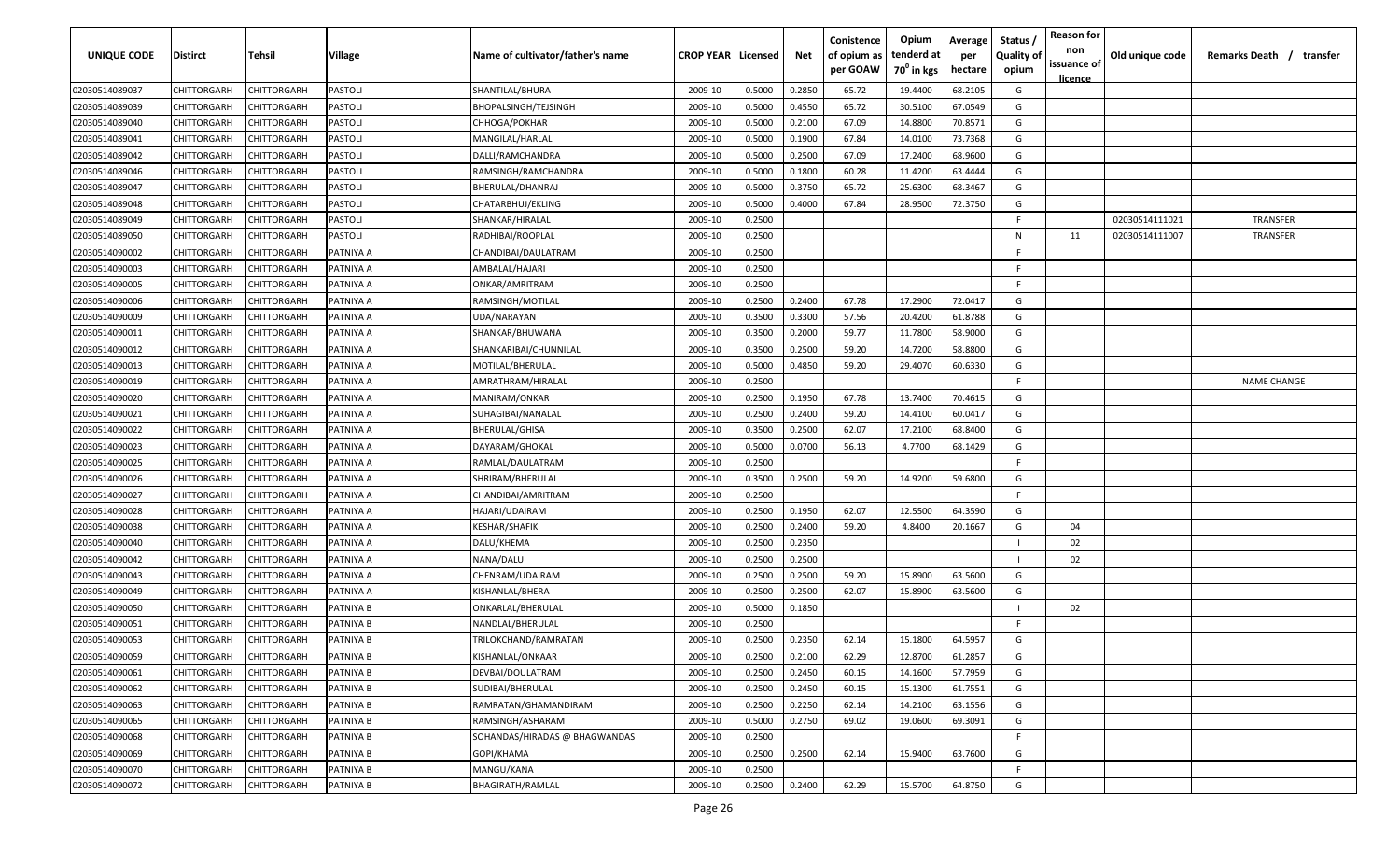| UNIQUE CODE                      | <b>Distirct</b> | Tehsil      | Village          | Name of cultivator/father's name | <b>CROP YEAR   Licensed</b> |        | Net    | Conistence<br>of opium as<br>per GOAW | Opium<br>tenderd at<br>70 <sup>0</sup> in kgs | Average<br>per<br>hectare | Status /<br><b>Quality of</b><br>opium | <b>Reason for</b><br>non<br>issuance of<br>licence | Old unique code | Remarks Death / transfer |
|----------------------------------|-----------------|-------------|------------------|----------------------------------|-----------------------------|--------|--------|---------------------------------------|-----------------------------------------------|---------------------------|----------------------------------------|----------------------------------------------------|-----------------|--------------------------|
| 02030514090073                   | CHITTORGARH     | CHITTORGARH | <b>PATNIYA B</b> | RAMRATAN/CHUNILAL                | 2009-10                     | 0.5000 | 0.5000 | 64.09                                 | 32.0100                                       | 64.0200                   | G                                      |                                                    |                 |                          |
| 02030514090077                   | CHITTORGARH     | CHITTORGARH | PATNIYA B        | ASHARAM/GHAMANDIRAM              | 2009-10                     | 0.2500 | 0.2450 | 62.29                                 | 15.2200                                       | 62.1224                   | G                                      |                                                    |                 |                          |
| 02030514090078                   | CHITTORGARH     | CHITTORGARH | PATNIYA B        | KHEMRAJ/NANALAL                  | 2009-10                     | 0.3500 | 0.3400 | 59.23                                 | 21.7900                                       | 64.0882                   | G                                      |                                                    |                 |                          |
| 02030514090079                   | CHITTORGARH     | CHITTORGARH | PATNIYA B        | TRILOKCHAND/AMRATRAM             | 2009-10                     | 0.3500 | 0.3000 | 64.09                                 | 18.9100                                       | 63.0333                   | G                                      |                                                    |                 |                          |
| 02030514090080                   | CHITTORGARH     | CHITTORGARH | PATNIYA B        | UTTAMCHAND/MANGILAL              | 2009-10                     | 0.2500 |        |                                       |                                               |                           | E                                      |                                                    |                 |                          |
| 02030514090084                   | CHITTORGARH     | CHITTORGARH | PATNIYA B        | MADHO/DHULA                      | 2009-10                     | 0.5000 | 0.3400 | 62.29                                 | 22.6200                                       | 66.5294                   | G                                      |                                                    |                 |                          |
| 02030514090087                   | CHITTORGARH     | CHITTORGARH | PATNIYA B        | RAMA/KELA                        | 2009-10                     | 0.3500 | 0.2000 | 60.15                                 | 13.0100                                       | 65.0500                   | G                                      |                                                    |                 |                          |
| 02030514090090                   | CHITTORGARH     | CHITTORGARH | PATNIYA B        | NATHULAL/GHISALAL                | 2009-10                     | 0.3500 | 0.3350 | 67.09                                 | 22.5100                                       | 67.1940                   | G                                      |                                                    |                 |                          |
| 02030514090094                   | CHITTORGARH     | CHITTORGARH | PATNIYA B        | GOPAL/ONKAR                      | 2009-10                     | 0.5000 |        |                                       |                                               |                           | F.                                     |                                                    |                 |                          |
| 02030514090101                   | CHITTORGARH     | CHITTORGARH | PATNIYA B        | RAMNARAYAN/MOTI                  | 2009-10                     | 0.2500 |        |                                       |                                               |                           | F.                                     |                                                    |                 |                          |
| 02030514090103                   | CHITTORGARH     | CHITTORGARH | PATNIYA B        | RAMPRASAD/DAULATRAM              | 2009-10                     | 0.2500 |        |                                       |                                               |                           | F.                                     |                                                    |                 |                          |
| 02030514090105                   | CHITTORGARH     | CHITTORGARH | PATNIYA B        | OMPRAKASH/NANDLAL                | 2009-10                     | 0.2500 | 0.2300 | 62.29                                 | 14.8700                                       | 64.6522                   | G                                      |                                                    |                 |                          |
| 02030514090106                   | CHITTORGARH     | CHITTORGARH | PATNIYA B        | BHERULAL/RUPA                    | 2009-10                     | 0.2500 | 0.2300 | 62.29                                 | 13.9500                                       | 60.6522                   | G                                      |                                                    |                 |                          |
| 02030514090107                   | CHITTORGARH     | CHITTORGARF | PATNIYA B        | RADHASHYAM/KAJODIMAL             | 2009-10                     | 0.2500 | 0.2500 | 60.15                                 | 15.4200                                       | 61.6800                   | G                                      |                                                    |                 |                          |
| 02030514090108                   | CHITTORGARH     | CHITTORGARF | PATNIYA B        | BALURAM/CHATURBHUJ               | 2009-10                     | 0.2500 | 0.2450 | 62.29                                 | 15.5600                                       | 63.5102                   | G                                      |                                                    |                 |                          |
| 02030514090111                   | CHITTORGARH     | CHITTORGARH | PATNIYA B        | CHATURBHUJ/RAMLAL                | 2009-10                     | 0.2500 | 0.2350 | 62.14                                 | 15.2100                                       | 64.7234                   | G                                      |                                                    |                 |                          |
| 02030514090112                   | CHITTORGARH     | CHITTORGARH | PATNIYA B        | MADANLAL/CHHOGA                  | 2009-10                     | 0.5000 | 0.2950 | 62.29                                 | 19.0400                                       | 64.5424                   | G                                      |                                                    |                 |                          |
| 02030514090114                   | CHITTORGARH     | CHITTORGARH | PATNIYA B        | NANDUBAI/BAKSHU                  | 2009-10                     | 0.5000 | 0.5000 | 60.15                                 | 31.2400                                       | 62.4800                   | G                                      |                                                    |                 |                          |
| 02030514090116                   | CHITTORGARH     | CHITTORGARH | PATNIYA B        | SHANTILAL/UDA                    | 2009-10                     | 0.2500 |        |                                       |                                               |                           | F.                                     |                                                    |                 |                          |
| 02030514090128                   | CHITTORGARH     | CHITTORGARF | PATNIYA A        | BANSI/RATAN                      | 2009-10                     | 0.2500 | 0.2350 | 57.56                                 | 14.5200                                       | 61.7872                   | G                                      |                                                    |                 |                          |
| 02030514090129                   | CHITTORGARH     | CHITTORGARH | PATNIYA A        | CHANDIBAI/RAMLAL                 | 2009-10                     | 0.2500 | 0.2200 |                                       |                                               |                           |                                        | 02                                                 |                 |                          |
| 02030514090130                   | CHITTORGARH     | CHITTORGARH | PATNIYA A        | KAMALABAI/SHRIRAM                | 2009-10                     | 0.3500 | 0.2600 |                                       |                                               |                           |                                        | 02                                                 |                 |                          |
| 02030514090132                   | CHITTORGARH     | CHITTORGARF | PATNIYA A        | CHATARBHUJ/BHURA                 | 2009-10                     | 0.2500 | 0.0950 | 62.07                                 | 9.6700                                        | 101.7895                  | G                                      |                                                    |                 |                          |
| 02030514090133                   | CHITTORGARH     | CHITTORGARF | PATNIYA A        | MOTILAL/DEVJI                    | 2009-10                     | 0.2500 | 0.2400 | 69.07                                 | 16.6800                                       | 69.5000                   | G                                      |                                                    |                 |                          |
| 02030514090134                   | CHITTORGARH     | CHITTORGARH | PATNIYA A        | MANGILAL/UDAIRAM                 | 2009-10                     | 0.3500 | 0.3500 | 59.20                                 | 21.9800                                       | 62.8000                   | G                                      |                                                    |                 |                          |
| 02030514090137                   | CHITTORGARH     | CHITTORGARH | PATNIYA A        | MANGIBAI/KHEMA                   | 2009-10                     | 0.2500 | 0.1100 | 67.78                                 | 7.1600                                        | 65.0909                   | G                                      |                                                    |                 |                          |
| 02030514090140                   | CHITTORGARH     | CHITTORGARH | PATNIYA B        | RAMSINGH/BHERULAL                | 2009-10                     | 0.2500 | 0.2450 | 62.14                                 | 15.4800                                       | 63.1837                   | G                                      |                                                    | 02030514025025  | TRANSFER                 |
| 02030514091001                   | CHITTORGARH     | CHITTORGARH | PAWATIYA         | RAMDAS/CHATURBHUJDAS             | 2009-10                     | 0.2500 |        |                                       |                                               |                           | F.                                     |                                                    |                 |                          |
| 02030514091002                   | CHITTORGARH     | CHITTORGARH | PAWATIYA         | MOHANIBAI/MADHAV                 | 2009-10                     | 0.2500 |        |                                       |                                               |                           | F.                                     |                                                    |                 | <b>NAME CHANGE</b>       |
| 02030514091004                   | CHITTORGARH     | CHITTORGARH | PAWATIYA         | DALU/NARAYAN                     | 2009-10                     | 0.2500 |        |                                       |                                               |                           | F.                                     |                                                    |                 |                          |
| 02030514091009                   | CHITTORGARH     | CHITTORGARF | PAWATIYA         | HEUBAI/LEHRU                     | 2009-10                     | 0.2500 |        |                                       |                                               |                           | F.                                     |                                                    |                 | <b>NAME CHANGE</b>       |
| 02030514091012                   | CHITTORGARH     | CHITTORGARF | PAWATIYA         | LEHARU/BHAGAWAN                  | 2009-10                     | 0.2500 |        |                                       |                                               |                           | F.                                     |                                                    |                 |                          |
| 02030514091016                   | CHITTORGARH     | CHITTORGARH | PAWATIYA         | RATANLAL/HAJARIGAYARI            | 2009-10                     | 0.2500 |        |                                       |                                               |                           | F                                      |                                                    |                 |                          |
| 02030514091017                   | CHITTORGARH     | CHITTORGARH | PAWATIYA         | SHANKARLAL/RUPA                  | 2009-10                     | 0.2500 |        |                                       |                                               |                           | F.<br>F.                               |                                                    |                 |                          |
| 02030514091021                   | CHITTORGARH     | CHITTORGARH | PAWATIYA         | BHURA/PARTHA                     | 2009-10                     | 0.2500 |        |                                       |                                               |                           |                                        |                                                    |                 |                          |
| 02030514091030                   | CHITTORGARH     | CHITTORGARH | PAWATIYA         | BALURAM/RUGHNATH                 | 2009-10                     | 0.2500 |        |                                       |                                               |                           | F.                                     |                                                    |                 |                          |
| 02030514091031                   | CHITTORGARH     | CHITTORGARH | PAWATIYA         | MOOLA/DOOLA                      | 2009-10                     | 0.2500 |        |                                       |                                               |                           | F.<br>F.                               |                                                    |                 |                          |
| 02030514091056                   | CHITTORGARH     | CHITTORGARH | PAWATIYA         | KAMALABAI/PRATHVIRAJ             | 2009-10                     | 0.2500 |        |                                       |                                               |                           |                                        |                                                    |                 |                          |
| 02030514091065                   | CHITTORGARH     | CHITTORGARH | PAWATIYA         | GORDHAN/FULA                     | 2009-10                     | 0.2500 |        |                                       |                                               |                           | F.<br>F.                               |                                                    |                 |                          |
| 02030514091068                   | CHITTORGARH     | CHITTORGARH | PAWATIYA         | BAHADURSINGH/DHIRSINGH           | 2009-10                     | 0.2500 |        |                                       |                                               |                           | F.                                     |                                                    |                 |                          |
| 02030514091072<br>02030514091074 | CHITTORGARH     | CHITTORGARH | PAWATIYA         | LAXMAN/NARAYAN                   | 2009-10                     | 0.2500 |        |                                       |                                               |                           | F.                                     |                                                    |                 |                          |
|                                  | CHITTORGARH     | CHITTORGARH | PAWATIYA         | RAMESHWAR/NARAYAN                | 2009-10                     | 0.2500 |        |                                       |                                               |                           |                                        |                                                    |                 |                          |
| 02030514093003                   | CHITTORGARH     | CHITTORGARH | RAGHUNATHPURA    | HARLAL/KHEMA                     | 2009-10                     | 0.2500 | 0.2300 | 66.89                                 | 17.5500                                       | 76.3043                   | G                                      |                                                    |                 |                          |
| 02030514093005                   | CHITTORGARH     | CHITTORGARH | RAGHUNATHPURA    | MADHU/BHERA                      | 2009-10                     | 0.2500 | 0.2250 | 62.29                                 | 15.0100                                       | 66.7111                   | G                                      |                                                    |                 |                          |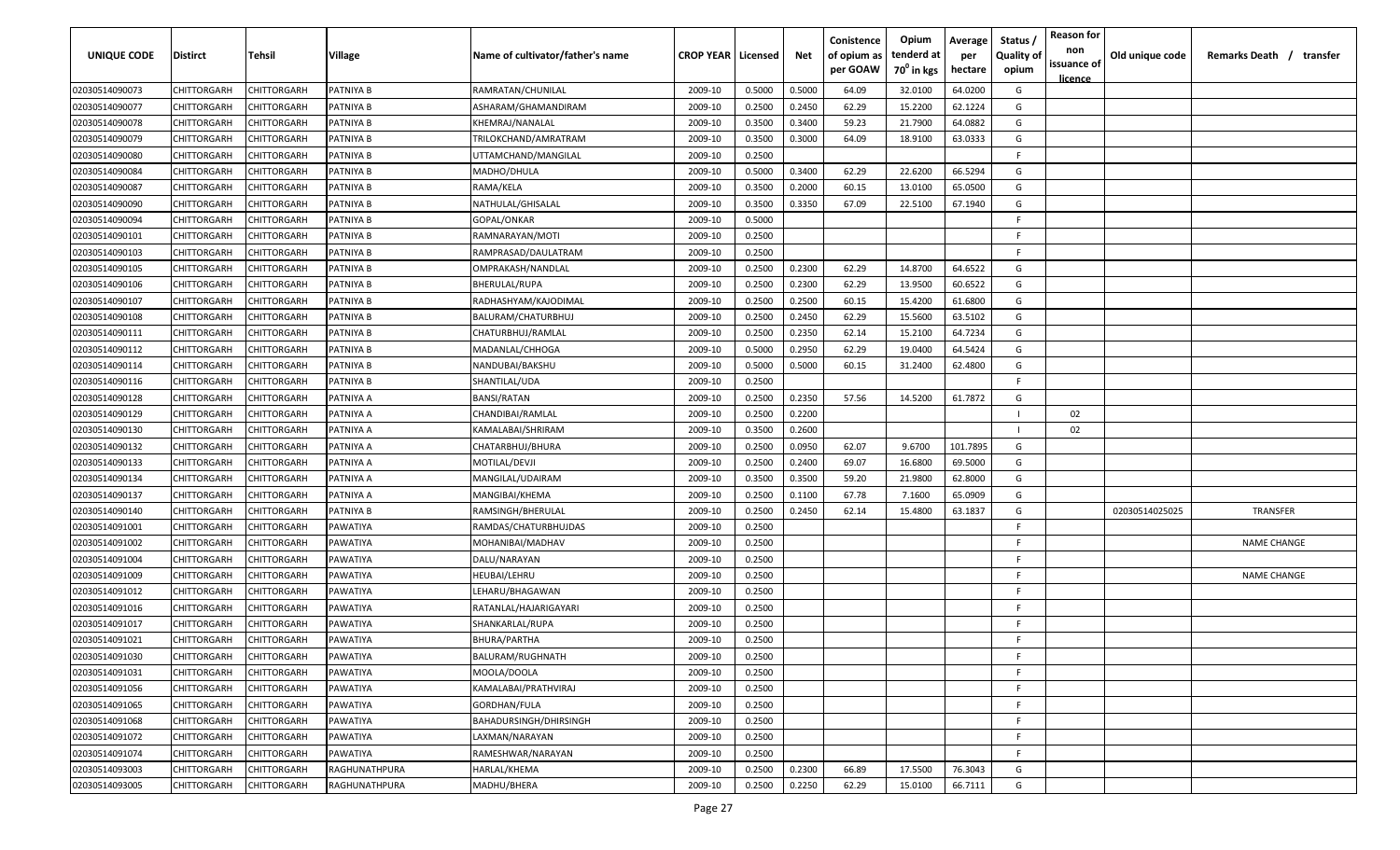| <b>UNIQUE CODE</b> | Distirct           | Tehsil             | Village       | Name of cultivator/father's name | <b>CROP YEAR   Licensed</b> |        | Net    | Conistence<br>of opium as<br>per GOAW | Opium<br>tenderd at<br>$70^0$ in kgs | Average<br>per<br>hectare | Status /<br><b>Quality of</b><br>opium | <b>Reason for</b><br>non<br>issuance of<br>licence | Old unique code | Remarks Death /<br>transfer |
|--------------------|--------------------|--------------------|---------------|----------------------------------|-----------------------------|--------|--------|---------------------------------------|--------------------------------------|---------------------------|----------------------------------------|----------------------------------------------------|-----------------|-----------------------------|
| 02030514093009     | CHITTORGARH        | CHITTORGARH        | RAGHUNATHPURA | BHANWARLAL/FATTA                 | 2009-10                     | 0.2500 | 0.2450 | 62.29                                 | 17.0700                              | 69.6735                   | G                                      |                                                    |                 |                             |
| 02030514093015     | CHITTORGARH        | CHITTORGARH        | RAGHUNATHPURA | JANIBAI/AASHU                    | 2009-10                     | 0.2500 | 0.2550 | 62.29                                 | 16.3300                              | 64.0392                   | G                                      |                                                    |                 | <b>NAME CHANGE</b>          |
| 02030514093029     | CHITTORGARH        | CHITTORGARH        | RAGHUNATHPURA | FATEHLAL/DHANNA                  | 2009-10                     | 0.2500 | 0.2250 | 60.32                                 | 14.5400                              | 64.6222                   | G                                      |                                                    |                 |                             |
| 02030514093035     | CHITTORGARH        | CHITTORGARH        | RAGHUNATHPURA | RUPA/NANDA                       | 2009-10                     | 0.2500 | 0.1350 | 65.80                                 | 10.3200                              | 76.4444                   | G                                      |                                                    |                 |                             |
| 02030514093040     | CHITTORGARH        | CHITTORGARH        | RAGHUNATHPURA | MANOHAR/MADHO                    | 2009-10                     | 0.3500 | 0.3550 | 56.42                                 | 22.2100                              | 62.5634                   | G                                      |                                                    | 02030514016029  | <b>TRANSFER</b>             |
| 02030514095005     | CHITTORGARH        | CHITTORGARH        | RAMAKHEDA     | DHAPU/KUKA                       | 2009-10                     | 0.2500 |        |                                       |                                      |                           | F.                                     |                                                    |                 | <b>NAME CHANGE</b>          |
| 02030514095006     | CHITTORGARH        | CHITTORGARH        | RAMAKHEDA     | BHURIBAI/KISHANLAL               | 2009-10                     | 0.2500 |        |                                       |                                      |                           | F.                                     |                                                    |                 |                             |
| 02030514095007     | CHITTORGARH        | CHITTORGARH        | RAMAKHEDA     | NARAYAN/PRATAP                   | 2009-10                     | 0.2500 |        |                                       |                                      |                           | E                                      |                                                    |                 |                             |
| 02030514095010     | CHITTORGARH        | <b>CHITTORGARH</b> | RAMAKHEDA     | KISHANLAL/DAYARAMSUTHAR          | 2009-10                     | 0.2500 |        |                                       |                                      |                           | -F.                                    |                                                    |                 |                             |
| 02030514095011     | CHITTORGARH        | CHITTORGARH        | RAMAKHEDA     | BHAGAWANLAL/ONKAR                | 2009-10                     | 0.2500 | 0.1000 | 65.46                                 | 6.9200                               | 69.2000                   | G                                      |                                                    |                 |                             |
| 02030514095015     | CHITTORGARH        | CHITTORGARH        | RAMAKHEDA     | GORDHAN/SURAJMAL                 | 2009-10                     | 0.2500 |        |                                       |                                      |                           | F.                                     |                                                    |                 |                             |
| 02030514095016     | CHITTORGARH        | CHITTORGARH        | RAMAKHEDA     | CHAINRAM/NARAYAN                 | 2009-10                     | 0.2500 |        |                                       |                                      |                           | F.                                     |                                                    |                 |                             |
| 02030514095017     | CHITTORGARH        | CHITTORGARH        | RAMAKHEDA     | GOPI/BHURA                       | 2009-10                     | 0.2500 | 0.2300 |                                       |                                      |                           |                                        | 02                                                 |                 |                             |
| 02030514095023     | CHITTORGARH        | CHITTORGARH        | RAMAKHEDA     | LOBHNATH/GORAKHNATH              | 2009-10                     | 0.2500 |        |                                       |                                      |                           | F.                                     |                                                    |                 |                             |
| 02030514095025     | CHITTORGARH        | CHITTORGARH        | RAMAKHEDA     | KASHIRAM/NARAYAN                 | 2009-10                     | 0.2500 |        |                                       |                                      |                           | F.                                     |                                                    |                 | TRANSFER/ROJDA              |
| 02030514095032     | CHITTORGARH        | CHITTORGARH        | RAMAKHEDA     | BHERULAL/SURAJMALKUMAWAT         | 2009-10                     | 0.2500 |        |                                       |                                      |                           | F                                      |                                                    |                 |                             |
| 02030514095036     | CHITTORGARH        | CHITTORGARH        | RAMAKHEDA     | GANGARAM/CHUNA                   | 2009-10                     | 0.2500 |        |                                       |                                      |                           | E                                      |                                                    | 02030514101085  | TRANFER/ROJDA               |
| 02030514095037     | CHITTORGARH        | CHITTORGARH        | RAMAKHEDA     | PAMA/HEMA                        | 2009-10                     | 0.2500 |        |                                       |                                      |                           | E                                      |                                                    | 02030514106005  | <b>TRANSFER</b>             |
| 02030514095038     | CHITTORGARH        | CHITTORGARH        | RAMAKHEDA     | MANGILAL/CHATRU                  | 2009-10                     | 0.2500 |        |                                       |                                      |                           | F                                      |                                                    | 02030514106006  | TRANSFER                    |
| 02030514095039     | CHITTORGARH        | CHITTORGARH        | RAMAKHEDA     | NARAYAN/GOKAL                    | 2009-10                     | 0.2500 |        |                                       |                                      |                           | E                                      |                                                    | 02030514106007  | TRANSFER                    |
| 02030514095040     | CHITTORGARH        | CHITTORGARH        | RAMAKHEDA     | NANURAM/ONKAR                    | 2009-10                     | 0.3500 |        |                                       |                                      |                           | F.                                     |                                                    | 02030514101078  | TRANSFER                    |
| 02030514095041     | CHITTORGARH        | CHITTORGARH        | RAMAKHEDA     | BHERU/GHASI                      | 2009-10                     | 0.3500 |        |                                       |                                      |                           | F.                                     | 07                                                 | 02030514101079  | TRANSFER                    |
| 02030514096008     | CHITTORGARH        | CHITTORGARH        | RAMPURIYA     | MADAN/DOULA                      | 2009-10                     | 0.2500 | 0.2400 | 43.92                                 | 1.6300                               | 6.7917                    |                                        | 02                                                 |                 |                             |
| 02030514096009     | CHITTORGARH        | CHITTORGARH        | RAMPURIYA     | SHAMBHU/KELA                     | 2009-10                     | 0.2500 | 0.2500 | 64.86                                 | 15.9100                              | 63.6400                   | G                                      |                                                    |                 |                             |
| 02030514096010     | CHITTORGARH        | CHITTORGARH        | RAMPURIYA     | LAXMINARAYAN/MANKCHAND           | 2009-10                     | 0.2500 |        |                                       |                                      |                           | -F.                                    |                                                    |                 |                             |
| 02030514096015     | CHITTORGARH        | CHITTORGARH        | RAMPURIYA     | DALCHAND/KISHANA                 | 2009-10                     | 0.2500 |        |                                       |                                      |                           | -F.                                    |                                                    |                 |                             |
| 02030514096018     | CHITTORGARH        | CHITTORGARH        | RAMPURIYA     | GIRDHARI/DUNGA                   | 2009-10                     | 0.2500 | 0.1250 | 57.36                                 | 7.7500                               | 62.0000                   | G                                      |                                                    |                 |                             |
| 02030514096021     | CHITTORGARH        | CHITTORGARH        | RAMPURIYA     | CHATARBHUJ/HAJARI                | 2009-10                     | 0.2500 | 0.2250 | 64.86                                 | 13.8400                              | 61.5111                   | G                                      |                                                    |                 |                             |
| 02030514096022     | CHITTORGARH        | CHITTORGARH        | RAMPURIYA     | LADUDAS/MODDAS                   | 2009-10                     | 0.2500 |        |                                       |                                      |                           | -F.                                    |                                                    |                 |                             |
| 02030514096023     | CHITTORGARH        | CHITTORGARH        | RAMPURIYA     | CHOTHMAL/MOTI                    | 2009-10                     | 0.2500 | 0.0950 | 65.64                                 | 6.2400                               | 65.6842                   | G                                      |                                                    |                 |                             |
| 02030514096024     | CHITTORGARH        | CHITTORGARH        | RAMPURIYA     | BHANWARSINGH/BHAWANISINGH        | 2009-10                     | 0.2500 | 0.1050 | 69.46                                 | 7.8800                               | 75.0476                   | G                                      |                                                    |                 |                             |
| 02030514096027     | CHITTORGARH        | CHITTORGARH        | RAMPURIYA     | SHIVLAL/BHERA                    | 2009-10                     | 0.2500 | 0.2400 | 64.86                                 | 16.0500                              | 66.8750                   | G                                      |                                                    |                 |                             |
| 02030514096030     | CHITTORGARH        | CHITTORGARH        | RAMPURIYA     | KANHAIYALAL/NANDLAL              | 2009-10                     | 0.2500 | 0.0950 | 69.46                                 | 6.6300                               | 69.7895                   | G                                      |                                                    |                 |                             |
| 02030514096031     | CHITTORGARH        | CHITTORGARF        | RAMPURIYA     | HIRALAL/MAGNA                    | 2009-10                     | 0.2500 | 0.1450 |                                       |                                      |                           |                                        | 02                                                 |                 |                             |
| 02030514096033     | CHITTORGARH        | CHITTORGARH        | RAMPURIYA     | CHENSINGH/BHAWANISINGH           | 2009-10                     | 0.2500 | 0.1150 | 69.46                                 | 8.6300                               | 75.0435                   | G                                      |                                                    |                 |                             |
| 02030514097001     | CHITTORGARH        | <b>CHITTORGARH</b> | RASAYAMAGARI  | CHUNNILAL/GOPI                   | 2009-10                     | 0.2500 |        |                                       |                                      |                           | F                                      |                                                    |                 |                             |
| 02030514097002     | <b>CHITTORGARH</b> | CHITTORGARH        | RASAYAMAGARI  | LOBHA/HARA                       | 2009-10                     | 0.2500 |        |                                       |                                      |                           | F                                      |                                                    |                 |                             |
| 02030514097003     | <b>CHITTORGARH</b> | CHITTORGARH        | RASAYAMAGARI  | MANGILAL/GANGARAM                | 2009-10                     | 0.2500 |        |                                       |                                      |                           | F                                      |                                                    |                 |                             |
| 02030514097004     | CHITTORGARH        | CHITTORGARH        | RASAYAMAGARI  | HIRALAL/SHRIRAM                  | 2009-10                     | 0.2500 |        |                                       |                                      |                           | F                                      |                                                    |                 |                             |
| 02030514097006     | CHITTORGARH        | CHITTORGARH        | RASAYAMAGARI  | GIRDHARI/NANDA                   | 2009-10                     | 0.2500 | 0.2500 | 60.72                                 | 16.0300                              | 64.1200                   | G                                      |                                                    |                 |                             |
| 02030514097011     | CHITTORGARH        | CHITTORGARH        | RASAYAMAGARI  | NANALAL/LALU                     | 2009-10                     | 0.2500 | 0.2500 | 58.61                                 | 14.9400                              | 59.7600                   | G                                      |                                                    |                 |                             |
| 02030514097015     | CHITTORGARH        | CHITTORGARH        | RASAYAMAGARI  | JITU/GIRDHARI                    | 2009-10                     | 0.2500 | 0.2400 | 60.72                                 | 16.6100                              | 69.2083                   | G                                      |                                                    |                 |                             |
| 02030514097018     | CHITTORGARH        | CHITTORGARH        | RASAYAMAGARI  | NANALAL/HAJARI                   | 2009-10                     | 0.2500 |        |                                       |                                      |                           | -F                                     |                                                    |                 |                             |
| 02030514097019     | <b>CHITTORGARH</b> | CHITTORGARH        | RASAYAMAGARI  | KANA/CHUNNILAL                   | 2009-10                     | 0.2500 |        |                                       |                                      |                           | F.                                     |                                                    |                 |                             |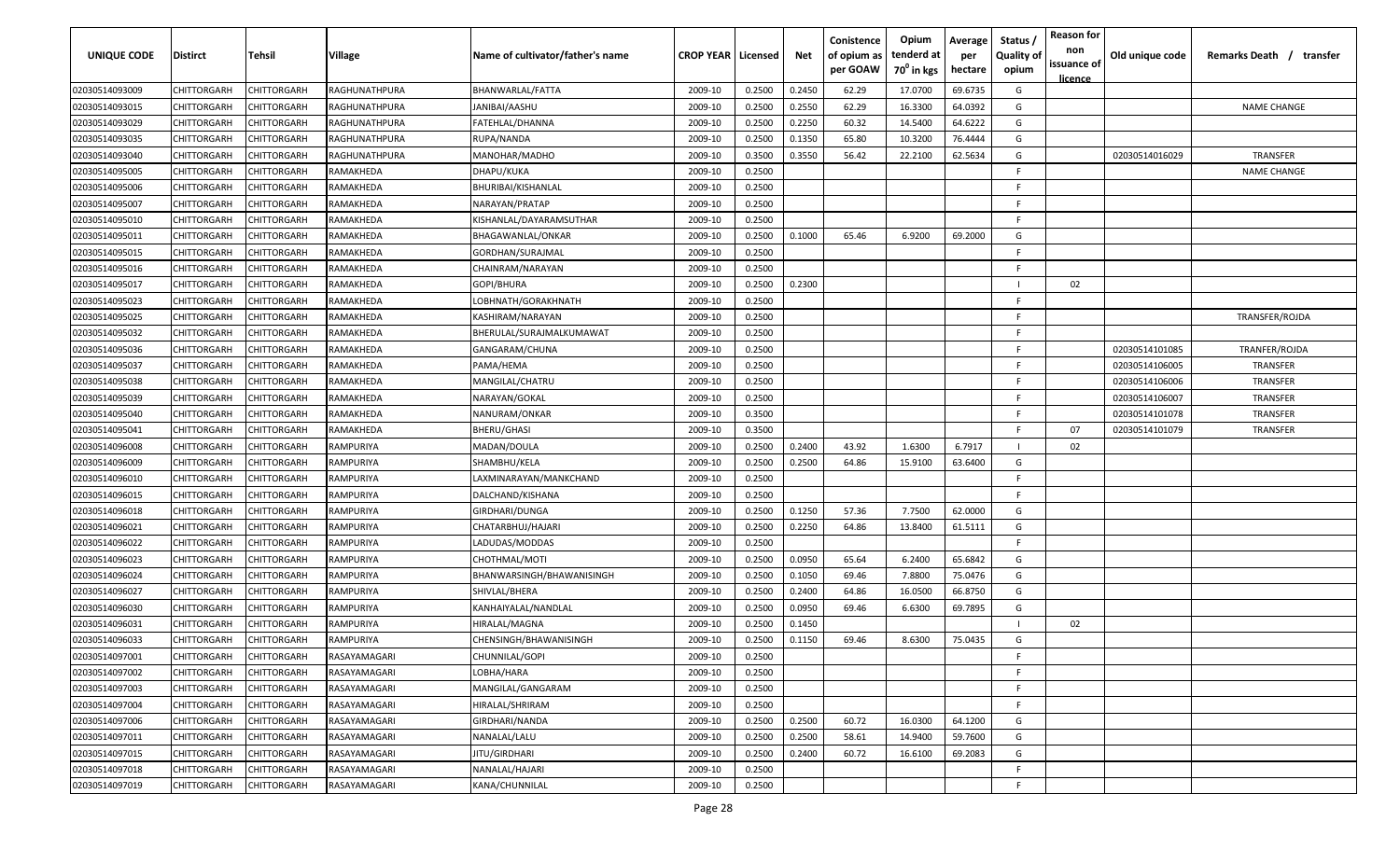| <b>UNIQUE CODE</b> | <b>Distirct</b>    | <b>Tehsil</b>      | Village                 | Name of cultivator/father's name | <b>CROP YEAR   Licensed</b> |        | Net    | Conistence<br>of opium as<br>per GOAW | Opium<br>tenderd at<br>70 <sup>0</sup> in kgs | Average<br>per<br>hectare | Status /<br><b>Quality of</b><br>opium | <b>Reason for</b><br>non<br>issuance of<br><u>licence</u> | Old unique code | Remarks Death /<br>transfer |
|--------------------|--------------------|--------------------|-------------------------|----------------------------------|-----------------------------|--------|--------|---------------------------------------|-----------------------------------------------|---------------------------|----------------------------------------|-----------------------------------------------------------|-----------------|-----------------------------|
| 02030514097023     | CHITTORGARH        | CHITTORGARH        | RASAYAMAGARI            | DEVILAL/LOBHCHAND                | 2009-10                     | 0.2500 | 0.2500 | 63.09                                 | 16.5800                                       | 66.3200                   | G                                      |                                                           |                 |                             |
| 02030514097028     | CHITTORGARH        | CHITTORGARH        | RASAYAMAGARI            | PRABHU/RUGHNATH                  | 2009-10                     | 0.2500 |        |                                       |                                               |                           | -F.                                    |                                                           |                 |                             |
| 02030514097029     | CHITTORGARH        | CHITTORGARH        | RASAYAMAGARI            | PRABHUDAS/GIRDHARIDAS            | 2009-10                     | 0.2500 |        |                                       |                                               |                           | -F.                                    |                                                           | 02030514029049  | TRANSFER                    |
| 02030514098001     | CHITTORGARH        | CHITTORGARH        | RAWATON KA TALAB        | SHANKER/NARAYAN                  | 2009-10                     | 0.3500 | 0.3200 | 64.09                                 | 22.1600                                       | 69.2500                   | G                                      |                                                           |                 |                             |
| 02030514098010     | CHITTORGARH        | CHITTORGARH        | RAWATON KA TALAB        | BADRILAL/KASHIRAM                | 2009-10                     | 0.3500 | 0.1500 | 64.09                                 | 11.0000                                       | 73.3333                   | G                                      |                                                           |                 |                             |
| 02030514098011     | CHITTORGARH        | CHITTORGARH        | <b>RAWATON KA TALAB</b> | MOHAN/MOTI                       | 2009-10                     | 0.3500 | 0.3400 | 65.56                                 | 22.9100                                       | 67.3824                   | G                                      |                                                           |                 |                             |
| 02030514098015     | CHITTORGARH        | CHITTORGARH        | <b>RAWATON KA TALAB</b> | KALIBAI/RATAN                    | 2009-10                     | 0.2500 |        |                                       |                                               |                           | -F                                     |                                                           |                 |                             |
| 02030514098016     | CHITTORGARH        | CHITTORGARH        | RAWATON KA TALAB        | KAJOD/PREMA                      | 2009-10                     | 0.2500 |        |                                       |                                               |                           | -F.                                    |                                                           |                 |                             |
| 02030514098019     | CHITTORGARH        | CHITTORGARH        | RAWATON KA TALAB        | BOTHLAL/DALU @ NANALAL           | 2009-10                     | 0.2500 | 0.2000 | 62.14                                 | 13.7600                                       | 68.8000                   | G                                      |                                                           |                 |                             |
| 02030514098020     | CHITTORGARH        | CHITTORGARH        | RAWATON KA TALAB        | KANA/KHEMA                       | 2009-10                     | 0.5000 | 0.4100 | 64.09                                 | 29.9500                                       | 73.0488                   | G                                      |                                                           |                 |                             |
| 02030514098022     | CHITTORGARH        | CHITTORGARH        | RAWATON KA TALAB        | NANALAL/KALU                     | 2009-10                     | 0.2500 |        |                                       |                                               |                           | F.                                     |                                                           |                 |                             |
| 02030514098023     | CHITTORGARH        | CHITTORGARH        | RAWATON KA TALAB        | IAGDISH/NARAYAN                  | 2009-10                     | 0.5000 | 0.4800 | 64.09                                 | 33.6500                                       | 70.1042                   | G                                      |                                                           |                 |                             |
| 02030514098035     | CHITTORGARH        | CHITTORGARH        | RAWATON KA TALAB        | DHAPUBAI/HIRA                    | 2009-10                     | 0.5000 | 0.1950 | 59.23                                 | 13.4900                                       | 69.1795                   | G                                      |                                                           |                 |                             |
| 02030514098037     | CHITTORGARH        | CHITTORGARH        | RAWATON KA TALAB        | MAGNIRAM/NARAYAN                 | 2009-10                     | 0.3500 | 0.2750 | 64.50                                 | 18.8700                                       | 68.6182                   | G                                      |                                                           |                 |                             |
| 02030514098044     | CHITTORGARH        | CHITTORGARH        | RAWATON KA TALAB        | KANHAIYALAL/SHANKAR              | 2009-10                     | 0.5000 | 0.1950 | 64.56                                 | 13.6600                                       | 70.0513                   | G                                      |                                                           |                 |                             |
| 02030514098047     | CHITTORGARH        | CHITTORGARH        | RAWATON KA TALAB        | MADANLAL/MANGILAL                | 2009-10                     | 0.2500 |        |                                       |                                               |                           | -F.                                    |                                                           |                 |                             |
| 02030514098050     | CHITTORGARH        | CHITTORGARH        | RAWATON KA TALAB        | BABULAL/MOHAN                    | 2009-10                     | 0.3500 | 0.3500 | 62.22                                 | 23.7900                                       | 67.9714                   | G                                      |                                                           |                 |                             |
| 02030514098051     | CHITTORGARH        | CHITTORGARH        | RAWATON KA TALAB        | TAMUBAI/GHISU                    | 2009-10                     | 0.2500 |        |                                       |                                               |                           | -F.                                    |                                                           |                 |                             |
| 02030514098052     | CHITTORGARH        | CHITTORGARH        | RAWATON KA TALAB        | SHAYAMLAL/GOPILAL                | 2009-10                     | 0.2500 |        |                                       |                                               |                           | -F.                                    |                                                           |                 |                             |
| 02030514098054     | CHITTORGARH        | CHITTORGARH        | RAWATON KA TALAB        | RAMESHWAR/GHISU                  | 2009-10                     | 0.5000 | 0.5000 | 64.56                                 | 34.5200                                       | 69.0400                   | G                                      |                                                           |                 |                             |
| 02030514098055     | CHITTORGARH        | CHITTORGARH        | RAWATON KA TALAB        | SHAMBHULAL/BADRILAL              | 2009-10                     | 0.5000 | 0.2000 | 64.56                                 | 14.6000                                       | 73.0000                   | G                                      |                                                           |                 |                             |
| 02030514098063     | CHITTORGARH        | CHITTORGARH        | RAWATON KA TALAB        | SURESHCHANDRA/GOPILAL            | 2009-10                     | 0.5000 | 0.3000 | 62.14                                 | 21.1100                                       | 70.3667                   | G                                      |                                                           |                 |                             |
| 02030514098064     | CHITTORGARH        | CHITTORGARH        | RAWATON KA TALAB        | DHAPUBAI/UDAIRAM                 | 2009-10                     | 0.2500 | 0.2500 | 62.29                                 | 15.8300                                       | 63.3200                   | G                                      |                                                           | 02030514059009  | TRANSFER/KOTADI             |
| 02030514101003     | CHITTORGARH        | CHITTORGARH        | ROJDA                   | HANGAMIBAI/ONKAR                 | 2009-10                     | 0.3500 |        |                                       |                                               |                           | F.                                     | 07                                                        |                 |                             |
| 02030514101004     | CHITTORGARH        | CHITTORGARH        | rojda                   | NOLA/ONKAR                       | 2009-10                     | 0.3500 |        |                                       |                                               |                           | -F                                     | 07                                                        |                 |                             |
| 02030514101006     | CHITTORGARH        | CHITTORGARH        | ROJDA                   | BARDU/DEVA                       | 2009-10                     | 0.2500 |        |                                       |                                               |                           | -F.                                    |                                                           |                 |                             |
| 02030514101009     | CHITTORGARH        | CHITTORGARH        | ROJDA                   | MOHANSINGH/MOTISINGH             | 2009-10                     | 0.2500 | 0.2550 | 60.66                                 | 17.7000                                       | 69.4118                   | G                                      |                                                           |                 |                             |
| 02030514101012     | CHITTORGARH        | CHITTORGARH        | ROJDA                   | NIRBHAYSINGH/FATESINGH           | 2009-10                     | 0.2500 |        |                                       |                                               |                           | F.                                     |                                                           |                 |                             |
| 02030514101017     | CHITTORGARH        | CHITTORGARH        | ROJDA                   | PYARA/SAWAIRAM                   | 2009-10                     | 0.2500 |        |                                       |                                               |                           | -F.                                    |                                                           |                 |                             |
| 02030514101026     | CHITTORGARH        | CHITTORGARH        | rojda                   | LAXMANSINGH/SOHANSINGH           | 2009-10                     | 0.3500 | 0.3500 | 53.92                                 | 2.6700                                        | 7.6286                    | G                                      | 04                                                        |                 |                             |
| 02030514101028     | CHITTORGARH        | CHITTORGARH        | ROJDA                   | MOHANLAL/SHOBHA                  | 2009-10                     | 0.5000 |        |                                       |                                               |                           | -F.                                    |                                                           |                 |                             |
| 02030514101029     | CHITTORGARH        | CHITTORGARH        | rojda                   | UDAIRAM/PRATAPAHIR               | 2009-10                     | 0.2500 |        |                                       |                                               |                           | -F.                                    |                                                           |                 |                             |
| 02030514101044     | CHITTORGARH        | CHITTORGARH        | ROJDA                   | MEGA/RAMLAL                      | 2009-10                     | 0.5000 |        |                                       |                                               |                           | -F.                                    |                                                           |                 |                             |
| 02030514101048     | CHITTORGARH        | CHITTORGARH        | ROJDA                   | NARAYAN/GOPI                     | 2009-10                     | 0.2500 |        |                                       |                                               |                           | -F.                                    |                                                           |                 |                             |
| 02030514101052     | <b>CHITTORGARH</b> | CHITTORGARH        | ROJDA                   | GANPATSINGH/MOHANSINGH           | 2009-10                     | 0.2500 | 0.2550 | 67.07                                 | 17.8800                                       | 70.1176                   | G                                      |                                                           |                 |                             |
| 02030514101053     | CHITTORGARH        | <b>CHITTORGARH</b> | ROJDA                   | NANUGIR/PURGIR                   | 2009-10                     | 0.2500 |        |                                       |                                               |                           | F                                      |                                                           |                 |                             |
| 02030514101059     | <b>CHITTORGARH</b> | CHITTORGARH        | ROJDA                   | SAWANTSINGH/GORDHANSINGH         | 2009-10                     | 0.2500 |        |                                       |                                               |                           | F.                                     |                                                           |                 |                             |
| 02030514101062     | <b>CHITTORGARH</b> | CHITTORGARH        | ROJDA                   | JAMANALAL/LALU                   | 2009-10                     | 0.3500 |        |                                       |                                               |                           | F.                                     | 07                                                        |                 |                             |
| 02030514101063     | <b>CHITTORGARH</b> | CHITTORGARH        | ROJDA                   | NANUDAS/CHOGADAS                 | 2009-10                     | 0.2500 |        |                                       |                                               |                           | F                                      |                                                           |                 |                             |
| 02030514101070     | CHITTORGARH        | CHITTORGARH        | ROJDA                   | DALU/CHUNNILAL                   | 2009-10                     | 0.2500 |        |                                       |                                               |                           | F.                                     |                                                           |                 |                             |
| 02030514101072     | CHITTORGARH        | CHITTORGARH        | ROJDA                   | HEMRAJ/HAJARI                    | 2009-10                     | 0.2500 |        |                                       |                                               |                           | F                                      |                                                           |                 |                             |
| 02030514101076     | CHITTORGARH        | CHITTORGARH        | ROJDA                   | CHAMPALAL/GOPILAL                | 2009-10                     | 0.5000 |        |                                       |                                               |                           | F.                                     |                                                           |                 |                             |
| 02030514101077     | <b>CHITTORGARH</b> | CHITTORGARH        | ROJDA                   | CHAWANDSINGH/DUNGARSINGH         | 2009-10                     | 0.2500 |        |                                       |                                               |                           | F.                                     | 07                                                        |                 |                             |
| 02030514102002     | CHITTORGARH        | CHITTORGARH        | RORADA                  | BHAGIRATH/GOPI                   | 2009-10                     | 0.2500 |        |                                       |                                               |                           | F.                                     |                                                           |                 |                             |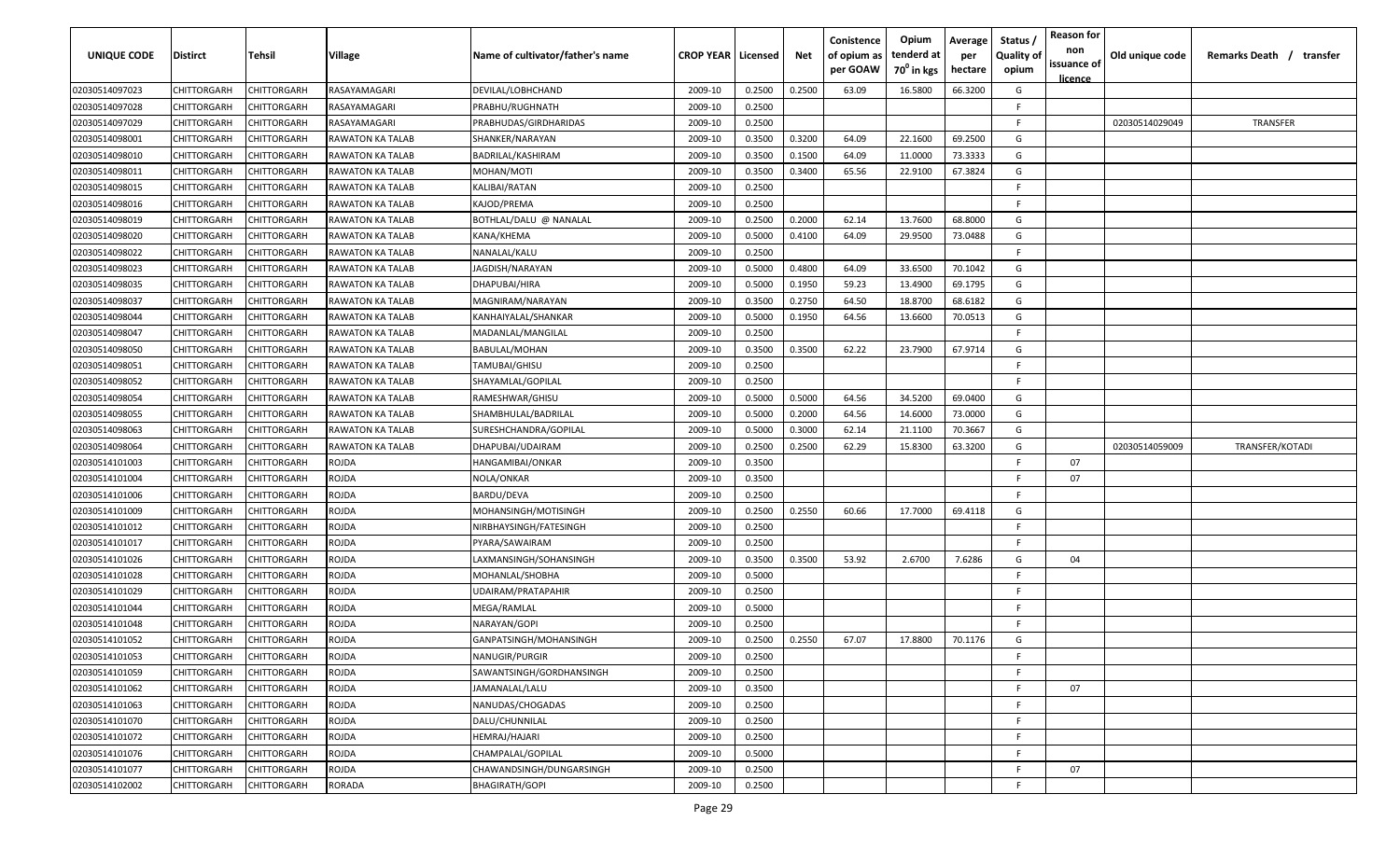| UNIQUE CODE    | Distirct    | Tehsil             | Village | Name of cultivator/father's name | <b>CROP YEAR   Licensed</b> |        | Net    | Conistence<br>of opium as<br>per GOAW | Opium<br>tenderd at<br>70 <sup>0</sup> in kgs | Average<br>per<br>hectare | Status,<br><b>Quality of</b><br>opium | <b>Reason for</b><br>non<br>issuance of<br><u>licence</u> | Old unique code | Remarks Death /<br>transfer      |
|----------------|-------------|--------------------|---------|----------------------------------|-----------------------------|--------|--------|---------------------------------------|-----------------------------------------------|---------------------------|---------------------------------------|-----------------------------------------------------------|-----------------|----------------------------------|
| 02030514102005 | CHITTORGARH | CHITTORGARH        | RORADA  | SHRINGARIBAI/GANESH              | 2009-10                     | 0.2500 | 0.0900 | 60.09                                 | 5.0900                                        | 56.5556                   | G                                     |                                                           |                 |                                  |
| 02030514102015 | CHITTORGARH | CHITTORGARH        | RORADA  | <b>HUDIBAI/GIRDHARI</b>          | 2009-10                     | 0.2500 |        |                                       |                                               |                           | N                                     | 11                                                        |                 | <b>NAME CHANGE</b>               |
| 02030514102016 | CHITTORGARH | CHITTORGARH        | RORADA  | MADHU/GANESH                     | 2009-10                     | 0.2500 | 0.0800 | 63.30                                 | 5.2500                                        | 65.6250                   | G                                     |                                                           |                 |                                  |
| 02030514102020 | CHITTORGARH | CHITTORGARH        | RORADA  | TULSIRAM/HARIDAS                 | 2009-10                     | 0.2500 |        |                                       |                                               |                           | N                                     | 11                                                        |                 |                                  |
| 02030514102021 | CHITTORGARH | CHITTORGARH        | RORADA  | SHANKARLAL/FULCHAND              | 2009-10                     | 0.2500 | 0.2200 | 63.30                                 | 12.6400                                       | 57.4545                   | G                                     |                                                           |                 |                                  |
| 02030514102022 | CHITTORGARH | CHITTORGARH        | RORADA  | BHAGAWANIBAI/MANGILAL            | 2009-10                     | 0.2500 |        |                                       |                                               |                           | -F                                    |                                                           |                 |                                  |
| 02030514102032 | CHITTORGARH | <b>CHITTORGARH</b> | RORADA  | NANDRAM/KISHANA                  | 2009-10                     | 0.2500 | 0.1500 | 63.30                                 | 9.4800                                        | 63.2000                   | G                                     |                                                           |                 |                                  |
| 02030514102034 | CHITTORGARH | <b>CHITTORGARH</b> | RORADA  | LAXMAN/RATANLAL                  | 2009-10                     | 0.2500 |        |                                       |                                               |                           | E.                                    |                                                           |                 |                                  |
| 02030514102036 | CHITTORGARH | CHITTORGARH        | RORADA  | JAGANNATH/BHUWANIRAM             | 2009-10                     | 0.2500 |        |                                       |                                               |                           | -F                                    |                                                           | 02030514063001  | TRANSFER                         |
| 02030514102037 | CHITTORGARH | CHITTORGARH        | RORADA  | NARU/DEVA                        | 2009-10                     | 0.2500 |        |                                       |                                               |                           | F.                                    |                                                           | 02030514063021  | TRANSFER/ MAL KI CHOGAWADI       |
| 02030514102038 | CHITTORGARH | CHITTORGARH        | RORADA  | KISHAN/NARU                      | 2009-10                     | 0.2500 |        |                                       |                                               |                           | N                                     | 11                                                        | 02030514063011  | TRANSFER                         |
| 02030514102039 | CHITTORGARH | CHITTORGARH        | RORADA  | RAMLAL/BHUWANIRAM                | 2009-10                     | 0.2500 |        |                                       |                                               |                           | F.                                    |                                                           | 02030514063012  | TRANSFER/ MAL KI CHOGAWADI       |
| 02030514105001 | CHITTORGARH | CHITTORGARH        | SAMARI  | MANGILAL/JAIRAM                  | 2009-10                     | 0.2500 |        |                                       |                                               |                           | -F                                    |                                                           |                 |                                  |
| 02030514105002 | CHITTORGARH | CHITTORGARH        | SAMARI  | RAJIBAI/DHANNA                   | 2009-10                     | 0.2500 |        |                                       |                                               |                           | F.                                    |                                                           |                 |                                  |
| 02030514105004 | CHITTORGARH | CHITTORGARH        | SAMARI  | HIRA/LHERU                       | 2009-10                     | 0.2500 |        |                                       |                                               |                           | -F                                    |                                                           |                 |                                  |
| 02030514105022 | CHITTORGARH | CHITTORGARH        | SAMARI  | HIRA/GIRDHARI                    | 2009-10                     | 0.2500 |        |                                       |                                               |                           | -F                                    |                                                           |                 |                                  |
| 02030514105028 | CHITTORGARH | CHITTORGARH        | SAMARI  | GHISU/KALU                       | 2009-10                     | 0.2500 |        |                                       |                                               |                           | E                                     |                                                           | 02030514117045  | TRANSFER                         |
| 02030514105029 | CHITTORGARH | CHITTORGARH        | SAMARI  | KISHANLAL/HAJARI                 | 2009-10                     | 0.2500 |        |                                       |                                               |                           | F.                                    |                                                           | 02030514105020  | TRANSFER                         |
| 02030514108001 | CHITTORGARH | CHITTORGARH        | SAWA    | NANALAL/KHEMA                    | 2009-10                     | 0.2500 | 0.1500 | 63.12                                 | 9.1800                                        | 61.2000                   | G                                     |                                                           |                 |                                  |
| 02030514108003 | CHITTORGARH | CHITTORGARH        | SAWA    | HIRALAL/RUGANATH                 | 2009-10                     | 0.3500 | 0.1500 | 54.22                                 | 8.2500                                        | 55.0000                   | G                                     | 04                                                        |                 |                                  |
| 02030514108006 | CHITTORGARH | CHITTORGARH        | SAWA    | KASTURIBAI/ONKAR                 | 2009-10                     | 0.2500 |        |                                       |                                               |                           | -F                                    |                                                           |                 |                                  |
| 02030514108010 | CHITTORGARH | CHITTORGARH        | SAWA    | HAJARI/KISHAN                    | 2009-10                     | 0.2500 |        |                                       |                                               |                           | -F                                    |                                                           |                 | <b>TRANSFER/ PANDOLI STATION</b> |
| 02030514108013 | CHITTORGARH | CHITTORGARH        | SAWA    | HARISHANKAR/MOHANLALTIWARI       | 2009-10                     | 0.2500 |        |                                       |                                               |                           | -F                                    |                                                           |                 |                                  |
| 02030514108015 | CHITTORGARH | CHITTORGARH        | SAWA    | HANSRAJ/MEGHPURI                 | 2009-10                     | 0.2500 | 0.2350 |                                       |                                               |                           |                                       | 02                                                        |                 |                                  |
| 02030514108020 | CHITTORGARH | <b>CHITTORGARH</b> | SAWA    | RAMCHANDRA/BALKISHAN             | 2009-10                     | 0.2500 |        |                                       |                                               |                           | F.                                    |                                                           |                 |                                  |
| 02030514108026 | CHITTORGARH | CHITTORGARH        | SAWA    | JAMANIBAI/AMARATHRAM             | 2009-10                     | 0.2500 | 0.2550 | 63.12                                 | 17.3100                                       | 67.8824                   | G                                     |                                                           |                 | <b>NAME CHANGE</b>               |
| 02030514108034 | CHITTORGARH | CHITTORGARH        | SAWA    | NATHU/MAYARAM                    | 2009-10                     | 0.2500 | 0.2350 | 66.66                                 | 15.5400                                       | 66.1277                   | G                                     |                                                           |                 |                                  |
| 02030514108037 | CHITTORGARH | CHITTORGARH        | SAWA    | MULCHAND/HAJARI                  | 2009-10                     | 0.3500 | 0.3300 |                                       |                                               |                           |                                       | 02                                                        |                 |                                  |
| 02030514108044 | CHITTORGARH | CHITTORGARH        | SAWA    | CHOGA/GANESH                     | 2009-10                     | 0.2500 |        |                                       |                                               |                           | F.                                    |                                                           |                 |                                  |
| 02030514108048 | CHITTORGARH | CHITTORGARH        | SAWA    | LAXMAN/PRABHU                    | 2009-10                     | 0.2500 | 0.2200 | 60.30                                 | 7.8500                                        | 35.6818                   | G                                     | 04                                                        |                 |                                  |
| 02030514108054 | CHITTORGARH | CHITTORGARH        | SAWA    | KISHANLAL/CHATURBHUJ             | 2009-10                     | 0.2500 |        |                                       |                                               |                           | -F                                    |                                                           |                 |                                  |
| 02030514108056 | CHITTORGARH | <b>CHITTORGARH</b> | SAWA    | LEHRU/HAJARI                     | 2009-10                     | 0.2500 | 0.1700 |                                       |                                               |                           |                                       | 02                                                        |                 |                                  |
| 02030514108058 | CHITTORGARH | CHITTORGARH        | SAWA    | SHYAMPURI/NANDPURI               | 2009-10                     | 0.2500 |        |                                       |                                               |                           | -F                                    |                                                           |                 |                                  |
| 02030514108061 | CHITTORGARH | CHITTORGARH        | SAWA    | BHERULAL/KISHAN                  | 2009-10                     | 0.2500 |        |                                       |                                               |                           | F.                                    |                                                           |                 |                                  |
| 02030514108065 | CHITTORGARH | CHITTORGARH        | SAWA    | CHANDIBAI/KASHIRAM               | 2009-10                     | 0.2500 | 0.2300 | 66.89                                 | 14.6000                                       | 63.4783                   | G                                     |                                                           |                 | <b>NAME CHANGE</b>               |
| 02030514108067 | CHITTORGARH | CHITTORGARH        | SAWA    | GIRDHARI/NATHULAL                | 2009-10                     | 0.2500 |        |                                       |                                               |                           | -F                                    |                                                           |                 | <b>NAME CHANGE</b>               |
| 02030514108070 | CHITTORGARH | CHITTORGARH        | SAWA    | <b>GHISIBAI/RAMA</b>             | 2009-10                     | 0.3500 | 0.0200 | 60.30                                 | 1.4900                                        | 74.5000                   | G                                     |                                                           |                 |                                  |
| 02030514108072 | CHITTORGARH | CHITTORGARH        | SAWA    | RAMKANYABAI/TULSIRAM             | 2009-10                     | 0.2500 |        |                                       |                                               |                           | F.                                    |                                                           |                 | <b>NAME CHANGE</b>               |
| 02030514108079 | CHITTORGARH | CHITTORGARH        | SAWA    | KANHAIYALAL/NANIBAI              | 2009-10                     | 0.2500 |        |                                       |                                               |                           | F.                                    |                                                           |                 |                                  |
| 02030514108090 | CHITTORGARH | CHITTORGARH        | SAWA    | BANU/BASHIRKHAN                  | 2009-10                     | 0.2500 | 0.2450 |                                       |                                               |                           |                                       | 02                                                        |                 |                                  |
| 02030514108093 | CHITTORGARH | CHITTORGARH        | SAWA    | RADHABAI/MOHAN                   | 2009-10                     | 0.2500 | 0.1900 |                                       |                                               |                           |                                       | 02                                                        |                 |                                  |
| 02030514108100 | CHITTORGARH | CHITTORGARH        | SAWA    | RAMESHAWAR/INDARMAL              | 2009-10                     | 0.2500 |        |                                       |                                               |                           | F.                                    |                                                           |                 |                                  |
| 02030514108101 | CHITTORGARH | CHITTORGARH        | SAWA    | BARDICHAND/MANGILAL              | 2009-10                     | 0.2500 |        |                                       |                                               |                           | F.                                    |                                                           |                 |                                  |
| 02030514108114 | CHITTORGARH | CHITTORGARH        | SAWA    | SHANTILAL/KISHANA                | 2009-10                     | 0.2500 |        |                                       |                                               |                           | E                                     |                                                           |                 |                                  |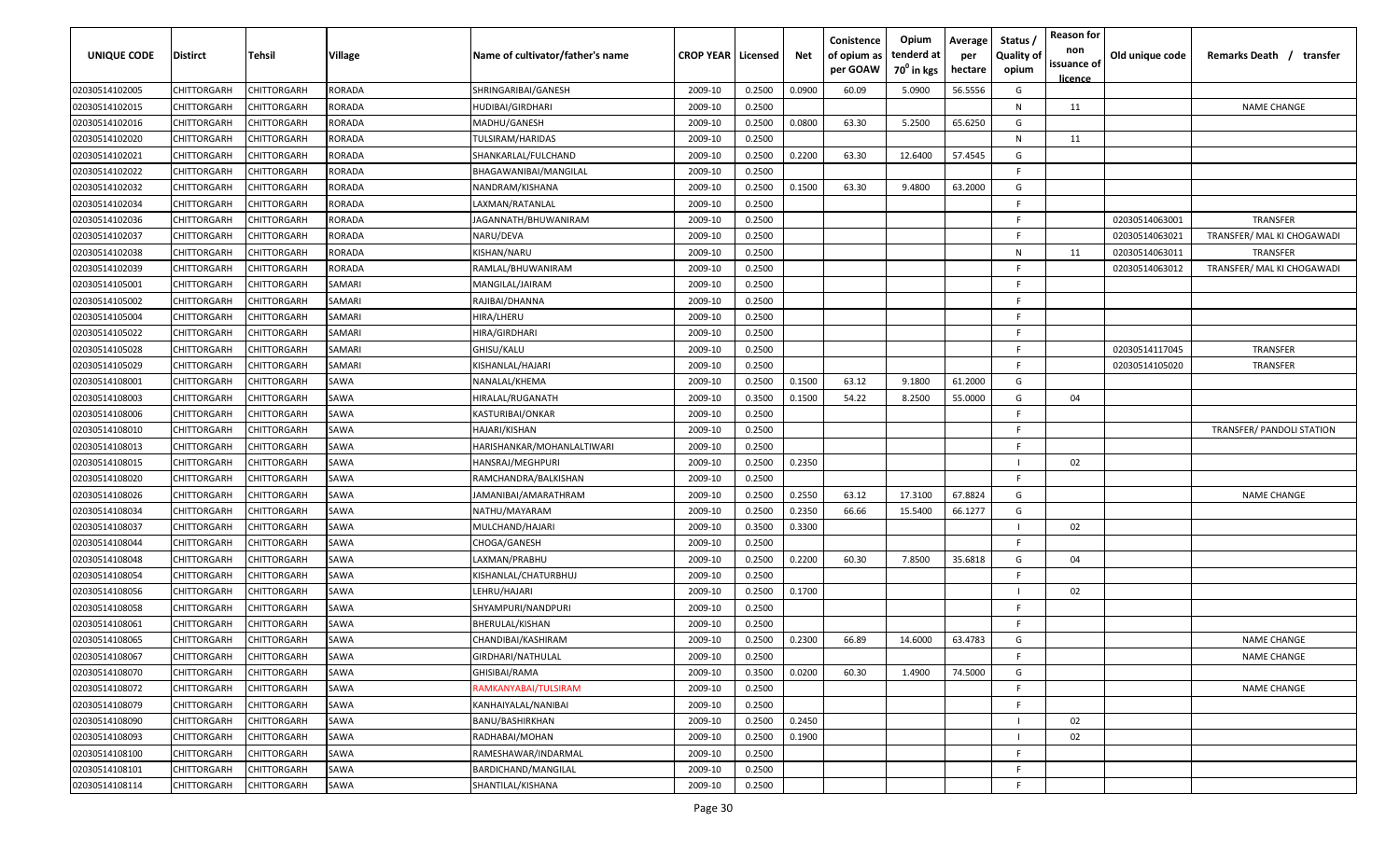| UNIQUE CODE    | Distirct           | Tehsil             | Village   | Name of cultivator/father's name | <b>CROP YEAR   Licensed</b> |        | Net    | Conistence<br>of opium as<br>per GOAW | Opium<br>tenderd at<br>70 <sup>o</sup> in kgs | Average<br>per<br>hectare | Status,<br><b>Quality of</b><br>opium | <b>Reason for</b><br>non<br>issuance of<br>licence | Old unique code | Remarks Death / transfer |
|----------------|--------------------|--------------------|-----------|----------------------------------|-----------------------------|--------|--------|---------------------------------------|-----------------------------------------------|---------------------------|---------------------------------------|----------------------------------------------------|-----------------|--------------------------|
| 02030514108115 | CHITTORGARH        | CHITTORGARH        | SAWA      | LABHCHAND/GAMANDIRAM             | 2009-10                     | 0.2500 | 0.2400 |                                       |                                               |                           |                                       | 02                                                 |                 |                          |
| 02030514108116 | CHITTORGARH        | CHITTORGARH        | SAWA      | RUKMANBAI/BANSILAL               | 2009-10                     | 0.3500 | 0.3050 | 58.40                                 | 17.8200                                       | 58.4262                   | G                                     |                                                    |                 |                          |
| 02030514108117 | CHITTORGARH        | CHITTORGARH        | SAWA      | NANDLAL/CHATURBHUJ               | 2009-10                     | 0.2500 | 0.1700 |                                       |                                               |                           |                                       | 02                                                 |                 |                          |
| 02030514108120 | CHITTORGARH        | CHITTORGARH        | SAWA      | SATYANARAYAN/MADHULAL            | 2009-10                     | 0.2500 |        |                                       |                                               |                           | E                                     |                                                    |                 |                          |
| 02030514108121 | CHITTORGARH        | CHITTORGARH        | SAWA      | NATHIBAI/KISHANLAL               | 2009-10                     | 0.2500 | 0.2000 | 60.09                                 | 11.0000                                       | 55.0000                   | G                                     | 04                                                 |                 | <b>NAME CHANGE</b>       |
| 02030514108123 | CHITTORGARH        | CHITTORGARH        | SAWA      | JAGDISH/NANDRAM                  | 2009-10                     | 0.2500 | 0.2000 |                                       |                                               |                           |                                       | 02                                                 |                 |                          |
| 02030514108126 | CHITTORGARH        | CHITTORGARH        | SAWA      | BHERULAL/BARDA                   | 2009-10                     | 0.2500 | 0.2350 |                                       |                                               |                           |                                       | 02                                                 |                 |                          |
| 02030514108127 | CHITTORGARH        | CHITTORGARH        | SAWA      | GHISULAL/GOPILAL                 | 2009-10                     | 0.2500 |        |                                       |                                               |                           | E                                     |                                                    |                 |                          |
| 02030514108130 | CHITTORGARH        | CHITTORGARH        | SAWA      | BHERULAL/NATHULAL                | 2009-10                     | 0.2500 |        |                                       |                                               |                           | E                                     |                                                    |                 |                          |
| 02030514108131 | CHITTORGARH        | CHITTORGARH        | SAWA      | RATANLAL/BHAGAWAN                | 2009-10                     | 0.2500 | 0.2000 | 62.29                                 | 0.1500                                        | 0.7500                    | G                                     | 04                                                 |                 |                          |
| 02030514108132 | CHITTORGARH        | CHITTORGARH        | SAWA      | RAMKARAN/CHATURBHUJ              | 2009-10                     | 0.2500 | 0.2050 | 65.80                                 | 13.8800                                       | 67.7073                   | G                                     |                                                    |                 |                          |
| 02030514108133 | CHITTORGARH        | CHITTORGARH        | SAWA      | LOBHCHAND/MOHANLAL               | 2009-10                     | 0.2500 | 0.1550 |                                       |                                               |                           |                                       | 02                                                 |                 |                          |
| 02030514108134 | CHITTORGARH        | CHITTORGARH        | SAWA      | LAXMIBAI/LAXMINARAYAN            | 2009-10                     | 0.2500 | 0.1700 | 56.42                                 | 0.0900                                        | 0.5294                    | G                                     | 04                                                 |                 |                          |
| 02030514108145 | CHITTORGARH        | CHITTORGARH        | SAWA      | RAMRATAN/BHAGAWATILAL            | 2009-10                     | 0.2500 |        |                                       |                                               |                           | F                                     |                                                    |                 |                          |
| 02030514108149 | CHITTORGARH        | CHITTORGARH        | SAWA      | HARJUBAI/PRABHULAL               | 2009-10                     | 0.2500 |        |                                       |                                               |                           | E                                     |                                                    |                 |                          |
| 02030514108154 | CHITTORGARH        | CHITTORGARH        | SAWA      | BHAGAWANA/DEWA                   | 2009-10                     | 0.2500 | 0.2500 |                                       |                                               |                           |                                       | 02                                                 |                 |                          |
| 02030514108156 | CHITTORGARH        | CHITTORGARH        | SAWA      | FOOLIBAI/SURAJMAL                | 2009-10                     | 0.2500 | 0.2000 | 62.29                                 | 12.2200                                       | 61.1000                   | G                                     |                                                    |                 | <b>NAME CHANGE</b>       |
| 02030514108158 | CHITTORGARH        | CHITTORGARH        | SAWA      | NARAYANLAL/MANGILAL              | 2009-10                     | 0.2500 | 0.2500 | 65.80                                 | 15.5700                                       | 62.2800                   | G                                     |                                                    |                 |                          |
| 02030514108160 | CHITTORGARH        | CHITTORGARH        | SAWA      | NARAYAN/TARACHAND                | 2009-10                     | 0.2500 |        |                                       |                                               |                           | F                                     |                                                    |                 | <b>NAME CHANGE</b>       |
| 02030514108161 | CHITTORGARH        | CHITTORGARH        | SAWA      | KESHURAM/RADHAKISHAN             | 2009-10                     | 0.2500 | 0.2500 | 66.89                                 | 17.7500                                       | 71.0000                   | G                                     |                                                    |                 |                          |
| 02030514108169 | CHITTORGARH        | CHITTORGARH        | SAWA      | HARIKISHAN/BHAGWAN               | 2009-10                     | 0.2500 |        |                                       |                                               |                           | E                                     |                                                    |                 |                          |
| 02030514108176 | CHITTORGARH        | CHITTORGARH        | SAWA      | SHRAVANLAL/CHATURBHUJ            | 2009-10                     | 0.2500 | 0.2050 | 62.29                                 | 13.0900                                       | 63.8537                   | G                                     |                                                    |                 |                          |
| 02030514108182 | CHITTORGARH        | CHITTORGARH        | SAWA      | JAGDISH/SHANKARLAL               | 2009-10                     | 0.2500 | 0.2350 |                                       |                                               |                           |                                       | 02                                                 |                 |                          |
| 02030514108186 | CHITTORGARH        | CHITTORGARH        | SAWA      | THAKURPURI/MEGHAPURI             | 2009-10                     | 0.2500 | 0.2400 |                                       |                                               |                           |                                       | 02                                                 |                 |                          |
| 02030514108187 | CHITTORGARH        | CHITTORGARH        | SAWA      | BHOPALSINGH/MADANSINGH           | 2009-10                     | 0.2500 | 0.1550 | 58.12                                 | 9.8100                                        | 63.2903                   | G                                     |                                                    |                 |                          |
| 02030514108189 | CHITTORGARH        | CHITTORGARH        | SAWA      | BHAGWANLAL/HIRALAL               | 2009-10                     | 0.3500 | 0.1800 | 60.30                                 | 11.2400                                       | 62.4444                   | G                                     |                                                    |                 |                          |
| 02030514108193 | CHITTORGARH        | CHITTORGARH        | SAWA      | RAJNARAYAN/RAMBAKSHA             | 2009-10                     | 0.5000 |        |                                       |                                               |                           | E                                     |                                                    |                 |                          |
| 02030514108197 | CHITTORGARH        | CHITTORGARH        | SAWA      | SHANKARLAL/BAKSHIRAM             | 2009-10                     | 0.2500 |        |                                       |                                               |                           | F.                                    |                                                    |                 |                          |
| 02030514108198 | CHITTORGARH        | CHITTORGARH        | SAWA      | AMRATHRAM/RAMBAKSHA              | 2009-10                     | 0.2500 |        |                                       |                                               |                           | E                                     |                                                    | 02030514090081  | <b>TRANSFER</b>          |
| 02030514112003 | CHITTORGARH        | CHITTORGARH        | SEMALPURA | NANDUBAI/RANGLAL                 | 2009-10                     | 0.2500 |        |                                       |                                               |                           | E                                     |                                                    |                 |                          |
| 02030514112004 | CHITTORGARH        | CHITTORGARH        | SEMALPURA | KANKUBAI/RATANLAL                | 2009-10                     | 0.2500 | 0.2450 | 66.09                                 | 16.9500                                       | 69.1837                   | G                                     |                                                    |                 | <b>NAME CHANGE</b>       |
| 02030514112005 | CHITTORGARH        | CHITTORGARH        | SEMALPURA | PYARCHAND/MODA                   | 2009-10                     | 0.3500 | 0.3500 | 63.09                                 | 22.4000                                       | 64.0000                   | G                                     |                                                    | 02030514005036  | <b>TRANSFER</b>          |
| 02030514112008 | CHITTORGARH        | CHITTORGARH        | SEMALPURA | PYARIBAI/CHATARBHUJ              | 2009-10                     | 0.2500 | 0.2400 | 64.36                                 | 16.8200                                       | 70.0833                   | G                                     |                                                    |                 |                          |
| 02030514112010 | CHITTORGARH        | CHITTORGARH        | SEMALPURA | UDAILAL/MANGILAL                 | 2009-10                     | 0.2500 | 0.1750 | 64.36                                 | 11.1900                                       | 63.9429                   | G                                     |                                                    |                 |                          |
| 02030514112025 | <b>CHITTORGARH</b> | CHITTORGARH        | SEMALPURA | UDAIRAM/PANNA                    | 2009-10                     | 0.2500 | 0.2350 | 63.09                                 | 16.0100                                       | 68.1277                   | G                                     |                                                    |                 |                          |
| 02030514112029 | <b>CHITTORGARH</b> | <b>CHITTORGARH</b> | SEMALPURA | MANGILAL/DALLA                   | 2009-10                     | 0.2500 | 0.2400 | 62.72                                 | 12.0100                                       | 50.0417                   | G                                     | 04                                                 |                 |                          |
| 02030514112030 | CHITTORGARH        | CHITTORGARH        | SEMALPURA | MANGIBAI/DAULA                   | 2009-10                     | 0.2500 | 0.2400 | 66.09                                 | 16.6800                                       | 69.5000                   | G                                     |                                                    |                 |                          |
| 02030514112049 | <b>CHITTORGARH</b> | <b>CHITTORGARH</b> | SEMALPURA | BHERU/MOHAN                      | 2009-10                     | 0.2500 | 0.1800 | 66.09                                 | 12.0300                                       | 66.8333                   | G                                     |                                                    |                 |                          |
| 02030514112050 | CHITTORGARH        | CHITTORGARH        | SEMALPURA | SHAMBHUGIR/GHISAGIRI             | 2009-10                     | 0.2500 | 0.2300 | 66.09                                 | 16.0400                                       | 69.7391                   | G                                     |                                                    |                 |                          |
| 02030514112062 | CHITTORGARH        | CHITTORGARH        | SEMALPURA | MANGILAL/BHERUDAS                | 2009-10                     | 0.2500 | 0.2450 | 62.72                                 | 15.4100                                       | 62.8980                   | G                                     |                                                    |                 |                          |
| 02030514112067 | CHITTORGARH        | CHITTORGARH        | SEMALPURA | NANALAL/ONKAR                    | 2009-10                     | 0.2500 | 0.2400 | 66.09                                 | 16.5700                                       | 69.0417                   | G                                     |                                                    |                 |                          |
| 02030514112068 | CHITTORGARH        | CHITTORGARH        | SEMALPURA | MANGU/GOKAL                      | 2009-10                     | 0.2500 | 0.2450 | 64.36                                 | 6.7000                                        | 27.3469                   | G                                     | 04                                                 |                 |                          |
| 02030514112071 | CHITTORGARH        | CHITTORGARH        | SEMALPURA | PYARIBAI/BADRILAL                | 2009-10                     | 0.2500 | 0.2350 | 63.09                                 | 15.5400                                       | 66.1277                   | G                                     |                                                    |                 |                          |
| 02030514112080 | CHITTORGARH        | <b>CHITTORGARH</b> | SEMALPURA | BHAGAWANLAL/MOHANLAL             | 2009-10                     | 0.2500 | 0.2450 | 66.09                                 | 17.5800                                       | 71.7551                   | G                                     |                                                    | 02030514125013  | TRANSFER                 |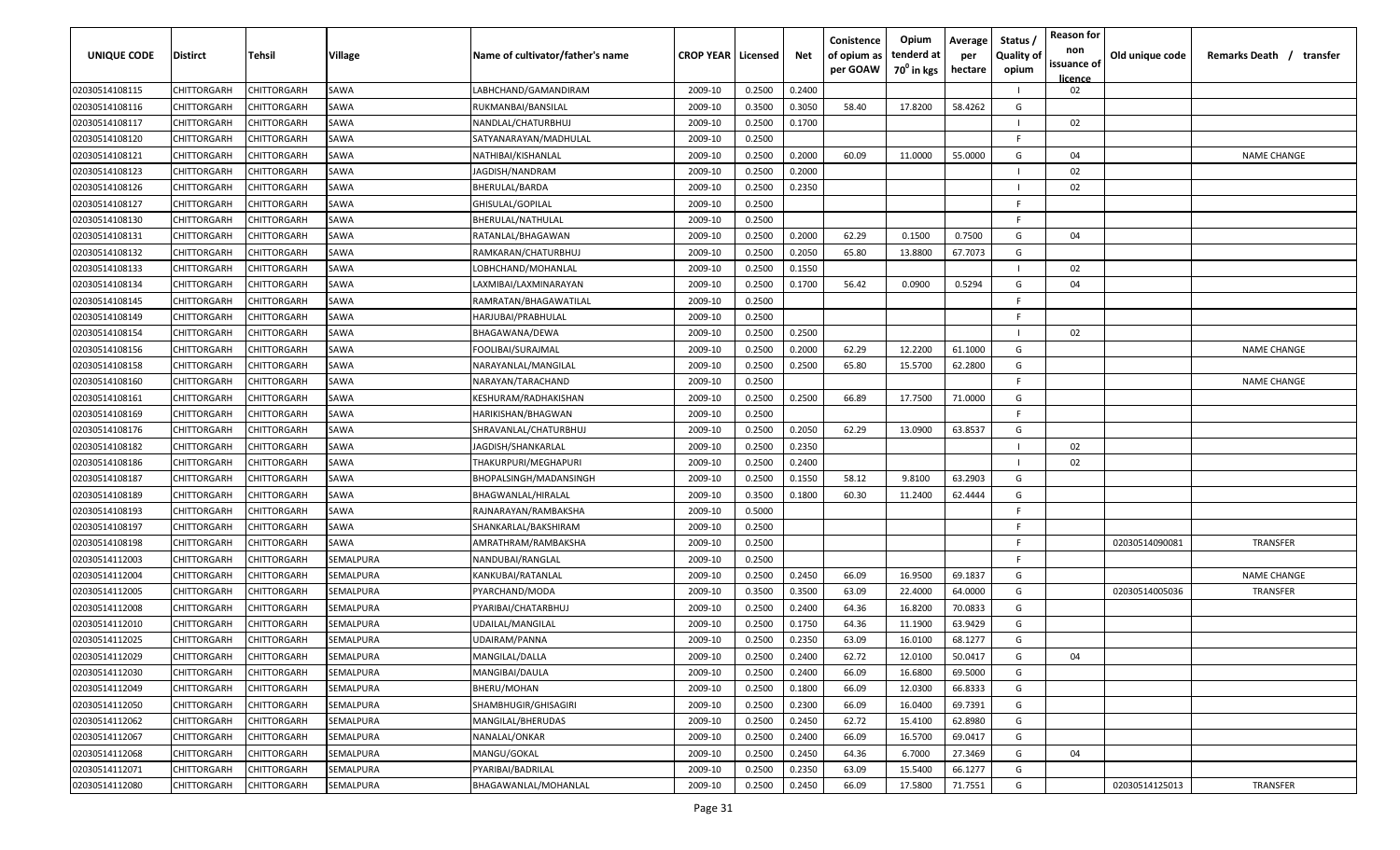| <b>UNIQUE CODE</b> | Distirct           | Tehsil             | Village            | Name of cultivator/father's name | <b>CROP YEAR   Licensed</b> |        | Net    | Conistence<br>of opium as<br>per GOAW | Opium<br>tenderd at<br>70 <sup>0</sup> in kgs | Average<br>per<br>hectare | Status /<br><b>Quality of</b><br>opium | <b>Reason for</b><br>non<br>issuance of | Old unique code | Remarks Death /<br>transfer |
|--------------------|--------------------|--------------------|--------------------|----------------------------------|-----------------------------|--------|--------|---------------------------------------|-----------------------------------------------|---------------------------|----------------------------------------|-----------------------------------------|-----------------|-----------------------------|
| 02030514114001     | CHITTORGARH        | CHITTORGARH        | <b>SEMLYA MALI</b> | DHAPUBAI/GULAB                   | 2009-10                     | 0.2500 | 0.1350 | 61.46                                 | 9.2100                                        | 68.2222                   | G                                      | licence                                 |                 | <b>NAME CHANGE</b>          |
| 02030514114003     | CHITTORGARH        | CHITTORGARH        | <b>SEMLYA MALI</b> | NANALAL/KALU                     | 2009-10                     | 0.5000 | 0.4900 | 61.46                                 | 33.0800                                       | 67.5102                   | G                                      |                                         |                 |                             |
| 02030514114006     | CHITTORGARH        | CHITTORGARH        | SEMLYA MALI        | SATYNARAYAN/MANGILAL             | 2009-10                     | 0.5000 | 0.4750 | 61.46                                 | 34.3300                                       | 72.2737                   | G                                      |                                         |                 |                             |
| 02030514114009     | CHITTORGARH        | CHITTORGARH        | <b>SEMLYA MALI</b> | NANDA/GULAB                      | 2009-10                     | 0.2500 | 0.1200 | 62.84                                 | 8.6100                                        | 71.7500                   | G                                      |                                         |                 |                             |
| 02030514114011     | CHITTORGARH        | CHITTORGARH        | <b>SEMLYA MALI</b> | MANGILAL/KALU                    | 2009-10                     | 0.5000 | 0.4900 | 60.84                                 | 33.5700                                       | 68.5102                   | G                                      |                                         |                 |                             |
| 02030514114012     | CHITTORGARH        | CHITTORGARH        | <b>SEMLYA MALI</b> | LEHRIBAI/TULSIRAM                | 2009-10                     | 0.5000 | 0.4950 | 64.76                                 | 35.1600                                       | 71.0303                   | G                                      |                                         |                 |                             |
| 02030514114015     | CHITTORGARH        | <b>CHITTORGARH</b> | SEMLYA MALI        | GHISU/RUGHNATH                   | 2009-10                     | 0.2500 | 0.0800 | 62.84                                 | 5.0600                                        | 63.2500                   | G                                      |                                         |                 |                             |
| 02030514114016     | CHITTORGARH        | CHITTORGARH        | SEMLYA MALI        | GOKAL/GULAB                      | 2009-10                     | 0.2500 | 0.1950 | 62.84                                 | 14.3600                                       | 73.6410                   | G                                      |                                         |                 |                             |
| 02030514114017     | CHITTORGARH        | CHITTORGARH        | SEMLYA MALI        | ABDULVAHID/RAMJANI               | 2009-10                     | 0.2500 | 0.2450 | 59.60                                 | 16.2500                                       | 66.3265                   | G                                      |                                         |                 |                             |
| 02030514114019     | CHITTORGARH        | CHITTORGARH        | SEMLYA MALI        | PYARIBAI/GHOKAL                  | 2009-10                     | 0.5000 | 0.4000 | 64.76                                 | 29.5200                                       | 73.8000                   | G                                      |                                         |                 |                             |
| 02030514114020     | CHITTORGARH        | CHITTORGARH        | SEMLYA MALI        | NANDRAM/BHOLIRAM                 | 2009-10                     | 0.3500 | 0.3450 | 62.84                                 | 23.4500                                       | 67.9710                   | G                                      |                                         | 02030514085006  | <b>TRANSFER</b>             |
| 02030514114021     | CHITTORGARH        | CHITTORGARH        | SEMLYA MALI        | DAYARAM/BHANWARLAL               | 2009-10                     | 0.2500 | 0.2050 | 62.84                                 | 14.1600                                       | 69.0732                   | G                                      |                                         | 02030514003013  | TRANSFER                    |
| 02030514114022     | CHITTORGARH        | CHITTORGARH        | <b>SEMLYA MALI</b> | BADRILAL/MANGILAL                | 2009-10                     | 0.2500 | 0.2000 | 59.60                                 | 12.8400                                       | 64.2000                   | G                                      |                                         | 02030514003004  | TRANSFER                    |
| 02030514116002     | CHITTORGARH        | CHITTORGARH        | SHADI              | SHAMBHU/GIRDHARI II              | 2009-10                     | 0.2500 |        |                                       |                                               |                           | F                                      |                                         |                 |                             |
| 02030514116003     | CHITTORGARH        | CHITTORGARH        | <b>SHADI</b>       | HIRABAI/HAJARI                   | 2009-10                     | 0.2500 |        |                                       |                                               |                           | -F.                                    |                                         |                 |                             |
| 02030514116004     | CHITTORGARH        | CHITTORGARH        | SHADI              | MADHAV/PRATAP                    | 2009-10                     | 0.2500 |        |                                       |                                               |                           | E                                      |                                         |                 |                             |
| 02030514116005     | CHITTORGARH        | CHITTORGARH        | SHADI              | LEHRU/PRATAP                     | 2009-10                     | 0.2500 |        |                                       |                                               |                           | F.                                     |                                         |                 |                             |
| 02030514116006     | CHITTORGARH        | CHITTORGARH        | <b>SHADI</b>       | BHOLIBAI/DHANNA                  | 2009-10                     | 0.2500 |        |                                       |                                               |                           | F                                      |                                         |                 |                             |
| 02030514116007     | CHITTORGARH        | CHITTORGARH        | <b>SHADI</b>       | DALU/DHANNA                      | 2009-10                     | 0.2500 |        |                                       |                                               |                           | F.                                     |                                         |                 |                             |
| 02030514116008     | CHITTORGARH        | CHITTORGARH        | <b>SHADI</b>       | KESHARBAI/CHHOGA                 | 2009-10                     | 0.2500 |        |                                       |                                               |                           | F.                                     |                                         |                 |                             |
| 02030514116011     | CHITTORGARH        | CHITTORGARH        | <b>SHADI</b>       | JITMAL/MAYACHAND                 | 2009-10                     | 0.2500 | 0.2400 | 66.36                                 | 15.5300                                       | 64.7083                   | G                                      |                                         |                 |                             |
| 02030514116012     | CHITTORGARH        | CHITTORGARH        | <b>SHADI</b>       | <b>BHRU/JAGGA</b>                | 2009-10                     | 0.2500 |        |                                       |                                               |                           | -F.                                    |                                         |                 |                             |
| 02030514116013     | CHITTORGARH        | CHITTORGARH        | SHADI              | DHAPUBAI/DHANNA                  | 2009-10                     | 0.2500 | 0.2350 | 64.36                                 | 14.8500                                       | 63.1915                   | G                                      |                                         |                 |                             |
| 02030514116015     | CHITTORGARH        | CHITTORGARH        | SHADI              | CHHOGA/GOMA                      | 2009-10                     | 0.2500 | 0.2400 | 64.36                                 | 15.9900                                       | 66.6250                   | G                                      |                                         |                 |                             |
| 02030514116019     | CHITTORGARH        | CHITTORGARH        | SHADI              | SHIVLAL/GOPI                     | 2009-10                     | 0.2500 |        |                                       |                                               |                           | -F                                     |                                         |                 |                             |
| 02030514116022     | CHITTORGARH        | CHITTORGARH        | SHADI              | RAMA/KALU                        | 2009-10                     | 0.2500 | 0.1450 | 62.72                                 | 9.9100                                        | 68.3448                   | G                                      |                                         |                 |                             |
| 02030514116023     | CHITTORGARH        | CHITTORGARH        | <b>SHADI</b>       | NANA/SORAMCHAMAR                 | 2009-10                     | 0.2500 | 0.1450 | 64.36                                 | 9.3200                                        | 64.2759                   | G                                      |                                         |                 |                             |
| 02030514116024     | CHITTORGARH        | CHITTORGARH        | SHADI              | NARAYAN/CHHOGALAL                | 2009-10                     | 0.2500 |        |                                       |                                               |                           | -F.                                    |                                         |                 |                             |
| 02030514116026     | CHITTORGARH        | CHITTORGARH        | SHADI              | SOSARBAI/BARDICHAND              | 2009-10                     | 0.2500 |        |                                       |                                               |                           | -F.                                    |                                         |                 | <b>NAME CHANGE</b>          |
| 02030514116029     | CHITTORGARH        | CHITTORGARH        | SHADI              | GOPI/GHISA                       | 2009-10                     | 0.2500 |        |                                       |                                               |                           | -F.                                    |                                         |                 |                             |
| 02030514116030     | CHITTORGARH        | CHITTORGARH        | SHADI              | JADAWBAI/GIRDHARI                | 2009-10                     | 0.2500 |        |                                       |                                               |                           | -F.                                    |                                         |                 |                             |
| 02030514116031     | CHITTORGARH        | CHITTORGARH        | SHADI              | GULAB/JITU                       | 2009-10                     | 0.2500 |        |                                       |                                               |                           | -F.                                    |                                         |                 | <b>NAME CHANGE</b>          |
| 02030514116033     | CHITTORGARH        | CHITTORGARH        | SHADI              | LAXMAN/DHANNA                    | 2009-10                     | 0.2500 |        |                                       |                                               |                           | -F.                                    |                                         |                 |                             |
| 02030514116036     | CHITTORGARH        | CHITTORGARH        | SHADI              | KELA/UDA                         | 2009-10                     | 0.2500 |        |                                       |                                               |                           | -F.                                    |                                         |                 |                             |
| 02030514116037     | CHITTORGARH        | CHITTORGARH        | SHADI              | KASSHIRAM/KELA                   | 2009-10                     | 0.2500 |        |                                       |                                               |                           | F                                      |                                         |                 |                             |
| 02030514116039     | <b>CHITTORGARH</b> | <b>CHITTORGARH</b> | <b>SHADI</b>       | DHANNANATH/CHHOGONATH            | 2009-10                     | 0.2500 |        |                                       |                                               |                           | -F.                                    |                                         |                 |                             |
| 02030514116040     | CHITTORGARH        | CHITTORGARH        | <b>SHADI</b>       | NANA/DHANNA                      | 2009-10                     | 0.2500 |        |                                       |                                               |                           | F.                                     |                                         |                 |                             |
| 02030514116041     | <b>CHITTORGARH</b> | CHITTORGARH        | <b>SHADI</b>       | MAHARAM/JAIRAM                   | 2009-10                     | 0.2500 |        |                                       |                                               |                           | F.                                     |                                         |                 |                             |
| 02030514116044     | CHITTORGARH        | CHITTORGARH        | <b>SHADI</b>       | GANGABAI/MAGNA                   | 2009-10                     | 0.2500 | 0.2200 | 61.22                                 | 13.2400                                       | 60.1818                   | G                                      |                                         |                 |                             |
| 02030514116045     | CHITTORGARH        | CHITTORGARH        | <b>SHADI</b>       | GITA/CHAMPAJAT                   | 2009-10                     | 0.2500 |        |                                       |                                               |                           | F.                                     |                                         |                 |                             |
| 02030514116046     | CHITTORGARH        | CHITTORGARH        | <b>SHADI</b>       | RATANL/MEGHA                     | 2009-10                     | 0.2500 |        |                                       |                                               |                           | -F.                                    |                                         |                 |                             |
| 02030514116050     | CHITTORGARH        | CHITTORGARH        | SHADI              | NATHU/LAXMAN                     | 2009-10                     | 0.2500 |        |                                       |                                               |                           | -F                                     |                                         |                 |                             |
| 02030514116053     | CHITTORGARH        | CHITTORGARH        | SHADI              | SITARAM/JAGGA                    | 2009-10                     | 0.2500 |        |                                       |                                               |                           | -F                                     |                                         |                 |                             |
| 02030514116056     | CHITTORGARH        | CHITTORGARH        | SHADI              | DEVU/MAHARAMBHIL                 | 2009-10                     | 0.2500 |        |                                       |                                               |                           | -F                                     |                                         |                 |                             |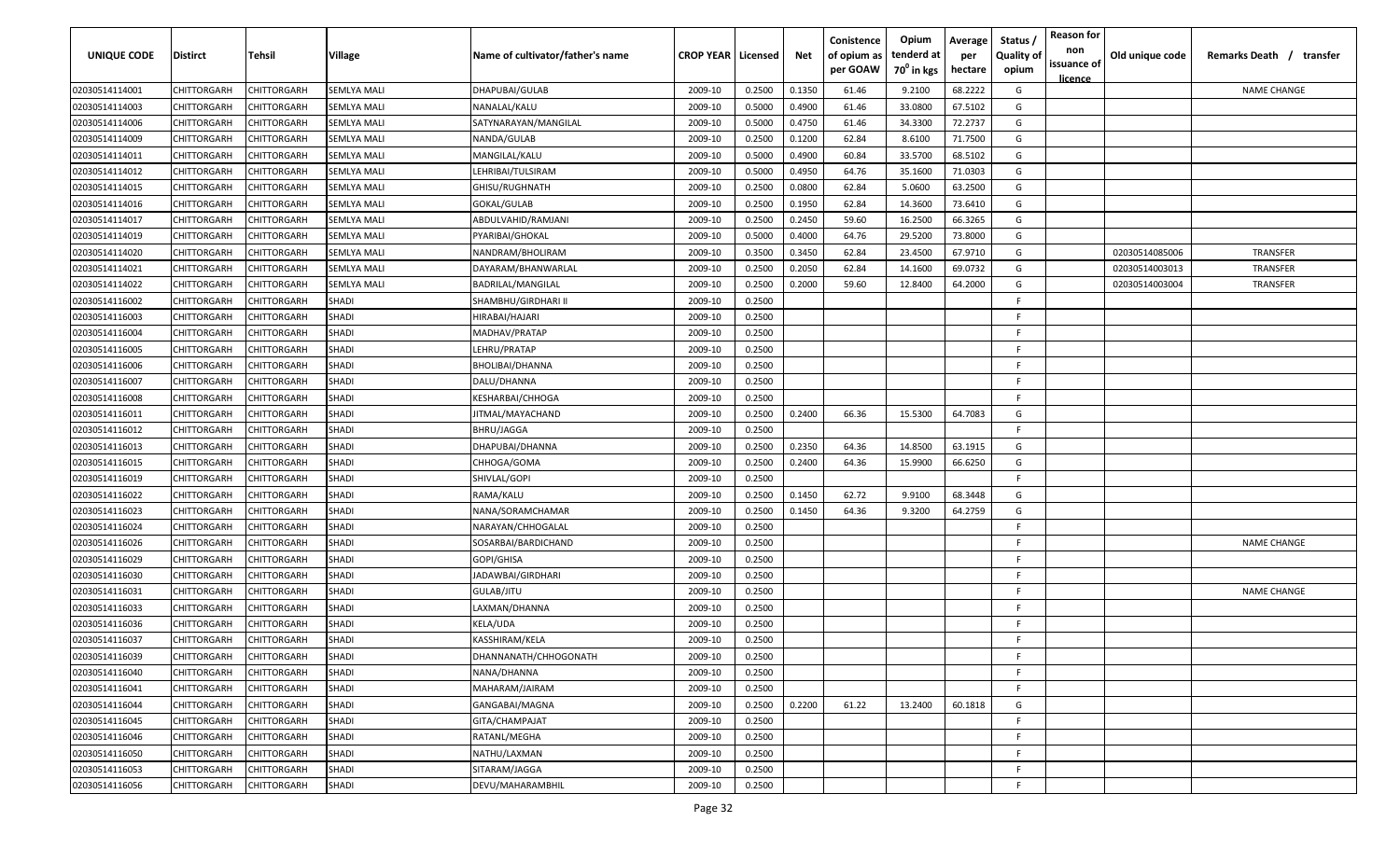| UNIQUE CODE    | Distirct           | Tehsil             | Village      | Name of cultivator/father's name | <b>CROP YEAR   Licensed</b> |        | Net    | Conistence<br>of opium as<br>per GOAW | Opium<br>tenderd at<br>70 <sup>0</sup> in kgs | Average<br>per<br>hectare | Status,<br><b>Quality of</b><br>opium | <b>Reason for</b><br>non<br>issuance of<br><u>licence</u> | Old unique code | Remarks Death / transfer |
|----------------|--------------------|--------------------|--------------|----------------------------------|-----------------------------|--------|--------|---------------------------------------|-----------------------------------------------|---------------------------|---------------------------------------|-----------------------------------------------------------|-----------------|--------------------------|
| 02030514116057 | CHITTORGARH        | CHITTORGARH        | SHADI        | CHANDIBAI/NANA                   | 2009-10                     | 0.2500 | 0.2150 | 61.22                                 | 12.6900                                       | 59.0233                   | G                                     |                                                           |                 |                          |
| 02030514116058 | CHITTORGARH        | CHITTORGARH        | <b>SHADI</b> | SHANKAR/KHURAJ                   | 2009-10                     | 0.2500 |        |                                       |                                               |                           | F                                     |                                                           |                 |                          |
| 02030514116059 | CHITTORGARH        | CHITTORGARH        | SHADI        | GULAB/RAJU                       | 2009-10                     | 0.2500 |        |                                       |                                               |                           | F                                     |                                                           |                 |                          |
| 02030514116060 | CHITTORGARH        | CHITTORGARH        | SHADI        | KAMALA/KAILASH                   | 2009-10                     | 0.2500 |        |                                       |                                               |                           | E                                     |                                                           |                 |                          |
| 02030514116062 | CHITTORGARH        | CHITTORGARH        | SHADI        | SOHANIBAI/JITU                   | 2009-10                     | 0.2500 | 0.2400 | 60.72                                 | 14.8900                                       | 62.0417                   | G                                     |                                                           |                 |                          |
| 02030514116064 | CHITTORGARH        | CHITTORGARH        | <b>SHADI</b> | NARAYAN/JITU                     | 2009-10                     | 0.2500 | 0.2350 | 64.36                                 | 15.7900                                       | 67.1915                   | G                                     |                                                           |                 | <b>NAME CHANGE</b>       |
| 02030514116065 | CHITTORGARH        | CHITTORGARH        | SHADI        | RATANA/NANA                      | 2009-10                     | 0.2500 | 0.2450 | 60.72                                 | 15.5100                                       | 63.3061                   | G                                     |                                                           |                 |                          |
| 02030514116067 | CHITTORGARH        | CHITTORGARH        | <b>SHADI</b> | GOVERDHAN/MADHUJAT               | 2009-10                     | 0.2500 |        |                                       |                                               |                           | E                                     |                                                           |                 |                          |
| 02030514116069 | CHITTORGARH        | CHITTORGARH        | SHADI        | FULCHAND/JITUJAT                 | 2009-10                     | 0.2500 |        |                                       |                                               |                           | E                                     |                                                           |                 |                          |
| 02030514116071 | CHITTORGARH        | CHITTORGARH        | <b>SHADI</b> | SHAMBHU/MADHUJAT                 | 2009-10                     | 0.2500 |        |                                       |                                               |                           | F                                     |                                                           |                 |                          |
| 02030514116072 | CHITTORGARH        | <b>CHITTORGARH</b> | SHADI        | ARJUN/CHHOGAJAT                  | 2009-10                     | 0.2500 | 0.2300 | 65.28                                 | 15.3780                                       | 66.8609                   |                                       | 02                                                        |                 |                          |
| 02030514116073 | CHITTORGARH        | CHITTORGARH        | SHADI        | SHANKAR/HAJARI                   | 2009-10                     | 0.2500 |        |                                       |                                               |                           | F                                     |                                                           |                 |                          |
| 02030514116075 | CHITTORGARH        | CHITTORGARH        | SHADI        | MITHUKHA/BHUREKHA                | 2009-10                     | 0.2500 |        |                                       |                                               |                           | E                                     |                                                           |                 |                          |
| 02030514116076 | CHITTORGARH        | CHITTORGARH        | <b>SHADI</b> | KHURAJ/GIRDHARIJAT               | 2009-10                     | 0.2500 |        |                                       |                                               |                           | F                                     |                                                           |                 |                          |
| 02030514116077 | CHITTORGARH        | CHITTORGARH        | SHADI        | SHAMBHU/GIRDHARIJAT              | 2009-10                     | 0.2500 | 0.1750 | 73.91                                 | 14.7200                                       | 84.1143                   | G                                     |                                                           |                 |                          |
| 02030514116078 | CHITTORGARH        | CHITTORGARH        | <b>SHADI</b> | RATAN/CHOGA                      | 2009-10                     | 0.2500 | 0.1050 | 65.28                                 | 6.8450                                        | 65.1905                   |                                       | 02                                                        |                 |                          |
| 02030514116081 | CHITTORGARH        | CHITTORGARH        | <b>SHADI</b> | MADHU/KALU                       | 2009-10                     | 0.2500 |        |                                       |                                               |                           | F                                     |                                                           |                 |                          |
| 02030514116089 | CHITTORGARH        | CHITTORGARH        | <b>SHADI</b> | BHONA/CHENA                      | 2009-10                     | 0.2500 |        |                                       |                                               |                           | E                                     |                                                           |                 |                          |
| 02030514116090 | CHITTORGARH        | CHITTORGARH        | <b>SHADI</b> | NANA/BHERU                       | 2009-10                     | 0.2500 |        |                                       |                                               |                           | F.                                    |                                                           |                 |                          |
| 02030514116091 | CHITTORGARH        | CHITTORGARH        | <b>SHADI</b> | IAGGA/NANDA                      | 2009-10                     | 0.2500 | 0.2400 | 69.76                                 | 17.5800                                       | 73.2500                   | G                                     |                                                           |                 |                          |
| 02030514116092 | CHITTORGARH        | CHITTORGARH        | <b>SHADI</b> | RATAN/DALUJAT                    | 2009-10                     | 0.2500 | 0.2150 | 61.22                                 | 13.8200                                       | 64.2791                   | G                                     |                                                           |                 |                          |
| 02030514116093 | CHITTORGARH        | CHITTORGARH        | <b>SHADI</b> | GORDHAN/CHHOGAJAT                | 2009-10                     | 0.2500 | 0.1400 | 64.36                                 | 8.6300                                        | 61.6429                   | G                                     |                                                           |                 |                          |
| 02030514116094 | CHITTORGARH        | CHITTORGARH        | <b>SHADI</b> | BHERU/JITU                       | 2009-10                     | 0.2500 |        |                                       |                                               |                           |                                       |                                                           |                 |                          |
| 02030514116095 | CHITTORGARH        | <b>HITTORGARH</b>  | SHADI        | MATHRA/LAXMAN                    | 2009-10                     | 0.2500 |        |                                       |                                               |                           |                                       |                                                           |                 |                          |
| 02030514116096 | CHITTORGARH        | CHITTORGARH        | <b>SHADI</b> | BHAGAWANI/ROOPA                  | 2009-10                     | 0.2500 |        |                                       |                                               |                           | E                                     |                                                           |                 | <b>NAME CHANGE</b>       |
| 02030514116101 | CHITTORGARH        | CHITTORGARH        | SHADI        | VARDA/PRATAP                     | 2009-10                     | 0.2500 |        |                                       |                                               |                           | E                                     |                                                           |                 |                          |
| 02030514116102 | CHITTORGARH        | CHITTORGARH        | <b>SHADI</b> | GULAB/UDA                        | 2009-10                     | 0.2500 |        |                                       |                                               |                           | E                                     |                                                           |                 |                          |
| 02030514116105 | CHITTORGARH        | CHITTORGARH        | SHADI        | VARANIBAI/LEHRU                  | 2009-10                     | 0.2500 |        |                                       |                                               |                           | F.                                    |                                                           |                 |                          |
| 02030514116109 | CHITTORGARH        | CHITTORGARH        | SHADI        | RAMNATH/VENINATH                 | 2009-10                     | 0.2500 |        |                                       |                                               |                           | E                                     |                                                           |                 |                          |
| 02030514116110 | CHITTORGARH        | CHITTORGARH        | SHADI        | RATAN/JAGGA                      | 2009-10                     | 0.2500 |        |                                       |                                               |                           | E                                     |                                                           |                 |                          |
| 02030514116113 | CHITTORGARH        | CHITTORGARH        | <b>SHADI</b> | RAMCHANDRA/UDADHOLI              | 2009-10                     | 0.2500 |        |                                       |                                               |                           | F                                     |                                                           |                 |                          |
| 02030514116114 | CHITTORGARH        | CHITTORGARH        | <b>SHADI</b> | <b>ITU/DHANNA</b>                | 2009-10                     | 0.2500 |        |                                       |                                               |                           | E                                     |                                                           |                 |                          |
| 02030514116115 | CHITTORGARH        | CHITTORGARH        | <b>SHADI</b> | MANGIBAI/GIRDHARI                | 2009-10                     | 0.2500 |        |                                       |                                               |                           | E                                     |                                                           |                 |                          |
| 02030514116124 | CHITTORGARH        | CHITTORGARH        | SHADI        | BHERULAL/DALCHAND                | 2009-10                     | 0.2500 |        |                                       |                                               |                           | E                                     |                                                           |                 |                          |
| 02030514116126 | <b>CHITTORGARH</b> | CHITTORGARH        | <b>SHADI</b> | KAILASH/JITU                     | 2009-10                     | 0.2500 |        |                                       |                                               |                           | E                                     |                                                           |                 |                          |
| 02030514116127 | CHITTORGARH        | CHITTORGARH        | <b>SHADI</b> | RAMESHWAR/HIRA                   | 2009-10                     | 0.2500 |        |                                       |                                               |                           | F                                     |                                                           |                 |                          |
| 02030514116129 | <b>CHITTORGARH</b> | <b>CHITTORGARH</b> | SHADI        | SHANKAR/GOPI                     | 2009-10                     | 0.2500 |        |                                       |                                               |                           | F                                     |                                                           |                 |                          |
| 02030514116130 | CHITTORGARH        | <b>CHITTORGARH</b> | SHADI        | BHERU/LAXMAN                     | 2009-10                     | 0.2500 |        |                                       |                                               |                           | F                                     |                                                           |                 |                          |
| 02030514116133 | CHITTORGARH        | CHITTORGARH        | SHADI        | JAMNALAL/SHANKAR                 | 2009-10                     | 0.2500 |        |                                       |                                               |                           | F                                     |                                                           |                 |                          |
| 02030514116134 | CHITTORGARH        | CHITTORGARH        | SHADI        | RATAN/GOPI                       | 2009-10                     | 0.2500 |        |                                       |                                               |                           | E                                     |                                                           |                 |                          |
| 02030514116135 | CHITTORGARH        | CHITTORGARH        | SHADI        | SHANKARIBAI/HAJARI               | 2009-10                     | 0.2500 |        |                                       |                                               |                           | F                                     |                                                           |                 |                          |
| 02030514116136 | CHITTORGARH        | CHITTORGARH        | SHADI        | ALOLBAI/MADHU                    | 2009-10                     | 0.2500 |        |                                       |                                               |                           | F                                     |                                                           |                 |                          |
| 02030514116137 | CHITTORGARH        | CHITTORGARH        | SHADI        | RAMLAL/VARDA                     | 2009-10                     | 0.2500 | 0.2400 |                                       |                                               |                           |                                       | 02                                                        |                 |                          |
| 02030514116139 | <b>CHITTORGARH</b> | <b>CHITTORGARH</b> | SHADI        | JAGDISH/DALCHAND                 | 2009-10                     | 0.2500 |        |                                       |                                               |                           | E                                     |                                                           |                 |                          |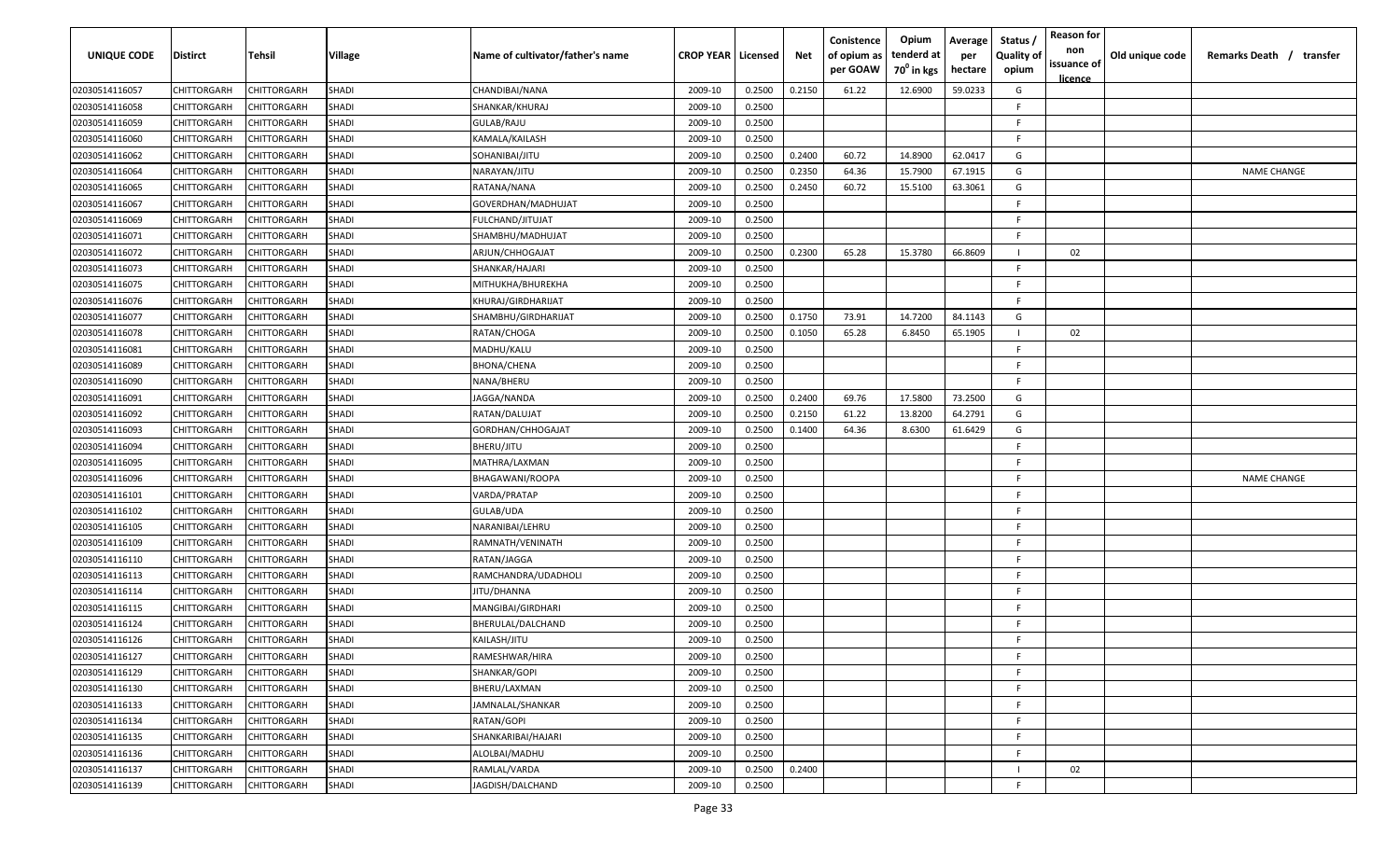| <b>UNIQUE CODE</b> | Distirct           | Tehsil             | Village      | Name of cultivator/father's name | <b>CROP YEAR   Licensed</b> |        | Net    | Conistence<br>of opium as<br>per GOAW | Opium<br>tenderd at<br>70 <sup>0</sup> in kgs | Average<br>per<br>hectare | Status /<br><b>Quality of</b><br>opium | <b>Reason for</b><br>non<br>issuance of<br><u>licence</u> | Old unique code | Remarks Death / transfer |
|--------------------|--------------------|--------------------|--------------|----------------------------------|-----------------------------|--------|--------|---------------------------------------|-----------------------------------------------|---------------------------|----------------------------------------|-----------------------------------------------------------|-----------------|--------------------------|
| 02030514116140     | CHITTORGARH        | CHITTORGARH        | SHADI        | CHANDIBAI/BHAGGAJAT              | 2009-10                     | 0.2500 |        |                                       |                                               |                           | F.                                     |                                                           |                 |                          |
| 02030514116141     | CHITTORGARH        | CHITTORGARH        | <b>SHADI</b> | NARAYANLAL/RAMA                  | 2009-10                     | 0.2500 |        |                                       |                                               |                           | -F.                                    |                                                           |                 |                          |
| 02030514116142     | CHITTORGARH        | CHITTORGARH        | <b>SHADI</b> | CHAMPALAL/VERDICHAND             | 2009-10                     | 0.2500 | 0.2350 | 50.19                                 | 15.4950                                       | 65.9362                   |                                        | 02                                                        |                 |                          |
| 02030514116144     | CHITTORGARH        | CHITTORGARH        | SHADI        | JAADAVBAI/DHANNA                 | 2009-10                     | 0.2500 |        |                                       |                                               |                           | -F.                                    |                                                           |                 |                          |
| 02030514116145     | CHITTORGARH        | CHITTORGARH        | SHADI        | BANSHILAL/NANDRAM                | 2009-10                     | 0.2500 |        |                                       |                                               |                           | -F.                                    |                                                           |                 |                          |
| 02030514116146     | CHITTORGARH        | CHITTORGARH        | SHADI        | HIRALAL/KASHIRAM                 | 2009-10                     | 0.2500 |        |                                       |                                               |                           | -F.                                    |                                                           |                 |                          |
| 02030514116147     | CHITTORGARH        | <b>CHITTORGARH</b> | SHADI        | GERU/GOPILAL                     | 2009-10                     | 0.2500 |        |                                       |                                               |                           | -F.                                    |                                                           |                 |                          |
| 02030514116148     | CHITTORGARH        | CHITTORGARH        | SHADI        | DEVILAL/MADHUJAT                 | 2009-10                     | 0.2500 |        |                                       |                                               |                           | -F.                                    |                                                           |                 |                          |
| 02030514116150     | CHITTORGARH        | CHITTORGARH        | SHADI        | NANU/RAJUKUMAR                   | 2009-10                     | 0.2500 |        |                                       |                                               |                           | -F.                                    |                                                           |                 |                          |
| 02030514116151     | CHITTORGARH        | CHITTORGARH        | <b>SHADI</b> | MEGRAJ/CHUNA                     | 2009-10                     | 0.2500 | 0.2450 | 54.39                                 | 13.1000                                       | 53.4694                   | G                                      | 04                                                        |                 |                          |
| 02030514116155     | CHITTORGARH        | CHITTORGARH        | SHADI        | BHERU/PARTHA                     | 2009-10                     | 0.2500 | 0.1550 | 61.22                                 | 9.9600                                        | 64.2581                   | G                                      |                                                           |                 |                          |
| 02030514116156     | CHITTORGARH        | CHITTORGARH        | SHADI        | RAMA/PRABHU                      | 2009-10                     | 0.2500 |        |                                       |                                               |                           | F.                                     |                                                           |                 |                          |
| 02030514116157     | CHITTORGARH        | CHITTORGARH        | SHADI        | KELA/NARAYAN                     | 2009-10                     | 0.2500 | 0.2250 | 69.76                                 | 13.8800                                       | 61.6889                   | G                                      |                                                           |                 |                          |
| 02030514116158     | CHITTORGARH        | CHITTORGARH        | SHADI        | PRATAP/DEVA                      | 2009-10                     | 0.2500 |        |                                       |                                               |                           | F.                                     |                                                           |                 |                          |
| 02030514116160     | CHITTORGARH        | CHITTORGARH        | SHADI        | HOLANATH/VENINATH                | 2009-10                     | 0.2500 | 0.2450 | 58.61                                 | 15.0200                                       | 61.3061                   | G                                      |                                                           |                 |                          |
| 02030514116162     | CHITTORGARH        | CHITTORGARH        | SHADI        | JAGGA/DALU                       | 2009-10                     | 0.2500 | 0.2250 | 64.36                                 | 14.5100                                       | 64.4889                   | G                                      |                                                           |                 |                          |
| 02030514116165     | CHITTORGARH        | CHITTORGARH        | <b>SHADI</b> | <b>BALU/SHORAM</b>               | 2009-10                     | 0.2500 |        |                                       |                                               |                           | -F.                                    |                                                           | 02030514083187  | TRANSFER                 |
| 02030514116167     | CHITTORGARH        | CHITTORGARH        | <b>SHADI</b> | KAJOD/UDA                        | 2009-10                     | 0.2500 |        |                                       |                                               |                           | F                                      |                                                           |                 |                          |
| 02030514116168     | CHITTORGARH        | CHITTORGARH        | <b>SHADI</b> | BAKTAWAR/JAGGA                   | 2009-10                     | 0.2500 |        |                                       |                                               |                           | F.                                     |                                                           |                 |                          |
| 02030514116169     | CHITTORGARH        | CHITTORGARH        | SHADI        | RAMA/CHHOGA                      | 2009-10                     | 0.2500 |        |                                       |                                               |                           | F.                                     |                                                           |                 |                          |
| 02030514116170     | CHITTORGARH        | CHITTORGARH        | <b>SHADI</b> | JAMNIBAI/RAMCHANDRA              | 2009-10                     | 0.2500 |        |                                       |                                               |                           | -F.                                    |                                                           |                 | <b>NAME CHANGE</b>       |
| 02030514116171     | CHITTORGARH        | CHITTORGARH        | <b>SHADI</b> | MADHU/CHOGA                      | 2009-10                     | 0.2500 |        |                                       |                                               |                           | N                                      | 11                                                        |                 |                          |
| 02030514116172     | CHITTORGARH        | CHITTORGARH        | SHADI        | BHIMRAJ/JITU                     | 2009-10                     | 0.2500 |        |                                       |                                               |                           | -F.                                    |                                                           |                 |                          |
| 02030514116173     | CHITTORGARH        | CHITTORGARH        | <b>SHADI</b> | PARASRAM/DHANNA                  | 2009-10                     | 0.2500 |        |                                       |                                               |                           | -F.                                    |                                                           |                 |                          |
| 02030514116177     | CHITTORGARH        | CHITTORGARH        | SHADI        | NANALAL/SHANBHU                  | 2009-10                     | 0.2500 | 0.2350 | 61.22                                 | 15.0000                                       | 63.8298                   | G                                      |                                                           |                 |                          |
| 02030514116178     | CHITTORGARH        | CHITTORGARH        | SHADI        | BHERU/RAMABHIL                   | 2009-10                     | 0.2500 |        |                                       |                                               |                           | -F.                                    |                                                           | 02030514039050  | TRANSFER/GOPALPURA GHATA |
| 02030514117001     | CHITTORGARH        | CHITTORGARH        | SHAMBHUPURA  | RUPLAL/KHEMA                     | 2009-10                     | 0.3500 | 0.2900 | 69.90                                 | 21.9800                                       | 75.7931                   | G                                      |                                                           |                 |                          |
| 02030514117004     | CHITTORGARH        | CHITTORGARH        | SHAMBHUPURA  | MANGILAL/RATANLAL                | 2009-10                     | 0.2500 |        |                                       |                                               |                           | -F.                                    |                                                           |                 |                          |
| 02030514117006     | CHITTORGARH        | CHITTORGARH        | SHAMBHUPURA  | DEVILAL/LAXMAN                   | 2009-10                     | 0.5000 | 0.4950 | 66.89                                 | 34.5000                                       | 69.6970                   | G                                      |                                                           |                 |                          |
| 02030514117007     | CHITTORGARH        | CHITTORGARH        | SHAMBHUPURA  | NAWALCHAND/DHULA                 | 2009-10                     | 0.2500 |        |                                       |                                               |                           | -F.                                    |                                                           |                 |                          |
| 02030514117020     | CHITTORGARH        | CHITTORGARH        | SHAMBHUPURA  | SHANTILAL/BHERULAL               | 2009-10                     | 0.2500 | 0.2400 | 66.89                                 | 16.4000                                       | 68.3333                   | G                                      |                                                           |                 |                          |
| 02030514117024     | CHITTORGARH        | CHITTORGARH        | SHAMBHUPURA  | MANGILAL/SHANKAR                 | 2009-10                     | 0.2500 |        |                                       |                                               |                           | -F.                                    |                                                           |                 |                          |
| 02030514117025     | CHITTORGARH        | CHITTORGARH        | SHAMBHUPURA  | HAJARI/DOLA                      | 2009-10                     | 0.5000 | 0.2150 | 66.89                                 | 15.2800                                       | 71.0698                   | G                                      |                                                           |                 |                          |
| 02030514117026     | CHITTORGARH        | CHITTORGARH        | SHAMBHUPURA  | BHANWARLAL/RUPLAL                | 2009-10                     | 0.3500 | 0.3000 | 67.92                                 | 21.9400                                       | 73.1333                   | G                                      |                                                           |                 |                          |
| 02030514117027     | CHITTORGARH        | CHITTORGARH        | SHAMBHUPURA  | ONKAR/UDAIRAM                    | 2009-10                     | 0.2500 |        |                                       |                                               |                           | F                                      |                                                           |                 |                          |
| 02030514117032     | <b>CHITTORGARH</b> | <b>CHITTORGARH</b> | SHAMBHUPURA  | ROSHAN/NARU                      | 2009-10                     | 0.2500 |        |                                       |                                               |                           | F.                                     |                                                           |                 |                          |
| 02030514117034     | CHITTORGARH        | CHITTORGARH        | SHAMBHUPURA  | UDAIGIR/HIRAGIR                  | 2009-10                     | 0.2500 | 0.2500 | 60.98                                 | 16.4900                                       | 65.9600                   | G                                      |                                                           |                 |                          |
| 02030514117035     | <b>CHITTORGARH</b> | CHITTORGARH        | SHAMBHUPURA  | GOPALLAL/SHANKAR                 | 2009-10                     | 0.2500 | 0.2500 | 69.90                                 | 18.1600                                       | 72.6400                   | G                                      |                                                           |                 |                          |
| 02030514117037     | <b>CHITTORGARH</b> | CHITTORGARH        | SHAMBHUPURA  | SHANKAR/SHOLA                    | 2009-10                     | 0.2500 | 0.2500 | 60.98                                 | 15.7200                                       | 62.8800                   | G                                      |                                                           |                 |                          |
| 02030514117040     | CHITTORGARH        | CHITTORGARH        | SHAMBHUPURA  | PRABHULAL/DALLA                  | 2009-10                     | 0.5000 | 0.2000 | 64.60                                 | 13.6100                                       | 68.0500                   | G                                      |                                                           |                 |                          |
| 02030514117041     | CHITTORGARH        | CHITTORGARH        | SHAMBHUPURA  | TULSIRAM/KHEMA                   | 2009-10                     | 0.2500 | 0.2400 | 60.98                                 | 16.2200                                       | 67.5833                   | G                                      |                                                           |                 |                          |
| 02030514117044     | CHITTORGARH        | CHITTORGARH        | SHAMBHUPURA  | GITABAI/MANGILAL                 | 2009-10                     | 0.2500 |        |                                       |                                               |                           | F.                                     |                                                           |                 | <b>NAME CHANGE</b>       |
| 02030514117049     | CHITTORGARH        | CHITTORGARH        | SHAMBHUPURA  | WARLAL/MULCHAND                  | 2009-10                     | 0.5000 | 0.2550 | 66.89                                 | 18.2300                                       | 71.4902                   | G                                      |                                                           |                 |                          |
| 02030514117050     | <b>CHITTORGARH</b> | CHITTORGARH        | SHAMBHUPURA  | <b>BANSHILAL/MANGILAL</b>        | 2009-10                     | 0.2500 |        |                                       |                                               |                           | F.                                     |                                                           |                 |                          |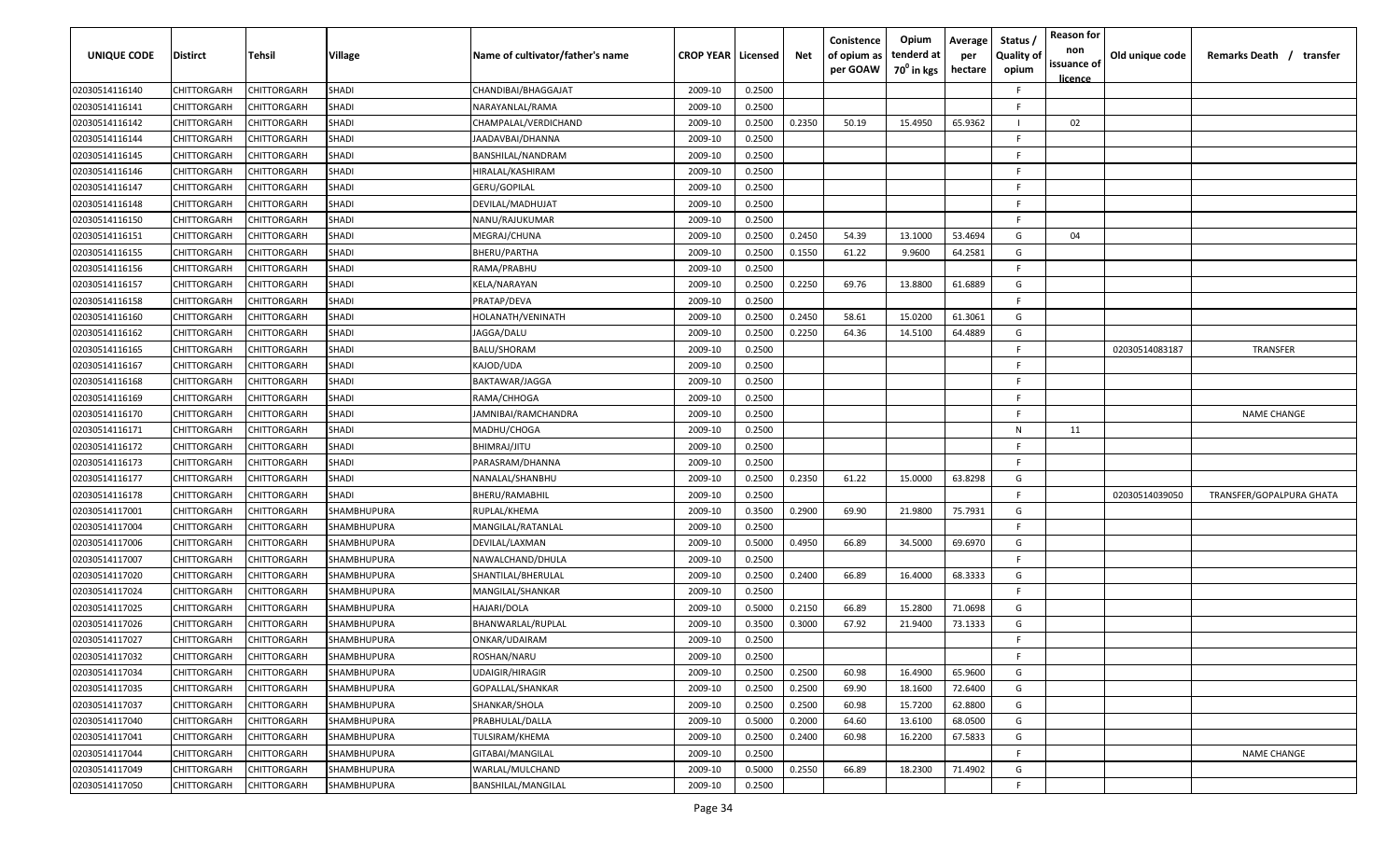| UNIQUE CODE    | Distirct    | Tehsil             | Village           | Name of cultivator/father's name | <b>CROP YEAR   Licensed</b> |        | Net    | Conistence<br>of opium as<br>per GOAW | Opium<br>tenderd at<br>70 <sup>0</sup> in kgs | Average<br>per<br>hectare | Status /<br><b>Quality of</b><br>opium | <b>Reason for</b><br>non<br>issuance of<br><u>licence</u> | Old unique code | Remarks Death /<br>transfer |
|----------------|-------------|--------------------|-------------------|----------------------------------|-----------------------------|--------|--------|---------------------------------------|-----------------------------------------------|---------------------------|----------------------------------------|-----------------------------------------------------------|-----------------|-----------------------------|
| 02030514117054 | CHITTORGARH | CHITTORGARH        | SHAMBHUPURA       | KASHIRAM/BHAJJA                  | 2009-10                     | 0.3500 | 0.1000 | 66.89                                 | 6.9100                                        | 69.1000                   | G                                      |                                                           |                 |                             |
| 02030514119001 | CHITTORGARH | CHITTORGARH        | SINDHABADI        | LAXMAN/KEWALCHAND                | 2009-10                     | 0.5000 |        |                                       |                                               |                           | -F                                     |                                                           |                 |                             |
| 02030514119004 | CHITTORGARH | CHITTORGARH        | SINDHABADI        | KALUSINGH/KALYANSINGH            | 2009-10                     | 0.5000 | 0.5000 | 60.98                                 | 32.7000                                       | 65.4000                   | G                                      |                                                           |                 |                             |
| 02030514119005 | CHITTORGARH | CHITTORGARH        | SINDHABADI        | MOHAN/MANGU                      | 2009-10                     | 0.3500 | 0.2450 | 63.69                                 | 15.8500                                       | 64.6939                   | G                                      |                                                           |                 |                             |
| 02030514119006 | CHITTORGARH | CHITTORGARH        | SINDHABADI        | RUKMANIBAI/MOHAN                 | 2009-10                     | 0.2500 | 0.2400 | 66.89                                 | 16.6900                                       | 69.5417                   | G                                      |                                                           |                 |                             |
| 02030514119007 | CHITTORGARH | CHITTORGARH        | SINDHABADI        | SHYAMLAL/GHASI                   | 2009-10                     | 0.5000 | 0.5100 | 66.89                                 | 31.7800                                       | 62.3137                   | G                                      |                                                           |                 |                             |
| 02030514119018 | CHITTORGARH | <b>CHITTORGARH</b> | SINDHABADI        | GITABAI/SHYANIBAI                | 2009-10                     | 0.5000 |        |                                       |                                               |                           | -F                                     |                                                           |                 |                             |
| 02030514119019 | CHITTORGARH | <b>CHITTORGARH</b> | SINDHABADI        | <b>BADRI/GHASI</b>               | 2009-10                     | 0.2500 | 0.2500 | 60.98                                 | 15.5500                                       | 62.2000                   | G                                      |                                                           |                 |                             |
| 02030514119021 | CHITTORGARH | CHITTORGARH        | SINDHABADI        | SHANKARLAL/MANGILAL              | 2009-10                     | 0.2500 | 0.2500 | 60.98                                 | 3.6400                                        | 14.5600                   | G                                      | 04                                                        |                 |                             |
| 02030514119022 | CHITTORGARH | CHITTORGARH        | SINDHABADI        | JAGGANNATH/BHUWANA               | 2009-10                     | 0.5000 | 0.4850 | 72.02                                 | 34.1500                                       | 70.4124                   | G                                      |                                                           |                 |                             |
| 02030514119029 | CHITTORGARH | CHITTORGARH        | SINDHABADI        | DEVBAI/DAOLATRAM                 | 2009-10                     | 0.5000 |        |                                       |                                               |                           | F.                                     |                                                           |                 |                             |
| 02030514119032 | CHITTORGARH | CHITTORGARH        | SINDHABADI        | SHANKAR/MOTILAL                  | 2009-10                     | 0.5000 |        |                                       |                                               |                           | F.                                     |                                                           |                 | <b>NAME CHANGE</b>          |
| 02030514119035 | CHITTORGARH | CHITTORGARH        | SINDHABADI        | NANA/PRATHA                      | 2009-10                     | 0.2500 |        |                                       |                                               |                           | F.                                     |                                                           |                 |                             |
| 02030514119045 | CHITTORGARH | CHITTORGARH        | SINDHABADI        | KALU/NARU                        | 2009-10                     | 0.2500 |        |                                       |                                               |                           | F.                                     |                                                           |                 |                             |
| 02030514119049 | CHITTORGARH | CHITTORGARH        | SINDHABADI        | SATYANARAYAN/HIRA                | 2009-10                     | 0.2500 | 0.2500 | 54.73                                 | 3.1200                                        | 12.4800                   | G                                      | 04                                                        |                 |                             |
| 02030514119052 | CHITTORGARH | CHITTORGARH        | <b>SINDHABADI</b> | DEVILAL/BHERU                    | 2009-10                     | 0.2500 |        |                                       |                                               |                           | F.                                     |                                                           |                 | <b>NAME CHANGE</b>          |
| 02030514119054 | CHITTORGARH | CHITTORGARH        | SINDHABADI        | PRABHULAL/MEGHA                  | 2009-10                     | 0.2500 |        |                                       |                                               |                           | E.                                     |                                                           |                 |                             |
| 02030514119055 | CHITTORGARH | CHITTORGARH        | SINDHABADI        | AMBALAL/ONKAR                    | 2009-10                     | 0.5000 | 0.2950 | 66.89                                 | 21.0800                                       | 71.4576                   | G                                      |                                                           |                 |                             |
| 02030514119057 | CHITTORGARH | CHITTORGARH        | <b>SINDHABADI</b> | MUKANDSINGH/MOHANSINGH           | 2009-10                     | 0.5000 | 0.5000 | 63.69                                 | 32.8300                                       | 65.6600                   | G                                      |                                                           |                 |                             |
| 02030514119058 | CHITTORGARH | CHITTORGARH        | SINDHABADI        | MODIRAM/BHAGA                    | 2009-10                     | 0.3500 |        |                                       |                                               |                           | E.                                     |                                                           |                 |                             |
| 02030514119061 | CHITTORGARH | CHITTORGARH        | SINDHABADI        | MOHAN/BHURA                      | 2009-10                     | 0.5000 |        |                                       |                                               |                           | F.                                     |                                                           |                 |                             |
| 02030514119062 | CHITTORGARH | CHITTORGARH        | SINDHABADI        | AMBALAL/BHURA                    | 2009-10                     | 0.5000 |        |                                       |                                               |                           | -F                                     |                                                           |                 |                             |
| 02030514119064 | CHITTORGARH | CHITTORGARH        | SINDHABADI        | SHANKARIBAI/BABULAL              | 2009-10                     | 0.3500 |        |                                       |                                               |                           | -F                                     |                                                           |                 |                             |
| 02030514119068 | CHITTORGARH | CHITTORGARH        | SINDHABADI        | KANIRAM/CHHOGA                   | 2009-10                     | 0.3500 | 0.2850 | 60.98                                 | 6.4700                                        | 22.7018                   | G                                      | 04                                                        |                 |                             |
| 02030514119071 | CHITTORGARH | CHITTORGARH        | SINDHABADI        | GOVERDHAN/KISHAN                 | 2009-10                     | 0.5000 | 0.3800 | 63.69                                 | 25.3700                                       | 66.7632                   | G                                      |                                                           |                 |                             |
| 02030514119072 | CHITTORGARH | CHITTORGARH        | SINDHABADI        | HIRALAL/KALU                     | 2009-10                     | 0.3500 |        |                                       |                                               |                           | F.                                     | 07                                                        |                 |                             |
| 02030514121002 | CHITTORGARH | CHITTORGARH        | THIKRIYA          | BHERU/MAGNA                      | 2009-10                     | 0.2500 | 0.2200 | 60.72                                 | 14.6900                                       | 66.7727                   | G                                      |                                                           |                 |                             |
| 02030514121008 | CHITTORGARH | CHITTORGARH        | THIKRIYA          | BHAWARLAL/RATTA                  | 2009-10                     | 0.2500 |        |                                       |                                               |                           | -F                                     |                                                           |                 |                             |
| 02030514121017 | CHITTORGARH | CHITTORGARH        | THIKRIYA          | KAKUBAI/GHISA                    | 2009-10                     | 0.2500 |        |                                       |                                               |                           | F.                                     |                                                           |                 | <b>NAME CHANGE</b>          |
| 02030514121026 | CHITTORGARH | CHITTORGARH        | THIKRIYA          | KALU/GANGARAM                    | 2009-10                     | 0.2500 | 0.2200 | 63.09                                 | 6.9000                                        | 31.3636                   | G                                      | 04                                                        |                 |                             |
| 02030514121035 | CHITTORGARH | CHITTORGARH        | THIKRIYA          | ONKAR/HEMA                       | 2009-10                     | 0.3500 | 0.3500 | 63.09                                 | 22.6700                                       | 64.7714                   | G                                      |                                                           | 02030514117060  | TRANSFER                    |
| 02030514121038 | CHITTORGARH | <b>CHITTORGARH</b> | THIKRIYA          | KAMALABAI/MADHUDAS               | 2009-10                     | 0.2500 |        |                                       |                                               |                           | -F                                     |                                                           |                 | <b>NAME CHANGE</b>          |
| 02030514121040 | CHITTORGARH | CHITTORGARH        | THIKRIYA          | NANDA/DAMRA                      | 2009-10                     | 0.3500 | 0.3600 | 60.72                                 | 5.3100                                        | 14.7500                   | G                                      | 04                                                        | 02030514117061  | TRANSFER                    |
| 02030514121050 | CHITTORGARH | CHITTORGARH        | THIKRIYA          | CHUNNILAL/DOLA                   | 2009-10                     | 0.2500 | 0.2600 | 63.09                                 | 17.1100                                       | 65.8077                   | G                                      |                                                           |                 |                             |
| 02030514121061 | CHITTORGARH | CHITTORGARH        | THIKRIYA          | BHERU/KALUMALI                   | 2009-10                     | 0.2500 | 0.2300 | 63.09                                 | 5.5400                                        | 24.0870                   | G                                      | 04                                                        |                 |                             |
| 02030514121073 | CHITTORGARH | CHITTORGARH        | THIKRIYA          | <b>TULASIRAM/BHIMA</b>           | 2009-10                     | 0.2500 |        |                                       |                                               |                           | -F                                     |                                                           |                 |                             |
| 02030514121076 | CHITTORGARH | <b>CHITTORGARH</b> | THIKRIYA          | KANIRAM/KALURAM                  | 2009-10                     | 0.3500 | 0.2500 | 66.09                                 | 16.6600                                       | 66.6400                   | G                                      |                                                           | 02030514117062  | TRANSFER                    |
| 02030514121077 | CHITTORGARH | CHITTORGARH        | THIKRIYA          | SHANKARDAS/KALUDAS               | 2009-10                     | 0.2500 | 0.2500 | 60.72                                 | 15.4200                                       | 61.6800                   | G                                      |                                                           | 02030514006041  | TRANSFER                    |
| 02030514121078 | CHITTORGARH | CHITTORGARH        | THIKRIYA          | KISHANLAL/ONKAR                  | 2009-10                     | 0.2500 |        |                                       |                                               |                           | E                                      |                                                           | 02030514004042  | TRANSFER                    |
| 02030514121079 | CHITTORGARH | CHITTORGARH        | THIKRIYA          | BHAWAN/BHERU                     | 2009-10                     | 0.2500 |        |                                       |                                               |                           | -F                                     |                                                           | 02030514004024  | TRANSFER                    |
| 02030514121080 | CHITTORGARH | CHITTORGARH        | THIKRIYA          | DADAMCHAND/HAJADRI               | 2009-10                     | 0.2500 |        |                                       |                                               |                           | F.                                     |                                                           | 02030514004016  | TRANSFER                    |
| 02030514121081 | CHITTORGARH | CHITTORGARH        | THIKRIYA          | RUKMANBAI/MANGILAL               | 2009-10                     | 0.2500 |        |                                       |                                               |                           | F.                                     |                                                           | 02030514004002  | TRANSFER                    |
| 02030514123001 | CHITTORGARH | CHITTORGARH        | TUMBADIYA         | BALU/NATHU                       | 2009-10                     | 0.3500 |        |                                       |                                               |                           | E                                      | 07                                                        |                 |                             |
| 02030514123002 | CHITTORGARH | CHITTORGARH        | TUMBADIYA         | NARAYAN/POKHAR                   | 2009-10                     | 0.2500 | 0.2350 | 63.69                                 | 15.4300                                       | 65.6596                   | G                                      |                                                           |                 |                             |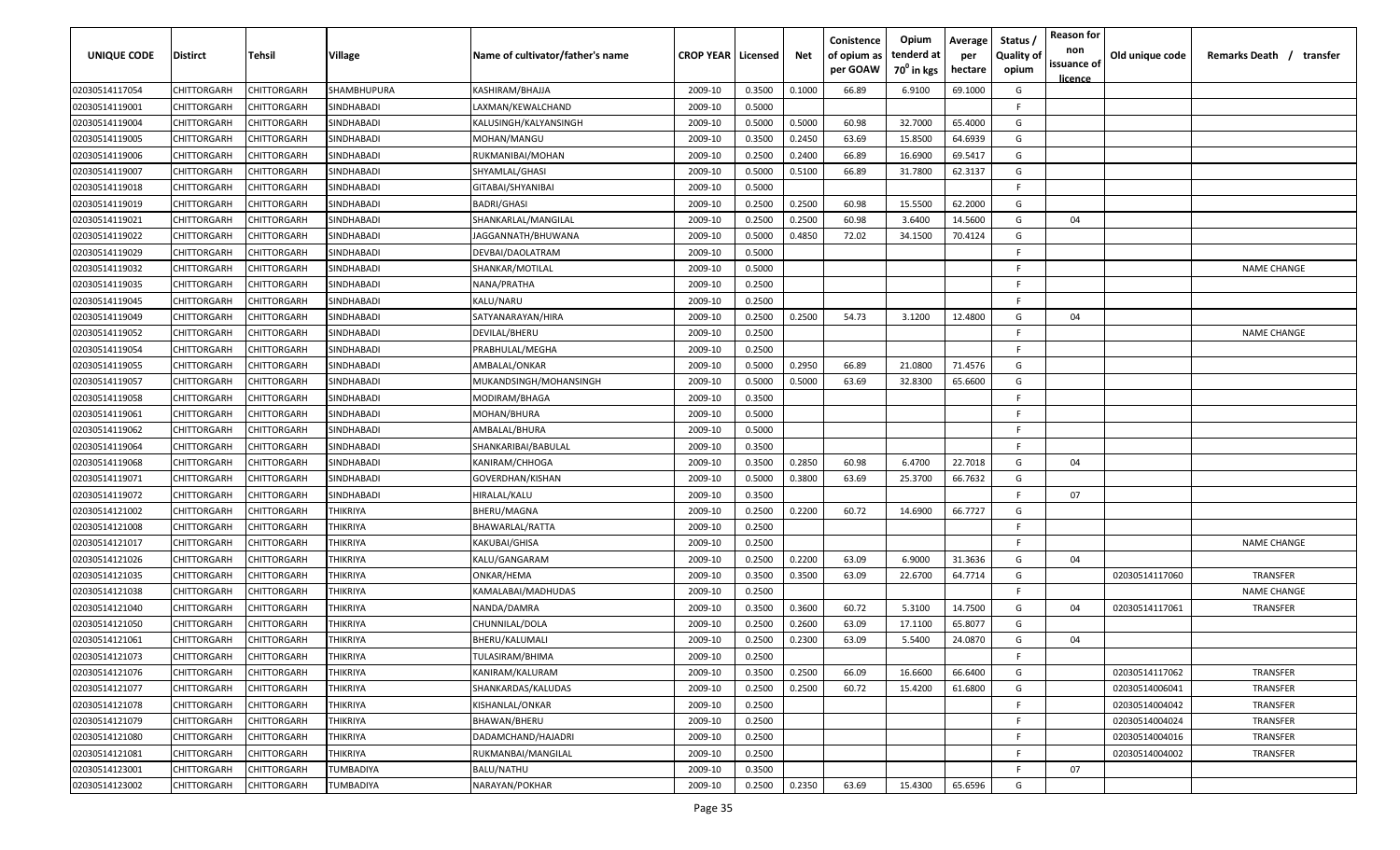| <b>UNIQUE CODE</b> | Distirct           | Tehsil             | Village       | Name of cultivator/father's name | <b>CROP YEAR   Licensed</b> |        | Net    | Conistence<br>of opium as<br>per GOAW | Opium<br>tenderd at<br>70 <sup>0</sup> in kgs | Average<br>per<br>hectare | Status /<br><b>Quality of</b><br>opium | <b>Reason for</b><br>non<br>issuance of<br><u>licence</u> | Old unique code | Remarks Death / transfer  |
|--------------------|--------------------|--------------------|---------------|----------------------------------|-----------------------------|--------|--------|---------------------------------------|-----------------------------------------------|---------------------------|----------------------------------------|-----------------------------------------------------------|-----------------|---------------------------|
| 02030514123003     | CHITTORGARH        | CHITTORGARH        | TUMBADIYA     | <b>BHERA/POKHAR</b>              | 2009-10                     | 0.2500 |        |                                       |                                               |                           | F.                                     |                                                           |                 |                           |
| 02030514123004     | CHITTORGARH        | CHITTORGARH        | TUMBADIYA     | SOSARBAI/HANSRAJ                 | 2009-10                     | 0.2500 | 0.2500 | 63.69                                 | 16.1000                                       | 64.4000                   | G                                      |                                                           |                 | <b>NAME CHANGE</b>        |
| 02030514123006     | CHITTORGARH        | CHITTORGARH        | TUMBADIYA     | HARLAL/TEJRAM                    | 2009-10                     | 0.2500 | 0.2300 | 66.89                                 | 16.3900                                       | 71.2609                   | G                                      |                                                           |                 |                           |
| 02030514123008     | CHITTORGARH        | CHITTORGARH        | TUMBADIYA     | MOTIRAM/UDAIRAM                  | 2009-10                     | 0.2500 |        |                                       |                                               |                           | -F.                                    |                                                           |                 |                           |
| 02030514123012     | CHITTORGARH        | CHITTORGARH        | TUMBADIYA     | LAXMANLAL/CHHOGALAL              | 2009-10                     | 0.2500 | 0.2150 | 60.98                                 | 14.2400                                       | 66.2326                   | G                                      |                                                           |                 |                           |
| 02030514123015     | CHITTORGARH        | CHITTORGARH        | TUMBADIYA     | HAJARI/GOPAL                     | 2009-10                     | 0.5000 |        |                                       |                                               |                           | E                                      |                                                           |                 |                           |
| 02030514123017     | CHITTORGARH        | <b>CHITTORGARH</b> | TUMBADIYA     | NATHULAL/RAMLAL                  | 2009-10                     | 0.3500 |        |                                       |                                               |                           | -F.                                    | 07                                                        |                 |                           |
| 02030514123023     | CHITTORGARH        | CHITTORGARH        | TUMBADIYA     | KESHARBAI/KADHIRAM               | 2009-10                     | 0.5000 |        |                                       |                                               |                           | -F.                                    |                                                           |                 |                           |
| 02030514123028     | CHITTORGARH        | CHITTORGARH        | TUMBADIYA     | HEMRAJ/GEHRU                     | 2009-10                     | 0.2500 | 0.2200 | 66.89                                 | 14.4500                                       | 65.6818                   | G                                      |                                                           |                 | <b>NAME CHANGE</b>        |
| 02030514123030     | CHITTORGARH        | CHITTORGARH        | TUMBADIYA     | BALIBAI/NANDLAL                  | 2009-10                     | 0.2500 | 0.2050 | 60.98                                 | 13.3100                                       | 64.9268                   | G                                      |                                                           |                 |                           |
| 02030514123033     | CHITTORGARH        | CHITTORGARH        | TUMBADIYA     | BHERU/SALAGRAM                   | 2009-10                     | 0.3500 |        |                                       |                                               |                           | N                                      |                                                           |                 |                           |
| 02030514123036     | CHITTORGARH        | CHITTORGARH        | TUMBADIYA     | BALIBAI/JAGANNATH                | 2009-10                     | 0.3500 |        |                                       |                                               |                           | F.                                     | 07                                                        |                 |                           |
| 02030514123038     | CHITTORGARH        | CHITTORGARH        | TUMBADIYA     | HARCHAND/BHURA                   | 2009-10                     | 0.2500 | 0.2600 | 60.98                                 | 2.4100                                        | 9.2692                    | G                                      | 04                                                        |                 |                           |
| 02030514123044     | CHITTORGARH        | CHITTORGARH        | TUMBADIYA     | SHANKARLAL/NANDA                 | 2009-10                     | 0.3500 |        |                                       |                                               |                           | F.                                     | 07                                                        |                 |                           |
| 02030514123045     | CHITTORGARH        | CHITTORGARF        | TUMBADIYA     | MITTHULAL/BALU                   | 2009-10                     | 0.3500 | 0.3400 | 66.89                                 | 23.6300                                       | 69.5000                   | G                                      |                                                           |                 |                           |
| 02030514123047     | CHITTORGARH        | CHITTORGARH        | TUMBADIYA     | BHAWANA/KALU                     | 2009-10                     | 0.2500 | 0.2000 | 60.98                                 | 12.4600                                       | 62.3000                   | G                                      |                                                           | 02030514118005  | TRANSFER/ NETAWAL MAHARAJ |
| 02030514123048     | CHITTORGARH        | CHITTORGARH        | TUMBADIYA     | KALU/PARTHA                      | 2009-10                     | 0.2500 | 0.2050 | 60.98                                 | 13.0900                                       | 63.8537                   | G                                      |                                                           | 02030514118023  | TRANSFER/ NETAWAL MAHARAJ |
| 02030514123049     | CHITTORGARH        | CHITTORGARH        | TUMBADIYA     | MAGNIBAI/RUPA                    | 2009-10                     | 0.2500 |        |                                       |                                               |                           | E                                      |                                                           | 02030514078001  | TRANSFER/ NETAWAL MAHARAJ |
| 02030514124007     | CHITTORGARH        | CHITTORGARH        | JDPURA        | KAJODIBAI/RATAN                  | 2009-10                     | 0.3500 |        |                                       |                                               |                           | F.                                     |                                                           |                 |                           |
| 02030514124010     | CHITTORGARH        | CHITTORGARH        | <b>JDPURA</b> | CHUNNIBAI/NANALAL                | 2009-10                     | 0.5000 |        |                                       |                                               |                           | F.                                     |                                                           |                 |                           |
| 02030514124014     | CHITTORGARH        | CHITTORGARH        | <b>JDPURA</b> | PYARIBAI/KISHANLAL               | 2009-10                     | 0.2500 |        |                                       |                                               |                           | -F.                                    |                                                           |                 | <b>NAME CHANGE</b>        |
| 02030514124017     | CHITTORGARH        | CHITTORGARH        | <b>JDPURA</b> | DEVILAL/MODA                     | 2009-10                     | 0.2500 | 0.2400 | 61.46                                 | 16.1100                                       | 67.1250                   | G                                      |                                                           |                 |                           |
| 02030514124022     | CHITTORGARH        | CHITTORGARH        | <b>JDPURA</b> | LAHRU/NANDA                      | 2009-10                     | 0.2500 | 0.2250 | 64.76                                 | 14.7500                                       | 65.5556                   | G                                      |                                                           |                 | <b>NAME CHANGE</b>        |
| 02030514124023     | CHITTORGARH        | CHITTORGARH        | <b>JDPURA</b> | TULSIRAM/ONKAR                   | 2009-10                     | 0.2500 | 0.2250 | 64.76                                 | 16.2400                                       | 72.1778                   | G                                      |                                                           |                 |                           |
| 02030514124026     | CHITTORGARH        | CHITTORGARH        | <b>JDPURA</b> | BHURA/MAGANA                     | 2009-10                     | 0.2500 |        |                                       |                                               |                           | -F                                     |                                                           |                 |                           |
| 02030514124042     | CHITTORGARH        | CHITTORGARH        | <b>JDPURA</b> | GIDHARI/CHATARBHUJ               | 2009-10                     | 0.2500 |        |                                       |                                               |                           | -F.                                    |                                                           |                 |                           |
| 02030514124048     | CHITTORGARH        | CHITTORGARH        | JDPURA        | GITABAI/NANDRAM                  | 2009-10                     | 0.2500 |        |                                       |                                               |                           | F.                                     |                                                           |                 |                           |
| 02030514124050     | CHITTORGARH        | CHITTORGARH        | JDPURA        | SOHANLAL/SHANKARLAL              | 2009-10                     | 0.2500 | 0.2400 | 56.46                                 | 2.5300                                        | 10.5417                   | G                                      | 04                                                        |                 |                           |
| 02030514124052     | CHITTORGARH        | CHITTORGARH        | JDPURA        | HABUBAI/DHANRAJ                  | 2009-10                     | 0.3500 | 0.3300 | 64.76                                 | 23.0200                                       | 69.7576                   | G                                      |                                                           |                 |                           |
| 02030514124054     | CHITTORGARH        | CHITTORGARH        | <b>JDPURA</b> | RATAN/BHERU                      | 2009-10                     | 0.3500 | 0.3400 | 61.46                                 | 21.9400                                       | 64.5294                   | G                                      |                                                           |                 |                           |
| 02030514124057     | CHITTORGARH        | CHITTORGARH        | <b>JDPURA</b> | RATANLAL/DHANNA                  | 2009-10                     | 0.2500 | 0.2450 | 61.46                                 | 16.3000                                       | 66.5306                   | G                                      |                                                           |                 |                           |
| 02030514124059     | CHITTORGARH        | CHITTORGARH        | <b>JDPURA</b> | MOHANLAL/NANDA                   | 2009-10                     | 0.5000 | 0.4600 | 53.92                                 | 4.0000                                        | 8.6957                    | G                                      | 04                                                        |                 |                           |
| 02030514124064     | CHITTORGARH        | CHITTORGARH        | <b>JDPURA</b> | RAMESHCHANDRA/BHURA              | 2009-10                     | 0.3500 | 0.2000 | 64.76                                 | 14.5700                                       | 72.8500                   | G                                      |                                                           |                 |                           |
| 02030514124067     | CHITTORGARH        | CHITTORGARH        | <b>JDPURA</b> | <b>BAPU/SHOLA</b>                | 2009-10                     | 0.2500 | 0.2300 | 61.46                                 | 3.3700                                        | 14.6522                   | G                                      | 04                                                        |                 |                           |
| 02030514124068     | CHITTORGARH        | CHITTORGARH        | JDPURA        | SHANKARLAL/LAXMAN                | 2009-10                     | 0.3500 | 0.2950 | 64.76                                 | 20.4100                                       | 69.1864                   | G                                      |                                                           |                 |                           |
| 02030514124079     | <b>CHITTORGARH</b> | <b>CHITTORGARH</b> | UDPURA        | ONKARLAL/SHANKARLAL              | 2009-10                     | 0.2500 | 0.2350 | 66.66                                 | 16.3200                                       | 69.4468                   | G                                      |                                                           |                 |                           |
| 02030514124087     | CHITTORGARH        | CHITTORGARH        | <b>JDPURA</b> | PRATHVIRAJ/HAJARILAL             | 2009-10                     | 0.2500 | 0.2350 | 66.66                                 | 15.7800                                       | 67.1489                   | G                                      |                                                           |                 |                           |
| 02030514124089     | <b>CHITTORGARH</b> | CHITTORGARH        | JDPURA        | SHIVLAL/DEVILAL                  | 2009-10                     | 0.3500 | 0.3300 | 64.76                                 | 22.7700                                       | 69.0000                   | G                                      |                                                           |                 |                           |
| 02030514124091     | <b>CHITTORGARH</b> | CHITTORGARH        | JDPURA        | CHANDIBAI/HIRALAL                | 2009-10                     | 0.3500 | 0.1450 | 64.76                                 | 10.4700                                       | 72.2069                   | G                                      |                                                           |                 |                           |
| 02030514124094     | CHITTORGARH        | CHITTORGARH        | <b>JDPURA</b> | BHERULAL/BALU                    | 2009-10                     | 0.3500 | 0.2350 | 59.60                                 | 14.7800                                       | 62.8936                   | G                                      |                                                           |                 |                           |
| 02030514125001     | CHITTORGARH        | CHITTORGARH        | <b>JNDARI</b> | CHUNNILAL/AMARLAL                | 2009-10                     | 0.2500 | 0.2450 | 65.34                                 | 16.9100                                       | 69.0204                   | G                                      |                                                           |                 |                           |
| 02030514125002     | <b>CHITTORGARH</b> | CHITTORGARH        | <b>JNDARI</b> | FULCHAND/NANALAL                 | 2009-10                     | 0.3500 | 0.1950 | 66.11                                 | 14.2900                                       | 73.2821                   | G                                      |                                                           | 02030514098060  | TRANSFER                  |
| 02030514125003     | CHITTORGARH        | CHITTORGARH        | JNDARI        | SHANKERLAL/CHUNNILAL             | 2009-10                     | 0.5000 | 0.4850 | 65.92                                 | 34.6500                                       | 71.4433                   | G                                      |                                                           | 02030514005035  | TRANSFER                  |
| 02030514125004     | CHITTORGARH        | CHITTORGARH        | UNDARI        | BHANWARLAL/BHUWANA               | 2009-10                     | 0.2500 | 0.2500 | 65.92                                 | 17.5800                                       | 70.3200                   | G                                      |                                                           |                 |                           |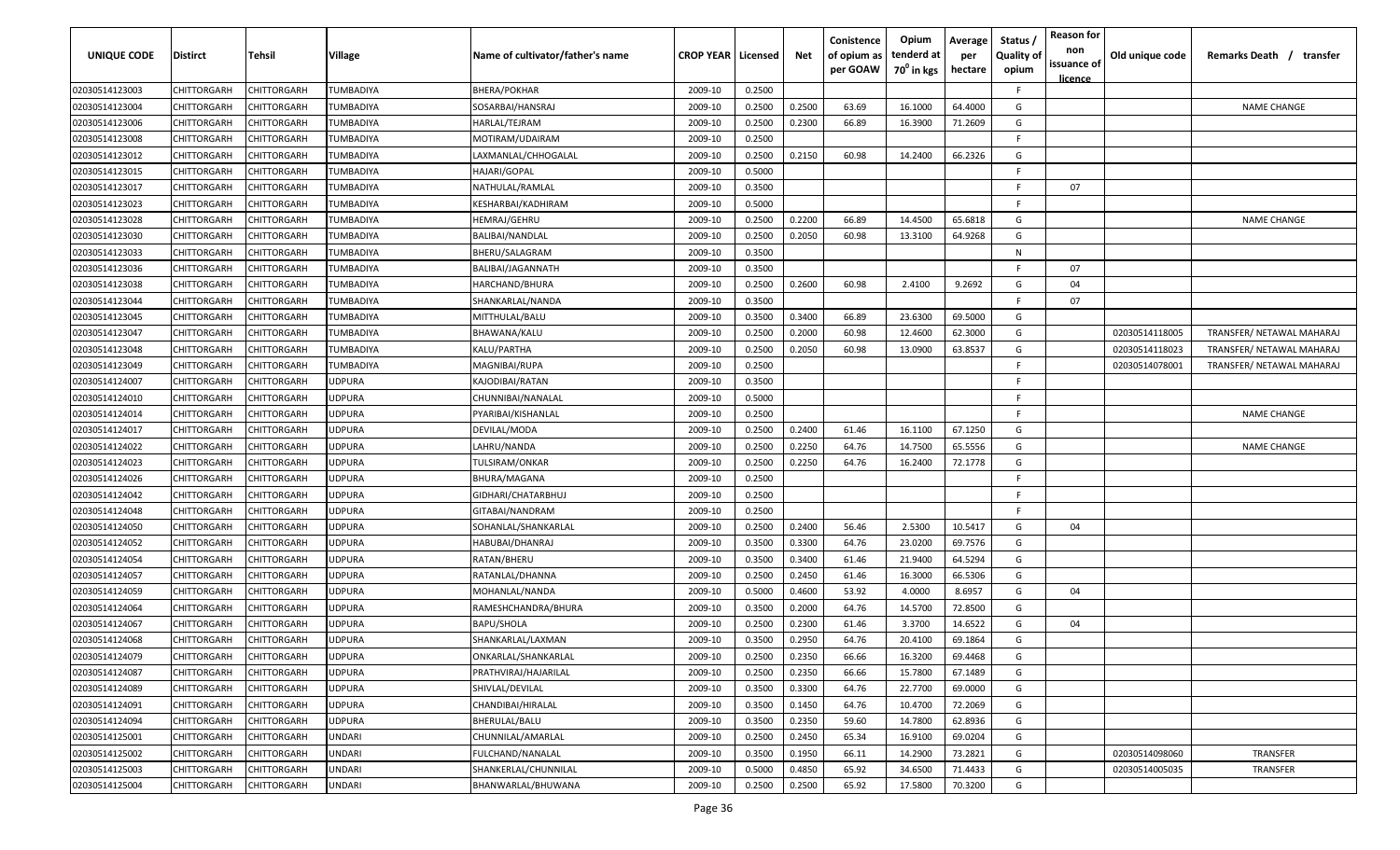| <b>UNIQUE CODE</b> | <b>Distirct</b>    | <b>Tehsil</b>      | Village               | Name of cultivator/father's name | <b>CROP YEAR Licensed</b> |        | Net    | Conistence<br>of opium as<br>per GOAW | Opium<br>tenderd at<br>70 <sup>0</sup> in kgs | Average<br>per<br>hectare | Status /<br><b>Quality of</b><br>opium | <b>Reason for</b><br>non<br>issuance of<br><u>licence</u> | Old unique code | Remarks Death /<br>transfer |
|--------------------|--------------------|--------------------|-----------------------|----------------------------------|---------------------------|--------|--------|---------------------------------------|-----------------------------------------------|---------------------------|----------------------------------------|-----------------------------------------------------------|-----------------|-----------------------------|
| 02030514125009     | CHITTORGARH        | CHITTORGARH        | <b>JNDARI</b>         | <b>BANSHILAL/NANDA</b>           | 2009-10                   | 0.5000 | 0.2050 | 64.53                                 | 14.3400                                       | 69.9512                   | G                                      |                                                           | 02030514029054  | TRANSFER                    |
| 02030514125010     | CHITTORGARH        | CHITTORGARH        | <b>JNDARI</b>         | KANHILAL/NANALAL                 | 2009-10                   | 0.5000 | 0.4800 | 65.34                                 | 33.8100                                       | 70.4375                   | G                                      |                                                           | 02030514029055  | TRANSFER                    |
| 02030514125011     | CHITTORGARH        | CHITTORGARH        | JNDARI                | AMERCHAND/MULCHAND               | 2009-10                   | 0.2500 | 0.2450 | 64.53                                 | 16.6000                                       | 67.7551                   | G                                      |                                                           |                 |                             |
| 02030514125015     | CHITTORGARH        | CHITTORGARH        | JNDARI                | MODHA/PYARA                      | 2009-10                   | 0.5000 | 0.5000 | 64.53                                 | 34.0100                                       | 68.0200                   | G                                      |                                                           | 02030514003048  | <b>TRANSFER</b>             |
| 02030514126002     | CHITTORGARH        | CHITTORGARH        | <b>VIJAYPUR GHATA</b> | KALIBAI/NANALAL                  | 2009-10                   | 0.2500 | 0.2050 | 66.25                                 | 14.5900                                       | 71.1707                   | G                                      |                                                           |                 |                             |
| 02030514126003     | CHITTORGARH        | CHITTORGARH        | <b>VIJAYPUR GHATA</b> | KAMALABAI/GOPI                   | 2009-10                   | 0.2500 | 0.2000 | 62.39                                 | 13.0400                                       | 65.2000                   | G                                      |                                                           |                 | <b>NAME CHANGE</b>          |
| 02030514126005     | CHITTORGARH        | CHITTORGARH        | <b>VIJAYPUR GHATA</b> | NANALAL/DEVILAL                  | 2009-10                   | 0.2500 | 0.2450 | 60.17                                 | 15.5000                                       | 63.2653                   | G                                      |                                                           |                 |                             |
| 02030514126009     | CHITTORGARH        | CHITTORGARF        | VIJAYPUR GHATA        | BHAGAWATILAL/RUPLAL              | 2009-10                   | 0.2500 | 0.2500 | 62.39                                 | 15.0500                                       | 60.2000                   | G                                      |                                                           |                 |                             |
| 02030514126010     | CHITTORGARH        | CHITTORGARH        | <b>VIJAYPUR GHATA</b> | BADAMBAI/KANHAIYALAL             | 2009-10                   | 0.2500 | 0.2400 | 62.39                                 | 16.0400                                       | 66.8333                   | G                                      |                                                           |                 | <b>NAME CHANGE</b>          |
| 02030514126011     | CHITTORGARH        | CHITTORGARH        | VIJAYPUR GHATA        | DEVI/RAMA                        | 2009-10                   | 0.2500 |        |                                       |                                               |                           | -F.                                    |                                                           | 02030514029060  | TRANSFER                    |
| 02030514126013     | CHITTORGARH        | CHITTORGARH        | VIJAYPUR GHATA        | KELIBAI/HAJARI                   | 2009-10                   | 0.2500 |        |                                       |                                               |                           | F.                                     |                                                           |                 |                             |
| 02030514126020     | CHITTORGARH        | CHITTORGARH        | VIJAYPUR GHATA        | DEVILAL/MANGU                    | 2009-10                   | 0.2500 | 0.2450 | 55.18                                 | 15.1000                                       | 61.6327                   | G                                      |                                                           |                 |                             |
| 02030514126022     | CHITTORGARH        | CHITTORGARH        | VIJAYPUR GHATA        | DURGASINGH/RUPSINGH              | 2009-10                   | 0.2500 | 0.2550 | 60.17                                 | 15.3600                                       | 60.2353                   | G                                      |                                                           |                 |                             |
| 02030514126029     | CHITTORGARH        | CHITTORGARH        | VIJAYPUR GHATA        | RAGHUVIEERSINGH/NARAYAN          | 2009-10                   | 0.2500 | 0.2550 | 60.17                                 | 16.0600                                       | 62.9804                   | G                                      |                                                           |                 |                             |
| 02030514126030     | CHITTORGARH        | CHITTORGARH        | VIJAYPUR GHATA        | KAILASH/BHURA                    | 2009-10                   | 0.2500 | 0.2450 | 60.61                                 | 16.1000                                       | 65.7143                   | G                                      |                                                           |                 |                             |
| 02030514126031     | CHITTORGARH        | CHITTORGARH        | VIJAYPUR GHATA        | SOHAN/BHERA                      | 2009-10                   | 0.2500 | 0.2350 | 60.17                                 | 14.2000                                       | 60.4255                   | G                                      |                                                           |                 |                             |
| 02030514126036     | CHITTORGARH        | CHITTORGARF        | <b>VIJAYPUR GHATA</b> | MOHAN/GOKAL                      | 2009-10                   | 0.2500 | 0.1700 | 60.17                                 | 10.4300                                       | 61.3529                   | G                                      |                                                           |                 | <b>NAME CHANGE</b>          |
| 02030514126037     | CHITTORGARH        | CHITTORGARH        | VIJAYPUR GHATA        | GOPI/KALU                        | 2009-10                   | 0.5000 | 0.5000 | 66.25                                 | 36.0500                                       | 72.1000                   | G                                      |                                                           | 02030514029061  | TRANSFER                    |
| 02030514126040     | CHITTORGARH        | CHITTORGARH        | VIJAYPUR GHATA        | GHISU/KAJOD                      | 2009-10                   | 0.5000 | 0.3050 | 62.39                                 | 21.5700                                       | 70.7213                   | G                                      |                                                           | 02030514098062  | TRANSFER                    |
| 02030514126041     | CHITTORGARH        | CHITTORGARH        | VIJAYPUR GHATA        | RODA/KAJOD                       | 2009-10                   | 0.5000 | 0.4800 | 62.65                                 | 32.2900                                       | 67.2708                   | G                                      |                                                           | 02030514029062  | TRANSFER                    |
| 02030514126042     | CHITTORGARH        | CHITTORGARH        | <b>VIJAYPUR GHATA</b> | MADHO/GOPI                       | 2009-10                   | 0.2500 |        |                                       |                                               |                           | -F.                                    |                                                           |                 |                             |
| 02030514126043     | CHITTORGARH        | CHITTORGARH        | <b>VIJAYPUR GHATA</b> | KHYALI/SOHAN                     | 2009-10                   | 0.2500 |        |                                       |                                               |                           | -F.                                    |                                                           |                 |                             |
| 02030514126044     | CHITTORGARH        | CHITTORGARH        | <b>VIJAYPUR GHATA</b> | KISHAN/BHURA                     | 2009-10                   | 0.2500 | 0.2500 | 60.17                                 | 15.9000                                       | 63.6000                   | G                                      |                                                           |                 |                             |
| 02030514126045     | CHITTORGARH        | CHITTORGARH        | VIJAYPUR GHATA        | NANDSINGH/BALMUKAND              | 2009-10                   | 0.2500 |        |                                       |                                               |                           | -F.                                    |                                                           |                 |                             |
| 02030514126046     | CHITTORGARH        | <b>CHITTORGARF</b> | VIJAYPUR GHATA        | KARANSINGH/CHATURBHUJ            | 2009-10                   | 0.2500 | 0.2000 | 62.39                                 | 12.5100                                       | 62.5500                   | G                                      |                                                           |                 |                             |
| 02030514126048     | CHITTORGARH        | CHITTORGARH        | VIJAYPUR GHATA        | KANKUBAI/BHOLIRAM                | 2009-10                   | 0.5000 | 0.4400 | 62.39                                 | 29.7100                                       | 67.5227                   | G                                      |                                                           | 02030514029063  | <b>TRANSFER</b>             |
| 02030514126049     | CHITTORGARH        | CHITTORGARH        | VIJAYPUR GHATA        | RATAN/KANHAIYA                   | 2009-10                   | 0.2500 | 0.2400 | 55.18                                 | 13.9000                                       | 57.9167                   | G                                      |                                                           |                 |                             |
| 02030514126050     | CHITTORGARH        | CHITTORGARH        | VIJAYPUR GHATA        | RUPLAL/KISHANA                   | 2009-10                   | 0.2500 | 0.2500 | 62.39                                 | 15.8400                                       | 63.3600                   | G                                      |                                                           |                 |                             |
| 02030514126052     | CHITTORGARH        | CHITTORGARH        | VIJAYPUR GHATA        | GOPALSINGH/RADHAKISHAN           | 2009-10                   | 0.2500 |        |                                       |                                               |                           | -F.                                    |                                                           |                 |                             |
| 02030514126053     | CHITTORGARH        | CHITTORGARH        | VIJAYPUR GHATA        | SATYANARAYAN/CHOTU               | 2009-10                   | 0.2500 | 0.2400 | 60.17                                 | 14.7600                                       | 61.5000                   | G                                      |                                                           |                 |                             |
| 02030514126054     | CHITTORGARH        | CHITTORGARH        | VIJAYPUR GHATA        | GITABAI/GIRDHARI                 | 2009-10                   | 0.2500 | 0.2500 | 55.18                                 | 14.7300                                       | 58.9200                   | G                                      |                                                           |                 | <b>NAME CHANGE</b>          |
| 02030514126055     | CHITTORGARH        | CHITTORGARH        | VIJAYPUR GHATA        | FATEHSINGH/MEGHSINGH             | 2009-10                   | 0.2500 |        |                                       |                                               |                           | F.                                     |                                                           |                 |                             |
| 02030514126057     | CHITTORGARH        | CHITTORGARH        | <b>VIJAYPUR GHATA</b> | KEDAR/CHOTU                      | 2009-10                   | 0.2500 | 0.2400 | 60.17                                 | 14.2500                                       | 59.3750                   | G                                      |                                                           |                 |                             |
| 02030514126058     | CHITTORGARH        | CHITTORGARH        | VIJAYPUR GHATA        | KISHAN/CHOTU                     | 2009-10                   | 0.2500 | 0.2400 | 55.18                                 | 14.0500                                       | 58.5417                   | G                                      |                                                           |                 |                             |
| 02030514126064     | <b>CHITTORGARH</b> | CHITTORGARH        | VIJAYPUR GHATA        | AMRA/HIRALAL                     | 2009-10                   | 0.2500 |        |                                       |                                               |                           | E                                      |                                                           |                 |                             |
| 02030514126065     | CHITTORGARH        | <b>CHITTORGARH</b> | <b>VIJAYPUR GHATA</b> | NARAYANSINGH/MEGHSINGH           | 2009-10                   | 0.2500 |        |                                       |                                               |                           | -F.                                    |                                                           |                 |                             |
| 02030514126067     | <b>CHITTORGARH</b> | CHITTORGARH        | VIJAYPUR GHATA        | SOHAN/KANHAIYA                   | 2009-10                   | 0.2500 | 0.2200 | 55.18                                 | 12.2500                                       | 55.6818                   | G                                      | 04                                                        |                 |                             |
| 02030514126068     | CHITTORGARH        | CHITTORGARH        | VIJAYPUR GHATA        | KAILASHRAM/NANURAM               | 2009-10                   | 0.2500 | 0.2050 | 62.65                                 | 13.4500                                       | 65.6098                   | G                                      |                                                           |                 |                             |
| 02030514126069     | CHITTORGARH        | <b>CHITTORGARH</b> | <b>VIJAYPUR GHATA</b> | SATYANARAYAN/RATAN               | 2009-10                   | 0.2500 |        |                                       |                                               |                           | F                                      |                                                           |                 |                             |
| 02030514126071     | CHITTORGARH        | <b>CHITTORGARH</b> | <b>VIJAYPUR GHATA</b> | KALU/BHOLIRAM                    | 2009-10                   | 0.2500 |        |                                       |                                               |                           | $\mathsf{F}$                           |                                                           |                 |                             |
| 02030514126073     | CHITTORGARH        | CHITTORGARH        | VIJAYPUR GHATA        | LALU/GOPI                        | 2009-10                   | 0.2500 | 0.2100 | 62.65                                 | 13.6000                                       | 64.7619                   | G                                      |                                                           |                 |                             |
| 02030514126074     | CHITTORGARH        | CHITTORGARH        | <b>VIJAYPUR GHATA</b> | KALANBAI/SITARAM                 | 2009-10                   | 0.2500 |        |                                       |                                               |                           | F.                                     |                                                           |                 |                             |
| 02030514126077     | CHITTORGARH        | CHITTORGARH        | VIJAYPUR GHATA        | SAVAIRAM/GOKAL                   | 2009-10                   | 0.2500 | 0.2050 | 66.25                                 | 14.1900                                       | 69.2195                   | G                                      |                                                           |                 |                             |
| 02030514126078     | <b>CHITTORGARH</b> | CHITTORGARH        | <b>VIJAYPUR GHATA</b> | MADAN/BHAGIRATH                  | 2009-10                   | 0.2500 | 0.2450 | 62.39                                 | 15.9700                                       | 65.1837                   | G                                      |                                                           |                 |                             |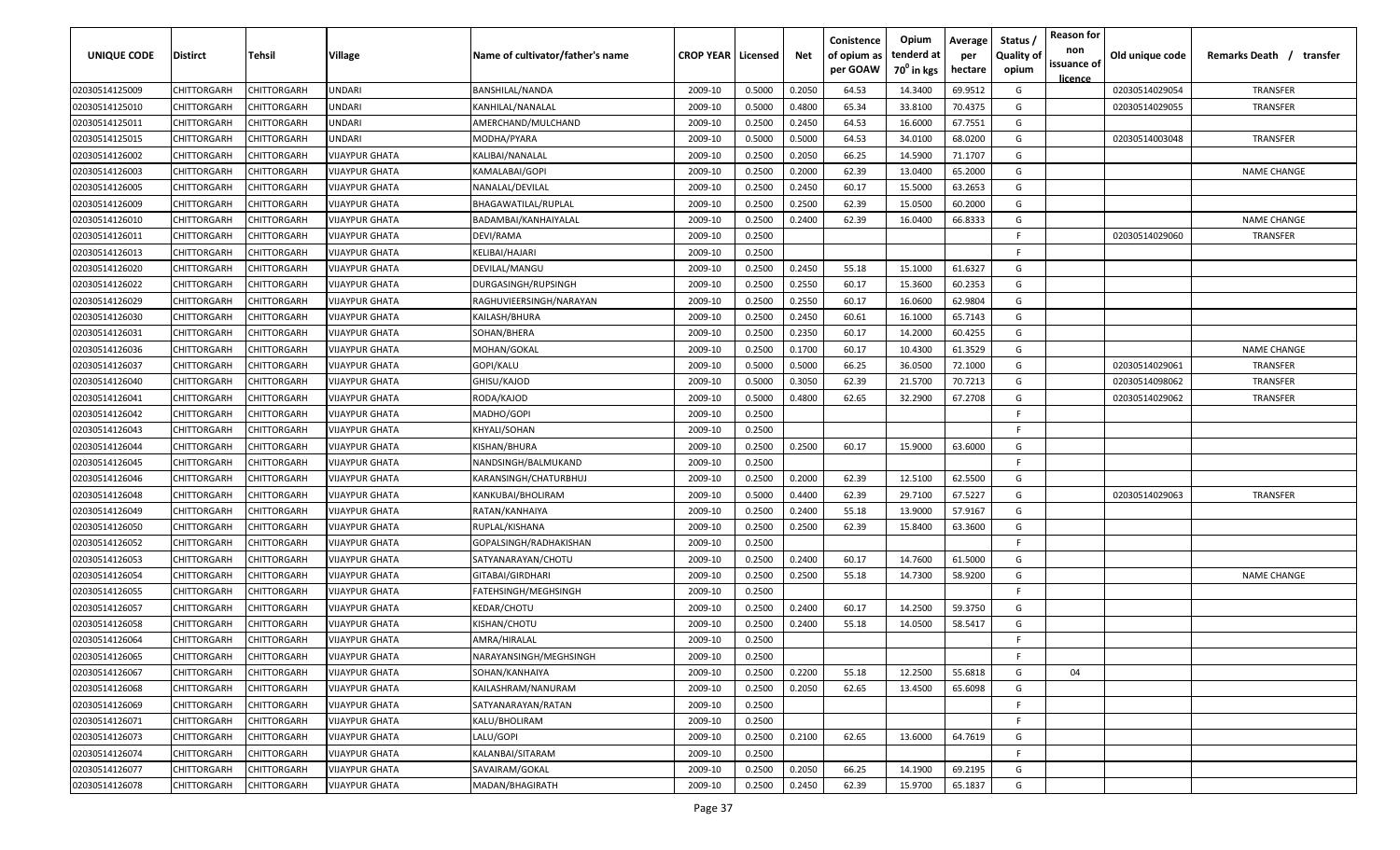| <b>UNIQUE CODE</b> | Distirct           | Tehsil          | Village               | Name of cultivator/father's name | <b>CROP YEAR   Licensed</b> |        | Net    | Conistence<br>of opium as<br>per GOAW | Opium<br>tenderd at<br>70 <sup>0</sup> in kgs | Average<br>per<br>hectare | Status /<br><b>Quality of</b><br>opium | <b>Reason for</b><br>non<br>issuance of | Old unique code | Remarks Death / transfer |
|--------------------|--------------------|-----------------|-----------------------|----------------------------------|-----------------------------|--------|--------|---------------------------------------|-----------------------------------------------|---------------------------|----------------------------------------|-----------------------------------------|-----------------|--------------------------|
| 02030514126079     | CHITTORGARH        | CHITTORGARH     | <b>VIJAYPUR GHATA</b> | JITMAL/SOHAN                     | 2009-10                     | 0.2500 | 0.2450 | 60.61                                 | 15.4800                                       | 63.1837                   | G                                      | <u>licence</u>                          |                 |                          |
| 02030514126081     | CHITTORGARH        | CHITTORGARH     | VIJAYPUR GHATA        | GHANSHYAM/GHASEDIYA              | 2009-10                     | 0.2500 | 0.2500 | 60.61                                 | 15.9400                                       | 63.7600                   | G                                      |                                         |                 |                          |
| 02030515008010     | CHITTORGARH        | BHADESAR        | ANKYA                 | MAGNA / NANA                     | 2009-10                     | 0.2500 | 0.2450 | 56.03                                 | 14.5800                                       | 59.5102                   | G                                      |                                         |                 |                          |
| 02030515008012     | CHITTORGARH        | <b>BHADESAR</b> | ANKYA                 | NANURAM / MAGGA                  | 2009-10                     | 0.2500 | 0.2000 | 62.11                                 | 14.3200                                       | 71.6000                   | G                                      |                                         |                 |                          |
| 02030515008019     | CHITTORGARH        | BHADESAR        | ANKYA                 | <b>BHERULAL / UDAILAL</b>        | 2009-10                     | 0.2500 |        |                                       |                                               |                           | -F.                                    |                                         |                 |                          |
| 02030515008023     | CHITTORGARH        | <b>BHADESAR</b> | ANKYA                 | <b>BHERU / CHHOGA</b>            | 2009-10                     | 0.2500 | 0.2450 | 62.93                                 | 17.1400                                       | 69.9592                   | G                                      |                                         |                 |                          |
| 02030515008024     | CHITTORGARH        | <b>BHADESAR</b> | ANKYA                 | <b>BHAGAWAN / CHHOGA</b>         | 2009-10                     | 0.2500 | 0.2400 | 52.59                                 | 14.6700                                       | 61.1250                   | G                                      | 05                                      |                 |                          |
| 02030515008033     | CHITTORGARH        | BHADESAR        | ANKYA                 | SHOBHALAL / RAMLAL               | 2009-10                     | 0.2500 | 0.2450 | 62.93                                 | 16.0300                                       | 65.4286                   | G                                      |                                         |                 |                          |
| 02030515010003     | CHITTORGARH        | BHADESAR        | ASAWARA               | RAMCHANDRA / MOTI                | 2009-10                     | 0.2500 | 0.2550 | 51.91                                 | 14.0600                                       | 55.1373                   | G                                      | 04                                      |                 |                          |
| 02030515010005     | CHITTORGARH        | BHADESAR        | ASAWARA               | SHANKARLAL / SHOBHALAL           | 2009-10                     | 0.3500 | 0.3400 | 62.60                                 | 21.5700                                       | 63.4412                   | G                                      |                                         | 02030515064044  | TRANSFER                 |
| 02030515010011     | CHITTORGARH        | BHADESAR        | ASAWARA               | TARACHAND / UDA                  | 2009-10                     | 0.2500 | 0.1850 | 62.60                                 | 12.6100                                       | 68.1622                   | G                                      |                                         |                 |                          |
| 02030515010020     | CHITTORGARH        | BHADESAR        | ASAWARA               | MITHULAL / GHASI                 | 2009-10                     | 0.2500 | 0.2350 |                                       |                                               |                           |                                        | 02                                      |                 |                          |
| 02030515010022     | CHITTORGARH        | BHADESAR        | ASAWARA               | KANIRAM / PYARA                  | 2009-10                     | 0.2500 | 0.2450 |                                       |                                               |                           |                                        | 02                                      |                 |                          |
| 02030515010037     | CHITTORGARH        | <b>BHADESAR</b> | ASAWARA               | BAGDIRAM / HAMERA                | 2009-10                     | 0.2500 | 0.2300 | 57.43                                 | 13.6200                                       | 59.2174                   | G                                      |                                         |                 |                          |
| 02030515010044     | CHITTORGARH        | BHADESAR        | ASAWARA               | MOHANLAL / HIRALAL               | 2009-10                     | 0.2500 |        |                                       |                                               |                           | -F.                                    |                                         |                 |                          |
| 02030515010047     | CHITTORGARH        | <b>BHADESAR</b> | ASAWARA               | <b>KERA / PRATAP</b>             | 2009-10                     | 0.2500 | 0.1850 | 57.43                                 | 10.4200                                       | 56.3243                   | G                                      |                                         |                 |                          |
| 02030515010048     | CHITTORGARH        | BHADESAR        | ASAWARA               | GANGABAI/UDA                     | 2009-10                     | 0.2500 | 0.1700 | 57.90                                 | 9.6700                                        | 56.8824                   | G                                      |                                         |                 |                          |
| 02030515010049     | CHITTORGARH        | BHADESAR        | ASAWARA               | RADHIBAI/DHANRAJ                 | 2009-10                     | 0.2500 |        |                                       |                                               |                           | F                                      |                                         | 02030515002031  | TRANSFER                 |
| 02030515010050     | CHITTORGARH        | BHADESAR        | ASAWARA               | BAGDIRAM/SHAMBHU                 | 2009-10                     | 0.2500 |        |                                       |                                               |                           | F.                                     |                                         | 02030515002014  | <b><i>FRANSFER</i></b>   |
| 02030515010051     | CHITTORGARH        | <b>BHADESAR</b> | ASAWARA               | UDYLAL/BARDA                     | 2009-10                     | 0.2500 | 0.2350 | 51.91                                 | 13.7800                                       | 58.6383                   | G                                      | 05                                      | 02030515075069  | TRANSFER                 |
| 02030515011001     | CHITTORGARH        | <b>BHADESAR</b> | BAGUND                | PREMSHANKAR / GOPILAL            | 2009-10                     | 0.2500 |        |                                       |                                               |                           | -F                                     |                                         |                 |                          |
| 02030515011002     | CHITTORGARH        | <b>BHADESAR</b> | BAGUND                | GEHARILAL / KISHNA               | 2009-10                     | 0.2500 |        |                                       |                                               |                           | -F                                     |                                         |                 |                          |
| 02030515011003     | CHITTORGARH        | <b>BHADESAR</b> | BAGUND                | GANGABAI / RAMA                  | 2009-10                     | 0.2500 | 0.2450 | 66.11                                 | 17.1400                                       | 69.9592                   | G                                      |                                         |                 |                          |
| 02030515011005     | CHITTORGARH        | <b>BHADESAR</b> | BAGUND                | GAMERIBAI / GOKUL                | 2009-10                     | 0.2500 |        |                                       |                                               |                           | -F.                                    |                                         |                 |                          |
| 02030515011007     | CHITTORGARH        | BHADESAR        | BAGUND                | ONKAR / GAMER                    | 2009-10                     | 0.2500 |        |                                       |                                               |                           | -F                                     |                                         |                 |                          |
| 02030515011008     | CHITTORGARH        | BHADESAR        | BAGUND                | AMARCHAND / TODU                 | 2009-10                     | 0.2500 |        |                                       |                                               |                           | -F.                                    |                                         |                 |                          |
| 02030515011013     | CHITTORGARH        | BHADESAR        | BAGUND                | SHANKAR / RAMLAL                 | 2009-10                     | 0.3500 |        |                                       |                                               |                           | -F.                                    |                                         |                 |                          |
| 02030515011015     | CHITTORGARH        | <b>BHADESAR</b> | BAGUND                | BHIMRAJ / BHAWSINGH              | 2009-10                     | 0.2500 |        |                                       |                                               |                           | -F.                                    |                                         |                 |                          |
| 02030515011016     | CHITTORGARH        | BHADESAR        | BAGUND                | NANDUBAI / MADHODAS              | 2009-10                     | 0.2500 |        |                                       |                                               |                           | -F.                                    |                                         |                 |                          |
| 02030515011017     | CHITTORGARH        | BHADESAR        | BAGUND                | GANGABAI / UDAIRAM               | 2009-10                     | 0.2500 |        |                                       |                                               |                           | -F.                                    |                                         |                 |                          |
| 02030515011019     | CHITTORGARH        | BHADESAR        | BAGUND                | PRATAP / BHAGAWAN                | 2009-10                     | 0.2500 |        |                                       |                                               |                           | -F.                                    |                                         |                 |                          |
| 02030515011021     | CHITTORGARH        | BHADESAR        | BAGUND                | SHANKAR / GHASI JAT              | 2009-10                     | 0.2500 | 0.2450 |                                       |                                               |                           |                                        | 02                                      |                 |                          |
| 02030515011023     | CHITTORGARH        | BHADESAR        | BAGUND                | SHANKAR / SHOLA                  | 2009-10                     | 0.2500 | 0.1200 |                                       |                                               |                           |                                        | 02                                      |                 |                          |
| 02030515011024     | CHITTORGARH        | BHADESAR        | BAGUND                | BHERU / KISHANA MALI I           | 2009-10                     | 0.2500 |        |                                       |                                               |                           | -F.                                    |                                         |                 |                          |
| 02030515011026     | <b>CHITTORGARH</b> | BHADESAR        | BAGUND                | GHASI / KHETA                    | 2009-10                     | 0.2500 |        |                                       |                                               |                           | F                                      |                                         |                 |                          |
| 02030515011027     | CHITTORGARH        | <b>BHADESAR</b> | BAGUND                | JAMANALAL / KISHOR               | 2009-10                     | 0.2500 | 0.2400 | 59.93                                 | 15.1600                                       | 63.1667                   | G                                      |                                         |                 |                          |
| 02030515011028     | CHITTORGARH        | <b>BHADESAR</b> | <b>BAGUND</b>         | RUPA / KHETA                     | 2009-10                     | 0.2500 |        |                                       |                                               |                           | F.                                     |                                         |                 |                          |
| 02030515011029     | CHITTORGARH        | <b>BHADESAR</b> | <b>BAGUND</b>         | DEUBAI / BHERU                   | 2009-10                     | 0.2500 |        |                                       |                                               |                           | F.                                     |                                         |                 |                          |
| 02030515011034     | CHITTORGARH        | <b>BHADESAR</b> | BAGUND                | HARLAL / SHOLAL                  | 2009-10                     | 0.2500 | 0.2400 | 59.93                                 | 16.1400                                       | 67.2500                   | G                                      |                                         |                 |                          |
| 02030515011038     | CHITTORGARH        | <b>BHADESAR</b> | BAGUND                | SHANKER/KHURAJ                   | 2009-10                     | 0.2500 |        |                                       |                                               |                           | F.                                     |                                         |                 | <b>NAME CHANGE</b>       |
| 02030515011040     | CHITTORGARH        | <b>BHADESAR</b> | <b>BAGUND</b>         | MEHATAB / HIRA                   | 2009-10                     | 0.2500 |        |                                       |                                               |                           | F.                                     |                                         |                 |                          |
| 02030515011044     | <b>CHITTORGARH</b> | BHADESAR        | <b>BAGUND</b>         | RAMLAL / BHAGAWAN                | 2009-10                     | 0.2500 | 0.2500 | 65.17                                 | 16.6100                                       | 66.4400                   | G                                      |                                         |                 |                          |
| 02030515011052     | CHITTORGARH        | BHADESAR        | BAGUND                | ANCHIBAI / KISHANA               | 2009-10                     | 0.2500 | 0.2350 | 59.93                                 | 14.4600                                       | 61.5319                   | G                                      |                                         |                 |                          |
| 02030515011055     | CHITTORGARH        | <b>BHADESAR</b> | BAGUND                | MANGILAL / BHAGAWANLAL JAT       | 2009-10                     | 0.2500 |        |                                       |                                               |                           | F.                                     |                                         |                 |                          |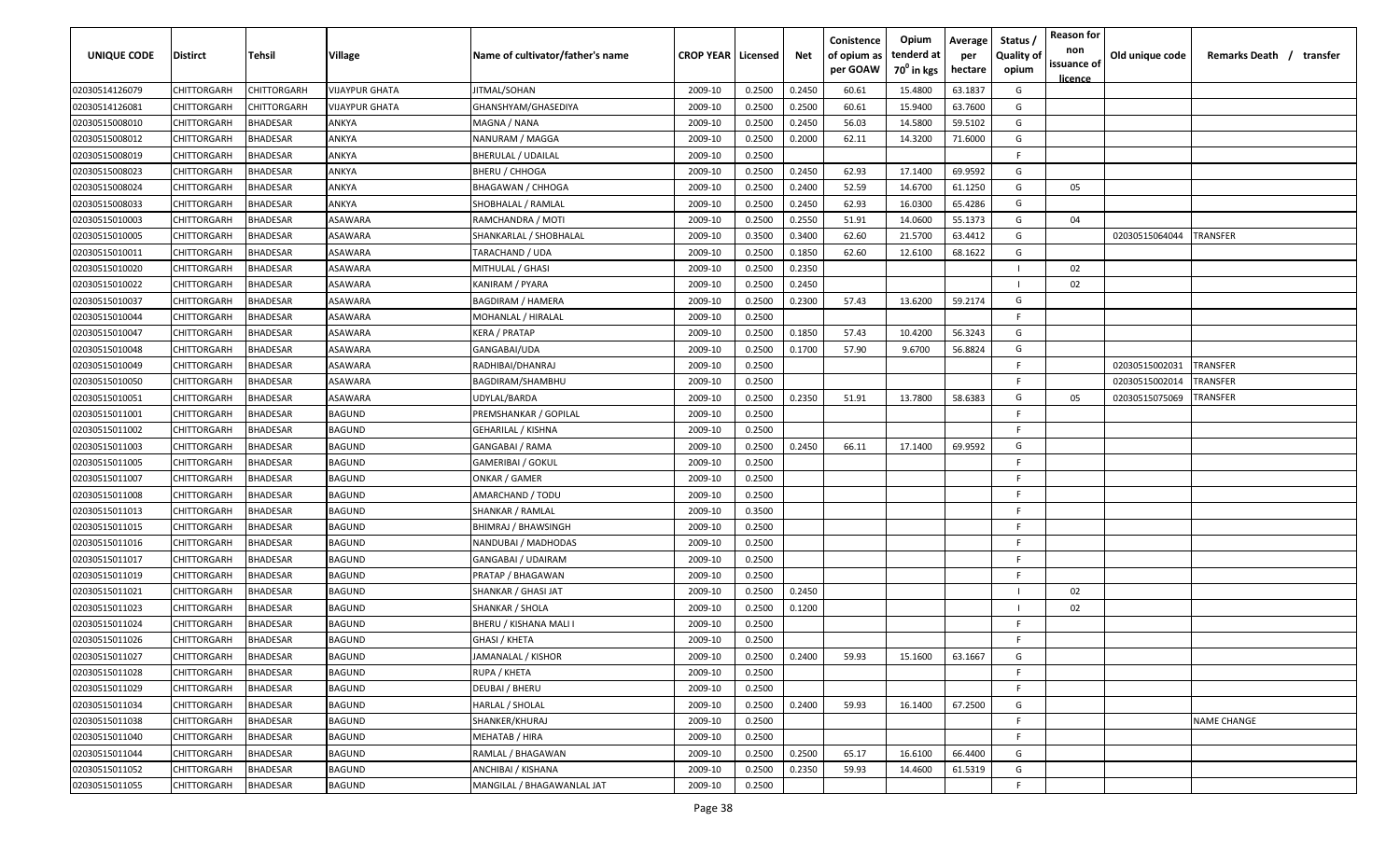| UNIQUE CODE    | Distirct           | Tehsil          | Village       | Name of cultivator/father's name | <b>CROP YEAR   Licensed</b> |        | Net    | Conistence<br>of opium as<br>per GOAW | Opium<br>tenderd at<br>70 <sup>0</sup> in kgs | Average<br>per<br>hectare | Status,<br><b>Quality of</b><br>opium | <b>Reason for</b><br>non<br>issuance of<br>licence | Old unique code | Remarks Death / transfer |
|----------------|--------------------|-----------------|---------------|----------------------------------|-----------------------------|--------|--------|---------------------------------------|-----------------------------------------------|---------------------------|---------------------------------------|----------------------------------------------------|-----------------|--------------------------|
| 02030515011060 | CHITTORGARH        | <b>BHADESAR</b> | <b>BAGUND</b> | CHAMPALAL / BHAGAWANLAL          | 2009-10                     | 0.2500 | 0.2550 |                                       |                                               |                           |                                       | 02                                                 |                 |                          |
| 02030515011065 | CHITTORGARH        | <b>BHADESAR</b> | BAGUND        | <b>GOPIDAS / MANGIDAS</b>        | 2009-10                     | 0.2500 |        |                                       |                                               |                           | E                                     |                                                    |                 |                          |
| 02030515011066 | CHITTORGARH        | <b>BHADESAR</b> | BAGUND        | BHERU / KISHANA                  | 2009-10                     | 0.2500 |        |                                       |                                               |                           | F.                                    |                                                    |                 |                          |
| 02030515011067 | CHITTORGARH        | <b>BHADESAR</b> | BAGUND        | UDAIRAM / ONKAR                  | 2009-10                     | 0.2500 |        |                                       |                                               |                           | E                                     |                                                    |                 |                          |
| 02030515011068 | CHITTORGARH        | <b>BHADESAR</b> | BAGUND        | HAGAMIBAI/KALU                   | 2009-10                     | 0.2500 |        |                                       |                                               |                           | E                                     |                                                    |                 | <b>NAME CHANGE</b>       |
| 02030515011069 | CHITTORGARH        | <b>BHADESAR</b> | BAGUND        | AMARCHAND / BHAGAWAN             | 2009-10                     | 0.2500 |        |                                       |                                               |                           | F                                     |                                                    |                 |                          |
| 02030515011070 | CHITTORGARH        | BHADESAR        | BAGUND        | NOLA/MANA                        | 2009-10                     | 0.2500 |        |                                       |                                               |                           | E                                     |                                                    |                 | <b>NAME CHANGE</b>       |
| 02030515013001 | CHITTORGARH        | <b>BHADESAR</b> | BALNATHPURA   | SHAMBHU / JEETU                  | 2009-10                     | 0.5000 | 0.2100 | 67.77                                 | 15.5000                                       | 73.8095                   | G                                     |                                                    |                 |                          |
| 02030515013005 | CHITTORGARH        | <b>BHADESAR</b> | BALNATHPURA   | RAMSUKH / NAGJI                  | 2009-10                     | 0.2500 |        |                                       |                                               |                           | E                                     |                                                    |                 |                          |
| 02030515013007 | CHITTORGARH        | BHADESAR        | BALNATHPURA   | NANDRAM / GOPI                   | 2009-10                     | 0.3500 | 0.1500 | 62.93                                 | 9.7700                                        | 65.1333                   | G                                     |                                                    |                 |                          |
| 02030515013013 | CHITTORGARH        | BHADESAR        | 3ALNATHPURA   | AMRIBAI/BHURA                    | 2009-10                     | 0.2500 |        |                                       |                                               |                           | F                                     |                                                    |                 | <b>NAME CHANGE</b>       |
| 02030515013019 | CHITTORGARH        | <b>BHADESAR</b> | BALNATHPURA   | CHAMPA / VENA                    | 2009-10                     | 0.3500 | 0.2650 | 64.53                                 | 18.3600                                       | 69.2830                   | G                                     |                                                    |                 |                          |
| 02030515013022 | CHITTORGARH        | <b>BHADESAR</b> | BALNATHPURA   | MADHU / PARTHU                   | 2009-10                     | 0.3500 | 0.3450 | 61.39                                 | 23.4500                                       | 67.9710                   | G                                     |                                                    |                 |                          |
| 02030515013025 | CHITTORGARH        | <b>BHADESAR</b> | BALNATHPURA   | BANSHILAL / PYARAJI              | 2009-10                     | 0.2500 | 0.1550 | 62.80                                 | 10.8800                                       | 70.1935                   | G                                     |                                                    |                 |                          |
| 02030515013029 | CHITTORGARH        | <b>BHADESAR</b> | BALNATHPURA   | SHANKAR / NANDRAM JAT            | 2009-10                     | 0.5000 |        |                                       |                                               |                           | F                                     |                                                    |                 |                          |
| 02030515013030 | CHITTORGARH        | <b>BHADESAR</b> | BALNATHPURA   | UDA / NARAYAN                    | 2009-10                     | 0.2500 | 0.2300 | 61.39                                 | 16.9500                                       | 73.6957                   | G                                     |                                                    |                 |                          |
| 02030515013031 | CHITTORGARH        | <b>BHADESAR</b> | BALNATHPURA   | HAZARI / KALU                    | 2009-10                     | 0.2500 | 0.2500 | 62.80                                 | 16.4100                                       | 65.6400                   | G                                     |                                                    |                 |                          |
| 02030515013032 | CHITTORGARH        | <b>BHADESAR</b> | BALNATHPURA   | <b>BHERULAL / GEHARU</b>         | 2009-10                     | 0.5000 | 0.4800 | 61.39                                 | 31.4800                                       | 65.5833                   | G                                     |                                                    |                 |                          |
| 02030515013033 | CHITTORGARH        | <b>BHADESAR</b> | BALNATHPURA   | JAMNALAL / NARAYAN               | 2009-10                     | 0.5000 | 0.2400 | 62.93                                 | 17.0100                                       | 70.8750                   | G                                     |                                                    |                 |                          |
| 02030515013035 | CHITTORGARH        | <b>BHADESAR</b> | BALNATHPURA   | GULABIBAI / HEMA                 | 2009-10                     | 0.2500 |        |                                       |                                               |                           | F                                     |                                                    |                 |                          |
| 02030515013043 | CHITTORGARH        | <b>BHADESAR</b> | BALNATHPURA   | RAMLAL / CHOGA                   | 2009-10                     | 0.2500 | 0.2450 | 61.39                                 | 16.3800                                       | 66.8571                   | G                                     |                                                    |                 |                          |
| 02030515013045 | CHITTORGARH        | <b>BHADESAR</b> | BALNATHPURA   | HAZARI / BALU                    | 2009-10                     | 0.5000 | 0.1950 | 64.53                                 | 14.0700                                       | 72.1538                   | G                                     |                                                    |                 |                          |
| 02030515013046 | CHITTORGARH        | BHADESAR        | BALNATHPURA   | RATANLAL / KERING                | 2009-10                     | 0.2500 |        |                                       |                                               |                           | E                                     |                                                    |                 |                          |
| 02030515013051 | CHITTORGARH        | BHADESAR        | BALNATHPURA   | BHERIBAI / JEETU                 | 2009-10                     | 0.5000 | 0.2050 | 62.93                                 | 13.8600                                       | 67.6098                   | G                                     |                                                    |                 |                          |
| 02030515013052 | CHITTORGARH        | <b>BHADESAR</b> | BALNATHPURA   | MOHAN / KESHU                    | 2009-10                     | 0.2500 | 0.1400 | 61.45                                 | 10.1300                                       | 72.3571                   | G                                     |                                                    |                 |                          |
| 02030515013056 | CHITTORGARH        | <b>BHADESAR</b> | BALNATHPURA   | RATAN / JEETU                    | 2009-10                     | 0.5000 |        |                                       |                                               |                           | F.                                    |                                                    |                 |                          |
| 02030515013057 | CHITTORGARH        | <b>BHADESAR</b> | BALNATHPURA   | BHAGWAN / LELA GADRI             | 2009-10                     | 0.5000 | 0.3050 | 62.93                                 | 21.0500                                       | 69.0164                   | G                                     |                                                    |                 |                          |
| 02030515013058 | CHITTORGARH        | BHADESAR        | 3ALNATHPURA   | RAMESHVARLAL / PRABHU            | 2009-10                     | 0.2500 | 0.2350 | 61.39                                 | 16.3300                                       | 69.4894                   | G                                     |                                                    |                 |                          |
| 02030515013060 | CHITTORGARH        | <b>BHADESAR</b> | BALNATHPURA   | NATHU / CHOGA                    | 2009-10                     | 0.5000 | 0.2000 | 61.45                                 | 14.1600                                       | 70.8000                   | G                                     |                                                    |                 |                          |
| 02030515013065 | CHITTORGARH        | <b>BHADESAR</b> | BALNATHPURA   | MANGILAL / NARAYAN               | 2009-10                     | 0.2500 | 0.2400 |                                       |                                               |                           |                                       | 02                                                 |                 |                          |
| 02030515013068 | CHITTORGARH        | <b>BHADESAR</b> | BALNATHPURA   | SHOLAL / RAMSHUKH                | 2009-10                     | 0.2500 |        |                                       |                                               |                           | E                                     |                                                    |                 |                          |
| 02030515013072 | CHITTORGARH        | <b>BHADESAR</b> | BALNATHPURA   | KHEMRAJ / NARAYAN                | 2009-10                     | 0.5000 | 0.2150 | 58.41                                 | 13.0900                                       | 60.8837                   | G                                     |                                                    |                 |                          |
| 02030515013074 | CHITTORGARH        | <b>BHADESAR</b> | BALNATHPURA   | RATAN / ONKAR                    | 2009-10                     | 0.2500 |        |                                       |                                               |                           | E                                     |                                                    |                 |                          |
| 02030515013076 | CHITTORGARH        | <b>BHADESAR</b> | BALNATHPURA   | SHYAMLAL / CHUNNILAL             | 2009-10                     | 0.5000 | 0.1800 | 62.80                                 | 12.5500                                       | 69.7222                   | G                                     |                                                    |                 |                          |
| 02030515013078 | <b>CHITTORGARH</b> | <b>BHADESAR</b> | BALNATHPURA   | LACHIRAM / PRABHHU               | 2009-10                     | 0.2500 | 0.2400 | 61.45                                 | 16.0800                                       | 67.0000                   | G                                     |                                                    |                 |                          |
| 02030515013082 | CHITTORGARH        | <b>BHADESAR</b> | BALNATHPURA   | CHANDIBAI/OUNKAR                 | 2009-10                     | 0.2500 |        |                                       |                                               |                           | F.                                    |                                                    |                 | <b>NAME CHANGE</b>       |
| 02030515013084 | <b>CHITTORGARH</b> | <b>BHADESAR</b> | BALNATHPURA   | PARTAPI/CHAMPA                   | 2009-10                     | 0.2500 |        |                                       |                                               |                           | F                                     |                                                    | 02030514032035  | TRANSFER                 |
| 02030515013085 | <b>CHITTORGARH</b> | <b>BHADESAR</b> | BALNATHPURA   | HOLIBAI/NAVLA                    | 2009-10                     | 0.2500 |        |                                       |                                               |                           | F                                     |                                                    | 02030514032029  | TRANSFER                 |
| 02030515013086 | <b>CHITTORGARH</b> | <b>BHADESAR</b> | BALNATHPURA   | BHAGWAN/VARDA                    | 2009-10                     | 0.2500 | 0.2150 | 62.80                                 | 14.2700                                       | 66.3721                   | G                                     |                                                    | 02030514032019  | TRANSFER                 |
| 02030515015001 | CHITTORGARH        | <b>BHADESAR</b> | BANSEN (A)    | <b>BARDIBAI / HAJARILAL</b>      | 2009-10                     | 0.2500 |        |                                       |                                               |                           | F.                                    |                                                    |                 |                          |
| 02030515015002 | CHITTORGARH        | <b>BHADESAR</b> | BANSEN (A)    | HARILAL / DALU                   | 2009-10                     | 0.2500 | 0.2500 | 66.29                                 | 18.6800                                       | 74.7200                   | G                                     |                                                    |                 |                          |
| 02030515015003 | CHITTORGARH        | <b>BHADESAR</b> | BANSEN (A)    | BHERIBAI/MATHURALAL              | 2009-10                     | 0.2500 | 0.2250 | 60.38                                 | 13.9400                                       | 61.9556                   | G                                     |                                                    |                 | <b>NAME CHANGE</b>       |
| 02030515015007 | CHITTORGARH        | <b>BHADESAR</b> | BANSEN (A)    | KANNIBAI/MATHURA                 | 2009-10                     | 0.2500 | 0.2500 | 55.29                                 | 14.3000                                       | 57.2000                   | G                                     |                                                    |                 |                          |
| 02030515015009 | <b>CHITTORGARH</b> | <b>BHADESAR</b> | BANSEN (A)    | JITMAL / DUNGAJI                 | 2009-10                     | 0.2500 | 0.2450 | 66.34                                 | 17.8200                                       | 72.7347                   | G                                     |                                                    |                 |                          |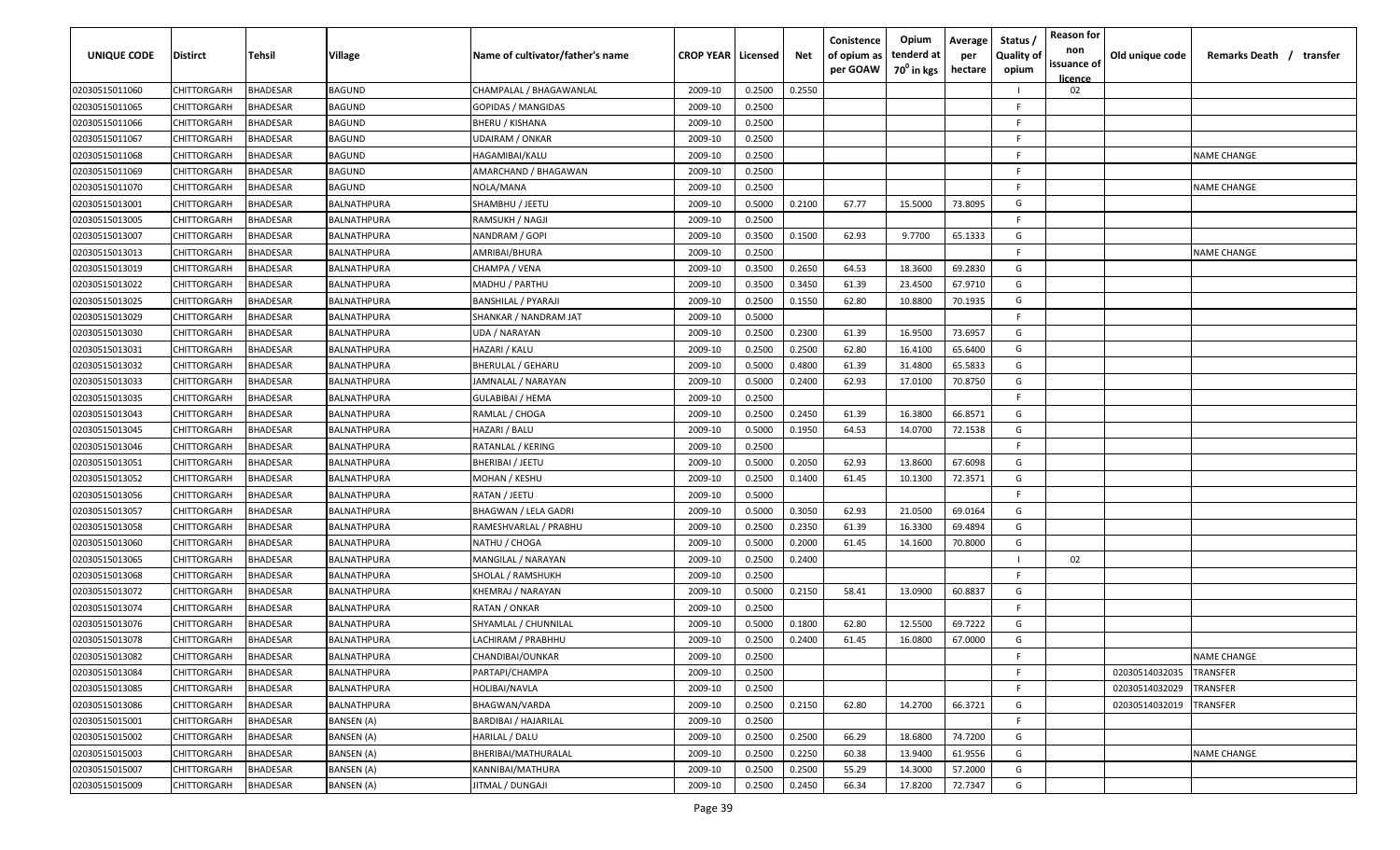| UNIQUE CODE    | <b>Distirct</b>    | Tehsil          | Village           | Name of cultivator/father's name | <b>CROP YEAR   Licensed</b> |        | Net    | Conistence<br>of opium as<br>per GOAW | Opium<br>tenderd at<br>70 <sup>0</sup> in kgs | Average<br>per<br>hectare | Status,<br><b>Quality of</b><br>opium | <b>Reason for</b><br>non<br>issuance of<br><u>licence</u> | Old unique code | Remarks Death / transfer |
|----------------|--------------------|-----------------|-------------------|----------------------------------|-----------------------------|--------|--------|---------------------------------------|-----------------------------------------------|---------------------------|---------------------------------------|-----------------------------------------------------------|-----------------|--------------------------|
| 02030515015010 | <b>CHITTORGARH</b> | <b>BHADESAR</b> | <b>BANSEN (A)</b> | BHANWARLAL / HIRALAL             | 2009-10                     | 0.2500 | 0.2350 | 66.34                                 | 16.9100                                       | 71.9574                   | G                                     |                                                           |                 |                          |
| 02030515015015 | CHITTORGARH        | <b>BHADESAR</b> | BANSEN (A)        | UDAILAL / KISHORJI JAT           | 2009-10                     | 0.2500 | 0.2450 | 60.38                                 | 16.2700                                       | 66.4082                   | G                                     |                                                           |                 |                          |
| 02030515015016 | CHITTORGARH        | <b>BHADESAR</b> | BANSEN (A)        | NARAYANLAL / KISHORJI JAT        | 2009-10                     | 0.2500 | 0.2000 | 66.29                                 | 14.6000                                       | 73.0000                   | G                                     |                                                           |                 |                          |
| 02030515015017 | CHITTORGARH        | <b>BHADESAR</b> | BANSEN (A)        | GOLU / GANGARAM                  | 2009-10                     | 0.2500 |        |                                       |                                               |                           | E                                     |                                                           |                 |                          |
| 02030515015018 | CHITTORGARH        | <b>BHADESAR</b> | BANSEN (A)        | KANKUBAI/RATTU                   | 2009-10                     | 0.2500 | 0.2550 | 66.29                                 | 18.0500                                       | 70.7843                   | G                                     |                                                           |                 | <b>NAME CHANGE</b>       |
| 02030515015019 | CHITTORGARH        | <b>BHADESAR</b> | BANSEN (A)        | <b>BHAGAWAN / HOLAJI</b>         | 2009-10                     | 0.2500 |        |                                       |                                               |                           | E                                     |                                                           |                 |                          |
| 02030515015020 | CHITTORGARH        | <b>BHADESAR</b> | BANSEN (A)        | SHANKARLAL / SHORAM              | 2009-10                     | 0.2500 | 0.2500 | 63.28                                 | 17.3100                                       | 69.2400                   | G                                     |                                                           |                 |                          |
| 02030515015021 | CHITTORGARH        | BHADESAR        | BANSEN (A)        | SHANKARLAL / BHAGAWAN            | 2009-10                     | 0.2500 | 0.2450 | 60.38                                 | 15.9500                                       | 65.1020                   | G                                     |                                                           |                 |                          |
| 02030515015022 | CHITTORGARH        | <b>BHADESAR</b> | BANSEN (A)        | MAGNA / HIRA JAT                 | 2009-10                     | 0.2500 | 0.2400 | 66.29                                 | 17.1600                                       | 71.5000                   | G                                     |                                                           |                 |                          |
| 02030515015029 | CHITTORGARH        | <b>BHADESAR</b> | BANSEN (A)        | MAGNIBAI / UDAIRAM               | 2009-10                     | 0.2500 | 0.1750 | 63.28                                 | 11.6200                                       | 66.4000                   | G                                     |                                                           |                 | <b>NAME CHANGE</b>       |
| 02030515015033 | CHITTORGARH        | BHADESAR        | BANSEN (A)        | BHERULAL / HEMA                  | 2009-10                     | 0.2500 |        |                                       |                                               |                           | E                                     |                                                           |                 |                          |
| 02030515015038 | CHITTORGARH        | <b>BHADESAR</b> | BANSEN (A)        | DHANRAJ / KISHOR JAT             | 2009-10                     | 0.2500 | 0.2450 | 63.28                                 | 16.8700                                       | 68.8571                   | G                                     |                                                           |                 |                          |
| 02030515015041 | CHITTORGARH        | <b>BHADESAR</b> | BANSEN (A)        | KISHORLAL / HUKAMAJI GADARI      | 2009-10                     | 0.2500 | 0.2300 | 63.28                                 | 16.2300                                       | 70.5652                   | G                                     |                                                           |                 |                          |
| 02030515015045 | CHITTORGARH        | <b>BHADESAR</b> | BANSEN (A)        | GOVINDSINGH / RAMSINGH           | 2009-10                     | 0.5000 | 0.4900 | 65.97                                 | 31.6300                                       | 64.5510                   | G                                     |                                                           | 02030515104116  | TRANSFAR                 |
| 02030515015046 | CHITTORGARH        | <b>BHADESAR</b> | BANSEN(B)         | IITU / MAGANA                    | 2009-10                     | 0.2500 | 0.2450 | 60.38                                 | 3.9100                                        | 15.9592                   | G                                     | 04                                                        |                 |                          |
| 02030515015047 | CHITTORGARH        | <b>BHADESAR</b> | BANSEN (A)        | BANSHILAL / ONKARJI              | 2009-10                     | 0.2500 | 0.2450 | 63.28                                 | 16.9300                                       | 69.1020                   | G                                     |                                                           |                 |                          |
| 02030515015050 | CHITTORGARH        | <b>BHADESAR</b> | BANSEN (A)        | BHAGAWANDAS / NANDRAM            | 2009-10                     | 0.2500 | 0.2500 | 60.38                                 | 14.9500                                       | 59.8000                   | G                                     |                                                           |                 |                          |
| 02030515015051 | CHITTORGARH        | <b>BHADESAR</b> | BANSEN (A)        | BHAGIRATH / DALUJI JAT           | 2009-10                     | 0.2500 | 0.2400 | 56.88                                 | 14.4800                                       | 60.3333                   | G                                     |                                                           |                 |                          |
| 02030515015053 | CHITTORGARH        | <b>BHADESAR</b> | BANSEN (A)        | JANIBAI / BHERU CHAMAR           | 2009-10                     | 0.2500 | 0.2500 | 63.28                                 | 17.2200                                       | 68.8800                   | G                                     |                                                           |                 |                          |
| 02030515015055 | CHITTORGARH        | <b>BHADESAR</b> | BANSEN (A)        | <b>BALU / KAJODILAL</b>          | 2009-10                     | 0.2500 | 0.2450 | 63.28                                 | 15.7700                                       | 64.3673                   | G                                     |                                                           |                 |                          |
| 02030515015057 | CHITTORGARH        | <b>BHADESAR</b> | BANSEN (A)        | BHERULAL / KISHANA               | 2009-10                     | 0.2500 | 0.2500 | 63.28                                 | 17.7000                                       | 70.8000                   | G                                     |                                                           |                 |                          |
| 02030515015059 | CHITTORGARH        | <b>BHADESAR</b> | BANSEN (A)        | SHANKARLAL / ONKARLAL            | 2009-10                     | 0.2500 |        |                                       |                                               |                           | E                                     |                                                           |                 |                          |
| 02030515015061 | CHITTORGARH        | <b>BHADESAR</b> | BANSEN (A)        | HARISHNKAR / NATHULAL            | 2009-10                     | 0.2500 | 0.2400 | 66.34                                 | 17.3700                                       | 72.3750                   | G                                     |                                                           |                 |                          |
| 02030515015063 | CHITTORGARH        | <b>BHADESAR</b> | BANSEN (A)        | SHANKARLAL / LAHARLAL            | 2009-10                     | 0.2500 | 0.2350 | 60.38                                 | 14.5500                                       | 61.9149                   | G                                     |                                                           |                 |                          |
| 02030515015065 | CHITTORGARH        | <b>BHADESAR</b> | BANSEN (A)        | SHANKARLAL / RAMDAS              | 2009-10                     | 0.2500 |        |                                       |                                               |                           | F                                     |                                                           |                 |                          |
| 02030515015066 | CHITTORGARH        | <b>BHADESAR</b> | BANSEN (A)        | PYARA / UDA                      | 2009-10                     | 0.2500 | 0.2500 | 60.38                                 | 16.8300                                       | 67.3200                   | G                                     |                                                           |                 |                          |
| 02030515015067 | CHITTORGARH        | <b>BHADESAR</b> | BANSEN (A)        | CHHAGANLAL/FULCHAND              | 2009-10                     | 0.2500 | 0.2100 | 63.28                                 | 14.6000                                       | 69.5238                   | G                                     |                                                           |                 |                          |
| 02030515015080 | CHITTORGARH        | <b>BHADESAR</b> | BANSEN (A)        | SHANKERLAL/MOHANLAL              | 2009-10                     | 0.2500 | 0.2250 | 60.38                                 | 13.6900                                       | 60.8444                   | G                                     |                                                           |                 | <b>NAME CHANGE</b>       |
| 02030515015083 | CHITTORGARH        | <b>BHADESAR</b> | BANSEN(B)         | OUNKAR/KESHURAM                  | 2009-10                     | 0.2500 | 0.2450 | 64.23                                 | 16.4300                                       | 67.0612                   | G                                     |                                                           |                 |                          |
| 02030515015084 | CHITTORGARH        | <b>BHADESAR</b> | BANSEN(B)         | JDAYLAL/BARDA                    | 2009-10                     | 0.2500 | 0.2350 | 63.93                                 | 16.1500                                       | 68.7234                   | G                                     |                                                           |                 | <b>NAME CHANGE</b>       |
| 02030515015085 | CHITTORGARH        | <b>BHADESAR</b> | BANSEN(B)         | GOPI / RATA                      | 2009-10                     | 0.2500 | 0.2400 | 63.93                                 | 16.3500                                       | 68.1250                   | G                                     |                                                           |                 |                          |
| 02030515015087 | CHITTORGARH        | <b>BHADESAR</b> | BANSEN(B)         | SHAMBHU / KSHANA                 | 2009-10                     | 0.2500 | 0.2500 | 64.23                                 | 17.0100                                       | 68.0400                   | G                                     |                                                           |                 |                          |
| 02030515015090 | CHITTORGARH        | <b>BHADESAR</b> | BANSEN(B)         | PYARIBAI / GAMER                 | 2009-10                     | 0.2500 | 0.2400 | 56.88                                 | 14.3100                                       | 59.6250                   | G                                     |                                                           |                 |                          |
| 02030515015092 | CHITTORGARH        | <b>BHADESAR</b> | BANSEN(B)         | HJARI / CHENA                    | 2009-10                     | 0.2500 | 0.2450 | 66.34                                 | 17.4100                                       | 71.0612                   | G                                     |                                                           |                 |                          |
| 02030515015093 | CHITTORGARH        | <b>BHADESAR</b> | BANSEN(B)         | TAMUBAI / NARAYAN                | 2009-10                     | 0.2500 | 0.2450 | 65.97                                 | 17.9340                                       | 73.2000                   |                                       | 02                                                        |                 |                          |
| 02030515015095 | CHITTORGARH        | <b>BHADESAR</b> | BANSEN(B)         | MANGILAL / BARDU                 | 2009-10                     | 0.2500 | 0.1750 | 66.34                                 | 12.3200                                       | 70.4000                   | G                                     |                                                           |                 |                          |
| 02030515015098 | <b>CHITTORGARH</b> | <b>BHADESAR</b> | BANSEN(B)         | KISHAN / NATHU                   | 2009-10                     | 0.2500 | 0.2450 | 64.23                                 | 16.2200                                       | 66.2041                   | G                                     |                                                           |                 |                          |
| 02030515015099 | CHITTORGARH        | <b>BHADESAR</b> | BANSEN(B)         | DEVJI / GANGARAM                 | 2009-10                     | 0.2500 | 0.2200 | 63.93                                 | 14.7200                                       | 66.9091                   | G                                     |                                                           |                 |                          |
| 02030515015101 | CHITTORGARH        | <b>BHADESAR</b> | BANSEN(B)         | CHANDMOHAHMD / FAKIRMOHAMMAD     | 2009-10                     | 0.2500 | 0.2400 | 63.93                                 | 16.0200                                       | 66.7500                   | G                                     |                                                           |                 |                          |
| 02030515015102 | CHITTORGARH        | <b>BHADESAR</b> | BANSEN(B)         | AMBALAL / HEERALAL               | 2009-10                     | 0.2500 |        |                                       |                                               |                           | F.                                    |                                                           |                 |                          |
| 02030515015103 | CHITTORGARH        | <b>BHADESAR</b> | BANSEN(B)         | PNNALAL / HEERALAL               | 2009-10                     | 0.2500 |        |                                       |                                               |                           | E                                     |                                                           |                 |                          |
| 02030515015104 | CHITTORGARH        | BHADESAR        | BANSEN(B)         | BHERULAL / MAGNAJAT              | 2009-10                     | 0.2500 | 0.2150 | 66.34                                 | 2.2100                                        | 10.2791                   | G                                     | 04                                                        |                 |                          |
| 02030515015107 | CHITTORGARH        | <b>BHADESAR</b> | BANSEN(B)         | SHANTIGHIR / SHANKAR             | 2009-10                     | 0.2500 | 0.2000 | 65.97                                 | 12.7300                                       | 63.6500                   | G                                     |                                                           |                 |                          |
| 02030515015109 | <b>CHITTORGARH</b> | <b>BHADESAR</b> | BANSEN(B)         | PATHU / DLLAGADRI                | 2009-10                     | 0.2500 |        |                                       |                                               |                           | F.                                    |                                                           |                 |                          |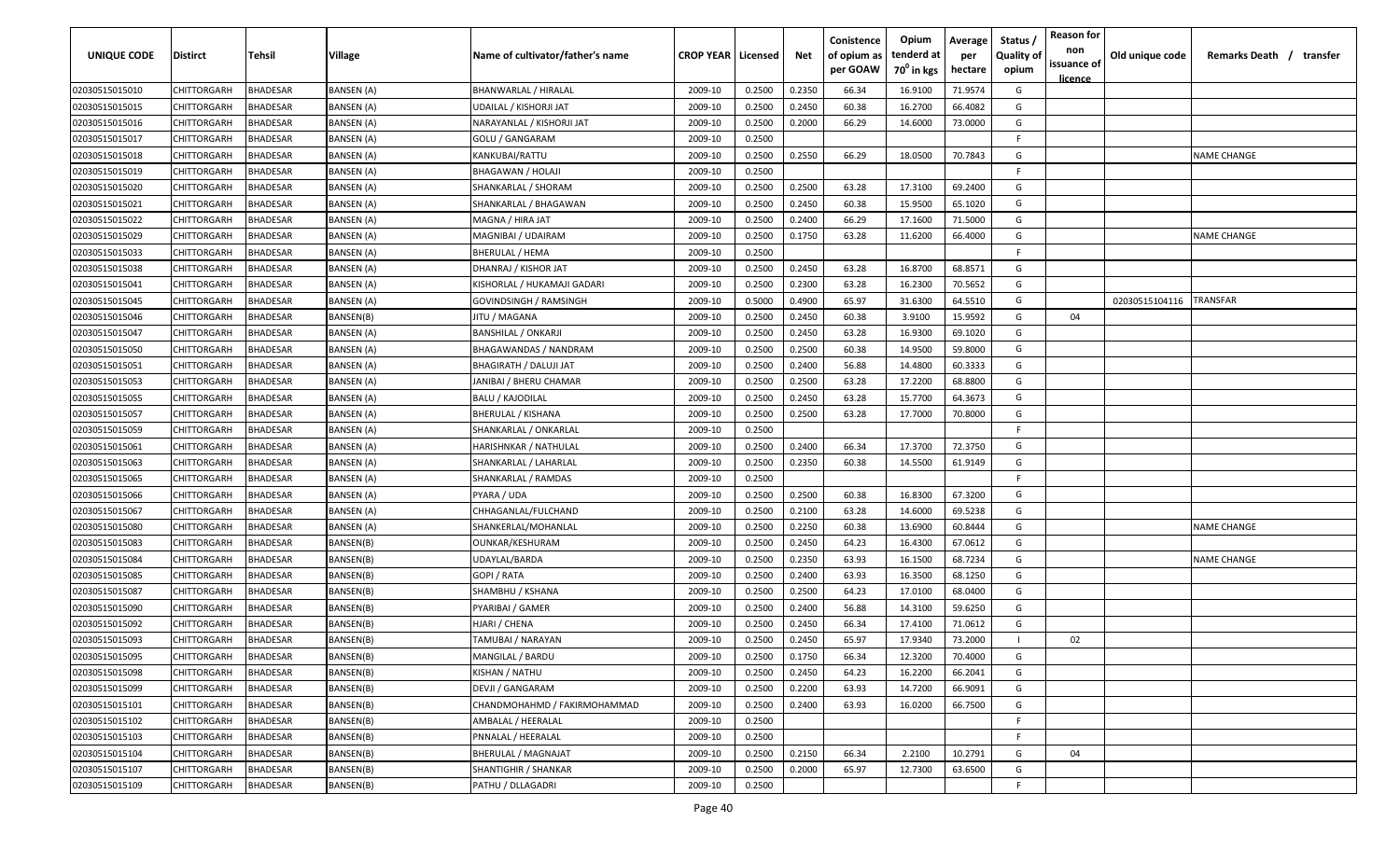| UNIQUE CODE    | Distirct           | Tehsil          | Village         | Name of cultivator/father's name   | <b>CROP YEAR   Licensed</b> |        | Net    | Conistence<br>of opium as<br>per GOAW | Opium<br>tenderd at<br>70 <sup>°</sup> in kgs | Average<br>per<br>hectare | Status /<br><b>Quality of</b><br>opium | <b>Reason for</b><br>non<br>issuance of<br>licence | Old unique code | Remarks Death / transfer |
|----------------|--------------------|-----------------|-----------------|------------------------------------|-----------------------------|--------|--------|---------------------------------------|-----------------------------------------------|---------------------------|----------------------------------------|----------------------------------------------------|-----------------|--------------------------|
| 02030515015111 | CHITTORGARH        | <b>BHADESAR</b> | BANSEN(B)       | BADAMBAI/MITTU                     | 2009-10                     | 0.2500 | 0.2350 | 63.28                                 | 16.2500                                       | 69.1489                   | G                                      |                                                    |                 | <b>NAME CHANGE</b>       |
| 02030515015117 | CHITTORGARH        | BHADESAR        | BANSEN(B)       | AJIJMOHAMMAD / KASAMJI             | 2009-10                     | 0.2500 |        |                                       |                                               |                           | -F.                                    |                                                    |                 |                          |
| 02030515015118 | CHITTORGARH        | BHADESAR        | BANSEN(B)       | MANGU / BARDA                      | 2009-10                     | 0.2500 |        |                                       |                                               |                           | -F.                                    |                                                    |                 |                          |
| 02030515015137 | CHITTORGARH        | BHADESAR        | BANSEN(B)       | SAMBHU / AMARCHAND                 | 2009-10                     | 0.2500 | 0.2400 | 64.23                                 | 16.0500                                       | 66.8750                   | G                                      |                                                    |                 |                          |
| 02030515015141 | CHITTORGARH        | BHADESAR        | BANSEN(B)       | MOTI / VENA                        | 2009-10                     | 0.2500 | 0.2350 | 55.29                                 | 4.9480                                        | 21.0553                   |                                        | 02                                                 |                 |                          |
| 02030515015142 | CHITTORGARH        | <b>BHADESAR</b> | BANSEN(B)       | CHAMPABAI / BARDU                  | 2009-10                     | 0.2500 |        |                                       |                                               |                           | -F.                                    |                                                    |                 |                          |
| 02030515015145 | <b>CHITTORGARH</b> | <b>BHADESAR</b> | BANSEN(B)       | JAMNABAI/MANGU                     | 2009-10                     | 0.2500 |        |                                       |                                               |                           | -F.                                    |                                                    |                 |                          |
| 02030515015156 | CHITTORGARH        | BHADESAR        | BANSEN(B)       | <b>BHWERULAL / SHANKARLAL</b>      | 2009-10                     | 0.2500 | 0.2500 | 66.34                                 | 17.6900                                       | 70.7600                   | G                                      |                                                    |                 |                          |
| 02030515015157 | CHITTORGARH        | BHADESAR        | BANSEN(B)       | MADHO / AMRA                       | 2009-10                     | 0.2500 | 0.2350 | 64.23                                 | 16.0600                                       | 68.3404                   | G                                      |                                                    |                 |                          |
| 02030515015158 | CHITTORGARH        | BHADESAR        | BANSEN(B)       | LEHRIBAI/JITU                      | 2009-10                     | 0.2500 | 0.2500 | 64.23                                 | 15.5900                                       | 62.3600                   | G                                      |                                                    |                 | NAME CHANGE              |
| 02030515015161 | CHITTORGARH        | BHADESAR        | BANSEN (A)      | SHANTILAL / UDAICHAND              | 2009-10                     | 0.2500 | 0.2500 | 66.29                                 | 17.3200                                       | 69.2800                   | G                                      |                                                    |                 |                          |
| 02030515017001 | CHITTORGARH        | BHADESAR        | BHADESAR        | GOPAL/RAMBKSH                      | 2009-10                     | 0.2500 |        |                                       |                                               |                           | F.                                     |                                                    |                 | NAME CHANGE              |
| 02030515017016 | CHITTORGARH        | BHADESAR        | BHADESAR        | ABDUL / RAHIM BAKSH                | 2009-10                     | 0.2500 |        |                                       |                                               |                           | F.                                     |                                                    |                 |                          |
| 02030515017021 | CHITTORGARH        | <b>BHADESAR</b> | BHADESAR        | NARAYAN / HIRA                     | 2009-10                     | 0.2500 | 0.2100 | 61.52                                 | 12.5100                                       | 59.5714                   | G                                      |                                                    |                 |                          |
| 02030515017026 | CHITTORGARH        | <b>BHADESAR</b> | BHADESAR        | MANIBAI/DHOLA                      | 2009-10                     | 0.2500 |        |                                       |                                               |                           | -F.                                    |                                                    |                 |                          |
| 02030515017035 | CHITTORGARH        | <b>BHADESAR</b> | BHADESAR        | <b>BALULAL / KAJOD</b>             | 2009-10                     | 0.2500 |        |                                       |                                               |                           | -F                                     |                                                    |                 |                          |
| 02030515017044 | CHITTORGARH        | BHADESAR        | BHADESAR        | SHAMBHUSINGH/ONKAR SINGH           | 2009-10                     | 0.2500 | 0.2500 | 60.38                                 | 15.7800                                       | 63.1200                   | G                                      |                                                    |                 |                          |
| 02030515017045 | CHITTORGARH        | BHADESAR        | BHADESAR        | KAJOD / GASI                       | 2009-10                     | 0.2500 | 0.1950 | 56.88                                 | 11.5700                                       | 59.3333                   | G                                      |                                                    |                 |                          |
| 02030515017046 | CHITTORGARH        | <b>BHADESAR</b> | BHADESAR        | BHERULAL / LAXMAN                  | 2009-10                     | 0.2500 |        |                                       |                                               |                           | -F.                                    |                                                    |                 |                          |
| 02030515017047 | CHITTORGARH        | <b>BHADESAR</b> | BHADESAR        | NARAYAN / SANGRAM                  | 2009-10                     | 0.2500 | 0.2250 | 56.88                                 | 12.1700                                       | 54.0889                   | G                                      | 04                                                 |                 |                          |
| 02030515017048 | CHITTORGARH        | <b>BHADESAR</b> | BHADESAR        | RUPLAL / MOHAN                     | 2009-10                     | 0.2500 |        |                                       |                                               |                           | -F                                     |                                                    |                 |                          |
| 02030515017050 | CHITTORGARH        | <b>BHADESAR</b> | BHADESAR        | MOHNIBAI/PARTAPGRI                 | 2009-10                     | 0.2500 | 0.2400 | 56.88                                 | 14.7400                                       | 61.4167                   | G                                      |                                                    | 02030515032018  | TRANSFER                 |
| 02030515017051 | CHITTORGARH        | <b>BHADESAR</b> | BHADESAR        | GAMERLAL/GARBAKHA                  | 2009-10                     | 0.2500 | 0.2200 | 56.88                                 | 12.3800                                       | 56.2727                   | G                                      |                                                    | 02030515022010  | <b><i>FRANSFER</i></b>   |
| 02030515017052 | CHITTORGARH        | <b>BHADESAR</b> | <b>BHADESAR</b> | SOHAN/PARTHA                       | 2009-10                     | 0.2500 | 0.1600 | 51.77                                 | 8.0700                                        | 50.4375                   | G                                      | 04                                                 | 02030515054004  | <b><i>FRANSFER</i></b>   |
| 02030515017053 | CHITTORGARH        | BHADESAR        | BHADESAR        | LALSING/KISHORSING                 | 2009-10                     | 0.2500 | 0.1750 | 56.88                                 | 9.9400                                        | 56.8000                   | G                                      |                                                    | 02030515054011  | <b><i>FRANSFER</i></b>   |
| 02030515018002 | CHITTORGARH        | BHADESAR        | BHADSODA        | UDAYGHIR / ONKARGHIR               | 2009-10                     | 0.3500 | 0.2000 | 68.76                                 | 14.3000                                       | 71.5000                   | G                                      |                                                    |                 |                          |
| 02030515018004 | CHITTORGARH        | BHADESAR        | BHADSODA        | HEERALAL / GOTU                    | 2009-10                     | 0.3500 | 0.0350 | 68.76                                 | 2.8000                                        | 80.0000                   | G                                      |                                                    |                 |                          |
| 02030515018007 | CHITTORGARH        | BHADESAR        | BHADSODA        | MOHAN / KEHLASH GOSHYI             | 2009-10                     | 0.2500 | 0.2300 | 60.80                                 | 15.0400                                       | 65.3913                   | G                                      |                                                    |                 |                          |
| 02030515018010 | CHITTORGARH        | BHADESAR        | BHADSODA        | MOTILAL / RAMLALJAT                | 2009-10                     | 0.2500 | 0.2350 |                                       |                                               |                           |                                        | 02                                                 |                 |                          |
| 02030515018011 | CHITTORGARH        | BHADESAR        | BHADSODA        | UDAYLAL / KISHANLAL                | 2009-10                     | 0.3500 |        |                                       |                                               |                           | -F.                                    |                                                    |                 |                          |
| 02030515018013 | CHITTORGARH        | BHADESAR        | BHADSODA        | RAMIBAI / LOBHCHAND                | 2009-10                     | 0.2500 | 0.1900 | 63.24                                 | 11.9400                                       | 62.8421                   | G                                      |                                                    |                 |                          |
| 02030515018016 | CHITTORGARH        | <b>BHADESAR</b> | BHADSODA        | AMBALAL / HEERALAL SHARMA          | 2009-10                     | 0.2500 |        |                                       |                                               |                           | N                                      | 11                                                 |                 |                          |
| 02030515018018 | CHITTORGARH        | BHADESAR        | <b>BHADSODA</b> | MAGNIRAM / VENIRAMJAT              | 2009-10                     | 0.2500 |        |                                       |                                               |                           | -F.                                    |                                                    |                 |                          |
| 02030515018026 | CHITTORGARH        | BHADESAR        | BHADSODA        | BHERULAL/PARTHVIRAJ                | 2009-10                     | 0.2500 |        |                                       |                                               |                           | -F.                                    |                                                    |                 | <b>NAME CHANGE</b>       |
| 02030515018030 | <b>CHITTORGARH</b> | BHADESAR        | <b>BHADSODA</b> | DEWBAI/KISHOR                      | 2009-10                     | 0.2500 | 0.2450 | 63.24                                 | 16.6300                                       | 67.8776                   | G                                      |                                                    |                 | <b>NAME CHANGE</b>       |
| 02030515018031 | <b>CHITTORGARH</b> | <b>BHADESAR</b> | <b>BHADSODA</b> | CHAGNIBAI JITU                     | 2009-10                     | 0.5000 |        |                                       |                                               |                           | -F.                                    |                                                    |                 |                          |
| 02030515018034 | CHITTORGARH        | <b>BHADESAR</b> | <b>BHADSODA</b> | NOJIBAI / CHHAGANLAL               | 2009-10                     | 0.2500 | 0.2450 | 54.57                                 | 3.5200                                        | 14.3673                   | G                                      | 04                                                 |                 |                          |
| 02030515018037 | CHITTORGARH        | <b>BHADESAR</b> | <b>BHADSODA</b> | PRITWIRAJ / KALU                   | 2009-10                     | 0.2500 |        |                                       |                                               |                           | F.                                     |                                                    |                 |                          |
| 02030515018038 | CHITTORGARH        | <b>BHADESAR</b> | <b>BHADSODA</b> | <b>BANSHILAL / GANGARAM KHATIK</b> | 2009-10                     | 0.2500 |        |                                       |                                               |                           | F.                                     |                                                    |                 |                          |
| 02030515018051 | <b>CHITTORGARH</b> | <b>BHADESAR</b> | <b>BHADSODA</b> | MEGHA / ONKARREAGR                 | 2009-10                     | 0.2500 | 0.2550 | 58.17                                 | 15.8400                                       | 62.1176                   | G                                      |                                                    |                 |                          |
| 02030515018052 | <b>CHITTORGARH</b> | BHADESAR        | <b>BHADSODA</b> | SHANKARLAL / NATHUSUTAHR           | 2009-10                     | 0.2500 |        |                                       |                                               |                           | N                                      | 11                                                 |                 |                          |
| 02030515018053 | CHITTORGARH        | BHADESAR        | <b>BHADSODA</b> | <b>CHAMNGHIR / KISHANGHIR</b>      | 2009-10                     | 0.2500 |        |                                       |                                               |                           | F.                                     |                                                    |                 |                          |
| 02030515018055 | CHITTORGARH        | BHADESAR        | <b>BHADSODA</b> | RATANLAL / HARCHAND                | 2009-10                     | 0.2500 | 0.2250 |                                       |                                               |                           |                                        | 02                                                 |                 |                          |
| 02030515018056 | CHITTORGARH        | <b>BHADESAR</b> | <b>BHADSODA</b> | <b>GOTULAL / GHMERLAL</b>          | 2009-10                     | 0.2500 |        |                                       |                                               |                           | F                                      |                                                    |                 |                          |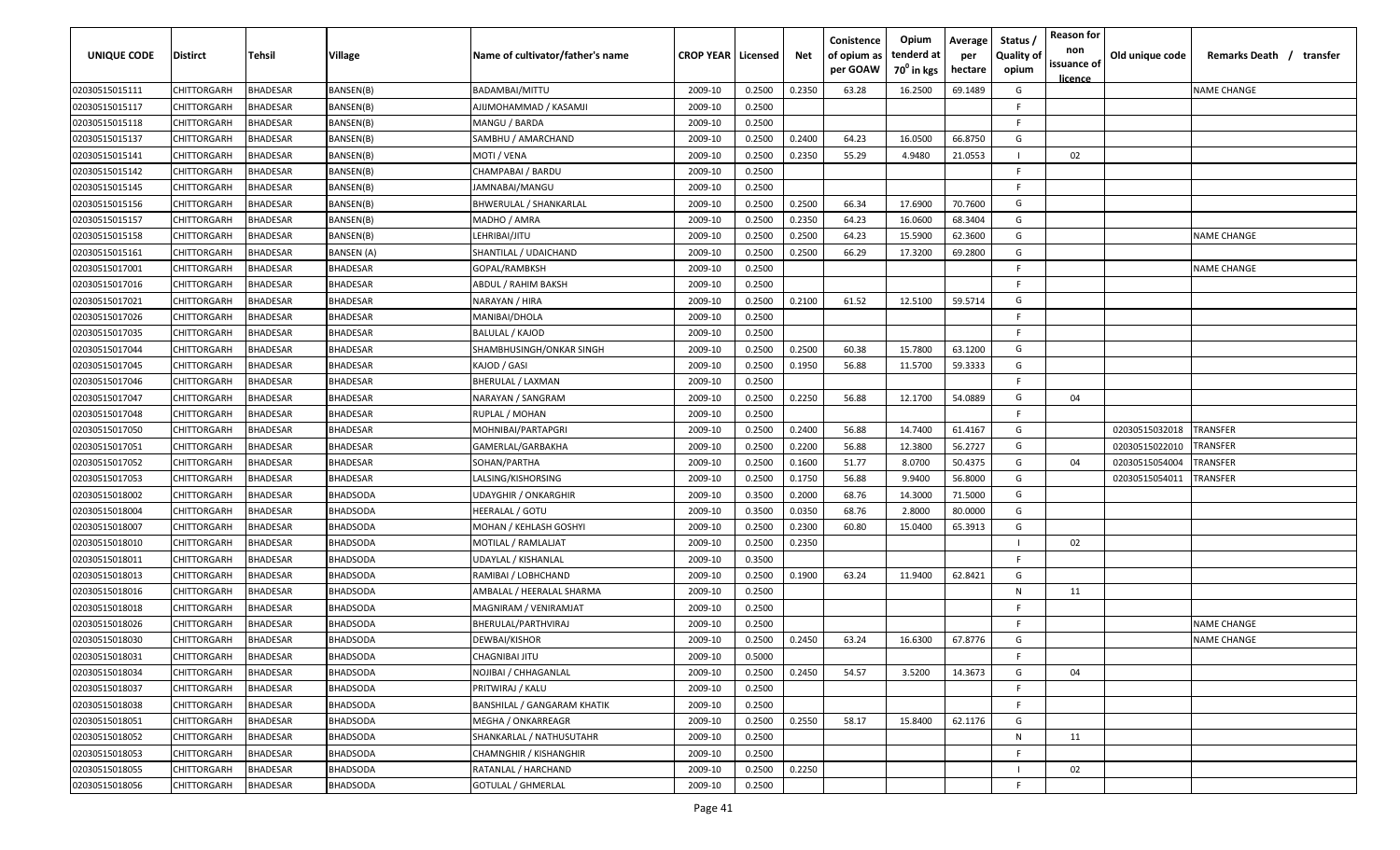| UNIQUE CODE    | Distirct           | Tehsil          | Village                  | Name of cultivator/father's name | <b>CROP YEAR   Licensed</b> |        | Net    | Conistence<br>of opium as<br>per GOAW | Opium<br>tenderd at<br>70 <sup>°</sup> in kgs | Average<br>per<br>hectare | Status,<br><b>Quality of</b><br>opium | <b>Reason for</b><br>non<br>issuance of | Old unique code | Remarks Death / transfer |
|----------------|--------------------|-----------------|--------------------------|----------------------------------|-----------------------------|--------|--------|---------------------------------------|-----------------------------------------------|---------------------------|---------------------------------------|-----------------------------------------|-----------------|--------------------------|
| 02030515018057 | CHITTORGARH        | <b>BHADESAR</b> | <b>BHADSODA</b>          | BHERULAL / KALURAM KHATIK        | 2009-10                     | 0.3500 |        |                                       |                                               |                           | N                                     | licence                                 |                 |                          |
| 02030515018058 | CHITTORGARH        | <b>BHADESAR</b> | BHADSODA                 | MOHANLAL / MEGHRAJ               | 2009-10                     | 0.2500 | 0.2550 | 60.80                                 | 15.8700                                       | 62.2353                   | G                                     |                                         |                 |                          |
| 02030515018059 | CHITTORGARH        | <b>BHADESAR</b> | <b>BHADSODA</b>          | <b>BHAGWAN / WARDA</b>           | 2009-10                     | 0.3500 | 0.3500 | 60.80                                 | 22.7200                                       | 64.9143                   | G                                     |                                         |                 |                          |
| 02030515018063 | CHITTORGARH        | <b>BHADESAR</b> | BHADSODA                 | <b>BHERU / JAICHAND</b>          | 2009-10                     | 0.2500 |        |                                       |                                               |                           | F                                     |                                         |                 |                          |
| 02030515018075 | CHITTORGARH        | <b>BHADESAR</b> | BHADSODA                 | JEETU / DAYARAM JAAT             | 2009-10                     | 0.3500 | 0.3200 |                                       |                                               |                           |                                       | 02                                      |                 |                          |
| 02030515018076 | CHITTORGARH        | <b>BHADESAR</b> | BHADSODA                 | DALICHAND/RAMBAX                 | 2009-10                     | 0.2500 | 0.2300 | 60.80                                 | 14.4600                                       | 62.8696                   | G                                     |                                         |                 | <b>NAME CHANGE</b>       |
| 02030515018077 | CHITTORGARH        | BHADESAR        | BHADSODA                 | GAHRILAL / DALICHAND             | 2009-10                     | 0.5000 | 0.3250 | 65.67                                 | 20.7100                                       | 63.7231                   | G                                     |                                         |                 |                          |
| 02030515018079 | CHITTORGARH        | <b>BHADESAR</b> | BHADSODA                 | BHERA/JODHA                      | 2009-10                     | 0.2500 | 0.1950 |                                       |                                               |                           |                                       | 02                                      |                 |                          |
| 02030515018080 | CHITTORGARH        | <b>BHADESAR</b> | BHADSODA                 | NARAYANDAS / DEVIDAS             | 2009-10                     | 0.2500 |        |                                       |                                               |                           | F.                                    |                                         |                 |                          |
| 02030515018083 | CHITTORGARH        | BHADESAR        | BHADSODA                 | PARTHVIRAJ/HEMA                  | 2009-10                     | 0.2500 | 0.1900 | 60.80                                 | 11.8800                                       | 62.5263                   | G                                     |                                         |                 |                          |
| 02030515019001 | CHITTORGARH        | BHADESAR        | BHADSODA KA KHEDA        | MOHANLAL/KASIRAM                 | 2009-10                     | 0.2500 | 0.1950 | 64.47                                 | 13.0000                                       | 66.6667                   | G                                     |                                         |                 |                          |
| 02030515019007 | CHITTORGARH        | <b>BHADESAR</b> | BHADSODA KA KHEDA        | IAMNALAL / KISHANA               | 2009-10                     | 0.2500 | 0.2500 | 65.70                                 | 16.6700                                       | 66.6800                   | G                                     |                                         |                 |                          |
| 02030515019011 | CHITTORGARH        | <b>BHADESAR</b> | BHADSODA KA KHEDA        | NARAYANLAL / KISHAN              | 2009-10                     | 0.2500 |        |                                       |                                               |                           | E                                     |                                         |                 |                          |
| 02030515019013 | CHITTORGARH        | <b>BHADESAR</b> | BHADSODA KA KHEDA        | HAZARUI / ROOPLAL                | 2009-10                     | 0.2500 | 0.2050 | 63.54                                 | 14.4700                                       | 70.5854                   | G                                     |                                         |                 |                          |
| 02030515019014 | CHITTORGARH        | <b>BHADESAR</b> | BHADSODA KA KHEDA        | KISHANA / DEEPCHAND              | 2009-10                     | 0.2500 |        |                                       |                                               |                           | F                                     |                                         |                 | TRANSFER/SOHANKHEDA      |
| 02030515019015 | CHITTORGARH        | <b>BHADESAR</b> | BHADSODA KA KHEDA        | RAMCHANDRA/HEMRAJ                | 2009-10                     | 0.2500 | 0.1150 | 63.54                                 | 7.8700                                        | 68.4348                   | G                                     |                                         |                 |                          |
| 02030515019016 | CHITTORGARH        | <b>BHADESAR</b> | BHADSODA KA KHEDA        | LAHRILAL / UDAILAL               | 2009-10                     | 0.2500 | 0.1150 | 65.70                                 | 8.3600                                        | 72.6957                   | G                                     |                                         |                 |                          |
| 02030515019018 | CHITTORGARH        | <b>BHADESAR</b> | <b>BHADSODA KA KHEDA</b> | RAMCHANDRA / KASHIRAM            | 2009-10                     | 0.2500 | 0.1200 | 67.23                                 | 8.8700                                        | 73.9167                   | G                                     |                                         |                 |                          |
| 02030515019019 | CHITTORGARH        | <b>BHADESAR</b> | BHADSODA KA KHEDA        | RANGLAL / JAMNA                  | 2009-10                     | 0.2500 | 0.2350 | 67.23                                 | 16.5600                                       | 70.4681                   | G                                     |                                         |                 |                          |
| 02030515019020 | CHITTORGARH        | <b>BHADESAR</b> | BHADSODA KA KHEDA        | <b>BALU / KISHANA</b>            | 2009-10                     | 0.5000 | 0.1600 | 68.76                                 | 11.6600                                       | 72.8750                   | G                                     |                                         |                 |                          |
| 02030515019023 | CHITTORGARH        | <b>BHADESAR</b> | BHADSODA KA KHEDA        | HARLAL / NATHU                   | 2009-10                     | 0.2500 | 0.2500 | 57.09                                 | 14.7800                                       | 59.1200                   | G                                     |                                         |                 |                          |
| 02030515019026 | CHITTORGARH        | <b>BHADESAR</b> | BHADSODA KA KHEDA        | RAMPRASAD / NARAYAN              | 2009-10                     | 0.2500 | 0.1900 | 67.23                                 | 13.9300                                       | 73.3158                   | G                                     |                                         |                 |                          |
| 02030515019028 | CHITTORGARH        | <b>BHADESAR</b> | BHADSODA KA KHEDA        | MAGNIBAI/MAHDO                   | 2009-10                     | 0.2500 | 0.2350 | 61.69                                 | 14.8200                                       | 63.0638                   | G                                     |                                         |                 | <b>NAME CHANGE</b>       |
| 02030515019029 | CHITTORGARH        | BHADESAR        | BHADSODA KA KHEDA        | NARAYAN / GIRDHARI               | 2009-10                     | 0.2500 |        |                                       |                                               |                           | F                                     |                                         |                 |                          |
| 02030515019030 | CHITTORGARH        | <b>BHADESAR</b> | BHADSODA KA KHEDA        | MANIRAM / DEEPACHANDR            | 2009-10                     | 0.5000 | 0.5150 | 64.47                                 | 34.5700                                       | 67.1262                   | G                                     |                                         |                 |                          |
| 02030515019031 | CHITTORGARH        | <b>BHADESAR</b> | BHADSODA KA KHEDA        | RATAN / KISHANA                  | 2009-10                     | 0.5000 | 0.3450 | 68.76                                 | 25.2300                                       | 73.1304                   | G                                     |                                         |                 |                          |
| 02030515019032 | CHITTORGARH        | <b>BHADESAR</b> | BHADSODA KA KHEDA        | RAMCHANDRA / HEMA JAT            | 2009-10                     | 0.2500 |        |                                       |                                               |                           | E                                     |                                         |                 |                          |
| 02030515019034 | CHITTORGARH        | BHADESAR        | BHADSODA KA KHEDA        | BARDIBAI/GIRDARI                 | 2009-10                     | 0.2500 | 0.2400 | 67.23                                 | 17.2200                                       | 71.7500                   | G                                     |                                         |                 |                          |
| 02030515019035 | CHITTORGARH        | <b>BHADESAR</b> | BHADSODA KA KHEDA        | KANCHANBAI / CHOGA               | 2009-10                     | 0.2500 | 0.2500 | 61.69                                 | 15.2200                                       | 60.8800                   | G                                     |                                         |                 |                          |
| 02030515019036 | CHITTORGARH        | <b>BHADESAR</b> | BHADSODA KA KHEDA        | MOHANKUNWAR/BHERUSINGH           | 2009-10                     | 0.2500 | 0.2250 | 57.09                                 | 13.6900                                       | 60.8444                   | G                                     |                                         |                 |                          |
| 02030515019038 | CHITTORGARH        | <b>BHADESAR</b> | BHADSODA KA KHEDA        | PARTVISINGH / NAHARSINGH         | 2009-10                     | 0.2500 | 0.1900 | 63.54                                 | 12.1100                                       | 63.7368                   | G                                     |                                         |                 |                          |
| 02030515019040 | CHITTORGARH        | <b>BHADESAR</b> | BHADSODA KA KHEDA        | RUPA / MOTI                      | 2009-10                     | 0.2500 | 0.2500 | 65.64                                 | 17.4200                                       | 69.6800                   | G                                     |                                         |                 |                          |
| 02030515019041 | CHITTORGARH        | <b>BHADESAR</b> | BHADSODA KA KHEDA        | <b>BHGWAN/MAGNA</b>              | 2009-10                     | 0.2500 | 0.2500 | 60.54                                 | 16.2500                                       | 65.0000                   | G                                     |                                         |                 | <b>NAME CHANGE</b>       |
| 02030515019043 | CHITTORGARH        | <b>BHADESAR</b> | BHADSODA KA KHEDA        | RAMLAL/CHUNNILAL                 | 2009-10                     | 0.3500 | 0.1200 | 65.70                                 | 8.3500                                        | 69.5833                   | G                                     |                                         |                 |                          |
| 02030515019044 | <b>CHITTORGARH</b> | <b>BHADESAR</b> | <b>BHADSODA KA KHEDA</b> | HEERALAL/DALCHAND                | 2009-10                     | 0.2500 |        |                                       |                                               |                           | F                                     |                                         | 02030515011073  | <b>TRANSFER</b>          |
| 02030515021001 | CHITTORGARH        | <b>BHADESAR</b> | <b>BHALOT</b>            | RATNI/MANGU                      | 2009-10                     | 0.2500 | 0.2100 | 66.20                                 | 14.0800                                       | 67.0476                   | G                                     |                                         |                 | <b>NAME CHANGE</b>       |
| 02030515021002 | <b>CHITTORGARH</b> | <b>BHADESAR</b> | <b>BHALOT</b>            | PEMABAI / KHEMA                  | 2009-10                     | 0.2500 | 0.2000 | 63.17                                 | 12.9400                                       | 64.7000                   | G                                     |                                         |                 |                          |
| 02030515021006 | <b>CHITTORGARH</b> | <b>BHADESAR</b> | <b>BHALOT</b>            | BHERULAL/CHAGNA                  | 2009-10                     | 0.3500 | 0.2050 | 66.20                                 | 13.5000                                       | 65.8537                   | G                                     |                                         |                 |                          |
| 02030515021007 | <b>CHITTORGARH</b> | <b>BHADESAR</b> | <b>BHALOT</b>            | <b>UDAILAL / BHAGCHAND</b>       | 2009-10                     | 0.3500 | 0.3400 | 60.26                                 | 20.0900                                       | 59.0882                   | G                                     |                                         |                 |                          |
| 02030515021009 | CHITTORGARH        | <b>BHADESAR</b> | BHALOT                   | BARDIBAI/SHAMBU                  | 2009-10                     | 0.2500 | 0.2500 | 65.31                                 | 16.1400                                       | 64.5600                   | G                                     |                                         |                 | <b>NAME CHANGE</b>       |
| 02030515021011 | CHITTORGARH        | <b>BHADESAR</b> | <b>BHALOT</b>            | MOHAN/BHAGWAN                    | 2009-10                     | 0.2500 | 0.2400 | 63.17                                 | 14.8800                                       | 62.0000                   | G                                     |                                         |                 | <b>NAME CHANGE</b>       |
| 02030515021012 | CHITTORGARH        | <b>BHADESAR</b> | <b>BHALOT</b>            | RAMA / DALLA                     | 2009-10                     | 0.2500 | 0.2500 | 60.26                                 | 15.0500                                       | 60.2000                   | G                                     |                                         |                 |                          |
| 02030515021015 | CHITTORGARH        | <b>BHADESAR</b> | <b>BHALOT</b>            | SHERKHAN / JAMALKHAN             | 2009-10                     | 0.2500 | 0.2450 | 65.31                                 | 16.7800                                       | 68.4898                   | G                                     |                                         |                 |                          |
| 02030515021018 | <b>CHITTORGARH</b> | <b>BHADESAR</b> | BHALOT                   | SURAJABI / BALU                  | 2009-10                     | 0.3500 | 0.3500 | 66.20                                 | 23.7000                                       | 67.7143                   | G                                     |                                         |                 |                          |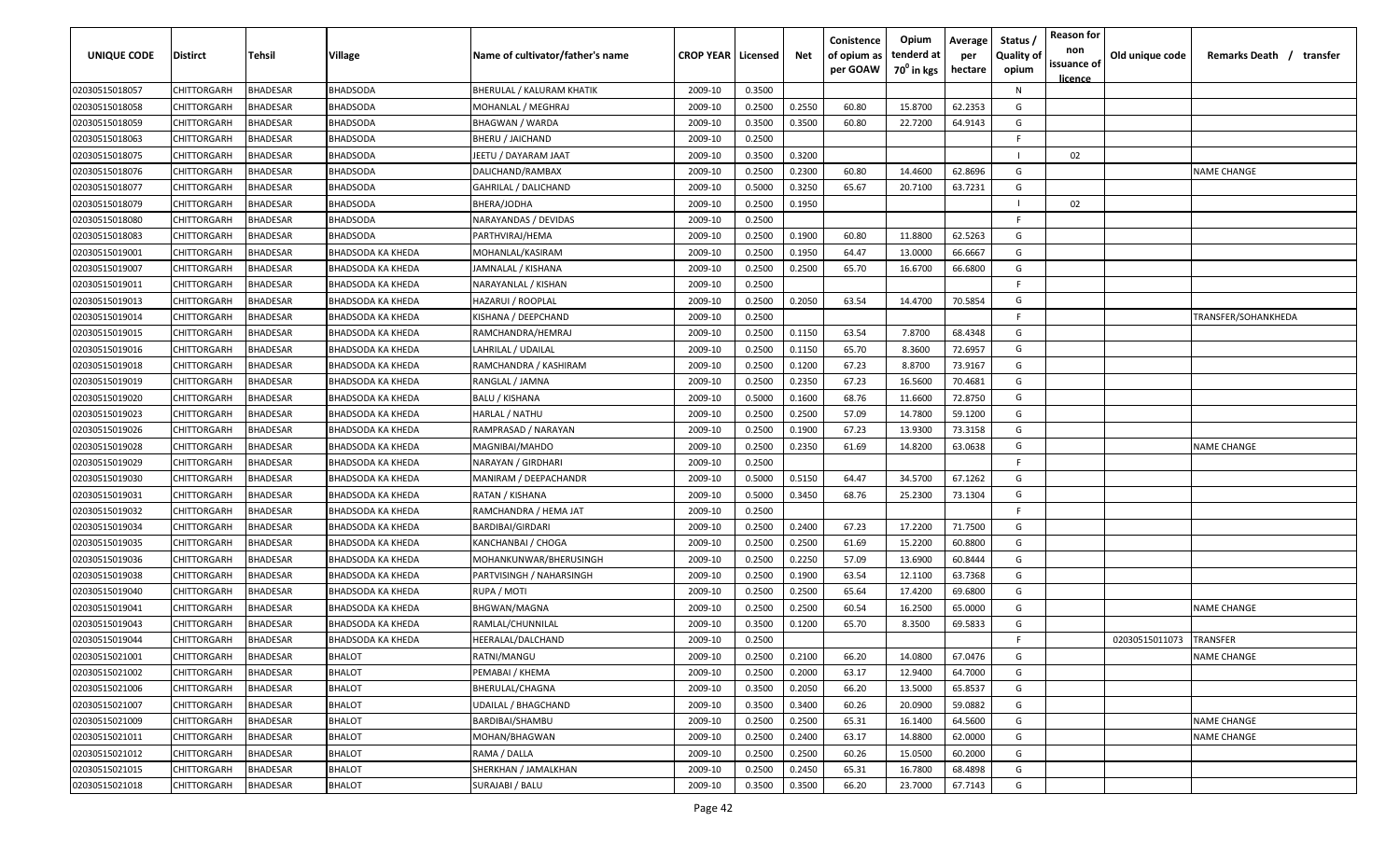| UNIQUE CODE    | <b>Distirct</b>    | Tehsil          | Village            | Name of cultivator/father's name | <b>CROP YEAR   Licensed</b> |        | Net    | Conistence<br>of opium as<br>per GOAW | Opium<br>tenderd at<br>$70^0$ in kgs | Average<br>per<br>hectare | Status<br><b>Quality of</b><br>opium | <b>Reason for</b><br>non<br>issuance of<br>licence | Old unique code | Remarks Death / transfer |
|----------------|--------------------|-----------------|--------------------|----------------------------------|-----------------------------|--------|--------|---------------------------------------|--------------------------------------|---------------------------|--------------------------------------|----------------------------------------------------|-----------------|--------------------------|
| 02030515021019 | <b>CHITTORGARH</b> | <b>BHADESAR</b> | <b>BHALOT</b>      | <b>BHAGWATILAL / KHUMAKHATIK</b> | 2009-10                     | 0.3500 | 0.2000 | 60.26                                 | 12.2100                              | 61.0500                   | G                                    |                                                    |                 |                          |
| 02030515021023 | CHITTORGARH        | <b>BHADESAR</b> | <b>BHALOT</b>      | LALURAM / HARLAL                 | 2009-10                     | 0.3500 | 0.2850 | 66.20                                 | 17.9900                              | 63.1228                   | G                                    |                                                    |                 |                          |
| 02030515021024 | CHITTORGARH        | <b>BHADESAR</b> | BHALOT             | KADARKHAN / AJIMKHAN             | 2009-10                     | 0.2500 | 0.2450 | 63.17                                 | 14.2200                              | 58.0408                   | G                                    |                                                    |                 |                          |
| 02030515027001 | CHITTORGARH        | <b>BHADESAR</b> | BHUTIAKHURD        | LEHRIBAI / BHAGWAN               | 2009-10                     | 0.2500 | 0.2400 | 65.21                                 | 16.4500                              | 68.5417                   | G                                    |                                                    |                 |                          |
| 02030515027003 | CHITTORGARH        | <b>BHADESAR</b> | BHUTIAKHURD        | RAMLAL/GAMER/KALU                | 2009-10                     | 0.2500 | 0.2400 | 61.52                                 | 16.1300                              | 67.2083                   | G                                    |                                                    |                 | <b>NAME CHANGE</b>       |
| 02030515027008 | CHITTORGARH        | <b>BHADESAR</b> | BHUTIAKHURD        | UDAILAL/KALU/SHOLAL              | 2009-10                     | 0.2500 | 0.2350 | 61.52                                 | 15.6800                              | 66.7234                   | G                                    |                                                    |                 | <b>NAME CHANGE</b>       |
| 02030515027010 | CHITTORGARH        | <b>BHADESAR</b> | BHUTIAKHURD        | <b>BHAGWAN / KALU</b>            | 2009-10                     | 0.2500 | 0.2250 | 65.21                                 | 15.8000                              | 70.2222                   | G                                    |                                                    |                 |                          |
| 02030515027016 | CHITTORGARH        | <b>BHADESAR</b> | BHUTIAKHURD        | PYARCHAND / LAKSHAMAN            | 2009-10                     | 0.2500 | 0.2400 | 58.58                                 | 14.9300                              | 62.2083                   | G                                    |                                                    |                 |                          |
| 02030515027022 | CHITTORGARH        | <b>BHADESAR</b> | <b>BHUTIAKHURD</b> | GEHRILAL / UDAIRAM               | 2009-10                     | 0.2500 | 0.2300 | 66.83                                 | 17.1500                              | 74.5652                   | G                                    |                                                    |                 |                          |
| 02030515027027 | CHITTORGARH        | <b>BHADESAR</b> | BHUTIAKHURD        | ONKARLAL / SHOLAL                | 2009-10                     | 0.2500 | 0.2400 | 61.52                                 | 15.3600                              | 64.0000                   | G                                    |                                                    |                 |                          |
| 02030515027029 | CHITTORGARH        | <b>BHADESAR</b> | BHUTIAKHURD        | KESARBAI/RAMLAL                  | 2009-10                     | 0.2500 | 0.2100 | 68.59                                 | 14.9800                              | 71.3333                   | G                                    |                                                    |                 | <b>NAME CHANGE</b>       |
| 02030515027034 | CHITTORGARH        | <b>BHADESAR</b> | BHUTIAKHURD        | SHANKARLAL / SHOLAJI             | 2009-10                     | 0.2500 | 0.2400 | 65.21                                 | 16.4300                              | 68.4583                   | G                                    |                                                    |                 |                          |
| 02030515027047 | CHITTORGARH        | <b>BHADESAR</b> | BHUTIAKHURD        | BHERULAL / DEV                   | 2009-10                     | 0.2500 | 0.2250 | 61.52                                 | 14.3300                              | 63.6889                   | G                                    |                                                    |                 |                          |
| 02030515027050 | CHITTORGARH        | <b>BHADESAR</b> | BHUTIAKHURD        | MIYANCHAND / RAMLAL              | 2009-10                     | 0.2500 | 0.2450 | 61.52                                 | 16.7500                              | 68.3673                   | G                                    |                                                    |                 |                          |
| 02030515027057 | CHITTORGARH        | <b>BHADESAR</b> | BHUTIAKHURD        | BHERULAL / UDAIRAM               | 2009-10                     | 0.2500 | 0.2400 | 51.77                                 | 2.3400                               | 9.7500                    | G                                    | 04                                                 |                 |                          |
| 02030515027058 | CHITTORGARH        | <b>BHADESAR</b> | BHUTIAKHURD        | ONKAR/RAMLAL/JITU                | 2009-10                     | 0.2500 | 0.2100 | 68.59                                 | 14.7300                              | 70.1429                   | G                                    |                                                    |                 | <b>NAME CHANGE</b>       |
| 02030515027064 | CHITTORGARH        | <b>BHADESAR</b> | BHUTIAKHURD        | MANGANA / CHATURBHUJ             | 2009-10                     | 0.2500 | 0.2350 | 68.59                                 | 17.6400                              | 75.0638                   | G                                    |                                                    |                 |                          |
| 02030515027067 | CHITTORGARH        | <b>BHADESAR</b> | BHUTIAKHURD        | KAILASHCHAND / GEHRI             | 2009-10                     | 0.2500 | 0.2400 | 66.83                                 | 16.2100                              | 67.5417                   | G                                    |                                                    |                 |                          |
| 02030515027077 | CHITTORGARH        | <b>BHADESAR</b> | BHUTIAKHURD        | SHANKAR / KALU                   | 2009-10                     | 0.2500 | 0.2400 | 58.58                                 | 15.4800                              | 64.5000                   | G                                    |                                                    |                 |                          |
| 02030515027079 | CHITTORGARH        | <b>BHADESAR</b> | BHUTIAKHURD        | KANA / KALU                      | 2009-10                     | 0.2500 | 0.2350 | 58.58                                 | 14.8100                              | 63.0213                   | G                                    |                                                    |                 |                          |
| 02030515027091 | CHITTORGARH        | <b>BHADESAR</b> | BHUTIAKHURD        | <b>GULABCHAND / SHOLA</b>        | 2009-10                     | 0.2500 | 0.2400 | 68.59                                 | 17.6000                              | 73.3333                   | G                                    |                                                    |                 |                          |
| 02030515027095 | CHITTORGARH        | <b>BHADESAR</b> | BHUTIAKHURD        | NARAYANLAL / DALICHAND           | 2009-10                     | 0.2500 | 0.2450 | 51.77                                 | 13.2700                              | 54.1633                   | G                                    | 04                                                 |                 |                          |
| 02030515028005 | CHITTORGARH        | <b>BHADESAR</b> | <b>BILADI</b>      | KISHORE / UDA                    | 2009-10                     | 0.2500 |        |                                       |                                      |                           | F                                    |                                                    |                 |                          |
| 02030515028009 | CHITTORGARH        | <b>BHADESAR</b> | BILADI             | HANSRAJ / LAKHMA                 | 2009-10                     | 0.2500 | 0.2450 | 52.18                                 | 3.0700                               | 12.5306                   | G                                    | 04                                                 |                 |                          |
| 02030515028016 | CHITTORGARH        | <b>BHADESAR</b> | BILADI             | GOPILAL/DEVA                     | 2009-10                     | 0.2500 |        |                                       |                                      |                           | E                                    |                                                    |                 |                          |
| 02030515028017 | CHITTORGARH        | <b>BHADESAR</b> | BILADI             | GULABCHAND/LALU                  | 2009-10                     | 0.2500 | 0.2500 | 62.96                                 | 3.6200                               | 14.4800                   | G                                    | 04                                                 |                 |                          |
| 02030515028018 | CHITTORGARH        | <b>BHADESAR</b> | BILADI             | RATANSINGH/NATHUSINGH            | 2009-10                     | 0.2500 |        |                                       |                                      |                           | F.                                   |                                                    |                 |                          |
| 02030515028024 | CHITTORGARH        | <b>BHADESAR</b> | BILADI             | MITTHULAL/SHANKAR JAT            | 2009-10                     | 0.3500 | 0.0200 | 70.42                                 | 1.6900                               | 84.5000                   | G                                    |                                                    |                 |                          |
| 02030515028028 | CHITTORGARH        | <b>BHADESAR</b> | BILADI             | DEVILAL/SHANKAR JAT              | 2009-10                     | 0.2500 |        |                                       |                                      |                           | E                                    |                                                    |                 |                          |
| 02030515028029 | CHITTORGARH        | <b>BHADESAR</b> | BILADI             | HAJARI/SHANKAR JAT               | 2009-10                     | 0.2500 |        |                                       |                                      |                           | F                                    |                                                    |                 |                          |
| 02030515028031 | CHITTORGARH        | <b>BHADESAR</b> | BILADI             | HANSRAJ/VARDA                    | 2009-10                     | 0.2500 |        |                                       |                                      |                           | F                                    |                                                    |                 | <b>NAME CHANGE</b>       |
| 02030515028033 | CHITTORGARH        | <b>BHADESAR</b> | BILADI             | POKHARLAL/CHATURBHUJ             | 2009-10                     | 0.2500 | 0.2500 |                                       |                                      |                           |                                      | 02                                                 |                 |                          |
| 02030515028042 | CHITTORGARH        | <b>BHADESAR</b> | BILADI             | PANNA/PYARAKIR                   | 2009-10                     | 0.2500 | 0.2550 | 59.98                                 | 16.3900                              | 64.2745                   | G                                    |                                                    | 02030515049047  | TRANSFER                 |
| 02030515028043 | CHITTORGARH        | <b>BHADESAR</b> | BILADI             | RATANLAL/DULICHAND               | 2009-10                     | 0.2500 | 0.2450 | 56.63                                 | 15.6600                              | 63.9184                   | G                                    |                                                    | 02030515049014  | TRANSFER                 |
| 02030515028044 | CHITTORGARH        | <b>BHADESAR</b> | BILADI             | DEVBAI/GOKULKIR                  | 2009-10                     | 0.2500 |        |                                       |                                      |                           | F.                                   |                                                    | 02030515049021  | TRANSFER                 |
| 02030515028045 | <b>CHITTORGARH</b> | <b>BHADESAR</b> | <b>BILADI</b>      | HAZARI/SHAMBU                    | 2009-10                     | 0.2500 |        |                                       |                                      |                           | F                                    |                                                    | 02030515049044  | <b>TRANSFER</b>          |
| 02030515031001 | <b>CHITTORGARH</b> | <b>BHADESAR</b> | <b>BYAVAR</b>      | BHAGAWAN / RAMA                  | 2009-10                     | 0.2500 |        |                                       |                                      |                           | E.                                   |                                                    |                 |                          |
| 02030515031013 | CHITTORGARH        | <b>BHADESAR</b> | <b>BYAVAR</b>      | JADAVBAI / HIRA                  | 2009-10                     | 0.2500 | 0.2300 | 68.59                                 | 16.9600                              | 73.7391                   | G                                    |                                                    |                 |                          |
| 02030515031016 | CHITTORGARH        | <b>BHADESAR</b> | <b>BYAVAR</b>      | DEVILAL/GULAB                    | 2009-10                     | 0.2500 |        |                                       |                                      |                           | F                                    |                                                    |                 | <b>NAME CHANGE</b>       |
| 02030515031017 | CHITTORGARH        | <b>BHADESAR</b> | <b>BYAVAR</b>      | NARAYAN / GASI                   | 2009-10                     | 0.2500 | 0.2550 | 68.59                                 | 18.4600                              | 72.3922                   | G                                    |                                                    |                 |                          |
| 02030515031035 | CHITTORGARH        | <b>BHADESAR</b> | <b>BYAVAR</b>      | NARAYAN / BHURA                  | 2009-10                     | 0.2500 |        |                                       |                                      |                           | F                                    |                                                    |                 |                          |
| 02030515031037 | CHITTORGARH        | <b>BHADESAR</b> | <b>BYAVAR</b>      | BHARATSINGH/NIRBAHYSINGH         | 2009-10                     | 0.2500 |        |                                       |                                      |                           | F.                                   |                                                    |                 |                          |
| 02030515031038 | CHITTORGARH        | <b>BHADESAR</b> | <b>BYAVAR</b>      | BHERULAL / NARAYAN JAT           | 2009-10                     | 0.2500 |        |                                       |                                      |                           | F.                                   |                                                    |                 |                          |
| 02030515031039 | <b>CHITTORGARH</b> | <b>BHADESAR</b> | <b>BYAVAR</b>      | LAKSHMAN / KISHOR                | 2009-10                     | 0.2500 |        |                                       |                                      |                           | F                                    |                                                    |                 |                          |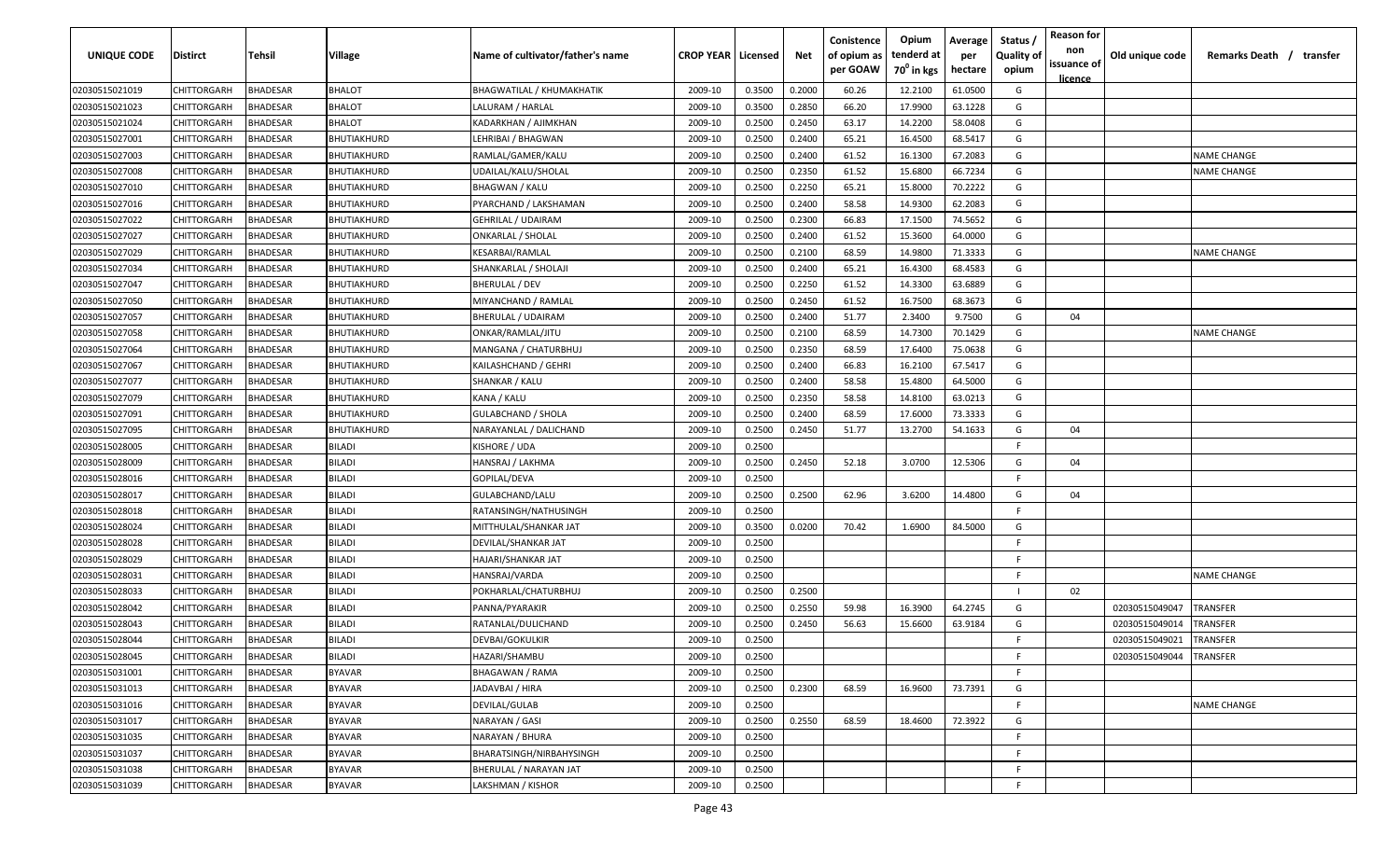| UNIQUE CODE    | Distirct           | Tehsil          | Village       | Name of cultivator/father's name | <b>CROP YEAR   Licensed</b> |        | Net    | Conistence<br>of opium as<br>per GOAW | Opium<br>tenderd at<br>70 <sup>0</sup> in kgs | Average<br>per<br>hectare | Status /<br><b>Quality of</b><br>opium | <b>Reason for</b><br>non<br>issuance of<br><u>licence</u> | Old unique code | Remarks Death / transfer |
|----------------|--------------------|-----------------|---------------|----------------------------------|-----------------------------|--------|--------|---------------------------------------|-----------------------------------------------|---------------------------|----------------------------------------|-----------------------------------------------------------|-----------------|--------------------------|
| 02030515031040 | CHITTORGARH        | <b>BHADESAR</b> | <b>BYAVAR</b> | MADHU / HIRA                     | 2009-10                     | 0.2500 |        |                                       |                                               |                           | F.                                     |                                                           |                 |                          |
| 02030515031041 | CHITTORGARH        | BHADESAR        | <b>BYAVAR</b> | <b>BHAGWAN/GHASI</b>             | 2009-10                     | 0.2500 | 0.2500 | 66.83                                 | 18.3800                                       | 73.5200                   | G                                      |                                                           |                 |                          |
| 02030515031047 | CHITTORGARH        | BHADESAR        | <b>BYAVAR</b> | BHERU/NARAYAN GAYRI              | 2009-10                     | 0.2500 |        |                                       |                                               |                           | -F.                                    |                                                           |                 |                          |
| 02030515031060 | CHITTORGARH        | BHADESAR        | <b>BYAVAR</b> | GHASI/MAGNA JAT                  | 2009-10                     | 0.2500 |        |                                       |                                               |                           | -F.                                    |                                                           |                 |                          |
| 02030515031063 | CHITTORGARH        | BHADESAR        | <b>BYAVAR</b> | AMERA/POKHAR                     | 2009-10                     | 0.2500 | 0.2400 | 57.90                                 | 15.9100                                       | 66.2917                   | G                                      |                                                           |                 |                          |
| 02030515031069 | CHITTORGARH        | <b>BHADESAR</b> | <b>BYAVAR</b> | CHHAGANLAL/NARAYAN               | 2009-10                     | 0.2500 | 0.2350 | 59.64                                 | 14.4300                                       | 61.4043                   | G                                      |                                                           |                 |                          |
| 02030515031071 | <b>CHITTORGARH</b> | BHADESAR        | <b>BYAVAR</b> | BHERULAL/MOTILAL                 | 2009-10                     | 0.2500 |        |                                       |                                               |                           | -F.                                    |                                                           |                 |                          |
| 02030515031075 | CHITTORGARH        | BHADESAR        | <b>BYAVAR</b> | BHERI/NARAYAN                    | 2009-10                     | 0.2500 | 0.2500 | 58.39                                 | 15.4200                                       | 61.6800                   | G                                      |                                                           |                 |                          |
| 02030515031077 | CHITTORGARH        | BHADESAR        | <b>BYAVAR</b> | KALULAL/MODA                     | 2009-10                     | 0.2500 | 0.2550 | 57.90                                 | 15.0800                                       | 59.1373                   | G                                      |                                                           | 02030515032004  | TRANSFER                 |
| 02030515031078 | CHITTORGARH        | BHADESAR        | <b>BYAVAR</b> | SHANKARLAL/SITARAM               | 2009-10                     | 0.2500 |        |                                       |                                               |                           | F                                      |                                                           | 02030515032015  | <b>TRANSFER</b>          |
| 02030515031079 | CHITTORGARH        | BHADESAR        | BYAVAR        | KAZODNATH/DUNGARNATH             | 2009-10                     | 0.2500 | 0.2500 | 57.90                                 | 15.4000                                       | 61.6000                   | G                                      |                                                           | 02030515032022  | TRANSFER                 |
| 02030515031080 | CHITTORGARH        | BHADESAR        | <b>BYAVAR</b> | PARTHULAL/PRITHVIRAJ             | 2009-10                     | 0.2500 |        |                                       |                                               |                           | F.                                     |                                                           | 02030515032014  | TRANSFER                 |
| 02030515031081 | CHITTORGARH        | BHADESAR        | <b>BYAVAR</b> | SHANKAR/BHERA                    | 2009-10                     | 0.2500 |        |                                       |                                               |                           | F.                                     |                                                           | 02030515032023  | <b>TRANSFER</b>          |
| 02030515031082 | CHITTORGARH        | BHADESAR        | <b>BYAVAR</b> | NANDLAL/NAULA                    | 2009-10                     | 0.2500 |        |                                       |                                               |                           | F.                                     |                                                           | 02030515032016  | TRANSFER                 |
| 02030515034006 | CHITTORGARH        | BHADESAR        | DELWAS        | SHREELAL/BHURA                   | 2009-10                     | 0.2500 | 0.2500 | 59.75                                 | 3.9300                                        | 15.7200                   | G                                      | 04                                                        |                 |                          |
| 02030515034007 | CHITTORGARH        | <b>BHADESAR</b> | DELWAS        | KANSINGH / LAHARKUNWAR           | 2009-10                     | 0.2500 | 0.2350 | 60.43                                 | 13.5900                                       | 57.8298                   | G                                      |                                                           |                 |                          |
| 02030515034008 | CHITTORGARH        | BHADESAR        | DELWAS        | KANKUBAI / RAMLAL                | 2009-10                     | 0.2500 | 0.2400 | 64.38                                 | 16.0200                                       | 66.7500                   | G                                      |                                                           |                 |                          |
| 02030515034012 | CHITTORGARH        | BHADESAR        | DELWAS        | <b>BHERUPURI/KALUPURI</b>        | 2009-10                     | 0.2500 | 0.2500 | 55.99                                 | 14.6600                                       | 58.6400                   | G                                      |                                                           |                 |                          |
| 02030515034022 | CHITTORGARH        | BHADESAR        | DELWAS        | RAYSINGH / RAMSINGH              | 2009-10                     | 0.2500 | 0.2300 | 63.33                                 | 15.0900                                       | 65.6087                   | G                                      |                                                           |                 |                          |
| 02030515034023 | CHITTORGARH        | BHADESAR        | DELWAS        | RATANLAL / NATHU                 | 2009-10                     | 0.2500 | 0.2450 | 63.33                                 | 15.4000                                       | 62.8571                   | G                                      |                                                           |                 |                          |
| 02030515034024 | CHITTORGARH        | <b>BHADESAR</b> | DELWAS        | RANJEETSINGH / HARDEVSINGH       | 2009-10                     | 0.2500 | 0.2400 | 60.43                                 | 14.2100                                       | 59.2083                   | G                                      |                                                           |                 |                          |
| 02030515034028 | CHITTORGARH        | <b>BHADESAR</b> | DELWAS        | PREMA / GOMA                     | 2009-10                     | 0.2500 | 0.2450 | 59.75                                 | 14.5600                                       | 59.4286                   | G                                      |                                                           |                 |                          |
| 02030515034031 | CHITTORGARH        | <b>BHADESAR</b> | DELWAS        | PREMSINGH / DEVIDSINGH           | 2009-10                     | 0.2500 | 0.2450 | 66.36                                 | 16.0400                                       | 65.4694                   | G                                      |                                                           |                 |                          |
| 02030515034032 | CHITTORGARH        | BHADESAR        | DELWAS        | DOLATSINGH / KHURANSINGH         | 2009-10                     | 0.2500 | 0.2100 | 60.43                                 | 12.4600                                       | 59.3333                   | G                                      |                                                           |                 |                          |
| 02030515034040 | CHITTORGARH        | BHADESAR        | DELWAS        | <b>BHERU / NATHU</b>             | 2009-10                     | 0.2500 | 0.2550 | 59.75                                 | 14.6900                                       | 57.6078                   | G                                      |                                                           |                 |                          |
| 02030515034045 | CHITTORGARH        | BHADESAR        | DELWAS        | KESHARSINGH / KHUMANSINGH        | 2009-10                     | 0.2500 | 0.2500 | 63.33                                 | 16.2300                                       | 64.9200                   | G                                      |                                                           |                 |                          |
| 02030515037001 | CHITTORGARH        | BHADESAR        | DEVDAPIPLI    | SHANKAR / BHANA                  | 2009-10                     | 0.2500 | 0.1850 | 59.98                                 | 12.0600                                       | 65.1892                   | G                                      |                                                           |                 |                          |
| 02030515037002 | CHITTORGARH        | BHADESAR        | DEVDAPIPLI    | CHUNNIBAI / GANGARAM             | 2009-10                     | 0.2500 | 0.2350 | 64.35                                 | 16.6400                                       | 70.8085                   | G                                      |                                                           |                 |                          |
| 02030515037003 | CHITTORGARH        | BHADESAR        | DEVDAPIPLI    | LEHARIBAI / NARAYAN              | 2009-10                     | 0.2500 | 0.2450 | 64.35                                 | 16.9200                                       | 69.0612                   | G                                      |                                                           |                 |                          |
| 02030515037004 | CHITTORGARH        | BHADESAR        | DEVDAPIPLI    | TOLU / VARDA                     | 2009-10                     | 0.2500 | 0.2450 |                                       |                                               |                           |                                        | 02                                                        |                 |                          |
| 02030515037005 | CHITTORGARH        | BHADESAR        | DEVDAPIPLI    | JAMNIBAI / NANA                  | 2009-10                     | 0.2500 | 0.1150 | 64.35                                 | 8.0200                                        | 69.7391                   | G                                      |                                                           |                 |                          |
| 02030515037007 | CHITTORGARH        | BHADESAR        | DEVDAPIPLI    | LAXMANDAS/GOPALDAS               | 2009-10                     | 0.2500 | 0.2050 | 60.04                                 | 12.6800                                       | 61.8537                   | G                                      |                                                           |                 |                          |
| 02030515037008 | CHITTORGARH        | BHADESAR        | DEVDAPIPLI    | SHANKARIBAI / PARTHU             | 2009-10                     | 0.2500 |        |                                       |                                               |                           | -F.                                    |                                                           |                 |                          |
| 02030515037009 | CHITTORGARH        | BHADESAR        | DEVDAPIPLI    | NOJIBAI/KHURAJ                   | 2009-10                     | 0.2500 | 0.2400 |                                       |                                               |                           |                                        | 02                                                        |                 |                          |
| 02030515037010 | <b>CHITTORGARH</b> | BHADESAR        | DEVDAPIPLI    | SHOLA / NOLA                     | 2009-10                     | 0.2500 | 0.1650 | 63.74                                 | 12.0460                                       | 73.0061                   |                                        | 02                                                        |                 |                          |
| 02030515037011 | CHITTORGARH        | <b>BHADESAR</b> | DEVDAPIPLI    | HEERA / DOLGHIR                  | 2009-10                     | 0.2500 | 0.2000 | 62.96                                 | 13.7800                                       | 68.9000                   | G                                      |                                                           |                 |                          |
| 02030515037012 | CHITTORGARH        | <b>BHADESAR</b> | DEVDAPIPLI    | MANIDAS / KALUDAS                | 2009-10                     | 0.2500 | 0.2300 | 65.98                                 | 15.5700                                       | 67.6957                   |                                        | 02                                                        |                 |                          |
| 02030515037015 | CHITTORGARH        | <b>BHADESAR</b> | DEVDAPIPLI    | ABHAYSINGH/KISHANSINGH           | 2009-10                     | 0.2500 |        |                                       |                                               |                           | F.                                     |                                                           |                 | <b>NAME CHANGE</b>       |
| 02030515037016 | <b>CHITTORGARH</b> | <b>BHADESAR</b> | DEVDAPIPLI    | ANCHHIBAI/HOLA                   | 2009-10                     | 0.2500 |        |                                       |                                               |                           | F.                                     |                                                           |                 | <b>NAME CHANGE</b>       |
| 02030515037017 | CHITTORGARH        | <b>BHADESAR</b> | DEVDAPIPLI    | AMARCHAND / GOTU                 | 2009-10                     | 0.2500 |        |                                       |                                               |                           | F.                                     |                                                           |                 |                          |
| 02030515037018 | CHITTORGARH        | BHADESAR        | DEVDAPIPLI    | SHANKARLAL / KHEMA               | 2009-10                     | 0.2500 | 0.2350 |                                       |                                               |                           |                                        | 02                                                        |                 |                          |
| 02030515037019 | CHITTORGARH        | BHADESAR        | DEVDAPIPLI    | HEERA / HEMA                     | 2009-10                     | 0.2500 | 0.2450 | 68.16                                 | 18.1100                                       | 73.9184                   | G                                      |                                                           |                 |                          |
| 02030515037020 | CHITTORGARH        | BHADESAR        | DEVDAPIPLI    | <b>ONKARLAL / CHAGUJAT</b>       | 2009-10                     | 0.2500 | 0.2450 | 64.35                                 | 16.8300                                       | 68.6939                   | G                                      |                                                           |                 |                          |
| 02030515037021 | <b>CHITTORGARH</b> | <b>BHADESAR</b> | DEVDAPIPLI    | RATNLAL / GANGARAM               | 2009-10                     | 0.2500 | 0.1950 | 65.84                                 | 14.1600                                       | 72.6154                   | G                                      |                                                           |                 |                          |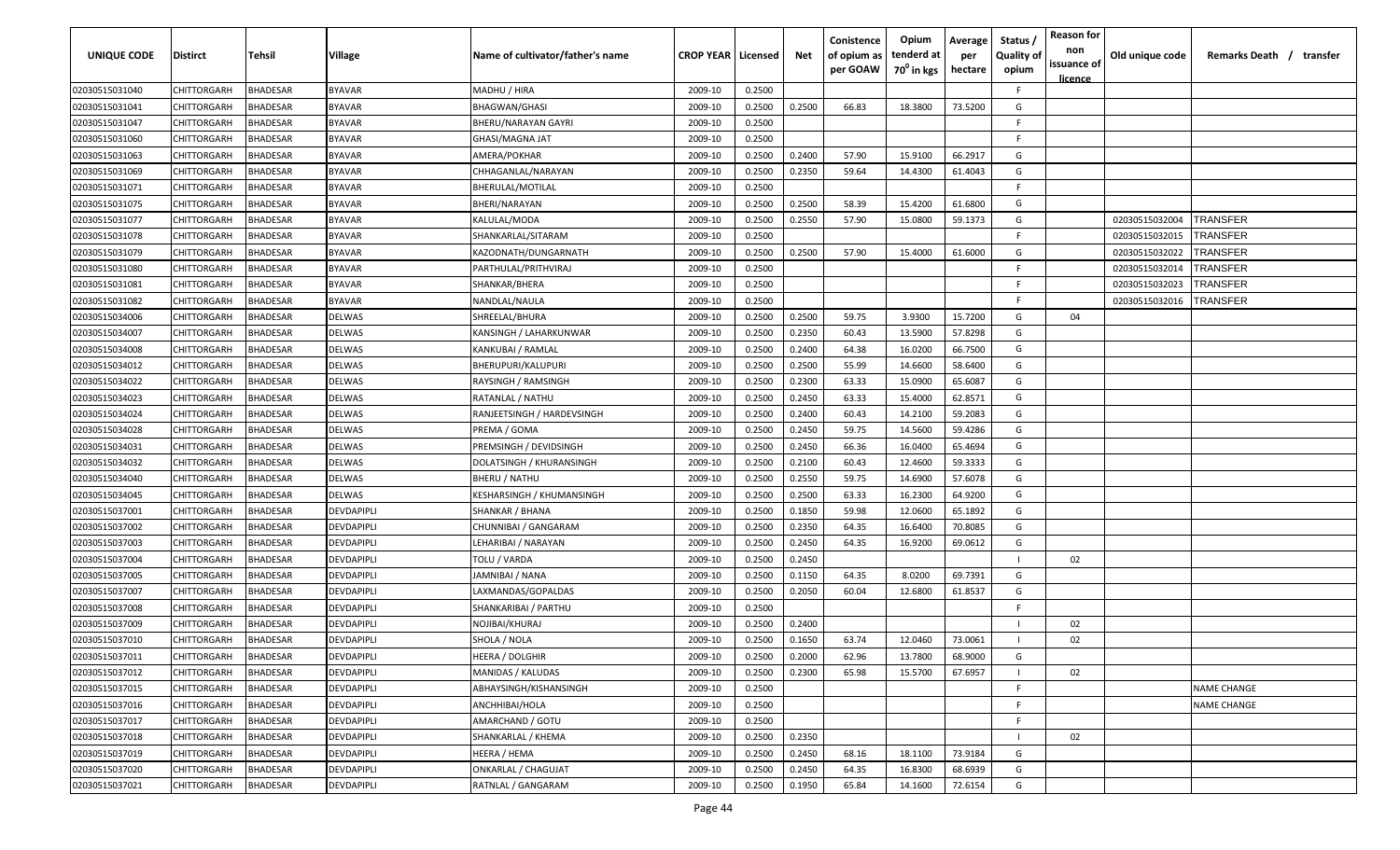| UNIQUE CODE    | Distirct           | Tehsil          | Village                | Name of cultivator/father's name | <b>CROP YEAR   Licensed</b> |        | Net    | Conistence<br>of opium as<br>per GOAW | Opium<br>tenderd at<br>70 <sup>0</sup> in kgs | Average<br>per<br>hectare | Status,<br><b>Quality of</b><br>opium | <b>Reason for</b><br>non<br>issuance of<br>licence | Old unique code | Remarks Death / transfer |
|----------------|--------------------|-----------------|------------------------|----------------------------------|-----------------------------|--------|--------|---------------------------------------|-----------------------------------------------|---------------------------|---------------------------------------|----------------------------------------------------|-----------------|--------------------------|
| 02030515037022 | CHITTORGARH        | <b>BHADESAR</b> | DEVDAPIPLI             | GIRDHARILAL / BHAGWAN            | 2009-10                     | 0.2500 |        |                                       |                                               |                           | F.                                    |                                                    |                 |                          |
| 02030515037023 | CHITTORGARH        | <b>BHADESAR</b> | DEVDAPIPLI             | KISHOR / HAJARI                  | 2009-10                     | 0.2500 | 0.2350 | 65.84                                 | 16.9200                                       | 72.0000                   | G                                     |                                                    |                 |                          |
| 02030515037024 | CHITTORGARH        | <b>BHADESAR</b> | DEVDAPIPLI             | NARAYANDAS/NATHUDAS              | 2009-10                     | 0.2500 | 0.1800 | 64.35                                 | 11.6600                                       | 64.7778                   | G                                     |                                                    |                 | <b>NAME CHANGE</b>       |
| 02030515037025 | CHITTORGARH        | <b>BHADESAR</b> | DEVDAPIPLI             | DALU / HEERAJAT                  | 2009-10                     | 0.2500 | 0.2500 | 68.35                                 | 18.1400                                       | 72.5600                   | G                                     |                                                    |                 |                          |
| 02030515037026 | CHITTORGARH        | <b>BHADESAR</b> | DEVDAPIPLI             | PRABHULAL / ONKAR                | 2009-10                     | 0.2500 |        |                                       |                                               |                           | E                                     |                                                    |                 |                          |
| 02030515037029 | CHITTORGARH        | <b>BHADESAR</b> | DEVDAPIPLI             | VARDICHAND/BHAGWAN               | 2009-10                     | 0.2500 | 0.2300 | 64.35                                 | 16.4600                                       | 71.5652                   | G                                     |                                                    |                 |                          |
| 02030515037031 | CHITTORGARH        | BHADESAR        | DEVDAPIPLI             | GAHRU / ONKARJI KHAROL           | 2009-10                     | 0.2500 | 0.2200 | 63.74                                 | 14.7000                                       | 66.8182                   | G                                     |                                                    |                 |                          |
| 02030515037034 | CHITTORGARH        | <b>BHADESAR</b> | DEVDAPIPLI             | MODSINGH / DHOKALSINGH           | 2009-10                     | 0.2500 |        |                                       |                                               |                           | E                                     |                                                    |                 |                          |
| 02030515037035 | CHITTORGARH        | <b>BHADESAR</b> | DEVDAPIPLI             | DALU / PARTHU                    | 2009-10                     | 0.2500 |        |                                       |                                               |                           | F.                                    |                                                    |                 |                          |
| 02030515037038 | CHITTORGARH        | BHADESAR        | DEVDAPIPLI             | SHOLAL / GEHRULAL JAT            | 2009-10                     | 0.2500 | 0.2400 | 60.04                                 | 15.9200                                       | 66.3333                   | G                                     |                                                    |                 |                          |
| 02030515037045 | CHITTORGARH        | BHADESAR        | DEVDAPIPLI             | SHANKAR / HAZARI                 | 2009-10                     | 0.2500 | 0.2400 | 63.74                                 | 17.0200                                       | 70.9167                   | G                                     |                                                    |                 |                          |
| 02030515037047 | CHITTORGARH        | <b>BHADESAR</b> | DEVDAPIPLI             | ONKAR / HIRA JI                  | 2009-10                     | 0.2500 | 0.2000 | 68.16                                 | 14.7600                                       | 73.8000                   | G                                     |                                                    |                 |                          |
| 02030515037048 | CHITTORGARH        | <b>BHADESAR</b> | DEVDAPIPLI             | BHERU LAL / DEV JI               | 2009-10                     | 0.2500 | 0.1850 | 68.16                                 | 14.7200                                       | 79.5676                   | G                                     |                                                    |                 |                          |
| 02030515037049 | CHITTORGARH        | <b>BHADESAR</b> | DEVDAPIPLI             | HARISINGH / KISHAN SINGH         | 2009-10                     | 0.2500 |        |                                       |                                               |                           | F                                     |                                                    |                 |                          |
| 02030515037050 | CHITTORGARH        | <b>BHADESAR</b> | DEVDAPIPLI             | EETU / DOLA                      | 2009-10                     | 0.2500 |        |                                       |                                               |                           | F                                     |                                                    |                 |                          |
| 02030515037051 | CHITTORGARH        | <b>BHADESAR</b> | DEVDAPIPLI             | RAMLAL / DOLA                    | 2009-10                     | 0.2500 | 0.2300 | 63.74                                 | 16.3400                                       | 71.0435                   | G                                     |                                                    |                 |                          |
| 02030515037055 | CHITTORGARH        | <b>BHADESAR</b> | DEVDAPIPLI             | MOTI / KALU                      | 2009-10                     | 0.2500 | 0.2400 | 64.35                                 | 16.5300                                       | 68.8750                   | G                                     |                                                    |                 |                          |
| 02030515037058 | CHITTORGARH        | <b>BHADESAR</b> | DEVDAPIPLI             | UDAIRAM / KALU                   | 2009-10                     | 0.2500 |        |                                       |                                               |                           | F                                     |                                                    |                 |                          |
| 02030515037060 | CHITTORGARH        | <b>BHADESAR</b> | DEVDAPIPLI             | ONKAR / NANA                     | 2009-10                     | 0.2500 | 0.2500 | 63.10                                 | 17.9600                                       | 71.8400                   | G                                     |                                                    |                 |                          |
| 02030515037061 | CHITTORGARH        | <b>BHADESAR</b> | DEVDAPIPLI             | NARAYAN / SHANKAR                | 2009-10                     | 0.2500 |        |                                       |                                               |                           | F                                     |                                                    |                 |                          |
| 02030515037062 | CHITTORGARH        | <b>BHADESAR</b> | DEVDAPIPLI             | GOTU / DOLA                      | 2009-10                     | 0.2500 | 0.2450 | 65.98                                 | 18.0600                                       | 73.7143                   | G                                     |                                                    |                 |                          |
| 02030515037064 | CHITTORGARH        | <b>BHADESAR</b> | DEVDAPIPLI             | GAMERIBAI / BHAGWAN              | 2009-10                     | 0.2500 | 0.2400 |                                       |                                               |                           |                                       | 02                                                 |                 |                          |
| 02030515037067 | CHITTORGARH        | <b>BHADESAR</b> | DEVDAPIPLI             | RAMESHVAR / SHANKAR              | 2009-10                     | 0.2500 | 0.2400 | 59.20                                 | 15.3700                                       | 64.0417                   | G                                     |                                                    |                 |                          |
| 02030515037068 | CHITTORGARH        | BHADESAR        | DEVDAPIPLI             | HARLAL / SHANKAR                 | 2009-10                     | 0.2500 | 0.1200 | 68.16                                 | 10.0800                                       | 84.0000                   | G                                     |                                                    |                 |                          |
| 02030515037070 | CHITTORGARH        | <b>BHADESAR</b> | DEVDAPIPLI             | KASTURIBAI / NOLA                | 2009-10                     | 0.2500 |        |                                       |                                               |                           | E                                     |                                                    |                 |                          |
| 02030515037072 | CHITTORGARH        | <b>BHADESAR</b> | DEVDAPIPLI             | HARLAL/BAJJA                     | 2009-10                     | 0.2500 |        |                                       |                                               |                           | F.                                    |                                                    |                 | <b>NAME CHANGE</b>       |
| 02030515037073 | CHITTORGARH        | <b>BHADESAR</b> | DEVDAPIPLI             | CHOGA / ONKAR                    | 2009-10                     | 0.2500 | 0.2450 | 68.16                                 | 18.3700                                       | 74.9796                   | G                                     |                                                    |                 |                          |
| 02030515037074 | CHITTORGARH        | BHADESAR        | DEVDAPIPLI             | MOHANSINGH / GAMRESINGH          | 2009-10                     | 0.2500 | 0.2450 | 63.10                                 | 16.9400                                       | 69.1429                   | G                                     |                                                    |                 |                          |
| 02030515037081 | CHITTORGARH        | <b>BHADESAR</b> | DEVDAPIPLI             | SHANKAR / BAJJA                  | 2009-10                     | 0.2500 | 0.2050 | 60.04                                 | 13.3900                                       | 65.3171                   | G                                     |                                                    |                 |                          |
| 02030515037082 | CHITTORGARH        | <b>BHADESAR</b> | DEVDAPIPLI             | SHIVLAL / SHANKAR                | 2009-10                     | 0.2500 | 0.2250 |                                       |                                               |                           |                                       | 02                                                 |                 |                          |
| 02030515037083 | CHITTORGARH        | <b>BHADESAR</b> | DEVDAPIPLI             | NATHU / BHAGWAN                  | 2009-10                     | 0.2500 | 0.2150 |                                       |                                               |                           |                                       | 02                                                 |                 |                          |
| 02030515037084 | CHITTORGARH        | <b>BHADESAR</b> | DEVDAPIPLI             | PARTHVIRAJ/CHATARBHUJ            | 2009-10                     | 0.2500 | 0.2050 | 65.98                                 | 15.6200                                       | 76.1951                   | G                                     |                                                    |                 |                          |
| 02030515039003 | CHITTORGARH        | <b>BHADESAR</b> | DHANET TOKARIYA        | SINABAI / GOKAL                  | 2009-10                     | 0.2500 | 0.1250 | 59.15                                 | 6.9900                                        | 55.9200                   | G                                     | 04                                                 |                 |                          |
| 02030515039004 | CHITTORGARH        | <b>BHADESAR</b> | DHANET TOKARIYA        | UDAILAL / BHAWANA                | 2009-10                     | 0.2500 | 0.2500 | 59.15                                 | 15.7200                                       | 62.8800                   | G                                     |                                                    |                 |                          |
| 02030515039007 | <b>CHITTORGARH</b> | <b>BHADESAR</b> | <b>DHANET TOKARIYA</b> | NANDLAL / GHOKALSHARMA           | 2009-10                     | 0.3500 | 0.2500 | 62.60                                 | 16.1300                                       | 64.5200                   | G                                     |                                                    | 02030515075085  | <b>TRANSFER</b>          |
| 02030515039010 | <b>CHITTORGARH</b> | <b>BHADESAR</b> | DHANET TOKARIYA        | UDAYLAL/GOTU                     | 2009-10                     | 0.2500 | 0.2400 | 57.43                                 | 15.4000                                       | 64.1667                   | G                                     |                                                    |                 | <b>NAME CHANGE</b>       |
| 02030515039011 | CHITTORGARH        | <b>BHADESAR</b> | DHANET TOKARIYA        | SHANKARLAL / BHAERAJAT           | 2009-10                     | 0.2500 | 0.2400 | 51.91                                 | 13.0600                                       | 54.4167                   | G                                     | 04                                                 |                 |                          |
| 02030515039014 | <b>CHITTORGARH</b> | <b>BHADESAR</b> | DHANET TOKARIYA        | ONAKRMEGHWAL / DOLAMEGHWAL       | 2009-10                     | 0.2500 | 0.2300 | 66.83                                 | 4.4600                                        | 19.3913                   | G                                     | 04                                                 |                 |                          |
| 02030515039016 | CHITTORGARH        | <b>BHADESAR</b> | DHANET TOKARIYA        | SHANKARGIRI / BARDIGIRI          | 2009-10                     | 0.2500 | 0.2300 | 57.43                                 | 14.6900                                       | 63.8696                   | G                                     |                                                    |                 |                          |
| 02030515039017 | CHITTORGARH        | <b>BHADESAR</b> | DHANET TOKARIYA        | SORAMBAI/NANALAL                 | 2009-10                     | 0.2500 | 0.2250 | 62.60                                 | 15.6000                                       | 69.3333                   | G                                     |                                                    |                 | <b>NAME CHANGE</b>       |
| 02030515039019 | CHITTORGARH        | <b>BHADESAR</b> | <b>DHANET TOKARIYA</b> | HARLALJAT / CHUNNILALJAT         | 2009-10                     | 0.2500 | 0.2500 | 57.43                                 | 15.0600                                       | 60.2400                   | G                                     |                                                    |                 |                          |
| 02030515039031 | CHITTORGARH        | <b>BHADESAR</b> | <b>DHANET TOKARIYA</b> | KESARBAI/BHAGCHAND               | 2009-10                     | 0.2500 | 0.2200 | 57.43                                 | 13.9200                                       | 63.2727                   | G                                     |                                                    |                 | <b>NAME CHANGE</b>       |
| 02030515039032 | CHITTORGARH        | <b>BHADESAR</b> | DHANET TOKARIYA        | MATHURALAL / HEERALAL            | 2009-10                     | 0.2500 | 0.2350 | 57.43                                 | 15.2600                                       | 64.9362                   | G                                     |                                                    |                 |                          |
| 02030515039034 | CHITTORGARH        | <b>BHADESAR</b> | DHANET TOKARIYA        | ONKARGHIR / LALGHIR              | 2009-10                     | 0.2500 | 0.2200 | 57.43                                 | 13.3000                                       | 60.4545                   | G                                     |                                                    |                 |                          |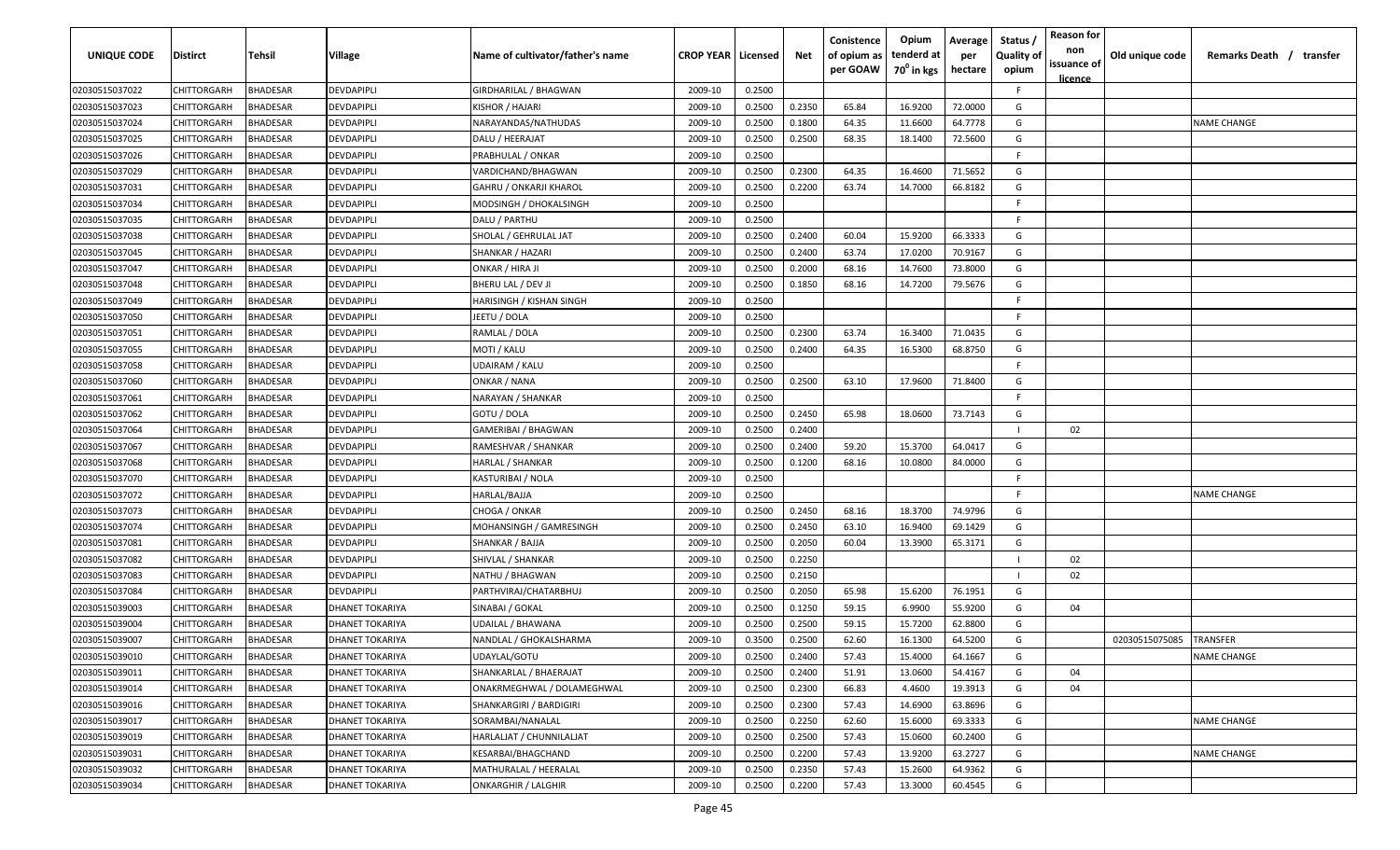| UNIQUE CODE                      | <b>Distirct</b>            | Tehsil                             | Village               | Name of cultivator/father's name            | <b>CROP YEAR   Licensed</b> |                  | Net              | Conistence<br>of opium as<br>per GOAW | Opium<br>tenderd at<br>70 <sup>0</sup> in kgs | Average<br>per<br>hectare | Status /<br><b>Quality of</b><br>opium | <b>Reason for</b><br>non<br>issuance of | Old unique code | Remarks Death / transfer |
|----------------------------------|----------------------------|------------------------------------|-----------------------|---------------------------------------------|-----------------------------|------------------|------------------|---------------------------------------|-----------------------------------------------|---------------------------|----------------------------------------|-----------------------------------------|-----------------|--------------------------|
|                                  |                            |                                    |                       |                                             |                             |                  |                  |                                       |                                               |                           |                                        | <u>licence</u>                          |                 |                          |
| 02030515039037                   | <b>CHITTORGARH</b>         | <b>BHADESAR</b>                    | DHANET TOKARIYA       | KANKUBAI/AMARCHAND                          | 2009-10                     | 0.2500           | 0.2450           |                                       |                                               |                           |                                        | 02                                      |                 | <b>NAME CHANGE</b>       |
| 02030515043001                   | CHITTORGARH                | <b>BHADESAR</b>                    | DAULATPURA            | AMARCHNAD / SORAM                           | 2009-10                     | 0.5000           | 0.4300           | 63.34                                 | 28.7700                                       | 66.9070                   | G                                      |                                         |                 |                          |
| 02030515043004                   | CHITTORGARH                | <b>BHADESAR</b>                    | DAULATPURA            | CAMPALAL / RAMLAL                           | 2009-10                     | 0.2500           | 0.2350           | 65.85                                 | 15.9500                                       | 67.8723                   | G                                      |                                         |                 |                          |
| 02030515043007                   | CHITTORGARH                | <b>BHADESAR</b>                    | DAULATPURA            | PRATHVIRAJ/UDA                              | 2009-10                     | 0.3500           | 0.3400           | 65.64                                 | 22.0100                                       | 64.7353                   | G                                      |                                         |                 |                          |
| 02030515043008                   | CHITTORGARH                | <b>BHADESAR</b>                    | DAULATPURA            | KHYALIBAI/NANDRAM                           | 2009-10                     | 0.2500           | 0.1050           | 68.76                                 | 7.5500                                        | 71.9048                   | G                                      |                                         |                 | <b>NAME CHANGE</b>       |
| 02030515043012                   | CHITTORGARH                | <b>BHADESAR</b>                    | DAULATPURA            | KANKUBAI / GHISA                            | 2009-10                     | 0.5000           | 0.4300           | 63.34                                 | 28.3400                                       | 65.9070                   | G<br>E                                 |                                         |                 |                          |
| 02030515043014                   | CHITTORGARH                | <b>BHADESAR</b>                    | DAULATPURA            | KISHAN / TRILOK                             | 2009-10                     | 0.2500           |                  |                                       |                                               |                           |                                        |                                         |                 |                          |
| 02030515043015                   | CHITTORGARH                | BHADESAR                           | DAULATPURA            | GATTUBAI / SHAMBHU                          | 2009-10                     | 0.5000           | 0.1500           | 68.76                                 | 10.6700                                       | 71.1333                   | G                                      |                                         |                 |                          |
| 02030515043016                   | CHITTORGARH                | <b>BHADESAR</b>                    | DAULATPURA            | RANATLAL / CHAMPALAL                        | 2009-10                     | 0.5000           | 0.3800           | 65.64                                 | 26.1800                                       | 68.8947                   | G                                      |                                         |                 |                          |
| 02030515043017                   | CHITTORGARH                | <b>BHADESAR</b>                    | DAULATPURA            | GOVARDHAN / AMARCHAND                       | 2009-10                     | 0.5000           | 0.3350           | 65.64                                 | 22.4400                                       | 66.9851                   | G                                      |                                         |                 |                          |
| 02030515043019                   | CHITTORGARH                | BHADESAR                           | DAULATPURA            | MATHURALAL / KASHIRAM                       | 2009-10                     | 0.5000           | 0.3000           | 65.64                                 | 21.0400                                       | 70.1333                   | G                                      |                                         |                 |                          |
| 02030515043020                   | CHITTORGARH                | BHADESAR                           | DAULATPURA            | LEHARU / BHEREAGADRI                        | 2009-10                     | 0.5000           | 0.3850           | 65.64                                 | 25.6300                                       | 66.5714                   | G                                      |                                         |                 |                          |
| 02030515043021                   | CHITTORGARH                | <b>BHADESAR</b>                    | DAULATPURA            | BALURAM / RUPA                              | 2009-10                     | 0.3500           | 0.3000           | 63.34                                 | 19.6300                                       | 65.4333                   | G                                      |                                         |                 |                          |
| 02030515043027                   | CHITTORGARH                | <b>BHADESAR</b>                    | DAULATPURA            | IEETU / CHAMPA                              | 2009-10                     | 0.3500           | 0.1950           | 68.76                                 | 13.7500                                       | 70.5128                   | G                                      | 02                                      |                 |                          |
| 02030515043030                   | CHITTORGARH                | <b>BHADESAR</b>                    | DAULATPURA            | GOVARDHAN / CHAMPALAL                       | 2009-10                     | 0.2500           | 0.2600           |                                       |                                               |                           | F.                                     |                                         |                 |                          |
| 02030515043031                   | CHITTORGARH                | <b>BHADESAR</b>                    | DAULATPURA            | RAMESHVAR / BHURA                           | 2009-10                     | 0.2500           |                  |                                       |                                               |                           |                                        |                                         |                 |                          |
| 02030515043032                   | CHITTORGARH                | <b>BHADESAR</b>                    | DAULATPURA (REWALIYA) | SITARAM / AMARCHANDJAT                      | 2009-10                     | 0.5000           | 0.3950           | 65.64                                 | 26.8800                                       | 68.0506                   | G<br>G                                 |                                         |                 | TRANSFER/KANTHARIYA B    |
| 02030515043033                   | CHITTORGARH                | <b>BHADESAR</b>                    | DAULATPURA            | RATANLAL / MADHU                            | 2009-10                     | 0.5000           | 0.4900           | 63.34                                 | 33.1800                                       | 67.7143                   | G                                      |                                         |                 |                          |
| 02030515043034                   | CHITTORGARH                | <b>BHADESAR</b>                    | DAULATPURA            | SOSARBAI / DAYARAM                          | 2009-10                     | 0.5000           | 0.3600           | 63.34                                 | 23.0000                                       | 63.8889                   | G                                      |                                         |                 |                          |
| 02030515043036                   | CHITTORGARH                | <b>BHADESAR</b>                    | DAULATPURA            | CHUNNILAL / CHATURBHUJ                      | 2009-10                     | 0.2500           | 0.2400           | 65.85                                 | 16.0700                                       | 66.9583                   | G                                      |                                         |                 | <b>NAME CHANGE</b>       |
| 02030515043038                   | CHITTORGARH                | <b>BHADESAR</b>                    | DAULATPURA            | GANGABAI/PARTAP                             | 2009-10                     | 0.2500           | 0.1400           | 68.76                                 | 10.0600                                       | 71.8571                   | G                                      |                                         |                 |                          |
| 02030515043039                   | CHITTORGARH                | <b>BHADESAR</b>                    | DAULATPURA            | PRATHVIRAJ/BAJJA                            | 2009-10                     | 0.2500           | 0.2400           | 60.54                                 | 14.7300                                       | 61.3750                   | F                                      |                                         |                 |                          |
| 02030515043041                   | CHITTORGARH                | <b>BHADESAR</b>                    | DAULATPURA            | CHAMPA / HIRA                               | 2009-10                     | 0.2500           |                  |                                       |                                               |                           |                                        |                                         |                 |                          |
| 02030515043047                   | CHITTORGARH                | <b>BHADESAR</b>                    | DAULATPURA            | KANKUBAI / HAZARI                           | 2009-10                     | 0.2500           | 0.2500           | 65.85                                 | 17.1100                                       | 68.4400                   | G                                      |                                         |                 |                          |
| 02030515043049                   | CHITTORGARH                | <b>BHADESAR</b>                    | DAULATPURA            | CHUNNA/GOKAL                                | 2009-10                     | 0.2500           | 0.2450           | 60.54                                 | 15.1600                                       | 61.8776                   | G                                      |                                         |                 |                          |
| 02030515043050                   | CHITTORGARH                | <b>BHADESAR</b>                    | DAULATPURA            | BHERU / BHAGWAN                             | 2009-10                     | 0.5000           | 0.2200           | 63.34                                 | 14.0700                                       | 63.9545                   | G                                      |                                         |                 |                          |
| 02030515043051                   | CHITTORGARH                | <b>BHADESAR</b>                    | DAULATPURA            | DHANRAJ / AMBALAL                           | 2009-10                     | 0.5000           | 0.2550           | 65.85                                 | 17.4500                                       | 68.4314                   | G                                      |                                         |                 |                          |
| 02030515043053                   | CHITTORGARH                | <b>BHADESAR</b>                    | DAULATPURA            | MADHU / JAICHAND                            | 2009-10                     | 0.5000           | 0.3350           |                                       |                                               |                           | F.                                     | 02                                      |                 |                          |
| 02030515043055                   | CHITTORGARH                | <b>BHADESAR</b>                    | DAULATPURA            | DEVBAI/PRATAP                               | 2009-10                     | 0.2500           |                  |                                       |                                               |                           | F                                      |                                         |                 |                          |
| 02030515043056                   | CHITTORGARH                | <b>BHADESAR</b>                    | DAULATPURA            | DHULA / KAJOD                               | 2009-10                     | 0.2500           |                  |                                       |                                               |                           |                                        |                                         |                 |                          |
| 02030515043058                   | CHITTORGARH                | <b>BHADESAR</b>                    | DAULATPURA            | HIRA / KISHANA                              | 2009-10                     | 0.5000           | 0.4900           | 65.85                                 | 34.6200                                       | 70.6531                   | G<br>G                                 |                                         |                 |                          |
| 02030515043073                   | CHITTORGARH                | <b>BHADESAR</b>                    | DAULATPURA            | <b>BALU / CHUNNA</b><br>SHANTILAL / KISHANA | 2009-10                     | 0.5000<br>0.2500 | 0.4650           | 65.64                                 | 4.7200                                        | 10.1505                   | E                                      | 04                                      |                 |                          |
| 02030515043074                   | CHITTORGARH                | <b>BHADESAR</b><br><b>BHADESAR</b> | DAULATPURA            |                                             | 2009-10                     |                  | 0.2400           |                                       |                                               |                           | G                                      |                                         |                 |                          |
| 02030515043075                   | CHITTORGARH<br>CHITTORGARH | <b>BHADESAR</b>                    | DAULATPURA            | CHAMPA / HAZARI                             | 2009-10                     | 0.2500           |                  | 65.85<br>60.93                        | 16.6300                                       | 69.2917                   | G                                      |                                         |                 |                          |
| 02030515043077                   |                            |                                    | DAULATPURA            | RAMLAL/PARTHU                               | 2009-10                     | 0.3500           | 0.3600<br>0.2400 |                                       | 22.8200                                       | 63.3889                   |                                        |                                         |                 |                          |
| 02030515043078                   | CHITTORGARH                | <b>BHADESAR</b>                    | DAULATPURA            | <b>BHERU / BHAJJA</b>                       | 2009-10                     | 0.2500           |                  | 60.54                                 | 14.7800                                       | 61.5833                   | G<br>G                                 |                                         |                 |                          |
| 02030515043079                   | <b>CHITTORGARH</b>         | <b>BHADESAR</b>                    | DAULATPURA            | NARAYAN / SHORAM                            | 2009-10                     | 0.5000           | 0.5050           | 63.54                                 | 33.5300                                       | 66.3960                   | F                                      |                                         |                 |                          |
| 02030515043081                   | CHITTORGARH                | <b>BHADESAR</b>                    | DAULATPURA            | LEHARU / JAICHAND                           | 2009-10                     | 0.2500           |                  |                                       |                                               |                           | G                                      |                                         |                 |                          |
| 02030515043086                   | <b>CHITTORGARH</b>         | <b>BHADESAR</b><br><b>BHADESAR</b> | DAULATPURA            | AMBALAL / VARDA<br>RATTA / NATHU            | 2009-10                     | 0.5000           | 0.4850           | 63.54                                 | 31.8000                                       | 65.5670                   | F                                      |                                         |                 |                          |
| 02030515043087<br>02030515043091 | CHITTORGARH<br>CHITTORGARH |                                    | DAULATPURA            | DEWBAI/HARLAL                               | 2009-10                     | 0.5000           |                  |                                       |                                               |                           | F                                      |                                         |                 | TRANSFER                 |
|                                  |                            | <b>BHADESAR</b>                    | DAULATPURA            | DEWBAI/PANNALAL                             | 2009-10                     | 0.2500           | 0.2500           |                                       |                                               |                           | G                                      |                                         | 02030515120046  | TRANSFER                 |
| 02030515043092                   | CHITTORGARH                | <b>BHADESAR</b>                    | DAULATPURA            |                                             | 2009-10                     | 0.2500           |                  | 63.54                                 | 16.8900                                       | 67.5600                   | F.                                     |                                         | 02030514032059  |                          |
| 02030515044001                   | CHITTORGARH                | <b>BHADESAR</b>                    | DAUTADI KA KHEDA      | RAMA / MOTI                                 | 2009-10                     | 0.5000           |                  |                                       |                                               |                           | F.                                     |                                         |                 |                          |
| 02030515044002                   | <b>CHITTORGARH</b>         | <b>BHADESAR</b>                    | DAUTADI KA KHEDA      | NATHULAL/BHERA                              | 2009-10                     | 0.2500           |                  |                                       |                                               |                           |                                        |                                         |                 |                          |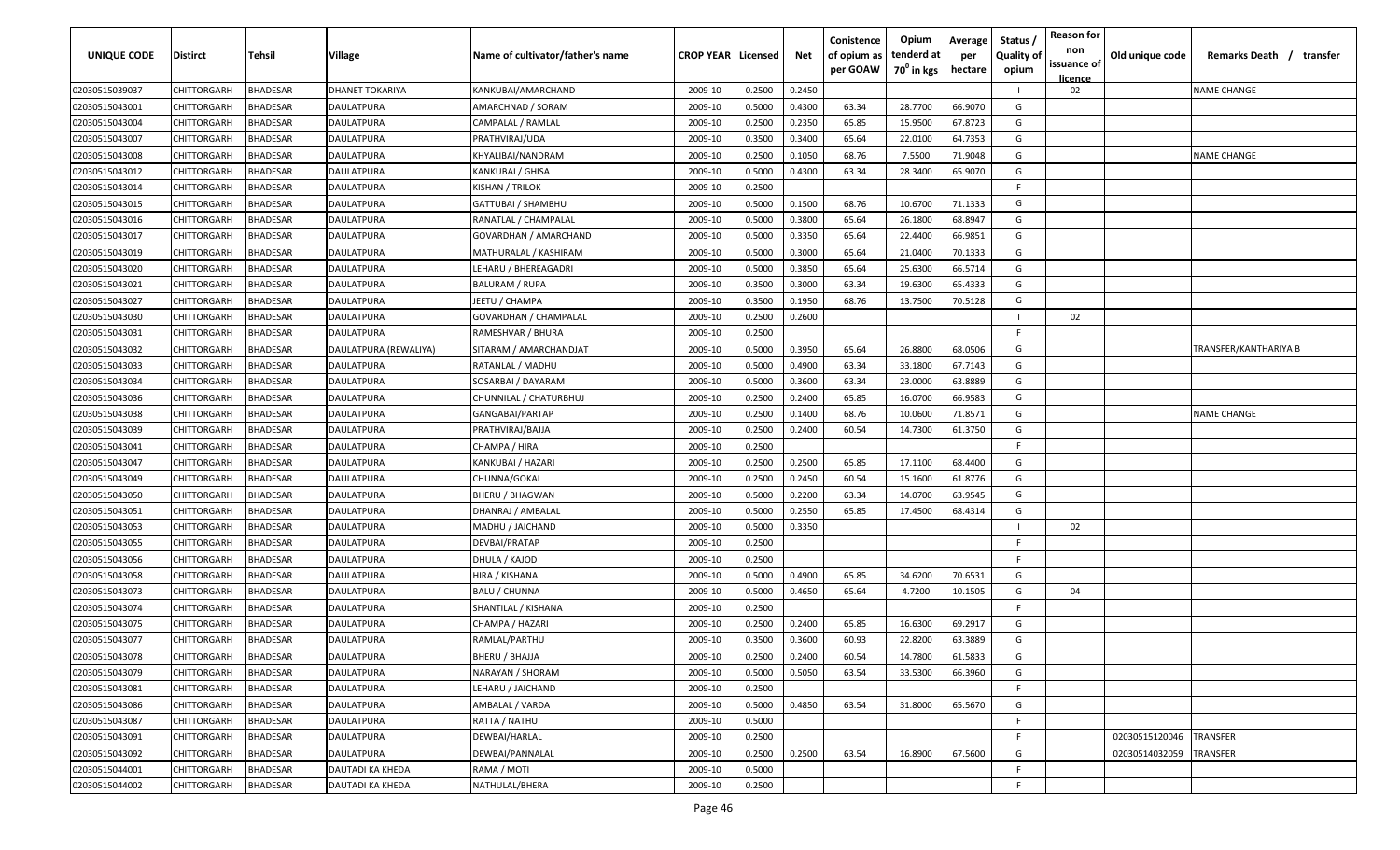| UNIQUE CODE    | <b>Distirct</b> | Tehsil          | Village          | Name of cultivator/father's name | <b>CROP YEAR   Licensed</b> |        | Net    | Conistence<br>of opium as<br>per GOAW | Opium<br>tenderd at<br>70 <sup>0</sup> in kgs | Average<br>per<br>hectare | Status /<br><b>Quality of</b><br>opium | <b>Reason for</b><br>non<br>issuance of<br>licence | Old unique code | Remarks Death / transfer |
|----------------|-----------------|-----------------|------------------|----------------------------------|-----------------------------|--------|--------|---------------------------------------|-----------------------------------------------|---------------------------|----------------------------------------|----------------------------------------------------|-----------------|--------------------------|
| 02030515044004 | CHITTORGARH     | <b>BHADESAR</b> | DAUTADI KA KHEDA | MODA / RATNA                     | 2009-10                     | 0.5000 | 0.2250 | 68.76                                 | 16.6200                                       | 73.8667                   | G                                      |                                                    |                 |                          |
| 02030515044007 | CHITTORGARH     | 3HADESAR        | DAUTADI KA KHEDA | DEVISINGH / GHAMERSINGH          | 2009-10                     | 0.2500 |        |                                       |                                               |                           | -F.                                    |                                                    |                 |                          |
| 02030515044011 | CHITTORGARH     | <b>HADESAR</b>  | DAUTADI KA KHEDA | MAGNA / BARDA GADRI              | 2009-10                     | 0.2500 |        |                                       |                                               |                           | F.                                     |                                                    |                 |                          |
| 02030515044013 | CHITTORGARH     | <b>BHADESAR</b> | DAUTADI KA KHEDA | BAKSHIRAM / JAICHAND             | 2009-10                     | 0.5000 | 0.1600 | 65.70                                 | 11.8600                                       | 74.1250                   | G                                      |                                                    |                 |                          |
| 02030515044015 | CHITTORGARH     | <b>BHADESAR</b> | DAUTADI KA KHEDA | HIMMATSINGH / GOPALSINGH         | 2009-10                     | 0.2500 | 0.2450 | 61.69                                 | 1.8200                                        | 7.4286                    | G                                      | 04                                                 |                 |                          |
| 02030515044016 | CHITTORGARH     | <b>BHADESAR</b> | DAUTADI KA KHEDA | CHUNNA / HAZAARIGADRI            | 2009-10                     | 0.2500 |        |                                       |                                               |                           | E                                      |                                                    |                 |                          |
| 02030515044020 | CHITTORGARH     | <b>HADESAR</b>  | DAUTADI KA KHEDA | HEERALAL/GISA/CHAGNIBAI          | 2009-10                     | 0.2500 |        |                                       |                                               |                           | F.                                     |                                                    |                 | <b>NAME CHANGE</b>       |
| 02030515044021 | CHITTORGARH     | <b>HADESAR</b>  | DAUTADI KA KHEDA | KHEMRAJ / HAZARI                 | 2009-10                     | 0.2500 |        |                                       |                                               |                           | F.                                     |                                                    |                 |                          |
| 02030515044022 | CHITTORGARH     | <b>BHADESAR</b> | DAUTADI KA KHEDA | RATAN/GOKAL                      | 2009-10                     | 0.2500 |        |                                       |                                               |                           | F.                                     |                                                    |                 |                          |
| 02030515044023 | CHITTORGARH     | 3HADESAR        | DAUTADI KA KHEDA | MAGNIRAM / NANDA                 | 2009-10                     | 0.5000 | 0.1050 | 70.45                                 | 7.5600                                        | 72.0000                   | G                                      |                                                    |                 |                          |
| 02030515044026 | CHITTORGARH     | <b>HADESAR</b>  | DAUTADI KA KHEDA | HAZAARI / KAALU GADRI            | 2009-10                     | 0.2500 | 0.2300 | 64.47                                 | 15.8100                                       | 68.7391                   | G                                      |                                                    |                 |                          |
| 02030515044028 | CHITTORGARH     | <b>BHADESAR</b> | DAUTADI KA KHEDA | GIRDHARI / RATTAGADRI            | 2009-10                     | 0.2500 | 0.1250 | 63.70                                 | 8.4500                                        | 67.6000                   | G                                      |                                                    |                 |                          |
| 02030515044031 | CHITTORGARH     | <b>BHADESAR</b> | DAUTADI KA KHEDA | BHERUDAS / HERADAS               | 2009-10                     | 0.2500 | 0.1100 | 65.70                                 | 8.3300                                        | 75.7273                   | G                                      |                                                    |                 |                          |
| 02030515044032 | CHITTORGARH     | <b>BHADESAR</b> | DAUTADI KA KHEDA | UGAM / AMAR                      | 2009-10                     | 0.2500 |        |                                       |                                               |                           | F                                      |                                                    |                 |                          |
| 02030515044033 | CHITTORGARH     | <b>BHADESAR</b> | DAUTADI KA KHEDA | RATANLAL / LAKSHMAN              | 2009-10                     | 0.2500 |        |                                       |                                               |                           | F.                                     |                                                    |                 | TRANSFER/KANTHARIYA B    |
| 02030515044034 | CHITTORGARH     | <b>BHADESAR</b> | DAUTADI KA KHEDA | GOKAL / KELA                     | 2009-10                     | 0.2500 |        |                                       |                                               |                           | F.                                     |                                                    |                 |                          |
| 02030515044037 | CHITTORGARH     | <b>BHADESAR</b> | DAUTADI KA KHEDA | BHERIBAI / DEVJI                 | 2009-10                     | 0.2500 |        |                                       |                                               |                           | F.                                     |                                                    |                 |                          |
| 02030515044041 | CHITTORGARH     | <b>BHADESAR</b> | DAUTADI KA KHEDA | HIRASINGH / GOPALSINGH           | 2009-10                     | 0.2500 |        |                                       |                                               |                           | F.                                     |                                                    |                 |                          |
| 02030515044049 | CHITTORGARH     | 3HADESAR        | DAUTADI KA KHEDA | DALCHAND / CHOGA                 | 2009-10                     | 0.2500 | 0.1150 | 64.47                                 | 7.8500                                        | 68.2609                   | G                                      |                                                    |                 |                          |
| 02030515044052 | CHITTORGARH     | <b>BHADESAR</b> | DAUTADI KA KHEDA | NATHULAL / RAMA                  | 2009-10                     | 0.5000 |        |                                       |                                               |                           | F.                                     |                                                    |                 |                          |
| 02030515044053 | CHITTORGARH     | <b>BHADESAR</b> | DAUTADI KA KHEDA | BHAGWANDAS / JAGANNATH           | 2009-10                     | 0.2500 |        |                                       |                                               |                           | F.                                     |                                                    |                 |                          |
| 02030515044055 | CHITTORGARH     | <b>BHADESAR</b> | DAUTADI KA KHEDA | RATAN / KISHNA                   | 2009-10                     | 0.5000 |        |                                       |                                               |                           | F.                                     |                                                    |                 |                          |
| 02030515044058 | CHITTORGARH     | <b>HADESAR</b>  | DAUTADI KA KHEDA | BHERU / MODA                     | 2009-10                     | 0.5000 | 0.4700 | 54.16                                 | 4.2100                                        | 8.9574                    | G                                      | 04                                                 |                 |                          |
| 02030515044059 | CHITTORGARH     | <b>BHADESAR</b> | DAUTADI KA KHEDA | RATAN / BHAGWANDAS               | 2009-10                     | 0.2500 | 0.2300 | 61.69                                 | 15.7800                                       | 68.6087                   | G                                      |                                                    |                 |                          |
| 02030515044061 | CHITTORGARH     | <b>BHADESAR</b> | DAUTADI KA KHEDA | JAMNADAS / BHAGWANDAS            | 2009-10                     | 0.2500 |        |                                       |                                               |                           | F.                                     |                                                    |                 |                          |
| 02030515044063 | CHITTORGARH     | <b>BHADESAR</b> | DAUTADI KA KHEDA | LEHRU / NARAYAN                  | 2009-10                     | 0.2500 |        |                                       |                                               |                           | F.                                     |                                                    |                 |                          |
| 02030515044066 | CHITTORGARH     | 3HADESAR        | DAUTADI KA KHEDA | KISHANLAL / VARDA                | 2009-10                     | 0.2500 |        |                                       |                                               |                           | F.                                     |                                                    |                 |                          |
| 02030515045009 | CHITTORGARH     | <b>BHADESAR</b> | DOTARI           | IAGNATH/NARYAN                   | 2009-10                     | 0.2500 | 0.2500 | 65.17                                 | 17.5500                                       | 70.2000                   | G                                      |                                                    |                 |                          |
| 02030515045010 | CHITTORGARH     | <b>BHADESAR</b> | DOTARI           | POKHAR / MITTHU                  | 2009-10                     | 0.2500 | 0.2400 | 57.43                                 | 15.6100                                       | 65.0417                   | G                                      |                                                    |                 |                          |
| 02030515045011 | CHITTORGARH     | <b>BHADESAR</b> | <b>DOTARI</b>    | UDAIRAM / MOTI                   | 2009-10                     | 0.2500 |        |                                       |                                               |                           | F.                                     |                                                    |                 |                          |
| 02030515045012 | CHITTORGARH     | <b>BHADESAR</b> | <b>DOTARI</b>    | ANCHHIBAI/CHUNA                  | 2009-10                     | 0.2500 |        |                                       |                                               |                           | F.                                     |                                                    |                 |                          |
| 02030515045013 | CHITTORGARH     | <b>HADESAR</b>  | <b>DOTARI</b>    | NAGAJIRAM / RAMA                 | 2009-10                     | 0.2500 | 0.2450 | 59.93                                 | 1.9900                                        | 8.1224                    | G                                      | 04                                                 |                 |                          |
| 02030515045018 | CHITTORGARH     | <b>BHADESAR</b> | <b>DOTARI</b>    | NARAYANLAL / MITTHU JAT          | 2009-10                     | 0.2500 | 0.1950 | 66.11                                 | 14.8000                                       | 75.8974                   | G                                      |                                                    |                 |                          |
| 02030515045020 | CHITTORGARH     | <b>BHADESAR</b> | <b>DOTARI</b>    | PRATHULAL / BHERUJI              | 2009-10                     | 0.2500 | 0.1800 | 65.17                                 | 10.6300                                       | 59.0556                   | G                                      |                                                    |                 |                          |
| 02030515045021 | CHITTORGARH     | 3HADESAR        | <b>DOTARI</b>    | RATANLAL / BHAJJA                | 2009-10                     | 0.5000 | 0.3000 | 62.11                                 | 21.7300                                       | 72.4333                   | G                                      |                                                    | 02030515044072  | <b>TRANSFER</b>          |
| 02030515045023 | CHITTORGARH     | BHADESAR        | <b>DOTARI</b>    | RUPA / GHISA                     | 2009-10                     | 0.2500 | 0.1650 | 68.36                                 | 12.0500                                       | 73.0303                   | G                                      |                                                    |                 |                          |
| 02030515045024 | CHITTORGARH     | BHADESAR        | <b>DOTARI</b>    | NARAYANIBAI / KISHANA            | 2009-10                     | 0.2500 |        |                                       |                                               |                           | F.                                     |                                                    |                 |                          |
| 02030515045027 | CHITTORGARH     | BHADESAR        | <b>DOTARI</b>    | SOHANLAL / AMARCHAND             | 2009-10                     | 0.2500 |        |                                       |                                               |                           | F.                                     |                                                    |                 |                          |
| 02030515045031 | CHITTORGARH     | BHADESAR        | <b>DOTARI</b>    | PRABHULAL / NARAYANLAL           | 2009-10                     | 0.2500 | 0.2000 | 57.43                                 | 12.7900                                       | 63.9500                   | G                                      |                                                    |                 |                          |
| 02030515045034 | CHITTORGARH     | <b>BHADESAR</b> | <b>DOTARI</b>    | KISHANDAS / CHATARBHUJ           | 2009-10                     | 0.2500 |        |                                       |                                               |                           | F.                                     |                                                    |                 |                          |
| 02030515047001 | CHITTORGARH     | <b>BHADESAR</b> | <b>FATEHPURA</b> | DEVA / NAWALA                    | 2009-10                     | 0.2500 |        |                                       |                                               |                           | F.                                     |                                                    |                 |                          |
| 02030515047002 | CHITTORGARH     | <b>BHADESAR</b> | <b>FATEHPURA</b> | NARAYANLAL / GANGARAMJAT         | 2009-10                     | 0.2500 | 0.1850 |                                       |                                               |                           |                                        | 02                                                 |                 |                          |
| 02030515047003 | CHITTORGARH     | <b>BHADESAR</b> | <b>FATEHPURA</b> | BHERA / DEVA                     | 2009-10                     | 0.2500 |        |                                       |                                               |                           | F.                                     |                                                    |                 |                          |
| 02030515047004 | CHITTORGARH     | BHADESAR        | <b>FATEHPURA</b> | GISIBAI / BARDA                  | 2009-10                     | 0.2500 | 0.2450 |                                       |                                               |                           |                                        | 02                                                 |                 |                          |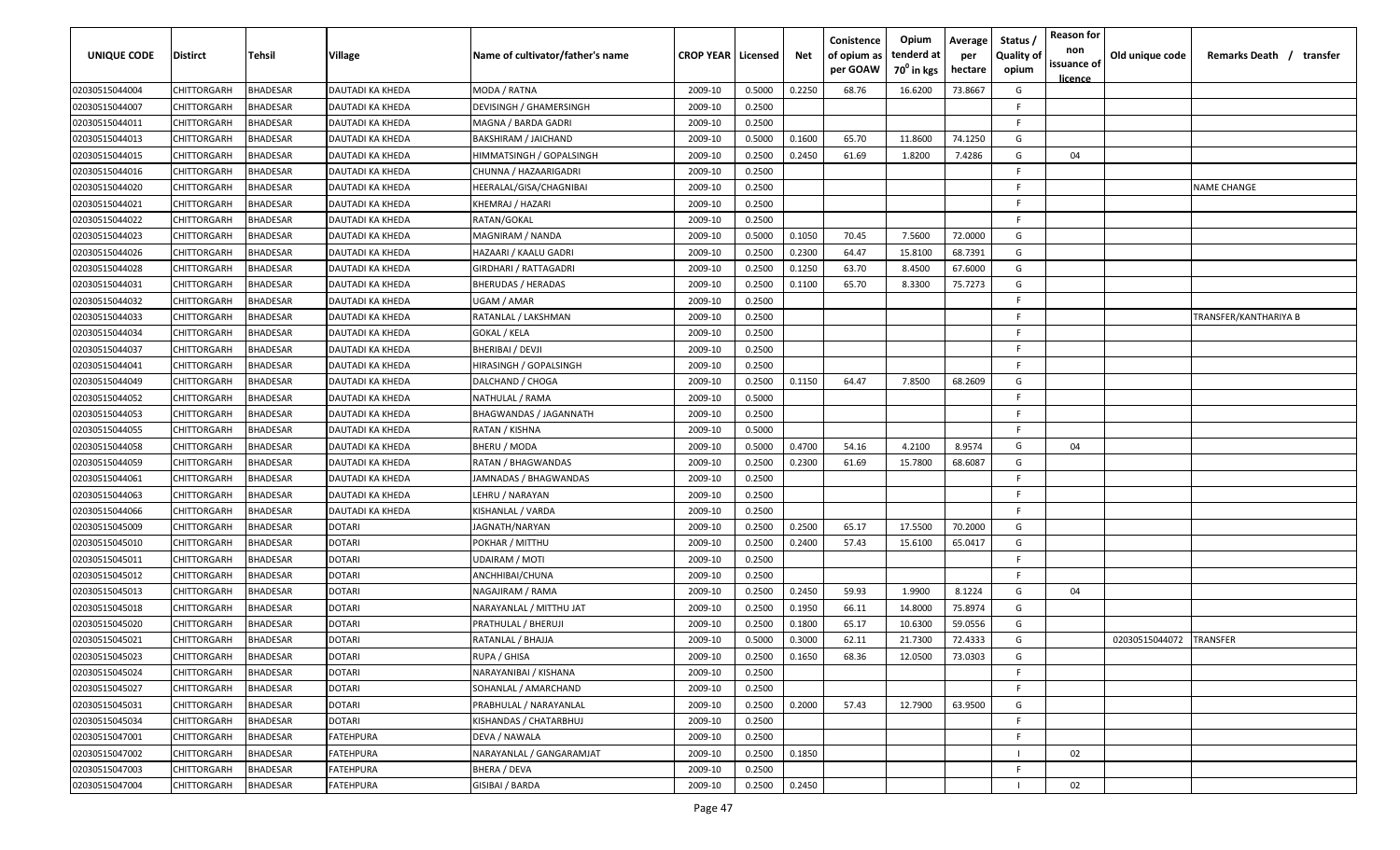| <b>UNIQUE CODE</b> | Distirct           | Tehsil          | Village         | Name of cultivator/father's name  | <b>CROP YEAR Licensed</b> |        | Net    | Conistence<br>of opium as<br>per GOAW | Opium<br>tenderd at<br>70 <sup>0</sup> in kgs | Average<br>per<br>hectare | Status /<br><b>Quality of</b><br>opium | <b>Reason for</b><br>non<br>issuance of<br><u>licence</u> | Old unique code | Remarks Death / transfer |
|--------------------|--------------------|-----------------|-----------------|-----------------------------------|---------------------------|--------|--------|---------------------------------------|-----------------------------------------------|---------------------------|----------------------------------------|-----------------------------------------------------------|-----------------|--------------------------|
| 02030515047005     | CHITTORGARH        | <b>BHADESAR</b> | FATEHPURA       | MANGANIRAM/SHANKAR                | 2009-10                   | 0.5000 |        |                                       |                                               |                           | F                                      |                                                           | 02030515075075  | <b>TRANSFER</b>          |
| 02030515047007     | CHITTORGARH        | BHADESAR        | FATEHPURA       | RATANLAL / CHATURBHUJ             | 2009-10                   | 0.2500 |        |                                       |                                               |                           | -F.                                    |                                                           |                 |                          |
| 02030515047008     | CHITTORGARH        | BHADESAR        | FATEHPURA       | JITMAL / DLICHANDJAT              | 2009-10                   | 0.2500 |        |                                       |                                               |                           | -F.                                    |                                                           |                 |                          |
| 02030515047012     | CHITTORGARH        | BHADESAR        | FATEHPURA       | <b>GANGABAI / CHUNNILAL</b>       | 2009-10                   | 0.2500 |        |                                       |                                               |                           | -F.                                    |                                                           |                 |                          |
| 02030515047013     | CHITTORGARH        | BHADESAR        | FATEHPURA       | KALU/CHUNNILAL                    | 2009-10                   | 0.2500 |        |                                       |                                               |                           | -F.                                    |                                                           |                 |                          |
| 02030515047016     | CHITTORGARH        | <b>BHADESAR</b> | FATEHPURA       | MATHURALAL / GOPILAL              | 2009-10                   | 0.2500 |        |                                       |                                               |                           | -F.                                    |                                                           |                 |                          |
| 02030515047018     | CHITTORGARH        | <b>BHADESAR</b> | FATEHPURA       | DALICHAND / HEERALAL              | 2009-10                   | 0.2500 |        |                                       |                                               |                           | -F.                                    |                                                           |                 |                          |
| 02030515047019     | <b>CHITTORGARH</b> | BHADESAR        | FATEHPURA       | KANKUBAI / WEANIRAM               | 2009-10                   | 0.2500 |        |                                       |                                               |                           | -F.                                    |                                                           |                 |                          |
| 02030515047021     | CHITTORGARH        | BHADESAR        | FATEHPURA       | MANGNIRAM/HIRALAL                 | 2009-10                   | 0.2500 |        |                                       |                                               |                           | -F.                                    |                                                           |                 |                          |
| 02030515047022     | CHITTORGARH        | BHADESAR        | FATEHPURA       | LAXMAN / DOLLA                    | 2009-10                   | 0.2500 |        |                                       |                                               |                           | F.                                     |                                                           |                 |                          |
| 02030515047027     | CHITTORGARH        | BHADESAR        | FATEHPURA       | IAMNIBAI/KANYALAL                 | 2009-10                   | 0.2500 |        |                                       |                                               |                           | -F.                                    |                                                           | 02030515002022  | TRANSFER/NAME CHANGE     |
| 02030515047028     | CHITTORGARH        | BHADESAR        | FATEHPURA       | DEVILAL/PYRAGADRI                 | 2009-10                   | 0.2500 |        |                                       |                                               |                           | F.                                     |                                                           | 02030515002004  | TRANSFER                 |
| 02030515048001     | CHITTORGARH        | BHADESAR        | GANTHEDI        | <b>BHABHUTSINGH / KHUMANSINGH</b> | 2009-10                   | 0.5000 | 0.3450 | 60.54                                 | 22.4400                                       | 65.0435                   | G                                      |                                                           |                 |                          |
| 02030515048002     | CHITTORGARH        | <b>BHADESAR</b> | GANTHEDI        | RAMSINGH / TARASINGH              | 2009-10                   | 0.2500 | 0.2600 | 61.57                                 | 18.1800                                       | 69.9231                   | G                                      |                                                           |                 |                          |
| 02030515048003     | CHITTORGARH        | <b>BHADESAR</b> | <b>GANTHEDI</b> | NARAYANIBAI / MOTI                | 2009-10                   | 0.2500 | 0.2500 | 61.57                                 | 16.1300                                       | 64.5200                   | G                                      |                                                           |                 |                          |
| 02030515048007     | CHITTORGARH        | <b>BHADESAR</b> | <b>GANTHEDI</b> | SOHANSING/SANGARIBAI              | 2009-10                   | 0.2500 | 0.2500 | 63.32                                 | 17.2100                                       | 68.8400                   | G                                      |                                                           |                 |                          |
| 02030515048008     | CHITTORGARH        | BHADESAR        | <b>GANTHEDI</b> | DEVISINGH / GIRWARSINGH           | 2009-10                   | 0.2500 | 0.2200 | 63.32                                 | 14.7300                                       | 66.9545                   | G                                      |                                                           |                 |                          |
| 02030515048009     | CHITTORGARH        | BHADESAR        | <b>GANTHEDI</b> | CHAMANSINGH / NATHUSINGH          | 2009-10                   | 0.2500 |        |                                       |                                               |                           | F.                                     |                                                           |                 |                          |
| 02030515048010     | CHITTORGARH        | BHADESAR        | <b>GANTHEDI</b> | SIRWARSINGH / KHUMANSINGH         | 2009-10                   | 0.5000 | 0.4800 | 64.92                                 | 33.4800                                       | 69.7500                   | G                                      |                                                           |                 |                          |
| 02030515048012     | CHITTORGARH        | BHADESAR        | <b>GANTHEDI</b> | CHATARBHUJ / RAMLAL               | 2009-10                   | 0.5000 | 0.2950 | 67.23                                 | 21.3000                                       | 72.2034                   | G                                      |                                                           |                 |                          |
| 02030515048015     | CHITTORGARH        | <b>BHADESAR</b> | GANTHEDI        | GAMERSINGH / BHAGAWANSINGH        | 2009-10                   | 0.2500 | 0.2550 | 54.16                                 | 14.7500                                       | 57.8431                   | G                                      | 05                                                        |                 |                          |
| 02030515048018     | CHITTORGARH        | <b>BHADESAR</b> | <b>GANTHEDI</b> | SHRIDAS / KISHANDAS               | 2009-10                   | 0.2500 | 0.2200 | 54.16                                 | 12.8400                                       | 58.3636                   | G                                      | 05                                                        |                 |                          |
| 02030515048029     | CHITTORGARH        | <b>BHADESAR</b> | GANTHEDI        | HARISINGH / LALSINGH              | 2009-10                   | 0.2500 | 0.2500 | 63.32                                 | 16.2900                                       | 65.1600                   | G                                      |                                                           |                 |                          |
| 02030515048031     | CHITTORGARH        | BHADESAR        | <b>GANTHEDI</b> | RATANSINGH / GIRWARSINGH          | 2009-10                   | 0.2500 | 0.1750 | 63.32                                 | 12.1100                                       | 69.2000                   | G                                      |                                                           |                 |                          |
| 02030515048032     | CHITTORGARH        | BHADESAR        | <b>GANTHEDI</b> | <b>BABULAL/ HEMRAJ</b>            | 2009-10                   | 0.2500 | 0.2100 | 57.09                                 | 12.9000                                       | 61.4286                   | G                                      |                                                           |                 |                          |
| 02030515048033     | CHITTORGARH        | BHADESAR        | <b>GANTHEDI</b> | SOHANSINGH / PADAMSNGH            | 2009-10                   | 0.2500 | 0.2100 | 61.57                                 | 5.7000                                        | 27.1429                   | G                                      | 04                                                        |                 |                          |
| 02030515048049     | CHITTORGARH        | BHADESAR        | GANTHEDI        | NARU / HEMRAJ                     | 2009-10                   | 0.2500 | 0.2450 | 61.57                                 | 14.9600                                       | 61.0612                   | G                                      |                                                           |                 |                          |
| 02030515048050     | CHITTORGARH        | BHADESAR        | GANTHEDI        | AMARSINGH/AMANSINGH               | 2009-10                   | 0.3500 | 0.3000 | 63.16                                 | 20.2000                                       | 67.3333                   | G                                      |                                                           |                 |                          |
| 02030515048053     | CHITTORGARH        | BHADESAR        | GANTHEDI        | SHRIRAM / POKHAR                  | 2009-10                   | 0.2500 | 0.2550 | 61.57                                 | 16.0000                                       | 62.7451                   | G                                      |                                                           |                 |                          |
| 02030515048055     | CHITTORGARH        | BHADESAR        | GANTHEDI        | <b>BHIMSINGH / RATANSINGH</b>     | 2009-10                   | 0.5000 | 0.3100 | 63.16                                 | 21.1800                                       | 68.3226                   | G                                      |                                                           |                 |                          |
| 02030515048059     | CHITTORGARH        | BHADESAR        | GANTHEDI        | NARAYAN / POKHAR                  | 2009-10                   | 0.2500 |        |                                       |                                               |                           | -F.                                    |                                                           |                 |                          |
| 02030515048060     | CHITTORGARH        | <b>BHADESAR</b> | <b>GANTHEDI</b> | SAJJANSINGH / RAMSINGH            | 2009-10                   | 0.5000 |        |                                       |                                               |                           | -F.                                    |                                                           |                 |                          |
| 02030515048061     | CHITTORGARH        | BHADESAR        | <b>GANTHEDI</b> | SHANKAR / CHUNNILAL               | 2009-10                   | 0.2500 | 0.2500 | 54.16                                 | 14.2200                                       | 56.8800                   | G                                      | 05                                                        |                 |                          |
| 02030515048063     | CHITTORGARH        | BHADESAR        | <b>GANTHEDI</b> | HARU / ONKAR                      | 2009-10                   | 0.2500 | 0.2450 | 61.57                                 | 16.0800                                       | 65.6327                   | G                                      |                                                           |                 |                          |
| 02030515048065     | <b>CHITTORGARH</b> | BHADESAR        | <b>GANTHEDI</b> | RODASINGH / DALPATSINGH           | 2009-10                   | 0.2500 | 0.2550 | 57.09                                 | 15.3400                                       | 60.1569                   | G                                      |                                                           |                 |                          |
| 02030515048066     | <b>CHITTORGARH</b> | <b>BHADESAR</b> | GANTHEDI        | KISHANSINGH / BHURASINGH          | 2009-10                   | 0.2500 | 0.2500 | 61.57                                 | 16.8500                                       | 67.4000                   | G                                      |                                                           |                 |                          |
| 02030515048075     | CHITTORGARH        | <b>BHADESAR</b> | <b>GANTHEDI</b> | MOHANBAI/LAXMANSINGH              | 2009-10                   | 0.2500 | 0.2550 | 63.32                                 | 15.9600                                       | 62.5882                   | G                                      |                                                           |                 | <b>NAME CHANGE</b>       |
| 02030515048081     | CHITTORGARH        | <b>BHADESAR</b> | GANTHEDI        | MOHANDEVI / SHAMBHUSINGH          | 2009-10                   | 0.2500 |        |                                       |                                               |                           | F.                                     |                                                           |                 |                          |
| 02030515048082     | CHITTORGARH        | <b>BHADESAR</b> | GANTHEDI        | SAJJANSINGH / GIRWARSINGH         | 2009-10                   | 0.5000 |        |                                       |                                               |                           | F.                                     |                                                           |                 |                          |
| 02030515048083     | CHITTORGARH        | <b>BHADESAR</b> | <b>GANTHEDI</b> | <b>BALUSINGH / JAYSINGH</b>       | 2009-10                   | 0.2500 | 0.2500 | 63.32                                 | 17.6200                                       | 70.4800                   | G                                      |                                                           |                 |                          |
| 02030515048085     | CHITTORGARH        | BHADESAR        | <b>GANTHEDI</b> | MANOHARSINGH / RAMSINGH           | 2009-10                   | 0.2500 |        |                                       |                                               |                           | F.                                     |                                                           |                 |                          |
| 02030515048086     | CHITTORGARH        | BHADESAR        | GANTHEDI        | <b>BHANSINGH / PRATAPSINGH</b>    | 2009-10                   | 0.2500 |        |                                       |                                               |                           | F.                                     |                                                           |                 |                          |
| 02030515048089     | CHITTORGARH        | BHADESAR        | GANTHEDI        | BHERUSINGH / BHANWARSINGH         | 2009-10                   | 0.2500 |        |                                       |                                               |                           | F                                      |                                                           |                 |                          |
| 02030515048094     | CHITTORGARH        | <b>BHADESAR</b> | GANTHEDI        | VIJAYSINGH / MOHANSINGH           | 2009-10                   | 0.2500 | 0.2100 | 63.22                                 | 13.8600                                       | 66.0000                   | G                                      |                                                           |                 |                          |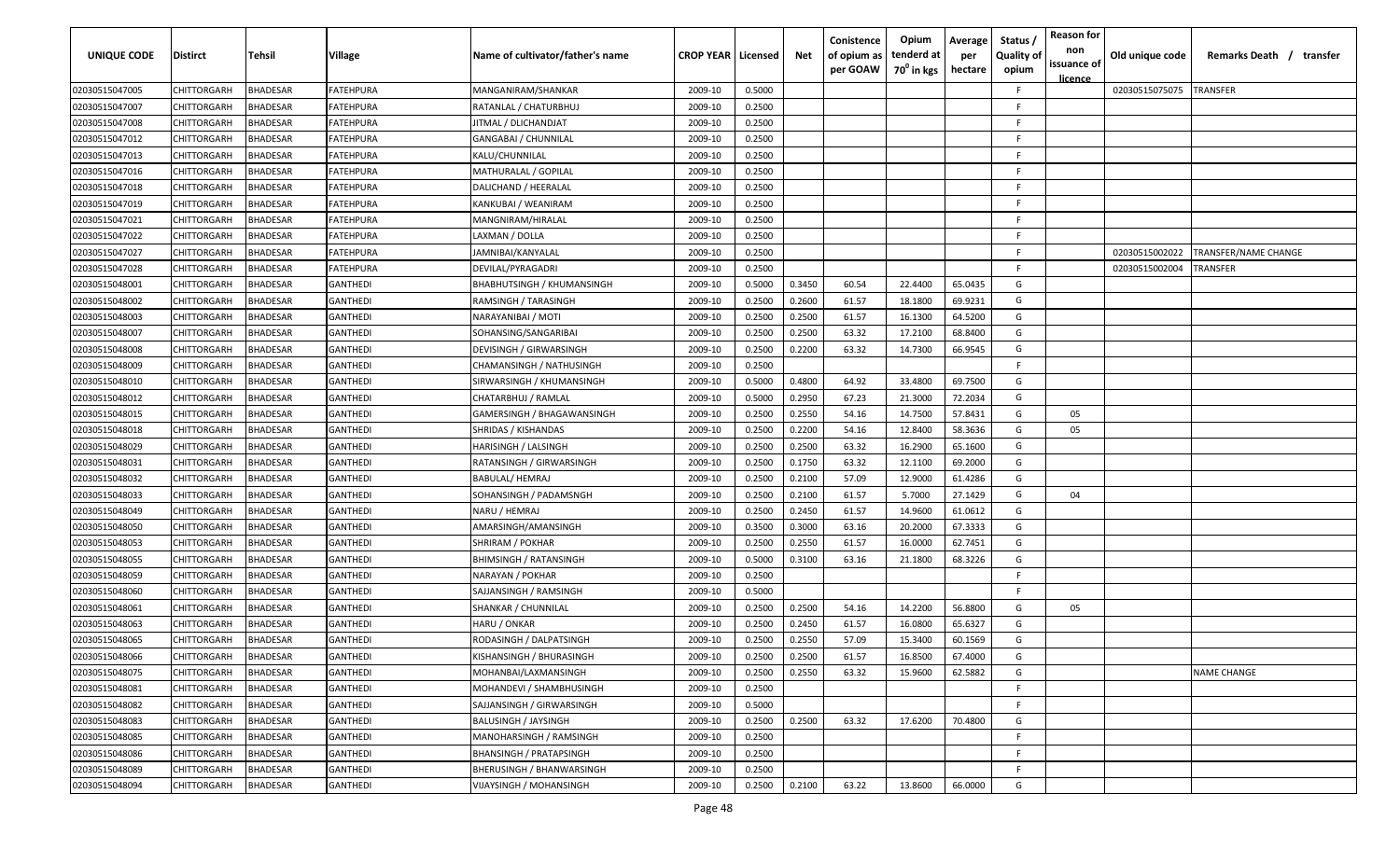| <b>UNIQUE CODE</b> | <b>Distirct</b>    | <b>Tehsil</b>   | Village           | Name of cultivator/father's name | <b>CROP YEAR   Licensed</b> |        | Net    | Conistence<br>of opium as<br>per GOAW | Opium<br>tenderd at<br>$70^0$ in kgs | Average<br>per<br>hectare | Status /<br><b>Quality of</b><br>opium | <b>Reason for</b><br>non<br>issuance of<br>licence | Old unique code | Remarks Death /<br>transfer |
|--------------------|--------------------|-----------------|-------------------|----------------------------------|-----------------------------|--------|--------|---------------------------------------|--------------------------------------|---------------------------|----------------------------------------|----------------------------------------------------|-----------------|-----------------------------|
| 02030515048099     | CHITTORGARH        | <b>BHADESAR</b> | <b>GANTHEDI</b>   | HIRA/SEVA                        | 2009-10                     | 0.2500 | 0.2400 | 57.09                                 | 14.7500                              | 61.4583                   | G                                      |                                                    |                 | TRANSFER/BYAWAR             |
| 02030515048100     | CHITTORGARH        | BHADESAR        | <b>GANTHEDI</b>   | NARAYANSINGH/PARTHVISINGH        | 2009-10                     | 0.3500 | 0.3600 | 63.32                                 | 23.8800                              | 66.3333                   | G                                      |                                                    |                 |                             |
| 02030515048102     | CHITTORGARH        | BHADESAR        | <b>GANTHEDI</b>   | PARTAPIBAI/CHATARBHUJ            | 2009-10                     | 0.2500 |        |                                       |                                      |                           | F.                                     |                                                    | 02030515062003  | TRANSFER/NAME CHANGE        |
| 02030515048103     | CHITTORGARH        | BHADESAR        | <b>GANTHEDI</b>   | DALCHAND/DOLA                    | 2009-10                     | 0.2500 | 0.2450 | 59.75                                 | 16.1000                              | 65.7143                   | G                                      |                                                    | 02030515037013  | TRANSFER                    |
| 02030515048104     | CHITTORGARH        | BHADESAR        | <b>GANTHEDI</b>   | MATHRALAL/GEHRU                  | 2009-10                     | 0.2500 | 0.2450 | 59.75                                 | 16.0600                              | 65.5510                   | G                                      |                                                    | 02030515037059  | TRANSFER                    |
| 02030515050002     | CHITTORGARH        | BHADESAR        | <b>GHATI</b>      | SHANKAR / HIRA                   | 2009-10                     | 0.3500 | 0.3400 | 62.77                                 | 23.2900                              | 68.5000                   | G                                      |                                                    |                 |                             |
| 02030515050003     | CHITTORGARH        | BHADESAR        | <b>GHATI</b>      | HARIKISHAN/SHORAM                | 2009-10                     | 0.5000 | 0.5000 | 62.77                                 | 34.4800                              | 68.9600                   | G                                      |                                                    |                 |                             |
| 02030515050004     | CHITTORGARH        | BHADESAR        | <b>GHATI</b>      | RUPA / BHURA                     | 2009-10                     | 0.5000 | 0.5000 | 62.77                                 | 35.3700                              | 70.7400                   | G                                      |                                                    |                 |                             |
| 02030515050006     | CHITTORGARH        | BHADESAR        | <b>GHATI</b>      | NARAYN / KALU                    | 2009-10                     | 0.3500 | 0.3500 | 58.41                                 | 20.9400                              | 59.8286                   | G                                      |                                                    |                 |                             |
| 02030515050007     | CHITTORGARH        | BHADESAR        | <b>GHATI</b>      | NANDUBAI/MEGHA                   | 2009-10                     | 0.2500 | 0.2500 | 58.41                                 | 14.9500                              | 59.8000                   | G                                      |                                                    |                 |                             |
| 02030515050009     | CHITTORGARH        | BHADESAR        | <b>GHATI</b>      | ONKARLAL / SHORAM                | 2009-10                     | 0.3500 | 0.3500 | 62.77                                 | 23.8400                              | 68.1143                   | G                                      |                                                    |                 |                             |
| 02030515050010     | CHITTORGARH        | BHADESAR        | GHATI             | MANGILAL / SHORAM                | 2009-10                     | 0.5000 | 0.1800 | 60.93                                 | 12.1600                              | 67.5556                   | G                                      |                                                    |                 |                             |
| 02030515050015     | CHITTORGARH        | BHADESAR        | GHATI             | JEETU/BHERA                      | 2009-10                     | 0.2500 |        |                                       |                                      |                           | -F.                                    |                                                    | 02030515062020  | TRANSFER                    |
| 02030515052002     | CHITTORGARH        | BHADESAR        | GOPI KHERA        | <b>BARDICHAND / SHANKARLAL</b>   | 2009-10                     | 0.2500 |        |                                       |                                      |                           | -F.                                    |                                                    |                 |                             |
| 02030515052004     | CHITTORGARH        | BHADESAR        | GOPI KHERA        | HARLAL / MOTILAL                 | 2009-10                     | 0.2500 | 0.2450 | 60.38                                 | 16.6300                              | 67.8776                   | G                                      |                                                    |                 |                             |
| 02030515052011     | CHITTORGARH        | BHADESAR        | GOPI KHERA        | MITHU / BHURA                    | 2009-10                     | 0.2500 |        |                                       |                                      |                           | -F.                                    |                                                    |                 |                             |
| 02030515052013     | CHITTORGARH        | <b>BHADESAR</b> | GOPI KHERA        | KALU/GODA                        | 2009-10                     | 0.2500 |        |                                       |                                      |                           | -F.                                    |                                                    |                 |                             |
| 02030515052022     | CHITTORGARH        | BHADESAR        | <b>GOPI KHERA</b> | CHUNNIBAI / KALU                 | 2009-10                     | 0.2500 |        |                                       |                                      |                           | -F.                                    |                                                    |                 |                             |
| 02030515052025     | CHITTORGARH        | BHADESAR        | <b>GOPI KHERA</b> | <b>BHAGWAN / PRATAP</b>          | 2009-10                     | 0.2500 |        |                                       |                                      |                           | F.                                     |                                                    |                 |                             |
| 02030515052026     | CHITTORGARH        | BHADESAR        | <b>GOPI KHERA</b> | UDAILAL / NARAYAN                | 2009-10                     | 0.2500 | 0.2500 | 64.23                                 | 3.8200                               | 15.2800                   | G                                      | 04                                                 |                 |                             |
| 02030515052027     | CHITTORGARH        | BHADESAR        | GOPI KHERA        | UDAILAL / BHERU                  | 2009-10                     | 0.2500 |        |                                       |                                      |                           | F                                      |                                                    |                 |                             |
| 02030515052033     | CHITTORGARH        | BHADESAR        | GOPI KHERA        | PRABHU / NARAYANDAS              | 2009-10                     | 0.2500 | 0.2450 | 63.93                                 | 17.5030                              | 71.4408                   |                                        | 02                                                 |                 |                             |
| 02030515052034     | CHITTORGARH        | BHADESAR        | GOPI KHERA        | RATAN / CHENA                    | 2009-10                     | 0.2500 |        |                                       |                                      |                           | F.                                     |                                                    |                 |                             |
| 02030515052035     | CHITTORGARH        | BHADESAR        | GOPI KHERA        | KALU/JODHA                       | 2009-10                     | 0.2500 | 0.2450 | 63.93                                 | 16.2700                              | 66.4082                   | G                                      |                                                    |                 |                             |
| 02030515056001     | CHITTORGARH        | BHADESAR        | HAJYAKHEDI        | TAMUDEVI/CHATARBHUJ              | 2009-10                     | 0.2500 | 0.2500 | 56.88                                 | 15.2600                              | 61.0400                   | G                                      |                                                    |                 | <b>NAME CHANGE</b>          |
| 02030515056002     | CHITTORGARH        | BHADESAR        | HAJYAKHEDI        | <b>BALU / NETRAM</b>             | 2009-10                     | 0.2500 | 0.2450 | 61.52                                 | 16.3600                              | 66.7755                   | G                                      |                                                    |                 |                             |
| 02030515056006     | CHITTORGARH        | BHADESAR        | HAJYAKHEDI        | BHERIBAI / MOHANLAL              | 2009-10                     | 0.2500 | 0.2450 | 55.29                                 | 14.7200                              | 60.0816                   | G                                      |                                                    |                 |                             |
| 02030515056007     | CHITTORGARH        | BHADESAR        | HAJYAKHEDI        | PYASIBAI / RATNUDAS              | 2009-10                     | 0.2500 | 0.2450 | 65.21                                 | 15.8700                              | 64.7755                   | G                                      |                                                    |                 |                             |
| 02030515056008     | CHITTORGARH        | BHADESAR        | HAJYAKHEDI        | HIRALAL / RATNA                  | 2009-10                     | 0.2500 | 0.2500 | 65.21                                 | 17.1500                              | 68.6000                   | G                                      |                                                    |                 |                             |
| 02030515056010     | CHITTORGARH        | BHADESAR        | HAJYAKHEDI        | CHATURBHUJ/KISHANA               | 2009-10                     | 0.2500 |        |                                       |                                      |                           | -F.                                    |                                                    |                 |                             |
| 02030515056016     | CHITTORGARH        | BHADESAR        | HAJYAKHEDI        | ANCHIBAI/MODA                    | 2009-10                     | 0.2500 | 0.1650 | 58.58                                 | 10.6800                              | 64.7273                   | G                                      |                                                    |                 |                             |
| 02030515056023     | CHITTORGARH        | <b>BHADESAR</b> | HAJYAKHEDI        | BHOLA / RATTA                    | 2009-10                     | 0.2500 | 0.2500 | 65.21                                 | 16.9500                              | 67.8000                   | G                                      |                                                    |                 |                             |
| 02030515056034     | CHITTORGARH        | BHADESAR        | HAJYAKHEDI        | RAJIBAI / RAMA                   | 2009-10                     | 0.2500 | 0.2500 | 65.21                                 | 17.1600                              | 68.6400                   | G                                      |                                                    |                 |                             |
| 02030515057001     | CHITTORGARH        | BHADESAR        | HASMATGANJ        | <b>BHERULAL / NARAYAN</b>        | 2009-10                     | 0.3500 | 0.3000 | 59.75                                 | 18.9300                              | 63.1000                   | G                                      |                                                    |                 |                             |
| 02030515057003     | CHITTORGARH        | BHADESAR        | HASMATGANJ        | MATHURALAL / KHURAJ              | 2009-10                     | 0.2500 | 0.2450 | 59.75                                 | 15.1500                              | 61.8367                   | G                                      |                                                    |                 |                             |
| 02030515057004     | CHITTORGARH        | <b>BHADESAR</b> | HASMATGANJ        | SHANIBAI/DAULATRAM               | 2009-10                     | 0.2500 | 0.1050 | 50.23                                 | 1.3700                               | 13.0476                   | G                                      | 04                                                 |                 | <b>NAME CHANGE</b>          |
| 02030515057006     | <b>CHITTORGARH</b> | <b>BHADESAR</b> | HASMATGANJ        | RATAN / HARLAL                   | 2009-10                     | 0.3500 | 0.2150 | 64.41                                 | 14.1800                              | 65.9535                   | G                                      |                                                    |                 |                             |
| 02030515057007     | CHITTORGARH        | <b>BHADESAR</b> | HASMATGANJ        | SOHANLAL/LALU                    | 2009-10                     | 0.5000 | 0.4950 | 59.75                                 | 29.5400                              | 59.6768                   | G                                      |                                                    |                 |                             |
| 02030515057008     | <b>CHITTORGARH</b> | <b>BHADESAR</b> | HASMATGANJ        | KISHNIBAI/BHAWARLAL              | 2009-10                     | 0.3500 | 0.3400 | 61.20                                 | 21.1500                              | 62.2059                   | G                                      |                                                    |                 |                             |
| 02030515057011     | CHITTORGARH        | <b>BHADESAR</b> | HASMATGANJ        | NATHULAL / HARLAL                | 2009-10                     | 0.2500 | 0.2000 | 64.41                                 | 13.6600                              | 68.3000                   | G                                      |                                                    |                 |                             |
| 02030515057013     | CHITTORGARH        | BHADESAR        | HASMATGANJ        | BALURAM/PYARA                    | 2009-10                     | 0.3500 | 0.3300 | 61.20                                 | 21.0000                              | 63.6364                   | G                                      |                                                    |                 |                             |
| 02030515057016     | CHITTORGARH        | <b>BHADESAR</b> | HASMATGANJ        | BHANWARLAL/NATHU                 | 2009-10                     | 0.3500 | 0.3200 | 64.41                                 | 21.0700                              | 65.8438                   | G                                      |                                                    |                 |                             |
| 02030515057017     | CHITTORGARH        | <b>BHADESAR</b> | HASMATGANJ        | <b>BHURALAL / MOTI</b>           | 2009-10                     | 0.3500 | 0.3500 | 61.20                                 | 22.1300                              | 63.2286                   | G                                      |                                                    |                 |                             |
| 02030515057021     | CHITTORGARH        | BHADESAR        | HASMATGANJ        | DHANRAJ / NATHU                  | 2009-10                     | 0.5000 | 0.5050 | 61.20                                 | 31.4800                              | 62.3366                   | G                                      |                                                    |                 |                             |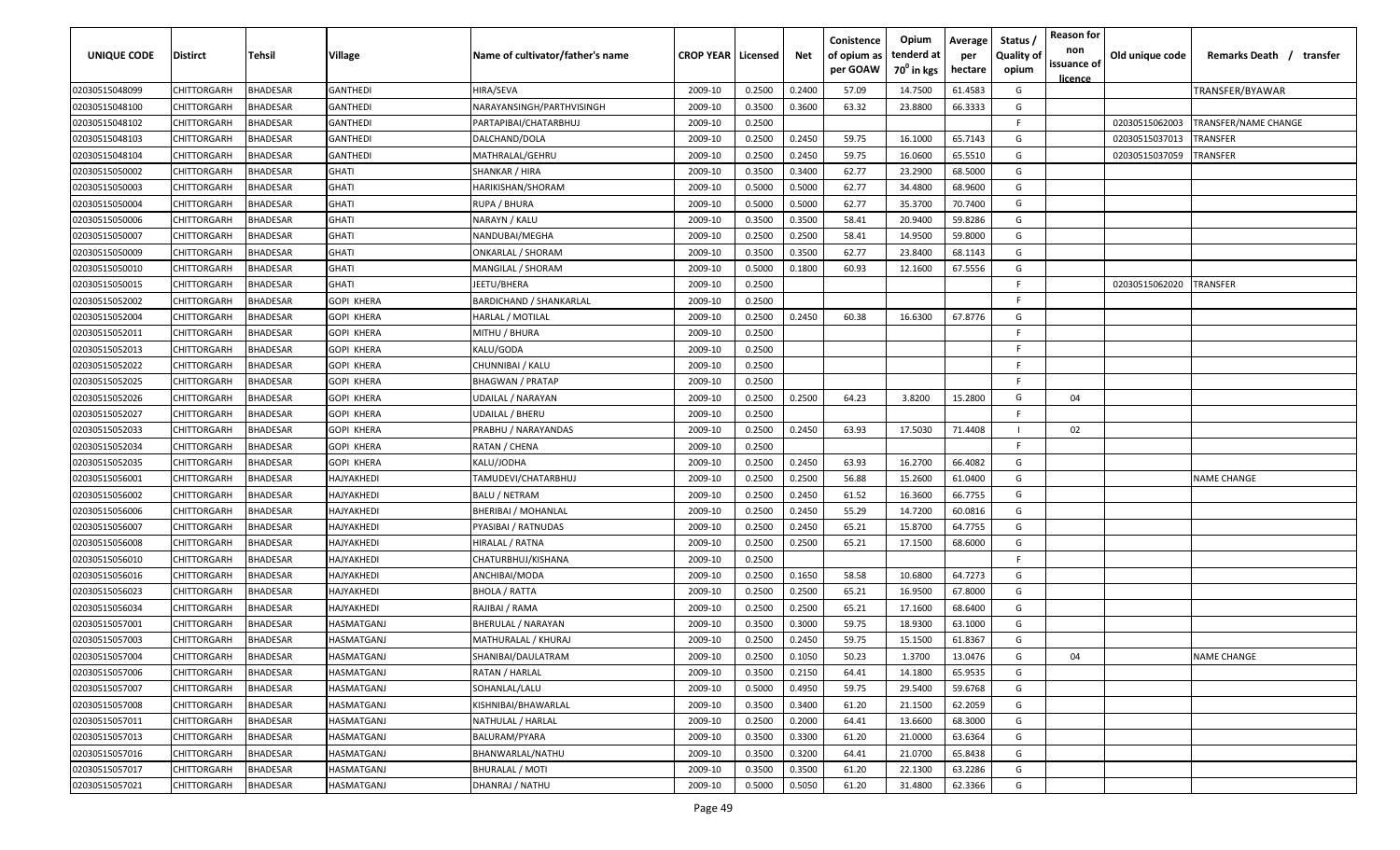| <b>UNIQUE CODE</b> | Distirct    | Tehsil          | Village          | Name of cultivator/father's name | <b>CROP YEAR Licensed</b> |        | Net    | Conistence<br>of opium as<br>per GOAW | Opium<br>tenderd at<br>70 <sup>0</sup> in kgs | Average<br>per<br>hectare | Status /<br><b>Quality of</b><br>opium | <b>Reason for</b><br>non<br>issuance of<br><u>licence</u> | Old unique code | Remarks Death / transfer |
|--------------------|-------------|-----------------|------------------|----------------------------------|---------------------------|--------|--------|---------------------------------------|-----------------------------------------------|---------------------------|----------------------------------------|-----------------------------------------------------------|-----------------|--------------------------|
| 02030515057024     | CHITTORGARH | <b>BHADESAR</b> | HASMATGANJ       | NANDLAL / RATANLAL               | 2009-10                   | 0.5000 | 0.4950 | 64.41                                 | 32.4200                                       | 65.4949                   | G                                      |                                                           |                 |                          |
| 02030515057027     | CHITTORGARH | BHADESAR        | HASMATGANJ       | SHANKARLAL/BHANWARLAL            | 2009-10                   | 0.2500 | 0.1050 | 59.75                                 | 6.3600                                        | 60.5714                   | G                                      |                                                           |                 |                          |
| 02030515060002     | CHITTORGARH | BHADESAR        | HODA             | NANURAM / RAMCHANDAR             | 2009-10                   | 0.2500 |        |                                       |                                               |                           | -F.                                    |                                                           |                 |                          |
| 02030515060009     | CHITTORGARH | <b>BHADESAR</b> | HODA             | MOHAN / MANNA MALI               | 2009-10                   | 0.2500 | 0.0950 | 61.91                                 | 6.3600                                        | 66.9474                   | G                                      |                                                           |                 |                          |
| 02030515060014     | CHITTORGARH | BHADESAR        | HODA             | KELASH / MAGILAL SHARMA          | 2009-10                   | 0.2500 |        |                                       |                                               |                           | -F.                                    |                                                           |                 |                          |
| 02030515060020     | CHITTORGARH | <b>BHADESAR</b> | HODA             | LAKSHMAN / DEVAMALI              | 2009-10                   | 0.2500 | 0.1600 | 61.91                                 | 10.2000                                       | 63.7500                   | G                                      |                                                           |                 |                          |
| 02030515060021     | CHITTORGARH | <b>BHADESAR</b> | HODA             | LALU / DEVA MALI                 | 2009-10                   | 0.2500 | 0.2500 | 60.06                                 | 3.5000                                        | 14.0000                   | G                                      | 04                                                        |                 |                          |
| 02030515060022     | CHITTORGARH | BHADESAR        | HODA             | <b>BHAGWATIBAI/GOPI</b>          | 2009-10                   | 0.2500 | 0.2500 | 58.30                                 | 15.2200                                       | 60.8800                   | G                                      |                                                           |                 | <b>NAME CHANGE</b>       |
| 02030515060030     | CHITTORGARH | BHADESAR        | HODA             | HIRALAL / NARAYAN                | 2009-10                   | 0.2500 |        |                                       |                                               |                           | -F.                                    |                                                           |                 |                          |
| 02030515060035     | CHITTORGARH | BHADESAR        | HODA             | CHUNNIBAI / MITHULAL             | 2009-10                   | 0.2500 |        |                                       |                                               |                           | F.                                     |                                                           |                 |                          |
| 02030515060049     | CHITTORGARH | BHADESAR        | HODA             | OGARH / VARDA                    | 2009-10                   | 0.3500 | 0.2500 | 61.91                                 | 15.7900                                       | 63.1600                   | G                                      |                                                           | 02030515091071  | TRANSFER                 |
| 02030515060050     | CHITTORGARH | BHADESAR        | HODA             | GHAMNDIRAM / POKHAR              | 2009-10                   | 0.2500 | 0.1100 | 61.91                                 | 7.1600                                        | 65.0909                   | G                                      |                                                           |                 |                          |
| 02030515060062     | CHITTORGARH | BHADESAR        | HODA             | KESHURAM / KALU                  | 2009-10                   | 0.2500 | 0.2400 | 54.57                                 | 13.7600                                       | 57.3333                   | G                                      | 05                                                        |                 |                          |
| 02030515060064     | CHITTORGARH | <b>BHADESAR</b> | HODA             | DHANRAJ / NARAYAN                | 2009-10                   | 0.2500 |        |                                       |                                               |                           | F.                                     |                                                           |                 |                          |
| 02030515060066     | CHITTORGARH | BHADESAR        | HODA             | NANDA DAS / BHAGWANDAS           | 2009-10                   | 0.2500 | 0.2300 | 51.10                                 | 12.7000                                       | 55.2174                   | G                                      | 04                                                        |                 |                          |
| 02030515060078     | CHITTORGARH | <b>BHADESAR</b> | HODA             | CHOGALAL / NARAYAN               | 2009-10                   | 0.2500 |        |                                       |                                               |                           | F                                      |                                                           |                 |                          |
| 02030515060083     | CHITTORGARH | BHADESAR        | HODA             | SHYAMSINGH / BHOJSINGH           | 2009-10                   | 0.2500 | 0.2050 | 61.91                                 | 13.0700                                       | 63.7561                   | G                                      |                                                           |                 |                          |
| 02030515060085     | CHITTORGARH | BHADESAR        | HODA             | BHULIBAI/BHANA                   | 2009-10                   | 0.2500 | 0.1250 | 61.91                                 | 8.1400                                        | 65.1200                   | G                                      |                                                           |                 |                          |
| 02030515060088     | CHITTORGARH | BHADESAR        | HODA             | <b>GOPAL LAL / GANGADHAR</b>     | 2009-10                   | 0.2500 | 0.2450 | 61.91                                 | 16.4000                                       | 66.9388                   | G                                      |                                                           |                 |                          |
| 02030515060100     | CHITTORGARH | BHADESAR        | HODA             | TAMUBAI/VENIRAM                  | 2009-10                   | 0.2500 |        |                                       |                                               |                           | F                                      |                                                           | 02030515041019  | NAME CHANGE/TRANSFER     |
| 02030515060101     | CHITTORGARH | <b>BHADESAR</b> | HODA             | CHUNNILAL/MEGHA                  | 2009-10                   | 0.2500 | 0.2500 | 60.06                                 | 16.7500                                       | 67.0000                   | G                                      |                                                           | 02030515031067  | TRANSFER                 |
| 02030515061001     | CHITTORGARH | <b>BHADESAR</b> | <b>IAWANPURA</b> | ONKAR / DUNGA                    | 2009-10                   | 0.2500 |        |                                       |                                               |                           | -F                                     |                                                           |                 |                          |
| 02030515061002     | CHITTORGARH | <b>BHADESAR</b> | <b>IAWANPURA</b> | GEAHRILAL / FTTA                 | 2009-10                   | 0.3500 | 0.1450 | 60.02                                 | 9.6500                                        | 66.5517                   | G                                      |                                                           | 02030515104120  | <b><i>FRANSFER</i></b>   |
| 02030515061007     | CHITTORGARH | <b>BHADESAR</b> | <b>IAWANPURA</b> | HANGAMIBAI/HOLA                  | 2009-10                   | 0.2500 | 0.2550 | 63.32                                 | 16.8400                                       | 66.0392                   | G                                      |                                                           |                 |                          |
| 02030515061010     | CHITTORGARH | BHADESAR        | JAWANPURA        | SUNDARBAI/BHERULAL               | 2009-10                   | 0.2500 | 0.2450 | 63.32                                 | 16.7700                                       | 68.4490                   | G                                      |                                                           |                 |                          |
| 02030515061012     | CHITTORGARH | BHADESAR        | IAWANPURA        | NANDA / RAMA                     | 2009-10                   | 0.2500 | 0.2250 | 63.32                                 | 14.9800                                       | 66.5778                   | G                                      |                                                           |                 |                          |
| 02030515061013     | CHITTORGARH | BHADESAR        | IAWANPURA        | <b>BHAGAWAN / GOKAL</b>          | 2009-10                   | 0.2500 | 0.2250 | 60.02                                 | 14.2500                                       | 63.3333                   | G                                      |                                                           |                 |                          |
| 02030515061018     | CHITTORGARH | BHADESAR        | IAWANPURA        | GANGARAM / NARAYAN               | 2009-10                   | 0.2500 | 0.2400 | 60.02                                 | 14.9100                                       | 62.1250                   | G                                      |                                                           |                 |                          |
| 02030515061019     | CHITTORGARH | BHADESAR        | IAWANPURA        | KISHOR / DALUJI                  | 2009-10                   | 0.2500 | 0.1900 | 65.32                                 | 13.1300                                       | 69.1053                   | G                                      |                                                           |                 |                          |
| 02030515061026     | CHITTORGARH | BHADESAR        | JAWANPURA        | HAJARI / KISHANA                 | 2009-10                   | 0.2500 | 0.2300 | 63.32                                 | 16.2000                                       | 70.4348                   | G                                      |                                                           |                 |                          |
| 02030515061027     | CHITTORGARH | BHADESAR        | JAWANPURA        | RAMLAL / MOTI                    | 2009-10                   | 0.2500 |        |                                       |                                               |                           | F                                      |                                                           |                 |                          |
| 02030515061029     | CHITTORGARH | BHADESAR        | <b>JAWANPURA</b> | HANSRAJ/KISHOR                   | 2009-10                   | 0.2500 | 0.1500 | 63.32                                 | 10.2300                                       | 68.2000                   | G                                      |                                                           |                 |                          |
| 02030515061034     | CHITTORGARH | BHADESAR        | JAWANPURA        | JITU / GHISA                     | 2009-10                   | 0.2500 | 0.2250 | 60.02                                 | 13.7000                                       | 60.8889                   | G                                      |                                                           |                 |                          |
| 02030515061035     | CHITTORGARH | BHADESAR        | JAWANPURA        | SHRINGARIBAI / PYARA             | 2009-10                   | 0.2500 |        |                                       |                                               |                           | -F.                                    |                                                           |                 |                          |
| 02030515061038     | CHITTORGARH | BHADESAR        | JAWANPURA        | <b>BHERA / MANA</b>              | 2009-10                   | 0.2500 | 0.2150 | 65.32                                 | 15.3300                                       | 71.3023                   | G                                      |                                                           |                 |                          |
| 02030515061045     | CHITTORGARH | <b>BHADESAR</b> | <b>JAWANPURA</b> | BHAGIRATH / PYARAJI              | 2009-10                   | 0.2500 |        |                                       |                                               |                           | N                                      | 11                                                        |                 |                          |
| 02030515061052     | CHITTORGARH | <b>BHADESAR</b> | <b>JAWANPURA</b> | GEHRU/CHUNA                      | 2009-10                   | 0.2500 |        |                                       |                                               |                           | N                                      | 11                                                        |                 |                          |
| 02030515061053     | CHITTORGARH | <b>BHADESAR</b> | JAWANPURA        | NANIBAI / BHERA                  | 2009-10                   | 0.2500 |        |                                       |                                               |                           | -F                                     |                                                           |                 |                          |
| 02030515061055     | CHITTORGARH | <b>BHADESAR</b> | JAWANPURA        | MAGNIRAM / GHOKAL CHMAR          | 2009-10                   | 0.2500 |        |                                       |                                               |                           | N                                      | 11                                                        |                 |                          |
| 02030515061056     | CHITTORGARH | <b>BHADESAR</b> | JAWANPURA        | AMARCHAND/MOTICHMAR              | 2009-10                   | 0.2500 |        |                                       |                                               |                           | N                                      | 11                                                        |                 |                          |
| 02030515061057     | CHITTORGARH | <b>BHADESAR</b> | JAWANPURA        | AJIJKHAN/RHEMATKHAN              | 2009-10                   | 0.2500 |        |                                       |                                               |                           | N                                      | 11                                                        |                 |                          |
| 02030515064003     | CHITTORGARH | BHADESAR        | JHADOLI          | HIRALAL / BHERA                  | 2009-10                   | 0.2500 | 0.2600 | 60.80                                 | 15.9400                                       | 61.3077                   | G                                      |                                                           |                 | TRANSFER/GOPI KA KHEDA   |
| 02030515064011     | CHITTORGARH | BHADESAR        | IHADOLI          | SUNDARBAI/GOTU                   | 2009-10                   | 0.2500 | 0.2500 | 51.10                                 | 13.0100                                       | 52.0400                   | G                                      | 04                                                        |                 |                          |
| 02030515064014     | CHITTORGARH | <b>BHADESAR</b> | IHADOLI          | KHEMRAJ / SHREERAM               | 2009-10                   | 0.2500 | 0.2500 | 60.80                                 | 15.4100                                       | 61.6400                   | G                                      |                                                           |                 | TRANSFER/GOPI KA KHEDA   |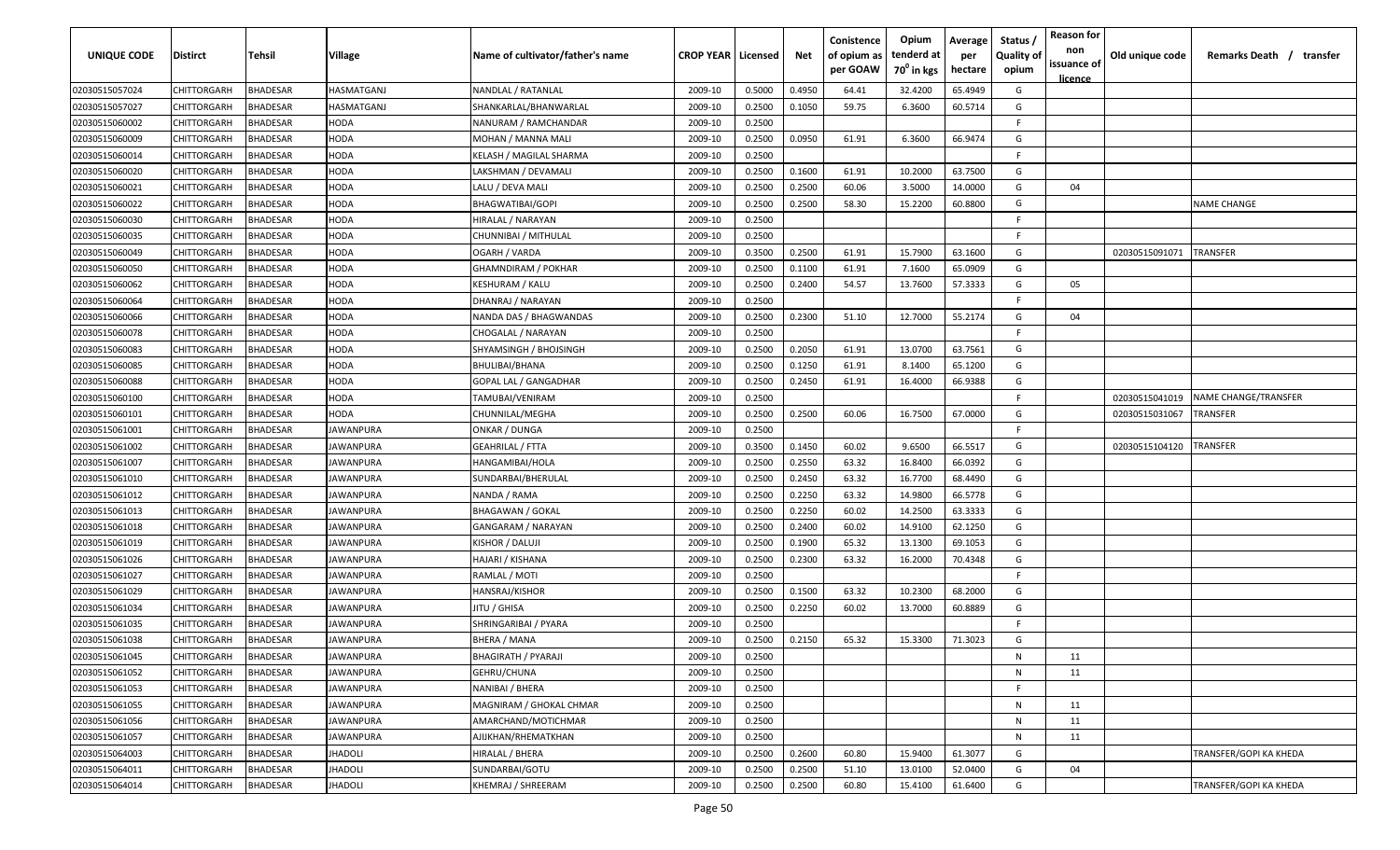| <b>UNIQUE CODE</b> | Distirct           | Tehsil          | Village        | Name of cultivator/father's name | <b>CROP YEAR   Licensed</b> |        | Net    | Conistence<br>of opium as<br>per GOAW | Opium<br>tenderd at<br>70 <sup>0</sup> in kgs | Average<br>per<br>hectare | Status /<br><b>Quality of</b><br>opium | <b>Reason for</b><br>non<br>issuance of | Old unique code | Remarks Death / transfer |
|--------------------|--------------------|-----------------|----------------|----------------------------------|-----------------------------|--------|--------|---------------------------------------|-----------------------------------------------|---------------------------|----------------------------------------|-----------------------------------------|-----------------|--------------------------|
| 02030515064015     | CHITTORGARH        | <b>BHADESAR</b> | <b>JHADOLI</b> | NANDLAL / SHREERAM JAT           | 2009-10                     | 0.5000 | 0.4900 | 58.17                                 | 29.3200                                       | 59.8367                   | G                                      | <u>licence</u>                          |                 | TRANSFER/GOPI KA KHEDA   |
| 02030515064018     | CHITTORGARH        | BHADESAR        | IHADOLI        | SHANTILAL / HIRALAL MEWADA       | 2009-10                     | 0.2500 | 0.2450 | 54.57                                 | 15.2400                                       | 62.2041                   | G                                      | 05                                      |                 |                          |
| 02030515064040     | CHITTORGARH        | BHADESAR        | <b>IHADOLI</b> | BHERA / RAMA                     | 2009-10                     | 0.2500 | 0.2400 | 51.10                                 | 15.2300                                       | 63.4583                   | G                                      | 05                                      |                 |                          |
| 02030515064043     | CHITTORGARH        | <b>BHADESAR</b> | <b>IHADOLI</b> | DUNGA / HAJARI                   | 2009-10                     | 0.3500 | 0.2550 | 60.80                                 | 16.4200                                       | 64.3922                   | G                                      |                                         |                 | TRANSFER/ASAWRA          |
| 02030515064046     | CHITTORGARH        | <b>BHADESAR</b> | <b>IHADOLI</b> | BANSILAL/KISHNA                  | 2009-10                     | 0.2500 | 0.2000 | 54.57                                 | 11.2300                                       | 56.1500                   | G                                      | 05                                      | 02030515002020  | <b>TRANSFER</b>          |
| 02030515065005     | CHITTORGARH        | <b>BHADESAR</b> | KANNOJ         | NARAYAN / BHUWANA                | 2009-10                     | 0.2500 | 0.2300 | 51.91                                 | 11.9200                                       | 51.8261                   | G                                      | 04                                      |                 |                          |
| 02030515065015     | <b>CHITTORGARH</b> | <b>BHADESAR</b> | KANNOJ         | NANIBAI / MANGU REGAR            | 2009-10                     | 0.2500 | 0.1900 | 58.39                                 | 11.8300                                       | 62.2632                   | G                                      |                                         |                 |                          |
| 02030515065019     | CHITTORGARH        | BHADESAR        | KANNOJ         | SURESH / RAMESHWAR SUKHWAL       | 2009-10                     | 0.2500 | 0.2500 | 58.39                                 | 14.7700                                       | 59.0800                   | G                                      |                                         |                 |                          |
| 02030515065026     | CHITTORGARH        | BHADESAR        | KANNOJ         | ISHAK MO. / FAKIR MO.            | 2009-10                     | 0.2500 | 0.2350 | 58.39                                 | 13.2900                                       | 56.5532                   | G                                      |                                         |                 |                          |
| 02030515065049     | CHITTORGARH        | BHADESAR        | KANNOJ         | KHERUN/ISMAIL                    | 2009-10                     | 0.2500 |        |                                       |                                               |                           | F.                                     |                                         | 02030515123106  | TRANSFER                 |
| 02030515065072     | CHITTORGARH        | BHADESAR        | KANNOJ         | HJARI / NATHU                    | 2009-10                     | 0.2500 |        |                                       |                                               |                           | F.                                     |                                         |                 |                          |
| 02030515065074     | CHITTORGARH        | BHADESAR        | KANNOJ         | RAMA / KISHNA                    | 2009-10                     | 0.2500 | 0.2450 | 63.33                                 | 16.0400                                       | 65.4694                   | G                                      |                                         |                 |                          |
| 02030515065077     | CHITTORGARH        | BHADESAR        | KANNOJ         | MADANLAL / GANGARAM              | 2009-10                     | 0.2500 | 0.2400 | 59.64                                 | 15.3500                                       | 63.9583                   | G                                      |                                         |                 |                          |
| 02030515065079     | CHITTORGARH        | <b>BHADESAR</b> | KANNOJ         | BHERULAL/MOHANLAL                | 2009-10                     | 0.2500 | 0.2500 | 51.91                                 | 12.5400                                       | 50.1600                   | G                                      | 04                                      |                 |                          |
| 02030515065087     | CHITTORGARH        | BHADESAR        | KANNOJ         | LALIBAI/BHERA                    | 2009-10                     | 0.2500 |        |                                       |                                               |                           | -F.                                    |                                         |                 | NAME CHANGE              |
| 02030515065088     | CHITTORGARH        | <b>BHADESAR</b> | KANNOJ         | HEMRAJ / LALU                    | 2009-10                     | 0.2500 | 0.2350 | 59.64                                 | 14.0500                                       | 59.7872                   | G                                      |                                         |                 |                          |
| 02030515065092     | CHITTORGARH        | BHADESAR        | KANNOJ         | KISHNA / BARDA                   | 2009-10                     | 0.2500 |        |                                       |                                               |                           | -F.                                    |                                         |                 |                          |
| 02030515065096     | CHITTORGARH        | BHADESAR        | <b>KANNOJ</b>  | MANGILAL / RATANLAL              | 2009-10                     | 0.2500 |        |                                       |                                               |                           | F.                                     |                                         |                 |                          |
| 02030515065101     | CHITTORGARH        | BHADESAR        | KANNOJ         | DHAPUBAI / HIRA                  | 2009-10                     | 0.2500 |        |                                       |                                               |                           | -F.                                    |                                         |                 |                          |
| 02030515065103     | CHITTORGARH        | <b>BHADESAR</b> | KANNOJ         | PRABHU / BHERA                   | 2009-10                     | 0.2500 |        |                                       |                                               |                           | -F.                                    |                                         |                 |                          |
| 02030515065106     | CHITTORGARH        | <b>BHADESAR</b> | KANNOJ         | NAZIRKAHN/KESARKHAN              | 2009-10                     | 0.2500 |        |                                       |                                               |                           | F.                                     | 11                                      |                 |                          |
| 02030515065108     | CHITTORGARH        | BHADESAR        | KANNOJ         | SANDALBAI/NAJIRKHA               | 2009-10                     | 0.2500 | 0.2550 | 63.33                                 | 16.7600                                       | 65.7255                   | G                                      |                                         | 02030515038003  | <b>TRANSFER</b>          |
| 02030515065113     | CHITTORGARH        | BHADESAR        | KANNOJ         | <b>BALYA/NATHU CHAMAR</b>        | 2009-10                     | 0.2500 | 0.2000 |                                       |                                               |                           |                                        | 02                                      |                 |                          |
| 02030515065115     | CHITTORGARH        | <b>BHADESAR</b> | KANNOJ         | BHANWARLAL/CHUNNILAL             | 2009-10                     | 0.5000 | 0.4600 | 58.39                                 | 27.7700                                       | 60.3696                   | G                                      |                                         | 02030515123044  | TRANSFER                 |
| 02030515065116     | CHITTORGARH        | <b>BHADESAR</b> | KANNOJ         | CHUNNILAL/KISHANA                | 2009-10                     | 0.2500 | 0.2500 | 58.39                                 | 15.4900                                       | 61.9600                   | G                                      |                                         | 02030515123017  | <b>RANSFER</b>           |
| 02030515068001     | CHITTORGARH        | <b>BHADESAR</b> | KANTHARIYA (A) | GANESH / BHAGAWAN                | 2009-10                     | 0.2500 | 0.2000 | 69.24                                 | 13.8000                                       | 69.0000                   | G                                      |                                         |                 |                          |
| 02030515068005     | CHITTORGARH        | BHADESAR        | KANTHARIYA (A) | HARLAL / MOTI                    | 2009-10                     | 0.5000 | 0.1950 | 65.31                                 | 13.4200                                       | 68.8205                   | G                                      |                                         |                 |                          |
| 02030515068006     | CHITTORGARH        | BHADESAR        | KANTHARIYA (A) | MEGHA / DHANNA                   | 2009-10                     | 0.3500 | 0.2450 | 60.39                                 | 15.6500                                       | 63.8776                   | G                                      |                                         |                 |                          |
| 02030515068007     | CHITTORGARH        | BHADESAR        | KANTHARIYA (A) | BHAGAWAN / KISHANA               | 2009-10                     | 0.2500 |        |                                       |                                               |                           | -F.                                    |                                         |                 |                          |
| 02030515068015     | CHITTORGARH        | BHADESAR        | KANTHARIYA (A) | SHOBHALAL / DALCHAND             | 2009-10                     | 0.5000 | 0.1550 | 65.31                                 | 10.2300                                       | 66.0000                   | G                                      |                                         |                 |                          |
| 02030515068027     | CHITTORGARH        | BHADESAR        | KANTHARIYA (A) | PARAS / BHERULAL                 | 2009-10                     | 0.2500 | 0.2350 | 63.17                                 | 15.7700                                       | 67.1064                   | G                                      |                                         |                 |                          |
| 02030515068037     | CHITTORGARH        | BHADESAR        | KANTHARIYA (A) | LALITABAI / RATANLAL             | 2009-10                     | 0.5000 |        |                                       |                                               |                           | N                                      | 11                                      |                 |                          |
| 02030515068040     | CHITTORGARH        | BHADESAR        | KANTHARIYA (A) | HIRALAL / MADHO                  | 2009-10                     | 0.2500 | 0.2300 | 60.39                                 | 15.1200                                       | 65.7391                   | G                                      |                                         |                 |                          |
| 02030515068044     | CHITTORGARH        | BHADESAR        | KANTHARIYA (A) | HARIRAM / KISHANA GADARIYA       | 2009-10                     | 0.2500 | 0.1700 | 65.31                                 | 12.2100                                       | 71.8235                   | G                                      |                                         |                 |                          |
| 02030515068047     | CHITTORGARH        | <b>BHADESAR</b> | KANTHARIYA (A) | MADAN / KALU                     | 2009-10                     | 0.2500 | 0.1100 | 65.31                                 | 7.6200                                        | 69.2727                   | G                                      |                                         |                 |                          |
| 02030515068049     | CHITTORGARH        | <b>BHADESAR</b> | KANTHARIYA (A) | LEHRIBAI/JIVANRAM                | 2009-10                     | 0.2500 | 0.1500 | 65.31                                 | 10.7400                                       | 71.6000                   | G                                      |                                         |                 |                          |
| 02030515068050     | <b>CHITTORGARH</b> | <b>BHADESAR</b> | KANTHARIYA (A) | <b>BALURAM / CHHOGA</b>          | 2009-10                     | 0.2500 |        |                                       |                                               |                           | F                                      |                                         |                 |                          |
| 02030515068053     | <b>CHITTORGARH</b> | <b>BHADESAR</b> | KANTHARIYA (A) | BALUSINGH / JORAWARSINGH         | 2009-10                     | 0.2500 | 0.2350 | 57.25                                 | 2.2100                                        | 9.4043                    | G                                      | 04                                      |                 |                          |
| 02030515068054     | CHITTORGARH        | <b>BHADESAR</b> | KANTHARIYA (A) | <b>BHERULAL / HAJARI</b>         | 2009-10                     | 0.3500 | 0.3500 | 60.39                                 | 22.7800                                       | 65.0857                   | G                                      |                                         |                 |                          |
| 02030515068055     | CHITTORGARH        | <b>BHADESAR</b> | KANTHARIYA (A) | LAXMAN / VARDA                   | 2009-10                     | 0.2500 |        |                                       |                                               |                           | F.                                     |                                         |                 |                          |
| 02030515068056     | CHITTORGARH        | <b>BHADESAR</b> | KANTHARIYA (A) | GAHRU / BHAGAWAN                 | 2009-10                     | 0.5000 | 0.1950 | 65.31                                 | 14.2900                                       | 73.2821                   | G                                      |                                         |                 |                          |
| 02030515068057     | CHITTORGARH        | <b>BHADESAR</b> | KANTHARIYA (A) | DHANNIBAI/CHOGA                  | 2009-10                     | 0.2500 |        |                                       |                                               |                           | F.                                     |                                         |                 | <b>NAME CHANGE</b>       |
| 02030515068058     | CHITTORGARH        | <b>BHADESAR</b> | KANTHARIYA (A) | FULSINGH/LAL SINGH               | 2009-10                     | 0.5000 | 0.2000 | 71.31                                 | 15.4600                                       | 77.3000                   | G                                      |                                         |                 |                          |
| 02030515068060     | CHITTORGARH        | BHADESAR        | KANTHARIYA (A) | CHHOGALAL / BHAGAWANLAL          | 2009-10                     | 0.3500 | 0.1600 | 63.17                                 | 10.4900                                       | 65.5625                   | G                                      |                                         |                 |                          |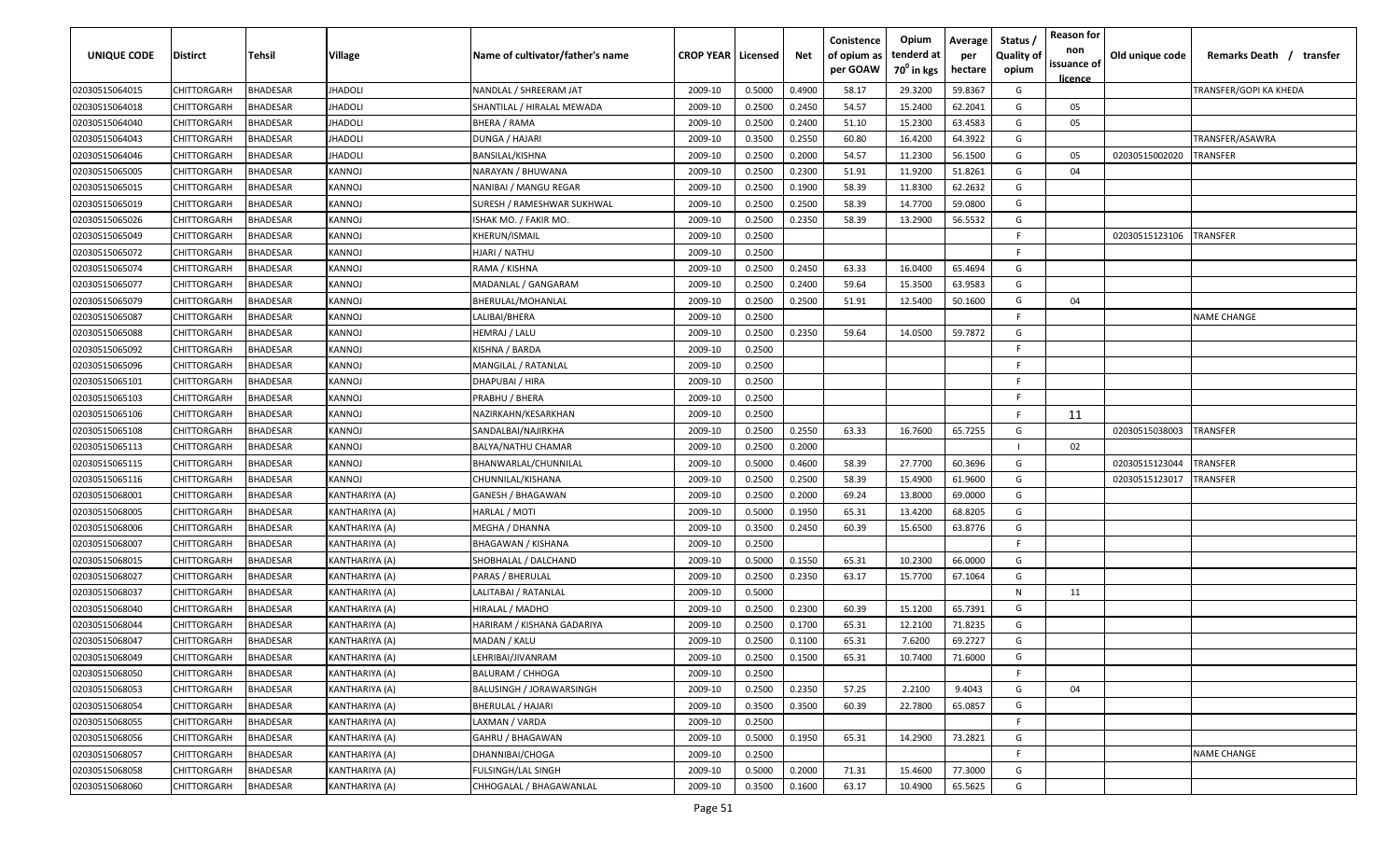| UNIQUE CODE                      | Distirct                   | Tehsil               | Village                          | Name of cultivator/father's name         | <b>CROP YEAR   Licensed</b> |                  | Net              | Conistence<br>of opium as<br>per GOAW | Opium<br>tenderd at<br>70 <sup>0</sup> in kgs | Average<br>per<br>hectare | Status /<br><b>Quality of</b><br>opium | <b>Reason for</b><br>non<br>issuance of | Old unique code | Remarks Death / transfer |
|----------------------------------|----------------------------|----------------------|----------------------------------|------------------------------------------|-----------------------------|------------------|------------------|---------------------------------------|-----------------------------------------------|---------------------------|----------------------------------------|-----------------------------------------|-----------------|--------------------------|
|                                  |                            |                      |                                  |                                          |                             |                  |                  |                                       |                                               |                           |                                        | <u>licence</u>                          |                 |                          |
| 02030515068061                   | CHITTORGARH                | <b>BHADESAR</b>      | KANTHARIYA (A)                   | DHANRAJ / SHORAM                         | 2009-10                     | 0.5000           |                  |                                       |                                               |                           | F.                                     |                                         |                 |                          |
| 02030515068062                   | CHITTORGARH                | BHADESAR             | KANTHARIYA (A)                   | KISHANLAL / MOTI                         | 2009-10                     | 0.3500           | 0.2050           | 69.24                                 | 15.1100                                       | 73.7073                   | G                                      |                                         |                 |                          |
| 02030515068065                   | CHITTORGARH                | BHADESAR             | KANTHARIYA (A)                   | GOVERDHANSINGH / LALSINGH                | 2009-10                     | 0.5000           | 0.1000           | 71.31                                 | 7.7100                                        | 77.1000                   | G<br>-F.                               |                                         |                 |                          |
| 02030515068067                   | CHITTORGARH                | BHADESAR             | KANTHARIYA (A)                   | CHAMPALAL / DHANNA                       | 2009-10                     | 0.2500           |                  |                                       |                                               |                           |                                        |                                         |                 |                          |
| 02030515068068<br>02030515068072 | CHITTORGARH                | BHADESAR             | KANTHARIYA (A)                   | GISIBAI/GEHRU                            | 2009-10                     | 0.2500<br>0.2500 | 0.2150<br>0.2250 | 63.17<br>65.20                        | 13.4400<br>13.7000                            | 62.5116                   | G<br>G                                 |                                         |                 |                          |
| 02030515068079                   | CHITTORGARH<br>CHITTORGARH | BHADESAR<br>BHADESAR | KANTHARIYA (B)<br>KANTHARIYA (B) | GOVINDSINGH / MADANSINGH<br>BADRI/CHHOGA | 2009-10<br>2009-10          | 0.2500           | 0.2400           | 65.20                                 | 16.4000                                       | 60.8889<br>68.3333        | G                                      |                                         |                 |                          |
| 02030515068080                   | CHITTORGARH                | BHADESAR             | KANTHARIYA (B)                   | JITU / KALLU                             | 2009-10                     | 0.2500           |                  |                                       |                                               |                           | -F.                                    |                                         |                 |                          |
| 02030515068082                   | CHITTORGARH                | BHADESAR             | KANTHARIYA (B)                   | JITU/BHAGWAN                             | 2009-10                     | 0.2500           | 0.2500           | 65.20                                 | 16.3100                                       | 65.2400                   | G                                      |                                         |                 | <b>NAME CHANGE</b>       |
| 02030515068083                   | CHITTORGARH                | BHADESAR             | KANTHARIYA (B)                   | LEHRULAL / CHAMPALAL                     | 2009-10                     | 0.2500           |                  |                                       |                                               |                           | F                                      |                                         |                 |                          |
| 02030515068084                   | CHITTORGARH                | BHADESAR             | <b>KANTHARIYA (B)</b>            | HANSRAJ / CHAMPALAL                      | 2009-10                     | 0.2500           |                  |                                       |                                               |                           | -F.                                    |                                         |                 |                          |
| 02030515068085                   | CHITTORGARH                | BHADESAR             | KANTHARIYA (B)                   | TULSIBAI / CHOGA                         | 2009-10                     | 0.2500           |                  |                                       |                                               |                           | F.                                     |                                         |                 |                          |
| 02030515068086                   | CHITTORGARH                | BHADESAR             | KANTHARIYA (B)                   | <b>BHERU / PARTHU</b>                    | 2009-10                     | 0.2500           | 0.1150           | 63.08                                 | 8.3100                                        | 72.2609                   | G                                      |                                         |                 |                          |
| 02030515068088                   | CHITTORGARH                | BHADESAR             | KANTHARIYA (B)                   | KALURAJKUMAR / ONKARLAL                  | 2009-10                     | 0.2500           |                  |                                       |                                               |                           | F                                      |                                         |                 |                          |
| 02030515068089                   | CHITTORGARH                | BHADESAR             | KANTHARIYA (B)                   | RAMCHANDRA / JITU                        | 2009-10                     | 0.2500           |                  |                                       |                                               |                           | -F.                                    |                                         |                 |                          |
| 02030515068090                   | CHITTORGARH                | BHADESAR             | KANTHARIYA (B)                   | KANHAIYALAL / DHANNAJI                   | 2009-10                     | 0.3500           | 0.2100           | 69.24                                 | 15.4700                                       | 73.6667                   | G                                      |                                         |                 |                          |
| 02030515068091                   | CHITTORGARH                | <b>BHADESAR</b>      | KANTHARIYA (B)                   | MANOHARSINGH / JORAVARSINGH              | 2009-10                     | 0.2500           |                  |                                       |                                               |                           | F.                                     |                                         |                 |                          |
| 02030515068092                   | CHITTORGARH                | <b>BHADESAR</b>      | KANTHARIYA (B)                   | MADANLAL / BHERULAL                      | 2009-10                     | 0.2500           | 0.2500           | 65.20                                 | 16.2200                                       | 64.8800                   | G                                      |                                         |                 |                          |
| 02030515068093                   | CHITTORGARH                | BHADESAR             | KANTHARIYA (B)                   | PARTHU / ONKAAR                          | 2009-10                     | 0.2500           |                  |                                       |                                               |                           | -F.                                    |                                         |                 |                          |
| 02030515068100                   | CHITTORGARH                | BHADESAR             | KANTHARIYA (B)                   | <b>BHAGWANLAL / GOKAL</b>                | 2009-10                     | 0.2500           | 0.2350           | 66.20                                 | 15.9400                                       | 67.8298                   | G                                      |                                         |                 |                          |
| 02030515068104                   | CHITTORGARH                | BHADESAR             | KANTHARIYA (B)                   | <b>BHERUSINGH / HARISINGH</b>            | 2009-10                     | 0.2500           |                  |                                       |                                               |                           | -F                                     |                                         |                 |                          |
| 02030515068107                   | CHITTORGARH                | <b>BHADESAR</b>      | KANTHARIYA (B)                   | NARWARSINGH / ONKARSINGH                 | 2009-10                     | 0.3500           | 0.1950           | 65.31                                 | 13.8700                                       | 71.1282                   | G                                      |                                         |                 |                          |
| 02030515068110                   | CHITTORGARH                | <b>BHADESAR</b>      | KANTHARIYA (B)                   | MUBARIK / AZIZ MD                        | 2009-10                     | 0.2500           |                  |                                       |                                               |                           | -F                                     |                                         |                 |                          |
| 02030515068111                   | CHITTORGARH                | BHADESAR             | KANTHARIYA (B)                   | GITA / RAMLAL                            | 2009-10                     | 0.2500           |                  |                                       |                                               |                           | $\circ$                                | 11                                      |                 |                          |
| 02030515068115                   | CHITTORGARH                | BHADESAR             | KANTHARIYA (B)                   | LEHRU / GOPI                             | 2009-10                     | 0.2500           | 0.2500           | 60.26                                 | 15.6300                                       | 62.5200                   | G                                      |                                         |                 |                          |
| 02030515068120                   | CHITTORGARH                | BHADESAR             | KANTHARIYA (B)                   | ANCHIBAI / PRABHULAL                     | 2009-10                     | 0.2500           | 0.2400           | 66.20                                 | 16.1400                                       | 67.2500                   | G                                      |                                         |                 |                          |
| 02030515068126                   | CHITTORGARH                | BHADESAR             | KANTHARIYA (B)                   | <b>BHAGIRATH / SHOLAL</b>                | 2009-10                     | 0.5000           | 0.5050           |                                       |                                               |                           |                                        | 02                                      |                 |                          |
| 02030515068127                   | CHITTORGARH                | BHADESAR             | KANTHARIYA (B)                   | BALU / CHAMPA                            | 2009-10                     | 0.2500           |                  |                                       |                                               |                           | -F.                                    |                                         |                 |                          |
| 02030515068129                   | CHITTORGARH                | BHADESAR             | KANTHARIYA (B)                   | HANSRAJ / HAZAARI                        | 2009-10                     | 0.2500           | 0.2400           | 66.20                                 | 16.4600                                       | 68.5833                   | G                                      |                                         |                 |                          |
| 02030515068130                   | CHITTORGARH                | BHADESAR             | KANTHARIYA (B)                   | SHANKAR / BHERA                          | 2009-10                     | 0.5000           | 0.3750           |                                       |                                               |                           |                                        | 02                                      |                 |                          |
| 02030515068132                   | CHITTORGARH                | BHADESAR             | KANTHARIYA (B)                   | <b>BADUSINGH / FATEHSINGH</b>            | 2009-10                     | 0.3500           | 0.1950           | 69.24                                 | 14.3200                                       | 73.4359                   | G                                      |                                         |                 |                          |
| 02030515068133                   | CHITTORGARH                | BHADESAR             | KANTHARIYA (B)                   | SHANKARSINGH / MADANSINGH                | 2009-10                     | 0.2500           |                  |                                       |                                               |                           | -F.                                    |                                         |                 |                          |
| 02030515068136                   | CHITTORGARH                | BHADESAR             | KANTHARIYA (B)                   | <b>BHERU / GOKAL</b>                     | 2009-10                     | 0.3500           | 0.2100           | 66.20                                 | 14.4800                                       | 68.9524                   | G                                      |                                         |                 |                          |
| 02030515068140                   | CHITTORGARH                | BHADESAR             | KANTHARIYA (B)                   | MEGHRAJ/LEAHRU                           | 2009-10                     | 0.2500           |                  |                                       |                                               |                           | -F.                                    |                                         |                 |                          |
| 02030515068141                   | <b>CHITTORGARH</b>         | BHADESAR             | KANTHARIYA (A)                   | KALURAM/RAMCHANDRA                       | 2009-10                     | 0.2500           | 0.1200           | 63.17                                 | 8.4400                                        | 70.3333                   | G                                      |                                         |                 |                          |
| 02030515068143                   | CHITTORGARH                | <b>BHADESAR</b>      | KANTHARIYA (B)                   | BALURAM / DEVJI                          | 2009-10                     | 0.2500           | 0.2400           | 54.12                                 | 2.5200                                        | 10.5000                   | G                                      | 04                                      |                 |                          |
| 02030515068144                   | CHITTORGARH                | <b>BHADESAR</b>      | KANTHARIYA (A)                   | MOHAN/BHERA                              | 2009-10                     | 0.3500           | 0.2000           | 63.17                                 | 13.7600                                       | 68.8000                   | G                                      |                                         |                 |                          |
| 02030515068146                   | CHITTORGARH                | <b>BHADESAR</b>      | KANTHARIYA (A)                   | DEV/PARBHU                               | 2009-10                     | 0.5000           |                  |                                       |                                               |                           | N                                      | 11                                      |                 |                          |
| 02030515068147                   | <b>CHITTORGARH</b>         | <b>BHADESAR</b>      | KANTHARIYA (A)                   | BALU/BARDICHAND                          | 2009-10                     | 0.5000           |                  |                                       |                                               |                           | F.                                     |                                         |                 |                          |
| 02030515068148                   | CHITTORGARH                | <b>BHADESAR</b>      | KANTHARIYA (A)                   | UDAYRAM/RAMCHANDER                       | 2009-10                     | 0.2500           | 0.2400           | 60.39                                 | 15.2700                                       | 63.6250                   | G                                      |                                         | 02030515063005  | TRANSFER                 |
| 02030515068155                   | <b>CHITTORGARH</b>         | BHADESAR             | KANTHARIYA (B)                   | SHANKARIBAI/LAXMAN                       | 2009-10                     | 0.5000           | 0.5000           | 66.20                                 | 4.6000                                        | 9.2000                    | G                                      | 04                                      | 02030515044064  | TRANSFER                 |
| 02030515068157                   | CHITTORGARH                | BHADESAR             | KANTHARIYA (A)                   | JITU/GOKAL                               | 2009-10                     | 0.2500           |                  |                                       |                                               |                           | F.                                     |                                         |                 |                          |
| 02030515068158                   | CHITTORGARH                | BHADESAR             | KANTHARIYA (A)                   | NANDLAL/CHAMPALAL                        | 2009-10                     | 0.5000           | 0.5050           | 63.17                                 | 31.0500                                       | 61.4851                   | G                                      |                                         | 02030515112036  | TRANSFER                 |
| 02030515071001                   | <b>CHITTORGARH</b>         | <b>BHADESAR</b>      | KASHYAKHURD                      | KALU / CHAMPA                            | 2009-10                     | 0.2500           | 0.2450           | 62.11                                 | 16.6000                                       | 67.7551                   | G                                      |                                         |                 |                          |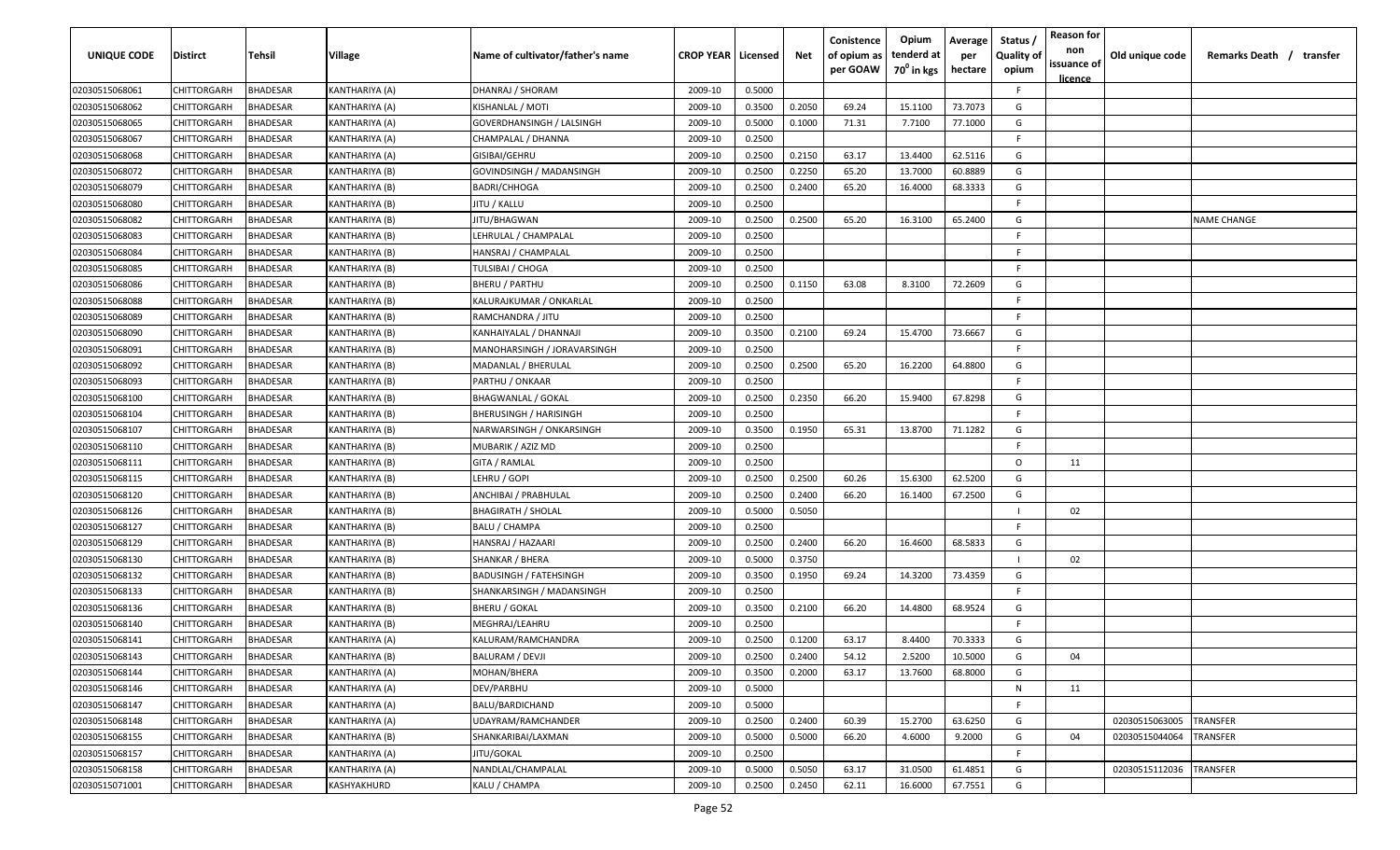| UNIQUE CODE    | <b>Distirct</b> | <b>Tehsil</b>   | Village                                                 | Name of cultivator/father's name | <b>CROP YEAR   Licensed</b> |        | Net    | Conistence<br>of opium as<br>per GOAW | Opium<br>tenderd at<br>$70^0$ in kgs | Average<br>per<br>hectare | Status /<br><b>Quality of</b><br>opium | <b>Reason for</b><br>non<br>issuance of<br><u>licence</u> | Old unique code | Remarks Death / transfer |
|----------------|-----------------|-----------------|---------------------------------------------------------|----------------------------------|-----------------------------|--------|--------|---------------------------------------|--------------------------------------|---------------------------|----------------------------------------|-----------------------------------------------------------|-----------------|--------------------------|
| 02030515071003 | CHITTORGARH     | BHADESAR        | KASHYAKHURD                                             | BARDIBAI/KALU                    | 2009-10                     | 0.2500 |        |                                       |                                      |                           | F.                                     |                                                           |                 | <b>NAME CHANGE</b>       |
| 02030515071004 | CHITTORGARH     | <b>BHADESAR</b> | KASHYAKHURD                                             | GULABIBAI / CHAMPA               | 2009-10                     | 0.2500 | 0.2450 | 62.11                                 | 17.0000                              | 69.3878                   | G                                      |                                                           |                 |                          |
| 02030515071005 | CHITTORGARH     | 3HADESAR        | KASHYAKHURD                                             | HANSHIBAI / DAYARAM              | 2009-10                     | 0.2500 |        |                                       |                                      |                           | F.                                     |                                                           |                 |                          |
| 02030515071006 | CHITTORGARH     | <b>HADESAR</b>  | KASHYAKHURD                                             | HIRA / CHOGA                     | 2009-10                     | 0.2500 | 0.2350 | 66.11                                 | 15.6700                              | 66.6809                   | G                                      |                                                           |                 |                          |
| 02030515071007 | CHITTORGARH     | <b>BHADESAR</b> | KASHYAKHURD                                             | MADHU/HEERA                      | 2009-10                     | 0.2500 | 0.2450 | 62.93                                 | 16.0000                              | 65.3061                   | G                                      |                                                           |                 | <b>NAME CHANGE</b>       |
| 02030515071008 | CHITTORGARH     | <b>BHADESAR</b> | KASHYAKHURD                                             | UDAILAL / HEMA                   | 2009-10                     | 0.2500 | 0.2400 | 57.43                                 | 14.1800                              | 59.0833                   | G                                      |                                                           |                 |                          |
| 02030515071009 | CHITTORGARH     | <b>BHADESAR</b> | KASHYAKHURD                                             | MANGILAL/PARTAP                  | 2009-10                     | 0.2500 | 0.2500 | 62.93                                 | 16.1200                              | 64.4800                   | G                                      |                                                           |                 |                          |
| 02030515071010 | CHITTORGARH     | <b>HADESAR</b>  | KASHYAKHURD                                             | RAMESHVAR / PARTHA               | 2009-10                     | 0.2500 | 0.2450 | 62.11                                 | 16.3700                              | 66.8163                   | G                                      |                                                           |                 |                          |
| 02030515071011 | CHITTORGARH     | <b>HADESAR</b>  | KASHYAKHURD                                             | GOPU / LALU                      | 2009-10                     | 0.2500 | 0.2500 | 62.93                                 | 16.5200                              | 66.0800                   | G                                      |                                                           |                 |                          |
| 02030515071012 | CHITTORGARH     | <b>BHADESAR</b> | KASHYAKHURD                                             | JAICHAND / CHATURBHUJ            | 2009-10                     | 0.2500 | 0.2300 | 62.93                                 | 15.0600                              | 65.4783                   | G                                      |                                                           |                 |                          |
| 02030515071013 | CHITTORGARH     | 3HADESAR        | KASHYAKHURD                                             | SHYAMLAL / LAHRIRAM JAT          | 2009-10                     | 0.2500 | 0.2400 | 52.59                                 | 13.1700                              | 54.8750                   | G                                      | 04                                                        |                 |                          |
| 02030515071014 | CHITTORGARH     | 3HADESAR        | KASHYAKHURD                                             | BHRUDAS / SHANKARDAS             | 2009-10                     | 0.2500 | 0.2300 | 57.43                                 | 13.9300                              | 60.5652                   | G                                      |                                                           |                 |                          |
| 02030515071016 | CHITTORGARH     | <b>HADESAR</b>  | KASHYAKHURD                                             | LALU/NOLA                        | 2009-10                     | 0.2500 | 0.2550 | 52.59                                 | 13.9600                              | 54.7451                   | G                                      | 04                                                        |                 |                          |
| 02030515071017 | CHITTORGARH     | <b>BHADESAR</b> | KASHYAKHURD                                             | DALLA / SHAMBHU                  | 2009-10                     | 0.2500 |        |                                       |                                      |                           | F.                                     |                                                           |                 |                          |
| 02030515071019 | CHITTORGARH     | <b>BHADESAR</b> | KASHYAKHURD                                             | SOHANDAS/MATHURADAS              | 2009-10                     | 0.2500 |        |                                       |                                      |                           | F.                                     |                                                           |                 |                          |
| 02030515071020 | CHITTORGARH     | <b>HADESAR</b>  | KASHYAKHURD                                             | RAMLAL / CHATURBHUJ              | 2009-10                     | 0.2500 | 0.2450 | 62.11                                 | 15.8500                              | 64.6939                   | G                                      |                                                           |                 |                          |
| 02030515071022 | CHITTORGARH     | <b>HADESAR</b>  | KASHYAKHURD                                             | KISHANA / GAMER JAT              | 2009-10                     | 0.2500 | 0.2300 | 56.03                                 | 13.7300                              | 59.6957                   | G                                      |                                                           |                 |                          |
| 02030515071023 | CHITTORGARH     | <b>BHADESAR</b> | KASHYAKHURD                                             | AMIRCHAND / HEMRAJ               | 2009-10                     | 0.2500 | 0.2400 | 62.11                                 | 15.7700                              | 65.7083                   | G                                      |                                                           |                 |                          |
| 02030515071024 | CHITTORGARH     | <b>BHADESAR</b> | KASHYAKHURD                                             | KEVALCHAND / BHERA               | 2009-10                     | 0.2500 |        |                                       |                                      |                           | F.                                     |                                                           |                 |                          |
| 02030515071025 | CHITTORGARH     | 3HADESAR        | KASHYAKHURD                                             | PYARIBAI / UDA                   | 2009-10                     | 0.2500 |        |                                       |                                      |                           | F.                                     |                                                           |                 |                          |
| 02030515071026 | CHITTORGARH     | <b>HADESAR</b>  | KASHYAKHURD                                             | RAMA / PARTHU                    | 2009-10                     | 0.2500 | 0.2300 | 62.93                                 | 15.0200                              | 65.3043                   | G                                      |                                                           |                 |                          |
| 02030515071027 | CHITTORGARH     | <b>BHADESAR</b> | KASHYAKHURD                                             | ANCHIBAI / HAZARI                | 2009-10                     | 0.2500 | 0.2400 | 62.93                                 | 15.3200                              | 63.8333                   | G                                      |                                                           |                 |                          |
| 02030515071029 | CHITTORGARH     | <b>BHADESAR</b> | KASHYAKHURD                                             | MOTI/CHOGA                       | 2009-10                     | 0.2500 | 0.2500 | 62.93                                 | 15.9800                              | 63.9200                   | G                                      |                                                           |                 | <b>NAME CHANGE</b>       |
| 02030515071030 | CHITTORGARH     | <b>BHADESAR</b> | KASHYAKHURD                                             | BANA / SHOLAJI MEENA             | 2009-10                     | 0.2500 | 0.2450 | 62.93                                 | 15.7700                              | 64.3673                   | G                                      |                                                           |                 |                          |
| 02030515071031 | CHITTORGARH     | <b>HADESAR</b>  | KASHYAKHURD                                             | BHERU / NARAYAN                  | 2009-10                     | 0.2500 |        |                                       |                                      |                           | F.                                     |                                                           |                 |                          |
| 02030515071036 | CHITTORGARH     | <b>BHADESAR</b> | KASHYAKHURD                                             | DHALIBAI/KISHNA                  | 2009-10                     | 0.2500 |        |                                       |                                      |                           | F.                                     |                                                           |                 |                          |
| 02030515071037 | CHITTORGARH     | <b>BHADESAR</b> | KASHYAKHURD                                             | VAKTIBAI / DEBJI                 | 2009-10                     | 0.2500 |        |                                       |                                      |                           | F.                                     |                                                           |                 |                          |
| 02030515071040 | CHITTORGARH     | 3HADESAR        | KASHYAKHURD                                             | GANGARAM/JAYCHAND                | 2009-10                     | 0.2500 |        |                                       |                                      |                           | F.                                     |                                                           | 02030516023004  | TRANSFER/JAIPURA         |
| 02030515072001 | CHITTORGARH     | 3HADESAR        | KERING KA KHERA (SANWARIYAJI)  GOTU / KELA              |                                  | 2009-10                     | 0.2500 | 0.2550 |                                       |                                      |                           |                                        | 02                                                        |                 |                          |
| 02030515072002 | CHITTORGARH     | BHADESAR        | KERING KA KHERA (SANWARIYAJI) UDAILAL / KISHOR          |                                  | 2009-10                     | 0.2500 | 0.2550 | 57.32                                 | 15.2600                              | 59.8431                   | G                                      |                                                           |                 |                          |
| 02030515072003 | CHITTORGARH     | <b>BHADESAR</b> | KERING KA KHERA (SANWARIYAJI)  PARTHU / ONKAR           |                                  | 2009-10                     | 0.2500 | 0.2500 | 57.90                                 | 14.9500                              | 59.8000                   | G                                      |                                                           |                 |                          |
| 02030515072004 | CHITTORGARH     | <b>HADESAR</b>  | KERINGKHERA                                             | DHANRAJ / SHOLAL                 | 2009-10                     | 0.2500 | 0.2500 | 59.15                                 | 15.1100                              | 60.4400                   | G                                      |                                                           |                 |                          |
| 02030515072007 | CHITTORGARH     | <b>HADESAR</b>  | KERINGKHERA                                             | GEHARILAL / SHORAM               | 2009-10                     | 0.2500 |        |                                       |                                      |                           | F                                      |                                                           |                 |                          |
| 02030515072008 | CHITTORGARH     | BHADESAR        | KERINGKHERA                                             | SHANKAR / HAJARI                 | 2009-10                     | 0.2500 | 0.2450 |                                       |                                      |                           |                                        | 02                                                        |                 |                          |
| 02030515072009 | CHITTORGARH     | BHADESAR        | KERING KA KHERA (SANWARIYAJI) KALU / DHANNA             |                                  | 2009-10                     | 0.2500 | 0.2500 | 57.32                                 | 15.1700                              | 60.6800                   | G                                      |                                                           |                 |                          |
| 02030515072010 | CHITTORGARH     | BHADESAR        | KERING KA KHERA (SANWARIYAJI)   DALLICHAND / CHATURBHUJ |                                  | 2009-10                     | 0.2500 | 0.2550 | 57.32                                 | 15.3000                              | 60.0000                   | G                                      |                                                           |                 |                          |
| 02030515072012 | CHITTORGARH     | BHADESAR        | KERING KA KHERA (SANWARIYAJI)   HEAMRAJ / ONKAR         |                                  | 2009-10                     | 0.2500 | 0.2250 | 63.33                                 | 13.7600                              | 61.1556                   | G                                      |                                                           |                 |                          |
| 02030515072013 | CHITTORGARH     | BHADESAR        | KERING KA KHERA (SANWARIYAJI) GEHARILAL / KELA          |                                  | 2009-10                     | 0.2500 | 0.2550 |                                       |                                      |                           |                                        | 02                                                        |                 |                          |
| 02030515072016 | CHITTORGARH     | <b>BHADESAR</b> | KERING KA KHERA (SANWARIYAJI) UDYRAM/DHANNA             |                                  | 2009-10                     | 0.2500 | 0.2500 | 57.90                                 | 15.6000                              | 62.4000                   | G                                      |                                                           |                 | TRANSFER/SEGWA           |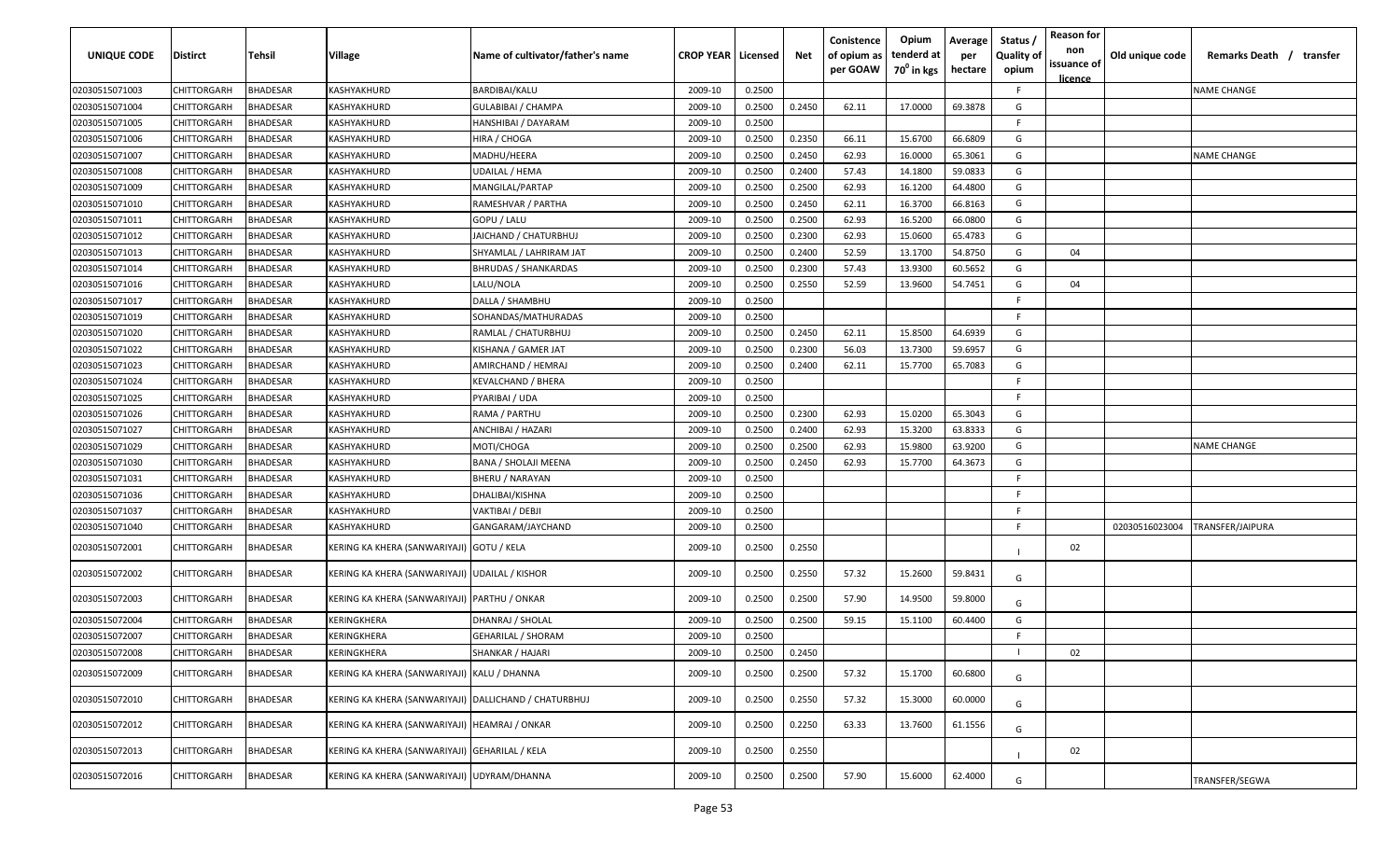| UNIQUE CODE    | <b>Distirct</b>    | Tehsil          | Village                                          | Name of cultivator/father's name | <b>CROP YEAR   Licensed</b> |                 | Net    | Conistence<br>of opium as<br>per GOAW | Opium<br>tenderd at<br>70 <sup>0</sup> in kgs | Average<br>per<br>hectare | Status /<br><b>Quality of</b><br>opium | <b>Reason for</b><br>non<br>issuance of<br><u>licence</u> | Old unique code | Remarks Death / transfer |
|----------------|--------------------|-----------------|--------------------------------------------------|----------------------------------|-----------------------------|-----------------|--------|---------------------------------------|-----------------------------------------------|---------------------------|----------------------------------------|-----------------------------------------------------------|-----------------|--------------------------|
| 02030515072017 | CHITTORGARH        | BHADESAR        | KERING KA KHERA (SANWARIYAJI)  BHAWARNAT/FULNATH |                                  | 2009-10                     | 0.2500          | 0.2450 |                                       |                                               |                           |                                        | 02                                                        | 02030515033026  | TRANSFER                 |
| 02030515074001 | CHITTORGARH        | BHADESAR        | KHERING KA KHEDA(NNANA)                          | UAILAL / LALU                    | 2009-10                     | 0.2500          | 0.2450 | 52.18                                 | 13.5500                                       | 55.3061                   | G                                      | 04                                                        |                 |                          |
| 02030515074003 | CHITTORGARH        | BHADESAR        | KHERING KA KHEDA(NNANA)                          | NATHU / CHAMPA                   | 2009-10                     | 0.2500          |        |                                       |                                               |                           | F.                                     |                                                           |                 |                          |
| 02030515074004 | CHITTORGARH        | <b>BHADESAR</b> | KHERING KA KHEDA(NNANA)                          | RAMLAL / SHANKARLAL              | 2009-10                     | 0.2500          |        |                                       |                                               |                           | F                                      |                                                           |                 |                          |
| 02030515074006 | CHITTORGARH        | <b>BHADESAR</b> | KHERING KA KHEDA(NNANA)                          | AJABKUNWAR/SHIVSING              | 2009-10                     | 0.2500          | 0.2500 | 62.96                                 | 16.2100                                       | 64.8400                   | G                                      |                                                           |                 | <b>NAME CHAGE</b>        |
| 02030515074017 | CHITTORGARH        | <b>BHADESAR</b> | KHERING KA KHEDA(NNANA)                          | HIRALAL/SITARAM                  | 2009-10                     | 0.2500          |        |                                       |                                               |                           | F.                                     |                                                           |                 |                          |
| 02030515074018 | CHITTORGARH        | <b>BHADESAR</b> | KHERING KA KHEDA(NNANA)                          | KAILASHSINGH / KHUMANSINGH       | 2009-10                     | 0.2500          |        |                                       |                                               |                           | F.                                     |                                                           |                 |                          |
| 02030515074024 | CHITTORGARH        | <b>BHADESAR</b> | KHERING KA KHEDA(NNANA)                          | SAJJANKUVAR/BHERUSINGH           | 2009-10                     | 0.2500          | 0.2450 | 62.96                                 | 15.6000                                       | 63.6735                   | G                                      |                                                           | 02030515092078  | TRANSFER                 |
| 02030515075002 | CHITTORGARH        | <b>HADESAR</b>  | <b>KOSHITHAL</b>                                 | GHIRDHARI / JITU                 | 2009-10                     | 0.5000          | 0.2450 | 60.26                                 | 16.2200                                       | 66.2041                   | G                                      |                                                           |                 |                          |
| 02030515075003 | CHITTORGARH        | <b>BHADESAR</b> | KOSHITHAL                                        | <b>ONAKRLAL / HAJARILAL</b>      | 2009-10                     | 0.2500          |        |                                       |                                               |                           | F.                                     |                                                           |                 |                          |
| 02030515075004 | CHITTORGARH        | <b>HADESAR</b>  | KOSHITHAL                                        | SOSARBAI / MODIRAM               | 2009-10                     | 0.3500          | 0.3250 | 65.20                                 | 4.2600                                        | 13.1077                   | G                                      | 04                                                        |                 |                          |
| 02030515075005 | CHITTORGARH        | <b>BHADESAR</b> | KOSHITHAL                                        | GANESHLAL / GEAHRILAL            | 2009-10                     | 0.2500          | 0.2300 | 59.87                                 | 15.5100                                       | 67.4348                   | G                                      |                                                           |                 |                          |
| 02030515075006 | CHITTORGARH        | 3HADESAR        | KOSHITHAL                                        | MANGILAL / BHAGWAN               | 2009-10                     | 0.2500          | 0.2450 | 63.08                                 | 17.1200                                       | 69.8776                   | G                                      |                                                           |                 |                          |
| 02030515075007 | CHITTORGARH        | <b>BHADESAR</b> | KOSHITHAL                                        | MANGIBAI/SANKAR                  | 2009-10                     | 0.2500          | 0.1550 | 60.26                                 | 10.7000                                       | 69.0323                   | G                                      |                                                           |                 |                          |
| 02030515075011 | CHITTORGARH        | <b>BHADESAR</b> | KOSHITHAL                                        | GEHRU / SAWA                     | 2009-10                     | 0.2500          |        |                                       |                                               |                           | F.                                     |                                                           |                 |                          |
| 02030515075012 | CHITTORGARH        | <b>BHADESAR</b> | KOSHITHAL                                        | MATHURALAL / BHAGWAN             | 2009-10                     | 0.2500          | 0.2450 | 59.87                                 | 16.1800                                       | 66.0408                   | G                                      |                                                           |                 |                          |
| 02030515075013 | CHITTORGARH        | <b>HADESAR</b>  | KOSHITHAL                                        | RAMA / TRILOK                    | 2009-10                     | 0.2500          | 0.2400 | 60.26                                 | 16.2100                                       | 67.5417                   | G                                      |                                                           |                 |                          |
| 02030515075014 | CHITTORGARH        | <b>BHADESAR</b> | KOSHITHAL                                        | BHURA / TRILOK                   | 2009-10                     | 0.3500          | 0.1500 | 60.26                                 | 9.9400                                        | 66.2667                   | G                                      |                                                           |                 |                          |
| 02030515075015 | CHITTORGARH        | <b>BHADESAR</b> | <b>KOSHITHAL</b>                                 | JITU / GANESH                    | 2009-10                     | 0.2500          | 0.2350 | 63.08                                 | 16.1200                                       | 68.5957                   | G                                      |                                                           |                 |                          |
| 02030515075019 | CHITTORGARH        | <b>BHADESAR</b> | <b>KOSHITHAL</b>                                 | DLLA / WARDA                     | 2009-10                     | 0.2500          |        |                                       |                                               |                           | F.                                     |                                                           |                 |                          |
| 02030515075020 | CHITTORGARH        | 3HADESAR        | KOSHITHAL                                        | ONAKR / HRILAL JAT               | 2009-10                     | 0.2500          |        |                                       |                                               |                           | F.                                     |                                                           |                 |                          |
| 02030515075021 | CHITTORGARH        | <b>BHADESAR</b> | KOSHITHAL                                        | SHANAKRGHIR / KISHANGHIR         | 2009-10                     | 0.5000          | 0.3550 | 65.20                                 | 22.6200                                       | 63.7183                   | G                                      |                                                           |                 |                          |
| 02030515075023 | CHITTORGARH        | <b>BHADESAR</b> | KOSHITHAL                                        | CHAMPALAL / LALU                 | 2009-10                     | 0.2500          | 0.2450 | 56.81                                 | 14.1200                                       | 57.6327                   | G                                      |                                                           |                 |                          |
| 02030515075024 | CHITTORGARH        | <b>BHADESAR</b> | KOSHITHAL                                        | LACHIRAM / GEAMER                | 2009-10                     | 0.3500          | 0.3350 | 71.31                                 | 3.7600                                        | 11.2239                   | G                                      | 04                                                        |                 |                          |
| 02030515075025 | CHITTORGARH        | <b>BHADESAR</b> | KOSHITHAL                                        | HAJARI / KHUMA CHAMAR            | 2009-10                     | 0.2500          | 0.2400 | 60.26                                 | 15.6900                                       | 65.3750                   | G                                      |                                                           |                 |                          |
| 02030515075027 | CHITTORGARH        | <b>HADESAR</b>  | KOSHITHAL                                        | HEERALAL / GASI                  | 2009-10                     | 0.2500          | 0.1950 | 56.81                                 | 11.3900                                       | 58.4103                   | G                                      |                                                           |                 |                          |
| 02030515075028 | CHITTORGARH        | <b>HADESAR</b>  | KOSHITHAL                                        | NATHULAL / JITU JAT              | 2009-10                     | 0.2500          |        |                                       |                                               |                           | E                                      |                                                           |                 |                          |
| 02030515075030 | CHITTORGARH        | <b>BHADESAR</b> | KOSHITHAL                                        | GANGARAM/HERU                    | 2009-10                     | 0.2500          | 0.2500 | 57.18                                 | 16.1800                                       | 64.7200                   | G                                      |                                                           |                 | <b>NAME CHANGE</b>       |
| 02030515075034 | CHITTORGARH        | 3HADESAR        | KOSHITHAL                                        | KISHOR / JITU JI JAT             | 2009-10                     | 0.2500          | 0.2400 | 65.20                                 | 16.9200                                       | 70.5000                   | G                                      |                                                           |                 |                          |
| 02030515075036 | CHITTORGARH        | 3HADESAR        | KOSHITHAL                                        | VARDICHAND / VENA JI             | 2009-10                     | 0.5000          | 0.1950 | 63.08                                 | 12.8900                                       | 66.1026                   | G                                      |                                                           |                 |                          |
| 02030515075038 | CHITTORGARH        | <b>BHADESAR</b> | KOSHITHAL                                        | NARAYNIBAI/RAMLAL                | 2009-10                     | 0.2500          |        |                                       |                                               |                           | F.                                     |                                                           |                 |                          |
| 02030515075042 | CHITTORGARH        | <b>BHADESAR</b> | KOSHITHAL                                        | CHHOGALAL / SHANKARLAL           | 2009-10                     | 0.2500          |        |                                       |                                               |                           | F.                                     |                                                           |                 |                          |
| 02030515075044 | CHITTORGARH        | <b>BHADESAR</b> | KOSHITHAL                                        | KISOR/BHAGAWAN                   | 2009-10                     | 0.2500          | 0.2500 | 57.18                                 | 15.4300                                       | 61.7200                   | G                                      |                                                           |                 | NAME CHANGE              |
| 02030515075047 | CHITTORGARH        | BHADESAR        | KOSHITHAL                                        | DALLA / GANESH                   | 2009-10                     | 0.2500          | 0.2300 | 59.87                                 | 15.7800                                       | 68.6087                   | G                                      |                                                           |                 |                          |
| 02030515075048 | <b>CHITTORGARH</b> | <b>BHADESAR</b> | <b>KOSHITHAL</b>                                 | GULABBAI / KISHANA               | 2009-10                     | 0.2500   0.2500 |        | 59.87                                 | 2.7100                                        | 10.8400                   | G                                      | 04                                                        |                 |                          |
| 02030515075050 | <b>CHITTORGARH</b> | <b>BHADESAR</b> | <b>KOSHITHAL</b>                                 | KALULAL / RAMLAL BHIL            | 2009-10                     | 0.2500          |        |                                       |                                               |                           | F.                                     |                                                           |                 |                          |
| 02030515075051 | CHITTORGARH        | BHADESAR        | <b>KOSHITHAL</b>                                 | MANGU / CHUNA REGAR              | 2009-10                     | 0.2500          | 0.2150 | 59.87                                 | 14.6000                                       | 67.9070                   | G                                      |                                                           |                 |                          |
| 02030515075052 | CHITTORGARH        | BHADESAR        | <b>KOSHITHAL</b>                                 | PREMSHANKAR / DULICHAND          | 2009-10                     | 0.2500          |        |                                       |                                               |                           | F.                                     |                                                           |                 |                          |
| 02030515075060 | <b>CHITTORGARH</b> | <b>BHADESAR</b> | <b>KOSHITHAL</b>                                 | GEHAL/ONKARLAL                   | 2009-10                     | 0.2500          | 0.2400 | 57.18                                 | 15.6200                                       | 65.0833                   | G                                      |                                                           |                 |                          |
| 02030515075061 | CHITTORGARH        | <b>BHADESAR</b> | <b>KOSHITHAL</b>                                 | KASHIRAM / GANGARAM              | 2009-10                     | 0.2500          |        |                                       |                                               |                           | F.                                     |                                                           |                 |                          |
| 02030515075065 | CHITTORGARH        | <b>BHADESAR</b> | <b>KOSHITHAL</b>                                 | PYARIBAI / RAMA                  | 2009-10                     | 0.2500          | 0.2200 | 57.18                                 | 14.2800                                       | 64.9091                   | G                                      |                                                           |                 |                          |
| 02030515075072 | CHITTORGARH        | BHADESAR        | <b>KOSHITHAL</b>                                 | PARTHU / DEVJI                   | 2009-10                     | 0.5000          |        |                                       |                                               |                           | E                                      |                                                           |                 | TRANSFER/LAXMIPURA       |
| 02030515075073 | CHITTORGARH        | BHADESAR        | <b>KOSHITHAL</b>                                 | NARAYAN / GUMAN                  | 2009-10                     | 0.5000          | 0.3000 | 63.08                                 | 19.8900                                       | 66.3000                   | G                                      |                                                           |                 | TRANSFER/AKYA            |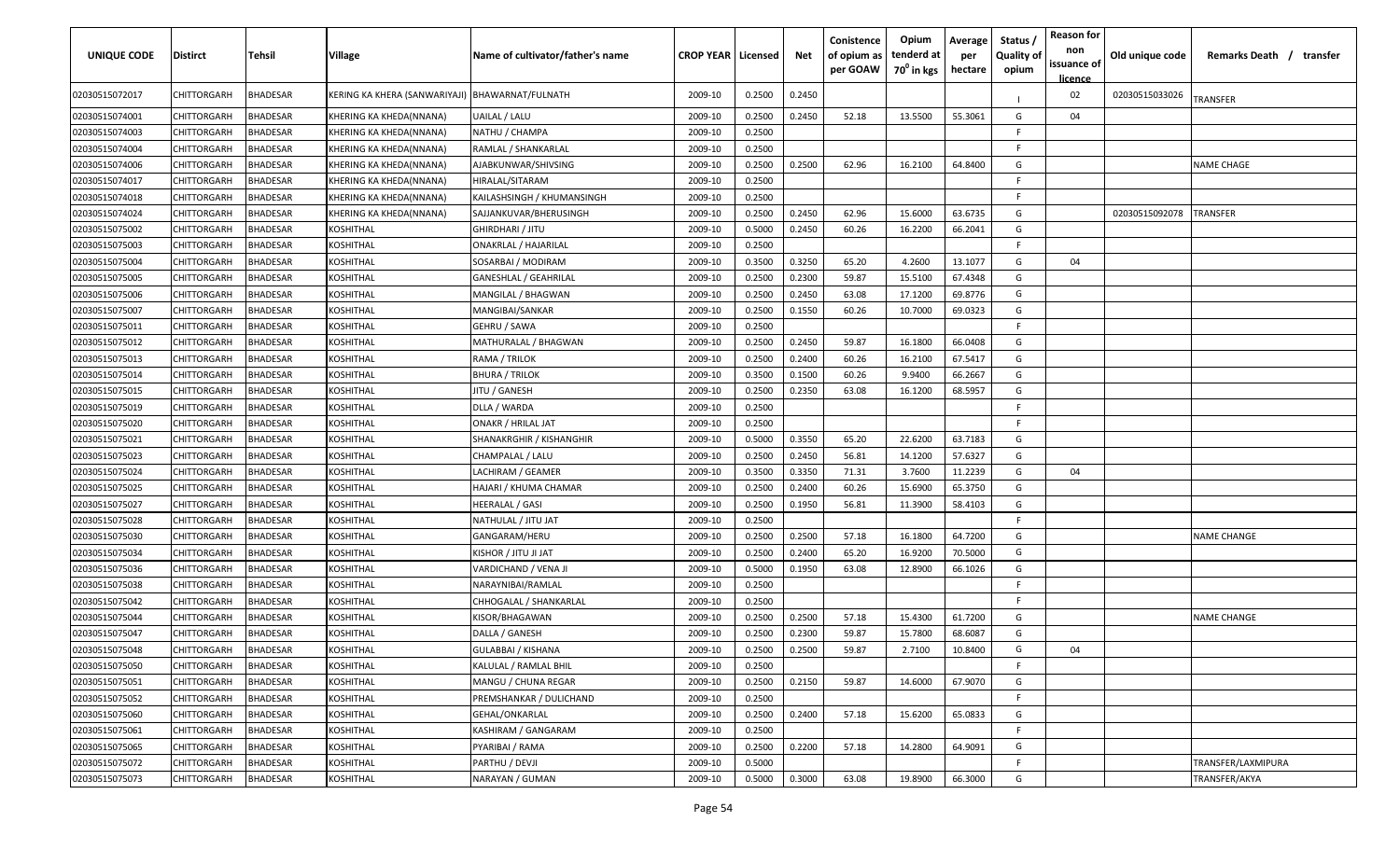| <b>UNIQUE CODE</b> | <b>Distirct</b>    | <b>Tehsil</b>   | Village       | Name of cultivator/father's name | <b>CROP YEAR Licensed</b> |        | Net    | Conistence<br>of opium as | Opium<br>tenderd at    | Average<br>per | Status /<br><b>Quality of</b> | <b>Reason for</b><br>non      | Old unique code | Remarks Death / transfer |
|--------------------|--------------------|-----------------|---------------|----------------------------------|---------------------------|--------|--------|---------------------------|------------------------|----------------|-------------------------------|-------------------------------|-----------------|--------------------------|
|                    |                    |                 |               |                                  |                           |        |        | per GOAW                  | 70 <sup>0</sup> in kgs | hectare        | opium                         | issuance of<br><u>licence</u> |                 |                          |
| 02030515078001     | CHITTORGARH        | BHADESAR        | KUTHNA        | ONKAR LAL / DULICHAND            | 2009-10                   | 0.5000 |        |                           |                        |                | F.                            |                               |                 |                          |
| 02030515078003     | CHITTORGARH        | <b>BHADESAR</b> | KUTHNA        | KISHOR / DULICHAND               | 2009-10                   | 0.2500 |        |                           |                        |                | F.                            |                               |                 |                          |
| 02030515078005     | CHITTORGARH        | <b>BHADESAR</b> | KUTHNA        | KALU / SHAMBHULAL                | 2009-10                   | 0.5000 | 0.1950 | 65.20                     | 13.2100                | 67.7436        | G                             |                               |                 |                          |
| 02030515078006     | CHITTORGARH        | <b>BHADESAR</b> | KUTHNA        | LAHERIBAI / KISHOR               | 2009-10                   | 0.5000 | 0.4850 | 65.20                     | 32.1900                | 66.3711        | G                             |                               |                 |                          |
| 02030515078007     | CHITTORGARH        | <b>BHADESAR</b> | KUTHNA        | CHAMPABAI / JEETU                | 2009-10                   | 0.2500 |        |                           |                        |                | F                             |                               |                 |                          |
| 02030515078009     | CHITTORGARH        | BHADESAR        | KUTHNA        | PRATAP / LARU KHAROL             | 2009-10                   | 0.5000 | 0.3000 | 63.16                     | 19.5500                | 65.1667        | G                             |                               |                 |                          |
| 02030515078010     | CHITTORGARH        | BHADESAR        | KUTHNA        | KISHANIBAI/CHUNNILAL             | 2009-10                   | 0.2500 | 0.2550 | 68.34                     | 17.4900                | 68.5882        | G                             |                               |                 |                          |
| 02030515078011     | CHITTORGARH        | BHADESAR        | KUTHNA        | <b>BHERULAL / RODU</b>           | 2009-10                   | 0.5000 |        |                           |                        |                | F.                            |                               |                 |                          |
| 02030515078012     | CHITTORGARH        | BHADESAR        | KUTHNA        | RATAN LAL / DALCHAND JAT         | 2009-10                   | 0.2500 |        |                           |                        |                | F.                            |                               |                 |                          |
| 02030515078015     | CHITTORGARH        | BHADESAR        | KUTHNA        | RAMCHANDRA / TODU BRAHMIN        | 2009-10                   | 0.5000 | 0.3400 | 66.37                     | 22.6900                | 66.7353        | G                             |                               |                 |                          |
| 02030515078019     | CHITTORGARH        | BHADESAR        | KUTHNA        | RAMLAL / HEMA JAT                | 2009-10                   | 0.5000 | 0.2750 | 68.34                     | 19.0300                | 69.2000        | G                             |                               |                 |                          |
| 02030515078021     | CHITTORGARH        | BHADESAR        | KUTHNA        | SURAJMAL / GOKUL JAT             | 2009-10                   | 0.5000 | 0.4700 | 68.34                     | 32.9200                | 70.0426        | G                             |                               |                 |                          |
| 02030515078024     | CHITTORGARH        | BHADESAR        | KUTHNA        | BHERULAL / UDAJI                 | 2009-10                   | 0.2500 |        |                           |                        |                | F                             |                               |                 |                          |
| 02030515078025     | CHITTORGARH        | BHADESAR        | KUTHNA        | UDAILAL / PEMA SHARMA            | 2009-10                   | 0.3500 | 0.3150 | 59.87                     | 19.2400                | 61.0794        | G                             |                               |                 |                          |
| 02030515078026     | CHITTORGARH        | <b>BHADESAR</b> | KUTHNA        | HEERALAL / ONKAR                 | 2009-10                   | 0.2500 | 0.1500 | 63.16                     | 9.8100                 | 65.4000        | G                             |                               |                 |                          |
| 02030515078029     | CHITTORGARH        | <b>BHADESAR</b> | KUTHNA        | <b>GOPILAL / BHERA</b>           | 2009-10                   | 0.5000 | 0.4900 | 66.37                     | 5.9000                 | 12.0408        | G                             | 04                            |                 |                          |
| 02030515078031     | CHITTORGARH        | BHADESAR        | KUTHNA        | <b>BHAGWANLAL / UDAILAL</b>      | 2009-10                   | 0.5000 |        |                           |                        |                | F.                            |                               |                 |                          |
| 02030515078032     | CHITTORGARH        | BHADESAR        | KUTHNA        | <b>GANGARAM / NANA JI</b>        | 2009-10                   | 0.5000 |        |                           |                        |                | -F.                           |                               |                 |                          |
| 02030515078033     | CHITTORGARH        | BHADESAR        | KUTHNA        | CHANDIBAI / DHANNA               | 2009-10                   | 0.2500 | 0.2400 | 65.50                     | 16.1100                | 67.1250        | G                             |                               |                 |                          |
| 02030515078034     | CHITTORGARH        | BHADESAR        | KUTHNA        | MEGHA / AMARCHAND                | 2009-10                   | 0.5000 | 0.4650 | 68.34                     | 31.6400                | 68.0430        | G                             |                               |                 |                          |
| 02030515078035     | CHITTORGARH        | BHADESAR        | KUTHNA        | CHUNNILAL / TODU                 | 2009-10                   | 0.2500 | 0.2300 | 59.87                     | 13.8300                | 60.1304        | G                             |                               |                 |                          |
| 02030515078036     | CHITTORGARH        | BHADESAR        | KUTHNA        | UDA / DUNGA JAT                  | 2009-10                   | 0.2500 | 0.0950 | 65.50                     | 6.4900                 | 68.3158        | G                             |                               |                 |                          |
| 02030515078037     | CHITTORGARH        | BHADESAR        | KUTHNA        | JEENU / DHANNA JAT               | 2009-10                   | 0.2500 | 0.2400 | 65.50                     | 16.2700                | 67.7917        | G                             |                               |                 |                          |
| 02030515078039     | CHITTORGARH        | BHADESAR        | KUTHNA        | RAMLAL / CHAMPALAL               | 2009-10                   | 0.2500 | 0.2500 | 63.16                     | 16.2700                | 65.0800        | G                             |                               |                 |                          |
| 02030515078041     | CHITTORGARH        | BHADESAR        | KUTHNA        | DALLAWAN / MADHUWAN              | 2009-10                   | 0.2500 |        |                           |                        |                | -F                            |                               |                 |                          |
| 02030515078044     | CHITTORGARH        | BHADESAR        | KUTHNA        | GULAB / MADHU                    | 2009-10                   | 0.5000 |        |                           |                        |                | F.                            |                               |                 |                          |
| 02030515078046     | CHITTORGARH        | BHADESAR        | KUTHNA        | KALU / KISHNA JI                 | 2009-10                   | 0.5000 | 0.2000 | 68.34                     | 13.9700                | 69.8500        | G                             |                               |                 |                          |
| 02030515078047     | CHITTORGARH        | BHADESAR        | KUTHNA        | KISHANLAL / PEMA SHARMA          | 2009-10                   | 0.5000 | 0.3600 | 63.16                     | 22.6800                | 63.0000        | G                             |                               |                 |                          |
| 02030515078048     | CHITTORGARH        | BHADESAR        | KUTHNA        | KHEMA / HEMA                     | 2009-10                   | 0.2500 | 0.1900 | 65.50                     | 12.7200                | 66.9474        | G                             |                               |                 |                          |
| 02030515078049     | CHITTORGARH        | BHADESAR        | KUTHNA        | PRATHVIRAJ / HEMRAJ              | 2009-10                   | 0.3500 | 0.2550 | 63.16                     | 16.4800                | 64.6275        | G                             |                               |                 |                          |
| 02030515078052     | CHITTORGARH        | BHADESAR        | KUTHNA        | NARAYAN/MODA                     | 2009-10                   | 0.2500 | 0.2550 | 65.50                     | 16.8500                | 66.0784        | G                             |                               |                 | <b>NAME CHANGE</b>       |
| 02030515078053     | CHITTORGARH        | BHADESAR        | <b>KUTHNA</b> | CHATURBHUJ / DAYARAM             | 2009-10                   | 0.5000 |        |                           |                        |                | F                             |                               |                 |                          |
| 02030515078057     | CHITTORGARH        | BHADESAR        | KUTHNA        | SUKHDEV / DAYARAM                | 2009-10                   | 0.2500 | 0.2500 | 59.87                     | 15.3000                | 61.2000        | G                             |                               |                 |                          |
| 02030515078060     | CHITTORGARH        | BHADESAR        | KUTHNA        | SHANKAR / DOLA                   | 2009-10                   | 0.5000 | 0.3100 | 71.20                     | 22.4400                | 72.3871        | G                             |                               |                 |                          |
| 02030515078064     | CHITTORGARH        | BHADESAR        | KUTHNA        | UDIBAI / KISHNA                  | 2009-10                   | 0.2500 | 0.2500 | 65.50                     | 17.1300                | 68.5200        | G                             |                               |                 |                          |
| 02030515078065     | <b>CHITTORGARH</b> | <b>BHADESAR</b> | KUTHNA        | PRABHULAL / KISHNA               | 2009-10                   | 0.2500 | 0.2300 | 65.50                     | 15.7700                | 68.5652        | G                             |                               |                 |                          |
| 02030515078067     | <b>CHITTORGARH</b> | <b>BHADESAR</b> | KUTHNA        | RATAN/KISHOR/CHAMPA              | 2009-10                   | 0.3500 | 0.1000 | 71.20                     | 7.3300                 | 73.3000        | G                             |                               |                 |                          |
| 02030515078071     | CHITTORGARH        | <b>BHADESAR</b> | KUTHNA        | NAGJIRAM / RAMA                  | 2009-10                   | 0.3500 | 0.2150 | 68.34                     | 14.8500                | 69.0698        | G                             |                               |                 |                          |
| 02030515078072     | <b>CHITTORGARH</b> | <b>BHADESAR</b> | KUTHNA        | BHAGWAN/UDA/SORAJMAL             | 2009-10                   | 0.2500 | 0.2500 | 65.50                     | 16.5800                | 66.3200        | G                             |                               |                 | <b>NAME CHANGE</b>       |
| 02030515078074     | CHITTORGARH        | <b>BHADESAR</b> | KUTHNA        | HAJARI/DULLICHAND                | 2009-10                   | 0.2500 |        |                           |                        |                | F.                            |                               |                 |                          |
| 02030515078076     | <b>CHITTORGARH</b> | <b>BHADESAR</b> | KUTHNA        | MIYACHAND / LACHIRAM             | 2009-10                   | 0.5000 | 0.5000 | 71.20                     | 36.1300                | 72.2600        | G                             |                               |                 |                          |
| 02030515078081     | CHITTORGARH        | <b>BHADESAR</b> | KUTHNA        | MOHAN / UDERAM                   | 2009-10                   | 0.2500 | 0.1300 | 68.34                     | 8.7500                 | 67.3077        | G                             |                               |                 |                          |
| 02030515078082     | CHITTORGARH        | BHADESAR        | KUTHNA        | MADHU / DHANNA                   | 2009-10                   | 0.2500 | 0.2400 | 63.08                     | 15.3200                | 63.8333        | G                             |                               |                 |                          |
| 02030515078084     | CHITTORGARH        | <b>BHADESAR</b> | KUTHNA        | <b>BHERA / RAGHU</b>             | 2009-10                   | 0.5000 | 0.1750 | 68.34                     | 12.2700                | 70.1143        | G                             |                               |                 |                          |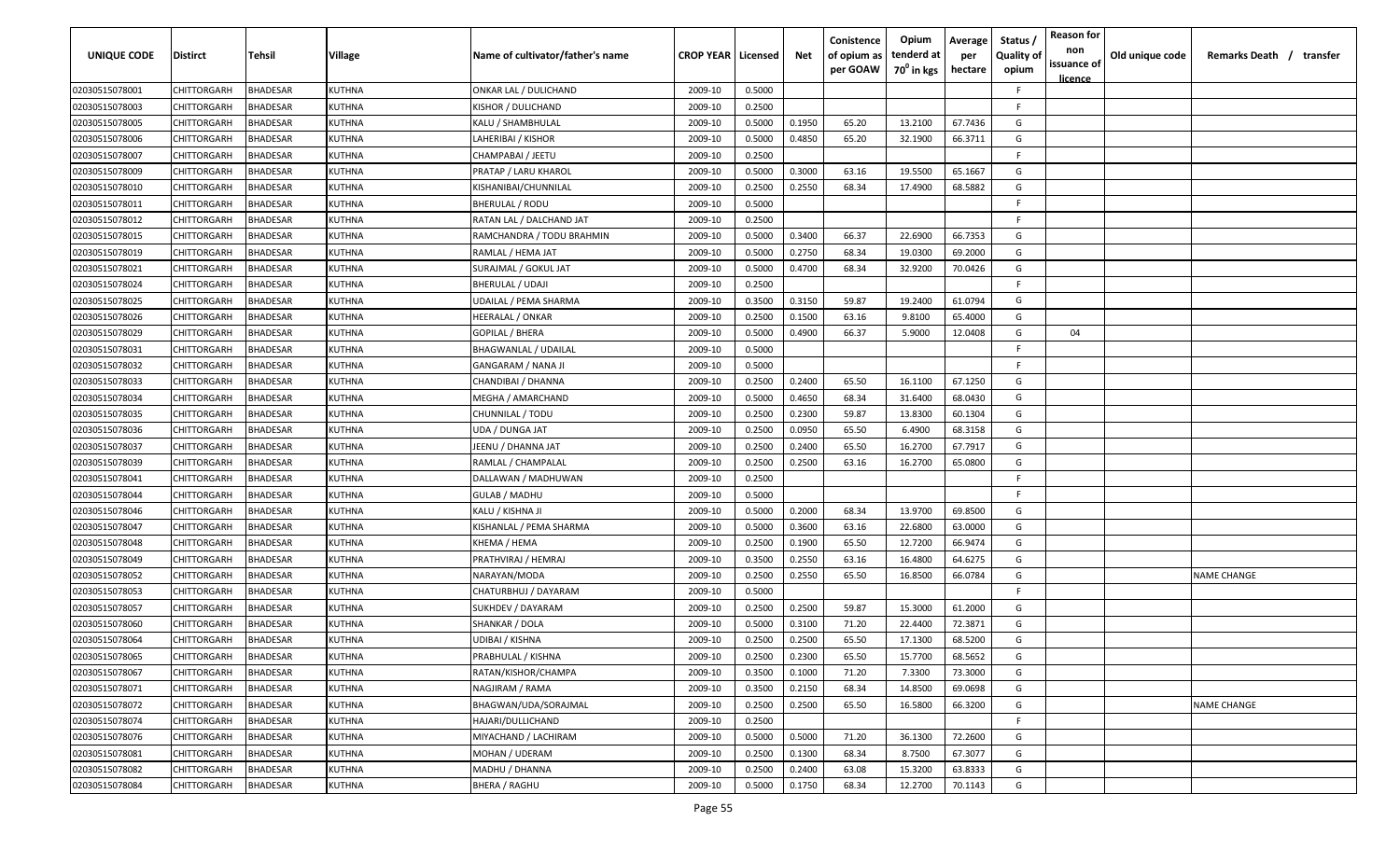| <b>UNIQUE CODE</b> | Distirct           | Tehsil          | Village       | Name of cultivator/father's name | <b>CROP YEAR Licensed</b> |        | Net    | Conistence<br>of opium as | Opium<br>tenderd at    | Average<br>per | Status /<br><b>Quality of</b> | <b>Reason for</b><br>non      | Old unique code | Remarks Death / transfer |
|--------------------|--------------------|-----------------|---------------|----------------------------------|---------------------------|--------|--------|---------------------------|------------------------|----------------|-------------------------------|-------------------------------|-----------------|--------------------------|
|                    |                    |                 |               |                                  |                           |        |        | per GOAW                  | 70 <sup>0</sup> in kgs | hectare        | opium                         | issuance of<br><u>licence</u> |                 |                          |
| 02030515078085     | CHITTORGARH        | <b>BHADESAR</b> | <b>KUTHNA</b> | RAMESHWAR / CHUNNILAL            | 2009-10                   | 0.3500 |        |                           |                        |                | F.                            |                               |                 |                          |
| 02030515078087     | CHITTORGARH        | BHADESAR        | KUTHNA        | GOPILAL / KISHAN                 | 2009-10                   | 0.2500 | 0.2500 | 63.08                     | 15.9200                | 63.6800        | G                             |                               |                 |                          |
| 02030515078088     | CHITTORGARH        | BHADESAR        | KUTHNA        | KOSHALYABAI/UDAILAL              | 2009-10                   | 0.3500 | 0.0950 | 66.37                     | 6.2900                 | 66.2105        | G                             |                               |                 |                          |
| 02030515078090     | CHITTORGARH        | <b>BHADESAR</b> | KUTHNA        | BHERU / CHAMPA                   | 2009-10                   | 0.5000 | 0.5100 | 66.37                     | 34.6200                | 67.8824        | G                             |                               |                 |                          |
| 02030515078091     | CHITTORGARH        | BHADESAR        | KUTHNA        | <b>UDAIRAM / SHANKAR</b>         | 2009-10                   | 0.2500 | 0.2400 | 63.08                     | 15.0200                | 62.5833        | G                             |                               |                 |                          |
| 02030515078092     | CHITTORGARH        | <b>BHADESAR</b> | KUTHNA        | RATAN / DAYARAM                  | 2009-10                   | 0.5000 | 0.2650 | 66.37                     | 17.7300                | 66.9057        | G                             |                               |                 |                          |
| 02030515078094     | CHITTORGARH        | <b>BHADESAR</b> | KUTHNA        | SHANKAR / MEGHA                  | 2009-10                   | 0.5000 |        |                           |                        |                | -F                            |                               |                 |                          |
| 02030515078095     | CHITTORGARH        | BHADESAR        | KUTHNA        | DEVJI/DUDHA                      | 2009-10                   | 0.2500 |        |                           |                        |                | -F.                           |                               |                 |                          |
| 02030515078100     | CHITTORGARH        | BHADESAR        | KUTHNA        | PURANMAL / UDAILAL               | 2009-10                   | 0.5000 | 0.3000 | 63.16                     | 18.7600                | 62.5333        | G                             |                               |                 |                          |
| 02030515078101     | CHITTORGARH        | BHADESAR        | KUTHNA        | DHANNA / GANESH                  | 2009-10                   | 0.2500 | 0.1850 | 63.08                     | 11.6800                | 63.1351        | G                             |                               |                 |                          |
| 02030515078105     | CHITTORGARH        | BHADESAR        | KUTHNA        | RATAN / DALLA                    | 2009-10                   | 0.3500 |        |                           |                        |                | -F.                           |                               |                 |                          |
| 02030515078108     | CHITTORGARH        | BHADESAR        | KUTHNA        | KISHANLAL / HARLAL               | 2009-10                   | 0.5000 |        |                           |                        |                | F.                            |                               |                 |                          |
| 02030515078109     | CHITTORGARH        | BHADESAR        | KUTHNA        | PURANMAL / HAJARI                | 2009-10                   | 0.3500 |        |                           |                        |                | N                             |                               |                 |                          |
| 02030515078114     | CHITTORGARH        | <b>BHADESAR</b> | KUTHNA        | SHYAMABAI/LAXMAN                 | 2009-10                   | 0.2500 |        |                           |                        |                | F.                            |                               |                 |                          |
| 02030515078117     | CHITTORGARH        | BHADESAR        | KUTHNA        | DALCHAND / CHOGA                 | 2009-10                   | 0.2500 | 0.2350 | 68.34                     | 16.5800                | 70.5532        | G                             |                               |                 |                          |
| 02030515078120     | CHITTORGARH        | <b>BHADESAR</b> | KUTHNA        | <b>BHAGWAN / NARUJI</b>          | 2009-10                   | 0.5000 | 0.2000 | 63.16                     | 12.9200                | 64.6000        | G                             |                               |                 |                          |
| 02030515078121     | CHITTORGARH        | BHADESAR        | KUTHNA        | RATAN/KISHOR/GANESH              | 2009-10                   | 0.5000 | 0.2450 | 66.37                     | 17.0700                | 69.6735        | G                             |                               |                 |                          |
| 02030515078122     | CHITTORGARH        | BHADESAR        | <b>KUTHNA</b> | DUNGA / PEMA                     | 2009-10                   | 0.2500 |        |                           |                        |                | F.                            |                               |                 |                          |
| 02030515078123     | CHITTORGARH        | BHADESAR        | KUTHNA        | <b>BHAGWAN / DALLA</b>           | 2009-10                   | 0.5000 | 0.4000 | 66.37                     | 27.1500                | 67.8750        | G                             |                               |                 |                          |
| 02030515078125     | CHITTORGARH        | BHADESAR        | KUTHNA        | UDAILAL / RAMCHANDRA             | 2009-10                   | 0.5000 | 0.3300 | 66.37                     | 21.8400                | 66.1818        | G                             |                               |                 |                          |
| 02030515078126     | CHITTORGARH        | <b>BHADESAR</b> | KUTHNA        | TAKUBAI/MIYALAL                  | 2009-10                   | 0.5000 | 0.1000 | 71.20                     | 7.3700                 | 73.7000        | G                             |                               |                 |                          |
| 02030515078127     | CHITTORGARH        | <b>BHADESAR</b> | KUTHNA        | MOTI / MANGILAL                  | 2009-10                   | 0.2500 |        |                           |                        |                | -F                            |                               |                 |                          |
| 02030515078129     | CHITTORGARH        | <b>BHADESAR</b> | KUTHNA        | PARU / BHERA                     | 2009-10                   | 0.3500 | 0.2200 | 63.16                     | 14.2700                | 64.8636        | G                             |                               |                 |                          |
| 02030515078131     | CHITTORGARH        | <b>BHADESAR</b> | KUTHNA        | ONKAR / MANGU                    | 2009-10                   | 0.5000 | 0.4700 | 63.16                     | 30.0900                | 64.0213        | G                             |                               |                 |                          |
| 02030515078134     | CHITTORGARH        | BHADESAR        | KUTHNA        | <b>MEGHRAJ / GULAB</b>           | 2009-10                   | 0.2500 |        |                           |                        |                | -F                            |                               |                 |                          |
| 02030515078135     | CHITTORGARH        | BHADESAR        | KUTHNA        | NARAYAN/GOKAL                    | 2009-10                   | 0.5000 |        |                           |                        |                | N                             | 11                            |                 |                          |
| 02030515080004     | CHITTORGARH        | BHADESAR        | LAXMIPURA     | RAMDAS / DAULATDAS               | 2009-10                   | 0.2500 | 0.2400 | 60.43                     | 14.1000                | 58.7500        | G                             |                               |                 |                          |
| 02030515080007     | CHITTORGARH        | BHADESAR        | AXMIPURA      | DEVJI / KARMA                    | 2009-10                   | 0.2500 | 0.2000 | 59.38                     | 14.0800                | 70.4000        | G                             |                               |                 |                          |
| 02030515080008     | CHITTORGARH        | BHADESAR        | AXMIPURA      | DALU / NAGJIRAM                  | 2009-10                   | 0.2500 |        |                           |                        |                | -F.                           |                               |                 |                          |
| 02030515080009     | CHITTORGARH        | BHADESAR        | LAXMIPURA     | HIRA / KARMA                     | 2009-10                   | 0.2500 | 0.2400 | 67.56                     | 16.8100                | 70.0417        | G                             |                               |                 |                          |
| 02030515080011     | CHITTORGARH        | BHADESAR        | LAXMIPURA     | MAGNA / KARMA                    | 2009-10                   | 0.2500 | 0.2400 | 64.38                     | 16.3700                | 68.2083        | G                             |                               |                 |                          |
| 02030515080015     | CHITTORGARH        | BHADESAR        | LAXMIPURA     | HAJARILAL / PRATAP               | 2009-10                   | 0.2500 | 0.2250 | 60.43                     | 13.9200                | 61.8667        | G                             |                               |                 |                          |
| 02030515080016     | CHITTORGARH        | BHADESAR        | LAXMIPURA     | RATANLAL/KHURAJ                  | 2009-10                   | 0.2500 |        |                           |                        |                | -F                            |                               |                 |                          |
| 02030515080021     | CHITTORGARH        | BHADESAR        | LAXMIPURA     | GITABAI / SHANKARRAM             | 2009-10                   | 0.2500 | 0.2400 | 59.75                     | 15.5800                | 64.9167        | G                             |                               |                 |                          |
| 02030515080024     | CHITTORGARH        | BHADESAR        | LAXMIPURA     | INDARSINGH / SAGASSINGH          | 2009-10                   | 0.2500 | 0.2050 | 60.43                     | 3.8000                 | 18.5366        | G                             | 04                            |                 |                          |
| 02030515080025     | <b>CHITTORGARH</b> | <b>BHADESAR</b> | LAXMIPURA     | RAMLAL / CHUNALAL                | 2009-10                   | 0.2500 | 0.2400 | 51.10                     | 12.5200                | 52.1667        | G                             | 04                            |                 |                          |
| 02030515080026     | CHITTORGARH        | <b>BHADESAR</b> | LAXMIPURA     | VIJAYSINGH/BHANWARSINGH          | 2009-10                   | 0.2500 | 0.2150 | 64.38                     | 14.6300                | 68.0465        | G                             |                               |                 | <b>NAME CHANGE</b>       |
| 02030515080027     | CHITTORGARH        | <b>BHADESAR</b> | LAXMIPURA     | MOHANLAL / PYARCHAND             | 2009-10                   | 0.2500 | 0.2450 | 64.38                     | 17.4300                | 71.1429        | G                             |                               |                 |                          |
| 02030515080028     | <b>CHITTORGARH</b> | <b>BHADESAR</b> | LAXMIPURA     | PRABHUDAS / RAGHUNATH            | 2009-10                   | 0.2500 | 0.1900 | 60.43                     | 12.5300                | 65.9474        | G                             |                               |                 |                          |
| 02030515080032     | CHITTORGARH        | <b>BHADESAR</b> | LAXMIPURA     | CHANDIBAI/GOPIDAS                | 2009-10                   | 0.2500 |        |                           |                        |                | F.                            |                               |                 | <b>NAME CHANGE</b>       |
| 02030515080034     | <b>CHITTORGARH</b> | BHADESAR        | LAXMIPURA     | SHANKAR / LALJI                  | 2009-10                   | 0.2500 | 0.1900 | 60.43                     | 13.0500                | 68.6842        | G                             |                               |                 |                          |
| 02030515080035     | CHITTORGARH        | BHADESAR        | LAXMIPURA     | <b>BHAGAWAN / PYARJI</b>         | 2009-10                   | 0.2500 | 0.2450 | 64.38                     | 4.3700                 | 17.8367        | G                             | 04                            |                 |                          |
| 02030515080037     | CHITTORGARH        | BHADESAR        | LAXMIPURA     | LAXMANSINGH / UDAISINGH          | 2009-10                   | 0.2500 | 0.2400 | 66.26                     | 3.1200                 | 13.0000        | G                             | 04                            |                 |                          |
| 02030515080038     | <b>CHITTORGARH</b> | <b>BHADESAR</b> | LAXMIPURA     | PARASBAI/KAILASH                 | 2009-10                   | 0.2500 | 0.2050 | 64.38                     | 13.9300                | 67.9512        | G                             |                               |                 |                          |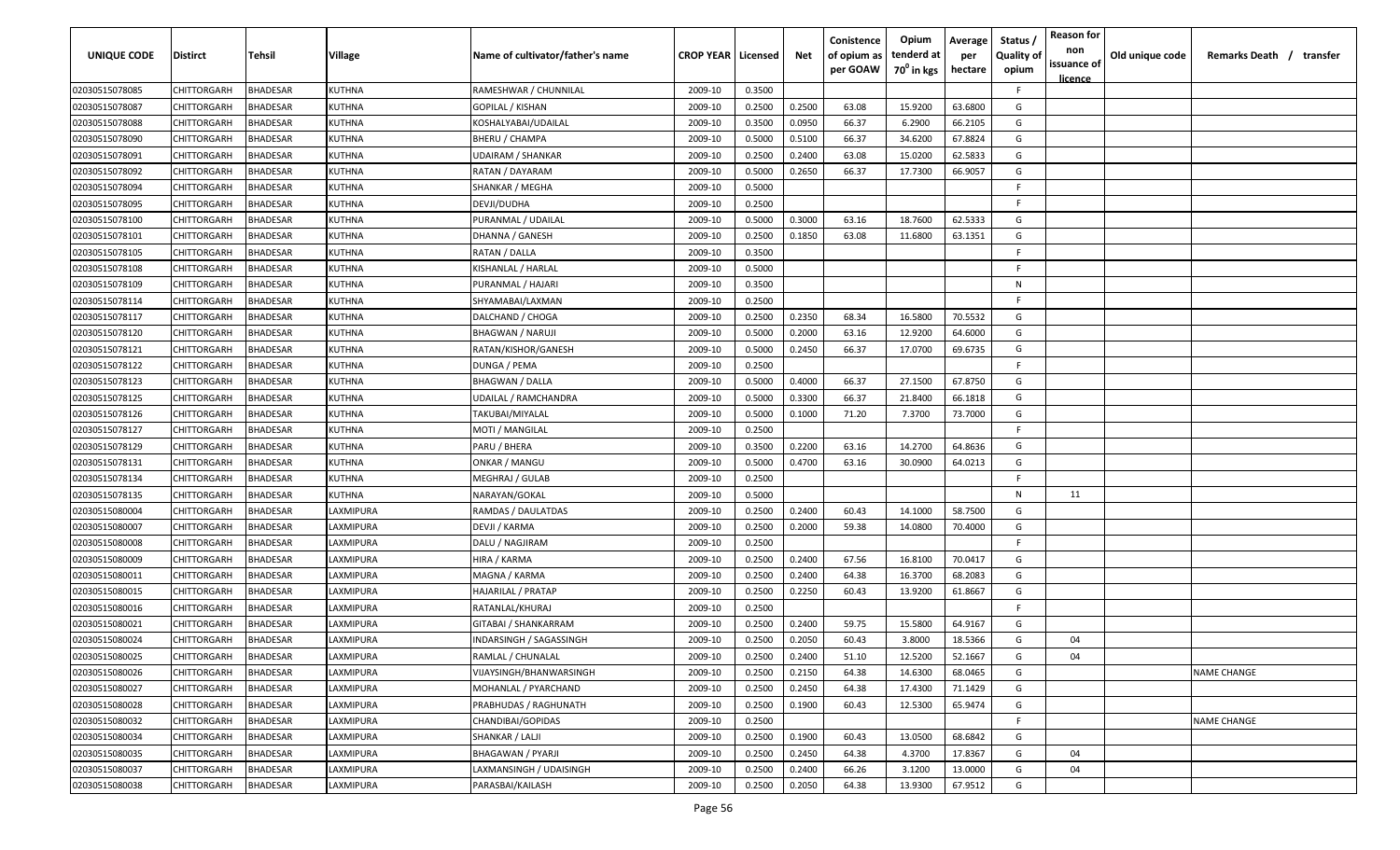| Conistence<br>Opium<br>Average<br><b>UNIQUE CODE</b><br>tenderd at<br>Distirct<br>Tehsil<br>Village<br>Name of cultivator/father's name<br><b>CROP YEAR Licensed</b><br>Net<br>of opium as<br>per<br>70 <sup>0</sup> in kgs<br>per GOAW<br>hectare | <b>Reason for</b><br>Status /<br>non<br><b>Quality of</b><br>issuance of<br>opium | Old unique code<br>Remarks Death / transfer    |
|----------------------------------------------------------------------------------------------------------------------------------------------------------------------------------------------------------------------------------------------------|-----------------------------------------------------------------------------------|------------------------------------------------|
|                                                                                                                                                                                                                                                    | <u>licence</u>                                                                    |                                                |
| 02030515080039<br>CHITTORGARH<br><b>BHADESAR</b><br>LAXMIPURA<br>BHERA / DEVJI<br>2009-10<br>0.2500                                                                                                                                                | F.                                                                                |                                                |
| 02030515080044<br>BHADESAR<br>0.1950<br>64.38<br>12.9000<br>66.1538<br>CHITTORGARH<br>LAXMIPURA<br>REWALSINGH / FATEHSINGH<br>2009-10<br>0.2500                                                                                                    | G                                                                                 |                                                |
| 02030515080047<br>CHITTORGARH<br>BHADESAR<br>2009-10<br>0.2500<br>0.2300<br>67.56<br>16.0800<br>69.9130<br>LAXMIPURA<br>RATANSINGH / BHIMSINGH                                                                                                     | G                                                                                 |                                                |
| BHADESAR<br>68.9000<br>02030515080048<br>CHITTORGARH<br>LAXMIPURA<br>SHRILAL / LALA<br>2009-10<br>0.2500<br>0.2000<br>60.43<br>13.7800                                                                                                             | G                                                                                 |                                                |
| 12.2700<br>02030515080049<br>CHITTORGARH<br>BHADESAR<br>LAXMIPURA<br>DALPATSINGH / SARDAARSINGH<br>2009-10<br>0.2500<br>0.2000<br>59.75<br>61.3500                                                                                                 | G                                                                                 |                                                |
| 02030515080050<br><b>BHADESAR</b><br>2009-10<br>0.2500<br>64.38<br>15.6500<br>63.8776<br>CHITTORGARH<br>LAXMIPURA<br>JITUDAS / GOPIDAS<br>0.2450                                                                                                   | G                                                                                 |                                                |
| 02030515080052<br>CHITTORGARH<br><b>BHADESAR</b><br>KESHUDAS / GOKALDAS<br>0.2500<br>LAXMIPURA<br>2009-10                                                                                                                                          | -F.                                                                               |                                                |
| 02030515080053<br>0.2500<br>0.1500<br>73.4667<br>CHITTORGARH<br>BHADESAR<br><b>AXMIPURA</b><br>GOVERDHAN / GOPI<br>2009-10<br>64.38<br>11.0200                                                                                                     | G                                                                                 |                                                |
| 02030515081002<br>CHITTORGARH<br>BHADESAR<br>JAMNALA/CHUNNILAL<br>2009-10<br>0.2500<br>LESWA                                                                                                                                                       | -F.                                                                               |                                                |
| 0.2500<br>64.92<br>16.5500<br>02030515081003<br>BHADESAR<br>LESWA<br>2009-10<br>0.2500<br>66.2000<br>CHITTORGARH<br>JITU / LAKHMA                                                                                                                  | G                                                                                 |                                                |
| CHITTORGARH<br>BHADESAR<br>LESWA<br>2009-10<br>0.2500<br>02030515081009<br>HAZAARI / DHANNA                                                                                                                                                        | -F.                                                                               |                                                |
| 02030515081011<br>CHITTORGARH<br>BHADESAR<br>LESWA<br>2009-10<br>0.5000<br>HAMERIBAI / HIRA                                                                                                                                                        | F.                                                                                |                                                |
| 02030515081013<br>CHITTORGARH<br>BHADESAR<br>LESWA<br>2009-10<br>0.2500<br><b>GANESHLAL / MOTIJAT</b>                                                                                                                                              | F.                                                                                |                                                |
| <b>BHADESAR</b><br>LESWA<br>0.5000<br>02030515081015<br>CHITTORGARH<br>2009-10<br>CHAMPALAL / MIANCHAND                                                                                                                                            | F.                                                                                |                                                |
| LESWA<br>0.5000<br>02030515081016<br>CHITTORGARH<br>BHADESAR<br>2009-10<br>GOPUGIR / CHAGANGOSAI                                                                                                                                                   | -F.                                                                               |                                                |
| CHITTORGARH<br><b>BHADESAR</b><br>LESWA<br>0.2500<br>0.2500<br>61.20<br>15.9100<br>63.6400<br>02030515081017<br>2009-10<br>MOTILAL / RAKMATELI                                                                                                     | G                                                                                 |                                                |
| 64.5854<br>02030515081018<br>CHITTORGARH<br>BHADESAR<br>LESWA<br>ABHASINGH / BHAWANISINGH<br>2009-10<br>0.3500<br>0.2050<br>64.92<br>13.2400                                                                                                       | G                                                                                 |                                                |
| 02030515081019<br>CHITTORGARH<br>BHADESAR<br>LESWA<br>2009-10<br>0.2500<br>NARAYANLAL / GANGARAM                                                                                                                                                   | -F.                                                                               |                                                |
| CHITTORGARH<br>BHADESAR<br>LESWA<br>02030515081020<br>JITULAL / KAJOD<br>2009-10<br>0.2500                                                                                                                                                         | -F.                                                                               |                                                |
| <b>BHADESAR</b><br>02030515081022<br>CHITTORGARH<br>LESWA<br>RAMGIR / SHANKARGIR<br>2009-10<br>0.2500                                                                                                                                              | -F.                                                                               |                                                |
| 02030515081024<br>CHITTORGARH<br><b>BHADESAR</b><br>LESWA<br><b>BAGDIBAI / NARAYAN</b><br>2009-10<br>0.5000                                                                                                                                        | -F                                                                                |                                                |
| 02030515081027<br>CHITTORGARH<br><b>BHADESAR</b><br>LESWA<br>2009-10<br>0.2500<br>CHUNNILAL / NARAYAN                                                                                                                                              | -F                                                                                |                                                |
| 02030515081028<br>CHITTORGARH<br><b>BHADESAR</b><br>LESWA<br>0.5000<br>CHAMPA / KISNAJAT<br>2009-10<br>0.3000<br>59.75<br>18.0800<br>60.2667                                                                                                       | G                                                                                 |                                                |
| 02030515081038<br>CHITTORGARH<br><b>BHADESAR</b><br>LESWA<br>0.2500<br>BHERA/HERA<br>2009-10                                                                                                                                                       | -F.                                                                               | 02030515035033<br>TRANSFER/DEVA KHEDA          |
| 02030515081039<br>CHITTORGARH<br>BHADESAR<br>LESWA<br>MAGNA/CHUNILAL<br>2009-10<br>0.2500                                                                                                                                                          | -F                                                                                | 02030516023016<br>TRANSFER/JAIPURA TH/ KAPASAN |
| 02030515082002<br>CHITTORGARH<br>BHADESAR<br>LUWANA<br>2009-10<br>0.2500<br>0.2500<br>63.74<br>15.9800<br>63.9200<br>MOTILAL/AMERCHAND                                                                                                             | G                                                                                 |                                                |
| BHADESAR<br>0.2500<br>02030515082010<br>CHITTORGARH<br>LUWANA<br>DEVBAI/BAGWAN<br>2009-10                                                                                                                                                          | F.                                                                                | NAME CHANGE                                    |
| 02030515082011<br>BHADESAR<br>0.2500<br>CHITTORGARH<br>LUWANA<br>NARAYAN / DAVEJI<br>2009-10                                                                                                                                                       | -F.                                                                               |                                                |
| 02030515082021<br>CHITTORGARH<br>BHADESAR<br>2009-10<br>0.2500<br>0.2000<br>UWANA.<br>MADHULAL / JITU                                                                                                                                              | 02                                                                                |                                                |
| 02030515082022<br>CHITTORGARH<br>BHADESAR<br>2009-10<br>0.5000<br>LUWANA<br><b>GANGARAM / PARTHA</b>                                                                                                                                               | -F.                                                                               | 02030515078140<br>TRANSFER                     |
| 0.2500<br>02030515082026<br>CHITTORGARH<br>BHADESAR<br>2009-10<br>LUWANA<br>NATHULAL / DAYRAM                                                                                                                                                      | F.                                                                                |                                                |
| 02030515082033<br>CHITTORGARH<br>BHADESAR<br>DALLA/HEMA<br>2009-10<br>0.5000<br>LUWANA                                                                                                                                                             | -F.                                                                               | 02030515078004<br>TRANSFER                     |
| 02030515083002<br>CHITTORGARH<br>BHADESAR<br>MADANPURA<br>LAHARIBAI / DOLA<br>2009-10<br>0.2500                                                                                                                                                    | -F                                                                                |                                                |
| 02030515083005<br>BHADESAR<br>MADANPURA<br>2009-10<br>0.2500<br>0.2250<br>2.7900<br>12.4000<br>CHITTORGARH<br>HANSHIBAI / BHAGWAN<br>56.03                                                                                                         | G<br>04                                                                           | 02030515035026<br>TRANSFER                     |
| 02030515083006<br>BHADESAR<br>2009-10<br>0.3500<br>0.3350<br>42.00<br>2.5700<br>7.6716<br><b>CHITTORGARH</b><br>MADANPURA<br>KISHANLAL / KALU                                                                                                      | 02                                                                                | 02030515075077<br>TRANSFER                     |
| 02030515083008<br>CHITTORGARH<br><b>BHADESAR</b><br>MADANPURA<br>GASI / ONKAR<br>0.2500<br>2009-10                                                                                                                                                 | F.                                                                                |                                                |
| 02030515083010<br>CHITTORGARH<br><b>BHADESAR</b><br>MADANPURA<br><b>KHURAJ / POKHAR</b><br>0.2500<br>2009-10                                                                                                                                       | F.                                                                                | 02030515035029<br><b>TRANSFER</b>              |
| 02030515083012<br><b>CHITTORGARH</b><br><b>BHADESAR</b><br>MADANPURA<br>DAYARAM / JODHUJI JAT<br>0.2500<br>0.2300<br>60.54<br>5.0300<br>21.8696<br>2009-10                                                                                         | G<br>04                                                                           |                                                |
| 02030515083013<br><b>BHADESAR</b><br>2009-10<br>0.2500<br>0.2200<br>65.17<br>15.5700<br>70.7727<br>CHITTORGARH<br>MADANPURA<br>SHANKAR / MAGNA                                                                                                     | G                                                                                 |                                                |
| 02030515083014<br><b>BHADESAR</b><br>0.2500<br>CHITTORGARH<br>MADANPURA<br>SHANKARLAL/PARBHU<br>2009-10                                                                                                                                            | -F                                                                                | NAME CHANGE                                    |
| 02030515083017<br>CHITTORGARH<br><b>BHADESAR</b><br>BHAGAWANLAL/ONKAR<br>0.2500<br>0.2450<br><b>MADANPURA</b><br>2009-10                                                                                                                           | 02                                                                                | <b>NAME CHANGE</b>                             |
| 0.2500<br>02030515083018<br>CHITTORGARH<br>BHADESAR<br>MADANPURA<br>VENIRAM/ONKAR<br>2009-10<br>0.2500                                                                                                                                             | 02                                                                                |                                                |
| 02030515083020<br>BHADESAR<br>KASIRAM/KISHANA<br>2009-10<br>0.2500<br>CHITTORGARH<br>MADANPURA                                                                                                                                                     | F                                                                                 | <b>NAME CHANGE</b>                             |
| 02030515083021<br>0.2500<br>CHITTORGARH<br><b>BHADESAR</b><br>MADANPURA<br>LAHRU / HAZARI<br>2009-10                                                                                                                                               | F                                                                                 |                                                |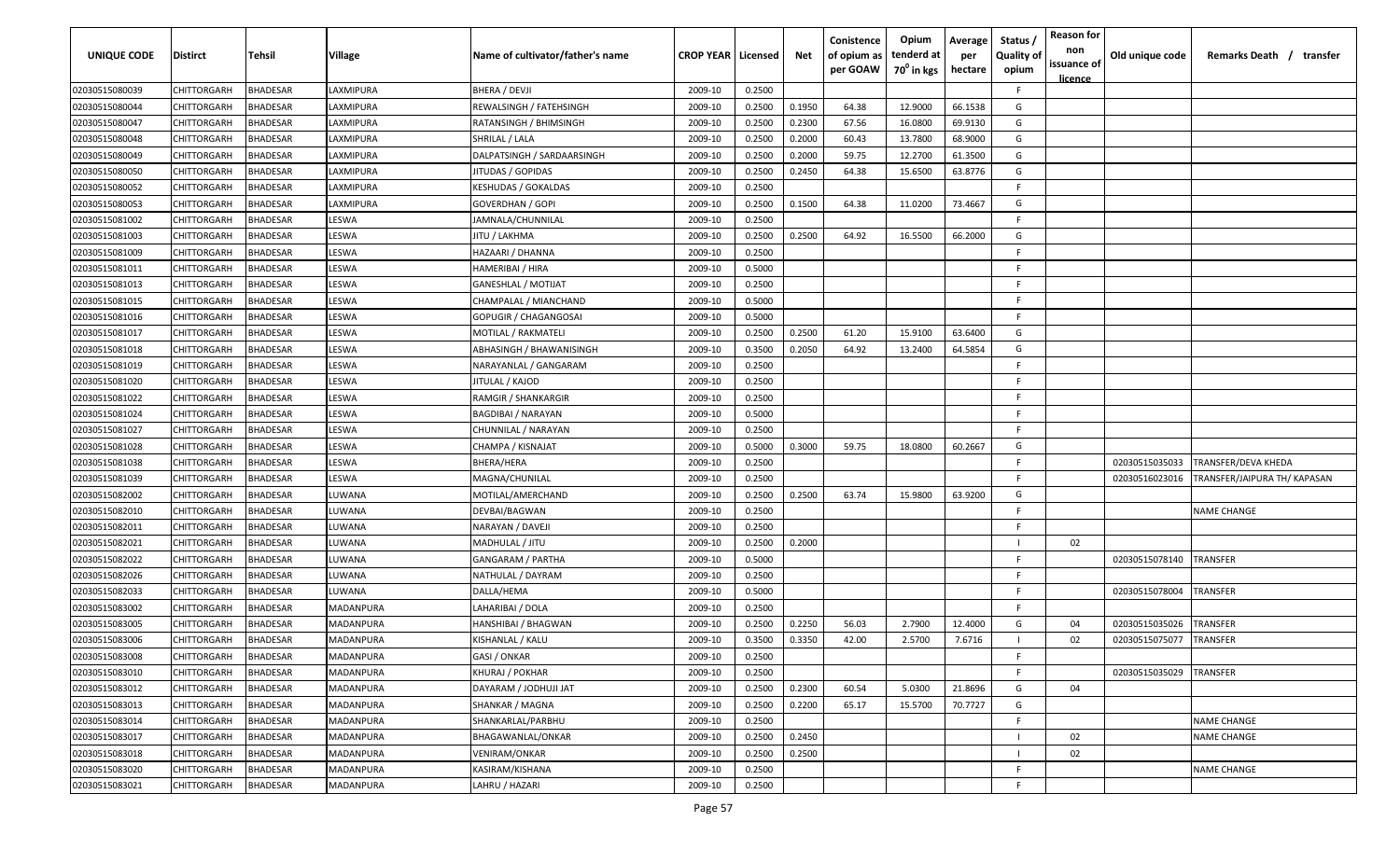| <b>UNIQUE CODE</b> | Distirct           | Tehsil          | Village   | Name of cultivator/father's name | <b>CROP YEAR   Licensed</b> |        | Net    | Conistence<br>of opium as<br>per GOAW | Opium<br>tenderd at<br>70 <sup>0</sup> in kgs | Average<br>per<br>hectare | Status /<br><b>Quality of</b><br>opium | <b>Reason for</b><br>non<br>issuance of<br><u>licence</u> | Old unique code | Remarks Death / transfer |
|--------------------|--------------------|-----------------|-----------|----------------------------------|-----------------------------|--------|--------|---------------------------------------|-----------------------------------------------|---------------------------|----------------------------------------|-----------------------------------------------------------|-----------------|--------------------------|
| 02030515083022     | CHITTORGARH        | <b>BHADESAR</b> | MADANPURA | <b>BHAGWAN/UDA</b>               | 2009-10                     | 0.2500 | 0.1950 | 65.17                                 | 3.1190                                        | 15.9949                   |                                        | 02                                                        |                 |                          |
| 02030515083023     | CHITTORGARH        | BHADESAR        | MADANPURA | HIRA / HAJARI                    | 2009-10                     | 0.2500 |        |                                       |                                               |                           | -F.                                    |                                                           |                 |                          |
| 02030515083025     | CHITTORGARH        | BHADESAR        | MADANPURA | SHORAM / GAMER                   | 2009-10                     | 0.2500 |        |                                       |                                               |                           | -F.                                    |                                                           |                 |                          |
| 02030515083026     | CHITTORGARH        | <b>BHADESAR</b> | MADANPURA | KANKUBAI/MADHU                   | 2009-10                     | 0.2500 | 0.2300 |                                       |                                               |                           |                                        | 02                                                        |                 |                          |
| 02030515083028     | CHITTORGARH        | BHADESAR        | MADANPURA | PARTHU / GOKUL JAT               | 2009-10                     | 0.2500 |        |                                       |                                               |                           | -F.                                    |                                                           |                 |                          |
| 02030515083030     | CHITTORGARH        | <b>BHADESAR</b> | MADANPURA | RAMIBAI / GOPU                   | 2009-10                     | 0.2500 |        |                                       |                                               |                           | -F.                                    |                                                           |                 |                          |
| 02030515083031     | CHITTORGARH        | <b>BHADESAR</b> | MADANPURA | BADAMIBAI / HEMA                 | 2009-10                     | 0.2500 | 0.2450 | 52.59                                 | 3.8600                                        | 15.7551                   | G                                      | 04                                                        |                 |                          |
| 02030515083032     | CHITTORGARH        | BHADESAR        | MADANPURA | KISHANA / JODHA                  | 2009-10                     | 0.2500 | 0.1000 | 57.43                                 | 6.5600                                        | 65.6000                   | G                                      |                                                           |                 |                          |
| 02030515083033     | CHITTORGARH        | BHADESAR        | MADANPURA | CHAMPALA/KISHNA                  | 2009-10                     | 0.2500 |        |                                       |                                               |                           | -F.                                    |                                                           |                 |                          |
| 02030515083040     | CHITTORGARH        | BHADESAR        | MADANPURA | LACHIRAM/DALU LOHAR              | 2009-10                     | 0.2500 |        |                                       |                                               |                           | F.                                     |                                                           |                 |                          |
| 02030515083044     | CHITTORGARH        | BHADESAR        | MADANPURA | LALU/VENIRAM                     | 2009-10                     | 0.2500 |        |                                       |                                               |                           | F.                                     |                                                           | 02030515035025  | TRANSFER/DEVAKHEDA       |
| 02030515083045     | CHITTORGARH        | BHADESAR        | MADANPURA | JAMNABAI/UDAILAL                 | 2009-10                     | 0.2500 |        |                                       |                                               |                           | F.                                     |                                                           | 02030515035026  | TRANSFER/DEVAKHEDA       |
| 02030515083046     | CHITTORGARH        | BHADESAR        | MADANPURA | KALU SINGH/RAM SINGH             | 2009-10                     | 0.2500 |        |                                       |                                               |                           | -F.                                    |                                                           | 02030515035029  | TRANSFER/DEVAKHEDA       |
| 02030515087001     | CHITTORGARH        | <b>BHADESAR</b> | MANPURA   | PYARIBAI / GOKAL                 | 2009-10                     | 0.2500 | 0.2450 | 62.96                                 | 15.9500                                       | 65.1020                   | G                                      |                                                           |                 |                          |
| 02030515087003     | CHITTORGARH        | BHADESAR        | MANPURA   | MEHTABIBAI/HAJARI                | 2009-10                     | 0.2500 | 0.2450 | 61.29                                 | 15.3600                                       | 62.6939                   | G                                      |                                                           |                 | NAME CHANGE              |
| 02030515087004     | CHITTORGARH        | <b>BHADESAR</b> | MANPURA   | DHANRAJ / BHERA                  | 2009-10                     | 0.2500 | 0.2500 | 59.98                                 | 15.4600                                       | 61.8400                   | G                                      |                                                           |                 |                          |
| 02030515087008     | CHITTORGARH        | <b>BHADESAR</b> | MANPURA   | <b>UDAIRAM / CHHOGA</b>          | 2009-10                     | 0.2500 |        |                                       |                                               |                           | -F.                                    |                                                           |                 |                          |
| 02030515087012     | CHITTORGARH        | BHADESAR        | MANPURA   | PYARIBAI / CHUNNILAL             | 2009-10                     | 0.2500 |        |                                       |                                               |                           | -F.                                    |                                                           |                 |                          |
| 02030515087013     | CHITTORGARH        | BHADESAR        | MANPURA   | ONKAR/DEVJI                      | 2009-10                     | 0.2500 | 0.1400 | 62.96                                 | 8.9000                                        | 63.5714                   | G                                      |                                                           |                 | NAME CHANGE              |
| 02030515087015     | CHITTORGARH        | BHADESAR        | MANPURA   | MOHANLAL / MATHURALAL            | 2009-10                     | 0.2500 |        |                                       |                                               |                           | -F.                                    |                                                           |                 |                          |
| 02030515087017     | CHITTORGARH        | <b>BHADESAR</b> | MANPURA   | <b>BANSHILAL / MATHURALAL</b>    | 2009-10                     | 0.2500 |        |                                       |                                               |                           | -F                                     |                                                           |                 |                          |
| 02030515087018     | CHITTORGARH        | <b>BHADESAR</b> | MANPURA   | NATHU / VARDA JAT                | 2009-10                     | 0.2500 | 0.2450 | 59.98                                 | 15.1100                                       | 61.6735                   | G                                      |                                                           |                 |                          |
| 02030515087019     | CHITTORGARH        | <b>BHADESAR</b> | MANPURA   | SHANKAR SHOBHA / GHISA JAT       | 2009-10                     | 0.2500 | 0.2500 |                                       |                                               |                           |                                        | 02                                                        |                 |                          |
| 02030515087024     | CHITTORGARH        | BHADESAR        | MANPURA   | KAMLA/VAGDU                      | 2009-10                     | 0.2500 | 0.1150 | 61.29                                 | 7.3700                                        | 64.0870                   | G                                      |                                                           |                 | <b>NAME CHANGE</b>       |
| 02030515087026     | CHITTORGARH        | BHADESAR        | MANPURA   | NATHU / MODA                     | 2009-10                     | 0.2500 |        |                                       |                                               |                           | -F                                     |                                                           |                 |                          |
| 02030515087027     | CHITTORGARH        | BHADESAR        | MANPURA   | BHURA / DULICHAND                | 2009-10                     | 0.2500 | 0.2450 | 59.20                                 | 15.6100                                       | 63.7143                   | G                                      |                                                           |                 |                          |
| 02030515087030     | CHITTORGARH        | BHADESAR        | MANPURA   | SHIVLAL / DHANARAJ               | 2009-10                     | 0.2500 | 0.2550 | 62.96                                 | 18.1600                                       | 71.2157                   | G                                      |                                                           |                 |                          |
| 02030515087032     | CHITTORGARH        | BHADESAR        | MANPURA   | ONKAR / HAJARI                   | 2009-10                     | 0.2500 |        |                                       |                                               |                           | -F.                                    |                                                           |                 |                          |
| 02030515087033     | CHITTORGARH        | BHADESAR        | MANPURA   | DHANNA / GOKAL                   | 2009-10                     | 0.2500 | 0.2450 | 62.96                                 | 16.8500                                       | 68.7755                   | G                                      |                                                           |                 |                          |
| 02030515087035     | CHITTORGARH        | BHADESAR        | MANPURA   | BHERU / LAHRU                    | 2009-10                     | 0.2500 | 0.2400 | 61.29                                 | 15.8700                                       | 66.1250                   | G                                      |                                                           |                 |                          |
| 02030515087036     | CHITTORGARH        | BHADESAR        | MANPURA   | <b>BALU / GOKAL</b>              | 2009-10                     | 0.2500 | 0.2550 | 61.29                                 | 16.3700                                       | 64.1961                   | G                                      |                                                           |                 |                          |
| 02030515087037     | CHITTORGARH        | BHADESAR        | MANPURA   | CHHOGA / NOLA                    | 2009-10                     | 0.2500 | 0.2500 | 61.29                                 | 15.7000                                       | 62.8000                   | G                                      |                                                           |                 |                          |
| 02030515087038     | CHITTORGARH        | BHADESAR        | MANPURA   | ONKAR / DHANRAJ                  | 2009-10                     | 0.2500 | 0.2300 | 65.84                                 | 17.5300                                       | 76.2174                   | G                                      |                                                           |                 |                          |
| 02030515087039     | CHITTORGARH        | BHADESAR        | MANPURA   | MANGILAL / CHUNNILAL             | 2009-10                     | 0.2500 |        |                                       |                                               |                           | -F.                                    |                                                           |                 |                          |
| 02030515087040     | <b>CHITTORGARH</b> | BHADESAR        | MANPURA   | RAMESHWAR / ONKAR                | 2009-10                     | 0.2500 |        |                                       |                                               |                           | F                                      |                                                           |                 |                          |
| 02030515087043     | CHITTORGARH        | <b>BHADESAR</b> | MANPURA   | BHERA / CHAMPA                   | 2009-10                     | 0.2500 | 0.2500 | 61.29                                 | 16.3200                                       | 65.2800                   | G                                      |                                                           |                 |                          |
| 02030515087044     | CHITTORGARH        | <b>BHADESAR</b> | MANPURA   | PRABHU / CHUNNILAL               | 2009-10                     | 0.2500 |        |                                       |                                               |                           | F.                                     |                                                           |                 |                          |
| 02030515087045     | <b>CHITTORGARH</b> | <b>BHADESAR</b> | MANPURA   | PRABHU / HAJARI JAT              | 2009-10                     | 0.2500 |        |                                       |                                               |                           | F.                                     |                                                           |                 |                          |
| 02030515087046     | <b>CHITTORGARH</b> | <b>BHADESAR</b> | MANPURA   | JAMANA / BALU                    | 2009-10                     | 0.2500 |        |                                       |                                               |                           | F.                                     |                                                           |                 |                          |
| 02030515087047     | CHITTORGARH        | <b>BHADESAR</b> | MANPURA   | PRABHU / CHHOGA                  | 2009-10                     | 0.2500 | 0.2250 | 68.16                                 | 15.7600                                       | 70.0444                   | G                                      |                                                           |                 |                          |
| 02030515087048     | CHITTORGARH        | BHADESAR        | MANPURA   | <b>BALURAM / HAJARI</b>          | 2009-10                     | 0.2500 | 0.2250 | 59.98                                 | 13.9600                                       | 62.0444                   | G                                      |                                                           |                 |                          |
| 02030515087051     | CHITTORGARH        | BHADESAR        | MANPURA   | LAHRU / NATHU                    | 2009-10                     | 0.2500 | 0.2400 | 61.29                                 | 15.4000                                       | 64.1667                   | G                                      |                                                           |                 |                          |
| 02030515087055     | CHITTORGARH        | BHADESAR        | MANPURA   | <b>BALURAM / DULICHAND</b>       | 2009-10                     | 0.2500 |        |                                       |                                               |                           | $\mathsf{F}$                           |                                                           |                 |                          |
| 02030515087056     | <b>CHITTORGARH</b> | <b>BHADESAR</b> | MANPURA   | RAMA / VARDA                     | 2009-10                     | 0.2500 | 0.1000 | 65.84                                 | 7.3450                                        | 73.4500                   | G                                      |                                                           |                 |                          |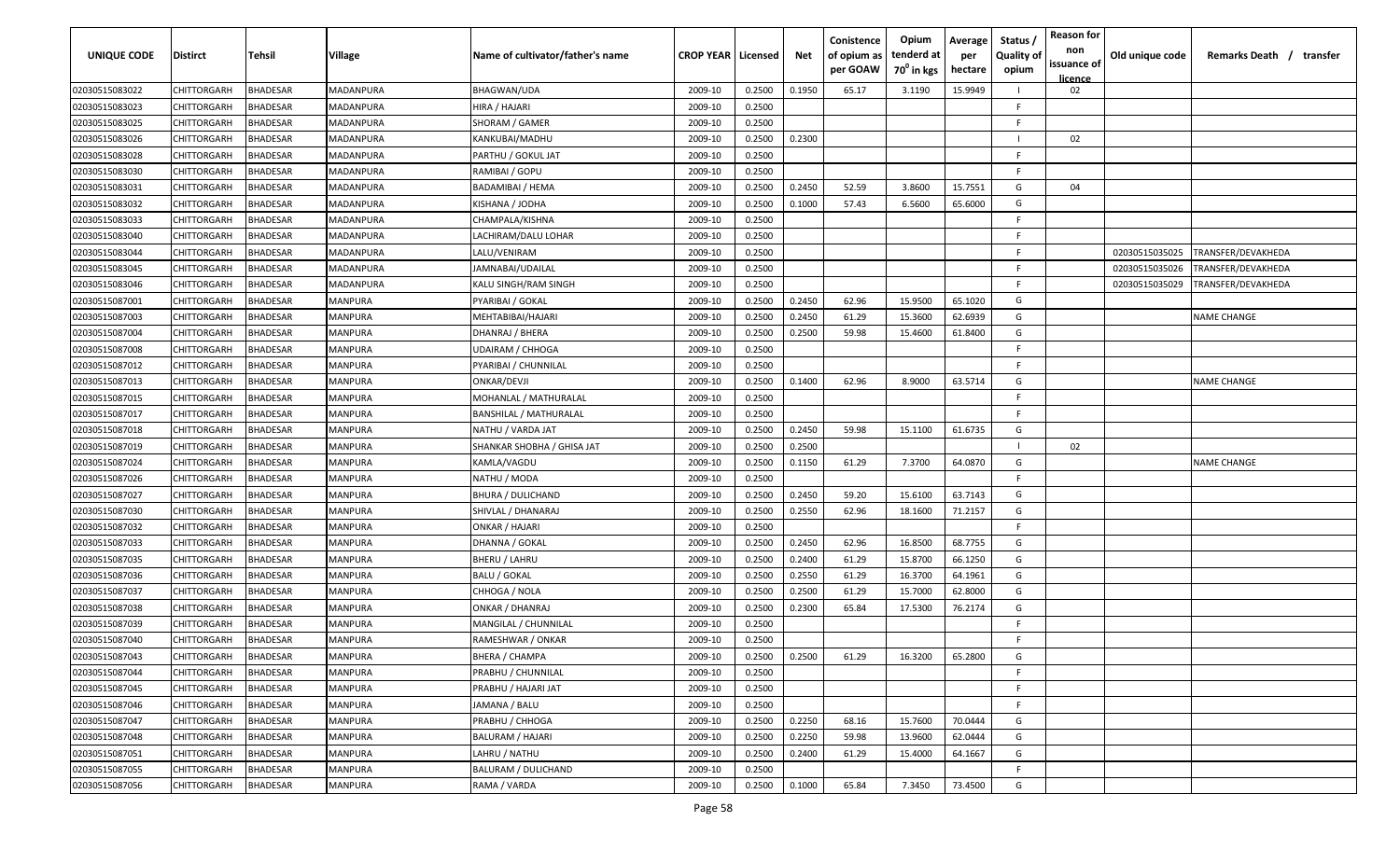| UNIQUE CODE                      | <b>Distirct</b> | Tehsil          | Village           | Name of cultivator/father's name | <b>CROP YEAR   Licensed</b> |        | Net    | Conistence<br>of opium as<br>per GOAW | Opium<br>tenderd at<br>$70^0$ in kgs | Average<br>per<br>hectare | Status /<br><b>Quality of</b><br>opium | <b>Reason for</b><br>non<br>issuance of | Old unique code | Remarks Death / transfer   |
|----------------------------------|-----------------|-----------------|-------------------|----------------------------------|-----------------------------|--------|--------|---------------------------------------|--------------------------------------|---------------------------|----------------------------------------|-----------------------------------------|-----------------|----------------------------|
|                                  | CHITTORGARH     | <b>BHADESAR</b> | <b>MANPURA</b>    | <b>JITU / BHAJJA</b>             | 2009-10                     | 0.2500 |        |                                       |                                      |                           | F.                                     | licence                                 |                 |                            |
| 02030515087057<br>02030515087058 | CHITTORGARH     | 3HADESAR        | <b>MANPURA</b>    | MANGILAL / CHAMPA                | 2009-10                     | 0.2500 | 0.2450 | 61.29                                 | 15.7300                              | 64.2041                   | G                                      |                                         |                 |                            |
| 02030515087059                   | CHITTORGARH     | <b>HADESAR</b>  | <b>MANPURA</b>    | DALCHAND/UDAIRAM                 | 2009-10                     | 0.2500 | 0.2450 | 61.29                                 | 15.3400                              | 62.6122                   | G                                      |                                         |                 |                            |
| 02030515087060                   | CHITTORGARH     | <b>BHADESAR</b> | <b>MANPURA</b>    | BHAGIRATH/CHUNNILAL              | 2009-10                     | 0.2500 |        |                                       |                                      |                           | F.                                     |                                         |                 |                            |
| 02030515087061                   | CHITTORGARH     | 3HADESAR        | <b>MANPURA</b>    | DHANRAJ/PRATAP NAYAK             | 2009-10                     | 0.2500 | 0.2500 | 65.84                                 | 2.9800                               | 11.9200                   | G                                      | 04                                      |                 |                            |
| 02030515087065                   | CHITTORGARH     | <b>BHADESAR</b> | <b>MANPURA</b>    | RADESHYAM/BALURAM                | 2009-10                     | 0.3500 | 0.2400 | 59.20                                 | 14.7600                              | 61.5000                   | G                                      |                                         | 02030515110190  | TRANSFER                   |
| 02030515087072                   | CHITTORGARH     | <b>HADESAR</b>  | <b>MANPURA</b>    | GHEESA/ONKAR                     | 2009-10                     | 0.2500 | 0.2500 | 59.98                                 | 3.3700                               | 13.4800                   | G                                      | 04                                      | 02030514081001  | TRANSFER                   |
| 02030515087073                   | CHITTORGARH     | <b>HADESAR</b>  | <b>MANPURA</b>    | DALU/KUKA                        | 2009-10                     | 0.2500 | 0.2400 | 56.03                                 | 14.1800                              | 59.0833                   | G                                      |                                         | 02030514081013  | TRANSFER                   |
| 02030515087074                   | CHITTORGARH     | <b>HADESAR</b>  | <b>MANPURA</b>    | PRABHULAL/KALU                   | 2009-10                     | 0.2500 | 0.2150 | 56.63                                 | 2.6300                               | 12.2326                   | G                                      | 04                                      | 02030514009023  | TRANSFER                   |
| 02030515087075                   | CHITTORGARH     | 3HADESAR        | <b>MANPURA</b>    | NANIBAI/NATHULAL                 | 2009-10                     | 0.2500 | 0.2150 | 59.20                                 | 12.2700                              | 57.0698                   | G                                      |                                         | 02030514009013  | TRANSFER/NAME CHANGE       |
| 02030515087076                   | CHITTORGARH     | <b>HADESAR</b>  | MANPURA           | HAJARI/BHAGWAN                   | 2009-10                     | 0.2500 | 0.2500 | 61.29                                 | 15.2800                              | 61.1200                   | G                                      |                                         | 02030514009021  | TRANSFER                   |
| 02030515087077                   | CHITTORGARH     | <b>BHADESAR</b> | <b>MANPURA</b>    | SANTOSI/HAZARI                   | 2009-10                     | 0.2500 | 0.2300 | 65.84                                 | 15.7200                              | 68.3478                   | G                                      |                                         | 02030515110190  | TRANSFER/ REWALIYA KHURD A |
| 02030515089002                   | CHITTORGARH     | <b>BHADESAR</b> | MOKHAMPURA        | BHERULAL / PARTHU                | 2009-10                     | 0.3500 |        |                                       |                                      |                           | F.                                     |                                         |                 |                            |
| 02030515089003                   | CHITTORGARH     | <b>BHADESAR</b> | MOKHAMPURA        | MADHOLAL / GOPI                  | 2009-10                     | 0.5000 |        |                                       |                                      |                           | F                                      |                                         |                 |                            |
| 02030515089006                   | CHITTORGARH     | <b>BHADESAR</b> | MOKHAMPURA        | BADAMBAI/BHERULAL                | 2009-10                     | 0.2500 |        |                                       |                                      |                           | F.                                     |                                         |                 | NAME CHANGE                |
| 02030515089007                   | CHITTORGARH     | <b>BHADESAR</b> | MOKHAMPURA        | RATAN/JITU                       | 2009-10                     | 0.5000 |        |                                       |                                      |                           | F.                                     |                                         |                 |                            |
| 02030515089010                   | CHITTORGARH     | <b>BHADESAR</b> | MOKHAMPURA        | SHANKAR / GOTU                   | 2009-10                     | 0.2500 |        |                                       |                                      |                           | F.                                     |                                         |                 |                            |
| 02030515089011                   | CHITTORGARH     | <b>BHADESAR</b> | MOKHAMPURA        | DEVBAI/HAJARI                    | 2009-10                     | 0.2500 |        |                                       |                                      |                           | F.                                     |                                         |                 | <b>NAME CHANGE</b>         |
| 02030515089012                   | CHITTORGARH     | <b>BHADESAR</b> | MOKHAMPURA        | GANGARAM / JAWAAN                | 2009-10                     | 0.5000 | 0.2500 | 64.41                                 | 17.8300                              | 71.3200                   | G                                      |                                         |                 |                            |
| 02030515089013                   | CHITTORGARH     | <b>BHADESAR</b> | MOKHAMPURA        | BHANA / LAKHMA                   | 2009-10                     | 0.2500 |        |                                       |                                      |                           | F.                                     |                                         |                 |                            |
| 02030515089016                   | CHITTORGARH     | <b>BHADESAR</b> | MOKHAMPURA        | JAMANIBAI/LEHARU                 | 2009-10                     | 0.2500 |        |                                       |                                      |                           | -F.                                    |                                         |                 | <b>NAME CHANGE</b>         |
| 02030515089018                   | CHITTORGARH     | <b>BHADESAR</b> | MOKHAMPURA        | LALU / GOKUL                     | 2009-10                     | 0.2500 |        |                                       |                                      |                           | F.                                     |                                         |                 |                            |
| 02030515089019                   | CHITTORGARH     | <b>HADESAR</b>  | MOKHAMPURA        | DIPA / NARAYAN                   | 2009-10                     | 0.2500 |        |                                       |                                      |                           | F.                                     |                                         |                 |                            |
| 02030515089020                   | CHITTORGARH     | <b>BHADESAR</b> | MOKHAMPURA        | RUPA / LAKHMA                    | 2009-10                     | 0.3500 |        |                                       |                                      |                           | E                                      |                                         |                 |                            |
| 02030515089021                   | CHITTORGARH     | <b>BHADESAR</b> | MOKHAMPURA        | LAXMAN/RADHAKISHAN               | 2009-10                     | 0.2500 |        |                                       |                                      |                           | F.                                     |                                         |                 | <b>NAME CHANGE</b>         |
| 02030515089022                   | CHITTORGARH     | 3HADESAR        | MOKHAMPURA        | NANA / RATNA                     | 2009-10                     | 0.2500 |        |                                       |                                      |                           | F.                                     |                                         |                 |                            |
| 02030515089026                   | CHITTORGARH     | 3HADESAR        | MOKHAMPURA        | RAMLAL / LAKHMA                  | 2009-10                     | 0.3500 |        |                                       |                                      |                           | F.                                     |                                         |                 |                            |
| 02030515089028                   | CHITTORGARH     | 3HADESAR        | MOKHAMPURA        | KESARBAI / CHAMPA                | 2009-10                     | 0.5000 |        |                                       |                                      |                           | F.                                     |                                         |                 |                            |
| 02030515089029                   | CHITTORGARH     | <b>BHADESAR</b> | MOKHAMPURA        | NARAYAN/GOTU                     | 2009-10                     | 0.5000 | 0.2050 | 59.75                                 | 12.7100                              | 62.0000                   | G                                      |                                         |                 |                            |
| 02030515089030                   | CHITTORGARH     | <b>BHADESAR</b> | MOKHAMPURA        | DIPCHAND / JAWAHARMAL            | 2009-10                     | 0.2500 |        |                                       |                                      |                           | F.                                     |                                         |                 |                            |
| 02030515089031                   | CHITTORGARH     | <b>BHADESAR</b> | MOKHAMPURA        | KISHOR / JAWAAN                  | 2009-10                     | 0.5000 |        |                                       |                                      |                           | F.                                     |                                         |                 |                            |
| 02030515089034                   | CHITTORGARH     | <b>HADESAR</b>  | <b>MOKHAMPURA</b> | SHANKARLAL / LAKHMA              | 2009-10                     | 0.2500 |        |                                       |                                      |                           | F.                                     |                                         |                 |                            |
| 02030515089035                   | CHITTORGARH     | <b>HADESAR</b>  | MOKHAMPURA        | BARDIBAI / CHOGA                 | 2009-10                     | 0.2500 |        |                                       |                                      |                           | F.                                     |                                         |                 |                            |
| 02030515089038                   | CHITTORGARH     | <b>HADESAR</b>  | MOKHAMPURA        | BHAWRU/GOPAJI                    | 2009-10                     | 0.2500 |        |                                       |                                      |                           | F.                                     |                                         |                 |                            |
| 02030515089040                   | CHITTORGARH     | 3HADESAR        | MOKHAMPURA        | CHENRAM / NANURAM BAIRAGI        | 2009-10                     | 0.2500 |        |                                       |                                      |                           | F                                      |                                         |                 |                            |
| 02030515089041                   | CHITTORGARH     | BHADESAR        | <b>MOKHAMPURA</b> | RAMDAS / BHERUDAS BAIRAGI        | 2009-10                     | 0.2500 |        |                                       |                                      |                           | F.                                     |                                         |                 |                            |
| 02030515089045                   | CHITTORGARH     | <b>BHADESAR</b> | MOKHAMPURA        | SANKAR/HANSA                     | 2009-10                     | 0.2500 |        |                                       |                                      |                           | F.                                     |                                         |                 |                            |
| 02030515090002                   | CHITTORGARH     | BHADESAR        | <b>MURLIYA</b>    | MADANLAL / MANGILAL              | 2009-10                     | 0.2500 |        |                                       |                                      |                           | F.                                     |                                         |                 |                            |
| 02030515090009                   | CHITTORGARH     | BHADESAR        | <b>MURLIYA</b>    | BALIBAI/HAJARI                   | 2009-10                     | 0.3500 |        |                                       |                                      |                           | F.                                     |                                         | 02030515104115  | TRANSFER                   |
| 02030515090010                   | CHITTORGARH     | <b>BHADESAR</b> | MURLIYA           | SOSARBAI / UDAIRAM               | 2009-10                     | 0.2500 | 0.2400 | 55.99                                 | 14.4100                              | 60.0417                   | G                                      |                                         |                 |                            |
| 02030515090012                   | CHITTORGARH     | <b>BHADESAR</b> | MURLIYA           | JAYSHANKAR / BHAGIRATH           | 2009-10                     | 0.2500 | 0.2450 | 63.15                                 | 16.4100                              | 66.9796                   | G                                      |                                         |                 |                            |
| 02030515090014                   | CHITTORGARH     | <b>BHADESAR</b> | MURLIYA           | <b>GOPILAL / BHURA</b>           | 2009-10                     | 0.2500 | 0.2450 | 65.67                                 | 16.7700                              | 68.4490                   | G                                      |                                         |                 |                            |
| 02030515090020                   | CHITTORGARH     | <b>BHADESAR</b> | MURLIYA           | DALCHAND / JETMAL LUHAR          | 2009-10                     | 0.2500 |        |                                       |                                      |                           | F.                                     |                                         |                 |                            |
| 02030515090022                   | CHITTORGARH     | 3HADESAR        | <b>MURLIYA</b>    | MANGU PURI / DEEPA PURI          | 2009-10                     | 0.2500 | 0.2200 | 67.56                                 | 15.1500                              | 68.8636                   | G                                      |                                         |                 |                            |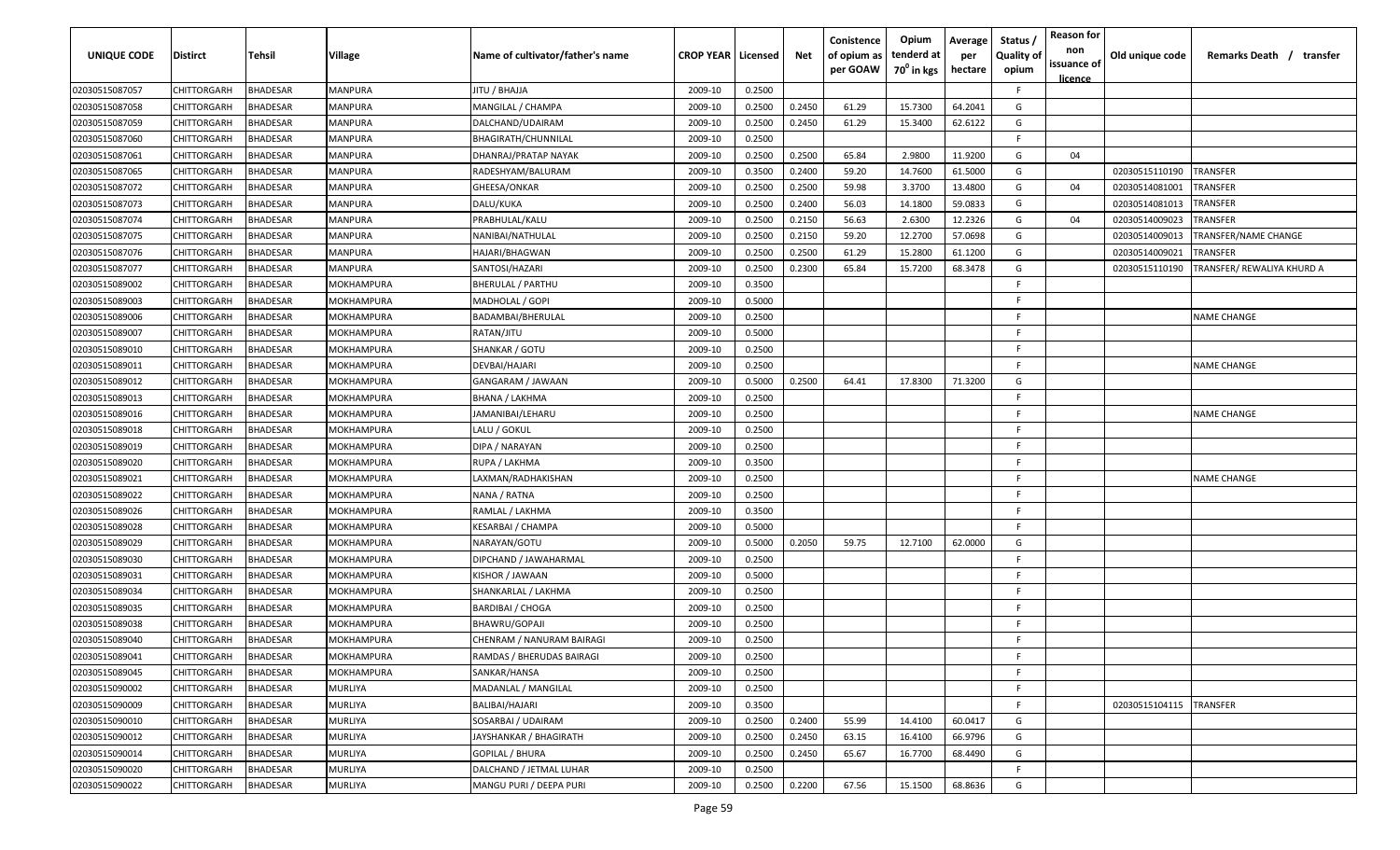| <b>UNIQUE CODE</b> | <b>Distirct</b>    | Tehsil          | Village          | Name of cultivator/father's name | <b>CROP YEAR   Licensed</b> |        | Net    | Conistence<br>of opium as<br>per GOAW | Opium<br>tenderd at<br>70 <sup>0</sup> in kgs | Average<br>per<br>hectare | Status /<br><b>Quality of</b><br>opium | <b>Reason for</b><br>non<br>issuance of<br><u>licence</u> | Old unique code | Remarks Death / transfer     |
|--------------------|--------------------|-----------------|------------------|----------------------------------|-----------------------------|--------|--------|---------------------------------------|-----------------------------------------------|---------------------------|----------------------------------------|-----------------------------------------------------------|-----------------|------------------------------|
| 02030515090032     | CHITTORGARH        | <b>BHADESAR</b> | MURLIYA          | BHAGAWANLAL / PARTHA             | 2009-10                     | 0.2500 | 0.2400 | 56.53                                 | 14.4000                                       | 60.0000                   | G                                      |                                                           |                 |                              |
| 02030515090042     | CHITTORGARH        | <b>BHADESAR</b> | MURLIYA          | DEVJI / KALU                     | 2009-10                     | 0.2500 |        |                                       |                                               |                           | F                                      |                                                           |                 |                              |
| 02030515090046     | CHITTORGARH        | <b>BHADESAR</b> | MURLIYA          | JAMKUBAI / GOPI                  | 2009-10                     | 0.2500 |        |                                       |                                               |                           | F                                      |                                                           |                 |                              |
| 02030515090047     | CHITTORGARH        | <b>BHADESAR</b> | MURLIYA          | NARAYAN / BHAGAWAN               | 2009-10                     | 0.2500 | 0.2450 | 56.53                                 | 4.0100                                        | 16.3673                   | G                                      | 04                                                        |                 |                              |
| 02030515090051     | CHITTORGARH        | <b>BHADESAR</b> | MURLIYA          | BHAGAWATILAL / RADHAKISHAN       | 2009-10                     | 0.2500 |        |                                       |                                               |                           | E                                      |                                                           |                 |                              |
| 02030515090068     | CHITTORGARH        | BHADESAR        | MURLIYA          | UDAYRAM/HEMRAJ                   | 2009-10                     | 0.5000 |        |                                       |                                               |                           | E                                      |                                                           | 02030515081037  | TRANSFER                     |
| 02030515090069     | CHITTORGARH        | BHADESAR        | MURLIYA          | SHYAMLAL/JEETU                   | 2009-10                     | 0.2500 | 0.2400 | 56.53                                 | 14.5600                                       | 60.6667                   | G                                      |                                                           | 02030516023001  | TRANSFER/NAME CHANGE/JAIPURA |
| 02030515091002     | CHITTORGARH        | <b>BHADESAR</b> | NAHARGARH        | HAZARILAL / GOKAL                | 2009-10                     | 0.3500 | 0.1950 | 65.32                                 | 12.8000                                       | 65.6410                   | G                                      |                                                           |                 |                              |
| 02030515091003     | CHITTORGARH        | <b>BHADESAR</b> | <b>VAHARGARH</b> | NARAYAN / VENA                   | 2009-10                     | 0.2500 |        |                                       |                                               |                           | F                                      |                                                           |                 |                              |
| 02030515091004     | CHITTORGARH        | <b>BHADESAR</b> | <b>VAHARGARH</b> | RAMA / GOTU                      | 2009-10                     | 0.2500 |        |                                       |                                               |                           | E                                      |                                                           |                 |                              |
| 02030515091005     | CHITTORGARH        | <b>BHADESAR</b> | NAHARGARH        | RADHIBAI / MOTI GIR              | 2009-10                     | 0.3500 | 0.3050 | 65.32                                 | 19.9200                                       | 65.3115                   | G                                      |                                                           |                 |                              |
| 02030515091007     | CHITTORGARH        | <b>BHADESAR</b> | NAHARGARH        | PRABHULAL / HIRALAL              | 2009-10                     | 0.2500 | 0.2000 | 68.36                                 | 14.5400                                       | 72.7000                   | G                                      |                                                           |                 |                              |
| 02030515091008     | CHITTORGARH        | BHADESAR        | VAHARGARH        | NARENDRASINGH / SULTANSINGH      | 2009-10                     | 0.2500 | 0.2500 | 56.03                                 | 14.1700                                       | 56.6800                   | G                                      |                                                           |                 |                              |
| 02030515091009     | CHITTORGARH        | BHADESAR        | VAHARGARH        | MADHULAL/SANKAR                  | 2009-10                     | 0.3500 | 0.2550 | 60.54                                 | 15.3300                                       | 60.1176                   | G                                      |                                                           |                 |                              |
| 02030515091012     | CHITTORGARH        | <b>BHADESAR</b> | <b>VAHARGARH</b> | KAJOD / KISHANA JAT              | 2009-10                     | 0.2500 |        |                                       |                                               |                           | F                                      |                                                           |                 |                              |
| 02030515091013     | CHITTORGARH        | <b>BHADESAR</b> | <b>VAHARGARH</b> | SHANKERLAL/KISHANALAL            | 2009-10                     | 0.2500 | 0.2350 | 60.02                                 | 15.3400                                       | 65.2766                   | G                                      |                                                           |                 | <b>NAME CHANGE</b>           |
| 02030515091014     | CHITTORGARH        | <b>BHADESAR</b> | <b>VAHARGARH</b> | DHARMENDRASINGH/BHERUSINGH       | 2009-10                     | 0.2500 |        |                                       |                                               |                           | E                                      |                                                           |                 |                              |
| 02030515091017     | CHITTORGARH        | <b>BHADESAR</b> | NAHARGARH        | DUDIBAI/NARAYAN                  | 2009-10                     | 0.2500 | 0.1800 | 60.54                                 | 11.5700                                       | 64.2778                   | G                                      |                                                           |                 | <b>NAME CHANGE</b>           |
| 02030515091018     | CHITTORGARH        | <b>BHADESAR</b> | NAHARGARH        | BHERU / GANGARAM MALI            | 2009-10                     | 0.2500 |        |                                       |                                               |                           | F                                      |                                                           |                 |                              |
| 02030515091019     | CHITTORGARH        | <b>BHADESAR</b> | NAHARGARH        | KESHA / GANGARAM                 | 2009-10                     | 0.2500 | 0.2500 | 60.54                                 | 16.2900                                       | 65.1600                   | G                                      |                                                           |                 |                              |
| 02030515091021     | CHITTORGARH        | <b>BHADESAR</b> | NAHARGARH        | <b>GISHULAL / GOKAL</b>          | 2009-10                     | 0.5000 | 0.1950 | 63.32                                 | 11.9500                                       | 61.2821                   | G                                      |                                                           |                 |                              |
| 02030515091022     | CHITTORGARH        | <b>BHADESAR</b> | NAHARGARH        | RATAN/CHOGA                      | 2009-10                     | 0.3500 | 0.3400 | 60.54                                 | 20.5200                                       | 60.3529                   | G                                      |                                                           |                 | TRANSFER/ANTARI              |
| 02030515091026     | CHITTORGARH        | <b>BHADESAR</b> | NAHARGARH        | SHAMBHU GIR / MOTI GIR           | 2009-10                     | 0.3500 | 0.1850 | 65.32                                 | 12.8400                                       | 69.4054                   | G                                      |                                                           |                 |                              |
| 02030515091027     | CHITTORGARH        | <b>BHADESAR</b> | NAHARGARH        | <b>BHERULAL / RUPA</b>           | 2009-10                     | 0.2500 | 0.2400 | 65.32                                 | 15.6200                                       | 65.0833                   | G                                      |                                                           |                 |                              |
| 02030515091029     | CHITTORGARH        | <b>BHADESAR</b> | NAHARGARH        | RAMIBAI/MANGILAL                 | 2009-10                     | 0.2500 | 0.2000 | 59.93                                 | 12.1800                                       | 60.9000                   | G                                      |                                                           |                 | <b>NAME CHANGE</b>           |
| 02030515091031     | CHITTORGARH        | BHADESAR        | VAHARGARH        | CHANDIBAI/GANGABAI               | 2009-10                     | 0.2500 | 0.2050 | 63.32                                 | 12.7400                                       | 62.1463                   | G                                      |                                                           |                 |                              |
| 02030515091032     | CHITTORGARH        | BHADESAR        | <b>VAHARGARH</b> | DALU / DALLA                     | 2009-10                     | 0.2500 | 0.2250 | 60.54                                 | 14.3000                                       | 63.5556                   | G                                      |                                                           |                 |                              |
| 02030515091033     | CHITTORGARH        | <b>BHADESAR</b> | NAHARGARH        | GAMER/RATTU                      | 2009-10                     | 0.2500 |        |                                       |                                               |                           | E                                      |                                                           |                 | <b>NAME CHANGE</b>           |
| 02030515091034     | CHITTORGARH        | <b>BHADESAR</b> | NAHARGARH        | PRATHVIRAJ / HIRALAL             | 2009-10                     | 0.2500 |        |                                       |                                               |                           | F.                                     |                                                           |                 |                              |
| 02030515091038     | CHITTORGARH        | BHADESAR        | VAHARGARH        | MANGILAL / NARAYAN               | 2009-10                     | 0.2500 |        |                                       |                                               |                           | F.                                     |                                                           |                 |                              |
| 02030515091042     | CHITTORGARH        | <b>BHADESAR</b> | VAHARGARH        | NARAYANLAL / CHAMPALAL           | 2009-10                     | 0.2500 |        |                                       |                                               |                           | -F                                     |                                                           |                 |                              |
| 02030515091043     | CHITTORGARH        | <b>BHADESAR</b> | <b>VAHARGARH</b> | BHERUGIR / AMARGIR               | 2009-10                     | 0.3500 | 0.1950 | 65.32                                 | 13.0100                                       | 66.7179                   | G                                      |                                                           |                 |                              |
| 02030515091046     | CHITTORGARH        | <b>BHADESAR</b> | <b>VAHARGARH</b> | HAZARILAL / GISHALAL             | 2009-10                     | 0.2500 |        |                                       |                                               |                           | F                                      |                                                           |                 |                              |
| 02030515091050     | CHITTORGARH        | <b>BHADESAR</b> | NAHARGARH        | DEVBAI/PRATAP                    | 2009-10                     | 0.5000 | 0.4850 | 56.03                                 | 5.0000                                        | 10.3093                   | G                                      | 04                                                        |                 |                              |
| 02030515091051     | CHITTORGARH        | <b>BHADESAR</b> | NAHARGARH        | <b>ONKARLAL / BHAGWAN</b>        | 2009-10                     | 0.2500 |        |                                       |                                               |                           | E                                      |                                                           |                 |                              |
| 02030515091052     | CHITTORGARH        | <b>BHADESAR</b> | NAHARGARH        | KANKUBAI / GOTU                  | 2009-10                     | 0.2500 | 0.2450 | 60.54                                 | 15.2300                                       | 62.1633                   | G                                      |                                                           |                 |                              |
| 02030515091054     | CHITTORGARH        | <b>BHADESAR</b> | NAHARGARH        | KISHANLAL / GOKAL                | 2009-10                     | 0.3500 | 0.2600 | 60.02                                 | 15.9800                                       | 61.4615                   | G                                      |                                                           |                 |                              |
| 02030515091058     | <b>CHITTORGARH</b> | <b>BHADESAR</b> | NAHARGARH        | MANGILAL / MAGNA JI              | 2009-10                     | 0.2500 | 0.2450 | 59.93                                 | 16.0800                                       | 65.6327                   | G                                      |                                                           |                 |                              |
| 02030515091060     | CHITTORGARH        | <b>BHADESAR</b> | NAHARGARH        | BHERUSINGH / JHODHSINGH          | 2009-10                     | 0.2500 |        |                                       |                                               |                           | F                                      |                                                           |                 |                              |
| 02030515091068     | CHITTORGARH        | <b>BHADESAR</b> | NAHARGARH        | CHOGA / GOKAL                    | 2009-10                     | 0.3500 |        |                                       |                                               |                           | F.                                     |                                                           |                 |                              |
| 02030515091069     | CHITTORGARH        | <b>BHADESAR</b> | NAHARGARH        | NARAYAN/GOKAL                    | 2009-10                     | 0.3500 | 0.3450 | 60.02                                 | 21.9400                                       | 63.5942                   | G                                      |                                                           |                 | TRANSFER/ ANTARI             |
| 02030515091072     | CHITTORGARH        | <b>BHADESAR</b> | NAHARGARH        | JAVAHARSINGH/JORAVARSINGH        | 2009-10                     | 0.3500 | 0.3400 | 60.02                                 | 23.5500                                       | 69.2647                   | G                                      |                                                           |                 |                              |
| 02030515091073     | <b>CHITTORGARH</b> | <b>BHADESAR</b> | NAHARGARH        | BHGWAN/GOKAL                     | 2009-10                     | 0.2500 |        |                                       |                                               |                           | F.                                     |                                                           | 02030515003001  | TRANSFER/ ANTARI             |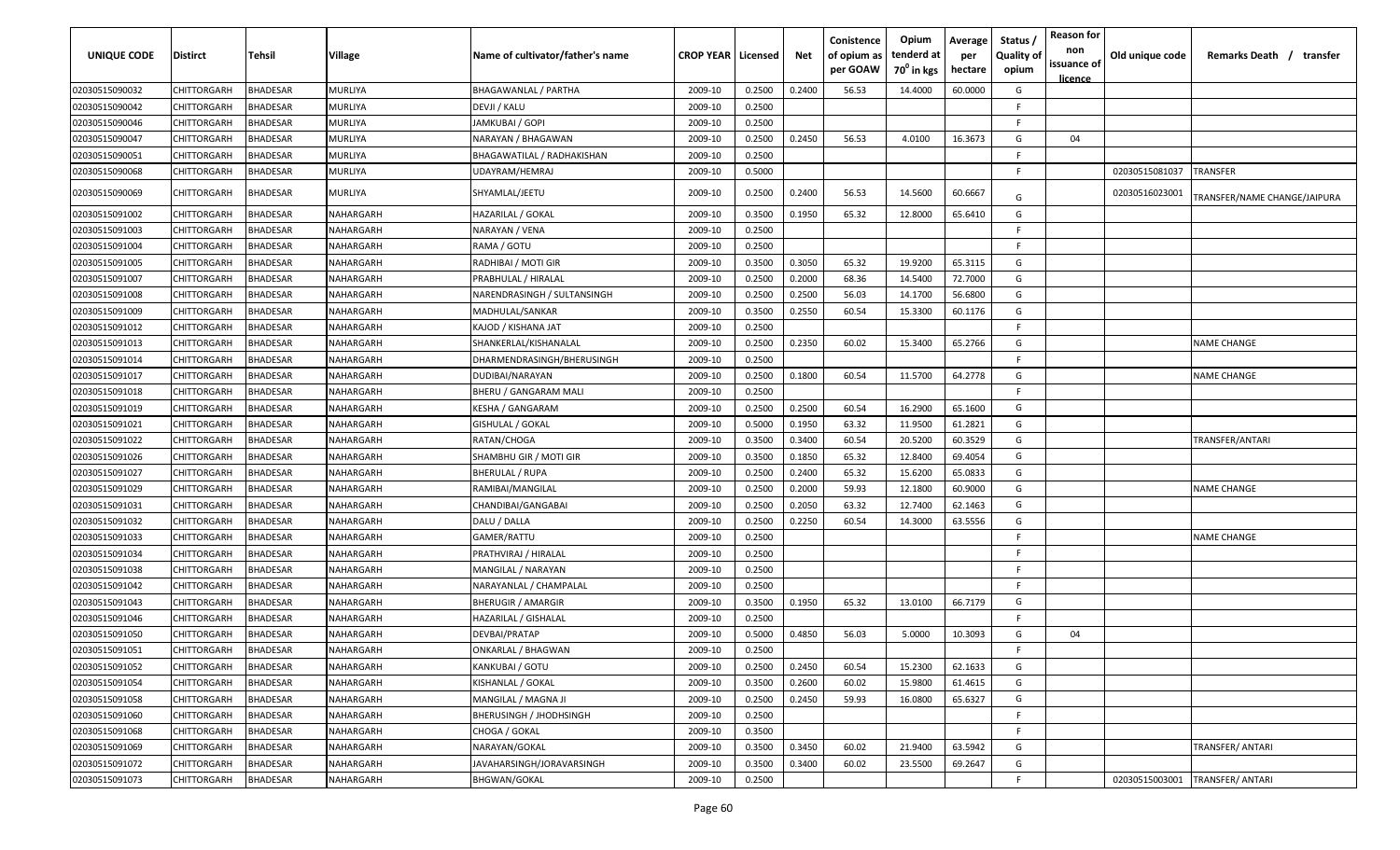| UNIQUE CODE    | <b>Distirct</b>    | <b>Tehsil</b>   | Village   | Name of cultivator/father's name | <b>CROP YEAR   Licensed</b> |        | Net    | Conistence<br>of opium as<br>per GOAW | Opium<br>tenderd at<br>70 <sup>0</sup> in kgs | Average<br>per<br>hectare | Status /<br><b>Quality of</b><br>opium | <b>Reason for</b><br>non<br>issuance of<br>licence | Old unique code | Remarks Death /<br>transfer |
|----------------|--------------------|-----------------|-----------|----------------------------------|-----------------------------|--------|--------|---------------------------------------|-----------------------------------------------|---------------------------|----------------------------------------|----------------------------------------------------|-----------------|-----------------------------|
| 02030515091074 | CHITTORGARH        | BHADESAR        | NAHARGARH | LAKHMA/NATHU                     | 2009-10                     | 0.2500 | 0.2400 | 60.54                                 | 15.6000                                       | 65.0000                   | G                                      |                                                    | 02030515003003  | TRANSFER/ ANTARI            |
| 02030515091075 | CHITTORGARH        | <b>BHADESAR</b> | NAHARGARH | UDA/TEKA                         | 2009-10                     | 0.2500 | 0.2500 | 56.03                                 | 15.0400                                       | 60.1600                   | G                                      |                                                    | 02030515003002  | TRANSFER/ ANTARI            |
| 02030515091076 | CHITTORGARH        | 3HADESAR        | NAHARGARH | KISHNA/TEKA                      | 2009-10                     | 0.2500 | 0.2550 | 56.03                                 | 15.4600                                       | 60.6275                   | G                                      |                                                    | 02030515003006  | TRANSFER/ ANTARI            |
| 02030515091077 | CHITTORGARH        | <b>BHADESAR</b> | NAHARGARH | PARTU/DHOLA                      | 2009-10                     | 0.2500 | 0.2450 | 60.02                                 | 14.9700                                       | 61.1020                   | G                                      |                                                    | 02030515041002  | TRANSFER                    |
| 02030515091078 | CHITTORGARH        | <b>BHADESAR</b> | NAHARGARH | DALU/GOKAL                       | 2009-10                     | 0.2500 |        |                                       |                                               |                           | F.                                     |                                                    | 02030515041011  | TRANSFER                    |
| 02030515091079 | CHITTORGARH        | <b>BHADESAR</b> | NAHARGARH | NOZIBAI/NARAYN                   | 2009-10                     | 0.2500 | 0.2200 | 63.32                                 | 14.2600                                       | 64.8182                   | G                                      |                                                    | 02030515004010  | TRANSFER/NAME CHANGE        |
| 02030515091080 | CHITTORGARH        | <b>BHADESAR</b> | NAHARGARH | LEHRU/MOTI                       | 2009-10                     | 0.2500 | 0.2200 | 65.32                                 | 14.7500                                       | 67.0455                   | G                                      |                                                    | 02030515004014  | TRANSFER                    |
| 02030515091081 | <b>CHITTORGARH</b> | <b>HADESAR</b>  | NAHARGARH | IAGNNATH/SHANKER                 | 2009-10                     | 0.2500 |        |                                       |                                               |                           | F.                                     |                                                    | 02030515004039  | TRANSFER                    |
| 02030515091082 | CHITTORGARH        | 3HADESAR        | NAHARGARH | BHERULAL/SHANKER                 | 2009-10                     | 0.2500 | 0.2500 | 60.02                                 | 15.2300                                       | 60.9200                   | G                                      |                                                    | 02030515003005  | TRANSFER/ANTARI/NAME CHANGE |
| 02030515092006 | CHITTORGARH        | <b>BHADESAR</b> | NANANA(A) | BADRILAL / SURAJMAL              | 2009-10                     | 0.2500 |        |                                       |                                               |                           | F.                                     |                                                    |                 |                             |
| 02030515092010 | CHITTORGARH        | <b>BHADESAR</b> | NANANA(B) | ONKAR / LAKSHMICHAND             | 2009-10                     | 0.3500 | 0.2400 | 62.53                                 | 15.5000                                       | 64.5833                   | G                                      |                                                    |                 |                             |
| 02030515092013 | CHITTORGARH        | <b>BHADESAR</b> | NANANA(A) | VARDICHAND / BHERA               | 2009-10                     | 0.2500 |        |                                       |                                               |                           | E                                      |                                                    |                 |                             |
| 02030515092019 | CHITTORGARH        | <b>BHADESAR</b> | NANANA(A) | RADHIBAI / VIJAYRAM              | 2009-10                     | 0.2500 |        |                                       |                                               |                           | F.                                     |                                                    |                 |                             |
| 02030515092021 | CHITTORGARH        | <b>BHADESAR</b> | NANANA(A) | RAMNAHTIBAI/GOTU                 | 2009-10                     | 0.2500 |        |                                       |                                               |                           | F.                                     |                                                    |                 | NAME CHANGE                 |
| 02030515092022 | CHITTORGARH        | 3HADESAR        | NANANA(A) | PANNIBAI / HEMRAJ                | 2009-10                     | 0.2500 |        |                                       |                                               |                           | F.                                     |                                                    |                 |                             |
| 02030515092026 | CHITTORGARH        | <b>BHADESAR</b> | NANANA(A) | HEMRAJ/PARTHA                    | 2009-10                     | 0.2500 |        |                                       |                                               |                           | F.                                     |                                                    |                 | NAME CHANGE                 |
| 02030515092027 | CHITTORGARH        | <b>BHADESAR</b> | NANANA(A) | GOTU / NANA                      | 2009-10                     | 0.2500 |        |                                       |                                               |                           | F.                                     |                                                    |                 |                             |
| 02030515092031 | CHITTORGARH        | <b>BHADESAR</b> | NANANA(A) | HIRA / MANGU                     | 2009-10                     | 0.2500 |        |                                       |                                               |                           | F.                                     |                                                    |                 |                             |
| 02030515092034 | CHITTORGARH        | <b>BHADESAR</b> | NANANA(B) | NANDLAL / KISHANLAL              | 2009-10                     | 0.3500 | 0.2500 | 62.53                                 | 15.8300                                       | 63.3200                   | G                                      |                                                    |                 |                             |
| 02030515092039 | CHITTORGARH        | <b>BHADESAR</b> | NANANA(A) | MANGUDAS / MAGANDAS              | 2009-10                     | 0.2500 |        |                                       |                                               |                           | F.                                     |                                                    |                 |                             |
| 02030515092040 | CHITTORGARH        | <b>BHADESAR</b> | NANANA(A) | CHUNNILAL / BHERA                | 2009-10                     | 0.2500 | 0.2500 | 59.20                                 | 15.3200                                       | 61.2800                   | G                                      |                                                    |                 |                             |
| 02030515092041 | CHITTORGARH        | <b>BHADESAR</b> | NANANA(A) | RAJIBAI / LAKHMICHAND            | 2009-10                     | 0.2500 | 0.2400 | 62.96                                 | 16.0800                                       | 67.0000                   | G                                      |                                                    |                 |                             |
| 02030515092042 | CHITTORGARH        | <b>BHADESAR</b> | NANANA(A) | GEHRIDAS/BHANWARDAS              | 2009-10                     | 0.2500 |        |                                       |                                               |                           | F.                                     |                                                    |                 | <b>NAME CHANGE</b>          |
| 02030515092043 | CHITTORGARH        | 3HADESAR        | NANANA(A) | JAGANATH / HEMRAJ                | 2009-10                     | 0.2500 |        |                                       |                                               |                           | F.                                     |                                                    |                 |                             |
| 02030515092044 | CHITTORGARH        | <b>BHADESAR</b> | NANANA(A) | GANPATDAS / MAGANDAS             | 2009-10                     | 0.2500 |        |                                       |                                               |                           | F.                                     |                                                    |                 |                             |
| 02030515092047 | CHITTORGARH        | <b>BHADESAR</b> | NANANA(B) | KASHIBAI / BOTLAL                | 2009-10                     | 0.3500 | 0.3500 | 64.41                                 | 22.5400                                       | 64.4000                   | G                                      |                                                    |                 |                             |
| 02030515092048 | CHITTORGARH        | <b>BHADESAR</b> | NANANA(B) | LACHIRAM / BHERA                 | 2009-10                     | 0.2500 | 0.2400 | 60.39                                 | 16.1400                                       | 67.2500                   | G                                      |                                                    |                 |                             |
| 02030515092052 | CHITTORGARH        | <b>BHADESAR</b> | NANANA(B) | KEALASHIBAI / LADULAL            | 2009-10                     | 0.3500 | 0.3450 | 62.53                                 | 21.3500                                       | 61.8841                   | G                                      |                                                    |                 |                             |
| 02030515092054 | CHITTORGARH        | <b>HADESAR</b>  | NANANA(B) | ONAKARLAL / GANESHLAL            | 2009-10                     | 0.2500 |        |                                       |                                               |                           | F.                                     |                                                    |                 |                             |
| 02030515092056 | CHITTORGARH        | <b>BHADESAR</b> | NANANA(B) | HEERALAL / LAKSHMICHAND          | 2009-10                     | 0.2500 | 0.2350 | 62.53                                 | 15.0400                                       | 64.0000                   | G                                      |                                                    |                 |                             |
| 02030515092059 | CHITTORGARH        | <b>BHADESAR</b> | NANANA(B) | BHUWANISHANKAR / ANGJIRAM        | 2009-10                     | 0.2500 | 0.2500 | 62.53                                 | 15.8100                                       | 63.2400                   | G                                      |                                                    |                 |                             |
| 02030515092067 | CHITTORGARH        | 3HADESAR        | NANANA(B) | GANAPATLAL / NAGJIRAM            | 2009-10                     | 0.2500 | 0.2350 | 62.53                                 | 14.8000                                       | 62.9787                   | G                                      |                                                    |                 |                             |
| 02030515092073 | CHITTORGARH        | <b>BHADESAR</b> | NANANA(B) | GISIBAI/SHANKARLAL               | 2009-10                     | 0.2500 | 0.2400 | 62.53                                 | 15.3000                                       | 63.7500                   | G                                      |                                                    |                 |                             |
| 02030515092077 | CHITTORGARH        | 3HADESAR        | NANANA(B) | GYARSHIBAI / NANURAM             | 2009-10                     | 0.2500 |        |                                       |                                               |                           | F                                      |                                                    |                 |                             |
| 02030515092078 | CHITTORGARH        | <b>BHADESAR</b> | NANANA(B) | <b>BHOPALSINGH / KESHARSINGH</b> | 2009-10                     | 0.2500 | 0.2350 | 53.78                                 | 14.0500                                       | 59.7872                   | G                                      | 05                                                 |                 |                             |
| 02030515092079 | CHITTORGARH        | <b>BHADESAR</b> | NANANA(B) | RAMCHANDAR/GAMER                 | 2009-10                     | 0.2500 | 0.2450 | 60.39                                 | 15.5700                                       | 63.5510                   | G                                      |                                                    | 02030515046002  | TRANSFER                    |
| 02030515092080 | CHITTORGARH        | BHADESAR        | NANANA(B) | LEHRU/NATHU                      | 2009-10                     | 0.2500 | 0.2550 | 60.39                                 | 15.4600                                       | 60.6275                   | G                                      |                                                    | 02030515074005  | TRANSFER/KERING KA KHEDA    |
| 02030515094002 | CHITTORGARH        | BHADESAR        | NAPANIYA  | KISHANLAL / ONKAR                | 2009-10                     | 0.2500 | 0.2100 | 48.05                                 | 3.5800                                        | 17.0476                   | G                                      | 04                                                 |                 |                             |
| 02030515094006 | CHITTORGARH        | BHADESAR        | NAPANIYA  | SHANKARBAI / SHOLA               | 2009-10                     | 0.3500 |        |                                       |                                               |                           | F.                                     | 07                                                 | 02030515078142  | <b>TRANSFER</b>             |
| 02030515094007 | CHITTORGARH        | BHADESAR        | NAPANIYA  | RUPA / KISHANA MEGWAL            | 2009-10                     | 0.2500 | 0.2000 | 61.52                                 | 13.0200                                       | 65.1000                   | G                                      |                                                    |                 |                             |
| 02030515094008 | CHITTORGARH        | <b>BHADESAR</b> | NAPANIYA  | BHERULAL / TEJA                  | 2009-10                     | 0.3500 | 0.2450 | 61.52                                 | 15.0400                                       | 61.3878                   | G                                      |                                                    | 02030515078143  | <b>TRANSFER</b>             |
| 02030515094018 | CHITTORGARH        | BHADESAR        | NAPANIYA  | TULSHIRAM / ROOPA SHUTHAR        | 2009-10                     | 0.2500 | 0.2500 | 65.21                                 | 16.3800                                       | 65.5200                   | G                                      |                                                    |                 |                             |
| 02030515094024 | CHITTORGARH        | BHADESAR        | NAPANIYA  | TOLU / HAZARI                    | 2009-10                     | 0.2500 |        |                                       |                                               |                           | $\mathsf{N}$                           | 11                                                 |                 |                             |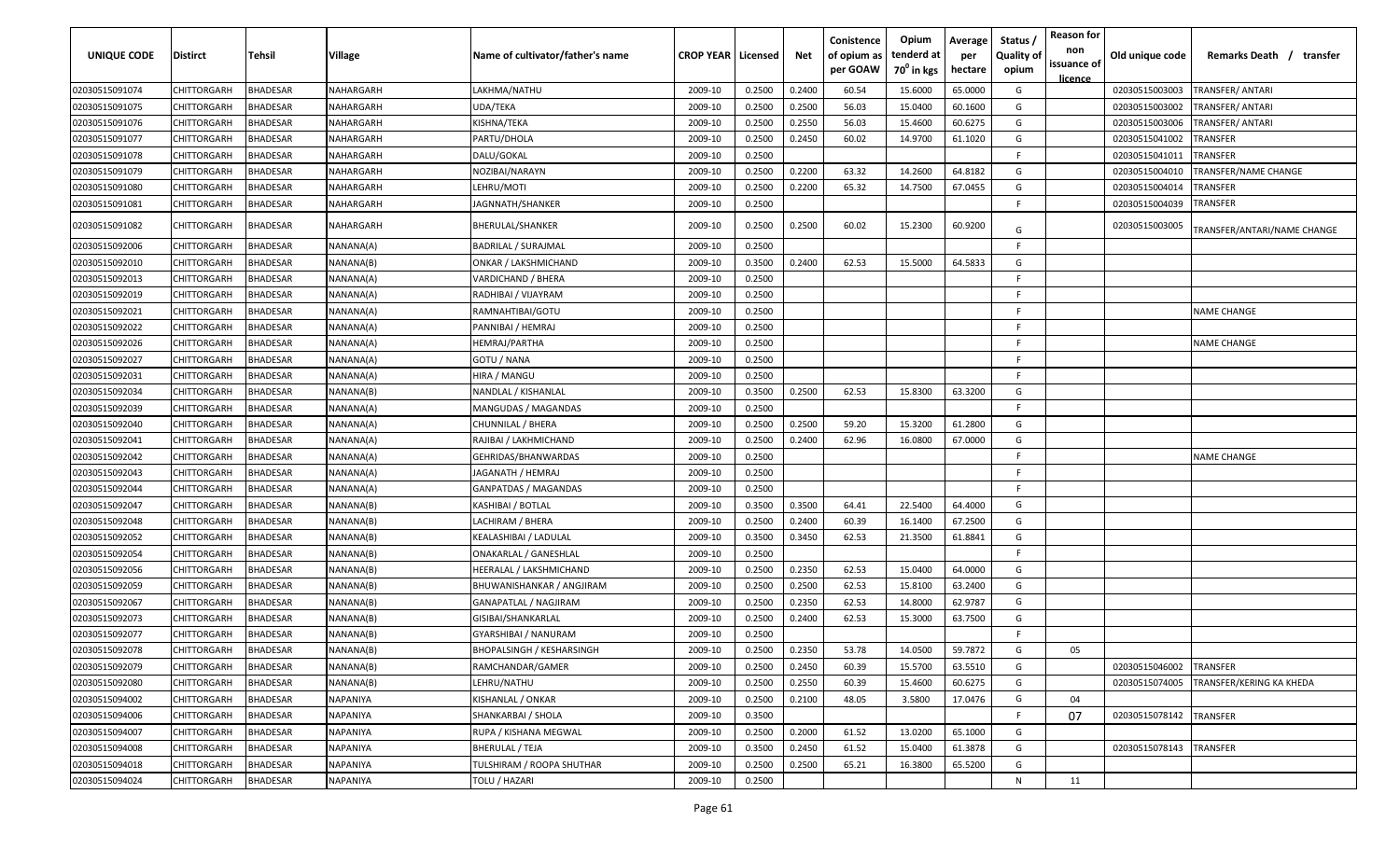| UNIQUE CODE    | <b>Distirct</b>    | Tehsil          | <b>Village</b>  | Name of cultivator/father's name | <b>CROP YEAR   Licensed</b> |        | Net    | Conistence<br>of opium as<br>per GOAW | Opium<br>tenderd at<br>70 <sup>0</sup> in kgs | Average<br>per<br>hectare | Status<br><b>Quality of</b><br>opium | <b>Reason for</b><br>non<br>issuance of<br>licence | Old unique code | Remarks Death / transfer |
|----------------|--------------------|-----------------|-----------------|----------------------------------|-----------------------------|--------|--------|---------------------------------------|-----------------------------------------------|---------------------------|--------------------------------------|----------------------------------------------------|-----------------|--------------------------|
| 02030515094026 | <b>CHITTORGARH</b> | <b>BHADESAR</b> | NAPANIYA        | HAZARI / MAYARAM                 | 2009-10                     | 0.2500 | 0.2000 | 65.21                                 | 13.5800                                       | 67.9000                   | G                                    |                                                    |                 |                          |
| 02030515094027 | CHITTORGARH        | <b>BHADESAR</b> | NAPANIYA        | DHANNA / LAKSHAMAN               | 2009-10                     | 0.2500 | 0.2400 | 66.29                                 | 15.3400                                       | 63.9167                   | G                                    |                                                    |                 |                          |
| 02030515094031 | CHITTORGARH        | <b>BHADESAR</b> | NAPANIYA        | ONKAR / DEVA                     | 2009-10                     | 0.2500 | 0.1450 | 58.58                                 | 8.7500                                        | 60.3448                   | G                                    |                                                    |                 |                          |
| 02030515094032 | CHITTORGARH        | <b>BHADESAR</b> | NAPANIYA        | ONKAR / TULSA GADRI              | 2009-10                     | 0.5000 | 0.3350 | 58.58                                 | 20.9400                                       | 62.5075                   | G                                    |                                                    | 02030515078141  | <b>TRANSFER</b>          |
| 02030515094035 | CHITTORGARH        | <b>BHADESAR</b> | NAPANIYA        | DEVLI/GHISA                      | 2009-10                     | 0.2500 | 0.2450 | 58.58                                 | 13.7160                                       | 55.9837                   | G                                    | 04                                                 |                 |                          |
| 02030515094039 | CHITTORGARH        | <b>BHADESAR</b> | NAPANIYA        | PYARJI / BHERA                   | 2009-10                     | 0.2500 | 0.2050 | 55.29                                 | 11.1900                                       | 54.5854                   | G                                    | 04                                                 |                 |                          |
| 02030515094040 | CHITTORGARH        | <b>BHADESAR</b> | NAPANIYA        | GASHI / AMRA                     | 2009-10                     | 0.2500 | 0.1700 | 65.21                                 | 11.2500                                       | 66.1765                   | G                                    |                                                    |                 |                          |
| 02030515094041 | CHITTORGARH        | BHADESAR        | NAPANIYA        | SITABAI/UDILAL                   | 2009-10                     | 0.2500 | 0.2400 | 58.58                                 | 13.4800                                       | 56.1667                   | G                                    |                                                    |                 | <b>NAME CHANGE</b>       |
| 02030515096009 | CHITTORGARH        | <b>BHADESAR</b> | NARBADIA        | MEGHRAJ / RAMA                   | 2009-10                     | 0.2500 | 0.2500 | 66.11                                 | 17.3200                                       | 69.2800                   | G                                    |                                                    |                 |                          |
| 02030515096011 | CHITTORGARH        | <b>BHADESAR</b> | NARBADIA        | AMARCHAND / BHERA                | 2009-10                     | 0.2500 | 0.2450 | 59.93                                 | 16.4100                                       | 66.9796                   | G                                    |                                                    |                 |                          |
| 02030515096013 | CHITTORGARH        | <b>BHADESAR</b> | VARBADIA        | ONKAR / BHERA                    | 2009-10                     | 0.2500 | 0.2400 | 59.93                                 | 14.9000                                       | 62.0833                   | G                                    |                                                    |                 |                          |
| 02030515096016 | CHITTORGARH        | BHADESAR        | <b>NARBADIA</b> | IAMKUBAI/BHAGWAN                 | 2009-10                     | 0.2500 |        |                                       |                                               |                           | F                                    |                                                    |                 | <b>NAME CHANGE</b>       |
| 02030515096026 | CHITTORGARH        | <b>BHADESAR</b> | <b>VARBADIA</b> | KASTURI / GERU                   | 2009-10                     | 0.2500 | 0.2450 | 59.93                                 | 15.6300                                       | 63.7959                   | G                                    |                                                    |                 |                          |
| 02030515096031 | CHITTORGARH        | <b>BHADESAR</b> | NARBADIA        | HAJARI/GOPI                      | 2009-10                     | 0.2500 |        |                                       |                                               |                           | F                                    |                                                    |                 |                          |
| 02030515096033 | CHITTORGARH        | <b>BHADESAR</b> | NARBADIA        | HARLAL / DALLA                   | 2009-10                     | 0.2500 | 0.2450 |                                       |                                               |                           |                                      | 02                                                 |                 |                          |
| 02030515096037 | CHITTORGARH        | <b>BHADESAR</b> | NARBADIA        | KAJODIBAI / JAGANNATH            | 2009-10                     | 0.2500 | 0.2000 | 57.43                                 | 12.1400                                       | 60.7000                   | G                                    |                                                    |                 |                          |
| 02030515096040 | CHITTORGARH        | <b>BHADESAR</b> | NARBADIA        | GAMERCHAND / NANUPURI            | 2009-10                     | 0.2500 | 0.2050 | 59.93                                 | 14.6300                                       | 71.3659                   | G                                    |                                                    |                 |                          |
| 02030515096042 | CHITTORGARH        | <b>BHADESAR</b> | NARBADIA        | ALHANUR / KHAZINUR               | 2009-10                     | 0.2500 |        |                                       |                                               |                           | E                                    |                                                    |                 |                          |
| 02030515096043 | CHITTORGARH        | <b>BHADESAR</b> | NARBADIA        | CHATURBHUJ / CHAMPALAL           | 2009-10                     | 0.2500 |        |                                       |                                               |                           | E                                    |                                                    |                 |                          |
| 02030515096045 | CHITTORGARH        | <b>BHADESAR</b> | NARBADIA        | MOTI / JIVA                      | 2009-10                     | 0.2500 | 0.2500 |                                       |                                               |                           |                                      | 02                                                 |                 |                          |
| 02030515096046 | CHITTORGARH        | <b>BHADESAR</b> | NARBADIA        | MOTI / UDA                       | 2009-10                     | 0.2500 | 0.2550 |                                       |                                               |                           |                                      | 02                                                 |                 |                          |
| 02030515097002 | CHITTORGARH        | <b>BHADESAR</b> | NARDHARI        | DEUBAI / UDAIRAM                 | 2009-10                     | 0.2500 |        |                                       |                                               |                           | E                                    |                                                    |                 |                          |
| 02030515097004 | CHITTORGARH        | <b>BHADESAR</b> | NARDHARI        | GEHRU/CHATURBHUJ                 | 2009-10                     | 0.2500 |        |                                       |                                               |                           | E                                    |                                                    |                 | <b>NAME CHANGE</b>       |
| 02030515097005 | CHITTORGARH        | <b>BHADESAR</b> | NARDHARI        | NANDLAL / KISHANA                | 2009-10                     | 0.2500 | 0.2450 | 57.43                                 | 15.9600                                       | 65.1429                   | G                                    |                                                    |                 |                          |
| 02030515097012 | CHITTORGARH        | <b>BHADESAR</b> | NARDHARI        | PRATHVIPALSINGH / LAKSJHMANSINGH | 2009-10                     | 0.2500 | 0.2450 | 66.11                                 | 17.9000                                       | 73.0612                   | G                                    |                                                    |                 |                          |
| 02030515097015 | CHITTORGARH        | <b>BHADESAR</b> | NARDHARI        | MATHURALAL / GOKAL               | 2009-10                     | 0.2500 |        |                                       |                                               |                           | F                                    |                                                    |                 |                          |
| 02030515097016 | CHITTORGARH        | <b>BHADESAR</b> | NARDHARI        | MANGUSINGH / TEJSINGH            | 2009-10                     | 0.2500 |        |                                       |                                               |                           | F                                    |                                                    |                 |                          |
| 02030515097017 | CHITTORGARH        | <b>BHADESAR</b> | VARDHARI        | SUHAGIBAI/MEGHA                  | 2009-10                     | 0.2500 |        |                                       |                                               |                           | F                                    |                                                    |                 |                          |
| 02030515097018 | CHITTORGARH        | <b>BHADESAR</b> | VARDHARI        | GOTU / GANESH                    | 2009-10                     | 0.2500 |        |                                       |                                               |                           | E                                    |                                                    |                 |                          |
| 02030515097021 | CHITTORGARH        | <b>BHADESAR</b> | NARDHARI        | MANIBAI / ROOPLAL                | 2009-10                     | 0.2500 |        |                                       |                                               |                           | F                                    |                                                    |                 |                          |
| 02030515097025 | CHITTORGARH        | <b>BHADESAR</b> | NARDHARI        | BARDIBAI/BHAGWAN                 | 2009-10                     | 0.2500 |        |                                       |                                               |                           | F                                    |                                                    |                 | <b>NAME CHANGE</b>       |
| 02030515097027 | CHITTORGARH        | <b>BHADESAR</b> | NARDHARI        | NANALAL/HAJARI                   | 2009-10                     | 0.2500 |        |                                       |                                               |                           | F                                    |                                                    |                 | <b>NAME CHANGE</b>       |
| 02030515097029 | CHITTORGARH        | <b>BHADESAR</b> | NARDHARI        | GOTUSINGH / SHAMBHUSINGH         | 2009-10                     | 0.2500 | 0.2350 | 56.03                                 | 14.9000                                       | 63.4043                   | G                                    |                                                    |                 |                          |
| 02030515097030 | CHITTORGARH        | <b>BHADESAR</b> | NARDHARI        | MADHAV / RAMA                    | 2009-10                     | 0.2500 |        |                                       |                                               |                           | F                                    |                                                    |                 |                          |
| 02030515097031 | CHITTORGARH        | <b>BHADESAR</b> | NARDHARI        | NARENDRASINGH / MANSINGH         | 2009-10                     | 0.2500 |        |                                       |                                               |                           | F.                                   |                                                    |                 |                          |
| 02030515101001 | CHITTORGARH        | <b>BHADESAR</b> | PANCHDEVLA      | <b>GOPILAL / LALU</b>            | 2009-10                     | 0.2500 | 0.2500 | 57.90                                 | 14.3800                                       | 57.5200                   | G                                    |                                                    |                 | TRANSFER/SARLAI          |
| 02030515101002 | <b>CHITTORGARH</b> | <b>BHADESAR</b> | PANCHDEVLA      | <b>GISHIBAI / PYARCHAND</b>      | 2009-10                     | 0.2500 | 0.2450 | 57.90                                 | 13.3900                                       | 54.6531                   | G                                    | 04                                                 |                 |                          |
| 02030515101005 | CHITTORGARH        | <b>BHADESAR</b> | PANCHDEVLA      | NANURAM/LELAVAT                  | 2009-10                     | 0.2500 |        |                                       |                                               |                           | F.                                   |                                                    |                 | <b>NAME CHANGE</b>       |
| 02030515101006 | CHITTORGARH        | <b>BHADESAR</b> | PANCHDEVLA      | <b>BHERULAL / KALU</b>           | 2009-10                     | 0.2500 | 0.2450 | 57.32                                 | 14.8800                                       | 60.7347                   | G                                    |                                                    |                 |                          |
| 02030515101007 | CHITTORGARH        | <b>BHADESAR</b> | PANCHDEVLA      | AMARCHAND/KALU                   | 2009-10                     | 0.2500 | 0.2500 | 57.32                                 | 13.2700                                       | 53.0800                   | G                                    | 04                                                 |                 | <b>NAME CHANGE</b>       |
| 02030515101009 | CHITTORGARH        | <b>BHADESAR</b> | PANCHDEVLA      | MANGILAL / SHORMI MEGHVAL        | 2009-10                     | 0.2500 | 0.2050 | 57.32                                 | 11.4200                                       | 55.7073                   | G                                    | 04                                                 |                 |                          |
| 02030515101029 | CHITTORGARH        | BHADESAR        | PANCHDEVLA      | SYANIBAI/PANNALAL                | 2009-10                     | 0.2500 | 0.2400 | 51.91                                 | 12.1100                                       | 50.4583                   | G                                    | 04                                                 |                 | <b>NAME CHANGE</b>       |
| 02030515101037 | CHITTORGARH        | BHADESAR        | PANCHDEVLA      | SANKARLAL/SUNDERLAL              | 2009-10                     | 0.2500 |        |                                       |                                               |                           | N                                    | 11                                                 |                 |                          |
| 02030515101041 | CHITTORGARH        | <b>BHADESAR</b> | PANCHDEVLA      | MANGILAL / KALU                  | 2009-10                     | 0.2500 | 0.2400 | 51.91                                 | 4.2500                                        | 17.7083                   | G                                    | 04                                                 |                 |                          |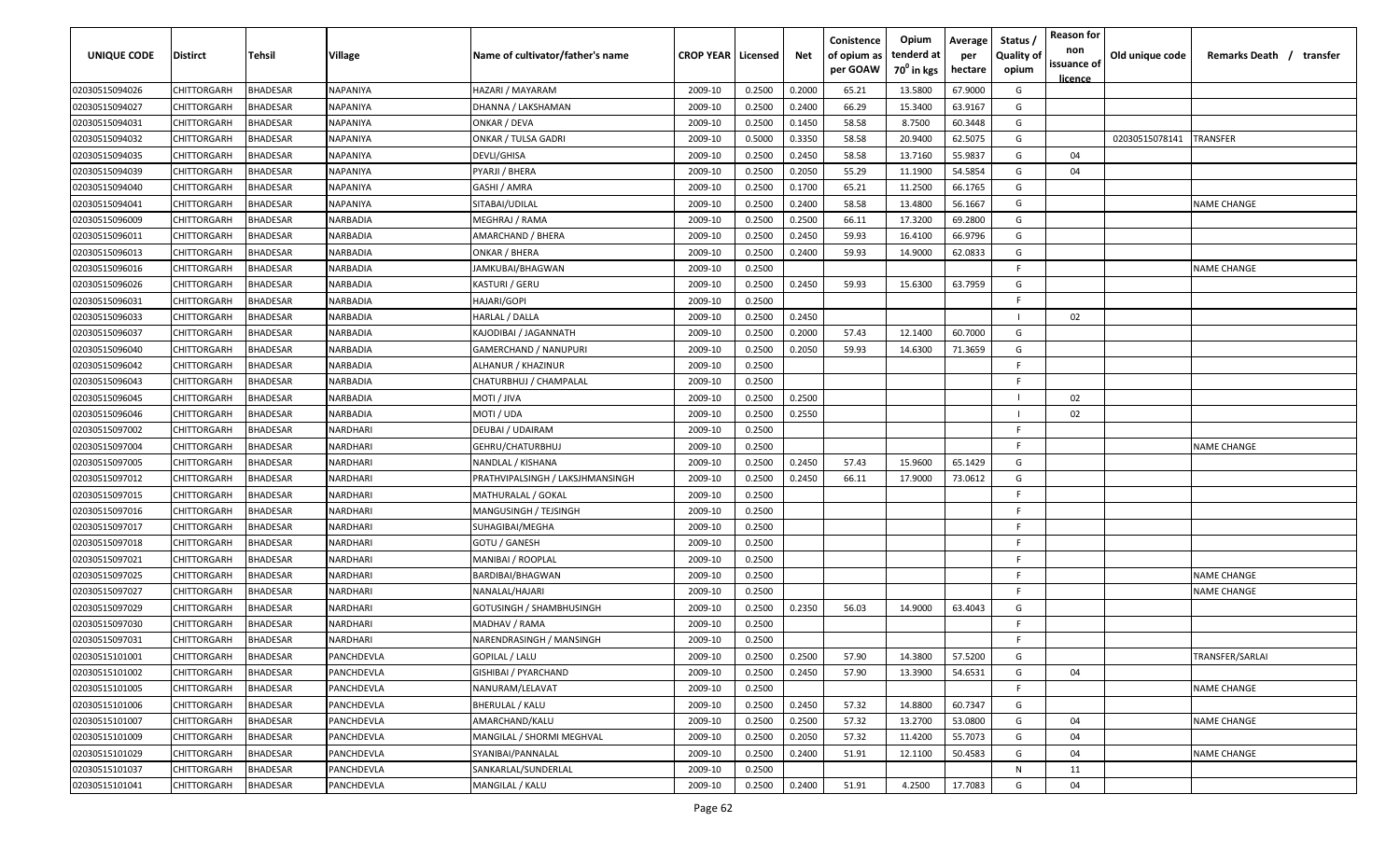| UNIQUE CODE    | <b>Distirct</b>    | Tehsil          | Village      | Name of cultivator/father's name | <b>CROP YEAR   Licensed</b> |        | Net    | Conistence<br>of opium as<br>per GOAW | Opium<br>tenderd at<br>$70^0$ in kgs | Average<br>per<br>hectare | Status,<br><b>Quality of</b><br>opium | <b>Reason for</b><br>non<br>issuance of<br>licence | Old unique code | Remarks Death / transfer     |
|----------------|--------------------|-----------------|--------------|----------------------------------|-----------------------------|--------|--------|---------------------------------------|--------------------------------------|---------------------------|---------------------------------------|----------------------------------------------------|-----------------|------------------------------|
| 02030515101048 | <b>CHITTORGARH</b> | <b>BHADESAR</b> | PANCHDEVLA   | CHUNNILAL / HARIRAM              | 2009-10                     | 0.2500 | 0.2450 | 58.39                                 | 14.6200                              | 59.6735                   | G                                     |                                                    |                 |                              |
| 02030515101054 | CHITTORGARH        | <b>BHADESAR</b> | PANCHDEVLA   | <b>BALURAM / BHARMAL</b>         | 2009-10                     | 0.5000 | 0.4450 | 58.39                                 | 24.9200                              | 56.0000                   | G                                     |                                                    | 02030515123109  | TRANSFER                     |
| 02030515101055 | CHITTORGARH        | <b>BHADESAR</b> | PANCHDEVLA   | RADHIBAI/BHURALAL                | 2009-10                     | 0.2500 |        |                                       |                                      |                           | F                                     |                                                    |                 | <b>NAME CHANGE</b>           |
| 02030515101057 | CHITTORGARH        | <b>BHADESAR</b> | PANCHDEVLA   | <b>BHAGWAN / BHARMAL</b>         | 2009-10                     | 0.2500 | 0.2450 | 59.64                                 | 14.6400                              | 59.7551                   | G                                     |                                                    |                 |                              |
| 02030515101059 | CHITTORGARH        | <b>BHADESAR</b> | PANCHDEVLA   | PARBHULAL / TULSIRAM             | 2009-10                     | 0.2500 |        |                                       |                                      |                           | F                                     |                                                    |                 |                              |
| 02030515101062 | CHITTORGARH        | <b>BHADESAR</b> | PANCHDEVLA   | BHAGAWANLAL/PANNALAL             | 2009-10                     | 0.3500 | 0.2500 | 63.33                                 | 15.6600                              | 62.6400                   | G                                     |                                                    | 02030515123110  | <b>TRANSFER</b>              |
| 02030515102012 | CHITTORGARH        | <b>BHADESAR</b> | PARLIYA      | AMARCHAND / NOLA                 | 2009-10                     | 0.2500 |        |                                       |                                      |                           | E                                     |                                                    |                 |                              |
| 02030515102021 | CHITTORGARH        | <b>BHADESAR</b> | PARLIYA      | MOTILAL / LAXMAN SUKHWAL         | 2009-10                     | 0.2500 | 0.2250 | 58.30                                 | 12.7100                              | 56.4889                   | G                                     |                                                    |                 |                              |
| 02030515102024 | CHITTORGARH        | <b>BHADESAR</b> | PARLIYA      | KISHOR / KANA BHIL               | 2009-10                     | 0.2500 | 0.2450 | 58.30                                 | 12.3800                              | 50.5306                   | G                                     | 04                                                 |                 |                              |
| 02030515102028 | CHITTORGARH        | <b>BHADESAR</b> | PARLIYA      | SOHANGIR / MADHAVGIR             | 2009-10                     | 0.2500 |        |                                       |                                      |                           | F.                                    |                                                    |                 |                              |
| 02030515102039 | CHITTORGARH        | BHADESAR        | PARLIYA      | SHAYAMLAL / MATHURALAL           | 2009-10                     | 0.2500 |        |                                       |                                      |                           | F                                     |                                                    |                 |                              |
| 02030515102040 | CHITTORGARH        | <b>BHADESAR</b> | PARLIYA      | GHASILAL / RAMCHANDRA            | 2009-10                     | 0.2500 | 0.2400 | 60.06                                 | 13.6800                              | 57.0000                   | G                                     |                                                    |                 |                              |
| 02030515102042 | CHITTORGARH        | <b>BHADESAR</b> | PARLIYA      | SHRILAL/SHANKER/GOKAL            | 2009-10                     | 0.2500 | 0.2400 | 65.67                                 | 16.3800                              | 68.2500                   | G                                     |                                                    |                 | <b>NAME CHANGE</b>           |
| 02030515102045 | CHITTORGARH        | <b>BHADESAR</b> | PARLIYA      | PRATHVIRAJ / NATHULAL            | 2009-10                     | 0.2500 |        |                                       |                                      |                           | E                                     |                                                    |                 |                              |
| 02030515102047 | CHITTORGARH        | <b>BHADESAR</b> | PARLIYA      | RAMESHWAR / JAGANNATH            | 2009-10                     | 0.2500 | 0.2300 | 54.57                                 | 3.7400                               | 16.2609                   | G                                     | 04                                                 |                 |                              |
| 02030515102060 | CHITTORGARH        | <b>BHADESAR</b> | PARLIYA      | SHANKARLAL / BADRILAL            | 2009-10                     | 0.2500 |        |                                       |                                      |                           | E                                     |                                                    |                 |                              |
| 02030515102065 | CHITTORGARH        | <b>BHADESAR</b> | PARLIYA      | PYARCHAND / NARAYANLAL           | 2009-10                     | 0.2500 | 0.2450 | 60.06                                 | 11.8200                              | 48.2449                   | G                                     | 04                                                 |                 |                              |
| 02030515102067 | CHITTORGARH        | <b>BHADESAR</b> | PARLIYA      | RATANLAL / CHHATAR BHIL          | 2009-10                     | 0.2500 |        |                                       |                                      |                           | E                                     |                                                    |                 |                              |
| 02030515102069 | CHITTORGARH        | <b>BHADESAR</b> | PARLIYA      | DALU / CHHATAR BHIL              | 2009-10                     | 0.2500 |        |                                       |                                      |                           | E                                     |                                                    |                 |                              |
| 02030515102081 | CHITTORGARH        | <b>BHADESAR</b> | PARLIYA      | BHERA / NAVALA                   | 2009-10                     | 0.2500 |        |                                       |                                      |                           | F.                                    |                                                    |                 |                              |
| 02030515102083 | CHITTORGARH        | <b>BHADESAR</b> | PARLIYA      | SOHANLAL / MATHURALAL            | 2009-10                     | 0.2500 |        |                                       |                                      |                           | F                                     |                                                    |                 |                              |
| 02030515102087 | CHITTORGARH        | <b>BHADESAR</b> | PARLIYA      | MOHNIBAI/LAXMANGIR               | 2009-10                     | 0.2500 |        |                                       |                                      |                           | E                                     |                                                    | 02030515035015  | TRANSFER/DEVAKHEDA           |
| 02030515102088 | CHITTORGARH        | <b>BHADESAR</b> | PARLIYA      | CHAMPALAL/JIVA                   | 2009-10                     | 0.2500 |        |                                       |                                      |                           | E                                     |                                                    | 02030516023021  | TRANSFER/JAPIURA TH. KAPASAN |
| 02030515102089 | CHITTORGARH        | <b>BHADESAR</b> | PARLIYA      | IHAMKU/MOTI.KISNA                | 2009-10                     | 0.2500 |        |                                       |                                      |                           |                                       |                                                    | 02030516023003  | TRANSFER/JAPIURA TH. KAPASAN |
| 02030515102090 | CHITTORGARH        | <b>BHADESAR</b> | PARLIYA      | SHANKARSINGH/MANSINGH            | 2009-10                     | 0.2500 |        |                                       |                                      |                           | F                                     |                                                    | 02030515035023  | TRANSFER/DEVAKHEDA           |
| 02030515102091 | CHITTORGARH        | <b>BHADESAR</b> | PARLIYA      | CHAMPA/NAULA                     | 2009-10                     | 0.2500 |        |                                       |                                      |                           | F                                     |                                                    | 02030515033007  | TRANSFER                     |
| 02030515103007 | CHITTORGARH        | <b>BHADESAR</b> | PIPALIGUJRAN | MAGNA / HARDEV                   | 2009-10                     | 0.2500 |        |                                       |                                      |                           | N                                     | 11                                                 |                 |                              |
| 02030515103008 | CHITTORGARH        | <b>BHADESAR</b> | PIPALIGUJRAN | BHERULAL / KANA                  | 2009-10                     | 0.2500 |        |                                       |                                      |                           | $\mathsf{N}$                          | 11                                                 |                 |                              |
| 02030515103011 | CHITTORGARH        | <b>BHADESAR</b> | PIPALIGUJRAN | NATHU / CHAMPA KALBELIYA         | 2009-10                     | 0.2500 | 0.1300 | 56.53                                 | 8.4800                               | 65.2308                   | G                                     | 08                                                 |                 |                              |
| 02030515103014 | CHITTORGARH        | <b>BHADESAR</b> | PIPALIGUJRAN | SOHANLAL / HEMRAJ GUJAR          | 2009-10                     | 0.2500 | 0.2500 | 56.53                                 | 3.8700                               | 15.4800                   | G                                     | 04                                                 |                 |                              |
| 02030515103017 | CHITTORGARH        | <b>BHADESAR</b> | PIPALIGUJRAN | KANA / NANA                      | 2009-10                     | 0.2500 | 0.2400 | 62.48                                 | 17.7000                              | 73.7500                   | G                                     | 08                                                 |                 |                              |
| 02030515103043 | CHITTORGARH        | <b>BHADESAR</b> | PIPALIGUJRAN | BHERU / HEAMRAJ                  | 2009-10                     | 0.2500 | 0.2600 | 56.53                                 | 3.3000                               | 12.6923                   | G                                     | 04                                                 |                 |                              |
| 02030515104005 | CHITTORGARH        | <b>BHADESAR</b> | PIPALWAS (A) | CHHOGA / GANGARAM                | 2009-10                     | 0.2500 |        |                                       |                                      |                           | F                                     |                                                    |                 |                              |
| 02030515104008 | CHITTORGARH        | <b>BHADESAR</b> | PIPALWAS (A) | MITTHULAL / MANGILAL             | 2009-10                     | 0.2500 | 0.2550 | 64.17                                 | 6.3000                               | 24.7059                   | G                                     | 04                                                 |                 |                              |
| 02030515104010 | CHITTORGARH        | <b>BHADESAR</b> | PIPALWAS (A) | PRABHULAL / HAJARI               | 2009-10                     | 0.2500 |        |                                       |                                      |                           | E                                     |                                                    |                 |                              |
| 02030515104012 | CHITTORGARH        | <b>BHADESAR</b> | PIPALWAS (A) | CHAMPALAL / BHAGCHAND            | 2009-10                     | 0.2500 |        |                                       |                                      |                           | F.                                    |                                                    |                 |                              |
| 02030515104013 | <b>CHITTORGARH</b> | <b>BHADESAR</b> | PIPALWAS (A) | BHERA / KAJOD                    | 2009-10                     | 0.5000 | 0.5050 | 64.17                                 | 6.5800                               | 13.0297                   | G                                     | 04                                                 |                 |                              |
| 02030515104015 | CHITTORGARH        | <b>BHADESAR</b> | PIPALWAS (A) | BHERULAL / BHAGAWAN              | 2009-10                     | 0.2500 |        |                                       |                                      |                           | F                                     |                                                    |                 |                              |
| 02030515104017 | CHITTORGARH        | <b>BHADESAR</b> | PIPALWAS (A) | <b>BALUKHAN / SABUDDIN</b>       | 2009-10                     | 0.5000 | 0.4100 | 57.25                                 | 23.9200                              | 58.3415                   | G                                     |                                                    |                 |                              |
| 02030515104023 | CHITTORGARH        | <b>BHADESAR</b> | PIPALWAS (A) | MADHULAL / BHAGAWAN              | 2009-10                     | 0.2500 |        |                                       |                                      |                           | F                                     |                                                    |                 |                              |
| 02030515104026 | CHITTORGARH        | <b>BHADESAR</b> | PIPALWAS (A) | MITTHU KHAN / JAMALUDDIN         | 2009-10                     | 0.2500 | 0.2250 | 53.78                                 | 12.6000                              | 56.0000                   | G                                     | 05                                                 |                 |                              |
| 02030515104030 | CHITTORGARH        | BHADESAR        | PIPALWAS (A) | CHAMPALAL / DAYARAMJI GADARI     | 2009-10                     | 0.2500 | 0.2150 | 63.16                                 | 14.5800                              | 67.8140                   | G                                     |                                                    |                 |                              |
| 02030515104031 | CHITTORGARH        | <b>BHADESAR</b> | PIPALWAS (A) | CHATARBHUJ / DAYARAMJI           | 2009-10                     | 0.2500 | 0.2250 | 59.88                                 | 2.6600                               | 11.8222                   | G                                     | 04                                                 |                 |                              |
| 02030515104036 | <b>CHITTORGARH</b> | <b>BHADESAR</b> | PIPALWAS (A) | DALLA / HIRA JAT                 | 2009-10                     | 0.2500 |        |                                       |                                      |                           | F.                                    |                                                    |                 |                              |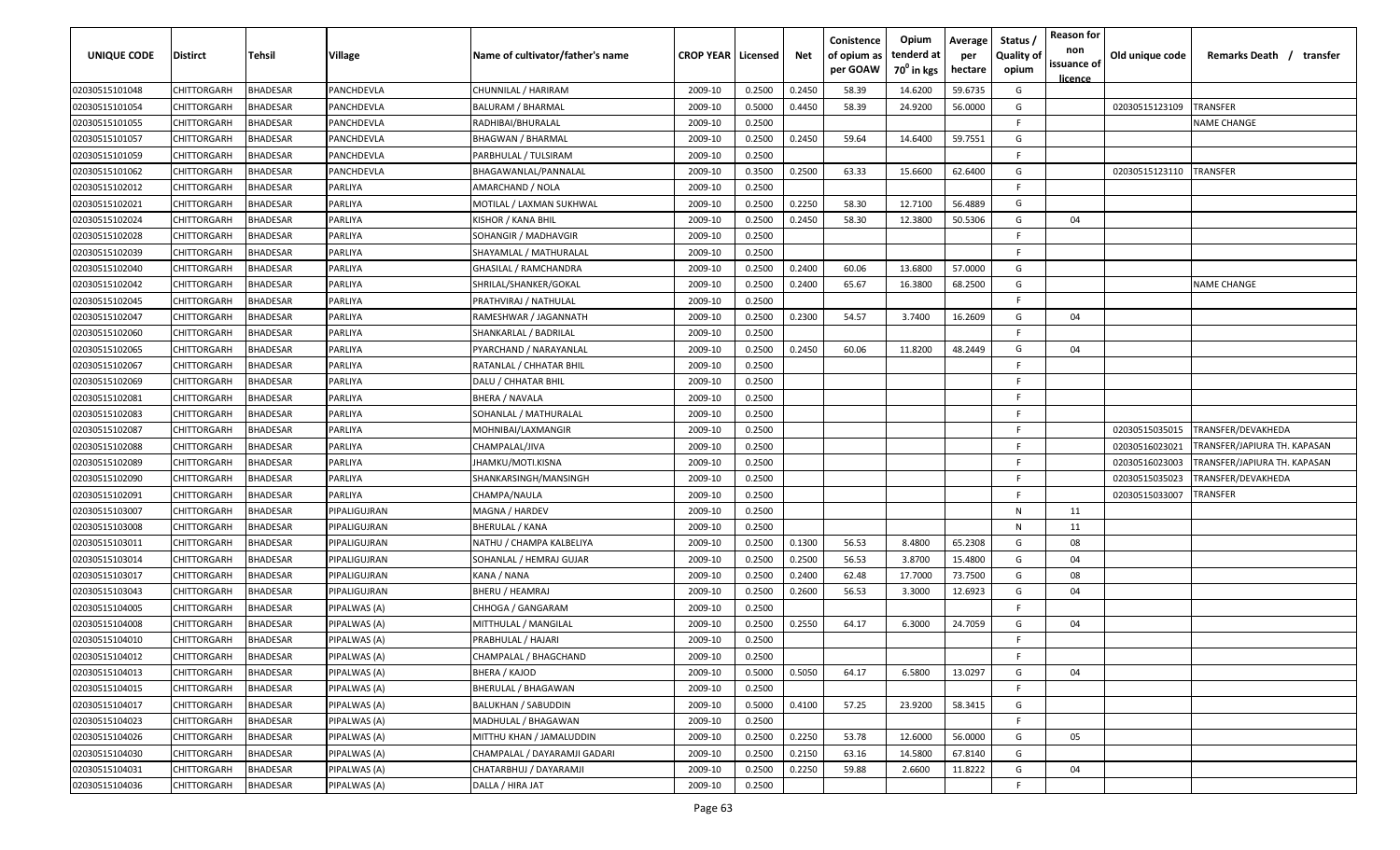| UNIQUE CODE    | <b>Distirct</b>    | Tehsil          | <b>Village</b> | Name of cultivator/father's name | <b>CROP YEAR   Licensed</b> |        | Net    | Conistence<br>of opium as<br>per GOAW | Opium<br>tenderd at<br>70 <sup>0</sup> in kgs | Average<br>per<br>hectare | Status /<br><b>Quality of</b><br>opium | <b>Reason for</b><br>non<br>issuance of<br><u>licence</u> | Old unique code | Remarks Death / transfer |
|----------------|--------------------|-----------------|----------------|----------------------------------|-----------------------------|--------|--------|---------------------------------------|-----------------------------------------------|---------------------------|----------------------------------------|-----------------------------------------------------------|-----------------|--------------------------|
| 02030515104042 | CHITTORGARH        | <b>BHADESAR</b> | PIPALWAS (A)   | MAGNIRAM / HAJARI                | 2009-10                     | 0.2500 |        |                                       |                                               |                           | F                                      |                                                           |                 |                          |
| 02030515104043 | CHITTORGARH        | <b>BHADESAR</b> | PIPALWAS (A)   | MADHOLAL / RAMAJI                | 2009-10                     | 0.2500 |        |                                       |                                               |                           | F                                      |                                                           |                 |                          |
| 02030515104051 | CHITTORGARH        | <b>BHADESAR</b> | PIPALWAS (A)   | MADHULAL / UDA JAT               | 2009-10                     | 0.2500 |        |                                       |                                               |                           | F                                      |                                                           |                 |                          |
| 02030515104059 | CHITTORGARH        | <b>BHADESAR</b> | PIPALWAS (A)   | KALU / GOKUL JAT                 | 2009-10                     | 0.2500 |        |                                       |                                               |                           | F                                      |                                                           |                 |                          |
| 02030515104062 | CHITTORGARH        | <b>BHADESAR</b> | PIPALWAS (A)   | JAMANA / LEHRU                   | 2009-10                     | 0.5000 | 0.3000 | 59.88                                 | 18.6700                                       | 62.2333                   | G                                      |                                                           |                 |                          |
| 02030515104066 | CHITTORGARH        | <b>BHADESAR</b> | PIPALWAS (A)   | NANDA / KISHANA NAI              | 2009-10                     | 0.2500 |        |                                       |                                               |                           | E                                      |                                                           |                 |                          |
| 02030515104081 | CHITTORGARH        | <b>BHADESAR</b> | PIPALWAS (A)   | DAYARAM / KISHANA                | 2009-10                     | 0.2500 |        |                                       |                                               |                           | F                                      |                                                           |                 |                          |
| 02030515104083 | CHITTORGARH        | <b>BHADESAR</b> | PIPALWAS (B)   | BHERIBAI/SHANKERLAL              | 2009-10                     | 0.2500 | 0.2400 | 63.16                                 | 16.8200                                       | 70.0833                   | G                                      |                                                           |                 | <b>NAME CHANGE</b>       |
| 02030515104086 | CHITTORGARH        | <b>BHADESAR</b> | PIPALWAS (A)   | <b>BHAGIRATH / MOTI</b>          | 2009-10                     | 0.2500 |        |                                       |                                               |                           | F                                      |                                                           |                 |                          |
| 02030515104090 | CHITTORGARH        | <b>BHADESAR</b> | 이PALWAS (A)    | BHERULAL / KISHANA GADARI        | 2009-10                     | 0.2500 | 0.2450 | 59.88                                 | 15.2400                                       | 62.2041                   | G                                      |                                                           |                 |                          |
| 02030515104095 | CHITTORGARH        | <b>BHADESAR</b> | PIPALWAS (A)   | JCHHAVIBAI/DALCHAND              | 2009-10                     | 0.2500 |        |                                       |                                               |                           | F                                      |                                                           |                 | <b>NAME CHANGE</b>       |
| 02030515104096 | CHITTORGARH        | <b>BHADESAR</b> | PIPALWAS (A)   | DHAPUBAI/KHEMA                   | 2009-10                     | 0.2500 | 0.2600 | 53.78                                 | 2.2700                                        | 8.7308                    | G                                      | 04                                                        |                 |                          |
| 02030515104098 | CHITTORGARH        | <b>BHADESAR</b> | PIPALWAS (A)   | <b>BHERULAL / ONKARLAL</b>       | 2009-10                     | 0.2500 |        |                                       |                                               |                           | $\mathsf{N}$                           | 11                                                        |                 |                          |
| 02030515104103 | CHITTORGARH        | <b>BHADESAR</b> | PIPALWAS (A)   | MANGU / FAKIRA                   | 2009-10                     | 0.2500 | 0.2450 | 63.16                                 | 15.6700                                       | 63.9592                   | G                                      |                                                           |                 |                          |
| 02030515104110 | CHITTORGARH        | <b>BHADESAR</b> | PIPALWAS (A)   | KAMARU / PIRU                    | 2009-10                     | 0.5000 | 0.5150 | 59.88                                 | 31.3900                                       | 60.9515                   | G                                      |                                                           |                 |                          |
| 02030515104112 | CHITTORGARH        | <b>BHADESAR</b> | PIPALWAS (A)   | SUNDARBAI/KALU                   | 2009-10                     | 0.2500 | 0.2450 |                                       |                                               |                           |                                        | 02                                                        |                 |                          |
| 02030515104113 | CHITTORGARH        | <b>BHADESAR</b> | PIPALWAS (A)   | PRATHVIRAJ / SHOLA               | 2009-10                     | 0.2500 |        |                                       |                                               |                           | E                                      |                                                           |                 |                          |
| 02030515104117 | CHITTORGARH        | BHADESAR        | PIPALWAS (A)   | SHAMBHU/HEMA JAAT                | 2009-10                     | 0.3500 | 0.3500 | 64.17                                 | 23.4000                                       | 66.8571                   | G                                      |                                                           |                 | TRANSFER/ BANSEN B       |
| 02030515104118 | CHITTORGARH        | <b>BHADESAR</b> | PIPALWAS (A)   | SUNDARBAI/ONKARJI                | 2009-10                     | 0.5000 |        |                                       |                                               |                           | F                                      |                                                           |                 |                          |
| 02030515108005 | CHITTORGARH        | <b>BHADESAR</b> | RAKAMPURA      | PRATHA / MIYARAM                 | 2009-10                     | 0.2500 | 0.2050 | 63.10                                 | 12.9000                                       | 62.9268                   | G                                      |                                                           |                 |                          |
| 02030515108006 | CHITTORGARH        | <b>BHADESAR</b> | RAKAMPURA      | RAMSINGH / GAMERSINGH            | 2009-10                     | 0.2500 |        |                                       |                                               |                           | F                                      |                                                           |                 |                          |
| 02030515108008 | CHITTORGARH        | <b>BHADESAR</b> | RAKAMPURA      | MOHANSINGH / GAMERSINGH          | 2009-10                     | 0.2500 |        |                                       |                                               |                           | F                                      |                                                           |                 |                          |
| 02030515108014 | CHITTORGARH        | <b>BHADESAR</b> | RAKAMPURA      | VARDICHAND / MOHAN               | 2009-10                     | 0.2500 | 0.2250 | 60.04                                 | 13.7800                                       | 61.2444                   | G                                      |                                                           |                 |                          |
| 02030515108017 | CHITTORGARH        | <b>BHADESAR</b> | RAKAMPURA      | NANURAM / BABARU GADARI          | 2009-10                     | 0.2500 |        |                                       |                                               |                           | F                                      |                                                           |                 |                          |
| 02030515108022 | CHITTORGARH        | <b>BHADESAR</b> | RAKAMPURA      | VAKTA / KALU                     | 2009-10                     | 0.2500 |        |                                       |                                               |                           | E                                      |                                                           |                 |                          |
| 02030515108024 | CHITTORGARH        | <b>BHADESAR</b> | RAKAMPURA      | RATAN / UDA                      | 2009-10                     | 0.2500 |        |                                       |                                               |                           | F                                      |                                                           |                 |                          |
| 02030515108036 | CHITTORGARH        | <b>BHADESAR</b> | RAKAMPURA      | ONKAR / GOKUL                    | 2009-10                     | 0.2500 | 0.2400 | 56.63                                 | 14.1900                                       | 59.1250                   | G                                      |                                                           |                 |                          |
| 02030515108039 | CHITTORGARH        | <b>BHADESAR</b> | RAKAMPURA      | HARISINGH / MANOHARSINGH         | 2009-10                     | 0.2500 | 0.2400 |                                       |                                               |                           |                                        | 02                                                        |                 |                          |
| 02030515108043 | CHITTORGARH        | <b>BHADESAR</b> | RAKAMPURA      | GENDSINGH/GOVERDHNSINGH          | 2009-10                     | 0.2500 |        |                                       |                                               |                           | E                                      |                                                           |                 |                          |
| 02030515108044 | CHITTORGARH        | <b>BHADESAR</b> | RAKAMPURA      | MANGUDAS / TULSIDAS              | 2009-10                     | 0.2500 | 0.2250 | 42.36                                 | 4.9500                                        | 22.0000                   | G                                      | 04                                                        |                 |                          |
| 02030515108045 | CHITTORGARH        | <b>BHADESAR</b> | RAKAMPURA      | MU.DALIBAI / NATHU               | 2009-10                     | 0.2500 | 0.1750 | 63.10                                 | 10.9000                                       | 62.2857                   | G                                      |                                                           |                 |                          |
| 02030515109003 | CHITTORGARH        | <b>BHADESAR</b> | REWALIYAKALA   | GOVARDHANSINGH / BHARATHSINGH    | 2009-10                     | 0.2500 |        |                                       |                                               |                           | F                                      |                                                           |                 |                          |
| 02030515109011 | CHITTORGARH        | <b>BHADESAR</b> | REWALIYAKALA   | JAMKUBAI/MODIRAM                 | 2009-10                     | 0.2500 |        |                                       |                                               |                           | E                                      |                                                           |                 |                          |
| 02030515109019 | CHITTORGARH        | BHADESAR        | REWALIYAKALA   | BARDIBAI/RAMA                    | 2009-10                     | 0.2500 |        |                                       |                                               |                           | F                                      |                                                           |                 | <b>NAME CHANGE</b>       |
| 02030515109020 | CHITTORGARH        | <b>BHADESAR</b> | REWALIYAKALA   | LALSINGH / PRITHVISINGH          | 2009-10                     | 0.2500 | 0.2100 | 69.64                                 | 15.3000                                       | 72.8571                   | G                                      |                                                           |                 |                          |
| 02030515109021 | CHITTORGARH        | <b>BHADESAR</b> | REWALIYAKALA   | SHANKARLAL / HIRALAL             | 2009-10                     | 0.5000 | 0.2800 | 64.33                                 | 19.9200                                       | 71.1429                   | G                                      |                                                           |                 |                          |
| 02030515109022 | <b>CHITTORGARH</b> | <b>BHADESAR</b> | REWALIYAKALA   | LEHRU / NAGJI                    | 2009-10                     | 0.2500 | 0.2500 | 64.35                                 | 16.8100                                       | 67.2400                   | G                                      |                                                           |                 |                          |
| 02030515109023 | CHITTORGARH        | <b>BHADESAR</b> | REWALIYAKALA   | JASSUBAI / BHERULAL              | 2009-10                     | 0.5000 |        |                                       |                                               |                           | F                                      |                                                           |                 |                          |
| 02030515109024 | CHITTORGARH        | <b>BHADESAR</b> | REWALIYAKALA   | MANGILAL / PRATAP                | 2009-10                     | 0.5000 | 0.1950 | 62.77                                 | 14.1300                                       | 72.4615                   | G                                      |                                                           |                 |                          |
| 02030515109026 | CHITTORGARH        | <b>BHADESAR</b> | REWALIYAKALA   | SHIVLAL / HIRALAL                | 2009-10                     | 0.5000 |        |                                       |                                               |                           | F.                                     |                                                           |                 |                          |
| 02030515109027 | CHITTORGARH        | <b>BHADESAR</b> | REWALIYAKALA   | JAMNIBAI/BAKSHIRAM               | 2009-10                     | 0.2500 |        |                                       |                                               |                           | F.                                     |                                                           |                 | <b>NAME CHANGE</b>       |
| 02030515109032 | CHITTORGARH        | <b>BHADESAR</b> | REWALIYAKALA   | BHERULAL / KALUGADRI [CHOTA]     | 2009-10                     | 0.2500 |        |                                       |                                               |                           | F                                      |                                                           |                 |                          |
| 02030515109033 | CHITTORGARH        | <b>BHADESAR</b> | REWALIYAKALA   | NANDLAL / HIRALAL                | 2009-10                     | 0.5000 |        |                                       |                                               |                           | F                                      |                                                           |                 |                          |
| 02030515109035 | CHITTORGARH        | <b>BHADESAR</b> | REWALIYAKALA   | BHANWARLAL/BHERULAL              | 2009-10                     | 0.5000 | 0.3900 | 63.25                                 | 4.4900                                        | 11.5128                   | G                                      | 04                                                        |                 |                          |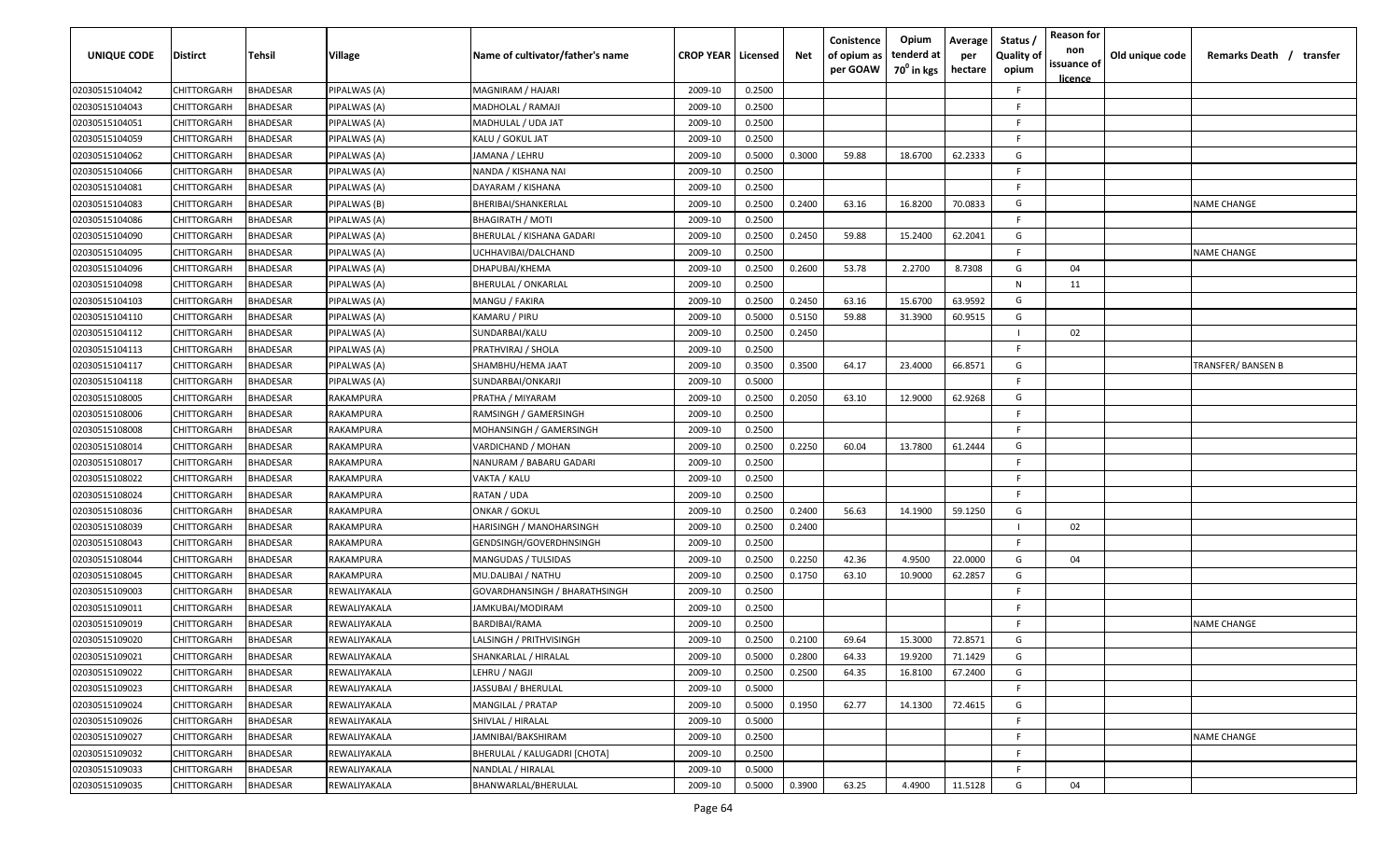| UNIQUE CODE    | <b>Distirct</b> | Tehsil          | Village          | Name of cultivator/father's name  | <b>CROP YEAR   Licensed</b> |        | Net    | Conistence<br>of opium as<br>per GOAW | Opium<br>tenderd at<br>70 <sup>°</sup> in kgs | Average<br>per<br>hectare | Status<br><b>Quality of</b><br>opium | <b>Reason for</b><br>non<br>issuance of<br><u>licence</u> | Old unique code | Remarks Death / transfer |
|----------------|-----------------|-----------------|------------------|-----------------------------------|-----------------------------|--------|--------|---------------------------------------|-----------------------------------------------|---------------------------|--------------------------------------|-----------------------------------------------------------|-----------------|--------------------------|
| 02030515109036 | CHITTORGARH     | <b>BHADESAR</b> | REWALIYAKALA     | MADANLAL / BHERULAL               | 2009-10                     | 0.3500 | 0.3100 | 62.77                                 | 19.8200                                       | 63.9355                   | G                                    |                                                           |                 |                          |
| 02030515109039 | CHITTORGARH     | <b>BHADESAR</b> | REWALIYAKALA     | RAMSINGH / DEVISINGH              | 2009-10                     | 0.2500 |        |                                       |                                               |                           | -F                                   |                                                           |                 |                          |
| 02030515109040 | CHITTORGARH     | BHADESAR        | REWALIYAKALA     | CHOGALAL / BHERULAL               | 2009-10                     | 0.2500 |        |                                       |                                               |                           | -F                                   |                                                           |                 |                          |
| 02030515109043 | CHITTORGARH     | BHADESAR        | REWALIYAKALA     | NANALAL / BHERULAL                | 2009-10                     | 0.2500 |        |                                       |                                               |                           | F.                                   |                                                           |                 |                          |
| 02030515109046 | CHITTORGARH     | BHADESAR        | REWALIYAKALA     | DESHRAJ / BHERULAL                | 2009-10                     | 0.2500 |        |                                       |                                               |                           | -F                                   |                                                           |                 |                          |
| 02030515109059 | CHITTORGARH     | <b>BHADESAR</b> | REWALIYAKALA     | <b>BAGHSINGH / LAKSHAMANSINGH</b> | 2009-10                     | 0.2500 | 0.2100 | 64.33                                 | 13.9500                                       | 66.4286                   | G                                    |                                                           |                 |                          |
| 02030515109060 | CHITTORGARH     | <b>BHADESAR</b> | REWALIYAKALA     | BHAGWANLAL / MATHURALAL           | 2009-10                     | 0.2500 |        |                                       |                                               |                           | E                                    |                                                           |                 |                          |
| 02030515109062 | CHITTORGARH     | <b>BHADESAR</b> | REWALIYAKALA     | DURGASHANKAR / GOPILAL            | 2009-10                     | 0.2500 |        |                                       |                                               |                           | F.                                   |                                                           |                 |                          |
| 02030515109063 | CHITTORGARH     | <b>BHADESAR</b> | REWALIYAKALA     | MOHANSINGH / NATHUSINGH           | 2009-10                     | 0.2500 |        |                                       |                                               |                           | F.                                   |                                                           |                 |                          |
| 02030515109064 | CHITTORGARH     | <b>BHADESAR</b> | REWALIYAKALA     | IAGDISHCHAND / BHERULAL           | 2009-10                     | 0.2500 | 0.2150 | 65.85                                 | 14.6700                                       | 68.2326                   | G                                    |                                                           |                 |                          |
| 02030515109067 | CHITTORGARH     | <b>BHADESAR</b> | REWALIYAKALA     | IAMNALAL / BHERULAL               | 2009-10                     | 0.2500 |        |                                       |                                               |                           | E                                    |                                                           |                 |                          |
| 02030515109073 | CHITTORGARH     | BHADESAR        | REWALIYAKALA     | RATANLAL / BHAGGUJI               | 2009-10                     | 0.2500 |        |                                       |                                               |                           | F.                                   |                                                           |                 |                          |
| 02030515109074 | CHITTORGARH     | BHADESAR        | REWALIYAKALA     | CHAMPALAL / BHAGWAN               | 2009-10                     | 0.5000 | 0.3000 | 63.25                                 | 20.1100                                       | 67.0333                   | G                                    |                                                           |                 |                          |
| 02030515110001 | CHITTORGARH     | <b>BHADESAR</b> | REWLIYA KHRUD(A) | HAZARI / NANDARAM                 | 2009-10                     | 0.2500 | 0.1050 | 70.45                                 | 7.9200                                        | 75.4286                   | G                                    |                                                           |                 |                          |
| 02030515110002 | CHITTORGARH     | <b>BHADESAR</b> | REWLIYA KHRUD(A) | <b>BHAGIRATH / RAMLAL</b>         | 2009-10                     | 0.2500 |        |                                       |                                               |                           | F.                                   |                                                           |                 |                          |
| 02030515110003 | CHITTORGARH     | <b>BHADESAR</b> | REWLIYA KHRUD(A) | RADESHYAM/MADHAVLAL               | 2009-10                     | 0.2500 | 0.1000 | 61.69                                 | 6.6600                                        | 66.6000                   | G                                    |                                                           |                 | <b>NAME CHANGE</b>       |
| 02030515110004 | CHITTORGARH     | BHADESAR        | REWLIYA KHRUD(A) | RATANLAL / HARLAL                 | 2009-10                     | 0.5000 | 0.2000 | 63.25                                 | 12.7200                                       | 63.6000                   | G                                    |                                                           |                 |                          |
| 02030515110005 | CHITTORGARH     | BHADESAR        | REWLIYA KHRUD(A) | SHUKHIBAI / UDAIRAM               | 2009-10                     | 0.2500 | 0.2400 | 61.69                                 | 15.4700                                       | 64.4583                   | G                                    |                                                           |                 |                          |
| 02030515110006 | CHITTORGARH     | BHADESAR        | REWLIYA KHRUD(A) | BANSHILAL / HAZARILAL             | 2009-10                     | 0.2500 |        |                                       |                                               |                           | -F                                   |                                                           |                 |                          |
| 02030515110008 | CHITTORGARH     | BHADESAR        | REWLIYA KHRUD(A) | HAZARI / LOBHA                    | 2009-10                     | 0.2500 |        |                                       |                                               |                           | E                                    |                                                           |                 |                          |
| 02030515110009 | CHITTORGARH     | <b>BHADESAR</b> | REWLIYA KHRUD(A) | MADHO / CHUNNILAL                 | 2009-10                     | 0.2500 | 0.2450 | 63.25                                 | 16.2300                                       | 66.2449                   | G                                    |                                                           |                 |                          |
| 02030515110010 | CHITTORGARH     | BHADESAR        | REWLIYA KHRUD(A) | MOVNILAL/RAMLAL                   | 2009-10                     | 0.2500 |        |                                       |                                               |                           | -F                                   |                                                           |                 | NAME CHANGE              |
| 02030515110011 | CHITTORGARH     | <b>BHADESAR</b> | REWLIYA KHRUD(A) | BHERIBAI/MADHAVDAS                | 2009-10                     | 0.2500 |        |                                       |                                               |                           | -F                                   |                                                           |                 |                          |
| 02030515110012 | CHITTORGARH     | <b>BHADESAR</b> | REWLIYA KHRUD(A) | RATANLAL / CHAMPALAL              | 2009-10                     | 0.2500 |        |                                       |                                               |                           | F                                    |                                                           |                 |                          |
| 02030515110013 | CHITTORGARH     | BHADESAR        | REWLIYA KHRUD(A) | HIRALAL / KANHIYALAL              | 2009-10                     | 0.2500 |        |                                       |                                               |                           | F.                                   |                                                           |                 |                          |
| 02030515110014 | CHITTORGARH     | BHADESAR        | REWLIYA KHRUD(A) | GOPI / UDA                        | 2009-10                     | 0.2500 |        |                                       |                                               |                           | F.                                   |                                                           |                 |                          |
| 02030515110015 | CHITTORGARH     | 3HADESAR        | REWLIYA KHRUD(A) | MANGIBAI / RAMLAL                 | 2009-10                     | 0.2500 | 0.2350 | 69.64                                 | 17.8400                                       | 75.9149                   | G                                    |                                                           |                 |                          |
| 02030515110016 | CHITTORGARH     | <b>BHADESAR</b> | REWLIYA KHRUD(A) | MEGHRAJ / GOKALJI                 | 2009-10                     | 0.2500 | 0.2400 | 63.25                                 | 15.3600                                       | 64.0000                   | G                                    |                                                           |                 |                          |
| 02030515110017 | CHITTORGARH     | BHADESAR        | REWLIYA KHRUD(A) | HIRALAL / BHERAJI                 | 2009-10                     | 0.2500 | 0.2400 | 63.25                                 | 15.4100                                       | 64.2083                   | G                                    |                                                           |                 |                          |
| 02030515110018 | CHITTORGARH     | BHADESAR        | REWLIYA KHRUD(A) | KANKUBAI / NANDA                  | 2009-10                     | 0.3500 | 0.2900 | 63.25                                 | 19.3200                                       | 66.6207                   | G                                    |                                                           |                 |                          |
| 02030515110019 | CHITTORGARH     | BHADESAR        | REWLIYA KHRUD(A) | <b>BHAGGUBAI/SHANKER</b>          | 2009-10                     | 0.2500 |        |                                       |                                               |                           | -F                                   |                                                           |                 | NAME CHANGE              |
| 02030515110020 | CHITTORGARH     | <b>BHADESAR</b> | REWLIYA KHRUD(A) | RUPLAL/GEHRU                      | 2009-10                     | 0.2500 | 0.2500 | 63.25                                 | 16.0000                                       | 64.0000                   | G                                    |                                                           |                 | NAME CHANGE              |
| 02030515110021 | CHITTORGARH     | BHADESAR        | REWLIYA KHRUD(A) | JAGDISH / HANGAMIBAI              | 2009-10                     | 0.5000 | 0.2050 | 66.57                                 | 14.1200                                       | 68.8780                   | G                                    |                                                           |                 |                          |
| 02030515110022 | CHITTORGARH     | BHADESAR        | REWLIYA KHRUD(A) | NATHULAL / KASHILAL               | 2009-10                     | 0.2500 | 0.2050 | 66.57                                 | 14.3100                                       | 69.8049                   | G                                    |                                                           |                 |                          |
| 02030515110023 | CHITTORGARH     | BHADESAR        | REWLIYA KHRUD(A) | AMBALAL / PYARCHAND               | 2009-10                     | 0.5000 |        |                                       |                                               |                           | F                                    |                                                           |                 |                          |
| 02030515110025 | CHITTORGARH     | <b>BHADESAR</b> | REWLIYA KHRUD(A) | KASTURIBAI/MANGILAL               | 2009-10                     | 0.2500 | 0.1500 | 64.47                                 | 10.1800                                       | 67.8667                   | G                                    |                                                           |                 |                          |
| 02030515110026 | CHITTORGARH     | <b>BHADESAR</b> | REWLIYA KHRUD(A) | PRABHU / HARIKISHAN               | 2009-10                     | 0.2500 | 0.2400 | 66.57                                 | 16.4100                                       | 68.3750                   | G                                    |                                                           |                 |                          |
| 02030515110028 | CHITTORGARH     | <b>BHADESAR</b> | REWLIYA KHRUD(A) | NARAYAN / AMARCHAND               | 2009-10                     | 0.2500 |        |                                       |                                               |                           | E                                    |                                                           |                 |                          |
| 02030515110029 | CHITTORGARH     | <b>BHADESAR</b> | REWLIYA KHRUD(A) | NANDRAM/MANGILAL                  | 2009-10                     | 0.2500 |        |                                       |                                               |                           | F                                    |                                                           |                 | <b>NAME CHANGE</b>       |
| 02030515110030 | CHITTORGARH     | <b>BHADESAR</b> | REWLIYA KHRUD(A) | IEETU / BHAGWANJAT                | 2009-10                     | 0.2500 |        |                                       |                                               |                           | F.                                   |                                                           |                 |                          |
| 02030515110031 | CHITTORGARH     | <b>BHADESAR</b> | REWLIYA KHRUD(A) | PYARCHAND / VARDA JAT             | 2009-10                     | 0.2500 |        |                                       |                                               |                           | F.                                   |                                                           |                 |                          |
| 02030515110032 | CHITTORGARH     | <b>BHADESAR</b> | REWLIYA KHRUD(A) | RAMPYARIBIA/MOHANLAL              | 2009-10                     | 0.2500 |        |                                       |                                               |                           | F.                                   |                                                           |                 |                          |
| 02030515110033 | CHITTORGARH     | BHADESAR        | REWLIYA KHRUD(A) | SHANKARLAL / CHUNNILAL            | 2009-10                     | 0.2500 | 0.1800 | 66.57                                 | 12.2100                                       | 67.8333                   | G                                    |                                                           |                 |                          |
| 02030515110034 | CHITTORGARH     | BHADESAR        | REWLIYA KHRUD(A) | IEETUMAL / NANDRAM                | 2009-10                     | 0.5000 | 0.2950 | 66.57                                 | 20.2900                                       | 68.7797                   | G                                    |                                                           |                 |                          |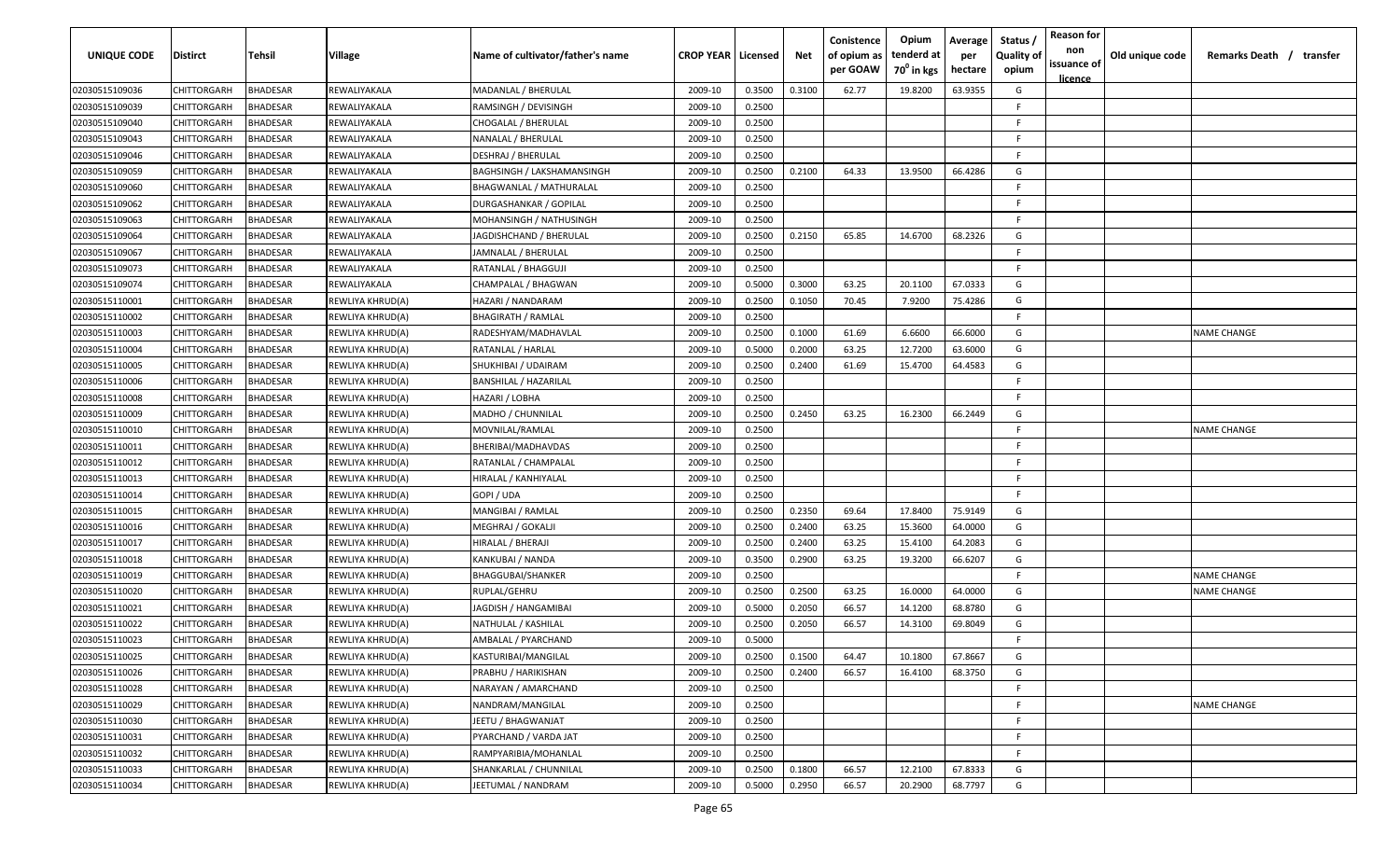| <b>UNIQUE CODE</b> | <b>Distirct</b>    | <b>Tehsil</b>   | Village                 | Name of cultivator/father's name | <b>CROP YEAR   Licensed</b> |        | Net    | Conistence<br>of opium as<br>per GOAW | Opium<br>tenderd at<br>70 <sup>0</sup> in kgs | Average<br>per<br>hectare | Status /<br><b>Quality of</b><br>opium | <b>Reason for</b><br>non<br>issuance of<br><u>licence</u> | Old unique code | Remarks Death / transfer |
|--------------------|--------------------|-----------------|-------------------------|----------------------------------|-----------------------------|--------|--------|---------------------------------------|-----------------------------------------------|---------------------------|----------------------------------------|-----------------------------------------------------------|-----------------|--------------------------|
| 02030515110035     | CHITTORGARH        | <b>BHADESAR</b> | REWLIYA KHRUD(A)        | MADHULAL / SHOLAL GADRI          | 2009-10                     | 0.2500 |        |                                       |                                               |                           | F.                                     |                                                           |                 |                          |
| 02030515110036     | CHITTORGARH        | BHADESAR        | REWLIYA KHRUD(A)        | MANGUDAS / NARAYANDAS            | 2009-10                     | 0.2500 | 0.1200 | 69.64                                 | 8.7700                                        | 73.0833                   | G                                      |                                                           |                 |                          |
| 02030515110037     | CHITTORGARH        | BHADESAR        | REWLIYA KHRUD(A)        | SHANKARLAL / NANDLAL             | 2009-10                     | 0.2500 | 0.1400 | 69.64                                 | 10.6500                                       | 76.0714                   | G                                      |                                                           |                 |                          |
| 02030515110040     | CHITTORGARH        | BHADESAR        | REWLIYA KHRUD(A)        | SHUKLAL / ONKAR SUNAR            | 2009-10                     | 0.2500 | 0.1950 | 64.47                                 | 12.4200                                       | 63.6923                   | G                                      |                                                           |                 |                          |
| 02030515110041     | CHITTORGARH        | BHADESAR        | REWLIYA KHRUD(A)        | SOSHARBAI / HANSHRAJ             | 2009-10                     | 0.5000 | 0.3150 | 69.64                                 | 23.6200                                       | 74.9841                   | G                                      |                                                           |                 |                          |
| 02030515110042     | CHITTORGARH        | BHADESAR        | REWLIYA KHRUD(A)        | KHUBCHAND / RAMCHAND SHARMA      | 2009-10                     | 0.2500 | 0.2200 | 66.57                                 | 14.6600                                       | 66.6364                   | G                                      |                                                           |                 |                          |
| 02030515110043     | CHITTORGARH        | BHADESAR        | REWLIYA KHRUD(A)        | BHERIBAI/PARTAP                  | 2009-10                     | 0.2500 | 0.1550 | 64.47                                 | 10.7500                                       | 69.3548                   | G                                      |                                                           |                 | <b>NAME CHANGE</b>       |
| 02030515110044     | CHITTORGARH        | BHADESAR        | REWLIYA KHRUD(A)        | LEHRIBAI / RAMLAL                | 2009-10                     | 0.5000 | 0.2400 | 69.64                                 | 18.3300                                       | 76.3750                   | G                                      |                                                           |                 |                          |
| 02030515110046     | CHITTORGARH        | BHADESAR        | REWLIYA KHRUD(A)        | UDAIRAM / VENIRAM JAT            | 2009-10                     | 0.2500 |        |                                       |                                               |                           | -F                                     |                                                           |                 |                          |
| 02030515110047     | CHITTORGARH        | BHADESAR        | REWLIYA KHRUD(A)        | HARLAL / GOKUL JAT               | 2009-10                     | 0.2500 | 0.2000 | 63.25                                 | 13.0700                                       | 65.3500                   | G                                      |                                                           |                 |                          |
| 02030515110048     | CHITTORGARH        | BHADESAR        | REWLIYA KHRUD(A)        | RATANLAL / CHUNNILAL JAT         | 2009-10                     | 0.2500 |        |                                       |                                               |                           | F                                      |                                                           |                 |                          |
| 02030515110049     | CHITTORGARH        | BHADESAR        | REWLIYA KHRUD(A)        | NANDLAL / HARIKISHANGDRI         | 2009-10                     | 0.2500 |        |                                       |                                               |                           | -F.                                    |                                                           |                 |                          |
| 02030515110050     | CHITTORGARH        | BHADESAR        | REWLIYA KHRUD(A)        | HIRA / HARIKISHAN JAT            | 2009-10                     | 0.2500 | 0.2400 | 64.47                                 | 16.1900                                       | 67.4583                   | G                                      |                                                           |                 |                          |
| 02030515110051     | CHITTORGARH        | BHADESAR        | REWLIYA KHRUD(A)        | <b>GANESH / PARTHU</b>           | 2009-10                     | 0.2500 | 0.2500 | 66.57                                 | 17.0000                                       | 68.0000                   | G                                      |                                                           |                 |                          |
| 02030515110054     | CHITTORGARH        | BHADESAR        | REWLIYA KHRUD(A)        | SUDIBAI/JITU                     | 2009-10                     | 0.2500 |        |                                       |                                               |                           | F.                                     |                                                           |                 |                          |
| 02030515110055     | CHITTORGARH        | BHADESAR        | REWLIYA KHRUD(A)        | MADAN//MOHAN SUTHAR              | 2009-10                     | 0.2500 |        |                                       |                                               |                           | -F.                                    |                                                           |                 | NAME CHANGE              |
| 02030515110057     | CHITTORGARH        | BHADESAR        | REWLIYA KHRUD(A)        | <b>GANESH / KALU GADRI</b>       | 2009-10                     | 0.2500 | 0.1900 | 65.70                                 | 13.2200                                       | 69.5789                   | G                                      |                                                           |                 |                          |
| 02030515110058     | CHITTORGARH        | BHADESAR        | REWLIYA KHRUD(A)        | RADHABAI / NATHU                 | 2009-10                     | 0.2500 | 0.2400 | 69.64                                 | 17.8700                                       | 74.4583                   | G                                      |                                                           |                 |                          |
| 02030515110059     | CHITTORGARH        | BHADESAR        | REWLIYA KHRUD(A)        | <b>BHAGAWATILAL / CHHOGA</b>     | 2009-10                     | 0.2500 | 0.2500 | 65.70                                 | 16.4900                                       | 65.9600                   | G                                      |                                                           |                 |                          |
| 02030515110062     | CHITTORGARH        | BHADESAR        | REWLIYA KHRUD(A)        | KHUBA / PARTHVIRAJ               | 2009-10                     | 0.2500 | 0.2300 | 57.09                                 | 13.5100                                       | 58.7391                   | G                                      |                                                           |                 |                          |
| 02030515110063     | CHITTORGARH        | BHADESAR        | REWLIYA KHRUD(A)        | LAKSHMINARAYAN / VARDICHAND      | 2009-10                     | 0.2500 |        |                                       |                                               |                           | -F.                                    |                                                           |                 |                          |
| 02030515110064     | CHITTORGARH        | BHADESAR        | REWLIYA KHRUD(A)        | MADHU / HAZARIJAT                | 2009-10                     | 0.5000 | 0.2950 | 69.64                                 | 22.2700                                       | 75.4915                   | G                                      |                                                           |                 |                          |
| 02030515110065     | CHITTORGARH        | BHADESAR        | REWLIYA KHRUD(A)        | CHOGALAL / JAICHAND              | 2009-10                     | 0.2500 | 0.2450 |                                       |                                               |                           |                                        | 02                                                        |                 |                          |
| 02030515110066     | CHITTORGARH        | BHADESAR        | REWLIYA KHRUD(A)        | SHANKARLAL / MOHANLAL            | 2009-10                     | 0.5000 | 0.3250 | 66.57                                 | 23.0900                                       | 71.0462                   | G                                      |                                                           |                 |                          |
| 02030515110067     | CHITTORGARH        | BHADESAR        | REWLIYA KHRUD(A)        | DEVBAI/KISHANA                   | 2009-10                     | 0.2500 |        |                                       |                                               |                           | -F                                     |                                                           |                 | <b>NAME CHANGE</b>       |
| 02030515110068     | CHITTORGARH        | BHADESAR        | REWLIYA KHRUD(A)        | JEETU / HARIRAM                  | 2009-10                     | 0.5000 | 0.2050 | 66.57                                 | 14.6700                                       | 71.5610                   | G                                      |                                                           |                 |                          |
| 02030515110070     | CHITTORGARH        | BHADESAR        | REWLIYA KHRUD(B)        | SHANTIBAI/JAGANNATH              | 2009-10                     | 0.2500 |        |                                       |                                               |                           | -F.                                    |                                                           |                 |                          |
| 02030515110071     | CHITTORGARH        | BHADESAR        | REWLIYA KHRUD(B)        | BHAGAWAN/KISHANA                 | 2009-10                     | 0.2500 |        |                                       |                                               |                           | F.                                     |                                                           |                 |                          |
| 02030515110072     | CHITTORGARH        | BHADESAR        | REWLIYA KHRUD(B)        | LEHRU/MOHAN                      | 2009-10                     | 0.2500 | 0.2250 | 68.53                                 | 15.6000                                       | 69.3333                   | G                                      |                                                           |                 |                          |
| 02030515110073     | CHITTORGARH        | BHADESAR        | REWLIYA KHRUD(B)        | BHERULAL/NARAYAN                 | 2009-10                     | 0.2500 |        |                                       |                                               |                           | -F.                                    |                                                           |                 |                          |
| 02030515110074     | CHITTORGARH        | BHADESAR        | REWLIYA KHRUD(B)        | UDAIRAM/NARAYAN                  | 2009-10                     | 0.2500 |        |                                       |                                               |                           | -F.                                    |                                                           |                 |                          |
| 02030515110075     | CHITTORGARH        | <b>BHADESAR</b> | REWLIYA KHRUD(B)        | BHERA/KALU                       | 2009-10                     | 0.2500 | 0.1800 | 68.26                                 | 12.2800                                       | 68.2222                   | G                                      |                                                           |                 |                          |
| 02030515110076     | CHITTORGARH        | BHADESAR        | REWLIYA KHRUD(B)        | BALU/MOTI                        | 2009-10                     | 0.5000 | 0.1600 | 64.53                                 | 11.3900                                       | 71.1875                   | G                                      |                                                           |                 |                          |
| 02030515110078     | CHITTORGARH        | BHADESAR        | REWLIYA KHRUD(B)        | BHERU/BAJJA                      | 2009-10                     | 0.2500 | 0.2200 | 64.33                                 | 14.9100                                       | 67.7727                   | G                                      |                                                           |                 |                          |
| 02030515110079     | <b>CHITTORGARH</b> | BHADESAR        | <b>REWLIYA KHRUD(B)</b> | MOHAN/BAJJA                      | 2009-10                     | 0.2500 | 0.2150 | 62.76                                 | 13.8700                                       | 64.5116                   | G                                      |                                                           |                 |                          |
| 02030515110081     | <b>CHITTORGARH</b> | <b>BHADESAR</b> | REWLIYA KHRUD(B)        | SANTILAL/CHUNNILAL               | 2009-10                     | 0.2500 |        |                                       |                                               |                           | F                                      |                                                           |                 | <b>NAME CHANGE</b>       |
| 02030515110083     | <b>CHITTORGARH</b> | <b>BHADESAR</b> | REWLIYA KHRUD(B)        | GHIRDHARI/CHUNNI                 | 2009-10                     | 0.2500 |        |                                       |                                               |                           | F.                                     |                                                           |                 |                          |
| 02030515110087     | CHITTORGARH        | <b>BHADESAR</b> | REWLIYA KHRUD(B)        | GOPAL/BADRI                      | 2009-10                     | 0.2500 |        |                                       |                                               |                           | $\mathsf{F}$                           |                                                           |                 |                          |
| 02030515110089     | CHITTORGARH        | <b>BHADESAR</b> | REWLIYA KHRUD(B)        | KISHAN/GANGARAM                  | 2009-10                     | 0.2500 | 0.2050 | 63.93                                 | 12.9500                                       | 63.1707                   | G                                      |                                                           |                 |                          |
| 02030515110090     | CHITTORGARH        | <b>BHADESAR</b> | REWLIYA KHRUD(B)        | RAMLAL/BHAGWAN                   | 2009-10                     | 0.2500 | 0.2500 |                                       |                                               |                           |                                        | 02                                                        |                 |                          |
| 02030515110093     | CHITTORGARH        | <b>BHADESAR</b> | REWLIYA KHRUD(B)        | KHUBCHAND / NAGJIRAM             | 2009-10                     | 0.2500 | 0.2450 | 60.93                                 | 16.1100                                       | 65.7551                   | G                                      |                                                           |                 |                          |
| 02030515110094     | CHITTORGARH        | <b>BHADESAR</b> | REWLIYA KHRUD(B)        | RUPA / BHAGIRATH                 | 2009-10                     | 0.2500 | 0.2500 | 58.41                                 | 14.9400                                       | 59.7600                   | G                                      |                                                           |                 |                          |
| 02030515110095     | <b>CHITTORGARH</b> | <b>BHADESAR</b> | REWLIYA KHRUD(B)        | GHIRDHARI/JITMAL                 | 2009-10                     | 0.3500 | 0.1400 | 63.16                                 | 9.7500                                        | 69.6429                   | G                                      |                                                           |                 |                          |
| 02030515110096     | CHITTORGARH        | <b>BHADESAR</b> | REWLIYA KHRUD(B)        | GANGABAI/GANESH                  | 2009-10                     | 0.2500 | 0.1850 | 68.26                                 | 13.0800                                       | 70.7027                   | G                                      |                                                           |                 |                          |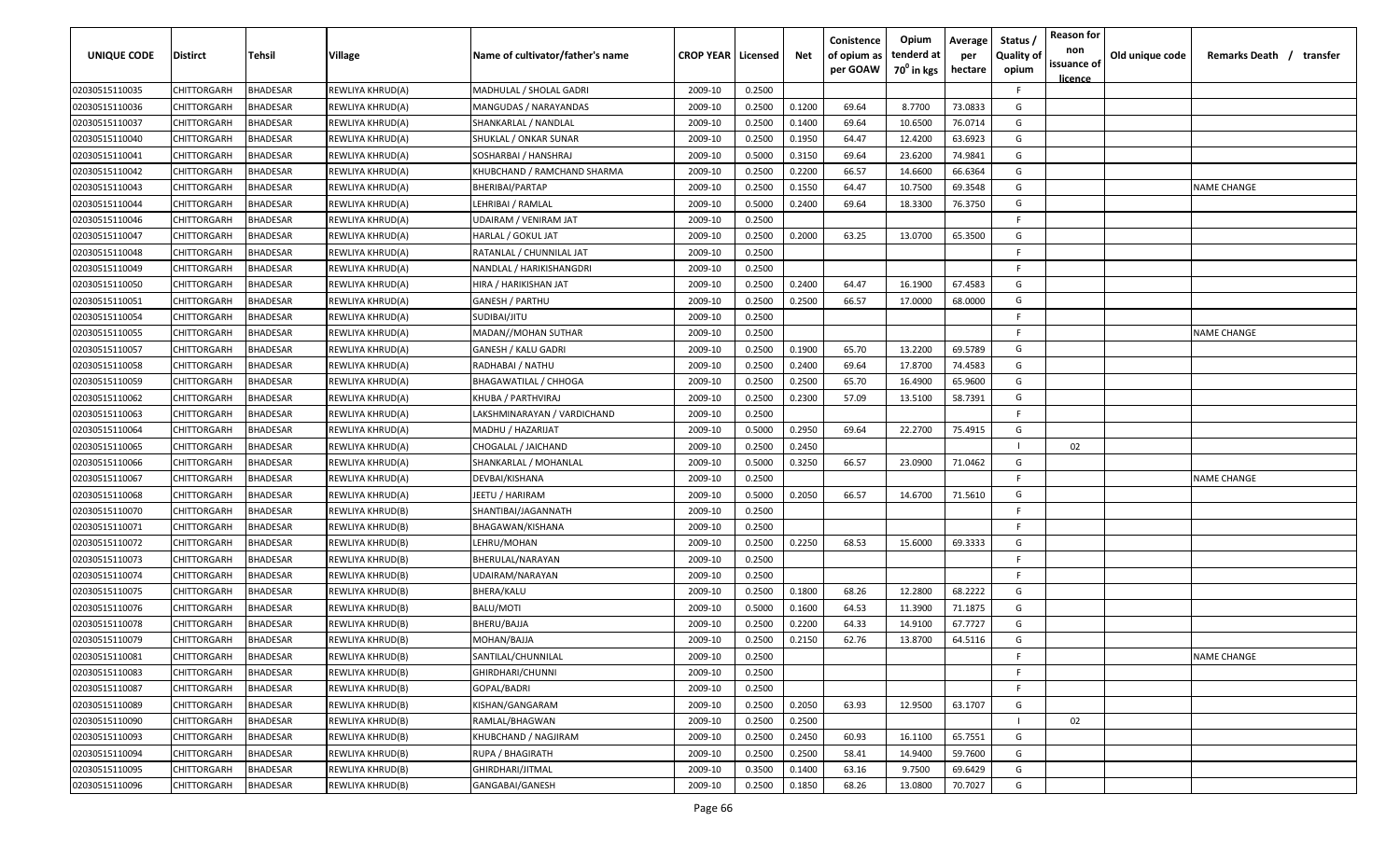| <b>UNIQUE CODE</b> | <b>Distirct</b>    | <b>Tehsil</b>   | Village          | Name of cultivator/father's name | <b>CROP YEAR   Licensed</b> |        | Net    | Conistence<br>of opium as<br>per GOAW | Opium<br>tenderd at<br>70 <sup>0</sup> in kgs | Average<br>per<br>hectare | Status /<br><b>Quality of</b><br>opium | <b>Reason for</b><br>non<br>issuance of<br><u>licence</u> | Old unique code | Remarks Death /<br>transfer |
|--------------------|--------------------|-----------------|------------------|----------------------------------|-----------------------------|--------|--------|---------------------------------------|-----------------------------------------------|---------------------------|----------------------------------------|-----------------------------------------------------------|-----------------|-----------------------------|
| 02030515110098     | CHITTORGARH        | <b>BHADESAR</b> | REWLIYA KHRUD(B) | JAMNALAL/HAJARI                  | 2009-10                     | 0.2500 |        |                                       |                                               |                           | -F                                     |                                                           |                 |                             |
| 02030515110100     | CHITTORGARH        | BHADESAR        | REWLIYA KHRUD(B) | MANGU/SHORAM                     | 2009-10                     | 0.2500 |        |                                       |                                               |                           | -F.                                    |                                                           |                 |                             |
| 02030515110103     | CHITTORGARH        | BHADESAR        | REWLIYA KHRUD(B) | BHERULAL/RAMLAL                  | 2009-10                     | 0.2500 | 0.2300 | 68.26                                 | 17.2400                                       | 74.9565                   | G                                      |                                                           |                 |                             |
| 02030515110104     | CHITTORGARH        | BHADESAR        | REWLIYA KHRUD(B) | HEMRAJ / NAGJIRAM                | 2009-10                     | 0.2500 | 0.2300 | 60.93                                 | 15.2600                                       | 66.3478                   | G                                      |                                                           |                 |                             |
| 02030515110105     | CHITTORGARH        | BHADESAR        | REWLIYA KHRUD(B) | RAMESWAR/CHAMPA                  | 2009-10                     | 0.2500 |        |                                       |                                               |                           | -F.                                    |                                                           |                 |                             |
| 02030515110107     | CHITTORGARH        | BHADESAR        | REWLIYA KHRUD(B) | SHARIFAN/ALLHANUR                | 2009-10                     | 0.2500 | 0.2400 | 65.16                                 | 15.8300                                       | 65.9583                   | G                                      |                                                           |                 |                             |
| 02030515110108     | CHITTORGARH        | BHADESAR        | REWLIYA KHRUD(B) | CHANDNIDEVI/HAJARI               | 2009-10                     | 0.2500 | 0.1800 | 68.46                                 | 12.7000                                       | 70.5556                   | G                                      |                                                           |                 | <b>NAME CHANGE</b>          |
| 02030515110109     | CHITTORGARH        | BHADESAR        | REWLIYA KHRUD(B) | MADHULAL/WARDA                   | 2009-10                     | 0.3500 | 0.3000 | 64.33                                 | 20.5700                                       | 68.5667                   | G                                      |                                                           |                 |                             |
| 02030515110110     | CHITTORGARH        | BHADESAR        | REWLIYA KHRUD(B) | JITMAL/AMARCHAND                 | 2009-10                     | 0.2500 |        |                                       |                                               |                           | -F                                     |                                                           |                 |                             |
| 02030515110111     | CHITTORGARH        | BHADESAR        | REWLIYA KHRUD(B) | ABDULGANI/ISMAAIL                | 2009-10                     | 0.2500 | 0.2500 | 65.16                                 | 16.8400                                       | 67.3600                   | G                                      |                                                           |                 |                             |
| 02030515110116     | CHITTORGARH        | BHADESAR        | REWLIYA KHRUD(B) | GOPALSINGH/GOKALSINGH            | 2009-10                     | 0.2500 | 0.2350 | 62.76                                 | 15.0400                                       | 64.0000                   | G                                      |                                                           |                 |                             |
| 02030515110120     | CHITTORGARH        | BHADESAR        | REWLIYA KHRUD(B) | RUKAMANIBAI/CHAMPALAL            | 2009-10                     | 0.2500 | 0.2200 | 60.93                                 | 13.8700                                       | 63.0455                   | G                                      |                                                           |                 | NAME CHANGE                 |
| 02030515110121     | CHITTORGARH        | BHADESAR        | REWLIYA KHRUD(B) | SHAMPURI/MADHAVPURI              | 2009-10                     | 0.2500 |        |                                       |                                               |                           | -F.                                    |                                                           |                 |                             |
| 02030515110122     | CHITTORGARH        | BHADESAR        | REWLIYA KHRUD(B) | KESHARBAI/BHURALAL               | 2009-10                     | 0.2500 | 0.1150 | 68.26                                 | 8.0500                                        | 70.0000                   | G                                      |                                                           |                 |                             |
| 02030515110123     | CHITTORGARH        | BHADESAR        | REWLIYA KHRUD(B) | RATANLAL/HAJARI                  | 2009-10                     | 0.2500 | 0.2250 | 62.76                                 | 14.4800                                       | 64.3556                   | G                                      |                                                           |                 |                             |
| 02030515110124     | CHITTORGARH        | BHADESAR        | REWLIYA KHRUD(B) | MADHAVLAL/BHAGIRATH              | 2009-10                     | 0.5000 | 0.3700 | 64.33                                 | 4.1000                                        | 11.0811                   | G                                      | 04                                                        |                 |                             |
| 02030515110126     | CHITTORGARH        | <b>BHADESAR</b> | REWLIYA KHRUD(B) | MOHANLAL/JITU                    | 2009-10                     | 0.2500 |        |                                       |                                               |                           | -F.                                    |                                                           |                 |                             |
| 02030515110128     | CHITTORGARH        | BHADESAR        | REWLIYA KHRUD(B) | PANNALAL/HIRA                    | 2009-10                     | 0.5000 | 0.2100 | 65.16                                 | 13.6300                                       | 64.9048                   | G                                      |                                                           |                 |                             |
| 02030515110129     | CHITTORGARH        | BHADESAR        | REWLIYA KHRUD(B) | KALU/HIRA                        | 2009-10                     | 0.2500 |        |                                       |                                               |                           | F                                      |                                                           |                 |                             |
| 02030515110130     | CHITTORGARH        | BHADESAR        | REWLIYA KHRUD(B) | SAGARBAI/KESHARSINGH             | 2009-10                     | 0.2500 |        |                                       |                                               |                           | -F.                                    |                                                           |                 | NAME CHANGE                 |
| 02030515110131     | CHITTORGARH        | BHADESAR        | REWLIYA KHRUD(B) | MANGIBAI/JITMAL                  | 2009-10                     | 0.2500 |        |                                       |                                               |                           | -F.                                    |                                                           |                 |                             |
| 02030515110133     | CHITTORGARH        | BHADESAR        | REWLIYA KHRUD(B) | MADANLAL/CHHOGALAL               | 2009-10                     | 0.2500 |        |                                       |                                               |                           | -F.                                    |                                                           |                 |                             |
| 02030515110136     | CHITTORGARH        | BHADESAR        | REWLIYA KHRUD(B) | RAMIBAI / RAMA                   | 2009-10                     | 0.2500 |        |                                       |                                               |                           | -F.                                    |                                                           |                 |                             |
| 02030515110138     | CHITTORGARH        | BHADESAR        | REWLIYA KHRUD(B) | NARAYAN/HARIKISHAN               | 2009-10                     | 0.2500 | 0.2500 | 67.77                                 | 17.2100                                       | 68.8400                   | G                                      |                                                           |                 |                             |
| 02030515110139     | CHITTORGARH        | BHADESAR        | REWLIYA KHRUD(B) | <b>GEHRU/NATHU</b>               | 2009-10                     | 0.2500 | 0.2450 | 62.76                                 | 16.0700                                       | 65.5918                   | G                                      |                                                           |                 |                             |
| 02030515110140     | CHITTORGARH        | BHADESAR        | REWLIYA KHRUD(B) | MADANLAL/UDAIRAM                 | 2009-10                     | 0.2500 | 0.2500 | 62.76                                 | 15.6800                                       | 62.7200                   | G                                      |                                                           |                 |                             |
| 02030515110141     | CHITTORGARH        | BHADESAR        | REWLIYA KHRUD(B) | SHANTIDEVI / VARDICHAND          | 2009-10                     | 0.2500 |        |                                       |                                               |                           | -F.                                    |                                                           |                 |                             |
| 02030515110142     | CHITTORGARH        | BHADESAR        | REWLIYA KHRUD(B) | PARASBAI/MOHANLAL                | 2009-10                     | 0.2500 | 0.2400 | 67.77                                 | 16.4300                                       | 68.4583                   | G                                      |                                                           |                 | NAME CHANGE                 |
| 02030515110143     | CHITTORGARH        | BHADESAR        | REWLIYA KHRUD(B) | CHHOGALAL/HARIKISHANA            | 2009-10                     | 0.2500 |        |                                       |                                               |                           | -F.                                    |                                                           |                 |                             |
| 02030515110145     | CHITTORGARH        | BHADESAR        | REWLIYA KHRUD(B) | MANGILAL/SHANKARLAL              | 2009-10                     | 0.2500 | 0.1000 | 67.77                                 | 7.2700                                        | 72.7000                   | G                                      |                                                           |                 |                             |
| 02030515110146     | CHITTORGARH        | BHADESAR        | REWLIYA KHRUD(B) | PANNALAL/DALCHAND                | 2009-10                     | 0.2500 |        |                                       |                                               |                           | -F.                                    |                                                           |                 |                             |
| 02030515110147     | CHITTORGARH        | <b>BHADESAR</b> | REWLIYA KHRUD(B) | NARAYAN/RAMA                     | 2009-10                     | 0.3500 | 0.3400 | 59.53                                 | 24.1600                                       | 71.0588                   | G                                      |                                                           |                 |                             |
| 02030515110150     | CHITTORGARH        | BHADESAR        | REWLIYA KHRUD(B) | BHAGAWAN/PRATAPJI                | 2009-10                     | 0.2500 |        |                                       |                                               |                           | -F.                                    |                                                           |                 |                             |
| 02030515110151     | CHITTORGARH        | BHADESAR        | REWLIYA KHRUD(B) | NATHULAL/BALU                    | 2009-10                     | 0.2500 |        |                                       |                                               |                           | E                                      |                                                           |                 |                             |
| 02030515110152     | <b>CHITTORGARH</b> | BHADESAR        | REWLIYA KHRUD(B) | SHANKAR/CHHOGA                   | 2009-10                     | 0.2500 | 0.2300 | 63.16                                 | 15.0500                                       | 65.4348                   | G                                      |                                                           |                 |                             |
| 02030515110153     | <b>CHITTORGARH</b> | <b>BHADESAR</b> | REWLIYA KHRUD(B) | GORDHAN/MANGILAL                 | 2009-10                     | 0.2500 | 0.1450 | 62.76                                 | 9.6000                                        | 66.2069                   | G                                      |                                                           |                 |                             |
| 02030515110154     | <b>CHITTORGARH</b> | <b>BHADESAR</b> | REWLIYA KHRUD(B) | GEHRU/DAYARAM                    | 2009-10                     | 0.2500 |        |                                       |                                               |                           | F.                                     |                                                           |                 |                             |
| 02030515110157     | CHITTORGARH        | <b>BHADESAR</b> | REWLIYA KHRUD(B) | ONKARLAL/HARIRAM                 | 2009-10                     | 0.2500 |        |                                       |                                               |                           | F                                      |                                                           |                 |                             |
| 02030515110159     | CHITTORGARH        | <b>BHADESAR</b> | REWLIYA KHRUD(B) | MANGILAL/HEMA                    | 2009-10                     | 0.5000 | 0.3400 | 68.26                                 | 23.3500                                       | 68.6765                   | G                                      |                                                           |                 |                             |
| 02030515110160     | CHITTORGARH        | <b>BHADESAR</b> | REWLIYA KHRUD(B) | BANSHILAL/RAMNATH                | 2009-10                     | 0.2500 |        |                                       |                                               |                           | F.                                     |                                                           |                 |                             |
| 02030515110162     | <b>CHITTORGARH</b> | <b>BHADESAR</b> | REWLIYA KHRUD(B) | SHANKAR/NARAYAN                  | 2009-10                     | 0.2500 |        |                                       |                                               |                           | F.                                     |                                                           |                 |                             |
| 02030515110163     | <b>CHITTORGARH</b> | <b>BHADESAR</b> | REWLIYA KHRUD(B) | NATHULAL/NARAYAN                 | 2009-10                     | 0.2500 |        |                                       |                                               |                           | F.                                     |                                                           |                 |                             |
| 02030515110164     | <b>CHITTORGARH</b> | <b>BHADESAR</b> | REWLIYA KHRUD(B) | JITMAL/RUPLAL                    | 2009-10                     | 0.2500 | 0.2400 | 65.16                                 | 15.9300                                       | 66.3750                   | G                                      |                                                           |                 |                             |
| 02030515110165     | CHITTORGARH        | <b>BHADESAR</b> | REWLIYA KHRUD(B) | BHAGAWANLAL/RUPA                 | 2009-10                     | 0.2500 | 0.2150 | 58.41                                 | 12.4300                                       | 57.8140                   | G                                      |                                                           |                 |                             |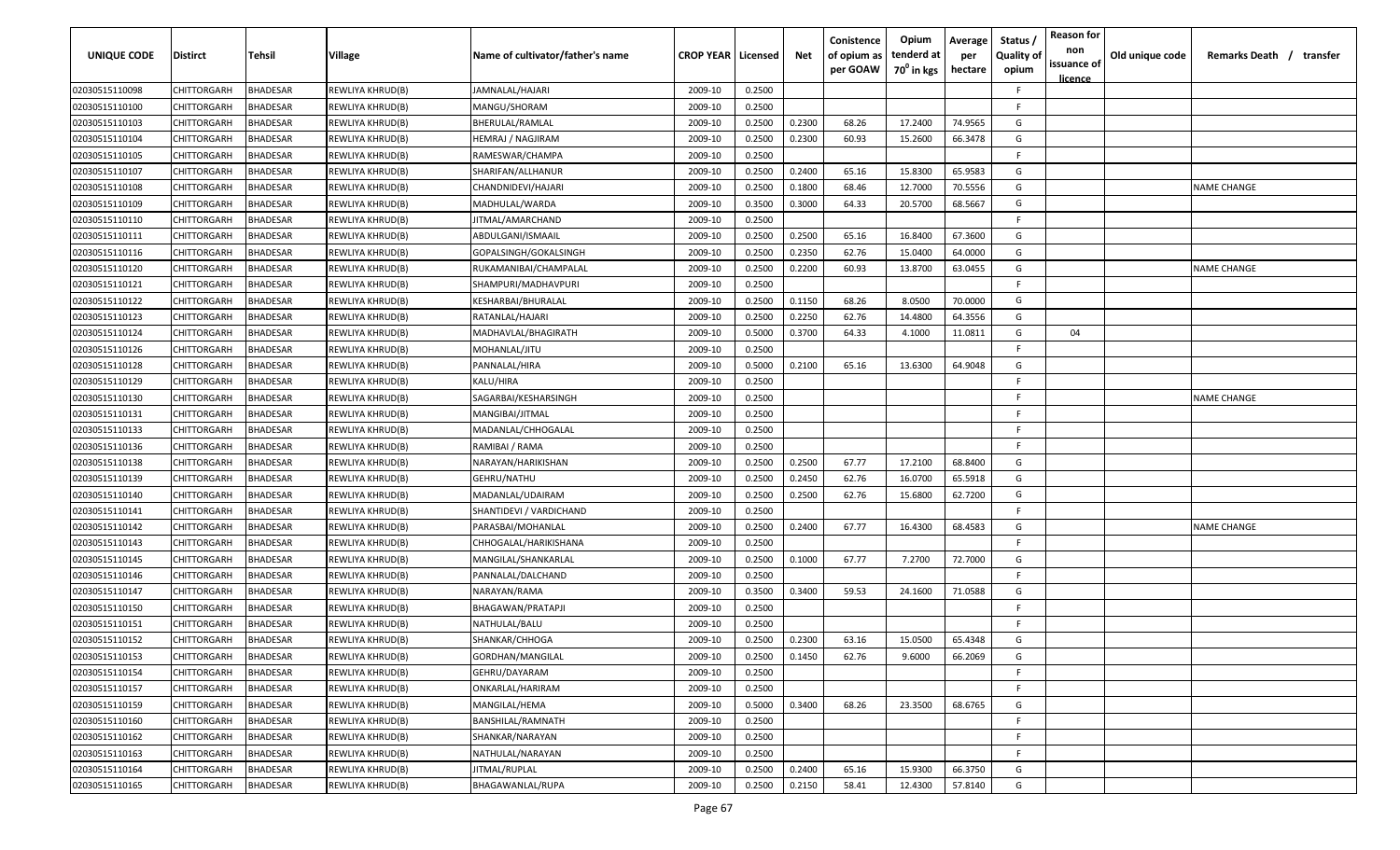| <b>UNIQUE CODE</b> | <b>Distirct</b>    | Tehsil          | Village          | Name of cultivator/father's name | <b>CROP YEAR   Licensed</b> |        | Net    | Conistence<br>of opium as<br>per GOAW | Opium<br>tenderd at<br>70 <sup>0</sup> in kgs | Average<br>per<br>hectare | Status<br><b>Quality of</b><br>opium | <b>Reason for</b><br>non<br>issuance of<br>licence | Old unique code | Remarks Death / transfer |
|--------------------|--------------------|-----------------|------------------|----------------------------------|-----------------------------|--------|--------|---------------------------------------|-----------------------------------------------|---------------------------|--------------------------------------|----------------------------------------------------|-----------------|--------------------------|
| 02030515110166     | <b>CHITTORGARH</b> | <b>BHADESAR</b> | REWLIYA KHRUD(B) | LAKHAMICHAND/RUPLAL              | 2009-10                     | 0.2500 |        |                                       |                                               |                           | F                                    |                                                    |                 |                          |
| 02030515110167     | CHITTORGARH        | <b>BHADESAR</b> | REWLIYA KHRUD(B) | DALIBAI / SHAMBHUPURI            | 2009-10                     | 0.2500 | 0.2400 |                                       |                                               |                           |                                      | 02                                                 |                 | <b>NAME CHANGE</b>       |
| 02030515110168     | CHITTORGARH        | <b>BHADESAR</b> | REWLIYA KHRUD(B) | UDAIRAM/NATHULAL                 | 2009-10                     | 0.2500 |        |                                       |                                               |                           | F                                    |                                                    |                 |                          |
| 02030515110170     | CHITTORGARH        | <b>BHADESAR</b> | REWLIYA KHRUD(B) | BHANWARLAL/CHUNA                 | 2009-10                     | 0.2500 |        |                                       |                                               |                           | E                                    |                                                    |                 |                          |
| 02030515110171     | CHITTORGARH        | <b>BHADESAR</b> | REWLIYA KHRUD(B) | RATANLAL/BHERA                   | 2009-10                     | 0.2500 |        |                                       |                                               |                           | F                                    |                                                    |                 |                          |
| 02030515110172     | CHITTORGARH        | <b>BHADESAR</b> | REWLIYA KHRUD(B) | SURESH/NARAYAN                   | 2009-10                     | 0.2500 |        |                                       |                                               |                           | E                                    |                                                    |                 | <b>NAME CHANGE</b>       |
| 02030515110173     | CHITTORGARH        | <b>BHADESAR</b> | REWLIYA KHRUD(B) | BANSILAL/KESURAM                 | 2009-10                     | 0.2500 | 0.2400 | 62.76                                 | 14.9900                                       | 62.4583                   | G                                    |                                                    |                 | <b>NAME CHANGE</b>       |
| 02030515110174     | CHITTORGARH        | <b>BHADESAR</b> | REWLIYA KHRUD(B) | PYARI/SUKHDEV                    | 2009-10                     | 0.2500 |        |                                       |                                               |                           | F                                    |                                                    |                 |                          |
| 02030515110175     | CHITTORGARH        | <b>BHADESAR</b> | REWLIYA KHRUD(B) | LEHRUDAS/CHUNNIDAS               | 2009-10                     | 0.2500 |        |                                       |                                               |                           | F                                    |                                                    |                 |                          |
| 02030515110177     | CHITTORGARH        | <b>BHADESAR</b> | REWLIYA KHRUD(B) | RAMIBAI/BHERU                    | 2009-10                     | 0.2500 |        |                                       |                                               |                           | E                                    |                                                    |                 |                          |
| 02030515110178     | CHITTORGARH        | <b>BHADESAR</b> | REWLIYA KHRUD(B) | MADANLAL/HAJARI                  | 2009-10                     | 0.3500 | 0.1950 | 64.33                                 | 12.7700                                       | 65.4872                   | G                                    |                                                    |                 |                          |
| 02030515110179     | CHITTORGARH        | <b>BHADESAR</b> | REWLIYA KHRUD(B) | BHAGIRATH/HAJARI                 | 2009-10                     | 0.5000 | 0.4200 | 64.33                                 | 28.5800                                       | 68.0476                   | G                                    |                                                    |                 |                          |
| 02030515110180     | CHITTORGARH        | <b>BHADESAR</b> | REWLIYA KHRUD(B) | RATANDAS/NARAYANDAS              | 2009-10                     | 0.2500 | 0.1450 | 65.16                                 | 9.7200                                        | 67.0345                   | G                                    |                                                    |                 |                          |
| 02030515110181     | CHITTORGARH        | <b>BHADESAR</b> | REWLIYA KHRUD(B) | SHANKAR/GOKAL                    | 2009-10                     | 0.2500 | 0.2400 | 60.93                                 | 15.2000                                       | 63.3333                   | G                                    |                                                    |                 |                          |
| 02030515110182     | CHITTORGARH        | <b>BHADESAR</b> | REWLIYA KHRUD(B) | MADHULAL/NARAYAN SALAVI          | 2009-10                     | 0.2500 | 0.2450 | 54.02                                 | 1.2500                                        | 5.1020                    |                                      | 02                                                 |                 |                          |
| 02030515110185     | CHITTORGARH        | <b>BHADESAR</b> | REWLIYA KHRUD(B) | DHAPUBAI/NANDRAM                 | 2009-10                     | 0.2500 |        |                                       |                                               |                           | E                                    |                                                    |                 | <b>NAME CHANGE</b>       |
| 02030515110186     | CHITTORGARH        | <b>BHADESAR</b> | REWLIYA KHRUD(B) | MADANLAL/GOKAL                   | 2009-10                     | 0.2500 |        |                                       |                                               |                           | F                                    |                                                    |                 |                          |
| 02030515110187     | CHITTORGARH        | <b>BHADESAR</b> | REWLIYA KHRUD(B) | HIRALAL/BADRILAL                 | 2009-10                     | 0.5000 | 0.1950 | 65.16                                 | 13.2900                                       | 68.1538                   | G                                    |                                                    |                 |                          |
| 02030515110188     | CHITTORGARH        | <b>BHADESAR</b> | REWLIYA KHRUD(B) | NAGJIRAM/BADRILAL                | 2009-10                     | 0.2500 | 0.1950 | 63.16                                 | 13.4300                                       | 68.8718                   | G                                    |                                                    |                 |                          |
| 02030515110189     | CHITTORGARH        | <b>BHADESAR</b> | REWLIYA KHRUD(B) | BADAMIBAI/BHERA                  | 2009-10                     | 0.2500 |        |                                       |                                               |                           | F.                                   |                                                    |                 |                          |
| 02030515110191     | CHITTORGARH        | <b>BHADESAR</b> | REWLIYA KHRUD(A) | MADHU / NANA                     | 2009-10                     | 0.5000 | 0.5100 | 63.01                                 | 3.8000                                        | 7.4510                    | G                                    | 04                                                 |                 |                          |
| 02030515110192     | CHITTORGARH        | <b>BHADESAR</b> | REWLIYA KHRUD(A) | MOHANLAL/JASHRAJ                 | 2009-10                     | 0.5000 |        |                                       |                                               |                           | E                                    |                                                    | 02030516018048  | TRANSFER                 |
| 02030515110193     | CHITTORGARH        | <b>BHADESAR</b> | REWLIYA KHRUD(A) | CHAMPA/HEERALAL                  | 2009-10                     | 0.2500 | 0.2550 | 65.70                                 | 17.5100                                       | 68.6667                   | G                                    |                                                    | 02030516052009  | TRANSFER                 |
| 02030515111001     | CHITTORGARH        | <b>BHADESAR</b> | RUPAKHEDI        | JAMNALAL / GOPAL                 | 2009-10                     | 0.2500 |        |                                       |                                               |                           |                                      | 09                                                 |                 |                          |
| 02030515111002     | CHITTORGARH        | <b>BHADESAR</b> | RUPAKHEDI        | KISHANLAL / HARLAL               | 2009-10                     | 0.2500 | 0.2400 | 58.30                                 | 14.9200                                       | 62.1667                   | G                                    |                                                    |                 |                          |
| 02030515111003     | CHITTORGARH        | <b>BHADESAR</b> | RUPAKHEDI        | HARLAL / UDA                     | 2009-10                     | 0.2500 |        |                                       |                                               |                           | F                                    |                                                    |                 |                          |
| 02030515111007     | CHITTORGARH        | <b>BHADESAR</b> | RUPAKHEDI        | RAMLAL/SHANKER                   | 2009-10                     | 0.2500 |        |                                       |                                               |                           | E                                    |                                                    |                 | <b>NAME CHANGE</b>       |
| 02030515111008     | CHITTORGARH        | <b>BHADESAR</b> | RUPAKHEDI        | DOLIBAI/MADHU                    | 2009-10                     | 0.2500 |        |                                       |                                               |                           | E                                    |                                                    |                 | <b>NAME CHANGE</b>       |
| 02030515111010     | CHITTORGARH        | <b>BHADESAR</b> | RUPAKHEDI        | BHURIBAI/CHAMPALAL               | 2009-10                     | 0.2500 |        |                                       |                                               |                           | F.                                   |                                                    |                 |                          |
| 02030515111011     | CHITTORGARH        | <b>BHADESAR</b> | RUPAKHEDI        | DEVILAL / DALICHAND              | 2009-10                     | 0.2500 | 0.1300 | 68.76                                 | 10.1700                                       | 78.2308                   | G                                    |                                                    |                 |                          |
| 02030515111016     | CHITTORGARH        | <b>BHADESAR</b> | RUPAKHEDI        | ONKAR / PARTHA                   | 2009-10                     | 0.2500 |        |                                       |                                               |                           | E                                    |                                                    |                 |                          |
| 02030515111018     | CHITTORGARH        | <b>BHADESAR</b> | RUPAKHEDI        | GOPIBAI/VARDA                    | 2009-10                     | 0.2500 |        |                                       |                                               |                           | F                                    |                                                    |                 | <b>NAME CHANGE</b>       |
| 02030515111020     | CHITTORGARH        | <b>BHADESAR</b> | RUPAKHEDI        | NARAYAN / DULICHAND              | 2009-10                     | 0.2500 | 0.1700 | 60.06                                 | 10.2300                                       | 60.1765                   | G                                    |                                                    |                 |                          |
| 02030515111021     | CHITTORGARH        | <b>BHADESAR</b> | RUPAKHEDI        | ONKARLAL / DULICHAND             | 2009-10                     | 0.2500 |        |                                       |                                               |                           | F                                    |                                                    |                 |                          |
| 02030515111022     | CHITTORGARH        | <b>BHADESAR</b> | RUPAKHEDI        | <b>IEETU / GOPAL JAT</b>         | 2009-10                     | 0.2500 |        |                                       |                                               |                           | F.                                   |                                                    |                 |                          |
| 02030515111023     | CHITTORGARH        | <b>BHADESAR</b> | <b>RUPAKHEDI</b> | PAPULAL/TEKCHAND                 | 2009-10                     | 0.2500 |        |                                       |                                               |                           | F                                    |                                                    |                 | <b>NAME CHANGE</b>       |
| 02030515111026     | <b>CHITTORGARH</b> | <b>BHADESAR</b> | RUPAKHEDI        | GOPI / CHOGABHEEL                | 2009-10                     | 0.2500 |        |                                       |                                               |                           | E.                                   |                                                    |                 |                          |
| 02030515111027     | CHITTORGARH        | <b>BHADESAR</b> | RUPAKHEDI        | <b>GIRDHARI / KALU BHEEL</b>     | 2009-10                     | 0.2500 | 0.2250 | 60.06                                 | 1.0700                                        | 4.7556                    | G                                    | 04                                                 |                 |                          |
| 02030515111029     | CHITTORGARH        | <b>BHADESAR</b> | RUPAKHEDI        | LAKSHMAN / CHOGAJAT              | 2009-10                     | 0.2500 |        |                                       |                                               |                           | F                                    |                                                    |                 |                          |
| 02030515111030     | CHITTORGARH        | <b>BHADESAR</b> | RUPAKHEDI        | <b>BHAGWAN / PARTHU</b>          | 2009-10                     | 0.2500 | 0.2350 | 58.30                                 | 16.4100                                       | 69.8298                   | G                                    |                                                    |                 |                          |
| 02030515111033     | CHITTORGARH        | <b>BHADESAR</b> | RUPAKHEDI        | MATHURALAL / KISHANLAL           | 2009-10                     | 0.2500 |        |                                       |                                               |                           | E                                    |                                                    |                 |                          |
| 02030515111038     | CHITTORGARH        | <b>BHADESAR</b> | RUPAKHEDI        | CHOGA / GANGA                    | 2009-10                     | 0.2500 |        |                                       |                                               |                           | F.                                   |                                                    |                 |                          |
| 02030515111039     | CHITTORGARH        | <b>BHADESAR</b> | RUPAKHEDI        | ONKAR / NATHU                    | 2009-10                     | 0.2500 |        |                                       |                                               |                           | F.                                   |                                                    |                 |                          |
| 02030515111043     | <b>CHITTORGARH</b> | <b>BHADESAR</b> | RUPAKHEDI        | JAMKUBAI / NATHU                 | 2009-10                     | 0.2500 |        |                                       |                                               |                           | E                                    |                                                    |                 |                          |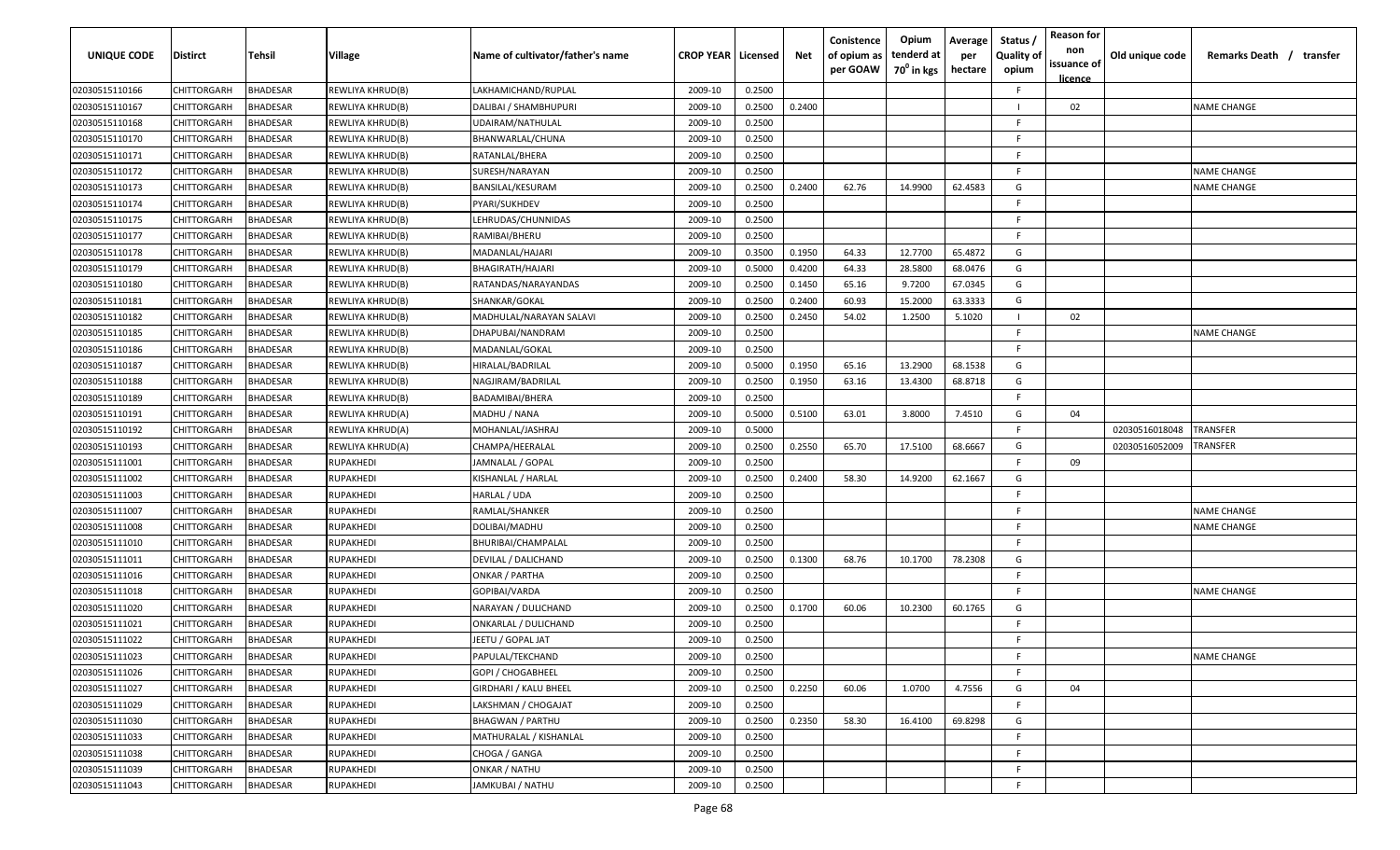| <b>UNIQUE CODE</b> | Distirct           | Tehsil          | Village   | Name of cultivator/father's name | <b>CROP YEAR   Licensed</b> |        | Net    | Conistence<br>of opium as<br>per GOAW | Opium<br>tenderd at<br>70 <sup>0</sup> in kgs | Average<br>per<br>hectare | Status /<br><b>Quality of</b><br>opium | <b>Reason for</b><br>non<br>issuance of<br><u>licence</u> | Old unique code | Remarks Death / transfer    |
|--------------------|--------------------|-----------------|-----------|----------------------------------|-----------------------------|--------|--------|---------------------------------------|-----------------------------------------------|---------------------------|----------------------------------------|-----------------------------------------------------------|-----------------|-----------------------------|
| 02030515111044     | CHITTORGARH        | <b>BHADESAR</b> | RUPAKHEDI | CHANDIBAI / UDA                  | 2009-10                     | 0.2500 |        |                                       |                                               |                           | F.                                     |                                                           |                 |                             |
| 02030515111047     | CHITTORGARH        | BHADESAR        | RUPAKHEDI | DHANRAJ / SHOLA                  | 2009-10                     | 0.2500 | 0.2500 | 60.60                                 | 16.0000                                       | 64.0000                   | G                                      |                                                           |                 |                             |
| 02030515111050     | CHITTORGARH        | BHADESAR        | RUPAKHEDI | <b>BALURAM / CHAMPA</b>          | 2009-10                     | 0.2500 |        |                                       |                                               |                           | -F.                                    |                                                           |                 |                             |
| 02030515111052     | CHITTORGARH        | BHADESAR        | RUPAKHEDI | RAMESHVAR / CHAMPA               | 2009-10                     | 0.2500 |        |                                       |                                               |                           | -F.                                    |                                                           |                 |                             |
| 02030515111053     | CHITTORGARH        | BHADESAR        | RUPAKHEDI | <b>BHERU / ONKAR</b>             | 2009-10                     | 0.2500 |        |                                       |                                               |                           | -F.                                    |                                                           |                 |                             |
| 02030515111058     | CHITTORGARH        | BHADESAR        | RUPAKHEDI | SHOBHALAL / NANURAM,             | 2009-10                     | 0.2500 | 0.2550 | 58.30                                 | 16.5100                                       | 64.7451                   | G                                      |                                                           |                 |                             |
| 02030515111059     | <b>CHITTORGARH</b> | BHADESAR        | RUPAKHEDI | RAMESHVAR / KALU                 | 2009-10                     | 0.2500 |        |                                       |                                               |                           | -F.                                    |                                                           |                 |                             |
| 02030515111062     | CHITTORGARH        | BHADESAR        | RUPAKHEDI | PRBHU / PARTHU                   | 2009-10                     | 0.2500 | 0.2400 | 54.57                                 | 13.5900                                       | 56.6250                   | G                                      | 05                                                        |                 |                             |
| 02030515111070     | CHITTORGARH        | BHADESAR        | RUPAKHEDI | MAGNIBAI/NATHU                   | 2009-10                     | 0.2500 | 0.2450 | 58.30                                 | 14.8500                                       | 60.6122                   | G                                      |                                                           | 02030515055005  | TRANSFER                    |
| 02030515111071     | CHITTORGARH        | BHADESAR        | RUPAKHEDI | MOHAN/PYARA                      | 2009-10                     | 0.2500 |        |                                       |                                               |                           | F.                                     |                                                           | 02030515055014  | TRANSFER                    |
| 02030515111072     | CHITTORGARH        | BHADESAR        | RUPAKHEDI | BHOPALSING/GAMERSING             | 2009-10                     | 0.2500 | 0.2500 | 60.06                                 | 15.2100                                       | 60.8400                   | G                                      |                                                           | 02030514033034  | TRANSFER                    |
| 02030515111073     | CHITTORGARH        | BHADESAR        | RUPAKHEDI | NANDLAL/GAFUR                    | 2009-10                     | 0.2500 |        |                                       |                                               |                           | N                                      | 11                                                        | 02030515055018  | TRANSFER                    |
| 02030515111074     | CHITTORGARH        | BHADESAR        | RUPAKHEDI | <b>KESHARBAI/ONKAR</b>           | 2009-10                     | 0.2500 |        |                                       |                                               |                           | F.                                     |                                                           | 02030515055010  | TRANSFER                    |
| 02030515111075     | CHITTORGARH        | <b>BHADESAR</b> | RUPAKHEDI | RAMCHANDR/BHUWAN                 | 2009-10                     | 0.2500 |        |                                       |                                               |                           | F                                      |                                                           | 02030515055016  | TRANSFER                    |
| 02030515111076     | CHITTORGARH        | BHADESAR        | RUPAKHEDI | MAGNIBAI/HANSRAJ                 | 2009-10                     | 0.2500 |        |                                       |                                               |                           | -F.                                    |                                                           | 02030515055009  | TRANSFER                    |
| 02030515112001     | CHITTORGARH        | <b>BHADESAR</b> | SAGWADIYA | IMAMBAKSH / RAHIMBAKSH           | 2009-10                     | 0.2500 | 0.2500 | 64.41                                 | 16.4300                                       | 65.7200                   | G                                      |                                                           |                 |                             |
| 02030515112009     | CHITTORGARH        | <b>BHADESAR</b> | SAGWADIYA | GAFUR MO. / JIVAN KHAN           | 2009-10                     | 0.3500 | 0.1000 | 64.92                                 | 6.2500                                        | 62.5000                   | G                                      |                                                           |                 |                             |
| 02030515112011     | CHITTORGARH        | <b>BHADESAR</b> | SAGWADIYA | IMAMBAKSH / JAMALUDDIN           | 2009-10                     | 0.3500 | 0.3350 | 64.92                                 | 24.2700                                       | 72.4478                   | G                                      |                                                           |                 |                             |
| 02030515112015     | CHITTORGARH        | BHADESAR        | SAGWADIYA | RAHMATBAI/HASANKHAN              | 2009-10                     | 0.2500 | 0.0950 | 61.20                                 | 5.4700                                        | 57.5789                   | G                                      |                                                           |                 | NAME CHANGE                 |
| 02030515112016     | CHITTORGARH        | <b>BHADESAR</b> | SAGWADIYA | AZAD HUSSAIN / IMAMBUX BAKSH     | 2009-10                     | 0.2500 | 0.2450 | 67.23                                 | 16.6000                                       | 67.7551                   | G                                      |                                                           |                 |                             |
| 02030515112017     | CHITTORGARH        | <b>BHADESAR</b> | SAGWADIYA | AZIZ MO. / ALLAH BAKSH           | 2009-10                     | 0.2500 | 0.2600 | 57.25                                 | 15.4800                                       | 59.5385                   | G                                      |                                                           |                 |                             |
| 02030515112023     | CHITTORGARH        | <b>BHADESAR</b> | SAGWADIYA | AMARCHAND / KISHNA KACHI         | 2009-10                     | 0.2500 |        |                                       |                                               |                           | -F                                     |                                                           |                 |                             |
| 02030515112025     | CHITTORGARH        | <b>BHADESAR</b> | SAGWADIYA | RUPNATH / NANURAM                | 2009-10                     | 0.2500 |        |                                       |                                               |                           | -F                                     |                                                           |                 |                             |
| 02030515112028     | CHITTORGARH        | BHADESAR        | SAGWADIYA | MIYACHAND / BHIMA                | 2009-10                     | 0.2500 |        |                                       |                                               |                           | -F.                                    |                                                           |                 |                             |
| 02030515112030     | CHITTORGARH        | BHADESAR        | SAGWADIYA | RASUL MO. / CHAND MO.            | 2009-10                     | 0.3500 | 0.2100 | 57.25                                 | 12.0900                                       | 57.5714                   | G                                      |                                                           |                 | TRANSFER/ KANTHARIYA A      |
| 02030515112033     | CHITTORGARH        | BHADESAR        | SAGWADIYA | MAKBUL AHMED / HASAN KHAN        | 2009-10                     | 0.2500 |        |                                       |                                               |                           | -F.                                    |                                                           |                 |                             |
| 02030515112037     | CHITTORGARH        | BHADESAR        | SAGWADIYA | IQBAL / JIVANKHAN                | 2009-10                     | 0.3500 | 0.1000 | 64.92                                 | 6.2500                                        | 62.5000                   | G                                      |                                                           |                 |                             |
| 02030515112039     | CHITTORGARH        | BHADESAR        | SAGWADIYA | IAKIR HUSSAIN / CHAND MO.        | 2009-10                     | 0.2500 | 0.2100 | 57.25                                 | 12.0900                                       | 57.5714                   | G                                      |                                                           |                 |                             |
| 02030515112040     | CHITTORGARH        | BHADESAR        | SAGWADIYA | PRATHVIRAJ / KISHNA              | 2009-10                     | 0.3500 | 0.1800 | 64.92                                 | 12.6700                                       | 70.3889                   | G                                      |                                                           |                 |                             |
| 02030515112045     | CHITTORGARH        | BHADESAR        | SAGWADIYA | MADANLAL/LEHRU                   | 2009-10                     | 0.2500 | 0.2450 | 61.29                                 | 15.6800                                       | 64.0000                   | G                                      |                                                           | 02030515069074  | TRANSFER/ KANTHARIYA A      |
| 02030515113003     | CHITTORGARH        | BHADESAR        | SARLAI    | NANURAM / KESHURAM               | 2009-10                     | 0.2500 |        |                                       |                                               |                           | -F.                                    |                                                           |                 |                             |
| 02030515113008     | CHITTORGARH        | <b>BHADESAR</b> | SARLAI    | DHAPUBAI/MOTILAL                 | 2009-10                     | 0.2500 | 0.2500 | 56.53                                 | 14.2500                                       | 57.0000                   | G                                      |                                                           |                 | NAME CHANGE                 |
| 02030515113010     | CHITTORGARH        | BHADESAR        | SARLAI    | NANURAM / RAMSHUKH               | 2009-10                     | 0.3500 | 0.3600 | 62.48                                 | 22.4900                                       | 62.4722                   | G                                      |                                                           | 02030515123107  | TRANSFER                    |
| 02030515113018     | CHITTORGARH        | BHADESAR        | SARLAI    | MANGILAL / KESHURAM              | 2009-10                     | 0.2500 | 0.2450 | 61.97                                 | 16.1000                                       | 65.7143                   | G                                      |                                                           |                 |                             |
| 02030515113020     | <b>CHITTORGARH</b> | BHADESAR        | SARLAI    | MOHANLAL / RAMCHANDRA            | 2009-10                     | 0.2500 |        |                                       |                                               |                           | F                                      |                                                           |                 |                             |
| 02030515113021     | CHITTORGARH        | <b>BHADESAR</b> | SARLAI    | <b>BHURALAL / KAJOD</b>          | 2009-10                     | 0.2500 |        |                                       |                                               |                           | N                                      | 11                                                        |                 |                             |
| 02030515113027     | CHITTORGARH        | <b>BHADESAR</b> | SARLAI    | NARAYANLAL/BHAGIRATH             | 2009-10                     | 0.2500 |        |                                       |                                               |                           | F.                                     |                                                           |                 |                             |
| 02030515113030     | CHITTORGARH        | <b>BHADESAR</b> | SARLAI    | SHANKARLAL/CHHOGALAL             | 2009-10                     | 0.2500 | 0.2500 | 62.48                                 | 15.9400                                       | 63.7600                   | G                                      |                                                           |                 |                             |
| 02030515113031     | <b>CHITTORGARH</b> | <b>BHADESAR</b> | SARLAI    | RATANLAL/CHHOGALAL               | 2009-10                     | 0.2500 |        |                                       |                                               |                           | ${\sf N}$                              | 11                                                        |                 |                             |
| 02030515113035     | CHITTORGARH        | <b>BHADESAR</b> | SARLAI    | RAMCHANDRA/BHAGIRATH             | 2009-10                     | 0.5000 |        |                                       |                                               |                           | F.                                     |                                                           | 02030515123108  | TRANSFER                    |
| 02030515113041     | CHITTORGARH        | <b>BHADESAR</b> | SARLAI    | DHAPUBAI/SAVARAM                 | 2009-10                     | 0.2500 | 0.2100 | 55.99                                 | 12.7100                                       | 60.5238                   | G                                      |                                                           | 02030515101061  | TRANSFER                    |
| 02030515114001     | CHITTORGARH        | BHADESAR        | SEGWA     | <b>DHANRAJ / SHANKAR</b>         | 2009-10                     | 0.2500 |        |                                       |                                               |                           | F.                                     |                                                           |                 |                             |
| 02030515114003     | CHITTORGARH        | BHADESAR        | SEGWA     | KISHOR / GANESH JAT              | 2009-10                     | 0.2500 | 0.2500 | 55.29                                 | 15.6200                                       | 62.4800                   | G                                      |                                                           |                 |                             |
| 02030515114007     | CHITTORGARH        | <b>BHADESAR</b> | SEGWA     | PRATAPI/HAZARI                   | 2009-10                     | 0.2500 | 0.2450 | 61.52                                 | 15.9200                                       | 64.9796                   | G                                      |                                                           | 02030515072014  | <b>TRANSFER/NAME CHANGE</b> |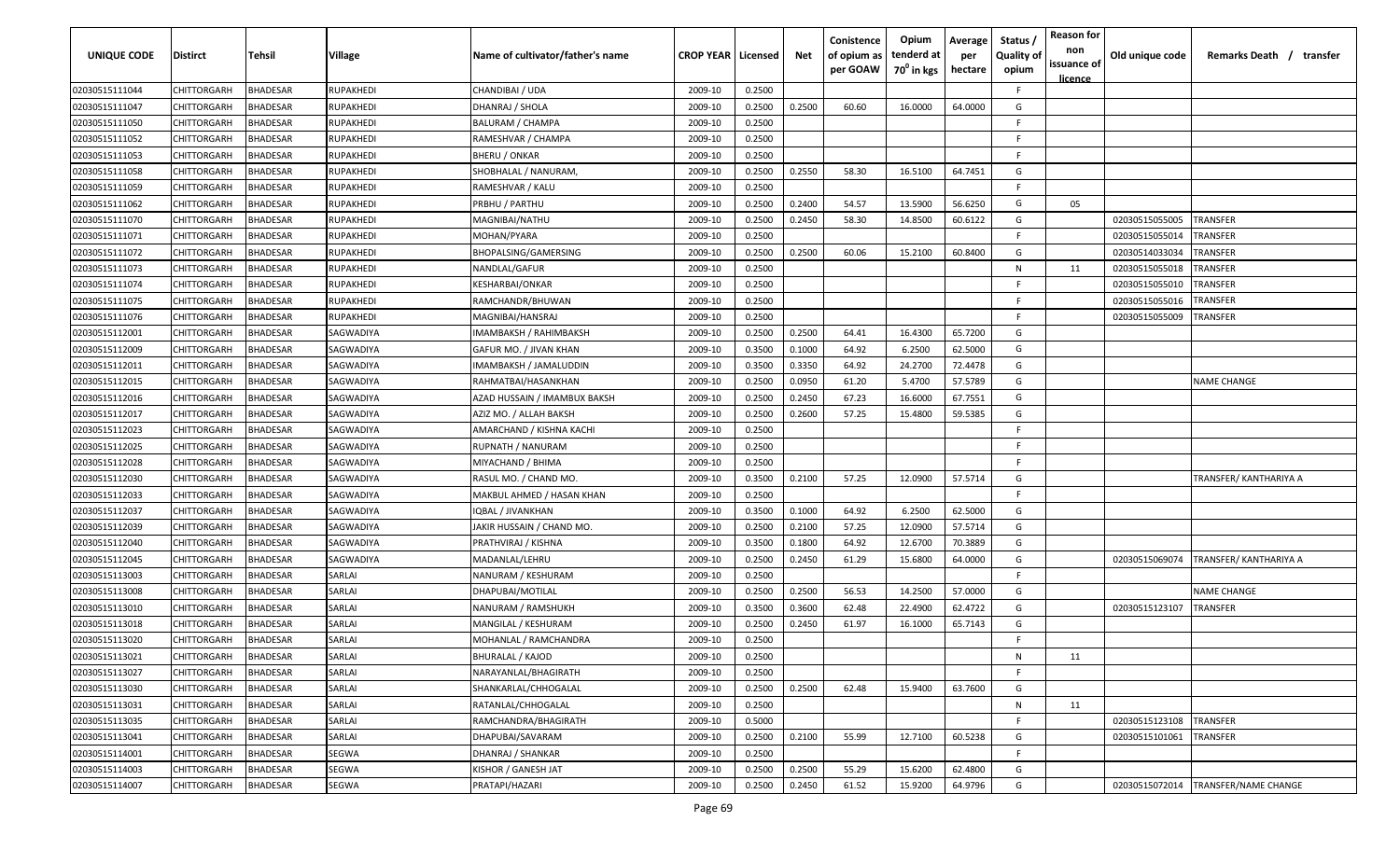| UNIQUE CODE    | <b>Distirct</b>    | Tehsil          | Village      | Name of cultivator/father's name | <b>CROP YEAR   Licensed</b> |        | Net    | Conistence<br>of opium as<br>per GOAW | Opium<br>tenderd at<br>70 <sup>0</sup> in kgs | Average<br>per<br>hectare | Status<br><b>Quality of</b><br>opium | <b>Reason for</b><br>non<br>issuance of<br>licence | Old unique code | Remarks Death / transfer    |
|----------------|--------------------|-----------------|--------------|----------------------------------|-----------------------------|--------|--------|---------------------------------------|-----------------------------------------------|---------------------------|--------------------------------------|----------------------------------------------------|-----------------|-----------------------------|
| 02030515114008 | CHITTORGARH        | <b>BHADESAR</b> | <b>SEGWA</b> | HAMERI/BHERA                     | 2009-10                     | 0.2500 | 0.2500 | 66.29                                 | 3.3500                                        | 13.4000                   | G                                    | 04                                                 |                 |                             |
| 02030515114011 | CHITTORGARH        | <b>BHADESAR</b> | <b>SEGWA</b> | GOPIBAI/HIRA                     | 2009-10                     | 0.2500 |        |                                       |                                               |                           | F.                                   |                                                    |                 | <b>NAME CHANGE</b>          |
| 02030515114020 | CHITTORGARH        | BHADESAR        | <b>SEGWA</b> | BAGWAN/KISHOR                    | 2009-10                     | 0.2500 | 0.1750 | 51.77                                 | 9.6400                                        | 55.0857                   | G                                    | 04                                                 |                 |                             |
| 02030515114025 | CHITTORGARH        | BHADESAR        | SEGWA        | KAMRUDDIN/KASMUDDIN              | 2009-10                     | 0.3500 |        |                                       |                                               |                           | -F                                   |                                                    | 02030515112044  | TRANSFER                    |
| 02030515118004 | CHITTORGARH        | <b>BHADESAR</b> | SOHANKHEDA   | HIRA / PARSA                     | 2009-10                     | 0.2500 | 0.2400 | 59.15                                 | 14.9800                                       | 62.4167                   | G                                    |                                                    |                 |                             |
| 02030515118010 | CHITTORGARH        | <b>BHADESAR</b> | SOHANKHEDA   | NARAYAN / BHERA                  | 2009-10                     | 0.2500 | 0.2250 | 66.83                                 | 16.7000                                       | 74.2222                   | G                                    |                                                    |                 |                             |
| 02030515118012 | CHITTORGARH        | BHADESAR        | SOHANKHEDA   | RAMA / KALU                      | 2009-10                     | 0.2500 |        |                                       |                                               |                           | -F                                   |                                                    |                 |                             |
| 02030515118014 | CHITTORGARH        | <b>BHADESAR</b> | SOHANKHEDA   | RAMA / KISHORE                   | 2009-10                     | 0.2500 | 0.2500 | 51.91                                 | 5.9000                                        | 23.6000                   | G                                    | 04                                                 |                 |                             |
| 02030515118016 | CHITTORGARH        | BHADESAR        | SOHANKHEDA   | GANGARAM / GOPU                  | 2009-10                     | 0.2500 | 0.2400 | 62.60                                 | 16.0800                                       | 67.0000                   | G                                    |                                                    |                 |                             |
| 02030515118017 | CHITTORGARH        | BHADESAR        | SOHANKHEDA   | GANGARAM / KISHANA               | 2009-10                     | 0.2500 |        |                                       |                                               |                           | F.                                   |                                                    |                 |                             |
| 02030515118033 | CHITTORGARH        | 3HADESAR        | SOHANKHEDA   | KAJOD/DEVA                       | 2009-10                     | 0.2500 | 0.2100 | 57.47                                 | 13.1300                                       | 62.5238                   | G                                    |                                                    |                 |                             |
| 02030515118047 | <b>CHITTORGARH</b> | <b>HADESAR</b>  | SOHANKHEDA   | JDA/BHAGU CHAMAR                 | 2009-10                     | 0.2500 | 0.1850 | 62.60                                 | 11.8700                                       | 64.1622                   | G                                    |                                                    |                 |                             |
| 02030515118054 | <b>CHITTORGARH</b> | <b>BHADESAR</b> | SOHANKHEDA   | BHERA/HOLA GADARI                | 2009-10                     | 0.2500 | 0.2500 | 57.32                                 | 15.6500                                       | 62.6000                   | G                                    |                                                    |                 |                             |
| 02030515118055 | CHITTORGARH        | <b>BHADESAR</b> | SOHANKHEDA   | ONKAR/KALU                       | 2009-10                     | 0.2500 |        |                                       |                                               |                           | F.                                   |                                                    |                 |                             |
| 02030515118057 | CHITTORGARH        | <b>BHADESAR</b> | SOHANKHEDA   | GOKAL/SHANKAR                    | 2009-10                     | 0.2500 |        |                                       |                                               |                           | F.                                   |                                                    |                 |                             |
| 02030515118062 | CHITTORGARH        | <b>BHADESAR</b> | SOHANKHEDA   | CHATARBHUJ/BHERA GADARI          | 2009-10                     | 0.2500 | 0.2450 | 57.32                                 | 15.9400                                       | 65.0612                   | G                                    |                                                    |                 |                             |
| 02030515119004 | CHITTORGARH        | <b>BHADESAR</b> | SOMAWAS      | BHERA / KHUMAN                   | 2009-10                     | 0.2500 |        |                                       |                                               |                           | F.                                   |                                                    |                 |                             |
| 02030515119010 | CHITTORGARH        | BHADESAR        | SOMAWAS      | MANKUNWAR / RATANSINGH           | 2009-10                     | 0.2500 | 0.1450 | 64.32                                 | 9.7400                                        | 67.1724                   | G                                    |                                                    |                 |                             |
| 02030515119013 | CHITTORGARH        | <b>BHADESAR</b> | SOMAWAS      | KISHOR/RODA                      | 2009-10                     | 0.2500 |        |                                       |                                               |                           | F.                                   |                                                    |                 | <b>NAME CHANGE</b>          |
| 02030515119023 | CHITTORGARH        | <b>BHADESAR</b> | SOMAWAS      | NOJIBAI/PYARA                    | 2009-10                     | 0.2500 | 0.2300 |                                       |                                               |                           | - 1                                  | 02                                                 |                 |                             |
| 02030515119024 | CHITTORGARH        | <b>BHADESAR</b> | SOMAWAS      | GANGABAI / .HIRA                 | 2009-10                     | 0.2500 | 0.2550 | 50.62                                 | 2.6500                                        | 10.3922                   | G                                    | 04                                                 |                 |                             |
| 02030515119033 | CHITTORGARH        | BHADESAR        | SOMAWAS      | HARIRAM / KISHANA                | 2009-10                     | 0.2500 |        |                                       |                                               |                           | F                                    |                                                    |                 |                             |
| 02030515119035 | CHITTORGARH        | BHADESAR        | SOMAWAS      | CHOGA / HIRA                     | 2009-10                     | 0.2500 | 0.2500 |                                       |                                               |                           |                                      | 02                                                 |                 |                             |
| 02030515119036 | CHITTORGARH        | BHADESAR        | SOMAWAS      | GOKAL / RATNA                    | 2009-10                     | 0.2500 | 0.1300 |                                       |                                               |                           |                                      | 02                                                 |                 |                             |
| 02030515119044 | CHITTORGARH        | <b>BHADESAR</b> | SOMAWAS      | SHANKAR / LALU                   | 2009-10                     | 0.2500 | 0.2200 | 56.70                                 | 2.8400                                        | 12.9091                   | G                                    | 04                                                 |                 |                             |
| 02030515119045 | CHITTORGARH        | BHADESAR        | SOMAWAS      | DEVILAL / RAMAJI                 | 2009-10                     | 0.3500 | 0.0900 | 64.32                                 | 5.8700                                        | 65.2222                   | G                                    |                                                    | 02030515021030  | TRANSFER                    |
| 02030515119049 | CHITTORGARH        | BHADESAR        | SOMAWAS      | GASHI / CHATRA                   | 2009-10                     | 0.2500 | 0.2550 | 60.04                                 | 16.1600                                       | 63.3725                   | G                                    |                                                    |                 |                             |
| 02030515119060 | CHITTORGARH        | <b>BHADESAR</b> | SOMAWAS      | DHANNA / ONKAR                   | 2009-10                     | 0.2500 | 0.2550 | 64.32                                 | 17.6100                                       | 69.0588                   | G                                    |                                                    |                 |                             |
| 02030515119066 | <b>CHITTORGARH</b> | <b>BHADESAR</b> | SOMAWAS      | KHUMAN / BHAGCHAND               | 2009-10                     | 0.2500 |        |                                       |                                               |                           | E                                    |                                                    |                 |                             |
| 02030515119068 | <b>CHITTORGARH</b> | <b>BHADESAR</b> | SOMAWAS      | BHAVARU / HIRA                   | 2009-10                     | 0.2500 |        |                                       |                                               |                           | F.                                   |                                                    |                 |                             |
| 02030515119081 | CHITTORGARH        | <b>BHADESAR</b> | SOMAWAS      | SWA / RUPPA                      | 2009-10                     | 0.3500 | 0.3400 | 65.98                                 | 23.7900                                       | 69.9706                   | G                                    |                                                    | 02030515021032  | TRANSFER                    |
| 02030515119083 | CHITTORGARH        | <b>BHADESAR</b> | SOMAWAS      | PYARIBAI/NARIYA                  | 2009-10                     | 0.2500 | 0.2550 | 60.04                                 | 15.2400                                       | 59.7647                   | G                                    |                                                    | 02030515026014  | <b>FRANSFER/NAME CHANGE</b> |
| 02030515120003 | CHITTORGARH        | <b>BHADESAR</b> | SONIYANA (A) | PREMKUNWAR / HIMMATSINGH         | 2009-10                     | 0.2500 | 0.2000 | 61.39                                 | 12.6900                                       | 63.4500                   | G                                    |                                                    |                 |                             |
| 02030515120004 | CHITTORGARH        | <b>BHADESAR</b> | SONIYANA (A) | NANAIBAI / MOTI                  | 2009-10                     | 0.5000 | 0.4500 | 59.47                                 | 29.7400                                       | 66.0889                   | G                                    |                                                    |                 |                             |
| 02030515120011 | CHITTORGARH        | <b>BHADESAR</b> | SONIYANA (A) | LAKHMA / LALU                    | 2009-10                     | 0.2500 | 0.2350 | 60.93                                 | 15.4400                                       | 65.7021                   | G                                    |                                                    |                 |                             |
| 02030515120014 | CHITTORGARH        | <b>BHADESAR</b> | SONIYANA (A) | RATANLAL / EAKLING               | 2009-10                     | 0.2500 |        |                                       |                                               |                           | F.                                   |                                                    |                 |                             |
| 02030515120016 | CHITTORGARH        | BHADESAR        | SONIYANA (A) | BHAGWAN / DEVA                   | 2009-10                     | 0.2500 | 0.2500 | 58.41                                 | 16.1600                                       | 64.6400                   | G                                    |                                                    |                 |                             |
| 02030515120018 | CHITTORGARH        | <b>BHADESAR</b> | SONIYANA (A) | HAJARILAL / KHURAJ               | 2009-10                     | 0.5000 | 0.4800 | 62.80                                 | 4.7300                                        | 9.8542                    | G                                    | 04                                                 |                 |                             |
| 02030515120019 | CHITTORGARH        | BHADESAR        | SONIYANA (A) | HANSA / KLAU                     | 2009-10                     | 0.2500 | 0.1900 | 61.39                                 | 11.8800                                       | 62.5263                   | G                                    |                                                    |                 |                             |
| 02030515120020 | CHITTORGARH        | BHADESAR        | SONIYANA (A) | LAXMAN / JITU                    | 2009-10                     | 0.2500 | 0.2450 | 55.09                                 | 2.1030                                        | 8.5837                    | G                                    | 04                                                 |                 |                             |
| 02030515120021 | CHITTORGARH        | BHADESAR        | SONIYANA (A) | <b>UDAYRAM / BHERULAL</b>        | 2009-10                     | 0.2500 | 0.1400 | 64.53                                 | 1.6700                                        | 11.9286                   | G                                    | 04                                                 |                 |                             |
| 02030515120023 | CHITTORGARH        | BHADESAR        | SONIYANA (A) | BHAGWATHSINGH / JAGNNATHSINGH    | 2009-10                     | 0.2500 |        |                                       |                                               |                           | F                                    |                                                    |                 |                             |
| 02030515120024 | CHITTORGARH        | BHADESAR        | SONIYANA (A) | PYARCHAND / GHISA                | 2009-10                     | 0.2500 |        |                                       |                                               |                           | -F.                                  |                                                    |                 |                             |
| 02030515120025 | CHITTORGARH        | BHADESAR        | SONIYANA (A) | <b>BHWARIBAI / CHOGA</b>         | 2009-10                     | 0.2500 |        |                                       |                                               |                           | F.                                   |                                                    |                 |                             |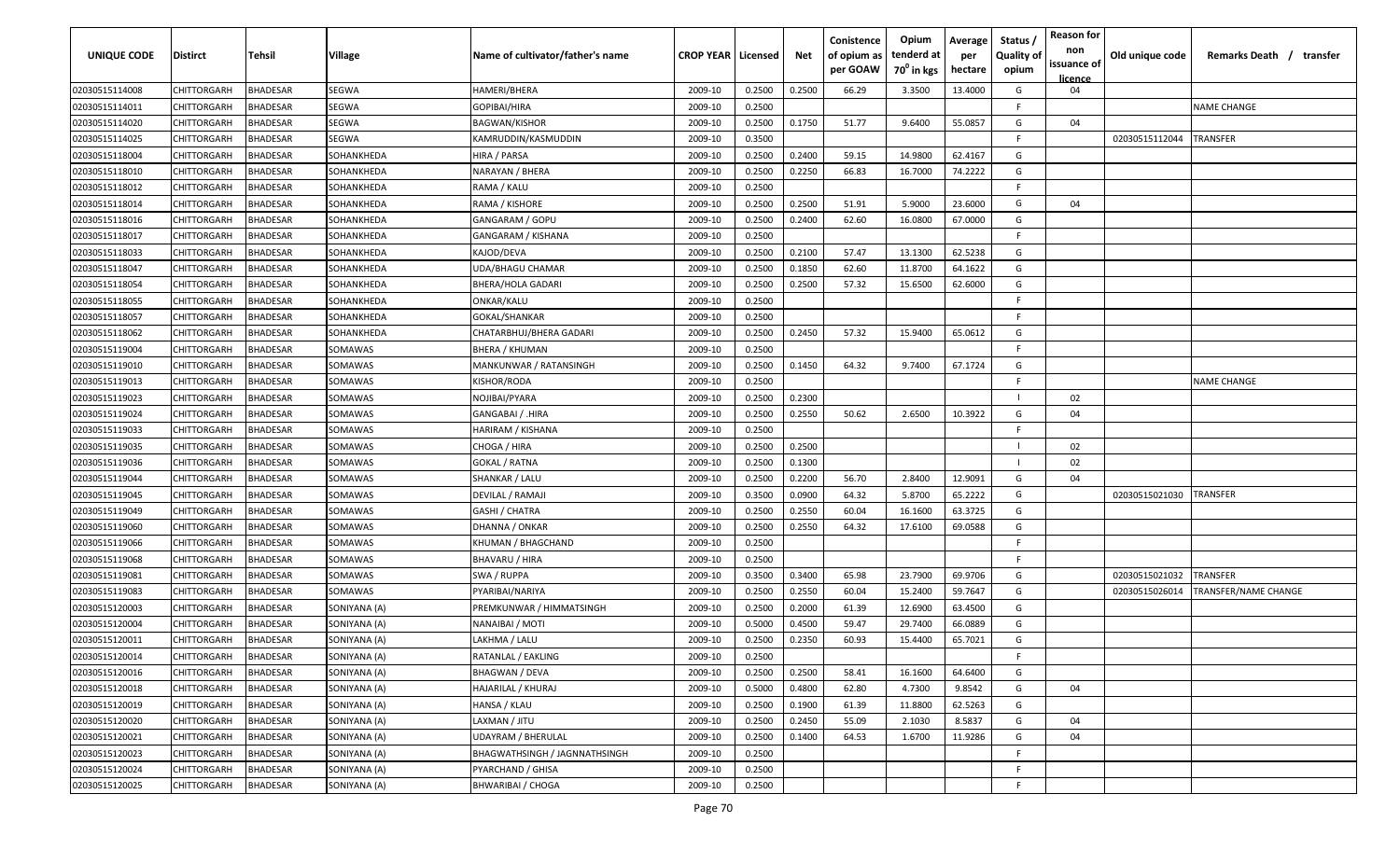| <b>UNIQUE CODE</b> | Distirct           | Tehsil          | Village      | Name of cultivator/father's name | <b>CROP YEAR   Licensed</b> |        | Net    | Conistence<br>of opium as<br>per GOAW | Opium<br>tenderd at<br>70 <sup>0</sup> in kgs | Average<br>per<br>hectare | Status,<br><b>Quality of</b><br>opium | <b>Reason for</b><br>non<br>issuance of<br><u>licence</u> | Old unique code | Remarks Death / transfer |
|--------------------|--------------------|-----------------|--------------|----------------------------------|-----------------------------|--------|--------|---------------------------------------|-----------------------------------------------|---------------------------|---------------------------------------|-----------------------------------------------------------|-----------------|--------------------------|
| 02030515120035     | CHITTORGARH        | <b>BHADESAR</b> | SONIYANA (A) | <b>GEAHRU / BHERAJAT</b>         | 2009-10                     | 0.5000 |        |                                       |                                               |                           | F.                                    |                                                           |                 |                          |
| 02030515120036     | CHITTORGARH        | <b>BHADESAR</b> | SONIYANA (A) | BALURAM / GANESHJAT              | 2009-10                     | 0.5000 | 0.2300 | 66.77                                 | 16.9100                                       | 73.5217                   |                                       | 02                                                        |                 |                          |
| 02030515120037     | CHITTORGARH        | <b>BHADESAR</b> | SONIYANA (A) | <b>BHAGIRATH / RAMCHANDRA</b>    | 2009-10                     | 0.2500 |        |                                       |                                               |                           | F                                     |                                                           |                 |                          |
| 02030515120038     | CHITTORGARH        | <b>BHADESAR</b> | SONIYANA (A) | HRIRAM / BHERAJAT                | 2009-10                     | 0.2500 |        |                                       |                                               |                           | F.                                    |                                                           |                 |                          |
| 02030515120041     | CHITTORGARH        | <b>BHADESAR</b> | SONIYANA (A) | PRATAPIBAI / HAJARI              | 2009-10                     | 0.2500 |        |                                       |                                               |                           | E                                     |                                                           |                 |                          |
| 02030515120045     | CHITTORGARH        | <b>BHADESAR</b> | SONIYANA (A) | MODIBAI / MITTUDAS               | 2009-10                     | 0.2500 | 0.2500 | 64.53                                 | 2.8400                                        | 11.3600                   | G                                     | 04                                                        |                 |                          |
| 02030515120052     | CHITTORGARH        | BHADESAR        | SONIYANA (A) | MANIBAI / BHERA                  | 2009-10                     | 0.2500 |        |                                       |                                               |                           | F                                     |                                                           |                 |                          |
| 02030515120063     | CHITTORGARH        | <b>BHADESAR</b> | SONIYANA (A) | MOHANLAL / KISHAN                | 2009-10                     | 0.2500 | 0.1750 | 64.53                                 | 11.8200                                       | 67.5429                   | G                                     |                                                           |                 |                          |
| 02030515120064     | CHITTORGARH        | <b>BHADESAR</b> | SONIYANA (A) | BHURA / BHAGIRATH                | 2009-10                     | 0.2500 |        |                                       |                                               |                           | E                                     |                                                           |                 |                          |
| 02030515120066     | CHITTORGARH        | BHADESAR        | SONIYANA (A) | JAGHDISH / RAMLAL                | 2009-10                     | 0.2500 | 0.1750 | 62.80                                 | 12.0800                                       | 69.0286                   | G                                     |                                                           |                 |                          |
| 02030515120073     | CHITTORGARH        | BHADESAR        | SONIYANA (A) | RADHIBAI / BALURAM               | 2009-10                     | 0.2500 |        |                                       |                                               |                           | E                                     |                                                           |                 |                          |
| 02030515120075     | CHITTORGARH        | <b>BHADESAR</b> | SONIYANA (A) | PYARA / SWAYIRAM                 | 2009-10                     | 0.2500 |        |                                       |                                               |                           | F                                     |                                                           |                 |                          |
| 02030515120084     | CHITTORGARH        | <b>BHADESAR</b> | SONIYANA (A) | CHMPA / TARACHAND                | 2009-10                     | 0.2500 |        |                                       |                                               |                           | E                                     |                                                           |                 |                          |
| 02030515120085     | CHITTORGARH        | <b>BHADESAR</b> | SONIYANA (A) | SUNDARBAI / RATAN                | 2009-10                     | 0.3500 |        |                                       |                                               |                           | E                                     |                                                           |                 |                          |
| 02030515120086     | CHITTORGARH        | <b>BHADESAR</b> | SONIYANA (A) | BALU / HIRA                      | 2009-10                     | 0.5000 | 0.2000 | 64.53                                 | 14.2500                                       | 71.2500                   | G                                     |                                                           |                 |                          |
| 02030515120095     | CHITTORGARH        | <b>BHADESAR</b> | SONIYANA (B) | HJARI / KALU                     | 2009-10                     | 0.2500 |        |                                       |                                               |                           | F                                     |                                                           |                 |                          |
| 02030515120096     | CHITTORGARH        | <b>BHADESAR</b> | SONIYANA (A) | HANSA / BHERAJAT                 | 2009-10                     | 0.5000 | 0.2000 | 62.80                                 | 13.5300                                       | 67.6500                   | G                                     |                                                           |                 |                          |
| 02030515120097     | CHITTORGARH        | <b>BHADESAR</b> | SONIYANA (A) | BHERA / JITU                     | 2009-10                     | 0.3500 | 0.2400 | 62.80                                 | 16.1800                                       | 67.4167                   | G                                     |                                                           |                 |                          |
| 02030515120099     | CHITTORGARH        | <b>BHADESAR</b> | SONIYANA (B) | JAMANALAL/TEKCHAND               | 2009-10                     | 0.2500 | 0.2000 | 61.97                                 | 13.2600                                       | 66.3000                   | G                                     |                                                           |                 |                          |
| 02030515120100     | CHITTORGARH        | <b>BHADESAR</b> | SONIYANA (A) | <b>BALURAM / MEGHRAJ</b>         | 2009-10                     | 0.3500 | 0.2450 | 62.76                                 | 16.6500                                       | 67.9592                   | G                                     |                                                           |                 |                          |
| 02030515120102     | CHITTORGARH        | <b>BHADESAR</b> | SONIYANA (B) | <b>BALURAM / WARDA</b>           | 2009-10                     | 0.2500 | 0.2250 | 62.79                                 | 15.0400                                       | 66.8444                   | G                                     |                                                           |                 |                          |
| 02030515120103     | CHITTORGARH        | <b>BHADESAR</b> | SONIYANA (B) | AMARSINGH / SHANKARSINGH         | 2009-10                     | 0.2500 | 0.2500 | 56.53                                 | 14.6200                                       | 58.4800                   | G                                     |                                                           |                 |                          |
| 02030515120104     | CHITTORGARH        | <b>BHADESAR</b> | SONIYANA (B) | KASTURIBAI/BHAGIRATH             | 2009-10                     | 0.2500 | 0.2350 | 62.48                                 | 15.6200                                       | 66.4681                   | G                                     |                                                           |                 | <b>NAME CHANGE</b>       |
| 02030515120105     | CHITTORGARH        | BHADESAR        | SONIYANA (B) | SHANKAR / DEVA                   | 2009-10                     | 0.2500 |        |                                       |                                               |                           | F                                     |                                                           |                 |                          |
| 02030515120107     | CHITTORGARH        | <b>BHADESAR</b> | SONIYANA (B) | NARAYAN/KISHANA                  | 2009-10                     | 0.2500 |        |                                       |                                               |                           | E                                     |                                                           |                 | <b>NAME CHANGE</b>       |
| 02030515120108     | CHITTORGARH        | <b>BHADESAR</b> | SONIYANA (B) | DHANNIBAI / MADHO                | 2009-10                     | 0.2500 | 0.2350 | 62.48                                 | 16.1000                                       | 68.5106                   | G                                     |                                                           |                 |                          |
| 02030515120109     | CHITTORGARH        | BHADESAR        | SONIYANA (B) | RAMLAL / KALU                    | 2009-10                     | 0.2500 |        |                                       |                                               |                           | E                                     |                                                           |                 |                          |
| 02030515120112     | CHITTORGARH        | BHADESAR        | SONIYANA (B) | LAKXMAN / BHERULAL               | 2009-10                     | 0.2500 | 0.2400 | 62.79                                 | 16.2300                                       | 67.6250                   | G                                     |                                                           |                 |                          |
| 02030515120114     | CHITTORGARH        | <b>BHADESAR</b> | SONIYANA (B) | MEGHRAJ/CHATURBHUJ               | 2009-10                     | 0.2500 | 0.2050 | 66.26                                 | 14.0200                                       | 68.3902                   | G                                     |                                                           |                 |                          |
| 02030515120115     | CHITTORGARH        | <b>BHADESAR</b> | SONIYANA (B) | <b>GHOKAL / CHAMPALAL</b>        | 2009-10                     | 0.2500 |        |                                       |                                               |                           | E                                     |                                                           |                 |                          |
| 02030515120119     | CHITTORGARH        | <b>BHADESAR</b> | SONIYANA (B) | CHUNNILAL / CHAMPA               | 2009-10                     | 0.2500 |        |                                       |                                               |                           | E                                     |                                                           |                 |                          |
| 02030515120120     | CHITTORGARH        | <b>BHADESAR</b> | SONIYANA (B) | RAMIBAI / PARTHU                 | 2009-10                     | 0.2500 |        |                                       |                                               |                           | F.                                    |                                                           |                 |                          |
| 02030515120124     | CHITTORGARH        | <b>BHADESAR</b> | SONIYANA (B) | JAMNA / NANDRAM                  | 2009-10                     | 0.2500 | 0.2250 | 59.75                                 | 13.4600                                       | 59.8222                   | G                                     |                                                           |                 |                          |
| 02030515120125     | CHITTORGARH        | <b>BHADESAR</b> | SONIYANA (B) | RATANLAL / MITTUJI               | 2009-10                     | 0.2500 | 0.2250 | 59.75                                 | 14.4500                                       | 64.2222                   | G                                     |                                                           |                 |                          |
| 02030515120126     | <b>CHITTORGARH</b> | <b>BHADESAR</b> | SONIYANA (B) | BALURAM / RAMCHANDRA             | 2009-10                     | 0.2500 | 0.1950 | 56.53                                 | 12.1500                                       | 62.3077                   | G                                     |                                                           |                 |                          |
| 02030515120127     | CHITTORGARH        | <b>BHADESAR</b> | SONIYANA (B) | MATHURA / NANDRAM                | 2009-10                     | 0.2500 |        |                                       |                                               |                           | F.                                    |                                                           |                 |                          |
| 02030515120135     | CHITTORGARH        | <b>BHADESAR</b> | SONIYANA (B) | SHANKAR / NANDRAM                | 2009-10                     | 0.2500 | 0.2450 | 62.48                                 | 2.4400                                        | 9.9592                    | G                                     | 04                                                        |                 |                          |
| 02030515120136     | <b>CHITTORGARH</b> | <b>BHADESAR</b> | SONIYANA (B) | DHANRAJ / CHAMPA                 | 2009-10                     | 0.2500 |        |                                       |                                               |                           | E                                     |                                                           |                 |                          |
| 02030515120137     | CHITTORGARH        | <b>BHADESAR</b> | SONIYANA (B) | BHAGWAN / JITU                   | 2009-10                     | 0.2500 | 0.2450 | 59.75                                 | 15.6200                                       | 63.7551                   | G                                     |                                                           |                 |                          |
| 02030515120139     | CHITTORGARH        | <b>BHADESAR</b> | SONIYANA (B) | SHANKER/CHAMPA                   | 2009-10                     | 0.2500 |        |                                       |                                               |                           | F.                                    |                                                           |                 | <b>NAME CHANGE</b>       |
| 02030515120140     | CHITTORGARH        | <b>BHADESAR</b> | SONIYANA (B) | BHWANIRAJ / LOBHRAJ              | 2009-10                     | 0.2500 |        |                                       |                                               |                           | F.                                    |                                                           |                 |                          |
| 02030515120142     | CHITTORGARH        | <b>BHADESAR</b> | SONIYANA (B) | NARAYAN / MANGU                  | 2009-10                     | 0.2500 | 0.2400 | 63.23                                 | 16.1400                                       | 67.2500                   | G                                     |                                                           |                 |                          |
| 02030515120143     | CHITTORGARH        | <b>BHADESAR</b> | SONIYANA (B) | RATAN / HAJARI                   | 2009-10                     | 0.2500 |        |                                       |                                               |                           | F.                                    |                                                           |                 |                          |
| 02030515120144     | <b>CHITTORGARH</b> | <b>BHADESAR</b> | SONIYANA (B) | GORILAL / CHATURBHUJ             | 2009-10                     | 0.2500 | 0.2400 | 61.97                                 | 16.2200                                       | 67.5833                   | G                                     |                                                           |                 |                          |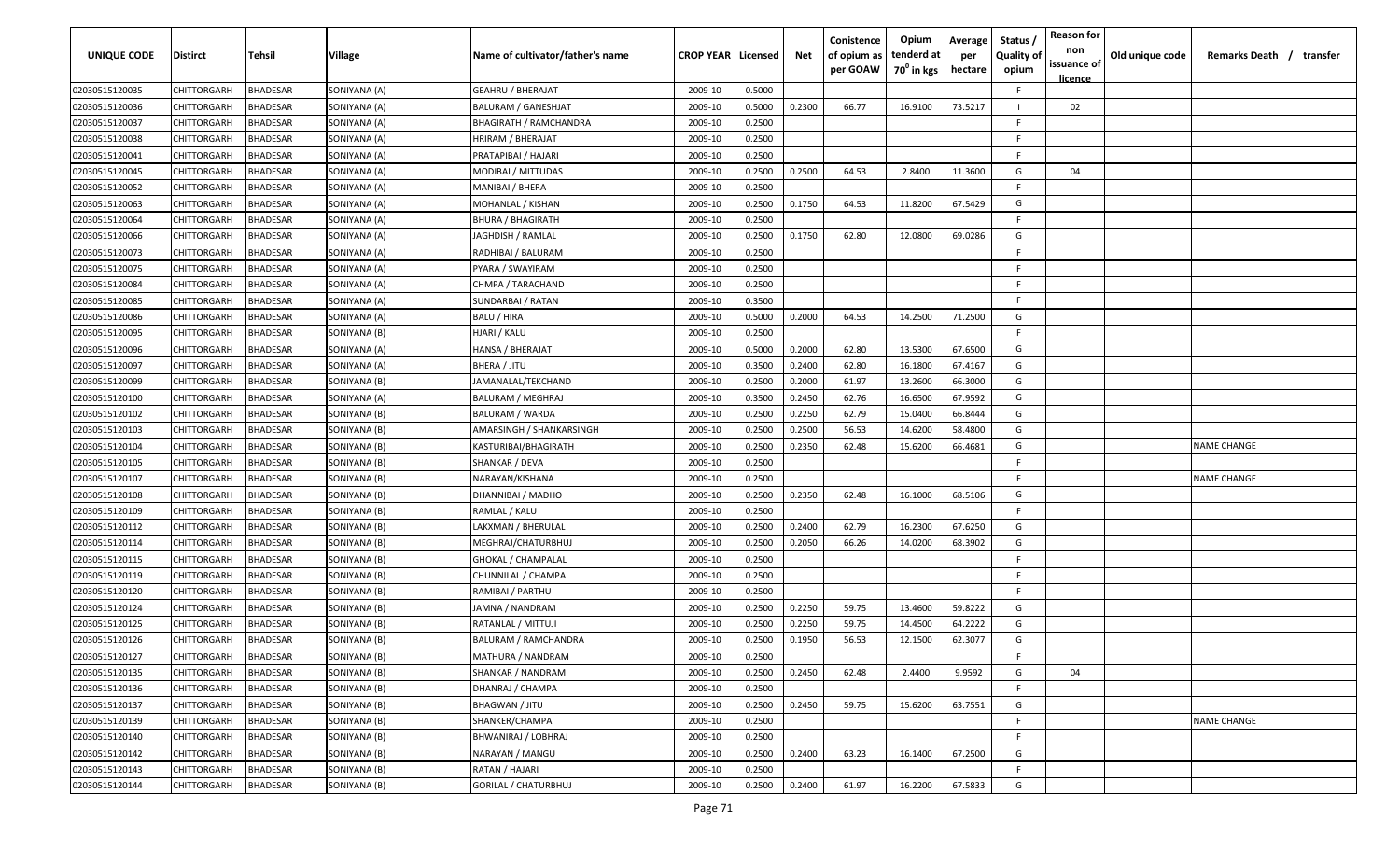| UNIQUE CODE    | Distirct           | Tehsil          | Village      | Name of cultivator/father's name | <b>CROP YEAR   Licensed</b> |        | Net    | Conistence<br>of opium as<br>per GOAW | Opium<br>tenderd at<br>70 <sup>0</sup> in kgs | Average<br>per<br>hectare | Status /<br><b>Quality of</b><br>opium | <b>Reason for</b><br>non<br>issuance of | Old unique code | Remarks Death / transfer |
|----------------|--------------------|-----------------|--------------|----------------------------------|-----------------------------|--------|--------|---------------------------------------|-----------------------------------------------|---------------------------|----------------------------------------|-----------------------------------------|-----------------|--------------------------|
| 02030515120146 | CHITTORGARH        | <b>BHADESAR</b> | SONIYANA (B) | PARWAKANWAR / GHIRDHARI          | 2009-10                     | 0.2500 | 0.1950 | 62.79                                 | 13.0500                                       | 66.9231                   | G                                      | <u>licence</u>                          |                 |                          |
| 02030515120149 | CHITTORGARH        | BHADESAR        | SONIYANA (B) | KANHEYALAL / BALUDAS             | 2009-10                     | 0.2500 | 0.2400 | 62.79                                 | 15.8900                                       | 66.2083                   | G                                      |                                         |                 |                          |
| 02030515120150 | CHITTORGARH        | BHADESAR        | SONIYANA (B) | SHANKARSINGH / KISHANSINGH       | 2009-10                     | 0.2500 | 0.1200 | 65.67                                 | 8.4200                                        | 70.1667                   | G                                      |                                         |                 |                          |
| 02030515120151 | CHITTORGARH        | BHADESAR        | SONIYANA (B) | RATN / CHAMPA                    | 2009-10                     | 0.2500 |        |                                       |                                               |                           | -F.                                    |                                         |                 |                          |
| 02030515120154 | CHITTORGARH        | BHADESAR        | SONIYANA (B) | GORDHANSINGH / HADMANTSINGH      | 2009-10                     | 0.2500 | 0.2400 | 55.99                                 | 2.1400                                        | 8.9167                    | G                                      | 04                                      |                 |                          |
| 02030515120155 | CHITTORGARH        | <b>BHADESAR</b> | SONIYANA (B) | KISHNA / BHERA                   | 2009-10                     | 0.2500 | 0.2350 | 62.79                                 | 2.4200                                        | 10.2979                   | G                                      | 04                                      |                 |                          |
| 02030515120156 | CHITTORGARH        | <b>BHADESAR</b> | SONIYANA (B) | CHAGANDAS / MOHANDAS             | 2009-10                     | 0.2500 | 0.2400 | 63.33                                 | 2.9300                                        | 12.2083                   | G                                      | 04                                      |                 |                          |
| 02030515120157 | CHITTORGARH        | BHADESAR        | SONIYANA (B) | RAMNARAYAN / HAJARI              | 2009-10                     | 0.2500 | 0.2300 | 62.79                                 | 16.2600                                       | 70.6957                   | G                                      |                                         |                 |                          |
| 02030515120159 | CHITTORGARH        | BHADESAR        | SONIYANA (B) | JAMNA / NARAYAN                  | 2009-10                     | 0.2500 | 0.1850 | 67.56                                 | 12.9200                                       | 69.8378                   | G                                      |                                         |                 |                          |
| 02030515120161 | CHITTORGARH        | BHADESAR        | SONIYANA (B) | LOBHU / TEAKA                    | 2009-10                     | 0.2500 | 0.2150 | 67.56                                 | 2.8500                                        | 13.2558                   | G                                      | 04                                      |                 |                          |
| 02030515120166 | CHITTORGARH        | BHADESAR        | SONIYANA (B) | RAMLAL / EAKLING                 | 2009-10                     | 0.2500 | 0.1950 | 62.79                                 | 13.1700                                       | 67.5385                   | G                                      |                                         |                 |                          |
| 02030515120168 | CHITTORGARH        | BHADESAR        | SONIYANA (B) | BHERU / MAGNA BHIL               | 2009-10                     | 0.2500 | 0.1550 | 62.79                                 | 9.9000                                        | 63.8710                   | G                                      |                                         |                 |                          |
| 02030515120169 | CHITTORGARH        | BHADESAR        | SONIYANA (B) | CHOGA / LALU KUMHAR              | 2009-10                     | 0.2500 | 0.1500 | 63.33                                 | 9.7000                                        | 64.6667                   | G                                      |                                         |                 |                          |
| 02030515120170 | CHITTORGARH        | <b>BHADESAR</b> | SONIYANA (B) | MOHNAIBAI / LADU                 | 2009-10                     | 0.2500 |        |                                       |                                               |                           | F                                      |                                         |                 |                          |
| 02030515120171 | CHITTORGARH        | BHADESAR        | SONIYANA (B) | UDA / KALUBANJARA                | 2009-10                     | 0.2500 | 0.2450 | 55.99                                 | 15.0600                                       | 61.4694                   | G                                      |                                         |                 |                          |
| 02030515120173 | CHITTORGARH        | <b>BHADESAR</b> | SONIYANA (B) | HIRA / BHERA                     | 2009-10                     | 0.2500 |        |                                       |                                               |                           | F                                      |                                         |                 |                          |
| 02030515120174 | CHITTORGARH        | <b>BHADESAR</b> | SONIYANA (B) | RATAN / HRIRAM                   | 2009-10                     | 0.2500 | 0.1500 | 66.26                                 | 10.2200                                       | 68.1333                   | G                                      |                                         |                 |                          |
| 02030515120175 | CHITTORGARH        | <b>BHADESAR</b> | SONIYANA (B) | NARAYAN / SHANKAR                | 2009-10                     | 0.2500 | 0.2000 | 63.33                                 | 13.3800                                       | 66.9000                   | G                                      |                                         |                 |                          |
| 02030515120176 | CHITTORGARH        | BHADESAR        | SONIYANA (B) | MNOHARSINGH / KISHANSINGH        | 2009-10                     | 0.2500 |        |                                       |                                               |                           | -F.                                    |                                         |                 |                          |
| 02030515120177 | CHITTORGARH        | BHADESAR        | SONIYANA (B) | NATHU / BHAGHIRATH               | 2009-10                     | 0.2500 |        |                                       |                                               |                           | -F                                     |                                         |                 |                          |
| 02030515120178 | CHITTORGARH        | <b>BHADESAR</b> | SONIYANA (B) | GHPOALSINGH / KISHANSINGH        | 2009-10                     | 0.2500 | 0.2450 | 63.33                                 | 16.3100                                       | 66.5714                   | G                                      |                                         |                 |                          |
| 02030515120179 | CHITTORGARH        | <b>BHADESAR</b> | SONIYANA (B) | HRIRAM / BHERAJAT                | 2009-10                     | 0.2500 | 0.2300 | 66.26                                 | 16.8100                                       | 73.0870                   | G                                      |                                         |                 |                          |
| 02030515120180 | CHITTORGARH        | <b>BHADESAR</b> | SONIYANA (B) | RAMESHWARDAS / MOHANDAS          | 2009-10                     | 0.2500 | 0.2500 | 65.67                                 | 2.5900                                        | 10.3600                   | G                                      | 04                                      |                 |                          |
| 02030515120183 | CHITTORGARH        | BHADESAR        | SONIYANA (B) | TULSIRAM / BHERA                 | 2009-10                     | 0.2500 |        |                                       |                                               |                           | -F                                     |                                         |                 |                          |
| 02030515120184 | CHITTORGARH        | BHADESAR        | SONIYANA (B) | LEAHRU / GEAHRU                  | 2009-10                     | 0.2500 |        |                                       |                                               |                           | -F                                     |                                         |                 |                          |
| 02030515120185 | CHITTORGARH        | BHADESAR        | SONIYANA (B) | OMPRAKASH / SOHAN DADICH         | 2009-10                     | 0.2500 | 0.1300 | 59.75                                 | 8.9000                                        | 68.4615                   | G                                      |                                         |                 |                          |
| 02030515120186 | CHITTORGARH        | BHADESAR        | SONIYANA (B) | AMBALAL/NARU                     | 2009-10                     | 0.2500 | 0.2450 | 67.56                                 | 17.9800                                       | 73.3878                   | G                                      |                                         |                 | NAME CHANGE              |
| 02030515120187 | CHITTORGARH        | BHADESAR        | SONIYANA (B) | RATAN / MANGU                    | 2009-10                     | 0.2500 | 0.2400 | 61.97                                 | 16.0700                                       | 66.9583                   | G                                      |                                         |                 |                          |
| 02030515120188 | CHITTORGARH        | BHADESAR        | SONIYANA (B) | BHERU / MADHU                    | 2009-10                     | 0.2500 |        |                                       |                                               |                           | -F.                                    |                                         |                 |                          |
| 02030515120189 | CHITTORGARH        | BHADESAR        | SONIYANA (B) | RAMPRASAD / GANESH DADICH        | 2009-10                     | 0.2500 | 0.2400 | 55.99                                 | 15.0900                                       | 62.8750                   | G                                      |                                         |                 |                          |
| 02030515120190 | CHITTORGARH        | BHADESAR        | SONIYANA (B) | RAMESWAR / HRIRAM                | 2009-10                     | 0.2500 | 0.2450 | 63.33                                 | 16.1800                                       | 66.0408                   | G                                      |                                         |                 |                          |
| 02030515120191 | CHITTORGARH        | BHADESAR        | SONIYANA (B) | LOBHU / CHOGA                    | 2009-10                     | 0.2500 |        |                                       |                                               |                           | -F.                                    |                                         |                 |                          |
| 02030515120192 | CHITTORGARH        | BHADESAR        | SONIYANA (B) | <b>MANGIDAS / MITTUDAS</b>       | 2009-10                     | 0.2500 | 0.2500 | 62.79                                 | 15.7300                                       | 62.9200                   | G                                      |                                         |                 |                          |
| 02030515120193 | CHITTORGARH        | BHADESAR        | SONIYANA (B) | WARDI / UDAGADRI                 | 2009-10                     | 0.2500 | 0.2550 | 61.97                                 | 16.9600                                       | 66.5098                   | G                                      |                                         |                 |                          |
| 02030515120195 | <b>CHITTORGARH</b> | BHADESAR        | SONIYANA (B) | <b>BHAGIRATH / MANGILAL</b>      | 2009-10                     | 0.2500 | 0.2150 | 61.97                                 | 2.2500                                        | 10.4651                   | G                                      | 04                                      |                 |                          |
| 02030515120196 | <b>CHITTORGARH</b> | <b>BHADESAR</b> | SONIYANA (B) | MADAN / HIRAJAT                  | 2009-10                     | 0.2500 |        |                                       |                                               |                           | F.                                     |                                         |                 |                          |
| 02030515120197 | CHITTORGARH        | <b>BHADESAR</b> | SONIYANA (B) | HAJARI / MITTU LUHAR             | 2009-10                     | 0.2500 | 0.2500 | 66.26                                 | 17.9500                                       | 71.8000                   | G                                      |                                         |                 |                          |
| 02030515120198 | CHITTORGARH        | <b>BHADESAR</b> | SONIYANA (B) | <b>BHERU / DHANRAJ</b>           | 2009-10                     | 0.2500 | 0.2450 | 65.67                                 | 18.2200                                       | 74.3673                   | G                                      |                                         |                 |                          |
| 02030515120199 | <b>CHITTORGARH</b> | <b>BHADESAR</b> | SONIYANA (B) | RUPA / UDA                       | 2009-10                     | 0.2500 | 0.2350 | 67.56                                 | 2.7500                                        | 11.7021                   | G                                      | 04                                      |                 |                          |
| 02030515120200 | <b>CHITTORGARH</b> | BHADESAR        | SONIYANA (B) | BHERUSINGH / KISHANSINGH         | 2009-10                     | 0.2500 | 0.2450 | 61.97                                 | 15.7300                                       | 64.2041                   | G                                      |                                         |                 |                          |
| 02030515120203 | CHITTORGARH        | BHADESAR        | SONIYANA (B) | SHAMBHUSINGH / KISHANSINGH       | 2009-10                     | 0.2500 | 0.2000 | 59.75                                 | 12.3900                                       | 61.9500                   | G                                      |                                         |                 |                          |
| 02030515120204 | CHITTORGARH        | BHADESAR        | SONIYANA (B) | KALU / UDAYRAM                   | 2009-10                     | 0.2500 | 0.2500 | 62.48                                 | 17.8300                                       | 71.3200                   | G                                      |                                         |                 |                          |
| 02030515120206 | CHITTORGARH        | BHADESAR        | SONIYANA (B) | SHANKAR / HAJARI                 | 2009-10                     | 0.2500 | 0.2000 | 62.48                                 | 1.6400                                        | 8.2000                    | G                                      | 04                                      |                 |                          |
| 02030515120208 | <b>CHITTORGARH</b> | <b>BHADESAR</b> | SONIYANA (A) | SHANKARLAL / NARAYAN             | 2009-10                     | 0.5000 |        |                                       |                                               |                           | F.                                     |                                         |                 |                          |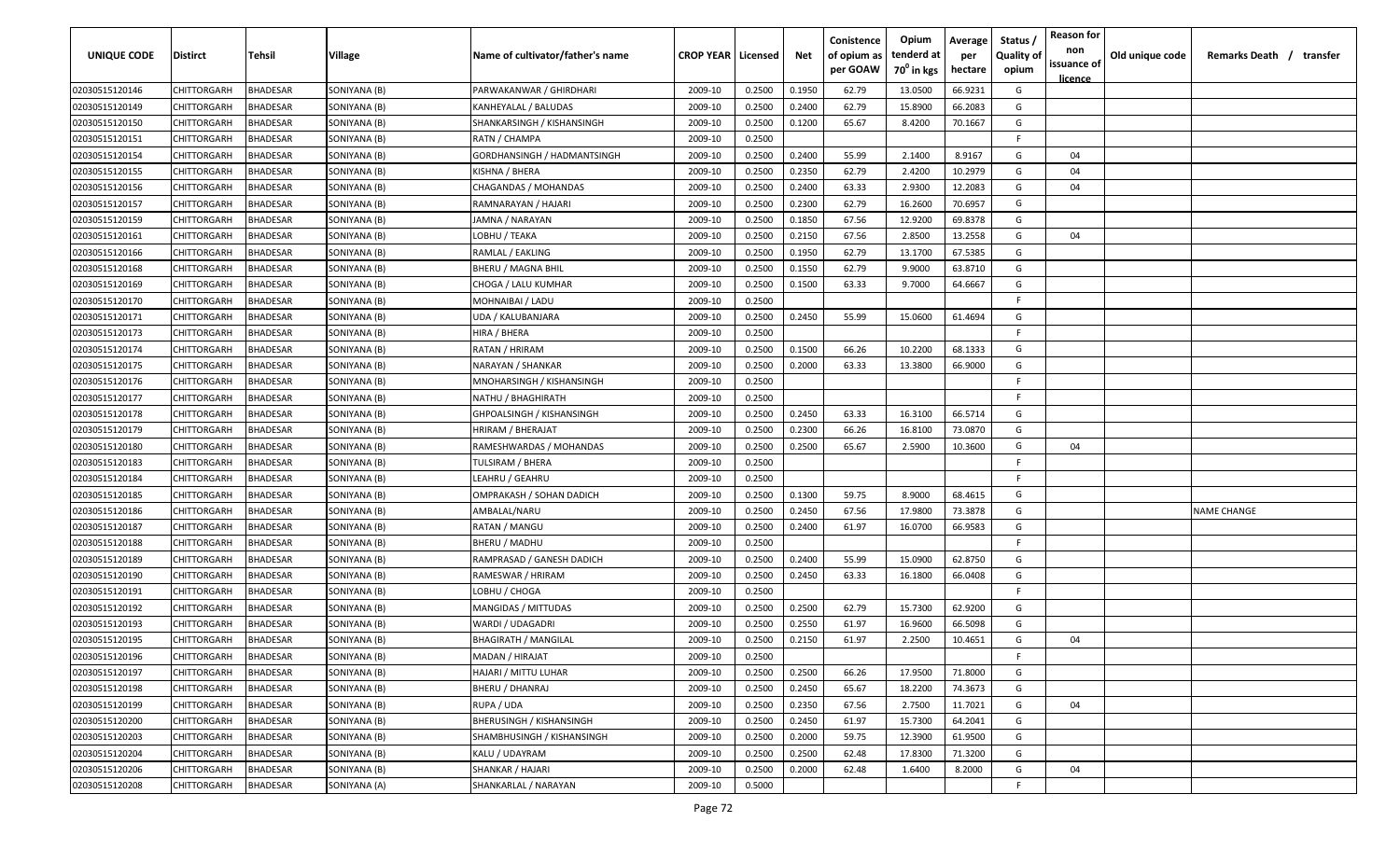| UNIQUE CODE    | Distirct           | Tehsil          | Village      | Name of cultivator/father's name | <b>CROP YEAR   Licensed</b> |        | Net    | Conistence<br>of opium as<br>per GOAW | Opium<br>tenderd at<br>70 <sup>°</sup> in kgs | Average<br>per<br>hectare | Status,<br><b>Quality of</b><br>opium | <b>Reason for</b><br>non<br>issuance of<br>licence | Old unique code | Remarks Death / transfer |
|----------------|--------------------|-----------------|--------------|----------------------------------|-----------------------------|--------|--------|---------------------------------------|-----------------------------------------------|---------------------------|---------------------------------------|----------------------------------------------------|-----------------|--------------------------|
| 02030515120209 | CHITTORGARH        | <b>BHADESAR</b> | SONIYANA (B) | <b>BHAGIRATH / ONKAR</b>         | 2009-10                     | 0.2500 | 0.1900 | 67.56                                 | 13.3600                                       | 70.3158                   | G                                     |                                                    |                 |                          |
| 02030515120213 | CHITTORGARH        | <b>BHADESAR</b> | SONIYANA (B) | GHOVARDHANSINGH / KISHANSINGH    | 2009-10                     | 0.2500 | 0.2400 | 65.67                                 | 16.2800                                       | 67.8333                   | G                                     |                                                    |                 |                          |
| 02030515120214 | CHITTORGARH        | <b>BHADESAR</b> | SONIYANA (B) | MOHNALAL / GANESH                | 2009-10                     | 0.2500 | 0.2400 | 61.97                                 | 16.0000                                       | 66.6667                   | G                                     |                                                    |                 |                          |
| 02030515120217 | CHITTORGARH        | <b>BHADESAR</b> | SONIYANA (B) | BJJA / NARAYAN                   | 2009-10                     | 0.2500 |        |                                       |                                               |                           | F                                     |                                                    |                 |                          |
| 02030515120219 | CHITTORGARH        | <b>BHADESAR</b> | SONIYANA (B) | NANDUBAI/JEETU                   | 2009-10                     | 0.2500 |        |                                       |                                               |                           | E                                     |                                                    |                 | <b>NAME CHANGE</b>       |
| 02030515120220 | CHITTORGARH        | <b>BHADESAR</b> | SONIYANA (B) | ONKARSINGH/NARAYANSINGH          | 2009-10                     | 0.2500 | 0.1950 | 62.48                                 | 11.9800                                       | 61.4359                   | G                                     |                                                    |                 |                          |
| 02030515120222 | CHITTORGARH        | BHADESAR        | SONIYANA (B) | NANIBAI/HERA                     | 2009-10                     | 0.2500 | 0.2050 | 65.67                                 | 2.0000                                        | 9.7561                    | G                                     | 04                                                 |                 | <b>NAME CHANGE</b>       |
| 02030515120224 | CHITTORGARH        | <b>BHADESAR</b> | SONIYANA (A) | NOSERBAI/RATAN                   | 2009-10                     | 0.2500 | 0.0950 | 58.41                                 | 5.8600                                        | 61.6842                   | G                                     |                                                    |                 |                          |
| 02030515122001 | CHITTORGARH        | <b>BHADESAR</b> | SONRADA      | KALURAM/BHERA                    | 2009-10                     | 0.2500 |        |                                       |                                               |                           | F.                                    |                                                    |                 |                          |
| 02030515122002 | CHITTORGARH        | BHADESAR        | SONRADA      | NANDLAL / LALUJAT                | 2009-10                     | 0.2500 | 0.2500 | 68.76                                 | 18.4900                                       | 73.9600                   | G                                     |                                                    |                 |                          |
| 02030515122004 | CHITTORGARH        | BHADESAR        | SONRADA      | RADHIBAI / KISHANA               | 2009-10                     | 0.2500 |        |                                       |                                               |                           | E                                     |                                                    |                 |                          |
| 02030515122006 | CHITTORGARH        | <b>BHADESAR</b> | SONRADA      | LAKSHMILAL / CHUNNILAL           | 2009-10                     | 0.2500 | 0.2350 | 68.76                                 | 17.5600                                       | 74.7234                   | G                                     |                                                    |                 |                          |
| 02030515122007 | CHITTORGARH        | <b>BHADESAR</b> | SONRADA      | SANKARLAL / CHUNNILAL            | 2009-10                     | 0.2500 |        |                                       |                                               |                           | E                                     |                                                    |                 |                          |
| 02030515122009 | CHITTORGARH        | <b>BHADESAR</b> | SONRADA      | CHAMPA / KALU KUNMHAR            | 2009-10                     | 0.2500 |        |                                       |                                               |                           | E                                     |                                                    |                 |                          |
| 02030515122011 | CHITTORGARH        | <b>BHADESAR</b> | SONRADA      | CHUNNILAL / MEGHRAJ              | 2009-10                     | 0.2500 | 0.2300 | 71.20                                 | 17.9600                                       | 78.0870                   | G                                     |                                                    |                 |                          |
| 02030515122012 | CHITTORGARH        | <b>BHADESAR</b> | SONRADA      | HIRA / TARU BHEEL                | 2009-10                     | 0.2500 | 0.2400 | 61.91                                 | 15.8700                                       | 66.1250                   | G                                     |                                                    |                 |                          |
| 02030515122013 | CHITTORGARH        | <b>BHADESAR</b> | SONRADA      | DOLIBAI / KALU                   | 2009-10                     | 0.2500 |        |                                       |                                               |                           | E                                     |                                                    |                 |                          |
| 02030515122014 | CHITTORGARH        | <b>BHADESAR</b> | SONRADA      | BHERA / BHAUWANA                 | 2009-10                     | 0.2500 |        |                                       |                                               |                           | F                                     |                                                    |                 |                          |
| 02030515122016 | CHITTORGARH        | <b>BHADESAR</b> | SONRADA      | NANDA / TARA BHEEL               | 2009-10                     | 0.2500 | 0.2400 | 59.68                                 | 15.5400                                       | 64.7500                   | G                                     |                                                    |                 |                          |
| 02030515122019 | CHITTORGARH        | <b>BHADESAR</b> | SONRADA      | UDAIRAM / KALU                   | 2009-10                     | 0.2500 | 0.2500 |                                       |                                               |                           |                                       | 02                                                 |                 |                          |
| 02030515122022 | CHITTORGARH        | <b>BHADESAR</b> | SONRADA      | RADHAKISHAN / BHAGWAN            | 2009-10                     | 0.2500 | 0.2200 | 68.76                                 | 16.5100                                       | 75.0455                   | G                                     |                                                    |                 |                          |
| 02030515122024 | CHITTORGARH        | <b>BHADESAR</b> | SONRADA      | MADANLAL / SHANKAR               | 2009-10                     | 0.2500 | 0.2350 | 72.79                                 | 18.6000                                       | 79.1489                   | G                                     |                                                    |                 |                          |
| 02030515122025 | CHITTORGARH        | <b>BHADESAR</b> | SONRADA      | LAKSHMAN / MEGA                  | 2009-10                     | 0.2500 | 0.2350 | 68.76                                 | 17.4300                                       | 74.1702                   | G                                     |                                                    |                 |                          |
| 02030515122027 | CHITTORGARH        | BHADESAR        | SONRADA      | KELASH / CHUNNILAL               | 2009-10                     | 0.2500 |        |                                       |                                               |                           |                                       |                                                    |                 |                          |
| 02030515122028 | CHITTORGARH        | <b>BHADESAR</b> | SONRADA      | BHAGVAN / DALU                   | 2009-10                     | 0.2500 | 0.2400 |                                       |                                               |                           |                                       | 02                                                 |                 |                          |
| 02030515122029 | CHITTORGARH        | <b>BHADESAR</b> | SONRADA      | SHANKAR / CHATURBHUJ             | 2009-10                     | 0.2500 | 0.2300 | 68.76                                 | 17.8000                                       | 77.3913                   | G                                     |                                                    |                 |                          |
| 02030515122030 | CHITTORGARH        | <b>BHADESAR</b> | SONRADA      | CHUNNILAL / GANESH               | 2009-10                     | 0.2500 | 0.2300 | 59.68                                 | 15.3100                                       | 66.5652                   | G                                     |                                                    |                 |                          |
| 02030515122031 | CHITTORGARH        | <b>BHADESAR</b> | SONRADA      | GANGABAI / MEGHA                 | 2009-10                     | 0.2500 | 0.2250 | 61.91                                 | 14.5200                                       | 64.5333                   | G                                     |                                                    |                 |                          |
| 02030515122032 | CHITTORGARH        | <b>BHADESAR</b> | SONRADA      | RATAN / BHERA BHANUDA            | 2009-10                     | 0.2500 | 0.2450 |                                       |                                               |                           |                                       | 02                                                 |                 |                          |
| 02030515122033 | CHITTORGARH        | <b>BHADESAR</b> | SONRADA      | MANGU / RADHA KISHAN             | 2009-10                     | 0.2500 | 0.2250 | 63.24                                 | 15.7200                                       | 69.8667                   | G                                     |                                                    |                 |                          |
| 02030515122034 | CHITTORGARH        | <b>BHADESAR</b> | SONRADA      | KESHARBAI / MEGHA                | 2009-10                     | 0.2500 |        |                                       |                                               |                           | E                                     |                                                    |                 |                          |
| 02030515122035 | CHITTORGARH        | <b>BHADESAR</b> | SONRADA      | AMBALAL / NANDA                  | 2009-10                     | 0.2500 | 0.2500 | 68.76                                 | 18.5900                                       | 74.3600                   | G                                     |                                                    |                 |                          |
| 02030515122036 | CHITTORGARH        | <b>BHADESAR</b> | SONRADA      | AHRU / NANDA                     | 2009-10                     | 0.2500 | 0.2150 | 60.06                                 | 14.0300                                       | 65.2558                   | G                                     |                                                    |                 |                          |
| 02030515122039 | CHITTORGARH        | <b>BHADESAR</b> | SONRADA      | RATAN / BHERA                    | 2009-10                     | 0.2500 | 0.2400 | 58.17                                 | 15.6700                                       | 65.2917                   | G                                     |                                                    |                 |                          |
| 02030515122045 | <b>CHITTORGARH</b> | <b>BHADESAR</b> | SONRADA      | LEAHRU / NARAYAN                 | 2009-10                     | 0.2500 | 0.2400 | 58.17                                 | 15.9800                                       | 66.5833                   | G                                     |                                                    |                 |                          |
| 02030515123004 | CHITTORGARH        | <b>BHADESAR</b> | SUKHWADA(A)  | HIRALAL / NANALAL                | 2009-10                     | 0.5000 | 0.3300 | 59.88                                 | 20.2300                                       | 61.3030                   | G                                     |                                                    |                 |                          |
| 02030515123005 | <b>CHITTORGARH</b> | <b>BHADESAR</b> | SUKHWADA(A)  | MITTHULAL/MANGILAL               | 2009-10                     | 0.2500 | 0.1650 | 64.17                                 | 11.2400                                       | 68.1212                   | G                                     |                                                    |                 |                          |
| 02030515123006 | <b>CHITTORGARH</b> | <b>BHADESAR</b> | SUKHWADA(A)  | NANDA / BHERA                    | 2009-10                     | 0.3500 | 0.1900 | 61.57                                 | 12.0600                                       | 63.4737                   | G                                     |                                                    |                 |                          |
| 02030515123013 | CHITTORGARH        | <b>BHADESAR</b> | SUKHWADA(A)  | BHIMRAJ / DEVJI                  | 2009-10                     | 0.2500 | 0.2300 | 64.17                                 | 15.0000                                       | 65.2174                   | G                                     |                                                    |                 |                          |
| 02030515123015 | CHITTORGARH        | <b>BHADESAR</b> | SUKHWADA(A)  | BHERULAL/GOVIND                  | 2009-10                     | 0.2500 | 0.2450 | 67.23                                 | 16.1200                                       | 65.7959                   | G                                     |                                                    |                 | <b>NAME CHANGE</b>       |
| 02030515123019 | CHITTORGARH        | <b>BHADESAR</b> | SUKHWADA(A)  | CHUNNILAL / ONKAR                | 2009-10                     | 0.5000 | 0.3600 | 66.05                                 | 22.6300                                       | 62.8611                   | G                                     |                                                    |                 |                          |
| 02030515123020 | CHITTORGARH        | <b>BHADESAR</b> | SUKHWADA(A)  | KASTURIBAI/NANALAL               | 2009-10                     | 0.2500 | 0.0950 | 64.92                                 | 6.4300                                        | 67.6842                   | G                                     |                                                    |                 | <b>NAME CHANGE</b>       |
| 02030515123021 | CHITTORGARH        | <b>BHADESAR</b> | SUKHWADA(A)  | NANDA / ONKAR                    | 2009-10                     | 0.2500 | 0.2450 | 63.16                                 | 16.1700                                       | 66.0000                   | G                                     |                                                    |                 |                          |
| 02030515123022 | <b>CHITTORGARH</b> | <b>BHADESAR</b> | SUKHWADA(A)  | SHANKARLAL / GHISA               | 2009-10                     | 0.3500 | 0.2500 | 64.17                                 | 16.5600                                       | 66.2400                   | G                                     |                                                    |                 |                          |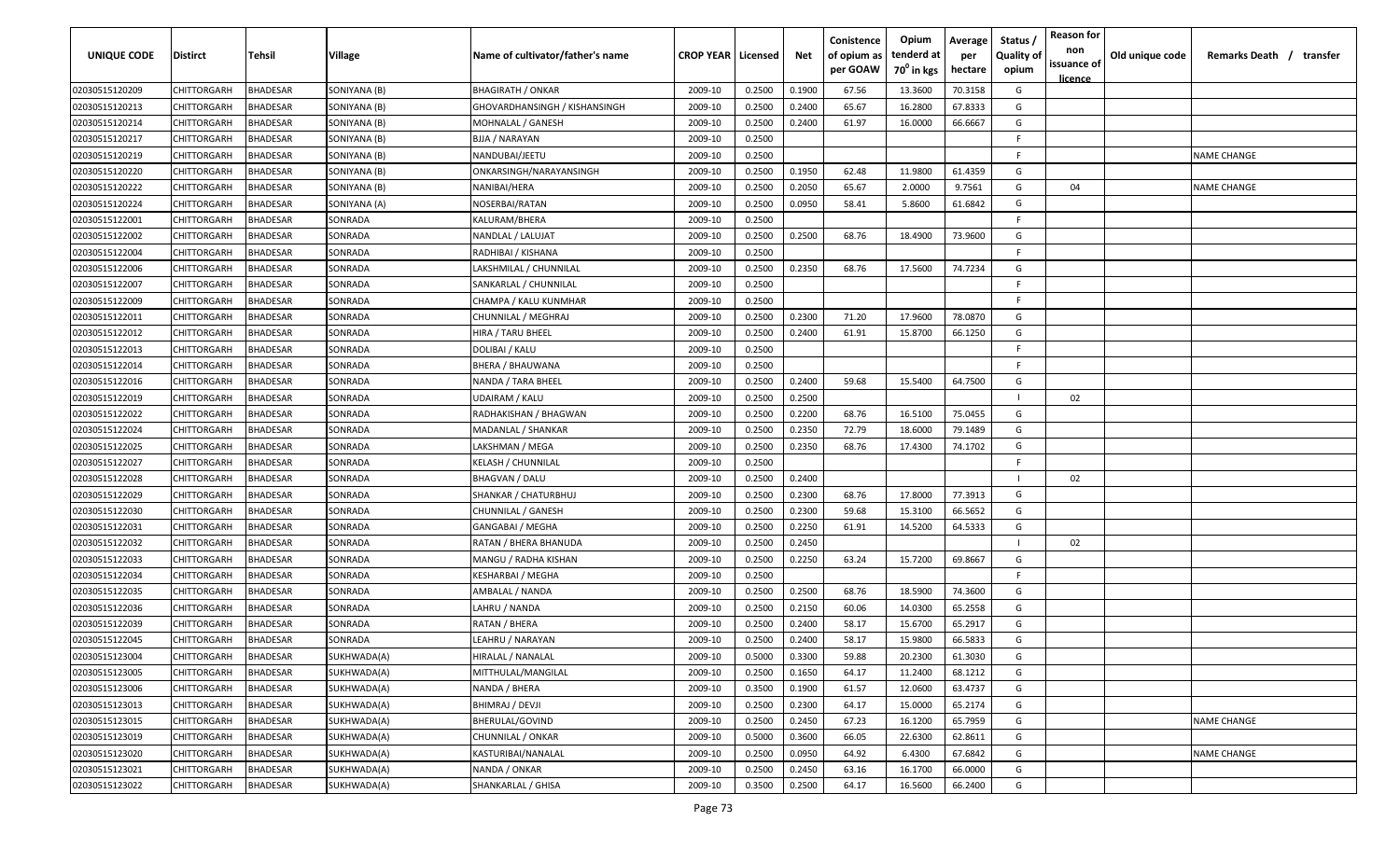| <b>UNIQUE CODE</b> | Distirct           | <b>Tehsil</b>   | Village            | Name of cultivator/father's name | <b>CROP YEAR   Licensed</b> |        | Net    | Conistence<br>of opium as<br>per GOAW | Opium<br>tenderd at<br>70 <sup>0</sup> in kgs | Average<br>per<br>hectare | Status /<br><b>Quality of</b><br>opium | <b>Reason for</b><br>non<br>issuance of<br><u>licence</u> | Old unique code | Remarks Death /<br>transfer   |
|--------------------|--------------------|-----------------|--------------------|----------------------------------|-----------------------------|--------|--------|---------------------------------------|-----------------------------------------------|---------------------------|----------------------------------------|-----------------------------------------------------------|-----------------|-------------------------------|
| 02030515123025     | CHITTORGARH        | <b>BHADESAR</b> | SUKHWADA(A)        | CHUNNILAL / HUKAMICHAND          | 2009-10                     | 0.5000 | 0.4250 | 64.17                                 | 28.2900                                       | 66.5647                   | G                                      |                                                           |                 |                               |
| 02030515123026     | CHITTORGARH        | BHADESAR        | SUKHWADA(A)        | NARAYAN / RATTA GADARI           | 2009-10                     | 0.2500 |        |                                       |                                               |                           | F.                                     |                                                           |                 |                               |
| 02030515123027     | CHITTORGARH        | BHADESAR        | SUKHWADA(A)        | TANKUBAI / MADHU                 | 2009-10                     | 0.3500 | 0.2600 | 59.88                                 | 16.5500                                       | 63.6538                   | G                                      |                                                           |                 |                               |
| 02030515123028     | CHITTORGARH        | BHADESAR        | SUKHWADA(A)        | PRABHULAL / DEVJI                | 2009-10                     | 0.2500 |        |                                       |                                               |                           | -F.                                    |                                                           |                 |                               |
| 02030515123029     | CHITTORGARH        | BHADESAR        | SUKHWADA(A)        | BADRILAL / NANALAL DHAKAR        | 2009-10                     | 0.3500 | 0.2100 | 64.17                                 | 13.6100                                       | 64.8095                   | G                                      |                                                           |                 |                               |
| 02030515123030     | CHITTORGARH        | BHADESAR        | SUKHWADA(A)        | SUKHLAL / MANGILAL               | 2009-10                     | 0.2500 | 0.2100 | 67.23                                 | 14.6500                                       | 69.7619                   | G                                      |                                                           |                 |                               |
| 02030515123035     | CHITTORGARH        | BHADESAR        | SUKHWADA(A)        | MOTILAL / GOVINDRAM              | 2009-10                     | 0.2500 | 0.2200 | 63.16                                 | 14.5300                                       | 66.0455                   | G                                      |                                                           |                 |                               |
| 02030515123047     | CHITTORGARH        | BHADESAR        | SUKHWADA(B)        | KISHORKUMAR / BHANWARLAL         | 2009-10                     | 0.3500 | 0.3400 | 59.68                                 | 20.5200                                       | 60.3529                   | G                                      |                                                           |                 |                               |
| 02030515123050     | CHITTORGARH        | BHADESAR        | SUKHWADA(B)        | SHANKAR / RUPA                   | 2009-10                     | 0.2500 |        |                                       |                                               |                           | -F                                     |                                                           |                 |                               |
| 02030515123051     | CHITTORGARH        | BHADESAR        | SUKHWADA(B)        | NANDUBAI / CHHAGANLAL            | 2009-10                     | 0.2500 | 0.2200 | 63.24                                 | 15.0800                                       | 68.5455                   | G                                      |                                                           |                 |                               |
| 02030515123053     | CHITTORGARH        | BHADESAR        | SUKHWADA(B)        | MATHURALAL / MOTI                | 2009-10                     | 0.3500 | 0.3100 | 58.17                                 | 20.0100                                       | 64.5484                   | G                                      |                                                           |                 |                               |
| 02030515123054     | CHITTORGARH        | BHADESAR        | SUKHWADA(B)        | RATANLAL / GOPI                  | 2009-10                     | 0.2500 | 0.2400 | 65.67                                 | 16.2800                                       | 67.8333                   | G                                      |                                                           |                 |                               |
| 02030515123055     | CHITTORGARH        | BHADESAR        | SUKHWADA(B)        | NANALAL / HARLAL                 | 2009-10                     | 0.3500 | 0.2400 | 59.68                                 | 14.9900                                       | 62.4583                   | G                                      |                                                           |                 |                               |
| 02030515123057     | CHITTORGARH        | BHADESAR        | SUKHWADA(B)        | SHRILAL / JAYCHAND               | 2009-10                     | 0.3500 | 0.2750 | 65.67                                 | 18.3900                                       | 66.8727                   | G                                      |                                                           |                 |                               |
| 02030515123059     | CHITTORGARH        | BHADESAR        | SUKHWADA(B)        | HIRALAL / RODA                   | 2009-10                     | 0.3500 | 0.2950 | 59.68                                 | 19.0500                                       | 64.5763                   | G                                      |                                                           |                 |                               |
| 02030515123060     | CHITTORGARH        | BHADESAR        | SUKHWADA(B)        | RANGLAL / MATHURALAL             | 2009-10                     | 0.3500 | 0.1700 | 59.68                                 | 10.3900                                       | 61.1176                   | G                                      |                                                           |                 |                               |
| 02030515123065     | CHITTORGARH        | <b>BHADESAR</b> | SUKHWADA(B)        | AMARCHAND / BHANWARLAL           | 2009-10                     | 0.3500 | 0.3100 | 65.67                                 | 20.9400                                       | 67.5484                   | G                                      |                                                           |                 |                               |
| 02030515123067     | CHITTORGARH        | BHADESAR        | SUKHWADA(B)        | MANGILAL / DAYARAM               | 2009-10                     | 0.5000 | 0.2000 | 58.17                                 | 12.8500                                       | 64.2500                   | G                                      |                                                           |                 |                               |
| 02030515123078     | CHITTORGARH        | BHADESAR        | SUKHWADA(B)        | NANDUBAI / MULCHAND              | 2009-10                     | 0.2500 |        |                                       |                                               |                           | F.                                     |                                                           |                 |                               |
| 02030515123080     | CHITTORGARH        | BHADESAR        | SUKHWADA(B)        | LALU / HAJARI                    | 2009-10                     | 0.2500 | 0.2200 | 58.17                                 | 13.4600                                       | 61.1818                   | G                                      |                                                           |                 |                               |
| 02030515123090     | CHITTORGARH        | BHADESAR        | SUKHWADA(B)        | HEMRAJ / BARDICHAND              | 2009-10                     | 0.3500 | 0.2550 | 59.68                                 | 15.9000                                       | 62.3529                   | G                                      |                                                           |                 |                               |
| 02030515123091     | CHITTORGARH        | <b>BHADESAR</b> | SUKHWADA(B)        | BHERULAL / NARAYAN JAT           | 2009-10                     | 0.5000 | 0.2000 | 65.67                                 | 14.2700                                       | 71.3500                   | G                                      |                                                           |                 |                               |
| 02030515123092     | CHITTORGARH        | BHADESAR        | SUKHWADA(B)        | SHANKARLAL / NARAYAN             | 2009-10                     | 0.2500 | 0.2200 | 63.24                                 | 14.7800                                       | 67.1818                   | G                                      |                                                           |                 |                               |
| 02030515123093     | CHITTORGARH        | BHADESAR        | SUKHWADA(B)        | PRATHVIRAJ / NARAYAN             | 2009-10                     | 0.2500 |        |                                       |                                               |                           | -F.                                    |                                                           |                 |                               |
| 02030515123094     | CHITTORGARH        | BHADESAR        | SUKHWADA(B)        | SHOBHALAL / NARAYAN              | 2009-10                     | 0.2500 |        |                                       |                                               |                           | -F                                     |                                                           |                 |                               |
| 02030515123097     | CHITTORGARH        | BHADESAR        | SUKHWADA(A)        | DHANRAJ / VARDICHAND             | 2009-10                     | 0.3500 | 0.3050 | 63.16                                 | 21.0000                                       | 68.8525                   | G                                      |                                                           |                 |                               |
| 02030515123098     | CHITTORGARH        | BHADESAR        | SUKHWADA(B)        | DAYARAM / MODA                   | 2009-10                     | 0.2500 | 0.2550 | 59.68                                 | 15.4300                                       | 60.5098                   | G                                      |                                                           |                 |                               |
| 02030515123102     | CHITTORGARH        | BHADESAR        | SUKHWADA(B)        | IDIBAI/LALU                      | 2009-10                     | 0.2500 | 0.2300 | 63.24                                 | 14.5900                                       | 63.4348                   | G                                      |                                                           |                 | NAME CHANGE                   |
| 02030515126002     | CHITTORGARH        | BHADESAR        | SURKHAND           | GOTUBAI/NAULA                    | 2009-10                     | 0.2500 |        |                                       |                                               |                           | -F.                                    |                                                           |                 | TRANSFER/KUTHANA              |
| 02030515126005     | CHITTORGARH        | BHADESAR        | SURKHAND           | DHANNA / MADHO                   | 2009-10                     | 0.2500 | 0.2500 |                                       |                                               |                           |                                        | 02                                                        |                 |                               |
| 02030515126012     | CHITTORGARH        | BHADESAR        | SURKHAND           | GODHA / RAMABHAMBHI              | 2009-10                     | 0.2500 | 0.2450 | 64.23                                 | 16.8700                                       | 68.8571                   | G                                      |                                                           |                 | TRANSFER/ KUTHANA             |
| 02030515126013     | CHITTORGARH        | BHADESAR        | SURKHAND           | NARAYNIBAI/RATANGIR              | 2009-10                     | 0.2500 | 0.2400 | 60.04                                 | 13.8100                                       | 57.5417                   | G                                      |                                                           |                 | TRANSFER/ KUTHANA/NAME CHANGE |
| 02030515126016     | CHITTORGARH        | BHADESAR        | SURKHAND           | LACHIRAM/LALU                    | 2009-10                     | 0.2500 | 0.2250 |                                       |                                               |                           |                                        | 02                                                        |                 |                               |
| 02030515126018     | CHITTORGARH        | BHADESAR        | SURKHAND           | CHAGAN / GOPA                    | 2009-10                     | 0.2500 | 0.2550 | 64.23                                 | 18.0200                                       | 70.6667                   | G                                      |                                                           |                 | TRANSFER/ KUTHANA             |
| 02030515126019     | CHITTORGARH        | <b>BHADESAR</b> | SURKHAND           | NARAYAN / MOTI                   | 2009-10                     | 0.2500 | 0.2450 | 64.23                                 | 16.3800                                       | 66.8571                   | G                                      |                                                           |                 | TRANSFER/ KUTHANA             |
| 02030515127001     | CHITTORGARH        | <b>BHADESAR</b> | TANDI KHERA        | HEMRAJ / BHURALAL                | 2009-10                     | 0.2500 |        |                                       |                                               |                           | F                                      |                                                           |                 |                               |
| 02030515127002     | <b>CHITTORGARH</b> | <b>BHADESAR</b> | TANDI KHERA        | MANGNA / KALU                    | 2009-10                     | 0.5000 | 0.4900 |                                       |                                               |                           |                                        | 02                                                        | 02030515011074  | <b>TRANSFER</b>               |
| 02030515127003     | <b>CHITTORGARH</b> | <b>BHADESAR</b> | TANDI KHERA        | BALU/PARTAP                      | 2009-10                     | 0.2500 |        |                                       |                                               |                           | -F.                                    |                                                           |                 |                               |
| 02030515127005     | CHITTORGARH        | <b>BHADESAR</b> | <b>TANDI KHERA</b> | RAMLAL / BALUJI                  | 2009-10                     | 0.2500 | 0.2450 |                                       |                                               |                           |                                        | 02                                                        |                 |                               |
| 02030515127010     | CHITTORGARH        | <b>BHADESAR</b> | TANDI KHERA        | <b>BHURIBAI / LAKHMA</b>         | 2009-10                     | 0.2500 |        |                                       |                                               |                           | F                                      |                                                           |                 |                               |
| 02030515127013     | CHITTORGARH        | <b>BHADESAR</b> | TANDI KHERA        | NOZIBAI/KISHANLAL                | 2009-10                     | 0.2500 |        |                                       |                                               |                           | F                                      |                                                           |                 | <b>NAME CHANGE</b>            |
| 02030515127014     | CHITTORGARH        | <b>BHADESAR</b> | TANDI KHERA        | NARAYANIBAI / NARAYAN GUJAR      | 2009-10                     | 0.2500 |        |                                       |                                               |                           | F                                      |                                                           |                 |                               |
| 02030515127015     | <b>CHITTORGARH</b> | <b>BHADESAR</b> | <b>TANDI KHERA</b> | NARAYANLAL / MANGUJI             | 2009-10                     | 0.2500 |        |                                       |                                               |                           | F                                      |                                                           |                 |                               |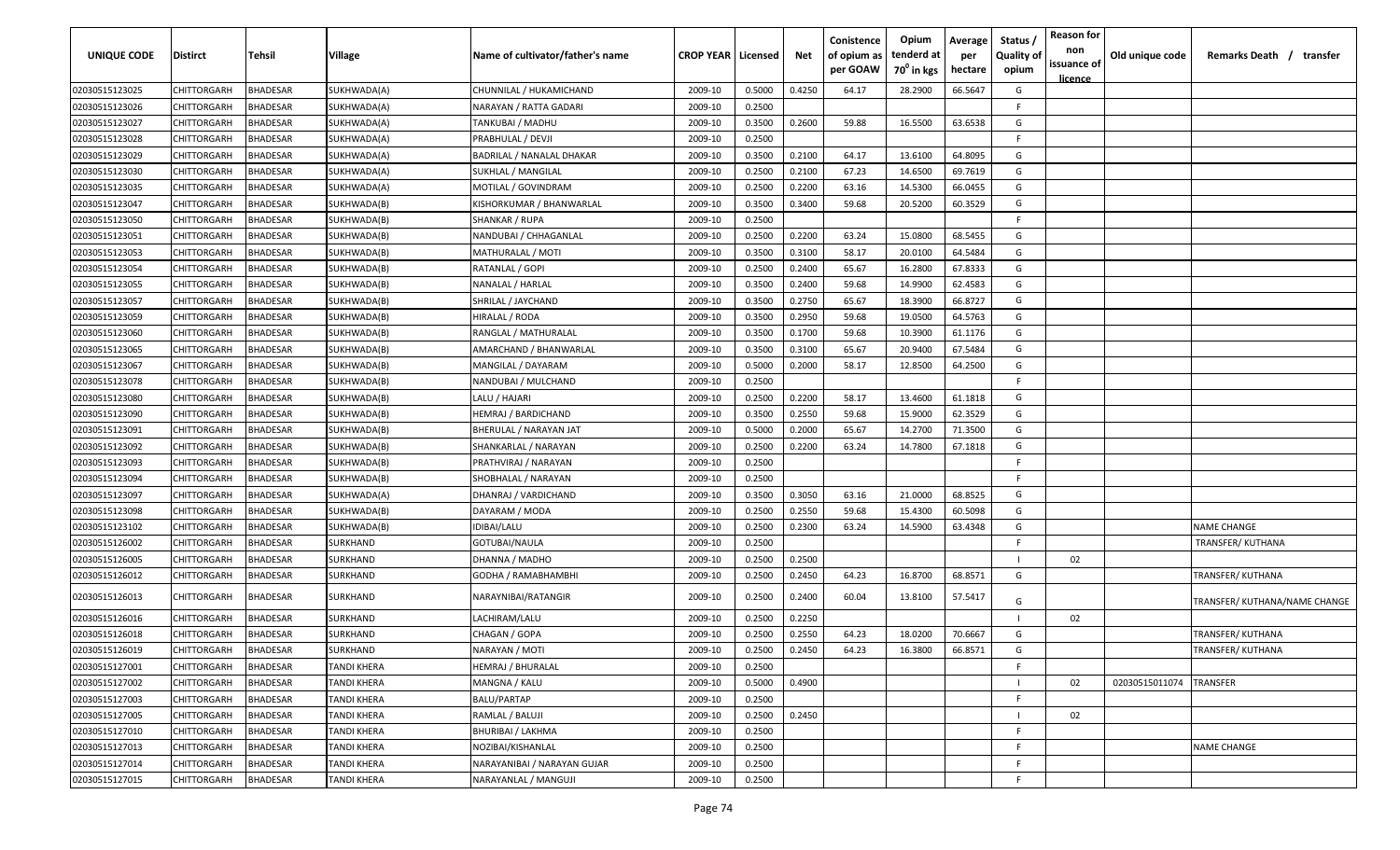| <b>UNIQUE CODE</b> | <b>Distirct</b>    | Tehsil          | <b>Village</b> | Name of cultivator/father's name | <b>CROP YEAR   Licensed</b> |        | Net    | Conistence<br>of opium as<br>per GOAW | Opium<br>tenderd at<br>70 <sup>0</sup> in kgs | Average<br>per<br>hectare | Status /<br><b>Quality of</b><br>opium | <b>Reason for</b><br>non<br>issuance of<br><u>licence</u> | Old unique code | Remarks Death / transfer      |
|--------------------|--------------------|-----------------|----------------|----------------------------------|-----------------------------|--------|--------|---------------------------------------|-----------------------------------------------|---------------------------|----------------------------------------|-----------------------------------------------------------|-----------------|-------------------------------|
| 02030515127016     | CHITTORGARH        | <b>BHADESAR</b> | TANDI KHERA    | GANGABAI / GAMER                 | 2009-10                     | 0.2500 |        |                                       |                                               |                           | F                                      |                                                           |                 |                               |
| 02030515128002     | CHITTORGARH        | <b>BHADESAR</b> | TEJPURIYA      | RAMIBAI/SAWA                     | 2009-10                     | 0.2500 |        |                                       |                                               |                           | F                                      |                                                           |                 | NAME CHANGE/TRANSFER/ SOMAWAS |
| 02030515128005     | <b>CHITTORGARH</b> | <b>BHADESAR</b> | TEJPURIYA      | BARDA / LAKHMA                   | 2009-10                     | 0.2500 | 0.2400 | 60.04                                 | 14.4300                                       | 60.1250                   | G                                      |                                                           |                 | TRANSFER/SOMAWAS              |
| 02030515128006     | CHITTORGARH        | <b>BHADESAR</b> | TEJPURIYA      | DHAPUBAI / NANDA                 | 2009-10                     | 0.3500 |        |                                       |                                               |                           | E                                      |                                                           | 02030515021026  | TRANSFER/ BHALOT              |
| 02030515128010     | CHITTORGARH        | <b>BHADESAR</b> | TEJPURIYA      | SHANKARLAL / GOKAL               | 2009-10                     | 0.3500 |        |                                       |                                               |                           | E                                      |                                                           | 02040519034018  | TRANSFER/ BHALOT              |
| 02030515128018     | CHITTORGARH        | <b>BHADESAR</b> | TEJPURIYA      | HIRALAL / BHOLA                  | 2009-10                     | 0.2500 |        |                                       |                                               |                           | F                                      | 08                                                        |                 |                               |
| 02030515128027     | CHITTORGARH        | <b>BHADESAR</b> | TEJPURIYA      | UDA / DUNGA                      | 2009-10                     | 0.2500 |        |                                       |                                               |                           | F                                      |                                                           |                 | TRANSFER/ NANNANA             |
| 02030515129005     | CHITTORGARH        | <b>BHADESAR</b> | <b>JPREDA</b>  | <b>BADRILAL/KISHOR</b>           | 2009-10                     | 0.3500 | 0.3450 | 59.20                                 | 21.7700                                       | 63.1014                   | G                                      |                                                           |                 |                               |
| 02030515129006     | CHITTORGARH        | <b>BHADESAR</b> | <b>JPREDA</b>  | SHANKARLAL / BHERA JI            | 2009-10                     | 0.2500 |        |                                       |                                               |                           | E                                      |                                                           |                 |                               |
| 02030515129007     | CHITTORGARH        | BHADESAR        | <b>JPREDA</b>  | CHATRKUNWAR/BAKTAWARSING         | 2009-10                     | 0.2500 | 0.2550 | 56.63                                 | 14.1700                                       | 55.5686                   | G                                      | 04                                                        |                 |                               |
| 02030515129008     | CHITTORGARH        | <b>BHADESAR</b> | <b>JPREDA</b>  | LAXMAN / KISHOR                  | 2009-10                     | 0.2500 | 0.2450 | 59.20                                 | 15.4200                                       | 62.9388                   | G                                      |                                                           |                 |                               |
| 02030515129009     | CHITTORGARH        | <b>BHADESAR</b> | JPREDA         | RAMLAL / BHAJJA                  | 2009-10                     | 0.2500 |        |                                       |                                               |                           | F.                                     |                                                           |                 |                               |
| 02030515129010     | CHITTORGARH        | BHADESAR        | JPREDA         | GODAWARIBAI / BHANWARLAL         | 2009-10                     | 0.2500 | 0.2500 | 52.18                                 | 13.1500                                       | 52.6000                   | G                                      | 04                                                        |                 |                               |
| 02030515129011     | CHITTORGARH        | BHADESAR        | JPREDA         | MANGILAL / SHANKARLAL            | 2009-10                     | 0.2500 | 0.2350 |                                       |                                               |                           |                                        | 02                                                        |                 |                               |
| 02030515129012     | CHITTORGARH        | <b>BHADESAR</b> | <b>JPREDA</b>  | GANESH / NANDA                   | 2009-10                     | 0.2500 | 0.2600 | 59.20                                 | 15.3300                                       | 58.9615                   | G                                      |                                                           |                 |                               |
| 02030515129013     | CHITTORGARH        | <b>BHADESAR</b> | JPREDA         | BHANWARLAL/ONKARLAL              | 2009-10                     | 0.2500 |        |                                       |                                               |                           | F                                      |                                                           | 02030515132002  | NAME CHANGE/TRANSFER          |
| 02030516002001     | CHITTORGARH        | KAPASAN         | BABRIYAKHEDA   | HARIRAM/HAZARI                   | 2009-10                     | 0.5000 |        |                                       |                                               |                           | E                                      |                                                           |                 |                               |
| 02030516002005     | CHITTORGARH        | KAPASAN         | BABRIYAKHEDA   | SANTIBAI/BALURAM                 | 2009-10                     | 0.2500 |        |                                       |                                               |                           | E                                      |                                                           |                 | <b>NAME CHANGE</b>            |
| 02030516002006     | CHITTORGARH        | KAPASAN         | BABRIYAKHEDA   | LEHRU/JAWAHAR                    | 2009-10                     | 0.5000 | 0.2000 | 65.89                                 | 13.4600                                       | 67.3000                   | G                                      |                                                           |                 |                               |
| 02030516002008     | CHITTORGARH        | <b>KAPASAN</b>  | BABRIYAKHEDA   | MITTHU/PARTHU                    | 2009-10                     | 0.3500 | 0.3500 | 65.89                                 | 23.2000                                       | 66.2857                   | G                                      |                                                           |                 |                               |
| 02030516002009     | CHITTORGARH        | KAPASAN         | BABRIYAKHEDA   | PRATABIBAI/JHODHA                | 2009-10                     | 0.2500 | 0.2150 | 71.37                                 | 15.4200                                       | 71.7209                   | G                                      |                                                           |                 |                               |
| 02030516002010     | CHITTORGARH        | KAPASAN         | BABRIYAKHEDA   | BALIBAI/MADHO                    | 2009-10                     | 0.2500 | 0.1900 | 65.89                                 | 12.8800                                       | 67.7895                   | G                                      |                                                           |                 |                               |
| 02030516002012     | CHITTORGARH        | KAPASAN         | BABRIYAKHEDA   | CHANDIBAI/CHUNNILAL              | 2009-10                     | 0.3500 | 0.1900 | 70.77                                 | 13.4700                                       | 70.8947                   | G                                      |                                                           |                 |                               |
| 02030516002013     | CHITTORGARH        | KAPASAN         | BABRIYAKHEDA   | <b>BOTU/PARATHU</b>              | 2009-10                     | 0.5000 | 0.3000 | 63.33                                 | 19.6600                                       | 65.5333                   | G                                      |                                                           |                 |                               |
| 02030516002016     | CHITTORGARH        | KAPASAN         | BABRIYAKHEDA   | CHAMPABAI/JITU                   | 2009-10                     | 0.2500 | 0.1850 | 65.89                                 | 12.8300                                       | 69.3514                   | G                                      |                                                           |                 |                               |
| 02030516002019     | CHITTORGARH        | KAPASAN         | BABRIYAKHEDA   | SOSARBAI/RAMLAL                  | 2009-10                     | 0.2500 | 0.1900 | 68.59                                 | 13.1500                                       | 69.2105                   | G                                      |                                                           |                 | <b>NAME CHANGE</b>            |
| 02030516002022     | CHITTORGARH        | KAPASAN         | BABRIYAKHEDA   | MOHANLAL/PERTHU                  | 2009-10                     | 0.2500 | 0.2550 | 65.89                                 | 17.3600                                       | 68.0784                   | G                                      |                                                           |                 |                               |
| 02030516002023     | CHITTORGARH        | KAPASAN         | BABRIYAKHEDA   | <b>BHAGGU/PARTHU</b>             | 2009-10                     | 0.3500 | 0.2550 | 69.19                                 | 17.9700                                       | 70.4706                   | G                                      |                                                           |                 |                               |
| 02030516002024     | CHITTORGARH        | KAPASAN         | BABRIYAKHEDA   | GEKIBAI/RATANLAL JAT             | 2009-10                     | 0.3500 | 0.3500 | 69.19                                 | 25.2200                                       | 72.0571                   | G                                      |                                                           |                 |                               |
| 02030516002028     | CHITTORGARH        | KAPASAN         | BABRIYAKHEDA   | BABURAM/PARTHVIRAJ               | 2009-10                     | 0.5000 | 0.2000 | 65.89                                 | 14.4700                                       | 72.3500                   | G                                      |                                                           |                 |                               |
| 02030516002030     | CHITTORGARH        | KAPASAN         | 3ABRIYAKHEDA   | OUNKAR/NARU                      | 2009-10                     | 0.2500 | 0.2000 | 70.47                                 | 14.6800                                       | 73.4000                   | G                                      |                                                           |                 |                               |
| 02030516002032     | CHITTORGARH        | KAPASAN         | BABRIYAKHEDA   | CHAGNLAL/ARJUN                   | 2009-10                     | 0.2500 | 0.1150 | 70.77                                 | 8.3000                                        | 72.1739                   | G                                      |                                                           |                 |                               |
| 02030516002033     | CHITTORGARH        | <b>KAPASAN</b>  | BABRIYAKHEDA   | IITU/DEVA                        | 2009-10                     | 0.2500 | 0.2100 | 66.83                                 | 15.2600                                       | 72.6667                   | G                                      |                                                           |                 |                               |
| 02030516002035     | CHITTORGARH        | <b>KAPASAN</b>  | BABRIYAKHEDA   | SHANKERLAL/BHUWAN                | 2009-10                     | 0.5000 |        |                                       |                                               |                           | F                                      |                                                           |                 |                               |
| 02030516002036     | CHITTORGARH        | <b>KAPASAN</b>  | BABRIYAKHEDA   | MOHAN/DEVA                       | 2009-10                     | 0.2500 | 0.1950 | 68.59                                 | 14.0500                                       | 72.0513                   | G                                      |                                                           |                 |                               |
| 02030516002038     | CHITTORGARH        | <b>KAPASAN</b>  | BABRIYAKHEDA   | ANCHIBAI/KASTUR                  | 2009-10                     | 0.2500 | 0.0900 | 70.77                                 | 6.6800                                        | 74.2222                   | G                                      |                                                           |                 |                               |
| 02030516002039     | CHITTORGARH        | <b>KAPASAN</b>  | BABRIYAKHEDA   | PYARIBAI/DALU                    | 2009-10                     | 0.2500 | 0.0950 | 70.77                                 | 7.0000                                        | 73.6842                   | G                                      |                                                           |                 |                               |
| 02030516002043     | CHITTORGARH        | <b>KAPASAN</b>  | BABRIYAKHEDA   | JAGDISH/GANESH                   | 2009-10                     | 0.5000 | 0.4950 | 69.19                                 | 32.3200                                       | 65.2929                   | G                                      |                                                           |                 |                               |
| 02030516002044     | CHITTORGARH        | KAPASAN         | BABRIYAKHEDA   | SOBHALAL/DALCHAND                | 2009-10                     | 0.2500 | 0.2500 | 66.83                                 | 17.1100                                       | 68.4400                   | G                                      |                                                           |                 |                               |
| 02030516002047     | CHITTORGARH        | KAPASAN         | BABRIYAKHEDA   | AJIBAI/BHERULAL                  | 2009-10                     | 0.2500 |        |                                       |                                               |                           | E                                      |                                                           |                 |                               |
| 02030516002048     | CHITTORGARH        | <b>KAPASAN</b>  | BABRIYAKHEDA   | MADANLAL/MAGNIRAM                | 2009-10                     | 0.3500 | 0.3450 | 65.89                                 | 10.7700                                       | 31.2174                   | G                                      | 04                                                        |                 |                               |
| 02030516002053     | CHITTORGARH        | <b>KAPASAN</b>  | BABRIYAKHEDA   | MITTULAL/CHOGA                   | 2009-10                     | 0.2500 |        |                                       |                                               |                           | E                                      |                                                           |                 |                               |
| 02030516002054     | CHITTORGARH        | <b>KAPASAN</b>  | BABRIYAKHEDA   | MADANLAL/PRATHA                  | 2009-10                     | 0.2500 |        |                                       |                                               |                           | E                                      | 11                                                        |                 |                               |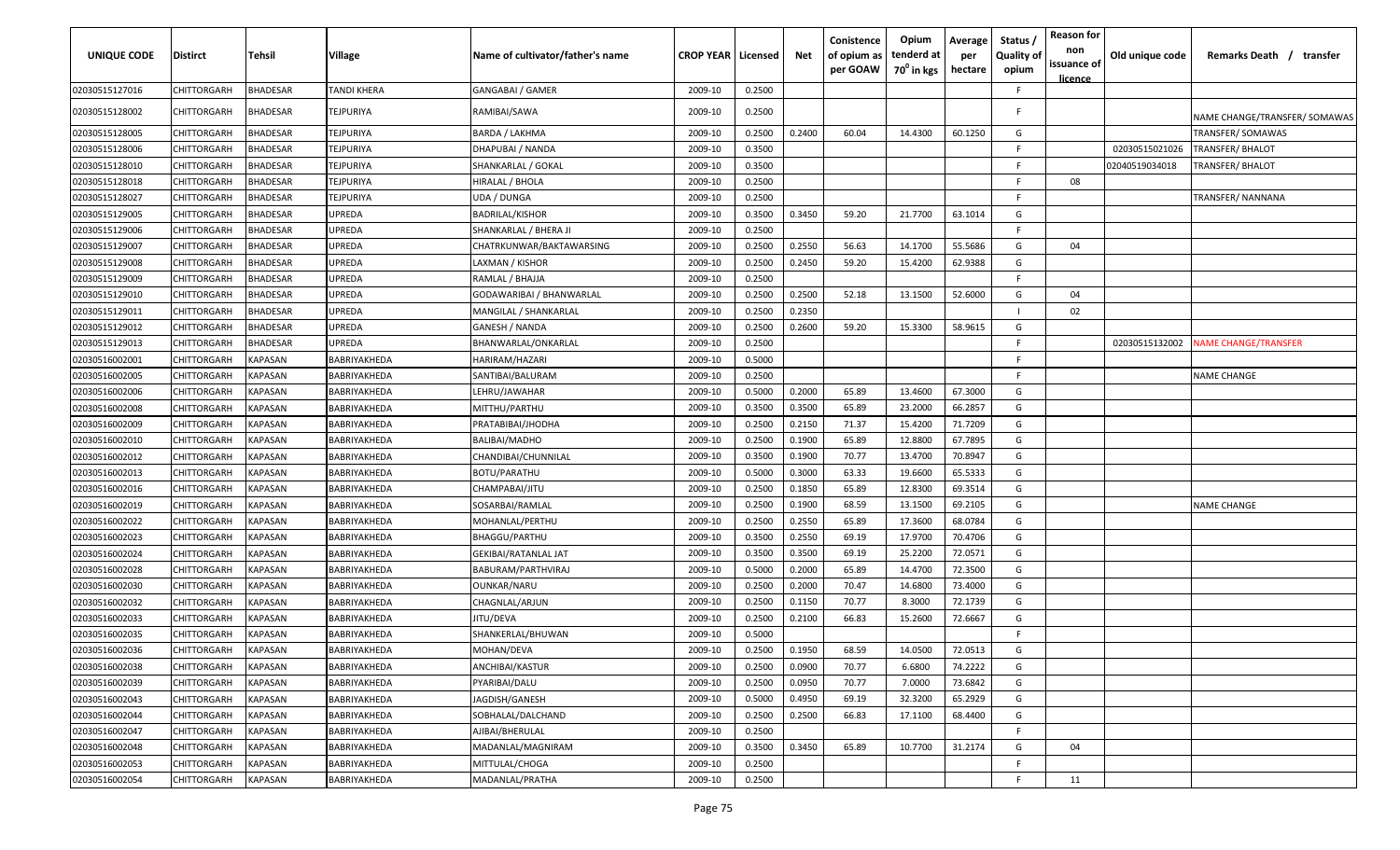| <b>UNIQUE CODE</b> | Distirct           | Tehsil         | Village                | Name of cultivator/father's name | <b>CROP YEAR   Licensed</b> |        | Net    | Conistence<br>of opium as<br>per GOAW | Opium<br>tenderd at<br>70 <sup>0</sup> in kgs | Average<br>per<br>hectare | Status /<br><b>Quality of</b><br>opium | <b>Reason for</b><br>non<br>issuance of<br><u>licence</u> | Old unique code | Remarks Death / transfer |
|--------------------|--------------------|----------------|------------------------|----------------------------------|-----------------------------|--------|--------|---------------------------------------|-----------------------------------------------|---------------------------|----------------------------------------|-----------------------------------------------------------|-----------------|--------------------------|
| 02030516002055     | CHITTORGARH        | <b>KAPASAN</b> | BABRIYAKHEDA           | JAMNALAL/JITMAL                  | 2009-10                     | 0.2500 | 0.2000 | 66.59                                 | 14.0900                                       | 70.4500                   | G                                      |                                                           |                 |                          |
| 02030516002056     | CHITTORGARH        | KAPASAN        | BABRIYAKHEDA           | <b>BHAGWAN/GANESH</b>            | 2009-10                     | 0.3500 | 0.2950 | 59.64                                 | 17.7300                                       | 60.1017                   | G                                      |                                                           |                 |                          |
| 02030516002057     | CHITTORGARH        | KAPASAN        | BABRIYAKHEDA           | KALU/SORAM                       | 2009-10                     | 0.2500 |        |                                       |                                               |                           | -F.                                    |                                                           |                 |                          |
| 02030516003004     | CHITTORGARH        | KAPASAN        | BALARDA                | NARAYAN/GANESH                   | 2009-10                     | 0.5000 | 0.2000 | 70.99                                 | 14.0700                                       | 70.3500                   | G                                      |                                                           |                 |                          |
| 02030516003005     | CHITTORGARH        | KAPASAN        | BALARDA                | KASIRAM/LAXMAN                   | 2009-10                     | 0.2500 | 0.2450 | 68.89                                 | 16.7300                                       | 68.2857                   | G                                      |                                                           |                 |                          |
| 02030516003006     | CHITTORGARH        | KAPASAN        | BALARDA                | JAWAHARMAL/KISOR                 | 2009-10                     | 0.5000 | 0.1900 | 68.89                                 | 13.1300                                       | 69.1053                   | G                                      |                                                           |                 |                          |
| 02030516003007     | CHITTORGARH        | KAPASAN        | BALARDA                | RUKMANIBAI/KISHORE               | 2009-10                     | 0.5000 | 0.2950 | 68.89                                 | 19.9900                                       | 67.7627                   | G                                      |                                                           |                 |                          |
| 02030516003008     | CHITTORGARH        | KAPASAN        | BALARDA                | MOHAN/NARAIN                     | 2009-10                     | 0.5000 | 0.4700 | 68.89                                 | 32.2600                                       | 68.6383                   | G                                      |                                                           |                 |                          |
| 02030516003011     | CHITTORGARH        | KAPASAN        | BALARDA                | BHERULAL/HEMRAJ                  | 2009-10                     | 0.5000 | 0.2950 | 68.89                                 | 20.7300                                       | 70.2712                   | G                                      |                                                           |                 |                          |
| 02030516003012     | CHITTORGARH        | KAPASAN        | BALARDA                | UDAIRAM/RAMLAL                   | 2009-10                     | 0.5000 | 0.4950 | 70.99                                 | 33.5400                                       | 67.7576                   | G                                      |                                                           |                 |                          |
| 02030516003013     | CHITTORGARH        | KAPASAN        | BALARDA                | BALU/RAMLAL                      | 2009-10                     | 0.5000 | 0.3400 | 68.89                                 | 23.4600                                       | 69.0000                   | G                                      |                                                           |                 |                          |
| 02030516003014     | CHITTORGARH        | KAPASAN        | BALARDA                | SHANKERLAL/BHERA                 | 2009-10                     | 0.5000 | 0.5000 | 68.65                                 | 34.2700                                       | 68.5400                   | G                                      |                                                           |                 |                          |
| 02030516003016     | CHITTORGARH        | KAPASAN        | BALARDA                | SHIVRAM/CHHOGA                   | 2009-10                     | 0.5000 |        |                                       |                                               |                           | -F.                                    |                                                           |                 |                          |
| 02030516003017     | CHITTORGARH        | KAPASAN        | BALARDA                | MOHAN/RAMLAL                     | 2009-10                     | 0.5000 | 0.2000 | 68.65                                 | 13.7400                                       | 68.7000                   | G                                      |                                                           |                 |                          |
| 02030516003022     | CHITTORGARH        | KAPASAN        | BALARDA                | HAGAMIBAI/GAMERA                 | 2009-10                     | 0.5000 | 0.2050 | 70.99                                 | 14.0000                                       | 68.2927                   | G                                      |                                                           |                 |                          |
| 02030516003023     | CHITTORGARH        | KAPASAN        | BALARDA                | CHHOGA/KALU                      | 2009-10                     | 0.5000 | 0.3450 | 68.65                                 | 23.5200                                       | 68.1739                   | G                                      |                                                           |                 |                          |
| 02030516003028     | CHITTORGARH        | KAPASAN        | BALARDA                | KISHANLAL/NATHU                  | 2009-10                     | 0.5000 | 0.3000 | 63.11                                 | 18.9800                                       | 63.2667                   | G                                      |                                                           |                 |                          |
| 02030516003032     | CHITTORGARH        | KAPASAN        | BALARDA                | RATANLAL/HANSU                   | 2009-10                     | 0.2500 | 0.1450 | 70.99                                 | 10.3700                                       | 71.5172                   | G                                      |                                                           |                 |                          |
| 02030516003033     | CHITTORGARH        | KAPASAN        | BALARDA                | PYARIBAI/HAJARI                  | 2009-10                     | 0.5000 | 0.3250 | 71.45                                 | 23.2500                                       | 71.5385                   | G                                      |                                                           | 02030516042014  | TRANSFER                 |
| 02030516004001     | CHITTORGARH        | KAPASAN        | BAMNIYABHATTOKA        | RAMESWAR/GOPILAL                 | 2009-10                     | 0.2500 | 0.1350 | 65.97                                 | 8.9100                                        | 66.0000                   | G                                      |                                                           |                 |                          |
| 02030516004002     | CHITTORGARH        | KAPASAN        | BAMNIYABHATTOKA        | JAGANATH/RAMSUKH                 | 2009-10                     | 0.5000 | 0.1900 | 66.16                                 | 13.2800                                       | 69.8947                   | G                                      |                                                           |                 |                          |
| 02030516004003     | CHITTORGARH        | KAPASAN        | BAMNIYABHATTOKA        | SANTILAL/GOPILAL                 | 2009-10                     | 0.5000 | 0.2900 | 65.86                                 | 19.5100                                       | 67.2759                   | G                                      |                                                           |                 |                          |
| 02030516004004     | CHITTORGARH        | KAPASAN        | BAMNIYABHATTOKA        | SHAMBULAL/JAICHAND               | 2009-10                     | 0.5000 | 0.3250 | 62.96                                 | 21.0100                                       | 64.6462                   | G                                      |                                                           |                 |                          |
| 02030516004005     | CHITTORGARH        | KAPASAN        | BAMNIYABHATTOKA        | NANALAL/MOHANLAL                 | 2009-10                     | 0.3500 | 0.2000 | 62.96                                 | 13.0800                                       | 65.4000                   | G                                      |                                                           |                 |                          |
| 02030516004006     | CHITTORGARH        | KAPASAN        | BAMNIYABHATTOKA        | CHATRABHUJ/MATRA                 | 2009-10                     | 0.2500 | 0.2500 | 65.97                                 | 16.8400                                       | 67.3600                   | G                                      |                                                           |                 |                          |
| 02030516004007     | CHITTORGARH        | KAPASAN        | BAMNIYABHATTOKA        | SAJJANBAI/LALURAM                | 2009-10                     | 0.5000 |        |                                       |                                               |                           | -F.                                    |                                                           |                 |                          |
| 02030516004009     | CHITTORGARH        | KAPASAN        | BAMNIYABHATTOKA        | KACHANBAI/BAGDULAL               | 2009-10                     | 0.5000 | 0.5150 | 65.98                                 | 32.1400                                       | 62.4078                   | G                                      |                                                           |                 | NAME CHANGE              |
| 02030516004010     | CHITTORGARH        | KAPASAN        | BAMNIYABHATTOKA        | LAXMILAL/KESAR                   | 2009-10                     | 0.3500 | 0.1000 | 65.86                                 | 6.7100                                        | 67.1000                   | G                                      |                                                           |                 |                          |
| 02030516004011     | CHITTORGARH        | KAPASAN        | BAMNIYABHATTOKA        | NANALAL/LALURAM                  | 2009-10                     | 0.5000 | 0.2500 | 62.96                                 | 15.8800                                       | 63.5200                   | G                                      |                                                           |                 |                          |
| 02030516004012     | CHITTORGARH        | KAPASAN        | BAMNIYABHATTOKA        | KHUBHCHAND/BALU                  | 2009-10                     | 0.5000 | 0.1050 | 67.53                                 | 7.3600                                        | 70.0952                   | G                                      |                                                           |                 |                          |
| 02030516004013     | CHITTORGARH        | KAPASAN        | BAMNIYABHATTOKA        | SOHANLAL/NARAYAN                 | 2009-10                     | 0.5000 | 0.3000 | 65.86                                 | 20.7400                                       | 69.1333                   | G                                      |                                                           |                 |                          |
| 02030516004015     | CHITTORGARH        | KAPASAN        | BAMNIYABHATTOKA        | KISHANIBAI/SOBHALAL              | 2009-10                     | 0.5000 | 0.3000 | 65.86                                 | 19.5700                                       | 65.2333                   | G                                      |                                                           |                 |                          |
| 02030516004017     | CHITTORGARH        | KAPASAN        | BAMNIYABHATTOKA        | JAMNALAL/BHURALAL                | 2009-10                     | 0.3500 | 0.1000 | 65.86                                 | 6.6900                                        | 66.9000                   | G                                      |                                                           |                 |                          |
| 02030516004018     | CHITTORGARH        | KAPASAN        | BAMNIYABHATTOKA        | MOHANLAL/GOKAL                   | 2009-10                     | 0.5000 |        |                                       |                                               |                           | -F.                                    |                                                           |                 |                          |
| 02030516004019     | CHITTORGARH        | KAPASAN        | BAMNIYABHATTOKA        | KESAVANAND/RAMSUKH               | 2009-10                     | 0.5000 |        |                                       |                                               |                           | E                                      |                                                           |                 |                          |
| 02030516004020     | <b>CHITTORGARH</b> | KAPASAN        | BAMNIYABHATTOKA        | <b>TULSIRAM/BAGDU</b>            | 2009-10                     | 0.5000 | 0.2000 | 65.86                                 | 13.9500                                       | 69.7500                   | G                                      |                                                           |                 |                          |
| 02030516004021     | CHITTORGARH        | <b>KAPASAN</b> | <b>BAMNIYABHATTOKA</b> | PYARCHAND/RAGUNATH               | 2009-10                     | 0.5000 |        |                                       |                                               |                           | F.                                     |                                                           |                 |                          |
| 02030516004022     | <b>CHITTORGARH</b> | <b>KAPASAN</b> | BAMNIYABHATTOKA        | SYAMLAL/MADAVLAL                 | 2009-10                     | 0.5000 | 0.1000 | 65.86                                 | 7.0000                                        | 70.0000                   | G                                      |                                                           |                 |                          |
| 02030516004023     | <b>CHITTORGARH</b> | <b>KAPASAN</b> | BAMNIYABHATTOKA        | MADANLAL/KASER                   | 2009-10                     | 0.5000 |        |                                       |                                               |                           | F.                                     |                                                           |                 |                          |
| 02030516004024     | CHITTORGARH        | KAPASAN        | <b>BAMNIYABHATTOKA</b> | KAMLABAI/MOTILAL                 | 2009-10                     | 0.5000 | 0.1500 | 62.96                                 | 9.4800                                        | 63.2000                   | G                                      |                                                           |                 |                          |
| 02030516004025     | <b>CHITTORGARH</b> | KAPASAN        | <b>BAMNIYABHATTOKA</b> | SURESHCHAND/MADAVLAL             | 2009-10                     | 0.5000 | 0.1000 | 66.16                                 | 6.7400                                        | 67.4000                   | G                                      |                                                           |                 |                          |
| 02030516004026     | CHITTORGARH        | KAPASAN        | <b>BAMNIYABHATTOKA</b> | MADANLAL/NATHULAL                | 2009-10                     | 0.5000 | 0.1000 | 59.16                                 | 6.2900                                        | 62.9000                   | G                                      |                                                           |                 |                          |
| 02030516004027     | CHITTORGARH        | KAPASAN        | <b>BAMNIYABHATTOKA</b> | JAANIBAI/MULCHAND                | 2009-10                     | 0.5000 | 0.0950 | 62.96                                 | 6.5300                                        | 68.7368                   | G                                      |                                                           |                 |                          |
| 02030516004029     | <b>CHITTORGARH</b> | KAPASAN        | BAMNIYABHATTOKA        | CHAGNLAL/KESARILAL               | 2009-10                     | 0.3500 | 0.1100 | 65.97                                 | 7.4000                                        | 67.2727                   | G                                      |                                                           |                 |                          |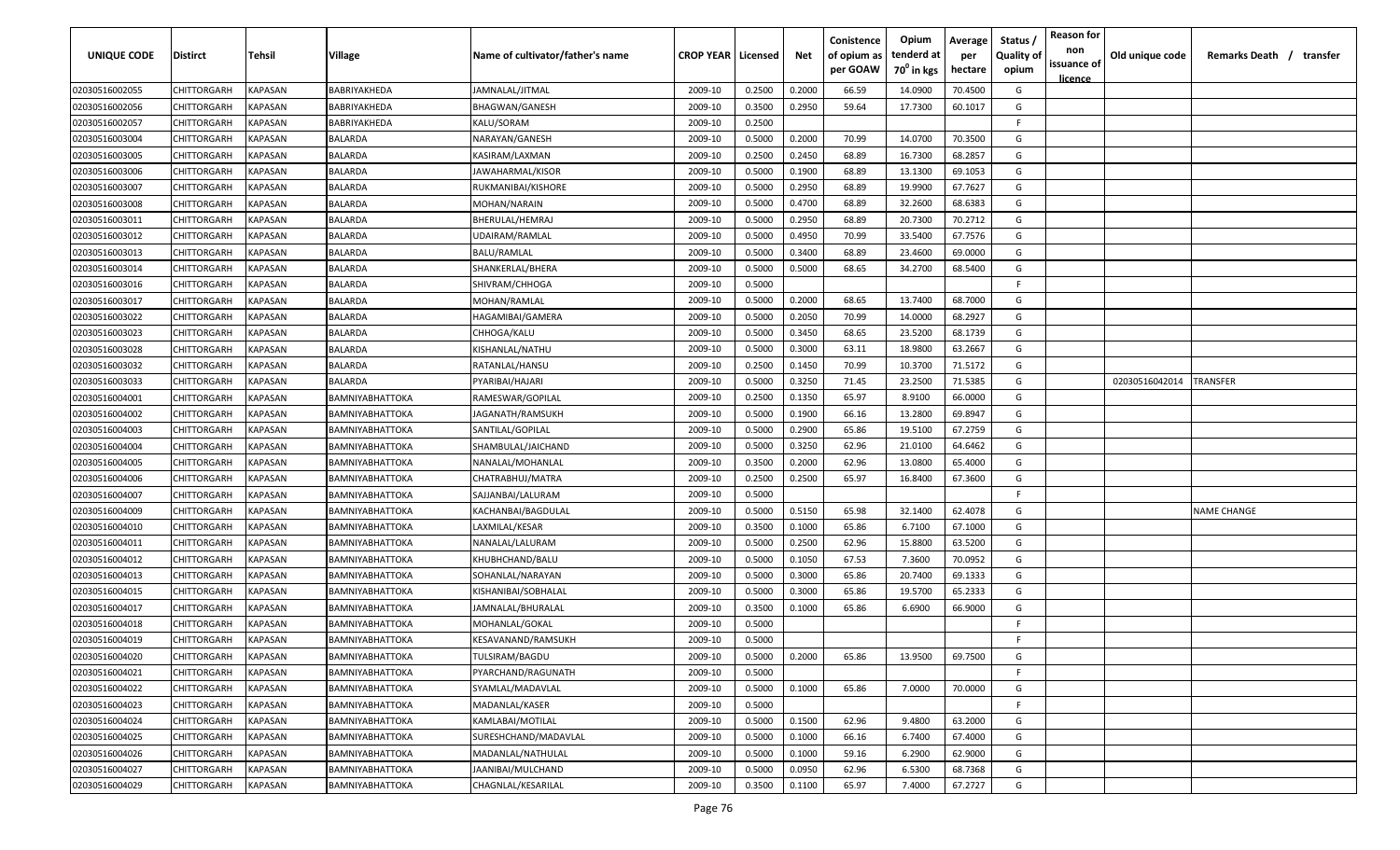| <b>UNIQUE CODE</b> | <b>Distirct</b>    | <b>Tehsil</b>  | Village                | Name of cultivator/father's name | <b>CROP YEAR   Licensed</b> |        | Net    | Conistence<br>of opium as<br>per GOAW | Opium<br>tenderd at<br>70 <sup>0</sup> in kgs | Average<br>per<br>hectare | Status /<br><b>Quality of</b><br>opium | <b>Reason for</b><br>non<br>issuance of<br><u>licence</u> | Old unique code | Remarks Death /<br>transfer |
|--------------------|--------------------|----------------|------------------------|----------------------------------|-----------------------------|--------|--------|---------------------------------------|-----------------------------------------------|---------------------------|----------------------------------------|-----------------------------------------------------------|-----------------|-----------------------------|
| 02030516004030     | CHITTORGARH        | <b>KAPASAN</b> | <b>BAMNIYABHATTOKA</b> | PYARIBAI/CHANDMAL                | 2009-10                     | 0.3500 | 0.1000 | 62.96                                 | 6.5400                                        | 65.4000                   | G                                      |                                                           |                 |                             |
| 02030516004031     | CHITTORGARH        | KAPASAN        | BAMNIYABHATTOKA        | MUKESHCHAND/PRABHULAL            | 2009-10                     | 0.5000 | 0.1300 | 62.96                                 | 8.2300                                        | 63.3077                   | G                                      |                                                           |                 |                             |
| 02030516004032     | CHITTORGARH        | KAPASAN        | BAMNIYABHATTOKA        | GANPATHLAL/NANDRAM               | 2009-10                     | 0.3500 | 0.1750 | 65.86                                 | 11.6000                                       | 66.2857                   | G                                      |                                                           |                 |                             |
| 02030516004033     | CHITTORGARH        | KAPASAN        | BAMNIYABHATTOKA        | CHANDIBAI/NARUJI                 | 2009-10                     | 0.5000 | 0.1900 | 65.86                                 | 12.7500                                       | 67.1053                   | G                                      |                                                           |                 |                             |
| 02030516004036     | CHITTORGARH        | KAPASAN        | BAMNIYABHATTOKA        | SATYNARAYAN/BIHARILAL            | 2009-10                     | 0.5000 |        |                                       |                                               |                           | -F.                                    |                                                           |                 |                             |
| 02030516004037     | CHITTORGARH        | KAPASAN        | BAMNIYABHATTOKA        | <b>HERRAM/CHOGALAL</b>           | 2009-10                     | 0.5000 | 0.0850 | 70.04                                 | 6.4000                                        | 75.2941                   | G                                      |                                                           |                 |                             |
| 02030516004039     | CHITTORGARH        | KAPASAN        | BAMNIYABHATTOKA        | KALURAM/SHANKER                  | 2009-10                     | 0.5000 | 0.1000 | 67.53                                 | 7.1000                                        | 71.0000                   | G                                      |                                                           |                 |                             |
| 02030516004040     | CHITTORGARH        | KAPASAN        | BAMNIYABHATTOKA        | SHANKERLAL/MOHAN                 | 2009-10                     | 0.5000 |        |                                       |                                               |                           | -F.                                    |                                                           |                 |                             |
| 02030516004041     | CHITTORGARH        | KAPASAN        | BAMNIYABHATTOKA        | GOPILAL/GISA                     | 2009-10                     | 0.5000 | 0.2050 | 65.86                                 | 12.7900                                       | 62.3902                   | G                                      |                                                           |                 |                             |
| 02030516004042     | CHITTORGARH        | KAPASAN        | BAMNIYABHATTOKA        | GORISHANKER/VERDICHAND           | 2009-10                     | 0.5000 | 0.2900 | 67.53                                 | 20.1100                                       | 69.3448                   | G                                      |                                                           |                 |                             |
| 02030516004043     | CHITTORGARH        | KAPASAN        | BAMNIYABHATTOKA        | HARISHANKER/RADHAKISHAN          | 2009-10                     | 0.5000 | 0.3000 | 66.28                                 | 20.4900                                       | 68.3000                   | G                                      |                                                           |                 |                             |
| 02030516004046     | CHITTORGARH        | KAPASAN        | BAMNIYABHATTOKA        | SATYNARAYAN/SHANKERLAL           | 2009-10                     | 0.5000 | 0.2000 | 62.96                                 | 12.6700                                       | 63.3500                   | G                                      |                                                           |                 |                             |
| 02030516004047     | CHITTORGARH        | KAPASAN        | BAMNIYABHATTOKA        | PAROSATM/AMBALAL                 | 2009-10                     | 0.5000 |        |                                       |                                               |                           | -F.                                    |                                                           |                 |                             |
| 02030516004050     | CHITTORGARH        | KAPASAN        | BAMNIYABHATTOKA        | SOHANLAL/MODIRAM                 | 2009-10                     | 0.5000 | 0.2000 | 59.16                                 | 12.2500                                       | 61.2500                   | G                                      |                                                           |                 |                             |
| 02030516004053     | CHITTORGARH        | KAPASAN        | BAMNIYABHATTOKA        | DHARMCHAND/RAMLAL                | 2009-10                     | 0.3500 |        |                                       |                                               |                           | F.                                     |                                                           |                 |                             |
| 02030516004054     | CHITTORGARH        | KAPASAN        | BAMNIYABHATTOKA        | MOHANLAL/SHANKERLAL              | 2009-10                     | 0.5000 |        |                                       |                                               |                           | -F.                                    |                                                           |                 |                             |
| 02030516004057     | CHITTORGARH        | KAPASAN        | BAMNIYABHATTOKA        | NARAYANLAL/JVAHARMAL             | 2009-10                     | 0.5000 | 0.3550 | 67.53                                 | 24.4200                                       | 68.7887                   | G                                      |                                                           |                 |                             |
| 02030516004058     | CHITTORGARH        | KAPASAN        | BAMNIYABHATTOKA        | AKLING/GULABCHAND                | 2009-10                     | 0.2500 |        |                                       |                                               |                           | -F.                                    |                                                           |                 |                             |
| 02030516004060     | CHITTORGARH        | KAPASAN        | BAMNIYABHATTOKA        | NARAYAN/CHATARBHUJ               | 2009-10                     | 0.5000 | 0.2550 | 70.04                                 | 17.3200                                       | 67.9216                   | G                                      |                                                           |                 |                             |
| 02030516004061     | CHITTORGARH        | KAPASAN        | BAMNIYABHATTOKA        | RAMCHAND/MADHULAL                | 2009-10                     | 0.2500 |        |                                       |                                               |                           | -F.                                    |                                                           |                 |                             |
| 02030516004062     | CHITTORGARH        | KAPASAN        | BAMNIYABHATTOKA        | KARSNCHAND/GULABCHAND            | 2009-10                     | 0.2500 | 0.2500 | 62.64                                 | 15.7700                                       | 63.0800                   | G                                      |                                                           |                 |                             |
| 02030516004063     | CHITTORGARH        | KAPASAN        | BAMNIYABHATTOKA        | KANHEYA/PRATAP                   | 2009-10                     | 0.5000 | 0.1750 | 67.53                                 | 12.8900                                       | 73.6571                   | G                                      |                                                           |                 |                             |
| 02030516004066     | CHITTORGARH        | KAPASAN        | BAMNIYABHATTOKA        | PYARIBAI/JEETMAL                 | 2009-10                     | 0.5000 | 0.1000 | 62.64                                 | 6.3900                                        | 63.9000                   | G                                      |                                                           |                 |                             |
| 02030516004068     | CHITTORGARH        | KAPASAN        | BAMNIYABHATTOKA        | KOSLYABAI/TARACHAND              | 2009-10                     | 0.2500 | 0.1400 | 66.28                                 | 9.4800                                        | 67.7143                   | G                                      |                                                           |                 | NAME CHANGE                 |
| 02030516004069     | CHITTORGARH        | KAPASAN        | BAMNIYABHATTOKA        | SHAMBHULAL/DUDA                  | 2009-10                     | 0.5000 | 0.1900 | 66.47                                 | 13.0000                                       | 68.4211                   | G                                      |                                                           |                 |                             |
| 02030516004070     | CHITTORGARH        | KAPASAN        | BAMNIYABHATTOKA        | SURATRAM/KISHANLAL               | 2009-10                     | 0.5000 |        |                                       |                                               |                           | -F.                                    |                                                           |                 |                             |
| 02030516004073     | CHITTORGARH        | KAPASAN        | BAMNIYABHATTOKA        | MANGILAL/NANURAM                 | 2009-10                     | 0.5000 | 0.1200 | 62.64                                 | 8.0500                                        | 67.0833                   | G                                      |                                                           |                 |                             |
| 02030516004074     | CHITTORGARH        | KAPASAN        | BAMNIYABHATTOKA        | RAMESHWAR/SOHAN                  | 2009-10                     | 0.5000 | 0.1500 | 66.28                                 | 10.1200                                       | 67.4667                   | G                                      |                                                           |                 |                             |
| 02030516004077     | CHITTORGARH        | KAPASAN        | BAMNIYABHATTOKA        | BHERUSINGH/BHAWARSINGH           | 2009-10                     | 0.2500 |        |                                       |                                               |                           | -F.                                    |                                                           |                 |                             |
| 02030516004078     | CHITTORGARH        | KAPASAN        | BAMNIYABHATTOKA        | GOVINDRAM/RADAKISAN              | 2009-10                     | 0.5000 |        |                                       |                                               |                           | -F.                                    |                                                           |                 |                             |
| 02030516004080     | CHITTORGARH        | KAPASAN        | BAMNIYABHATTOKA        | BHAGIRATH/SHANKERLAL             | 2009-10                     | 0.3500 | 0.2100 | 59.16                                 | 13.7200                                       | 65.3333                   | G                                      |                                                           |                 |                             |
| 02030516004081     | CHITTORGARH        | KAPASAN        | BAMNIYABHATTOKA        | CHUNNILAL/LOBHCHAND              | 2009-10                     | 0.5000 | 0.1000 | 70.04                                 | 6.9900                                        | 69.9000                   | G                                      |                                                           |                 |                             |
| 02030516004083     | CHITTORGARH        | KAPASAN        | BAMNIYABHATTOKA        | INDERSINGH/BHANWARSINGH          | 2009-10                     | 0.2500 |        |                                       |                                               |                           | -F.                                    |                                                           |                 |                             |
| 02030516004084     | CHITTORGARH        | KAPASAN        | BAMNIYABHATTOKA        | DINESHCHAND/JAYSKANKER           | 2009-10                     | 0.5000 | 0.2000 | 69.35                                 | 14.2700                                       | 71.3500                   | G                                      |                                                           |                 |                             |
| 02030516004087     | <b>CHITTORGARH</b> | KAPASAN        | BAMNIYABHATTOKA        | DEOBAI/PRAKASHCHAND              | 2009-10                     | 0.5000 |        |                                       |                                               |                           | E                                      |                                                           |                 |                             |
| 02030516004089     | <b>CHITTORGARH</b> | <b>KAPASAN</b> | BAMNIYABHATTOKA        | SUBHADRAKUMARI/JAGDISH           | 2009-10                     | 0.3500 | 0.3450 | 62.64                                 | 21.9200                                       | 63.5362                   | G                                      |                                                           |                 |                             |
| 02030516004090     | <b>CHITTORGARH</b> | KAPASAN        | BAMNIYABHATTOKA        | RAJENDRA /RAJMAL/NANA            | 2009-10                     | 0.5000 | 0.2000 | 69.35                                 | 14.3000                                       | 71.5000                   | G                                      |                                                           |                 |                             |
| 02030516004093     | <b>CHITTORGARH</b> | KAPASAN        | BAMNIYABHATTOKA        | SHANKER/DALU                     | 2009-10                     | 0.3500 | 0.2000 | 62.64                                 | 13.0700                                       | 65.3500                   | G                                      |                                                           |                 |                             |
| 02030516004095     | <b>CHITTORGARH</b> | KAPASAN        | BAMNIYABHATTOKA        | RAMESWAR/DALU                    | 2009-10                     | 0.2500 | 0.2400 | 66.47                                 | 16.3000                                       | 67.9167                   | G                                      |                                                           |                 |                             |
| 02030516004097     | CHITTORGARH        | KAPASAN        | BAMNIYABHATTOKA        | SHAMBHULAL/CHANDMAL              | 2009-10                     | 0.5000 | 0.3700 | 62.64                                 | 23.3600                                       | 63.1351                   | G                                      |                                                           |                 |                             |
| 02030516004098     | CHITTORGARH        | KAPASAN        | BAMNIYABHATTOKA        | RAMCHANDER/SHANKER               | 2009-10                     | 0.5000 | 0.1300 | 69.35                                 | 9.0500                                        | 69.6154                   | G                                      |                                                           |                 |                             |
| 02030516004099     | <b>CHITTORGARH</b> | KAPASAN        | <b>BAMNIYABHATTOKA</b> | PRAKESHCHAND/RAMSUKH             | 2009-10                     | 0.2500 | 0.1150 | 66.47                                 | 8.5000                                        | 73.9130                   | G                                      |                                                           |                 |                             |
| 02030516004102     | <b>CHITTORGARH</b> | KAPASAN        | BAMNIYABHATTOKA        | LALURAM/DHAMERCHANDER            | 2009-10                     | 0.2500 | 0.1050 | 65.97                                 | 7.3300                                        | 69.8095                   | G                                      |                                                           |                 |                             |
| 02030516004103     | <b>CHITTORGARH</b> | KAPASAN        | BAMNIYABHATTOKA        | RAMESHWAR/JITMAL                 | 2009-10                     | 0.5000 | 0.3100 | 66.28                                 | 20.6200                                       | 66.5161                   | G                                      |                                                           |                 |                             |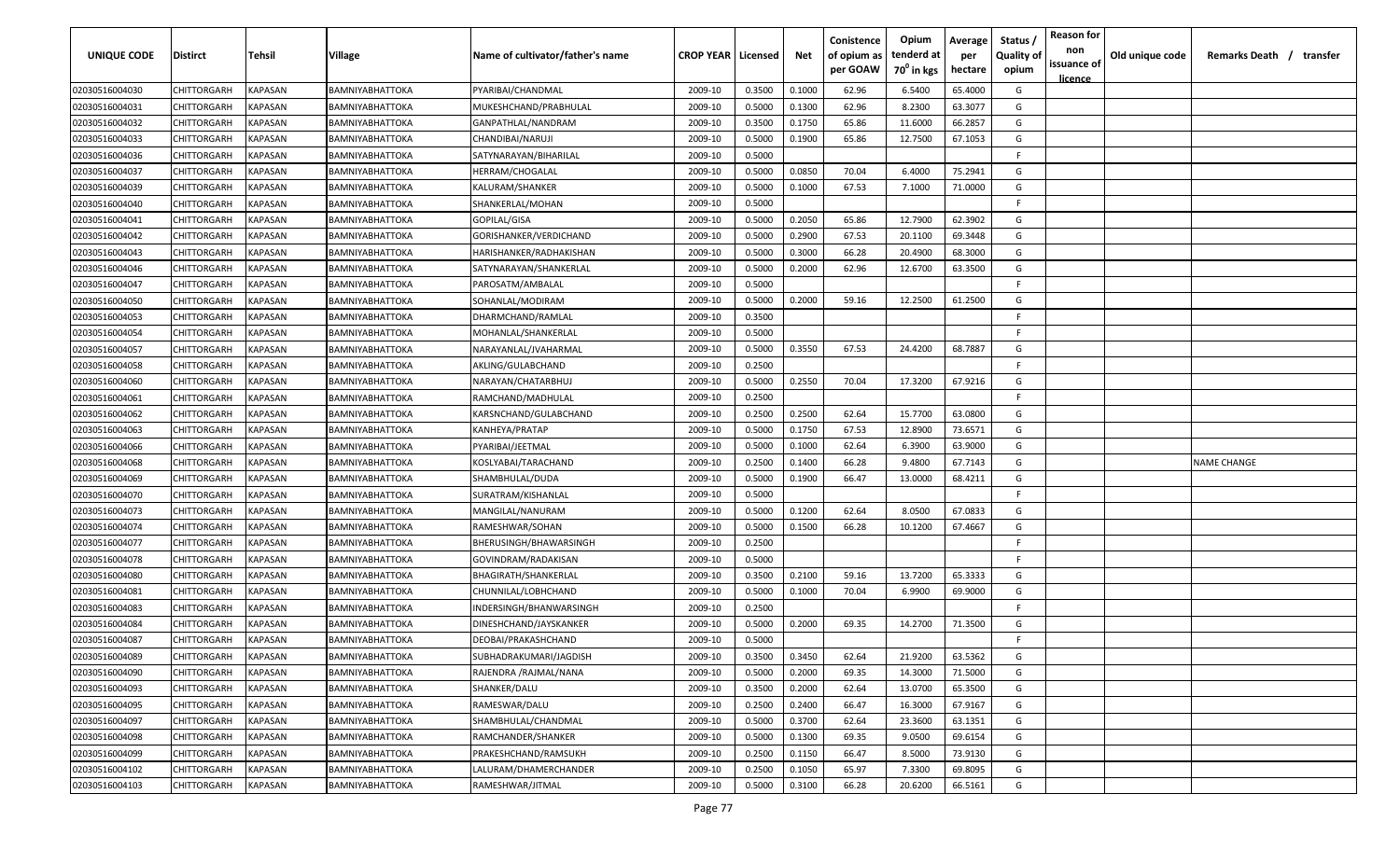| <b>UNIQUE CODE</b> | <b>Distirct</b>    | <b>Tehsil</b>  | Village                | Name of cultivator/father's name | <b>CROP YEAR   Licensed</b> |        | Net    | Conistence<br>of opium as<br>per GOAW | Opium<br>tenderd at<br>70 <sup>0</sup> in kgs | Average<br>per<br>hectare | Status /<br><b>Quality of</b><br>opium | <b>Reason for</b><br>non<br>issuance of<br><u>licence</u> | Old unique code | Remarks Death /<br>transfer |
|--------------------|--------------------|----------------|------------------------|----------------------------------|-----------------------------|--------|--------|---------------------------------------|-----------------------------------------------|---------------------------|----------------------------------------|-----------------------------------------------------------|-----------------|-----------------------------|
| 02030516004104     | CHITTORGARH        | <b>KAPASAN</b> | <b>BAMNIYABHATTOKA</b> | SHYAMLAL/MOHANLAL                | 2009-10                     | 0.5000 | 0.1800 | 66.28                                 | 12.6700                                       | 70.3889                   | G                                      |                                                           |                 |                             |
| 02030516004105     | CHITTORGARH        | KAPASAN        | BAMNIYABHATTOKA        | BANSILAL/KISANLAL                | 2009-10                     | 0.5000 | 0.3000 | 66.28                                 | 19.5700                                       | 65.2333                   | G                                      |                                                           |                 |                             |
| 02030516004106     | CHITTORGARH        | KAPASAN        | BAMNIYABHATTOKA        | SIVLAL/GOPILAL                   | 2009-10                     | 0.5000 | 0.1500 | 66.28                                 | 10.3000                                       | 68.6667                   | G                                      |                                                           |                 |                             |
| 02030516004107     | CHITTORGARH        | KAPASAN        | BAMNIYABHATTOKA        | MADANLAL/LAXMILAL                | 2009-10                     | 0.5000 | 0.3100 | 69.35                                 | 21.9600                                       | 70.8387                   | G                                      |                                                           |                 |                             |
| 02030516004108     | CHITTORGARH        | KAPASAN        | BAMNIYABHATTOKA        | <b>BAGDULAL/MADHOLAL</b>         | 2009-10                     | 0.5000 | 0.1500 | 59.16                                 | 9.2100                                        | 61.4000                   | G                                      |                                                           |                 |                             |
| 02030516004109     | CHITTORGARH        | KAPASAN        | BAMNIYABHATTOKA        | <b>BADRILAL/GOKAL</b>            | 2009-10                     | 0.5000 | 0.2050 | 69.35                                 | 14.5800                                       | 71.1220                   | G                                      |                                                           |                 |                             |
| 02030516004110     | CHITTORGARH        | KAPASAN        | BAMNIYABHATTOKA        | MOHANLAL/BAGDULAL                | 2009-10                     | 0.5000 | 0.3800 | 62.74                                 | 24.4400                                       | 64.3158                   | G                                      |                                                           |                 |                             |
| 02030516004111     | <b>CHITTORGARH</b> | KAPASAN        | BAMNIYABHATTOKA        | MEHTABBAI/RADHAKISHAN            | 2009-10                     | 0.2500 | 0.2500 | 59.16                                 | 14.8700                                       | 59.4800                   | G                                      |                                                           |                 | NAME CHANGE                 |
| 02030516004112     | CHITTORGARH        | KAPASAN        | BAMNIYABHATTOKA        | DHAMERCHAD/CHOGALAL              | 2009-10                     | 0.2500 | 0.0850 | 69.35                                 | 6.2400                                        | 73.4118                   | G                                      |                                                           |                 |                             |
| 02030516004114     | CHITTORGARH        | KAPASAN        | BAMNIYABHATTOKA        | PRAHLAD/LAXMILAL                 | 2009-10                     | 0.5000 | 0.2500 | 69.35                                 | 17.7400                                       | 70.9600                   | G                                      |                                                           |                 |                             |
| 02030516004116     | CHITTORGARH        | KAPASAN        | BAMNIYABHATTOKA        | DILIPKUMAR/AXAYCHAND             | 2009-10                     | 0.5000 |        |                                       |                                               |                           | -F.                                    |                                                           |                 |                             |
| 02030516004117     | CHITTORGARH        | KAPASAN        | BAMNIYABHATTOKA        | LAXMILAL/SHANKERLAL              | 2009-10                     | 0.5000 | 0.2900 | 70.04                                 | 21.5600                                       | 74.3448                   | G                                      |                                                           |                 |                             |
| 02030516004118     | CHITTORGARH        | KAPASAN        | BAMNIYABHATTOKA        | SHIVNARAIN/SHANKERLAL            | 2009-10                     | 0.5000 | 0.4800 | 70.04                                 | 34.6000                                       | 72.0833                   | G                                      |                                                           |                 |                             |
| 02030516004119     | CHITTORGARH        | KAPASAN        | BAMNIYABHATTOKA        | BHERULAL/SHANKERLAL              | 2009-10                     | 0.5000 | 0.3000 | 66.28                                 | 20.1100                                       | 67.0333                   | G                                      |                                                           |                 |                             |
| 02030516004120     | CHITTORGARH        | KAPASAN        | BAMNIYABHATTOKA        | SURATRAM/NANDRAM                 | 2009-10                     | 0.5000 | 0.3000 | 62.64                                 | 19.5200                                       | 65.0667                   | G                                      |                                                           |                 |                             |
| 02030516004125     | CHITTORGARH        | KAPASAN        | BAMNIYABHATTOKA        | <b>BABULAL/GORILAL</b>           | 2009-10                     | 0.5000 | 0.5000 | 66.28                                 | 33.6100                                       | 67.2200                   | G                                      |                                                           |                 |                             |
| 02030516004126     | CHITTORGARH        | KAPASAN        | BAMNIYABHATTOKA        | SRILAL/MADHOLAL                  | 2009-10                     | 0.5000 | 0.1000 | 65.97                                 | 7.1100                                        | 71.1000                   | G                                      |                                                           |                 |                             |
| 02030516004127     | CHITTORGARH        | KAPASAN        | BAMNIYABHATTOKA        | LAXMINARAYAN/MADHOLAL            | 2009-10                     | 0.5000 |        |                                       |                                               |                           | -F.                                    |                                                           |                 |                             |
| 02030516004129     | CHITTORGARH        | KAPASAN        | BAMNIYABHATTOKA        | RADAKISAN/MODIRAM                | 2009-10                     | 0.5000 | 0.2000 | 62.96                                 | 12.7900                                       | 63.9500                   | G                                      |                                                           |                 |                             |
| 02030516004130     | CHITTORGARH        | KAPASAN        | <b>BAMNIYABHATTOKA</b> | SHRILAL/KISANLAL                 | 2009-10                     | 0.5000 | 0.1000 | 69.35                                 | 7.4600                                        | 74.6000                   | G                                      |                                                           |                 |                             |
| 02030516004131     | CHITTORGARH        | KAPASAN        | BAMNIYABHATTOKA        | HEMRAJ/KISANLAL                  | 2009-10                     | 0.5000 |        |                                       |                                               |                           | -F.                                    |                                                           |                 |                             |
| 02030516004132     | CHITTORGARH        | KAPASAN        | BAMNIYABHATTOKA        | JAGNNATH/KISANLAL                | 2009-10                     | 0.5000 | 0.2850 | 65.97                                 | 18.7500                                       | 65.7895                   | G                                      |                                                           |                 |                             |
| 02030516004133     | CHITTORGARH        | KAPASAN        | BAMNIYABHATTOKA        | GULABCHAND/KALU                  | 2009-10                     | 0.2500 | 0.2550 | 64.47                                 | 17.6900                                       | 69.3725                   | G                                      |                                                           |                 |                             |
| 02030516004135     | CHITTORGARH        | KAPASAN        | BAMNIYABHATTOKA        | RATANLAL/RAGUNATH                | 2009-10                     | 0.5000 | 0.3000 | 66.16                                 | 20.0300                                       | 66.7667                   | G                                      |                                                           |                 |                             |
| 02030516004137     | CHITTORGARH        | KAPASAN        | BAMNIYABHATTOKA        | RADSHYAM/MODIRAM                 | 2009-10                     | 0.5000 | 0.2000 | 62.64                                 | 12.5900                                       | 62.9500                   | G                                      |                                                           |                 |                             |
| 02030516004138     | CHITTORGARH        | KAPASAN        | BAMNIYABHATTOKA        | DEVILAL/HAJARI                   | 2009-10                     | 0.3500 |        |                                       |                                               |                           | -F.                                    |                                                           |                 |                             |
| 02030516004140     | CHITTORGARH        | KAPASAN        | BAMNIYABHATTOKA        | GOPIDAS/SOHANLAL                 | 2009-10                     | 0.5000 | 0.3000 | 65.97                                 | 20.1300                                       | 67.1000                   | G                                      |                                                           |                 |                             |
| 02030516004141     | CHITTORGARH        | KAPASAN        | BAMNIYABHATTOKA        | SITARAM/RADHAKISHAN              | 2009-10                     | 0.5000 | 0.0950 | 62.64                                 | 6.1900                                        | 65.1579                   | G                                      |                                                           |                 |                             |
| 02030516004143     | CHITTORGARH        | KAPASAN        | BAMNIYABHATTOKA        | BHERULAL/KALURAM                 | 2009-10                     | 0.5000 |        |                                       |                                               |                           | -F.                                    |                                                           |                 |                             |
| 02030516004144     | CHITTORGARH        | KAPASAN        | BAMNIYABHATTOKA        | KUKA/LALU                        | 2009-10                     | 0.5000 | 0.1600 | 65.97                                 | 10.6900                                       | 66.8125                   | G                                      |                                                           | 02030516012001  | TRANSFER                    |
| 02030516004145     | CHITTORGARH        | KAPASAN        | BAMNIYABHATTOKA        | NARAYANIBAI/MEGRAJ               | 2009-10                     | 0.2500 | 0.2450 | 66.47                                 | 16.5400                                       | 67.5102                   | G                                      |                                                           | 02030516012015  | TRANSFER                    |
| 02030516006001     | CHITTORGARH        | KAPASAN        | BANAKIAKHURD           | MEHTABIBAI/NANDA                 | 2009-10                     | 0.2500 |        |                                       |                                               |                           | F.                                     |                                                           |                 |                             |
| 02030516006002     | CHITTORGARH        | KAPASAN        | BANAKIAKHURD           | BHERU/BHURA                      | 2009-10                     | 0.5000 | 0.5050 | 66.81                                 | 34.9800                                       | 69.2673                   | G                                      |                                                           |                 |                             |
| 02030516006003     | CHITTORGARH        | KAPASAN        | BANAKIAKHURD           | BHAGAWAN/JAICHAND                | 2009-10                     | 0.3500 |        |                                       |                                               |                           | -F                                     | 07                                                        |                 |                             |
| 02030516006008     | <b>CHITTORGARH</b> | KAPASAN        | BANAKIAKHURD           | SOHANKAVER/NAHARSINGH            | 2009-10                     | 0.2500 |        |                                       |                                               |                           | E                                      |                                                           |                 |                             |
| 02030516006010     | CHITTORGARH        | <b>KAPASAN</b> | BANAKIAKHURD           | KAILASH/UDAILAL                  | 2009-10                     | 0.5000 | 0.4000 | 64.57                                 | 27.4600                                       | 68.6500                   | G                                      |                                                           |                 |                             |
| 02030516006011     | <b>CHITTORGARH</b> | KAPASAN        | BANAKIAKHURD           | MANGILAL/KHEMA                   | 2009-10                     | 0.3500 | 0.2400 | 66.81                                 | 16.4400                                       | 68.5000                   | G                                      |                                                           |                 |                             |
| 02030516006014     | CHITTORGARH        | KAPASAN        | BANAKIAKHURD           | DALU/MAGNA                       | 2009-10                     | 0.2500 |        |                                       |                                               |                           | F                                      |                                                           |                 |                             |
| 02030516006016     | <b>CHITTORGARH</b> | <b>KAPASAN</b> | BANAKIAKHURD           | BHERULAL/FULCHAND                | 2009-10                     | 0.5000 |        |                                       |                                               |                           | F.                                     |                                                           |                 |                             |
| 02030516006018     | CHITTORGARH        | <b>KAPASAN</b> | BANAKIAKHURD           | GOPILAL/BHURA                    | 2009-10                     | 0.2500 |        |                                       |                                               |                           | F                                      |                                                           |                 |                             |
| 02030516006020     | CHITTORGARH        | KAPASAN        | BANAKIAKHURD           | PANNA/NANDA                      | 2009-10                     | 0.3500 | 0.2050 | 63.10                                 | 13.8400                                       | 67.5122                   | G                                      |                                                           |                 |                             |
| 02030516006027     | CHITTORGARH        | KAPASAN        | BANAKIAKHURD           | ANCHIBAI/UDAIRAM                 | 2009-10                     | 0.2500 |        |                                       |                                               |                           | F.                                     |                                                           |                 |                             |
| 02030516006032     | CHITTORGARH        | KAPASAN        | BANAKIAKHURD           | PANNALAL/AMERCHAND               | 2009-10                     | 0.2500 | 0.2100 |                                       |                                               |                           | $\mathbf{I}$                           | 02                                                        |                 |                             |
| 02030516006034     | <b>CHITTORGARH</b> | KAPASAN        | BANAKIAKHURD           | NANDUBAI/HEERA                   | 2009-10                     | 0.2500 |        |                                       |                                               |                           | F                                      |                                                           |                 | <b>NAME CHANGE</b>          |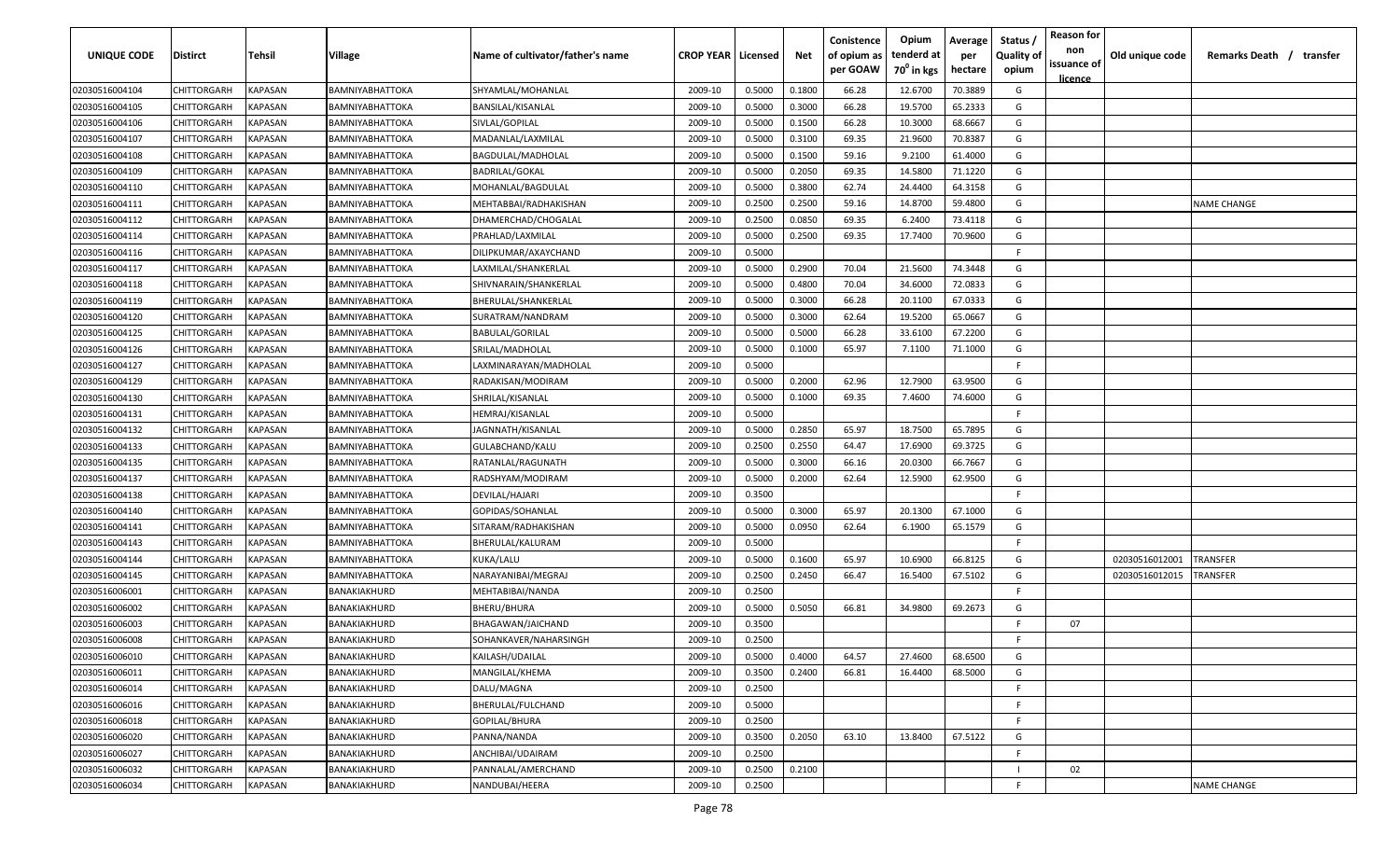| UNIQUE CODE    | Distirct    | Tehsil         | Village               | Name of cultivator/father's name | <b>CROP YEAR   Licensed</b> |        | Net    | Conistence<br>of opium as<br>per GOAW | Opium<br>tenderd at<br>70 <sup>°</sup> in kgs | Average<br>per<br>hectare | Status /<br><b>Quality of</b><br>opium | <b>Reason for</b><br>non<br>issuance of<br><u>licence</u> | Old unique code | Remarks Death /<br>transfer |
|----------------|-------------|----------------|-----------------------|----------------------------------|-----------------------------|--------|--------|---------------------------------------|-----------------------------------------------|---------------------------|----------------------------------------|-----------------------------------------------------------|-----------------|-----------------------------|
| 02030516006039 | CHITTORGARH | KAPASAN        | BANAKIAKHURD          | ONKARSINGH/LALSINGH              | 2009-10                     | 0.2500 |        |                                       |                                               |                           | F.                                     |                                                           |                 |                             |
| 02030516006040 | CHITTORGARH | KAPASAN        | BANAKIAKHURD          | KELU/BALU                        | 2009-10                     | 0.2500 | 0.2100 | 61.75                                 | 13.5900                                       | 64.7143                   | G                                      |                                                           |                 |                             |
| 02030516006042 | CHITTORGARH | KAPASAN        | BANAKIAKHURD          | RATANLAL/PARTHU                  | 2009-10                     | 0.3500 | 0.2650 | 66.81                                 | 18.4000                                       | 69.4340                   | G                                      |                                                           |                 |                             |
| 02030516006044 | CHITTORGARH | KAPASAN        | BANAKIAKHURD          | INDRASINGH/LALSINGH              | 2009-10                     | 0.5000 |        |                                       |                                               |                           | F.                                     |                                                           |                 |                             |
| 02030516006047 | CHITTORGARH | KAPASAN        | BANAKIAKHURD          | MOTIRAM/PYARCHAND                | 2009-10                     | 0.2500 |        |                                       |                                               |                           | -F                                     |                                                           |                 |                             |
| 02030516006048 | CHITTORGARH | KAPASAN        | BANAKIAKHURD          | NANIBAI/BHAGAWAN                 | 2009-10                     | 0.3500 |        |                                       |                                               |                           | -F                                     | 07                                                        |                 |                             |
| 02030516006051 | CHITTORGARH | KAPASAN        | BANAKIAKHURD          | NATHU/JITTU                      | 2009-10                     | 0.3500 | 0.3000 |                                       |                                               |                           |                                        | 02                                                        |                 |                             |
| 02030516006052 | CHITTORGARH | KAPASAN        | BANAKIAKHURD          | NANDRAM/KESURAM                  | 2009-10                     | 0.3500 | 0.0550 | 66.81                                 | 3.8500                                        | 70.0000                   | G                                      |                                                           |                 |                             |
| 02030516006053 | CHITTORGARH | KAPASAN        | BANAKIAKHURD          | NARAYAN/BHERA                    | 2009-10                     | 0.2500 | 0.2600 | 61.75                                 | 5.0200                                        | 19.3077                   | G                                      | 04                                                        | 02030514073008  | <b><i>FRANSFER</i></b>      |
| 02030516008001 | CHITTORGARH | KAPASAN        | BUDDHAKHEDA           | CHANDERPRAKASH/MADANLAL          | 2009-10                     | 0.5000 | 0.2000 | 64.77                                 | 13.0200                                       | 65.1000                   | G                                      |                                                           | 02030516037020  | <b>TRANSFER</b>             |
| 02030516008002 | CHITTORGARH | KAPASAN        | BUDDHAKHEDA           | MADANLAL/LAXMCHAND               | 2009-10                     | 0.5000 | 0.1500 | 64.65                                 | 10.5800                                       | 70.5333                   | G                                      |                                                           | 02030516037021  | <b>RANSFER</b>              |
| 02030516008005 | CHITTORGARH | KAPASAN        | BUDDHAKHEDA           | BADRILAL/MOHANLAL                | 2009-10                     | 0.2500 | 0.2500 | 71.39                                 | 16.1500                                       | 64.6000                   | G                                      |                                                           |                 |                             |
| 02030516008008 | CHITTORGARH | KAPASAN        | BUDDHAKHEDA           | PRATHVIRAJ/CHUNNILAL             | 2009-10                     | 0.2500 | 0.0950 | 64.15                                 | 6.1100                                        | 64.3158                   | G                                      |                                                           |                 |                             |
| 02030516008010 | CHITTORGARH | KAPASAN        | BUDDHAKHEDA           | MOHANSINGH/CHHOTUSINGH           | 2009-10                     | 0.2500 | 0.1600 | 66.99                                 | 11.1000                                       | 69.3750                   | G                                      |                                                           |                 | TRANSFER / DAMAKHEDA        |
| 02030516008011 | CHITTORGARH | KAPASAN        | BUDDHAKHEDA           | SUAALAL/MOHANLAL                 | 2009-10                     | 0.2500 | 0.1200 | 71.49                                 | 8.9100                                        | 74.2500                   | G                                      |                                                           |                 |                             |
| 02030516009001 | CHITTORGARH | KAPASAN        | CHATURBHUJPURA        | BHIMA/HERLAL                     | 2009-10                     | 0.5000 | 0.1950 | 68.61                                 | 13.8000                                       | 70.7692                   | G                                      |                                                           |                 |                             |
| 02030516009004 | CHITTORGARH | <b>KAPASAN</b> | CHATURBHUJPURA        | PYARIBAI/LOBHA                   | 2009-10                     | 0.5000 | 0.1050 | 66.84                                 | 6.8800                                        | 65.5238                   | G                                      |                                                           |                 |                             |
| 02030516009005 | CHITTORGARH | KAPASAN        | CHATURBHUJPURA        | LEHRU/VARDA                      | 2009-10                     | 0.5000 | 0.1000 | 66.84                                 | 7.1500                                        | 71.5000                   | G                                      |                                                           |                 |                             |
| 02030516009006 | CHITTORGARH | KAPASAN        | CHATURBHUJPURA        | <b>BHAGWAN/HARLAL</b>            | 2009-10                     | 0.3500 |        |                                       |                                               |                           | -F                                     |                                                           |                 |                             |
| 02030516009007 | CHITTORGARH | <b>KAPASAN</b> | CHATURBHUJPURA        | NARAYAN/MITTU                    | 2009-10                     | 0.2500 | 0.1200 | 66.84                                 | 8.8200                                        | 73.5000                   | G                                      |                                                           |                 |                             |
| 02030516009008 | CHITTORGARH | <b>KAPASAN</b> | CHATURBHUJPURA        | SHANKER/HEERALAL                 | 2009-10                     | 0.5000 | 0.2900 | 68.61                                 | 20.0400                                       | 69.1034                   | G                                      |                                                           |                 |                             |
| 02030516009009 | CHITTORGARH | KAPASAN        | CHATURBHUJPURA        | PANNA/BHERA                      | 2009-10                     | 0.3500 | 0.1850 | 70.73                                 | 12.9300                                       | 69.8919                   | G                                      |                                                           |                 |                             |
| 02030516009010 | CHITTORGARH | KAPASAN        | CHATURBHUJPURA        | BOTLAL/MADHU                     | 2009-10                     | 0.2500 |        |                                       |                                               |                           | -F                                     |                                                           |                 |                             |
| 02030516009011 | CHITTORGARH | KAPASAN        | CHATURBHUJPURA        | MOHAN/BHURA                      | 2009-10                     | 0.2500 |        |                                       |                                               |                           | E.                                     |                                                           |                 |                             |
| 02030516009012 | CHITTORGARH | KAPASAN        | CHATURBHUJPURA        | NATHULAL/AMERCHAND               | 2009-10                     | 0.3500 | 0.3500 | 64.18                                 | 23.4900                                       | 67.1143                   | G                                      |                                                           |                 |                             |
| 02030516009015 | CHITTORGARH | KAPASAN        | CHATURBHUJPURA        | NARAYAN/OUNKAR                   | 2009-10                     | 0.5000 | 0.0950 | 70.73                                 | 7.0800                                        | 74.5263                   | G                                      |                                                           |                 |                             |
| 02030516009016 | CHITTORGARH | KAPASAN        | CHATURBHUJPURA        | RAMLAL/OUNKAR                    | 2009-10                     | 0.2500 | 0.1250 | 66.84                                 | 8.8300                                        | 70.6400                   | G                                      |                                                           |                 |                             |
| 02030516009017 | CHITTORGARH | KAPASAN        | CHATURBHUJPURA        | SIVGIRI/OUNKARGIRI               | 2009-10                     | 0.5000 | 0.2000 | 65.47                                 | 13.4800                                       | 67.4000                   | G                                      |                                                           |                 |                             |
| 02030516009018 | CHITTORGARH | KAPASAN        | CHATURBHUJPURA        | MURLIGIRI/GOPGIRI                | 2009-10                     | 0.5000 | 0.3050 | 65.47                                 | 20.2300                                       | 66.3279                   | G                                      |                                                           |                 |                             |
| 02030516009019 | CHITTORGARH | KAPASAN        | CHATURBHUJPURA        | PYARA/KALU                       | 2009-10                     | 0.5000 |        |                                       |                                               |                           | F.                                     |                                                           |                 |                             |
| 02030516009020 | CHITTORGARH | KAPASAN        | CHATURBHUJPURA        | RAMEWAR/LOBHCHAND                | 2009-10                     | 0.5000 | 0.1150 | 68.61                                 | 8.3300                                        | 72.4348                   | G                                      |                                                           |                 |                             |
| 02030516009022 | CHITTORGARH | KAPASAN        | CHATURBHUJPURA        | BHAGWAN/UDAIRAM                  | 2009-10                     | 0.3500 |        |                                       |                                               |                           | -F                                     |                                                           |                 |                             |
| 02030516009023 | CHITTORGARH | KAPASAN        | CHATURBHUJPURA        | NATHU/BHURA                      | 2009-10                     | 0.3500 | 0.1950 | 64.18                                 | 12.3300                                       | 63.2308                   | G                                      |                                                           |                 |                             |
| 02030516009024 | CHITTORGARH | KAPASAN        | CHATURBHUJPURA        | HASU/BHURA                       | 2009-10                     | 0.2500 |        |                                       |                                               |                           | F.                                     |                                                           |                 |                             |
| 02030516009028 | CHITTORGARH | <b>KAPASAN</b> | CHATURBHUJPURA        | MAHADEV/NARAYAN                  | 2009-10                     | 0.5000 | 0.1450 | 65.61                                 | 10.6800                                       | 73.6552                   | G                                      |                                                           |                 |                             |
| 02030516009032 | CHITTORGARH | <b>KAPASAN</b> | CHATURBHUJPURA        | HANSU/VARDA                      | 2009-10                     | 0.5000 | 0.0950 | 66.84                                 | 7.2100                                        | 75.8947                   | G                                      |                                                           |                 |                             |
| 02030516009034 | CHITTORGARH | <b>KAPASAN</b> | CHATURBHUJPURA        | DEVBAI/KALURAM                   | 2009-10                     | 0.5000 | 0.1000 | 61.75                                 | 6.8300                                        | 68.3000                   | G                                      |                                                           |                 |                             |
| 02030516009035 | CHITTORGARH | <b>KAPASAN</b> | CHATURBHUJPURA        | ONKARGIR/SHANKARGIR              | 2009-10                     | 0.5000 | 0.1950 | 64.18                                 | 12.9700                                       | 66.5128                   | G                                      |                                                           |                 |                             |
| 02030516009037 | CHITTORGARH | KAPASAN        | CHATURBHUJPURA        | CHAMPALAL/BHURA                  | 2009-10                     | 0.2500 |        |                                       |                                               |                           | F.                                     |                                                           |                 |                             |
| 02030516009038 | CHITTORGARH | KAPASAN        | CHATURBHUJPURA        | PARTHULAL/GANESH                 | 2009-10                     | 0.3500 |        |                                       |                                               |                           | F.                                     |                                                           |                 |                             |
| 02030516009039 | CHITTORGARH | KAPASAN        | CHATURBHUJPURA        | TEJRAM/GANGARAM                  | 2009-10                     | 0.5000 |        |                                       |                                               |                           | F.                                     |                                                           |                 |                             |
| 02030516009040 | CHITTORGARH | KAPASAN        | <b>CHATURBHUJPURA</b> | SOBHA/KESU                       | 2009-10                     | 0.5000 | 0.2050 | 66.84                                 | 13.2700                                       | 64.7317                   | G                                      |                                                           |                 |                             |
| 02030516009044 | CHITTORGARH | KAPASAN        | CHATURBHUJPURA        | DUNGA/GANGARAM                   | 2009-10                     | 0.2500 |        |                                       |                                               |                           | F.                                     |                                                           |                 |                             |
| 02030516009047 | CHITTORGARH | <b>KAPASAN</b> | CHATURBHUJPURA        | SHANKER/JITU                     | 2009-10                     | 0.2500 |        |                                       |                                               |                           | E                                      |                                                           |                 |                             |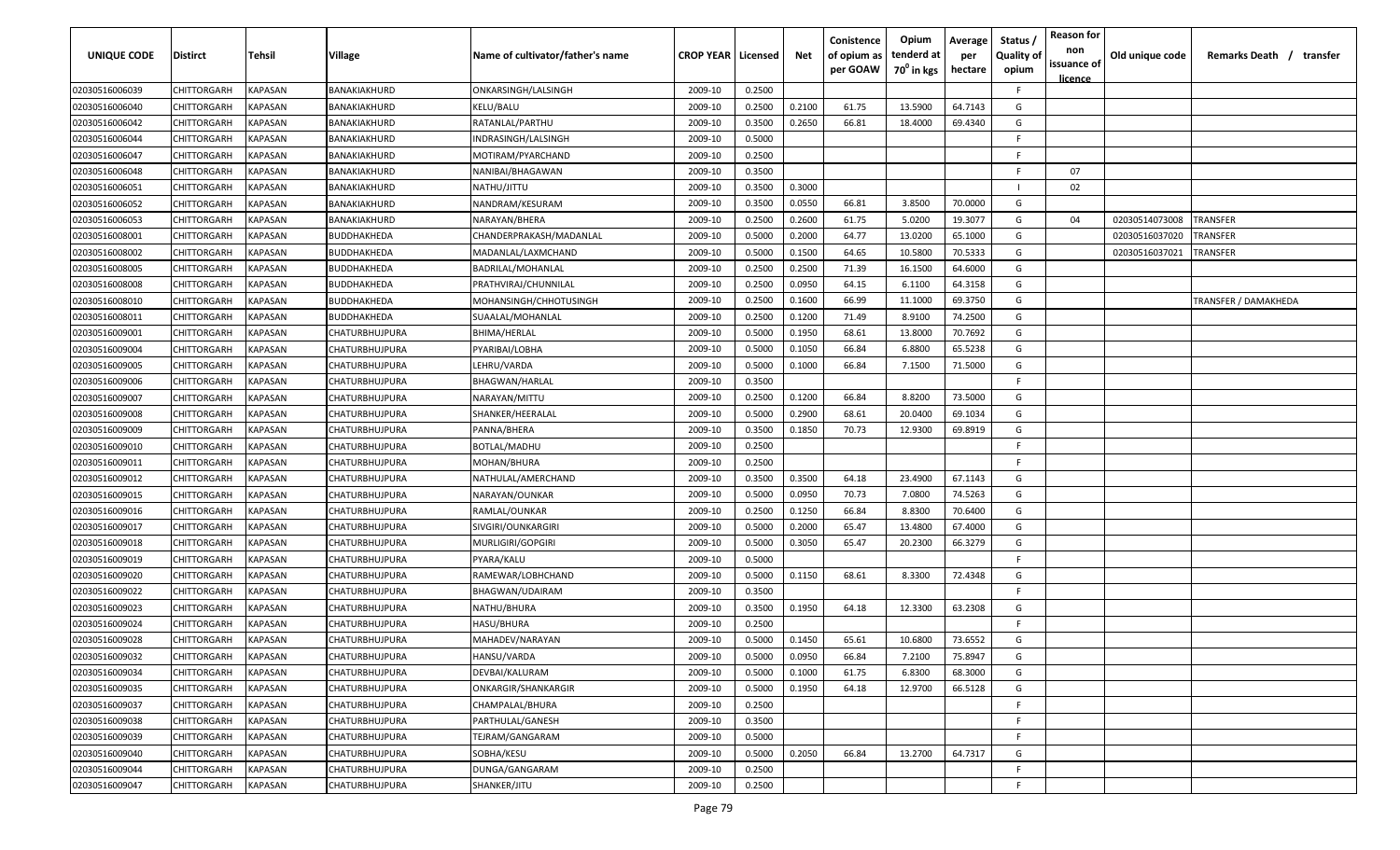| UNIQUE CODE    | <b>Distirct</b>    | Tehsil                | Village               | Name of cultivator/father's name        | <b>CROP YEAR   Licensed</b> |        | Net    | Conistence<br>of opium as<br>per GOAW | Opium<br>tenderd at<br>70 <sup>0</sup> in kgs | Average<br>per<br>hectare | Status,<br><b>Quality of</b><br>opium | <b>Reason for</b><br>non<br>issuance of<br>licence | Old unique code | Remarks Death / transfer   |
|----------------|--------------------|-----------------------|-----------------------|-----------------------------------------|-----------------------------|--------|--------|---------------------------------------|-----------------------------------------------|---------------------------|---------------------------------------|----------------------------------------------------|-----------------|----------------------------|
| 02030516009050 | CHITTORGARH        | KAPASAN               | <b>CHATURBHUJPURA</b> | KANKUBAI/HEEMA                          | 2009-10                     | 0.2500 | 0.0950 | 68.46                                 | 6.9400                                        | 73.0526                   | G                                     |                                                    |                 |                            |
| 02030516009051 | CHITTORGARH        | KAPASAN               | CHATURBHUJPURA        | SAYARIBAI/RATANLAL                      | 2009-10                     | 0.3500 | 0.1450 | 65.61                                 | 10.3700                                       | 71.5172                   | G                                     |                                                    |                 |                            |
| 02030516009055 | CHITTORGARH        | KAPASAN               | CHATURBHUJPURA        | LALU/RAMA                               | 2009-10                     | 0.3500 | 0.2000 | 66.84                                 | 13.3500                                       | 66.7500                   | G                                     |                                                    |                 |                            |
| 02030516009057 | CHITTORGARH        | KAPASAN               | CHATURBHUJPURA        | MADHU/NARU                              | 2009-10                     | 0.2500 | 0.2250 | 54.07                                 | 6.0200                                        | 26.7556                   |                                       | 02                                                 |                 |                            |
| 02030516009061 | CHITTORGARH        | KAPASAN               | CHATURBHUJPURA        | UDA/DEVA                                | 2009-10                     | 0.5000 | 0.2900 | 66.84                                 | 19.5600                                       | 67.4483                   | G                                     |                                                    |                 |                            |
| 02030516009062 | CHITTORGARH        | KAPASAN               | CHATURBHUJPURA        | KAMLABAI/JITU                           | 2009-10                     | 0.2500 | 0.1400 | 72.48                                 | 10.8800                                       | 77.7143                   | G                                     |                                                    |                 | <b>NAME CHANGE</b>         |
| 02030516009063 | CHITTORGARH        | KAPASAN               | CHATURBHUJPURA        | SOHANLAL/BHERU                          | 2009-10                     | 0.5000 |        |                                       |                                               |                           | E                                     |                                                    |                 | TRANSFER / BAMNIYABHATTOKA |
| 02030516009067 | CHITTORGARH        | KAPASAN               | CHATURBHUJPURA        | UDAIRAM/BHIMRAJ                         | 2009-10                     | 0.5000 |        |                                       |                                               |                           | -F                                    |                                                    |                 |                            |
| 02030516009068 | CHITTORGARH        | KAPASAN               | CHATURBHUJPURA        | KALU/GISA                               | 2009-10                     | 0.2500 |        |                                       |                                               |                           | F.                                    |                                                    |                 |                            |
| 02030516009069 | CHITTORGARH        | KAPASAN               | CHATURBHUJPURA        | UDAIRAM/JAYCHAND                        | 2009-10                     | 0.2500 | 0.2400 | 64.18                                 | 15.2900                                       | 63.7083                   | G                                     |                                                    |                 |                            |
| 02030516009070 | CHITTORGARH        | <b><i>KAPASAN</i></b> | CHATURBHUJPURA        | BHAGWANLAL/JAYCHAND                     | 2009-10                     | 0.2500 | 0.1000 | 64.18                                 | 6.3200                                        | 63.2000                   | G                                     |                                                    |                 |                            |
| 02030516009071 | CHITTORGARH        | KAPASAN               | CHATURBHUJPURA        | BADRILAL/NARAYAN                        | 2009-10                     | 0.3500 | 0.0200 | 73.62                                 | 1.7800                                        | 89.0000                   | G                                     |                                                    |                 |                            |
| 02030516009072 | CHITTORGARH        | KAPASAN               | CHATURBHUJPURA        | GANESHPURI/SHANKERPURI                  | 2009-10                     | 0.2500 |        |                                       |                                               |                           | E                                     |                                                    | 02030516014007  | TRANSFER / DATA            |
| 02030516010001 | CHITTORGARH        | KAPASAN               | CHHAPRI               | HEERA/KAJOD                             | 2009-10                     | 0.2500 |        |                                       |                                               |                           | E                                     |                                                    |                 |                            |
| 02030516010002 | CHITTORGARH        | KAPASAN               | CHHAPRI               | .HERU/KASIRAM                           | 2009-10                     | 0.2500 |        |                                       |                                               |                           | F.                                    |                                                    |                 |                            |
| 02030516010003 | <b>CHITTORGARH</b> | KAPASAN               | CHHAPRI               | NATHU/JALAM                             | 2009-10                     | 0.2500 |        |                                       |                                               |                           | F.                                    |                                                    |                 |                            |
| 02030516010007 | CHITTORGARH        | <b><i>KAPASAN</i></b> | CHHAPRI               | SOBHALAL/BHERULAL                       | 2009-10                     | 0.2500 | 0.2500 | 64.65                                 | 8.8300                                        | 35.3200                   | G                                     | 04                                                 |                 |                            |
| 02030516010008 | CHITTORGARH        | <b><i>KAPASAN</i></b> | CHHAPRI               | RAMA/GOKAL                              | 2009-10                     | 0.2500 | 0.2400 | 65.65                                 | 17.1700                                       | 71.5417                   | G                                     |                                                    |                 |                            |
| 02030516010009 | CHITTORGARH        | KAPASAN               | CHHAPRI               | DEVBAI/JAGNATH                          | 2009-10                     | 0.2500 | 0.2450 | 61.24                                 | 16.0400                                       | 65.4694                   | G                                     |                                                    |                 |                            |
| 02030516010012 | CHITTORGARH        | KAPASAN               | <b>CHHAPRI</b>        | BALU/BHERU                              | 2009-10                     | 0.2500 |        |                                       |                                               |                           | E.                                    |                                                    |                 |                            |
| 02030516010013 | CHITTORGARH        | KAPASAN               | <b>CHHAPRI</b>        | MADHU/KAJOD                             | 2009-10                     | 0.2500 |        |                                       |                                               |                           | F.                                    |                                                    |                 |                            |
| 02030516010014 | CHITTORGARH        | KAPASAN               | <b>CHHAPRI</b>        | MADHU/UDAIRAM                           | 2009-10                     | 0.5000 |        |                                       |                                               |                           | F.                                    |                                                    |                 |                            |
| 02030516010017 | CHITTORGARH        | KAPASAN               | <b>CHHAPRI</b>        | SHANKERLAL/BHAGAWAN                     | 2009-10                     | 0.2500 | 0.2500 | 65.65                                 | 17.0900                                       | 68.3600                   | G                                     |                                                    |                 |                            |
| 02030516010018 | CHITTORGARH        | KAPASAN               | <b>CHHAPRI</b>        | CHHOGA/AMARCHAND                        | 2009-10                     | 0.5000 |        |                                       |                                               |                           | E                                     |                                                    |                 |                            |
| 02030516010019 | CHITTORGARH        | KAPASAN               | <b>CHHAPRI</b>        | CHUNNILAL/AMARCHAND                     | 2009-10                     | 0.5000 |        |                                       |                                               |                           | F                                     |                                                    |                 |                            |
| 02030516010022 | CHITTORGARH        | KAPASAN               | CHHAPRI               | MAGNIRAM/AMARCHAND                      | 2009-10                     | 0.5000 |        |                                       |                                               |                           | F                                     |                                                    |                 |                            |
| 02030516010023 | CHITTORGARH        | KAPASAN               | CHHAPRI               | KISANLAL/GOKAL                          | 2009-10                     | 0.2500 |        |                                       |                                               |                           | -F                                    |                                                    |                 |                            |
| 02030516010035 | CHITTORGARH        | KAPASAN               | <b>CHHAPRI</b>        | SHANKERLAL/BHERULAL                     | 2009-10                     | 0.2500 |        |                                       |                                               |                           | F.                                    |                                                    |                 |                            |
| 02030516010036 | CHITTORGARH        | KAPASAN               | <b>CHHAPRI</b>        | <b><isor b="" dalichand<=""></isor></b> | 2009-10                     | 0.2500 | 0.2450 | 61.24                                 | 16.2400                                       | 66.2857                   | G                                     |                                                    |                 |                            |
| 02030516010037 | CHITTORGARH        | KAPASAN               | CHHAPRI               | RAMCHANDER/NAVLA                        | 2009-10                     | 0.5000 | 0.3050 | 64.65                                 | 22.1100                                       | 72.4918                   | G                                     |                                                    |                 |                            |
| 02030516010038 | CHITTORGARH        | KAPASAN               | CHHAPRI               | HASU/NARAYAN                            | 2009-10                     | 0.3500 | 0.3500 | 64.65                                 | 24.9200                                       | 71.2000                   | G                                     |                                                    |                 |                            |
| 02030516010039 | CHITTORGARH        | KAPASAN               | CHHAPRI               | NATHU/SAMDU                             | 2009-10                     | 0.3500 | 0.3600 | 61.24                                 | 24.2100                                       | 67.2500                   | G                                     |                                                    |                 |                            |
| 02030516010040 | <b>CHITTORGARH</b> | KAPASAN               | CHHAPRI               | GEHRULAL/AMERCHAND                      | 2009-10                     | 0.2500 | 0.1450 | 65.65                                 | 10.6300                                       | 73.3103                   | G                                     |                                                    | 02030516044016  | TRANSFER                   |
| 02030516012002 | CHITTORGARH        | KAPASAN               | СНОКНАКНЕDА           | KHUMA/MITTU                             | 2009-10                     | 0.5000 | 0.2950 | 70.73                                 | 20.3900<br>7.4400                             | 69.1186                   | G                                     |                                                    |                 |                            |
| 02030516012004 | CHITTORGARH        | <b>KAPASAN</b>        | СНОКНАКНЕDА           | BHAGWANIBAI/JAYCHAND                    | 2009-10                     | 0.2500 | 0.1000 | 68.46                                 |                                               | 74.4000                   | G                                     |                                                    |                 |                            |
| 02030516012005 | CHITTORGARH        | <b>KAPASAN</b>        | СНОКНАКНЕDА           | HEMRAJ/LOBHAJI                          | 2009-10                     | 0.2500 | 0.1200 | 68.46                                 | 7.9300                                        | 66.0833                   | G                                     |                                                    |                 |                            |
| 02030516012008 | CHITTORGARH        | <b>KAPASAN</b>        | СНОКНАКНЕDА           | BHERU/JITU                              | 2009-10                     | 0.2500 | 0.1000 | 64.18                                 | 6.7400                                        | 67.4000                   | G                                     |                                                    |                 |                            |
| 02030516012009 | CHITTORGARH        | <b>KAPASAN</b>        | СНОКНАКНЕDА           | KISANA/GISA                             | 2009-10                     | 0.3500 | 0.1400 | 61.75                                 | 9.2700                                        | 66.2143                   | G                                     |                                                    |                 |                            |
| 02030516012010 | CHITTORGARH        | KAPASAN               | СНОКНАКНЕDА           | MOHAN/KISHANA                           | 2009-10                     | 0.3500 | 0.3200 | 61.75                                 | 20.6800                                       | 64.6250                   | G                                     |                                                    |                 |                            |
| 02030516012012 | CHITTORGARH        | KAPASAN               | СНОКНАКНЕDА           | CHANDIBAI/GOPILAL                       | 2009-10                     | 0.2500 | 0.1500 | 65.58                                 | 9.9300                                        | 66.2000                   | G                                     |                                                    |                 | <b>NAME CHANGE</b>         |
| 02030516012013 | CHITTORGARH        | <b>KAPASAN</b>        | СНОКНАКНЕDА           | JAMKUBAI/CHENA                          | 2009-10                     | 0.5000 | 0.2000 | 64.18                                 | 12.9600                                       | 64.8000                   | G                                     |                                                    |                 |                            |
| 02030516012016 | CHITTORGARH        | KAPASAN               | СНОКНАКНЕDА           | HAJARI/GANGARAM                         | 2009-10                     | 0.2500 |        |                                       |                                               |                           | F.                                    |                                                    |                 |                            |
| 02030516012017 | CHITTORGARH        | KAPASAN               | СНОКНАКНЕDА           | KESIBAI/KISHANA                         | 2009-10                     | 0.3500 | 0.1150 | 65.58                                 | 7.9700                                        | 69.3043                   | G                                     |                                                    |                 |                            |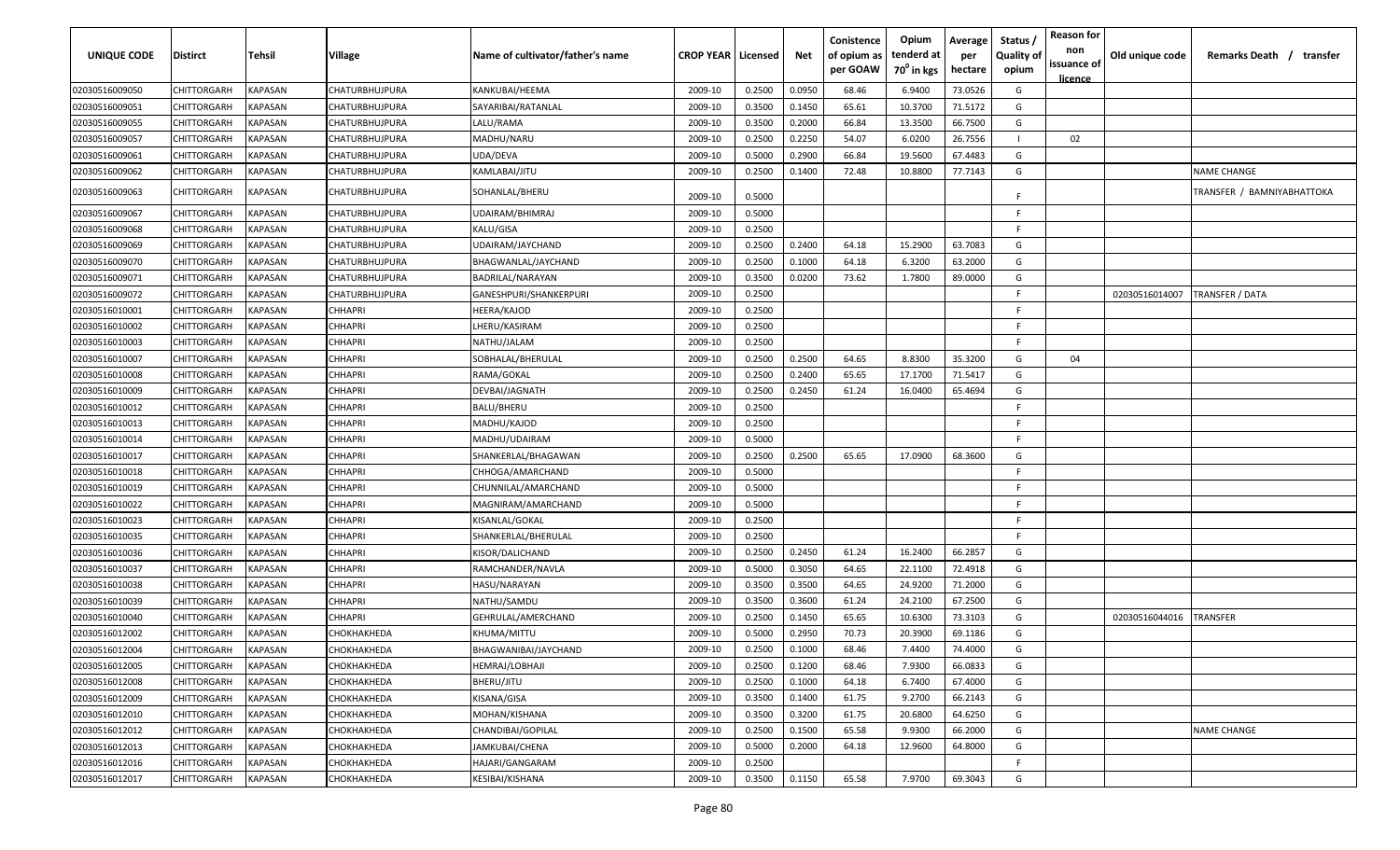| UNIQUE CODE    | Distirct           | Tehsil         | Village     | Name of cultivator/father's name | <b>CROP YEAR   Licensed</b> |        | Net    | Conistence<br>of opium as<br>per GOAW | Opium<br>tenderd at<br>70 <sup>°</sup> in kgs | Average<br>per<br>hectare | Status,<br><b>Quality of</b><br>opium | <b>Reason for</b><br>non<br>issuance of<br><u>licence</u> | Old unique code | Remarks Death / transfer |
|----------------|--------------------|----------------|-------------|----------------------------------|-----------------------------|--------|--------|---------------------------------------|-----------------------------------------------|---------------------------|---------------------------------------|-----------------------------------------------------------|-----------------|--------------------------|
| 02030516012020 | CHITTORGARH        | KAPASAN        | СНОКНАКНЕДА | GOKAL/BHGGA                      | 2009-10                     | 0.2500 | 0.1150 | 65.58                                 | 8.0200                                        | 69.7391                   | G                                     |                                                           |                 |                          |
| 02030516012023 | CHITTORGARH        | <b>KAPASAN</b> | СНОКНАКНЕDА | MOHANIBAI/BHURA                  | 2009-10                     | 0.2500 |        |                                       |                                               |                           | F                                     |                                                           |                 |                          |
| 02030516012025 | CHITTORGARH        | <b>KAPASAN</b> | СНОКНАКНЕРА | CHATURBHUJ/PEEMA                 | 2009-10                     | 0.2500 |        |                                       |                                               |                           | F.                                    |                                                           |                 |                          |
| 02030516012029 | CHITTORGARH        | <b>KAPASAN</b> | СНОКНАКНЕDА | NATHULAL/CHAMNA                  | 2009-10                     | 0.5000 | 0.1500 | 68.46                                 | 10.3100                                       | 68.7333                   | G                                     |                                                           |                 |                          |
| 02030516012033 | CHITTORGARH        | KAPASAN        | СНОКНАКНЕDА | CHAGANIBAI/GOPILAL               | 2009-10                     | 0.2500 |        |                                       |                                               |                           |                                       |                                                           |                 | <b>NAME CHANGE</b>       |
| 02030516012034 | CHITTORGARH        | KAPASAN        | СНОКНАКНЕDА | KASERBAI/GOKAL                   | 2009-10                     | 0.5000 | 0.4600 | 65.58                                 | 30.2400                                       | 65.7391                   |                                       | 02                                                        |                 |                          |
| 02030516012035 | CHITTORGARH        | KAPASAN        | СНОКНАКНЕРА | KHUMA/PEEMA                      | 2009-10                     | 0.2500 |        |                                       |                                               |                           | F                                     |                                                           |                 |                          |
| 02030516012044 | CHITTORGARH        | KAPASAN        | СНОКНАКНЕРА | ANCHIBAI/LAXMAN                  | 2009-10                     | 0.5000 | 0.0950 | 70.73                                 | 6.7500                                        | 71.0526                   | G                                     |                                                           |                 |                          |
| 02030516013001 | CHITTORGARH        | KAPASAN        | DAMAKHEDA   | BHERULAL/MAHADEV                 | 2009-10                     | 0.2500 | 0.0950 | 70.42                                 | 6.5500                                        | 68.9474                   | G                                     |                                                           |                 |                          |
| 02030516013002 | CHITTORGARH        | KAPASAN        | DAMAKHEDA   | SHANKER/ONKAR                    | 2009-10                     | 0.2500 | 0.1500 | 66.44                                 | 10.8200                                       | 72.1333                   | G                                     |                                                           |                 |                          |
| 02030516013003 | CHITTORGARH        | KAPASAN        | )AMAKHEDA   | SHANKER/KISOR                    | 2009-10                     | 0.2500 | 0.2400 | 66.44                                 | 16.6100                                       | 69.2083                   | G                                     |                                                           |                 |                          |
| 02030516013006 | CHITTORGARH        | KAPASAN        | DAMAKHEDA   | KAMLABAI/AMERCHAND               | 2009-10                     | 0.2500 | 0.2550 | 68.16                                 | 17.4300                                       | 68.3529                   | G                                     |                                                           |                 |                          |
| 02030516013007 | CHITTORGARH        | <b>KAPASAN</b> | DAMAKHEDA   | BHAGWANLAL/RAMLAL                | 2009-10                     | 0.2500 | 0.2450 | 68.16                                 | 16.0900                                       | 65.6735                   | G                                     |                                                           |                 |                          |
| 02030516013008 | CHITTORGARH        | KAPASAN        | DAMAKHEDA   | MADHU/TOLU                       | 2009-10                     | 0.3500 | 0.1800 | 66.44                                 | 13.1700                                       | 73.1667                   | G                                     |                                                           | 02030516045063  | <b>TRANSFER</b>          |
| 02030516013009 | CHITTORGARH        | <b>KAPASAN</b> | DAMAKHEDA   | VARDIBAI/AMERCHAND               | 2009-10                     | 0.2500 | 0.2400 | 63.66                                 | 15.8100                                       | 65.8750                   | G                                     |                                                           |                 | <b>NAME CHANGE</b>       |
| 02030516013010 | CHITTORGARH        | <b>KAPASAN</b> | DAMAKHEDA   | CHOGA/DALLA                      | 2009-10                     | 0.5000 | 0.2450 | 70.42                                 | 17.0700                                       | 69.6735                   | G                                     |                                                           | 02030516045062  | <b>TRANSFER</b>          |
| 02030516013016 | CHITTORGARH        | KAPASAN        | DAMAKHEDA   | MANIBAI/CHOGA                    | 2009-10                     | 0.2500 | 0.2450 | 70.42                                 | 15.6400                                       | 63.8367                   | G                                     |                                                           |                 | <b>NAME CHANGE</b>       |
| 02030516013018 | CHITTORGARH        | KAPASAN        | DAMAKHEDA   | PERTHU/DEVA                      | 2009-10                     | 0.2500 | 0.2550 | 66.44                                 | 15.9600                                       | 62.5882                   | G                                     |                                                           |                 |                          |
| 02030516013020 | CHITTORGARH        | KAPASAN        | DAMAKHEDA   | SOHANIBAI/DEVJI                  | 2009-10                     | 0.2500 | 0.2100 | 66.44                                 | 14.0900                                       | 67.0952                   | G                                     |                                                           |                 |                          |
| 02030516013024 | CHITTORGARH        | <b>KAPASAN</b> | DAMAKHEDA   | BHAGWAN/PARTHU                   | 2009-10                     | 0.3500 | 0.2000 | 68.16                                 | 13.0700                                       | 65.3500                   | G                                     |                                                           | 02030516008007  | TRANSFER                 |
| 02030516015001 | CHITTORGARH        | KAPASAN        | DEVRIYA     | NANDLAL/KALU                     | 2009-10                     | 0.5000 | 0.3900 | 66.34                                 | 28.8300                                       | 73.9231                   | G                                     |                                                           |                 |                          |
| 02030516015002 | CHITTORGARH        | KAPASAN        | DEVRIYA     | MANGU/JAWAHARMAL                 | 2009-10                     | 0.2500 | 0.2250 | 65.45                                 | 16.4300                                       | 73.0222                   | G                                     |                                                           |                 |                          |
| 02030516015003 | CHITTORGARH        | KAPASAN        | DEVRIYA     | <b>BOTU/GOKAL</b>                | 2009-10                     | 0.5000 | 0.3950 | 58.17                                 | 28.6700                                       | 72.5823                   | G                                     |                                                           |                 |                          |
| 02030516015004 | CHITTORGARH        | KAPASAN        | DEVRIYA     | SOHANLAL/AMERCHAND               | 2009-10                     | 0.5000 | 0.1950 | 61.77                                 | 12.4000                                       | 63.5897                   | G                                     |                                                           |                 |                          |
| 02030516015005 | CHITTORGARH        | KAPASAN        | DEVRIYA     | HERLAL/MAHADEV                   | 2009-10                     | 0.5000 | 0.3500 | 66.34                                 | 25.0700                                       | 71.6286                   | G                                     |                                                           |                 |                          |
| 02030516015006 | CHITTORGARH        | KAPASAN        | DEVRIYA     | PARTHVIRAJ/MAGNA                 | 2009-10                     | 0.2500 | 0.2300 | 66.47                                 | 16.1500                                       | 70.2174                   | G                                     |                                                           |                 |                          |
| 02030516015007 | CHITTORGARH        | KAPASAN        | DEVRIYA     | PYARIBAI/KISHNA                  | 2009-10                     | 0.5000 | 0.4500 | 61.77                                 | 28.0300                                       | 62.2889                   | G                                     |                                                           |                 |                          |
| 02030516015010 | CHITTORGARH        | KAPASAN        | DEVRIYA     | GOPIBAI/BHERAJI                  | 2009-10                     | 0.2500 | 0.2500 | 66.34                                 | 16.3700                                       | 65.4800                   | G                                     |                                                           |                 |                          |
| 02030516015013 | CHITTORGARH        | KAPASAN        | DEVRIYA     | IAGDISH/RAMA                     | 2009-10                     | 0.5000 | 0.2950 | 68.17                                 | 21.1100                                       | 71.5593                   | G                                     |                                                           |                 |                          |
| 02030516015015 | CHITTORGARH        | <b>KAPASAN</b> | DEVRIYA     | MADHO/BHERAJI                    | 2009-10                     | 0.3500 | 0.3450 | 61.77                                 | 21.4400                                       | 62.1449                   | G                                     |                                                           |                 |                          |
| 02030516015016 | CHITTORGARH        | KAPASAN        | DEVRIYA     | CHANDIBAI/HAJARI                 | 2009-10                     | 0.2500 | 0.2500 | 69.63                                 | 18.4600                                       | 73.8400                   | G                                     |                                                           |                 |                          |
| 02030516015019 | CHITTORGARH        | <b>KAPASAN</b> | DEVRIYA     | LAXMIBAI/MANGILAL                | 2009-10                     | 0.2500 | 0.2500 | 65.45                                 | 17.8900                                       | 71.5600                   | G                                     |                                                           |                 |                          |
| 02030516015020 | CHITTORGARH        | <b>KAPASAN</b> | DEVRIYA     | UDAIBAI/MANGILAL                 | 2009-10                     | 0.2500 | 0.1500 | 69.63                                 | 10.9100                                       | 72.7333                   | G                                     |                                                           |                 | <b>NAME CHANGE</b>       |
| 02030516015021 | CHITTORGARH        | <b>KAPASAN</b> | DEVRIYA     | GANGARAM/KISHANA                 | 2009-10                     | 0.2500 | 0.2450 | 59.16                                 | 15.3200                                       | 62.5306                   | G                                     |                                                           |                 |                          |
| 02030516015024 | <b>CHITTORGARH</b> | KAPASAN        | DEVRIYA     | DEVILAL/CHAMPA                   | 2009-10                     | 0.5000 | 0.4950 | 68.17                                 | 36.0100                                       | 72.7475                   | G                                     |                                                           |                 |                          |
| 02030516015026 | <b>CHITTORGARH</b> | <b>KAPASAN</b> | DEVRIYA     | JEETMAL/KISHANA                  | 2009-10                     | 0.2500 | 0.2050 | 70.94                                 | 14.8100                                       | 72.2439                   | G                                     |                                                           |                 |                          |
| 02030516015027 | CHITTORGARH        | <b>KAPASAN</b> | DEVRIYA     | PRITHVIRAJ/GOKAL                 | 2009-10                     | 0.5000 | 0.2450 | 68.17                                 | 17.9200                                       | 73.1429                   | G                                     |                                                           |                 |                          |
| 02030516015029 | <b>CHITTORGARH</b> | <b>KAPASAN</b> | DEVRIYA     | MITTHULAL/KISHOR                 | 2009-10                     | 0.5000 | 0.1950 | 68.17                                 | 13.9100                                       | 71.3333                   | G                                     |                                                           |                 |                          |
| 02030516015031 | <b>CHITTORGARH</b> | <b>KAPASAN</b> | DEVRIYA     | NARU/DHANNA                      | 2009-10                     | 0.5000 | 0.3900 | 66.47                                 | 27.3700                                       | 70.1795                   | G                                     |                                                           |                 |                          |
| 02030516015034 | CHITTORGARH        | KAPASAN        | DEVRIYA     | BALURAM/UDAIRAM                  | 2009-10                     | 0.3500 | 0.2400 | 66.34                                 | 16.4600                                       | 68.5833                   | G                                     |                                                           |                 |                          |
| 02030516015035 | CHITTORGARH        | KAPASAN        | DEVRIYA     | GOPILAL/UDAYRAM                  | 2009-10                     | 0.2500 | 0.2150 | 66.47                                 | 14.6700                                       | 68.2326                   | G                                     |                                                           |                 |                          |
| 02030516015037 | CHITTORGARH        | KAPASAN        | DEVRIYA     | GOKAL/KAJOD                      | 2009-10                     | 0.5000 | 0.3250 | 66.34                                 | 23.0200                                       | 70.8308                   | G                                     |                                                           |                 |                          |
| 02030516015038 | CHITTORGARH        | <b>KAPASAN</b> | DEVRIYA     | KISHANA/UDAIRAM                  | 2009-10                     | 0.2500 | 0.1450 | 66.47                                 | 10.8900                                       | 75.1034                   | G                                     |                                                           |                 |                          |
| 02030516015039 | <b>CHITTORGARH</b> | <b>KAPASAN</b> | DEVRIYA     | MITTULAL/NANDLAL                 | 2009-10                     | 0.3500 | 0.0900 | 68.17                                 | 6.7500                                        | 75.0000                   | G                                     |                                                           |                 |                          |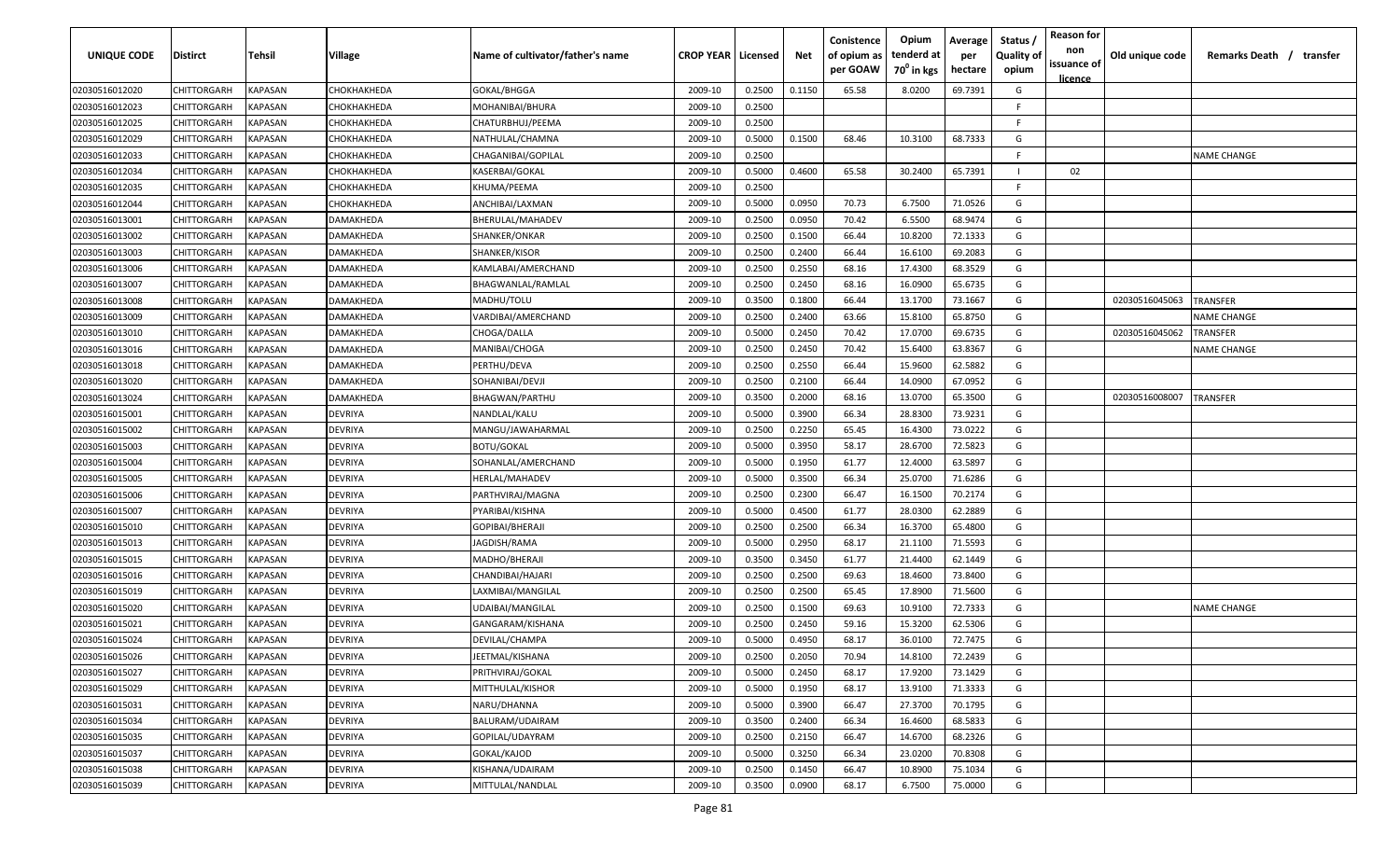| <b>UNIQUE CODE</b> | Distirct           | Tehsil         | Village | Name of cultivator/father's name | <b>CROP YEAR   Licensed</b> |        | Net    | Conistence<br>of opium as | Opium<br>tenderd at    | Average<br>per | Status /<br><b>Quality of</b> | <b>Reason for</b><br>non<br>issuance of | Old unique code | Remarks Death /<br>transfer |
|--------------------|--------------------|----------------|---------|----------------------------------|-----------------------------|--------|--------|---------------------------|------------------------|----------------|-------------------------------|-----------------------------------------|-----------------|-----------------------------|
|                    |                    |                |         |                                  |                             |        |        | per GOAW                  | 70 <sup>0</sup> in kgs | hectare        | opium                         | <u>licence</u>                          |                 |                             |
| 02030516015040     | CHITTORGARH        | <b>KAPASAN</b> | DEVRIYA | BHERULAL/HAJARILAL CHORIYAVALA   | 2009-10                     | 0.5000 | 0.4000 | 66.34                     | 27.0600                | 67.6500        | G                             |                                         |                 |                             |
| 02030516015041     | CHITTORGARH        | KAPASAN        | DEVRIYA | KISHANLAL/DALU                   | 2009-10                     | 0.2500 | 0.1950 | 70.94                     | 14.5000                | 74.3590        | G                             |                                         |                 |                             |
| 02030516015046     | CHITTORGARH        | KAPASAN        | DEVRIYA | JAMNALAL/LOBHCHAND               | 2009-10                     | 0.5000 | 0.1900 | 66.34                     | 12.9400                | 68.1053        | G                             |                                         |                 |                             |
| 02030516015048     | CHITTORGARH        | KAPASAN        | DEVRIYA | MANGILAL/NARAIN                  | 2009-10                     | 0.5000 | 0.4350 | 59.16                     | 26.4600                | 60.8276        | G                             |                                         |                 |                             |
| 02030516015049     | CHITTORGARH        | KAPASAN        | DEVRIYA | SHYAMLAL/MANGIDAS                | 2009-10                     | 0.2500 | 0.1250 | 66.45                     | 8.9400                 | 71.5200        | G                             |                                         |                 |                             |
| 02030516015050     | CHITTORGARH        | KAPASAN        | DEVRIYA | RATANLAL/KISHOR                  | 2009-10                     | 0.5000 | 0.2000 | 66.34                     | 13.7100                | 68.5500        | G                             |                                         |                 |                             |
| 02030516015051     | <b>CHITTORGARH</b> | KAPASAN        | DEVRIYA | UDAILAL/HARLAL                   | 2009-10                     | 0.5000 | 0.2450 | 66.34                     | 17.3600                | 70.8571        | G                             |                                         |                 |                             |
| 02030516015052     | CHITTORGARH        | KAPASAN        | DEVRIYA | GOPILAL/UDAILAL                  | 2009-10                     | 0.5000 | 0.2100 | 65.45                     | 14.6800                | 69.9048        | G                             |                                         |                 |                             |
| 02030516015053     | CHITTORGARH        | KAPASAN        | DEVRIYA | MOHANLAL/GOKAL                   | 2009-10                     | 0.5000 | 0.2400 | 68.17                     | 17.2900                | 72.0417        | G                             |                                         |                 |                             |
| 02030516015054     | CHITTORGARH        | KAPASAN        | DEVRIYA | JIVRAJ/LOBHCHAND                 | 2009-10                     | 0.5000 | 0.4900 | 70.94                     | 35.6400                | 72.7347        | G                             |                                         |                 |                             |
| 02030516015055     | CHITTORGARH        | KAPASAN        | DEVRIYA | BHAGWANIBAI/RAMLAL               | 2009-10                     | 0.2500 | 0.1450 | 65.45                     | 10.2700                | 70.8276        | G                             |                                         |                 |                             |
| 02030516015056     | CHITTORGARH        | KAPASAN        | DEVRIYA | MANGILAL/GOKAL                   | 2009-10                     | 0.5000 | 0.2500 | 61.77                     | 15.8800                | 63.5200        | G                             |                                         |                 |                             |
| 02030516015058     | CHITTORGARH        | KAPASAN        | DEVRIYA | RAMLAL/SAVAIRAM                  | 2009-10                     | 0.5000 | 0.3750 | 65.45                     | 25.6100                | 68.2933        | G                             |                                         |                 |                             |
| 02030516015060     | CHITTORGARH        | KAPASAN        | DEVRIYA | PANNA/BHERA                      | 2009-10                     | 0.3500 | 0.3450 | 61.77                     | 21.0100                | 60.8986        | G                             |                                         |                 |                             |
| 02030516015061     | CHITTORGARH        | KAPASAN        | DEVRIYA | MADANLAL/CHATRU                  | 2009-10                     | 0.2500 | 0.1000 | 69.63                     | 7.2800                 | 72.8000        | G                             |                                         |                 |                             |
| 02030516015063     | CHITTORGARH        | KAPASAN        | DEVRIYA | RATANLAL/BHERULAL                | 2009-10                     | 0.5000 | 0.2000 | 65.45                     | 13.4100                | 67.0500        | G                             |                                         |                 |                             |
| 02030516015064     | CHITTORGARH        | KAPASAN        | DEVRIYA | MAGNIRAM/PRATU CHOTA             | 2009-10                     | 0.5000 | 0.2500 | 59.16                     | 15.2000                | 60.8000        | G                             |                                         |                 |                             |
| 02030516015068     | CHITTORGARH        | KAPASAN        | DEVRIYA | BHERULAL/PANNALAL                | 2009-10                     | 0.5000 | 0.3100 | 61.77                     | 20.5200                | 66.1935        | G                             |                                         |                 |                             |
| 02030516015069     | CHITTORGARH        | KAPASAN        | DEVRIYA | BADRI/HEERA                      | 2009-10                     | 0.2500 | 0.2150 | 59.16                     | 13.2100                | 61.4419        | G                             |                                         |                 |                             |
| 02030516015070     | CHITTORGARH        | KAPASAN        | DEVRIYA | KESARBAI/RAMLAL                  | 2009-10                     | 0.2500 | 0.2550 | 70.94                     | 18.4400                | 72.3137        | G                             |                                         |                 |                             |
| 02030516015071     | CHITTORGARH        | KAPASAN        | DEVRIYA | VENA/MAHDEV                      | 2009-10                     | 0.5000 | 0.3000 | 65.45                     | 20.8600                | 69.5333        | G                             |                                         |                 |                             |
| 02030516015072     | CHITTORGARH        | KAPASAN        | DEVRIYA | PARBHU/GOPI                      | 2009-10                     | 0.2500 | 0.0950 | 65.45                     | 6.4600                 | 68.0000        | G                             |                                         | 02030514024012  | <b>TRANSFER</b>             |
| 02030516016003     | CHITTORGARH        | KAPASAN        | DHAMANA | MANGILAL/SHANKERLAL/BHAGWAN      | 2009-10                     | 0.3500 | 0.1200 | 58.04                     | 7.7200                 | 64.3333        | G                             |                                         |                 |                             |
| 02030516016004     | CHITTORGARH        | KAPASAN        | DHAMANA | CHAGNLAL/CHOGALAL                | 2009-10                     | 0.2500 | 0.2400 | 71.39                     | 17.6300                | 73.4583        | G                             |                                         |                 |                             |
| 02030516016006     | CHITTORGARH        | KAPASAN        | DHAMANA | DEVKISAN/MANGILAL                | 2009-10                     | 0.2500 |        |                           |                        |                | -F                            |                                         |                 |                             |
| 02030516016009     | CHITTORGARH        | KAPASAN        | DHAMANA | SHANKER/PRATVIRAJ                | 2009-10                     | 0.2500 | 0.1000 | 65.45                     | 6.3500                 | 63.5000        | G                             |                                         |                 |                             |
| 02030516016010     | CHITTORGARH        | KAPASAN        | DHAMANA | GULABIBAI/GANGARAM               | 2009-10                     | 0.5000 |        |                           |                        |                | F.                            |                                         |                 |                             |
| 02030516016011     | CHITTORGARH        | KAPASAN        | )HAMANA | IAMKUBAI/VENIRAM                 | 2009-10                     | 0.5000 | 0.4850 | 71.39                     | 34.9200                | 72.0000        | G                             |                                         |                 |                             |
| 02030516016012     | CHITTORGARH        | KAPASAN        | DHAMANA | KASETURI/BHURA                   | 2009-10                     | 0.2500 |        |                           |                        |                | -F.                           |                                         |                 |                             |
| 02030516016013     | CHITTORGARH        | KAPASAN        | DHAMANA | JAGDISHCHANDRA/BHERULAL          | 2009-10                     | 0.2500 | 0.1000 | 65.51                     | 6.6300                 | 66.3000        | G                             |                                         |                 |                             |
| 02030516016016     | CHITTORGARH        | KAPASAN        | DHAMANA | BHURALAL/MAGNIRAM                | 2009-10                     | 0.3500 | 0.2450 | 71.45                     | 16.9200                | 69.0612        | G                             |                                         |                 |                             |
| 02030516016017     | CHITTORGARH        | KAPASAN        | DHAMANA | UAGMIBAI/BHERULAL                | 2009-10                     | 0.2500 |        |                           |                        |                | -F.                           |                                         |                 | NAME CHANGE                 |
| 02030516016018     | CHITTORGARH        | KAPASAN        | DHAMANA | MHADEV/DHANNA                    | 2009-10                     | 0.3500 | 0.1950 | 74.69                     | 14.5600                | 74.6667        | G                             |                                         |                 |                             |
| 02030516016019     | CHITTORGARH        | KAPASAN        | DHAMANA | JITEMAL/SURAJMAL                 | 2009-10                     | 0.5000 | 0.5100 | 68.74                     | 35.2900                | 69.1961        | G                             |                                         |                 |                             |
| 02030516016020     | CHITTORGARH        | KAPASAN        | DHAMANA | SHANKERLAL/RAMLAL                | 2009-10                     | 0.2500 | 0.2400 | 71.39                     | 17.3900                | 72.4583        | G                             |                                         |                 |                             |
| 02030516016021     | CHITTORGARH        | KAPASAN        | DHAMANA | LOBHA/MOHAN                      | 2009-10                     | 0.5000 | 0.5050 | 61.66                     | 31.1900                | 61.7624        | G                             |                                         |                 |                             |
| 02030516016024     | CHITTORGARH        | <b>KAPASAN</b> | DHAMANA | KALU/KESURAM                     | 2009-10                     | 0.3500 |        |                           |                        |                | F.                            |                                         |                 |                             |
| 02030516016025     | CHITTORGARH        | <b>KAPASAN</b> | DHAMANA | DEVILAL/RAMLAL                   | 2009-10                     | 0.5000 | 0.2900 | 63.50                     | 18.7900                | 64.7931        | G                             |                                         |                 |                             |
| 02030516016028     | CHITTORGARH        | KAPASAN        | DHAMANA | MANGILAL/JITMAL                  | 2009-10                     | 0.5000 | 0.2950 | 63.50                     | 19.3200                | 65.4915        | G                             |                                         |                 |                             |
| 02030516016030     | CHITTORGARH        | KAPASAN        | DHAMANA | KALURAM/NAGJIRAM                 | 2009-10                     | 0.2500 |        |                           |                        |                | F.                            |                                         |                 |                             |
| 02030516016032     | CHITTORGARH        | KAPASAN        | DHAMANA | <b>GEHRILAL/MOTILAL</b>          | 2009-10                     | 0.2500 | 0.1150 | 65.51                     | 7.7100                 | 67.0435        | G                             |                                         |                 |                             |
| 02030516016033     | CHITTORGARH        | KAPASAN        | DHAMANA | PYARIBAI/NARAIN                  | 2009-10                     | 0.5000 | 0.2900 | 68.74                     | 20.5100                | 70.7241        | G                             |                                         |                 |                             |
| 02030516016034     | CHITTORGARH        | KAPASAN        | DHAMANA | LAXMINARAYAN/KEDARMAL            | 2009-10                     | 0.2500 | 0.1400 | 63.65                     | 9.3300                 | 66.6429        | G                             |                                         |                 | <b>NAME CHANGE</b>          |
| 02030516016035     | <b>CHITTORGARH</b> | KAPASAN        | DHAMANA | MADANLAL/BANSILAL                | 2009-10                     | 0.2500 |        |                           |                        |                | F.                            |                                         |                 |                             |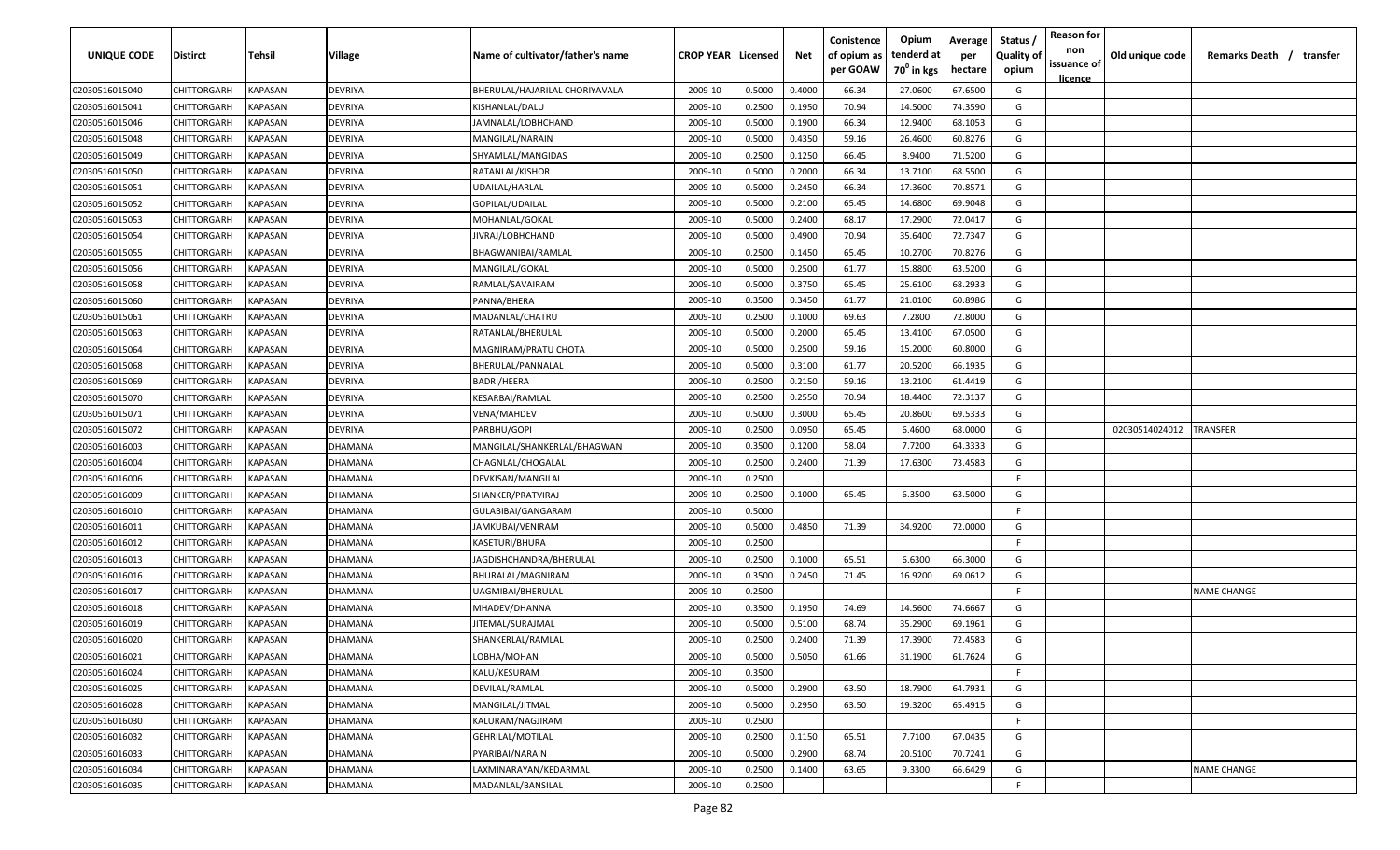| <b>UNIQUE CODE</b> | <b>Distirct</b>    | Tehsil         | <b>Village</b>  | Name of cultivator/father's name | <b>CROP YEAR   Licensed</b> |        | Net    | Conistence<br>of opium as<br>per GOAW | Opium<br>tenderd at<br>$70^0$ in kgs | Average<br>per<br>hectare | Status<br><b>Quality of</b><br>opium | <b>Reason for</b><br>non<br>issuance of<br><u>licence</u> | Old unique code | Remarks Death /<br>transfer |
|--------------------|--------------------|----------------|-----------------|----------------------------------|-----------------------------|--------|--------|---------------------------------------|--------------------------------------|---------------------------|--------------------------------------|-----------------------------------------------------------|-----------------|-----------------------------|
| 02030516016037     | <b>CHITTORGARH</b> | <b>KAPASAN</b> | DHAMANA         | MOHANLAL/KEVALCHAND              | 2009-10                     | 0.2500 | 0.1100 | 71.39                                 | 8.5200                               | 77.4545                   | G                                    |                                                           |                 |                             |
| 02030516016038     | CHITTORGARH        | <b>KAPASAN</b> | DHAMANA         | GOPIBAI/NATHULAL                 | 2009-10                     | 0.2500 | 0.2350 | 63.50                                 | 15.2000                              | 64.6809                   | G                                    |                                                           |                 | <b>NAME CHANGE</b>          |
| 02030516016039     | CHITTORGARH        | <b>KAPASAN</b> | DHAMANA         | RAMLAL/KISOR                     | 2009-10                     | 0.5000 | 0.2950 | 65.51                                 | 20.0100                              | 67.8305                   | G                                    |                                                           |                 |                             |
| 02030516016040     | CHITTORGARH        | <b>KAPASAN</b> | DHAMANA         | KASIRAM/HARLAL                   | 2009-10                     | 0.5000 | 0.2850 | 61.36                                 | 18.3600                              | 64.4211                   | G                                    |                                                           |                 |                             |
| 02030516016043     | CHITTORGARH        | KAPASAN        | DHAMANA         | BHERU/HEERA                      | 2009-10                     | 0.2500 | 0.2600 | 63.50                                 | 17.1000                              | 65.7692                   | G                                    |                                                           |                 | TRANSFER / SAWRIYAKHEDA     |
| 02030516016044     | CHITTORGARH        | KAPASAN        | DHAMANA         | MOHANLAL/HARLAL                  | 2009-10                     | 0.5000 | 0.2800 | 71.39                                 | 20.0500                              | 71.6071                   | G                                    |                                                           |                 |                             |
| 02030516016045     | CHITTORGARH        | KAPASAN        | DHAMANA         | RAMKISAN/DHALCHAND               | 2009-10                     | 0.5000 | 0.1300 | 65.50                                 | 8.5000                               | 65.3846                   | G                                    |                                                           |                 |                             |
| 02030516016046     | CHITTORGARH        | KAPASAN        | DHAMANA         | MADHVLAL/GANGARAM                | 2009-10                     | 0.2500 | 0.2350 | 61.36                                 | 14.7200                              | 62.6383                   | G                                    |                                                           |                 |                             |
| 02030516016047     | CHITTORGARH        | KAPASAN        | DHAMANA         | LHERIBAI/MAGNILAL                | 2009-10                     | 0.5000 | 0.0750 | 63.50                                 | 4.5000                               | 60.0000                   | G                                    |                                                           |                 |                             |
| 02030516016049     | CHITTORGARH        | KAPASAN        | DHAMANA         | DHALCHAND/MOTILAL                | 2009-10                     | 0.3500 |        |                                       |                                      |                           | E                                    |                                                           |                 |                             |
| 02030516016050     | CHITTORGARH        | KAPASAN        | DHAMANA         | BADAMIBAI/CHAGNLAL               | 2009-10                     | 0.3500 | 0.1800 | 65.51                                 | 12.2600                              | 68.1111                   | G                                    |                                                           |                 |                             |
| 02030516016057     | CHITTORGARH        | KAPASAN        | <b>DHAMANA</b>  | PRATAPIBAI/BHAGWAN               | 2009-10                     | 0.3500 | 0.1950 | 71.39                                 | 14.9500                              | 76.6667                   | G                                    |                                                           |                 |                             |
| 02030516016059     | CHITTORGARH        | KAPASAN        | DHAMANA         | SIVNARAYAN/MAHADEV               | 2009-10                     | 0.5000 | 0.5200 | 63.63                                 | 33.0500                              | 63.5577                   | G                                    |                                                           |                 |                             |
| 02030516016060     | CHITTORGARH        | <b>KAPASAN</b> | DHAMANA         | SHANKERLAL/CHATARBHUJ            | 2009-10                     | 0.2500 |        |                                       |                                      |                           | E                                    |                                                           |                 |                             |
| 02030516016061     | CHITTORGARH        | <b>KAPASAN</b> | DHAMANA         | RAMKARAN/RAMCHANDRA              | 2009-10                     | 0.5000 | 0.1850 | 63.50                                 | 12.0900                              | 65.3514                   | G                                    |                                                           |                 |                             |
| 02030516016063     | CHITTORGARH        | <b>KAPASAN</b> | DHAMANA         | MANGILAL/VARDA                   | 2009-10                     | 0.2500 | 0.2500 | 61.36                                 | 15.8700                              | 63.4800                   | G                                    |                                                           |                 |                             |
| 02030516016064     | CHITTORGARH        | KAPASAN        | DHAMANA         | UDAIRAM/PRATAP                   | 2009-10                     | 0.5000 | 0.1050 | 71.39                                 | 7.7600                               | 73.9048                   | G                                    |                                                           |                 |                             |
| 02030516016065     | CHITTORGARH        | <b>KAPASAN</b> | DHAMANA         | SAMPATLAL/BHUVANIRAM             | 2009-10                     | 0.2500 | 0.2450 | 61.36                                 | 15.8000                              | 64.4898                   | G                                    |                                                           |                 | <b>NAME CHANGE</b>          |
| 02030516016066     | CHITTORGARH        | <b>KAPASAN</b> | DHAMANA         | DEVKISHAN/RUPA                   | 2009-10                     | 0.2500 | 0.2500 | 63.65                                 | 16.0500                              | 64.2000                   | G                                    |                                                           |                 |                             |
| 02030516016067     | CHITTORGARH        | <b>KAPASAN</b> | DHAMANA         | RAMSAVRUP/SOHANLAL               | 2009-10                     | 0.3500 | 0.3050 | 65.51                                 | 20.0200                              | 65.6393                   | G                                    |                                                           |                 |                             |
| 02030516016069     | CHITTORGARH        | KAPASAN        | DHAMANA         | MANGILAL/OUNKAR                  | 2009-10                     | 0.2500 | 0.2400 | 63.65                                 | 15.2700                              | 63.6250                   | G                                    |                                                           |                 |                             |
| 02030516016070     | CHITTORGARH        | KAPASAN        | DHAMANA         | RAMNATH/UDAILAL                  | 2009-10                     | 0.2500 | 0.2400 | 65.65                                 | 15.8600                              | 66.0833                   | G                                    |                                                           |                 |                             |
| 02030516016071     | CHITTORGARH        | <b>KAPASAN</b> | DHAMANA         | SHANKERLAL/UDAYRAM               | 2009-10                     | 0.2500 | 0.2450 | 71.39                                 | 18.1900                              | 74.2449                   | G                                    |                                                           |                 | <b>NAME CHANGE</b>          |
| 02030516016074     | CHITTORGARH        | KAPASAN        | DHAMANA         | GULABIBAI/HERLAL                 | 2009-10                     | 0.2500 | 0.2250 | 57.74                                 | 2.0900                               | 9.2889                    | G                                    | 04                                                        |                 |                             |
| 02030516016075     | CHITTORGARH        | KAPASAN        | DHAMANA         | JAGDISH/MOHANLAL                 | 2009-10                     | 0.2500 | 0.1350 | 65.51                                 | 8.4800                               | 62.8148                   | G                                    |                                                           |                 |                             |
| 02030516016076     | CHITTORGARH        | KAPASAN        | DHAMANA         | SHANKERLAL/MATHURALAL            | 2009-10                     | 0.2500 | 0.2500 | 65.51                                 | 16.0100                              | 64.0400                   | G                                    |                                                           |                 |                             |
| 02030516016077     | CHITTORGARH        | KAPASAN        | DHAMANA         | DHAPUBAI/SHANKERLAL              | 2009-10                     | 0.5000 | 0.1900 | 65.51                                 | 12.4900                              | 65.7368                   | G                                    |                                                           |                 |                             |
| 02030516016079     | CHITTORGARH        | KAPASAN        | DHAMANA         | MOHANLAL/JITU                    | 2009-10                     | 0.2500 | 0.1950 | 71.45                                 | 13.8300                              | 70.9231                   | G                                    |                                                           |                 |                             |
| 02030516016080     | CHITTORGARH        | KAPASAN        | <b>DHAMANA</b>  | RAMKAVRI/HAJARI                  | 2009-10                     | 0.5000 | 0.3900 | 71.39                                 | 29.3800                              | 75.3333                   | G                                    |                                                           |                 |                             |
| 02030516018001     | CHITTORGARH        | KAPASAN        | GODIYANA        | SHANKERLAL/HANSRAJ               | 2009-10                     | 0.2500 | 0.2350 | 66.80                                 | 17.0200                              | 72.4255                   | G                                    |                                                           |                 |                             |
| 02030516018003     | CHITTORGARH        | <b>KAPASAN</b> | GODIYANA        | SHANKARIBAI/MADHOLAL             | 2009-10                     | 0.3500 | 0.2000 | 66.80                                 | 14.0700                              | 70.3500                   | G                                    |                                                           |                 | TRANSFER / BHUTIYAKHURD     |
| 02030516018004     | CHITTORGARH        | KAPASAN        | GODIYANA        | IITU/MEGHRAJ                     | 2009-10                     | 0.5000 | 0.2950 | 64.77                                 | 20.5400                              | 69.6271                   | G                                    |                                                           |                 |                             |
| 02030516018005     | CHITTORGARH        | <b>KAPASAN</b> | GODIYANA        | RATANLAL/BHERULAL                | 2009-10                     | 0.2500 |        |                                       |                                      |                           | E                                    |                                                           |                 |                             |
| 02030516018006     | CHITTORGARH        | <b>KAPASAN</b> | GODIYANA        | GISIBAI/RAMLAL                   | 2009-10                     | 0.5000 |        |                                       |                                      |                           | F                                    |                                                           |                 |                             |
| 02030516018008     | CHITTORGARH        | <b>KAPASAN</b> | <b>GODIYANA</b> | VAKTAVRIBAI/LAKHMA               | 2009-10                     | 0.2500 | 0.2450 | 64.77                                 | 16.9000                              | 68.9796                   | G                                    |                                                           |                 | <b>NAME CHANGE</b>          |
| 02030516018010     | CHITTORGARH        | <b>KAPASAN</b> | GODIYANA        | JITU/GOPI                        | 2009-10                     | 0.2500 | 0.2550 | 65.18                                 | 18.3800                              | 72.0784                   | G                                    |                                                           |                 |                             |
| 02030516018012     | <b>CHITTORGARH</b> | <b>KAPASAN</b> | GODIYANA        | CHANDIBAI/LHERU                  | 2009-10                     | 0.5000 | 0.2100 | 66.80                                 | 15.2100                              | 72.4286                   | G                                    |                                                           |                 |                             |
| 02030516018014     | <b>CHITTORGARH</b> | <b>KAPASAN</b> | GODIYANA        | CHOGALAL/NATHU                   | 2009-10                     | 0.5000 |        |                                       |                                      |                           | F                                    |                                                           |                 |                             |
| 02030516018015     | CHITTORGARH        | <b>KAPASAN</b> | GODIYANA        | MOHANLAL/UDIARAM                 | 2009-10                     | 0.5000 | 0.2850 | 64.65                                 | 20.5900                              | 72.2456                   | G                                    |                                                           |                 |                             |
| 02030516018016     | CHITTORGARH        | <b>KAPASAN</b> | GODIYANA        | SOHALAL/UDAIRAM                  | 2009-10                     | 0.5000 | 0.2000 | 64.65                                 | 13.8600                              | 69.3000                   | G                                    |                                                           |                 |                             |
| 02030516018017     | CHITTORGARH        | KAPASAN        | GODIYANA        | KESARBAI/BHERU                   | 2009-10                     | 0.2500 |        |                                       |                                      |                           | E                                    |                                                           |                 |                             |
| 02030516018018     | CHITTORGARH        | KAPASAN        | GODIYANA        | RATANLAL/UDIARAM                 | 2009-10                     | 0.3500 | 0.2000 | 61.24                                 | 13.0400                              | 65.2000                   | G                                    |                                                           |                 |                             |
| 02030516018019     | CHITTORGARH        | KAPASAN        | GODIYANA        | MITTULAL/UDAIRAM                 | 2009-10                     | 0.2500 | 0.2000 | 61.24                                 | 13.0800                              | 65.4000                   | G                                    |                                                           |                 |                             |
| 02030516018020     | CHITTORGARH        | <b>KAPASAN</b> | GODIYANA        | CHAGNLAL/BHERALAL                | 2009-10                     | 0.2500 |        |                                       |                                      |                           | F.                                   |                                                           |                 |                             |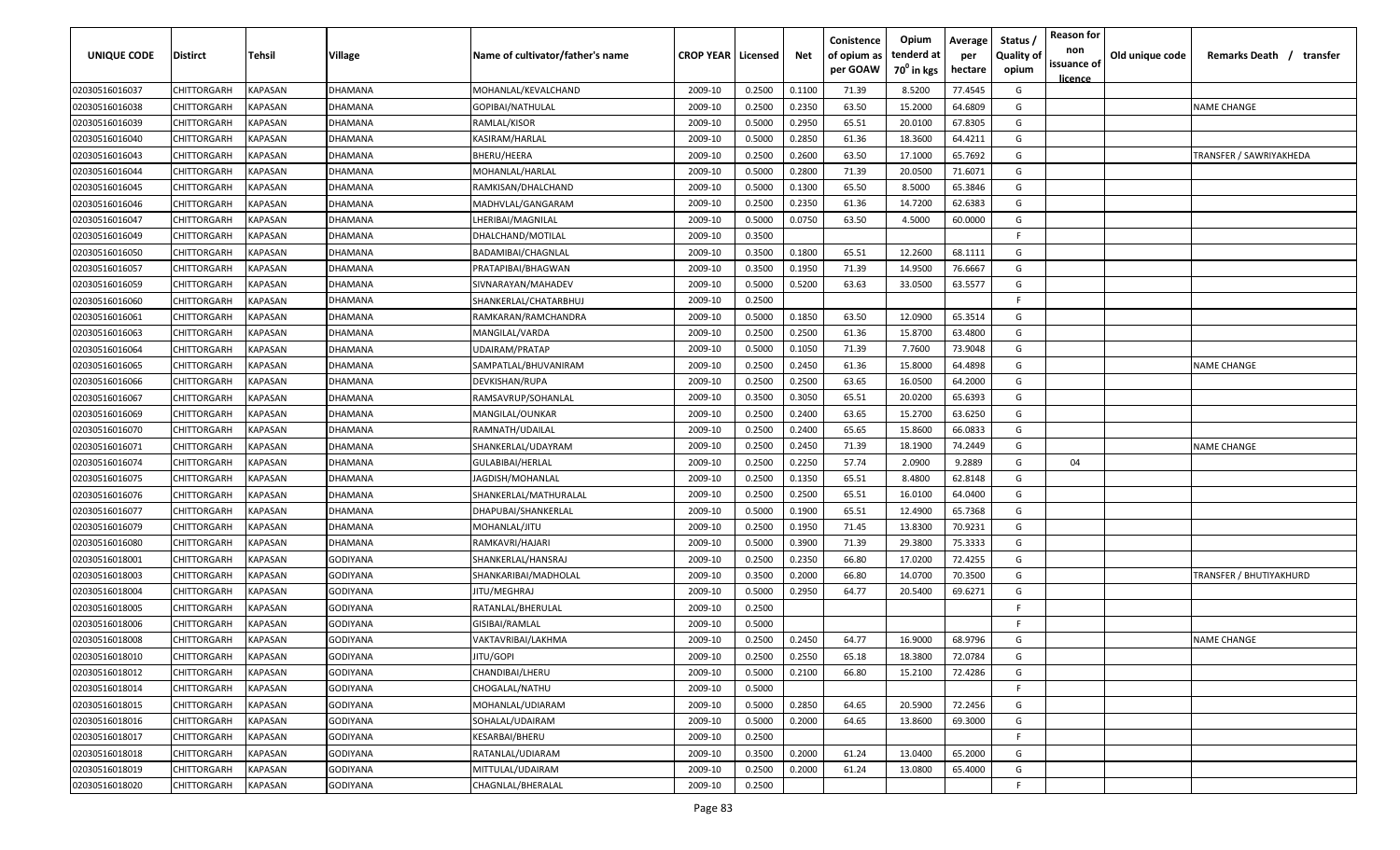| UNIQUE CODE    | Distirct           | Tehsil         | Village         | Name of cultivator/father's name | <b>CROP YEAR   Licensed</b> |        | Net    | Conistence<br>of opium as<br>per GOAW | Opium<br>tenderd at<br>70 <sup>°</sup> in kgs | Average<br>per<br>hectare | Status,<br><b>Quality of</b><br>opium | <b>Reason for</b><br>non<br>issuance of<br>licence | Old unique code | Remarks Death / transfer |
|----------------|--------------------|----------------|-----------------|----------------------------------|-----------------------------|--------|--------|---------------------------------------|-----------------------------------------------|---------------------------|---------------------------------------|----------------------------------------------------|-----------------|--------------------------|
| 02030516018022 | CHITTORGARH        | <b>KAPASAN</b> | <b>GODIYANA</b> | GORDAN/UDAIRAM                   | 2009-10                     | 0.5000 | 0.1950 | 65.18                                 | 13.7800                                       | 70.6667                   | G                                     |                                                    |                 |                          |
| 02030516018024 | CHITTORGARH        | <b>KAPASAN</b> | GODIYANA        | RAMIBAI/BHAGWAN                  | 2009-10                     | 0.5000 |        |                                       |                                               |                           | E                                     |                                                    |                 |                          |
| 02030516018025 | CHITTORGARH        | <b>KAPASAN</b> | GODIYANA        | BHERULAL/MANGU                   | 2009-10                     | 0.2500 |        |                                       |                                               |                           | F.                                    |                                                    |                 |                          |
| 02030516018026 | CHITTORGARH        | <b>KAPASAN</b> | GODIYANA        | GAHERU/MEGA                      | 2009-10                     | 0.2500 | 0.2450 | 66.80                                 | 17.4600                                       | 71.2653                   | G                                     |                                                    |                 |                          |
| 02030516018029 | CHITTORGARH        | KAPASAN        | GODIYANA        | NARAYANIBAI/BHURADAS             | 2009-10                     | 0.2500 | 0.2450 | 66.80                                 | 18.0400                                       | 73.6327                   | G                                     |                                                    |                 | <b>NAME CHANGE</b>       |
| 02030516018032 | CHITTORGARH        | KAPASAN        | GODIYANA        | CHUNNILAL/UADILAL                | 2009-10                     | 0.2500 |        |                                       |                                               |                           | F                                     |                                                    |                 |                          |
| 02030516018034 | CHITTORGARH        | KAPASAN        | GODIYANA        | SAYRI/RAMESWAR                   | 2009-10                     | 0.2500 |        |                                       |                                               |                           | N                                     | 11                                                 |                 |                          |
| 02030516018036 | CHITTORGARH        | KAPASAN        | GODIYANA        | BHAGWANDAS/GULABDAS              | 2009-10                     | 0.2500 | 0.2450 | 66.80                                 | 18.1300                                       | 74.0000                   | G                                     |                                                    |                 |                          |
| 02030516019001 | CHITTORGARH        | KAPASAN        | GOVINDPURA      | NANURAM/LOBHA                    | 2009-10                     | 0.3500 |        |                                       |                                               |                           | N                                     | 01                                                 | 02030516040040  | TRANSFER                 |
| 02030516019004 | CHITTORGARH        | KAPASAN        | GOVINDPURA      | SORAM/JITU                       | 2009-10                     | 0.5000 |        |                                       |                                               |                           | E                                     |                                                    | 02030516040041  | TRANSFER                 |
| 02030516019006 | CHITTORGARH        | KAPASAN        | GOVINDPURA      | HAMRAJ/MADHU                     | 2009-10                     | 0.2500 |        |                                       |                                               |                           | E                                     |                                                    |                 |                          |
| 02030516019009 | CHITTORGARH        | KAPASAN        | GOVINDPURA      | MADHU/DALLA                      | 2009-10                     | 0.2500 |        |                                       |                                               |                           | F                                     |                                                    |                 |                          |
| 02030516019012 | CHITTORGARH        | <b>KAPASAN</b> | GOVINDPURA      | BALIBAI/PYARA                    | 2009-10                     | 0.2500 | 0.2400 | 65.65                                 | 16.1200                                       | 67.1667                   | G                                     |                                                    | 02030516040042  | TRANSFER / NAME CHANGE   |
| 02030516019013 | CHITTORGARH        | KAPASAN        | GOVINDPURA      | BHERU/LOBHA                      | 2009-10                     | 0.3500 | 0.2950 | 65.65                                 | 18.3200                                       | 62.1017                   | G                                     |                                                    | 02030516040043  | TRANSFER                 |
| 02030516019016 | CHITTORGARH        | <b>KAPASAN</b> | GOVINDPURA      | DEVA/PYARA                       | 2009-10                     | 0.2500 |        |                                       |                                               |                           | F                                     |                                                    | 02030516024009  | TRANSFER                 |
| 02030516021002 | CHITTORGARH        | <b>KAPASAN</b> | HATHIYANA       | SOHAN/VAXU                       | 2009-10                     | 0.2500 | 0.2150 | 68.16                                 | 16.3500                                       | 76.0465                   | G                                     |                                                    |                 |                          |
| 02030516021004 | CHITTORGARH        | <b>KAPASAN</b> | HATHIYANA       | UDAIRAM/HEMA                     | 2009-10                     | 0.2500 |        |                                       |                                               |                           | E                                     |                                                    |                 |                          |
| 02030516021007 | CHITTORGARH        | KAPASAN        | HATHIYANA       | GOPILAL/DEVJI                    | 2009-10                     | 0.2500 |        |                                       |                                               |                           | F                                     |                                                    |                 |                          |
| 02030516021014 | CHITTORGARH        | KAPASAN        | HATHIYANA       | GOKAL/JALAM                      | 2009-10                     | 0.2500 | 0.2450 | 68.66                                 | 15.3600                                       | 62.6939                   | G                                     |                                                    |                 |                          |
| 02030516021017 | CHITTORGARH        | <b>KAPASAN</b> | HATHIYANA       | SHAMSHUDDIN/BAXUKHA              | 2009-10                     | 0.2500 |        |                                       |                                               |                           | F                                     |                                                    |                 |                          |
| 02030516021021 | CHITTORGARH        | KAPASAN        | HATHIYANA       | BHERULAL/HEERALAL                | 2009-10                     | 0.2500 |        |                                       |                                               |                           | E                                     |                                                    |                 |                          |
| 02030516021024 | CHITTORGARH        | KAPASAN        | HATHIYANA       | FULCHAND/HEERA                   | 2009-10                     | 0.2500 |        |                                       |                                               |                           |                                       |                                                    |                 |                          |
| 02030516021027 | CHITTORGARH        | KAPASAN        | HATHIYANA       | CHUNNILAL/NATHU                  | 2009-10                     | 0.5000 |        |                                       |                                               |                           | E                                     |                                                    | 02030516049069  | TRANSFER                 |
| 02030516021031 | CHITTORGARH        | KAPASAN        | HATHIYANA       | GOTU/VENIRAM                     | 2009-10                     | 0.2500 | 0.1700 | 65.79                                 | 11.8500                                       | 69.7059                   | G                                     |                                                    |                 |                          |
| 02030516021038 | CHITTORGARH        | <b>KAPASAN</b> | HATHIYANA       | JAMENALAL/JEVAHER                | 2009-10                     | 0.2500 | 0.2350 | 63.66                                 | 16.0800                                       | 68.4255                   | G                                     |                                                    |                 |                          |
| 02030516021040 | CHITTORGARH        | KAPASAN        | HATHIYANA       | HEERALAL/CHATARBHUJ              | 2009-10                     | 0.2500 | 0.2500 | 68.16                                 | 16.9500                                       | 67.8000                   | G                                     |                                                    |                 |                          |
| 02030516021042 | CHITTORGARH        | KAPASAN        | HATHIYANA       | BHERULAL/MULA                    | 2009-10                     | 0.2500 | 0.2450 | 63.66                                 | 17.7000                                       | 72.2449                   | G                                     |                                                    |                 |                          |
| 02030516021045 | CHITTORGARH        | KAPASAN        | HATHIYANA       | SOHAN/OUNKAR                     | 2009-10                     | 0.2500 |        |                                       |                                               |                           | F.                                    |                                                    |                 |                          |
| 02030516021047 | CHITTORGARH        | KAPASAN        | HATHIYANA       | SHOHANLAL/MODA                   | 2009-10                     | 0.2500 | 0.2450 | 63.66                                 | 17.6700                                       | 72.1224                   | G                                     |                                                    |                 |                          |
| 02030516021048 | CHITTORGARH        | <b>KAPASAN</b> | HATHIYANA       | VENIRAM/KHUBCHAND                | 2009-10                     | 0.2500 | 0.2400 | 66.44                                 | 17.1900                                       | 71.6250                   | G                                     |                                                    |                 |                          |
| 02030516021054 | CHITTORGARH        | KAPASAN        | HATHIYANA       | GEETADAVI/BALU                   | 2009-10                     | 0.2500 |        |                                       |                                               |                           | E                                     |                                                    |                 | <b>NAME CHANGE</b>       |
| 02030516021055 | CHITTORGARH        | <b>KAPASAN</b> | HATHIYANA       | GOPILAL/LALU                     | 2009-10                     | 0.2500 |        |                                       |                                               |                           | E                                     |                                                    |                 |                          |
| 02030516021057 | CHITTORGARH        | <b>KAPASAN</b> | HATHIYANA       | MOHAN/PARTHU                     | 2009-10                     | 0.2500 | 0.2600 | 68.16                                 | 17.5000                                       | 67.3077                   | G                                     |                                                    |                 |                          |
| 02030516021059 | CHITTORGARH        | <b>KAPASAN</b> | HATHIYANA       | NARAYAN/GISA                     | 2009-10                     | 0.2500 | 0.2200 | 71.75                                 | 13.8100                                       | 62.7727                   | G                                     |                                                    | 02030516007004  | TRANSFER                 |
| 02030516021060 | <b>CHITTORGARH</b> | <b>KAPASAN</b> | HATHIYANA       | RATANLAL/ROOPA                   | 2009-10                     | 0.2500 | 0.2050 | 68.16                                 | 14.9900                                       | 73.1220                   | G                                     |                                                    | 02030516007011  | TRANSFER                 |
| 02030516021061 | CHITTORGARH        | <b>KAPASAN</b> | HATHIYANA       | MANGILAL/BHJJA                   | 2009-10                     | 0.2500 |        |                                       |                                               |                           | F                                     |                                                    | 02030516007019  | <b>TRANSFER</b>          |
| 02030516021062 | <b>CHITTORGARH</b> | <b>KAPASAN</b> | HATHIYANA       | BHURALAL/BHJJA                   | 2009-10                     | 0.2500 |        |                                       |                                               |                           | F                                     |                                                    | 02030516007020  | <b>TRANSFER</b>          |
| 02030516021063 | <b>CHITTORGARH</b> | <b>KAPASAN</b> | HATHIYANA       | NARAYAN/BHJJA                    | 2009-10                     | 0.2500 |        |                                       |                                               |                           | E                                     |                                                    | 02030516007024  | <b>TRANSFER</b>          |
| 02030516021064 | <b>CHITTORGARH</b> | <b>KAPASAN</b> | HATHIYANA       | KALU/BHJJA                       | 2009-10                     | 0.2500 |        |                                       |                                               |                           | E                                     |                                                    | 02030516007013  | <b>TRANSFER</b>          |
| 02030516021065 | CHITTORGARH        | KAPASAN        | HATHIYANA       | NARAYAN/OUNKAR                   | 2009-10                     | 0.2500 |        |                                       |                                               |                           | F                                     |                                                    | 02030516007003  | TRANSFER                 |
| 02030516022001 | CHITTORGARH        | KAPASAN        | HINGORIYA       | RAMLAL/UDAIRAM                   | 2009-10                     | 0.5000 | 0.2900 | 63.11                                 | 19.0600                                       | 65.7241                   | G                                     |                                                    |                 |                          |
| 02030516022002 | CHITTORGARH        | KAPASAN        | HINGORIYA       | RATANLAL/HARLAL TELI             | 2009-10                     | 0.5000 |        |                                       |                                               |                           | F.                                    |                                                    |                 |                          |
| 02030516022003 | CHITTORGARH        | <b>KAPASAN</b> | HINGORIYA       | DHULIBAI/RAMLAL                  | 2009-10                     | 0.5000 | 0.4950 | 65.65                                 | 33.4200                                       | 67.5152                   | G                                     |                                                    |                 |                          |
| 02030516022005 | <b>CHITTORGARH</b> | <b>KAPASAN</b> | HINGORIYA       | CHANDI/HERLAL                    | 2009-10                     | 0.5000 | 0.5000 | 60.95                                 | 33.0700                                       | 66.1400                   | G                                     |                                                    |                 |                          |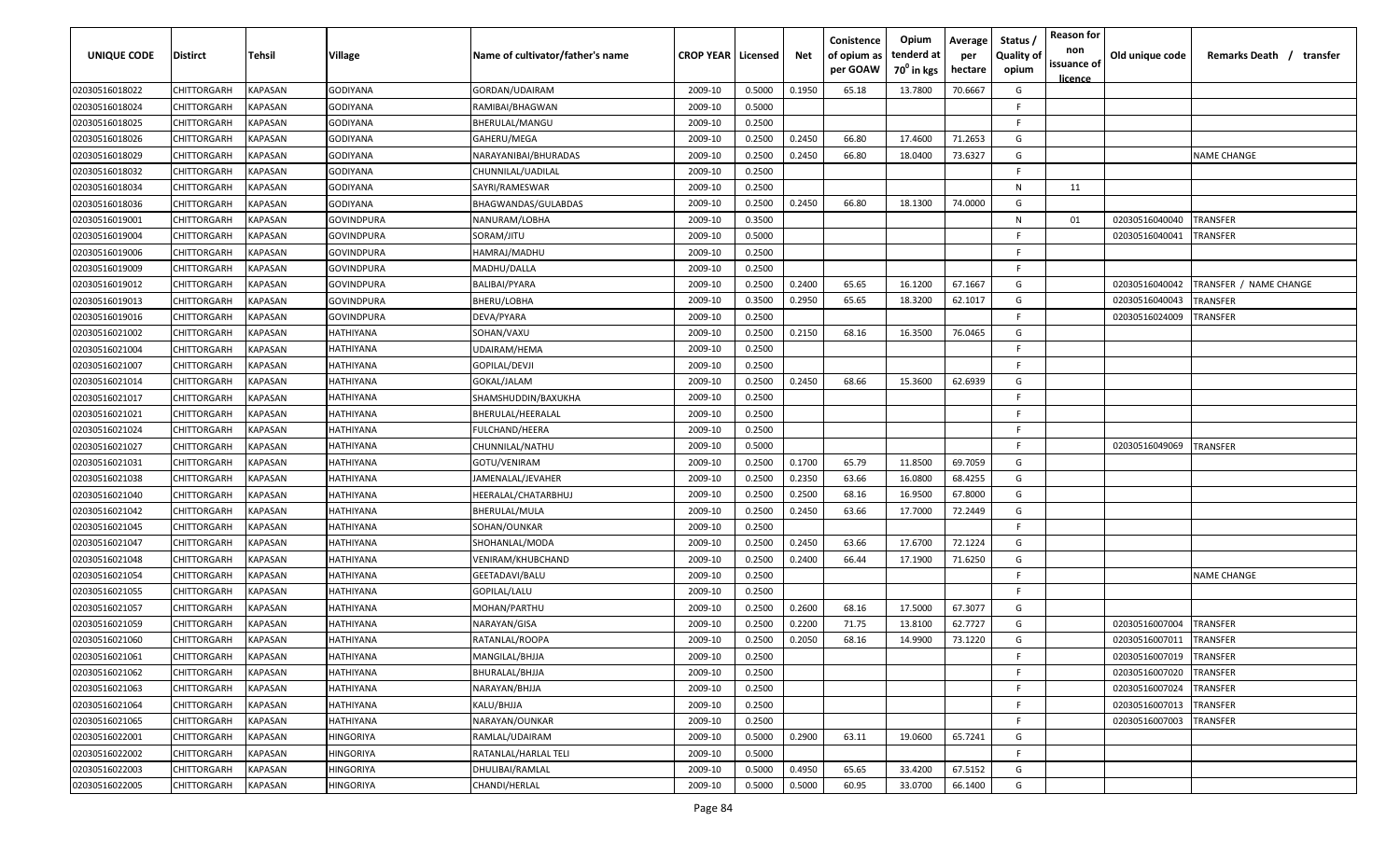| <b>UNIQUE CODE</b> | Distirct           | Tehsil         | Village          | Name of cultivator/father's name | <b>CROP YEAR   Licensed</b> |        | Net    | Conistence<br>of opium as<br>per GOAW | Opium<br>tenderd at<br>70 <sup>°</sup> in kgs | Average<br>per<br>hectare | Status,<br><b>Quality of</b><br>opium | <b>Reason for</b><br>non<br>issuance of<br>licence | Old unique code | Remarks Death / transfer |
|--------------------|--------------------|----------------|------------------|----------------------------------|-----------------------------|--------|--------|---------------------------------------|-----------------------------------------------|---------------------------|---------------------------------------|----------------------------------------------------|-----------------|--------------------------|
| 02030516022006     | CHITTORGARH        | KAPASAN        | HINGORIYA        | RATANLAL/HARLAL TELI             | 2009-10                     | 0.2500 | 0.2500 | 68.74                                 | 19.5500                                       | 78.2000                   | G                                     |                                                    |                 |                          |
| 02030516022007     | CHITTORGARH        | KAPASAN        | HINGORIYA        | GOVRDAN/MADULAL                  | 2009-10                     | 0.5000 | 0.2050 | 65.65                                 | 13.7500                                       | 67.0732                   | G                                     |                                                    |                 |                          |
| 02030516022009     | CHITTORGARH        | <b>KAPASAN</b> | HINGORIYA        | SOHANIBAI/PRATAB                 | 2009-10                     | 0.5000 |        |                                       |                                               |                           | E                                     |                                                    |                 |                          |
| 02030516022010     | CHITTORGARH        | <b>KAPASAN</b> | HINGORIYA        | RATANLAL/PARASRAM                | 2009-10                     | 0.2500 | 0.2000 | 68.89                                 | 14.0200                                       | 70.1000                   | G                                     |                                                    |                 |                          |
| 02030516022011     | CHITTORGARH        | KAPASAN        | HINGORIYA        | RATANLAL/MADHULAL                | 2009-10                     | 0.2500 | 0.2000 | 68.89                                 | 14.4900                                       | 72.4500                   | G                                     |                                                    |                 | <b>NAME CHANGE</b>       |
| 02030516022013     | CHITTORGARH        | KAPASAN        | HINGORIYA        | MADHULAL/KISHANLAL               | 2009-10                     | 0.5000 | 0.3050 | 60.95                                 | 19.0500                                       | 62.4590                   | G                                     |                                                    |                 |                          |
| 02030516022015     | CHITTORGARH        | KAPASAN        | HINGORIYA        | CHAMPALAL/SURAJMAL               | 2009-10                     | 0.2500 | 0.2500 | 65.65                                 | 16.9000                                       | 67.6000                   | G                                     |                                                    |                 |                          |
| 02030516022016     | CHITTORGARH        | KAPASAN        | HINGORIYA        | CHOTHMAL/UDAIRAM                 | 2009-10                     | 0.5000 | 0.3050 | 65.65                                 | 21.7600                                       | 71.3443                   | G                                     |                                                    |                 |                          |
| 02030516022017     | CHITTORGARH        | KAPASAN        | HINGORIYA        | MADANLAL/MADHOLAL                | 2009-10                     | 0.2500 | 0.1000 | 71.45                                 | 7.6000                                        | 76.0000                   |                                       | 02                                                 |                 |                          |
| 02030516022019     | CHITTORGARH        | KAPASAN        | HINGORIYA        | MITTULAL/KAJOD                   | 2009-10                     | 0.2500 |        |                                       |                                               |                           | F                                     |                                                    |                 |                          |
| 02030516022020     | CHITTORGARH        | KAPASAN        | HINGORIYA        | NARU/LALU                        | 2009-10                     | 0.2500 |        |                                       |                                               |                           | E                                     |                                                    |                 |                          |
| 02030516022023     | CHITTORGARH        | KAPASAN        | HINGORIYA        | HEERALAL/GANESH                  | 2009-10                     | 0.2500 | 0.1500 | 68.89                                 | 11.0300                                       | 73.5333                   | G                                     |                                                    |                 |                          |
| 02030516022024     | CHITTORGARH        | <b>KAPASAN</b> | HINGORIYA        | PARTHU/DHOKAL                    | 2009-10                     | 0.2500 |        |                                       |                                               |                           | E                                     |                                                    |                 |                          |
| 02030516022025     | CHITTORGARH        | KAPASAN        | HINGORIYA        | RAMLAL/VENIRAM                   | 2009-10                     | 0.2500 | 0.2500 | 69.86                                 | 18.3000                                       | 73.2000                   | G                                     |                                                    |                 |                          |
| 02030516022027     | CHITTORGARH        | KAPASAN        | <b>IINGORIYA</b> | MANGILAL/NATHU                   | 2009-10                     | 0.5000 | 0.2000 | 69.86                                 | 14.7000                                       | 73.5000                   | G                                     |                                                    |                 |                          |
| 02030516022028     | CHITTORGARH        | <b>KAPASAN</b> | HINGORIYA        | RAMESAVAR/GUNESH                 | 2009-10                     | 0.5000 | 0.3000 | 65.65                                 | 20.2600                                       | 67.5333                   | G                                     |                                                    |                 |                          |
| 02030516022029     | CHITTORGARH        | KAPASAN        | HINGORIYA        | BHERULAL/PYARCHAND               | 2009-10                     | 0.2500 | 0.2000 | 65.65                                 | 14.3400                                       | 71.7000                   | G                                     |                                                    |                 |                          |
| 02030516022033     | CHITTORGARH        | KAPASAN        | HINGORIYA        | DHAPPUBAI/MANGILAL               | 2009-10                     | 0.2500 | 0.2250 | 65.65                                 | 16.1700                                       | 71.8667                   | G                                     |                                                    |                 | <b>NAME CHANGE</b>       |
| 02030516022034     | CHITTORGARH        | KAPASAN        | HINGORIYA        | MAHADEV/LEHRU                    | 2009-10                     | 0.5000 | 0.4400 | 65.65                                 | 30.5000                                       | 69.3182                   | G                                     |                                                    |                 |                          |
| 02030516022035     | CHITTORGARH        | KAPASAN        | HINGORIYA        | KALURAM/DHALU                    | 2009-10                     | 0.2500 | 0.2000 | 65.65                                 | 13.8300                                       | 69.1500                   |                                       | 02                                                 |                 | <b>NAME CHANGE</b>       |
| 02030516022036     | CHITTORGARH        | KAPASAN        | HINGORIYA        | MULCHAND/DALU                    | 2009-10                     | 0.2500 | 0.2450 | 68.74                                 | 17.4500                                       | 71.2245                   | G                                     |                                                    |                 |                          |
| 02030516025001     | CHITTORGARH        | KAPASAN        | KACHOLIYA        | BHANWARLAL/HAJARI                | 2009-10                     | 0.3500 | 0.1700 | 60.59                                 | 11.1700                                       | 65.7059                   | G                                     |                                                    |                 |                          |
| 02030516025002     | CHITTORGARH        | KAPASAN        | KACHOLIYA        | DALIBAI/BHERULAL                 | 2009-10                     | 0.5000 | 0.1950 | 63.11                                 | 13.5200                                       | 69.3333                   | G                                     |                                                    |                 | <b>NAME CHANGE</b>       |
| 02030516025003     | CHITTORGARH        | KAPASAN        | KACHOLIYA        | SHANKER/TULSIRAM                 | 2009-10                     | 0.5000 | 0.1000 | 62.60                                 | 6.7300                                        | 67.3000                   | G                                     |                                                    |                 | <b>NAME CHANGE</b>       |
| 02030516025005     | CHITTORGARH        | KAPASAN        | KACHOLIYA        | MITTHU/GANESH                    | 2009-10                     | 0.5000 |        |                                       |                                               |                           | E                                     |                                                    |                 |                          |
| 02030516025006     | CHITTORGARH        | KAPASAN        | KACHOLIYA        | JALAM/KHUMA                      | 2009-10                     | 0.2500 | 0.2300 | 70.99                                 | 17.0500                                       | 74.1304                   | G                                     |                                                    |                 |                          |
| 02030516025008     | CHITTORGARH        | KAPASAN        | KACHOLIYA        | BHERULAL/KISOR                   | 2009-10                     | 0.5000 |        |                                       |                                               |                           | E                                     |                                                    |                 |                          |
| 02030516025009     | CHITTORGARH        | KAPASAN        | <b>(ACHOLIYA</b> | GANESH/CHOGA                     | 2009-10                     | 0.2500 |        |                                       |                                               |                           | F.                                    |                                                    |                 |                          |
| 02030516025010     | CHITTORGARH        | KAPASAN        | KACHOLIYA        | HIRALAL/NANDRAM                  | 2009-10                     | 0.5000 | 0.2850 | 60.95                                 | 17.9400                                       | 62.9474                   | G                                     |                                                    |                 |                          |
| 02030516025011     | CHITTORGARH        | KAPASAN        | KACHOLIYA        | SHANKERLAL/GOPI                  | 2009-10                     | 0.2500 |        |                                       |                                               |                           | E                                     |                                                    |                 | <b>NAME CHANGE</b>       |
| 02030516025015     | CHITTORGARH        | KAPASAN        | KACHOLIYA        | DALU/CHOGA                       | 2009-10                     | 0.2500 | 0.2400 | 60.59                                 | 16.2600                                       | 67.7500                   | G                                     |                                                    |                 | <b>NAME CHANGE</b>       |
| 02030516025017     | CHITTORGARH        | KAPASAN        | KACHOLIYA        | KASIRAM/DEVJI                    | 2009-10                     | 0.2500 |        |                                       |                                               |                           | E                                     |                                                    |                 |                          |
| 02030516025020     | CHITTORGARH        | KAPASAN        | KACHOLIYA        | RATANLAL/RAMCHANDER              | 2009-10                     | 0.5000 |        |                                       |                                               |                           | E                                     |                                                    |                 |                          |
| 02030516025022     | CHITTORGARH        | KAPASAN        | KACHOLIYA        | HEERA/GOTU                       | 2009-10                     | 0.5000 | 0.3150 | 63.11                                 | 21.5500                                       | 68.4127                   | G                                     |                                                    |                 |                          |
| 02030516025024     | <b>CHITTORGARH</b> | KAPASAN        | KACHOLIYA        | SHANKERLAL/DEVILAL               | 2009-10                     | 0.5000 | 0.2000 | 70.99                                 | 15.4000                                       | 77.0000                   | G                                     |                                                    |                 |                          |
| 02030516025026     | CHITTORGARH        | <b>KAPASAN</b> | KACHOLIYA        | DALIBAI/PRITHVIRAJ               | 2009-10                     | 0.5000 | 0.1200 |                                       | 8.1700                                        | 68.0833                   | G                                     |                                                    |                 |                          |
| 02030516025028     | <b>CHITTORGARH</b> | <b>KAPASAN</b> | KACHOLIYA        | RATANLAL/DALLA                   | 2009-10                     | 0.2500 |        |                                       |                                               |                           | F.                                    |                                                    |                 |                          |
| 02030516025029     | CHITTORGARH        | <b>KAPASAN</b> | KACHOLIYA        | SANTILAL/GOPILAL                 | 2009-10                     | 0.2500 | 0.1100 | 68.65                                 | 8.4600                                        | 76.9091                   | G                                     |                                                    |                 |                          |
| 02030516025031     | <b>CHITTORGARH</b> | <b>KAPASAN</b> | KACHOLIYA        | BHERULAL/KISHNA                  | 2009-10                     | 0.5000 | 0.2200 | 63.11                                 | 14.9000                                       | 67.7273                   | G                                     |                                                    |                 |                          |
| 02030516025032     | CHITTORGARH        | KAPASAN        | KACHOLIYA        | NANDUBAI/HEERALAL                | 2009-10                     | 0.2500 |        |                                       |                                               |                           | F.                                    |                                                    |                 |                          |
| 02030516025035     | CHITTORGARH        | KAPASAN        | KACHOLIYA        | SUNDERBAI/OUNKAR                 | 2009-10                     | 0.5000 | 0.1100 | 70.99                                 | 8.4100                                        | 76.4545                   | G                                     |                                                    |                 |                          |
| 02030516025036     | CHITTORGARH        | KAPASAN        | KACHOLIYA        | RAMESWAR/DALLA                   | 2009-10                     | 0.5000 | 0.1600 | 60.59                                 | 10.3700                                       | 64.8125                   | G                                     |                                                    |                 |                          |
| 02030516025037     | CHITTORGARH        | <b>KAPASAN</b> | KACHOLIYA        | BHANWARLAL/KISHANLAL             | 2009-10                     | 0.5000 | 0.1800 | 63.11                                 | 12.1100                                       | 67.2778                   | G                                     |                                                    |                 |                          |
| 02030516025038     | <b>CHITTORGARH</b> | <b>KAPASAN</b> | KACHOLIYA        | JITMAL/BHERU                     | 2009-10                     | 0.5000 | 0.3200 | 68.65                                 | 22.7700                                       | 71.1563                   | G                                     |                                                    |                 |                          |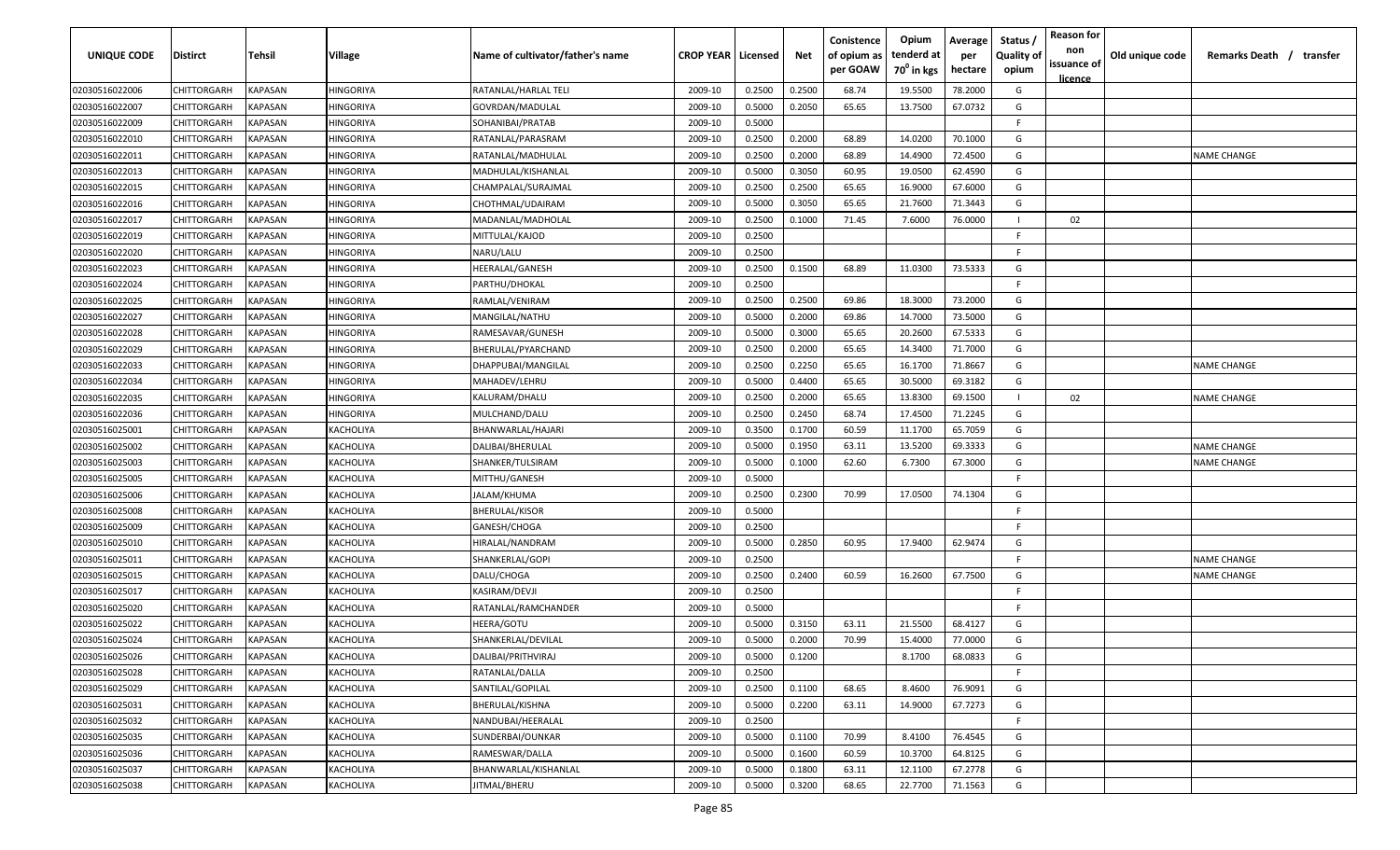| <b>UNIQUE CODE</b> | Distirct           | Tehsil         | Village               | Name of cultivator/father's name      | <b>CROP YEAR   Licensed</b> |        | Net    | Conistence<br>of opium as<br>per GOAW | Opium<br>tenderd at<br>70 <sup>°</sup> in kgs | Average<br>per<br>hectare | Status,<br><b>Quality of</b><br>opium | <b>Reason for</b><br>non<br>issuance of<br>licence | Old unique code | Remarks Death / transfer |
|--------------------|--------------------|----------------|-----------------------|---------------------------------------|-----------------------------|--------|--------|---------------------------------------|-----------------------------------------------|---------------------------|---------------------------------------|----------------------------------------------------|-----------------|--------------------------|
| 02030516025039     | CHITTORGARH        | KAPASAN        | KACHOLIYA             | BALURAM/VARDA                         | 2009-10                     | 0.3500 | 0.3400 | 68.65                                 | 24.9800                                       | 73.4706                   | G                                     |                                                    |                 |                          |
| 02030516025040     | CHITTORGARH        | KAPASAN        | KACHOLIYA             | KALURAM/VARDA                         | 2009-10                     | 0.2500 | 0.2500 | 62.60                                 | 16.9200                                       | 67.6800                   | G                                     |                                                    |                 |                          |
| 02030516025041     | CHITTORGARH        | KAPASAN        | KACHOLIYA             | AJIBAI/DEVKISHAN                      | 2009-10                     | 0.2500 |        |                                       |                                               |                           | F                                     |                                                    |                 |                          |
| 02030516025044     | CHITTORGARH        | KAPASAN        | KACHOLIYA             | MADHU/KALU                            | 2009-10                     | 0.5000 | 0.1550 | 60.59                                 | 9.9100                                        | 63.9355                   | G                                     |                                                    |                 |                          |
| 02030516025045     | CHITTORGARH        | KAPASAN        | KACHOLIYA             | MADHU/PRATHVIRAJ                      | 2009-10                     | 0.5000 | 0.2250 | 60.95                                 | 13.7100                                       | 60.9333                   | G                                     |                                                    |                 |                          |
| 02030516025046     | CHITTORGARH        | KAPASAN        | KACHOLIYA             | GANGABAI/GEHRU                        | 2009-10                     | 0.2500 | 0.1200 | 62.60                                 | 8.0100                                        | 66.7500                   | G                                     |                                                    |                 | <b>NAME CHANGE</b>       |
| 02030516025049     | CHITTORGARH        | KAPASAN        | KACHOLIYA             | SHANKER/PRATAP                        | 2009-10                     | 0.2500 | 0.1200 | 77.99                                 | 8.8400                                        | 73.6667                   | G                                     |                                                    |                 |                          |
| 02030516025050     | CHITTORGARH        | KAPASAN        | KACHOLIYA             | RUKMANIBAI/UDA                        | 2009-10                     | 0.2500 |        |                                       |                                               |                           | F.                                    |                                                    |                 |                          |
| 02030516025053     | CHITTORGARH        | KAPASAN        | KACHOLIYA             | SATYNARAYAN/GOPI                      | 2009-10                     | 0.5000 | 0.2600 | 62.60                                 | 17.4500                                       | 67.1154                   | G                                     |                                                    |                 |                          |
| 02030516025054     | CHITTORGARH        | KAPASAN        | KACHOLIYA             | SANTILAL/NARAYAN                      | 2009-10                     | 0.5000 | 0.4850 | 63.11                                 | 31.9700                                       | 65.9175                   | G                                     |                                                    |                 |                          |
| 02030516026001     | CHITTORGARH        | KAPASAN        | KANKARIYA             | IAMKUBAI/PANNA                        | 2009-10                     | 0.5000 |        |                                       |                                               |                           | F                                     |                                                    |                 |                          |
| 02030516026002     | CHITTORGARH        | KAPASAN        | KANKARIYA             | ITMAL/BHAVANIRAM                      | 2009-10                     | 0.5000 |        |                                       |                                               |                           | F                                     |                                                    |                 |                          |
| 02030516026003     | CHITTORGARH        | KAPASAN        | KANKARIYA             | CHAMPALAL/DALU                        | 2009-10                     | 0.5000 |        |                                       |                                               |                           | F                                     |                                                    |                 |                          |
| 02030516026004     | CHITTORGARH        | KAPASAN        | KANKARIYA             | LEHRU/DALU                            | 2009-10                     | 0.5000 |        |                                       |                                               |                           | E                                     |                                                    |                 |                          |
| 02030516026005     | CHITTORGARH        | KAPASAN        | KANKARIYA             | <b><isori b="" lehru<=""></isori></b> | 2009-10                     | 0.5000 |        |                                       |                                               |                           | E                                     |                                                    |                 |                          |
| 02030516026006     | CHITTORGARH        | KAPASAN        | KANKARIYA             | LEHRU/RAMLAL                          | 2009-10                     | 0.3500 |        |                                       |                                               |                           | F                                     |                                                    |                 | TRANSFER / MATAJIKAKHEDA |
| 02030516026007     | CHITTORGARH        | <b>KAPASAN</b> | KANKARIYA             | NANDRAM/GANESH                        | 2009-10                     | 0.2500 |        |                                       |                                               |                           | E                                     |                                                    |                 | TRANSFER / MATAJIKAKHEDA |
| 02030516026008     | CHITTORGARH        | KAPASAN        | KANKARIYA             | KALU/NARAYAN                          | 2009-10                     | 0.5000 | 0.4150 | 61.75                                 | 4.4000                                        | 10.6024                   | G                                     | 04                                                 |                 |                          |
| 02030516026009     | CHITTORGARH        | KAPASAN        | KANKARIYA             | KAVALCHAND/BHERULAL                   | 2009-10                     | 0.5000 |        |                                       |                                               |                           | E                                     |                                                    |                 |                          |
| 02030516026010     | CHITTORGARH        | <b>KAPASAN</b> | KANKARIYA             | BALU/JITU                             | 2009-10                     | 0.5000 |        |                                       |                                               |                           |                                       |                                                    |                 |                          |
| 02030516026014     | CHITTORGARH        | KAPASAN        | KANKARIYA             | SHANKER/JITU                          | 2009-10                     | 0.5000 |        |                                       |                                               |                           |                                       |                                                    |                 |                          |
| 02030516026015     | CHITTORGARH        | KAPASAN        | KANKARIYA             | JAMNA/HAJARI                          | 2009-10                     | 0.5000 |        |                                       |                                               |                           |                                       |                                                    |                 |                          |
| 02030516026016     | CHITTORGARH        | KAPASAN        | KANKARIYA             | PANNALAL/DALU                         | 2009-10                     | 0.3500 |        |                                       |                                               |                           | E                                     |                                                    |                 |                          |
| 02030516027001     | CHITTORGARH        | KAPASAN        | KAPASAN               | UDAIRAM/SORAM                         | 2009-10                     | 0.2500 |        |                                       |                                               |                           | F                                     |                                                    |                 |                          |
| 02030516027003     | CHITTORGARH        | KAPASAN        | KAPASAN               | MODA/DHUNGA                           | 2009-10                     | 0.2500 | 0.1100 | 66.60                                 | 7.4700                                        | 67.9091                   | G                                     |                                                    |                 |                          |
| 02030516027004     | CHITTORGARH        | KAPASAN        | KAPASAN               | DALCHAND/DIPPA                        | 2009-10                     | 0.3500 |        |                                       |                                               |                           | E                                     |                                                    |                 |                          |
| 02030516027005     | CHITTORGARH        | KAPASAN        | KAPASAN               | NATHULAL/BHERA                        | 2009-10                     | 0.2500 |        |                                       |                                               |                           | E                                     |                                                    |                 |                          |
| 02030516027006     | CHITTORGARH        | KAPASAN        | <b><i>SAPASAN</i></b> | RAMCHANDER/JAGNATH                    | 2009-10                     | 0.2500 | 0.2500 | 61.24                                 | 15.3400                                       | 61.3600                   | G                                     |                                                    |                 |                          |
| 02030516027010     | CHITTORGARH        | KAPASAN        | <b><i>SAPASAN</i></b> | BHIMRAJ/RATANLAL                      | 2009-10                     | 0.3500 | 0.3400 | 65.18                                 | 22.8900                                       | 67.3235                   | G                                     |                                                    |                 |                          |
| 02030516027011     | CHITTORGARH        | <b>KAPASAN</b> | KAPASAN               | KISANLAL/RATANLAL                     | 2009-10                     | 0.5000 | 0.2400 | 66.80                                 | 16.1300                                       | 67.2083                   | G                                     |                                                    |                 |                          |
| 02030516027012     | CHITTORGARH        | KAPASAN        | KAPASAN               | LHERULAL/RATANLAL                     | 2009-10                     | 0.2500 |        |                                       |                                               |                           | E                                     |                                                    |                 |                          |
| 02030516027014     | CHITTORGARH        | KAPASAN        | KAPASAN               | CHAMPALAL/BHERULAL                    | 2009-10                     | 0.2500 | 0.1200 | 66.99                                 | 8.0700                                        | 67.2500                   | G                                     |                                                    |                 |                          |
| 02030516027015     | CHITTORGARH        | <b>KAPASAN</b> | KAPASAN               | KISANLAL/GOPI                         | 2009-10                     | 0.2500 | 0.2400 | 65.18                                 | 15.5900                                       | 64.9583                   | G                                     |                                                    |                 |                          |
| 02030516027016     | CHITTORGARH        | <b>KAPASAN</b> | KAPASAN               | LEHRIBAI/RUPCHAND                     | 2009-10                     | 0.5000 | 0.4900 | 61.24                                 | 29.9600                                       | 61.1429                   | G                                     |                                                    |                 |                          |
| 02030516027017     | <b>CHITTORGARH</b> | <b>KAPASAN</b> | KAPASAN               | GULABBAI/JITMAL                       | 2009-10                     | 0.3500 | 0.1100 | 66.80                                 | 8.0400                                        | 73.0909                   | G                                     |                                                    |                 |                          |
| 02030516027019     | CHITTORGARH        | <b>KAPASAN</b> | <b>KAPASAN</b>        | BHERA/TODU                            | 2009-10                     | 0.2500 | 0.1550 | 65.18                                 | 10.3900                                       | 67.0323                   | G                                     |                                                    |                 |                          |
| 02030516027021     | <b>CHITTORGARH</b> | <b>KAPASAN</b> | KAPASAN               | SOHANLAL/NANDLAL                      | 2009-10                     | 0.2500 |        |                                       |                                               |                           | F.                                    |                                                    |                 |                          |
| 02030516027026     | <b>CHITTORGARH</b> | <b>KAPASAN</b> | KAPASAN               | CHHAGANIBAI/CHHAGANLAL                | 2009-10                     | 0.2500 | 0.2350 | 66.80                                 | 16.1100                                       | 68.5532                   | G                                     |                                                    |                 |                          |
| 02030516027028     | <b>CHITTORGARH</b> | <b>KAPASAN</b> | KAPASAN               | KANHIYALAL/MATURALAL                  | 2009-10                     | 0.2500 |        |                                       |                                               |                           | F                                     |                                                    |                 |                          |
| 02030516027029     | CHITTORGARH        | KAPASAN        | KAPASAN               | DHANNA/GANESH                         | 2009-10                     | 0.5000 | 0.1350 | 71.39                                 | 9.9600                                        | 73.7778                   | G                                     |                                                    | 02030516012019  | TRANSFER / CHOKHAKHEDA   |
| 02030516027030     | CHITTORGARH        | KAPASAN        | KAPASAN               | NARAYAN/KALU                          | 2009-10                     | 0.2500 |        |                                       |                                               |                           | F.                                    |                                                    | 02030516012037  | TRANSFER                 |
| 02030516028001     | CHITTORGARH        | KAPASAN        | KESARKHEDI            | BHERULAL/CHATARBHUJ                   | 2009-10                     | 0.3500 | 0.2000 | 64.80                                 | 13.6200                                       | 68.1000                   | G                                     |                                                    |                 |                          |
| 02030516028003     | CHITTORGARH        | KAPASAN        | KESARKHEDI            | DHAPUBAI/NARAYAN                      | 2009-10                     | 0.5000 | 0.2000 | 66.78                                 | 13.7100                                       | 68.5500                   | G                                     |                                                    |                 |                          |
| 02030516028004     | <b>CHITTORGARH</b> | <b>KAPASAN</b> | KESARKHEDI            | MANGU/BHERA                           | 2009-10                     | 0.3500 | 0.1050 | 64.80                                 | 7.1600                                        | 68.1905                   | G                                     |                                                    |                 |                          |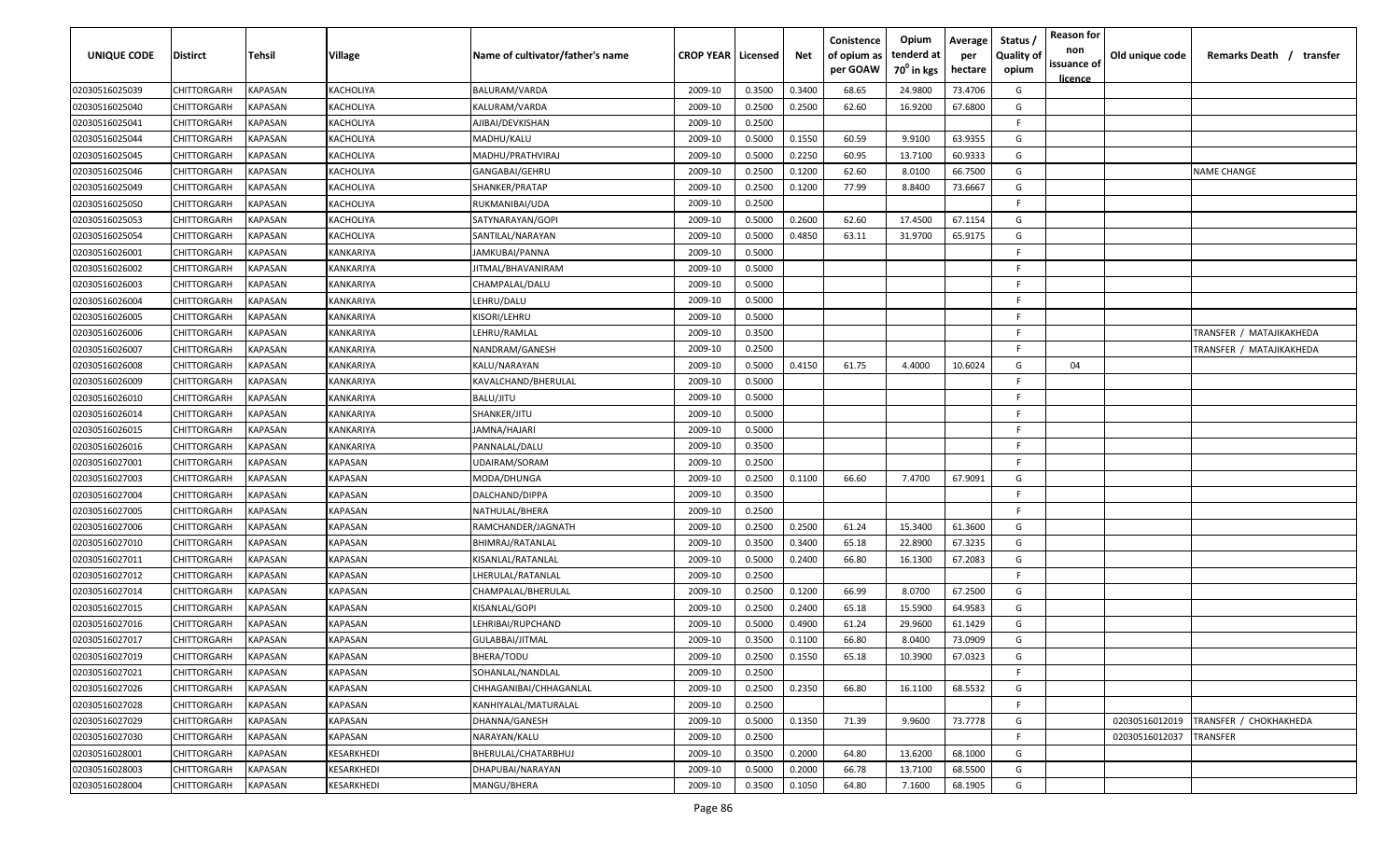| UNIQUE CODE    | Distirct           | Tehsil         | Village          | Name of cultivator/father's name | <b>CROP YEAR   Licensed</b> |        | Net    | Conistence<br>of opium as<br>per GOAW | Opium<br>tenderd at<br>70 <sup>0</sup> in kgs | Average<br>per<br>hectare | Status /<br><b>Quality of</b><br>opium | <b>Reason for</b><br>non<br>issuance of | Old unique code | Remarks Death / transfer |
|----------------|--------------------|----------------|------------------|----------------------------------|-----------------------------|--------|--------|---------------------------------------|-----------------------------------------------|---------------------------|----------------------------------------|-----------------------------------------|-----------------|--------------------------|
|                |                    |                |                  |                                  |                             |        |        |                                       |                                               |                           |                                        | <u>licence</u>                          |                 |                          |
| 02030516028006 | CHITTORGARH        | <b>KAPASAN</b> | KESARKHEDI       | PARTHU/KALU                      | 2009-10                     | 0.5000 | 0.3650 | 62.85                                 | 23.1900                                       | 63.5342                   | G                                      |                                         |                 |                          |
| 02030516028007 | CHITTORGARH        | KAPASAN        | KESARKHEDI       | BHERULALPURI/GOKALPURI           | 2009-10                     | 0.5000 |        |                                       |                                               |                           | -F.                                    |                                         |                 |                          |
| 02030516028008 | CHITTORGARH        | KAPASAN        | KESARKHEDI       | HAJARI/DHANNA                    | 2009-10                     | 0.5000 | 0.2100 | 70.21                                 | 14.3300                                       | 68.2381                   | G                                      |                                         |                 |                          |
| 02030516028009 | CHITTORGARH        | KAPASAN        | KESARKHEDI       | CHAGNA/SOLA                      | 2009-10                     | 0.5000 | 0.1900 | 66.78                                 | 13.2000                                       | 69.4737                   | G                                      |                                         |                 |                          |
| 02030516028010 | CHITTORGARH        | KAPASAN        | KESARKHEDI       | MOHAN/RAMA                       | 2009-10                     | 0.5000 | 0.2650 | 64.80                                 | 16.9100                                       | 63.8113                   | G                                      |                                         |                 |                          |
| 02030516028011 | CHITTORGARH        | KAPASAN        | KESARKHEDI       | BALU/LAXMAN                      | 2009-10                     | 0.3500 | 0.1000 | 66.78                                 | 7.2600                                        | 72.6000                   | G                                      |                                         |                 |                          |
| 02030516028014 | CHITTORGARH        | KAPASAN        | KESARKHEDI       | LEHRU/NANDA                      | 2009-10                     | 0.2500 |        |                                       |                                               |                           | -F.                                    |                                         |                 |                          |
| 02030516028016 | CHITTORGARH        | KAPASAN        | KESARKHEDI       | SHANKERPURI/MADHUPURI            | 2009-10                     | 0.3500 | 0.3100 | 66.78                                 | 20.9100                                       | 67.4516                   | G                                      |                                         |                 |                          |
| 02030516028017 | CHITTORGARH        | KAPASAN        | KESARKHEDI       | BHAGWANLAL/DEVA                  | 2009-10                     | 0.5000 | 0.2050 | 64.80                                 | 13.5900                                       | 66.2927                   | G                                      |                                         |                 |                          |
| 02030516028020 | CHITTORGARH        | KAPASAN        | KESARKHEDI       | BALU/DOLA                        | 2009-10                     | 0.5000 | 0.2000 | 64.80                                 | 13.3100                                       | 66.5500                   | G                                      |                                         |                 |                          |
| 02030516028021 | CHITTORGARH        | KAPASAN        | <b>ESARKHEDI</b> | CHUNNIBAI/LALU                   | 2009-10                     | 0.3500 | 0.2050 | 62.85                                 | 12.6400                                       | 61.6585                   | G                                      |                                         |                 |                          |
| 02030516028022 | CHITTORGARH        | KAPASAN        | KESARKHEDI       | CHOGA/HAJARI                     | 2009-10                     | 0.3500 | 0.2000 | 62.85                                 | 12.7100                                       | 63.5500                   | G                                      |                                         |                 |                          |
| 02030516028024 | CHITTORGARH        | KAPASAN        | KESARKHEDI       | CHATARBHUJ/KALU                  | 2009-10                     | 0.2500 |        |                                       |                                               |                           | -F.                                    |                                         |                 |                          |
| 02030516028025 | CHITTORGARH        | KAPASAN        | KESARKHEDI       | GOPIRAM/BHVANIRAM                | 2009-10                     | 0.2500 | 0.2500 | 68.51                                 | 17.9000                                       | 71.6000                   | G                                      |                                         |                 |                          |
| 02030516028026 | CHITTORGARH        | KAPASAN        | KESARKHEDI       | LHERIBAI/CHOGALAL                | 2009-10                     | 0.2500 | 0.2000 | 38.08                                 | 2.2500                                        | 11.2500                   | G                                      | 04                                      |                 | NAME CHANGE              |
| 02030516028027 | CHITTORGARH        | KAPASAN        | KESARKHEDI       | BHERU/HAJARI                     | 2009-10                     | 0.2500 |        |                                       |                                               |                           | F                                      |                                         |                 |                          |
| 02030516028028 | CHITTORGARH        | KAPASAN        | KESARKHEDI       | UDAIRAM/MADHO                    | 2009-10                     | 0.3500 | 0.3300 | 64.80                                 | 21.4100                                       | 64.8788                   | G                                      |                                         |                 |                          |
| 02030516028030 | CHITTORGARH        | KAPASAN        | KESARKHEDI       | HAJARI/NATHU                     | 2009-10                     | 0.2500 |        |                                       |                                               |                           | -F.                                    |                                         |                 |                          |
| 02030516028031 | CHITTORGARH        | KAPASAN        | KESARKHEDI       | LEHRU/NATHU                      | 2009-10                     | 0.3500 | 0.0850 | 66.78                                 | 6.1300                                        | 72.1176                   | G                                      |                                         |                 |                          |
| 02030516028032 | CHITTORGARH        | KAPASAN        | KESARKHEDI       | MANGU/PARSA                      | 2009-10                     | 0.2500 | 0.1300 | 68.51                                 | 8.6000                                        | 66.1538                   | G                                      |                                         |                 | <b>NAME CHANGE</b>       |
| 02030516028034 | CHITTORGARH        | KAPASAN        | KESARKHEDI       | BHERULAL/DHELA                   | 2009-10                     | 0.2500 |        |                                       |                                               |                           | N                                      | 11                                      |                 | <b>NAME CHANGE</b>       |
| 02030516028035 | CHITTORGARH        | KAPASAN        | KESARKHEDI       | MADHO/OUNKER                     | 2009-10                     | 0.2500 | 0.1950 | 63.20                                 | 12.6500                                       | 64.8718                   | G                                      |                                         |                 |                          |
| 02030516028036 | CHITTORGARH        | KAPASAN        | KESARKHEDI       | BHVANIRAM/OUNKAR                 | 2009-10                     | 0.3500 | 0.1500 | 64.80                                 | 9.7300                                        | 64.8667                   | G                                      |                                         |                 |                          |
| 02030516028037 | CHITTORGARH        | KAPASAN        | KESARKHEDI       | MANGU/VENIRAM                    | 2009-10                     | 0.2500 | 0.2150 | 60.28                                 | 13.9200                                       | 64.7442                   | G                                      |                                         |                 |                          |
| 02030516028038 | CHITTORGARH        | KAPASAN        | KESARKHEDI       | RAMA/KALU                        | 2009-10                     | 0.3500 | 0.1950 | 62.85                                 | 12.7400                                       | 65.3333                   | G                                      |                                         |                 |                          |
| 02030516028039 | CHITTORGARH        | KAPASAN        | KESARKHEDI       | MADHOLAL/NAVLA                   | 2009-10                     | 0.3500 | 0.1950 | 64.80                                 | 12.9600                                       | 66.4615                   | G                                      |                                         |                 |                          |
| 02030516028040 | CHITTORGARH        | KAPASAN        | KESARKHEDI       | SOSARBAI/BHAGWAN                 | 2009-10                     | 0.2500 |        |                                       |                                               |                           | -F.                                    |                                         |                 |                          |
| 02030516028041 | CHITTORGARH        | KAPASAN        | <b>ESARKHEDI</b> | SHANKERLAL/CHOGA                 | 2009-10                     | 0.3500 | 0.2000 | 62.85                                 | 12.5700                                       | 62.8500                   | G                                      |                                         |                 |                          |
| 02030516028042 | CHITTORGARH        | KAPASAN        | KESARKHEDI       | GISU/GOPILAL                     | 2009-10                     | 0.5000 | 0.2400 | 62.85                                 | 15.3800                                       | 64.0833                   | G                                      |                                         |                 |                          |
| 02030516028043 | CHITTORGARH        | KAPASAN        | KESARKHEDI       | UDAIRAM/DHAPPU                   | 2009-10                     | 0.2500 |        |                                       |                                               |                           | N                                      | 11                                      |                 | <b>NAME CHANGE</b>       |
| 02030516028044 | CHITTORGARH        | KAPASAN        | KESARKHEDI       | LEHRIBAI/DHANNA                  | 2009-10                     | 0.5000 | 0.2150 | 64.93                                 | 14.1200                                       | 65.6744                   | G                                      |                                         |                 |                          |
| 02030516028046 | CHITTORGARH        | KAPASAN        | KESARKHEDI       | BHERULAL/GANESH                  | 2009-10                     | 0.5000 |        |                                       |                                               |                           | -F.                                    |                                         |                 |                          |
| 02030516028047 | CHITTORGARH        | KAPASAN        | KESARKHEDI       | BHERULAL/NARAYAN                 | 2009-10                     | 0.2500 | 0.1900 | 63.20                                 | 12.8900                                       | 67.8421                   | G                                      |                                         |                 |                          |
| 02030516028048 | CHITTORGARH        | KAPASAN        | KESARKHEDI       | SHAMBHULAL/RAMCHANDER            | 2009-10                     | 0.5000 | 0.2950 | 66.78                                 | 20.2400                                       | 68.6102                   | G                                      |                                         |                 |                          |
| 02030516028049 | CHITTORGARH        | KAPASAN        | KESARKHEDI       | NARU/BHAGIRATH                   | 2009-10                     | 0.2500 | 0.1400 | 63.20                                 | 8.8800                                        | 63.4286                   | G                                      |                                         |                 |                          |
| 02030516028050 | CHITTORGARH        | KAPASAN        | KESARKHEDI       | GEHRILAL/GANESH                  | 2009-10                     | 0.5000 |        |                                       |                                               |                           | F.                                     |                                         |                 |                          |
| 02030516028051 | <b>CHITTORGARH</b> | <b>KAPASAN</b> | KESARKHEDI       | DHANNA/DEVKISHAN                 | 2009-10                     | 0.5000 | 0.2100 | 64.93                                 | 14.1300                                       | 67.2857                   | G                                      |                                         |                 |                          |
| 02030516028052 | CHITTORGARH        | <b>KAPASAN</b> | KESARKHEDI       | <b>KELASHPURI/RAMPURI</b>        | 2009-10                     | 0.5000 | 0.1950 | 68.07                                 | 13.9800                                       | 71.6923                   | G                                      |                                         |                 |                          |
| 02030516028054 | CHITTORGARH        | <b>KAPASAN</b> | KESARKHEDI       | VENIRAM/DEVJI                    | 2009-10                     | 0.3500 | 0.1000 | 64.93                                 | 6.6400                                        | 66.4000                   | G                                      |                                         |                 |                          |
| 02030516028055 | CHITTORGARH        | KAPASAN        | KESARKHEDI       | RAMIBAI/BHURALAL                 | 2009-10                     | 0.2500 |        |                                       |                                               |                           | F.                                     |                                         |                 |                          |
| 02030516028056 | CHITTORGARH        | KAPASAN        | KESARKHEDI       | AEJIBAI/MOHANLAL                 | 2009-10                     | 0.2500 | 0.0950 | 65.53                                 | 6.5500                                        | 68.9474                   | G                                      |                                         |                 | <b>NAME CHANGE</b>       |
| 02030516028059 | CHITTORGARH        | KAPASAN        | KESARKHEDI       | CHAGNLAL/GANESH                  | 2009-10                     | 0.5000 |        |                                       |                                               |                           | F.                                     |                                         |                 |                          |
| 02030516028060 | CHITTORGARH        | KAPASAN        | KESARKHEDI       | LALU/RAMA                        | 2009-10                     | 0.5000 | 0.1000 | 64.93                                 | 6.7300                                        | 67.3000                   | G                                      |                                         |                 |                          |
| 02030516028061 | <b>CHITTORGARH</b> | KAPASAN        | KESARKHEDI       | MADHO/RAMA                       | 2009-10                     | 0.5000 | 0.1900 | 64.93                                 | 12.6900                                       | 66.7895                   | G                                      |                                         |                 |                          |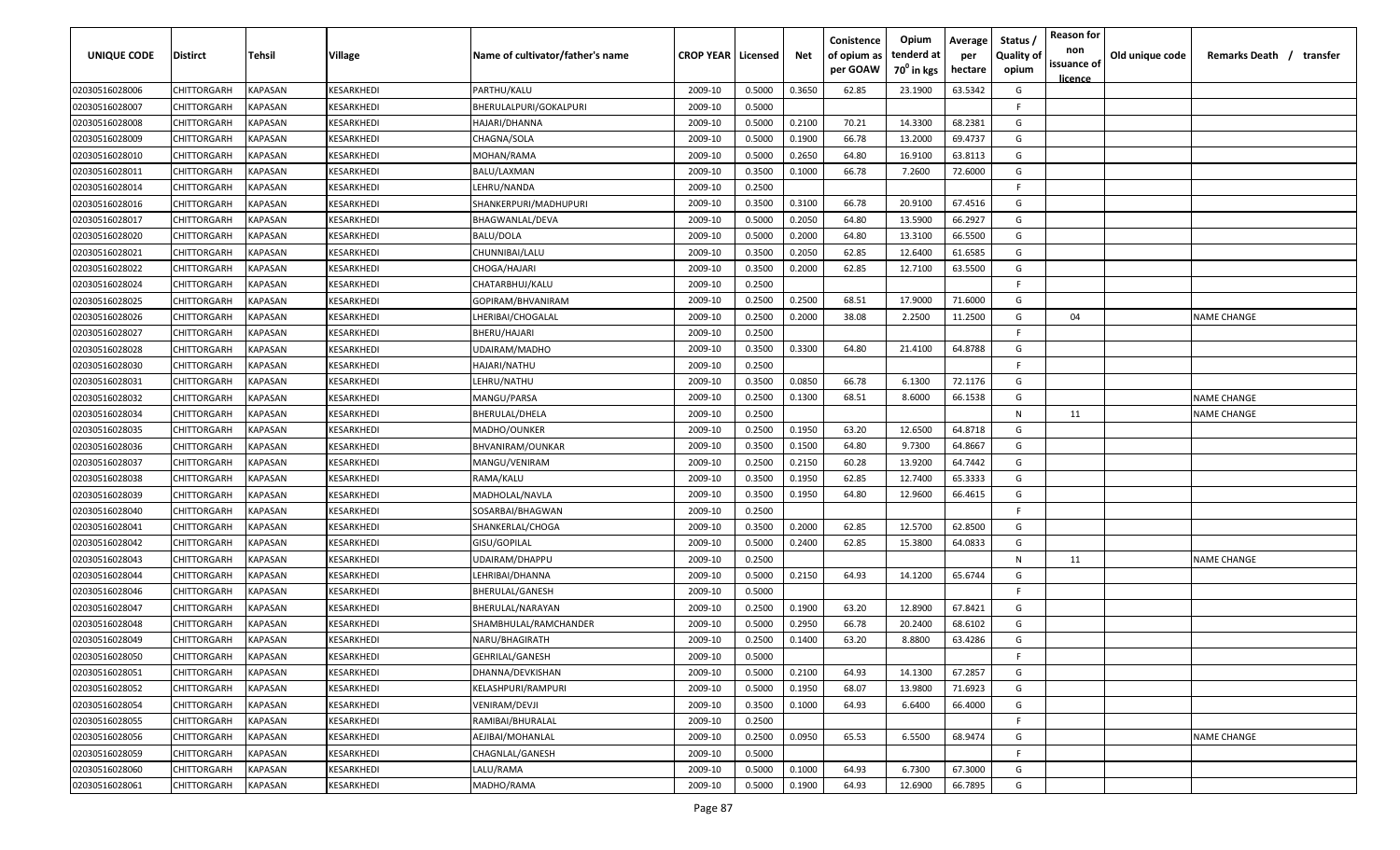| <b>UNIQUE CODE</b> | Distirct           | Tehsil         | Village                  | Name of cultivator/father's name | <b>CROP YEAR   Licensed</b> |        | Net    | Conistence<br>of opium as<br>per GOAW | Opium<br>tenderd at<br>70 <sup>0</sup> in kgs | Average<br>per<br>hectare | Status,<br><b>Quality of</b><br>opium | <b>Reason for</b><br>non<br>issuance of<br><u>licence</u> | Old unique code | Remarks Death / transfer |
|--------------------|--------------------|----------------|--------------------------|----------------------------------|-----------------------------|--------|--------|---------------------------------------|-----------------------------------------------|---------------------------|---------------------------------------|-----------------------------------------------------------|-----------------|--------------------------|
| 02030516028062     | CHITTORGARH        | <b>KAPASAN</b> | KESARKHEDI               | VERDIBAI/HEERA                   | 2009-10                     | 0.5000 |        |                                       |                                               |                           | F                                     |                                                           |                 |                          |
| 02030516028063     | CHITTORGARH        | KAPASAN        | KESARKHEDI               | JITU/KISHANA                     | 2009-10                     | 0.2500 |        |                                       |                                               |                           | E                                     |                                                           |                 |                          |
| 02030516028064     | CHITTORGARH        | <b>KAPASAN</b> | KESARKHEDI               | RAMESCHAND/MOHANPURI             | 2009-10                     | 0.2500 |        |                                       |                                               |                           | F.                                    |                                                           |                 |                          |
| 02030516028065     | CHITTORGARH        | <b>KAPASAN</b> | KESARKHEDI               | CHAGNLAL/DEVILAL                 | 2009-10                     | 0.5000 | 0.2000 | 61.06                                 | 12.4600                                       | 62.3000                   | G                                     |                                                           |                 |                          |
| 02030516028066     | CHITTORGARH        | KAPASAN        | KESARKHEDI               | PERBHULAL/DEVKISHAN              | 2009-10                     | 0.2500 |        |                                       |                                               |                           | F                                     |                                                           |                 | <b>NAME CHANGE</b>       |
| 02030516028067     | CHITTORGARH        | KAPASAN        | KESARKHEDI               | RAMESWAR/NATHU                   | 2009-10                     | 0.3500 | 0.0750 | 68.07                                 | 5.2400                                        | 69.8667                   | G                                     |                                                           |                 |                          |
| 02030516028069     | CHITTORGARH        | KAPASAN        | <b><i>CESARKHEDI</i></b> | MADHO/DEVA                       | 2009-10                     | 0.2500 |        |                                       |                                               |                           | E                                     |                                                           |                 |                          |
| 02030516028070     | CHITTORGARH        | KAPASAN        | KESARKHEDI               | NARAYAN/GULAB                    | 2009-10                     | 0.2500 | 0.1900 | 65.53                                 | 13.0300                                       | 68.5789                   | G                                     |                                                           |                 |                          |
| 02030516028071     | CHITTORGARH        | KAPASAN        | KESARKHEDI               | SOSIBAI/LAXMAN                   | 2009-10                     | 0.2500 | 0.1000 | 65.53                                 | 6.7300                                        | 67.3000                   | G                                     |                                                           |                 | TRANSFER / KAPASAN       |
| 02030516028072     | CHITTORGARH        | KAPASAN        | KESARKHEDI               | BHURA/NATHU                      | 2009-10                     | 0.2500 |        |                                       |                                               |                           | F                                     |                                                           |                 |                          |
| 02030516028075     | CHITTORGARH        | KAPASAN        | <b>CESARKHEDI</b>        | PERMBAI/SHANKERLAL               | 2009-10                     | 0.3500 | 0.1150 | 62.85                                 | 7.3900                                        | 64.2609                   | G                                     |                                                           |                 |                          |
| 02030516028077     | CHITTORGARH        | KAPASAN        | <b><i>CESARKHEDI</i></b> | MADHO/BHERA                      | 2009-10                     | 0.5000 |        |                                       |                                               |                           | F                                     |                                                           |                 |                          |
| 02030516028078     | CHITTORGARH        | <b>KAPASAN</b> | <b><i>CESARKHEDI</i></b> | CHAMPALAL/HEERA                  | 2009-10                     | 0.5000 | 0.3300 | 64.93                                 | 21.3700                                       | 64.7576                   | G                                     |                                                           |                 |                          |
| 02030516028079     | CHITTORGARH        | KAPASAN        | <b><i>CESARKHEDI</i></b> | BHAGWANIBAI/MANGILAL             | 2009-10                     | 0.2500 |        |                                       |                                               |                           | F                                     |                                                           |                 |                          |
| 02030516028080     | CHITTORGARH        | KAPASAN        | <b><i>CESARKHEDI</i></b> | KISHANA/BHURA                    | 2009-10                     | 0.5000 | 0.2050 | 68.07                                 | 13.9000                                       | 67.8049                   | G                                     |                                                           |                 |                          |
| 02030516028081     | CHITTORGARH        | <b>KAPASAN</b> | KESARKHEDI               | CHAGNIBAI/LAXMAN                 | 2009-10                     | 0.3500 | 0.2000 | 68.07                                 | 14.5000                                       | 72.5000                   | G                                     |                                                           |                 |                          |
| 02030516028082     | CHITTORGARH        | <b>KAPASAN</b> | KESARKHEDI               | KESARBAI/MADHO                   | 2009-10                     | 0.5000 | 0.3550 | 68.07                                 | 24.7400                                       | 69.6901                   | G                                     |                                                           |                 |                          |
| 02030516028083     | CHITTORGARH        | KAPASAN        | KESARKHEDI               | GOPILAL/DEVKISHAN                | 2009-10                     | 0.5000 | 0.2000 | 68.07                                 | 12.9700                                       | 64.8500                   | G                                     |                                                           |                 |                          |
| 02030516028084     | CHITTORGARH        | KAPASAN        | KESARKHEDI               | NARAYANIBAI/MOHANPURI            | 2009-10                     | 0.2500 |        |                                       |                                               |                           | E                                     |                                                           |                 | <b>NAME CHANGE</b>       |
| 02030516028085     | CHITTORGARH        | <b>KAPASAN</b> | KESARKHEDI               | KALIBAI/RAMESWAR                 | 2009-10                     | 0.3500 | 0.3300 | 64.93                                 | 21.5800                                       | 65.3939                   | G                                     |                                                           |                 |                          |
| 02030516028088     | CHITTORGARH        | KAPASAN        | KESARKHEDI               | SOHANLAL/MOHANLAL                | 2009-10                     | 0.3500 | 0.2900 | 64.93                                 | 18.6500                                       | 64.3103                   | G                                     |                                                           |                 |                          |
| 02030516028089     | CHITTORGARH        | KAPASAN        | KESARKHEDI               | AMERCHAND/MEGA JAT               | 2009-10                     | 0.5000 | 0.1950 | 64.83                                 | 13.8600                                       | 71.0769                   | G                                     |                                                           |                 |                          |
| 02030516028090     | CHITTORGARH        | KAPASAN        | <b><i>CESARKHEDI</i></b> | KISHANLAL/BHERA                  | 2009-10                     | 0.3500 | 0.2900 | 62.85                                 | 19.0100                                       | 65.5517                   | G                                     |                                                           |                 |                          |
| 02030516028091     | CHITTORGARH        | KAPASAN        | <b><i>CESARKHEDI</i></b> | SOSERBAI/CHAMPA                  | 2009-10                     | 0.5000 | 0.0950 | 68.51                                 | 7.0100                                        | 73.7895                   | G                                     |                                                           |                 |                          |
| 02030516028092     | CHITTORGARH        | <b>KAPASAN</b> | KESARKHEDI               | HAJARI/KALU                      | 2009-10                     | 0.3500 | 0.1850 | 66.78                                 | 12.3200                                       | 66.5946                   | G                                     |                                                           |                 |                          |
| 02030516028093     | CHITTORGARH        | KAPASAN        | KESARKHEDI               | SOHANPURI/KISHANPURI             | 2009-10                     | 0.2500 |        |                                       |                                               |                           | F.                                    |                                                           |                 | <b>NAME CHANGE</b>       |
| 02030516028094     | CHITTORGARH        | KAPASAN        | <b>ESARKHEDI</b>         | LEHRULAL/HAJARI                  | 2009-10                     | 0.3500 | 0.1500 | 58.72                                 | 8.9300                                        | 59.5333                   | G                                     |                                                           |                 |                          |
| 02030516028095     | CHITTORGARH        | KAPASAN        | <b>(ESARKHEDI</b>        | AGDISH/NARAYAN                   | 2009-10                     | 0.5000 | 0.3950 | 66.78                                 | 27.7700                                       | 70.3038                   | G                                     |                                                           |                 |                          |
| 02030516028096     | CHITTORGARH        | KAPASAN        | <b>(ESARKHEDI</b>        | GULAB/GANGARAM                   | 2009-10                     | 0.2500 |        |                                       |                                               |                           | E                                     |                                                           |                 |                          |
| 02030516028098     | CHITTORGARH        | <b>KAPASAN</b> | KESARKHEDI               | KISHANPURI/MADHUPURI             | 2009-10                     | 0.5000 | 0.1000 | 68.51                                 | 7.1300                                        | 71.3000                   | G                                     |                                                           |                 |                          |
| 02030516028099     | CHITTORGARH        | KAPASAN        | KESARKHEDI               | HAGAMIBAI/VARDA                  | 2009-10                     | 0.5000 | 0.2000 | 61.06                                 | 12.2500                                       | 61.2500                   | G                                     |                                                           |                 |                          |
| 02030516028100     | CHITTORGARH        | KAPASAN        | KESARKHEDI               | KALU/GISA                        | 2009-10                     | 0.5000 | 0.1400 | 65.53                                 | 9.5800                                        | 68.4286                   | G                                     |                                                           |                 |                          |
| 02030516028101     | CHITTORGARH        | <b>KAPASAN</b> | KESARKHEDI               | SIVPURI/MOTIPURI                 | 2009-10                     | 0.5000 |        |                                       |                                               |                           | E                                     |                                                           |                 |                          |
| 02030516028102     | CHITTORGARH        | <b>KAPASAN</b> | KESARKHEDI               | SVAIRAM/DHANNA                   | 2009-10                     | 0.5000 | 0.1250 | 68.51                                 | 8.4200                                        | 67.3600                   | G                                     |                                                           |                 |                          |
| 02030516028103     | <b>CHITTORGARH</b> | <b>KAPASAN</b> | KESARKHEDI               | GANESH/JAYRAM                    | 2009-10                     | 0.3500 | 0.1150 | 63.20                                 | 7.4900                                        | 65.1304                   | G                                     |                                                           |                 |                          |
| 02030516028104     | CHITTORGARH        | <b>KAPASAN</b> | KESARKHEDI               | HEMRAJ/BHERULAL                  | 2009-10                     | 0.2500 |        |                                       |                                               |                           | F.                                    |                                                           |                 | <b>NAME CHANGE</b>       |
| 02030516028108     | <b>CHITTORGARH</b> | <b>KAPASAN</b> | KESARKHEDI               | KALU/DEVA                        | 2009-10                     | 0.5000 | 0.2850 | 63.20                                 | 19.8000                                       | 69.4737                   | G                                     |                                                           |                 |                          |
| 02030516028109     | CHITTORGARH        | <b>KAPASAN</b> | KESARKHEDI               | DEVKISHAN/KALU JAT               | 2009-10                     | 0.5000 | 0.1650 | 68.51                                 | 11.7800                                       | 71.3939                   | G                                     |                                                           |                 |                          |
| 02030516028110     | CHITTORGARH        | <b>KAPASAN</b> | KESARKHEDI               | BHAGWAN/KEELA                    | 2009-10                     | 0.3500 |        |                                       |                                               |                           | F                                     | 07                                                        |                 |                          |
| 02030516028111     | CHITTORGARH        | KAPASAN        | KESARKHEDI               | KALURAM/DHNNA                    | 2009-10                     | 0.5000 | 0.1000 | 70.21                                 | 6.7300                                        | 67.3000                   | G                                     |                                                           |                 |                          |
| 02030516028112     | CHITTORGARH        | KAPASAN        | KESARKHEDI               | GORDHANPURI/BHAGWANPURI          | 2009-10                     | 0.2500 |        |                                       |                                               |                           | F.                                    |                                                           |                 |                          |
| 02030516028113     | CHITTORGARH        | KAPASAN        | KESARKHEDI               | GORDHANLAL/NARAYAN               | 2009-10                     | 0.2500 | 0.1950 | 60.28                                 | 12.4200                                       | 63.6923                   | G                                     |                                                           |                 |                          |
| 02030516028117     | CHITTORGARH        | <b>KAPASAN</b> | KESARKHEDI               | BALIBAI/GANESH                   | 2009-10                     | 0.5000 |        |                                       |                                               |                           | F.                                    |                                                           |                 |                          |
| 02030516028118     | <b>CHITTORGARH</b> | <b>KAPASAN</b> | KESARKHEDI               | LEHRULAL/JITU                    | 2009-10                     | 0.5000 | 0.4000 | 68.51                                 | 28.2700                                       | 70.6750                   | G                                     |                                                           |                 |                          |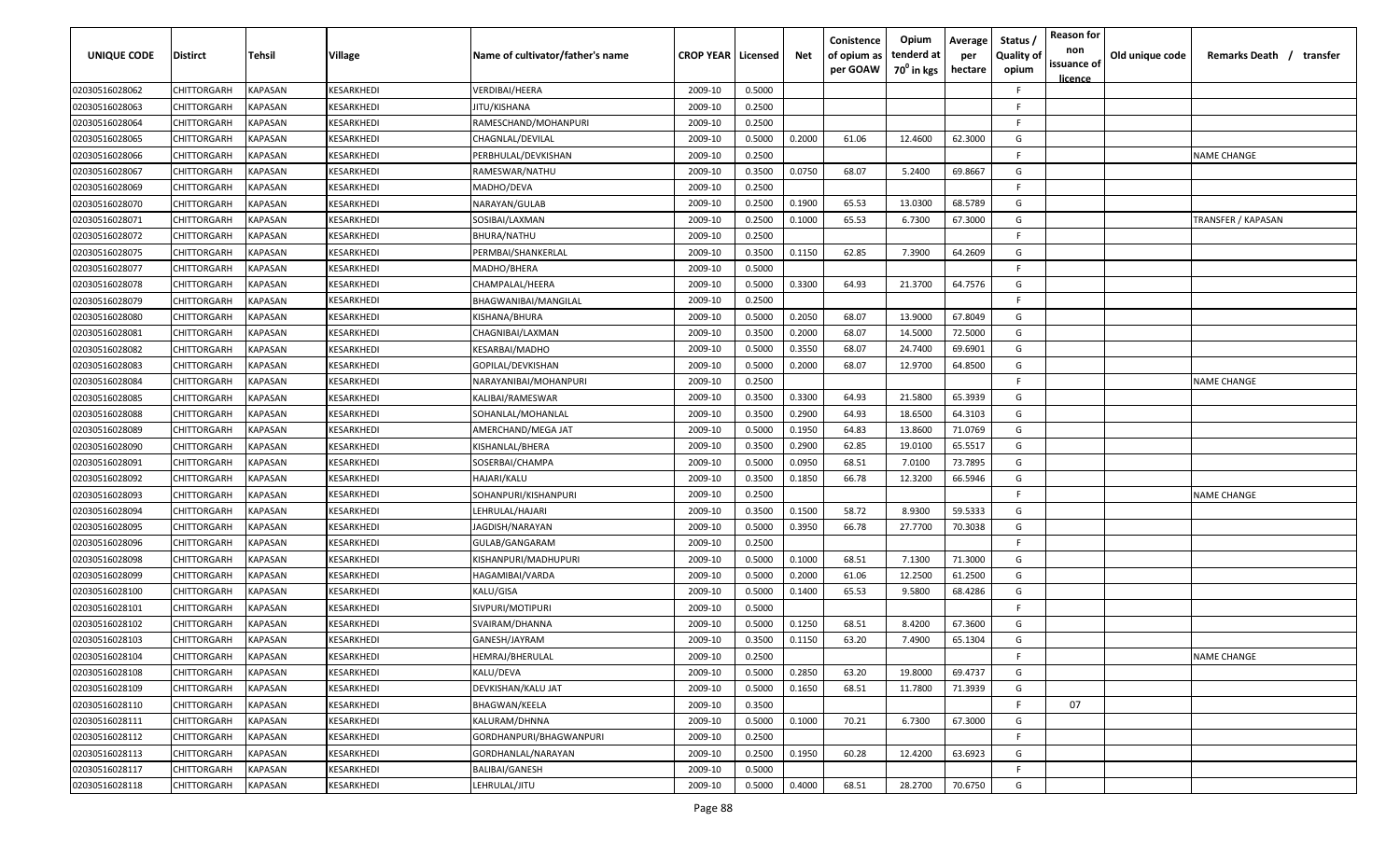| UNIQUE CODE    | Distirct           | Tehsil         | Village          | Name of cultivator/father's name | <b>CROP YEAR   Licensed</b> |        | Net    | Conistence<br>of opium as<br>per GOAW | Opium<br>tenderd at<br>70 <sup>0</sup> in kgs | Average<br>per<br>hectare | Status /<br><b>Quality of</b><br>opium | <b>Reason for</b><br>non<br>issuance of<br><u>licence</u> | Old unique code | Remarks Death / transfer |
|----------------|--------------------|----------------|------------------|----------------------------------|-----------------------------|--------|--------|---------------------------------------|-----------------------------------------------|---------------------------|----------------------------------------|-----------------------------------------------------------|-----------------|--------------------------|
| 02030516028119 | CHITTORGARH        | <b>KAPASAN</b> | KESARKHEDI       | DHANNA/SOLA                      | 2009-10                     | 0.3500 | 0.3500 | 63.20                                 | 22.7300                                       | 64.9429                   | G                                      |                                                           |                 |                          |
| 02030516028120 | CHITTORGARH        | KAPASAN        | KESARKHEDI       | DHANPURI/RAMPURI                 | 2009-10                     | 0.2500 |        |                                       |                                               |                           | -F.                                    |                                                           |                 |                          |
| 02030516028124 | CHITTORGARH        | KAPASAN        | KESARKHEDI       | PUSPABAI/RAMESWARLAL             | 2009-10                     | 0.3500 | 0.1950 | 65.53                                 | 13.2000                                       | 67.6923                   | G                                      |                                                           |                 |                          |
| 02030516028125 | CHITTORGARH        | KAPASAN        | KESARKHEDI       | DALIBAI/MAGNIRAM                 | 2009-10                     | 0.5000 | 0.2750 | 65.53                                 | 18.8200                                       | 68.4364                   | G                                      |                                                           |                 |                          |
| 02030516028127 | CHITTORGARH        | KAPASAN        | KESARKHEDI       | DHAPUBAI/BAGDUPURI               | 2009-10                     | 0.3500 |        |                                       |                                               |                           | -F.                                    | 07                                                        |                 |                          |
| 02030516028128 | CHITTORGARH        | KAPASAN        | KESARKHEDI       | SOSERBAI/SHAMBHULAL              | 2009-10                     | 0.5000 | 0.2500 | 68.51                                 | 17.1300                                       | 68.5200                   | G                                      |                                                           |                 | TRANSFER / CHOKHAKHEDA   |
| 02030516028129 | CHITTORGARH        | KAPASAN        | KESARKHEDI       | SHANKERLAL/JITU JAT              | 2009-10                     | 0.2500 |        |                                       |                                               |                           | -F.                                    |                                                           |                 |                          |
| 02030516028130 | CHITTORGARH        | KAPASAN        | KESARKHEDI       | LAXMANPURI/BHERUPURI             | 2009-10                     | 0.5000 | 0.2050 | 65.53                                 | 14.0200                                       | 68.3902                   | G                                      |                                                           |                 |                          |
| 02030516028131 | CHITTORGARH        | KAPASAN        | KESARKHEDI       | RAMESWAR/MADHU JAT               | 2009-10                     | 0.5000 | 0.1800 | 64.83                                 | 12.1400                                       | 67.4444                   | G                                      |                                                           |                 |                          |
| 02030516028132 | CHITTORGARH        | KAPASAN        | KESARKHEDI       | CHAGAN/BHERA                     | 2009-10                     | 0.3500 | 0.1800 | 63.20                                 | 11.8900                                       | 66.0556                   | G                                      |                                                           |                 |                          |
| 02030516028133 | CHITTORGARH        | KAPASAN        | <b>ESARKHEDI</b> | BAGDUPURI/MAGNIBAI               | 2009-10                     | 0.3500 |        |                                       |                                               |                           | F.                                     | 07                                                        |                 |                          |
| 02030516028134 | CHITTORGARH        | KAPASAN        | KESARKHEDI       | CHAGANLAL/PANNA                  | 2009-10                     | 0.5000 | 0.1850 | 63.20                                 | 11.6000                                       | 62.7027                   | G                                      |                                                           |                 |                          |
| 02030516028135 | CHITTORGARH        | KAPASAN        | KESARKHEDI       | HERIBAI/HEERA                    | 2009-10                     | 0.3500 | 0.1950 | 60.28                                 | 12.2000                                       | 62.5641                   | G                                      |                                                           |                 |                          |
| 02030516028137 | CHITTORGARH        | KAPASAN        | KESARKHEDI       | KISHANLAL/KELA                   | 2009-10                     | 0.2500 | 0.2000 | 42.30                                 | 4.3300                                        | 21.6500                   | G                                      | 04                                                        |                 |                          |
| 02030516028138 | CHITTORGARH        | KAPASAN        | KESARKHEDI       | KALURAM/BHAGIRATH                | 2009-10                     | 0.5000 | 0.1300 | 63.20                                 | 8.1100                                        | 62.3846                   | G                                      |                                                           |                 | TRANSFER / KAPASAN       |
| 02030516028139 | CHITTORGARH        | KAPASAN        | KESARKHEDI       | <b>BHAGWAN/KISANA</b>            | 2009-10                     | 0.2500 |        |                                       |                                               |                           | F                                      |                                                           | 02030516014002  | TRANSFER / DATA          |
| 02030516028140 | CHITTORGARH        | KAPASAN        | KESARKHEDI       | DEVKISAN/KAJOD                   | 2009-10                     | 0.2500 | 0.1950 | 63.20                                 | 12.9500                                       | 66.4103                   | G                                      |                                                           | 02030516012014  | TRANSFER / KAPASAN       |
| 02030516030002 | CHITTORGARH        | KAPASAN        | LAKHOKAKHEDA     | GORDHAN/PYARJI                   | 2009-10                     | 0.3500 | 0.3350 | 71.74                                 | 23.4400                                       | 69.9701                   | G                                      |                                                           | 02030516054032  | TRANSFER                 |
| 02030516030003 | CHITTORGARH        | KAPASAN        | LAKHOKAKHEDA     | MADAN/MODA                       | 2009-10                     | 0.5000 | 0.4950 | 66.34                                 | 32.8100                                       | 66.2828                   | G                                      |                                                           | 02030516054033  | TRANSFER                 |
| 02030516030004 | CHITTORGARH        | KAPASAN        | LAKHOKAKHEDA     | KISHAN/PRATAP                    | 2009-10                     | 0.5000 | 0.3950 | 65.90                                 | 27.0900                                       | 68.5823                   | G                                      |                                                           | 02030516054034  | TRANSFER                 |
| 02030516030005 | CHITTORGARH        | KAPASAN        | LAKHOKAKHEDA     | SHANKER/VARDA                    | 2009-10                     | 0.2500 | 0.2400 | 65.47                                 | 16.5000                                       | 68.7500                   | G                                      |                                                           |                 | <b>NAME CHANGE</b>       |
| 02030516030008 | CHITTORGARH        | KAPASAN        | LAKHOKAKHEDA     | NARAYAN/GANGARAM                 | 2009-10                     | 0.2500 | 0.2450 | 65.47                                 | 16.8500                                       | 68.7755                   | G                                      |                                                           |                 |                          |
| 02030516030009 | CHITTORGARH        | KAPASAN        | LAKHOKAKHEDA     | MAGNIBAI/MOHAN                   | 2009-10                     | 0.2500 | 0.2500 | 65.47                                 | 17.2600                                       | 69.0400                   | G                                      |                                                           |                 | <b>NAME CHANGE</b>       |
| 02030516030010 | CHITTORGARH        | KAPASAN        | LAKHOKAKHEDA     | MAGNIBAI/RATTU                   | 2009-10                     | 0.2500 | 0.2150 | 65.47                                 | 14.4000                                       | 66.9767                   | G                                      |                                                           |                 |                          |
| 02030516030013 | CHITTORGARH        | KAPASAN        | LAKHOKAKHEDA     | SHANKERIBAI/GORDHAN              | 2009-10                     | 0.2500 | 0.2150 | 66.34                                 | 15.3700                                       | 71.4884                   | G                                      |                                                           |                 |                          |
| 02030516030014 | CHITTORGARH        | KAPASAN        | LAKHOKAKHEDA     | HANSU/SAWAIRAM                   | 2009-10                     | 0.2500 | 0.1900 | 68.76                                 | 14.3100                                       | 75.3158                   | G                                      |                                                           |                 |                          |
| 02030516030015 | CHITTORGARH        | KAPASAN        | LAKHOKAKHEDA     | SAVAIRAM/KAJOD                   | 2009-10                     | 0.2500 | 0.2400 | 66.34                                 | 17.3500                                       | 72.2917                   | G                                      |                                                           |                 |                          |
| 02030516030017 | CHITTORGARH        | KAPASAN        | AKHOKAKHEDA      | POKHARRAM/BHEEMA                 | 2009-10                     | 0.2500 | 0.2400 | 68.76                                 | 17.9800                                       | 74.9167                   | G                                      |                                                           |                 |                          |
| 02030516030018 | CHITTORGARH        | KAPASAN        | LAKHOKAKHEDA     | HEERALAL/PYARA                   | 2009-10                     | 0.2500 | 0.2400 | 68.76                                 | 17.2700                                       | 71.9583                   | G                                      |                                                           |                 |                          |
| 02030516030020 | CHITTORGARH        | KAPASAN        | LAKHOKAKHEDA     | DHANNA/KUKA                      | 2009-10                     | 0.3500 | 0.2400 | 68.76                                 | 16.7400                                       | 69.7500                   | G                                      |                                                           | 02030516054035  | TRANSFER                 |
| 02030516030021 | CHITTORGARH        | KAPASAN        | LAKHOKAKHEDA     | AMARCHAND/PYARA                  | 2009-10                     | 0.2500 |        |                                       |                                               |                           | -F.                                    |                                                           |                 |                          |
| 02030516030023 | CHITTORGARH        | KAPASAN        | LAKHOKAKHEDA     | PANNALAL/HAJARI                  | 2009-10                     | 0.2500 | 0.2400 | 66.34                                 | 16.7600                                       | 69.8333                   | G                                      |                                                           |                 | NAME CHANGE              |
| 02030516031001 | CHITTORGARH        | KAPASAN        | LANGACH          | RAMLAL/PYARA                     | 2009-10                     | 0.2500 |        |                                       |                                               |                           | -F                                     |                                                           |                 |                          |
| 02030516031004 | CHITTORGARH        | KAPASAN        | LANGACH          | JAGANNATH/UDA                    | 2009-10                     | 0.2500 | 0.0900 | 68.65                                 | 6.0000                                        | 66.6667                   | G                                      |                                                           |                 |                          |
| 02030516031010 | CHITTORGARH        | KAPASAN        | LANGACH          | RAMCHANDRIBAI/KHEMA              | 2009-10                     | 0.5000 | 0.4500 | 60.59                                 | 29.3400                                       | 65.2000                   | G                                      |                                                           | 02030516022038  | <b>TRANSFER</b>          |
| 02030516031019 | CHITTORGARH        | <b>KAPASAN</b> | LANGACH          | PARVTIBAI/NANDLAL                | 2009-10                     | 0.3500 | 0.3400 | 62.60                                 | 23.4100                                       | 68.8529                   | G                                      |                                                           | 02030516034130  | TRANSFER / NAME CHANGE   |
| 02030516031021 | CHITTORGARH        | KAPASAN        | LANGACH          | MANOHARSINGH/JAITSINGH           | 2009-10                     | 0.3500 |        |                                       |                                               |                           | F.                                     |                                                           | 02030516034131  | <b>TRANSFER</b>          |
| 02030516031023 | CHITTORGARH        | <b>KAPASAN</b> | LANGACH          | BALWANTSINGH/VIJAYSINGH          | 2009-10                     | 0.2500 | 0.2500 | 60.59                                 | 16.1200                                       | 64.4800                   | G                                      |                                                           |                 |                          |
| 02030516031025 | <b>CHITTORGARH</b> | KAPASAN        | LANGACH          | DHOKALSINGH/SONATHSINGH          | 2009-10                     | 0.2500 | 0.2500 | 62.60                                 | 16.1600                                       | 64.6400                   | G                                      |                                                           |                 |                          |
| 02030516031029 | CHITTORGARH        | KAPASAN        | LANGACH          | ROOPA/OUNKAR                     | 2009-10                     | 0.2500 | 0.1000 | 62.60                                 | 6.7000                                        | 67.0000                   | G                                      |                                                           |                 |                          |
| 02030516031046 | CHITTORGARH        | KAPASAN        | LANGACH          | HEERA/HARIKISHAN                 | 2009-10                     | 0.2500 |        |                                       |                                               |                           | F.                                     |                                                           |                 |                          |
| 02030516032001 | CHITTORGARH        | KAPASAN        | MATAJIKAKHEDA    | NAHRASINGH/UDAISINGH             | 2009-10                     | 0.5000 |        |                                       |                                               |                           | F.                                     |                                                           | 02030516035098  | TRANSFER                 |
| 02030516032002 | CHITTORGARH        | KAPASAN        | MATAJIKAKHEDA    | HEMENDERSINGH/DEVRAHSINGH        | 2009-10                     | 0.5000 |        |                                       |                                               |                           | $\mathsf{F}$                           |                                                           | 02030516035099  | TRANSFER / NAME CHANGE   |
| 02030516032003 | <b>CHITTORGARH</b> | KAPASAN        | MATAJIKAKHEDA    | SOHANIBAI/SHOBHALAL              | 2009-10                     | 0.2500 |        |                                       |                                               |                           | F                                      |                                                           |                 |                          |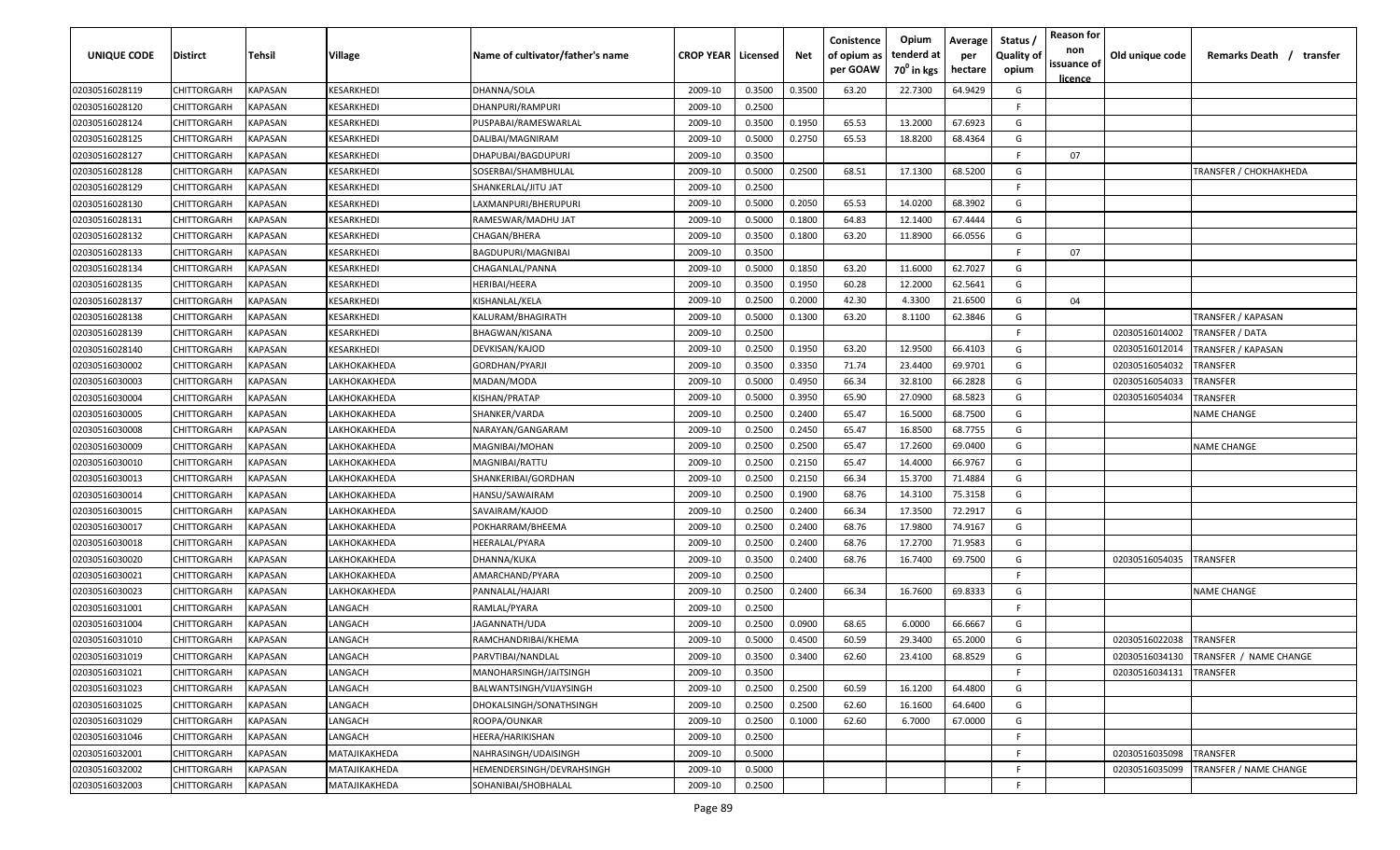| UNIQUE CODE    | Distirct           | Tehsil         | Village         | Name of cultivator/father's name | <b>CROP YEAR   Licensed</b> |        | Net    | Conistence<br>of opium as<br>per GOAW | Opium<br>tenderd at<br>70 <sup>°</sup> in kgs | Average<br>per<br>hectare | Status,<br><b>Quality of</b><br>opium | <b>Reason for</b><br>non<br>issuance of | Old unique code | Remarks Death / transfer |
|----------------|--------------------|----------------|-----------------|----------------------------------|-----------------------------|--------|--------|---------------------------------------|-----------------------------------------------|---------------------------|---------------------------------------|-----------------------------------------|-----------------|--------------------------|
| 02030516032008 | CHITTORGARH        | KAPASAN        | MATAJIKAKHEDA   | MAGNIBAI/PYARJI                  | 2009-10                     | 0.2500 | 0.2450 | 65.79                                 | 16.1700                                       | 66.0000                   | G                                     | <u>licence</u>                          |                 |                          |
| 02030516032013 | CHITTORGARH        | <b>KAPASAN</b> | MATAJIKAKHEDA   | KISANA/RAMA                      | 2009-10                     | 0.2500 | 0.2500 | 70.42                                 | 16.6500                                       | 66.6000                   | G                                     |                                         |                 |                          |
| 02030516032014 | CHITTORGARH        | <b>KAPASAN</b> | MATAJIKAKHEDA   | PEMA/RAMA                        | 2009-10                     | 0.2500 | 0.2500 | 65.79                                 | 15.4300                                       | 61.7200                   | G                                     |                                         |                 |                          |
| 02030516033009 | CHITTORGARH        | <b>KAPASAN</b> | NARIYA          | BHAGAWANLAL/BHANA                | 2009-10                     | 0.2500 | 0.2550 |                                       |                                               |                           |                                       | 02                                      |                 |                          |
| 02030516033011 | CHITTORGARH        | KAPASAN        | NARIYA          | KISOR/PANNALAL                   | 2009-10                     | 0.2500 | 0.2500 | 41.00                                 | 3.2200                                        | 12.8800                   | G                                     | 04                                      | 02030516018040  | <b>TRANSFER</b>          |
| 02030516033012 | CHITTORGARH        | KAPASAN        | NARIYA          | JADAVBAI/DHANNA                  | 2009-10                     | 0.2500 | 0.2500 | 65.16                                 | 14.9200                                       | 59.6800                   | G                                     |                                         |                 |                          |
| 02030516033014 | CHITTORGARH        | KAPASAN        | NARIYA          | GATTUBAI/SHANKER                 | 2009-10                     | 0.2500 | 0.2500 | 68.46                                 | 5.6800                                        | 22.7200                   | G                                     | 04                                      |                 |                          |
| 02030516033018 | CHITTORGARH        | KAPASAN        | NARIYA          | MAGNA/RAMA                       | 2009-10                     | 0.2500 |        |                                       |                                               |                           | E                                     |                                         |                 |                          |
| 02030516033020 | CHITTORGARH        | KAPASAN        | NARIYA          | DEVILAL/OUNKAR                   | 2009-10                     | 0.2500 | 0.2450 | 65.32                                 | 16.6000                                       | 67.7551                   | G                                     |                                         |                 |                          |
| 02030516033022 | CHITTORGARH        | KAPASAN        | NARIYA          | LHERU/KISANA                     | 2009-10                     | 0.2500 | 0.2000 |                                       |                                               |                           |                                       | 02                                      |                 |                          |
| 02030516033024 | CHITTORGARH        | KAPASAN        | VARIYA          | JADIBAI/PARTHVIRAJ               | 2009-10                     | 0.2500 |        |                                       |                                               |                           | E                                     |                                         |                 |                          |
| 02030516033028 | CHITTORGARH        | KAPASAN        | NARIYA          | GEMRA/JALAM                      | 2009-10                     | 0.2500 | 0.2500 | 65.16                                 | 16.5200                                       | 66.0800                   | G                                     |                                         |                 |                          |
| 02030516033029 | CHITTORGARH        | <b>KAPASAN</b> | NARIYA          | RATANLAL/MOHANLAL                | 2009-10                     | 0.2500 | 0.2400 | 65.16                                 | 15.7300                                       | 65.5417                   | G                                     |                                         | 02030516018039  | TRANSFER                 |
| 02030516034001 | CHITTORGARH        | KAPASAN        | NIMBAHERAGORAJI | HEERALAL/KISHANA                 | 2009-10                     | 0.2500 | 0.1450 | 63.50                                 | 9.5300                                        | 65.7241                   | G                                     |                                         |                 |                          |
| 02030516034002 | CHITTORGARH        | <b>KAPASAN</b> | NIMBAHERAGORAJI | SHANKERLAL/KISANLALSUTAR         | 2009-10                     | 0.5000 | 0.2950 | 62.77                                 | 19.5700                                       | 66.3390                   | G                                     |                                         |                 |                          |
| 02030516034003 | CHITTORGARH        | <b>KAPASAN</b> | NIMBAHERAGORAJI | BHERU/DULICHAND                  | 2009-10                     | 0.5000 | 0.1800 | 62.77                                 | 11.9900                                       | 66.6111                   | G                                     |                                         |                 |                          |
| 02030516034005 | CHITTORGARH        | <b>KAPASAN</b> | NIMBAHERAGORAJI | RAMCHANDER/KALU                  | 2009-10                     | 0.2500 | 0.1250 | 60.16                                 | 7.7500                                        | 62.0000                   | G                                     |                                         |                 |                          |
| 02030516034006 | CHITTORGARH        | <b>KAPASAN</b> | NIMBAHERAGORAJI | SANTILAL/DHULICHAND              | 2009-10                     | 0.5000 | 0.3500 | 62.77                                 | 20.7600                                       | 59.3143                   | G                                     |                                         |                 |                          |
| 02030516034007 | CHITTORGARH        | KAPASAN        | NIMBAHERAGORAJI | <b>BANSILAL/BHERA</b>            | 2009-10                     | 0.2500 | 0.1300 | 63.50                                 | 9.0800                                        | 69.8462                   | G                                     |                                         |                 |                          |
| 02030516034008 | CHITTORGARH        | <b>KAPASAN</b> | NIMBAHERAGORAJI | GOPIBAI/BHERA JAT                | 2009-10                     | 0.3500 | 0.3550 | 58.54                                 | 21.0300                                       | 59.2394                   | G                                     |                                         |                 |                          |
| 02030516034012 | CHITTORGARH        | <b>KAPASAN</b> | NIMBAHERAGORAJI | MOHANIBAI/BHERULAL               | 2009-10                     | 0.3500 | 0.2450 | 56.20                                 | 14.4300                                       | 58.8980                   | G                                     |                                         |                 |                          |
| 02030516034013 | CHITTORGARH        | KAPASAN        | NIMBAHERAGORAJI | LEHRU/LALU                       | 2009-10                     | 0.2500 | 0.1450 | 60.16                                 | 9.6300                                        | 66.4138                   | G                                     |                                         |                 |                          |
| 02030516034014 | CHITTORGARH        | KAPASAN        | NIMBAHERAGORAJI | RATANLAL/HAJARI                  | 2009-10                     | 0.2500 | 0.2450 | 63.69                                 | 16.4400                                       | 67.1020                   | G                                     |                                         |                 |                          |
| 02030516034016 | CHITTORGARH        | KAPASAN        | NIMBAHERAGORAJI | SOHANIBAI/BHERU                  | 2009-10                     | 0.3500 | 0.2000 | 63.66                                 | 13.5000                                       | 67.5000                   | G                                     |                                         |                 |                          |
| 02030516034017 | CHITTORGARH        | <b>KAPASAN</b> | NIMBAHERAGORAJI | BADAMBAI/MANGILAL                | 2009-10                     | 0.5000 | 0.1950 | 63.69                                 | 12.7500                                       | 65.3846                   | G                                     |                                         |                 |                          |
| 02030516034018 | CHITTORGARH        | KAPASAN        | NIMBAHERAGORAJI | LADULAL/DULLICHAND               | 2009-10                     | 0.5000 | 0.2000 | 63.69                                 | 12.8500                                       | 64.2500                   | G                                     |                                         |                 |                          |
| 02030516034019 | CHITTORGARH        | KAPASAN        | NIMBAHERAGORAJI | SANTILAL/NANURAM                 | 2009-10                     | 0.5000 | 0.4800 | 58.54                                 | 30.0100                                       | 62.5208                   | G                                     |                                         |                 |                          |
| 02030516034022 | CHITTORGARH        | KAPASAN        | NIMBAHERAGORAJI | NARAYAN/MOTISUTSR                | 2009-10                     | 0.5000 | 0.2450 | 58.85                                 | 15.5300                                       | 63.3878                   | G                                     |                                         |                 |                          |
| 02030516034023 | CHITTORGARH        | KAPASAN        | NIMBAHERAGORAJI | SHANKERLAL/BHUWANIRAM TELI       | 2009-10                     | 0.3500 | 0.3600 | 56.26                                 | 21.5400                                       | 59.8333                   | G                                     |                                         |                 |                          |
| 02030516034027 | CHITTORGARH        | <b>KAPASAN</b> | NIMBAHERAGORAJI | NANDRAM/KISHANLAL                | 2009-10                     | 0.5000 | 0.3050 | 58.85                                 | 19.1200                                       | 62.6885                   | G                                     |                                         |                 |                          |
| 02030516034028 | CHITTORGARH        | <b>KAPASAN</b> | NIMBAHERAGORAJI | IMAMBAKHS/HUSENBAKHS             | 2009-10                     | 0.2500 | 0.2450 | 63.66                                 | 15.7700                                       | 64.3673                   | G                                     |                                         |                 |                          |
| 02030516034029 | CHITTORGARH        | <b>KAPASAN</b> | NIMBAHERAGORAJI | SHANKER/RUPA                     | 2009-10                     | 0.2500 | 0.1300 | 67.28                                 | 9.1400                                        | 70.3077                   | G                                     |                                         |                 |                          |
| 02030516034030 | CHITTORGARH        | <b>KAPASAN</b> | NIMBAHERAGORAJI | HASTIMAL/DULICHAND               | 2009-10                     | 0.5000 | 0.2000 | 58.85                                 | 12.2200                                       | 61.1000                   | G                                     |                                         |                 |                          |
| 02030516034031 | CHITTORGARH        | <b>KAPASAN</b> | NIMBAHERAGORAJI | DHAPPUBAI/KHURAJ                 | 2009-10                     | 0.2500 |        |                                       |                                               |                           | E                                     |                                         |                 |                          |
| 02030516034033 | <b>CHITTORGARH</b> | KAPASAN        | NIMBAHERAGORAJI | SAMPAT/MANGILAL                  | 2009-10                     | 0.5000 |        |                                       |                                               |                           | F                                     |                                         |                 |                          |
| 02030516034034 | <b>CHITTORGARH</b> | <b>KAPASAN</b> | NIMBAHERAGORAJI | DEVBAI/MODA                      | 2009-10                     | 0.3500 |        |                                       |                                               |                           | F.                                    |                                         |                 |                          |
| 02030516034036 | <b>CHITTORGARH</b> | <b>KAPASAN</b> | NIMBAHERAGORAJI | BHERULAL/RAMLAL                  | 2009-10                     | 0.5000 | 0.4800 | 63.69                                 | 31.5100                                       | 65.6458                   | G                                     |                                         |                 |                          |
| 02030516034037 | CHITTORGARH        | <b>KAPASAN</b> | NIMBAHERAGORAJI | AANANDILAL/BHERA                 | 2009-10                     | 0.2500 |        |                                       |                                               |                           | E                                     |                                         |                 |                          |
| 02030516034039 | <b>CHITTORGARH</b> | <b>KAPASAN</b> | NIMBAHERAGORAJI | CHUNNIBAI/GANESH                 | 2009-10                     | 0.5000 | 0.2000 | 62.77                                 | 13.1900                                       | 65.9500                   | G                                     |                                         |                 |                          |
| 02030516034040 | CHITTORGARH        | KAPASAN        | NIMBAHERAGORAJI | SHYAMLAL/NATHU KHTIK             | 2009-10                     | 0.5000 | 0.1050 | 63.96                                 | 6.8000                                        | 64.7619                   | G                                     |                                         |                 |                          |
| 02030516034042 | CHITTORGARH        | KAPASAN        | NIMBAHERAGORAJI | FEKHRUDIN/KASIM                  | 2009-10                     | 0.3500 |        |                                       |                                               |                           | F.                                    |                                         |                 |                          |
| 02030516034043 | CHITTORGARH        | KAPASAN        | NIMBAHERAGORAJI | MITTU/BHAWANIRAM                 | 2009-10                     | 0.3500 | 0.1300 | 60.16                                 | 8.0900                                        | 62.2308                   | G                                     |                                         |                 |                          |
| 02030516034044 | CHITTORGARH        | KAPASAN        | NIMBAHERAGORAJI | KELASH/MADHO                     | 2009-10                     | 0.5000 | 0.2000 | 63.96                                 | 13.0200                                       | 65.1000                   | G                                     |                                         |                 |                          |
| 02030516034047 | <b>CHITTORGARH</b> | <b>KAPASAN</b> | NIMBAHERAGORAJI | SYAMLAL/BANSILAL                 | 2009-10                     | 0.5000 | 0.3050 | 58.85                                 | 18.0800                                       | 59.2787                   | G                                     |                                         |                 |                          |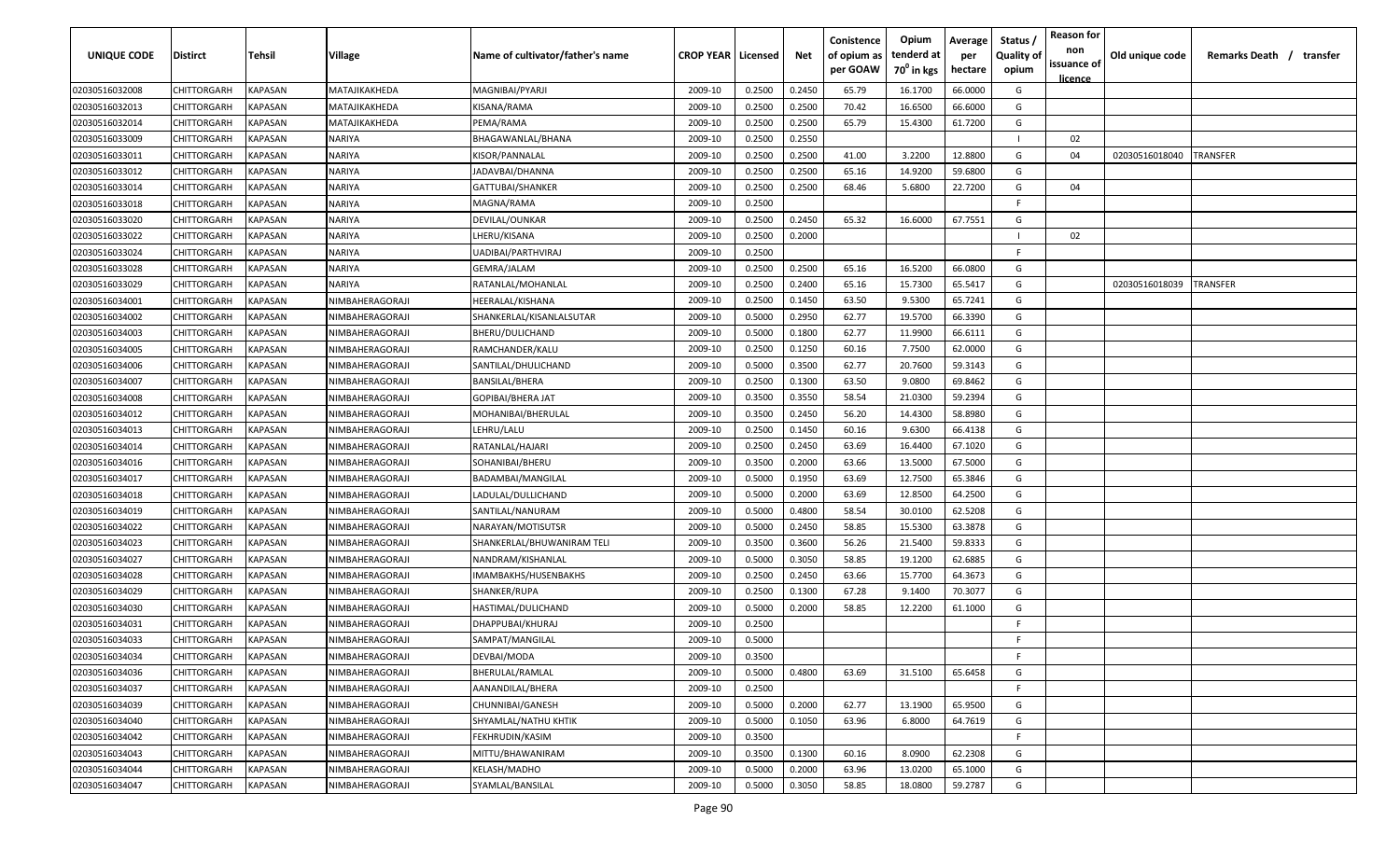| UNIQUE CODE    | Distirct           | Tehsil         | Village                | Name of cultivator/father's name | <b>CROP YEAR   Licensed</b> |        | Net    | Conistence<br>of opium as<br>per GOAW | Opium<br>tenderd at<br>70 <sup>0</sup> in kgs | Average<br>per<br>hectare | Status /<br><b>Quality of</b><br>opium | <b>Reason for</b><br>non<br>issuance of<br><u>licence</u> | Old unique code | Remarks Death / transfer |
|----------------|--------------------|----------------|------------------------|----------------------------------|-----------------------------|--------|--------|---------------------------------------|-----------------------------------------------|---------------------------|----------------------------------------|-----------------------------------------------------------|-----------------|--------------------------|
| 02030516034048 | CHITTORGARH        | KAPASAN        | NIMBAHERAGORAJI        | BANSILAL/KALU                    | 2009-10                     | 0.2500 | 0.2500 | 63.66                                 | 16.3600                                       | 65.4400                   | G                                      |                                                           |                 |                          |
| 02030516034049 | CHITTORGARH        | KAPASAN        | NIMBAHERAGORAJI        | BHAGWANIBAI/DALCHAND             | 2009-10                     | 0.5000 | 0.4550 | 58.85                                 | 28.7200                                       | 63.1209                   | G                                      |                                                           |                 |                          |
| 02030516034050 | CHITTORGARH        | KAPASAN        | NIMBAHERAGORAJI        | RAMKAVAR/BHERUSINGH              | 2009-10                     | 0.3500 | 0.2950 | 56.20                                 | 16.8000                                       | 56.9492                   | G                                      |                                                           |                 |                          |
| 02030516034051 | CHITTORGARH        | KAPASAN        | NIMBAHERAGORAJI        | RATANLAL/UDAIRAM                 | 2009-10                     | 0.2500 | 0.2400 | 63.50                                 | 14.5500                                       | 60.6250                   | G                                      |                                                           |                 |                          |
| 02030516034052 | CHITTORGARH        | KAPASAN        | NIMBAHERAGORAJI        | SOHANLAL/KAJOD                   | 2009-10                     | 0.5000 | 0.3900 | 63.50                                 | 26.6300                                       | 68.2821                   | G                                      |                                                           |                 |                          |
| 02030516034053 | CHITTORGARH        | KAPASAN        | NIMBAHERAGORAJI        | SHANKER/LAKMICHAND               | 2009-10                     | 0.3500 |        |                                       |                                               |                           | -F.                                    |                                                           |                 |                          |
| 02030516034054 | CHITTORGARH        | KAPASAN        | NIMBAHERAGORAJI        | RATANLAL/OUNKER                  | 2009-10                     | 0.2500 |        |                                       |                                               |                           | -F.                                    |                                                           |                 |                          |
| 02030516034059 | CHITTORGARH        | KAPASAN        | NIMBAHERAGORAJI        | PARTHU/OUNKAR                    | 2009-10                     | 0.2500 |        |                                       |                                               |                           | -F.                                    |                                                           |                 |                          |
| 02030516034060 | CHITTORGARH        | KAPASAN        | NIMBAHERAGORAJI        | NOJIBAI/NATHULAL                 | 2009-10                     | 0.2500 | 0.2400 | 65.50                                 | 16.3300                                       | 68.0417                   | G                                      |                                                           |                 |                          |
| 02030516034063 | CHITTORGARH        | KAPASAN        | NIMBAHERAGORAJI        | GANGABAI/GANGARAM                | 2009-10                     | 0.5000 | 0.4800 | 63.50                                 | 31.9000                                       | 66.4583                   | G                                      |                                                           |                 |                          |
| 02030516034064 | CHITTORGARH        | KAPASAN        | <b>NIMBAHERAGORAJI</b> | DALU/HEERA                       | 2009-10                     | 0.5000 |        |                                       |                                               |                           | -F.                                    |                                                           |                 |                          |
| 02030516034065 | CHITTORGARH        | KAPASAN        | NIMBAHERAGORAJI        | RATANLAL/NATHU                   | 2009-10                     | 0.5000 | 0.1300 | 63.50                                 | 8.6500                                        | 66.5385                   | G                                      |                                                           |                 |                          |
| 02030516034066 | CHITTORGARH        | KAPASAN        | NIMBAHERAGORAJI        | MADHU/LAKMICHAND                 | 2009-10                     | 0.5000 |        |                                       |                                               |                           | F.                                     |                                                           |                 |                          |
| 02030516034067 | CHITTORGARH        | KAPASAN        | NIMBAHERAGORAJI        | NANDRAM/MHADEV                   | 2009-10                     | 0.2500 | 0.1850 | 60.16                                 | 11.8100                                       | 63.8378                   | G                                      |                                                           |                 |                          |
| 02030516034068 | CHITTORGARH        | KAPASAN        | NIMBAHERAGORAJI        | SHANKER/BHONIRAMJAT              | 2009-10                     | 0.3500 | 0.3500 | 58.54                                 | 21.5100                                       | 61.4571                   | G                                      |                                                           |                 |                          |
| 02030516034070 | CHITTORGARH        | KAPASAN        | NIMBAHERAGORAJI        | FEFIBAI/BHERULAL                 | 2009-10                     | 0.5000 |        |                                       |                                               |                           | -F                                     |                                                           |                 |                          |
| 02030516034071 | CHITTORGARH        | KAPASAN        | NIMBAHERAGORAJI        | CHITARGIR/BHERUGIRI              | 2009-10                     | 0.3500 |        |                                       |                                               |                           | -F.                                    |                                                           |                 |                          |
| 02030516034075 | CHITTORGARH        | KAPASAN        | NIMBAHERAGORAJI        | SHANKERLAL/MADHOLAL              | 2009-10                     | 0.5000 | 0.3450 | 62.77                                 | 23.5800                                       | 68.3478                   | G                                      |                                                           |                 |                          |
| 02030516034076 | CHITTORGARH        | KAPASAN        | NIMBAHERAGORAJI        | DEVJI/KALU                       | 2009-10                     | 0.5000 | 0.2150 | 68.03                                 | 15.5200                                       | 72.1860                   | G                                      |                                                           |                 |                          |
| 02030516034077 | CHITTORGARH        | KAPASAN        | NIMBAHERAGORAJI        | SHANKERLAL/LALU                  | 2009-10                     | 0.3500 | 0.1000 | 56.20                                 | 5.6300                                        | 56.3000                   | G                                      |                                                           |                 |                          |
| 02030516034079 | CHITTORGARH        | KAPASAN        | NIMBAHERAGORAJI        | RATANLAL/BHJYA                   | 2009-10                     | 0.2500 |        |                                       |                                               |                           | -F.                                    |                                                           |                 |                          |
| 02030516034082 | CHITTORGARH        | KAPASAN        | NIMBAHERAGORAJI        | HERLAL/NATHU                     | 2009-10                     | 0.5000 | 0.3600 | 63.69                                 | 23.6000                                       | 65.5556                   | G                                      |                                                           |                 |                          |
| 02030516034083 | CHITTORGARH        | KAPASAN        | NIMBAHERAGORAJI        | CHANDIBAI/AMARCHAND              | 2009-10                     | 0.5000 |        |                                       |                                               |                           | -F.                                    |                                                           |                 |                          |
| 02030516034085 | CHITTORGARH        | KAPASAN        | NIMBAHERAGORAJI        | CHANDIBAI/LHERU                  | 2009-10                     | 0.5000 | 0.2000 | 58.54                                 | 12.5200                                       | 62.6000                   | G                                      |                                                           |                 |                          |
| 02030516034096 | CHITTORGARH        | KAPASAN        | NIMBAHERAGORAJI        | <b>BHAGWAN/KAJOD</b>             | 2009-10                     | 0.5000 |        |                                       |                                               |                           | -F                                     |                                                           |                 |                          |
| 02030516034097 | CHITTORGARH        | KAPASAN        | NIMBAHERAGORAJI        | NARAYAN/KESAR                    | 2009-10                     | 0.5000 |        |                                       |                                               |                           | -F.                                    |                                                           |                 |                          |
| 02030516034100 | CHITTORGARH        | KAPASAN        | NIMBAHERAGORAJI        | BHURA/RAMLAL                     | 2009-10                     | 0.5000 | 0.2500 | 63.96                                 | 16.4600                                       | 65.8400                   | G                                      |                                                           |                 |                          |
| 02030516034101 | CHITTORGARH        | KAPASAN        | NIMBAHERAGORAJI        | KHUMA/DHANNA                     | 2009-10                     | 0.3500 |        |                                       |                                               |                           | -F.                                    |                                                           |                 |                          |
| 02030516034102 | CHITTORGARH        | KAPASAN        | NIMBAHERAGORAJI        | MADHU/BHUVANIRAM                 | 2009-10                     | 0.5000 | 0.3600 | 62.77                                 | 23.2800                                       | 64.6667                   | G                                      |                                                           |                 |                          |
| 02030516034103 | CHITTORGARH        | KAPASAN        | NIMBAHERAGORAJI        | SITARAM/BHURA                    | 2009-10                     | 0.5000 | 0.5000 | 62.77                                 | 33.4500                                       | 66.9000                   | G                                      |                                                           |                 |                          |
| 02030516034105 | CHITTORGARH        | KAPASAN        | NIMBAHERAGORAJI        | LAXMIRAM/DALU                    | 2009-10                     | 0.3500 | 0.1250 | 63.66                                 | 8.4400                                        | 67.5200                   | G                                      |                                                           |                 |                          |
| 02030516034108 | CHITTORGARH        | KAPASAN        | NIMBAHERAGORAJI        | KISHANAN/KALU                    | 2009-10                     | 0.5000 | 0.1600 | 67.28                                 | 11.5000                                       | 71.8750                   | G                                      |                                                           |                 |                          |
| 02030516034114 | CHITTORGARH        | KAPASAN        | NIMBAHERAGORAJI        | OUNKAR/LAXMAN                    | 2009-10                     | 0.2500 | 0.1000 | 63.50                                 | 6.8200                                        | 68.2000                   | G                                      |                                                           |                 |                          |
| 02030516034116 | CHITTORGARH        | KAPASAN        | NIMBAHERAGORAJI        | SOHAN/NATHU                      | 2009-10                     | 0.2500 |        |                                       |                                               |                           | -F.                                    |                                                           |                 |                          |
| 02030516034117 | <b>CHITTORGARH</b> | KAPASAN        | NIMBAHERAGORAJI        | RATANA/KANA                      | 2009-10                     | 0.2500 |        |                                       |                                               |                           | E                                      |                                                           |                 |                          |
| 02030516034119 | <b>CHITTORGARH</b> | KAPASAN        | NIMBAHERAGORAJI        | CHAGN/NANDRAM                    | 2009-10                     | 0.5000 | 0.3000 | 58.85                                 | 19.1100                                       | 63.7000                   | G                                      |                                                           |                 |                          |
| 02030516034120 | CHITTORGARH        | KAPASAN        | NIMBAHERAGORAJI        | DALLA/RATTA                      | 2009-10                     | 0.2500 |        |                                       |                                               |                           | F.                                     |                                                           |                 |                          |
| 02030516034121 | <b>CHITTORGARH</b> | <b>KAPASAN</b> | NIMBAHERAGORAJI        | <b>BHAGA/RATTA</b>               | 2009-10                     | 0.2500 |        |                                       |                                               |                           | -F                                     |                                                           |                 |                          |
| 02030516034122 | CHITTORGARH        | KAPASAN        | NIMBAHERAGORAJI        | MANGILAL/RATTA                   | 2009-10                     | 0.5000 | 0.2050 | 63.66                                 | 12.8000                                       | 62.4390                   | G                                      |                                                           |                 |                          |
| 02030516034123 | CHITTORGARH        | KAPASAN        | NIMBAHERAGORAJI        | RAMESWAR/OUNKAR                  | 2009-10                     | 0.2500 |        |                                       |                                               |                           | F.                                     |                                                           |                 |                          |
| 02030516034128 | CHITTORGARH        | KAPASAN        | NIMBAHERAGORAJI        | RATANLAL/HARLAL                  | 2009-10                     | 0.3500 | 0.2950 | 63.66                                 | 20.1000                                       | 68.1356                   | G                                      |                                                           |                 |                          |
| 02030516034129 | <b>CHITTORGARH</b> | KAPASAN        | NIMBAHERAGORAJI        | NARU/RATTA                       | 2009-10                     | 0.3500 | 0.1950 | 67.28                                 | 13.8700                                       | 71.1282                   | G                                      |                                                           |                 |                          |
| 02030516034132 | CHITTORGARH        | KAPASAN        | NIMBAHERAGORAJI        | NATHU/PEMA                       | 2009-10                     | 0.5000 |        |                                       |                                               |                           | F.                                     |                                                           |                 |                          |
| 02030516034133 | CHITTORGARH        | KAPASAN        | NIMBAHERAGORAJI        | LOBHCHAND/GULABCHAND             | 2009-10                     | 0.5000 | 0.2850 | 63.66                                 | 19.0200                                       | 66.7368                   | G                                      |                                                           |                 |                          |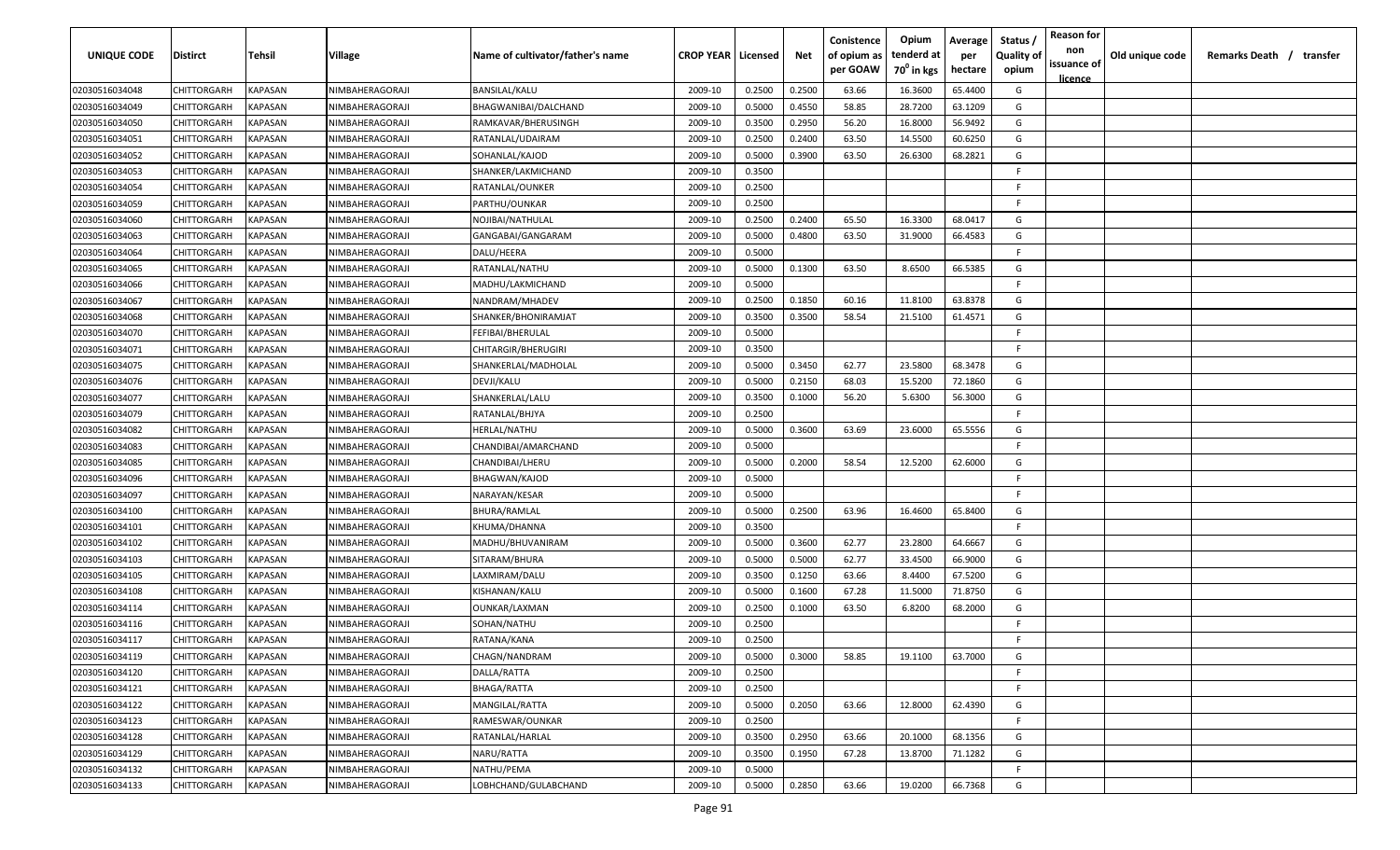| UNIQUE CODE    | <b>Distirct</b>    | Tehsil                | <b>Village</b>        | Name of cultivator/father's name | <b>CROP YEAR   Licensed</b> |        | Net    | Conistence<br>of opium as<br>per GOAW | Opium<br>tenderd at<br>70 <sup>°</sup> in kgs | Average<br>per<br>hectare | Status<br><b>Quality of</b><br>opium | <b>Reason for</b><br>non<br>issuance of<br><u>licence</u> | Old unique code | Remarks Death / transfer |
|----------------|--------------------|-----------------------|-----------------------|----------------------------------|-----------------------------|--------|--------|---------------------------------------|-----------------------------------------------|---------------------------|--------------------------------------|-----------------------------------------------------------|-----------------|--------------------------|
| 02030516034134 | CHITTORGARH        | KAPASAN               | NIMBAHERAGORAJI       | KALUSINGH/SADULSINGH             | 2009-10                     | 0.2500 | 0.2600 | 51.26                                 | 3.7300                                        | 14.3462                   |                                      | 02                                                        | 02030516005012  | TRANSFER                 |
| 02030516034135 | CHITTORGARH        | KAPASAN               | NIMBAHERAGORAJI       | BHAGWAN/BHURA                    | 2009-10                     | 0.2500 |        |                                       |                                               |                           | F.                                   |                                                           | 02030516005006  | <b>RANSFER</b>           |
| 02030516034136 | CHITTORGARH        | KAPASAN               | NIMBAHERAGORAJI       | NARAYANSINGH/KALYANSINGH         | 2009-10                     | 0.2500 |        |                                       |                                               |                           | F.                                   |                                                           | 02030516005001  | TRANSFER                 |
| 02030516035003 | CHITTORGARH        | KAPASAN               | PANDOLISTATION        | SAYANIBAI/BHAGWANLAL             | 2009-10                     | 0.2500 |        |                                       |                                               |                           | -F                                   |                                                           |                 |                          |
| 02030516035004 | CHITTORGARH        | KAPASAN               | PANDOLISTATION        | BANSHILAL/JEETMAL                | 2009-10                     | 0.2500 |        |                                       |                                               |                           | -F                                   |                                                           |                 |                          |
| 02030516035005 | CHITTORGARH        | KAPASAN               | <b>PANDOLISTATION</b> | KELASHCHANDER/SHANKER            | 2009-10                     | 0.2500 | 0.0850 | 68.94                                 | 5.9000                                        | 69.4118                   | G                                    |                                                           |                 |                          |
| 02030516035007 | CHITTORGARH        | KAPASAN               | PANDOLISTATION        | DHANRAJ/NANDRAM                  | 2009-10                     | 0.5000 | 0.1950 | 65.61                                 | 13.8500                                       | 71.0256                   | G                                    |                                                           |                 |                          |
| 02030516035009 | CHITTORGARH        | <b><i>KAPASAN</i></b> | PANDOLISTATION        | DEVBAI/UDAILAL                   | 2009-10                     | 0.3500 | 0.1900 | 65.61                                 | 13.2200                                       | 69.5789                   | G                                    |                                                           |                 |                          |
| 02030516035012 | CHITTORGARH        | KAPASAN               | PANDOLISTATION        | BANSHILAL/KAJOD                  | 2009-10                     | 0.2500 | 0.2400 | 60.16                                 | 15.6700                                       | 65.2917                   | G                                    |                                                           |                 |                          |
| 02030516035013 | CHITTORGARH        | KAPASAN               | PANDOLISTATION        | BHERULAL/KALU                    | 2009-10                     | 0.5000 | 0.3300 | 63.66                                 | 22.0100                                       | 66.6970                   | G                                    |                                                           |                 |                          |
| 02030516035015 | CHITTORGARH        | KAPASAN               | PANDOLISTATION        | SHANKAR/DALU                     | 2009-10                     | 0.5000 |        |                                       |                                               |                           | E                                    |                                                           |                 |                          |
| 02030516035016 | CHITTORGARH        | <b>KAPASAN</b>        | PANDOLISTATION        | NARAYANIBAI/AMERCHAND            | 2009-10                     | 0.5000 |        |                                       |                                               |                           | -F                                   |                                                           |                 |                          |
| 02030516035017 | <b>CHITTORGARH</b> | <b><i>KAPASAN</i></b> | PANDOLISTATION        | TULSIRAM/AMARCHAND               | 2009-10                     | 0.5000 |        |                                       |                                               |                           | -F                                   |                                                           |                 |                          |
| 02030516035018 | CHITTORGARH        | KAPASAN               | PANDOLISTATION        | SHANKERLAL/MOHANLAL              | 2009-10                     | 0.5000 | 0.2600 | 65.61                                 | 17.3400                                       | 66.6923                   | G                                    |                                                           |                 |                          |
| 02030516035022 | CHITTORGARH        | KAPASAN               | PANDOLISTATION        | BHERULAL/KISANA                  | 2009-10                     | 0.5000 |        |                                       |                                               |                           | F.                                   |                                                           |                 |                          |
| 02030516035028 | CHITTORGARH        | <b><i>KAPASAN</i></b> | PANDOLISTATION        | DEVBAI/MADHVLAL                  | 2009-10                     | 0.2500 | 0.1500 | 68.94                                 | 10.7800                                       | 71.8667                   | G                                    |                                                           |                 | <b>NAME CHANGE</b>       |
| 02030516035031 | CHITTORGARH        | KAPASAN               | PANDOLISTATION        | UDAIRAM/BHERA                    | 2009-10                     | 0.5000 |        |                                       |                                               |                           | F.                                   |                                                           |                 |                          |
| 02030516035032 | CHITTORGARH        | KAPASAN               | PANDOLISTATION        | LEHRU/DEVJI                      | 2009-10                     | 0.5000 | 0.2050 | 65.61                                 | 13.5600                                       | 66.1463                   | G                                    |                                                           |                 |                          |
| 02030516035033 | CHITTORGARH        | KAPASAN               | PANDOLISTATION        | BADRILAL/HANSRAJ                 | 2009-10                     | 0.5000 | 0.3000 | 68.94                                 | 21.1600                                       | 70.5333                   | G                                    |                                                           |                 |                          |
| 02030516035034 | CHITTORGARH        | KAPASAN               | PANDOLISTATION        | KAMLABAI/MADHULAL                | 2009-10                     | 0.5000 |        |                                       |                                               |                           | E                                    |                                                           |                 |                          |
| 02030516035035 | CHITTORGARH        | KAPASAN               | PANDOLISTATION        | JAMNALAL/BHERULAL                | 2009-10                     | 0.5000 | 0.5050 | 62.74                                 | 5.4700                                        | 10.8317                   | G                                    | 04                                                        |                 |                          |
| 02030516035036 | CHITTORGARH        | KAPASAN               | PANDOLISTATION        | BHAGVANLAL/JITU                  | 2009-10                     | 0.5000 | 0.1950 | 68.94                                 | 13.5700                                       | 69.5897                   | G                                    |                                                           |                 |                          |
| 02030516035038 | CHITTORGARH        | KAPASAN               | PANDOLISTATION        | BHERULAL/KJODH                   | 2009-10                     | 0.5000 |        |                                       |                                               |                           | F                                    |                                                           |                 |                          |
| 02030516035040 | CHITTORGARH        | KAPASAN               | PANDOLISTATION        | DEVKISHAN/JITMAL                 | 2009-10                     | 0.2500 | 0.1800 | 66.44                                 | 12.8500                                       | 71.3889                   | G                                    |                                                           |                 |                          |
| 02030516035041 | CHITTORGARH        | KAPASAN               | PANDOLISTATION        | CHOGALAL/BALU                    | 2009-10                     | 0.2500 | 0.1450 | 68.94                                 | 10.4100                                       | 71.7931                   | G                                    |                                                           |                 |                          |
| 02030516035042 | CHITTORGARH        | KAPASAN               | PANDOLISTATION        | OUNKARSINGH/AMARSINGH            | 2009-10                     | 0.2500 |        |                                       |                                               |                           | F.                                   |                                                           |                 |                          |
| 02030516035045 | CHITTORGARH        | KAPASAN               | PANDOLISTATION        | KANA/KASTUR                      | 2009-10                     | 0.2500 | 0.2350 | 66.44                                 | 15.6100                                       | 66.4255                   | G                                    |                                                           |                 |                          |
| 02030516035046 | CHITTORGARH        | KAPASAN               | PANDOLISTATION        | PYARCHAND/AMARCHAND              | 2009-10                     | 0.2500 | 0.2400 | 68.94                                 | 17.3200                                       | 72.1667                   | G                                    |                                                           |                 |                          |
| 02030516035048 | CHITTORGARH        | KAPASAN               | PANDOLISTATION        | KELASH/JAMUNALAL                 | 2009-10                     | 0.5000 | 0.2900 | 65.61                                 | 20.6400                                       | 71.1724                   | G                                    |                                                           |                 |                          |
| 02030516035049 | <b>CHITTORGARH</b> | KAPASAN               | PANDOLISTATION        | NANALAL/BHURALAL                 | 2009-10                     | 0.5000 |        |                                       |                                               |                           | F.                                   |                                                           |                 |                          |
| 02030516035053 | CHITTORGARH        | KAPASAN               | PANDOLISTATION        | UDAIRAM/GANESH                   | 2009-10                     | 0.5000 | 0.2500 | 62.70                                 | 16.3000                                       | 65.2000                   | G                                    |                                                           |                 |                          |
| 02030516035054 | CHITTORGARH        | <b><i>KAPASAN</i></b> | PANDOLISTATION        | RATANLAL/HEMRAJ                  | 2009-10                     | 0.2500 | 0.1350 | 62.74                                 | 8.8100                                        | 65.2593                   | G                                    |                                                           |                 |                          |
| 02030516035056 | CHITTORGARH        | KAPASAN               | PANDOLISTATION        | KISHNA/UDA                       | 2009-10                     | 0.2500 |        |                                       |                                               |                           | F.                                   |                                                           |                 |                          |
| 02030516035057 | CHITTORGARH        | KAPASAN               | PANDOLISTATION        | <b>LHERU/CHMPALAL</b>            | 2009-10                     | 0.3500 | 0.1000 | 65.61                                 | 6.7100                                        | 67.1000                   | G                                    |                                                           |                 |                          |
| 02030516035058 | CHITTORGARH        | KAPASAN               | PANDOLISTATION        | JAMNALAL/BADRI                   | 2009-10                     | 0.5000 | 0.3950 | 62.74                                 | 24.9600                                       | 63.1899                   | G                                    |                                                           |                 |                          |
| 02030516035059 | CHITTORGARH        | <b>KAPASAN</b>        | PANDOLISTATION        | PEMA/DALU                        | 2009-10                     | 0.2500 | 0.2300 | 60.16                                 | 16.0400                                       | 69.7391                   | G                                    |                                                           |                 |                          |
| 02030516035060 | CHITTORGARH        | KAPASAN               | PANDOLISTATION        | CHITAR/PARBHU                    | 2009-10                     | 0.5000 | 0.1950 | 63.66                                 | 12.3500                                       | 63.3333                   | G                                    |                                                           |                 |                          |
| 02030516035061 | CHITTORGARH        | KAPASAN               | PANDOLISTATION        | GAHRU/NANDRAM                    | 2009-10                     | 0.3500 | 0.0600 | 60.16                                 | 3.9200                                        | 65.3333                   | G                                    |                                                           |                 |                          |
| 02030516035063 | CHITTORGARH        | KAPASAN               | PANDOLISTATION        | SOHAN/BHURA                      | 2009-10                     | 0.5000 | 0.2350 | 65.61                                 | 16.2900                                       | 69.3191                   | G                                    |                                                           |                 |                          |
| 02030516035065 | CHITTORGARH        | KAPASAN               | PANDOLISTATION        | MANGILAL/JAMNALAL                | 2009-10                     | 0.5000 | 0.2950 | 62.74                                 | 20.0700                                       | 68.0339                   | G                                    |                                                           |                 |                          |
| 02030516035066 | CHITTORGARH        | KAPASAN               | PANDOLISTATION        | RATANLAL/UDAIRAM                 | 2009-10                     | 0.5000 |        |                                       |                                               |                           | -F.                                  |                                                           |                 |                          |
| 02030516035068 | CHITTORGARH        | KAPASAN               | PANDOLISTATION        | LHERU/CHTRBHUJ                   | 2009-10                     | 0.2500 | 0.1000 | 66.44                                 | 7.2400                                        | 72.4000                   | G                                    |                                                           |                 |                          |
| 02030516035069 | CHITTORGARH        | KAPASAN               | PANDOLISTATION        | <b>IAGDISH/GOKEL</b>             | 2009-10                     | 0.5000 | 0.1000 | 65.61                                 | 6.6500                                        | 66.5000                   | G                                    |                                                           |                 |                          |
| 02030516035074 | CHITTORGARH        | KAPASAN               | PANDOLISTATION        | NOJIBAI/GOVERDHAN                | 2009-10                     | 0.5000 | 0.1900 | 68.94                                 | 14.0600                                       | 74.0000                   | G                                    |                                                           |                 |                          |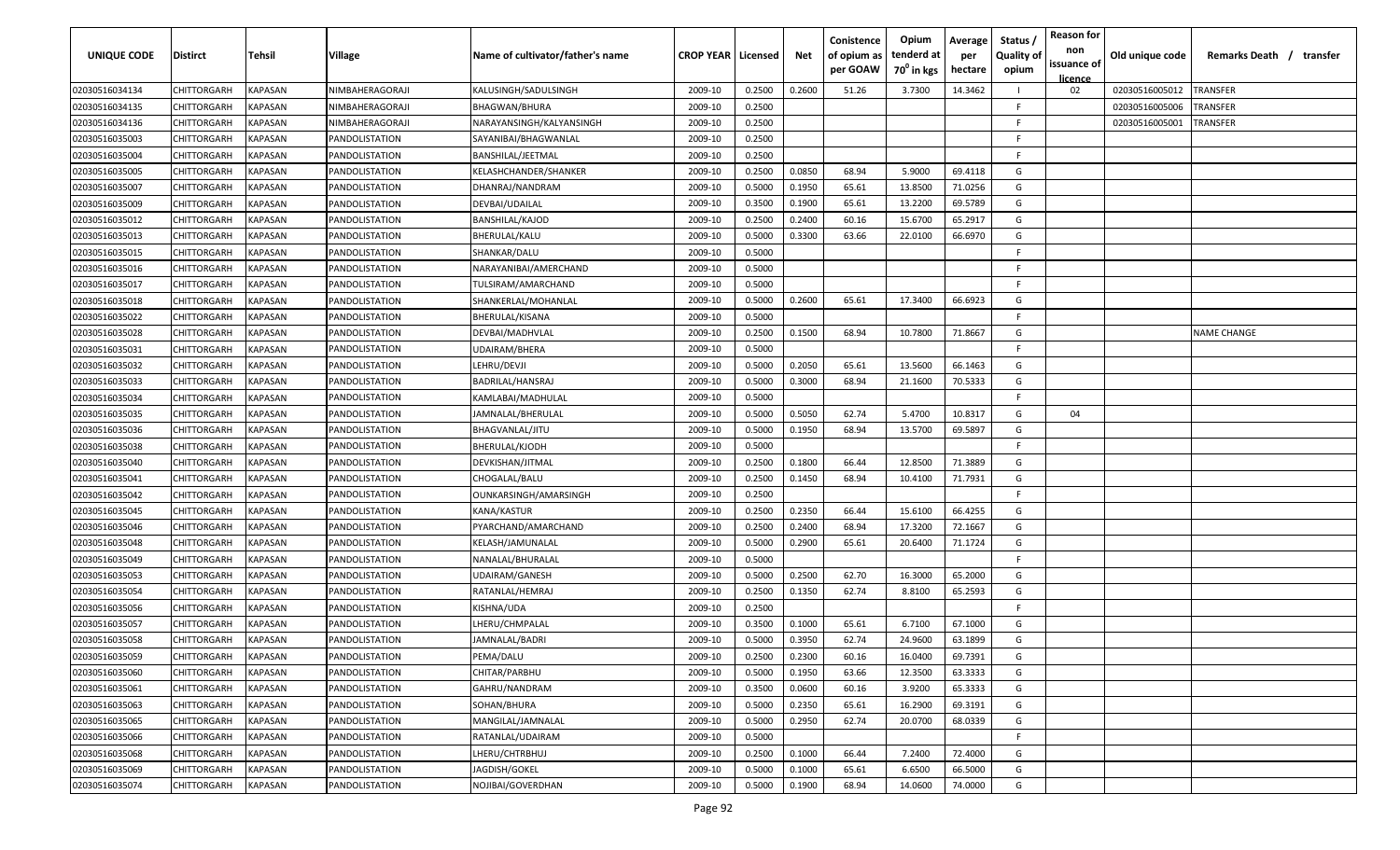| <b>UNIQUE CODE</b> | <b>Distirct</b>    | <b>Tehsil</b>  | Village        | Name of cultivator/father's name | <b>CROP YEAR   Licensed</b> |        | Net    | Conistence<br>of opium as<br>per GOAW | Opium<br>tenderd at<br>$70^0$ in kgs | Average<br>per<br>hectare | Status /<br><b>Quality of</b><br>opium | <b>Reason for</b><br>non<br>issuance of<br>licence | Old unique code | Remarks Death /<br>transfer |
|--------------------|--------------------|----------------|----------------|----------------------------------|-----------------------------|--------|--------|---------------------------------------|--------------------------------------|---------------------------|----------------------------------------|----------------------------------------------------|-----------------|-----------------------------|
| 02030516035082     | CHITTORGARH        | KAPASAN        | PANDOLISTATION | DEVBAI/SOHAN LAL                 | 2009-10                     | 0.5000 | 0.2100 | 68.94                                 | 15.0200                              | 71.5238                   | G                                      |                                                    |                 |                             |
| 02030516035083     | CHITTORGARH        | KAPASAN        | PANDOLISTATION | DEVBAI/BHAVANIRAM                | 2009-10                     | 0.2500 | 0.2000 | 62.74                                 | 13.5100                              | 67.5500                   | G                                      |                                                    |                 |                             |
| 02030516035086     | CHITTORGARH        | KAPASAN        | PANDOLISTATION | MANGILAL/KJODH                   | 2009-10                     | 0.2500 | 0.1950 | 66.44                                 | 13.6700                              | 70.1026                   | G                                      |                                                    |                 |                             |
| 02030516035088     | CHITTORGARH        | KAPASAN        | PANDOLISTATION | GISIBAI/SOHAN                    | 2009-10                     | 0.2500 | 0.2400 | 62.74                                 | 15.6900                              | 65.3750                   | G                                      |                                                    |                 |                             |
| 02030516035089     | CHITTORGARH        | KAPASAN        | PANDOLISTATION | BHANWARLAL/NARAYAN               | 2009-10                     | 0.5000 | 0.4750 | 62.74                                 | 30.8700                              | 64.9895                   | G                                      |                                                    |                 |                             |
| 02030516035095     | CHITTORGARH        | KAPASAN        | PANDOLISTATION | SHYAMLAL/LOBHCHAND               | 2009-10                     | 0.2500 | 0.1350 | 68.16                                 | 9.7700                               | 72.3704                   | G                                      |                                                    |                 |                             |
| 02030516035097     | CHITTORGARH        | KAPASAN        | PANDOLISTATION | RAMESWAR/KASIRAM                 | 2009-10                     | 0.5000 |        |                                       |                                      |                           | -F                                     |                                                    |                 | TRANSFER / MATAJIKAKHEDA    |
| 02030516035100     | CHITTORGARH        | KAPASAN        | PANDOLISTATION | SUKHIBAI/JAMNA                   | 2009-10                     | 0.5000 | 0.1950 | 68.94                                 | 14.3300                              | 73.4872                   | G                                      |                                                    |                 |                             |
| 02030516037001     | CHITTORGARH        | KAPASAN        | PAVTIYA        | DAYARAM/BHERA                    | 2009-10                     | 0.5000 | 0.1900 | 72.48                                 | 13.2000                              | 69.4737                   | G                                      |                                                    |                 |                             |
| 02030516037003     | CHITTORGARH        | KAPASAN        | PAVTIYA        | MADHO/ONKAR                      | 2009-10                     | 0.5000 | 0.3050 | 66.34                                 | 20.2400                              | 66.3607                   | G                                      |                                                    |                 |                             |
| 02030516037006     | CHITTORGARH        | KAPASAN        | PAVTIYA        | AMARCHAND/KISHORE                | 2009-10                     | 0.5000 | 0.4600 | 70.73                                 | 32.7900                              | 71.2826                   | G                                      |                                                    |                 |                             |
| 02030516037007     | CHITTORGARH        | KAPASAN        | PAVTIYA        | AASU/KHURAJ                      | 2009-10                     | 0.5000 | 0.2950 | 68.76                                 | 20.9900                              | 71.1525                   | G                                      |                                                    |                 |                             |
| 02030516037009     | CHITTORGARH        | KAPASAN        | PAVTIYA        | PYARA/LALU                       | 2009-10                     | 0.2500 |        |                                       |                                      |                           | F.                                     |                                                    |                 |                             |
| 02030516037011     | CHITTORGARH        | KAPASAN        | PAVTIYA        | RATANLAL/GANESH                  | 2009-10                     | 0.2500 | 0.2400 | 66.34                                 | 16.0100                              | 66.7083                   | G                                      |                                                    |                 |                             |
| 02030516037014     | CHITTORGARH        | KAPASAN        | PAVTIYA        | CHANDI/LAXMAN                    | 2009-10                     | 0.3500 |        |                                       |                                      |                           | F.                                     |                                                    |                 |                             |
| 02030516037023     | CHITTORGARH        | KAPASAN        | PAVTIYA        | LAXMAN/MOHANLAL                  | 2009-10                     | 0.5000 | 0.5050 | 68.17                                 | 33.4900                              | 66.3168                   | G                                      |                                                    |                 | TRANSFER / BUDDHAKHEDA      |
| 02030516037025     | CHITTORGARH        | KAPASAN        | PAVTIYA        | GITADEVI/RAMCHANDER              | 2009-10                     | 0.2500 | 0.1400 | 66.34                                 | 9.0400                               | 64.5714                   | G                                      |                                                    | 02030516008009  | TRANSFER                    |
| 02030516037026     | CHITTORGARH        | KAPASAN        | PAVTIYA        | RAMCHANDER/CHAMNA                | 2009-10                     | 0.2500 | 0.2450 | 68.61                                 | 17.4300                              | 71.1429                   | G                                      |                                                    | 02030516024008  | TRANSFER                    |
| 02030516037027     | CHITTORGARH        | KAPASAN        | PAVTIYA        | <b>OUNKAR/RATAN</b>              | 2009-10                     | 0.5000 | 0.3900 | 68.61                                 | 28.8300                              | 73.9231                   | G                                      |                                                    | 02030516003026  | TRANSFER                    |
| 02030516037028     | CHITTORGARH        | KAPASAN        | PAVTIYA        | NOJIBAI/BHVANIRAM                | 2009-10                     | 0.5000 | 0.3950 | 68.61                                 | 27.2500                              | 68.9873                   | G                                      |                                                    | 02030516003001  | TRANSFER / BALARDA          |
| 02030516039001     | CHITTORGARH        | KAPASAN        | RAMTHALI       | RATANLAL/BHERULAL                | 2009-10                     | 0.2500 | 0.2350 | 61.75                                 | 14.4800                              | 61.6170                   | G                                      |                                                    |                 |                             |
| 02030516039002     | CHITTORGARH        | KAPASAN        | RAMTHALI       | CHUNNILAL/NARAYAN                | 2009-10                     | 0.2500 | 0.2450 | 57.98                                 | 14.5000                              | 59.1837                   | G                                      |                                                    |                 |                             |
| 02030516039003     | CHITTORGARH        | KAPASAN        | RAMTHALI       | BHERULAL/KISHANLAL               | 2009-10                     | 0.2500 |        |                                       |                                      |                           | E                                      |                                                    |                 |                             |
| 02030516039004     | CHITTORGARH        | KAPASAN        | RAMTHALI       | RAMLAL/DEVA                      | 2009-10                     | 0.2500 |        |                                       |                                      |                           | -F.                                    |                                                    |                 |                             |
| 02030516039011     | CHITTORGARH        | KAPASAN        | RAMTHALI       | KALIBAI/HEEMA                    | 2009-10                     | 0.2500 | 0.2450 |                                       |                                      |                           |                                        | 02                                                 |                 |                             |
| 02030516039012     | CHITTORGARH        | KAPASAN        | RAMTHALI       | UDAIRAM/SHOLA                    | 2009-10                     | 0.2500 | 0.2500 | 57.98                                 | 15.5600                              | 62.2400                   | G                                      |                                                    |                 |                             |
| 02030516039015     | CHITTORGARH        | KAPASAN        | RAMTHALI       | MOHANLAL/CHOGA                   | 2009-10                     | 0.2500 |        |                                       |                                      |                           | -F.                                    |                                                    |                 |                             |
| 02030516039018     | CHITTORGARH        | KAPASAN        | RAMTHALI       | DALU/NARU                        | 2009-10                     | 0.2500 | 0.2550 | 63.41                                 | 17.2500                              | 67.6471                   | G                                      |                                                    |                 |                             |
| 02030516039021     | CHITTORGARH        | KAPASAN        | RAMTHALI       | BHANWARLAL/SHAMBHU               | 2009-10                     | 0.2500 |        |                                       |                                      |                           | -F.                                    |                                                    |                 |                             |
| 02030516039022     | CHITTORGARH        | KAPASAN        | RAMTHALI       | HIRALAL/BHERULAL                 | 2009-10                     | 0.2500 |        |                                       |                                      |                           | -F.                                    |                                                    |                 |                             |
| 02030516039024     | CHITTORGARH        | KAPASAN        | RAMTHALI       | KISHANLAL/CHAINRAM               | 2009-10                     | 0.2500 |        |                                       |                                      |                           | -F.                                    |                                                    |                 |                             |
| 02030516039025     | CHITTORGARH        | KAPASAN        | RAMTHALI       | RUPA/DEVA                        | 2009-10                     | 0.2500 | 0.2400 | 61.75                                 | 15.6000                              | 65.0000                   | G                                      |                                                    |                 |                             |
| 02030516039039     | CHITTORGARH        | KAPASAN        | RAMTHALI       | OUNKAR/KAVELCHAND                | 2009-10                     | 0.2500 |        |                                       |                                      |                           | -F.                                    |                                                    |                 |                             |
| 02030516039041     | CHITTORGARH        | KAPASAN        | RAMTHALI       | HEERA/LAKKHA                     | 2009-10                     | 0.2500 | 0.2450 | 57.98                                 | 15.6900                              | 64.0408                   | G                                      |                                                    | 02030516023008  | TRANSFER                    |
| 02030516040001     | <b>CHITTORGARH</b> | KAPASAN        | RANCHODPURA    | RATANLAL/BHERULAL                | 2009-10                     | 0.2500 | 0.2050 | 68.20                                 | 14.2300                              | 69.4146                   | G                                      |                                                    |                 | TRANSFER / PANDOLISTATION   |
| 02030516040002     | CHITTORGARH        | <b>KAPASAN</b> | RANCHODPURA    | KESHURAM/BHURA                   | 2009-10                     | 0.5000 | 0.1950 | 68.20                                 | 13.4800                              | 69.1282                   | G                                      |                                                    |                 |                             |
| 02030516040004     | <b>CHITTORGARH</b> | KAPASAN        | RANCHODPURA    | CHAMPALAL/DEOJI                  | 2009-10                     | 0.5000 | 0.2750 | 65.32                                 | 20.9200                              | 76.0727                   | G                                      |                                                    |                 |                             |
| 02030516040005     | <b>CHITTORGARH</b> | KAPASAN        | RANCHODPURA    | GHISIBAI/UDAIRAM                 | 2009-10                     | 0.5000 | 0.2450 | 71.39                                 | 18.3600                              | 74.9388                   | G                                      |                                                    |                 |                             |
| 02030516040006     | CHITTORGARH        | KAPASAN        | RANCHODPURA    | ANCHIBAI/PREBHULAL               | 2009-10                     | 0.2500 |        |                                       |                                      |                           | F.                                     |                                                    |                 |                             |
| 02030516040007     | CHITTORGARH        | <b>KAPASAN</b> | RANCHODPURA    | MOHAN/RAMA                       | 2009-10                     | 0.5000 | 0.2150 | 65.16                                 | 14.5300                              | 67.5814                   | G                                      |                                                    |                 |                             |
| 02030516040008     | CHITTORGARH        | KAPASAN        | RANCHODPURA    | CHHOGARAM/UDAIRAM                | 2009-10                     | 0.3500 |        |                                       |                                      |                           | F.                                     | 07                                                 |                 |                             |
| 02030516040009     | CHITTORGARH        | KAPASAN        | RANCHODPURA    | NATHUSINGH/JAWANSINGH            | 2009-10                     | 0.5000 |        |                                       |                                      |                           | F.                                     |                                                    |                 |                             |
| 02030516040010     | CHITTORGARH        | KAPASAN        | RANCHODPURA    | BHANWARSINGH/ONKARSINGH          | 2009-10                     | 0.5000 |        |                                       |                                      |                           | F.                                     |                                                    |                 |                             |
| 02030516040014     | <b>CHITTORGARH</b> | KAPASAN        | RANCHODPURA    | MADANLAL/MITTU                   | 2009-10                     | 0.5000 | 0.2950 | 68.20                                 | 20.8800                              | 70.7797                   | G                                      |                                                    |                 |                             |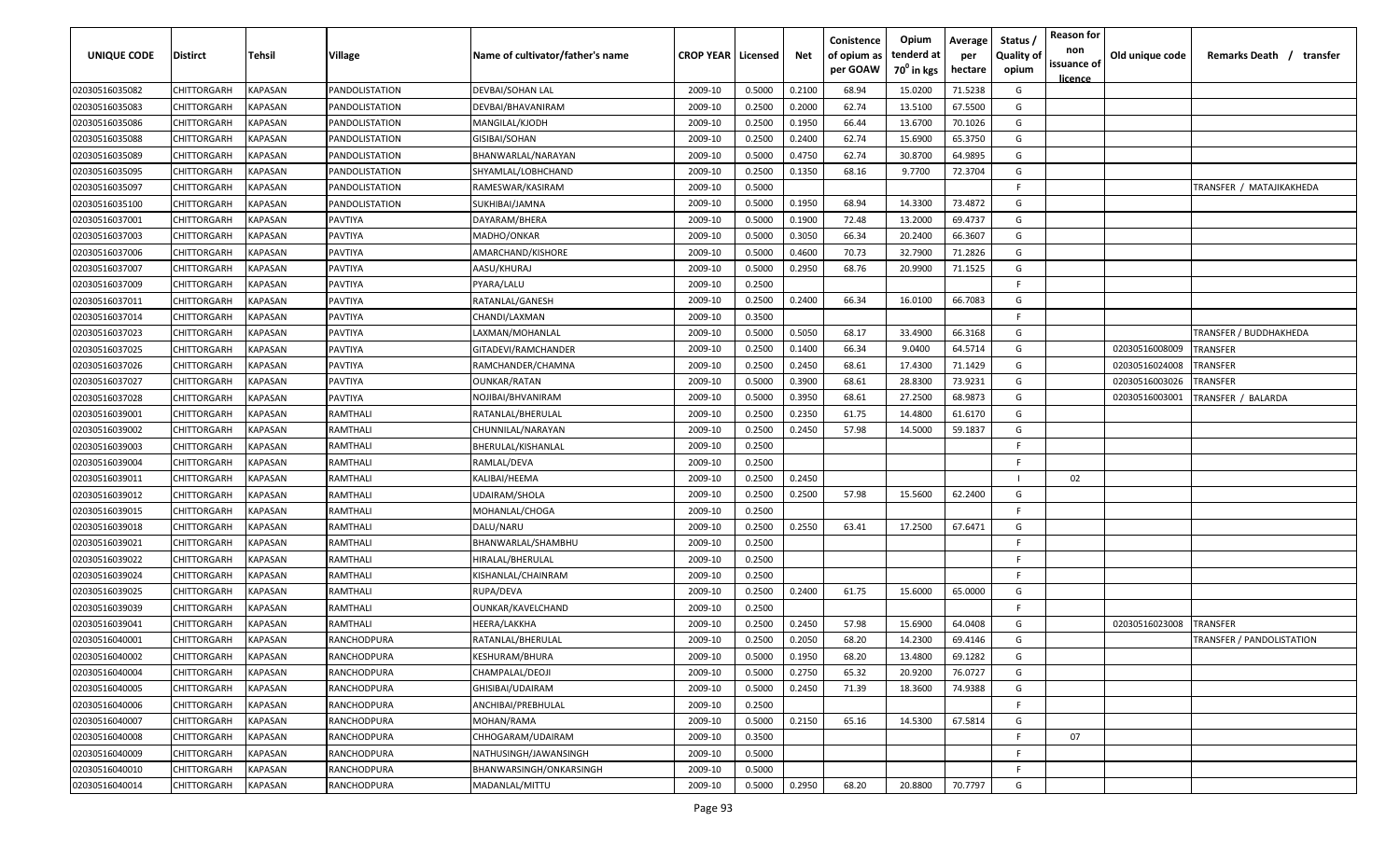| UNIQUE CODE    | <b>Distirct</b> | Tehsil                | Village           | Name of cultivator/father's name | <b>CROP YEAR   Licensed</b> |        | Net    | Conistence<br>of opium as<br>per GOAW | Opium<br>tenderd at<br>70 <sup>°</sup> in kgs | Average<br>per<br>hectare | Status<br><b>Quality of</b><br>opium | <b>Reason for</b><br>non<br>issuance of<br><u>licence</u> | Old unique code | Remarks Death / transfer  |
|----------------|-----------------|-----------------------|-------------------|----------------------------------|-----------------------------|--------|--------|---------------------------------------|-----------------------------------------------|---------------------------|--------------------------------------|-----------------------------------------------------------|-----------------|---------------------------|
| 02030516040015 | CHITTORGARH     | KAPASAN               | RANCHODPURA       | SOHANLAL/SUKHLAL                 | 2009-10                     | 0.5000 | 0.4800 | 65.32                                 | 32.6100                                       | 67.9375                   | G                                    |                                                           |                 |                           |
| 02030516040017 | CHITTORGARH     | KAPASAN               | RANCHODPURA       | RAMSINGH/SARDARSINGH             | 2009-10                     | 0.3500 | 0.1100 | 74.31                                 | 8.1600                                        | 74.1818                   | G                                    |                                                           |                 |                           |
| 02030516040018 | CHITTORGARH     | KAPASAN               | RANCHODPURA       | SHIVSINGH/SARDARSINGH            | 2009-10                     | 0.5000 |        |                                       |                                               |                           | -F                                   |                                                           |                 |                           |
| 02030516040021 | CHITTORGARH     | KAPASAN               | RANCHODPURA       | RUPSINGH/OUNKARSINGH             | 2009-10                     | 0.5000 |        |                                       |                                               |                           | F.                                   |                                                           |                 |                           |
| 02030516040022 | CHITTORGARH     | KAPASAN               | RANCHODPURA       | RATANLAL/RAMA                    | 2009-10                     | 0.2500 | 0.1500 | 65.16                                 | 10.0500                                       | 67.0000                   | G                                    |                                                           |                 |                           |
| 02030516040024 | CHITTORGARH     | KAPASAN               | RANCHODPURA       | LOBHCHAND/HARIRAM                | 2009-10                     | 0.5000 | 0.1900 | 65.16                                 | 13.1100                                       | 69.0000                   | G                                    |                                                           |                 | TRANSFER / PANDOLISTATION |
| 02030516040025 | CHITTORGARH     | KAPASAN               | RANCHODPURA       | BALU/BADRI                       | 2009-10                     | 0.3500 | 0.0100 | 71.39                                 | 0.7600                                        | 76.0000                   | G                                    |                                                           |                 |                           |
| 02030516040027 | CHITTORGARH     | KAPASAN               | RANCHODPURA       | BHAGWANLAL/GEHRILAL              | 2009-10                     | 0.5000 | 0.2450 | 68.20                                 | 17.4600                                       | 71.2653                   | G                                    |                                                           |                 |                           |
| 02030516040028 | CHITTORGARH     | KAPASAN               | RANCHODPURA       | KALU/RAMA                        | 2009-10                     | 0.2500 | 0.1250 | 68.20                                 | 8.9700                                        | 71.7600                   | G                                    |                                                           |                 |                           |
| 02030516040030 | CHITTORGARH     | KAPASAN               | RANCHODPURA       | JORAWARSINGH/MOTISINGH           | 2009-10                     | 0.3500 | 0.1450 | 68.20                                 | 10.6500                                       | 73.4483                   | G                                    |                                                           |                 |                           |
| 02030516040033 | CHITTORGARH     | KAPASAN               | RANCHODPURA       | GATTUBAI/SURAJMAL                | 2009-10                     | 0.5000 |        |                                       |                                               |                           | F.                                   |                                                           |                 |                           |
| 02030516040034 | CHITTORGARH     | KAPASAN               | RANCHODPURA       | GOPI/SURAJMAL                    | 2009-10                     | 0.5000 | 0.1000 | 68.20                                 | 6.7400                                        | 67.4000                   | G                                    |                                                           |                 |                           |
| 02030516040036 | CHITTORGARH     | KAPASAN               | RANCHODPURA       | SHAMBHU/JITU                     | 2009-10                     | 0.3500 | 0.1800 | 65.32                                 | 11.9700                                       | 66.5000                   | G                                    |                                                           |                 |                           |
| 02030516040037 | CHITTORGARH     | KAPASAN               | RANCHODPURA       | SHAMBHU/RAMA                     | 2009-10                     | 0.2500 |        |                                       |                                               |                           | F                                    |                                                           |                 |                           |
| 02030516040038 | CHITTORGARH     | KAPASAN               | RANCHODPURA       | UDAISINGH/SARDARSINGH            | 2009-10                     | 0.2500 |        |                                       |                                               |                           | -F                                   |                                                           |                 |                           |
| 02030516040039 | CHITTORGARH     | KAPASAN               | RANCHODPURA       | <b>IITU/OUNKAR</b>               | 2009-10                     | 0.5000 |        |                                       |                                               |                           | F.                                   |                                                           |                 |                           |
| 02030516041001 | CHITTORGARH     | KAPASAN               | RANDIYARDI        | ITTU/JAIRAM                      | 2009-10                     | 0.2500 | 0.2350 | 65.58                                 | 15.8200                                       | 67.3191                   | - 1                                  | 02                                                        |                 |                           |
| 02030516041005 | CHITTORGARH     | KAPASAN               | RANDIYARDI        | VARDIBAI/MANGILAL                | 2009-10                     | 0.2500 |        |                                       |                                               |                           | E                                    |                                                           |                 |                           |
| 02030516041006 | CHITTORGARH     | KAPASAN               | RANDIYARDI        | BHERULAL/MANGILAL                | 2009-10                     | 0.5000 | 0.4950 | 68.46                                 | 35.1400                                       | 70.9899                   | G                                    |                                                           |                 |                           |
| 02030516041007 | CHITTORGARH     | KAPASAN               | RANDIYARDI        | RAMLAL/LALU                      | 2009-10                     | 0.2500 |        |                                       |                                               |                           | -F                                   |                                                           |                 |                           |
| 02030516041010 | CHITTORGARH     | KAPASAN               | <b>RANDIYARDI</b> | LEHRU/RATANLAL                   | 2009-10                     | 0.5000 | 0.3950 | 68.46                                 | 28.8700                                       | 73.0886                   | G                                    |                                                           |                 |                           |
| 02030516041011 | CHITTORGARH     | KAPASAN               | RANDIYARDI        | PANNALAL/GEHRILAL                | 2009-10                     | 0.2500 | 0.2400 | 65.58                                 | 16.4000                                       | 68.3333                   | G                                    |                                                           |                 |                           |
| 02030516041014 | CHITTORGARH     | KAPASAN               | RANDIYARDI        | TULSIRAM/DHANNA                  | 2009-10                     | 0.5000 | 0.2950 | 65.58                                 | 20.1200                                       | 68.2034                   | G                                    |                                                           |                 |                           |
| 02030516041016 | CHITTORGARH     | KAPASAN               | RANDIYARDI        | SHANKERLAL/BHAGIRATH             | 2009-10                     | 0.2500 |        |                                       |                                               |                           | F                                    |                                                           |                 | NAME CHANGE               |
| 02030516041022 | CHITTORGARH     | KAPASAN               | RANDIYARDI        | SHANKERLAL/LALU                  | 2009-10                     | 0.5000 |        |                                       |                                               |                           | F.                                   |                                                           |                 |                           |
| 02030516041023 | CHITTORGARH     | KAPASAN               | RANDIYARDI        | LACHERAM/MITTULAL                | 2009-10                     | 0.2500 |        |                                       |                                               |                           | F.                                   |                                                           |                 |                           |
| 02030516041025 | CHITTORGARH     | KAPASAN               | RANDIYARDI        | DEVILAL/MANGILAL                 | 2009-10                     | 0.5000 | 0.3650 | 64.18                                 | 23.6800                                       | 64.8767                   | G                                    |                                                           |                 |                           |
| 02030516041030 | CHITTORGARH     | KAPASAN               | RANDIYARDI        | .HERULAL/MEGARAJ                 | 2009-10                     | 0.2500 |        |                                       |                                               |                           | -F.                                  |                                                           |                 | <b>NAME CHANGE</b>        |
| 02030516041031 | CHITTORGARH     | KAPASAN               | RANDIYARDI        | BHURA/ONKER                      | 2009-10                     | 0.5000 | 0.1850 | 62.46                                 | 12.6200                                       | 68.2162                   | G                                    |                                                           |                 |                           |
| 02030516041034 | CHITTORGARH     | KAPASAN               | RANDIYARDI        | SIVGIRI/BHERUGIRI                | 2009-10                     | 0.5000 | 0.2000 | 70.73                                 | 14.5400                                       | 72.7000                   | G                                    |                                                           |                 |                           |
| 02030516041035 | CHITTORGARH     | <b><i>KAPASAN</i></b> | RANDIYARDI        | BHERULAL/MOTI                    | 2009-10                     | 0.2500 | 0.2350 | 61.75                                 | 15.3500                                       | 65.3191                   | G                                    |                                                           |                 |                           |
| 02030516042001 | CHITTORGARH     | <b><i>KAPASAN</i></b> | RENKAKHEDA        | PANNALAL/RAMA                    | 2009-10                     | 0.2500 | 0.2400 | 71.74                                 | 17.8600                                       | 74.4167                   | G                                    |                                                           |                 |                           |
| 02030516042004 | CHITTORGARH     | KAPASAN               | RENKAKHEDA        | TRILOK/SURAJMAL                  | 2009-10                     | 0.5000 | 0.1050 | 71.74                                 | 7.5700                                        | 72.0952                   | G                                    |                                                           |                 |                           |
| 02030516042005 | CHITTORGARH     | KAPASAN               | RENKAKHEDA        | NATHU/UDA                        | 2009-10                     | 0.3500 | 0.2900 | 72.48                                 | 20.2200                                       | 69.7241                   | G                                    |                                                           |                 |                           |
| 02030516042007 | CHITTORGARH     | KAPASAN               | RENKAKHEDA        | KESURAM/GAMERA                   | 2009-10                     | 0.2500 | 0.2400 | 65.47                                 | 15.4200                                       | 64.2500                   | G                                    |                                                           |                 |                           |
| 02030516042008 | CHITTORGARH     | <b>KAPASAN</b>        | RENKAKHEDA        | KALU/NARAYAN                     | 2009-10                     | 0.5000 | 0.3000 | 68.76                                 | 19.2800                                       | 64.2667                   | G                                    |                                                           |                 |                           |
| 02030516042009 | CHITTORGARH     | KAPASAN               | RENKAKHEDA        | CHOGALAL/NARAYAN                 | 2009-10                     | 0.5000 | 0.3150 | 71.74                                 | 21.4100                                       | 67.9683                   | G                                    |                                                           |                 |                           |
| 02030516042010 | CHITTORGARH     | <b>KAPASAN</b>        | RENKAKHEDA        | RATAN/NATHU                      | 2009-10                     | 0.3500 | 0.1000 | 73.62                                 | 7.6200                                        | 76.2000                   | G                                    |                                                           |                 |                           |
| 02030516042011 | CHITTORGARH     | KAPASAN               | RENKAKHEDA        | MITTULAL/NATHU                   | 2009-10                     | 0.5000 | 0.3000 | 72.48                                 | 21.2800                                       | 70.9333                   | G                                    |                                                           |                 |                           |
| 02030516042012 | CHITTORGARH     | KAPASAN               | RENKAKHEDA        | LEHRU/ONKAR                      | 2009-10                     | 0.5000 | 0.2000 | 71.74                                 | 14.0800                                       | 70.4000                   | G                                    |                                                           |                 |                           |
| 02030516042016 | CHITTORGARH     | KAPASAN               | RENKAKHEDA        | SHANKER/CHATARBHUJ               | 2009-10                     | 0.2500 | 0.2350 | 72.48                                 | 16.8700                                       | 71.7872                   | G                                    |                                                           |                 |                           |
| 02030516042017 | CHITTORGARH     | KAPASAN               | RENKAKHEDA        | KISHNA/JODHRAM                   | 2009-10                     | 0.2500 | 0.2450 | 71.74                                 | 17.0400                                       | 69.5510                   | G                                    |                                                           |                 |                           |
| 02030516042021 | CHITTORGARH     | KAPASAN               | RENKAKHEDA        | BANSILAL/CHAMPALAL               | 2009-10                     | 0.2500 | 0.1150 | 70.73                                 | 8.1100                                        | 70.5217                   | G                                    |                                                           |                 |                           |
| 02030516042022 | CHITTORGARH     | KAPASAN               | RENKAKHEDA        | HANSU/CHHOGA                     | 2009-10                     | 0.5000 | 0.4900 | 71.74                                 | 33.1000                                       | 67.5510                   | G                                    |                                                           |                 |                           |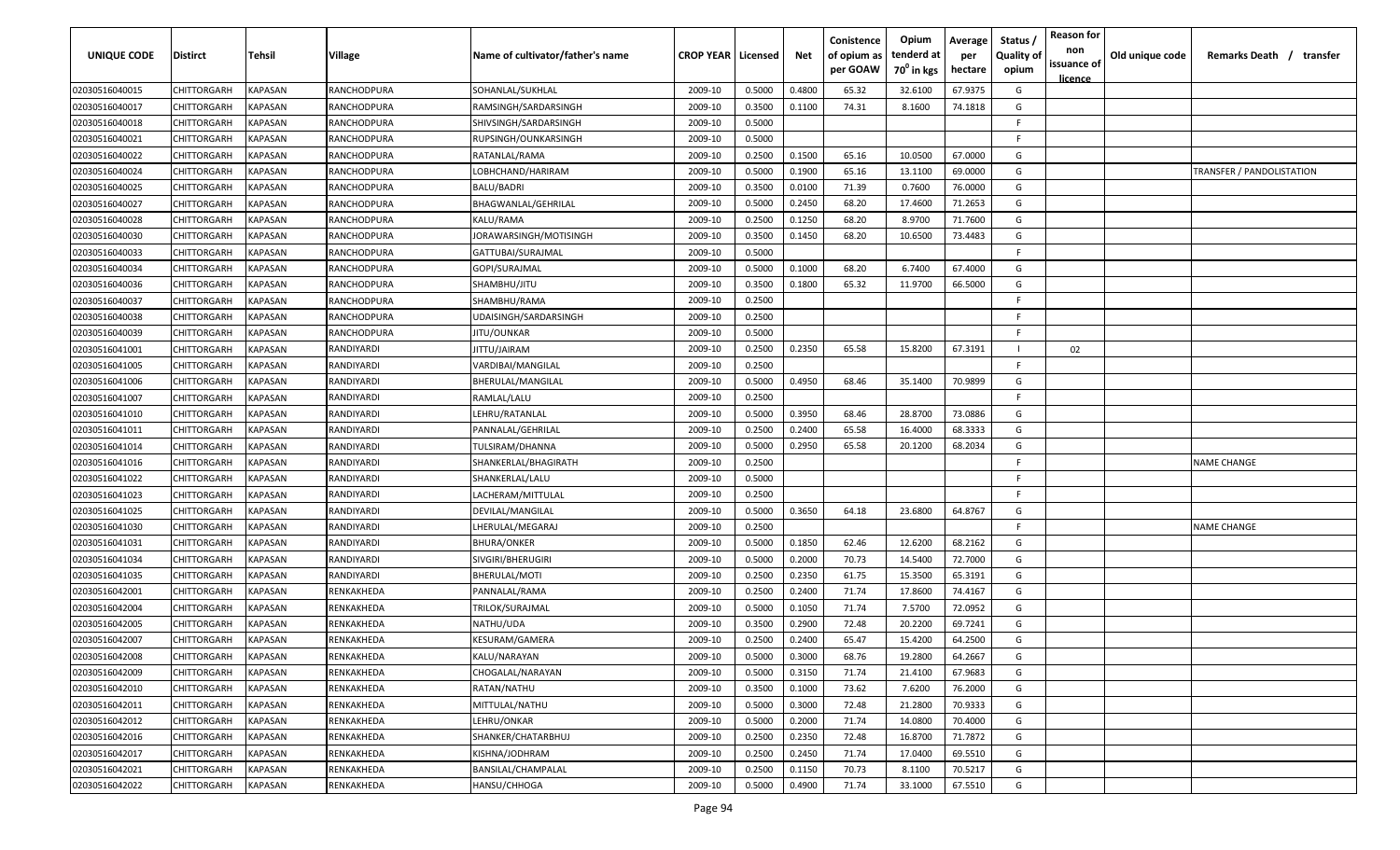| UNIQUE CODE    | Distirct           | Tehsil         | Village        | Name of cultivator/father's name | <b>CROP YEAR   Licensed</b> |        | Net    | Conistence<br>of opium as<br>per GOAW | Opium<br>tenderd at<br>70 <sup>°</sup> in kgs | Average<br>per<br>hectare | Status,<br><b>Quality of</b><br>opium | <b>Reason for</b><br>non<br>issuance of | Old unique code | Remarks Death / transfer |
|----------------|--------------------|----------------|----------------|----------------------------------|-----------------------------|--------|--------|---------------------------------------|-----------------------------------------------|---------------------------|---------------------------------------|-----------------------------------------|-----------------|--------------------------|
| 02030516042023 | CHITTORGARH        | KAPASAN        | RENKAKHEDA     | BAXU/JODHRAM                     | 2009-10                     | 0.5000 | 0.4750 | 71.74                                 | 31.0200                                       | 65.3053                   | G                                     | licence                                 |                 |                          |
| 02030516042025 | CHITTORGARH        | KAPASAN        | RENKAKHEDA     | DEVA/GANESH                      | 2009-10                     | 0.3500 | 0.3500 | 72.48                                 | 24.5700                                       | 70.2000                   | G                                     |                                         |                 |                          |
| 02030516042027 | CHITTORGARH        | <b>KAPASAN</b> | RENKAKHEDA     | BHERU/SAVAIRAM                   | 2009-10                     | 0.3500 | 0.1450 | 68.76                                 | 9.6100                                        | 66.2759                   | G                                     |                                         |                 |                          |
| 02030516042028 | CHITTORGARH        | <b>KAPASAN</b> | RENKAKHEDA     | DALU/AMERA                       | 2009-10                     | 0.3500 | 0.1900 | 72.48                                 | 13.5100                                       | 71.1053                   | G                                     |                                         | 02030516014009  | TRANSFER / DATA          |
| 02030516042029 | CHITTORGARH        | KAPASAN        | RENKAKHEDA     | NATHUDAS/HERIDAS                 | 2009-10                     | 0.2500 | 0.1000 | 73.62                                 | 7.1800                                        | 71.8000                   | G                                     |                                         | 02030516014001  | TRANSFER / DATA          |
| 02030516043001 | CHITTORGARH        | KAPASAN        | RUNDARI        | CHAMPALAL/GOPILAL                | 2009-10                     | 0.2500 |        |                                       |                                               |                           | F                                     |                                         |                 |                          |
| 02030516043002 | CHITTORGARH        | KAPASAN        | RUNDARI        | KAVALCHAND/GANGARAM              | 2009-10                     | 0.5000 | 0.3050 | 65.79                                 | 20.4600                                       | 67.0820                   | G                                     |                                         | 02030516018044  | TRANSFER                 |
| 02030516043003 | CHITTORGARH        | KAPASAN        | RUNDARI        | MANGILAL/GULAB                   | 2009-10                     | 0.2500 | 0.2500 | 68.16                                 | 17.3900                                       | 69.5600                   | G                                     |                                         |                 |                          |
| 02030516043004 | CHITTORGARH        | KAPASAN        | RUNDARI        | CHUNNILAL/GOKAL                  | 2009-10                     | 0.2500 |        |                                       |                                               |                           | E                                     |                                         |                 |                          |
| 02030516043006 | CHITTORGARH        | KAPASAN        | <b>RUNDARI</b> | LACHUBAI/KALU                    | 2009-10                     | 0.2500 | 0.1350 | 63.41                                 | 8.3100                                        | 61.5556                   | G                                     |                                         |                 | <b>NAME CHANGE</b>       |
| 02030516043007 | CHITTORGARH        | KAPASAN        | <b>RUNDARI</b> | HAJARI/NOLA                      | 2009-10                     | 0.2500 | 0.0900 | 65.79                                 | 5.9500                                        | 66.1111                   | G                                     |                                         |                 |                          |
| 02030516043010 | CHITTORGARH        | KAPASAN        | <b>UNDARI</b>  | KISOR/AMERCHAND                  | 2009-10                     | 0.2500 | 0.2400 | 65.79                                 | 16.4200                                       | 68.4167                   | G                                     |                                         |                 |                          |
| 02030516043011 | CHITTORGARH        | <b>KAPASAN</b> | RUNDARI        | MADHULAL/GOPILAL                 | 2009-10                     | 0.5000 | 0.3900 | 63.66                                 | 20.8500                                       | 53.4615                   | G                                     | 04                                      | 02030516018042  | TRANSFER                 |
| 02030516043013 | CHITTORGARH        | KAPASAN        | RUNDARI        | KISANLAL/RATANLAL                | 2009-10                     | 0.2500 | 0.2450 | 63.66                                 | 16.4600                                       | 67.1837                   | G                                     |                                         |                 |                          |
| 02030516043015 | CHITTORGARH        | KAPASAN        | RUNDARI        | BHERULAL/MAGNIRAM                | 2009-10                     | 0.2500 | 0.2450 | 65.79                                 | 16.0000                                       | 65.3061                   | G                                     |                                         |                 |                          |
| 02030516043016 | CHITTORGARH        | <b>KAPASAN</b> | RUNDARI        | SOHANLAL/PRABHULAL               | 2009-10                     | 0.2500 | 0.2500 | 65.79                                 | 16.0900                                       | 64.3600                   | G                                     |                                         |                 |                          |
| 02030516043017 | CHITTORGARH        | <b>KAPASAN</b> | RUNDARI        | GODAVARIBAI/RAMCHANDER           | 2009-10                     | 0.2500 |        |                                       |                                               |                           | E                                     |                                         |                 | <b>NAME CHANGE</b>       |
| 02030516043018 | CHITTORGARH        | KAPASAN        | RUNDARI        | BHARU/DHULA                      | 2009-10                     | 0.2500 | 0.1400 | 63.66                                 | 9.0300                                        | 64.5000                   | G                                     |                                         |                 |                          |
| 02030516043019 | CHITTORGARH        | KAPASAN        | RUNDARI        | HAJARI/KISHANLAL                 | 2009-10                     | 0.2500 |        |                                       |                                               |                           | E                                     |                                         |                 |                          |
| 02030516045002 | CHITTORGARH        | <b>KAPASAN</b> | RUPAKHEDI      | MANGILAL/DEVJI                   | 2009-10                     | 0.5000 | 0.1850 | 71.39                                 | 13.4400                                       | 72.6486                   | G                                     |                                         |                 |                          |
| 02030516045003 | CHITTORGARH        | KAPASAN        | RUPAKHEDI      | GEHRU/UDAIRAM                    | 2009-10                     | 0.2500 | 0.2350 | 71.39                                 | 17.8200                                       | 75.8298                   | G                                     |                                         |                 |                          |
| 02030516045004 | CHITTORGARH        | KAPASAN        | RUPAKHEDI      | NARAYAN/HAJARI BADHA             | 2009-10                     | 0.2500 | 0.2400 | 66.99                                 | 16.2800                                       | 67.8333                   | G                                     |                                         |                 |                          |
| 02030516045007 | CHITTORGARH        | KAPASAN        | RUPAKHEDI      | SHANKER/DALU                     | 2009-10                     | 0.5000 |        |                                       |                                               |                           | F                                     |                                         |                 | TRANSFER / PAWTIYA       |
| 02030516045008 | CHITTORGARH        | KAPASAN        | RUPAKHEDI      | KAJOD/RAMA                       | 2009-10                     | 0.2500 |        |                                       |                                               |                           | F                                     |                                         |                 |                          |
| 02030516045009 | CHITTORGARH        | KAPASAN        | RUPAKHEDI      | HEMA/KHURAJ                      | 2009-10                     | 0.2500 | 0.2300 | 64.77                                 | 15.4300                                       | 67.0870                   | G                                     |                                         |                 |                          |
| 02030516045011 | CHITTORGARH        | KAPASAN        | RUPAKHEDI      | CHANDIBAI/MITTHU                 | 2009-10                     | 0.5000 | 0.2000 | 68.30                                 | 13.6400                                       | 68.2000                   | G                                     |                                         |                 |                          |
| 02030516045013 | CHITTORGARH        | KAPASAN        | RUPAKHEDI      | PUSPABAI/RAMLAL                  | 2009-10                     | 0.5000 | 0.2550 | 65.65                                 | 16.8300                                       | 66.0000                   | G                                     |                                         |                 |                          |
| 02030516045015 | CHITTORGARH        | KAPASAN        | RUPAKHEDI      | RAMA/GHEESA                      | 2009-10                     | 0.3500 | 0.1500 | 68.20                                 | 10.6200                                       | 70.8000                   | G                                     |                                         |                 |                          |
| 02030516045016 | CHITTORGARH        | KAPASAN        | RUPAKHEDI      | BHERU/KAJOD                      | 2009-10                     | 0.3500 |        |                                       |                                               |                           | E                                     |                                         |                 |                          |
| 02030516045018 | CHITTORGARH        | <b>KAPASAN</b> | RUPAKHEDI      | MITTULAL/MEGRAJ                  | 2009-10                     | 0.5000 | 0.3050 | 65.65                                 | 19.5600                                       | 64.1311                   | G                                     |                                         |                 |                          |
| 02030516045019 | CHITTORGARH        | KAPASAN        | RUPAKHEDI      | BHERU/HAZARILAL                  | 2009-10                     | 0.3500 | 0.1100 | 65.65                                 | 7.3700                                        | 67.0000                   | G                                     |                                         |                 |                          |
| 02030516045020 | CHITTORGARH        | KAPASAN        | RUPAKHEDI      | DEVBAI/HAJARI                    | 2009-10                     | 0.2500 | 0.1400 | 65.65                                 | 9.3700                                        | 66.9286                   | G                                     |                                         |                 |                          |
| 02030516045021 | CHITTORGARH        | <b>KAPASAN</b> | RUPAKHEDI      | GOVRDHAN/KISHANA                 | 2009-10                     | 0.5000 |        |                                       |                                               |                           | E                                     |                                         |                 |                          |
| 02030516045022 | CHITTORGARH        | <b>KAPASAN</b> | RUPAKHEDI      | NARAYAN/HAJARI CHOTA             | 2009-10                     | 0.2500 | 0.1100 | 64.77                                 | 7.2900                                        | 66.2727                   | G                                     |                                         |                 |                          |
| 02030516045023 | <b>CHITTORGARH</b> | <b>KAPASAN</b> | RUPAKHEDI      | GISA/PARTHU                      | 2009-10                     | 0.5000 | 0.3900 | 64.64                                 | 26.7700                                       | 68.6410                   | G                                     |                                         |                 |                          |
| 02030516045024 | CHITTORGARH        | <b>KAPASAN</b> | RUPAKHEDI      | RAMLAL/MANGU                     | 2009-10                     | 0.5000 | 0.4800 | 68.20                                 | 34.1200                                       | 71.0833                   | G                                     |                                         |                 |                          |
| 02030516045025 | <b>CHITTORGARH</b> | <b>KAPASAN</b> | RUPAKHEDI      | RAMESWAR/CHUNNILAL               | 2009-10                     | 0.5000 | 0.3100 | 71.39                                 | 22.3000                                       | 71.9355                   | G                                     |                                         |                 |                          |
| 02030516045027 | <b>CHITTORGARH</b> | <b>KAPASAN</b> | RUPAKHEDI      | MOHANLAL/SHANKER                 | 2009-10                     | 0.3500 | 0.3000 | 65.65                                 | 20.5200                                       | 68.4000                   | G                                     |                                         |                 |                          |
| 02030516045029 | <b>CHITTORGARH</b> | <b>KAPASAN</b> | RUPAKHEDI      | UADIBAI/KHURAJ                   | 2009-10                     | 0.2500 |        |                                       |                                               |                           | F                                     |                                         |                 | <b>NAME CHANGE</b>       |
| 02030516045030 | CHITTORGARH        | KAPASAN        | RUPAKHEDI      | OUNKER/MANGU                     | 2009-10                     | 0.5000 | 0.5000 | 64.77                                 | 31.0800                                       | 62.1600                   | G                                     |                                         |                 |                          |
| 02030516045032 | CHITTORGARH        | KAPASAN        | RUPAKHEDI      | HEERALAL/SHANKER                 | 2009-10                     | 0.5000 | 0.1800 | 66.99                                 | 12.2100                                       | 67.8333                   | G                                     |                                         |                 |                          |
| 02030516045033 | CHITTORGARH        | KAPASAN        | RUPAKHEDI      | BHERU/PRATAP                     | 2009-10                     | 0.5000 | 0.1900 | 64.77                                 | 12.1700                                       | 64.0526                   | G                                     |                                         |                 |                          |
| 02030516045035 | CHITTORGARH        | <b>KAPASAN</b> | RUPAKHEDI      | CHOGA/JITU                       | 2009-10                     | 0.5000 | 0.4150 | 64.77                                 | 28.5000                                       | 68.6747                   | G                                     |                                         |                 |                          |
| 02030516045036 | <b>CHITTORGARH</b> | <b>KAPASAN</b> | RUPAKHEDI      | CHAGN/MEEGA                      | 2009-10                     | 0.2500 | 0.1450 | 66.99                                 | 9.6100                                        | 66.2759                   | G                                     |                                         |                 |                          |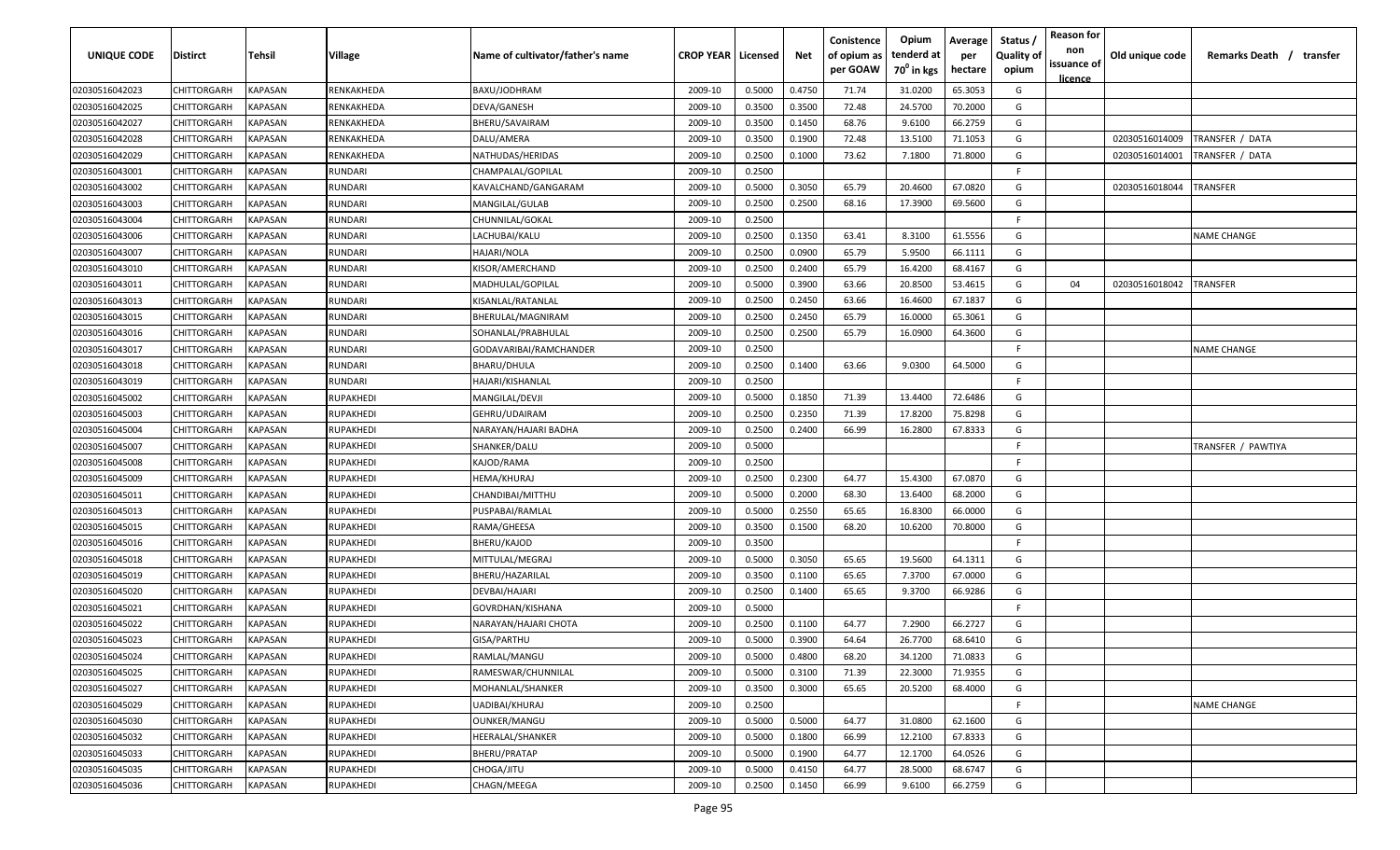| UNIQUE CODE    | <b>Distirct</b>    | Tehsil                | Village            | Name of cultivator/father's name | <b>CROP YEAR   Licensed</b> |        | Net    | Conistence<br>of opium as<br>per GOAW | Opium<br>tenderd at<br>70 <sup>0</sup> in kgs | Average<br>per<br>hectare | Status<br><b>Quality of</b><br>opium | <b>Reason for</b><br>non<br>issuance of<br><u>licence</u> | Old unique code | Remarks Death / transfer |
|----------------|--------------------|-----------------------|--------------------|----------------------------------|-----------------------------|--------|--------|---------------------------------------|-----------------------------------------------|---------------------------|--------------------------------------|-----------------------------------------------------------|-----------------|--------------------------|
| 02030516045039 | CHITTORGARH        | KAPASAN               | <b>RUPAKHEDI</b>   | RAMLAL/BHERULAL                  | 2009-10                     | 0.2500 | 0.2450 | 66.99                                 | 18.1000                                       | 73.8776                   | G                                    |                                                           |                 |                          |
| 02030516045043 | CHITTORGARH        | KAPASAN               | <b>RUPAKHEDI</b>   | BHERULAL/SUKHHA                  | 2009-10                     | 0.3500 | 0.1000 | 64.65                                 | 6.5600                                        | 65.6000                   | G                                    |                                                           |                 |                          |
| 02030516045048 | CHITTORGARH        | KAPASAN               | <b>RUPAKHEDI</b>   | MOHAN/ONKAR                      | 2009-10                     | 0.2500 | 0.0950 | 66.99                                 | 6.7200                                        | 70.7368                   | G                                    |                                                           |                 |                          |
| 02030516045050 | CHITTORGARH        | KAPASAN               | <b>RUPAKHEDI</b>   | KAMALABAI/SOHSNLAL               | 2009-10                     | 0.2500 | 0.1800 | 71.39                                 | 12.2900                                       | 68.2778                   | G                                    |                                                           |                 | <b>NAME CHANGE</b>       |
| 02030516045051 | CHITTORGARH        | KAPASAN               | <b>RUPAKHEDI</b>   | HEERA/NATHU                      | 2009-10                     | 0.5000 |        |                                       |                                               |                           | -F                                   |                                                           |                 |                          |
| 02030516045053 | CHITTORGARH        | KAPASAN               | <b>RUPAKHEDI</b>   | MOHAN/BHERA                      | 2009-10                     | 0.5000 |        |                                       |                                               |                           | -F                                   |                                                           |                 |                          |
| 02030516045055 | CHITTORGARH        | KAPASAN               | <b>RUPAKHEDI</b>   | SAMPATLAL/MOHANLAL               | 2009-10                     | 0.5000 | 0.4500 | 66.99                                 | 29.8500                                       | 66.3333                   | G                                    |                                                           |                 |                          |
| 02030516045058 | CHITTORGARH        | KAPASAN               | <b>RUPAKHEDI</b>   | MOHAN/GEHRU                      | 2009-10                     | 0.2500 | 0.1850 | 64.77                                 | 11.8500                                       | 64.0541                   | G                                    |                                                           |                 |                          |
| 02030516045059 | CHITTORGARH        | KAPASAN               | <b>RUPAKHEDI</b>   | MANGLI/PYARA                     | 2009-10                     | 0.5000 | 0.1050 | 71.39                                 | 7.5800                                        | 72.1905                   | G                                    |                                                           |                 |                          |
| 02030516046002 | CHITTORGARH        | KAPASAN               | SAMRATHPURA        | GANESH/CHOGALAL                  | 2009-10                     | 0.3500 |        |                                       |                                               |                           | E                                    |                                                           |                 |                          |
| 02030516046006 | CHITTORGARH        | KAPASAN               | SAMRATHPURA        | BANSINATH/HAJARINATH             | 2009-10                     | 0.2500 |        |                                       |                                               |                           | -F                                   |                                                           |                 |                          |
| 02030516046007 | <b>CHITTORGARH</b> | KAPASAN               | SAMRATHPURA        | BANWARLAL/NAGJIRAM               | 2009-10                     | 0.3500 | 0.1000 | 63.41                                 | 6.8900                                        | 68.9000                   | G                                    |                                                           |                 |                          |
| 02030516046008 | CHITTORGARH        | KAPASAN               | SAMRATHPURA        | CHAGNA/CHAMNA                    | 2009-10                     | 0.2500 | 0.2550 | 63.32                                 | 18.9500                                       | 74.3137                   | G                                    |                                                           |                 |                          |
| 02030516046009 | CHITTORGARH        | KAPASAN               | SAMRATHPURA        | KALURAM/HERLAL                   | 2009-10                     | 0.5000 |        |                                       |                                               |                           | F                                    | 01                                                        |                 |                          |
| 02030516046010 | CHITTORGARH        | KAPASAN               | SAMRATHPURA        | MANIBAI/MADHU                    | 2009-10                     | 0.2500 |        |                                       |                                               |                           | -F                                   |                                                           |                 |                          |
| 02030516046012 | CHITTORGARH        | KAPASAN               | SAMRATHPURA        | SOSERBAI/CHUNNILAL               | 2009-10                     | 0.3500 |        |                                       |                                               |                           | F.                                   |                                                           |                 |                          |
| 02030516046015 | CHITTORGARH        | KAPASAN               | SAMRATHPURA        | BHOLIBAI/LEHRU                   | 2009-10                     | 0.5000 | 0.5050 | 66.35                                 | 36.0200                                       | 71.3267                   | G                                    |                                                           |                 |                          |
| 02030516046016 | CHITTORGARH        | KAPASAN               | SAMRATHPURA        | PYARIBAI/TRILOK                  | 2009-10                     | 0.3500 | 0.2000 | 65.16                                 | 13.4200                                       | 67.1000                   | G                                    |                                                           |                 |                          |
| 02030516046017 | CHITTORGARH        | KAPASAN               | SAMRATHPURA        | LAXMAN/GIRDHARI                  | 2009-10                     | 0.2500 |        |                                       |                                               |                           | -F                                   |                                                           |                 |                          |
| 02030516046019 | CHITTORGARH        | KAPASAN               | SAMRATHPURA        | BHERULAL/BHUVANA                 | 2009-10                     | 0.5000 |        |                                       |                                               |                           | F.                                   |                                                           |                 |                          |
| 02030516046023 | CHITTORGARH        | KAPASAN               | SAMRATHPURA        | OUNKAR/GODA                      | 2009-10                     | 0.5000 |        |                                       |                                               |                           | -F                                   |                                                           |                 |                          |
| 02030516046030 | CHITTORGARH        | KAPASAN               | SAMRATHPURA        | MOHAN/SEVA                       | 2009-10                     | 0.3500 |        |                                       |                                               |                           | -F                                   |                                                           |                 |                          |
| 02030516046031 | CHITTORGARH        | KAPASAN               | SAMRATHPURA        | OUNKER/KALU                      | 2009-10                     | 0.5000 |        |                                       |                                               |                           | -F                                   |                                                           |                 |                          |
| 02030516046032 | CHITTORGARH        | KAPASAN               | SAMRATHPURA        | LALU/KALU                        | 2009-10                     | 0.5000 |        |                                       |                                               |                           | -F                                   |                                                           |                 |                          |
| 02030516046033 | CHITTORGARH        | KAPASAN               | SAMRATHPURA        | DEYARAM/HARCHAND                 | 2009-10                     | 0.5000 | 0.1000 | 65.32                                 | 7.0200                                        | 70.2000                   | G                                    |                                                           |                 |                          |
| 02030516046034 | CHITTORGARH        | KAPASAN               | SAMRATHPURA        | NATHU/MOHAN                      | 2009-10                     | 0.2500 |        |                                       |                                               |                           | F.                                   |                                                           |                 |                          |
| 02030516046036 | CHITTORGARH        | KAPASAN               | SAMRATHPURA        | PANNALAL/CHUNNILAL               | 2009-10                     | 0.5000 |        |                                       |                                               |                           | E                                    | 01                                                        |                 |                          |
| 02030516046038 | CHITTORGARH        | KAPASAN               | SAMRATHPURA        | SHANKERLAL/LEHRU                 | 2009-10                     | 0.5000 | 0.4800 | 66.35                                 | 34.4100                                       | 71.6875                   | G                                    |                                                           |                 |                          |
| 02030516046040 | <b>CHITTORGARH</b> | KAPASAN               | SAMRATHPURA        | MOHANIBAI/NATHU                  | 2009-10                     | 0.2500 |        |                                       |                                               |                           | -F                                   |                                                           |                 |                          |
| 02030516046041 | CHITTORGARH        | KAPASAN               | SAMRATHPURA        | GOPAL/CHAGAN                     | 2009-10                     | 0.5000 |        |                                       |                                               |                           | -F                                   |                                                           |                 |                          |
| 02030516046043 | CHITTORGARH        | KAPASAN               | SAMRATHPURA        | UDAIRAM/HARCHAND                 | 2009-10                     | 0.5000 |        |                                       |                                               |                           | -F                                   |                                                           |                 |                          |
| 02030516046044 | CHITTORGARH        | <b><i>KAPASAN</i></b> | SAMRATHPURA        | PREBHU/NAGJIRAM                  | 2009-10                     | 0.5000 | 0.2000 | 66.35                                 | 13.4600                                       | 67.3000                   | G                                    |                                                           |                 |                          |
| 02030516046046 | CHITTORGARH        | KAPASAN               | SAMRATHPURA        | GOPI/CHUNNILAL                   | 2009-10                     | 0.3500 |        |                                       |                                               |                           | F.                                   |                                                           |                 |                          |
| 02030516046048 | CHITTORGARH        | KAPASAN               | SAMRATHPURA        | HAJARI/KISHANA                   | 2009-10                     | 0.5000 | 0.2000 | 62.41                                 | 13.5800                                       | 67.9000                   | G                                    |                                                           |                 |                          |
| 02030516046049 | CHITTORGARH        | KAPASAN               | SAMRATHPURA        | AMERIBAI/BHERU                   | 2009-10                     | 0.5000 | 0.1850 | 68.46                                 | 13.4000                                       | 72.4324                   | G                                    |                                                           |                 |                          |
| 02030516046051 | CHITTORGARH        | <b>KAPASAN</b>        | <b>SAMRATHPURA</b> | KASIRAM/MOHAN                    | 2009-10                     | 0.5000 |        |                                       |                                               |                           | -F                                   |                                                           |                 |                          |
| 02030516049001 | CHITTORGARH        | <b>KAPASAN</b>        | <b>SURPUR</b>      | BHAGIRATH/CHOGA                  | 2009-10                     | 0.2500 | 0.2600 | 65.79                                 | 17.6400                                       | 67.8462                   | G                                    |                                                           |                 |                          |
| 02030516049002 | CHITTORGARH        | <b>KAPASAN</b>        | <b>SURPUR</b>      | BHERULAL/HAJARILAL               | 2009-10                     | 0.2500 | 0.2500 | 66.35                                 | 17.1500                                       | 68.6000                   | G                                    |                                                           |                 |                          |
| 02030516049003 | CHITTORGARH        | KAPASAN               | <b>SURPUR</b>      | JAVAHARMAL/SUKHA                 | 2009-10                     | 0.5000 | 0.4800 | 70.42                                 | 35.5200                                       | 74.0000                   | G                                    |                                                           |                 |                          |
| 02030516049004 | CHITTORGARH        | KAPASAN               | <b>SURPUR</b>      | SUSIL/MOHANLAL                   | 2009-10                     | 0.2500 | 0.2500 | 63.41                                 | 16.5600                                       | 66.2400                   | G                                    |                                                           |                 |                          |
| 02030516049005 | CHITTORGARH        | KAPASAN               | <b>SURPUR</b>      | KASTURIBAI/CHOGA                 | 2009-10                     | 0.2500 | 0.1550 | 68.46                                 | 11.5700                                       | 74.6452                   | G                                    |                                                           |                 |                          |
| 02030516049008 | CHITTORGARH        | KAPASAN               | <b>SURPUR</b>      | SHANKERLAL/MANGU                 | 2009-10                     | 0.2500 | 0.2400 | 66.35                                 | 16.7000                                       | 69.5833                   | G                                    |                                                           |                 |                          |
| 02030516049011 | CHITTORGARH        | KAPASAN               | <b>SURPUR</b>      | SHANKER/GERU                     | 2009-10                     | 0.2500 | 0.2400 | 68.46                                 | 17.0000                                       | 70.8333                   | G                                    |                                                           |                 |                          |
| 02030516049014 | CHITTORGARH        | KAPASAN               | <b>SURPUR</b>      | UDAIRAM/KHURAJ                   | 2009-10                     | 0.2500 |        |                                       |                                               |                           | F.                                   |                                                           |                 |                          |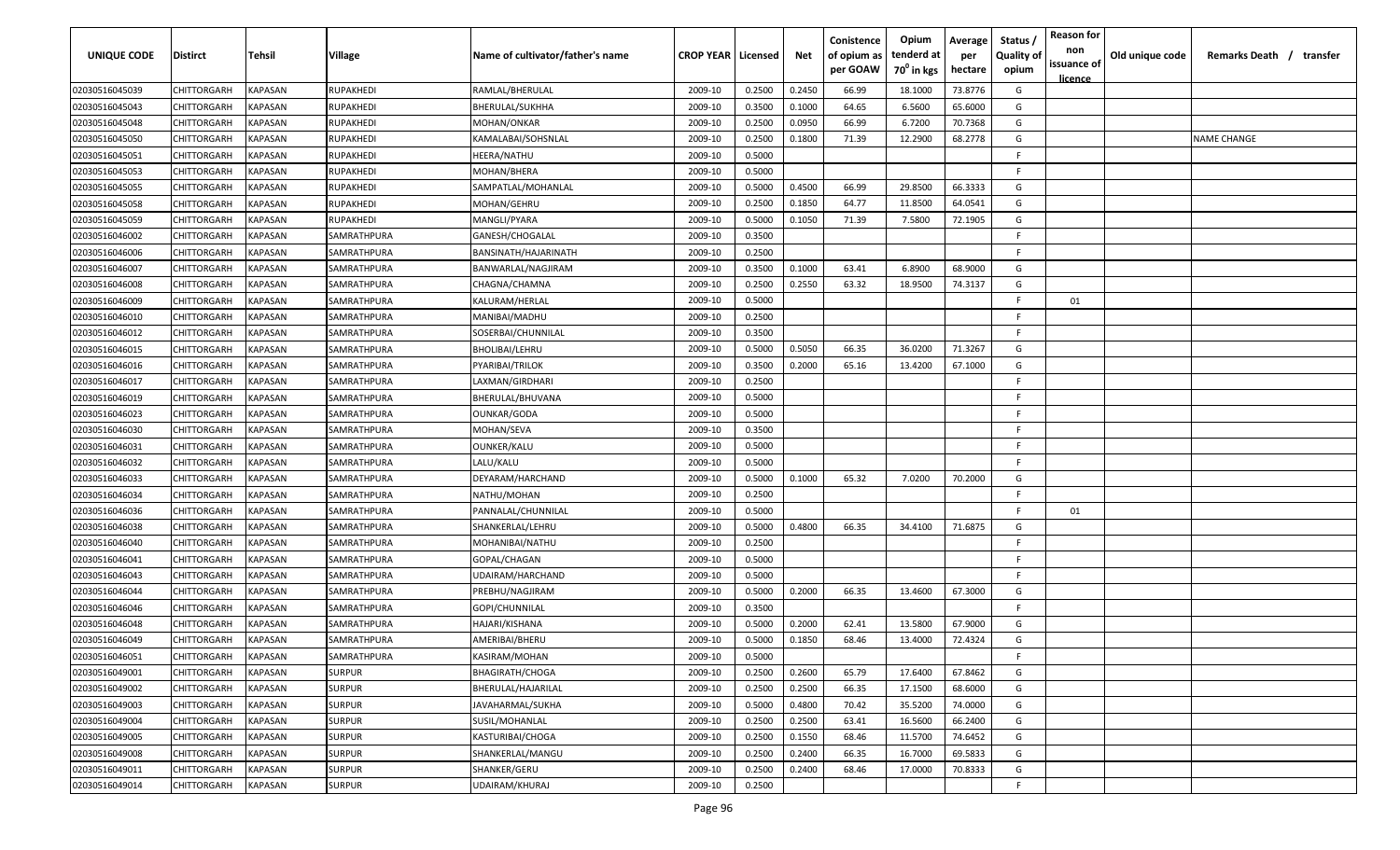| <b>UNIQUE CODE</b> | Distirct           | Tehsil         | Village       | Name of cultivator/father's name | <b>CROP YEAR   Licensed</b> |        | Net    | Conistence<br>of opium as<br>per GOAW | Opium<br>tenderd at<br>70 <sup>0</sup> in kgs | Average<br>per<br>hectare | Status /<br><b>Quality of</b><br>opium | <b>Reason for</b><br>non<br>issuance of<br><u>licence</u> | Old unique code | Remarks Death / transfer |
|--------------------|--------------------|----------------|---------------|----------------------------------|-----------------------------|--------|--------|---------------------------------------|-----------------------------------------------|---------------------------|----------------------------------------|-----------------------------------------------------------|-----------------|--------------------------|
| 02030516049016     | CHITTORGARH        | <b>KAPASAN</b> | <b>SURPUR</b> | VARDIBAI/HEERA                   | 2009-10                     | 0.2500 | 0.2400 | 62.41                                 | 15.7100                                       | 65.4583                   | G                                      |                                                           |                 |                          |
| 02030516049017     | CHITTORGARH        | KAPASAN        | <b>SURPUR</b> | MADHULAL/VAKTAVAR                | 2009-10                     | 0.2500 | 0.2500 | 70.42                                 | 17.9500                                       | 71.8000                   | G                                      |                                                           |                 | NAME CHANGE              |
| 02030516049018     | CHITTORGARH        | KAPASAN        | <b>SURPUR</b> | CHOGALAL/DOLA                    | 2009-10                     | 0.5000 |        |                                       |                                               |                           | -F.                                    |                                                           |                 |                          |
| 02030516049019     | CHITTORGARH        | KAPASAN        | <b>SURPUR</b> | UDAIRAM/RAMCHANDER               | 2009-10                     | 0.2500 | 0.2500 | 68.46                                 | 17.9600                                       | 71.8400                   | G                                      |                                                           |                 |                          |
| 02030516049021     | CHITTORGARH        | KAPASAN        | <b>SURPUR</b> | BHERA/CHAGU                      | 2009-10                     | 0.5000 | 0.4200 | 70.42                                 | 30.6400                                       | 72.9524                   | G                                      |                                                           |                 |                          |
| 02030516049022     | CHITTORGARH        | KAPASAN        | <b>SURPUR</b> | DHAPU/MOHAN                      | 2009-10                     | 0.2500 |        |                                       |                                               |                           | -F.                                    |                                                           |                 |                          |
| 02030516049024     | <b>CHITTORGARH</b> | KAPASAN        | <b>SURPUR</b> | NARAYAN/RAMA                     | 2009-10                     | 0.2500 |        |                                       |                                               |                           | -F.                                    |                                                           |                 |                          |
| 02030516049027     | CHITTORGARH        | KAPASAN        | <b>SURPUR</b> | GEHRIBAI/DHANNA/JAMNA            | 2009-10                     | 0.2500 | 0.2400 | 66.35                                 | 16.4700                                       | 68.6250                   | G                                      |                                                           |                 |                          |
| 02030516049029     | CHITTORGARH        | KAPASAN        | <b>SURPUR</b> | NATHU/BHURA                      | 2009-10                     | 0.2500 | 0.2400 | 66.35                                 | 17.6200                                       | 73.4167                   | G                                      |                                                           |                 |                          |
| 02030516049036     | CHITTORGARH        | KAPASAN        | <b>SURPUR</b> | MANHORLAL/MOTI                   | 2009-10                     | 0.2500 |        |                                       |                                               |                           | F                                      |                                                           |                 |                          |
| 02030516049037     | CHITTORGARH        | KAPASAN        | SURPUR        | MAHENDERKUMAR/MOTI               | 2009-10                     | 0.2500 |        |                                       |                                               |                           | -F.                                    |                                                           |                 |                          |
| 02030516049042     | CHITTORGARH        | KAPASAN        | <b>SURPUR</b> | BHAGAWAN/RAMA                    | 2009-10                     | 0.2500 | 0.2500 | 61.75                                 | 16.8500                                       | 67.4000                   | G                                      |                                                           |                 |                          |
| 02030516049044     | CHITTORGARH        | KAPASAN        | <b>SURPUR</b> | BANSILAL/BHAGWAN                 | 2009-10                     | 0.2500 | 0.2350 | 68.46                                 | 17.0600                                       | 72.5957                   | G                                      |                                                           |                 | <b>NAME CHANGE</b>       |
| 02030516049045     | CHITTORGARH        | KAPASAN        | <b>SURPUR</b> | RATANLAL/HAJARI                  | 2009-10                     | 0.2500 | 0.2400 | 68.46                                 | 17.4200                                       | 72.5833                   | G                                      |                                                           |                 | NAME CHANGE              |
| 02030516049049     | CHITTORGARH        | KAPASAN        | <b>SURPUR</b> | VAKTAVRIBAI/CHOGALAL             | 2009-10                     | 0.5000 | 0.2550 | 68.46                                 | 17.9900                                       | 70.5490                   | G                                      |                                                           |                 |                          |
| 02030516049065     | CHITTORGARH        | KAPASAN        | <b>SURPUR</b> | GOPI/SEVA                        | 2009-10                     | 0.5000 | 0.4500 | 63.41                                 | 9.7900                                        | 21.7556                   | G                                      | 04                                                        |                 |                          |
| 02030516049066     | CHITTORGARH        | KAPASAN        | <b>SURPUR</b> | HAJARI/PYARA                     | 2009-10                     | 0.3500 | 0.3500 | 62.41                                 | 21.5500                                       | 61.5714                   | G                                      |                                                           |                 |                          |
| 02030516049068     | CHITTORGARH        | KAPASAN        | <b>SURPUR</b> | NARAYANIBAI/GOKAL                | 2009-10                     | 0.3500 | 0.3350 | 57.98                                 | 21.3500                                       | 63.7313                   | G                                      |                                                           |                 |                          |
| 02030516049071     | CHITTORGARH        | KAPASAN        | <b>SURPUR</b> | KAMLABAI/LEHRU                   | 2009-10                     | 0.5000 | 0.3300 | 70.42                                 | 23.4200                                       | 70.9697                   | G                                      |                                                           |                 |                          |
| 02030516049072     | CHITTORGARH        | KAPASAN        | <b>SURPUR</b> | REMSEWAR/LAXMILAL                | 2009-10                     | 0.2500 |        |                                       |                                               |                           | -F.                                    |                                                           | 02030516052001  | TRANSFER                 |
| 02030516049073     | CHITTORGARH        | KAPASAN        | <b>SURPUR</b> | KISANLAL/GOKAL                   | 2009-10                     | 0.2500 |        |                                       |                                               |                           | -F.                                    |                                                           | 02030516052004  | TRANSFER                 |
| 02030516049074     | CHITTORGARH        | KAPASAN        | <b>SURPUR</b> | TEMUBAI/PERTHVIRAJ               | 2009-10                     | 0.2500 |        |                                       |                                               |                           | -F                                     |                                                           | 02030516052005  | TRANSFER                 |
| 02030516053001     | CHITTORGARH        | KAPASAN        | TASVARIYA     | DALICHAND/RAMLAL                 | 2009-10                     | 0.5000 | 0.1400 | 63.10                                 | 9.2900                                        | 66.3571                   | G                                      |                                                           |                 |                          |
| 02030516053002     | CHITTORGARH        | KAPASAN        | TASVARIYA     | KANCHNBAI/JAMKULAL               | 2009-10                     | 0.3500 | 0.1900 | 63.10                                 | 12.0800                                       | 63.5789                   | G                                      |                                                           |                 |                          |
| 02030516053003     | CHITTORGARH        | KAPASAN        | TASVARIYA     | MEHTABIBAI/BHURALAL              | 2009-10                     | 0.2500 |        |                                       |                                               |                           | -F.                                    |                                                           |                 |                          |
| 02030516053004     | CHITTORGARH        | KAPASAN        | TASVARIYA     | KANKUBAI/RAMLAL                  | 2009-10                     | 0.5000 | 0.4500 |                                       |                                               |                           |                                        | 02                                                        |                 |                          |
| 02030516053005     | CHITTORGARH        | KAPASAN        | TASVARIYA     | DALIBAI/NATHULAL                 | 2009-10                     | 0.5000 | 0.2550 | 64.57                                 | 17.2600                                       | 67.6863                   | G                                      |                                                           |                 |                          |
| 02030516053006     | CHITTORGARH        | KAPASAN        | TASVARIYA     | CHAGNLAL/NARU                    | 2009-10                     | 0.2500 |        |                                       |                                               |                           | -F.                                    |                                                           |                 |                          |
| 02030516053007     | CHITTORGARH        | KAPASAN        | TASVARIYA     | SUNDERBAI/MOHAN GADRI            | 2009-10                     | 0.2500 |        |                                       |                                               |                           | -F.                                    |                                                           |                 | NAME CHANGE              |
| 02030516053008     | CHITTORGARH        | KAPASAN        | TASVARIYA     | MOHANLAL/OUNKAR                  | 2009-10                     | 0.2500 |        |                                       |                                               |                           | -F.                                    |                                                           |                 |                          |
| 02030516053009     | CHITTORGARH        | KAPASAN        | TASVARIYA     | KISOR/OUNKAR                     | 2009-10                     | 0.5000 | 0.3800 | 64.57                                 | 26.6200                                       | 70.0526                   | G                                      |                                                           |                 |                          |
| 02030516053013     | CHITTORGARH        | KAPASAN        | TASVARIYA     | GISALAL/CHAMPA                   | 2009-10                     | 0.3500 | 0.1000 | 63.10                                 | 6.5300                                        | 65.3000                   | G                                      |                                                           |                 |                          |
| 02030516053014     | CHITTORGARH        | KAPASAN        | TASVARIYA     | KISHANLAL/NATHU                  | 2009-10                     | 0.3500 | 0.3550 | 63.10                                 | 22.5200                                       | 63.4366                   | G                                      |                                                           |                 |                          |
| 02030516053015     | CHITTORGARH        | KAPASAN        | TASVARIYA     | SOSARBAI/ONKAR                   | 2009-10                     | 0.3500 | 0.1300 | 64.57                                 | 8.8200                                        | 67.8462                   | G                                      |                                                           |                 |                          |
| 02030516053016     | CHITTORGARH        | KAPASAN        | TASVARIYA     | KISHAN/PARTHVIRAJ                | 2009-10                     | 0.3500 |        |                                       |                                               |                           | F                                      |                                                           |                 |                          |
| 02030516053017     | CHITTORGARH        | KAPASAN        | TASVARIYA     | KASTURLAL/RAMA                   | 2009-10                     | 0.5000 | 0.2200 | 63.10                                 | 13.3600                                       | 60.7273                   | G                                      |                                                           |                 |                          |
| 02030516053018     | CHITTORGARH        | <b>KAPASAN</b> | TASVARIYA     | YASODABAI/GISUDAS                | 2009-10                     | 0.2500 |        |                                       |                                               |                           | F.                                     |                                                           |                 |                          |
| 02030516053019     | <b>CHITTORGARH</b> | <b>KAPASAN</b> | TASVARIYA     | BHERUDAS/UDAIDAS                 | 2009-10                     | 0.3500 | 0.2050 | 63.10                                 | 13.2400                                       | 64.5854                   | G                                      |                                                           |                 |                          |
| 02030516053020     | <b>CHITTORGARH</b> | <b>KAPASAN</b> | TASVARIYA     | CHANDIBAI/HAJARILAL              | 2009-10                     | 0.3500 |        |                                       |                                               |                           | F.                                     |                                                           |                 |                          |
| 02030516053021     | CHITTORGARH        | KAPASAN        | TASVARIYA     | PARTHVIRAJ/RAMLAL                | 2009-10                     | 0.5000 |        |                                       |                                               |                           | F.                                     |                                                           |                 |                          |
| 02030516053023     | CHITTORGARH        | KAPASAN        | TASVARIYA     | RUPCHAND/LUNNA                   | 2009-10                     | 0.2500 | 0.2400 | 58.54                                 | 13.7000                                       | 57.0833                   | G                                      |                                                           |                 |                          |
| 02030516053024     | CHITTORGARH        | KAPASAN        | TASVARIYA     | GISALAL/HEERA                    | 2009-10                     | 0.3500 | 0.2000 | 64.57                                 | 13.0200                                       | 65.1000                   | G                                      |                                                           |                 |                          |
| 02030516053027     | CHITTORGARH        | KAPASAN        | TASVARIYA     | ONKAR/NATHU                      | 2009-10                     | 0.5000 | 0.1850 | 64.57                                 | 12.1600                                       | 65.7297                   | G                                      |                                                           |                 |                          |
| 02030516053028     | <b>CHITTORGARH</b> | KAPASAN        | TASVARIYA     | KHUMA/BHERA                      | 2009-10                     | 0.2500 |        |                                       |                                               |                           | F.                                     |                                                           |                 |                          |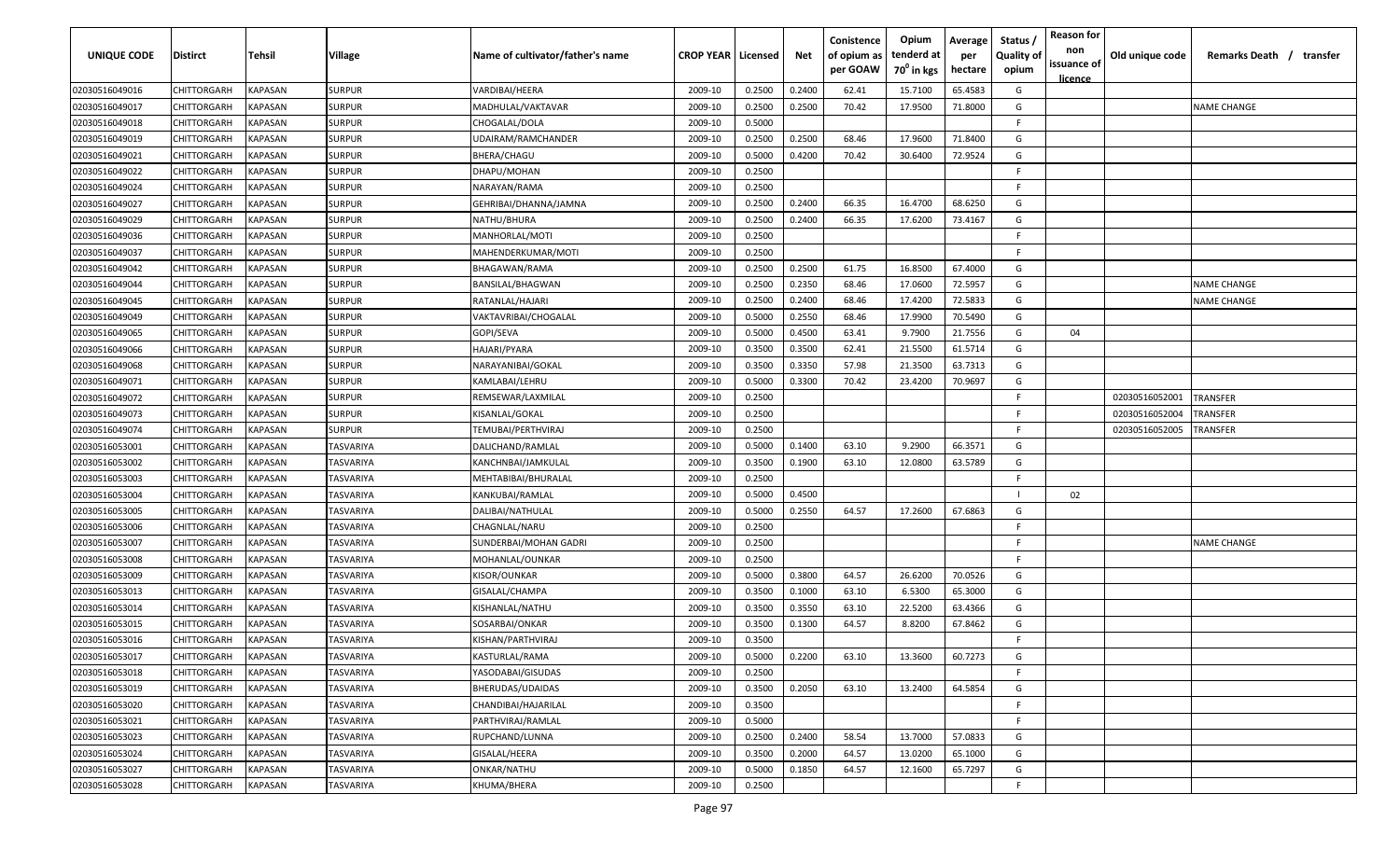| <b>UNIQUE CODE</b>               | Distirct                   | Tehsil             | Village                | Name of cultivator/father's name | <b>CROP YEAR   Licensed</b> |                  | Net    | Conistence<br>of opium as<br>per GOAW | Opium<br>tenderd at<br>70 <sup>0</sup> in kgs | Average<br>per<br>hectare | Status /<br><b>Quality of</b><br>opium | <b>Reason for</b><br>non<br>issuance of | Old unique code | Remarks Death / transfer |
|----------------------------------|----------------------------|--------------------|------------------------|----------------------------------|-----------------------------|------------------|--------|---------------------------------------|-----------------------------------------------|---------------------------|----------------------------------------|-----------------------------------------|-----------------|--------------------------|
|                                  |                            |                    |                        |                                  |                             |                  |        |                                       |                                               |                           |                                        | <u>licence</u>                          |                 |                          |
| 02030516053029                   | CHITTORGARH                | <b>KAPASAN</b>     | TASVARIYA              | MOHANLAL/KISHAN                  | 2009-10                     | 0.2500           |        |                                       |                                               |                           | F.                                     |                                         |                 |                          |
| 02030516053030                   | CHITTORGARH                | KAPASAN            | TASVARIYA              | NATHULAL/KISHANA                 | 2009-10                     | 0.5000           | 0.1500 | 63.10                                 | 9.8300                                        | 65.5333                   | G                                      |                                         |                 |                          |
| 02030516053032                   | CHITTORGARH                | KAPASAN            | TASVARIYA              | GISALAL/CHATURBHUJ               | 2009-10                     | 0.5000           | 0.4500 | 64.57                                 | 29.3400                                       | 65.2000                   | G                                      |                                         |                 |                          |
| 02030516053034                   | CHITTORGARH                | KAPASAN            | TASVARIYA              | BALU/RAMA                        | 2009-10                     | 0.3500           | 0.3500 | 62.77                                 | 22.0200                                       | 62.9143                   | G                                      |                                         |                 |                          |
| 02030516053035                   | CHITTORGARH                | KAPASAN            | TASVARIYA              | GULABIBAI/HASU                   | 2009-10                     | 0.5000           | 0.1100 | 58.54                                 | 7.0200<br>5.9400                              | 63.8182                   | G<br>G                                 |                                         |                 |                          |
| 02030516053036<br>02030516053037 | CHITTORGARH<br>CHITTORGARH | KAPASAN<br>KAPASAN | TASVARIYA<br>TASVARIYA | LOBHCHAND/DALI<br>MADHO/JITU     | 2009-10<br>2009-10          | 0.3500<br>0.5000 | 0.3250 | 63.10                                 |                                               | 18.2769                   | -F                                     | 04                                      |                 |                          |
| 02030516053038                   | CHITTORGARH                | KAPASAN            | TASVARIYA              | DEVKISHAN/BHURA                  | 2009-10                     | 0.3500           | 0.3350 | 68.03                                 | 8.7600                                        | 26.1493                   |                                        | 02                                      |                 |                          |
| 02030516053041                   | CHITTORGARH                | KAPASAN            | TASVARIYA              | BHERU/MOHAN                      | 2009-10                     | 0.2500           |        |                                       |                                               |                           | -F.                                    |                                         |                 |                          |
| 02030516053042                   | CHITTORGARH                | KAPASAN            | TASVARIYA              | MOHANLAL/BHURA                   | 2009-10                     | 0.5000           | 0.1900 | 58.54                                 | 11.4900                                       | 60.4737                   | G                                      |                                         |                 |                          |
| 02030516053043                   | CHITTORGARH                | KAPASAN            | TASVARIYA              | MADHU/GANESH                     | 2009-10                     | 0.2500           |        |                                       |                                               |                           | -F.                                    |                                         |                 |                          |
| 02030516053044                   | CHITTORGARH                | KAPASAN            | TASVARIYA              | PANNALAL/LALU                    | 2009-10                     | 0.2500           | 0.1150 | 67.28                                 | 7.9000                                        | 68.6957                   | G                                      | 01                                      |                 |                          |
| 02030516053045                   | CHITTORGARH                | KAPASAN            | TASVARIYA              | SHANKERLAL/VENIRAM               | 2009-10                     | 0.5000           |        |                                       |                                               |                           | -F.                                    |                                         |                 |                          |
| 02030516053047                   | CHITTORGARH                | KAPASAN            | TASVARIYA              | RAMA/GOKAL                       | 2009-10                     | 0.2500           |        |                                       |                                               |                           | F.                                     |                                         |                 |                          |
| 02030516053048                   | CHITTORGARH                | KAPASAN            | TASVARIYA              | BHAGAWANLAL/JITU                 | 2009-10                     | 0.5000           |        |                                       |                                               |                           | -F.                                    |                                         |                 |                          |
| 02030516053049                   | CHITTORGARH                | KAPASAN            | TASVARIYA              | GOVRDHANLAL/KISHANLAL            | 2009-10                     | 0.5000           |        |                                       |                                               |                           | -F                                     |                                         |                 |                          |
| 02030516053050                   | CHITTORGARH                | KAPASAN            | TASVARIYA              | BHERUSINGH/KALYANSINGH           | 2009-10                     | 0.2500           |        |                                       |                                               |                           | -F.                                    |                                         |                 |                          |
| 02030516053052                   | CHITTORGARH                | KAPASAN            | TASVARIYA              | <b>KANKUBAI/GISA</b>             | 2009-10                     | 0.2500           |        |                                       |                                               |                           | -F.                                    |                                         |                 |                          |
| 02030516053053                   | CHITTORGARH                | KAPASAN            | TASVARIYA              | RADSHYAM/PARBHULAL               | 2009-10                     | 0.2500           |        |                                       |                                               |                           | -F.                                    |                                         |                 |                          |
| 02030516053054                   | CHITTORGARH                | KAPASAN            | TASVARIYA              | SANTILAL/PANNALAL                | 2009-10                     | 0.5000           | 0.0950 | 67.25                                 | 6.9100                                        | 72.7368                   | G                                      |                                         |                 |                          |
| 02030516053057                   | CHITTORGARH                | KAPASAN            | TASVARIYA              | MANGILAL/PARTAP                  | 2009-10                     | 0.2500           |        |                                       |                                               |                           | -F                                     |                                         |                 |                          |
| 02030516053060                   | CHITTORGARH                | KAPASAN            | TASVARIYA              | NOJIBAI/KISHANLAL                | 2009-10                     | 0.5000           | 0.0900 | 64.57                                 | 6.1800                                        | 68.6667                   | G                                      |                                         |                 |                          |
| 02030516053062                   | CHITTORGARH                | KAPASAN            | TASVARIYA              | PYARIBAI/HAJARI                  | 2009-10                     | 0.5000           | 0.4750 | 64.57                                 | 31.5900                                       | 66.5053                   | G                                      |                                         |                 |                          |
| 02030516053064                   | CHITTORGARH                | KAPASAN            | TASVARIYA              | GATTUBAI/MOHAN                   | 2009-10                     | 0.2500           | 0.2350 | 63.96                                 | 14.5800                                       | 62.0426                   | G                                      |                                         |                 |                          |
| 02030516053065                   | CHITTORGARH                | KAPASAN            | TASVARIYA              | HANSRAJ/DEVJI                    | 2009-10                     | 0.5000           |        |                                       |                                               |                           | -F                                     |                                         |                 | TRANSFER / DATA          |
| 02030516053067                   | CHITTORGARH                | KAPASAN            | TASVARIYA              | BHURALAL/DEVJI                   | 2009-10                     | 0.2500           |        |                                       |                                               |                           | -F.                                    |                                         | 02030516012038  | TRANSFER / NAME CHANGE   |
| 02030516054001                   | CHITTORGARH                | KAPASAN            | TURKIYAKALA            | AMERCHAND/MOTIRAM                | 2009-10                     | 0.5000           | 0.2200 | 65.68                                 | 15.0600                                       | 68.4545                   | G                                      |                                         |                 |                          |
| 02030516054002                   | CHITTORGARH                | KAPASAN            | TURKIYAKALA            | DALU/BHARMAL                     | 2009-10                     | 0.2500           | 0.2200 | 69.86                                 | 15.8500                                       | 72.0455                   | G                                      |                                         |                 |                          |
| 02030516054003                   | CHITTORGARH                | KAPASAN            | TURKIYAKALA            | DHAPUBAI/HAJARI                  | 2009-10                     | 0.5000           | 0.4950 | 69.86                                 | 37.0700                                       | 74.8889                   | G                                      |                                         |                 |                          |
| 02030516054005                   | CHITTORGARH                | KAPASAN            | TURKIYAKALA            | LEHRIBAI/GANGARAM                | 2009-10                     | 0.2500           | 0.2300 | 65.68                                 | 15.5700                                       | 67.6957                   | G                                      |                                         |                 |                          |
| 02030516054007                   | CHITTORGARH                | KAPASAN            | TURKIYAKALA            | UDAIRAM/PARTHU                   | 2009-10                     | 0.5000           | 0.4900 | 65.68                                 | 32.7800                                       | 66.8980                   | G                                      |                                         |                 |                          |
| 02030516054008                   | CHITTORGARH                | KAPASAN            | TURKIYAKALA            | BHURIBAI/MADHU                   | 2009-10                     | 0.5000           |        |                                       |                                               |                           | -F.                                    |                                         |                 |                          |
| 02030516054009                   | CHITTORGARH                | KAPASAN            | TURKIYAKALA            | NANURAM/GANESH                   | 2009-10                     | 0.2500           | 0.2350 | 65.68                                 | 16.6600                                       | 70.8936                   | G                                      |                                         |                 |                          |
| 02030516054010                   | CHITTORGARH                | KAPASAN            | TURKIYAKALA            | SOHANIBAI/MITTURAM               | 2009-10                     | 0.5000           | 0.2100 | 65.68                                 | 14.0400                                       | 66.8571                   | G                                      |                                         |                 |                          |
| 02030516054011                   | CHITTORGARH                | KAPASAN            | TURKIYAKALA            | OUNKARLAL/LOBHCHAND              | 2009-10                     | 0.5000           | 0.3000 | 69.86                                 | 22.2700                                       | 74.2333                   | G                                      |                                         |                 |                          |
| 02030516054012                   | <b>CHITTORGARH</b>         | KAPASAN            | TURKIYAKALA            | RATAN/MOTIRAM                    | 2009-10                     | 0.2500           | 0.2300 | 71.39                                 | 16.8800                                       | 73.3913                   | G                                      |                                         |                 |                          |
| 02030516054014                   | CHITTORGARH                | <b>KAPASAN</b>     | TURKIYAKALA            | RAJKUMAR/MITTULAL                | 2009-10                     | 0.5000           | 0.4150 | 68.74                                 | 28.5700                                       | 68.8434                   | G                                      |                                         |                 |                          |
| 02030516054015                   | <b>CHITTORGARH</b>         | <b>KAPASAN</b>     | TURKIYAKALA            | JITMAL/TULSIRAM                  | 2009-10                     | 0.5000           | 0.5100 | 65.68                                 | 34.9400                                       | 68.5098                   | G                                      |                                         |                 |                          |
| 02030516054019                   | <b>CHITTORGARH</b>         | <b>KAPASAN</b>     | TURKIYAKALA            | LEHRU/LOBHCHAND                  | 2009-10                     | 0.5000           | 0.2450 | 69.86                                 | 17.7100                                       | 72.2857                   | G                                      |                                         |                 |                          |
| 02030516054020                   | CHITTORGARH                | KAPASAN            | TURKIYAKALA            | BHERULAL/PYARA                   | 2009-10                     | 0.2500           |        |                                       |                                               |                           | F.                                     |                                         |                 |                          |
| 02030516054021                   | <b>CHITTORGARH</b>         | KAPASAN            | <b>TURKIYAKALA</b>     | SHANKERGIR/JODAGIR               | 2009-10                     | 0.5000           | 0.3450 | 71.45                                 | 23.8200                                       | 69.0435                   | G                                      |                                         |                 |                          |
| 02030516054022                   | CHITTORGARH                | KAPASAN            | TURKIYAKALA            | GANGABAI/KISHANLAL               | 2009-10                     | 0.5000           | 0.3000 | 68.74                                 | 21.3000                                       | 71.0000                   | G                                      |                                         |                 |                          |
| 02030516054023                   | CHITTORGARH                | KAPASAN            | TURKIYAKALA            | SOHANGIRI/RAMGIRI                | 2009-10                     | 0.2500           | 0.2350 | 71.45                                 | 17.6400                                       | 75.0638                   | G                                      |                                         |                 |                          |
| 02030516054025                   | <b>CHITTORGARH</b>         | KAPASAN            | TURKIYAKALA            | ONKARLAL/CHHOGA                  | 2009-10                     | 0.5000           | 0.1500 | 68.74                                 | 10.3900                                       | 69.2667                   | G                                      |                                         |                 |                          |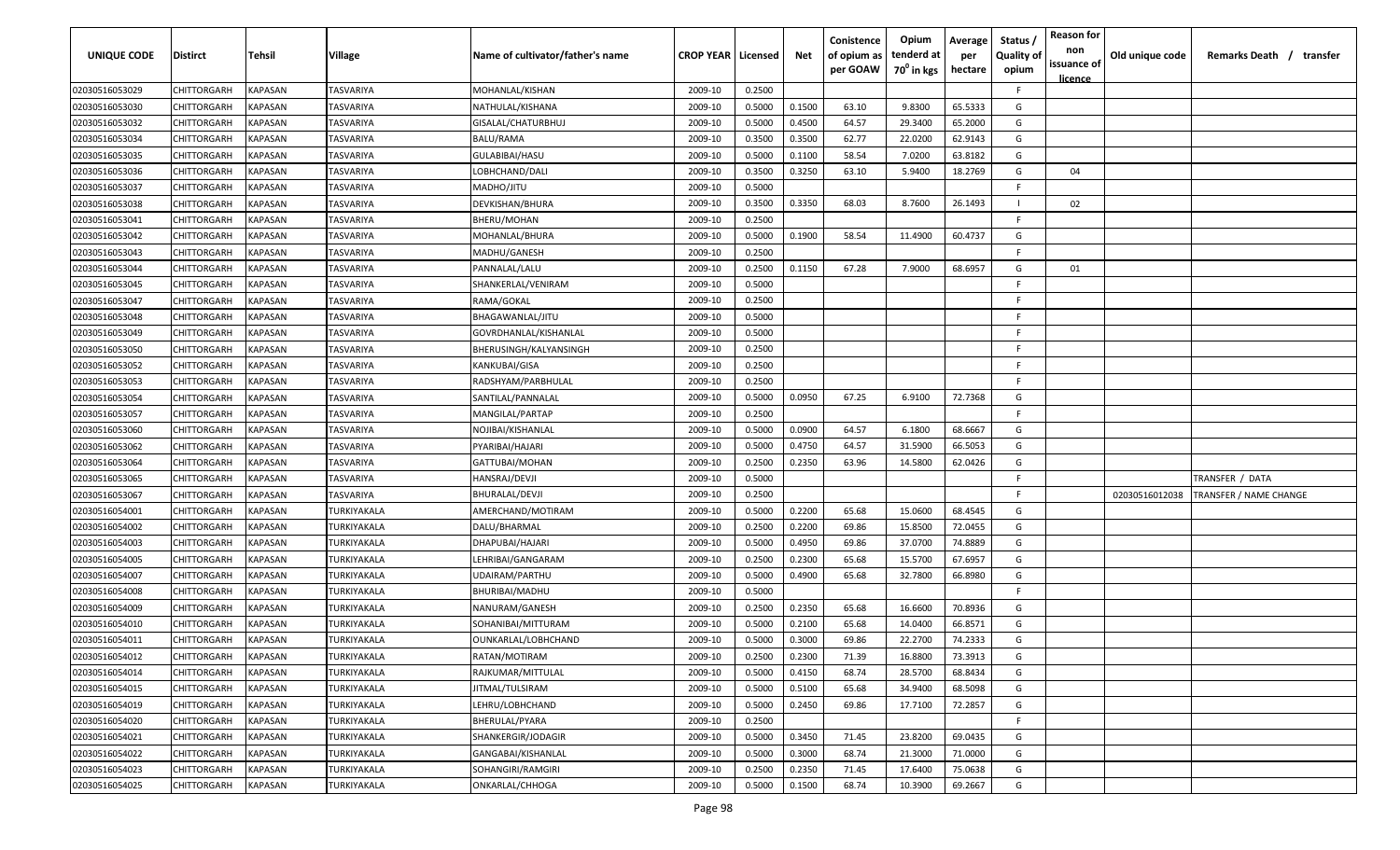| <b>UNIQUE CODE</b> | Distirct           | Tehsil              | Village     | Name of cultivator/father's name | <b>CROP YEAR   Licensed</b> |        | Net    | Conistence<br>of opium as<br>per GOAW | Opium<br>tenderd at<br>70 <sup>0</sup> in kgs | Average<br>per<br>hectare | Status /<br><b>Quality of</b><br>opium | <b>Reason for</b><br>non<br>issuance of<br><u>licence</u> | Old unique code | Remarks Death / transfer |
|--------------------|--------------------|---------------------|-------------|----------------------------------|-----------------------------|--------|--------|---------------------------------------|-----------------------------------------------|---------------------------|----------------------------------------|-----------------------------------------------------------|-----------------|--------------------------|
| 02030516054026     | CHITTORGARH        | <b>KAPASAN</b>      | TURKIYAKALA | RAMLAL/RAMCHANDRA                | 2009-10                     | 0.5000 | 0.4000 | 65.68                                 | 27.7200                                       | 69.3000                   | G                                      |                                                           |                 |                          |
| 02030516054027     | CHITTORGARH        | KAPASAN             | TURKIYAKALA | RAMIBAI/MADHULAL                 | 2009-10                     | 0.5000 | 0.4550 | 68.74                                 | 33.6200                                       | 73.8901                   | G                                      |                                                           |                 |                          |
| 02030516054028     | CHITTORGARH        | KAPASAN             | TURKIYAKALA | PRABHULAL/TULSIRAM               | 2009-10                     | 0.5000 | 0.4900 | 60.95                                 | 30.9800                                       | 63.2245                   | G                                      |                                                           |                 |                          |
| 02030516054029     | CHITTORGARH        | KAPASAN             | TURKIYAKALA | RATANLAL/UDIARAM                 | 2009-10                     | 0.2500 | 0.1900 | 69.86                                 | 14.1700                                       | 74.5789                   | G                                      |                                                           |                 |                          |
| 02030516054030     | CHITTORGARH        | KAPASAN             | TURKIYAKALA | JAGDISH/BANSHILAL                | 2009-10                     | 0.2500 | 0.2000 | 69.86                                 | 13.7900                                       | 68.9500                   | G                                      |                                                           |                 |                          |
| 02030516054031     | CHITTORGARH        | KAPASAN             | TURKIYAKALA | UDAIRAM/GOPI                     | 2009-10                     | 0.5000 | 0.3750 | 69.86                                 | 27.9400                                       | 74.5067                   | G                                      |                                                           |                 |                          |
| 02030517001001     | CHITTORGARH        | <b>BHUPAL SAGAR</b> | ANOPPURA    | ROSANLAL/MAGNIRAM                | 2009-10                     | 0.5000 |        |                                       |                                               |                           | N                                      |                                                           |                 |                          |
| 02030517001002     | CHITTORGARH        | BHUPAL SAGAR        | ANOPPURA    | UDAIRAM/RAMCHANDER               | 2009-10                     | 0.5000 | 0.1100 | 70.94                                 | 8.3100                                        | 75.5455                   | G                                      |                                                           |                 |                          |
| 02030517001004     | CHITTORGARH        | <b>BHUPAL SAGAR</b> | ANOPPURA    | SHOBHARAM/GANESHRAM              | 2009-10                     | 0.2500 |        |                                       |                                               |                           | N                                      | 11                                                        |                 |                          |
| 02030517001005     | CHITTORGARH        | <b>BHUPAL SAGAR</b> | ANOPPURA    | KISHANLAL/MAGNIRAM               | 2009-10                     | 0.5000 | 0.3600 | 61.05                                 | 22.4500                                       | 62.3611                   | G                                      |                                                           |                 |                          |
| 02030517001006     | CHITTORGARH        | <b>BHUPAL SAGAR</b> | ANOPPURA    | IITMAL/KALU JAT                  | 2009-10                     | 0.2500 | 0.2150 | 61.05                                 | 13.7500                                       | 63.9535                   | G                                      |                                                           |                 |                          |
| 02030517001007     | CHITTORGARH        | <b>BHUPAL SAGAR</b> | ANOPPURA    | CHOGALAL/KALURAM GADRI           | 2009-10                     | 0.5000 | 0.3800 | 63.65                                 | 25.3800                                       | 66.7895                   | G                                      |                                                           |                 |                          |
| 02030517001009     | CHITTORGARH        | <b>BHUPAL SAGAR</b> | ANOPPURA    | DHAPUBAI/MAGNIRAM                | 2009-10                     | 0.2500 | 0.1100 | 65.45                                 | 7.6600                                        | 69.6364                   | G                                      |                                                           |                 | NAME CHANGE              |
| 02030517001011     | CHITTORGARH        | <b>BHUPAL SAGAR</b> | ANOPPURA    | ROSANLAL/PANNALAL                | 2009-10                     | 0.3500 | 0.1100 | 65.45                                 | 7.6500                                        | 69.5455                   | G                                      |                                                           |                 |                          |
| 02030517001012     | CHITTORGARH        | <b>BHUPAL SAGAR</b> | ANOPPURA    | SOBHALAL/RAMLAL                  | 2009-10                     | 0.5000 | 0.4000 | 63.65                                 | 27.2400                                       | 68.1000                   | G                                      |                                                           |                 |                          |
| 02030517001014     | CHITTORGARH        | <b>BHUPAL SAGAR</b> | ANOPPURA    | BHERULAL/LALU                    | 2009-10                     | 0.5000 | 0.4900 | 64.77                                 | 33.4900                                       | 68.3469                   | G                                      |                                                           |                 |                          |
| 02030517001015     | CHITTORGARH        | <b>BHUPAL SAGAR</b> | ANOPPURA    | LOBHCHAND/GOTU                   | 2009-10                     | 0.5000 | 0.2150 | 69.63                                 | 15.4000                                       | 71.6279                   | G                                      |                                                           |                 |                          |
| 02030517001017     | CHITTORGARH        | <b>BHUPAL SAGAR</b> | ANOPPURA    | PANNALAL/AMERCHAND               | 2009-10                     | 0.2500 | 0.2500 | 61.05                                 | 16.3300                                       | 65.3200                   | G                                      |                                                           |                 |                          |
| 02030517001018     | CHITTORGARH        | <b>BHUPAL SAGAR</b> | ANOPPURA    | UDIBAI/MADHULAL                  | 2009-10                     | 0.5000 | 0.3550 | 61.05                                 | 22.2500                                       | 62.6761                   | G                                      |                                                           |                 |                          |
| 02030517001019     | CHITTORGARH        | <b>BHUPAL SAGAR</b> | ANOPPURA    | BHERULAL/BALULAL                 | 2009-10                     | 0.2500 | 0.2450 | 61.77                                 | 16.2300                                       | 66.2449                   | G                                      |                                                           |                 |                          |
| 02030517001022     | CHITTORGARH        | <b>BHUPAL SAGAR</b> | ANOPPURA    | UDAIRAM/PANNALAL                 | 2009-10                     | 0.5000 | 0.1350 | 65.45                                 | 9.1500                                        | 67.7778                   | G                                      |                                                           |                 |                          |
| 02030517001023     | CHITTORGARH        | <b>BHUPAL SAGAR</b> | ANOPPURA    | BALU/KALU                        | 2009-10                     | 0.2500 |        |                                       |                                               |                           | -F                                     |                                                           |                 |                          |
| 02030517001025     | CHITTORGARH        | <b>BHUPAL SAGAR</b> | ANOPPURA    | CHOGALAL/KALURAM CHAMAR          | 2009-10                     | 0.5000 | 0.1000 | 65.45                                 | 6.8600                                        | 68.6000                   | G                                      |                                                           |                 |                          |
| 02030517001026     | CHITTORGARH        | <b>BHUPAL SAGAR</b> | ANOPPURA    | KHUMANIBAI/CHUNNA                | 2009-10                     | 0.2500 | 0.2350 | 64.77                                 | 16.0300                                       | 68.2128                   | G                                      |                                                           |                 |                          |
| 02030517001027     | CHITTORGARH        | <b>BHUPAL SAGAR</b> | ANOPPURA    | BALURAM/RAMLAL                   | 2009-10                     | 0.5000 | 0.4200 | 64.77                                 | 27.7700                                       | 66.1190                   | G                                      |                                                           |                 |                          |
| 02030517001032     | CHITTORGARH        | <b>BHUPAL SAGAR</b> | ANOPPURA    | SIVLAL/NATHULAL                  | 2009-10                     | 0.5000 | 0.4200 | 65.45                                 | 27.2800                                       | 64.9524                   | G                                      |                                                           |                 |                          |
| 02030517001035     | CHITTORGARH        | BHUPAL SAGAR        | ANOPPURA    | GANESH/JVAHARMAL                 | 2009-10                     | 0.5000 | 0.4800 | 63.65                                 | 31.2400                                       | 65.0833                   | G                                      |                                                           |                 |                          |
| 02030517001038     | CHITTORGARH        | BHUPAL SAGAR        | ANOPPURA    | SOBHALAL/JAVAHARMAL              | 2009-10                     | 0.5000 | 0.4900 | 57.74                                 | 30.2500                                       | 61.7347                   | G                                      |                                                           |                 |                          |
| 02030517001039     | CHITTORGARH        | <b>BHUPAL SAGAR</b> | ANOPPURA    | VARDIBAI/MADHOLAL                | 2009-10                     | 0.5000 | 0.1000 | 69.63                                 | 7.2000                                        | 72.0000                   | G                                      |                                                           |                 |                          |
| 02030517001040     | CHITTORGARH        | <b>BHUPAL SAGAR</b> | ANOPPURA    | LOBHCHAND/HEERALAL               | 2009-10                     | 0.5000 | 0.1000 | 74.77                                 | 6.9000                                        | 69.0000                   | G                                      |                                                           |                 |                          |
| 02030517001042     | CHITTORGARH        | <b>BHUPAL SAGAR</b> | ANOPPURA    | JITMAL/KALU GADRI                | 2009-10                     | 0.3500 | 0.3350 | 64.77                                 | 22.7400                                       | 67.8806                   | G                                      |                                                           |                 |                          |
| 02030517001046     | CHITTORGARH        | <b>BHUPAL SAGAR</b> | ANOPPURA    | HAJARI/AMARCHAND                 | 2009-10                     | 0.5000 |        |                                       |                                               |                           | -F.                                    |                                                           |                 |                          |
| 02030517001047     | CHITTORGARH        | <b>BHUPAL SAGAR</b> | ANOPPURA    | DAKHIBAI/PANNALAL                | 2009-10                     | 0.5000 |        |                                       |                                               |                           | -F                                     |                                                           |                 |                          |
| 02030517001052     | CHITTORGARH        | <b>BHUPAL SAGAR</b> | ANOPPURA    | GOPILAL/CHOGALAL                 | 2009-10                     | 0.5000 | 0.5050 | 65.45                                 | 33.9000                                       | 67.1287                   | G                                      |                                                           |                 |                          |
| 02030517001053     | CHITTORGARH        | BHUPAL SAGAR        | ANOPPURA    | BABRU/GODULAL                    | 2009-10                     | 0.2500 | 0.0900 | 64.77                                 | 6.0600                                        | 67.3333                   | G                                      |                                                           |                 |                          |
| 02030517001055     | <b>CHITTORGARH</b> | <b>BHUPAL SAGAR</b> | ANOPPURA    | MANGU/BHJJA                      | 2009-10                     | 0.3500 |        |                                       |                                               |                           | F.                                     |                                                           |                 |                          |
| 02030517001061     | CHITTORGARH        | <b>BHUPAL SAGAR</b> | ANOPPURA    | CHATRU/PARTAP                    | 2009-10                     | 0.5000 | 0.1650 | 64.77                                 | 11.4500                                       | 69.3939                   | G                                      |                                                           |                 |                          |
| 02030517001064     | CHITTORGARH        | <b>BHUPAL SAGAR</b> | ANOPPURA    | GOPU/BHURA                       | 2009-10                     | 0.2500 | 0.1400 | 61.05                                 | 9.5400                                        | 68.1429                   | G                                      |                                                           |                 |                          |
| 02030517001070     | <b>CHITTORGARH</b> | <b>BHUPAL SAGAR</b> | ANOPPURA    | ROSHANLAL/KALURAM                | 2009-10                     | 0.2500 | 0.2350 | 70.94                                 | 17.9400                                       | 76.3404                   | G                                      |                                                           |                 |                          |
| 02030517001071     | CHITTORGARH        | <b>BHUPAL SAGAR</b> | ANOPPURA    | PYARIBAI/BHUWANA                 | 2009-10                     | 0.2500 |        |                                       |                                               |                           | F.                                     |                                                           |                 |                          |
| 02030517001072     | CHITTORGARH        | <b>BHUPAL SAGAR</b> | ANOPPURA    | SHANKERLAL/HARIRAM               | 2009-10                     | 0.5000 | 0.1950 | 61.05                                 | 13.3200                                       | 68.3077                   | G                                      |                                                           |                 |                          |
| 02030517001073     | CHITTORGARH        | <b>BHUPAL SAGAR</b> | ANOPPURA    | MADHAVLAL/BHAJJA                 | 2009-10                     | 0.2500 | 0.1450 | 61.77                                 | 10.2400                                       | 70.6207                   | G                                      |                                                           |                 |                          |
| 02030517001081     | CHITTORGARH        | <b>BHUPAL SAGAR</b> | ANOPPURA    | HARIRAM/AMERCHAND                | 2009-10                     | 0.2500 | 0.1800 | 61.36                                 | 11.5800                                       | 64.3333                   | G                                      |                                                           |                 |                          |
| 02030517001084     | CHITTORGARH        | <b>BHUPAL SAGAR</b> | ANOPPURA    | LEHRULAL/RATTU                   | 2009-10                     | 0.3500 | 0.2550 | 61.05                                 | 15.4900                                       | 60.7451                   | G                                      |                                                           |                 |                          |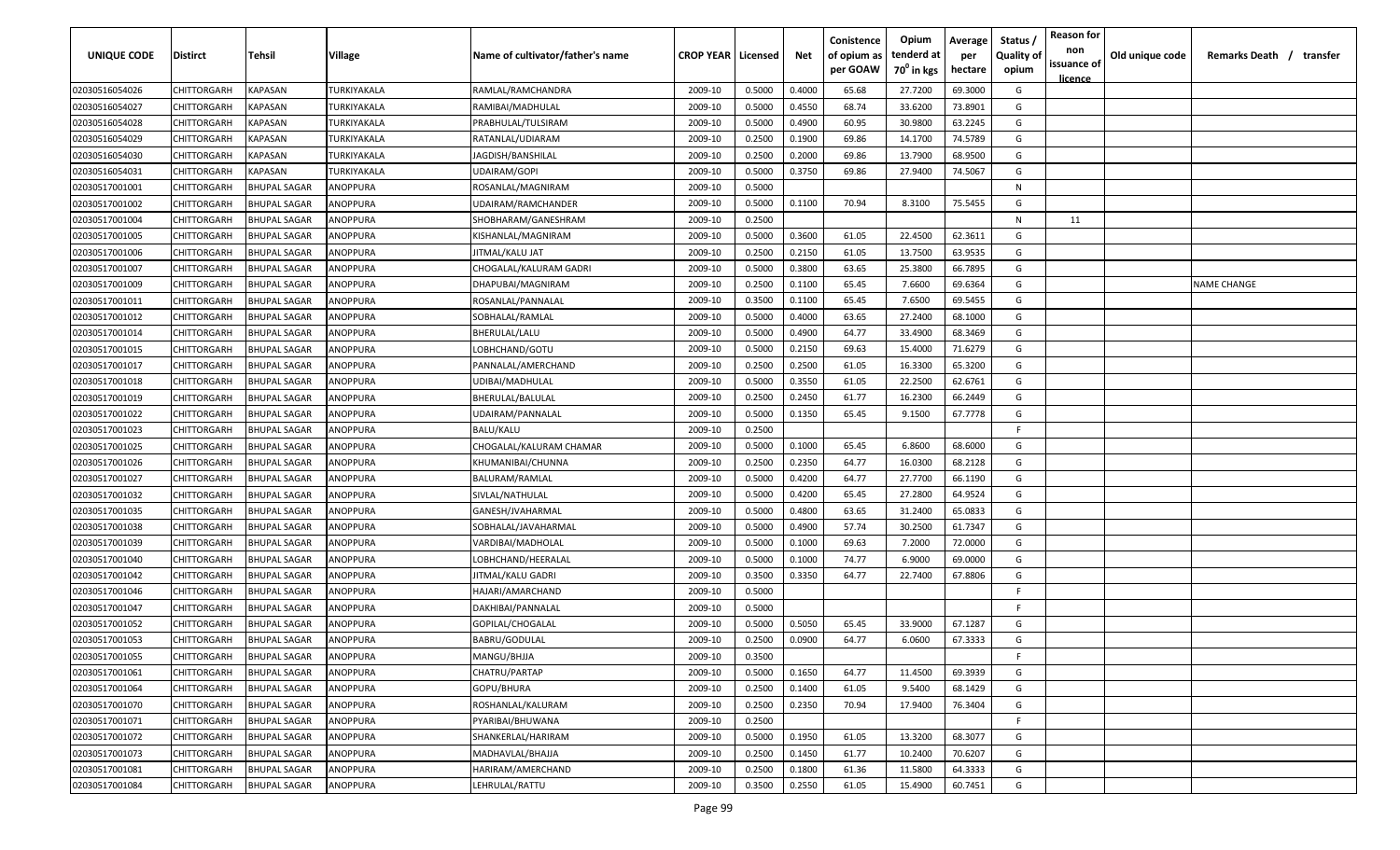| <b>UNIQUE CODE</b> | Distirct           | Tehsil              | Village  | Name of cultivator/father's name | <b>CROP YEAR   Licensed</b> |        | Net    | Conistence<br>of opium as<br>per GOAW | Opium<br>tenderd at<br>70 <sup>0</sup> in kgs | Average<br>per<br>hectare | Status /<br><b>Quality of</b><br>opium | <b>Reason for</b><br>non<br>issuance of<br><u>licence</u> | Old unique code | Remarks Death / transfer |
|--------------------|--------------------|---------------------|----------|----------------------------------|-----------------------------|--------|--------|---------------------------------------|-----------------------------------------------|---------------------------|----------------------------------------|-----------------------------------------------------------|-----------------|--------------------------|
| 02030517001088     | CHITTORGARH        | <b>BHUPAL SAGAR</b> | ANOPPURA | CHAMPALAL/LEHRU                  | 2009-10                     | 0.2500 | 0.2500 | 64.77                                 | 17.1000                                       | 68.4000                   | G                                      |                                                           |                 |                          |
| 02030517001089     | CHITTORGARH        | <b>BHUPAL SAGAR</b> | ANOPPURA | <b>BOTHLAL/NANALAL</b>           | 2009-10                     | 0.5000 | 0.2050 | 65.45                                 | 13.9700                                       | 68.1463                   | G                                      |                                                           |                 |                          |
| 02030517001090     | CHITTORGARH        | <b>BHUPAL SAGAR</b> | ANOPPURA | HEMRAJ/RAMLAL                    | 2009-10                     | 0.5000 |        |                                       |                                               |                           | -F.                                    |                                                           |                 |                          |
| 02030517001092     | CHITTORGARH        | <b>BHUPAL SAGAR</b> | ANOPPURA | CHAGNLAL/LEHRU                   | 2009-10                     | 0.2500 | 0.1050 | 61.77                                 | 7.0300                                        | 66.9524                   | G                                      |                                                           |                 |                          |
| 02030517001093     | CHITTORGARH        | <b>BHUPAL SAGAR</b> | ANOPPURA | PANNALAL/MITTU                   | 2009-10                     | 0.5000 | 0.3150 | 65.45                                 | 21.1300                                       | 67.0794                   | G                                      |                                                           |                 |                          |
| 02030517002001     | CHITTORGARH        | <b>BHUPAL SAGAR</b> | PARI     | RAMLAL/PEMA                      | 2009-10                     | 0.3500 | 0.3400 | 70.21                                 | 24.6000                                       | 72.3529                   | G                                      |                                                           |                 |                          |
| 02030517002002     | CHITTORGARH        | <b>BHUPAL SAGAR</b> | PARI     | MOHANBAI/HARIRAM                 | 2009-10                     | 0.3500 | 0.3500 | 66.60                                 | 23.6800                                       | 67.6571                   | G                                      |                                                           |                 |                          |
| 02030517002003     | CHITTORGARH        | <b>BHUPAL SAGAR</b> | PARI     | JITMAL/RAMLAL                    | 2009-10                     | 0.3500 | 0.1500 | 67.25                                 | 10.5400                                       | 70.2667                   | G                                      |                                                           |                 |                          |
| 02030517002004     | CHITTORGARH        | <b>BHUPAL SAGAR</b> | PARI     | BHAGWAN/NANA                     | 2009-10                     | 0.3500 | 0.3450 | 66.60                                 | 23.6600                                       | 68.5797                   | G                                      |                                                           |                 |                          |
| 02030517002005     | CHITTORGARH        | BHUPAL SAGAR        | PARI     | JAMNALAL/BHERULAL                | 2009-10                     | 0.3500 | 0.3500 | 66.60                                 | 24.3000                                       | 69.4286                   | G                                      |                                                           |                 |                          |
| 02030517002007     | CHITTORGARH        | BHUPAL SAGAR        | PARI     | RAMLAL/BAGJI                     | 2009-10                     | 0.2500 | 0.2000 | 67.25                                 | 14.2600                                       | 71.3000                   | G                                      |                                                           |                 |                          |
| 02030517002008     | CHITTORGARH        | <b>BHUPAL SAGAR</b> | PARI     | SHANKERLAL/RAMLAL                | 2009-10                     | 0.2500 | 0.2500 | 67.25                                 | 15.5300                                       | 62.1200                   | G                                      |                                                           |                 |                          |
| 02030517002009     | CHITTORGARH        | <b>BHUPAL SAGAR</b> | PARI     | SHYAMLAL/RAMLAL                  | 2009-10                     | 0.3500 | 0.3550 | 66.99                                 | 22.3100                                       | 62.8451                   | G                                      |                                                           |                 |                          |
| 02030517002010     | CHITTORGARH        | <b>BHUPAL SAGAR</b> | PARI     | JAMNALAL/BHERULAL                | 2009-10                     | 0.2500 | 0.1400 | 68.07                                 | 10.2900                                       | 73.5000                   | G                                      |                                                           |                 |                          |
| 02030517002011     | CHITTORGARH        | <b>BHUPAL SAGAR</b> | PARI     | RAJMAL/UDAILAL                   | 2009-10                     | 0.5000 | 0.1800 | 68.60                                 | 13.0600                                       | 72.5556                   | G                                      |                                                           |                 |                          |
| 02030517002012     | CHITTORGARH        | <b>BHUPAL SAGAR</b> | PARI     | SANTILAL/GOPILAL                 | 2009-10                     | 0.3500 | 0.3550 | 68.60                                 | 24.4600                                       | 68.9014                   | G                                      |                                                           |                 |                          |
| 02030517002013     | CHITTORGARH        | <b>BHUPAL SAGAR</b> | PARI     | BHURALAL/KALURAM                 | 2009-10                     | 0.3500 | 0.3350 | 68.60                                 | 24.1600                                       | 72.1194                   | G                                      |                                                           |                 |                          |
| 02030517002016     | CHITTORGARH        | <b>BHUPAL SAGAR</b> | PARI     | KALURAM/KISOR                    | 2009-10                     | 0.5000 | 0.1550 | 68.60                                 | 10.8800                                       | 70.1935                   | G                                      |                                                           |                 |                          |
| 02030517002017     | CHITTORGARH        | BHUPAL SAGAR        | PARI     | BHURALAL/DALU                    | 2009-10                     | 0.5000 | 0.4950 | 61.24                                 | 30.9200                                       | 62.4646                   | G                                      |                                                           |                 |                          |
| 02030517002019     | CHITTORGARH        | <b>BHUPAL SAGAR</b> | PARI     | DALICHAND/HEERALAL               | 2009-10                     | 0.3500 | 0.3500 | 64.83                                 | 24.3600                                       | 69.6000                   | G                                      |                                                           |                 |                          |
| 02030517002020     | CHITTORGARH        | <b>BHUPAL SAGAR</b> | PARI     | RATANLAL/BHURALAL                | 2009-10                     | 0.3500 | 0.3450 |                                       |                                               |                           |                                        | 02                                                        |                 |                          |
| 02030517002022     | CHITTORGARH        | <b>BHUPAL SAGAR</b> | PARI     | KALU/NANU                        | 2009-10                     | 0.3500 | 0.3600 | 66.60                                 | 23.9000                                       | 66.3889                   | G                                      |                                                           |                 |                          |
| 02030517002025     | CHITTORGARH        | <b>BHUPAL SAGAR</b> | PARI     | CHUNNILAL/RUPA                   | 2009-10                     | 0.2500 | 0.2450 | 67.25                                 | 17.7400                                       | 72.4082                   | G                                      |                                                           |                 |                          |
| 02030517002026     | CHITTORGARH        | <b>BHUPAL SAGAR</b> | PARI     | NARAYAN/CHOTU                    | 2009-10                     | 0.2500 |        |                                       |                                               |                           | -F.                                    |                                                           |                 |                          |
| 02030517002028     | CHITTORGARH        | <b>BHUPAL SAGAR</b> | PARI     | CHENA/LALURAM                    | 2009-10                     | 0.2500 |        |                                       |                                               |                           | -F                                     |                                                           |                 |                          |
| 02030517002029     | CHITTORGARH        | BHUPAL SAGAR        | PARI     | RAMLAL/GOKAL                     | 2009-10                     | 0.3500 | 0.3450 | 68.60                                 | 23.8800                                       | 69.2174                   | G                                      |                                                           |                 |                          |
| 02030517002030     | CHITTORGARH        | BHUPAL SAGAR        | PARI     | MOTI/UDA                         | 2009-10                     | 0.5000 | 0.4900 | 66.60                                 | 34.4600                                       | 70.3265                   | G                                      |                                                           |                 |                          |
| 02030517002032     | CHITTORGARH        | BHUPAL SAGAR        | PARI     | LAXMAN/UDA                       | 2009-10                     | 0.3500 | 0.1000 | 66.60                                 | 6.7700                                        | 67.7000                   | G                                      |                                                           |                 |                          |
| 02030517002033     | CHITTORGARH        | <b>BHUPAL SAGAR</b> | PARI     | FEFIBAI/HARLAL                   | 2009-10                     | 0.3500 | 0.2000 | 68.60                                 | 13.8900                                       | 69.4500                   | G                                      |                                                           |                 |                          |
| 02030517002034     | CHITTORGARH        | <b>BHUPAL SAGAR</b> | PARI     | AKBARKHA/HASANKHA                | 2009-10                     | 0.2500 | 0.2550 | 61.06                                 | 14.6900                                       | 57.6078                   | G                                      |                                                           |                 |                          |
| 02030517002035     | CHITTORGARH        | <b>BHUPAL SAGAR</b> | PARI     | SIVNARAYAN/NOLA                  | 2009-10                     | 0.2500 | 0.2450 | 62.85                                 | 2.7600                                        | 11.2653                   | G                                      | 04                                                        |                 |                          |
| 02030517002038     | CHITTORGARH        | <b>BHUPAL SAGAR</b> | PARI     | SHANKERLAL/LAXMAN                | 2009-10                     | 0.5000 | 0.2150 | 65.18                                 | 14.4500                                       | 67.2093                   | G                                      |                                                           |                 |                          |
| 02030517002039     | CHITTORGARH        | <b>BHUPAL SAGAR</b> | PARI     | SARNGARIBAI/RAMAJI               | 2009-10                     | 0.5000 | 0.4900 | 64.83                                 | 33.5400                                       | 68.4490                   | G                                      |                                                           |                 |                          |
| 02030517002040     | CHITTORGARH        | <b>BHUPAL SAGAR</b> | PARI     | HAJARI/KISHANA                   | 2009-10                     | 0.5000 | 0.5000 | 65.18                                 | 34.7400                                       | 69.4800                   | G                                      |                                                           |                 |                          |
| 02030517002041     | CHITTORGARH        | <b>BHUPAL SAGAR</b> | PARI     | CHAGNLAL/NANA                    | 2009-10                     | 0.2500 | 0.2550 | 67.25                                 | 17.1400                                       | 67.2157                   | G                                      |                                                           |                 |                          |
| 02030517002043     | <b>CHITTORGARH</b> | <b>BHUPAL SAGAR</b> | PARI     | UDAIRAM/TULCHA                   | 2009-10                     | 0.3500 | 0.3500 | 70.21                                 | 25.2800                                       | 72.2286                   | G                                      |                                                           |                 |                          |
| 02030517002044     | CHITTORGARH        | <b>BHUPAL SAGAR</b> | PARI     | DOLA/KISHANA                     | 2009-10                     | 0.2500 | 0.2500 | 61.06                                 | 15.6100                                       | 62.4400                   | G                                      |                                                           |                 |                          |
| 02030517002045     | CHITTORGARH        | <b>BHUPAL SAGAR</b> | PARI     | SOHANLAL/TOLIRAM                 | 2009-10                     | 0.2500 | 0.2500 | 61.06                                 | 16.6500                                       | 66.6000                   | G                                      |                                                           |                 |                          |
| 02030517002046     | <b>CHITTORGARH</b> | <b>BHUPAL SAGAR</b> | PARI     | ALTAFKHA/FAKIRKHA                | 2009-10                     | 0.2500 | 0.2500 | 61.06                                 | 15.3700                                       | 61.4800                   | G                                      |                                                           |                 |                          |
| 02030517002047     | <b>CHITTORGARH</b> | <b>BHUPAL SAGAR</b> | PARI     | MOHANSINGH/MODSINGH              | 2009-10                     | 0.2500 |        |                                       |                                               |                           | F.                                     |                                                           |                 |                          |
| 02030517002049     | CHITTORGARH        | <b>BHUPAL SAGAR</b> | PARI     | FAKIRKHA/AALAMKHA                | 2009-10                     | 0.5000 | 0.0950 | 68.60                                 | 7.3400                                        | 77.2632                   | G                                      |                                                           |                 |                          |
| 02030517002050     | CHITTORGARH        | BHUPAL SAGAR        | PARI     | FAJLURAHMAN/MEHBUBKHA            | 2009-10                     | 0.3500 | 0.3550 | 66.60                                 | 23.6900                                       | 66.7324                   | G                                      |                                                           |                 |                          |
| 02030517002053     | CHITTORGARH        | BHUPAL SAGAR        | PARI     | SHYAMLAL/CHAMPALAL               | 2009-10                     | 0.2500 | 0.2450 | 68.07                                 | 16.5400                                       | 67.5102                   | G                                      |                                                           |                 |                          |
| 02030517002054     | CHITTORGARH        | BHUPAL SAGAR        | PARI     | RAMESWAR/HEERALAL                | 2009-10                     | 0.2500 |        |                                       |                                               |                           | F.                                     |                                                           |                 | <b>NAME CHANGE</b>       |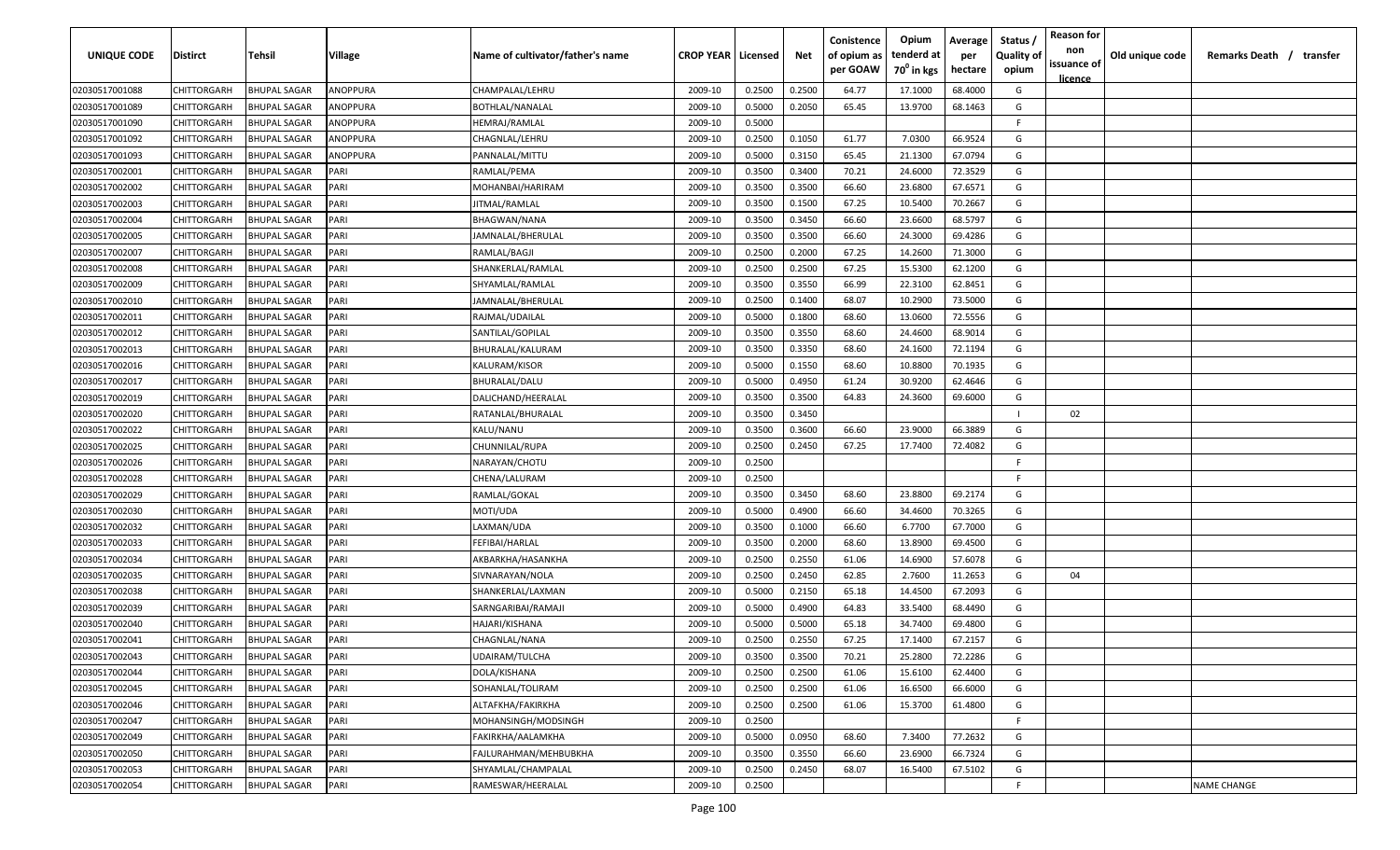| UNIQUE CODE    | <b>Distirct</b>    | Tehsil              | Village           | Name of cultivator/father's name | <b>CROP YEAR   Licensed</b> |        | Net    | Conistence<br>of opium as | Opium<br>tenderd at    | Average<br>per | Status<br><b>Quality of</b> | <b>Reason for</b><br>non      | Old unique code | Remarks Death / transfer |
|----------------|--------------------|---------------------|-------------------|----------------------------------|-----------------------------|--------|--------|---------------------------|------------------------|----------------|-----------------------------|-------------------------------|-----------------|--------------------------|
|                |                    |                     |                   |                                  |                             |        |        | per GOAW                  | 70 <sup>0</sup> in kgs | hectare        | opium                       | issuance of<br><u>licence</u> |                 |                          |
| 02030517002057 | CHITTORGARH        | <b>BHUPAL SAGAR</b> | PARI              | ARJUNLAL/MAHADEV                 | 2009-10                     | 0.2500 |        |                           |                        |                | F.                          |                               |                 |                          |
| 02030517002069 | <b>CHITTORGARH</b> | <b>BHUPAL SAGAR</b> | PARI              | MANGU/PEMA                       | 2009-10                     | 0.3500 | 0.1450 | 68.60                     | 10.4900                | 72.3448        | G                           |                               |                 |                          |
| 02030517002070 | <b>CHITTORGARH</b> | <b>BHUPAL SAGAR</b> | PARI              | SOHAN/CHOTU                      | 2009-10                     | 0.3500 | 0.3450 | 68.60                     | 24.3400                | 70.5507        | G                           |                               |                 |                          |
| 02030517002073 | <b>CHITTORGARH</b> | <b>BHUPAL SAGAR</b> | PARI              | UDAILAL/RUPA                     | 2009-10                     | 0.3500 | 0.3500 | 67.25                     | 23.1900                | 66.2571        | G                           |                               |                 |                          |
| 02030517002076 | <b>CHITTORGARH</b> | <b>BHUPAL SAGAR</b> | PARI              | KISHANLAL/LAXMAN                 | 2009-10                     | 0.3500 | 0.3450 | 67.25                     | 25.2500                | 73.1884        | G                           |                               |                 |                          |
| 02030517002077 | <b>CHITTORGARH</b> | <b>BHUPAL SAGAR</b> | PARI              | MOHAN/LAXMAN                     | 2009-10                     | 0.3500 | 0.3650 | 69.55                     | 26.5900                | 72.8493        | G                           |                               |                 |                          |
| 02030517002078 | <b>CHITTORGARH</b> | <b>BHUPAL SAGAR</b> | PARI              | LAXMAN/BHAGWAN                   | 2009-10                     | 0.3500 | 0.3500 | 64.83                     | 23.4800                | 67.0857        | G                           |                               |                 |                          |
| 02030517002083 | <b>CHITTORGARH</b> | <b>BHUPAL SAGAR</b> | PARI              | BHERULAL/RUPA                    | 2009-10                     | 0.3500 | 0.3500 | 70.21                     | 24.5900                | 70.2571        | G                           |                               |                 |                          |
| 02030517002084 | <b>CHITTORGARH</b> | <b>BHUPAL SAGAR</b> | PARI              | HUDIBAI/NARAYAN                  | 2009-10                     | 0.5000 | 0.4500 | 62.85                     | 28.8100                | 64.0222        | G                           |                               |                 |                          |
| 02030517002085 | <b>CHITTORGARH</b> | BHUPAL SAGAR        | PARI              | AMERCHAND/NOLA                   | 2009-10                     | 0.3500 | 0.3450 | 64.83                     | 22.7000                | 65.7971        | G                           |                               |                 |                          |
| 02030517002086 | CHITTORGARH        | <b>BHUPAL SAGAR</b> | PARI              | SIVNARAYAN/PARTHVIRAJ            | 2009-10                     | 0.3500 | 0.3550 | 66.99                     | 24.7400                | 69.6901        | G                           |                               |                 |                          |
| 02030517002088 | CHITTORGARH        | <b>BHUPAL SAGAR</b> | PARI              | GANESHLAL/MIYARAM                | 2009-10                     | 0.2500 |        |                           |                        |                | F.                          |                               |                 |                          |
| 02030517002089 | <b>CHITTORGARH</b> | <b>BHUPAL SAGAR</b> | PARI              | TEJYA/MOTILAL                    | 2009-10                     | 0.2500 | 0.1100 | 64.83                     | 7.3800                 | 67.0909        | G                           |                               |                 |                          |
| 02030517002091 | CHITTORGARH        | <b>BHUPAL SAGAR</b> | PARI              | UDAIRAM/MOTILAL                  | 2009-10                     | 0.5000 | 0.2500 | 67.25                     | 18.0300                | 72.1200        | G                           |                               |                 |                          |
| 02030517003001 | <b>CHITTORGARH</b> | <b>BHUPAL SAGAR</b> | SANWARIYAKHEDA    | BHERULAL/NAGAJIRAM               | 2009-10                     | 0.5000 | 0.3000 | 62.96                     | 19.0600                | 63.5333        | G                           |                               |                 |                          |
| 02030517003005 | <b>CHITTORGARH</b> | <b>BHUPAL SAGAR</b> | SANWARIYAKHEDA    | GOPIBAI/HANSRAJ SUDIYA           | 2009-10                     | 0.5000 | 0.3900 | 59.74                     | 25.3300                | 64.9487        | G                           |                               |                 |                          |
| 02030517003007 | <b>CHITTORGARH</b> | <b>BHUPAL SAGAR</b> | SANWARIYAKHEDA    | KALU/NARU                        | 2009-10                     | 0.2500 | 0.1650 | 59.16                     | 9.8600                 | 59.7576        | G                           |                               |                 |                          |
| 02030517003008 | <b>CHITTORGARH</b> | <b>BHUPAL SAGAR</b> | SANWARIYAKHEDA    | SHAMBHUPURI/CHAGNPURI            | 2009-10                     | 0.2500 | 0.2500 | 66.16                     | 17.2000                | 68.8000        | G                           |                               |                 |                          |
| 02030517003009 | <b>CHITTORGARH</b> | <b>BHUPAL SAGAR</b> | SANWARIYAKHEDA    | KANKUBAI/MANGU GADRI             | 2009-10                     | 0.2500 | 0.1500 | 67.53                     | 10.9800                | 73.2000        | G                           |                               |                 | <b>NAME CHANGE</b>       |
| 02030517003011 | <b>CHITTORGARH</b> | <b>BHUPAL SAGAR</b> | SANWARIYAKHEDA    | MITTUPURI/MANGUPURI              | 2009-10                     | 0.2500 | 0.2350 | 70.04                     | 17.8500                | 75.9574        | G                           |                               |                 |                          |
| 02030517003016 | CHITTORGARH        | <b>BHUPAL SAGAR</b> | SANWARIYAKHEDA    | KALU/LALU                        | 2009-10                     | 0.5000 |        |                           |                        |                | -F                          |                               |                 |                          |
| 02030517003019 | CHITTORGARH        | <b>BHUPAL SAGAR</b> | SANWARIYAKHEDA    | MADANLAL/SHANKERLAL              | 2009-10                     | 0.5000 | 0.3050 | 70.04                     | 22.3000                | 73.1148        | G                           |                               |                 |                          |
| 02030517003021 | CHITTORGARH        | <b>BHUPAL SAGAR</b> | SANWARIYAKHEDA    | DALUPURI/KALUPURI                | 2009-10                     | 0.2500 | 0.2500 | 67.53                     | 16.6000                | 66.4000        | G                           |                               |                 |                          |
| 02030517003023 | CHITTORGARH        | <b>BHUPAL SAGAR</b> | SANWARIYAKHEDA    | CHOGALAL/NARU                    | 2009-10                     | 0.5000 | 0.5000 | 66.16                     | 34.7900                | 69.5800        | G                           |                               |                 |                          |
| 02030517003024 | <b>CHITTORGARH</b> | <b>BHUPAL SAGAR</b> | SANWARIYAKHEDA    | HEERALAL/NARU                    | 2009-10                     | 0.5000 | 0.3500 | 66.16                     | 23.8400                | 68.1143        | G                           |                               |                 |                          |
| 02030517003025 | <b>CHITTORGARH</b> | <b>BHUPAL SAGAR</b> | SANWARIYAKHEDA    | SAGARMAL/FULCHAND                | 2009-10                     | 0.3500 | 0.2050 | 67.53                     | 13.2700                | 64.7317        | G                           |                               |                 |                          |
| 02030517003026 | <b>CHITTORGARH</b> | BHUPAL SAGAR        | SANWARIYAKHEDA    | IAMKUBAI/SHANKER                 | 2009-10                     | 0.5000 | 0.4400 | 57.90                     | 25.7100                | 58.4318        | G                           |                               |                 |                          |
| 02030517003033 | CHITTORGARH        | BHUPAL SAGAR        | SANWARIYAKHEDA    | VENIRAM/UDA                      | 2009-10                     | 0.2500 | 0.2400 | 66.16                     | 15.5700                | 64.8750        | G                           |                               |                 | NAME CHANGE              |
| 02030517003035 | CHITTORGARH        | <b>BHUPAL SAGAR</b> | SANWARIYAKHEDA    | RATANLAL/CHAGNA                  | 2009-10                     | 0.2500 | 0.2050 | 66.16                     | 14.7500                | 71.9512        | G                           |                               |                 |                          |
| 02030517003037 | <b>CHITTORGARH</b> | <b>BHUPAL SAGAR</b> | SANWARIYAKHEDA    | KELASH/NARAYAN                   | 2009-10                     | 0.2500 | 0.2500 | 66.16                     | 17.0900                | 68.3600        | G                           |                               |                 | <b>NAME CHANGE</b>       |
| 02030517003038 | <b>CHITTORGARH</b> | <b>BHUPAL SAGAR</b> | SANWARIYAKHEDA    | CHOGALAL/KHEMA                   | 2009-10                     | 0.3500 | 0.3400 | 69.64                     | 21.4500                | 63.0882        | G                           |                               |                 |                          |
| 02030612001001 | <b>UDAIPUR</b>     | VALLABHNAGAR        | AMARPURA A        | BHERU LAL/ MAGANA                | 2009-10                     | 0.5000 | 0.3050 | 63.10                     | 19.8490                | 65.0787        | G                           |                               |                 |                          |
| 02030612001002 | <b>UDAIPUR</b>     | VALLABHNAGAR        | AMARPURA A        | DEVBAI/DEVA                      | 2009-10                     | 0.2500 | 0.1950 | 60.33                     | 12.4050                | 63.6154        | G                           |                               |                 |                          |
| 02030612001003 | <b>UDAIPUR</b>     | VALLABHNAGAR        | AMARPURA A        | VIKRAM/OUNKAR                    | 2009-10                     | 0.2500 | 0.1500 | 68.35                     | 10.9870                | 73.2467        | G                           |                               |                 | <b>NAME CHANGE</b>       |
| 02030612001007 | <b>UDAIPUR</b>     | VALLABHNAGAR        | AMARPURA A        | BAABU LAL/SHREE RAM              | 2009-10                     | 0.5000 | 0.5100 | 66.11                     | 36.1100                | 70.8039        | G                           |                               |                 |                          |
| 02030612001008 | <b>UDAIPUR</b>     | VALLABHNAGAR        | AMARPURA A        | ONKAR LAL/SHREE RAM              | 2009-10                     | 0.2500 |        |                           |                        |                | $\mathbf{L}$                | 02                            |                 |                          |
| 02030612001009 | <b>UDAIPUR</b>     | VALLABHNAGAR        | AMARPURA A        | <b>ONKAR LAL/ UDA</b>            | 2009-10                     | 0.5000 | 0.2350 | 69.04                     | 16.6340                | 70.7830        | G                           |                               |                 |                          |
| 02030612001010 | <b>UDAIPUR</b>     | VALLABHNAGAR        | <b>AMARPURA A</b> | SHIV RAJ/ DEVA                   | 2009-10                     | 0.2500 | 0.1950 | 67.80                     | 14.5140                | 74.4308        | G                           |                               |                 |                          |
| 02030612001011 | <b>UDAIPUR</b>     | VALLABHNAGAR        | AMARPURA A        | NATHU LAL/ KAALU                 | 2009-10                     | 0.5000 | 0.2800 | 62.88                     | 19.2420                | 68.7214        | G                           |                               |                 |                          |
| 02030612001012 | <b>UDAIPUR</b>     | VALLABHNAGAR        | AMARPURA A        | <b>ONKAR LAL/ DEVA</b>           | 2009-10                     | 0.2500 | 0.2500 | 68.35                     | 18.2920                | 73.1680        | G                           |                               |                 |                          |
| 02030612001014 | <b>UDAIPUR</b>     | VALLABHNAGAR        | AMARPURA A        | DADAM CHANDRA/ SHREE RAM         | 2009-10                     | 0.2500 | 0.2400 | 65.69                     | 18.5630                | 77.3458        | G                           |                               |                 |                          |
| 02030612001017 | <b>UDAIPUR</b>     | VALLABHNAGAR        | AMARPURA A        | RUKMAN BAI/KISHAN LAL            | 2009-10                     | 0.2500 | 0.2200 | 65.69                     | 15.6800                | 71.2727        | G                           |                               |                 |                          |
| 02030612001021 | <b>UDAIPUR</b>     | VALLABHNAGAR        | AMARPURA A        | BHERU LAL/ HAMERA                | 2009-10                     | 0.5000 | 0.3300 | 62.88                     | 22.2520                | 67.4303        | G                           |                               |                 |                          |
| 02030612001024 | <b>UDAIPUR</b>     | VALLABHNAGAR        | AMARPURA A        | ONKAR LAL/ KAALU                 | 2009-10                     | 0.2500 | 0.1800 | 57.20                     | 11.5800                | 64.3333        | G                           |                               |                 |                          |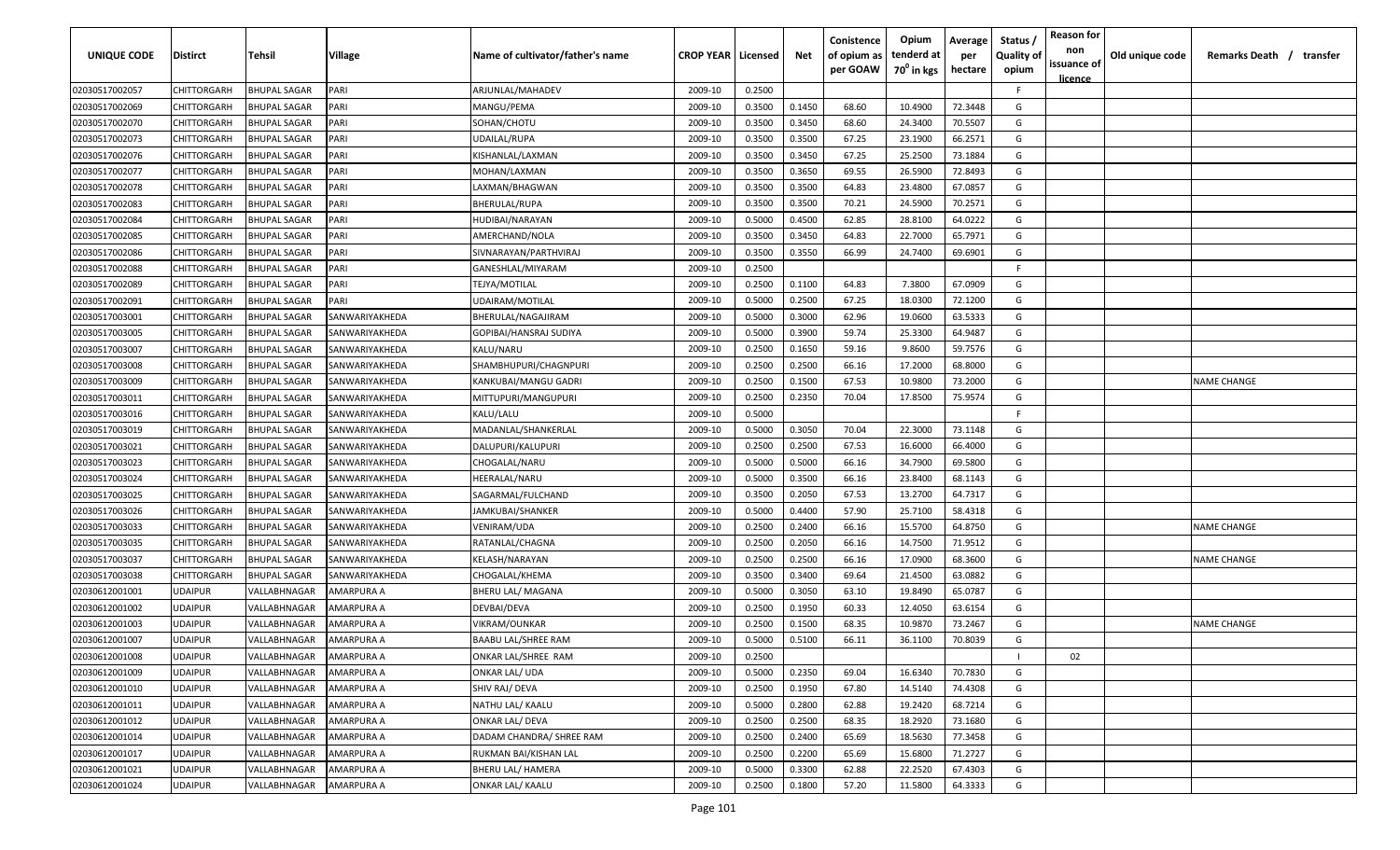| UNIQUE CODE    | <b>Distirct</b> | Tehsil                     | <b>Village</b>    | Name of cultivator/father's name | <b>CROP YEAR   Licensed</b> |        | Net    | Conistence<br>of opium as<br>per GOAW | Opium<br>tenderd at<br>70 <sup>°</sup> in kgs | Average<br>per<br>hectare | Status<br><b>Quality of</b><br>opium | <b>Reason for</b><br>non<br>issuance of<br><u>licence</u> | Old unique code | Remarks Death / transfer |
|----------------|-----------------|----------------------------|-------------------|----------------------------------|-----------------------------|--------|--------|---------------------------------------|-----------------------------------------------|---------------------------|--------------------------------------|-----------------------------------------------------------|-----------------|--------------------------|
| 02030612001027 | <b>JDAIPUR</b>  | VALLABHNAGAR               | AMARPURA A        | NARAYAN LAL/ UDAY LAL            | 2009-10                     | 0.2500 | 0.2550 | 65.69                                 | 17.7560                                       | 69.6314                   | G                                    |                                                           |                 |                          |
| 02030612001031 | JDAIPUR         | VALLABHNAGAR               | AMARPURA A        | BHERU LAL/ HIRA                  | 2009-10                     | 0.2500 | 0.2600 | 67.80                                 | 18.6970                                       | 71.9115                   | G                                    |                                                           |                 |                          |
| 02030612001036 | <b>JDAIPUR</b>  | VALLABHNAGAR               | AMARPURA A        | KHEMA/CHENA                      | 2009-10                     | 0.2500 |        |                                       |                                               |                           | -F                                   |                                                           |                 | TRANSFER/KHERODA         |
| 02030612001037 | <b>JDAIPUR</b>  | VALLABHNAGAR               | AMARPURA A        | DEVILAL/UDAY LAL                 | 2009-10                     | 0.5000 | 0.1000 | 66.11                                 | 7.2980                                        | 72.9800                   | G                                    |                                                           |                 |                          |
| 02030612001041 | <b>JDAIPUR</b>  | VALLABHNAGAR               | AMARPURA A        | NARAYAN/ ONKAR                   | 2009-10                     | 0.5000 | 0.1250 | 69.04                                 | 9.2060                                        | 73.6480                   | G                                    |                                                           |                 |                          |
| 02030612001044 | <b>JDAIPUR</b>  | VALLABHNAGAR               | AMARPURA A        | SAVLIBAI/HARIRAM                 | 2009-10                     | 0.2500 | 0.2500 | 69.04                                 | 18.7260                                       | 74.9040                   | G                                    |                                                           |                 | NAME CHANGE              |
| 02030612001045 | JDAIPUR         | VALLABHNAGAR               | AMARPURA A        | <b>BAGDI RAM/ GOGA</b>           | 2009-10                     | 0.2500 | 0.2450 | 60.33                                 | 14.9960                                       | 61.2082                   | G                                    |                                                           |                 |                          |
| 02030612001046 | JDAIPUR         | <b><i>VALLABHNAGAR</i></b> | AMARPURA A        | SHYAM LAL/ GHASEE                | 2009-10                     | 0.5000 | 0.5050 | 62.88                                 | 33.9050                                       | 67.1386                   | G                                    |                                                           |                 |                          |
| 02030612001048 | JDAIPUR         | VALLABHNAGAR               | AMARPURA A        | SHANKAR/ UDAY LAL                | 2009-10                     | 0.5000 | 0.1750 | 65.69                                 | 12.1510                                       | 69.4343                   | G                                    |                                                           |                 |                          |
| 02030612001049 | JDAIPUR         | VALLABHNAGAR               | AMARPURA A        | ASHOK/KISHNA                     | 2009-10                     | 0.5000 | 0.2900 | 65.69                                 | 20.3900                                       | 70.3103                   | G                                    |                                                           |                 |                          |
| 02030612001055 | JDAIPUR         | VALLABHNAGAR               | AMARPURA A        | KISHANLAL/JASRAJ                 | 2009-10                     | 0.5000 | 0.3050 | 62.88                                 | 20.1000                                       | 65.9016                   | G                                    |                                                           |                 |                          |
| 02030612001056 | <b>JDAIPUR</b>  | <b><i>VALLABHNAGAR</i></b> | AMARPURA A        | RAM CHANDRA/ DALI CHAND          | 2009-10                     | 0.2500 | 0.2450 | 62.39                                 | 15.5450                                       | 63.4490                   | G                                    |                                                           |                 |                          |
| 02030612001063 | <b>JDAIPUR</b>  | VALLABHNAGAR               | AMARPURA A        | MANGIBAI/ONKAR                   | 2009-10                     | 0.5000 | 0.2650 | 65.69                                 | 17.8420                                       | 67.3283                   | G                                    |                                                           |                 |                          |
| 02030612001064 | <b>JDAIPUR</b>  | <b><i>VALLABHNAGAR</i></b> | AMARPURA A        | CHOGA LAL/ BHAGWAN               | 2009-10                     | 0.3500 |        |                                       |                                               |                           | E                                    |                                                           |                 |                          |
| 02030612001065 | <b>JDAIPUR</b>  | <b>VALLABHNAGAR</b>        | AMARPURA A        | VARDA/ KHEMA                     | 2009-10                     | 0.5000 | 0.2900 | 62.80                                 | 19.5850                                       | 67.5345                   | G                                    |                                                           |                 |                          |
| 02030612001066 | <b>JDAIPUR</b>  | <b><i>VALLABHNAGAR</i></b> | AMARPURA A        | AMBA LAL/GHASEE                  | 2009-10                     | 0.5000 | 0.2900 | 66.11                                 | 19.8400                                       | 68.4138                   | G                                    |                                                           |                 |                          |
| 02030612001067 | <b>JDAIPUR</b>  | <b><i>VALLABHNAGAR</i></b> | AMARPURA A        | DHAPU/BHURA                      | 2009-10                     | 0.2500 | 0.2450 | 69.04                                 | 18.4610                                       | 75.3510                   | G                                    |                                                           |                 |                          |
| 02030612001068 | <b>JDAIPUR</b>  | VALLABHNAGAR               | AMARPURA A        | RAMESHWEAR/ JAYCHAND             | 2009-10                     | 0.5000 | 0.2050 | 65.69                                 | 14.5520                                       | 70.9854                   | G                                    |                                                           |                 |                          |
| 02030612001069 | JDAIPUR         | VALLABHNAGAR               | AMARPURA A        | TULSI RAM/BAGDA                  | 2009-10                     | 0.5000 | 0.5100 | 62.39                                 | 4.7420                                        | 9.2980                    | G                                    | 04                                                        |                 |                          |
| 02030612001071 | <b>JDAIPUR</b>  | VALLABHNAGAR               | AMARPURA A        | DEVI LAL/ GANGA RAM              | 2009-10                     | 0.2500 | 0.2400 | 62.39                                 | 16.2270                                       | 67.6125                   | G                                    |                                                           |                 |                          |
| 02030612001072 | <b>JDAIPUR</b>  | VALLABHNAGAR               | AMARPURA A        | PRAKASH CHANDRA/ SAWAI LAL       | 2009-10                     | 0.5000 | 0.2450 | 69.04                                 | 17.5790                                       | 71.7510                   | G                                    |                                                           |                 |                          |
| 02030612001077 | <b>JDAIPUR</b>  | VALLABHNAGAR               | AMARPURA A        | ONKAR/ MAGANA                    | 2009-10                     | 0.5000 | 0.2950 | 65.69                                 | 20.4330                                       | 69.2644                   | G                                    |                                                           |                 |                          |
| 02030612001081 | <b>JDAIPUR</b>  | VALLABHNAGAR               | AMARPURA A        | ROSHNI/JAY CHAND                 | 2009-10                     | 0.5000 | 0.1950 | 69.04                                 | 14.0350                                       | 71.9744                   | G                                    |                                                           |                 |                          |
| 02030612001082 | JDAIPUR         | VALLABHNAGAR               | AMARPURA A        | KANA RAM/ PAKU                   | 2009-10                     | 0.2500 | 0.2400 | 65.69                                 | 16.4900                                       | 68.7083                   | G                                    |                                                           |                 |                          |
| 02030612001084 | <b>JDAIPUR</b>  | <b><i>VALLABHNAGAR</i></b> | AMARPURA A        | CHOGA LAL/ SHIV RAM              | 2009-10                     | 0.5000 | 0.4900 | 62.88                                 | 33.9490                                       | 69.2837                   | G                                    |                                                           |                 |                          |
| 02030612001085 | <b>JDAIPUR</b>  | VALLABHNAGAR               | AMARPURA A        | RATAN LAL/ PAKU                  | 2009-10                     | 0.5000 | 0.2950 | 62.88                                 | 19.7110                                       | 66.8169                   | G                                    |                                                           |                 |                          |
| 02030612001086 | JDAIPUR         | VALLABHNAGAR               | AMARPURA A        | GOPAL/ BHERU                     | 2009-10                     | 0.5000 | 0.3500 | 60.33                                 | 22.8310                                       | 65.2314                   | G                                    |                                                           |                 |                          |
| 02030612001087 | JDAIPUR         | VALLABHNAGAR               | AMARPURA A        | DEVENDRA/ JEET MAL               | 2009-10                     | 0.2500 | 0.2150 | 68.35                                 | 15.1830                                       | 70.6186                   | G                                    |                                                           |                 |                          |
| 02030612001089 | <b>JDAIPUR</b>  | VALLABHNAGAR               | AMARPURA A        | PARTHIBAI/BHANA                  | 2009-10                     | 0.5000 | 0.4850 | 68.35                                 | 34.4250                                       | 70.9794                   | G                                    |                                                           |                 | TRANSFER/KHERODA         |
| 02030612001091 | JDAIPUR         | VALLABHNAGAR               | AMARPURA A        | NARAYAN/ MANGU                   | 2009-10                     | 0.2500 | 0.2300 | 68.35                                 | 16.2370                                       | 70.5957                   | G                                    |                                                           |                 |                          |
| 02030612001105 | <b>JDAIPUR</b>  | <b>VALLABHNAGAR</b>        | AMARPURA A        | SHUKHALA BAI/ RAJMAL             | 2009-10                     | 0.2500 | 0.2300 | 68.35                                 | 17.5140                                       | 76.1478                   | G                                    |                                                           |                 |                          |
| 02030612001108 | <b>JDAIPUR</b>  | <b><i>VALLABHNAGAR</i></b> | AMARPURA A        | VARDI BAI/ VENA                  | 2009-10                     | 0.5000 | 0.2650 | 69.04                                 | 19.6580                                       | 74.1811                   | G                                    |                                                           |                 |                          |
| 02030612001113 | <b>JDAIPUR</b>  | <b><i>VALLABHNAGAR</i></b> | AMARPURA A        | ARJUN LAL/BHAGWAN                | 2009-10                     | 0.2500 | 0.1900 | 69.04                                 | 14.3260                                       | 75.4000                   | G                                    |                                                           |                 | TRANSFER/KHERODA         |
| 02030612001122 | <b>JDAIPUR</b>  | VALLABHNAGAR               | AMARPURA A        | RAMESHWAR/DEVA                   | 2009-10                     | 0.2500 |        |                                       |                                               |                           | -F                                   |                                                           |                 |                          |
| 02030612001124 | UDAIPUR         | VALLABHNAGAR               | AMARPURA A        | LOGAR (AMARA)/ KELASH            | 2009-10                     | 0.5000 | 0.2950 | 69.04                                 | 22.1430                                       | 75.0610                   | G                                    |                                                           |                 |                          |
| 02030612001125 | UDAIPUR         | VALLABHNAGAR               | <b>AMARPURA A</b> | HARI SHANKAR/SHOBHALAL           | 2009-10                     | 0.2500 | 0.1600 | 68.35                                 | 11.1930                                       | 69.9563                   | G                                    |                                                           |                 | TRANSFER/KHERODA         |
| 02030612001126 | <b>JDAIPUR</b>  | VALLABHNAGAR               | AMARPURA A        | LAKHMA/BHEEMA                    | 2009-10                     | 0.2500 | 0.2400 | 72.29                                 | 19.4500                                       | 81.0417                   | G                                    |                                                           |                 | TRANSFER/KHERODA         |
| 02030612001129 | <b>UDAIPUR</b>  | VALLABHNAGAR               | AMARPURA A        | GOPAL/ SHIV RAM                  | 2009-10                     | 0.5000 | 0.2850 | 69.04                                 | 21.1630                                       | 74.2561                   | G                                    |                                                           |                 |                          |
| 02030612001130 | <b>JDAIPUR</b>  | VALLABHNAGAR               | AMARPURA A        | SHOKIN/ NATHU                    | 2009-10                     | 0.2500 | 0.2550 | 62.39                                 | 16.5890                                       | 65.0549                   | G                                    |                                                           |                 |                          |
| 02030612001134 | <b>JDAIPUR</b>  | VALLABHNAGAR               | AMARPURA A        | SHAMBHU/ KAJOD                   | 2009-10                     | 0.2500 | 0.1550 | 62.39                                 | 10.1070                                       | 65.2065                   | G                                    |                                                           |                 |                          |
| 02030612001135 | <b>JDAIPUR</b>  | <b><i>VALLABHNAGAR</i></b> | AMARPURA A        | SURESH CHANDRA/ BHAGWAN          | 2009-10                     | 0.2500 | 0.2550 | 62.39                                 | 16.6510                                       | 65.2980                   | G                                    |                                                           |                 |                          |
| 02030612001138 | <b>JDAIPUR</b>  | <b><i>VALLABHNAGAR</i></b> | AMARPURA A        | BHURA/ VENI RAM                  | 2009-10                     | 0.2500 | 0.2500 | 62.39                                 | 16.0900                                       | 64.3600                   | G                                    |                                                           |                 |                          |
| 02030612001140 | <b>JDAIPUR</b>  | VALLABHNAGAR               | AMARPURA A        | ONKAR/ HEERA GIR                 | 2009-10                     | 0.2500 | 0.1850 | 67.80                                 | 13.7640                                       | 74.4000                   | G                                    |                                                           |                 | TRANSFER/MENAR           |
| 02030612001141 | UDAIPUR         | VALLABHNAGAR               | AMARPURA A        | PREMBAI/SAWAILAL                 | 2009-10                     | 0.5000 | 0.2900 | 69.91                                 | 21.3340                                       | 73.5655                   | G                                    |                                                           |                 |                          |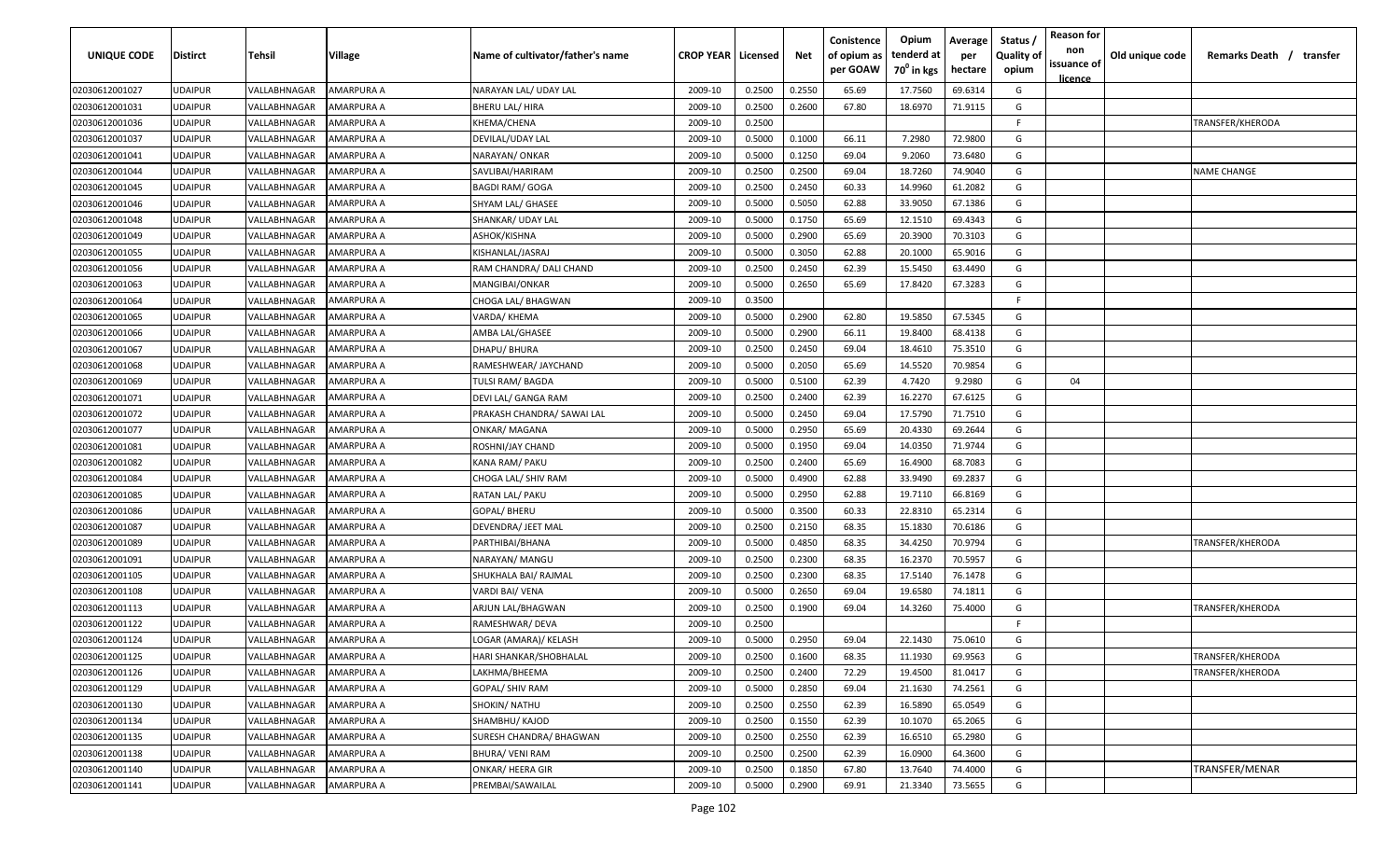| UNIQUE CODE    | <b>Distirct</b> | Tehsil       | Village           | Name of cultivator/father's name | <b>CROP YEAR   Licensed</b> |        | Net    | Conistence<br>of opium as<br>per GOAW | Opium<br>tenderd at<br>70 <sup>°</sup> in kgs | Average<br>per<br>hectare | Status<br><b>Quality of</b><br>opium | <b>Reason for</b><br>non<br>issuance of | Old unique code | Remarks Death / transfer |
|----------------|-----------------|--------------|-------------------|----------------------------------|-----------------------------|--------|--------|---------------------------------------|-----------------------------------------------|---------------------------|--------------------------------------|-----------------------------------------|-----------------|--------------------------|
|                |                 |              |                   |                                  |                             |        |        |                                       |                                               |                           |                                      | licence                                 |                 |                          |
| 02030612001153 | <b>UDAIPUR</b>  | VALLABHNAGAR | AMARPURA B        | RUKMANIBAI/UDAILAL               | 2009-10                     | 0.2500 | 0.2450 | 63.90                                 | 4.2360                                        | 17.2900                   | G                                    | 04                                      |                 |                          |
| 02030612001154 | <b>UDAIPUR</b>  | VALLABHNAGAR | AMARPURA B        | CHAMPALAL/UDA                    | 2009-10                     | 0.2500 | 0.2000 | 61.56                                 | 13.4780                                       | 67.3900                   | G                                    |                                         |                 |                          |
| 02030612001156 | <b>UDAIPUR</b>  | VALLABHNAGAR | AMARPURA B        | KHEMA/BHAJJA                     | 2009-10                     | 0.2500 | 0.0950 | 69.91                                 | 7.3550                                        | 77.4210                   | G                                    |                                         |                 |                          |
| 02030612001158 | <b>UDAIPUR</b>  | VALLABHNAGAR | AMARPURA B        | GOKAL/MAGNA                      | 2009-10                     | 0.2500 | 0.2450 | 69.91                                 | 18.3390                                       | 74.8530                   | G                                    |                                         |                 |                          |
| 02030612001161 | <b>UDAIPUR</b>  | VALLABHNAGAR | AMARPURA B        | MANGILAL/NATHULAL                | 2009-10                     | 0.5000 | 0.1950 | 67.80                                 | 14.4170                                       | 73.9330                   | G                                    |                                         |                 |                          |
| 02030612001162 | <b>UDAIPUR</b>  | VALLABHNAGAR | AMARPURA B        | GOPAL/KAMLACHAND                 | 2009-10                     | 0.5000 | 0.3800 | 63.90                                 | 26.4390                                       | 69.5760                   | G                                    |                                         |                 | TRANSFER/KHERODA         |
| 02030612001166 | <b>UDAIPUR</b>  | VALLABHNAGAR | AMARPURA B        | ONKAR/VAJERAM                    | 2009-10                     | 0.2500 | 0.1900 | 63.90                                 | 13.2210                                       | 69.5840                   | G                                    |                                         |                 |                          |
| 02030612001167 | <b>UDAIPUR</b>  | VALLABHNAGAR | AMARPURA B        | BHURIBAI/LAKSHMIRAM              | 2009-10                     | 0.2500 | 0.1000 | 69.91                                 | 7.4350                                        | 74.3500                   | G                                    |                                         |                 |                          |
| 02030612001172 | <b>UDAIPUR</b>  | VALLABHNAGAR | AMARPURA B        | BHANWARLAL/VENA-I                | 2009-10                     | 0.2500 | 0.2050 | 65.67                                 | 14.2130                                       | 69.3320                   | G                                    |                                         |                 |                          |
| 02030612001183 | <b>UDAIPUR</b>  | VALLABHNAGAR | AMARPURA B        | NANDLAL/JASHRAJ                  | 2009-10                     | 0.2500 | 0.2450 | 63.90                                 | 16.8270                                       | 68.6820                   | G                                    |                                         |                 |                          |
| 02030612001189 | <b>UDAIPUR</b>  | VALLABHNAGAR | AMARPURA A        | IAYRAJ/HIRALAL                   | 2009-10                     | 0.2500 |        |                                       |                                               |                           | N                                    | 11                                      |                 |                          |
| 02030612001190 | <b>UDAIPUR</b>  | VALLABHNAGAR | AMARPURA A        | IASRAJ/RUPA JANAWA               | 2009-10                     | 0.2500 | 0.1450 | 62.39                                 | 9.8970                                        | 68.2552                   | G                                    |                                         |                 |                          |
| 02030612001196 | <b>UDAIPUR</b>  | VALLABHNAGAR | AMARPURA A        | HIRALAL/BHERULAL                 | 2009-10                     | 0.2500 |        |                                       |                                               |                           | F.                                   |                                         |                 |                          |
| 02030612001197 | <b>UDAIPUR</b>  | VALLABHNAGAR | AMARPURA A        | UDAILAL/LACHIRAM                 | 2009-10                     | 0.2500 | 0.2450 | 60.33                                 | 15.5920                                       | 63.6408                   | G                                    |                                         |                 |                          |
| 02030612001198 | <b>UDAIPUR</b>  | VALLABHNAGAR | AMARPURA A        | VIPINGIRI/SHAMBHUGIRI            | 2009-10                     | 0.2500 | 0.2200 | 68.35                                 | 14.8350                                       | 67.4318                   | G                                    |                                         |                 |                          |
| 02030612001199 | <b>UDAIPUR</b>  | VALLABHNAGAR | AMARPURA A        | KASTURIBAI/BABARU                | 2009-10                     | 0.5000 | 0.3100 | 62.88                                 | 20.1720                                       | 65.0710                   | G                                    |                                         |                 | TRANSFER/KHERODA         |
| 02030612001201 | <b>UDAIPUR</b>  | VALLABHNAGAR | AMARPURA A        | CHUNNILAL/JAYRAJ                 | 2009-10                     | 0.2500 |        |                                       |                                               |                           | F.                                   |                                         |                 |                          |
| 02030612001202 | <b>UDAIPUR</b>  | VALLABHNAGAR | AMARPURA A        | JAYCHAND/KHEMA                   | 2009-10                     | 0.3500 | 0.3200 | 62.39                                 | 21.0310                                       | 65.7219                   | G                                    |                                         |                 |                          |
| 02030612001203 | <b>UDAIPUR</b>  | VALLABHNAGAR | AMARPURA B        | GANPATPURI/SHAMBHUPURI           | 2009-10                     | 0.2500 | 0.1950 | 66.12                                 | 13.2850                                       | 68.1280                   | G                                    |                                         |                 |                          |
| 02030612001204 | <b>UDAIPUR</b>  | VALLABHNAGAR | AMARPURA B        | ONKARPURI/SHAMBHUPURI            | 2009-10                     | 0.2500 | 0.2000 | 62.18                                 | 12.9290                                       | 64.6450                   | G                                    |                                         |                 |                          |
| 02030612001205 | <b>UDAIPUR</b>  | VALLABHNAGAR | AMARPURA B        | BHERULAL/UDA                     | 2009-10                     | 0.2500 | 0.1300 | 61.56                                 | 8.3110                                        | 63.9310                   | G                                    |                                         |                 |                          |
| 02030612001207 | <b>UDAIPUR</b>  | VALLABHNAGAR | AMARPURA B        | BHARATKISHOR/SOHANLAL            | 2009-10                     | 0.5000 | 0.2350 | 69.91                                 | 16.9440                                       | 72.1020                   | G                                    |                                         |                 | TRANSFER/KHERODA         |
| 02030612001212 | <b>UDAIPUR</b>  | VALLABHNAGAR | AMARPURA B        | SHANIBAI/KHEMRAJ                 | 2009-10                     | 0.2500 | 0.2450 | 65.67                                 | 16.3550                                       | 66.7550                   | G                                    |                                         |                 |                          |
| 02030612001215 | <b>UDAIPUR</b>  | VALLABHNAGAR | AMARPURA B        | LOGAR/UDA                        | 2009-10                     | 0.2500 | 0.2000 | 62.18                                 | 13.2540                                       | 66.2700                   | G                                    |                                         |                 |                          |
| 02030612001218 | <b>UDAIPUR</b>  | VALLABHNAGAR | AMARPURA B        | BHANWARLAL@AMARCHAND/VENA        | 2009-10                     | 0.5000 | 0.2850 | 67.75                                 | 17.4510                                       | 61.2320                   | G                                    |                                         |                 |                          |
| 02030612001221 | <b>UDAIPUR</b>  | VALLABHNAGAR | AMARPURA B        | TEJA/NAVALA                      | 2009-10                     | 0.2500 |        |                                       |                                               |                           | F.                                   |                                         |                 |                          |
| 02030612001222 | <b>UDAIPUR</b>  | VALLABHNAGAR | AMARPURA B        | ONKARLAL/PARTHA                  | 2009-10                     | 0.5000 | 0.2900 | 63.90                                 | 19.2800                                       | 66.4830                   | G                                    |                                         |                 |                          |
| 02030612001223 | <b>UDAIPUR</b>  | VALLABHNAGAR | AMARPURA B        | VARDICHANDRA/MAGNAJAT            | 2009-10                     | 0.2500 | 0.2500 | 66.12                                 | 3.2910                                        | 13.1640                   | G                                    | 04                                      |                 |                          |
| 02030612001225 | <b>UDAIPUR</b>  | VALLABHNAGAR | AMARPURA B        | BHAGCHAND/GOTU                   | 2009-10                     | 0.3500 | 0.3100 | 66.12                                 | 22.0850                                       | 71.2420                   | G                                    |                                         |                 |                          |
| 02030612001226 | <b>UDAIPUR</b>  | VALLABHNAGAR | AMARPURA B        | DEVA/NAVLA GADRI                 | 2009-10                     | 0.2500 | 0.2600 | 67.80                                 | 18.1600                                       | 69.8460                   | G                                    |                                         |                 |                          |
| 02030612001229 | <b>UDAIPUR</b>  | VALLABHNAGAR | AMARPURA B        | GOPGIR/NATHUGIR                  | 2009-10                     | 0.2500 | 0.2550 | 61.56                                 | 16.7620                                       | 65.7330                   | G                                    |                                         |                 | TRANSFER/MENAR           |
| 02030612001231 | <b>UDAIPUR</b>  | VALLABHNAGAR | AMARPURA B        | BABULAL/RAMLAL                   | 2009-10                     | 0.5000 | 0.2850 | 59.92                                 | 17.7550                                       | 62.2980                   | G                                    |                                         |                 |                          |
| 02030612001232 | <b>UDAIPUR</b>  | VALLABHNAGAR | AMARPURA B        | DEVA/BABRU                       | 2009-10                     | 0.5000 | 0.2900 | 72.29                                 | 22.4840                                       | 77.5310                   | G                                    |                                         |                 |                          |
| 02030612001236 | <b>UDAIPUR</b>  | VALLABHNAGAR | AMARPURA B        | SIVRAM/NANA RAWAT                | 2009-10                     | 0.2500 | 0.1600 | 65.67                                 | 10.9570                                       | 68.4810                   | G                                    |                                         |                 |                          |
| 02030612001239 | <b>UDAIPUR</b>  | VALLABHNAGAR | AMARPURA B        | RODI/MANGU                       | 2009-10                     | 0.2500 | 0.2300 | 67.80                                 | 15.7400                                       | 68.4350                   | G                                    |                                         |                 | <b>NAME CHANGE</b>       |
| 02030612001243 | <b>UDAIPUR</b>  | VALLABHNAGAR | <b>AMARPURA B</b> | ONKAR/UDAILAL                    | 2009-10                     | 0.2500 | 0.2500 | 66.12                                 | 17.5760                                       | 70.3040                   | G                                    |                                         |                 |                          |
| 02030612001245 | <b>UDAIPUR</b>  | VALLABHNAGAR | AMARPURA B        | PRAKASHCHANDRA/LACHIRAM          | 2009-10                     | 0.2500 | 0.2300 | 65.67                                 | 16.0990                                       | 69.9960                   | G                                    |                                         |                 |                          |
| 02030612001246 | <b>UDAIPUR</b>  | VALLABHNAGAR | AMARPURA B        | <b>BHOLI/DEVA</b>                | 2009-10                     | 0.2500 | 0.2600 | 67.80                                 | 19.0260                                       | 73.1770                   | G                                    |                                         |                 |                          |
| 02030612001249 | <b>UDAIPUR</b>  | VALLABHNAGAR | AMARPURA B        | BHAGWAN/MAGNA                    | 2009-10                     | 0.2500 | 0.2100 | 69.91                                 | 2.3560                                        | 11.2190                   | G                                    | 04                                      |                 |                          |
| 02030612001250 | <b>UDAIPUR</b>  | VALLABHNAGAR | AMARPURA B        | NANA/NATHUJI                     | 2009-10                     | 0.5000 | 0.2650 | 69.91                                 | 19.4360                                       | 73.3430                   | G                                    |                                         |                 |                          |
| 02030612001252 | <b>UDAIPUR</b>  | VALLABHNAGAR | AMARPURA B        | KHEMRAJ/GASI                     | 2009-10                     | 0.5000 | 0.3400 | 62.18                                 | 21.6070                                       | 63.5500                   | G                                    |                                         |                 |                          |
| 02030612001254 | <b>UDAIPUR</b>  | VALLABHNAGAR | AMARPURA B        | CHENA/MAGNA                      | 2009-10                     | 0.2500 | 0.1750 | 63.90                                 | 11.8510                                       | 67.7200                   | G                                    |                                         |                 |                          |
| 02030612001257 | <b>UDAIPUR</b>  | VALLABHNAGAR | AMARPURA B        | PRATHA/ONKAR                     | 2009-10                     | 0.2500 | 0.2000 | 66.12                                 | 14.1320                                       | 70.6600                   | G                                    |                                         |                 |                          |
| 02030612001258 | <b>UDAIPUR</b>  | VALLABHNAGAR | AMARPURA B        | SUSHILA/KELASHCHANDRA            | 2009-10                     | 0.2500 | 0.2450 | 66.12                                 | 16.4550                                       | 67.1630                   | G                                    |                                         |                 | <b>NAME CHANGE</b>       |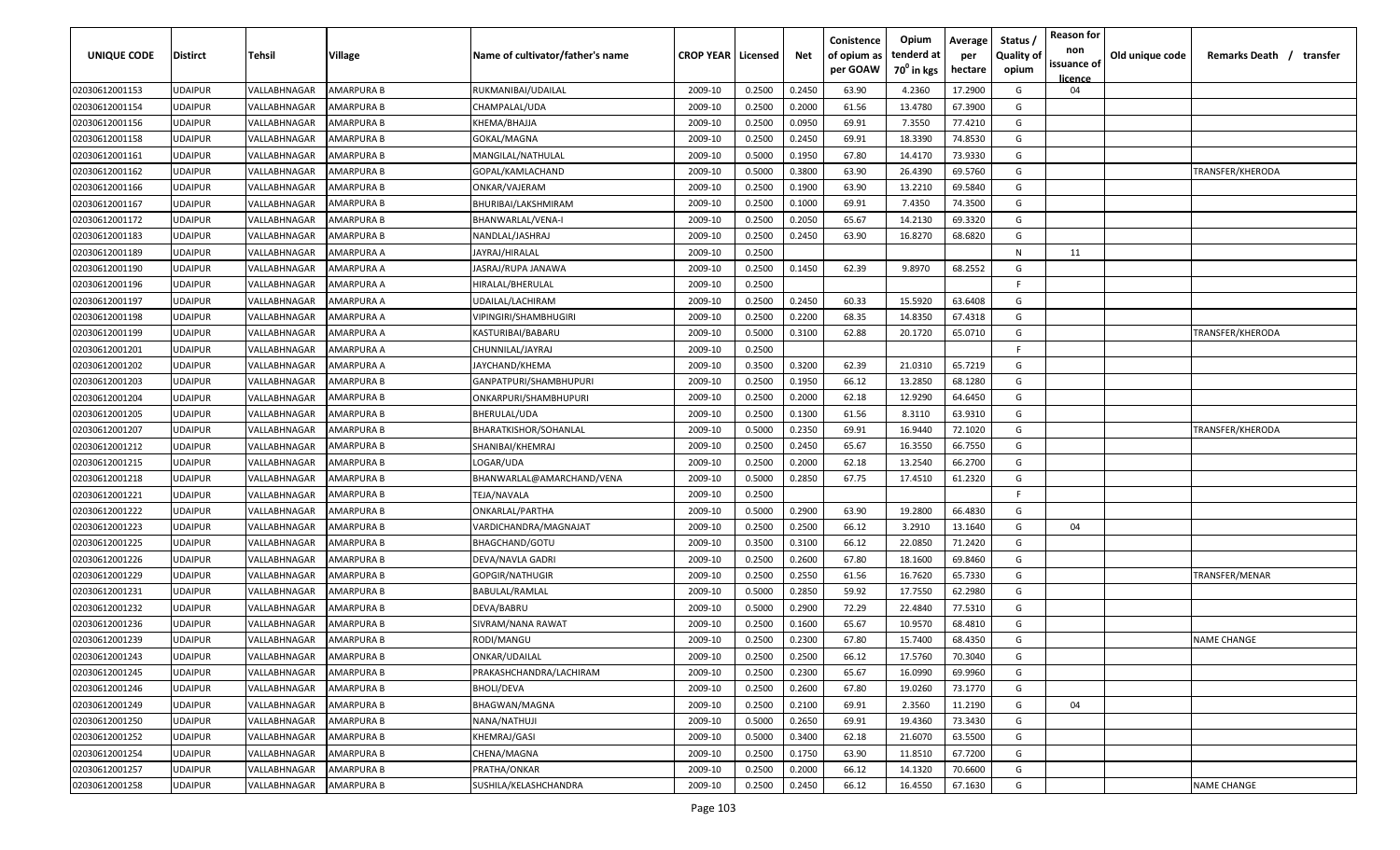| UNIQUE CODE    | <b>Distirct</b> | <b>Tehsil</b>              | <b>Village</b>        | Name of cultivator/father's name | <b>CROP YEAR   Licensed</b> |        | Net    | Conistence<br>of opium as<br>per GOAW | Opium<br>tenderd at<br>70 <sup>0</sup> in kgs | Average<br>per<br>hectare | Status /<br><b>Quality of</b><br>opium | <b>Reason for</b><br>non<br>issuance of<br><u>licence</u> | Old unique code | Remarks Death /<br>transfer |
|----------------|-----------------|----------------------------|-----------------------|----------------------------------|-----------------------------|--------|--------|---------------------------------------|-----------------------------------------------|---------------------------|----------------------------------------|-----------------------------------------------------------|-----------------|-----------------------------|
| 02030612001259 | <b>UDAIPUR</b>  | VALLABHNAGAR               | AMARPURA B            | RAMNARAYAN/NATHU                 | 2009-10                     | 0.2500 | 0.1000 | 65.67                                 | 7.0730                                        | 70.7300                   | G                                      |                                                           |                 |                             |
| 02030612001261 | <b>UDAIPUR</b>  | VALLABHNAGAR               | AMARPURA B            | KISHANLAL/GEHARILAL              | 2009-10                     | 0.2500 | 0.2500 | 63.90                                 | 16.3880                                       | 65.5520                   | G                                      |                                                           |                 |                             |
| 02030612001263 | <b>UDAIPUR</b>  | VALLABHNAGAR               | AMARPURA B            | LALCHAND/TARACHNAD               | 2009-10                     | 0.2500 |        |                                       |                                               |                           | F.                                     |                                                           |                 |                             |
| 02030612001264 | <b>UDAIPUR</b>  | VALLABHNAGAR               | AMARPURA B            | RAMLAL/HIRALAL                   | 2009-10                     | 0.2500 | 0.2000 | 67.80                                 | 14.5710                                       | 72.8550                   | G                                      |                                                           |                 |                             |
| 02030612001270 | <b>UDAIPUR</b>  | VALLABHNAGAR               | AMARPURA B            | RAMLAL/CHAMPA                    | 2009-10                     | 0.5000 | 0.2600 | 63.90                                 | 18.3830                                       | 70.7040                   | G                                      |                                                           |                 |                             |
| 02030612001271 | <b>UDAIPUR</b>  | VALLABHNAGAR               | AMARPURA B            | MOHANLAL/UDA MEGVAL              | 2009-10                     | 0.2500 | 0.1650 | 61.56                                 | 10.5440                                       | 63.9030                   | G                                      |                                                           |                 |                             |
| 02030612001272 | <b>UDAIPUR</b>  | VALLABHNAGAR               | AMARPURA B            | BHERULAL/JASHRAJ                 | 2009-10                     | 0.2500 |        |                                       |                                               |                           | F.                                     |                                                           |                 |                             |
| 02030612001273 | <b>UDAIPUR</b>  | VALLABHNAGAR               | AMARPURA B            | BANSHILAL/KHEMA                  | 2009-10                     | 0.2500 |        |                                       |                                               |                           | F.                                     |                                                           |                 | TRANSFER/KHERODA            |
| 02030612001275 | <b>UDAIPUR</b>  | VALLABHNAGAR               | AMARPURA B            | SHANKARLAL/MODA                  | 2009-10                     | 0.5000 | 0.3500 | 67.80                                 | 24.1240                                       | 68.9260                   | G                                      |                                                           |                 |                             |
| 02030612001276 | UDAIPUR         | VALLABHNAGAR               | AMARPURA B            | SHIVGIRI/HIRAGIRI                | 2009-10                     | 0.2500 |        |                                       |                                               |                           | F.                                     |                                                           |                 |                             |
| 02030612001277 | UDAIPUR         | VALLABHNAGAR               | AMARPURA B            | SURESHKUMHAR/RAMLAL              | 2009-10                     | 0.2500 |        |                                       |                                               |                           | F.                                     |                                                           |                 |                             |
| 02030612001278 | <b>UDAIPUR</b>  | VALLABHNAGAR               | AMARPURA B            | JDAILAL/GOKAL                    | 2009-10                     | 0.5000 | 0.4400 | 63.90                                 | 29.0300                                       | 65.9770                   | G                                      |                                                           |                 | TRANSFER/BHOPA KA KHERA     |
| 02030612001281 | UDAIPUR         | VALLABHNAGAR               | AMARPURA B            | RADHESHYAM/DEEPA                 | 2009-10                     | 0.2500 | 0.2500 | 59.92                                 | 15.6050                                       | 62.4200                   | G                                      |                                                           |                 |                             |
| 02030612001282 | <b>UDAIPUR</b>  | /ALLABHNAGAR               | AMARPURA B            | RAJMAL/MANGILAL                  | 2009-10                     | 0.5000 | 0.1800 | 69.91                                 | 13.5230                                       | 75.1280                   | G                                      |                                                           |                 |                             |
| 02030612001283 | <b>UDAIPUR</b>  | <b><i>VALLABHNAGAR</i></b> | AMARPURA B            | GOTAM/NARAYAN                    | 2009-10                     | 0.5000 | 0.4550 | 66.12                                 | 30.9930                                       | 68.1160                   | G                                      |                                                           |                 |                             |
| 02030612001286 | <b>UDAIPUR</b>  | <b><i>VALLABHNAGAR</i></b> | AMARPURA B            | DAKHI/BHAGWAN                    | 2009-10                     | 0.2500 |        |                                       |                                               |                           | E                                      |                                                           |                 |                             |
| 02030612001288 | <b>UDAIPUR</b>  | VALLABHNAGAR               | AMARPURA B            | BHAGWATILAL/BHERU                | 2009-10                     | 0.3500 | 0.2750 | 62.18                                 | 17.4000                                       | 63.2730                   | G                                      |                                                           |                 |                             |
| 02030612001291 | <b>UDAIPUR</b>  | VALLABHNAGAR               | AMARPURA B            | MANGUGIR/HIRAGIR                 | 2009-10                     | 0.2500 | 0.2250 | 69.91                                 | 2.7570                                        | 12.2530                   | G                                      | 04                                                        |                 |                             |
| 02030612001293 | <b>UDAIPUR</b>  | VALLABHNAGAR               | AMARPURA B            | MANSHUKH/SAWAILAL                | 2009-10                     | 0.5000 |        |                                       |                                               |                           | F.                                     |                                                           |                 |                             |
| 02030612001294 | <b>UDAIPUR</b>  | VALLABHNAGAR               | AMARPURA B            | PRATHVIRAJ/SAKHA                 | 2009-10                     | 0.2500 | 0.1950 | 65.67                                 | 13.6500                                       | 70.0000                   | G                                      |                                                           |                 |                             |
| 02030612001298 | <b>UDAIPUR</b>  | VALLABHNAGAR               | AMARPURA B            | LALU/VENA                        | 2009-10                     | 0.2500 | 0.2550 | 62.18                                 | 17.1090                                       | 67.0940                   | G                                      |                                                           |                 | TRANSFER/KHERODA            |
| 02030612001300 | <b>UDAIPUR</b>  | VALLABHNAGAR               | AMARPURA B            | PURANGIRI/NATHUGIRI              | 2009-10                     | 0.2500 | 0.2400 | 59.91                                 | 18.2490                                       | 76.0380                   | G                                      |                                                           |                 | TRANSFER/MENAR              |
| 02030612001301 | <b>UDAIPUR</b>  | VALLABHNAGAR               | AMARPURA B            | MANGILAL/LACHIRAM JANVA          | 2009-10                     | 0.2500 | 0.1800 | 66.12                                 | 12.2610                                       | 68.1170                   | G                                      |                                                           |                 |                             |
| 02030612001308 | <b>UDAIPUR</b>  | VALLABHNAGAR               | AMARPURA B            | BHANWARLAL/GIRDHARI              | 2009-10                     | 0.2500 | 0.2500 | 65.67                                 | 16.4510                                       | 65.8040                   | G                                      |                                                           |                 |                             |
| 02030612001310 | <b>UDAIPUR</b>  | <b><i>VALLABHNAGAR</i></b> | AMARPURA B            | RAJENDRA/KISHANLAL               | 2009-10                     | 0.2500 | 0.2150 | 62.18                                 | 14.2040                                       | 66.0650                   | G                                      |                                                           |                 |                             |
| 02030612001311 | <b>UDAIPUR</b>  | VALLABHNAGAR               | AMARPURA B            | RAMLAL/GOTU                      | 2009-10                     | 0.2500 | 0.1550 | 61.56                                 | 9.9590                                        | 64.2520                   | G                                      |                                                           |                 |                             |
| 02030612001312 | UDAIPUR         | VALLABHNAGAR               | AMARPURA B            | GOTU/BHAJJA MEGHVAL              | 2009-10                     | 0.2500 | 0.2150 | 65.67                                 | 14.6580                                       | 68.1770                   | G                                      |                                                           |                 |                             |
| 02030612001313 | UDAIPUR         | VALLABHNAGAR               | AMARPURA B            | KHEMRAJ/KEVAL                    | 2009-10                     | 0.5000 | 0.2850 | 66.12                                 | 19.3450                                       | 67.8770                   | G                                      |                                                           |                 |                             |
| 02030612001315 | <b>UDAIPUR</b>  | VALLABHNAGAR               | AMARPURA B            | PRATAPI BAI/GOBINDA              | 2009-10                     | 0.2500 |        |                                       |                                               |                           | F.                                     |                                                           | 02030612049005  | TRANSFER/RUPAWALI           |
| 02030612001316 | <b>UDAIPUR</b>  | VALLABHNAGAR               | AMARPURA B            | <b>BHURA/PEMA DANGI</b>          | 2009-10                     | 0.2500 | 0.2500 | 61.12                                 | 15.1850                                       | 60.7400                   | G                                      |                                                           | 02030612049012  | TRANSFER/RUPAWALI           |
| 02030612001317 | <b>UDAIPUR</b>  | <b>/ALLABHNAGAR</b>        | AMARPURA B            | VENA/UMMED DANGI                 | 2009-10                     | 0.2500 |        |                                       |                                               |                           | F.                                     |                                                           | 02030612049019  | TRANSFER/RUPAWALI           |
| 02030612001318 | <b>UDAIPUR</b>  | <b><i>VALLABHNAGAR</i></b> | AMARPURA B            | RAMA/DEVA DANGI                  | 2009-10                     | 0.2500 |        |                                       |                                               |                           | -F.                                    |                                                           | 02030612049009  | TRANSFER/RUPAWALI           |
| 02030612002001 | <b>UDAIPUR</b>  | VALLABHNAGAR               | AMARPURALOONDA        | UDAYLAL/BHERA                    | 2009-10                     | 0.5000 | 0.4900 | 58.78                                 | 31.2180                                       | 63.7102                   | G                                      |                                                           | 02030612002054  | TRANSFER                    |
| 02030612002002 | <b>UDAIPUR</b>  | VALLABHNAGAR               | AMARPURALOONDA        | BHANIBAI/NARU                    | 2009-10                     | 0.2500 | 0.2400 | 62.24                                 | 15.8790                                       | 66.1625                   | G                                      |                                                           |                 |                             |
| 02030612002008 | <b>UDAIPUR</b>  | VALLABHNAGAR               | AMARPURALOONDA        | MAGANI RAM/KANI RAM              | 2009-10                     | 0.5000 | 0.4900 | 66.25                                 | 32.9990                                       | 67.3449                   | G                                      |                                                           | 02030612002055  | <b>TRANSFER</b>             |
| 02030612002010 | <b>UDAIPUR</b>  | VALLABHNAGAR               | AMARPURALOONDA        | KISHANBAI/CHAGANLAL              | 2009-10                     | 0.2500 | 0.2550 | 62.24                                 | 16.7780                                       | 65.7961                   | G                                      |                                                           |                 |                             |
| 02030612002011 | <b>UDAIPUR</b>  | VALLABHNAGAR               | AMARPURALOONDA        | PEMA/MODA                        | 2009-10                     | 0.2500 | 0.2450 | 62.55                                 | 16.2250                                       | 66.2245                   | G                                      |                                                           |                 |                             |
| 02030612002014 | <b>UDAIPUR</b>  | VALLABHNAGAR               | AMARPURALOONDA        | <b>GORDHAN/BALAM JATTI</b>       | 2009-10                     | 0.5000 | 0.2100 | 66.25                                 | 15.6080                                       | 74.3238                   | G                                      |                                                           | 02030612002056  | <b>TRANSFER</b>             |
| 02030612002016 | <b>UDAIPUR</b>  | VALLABHNAGAR               | AMARPURALOONDA        | GULABKUVAR/LALSINGH              | 2009-10                     | 0.2500 | 0.2350 | 66.15                                 | 16.4110                                       | 69.8340                   | G                                      |                                                           |                 | <b>NAME CHANGE</b>          |
| 02030612002017 | <b>UDAIPUR</b>  | VALLABHNAGAR               | AMARPURALOONDA        | BHABHUTSINGH/RAMSINGH            | 2009-10                     | 0.2500 | 0.2050 | 66.15                                 | 15.3980                                       | 75.1122                   | G                                      |                                                           |                 |                             |
| 02030612002018 | <b>UDAIPUR</b>  | <b><i>VALLABHNAGAR</i></b> | <b>AMARPURALOONDA</b> | BHAGWAN/UDA                      | 2009-10                     | 0.2500 | 0.2400 | 66.15                                 | 16.5390                                       | 68.9125                   | G                                      |                                                           |                 |                             |
| 02030612002019 | <b>UDAIPUR</b>  | <b><i>VALLABHNAGAR</i></b> | <b>AMARPURALOONDA</b> | CHOGA LAL/MAGANI RAM             | 2009-10                     | 0.2500 | 0.2400 | 66.15                                 | 16.8000                                       | 70.0000                   | G                                      |                                                           |                 |                             |
| 02030612002021 | <b>UDAIPUR</b>  | VALLABHNAGAR               | AMARPURALOONDA        | HAGAMIBAI/KISOR                  | 2009-10                     | 0.2500 | 0.2300 | 62.24                                 | 15.5230                                       | 67.4913                   | G                                      |                                                           |                 | <b>NAME CHANGE</b>          |
| 02030612002029 | <b>UDAIPUR</b>  | VALLABHNAGAR               | AMARPURALOONDA        | RAMESHWAR/UADAY LAL JAT          | 2009-10                     | 0.5000 | 0.4750 | 60.09                                 | 31.1220                                       | 65.5200                   | G                                      |                                                           | 02030612002053  | <b>TRANSFER</b>             |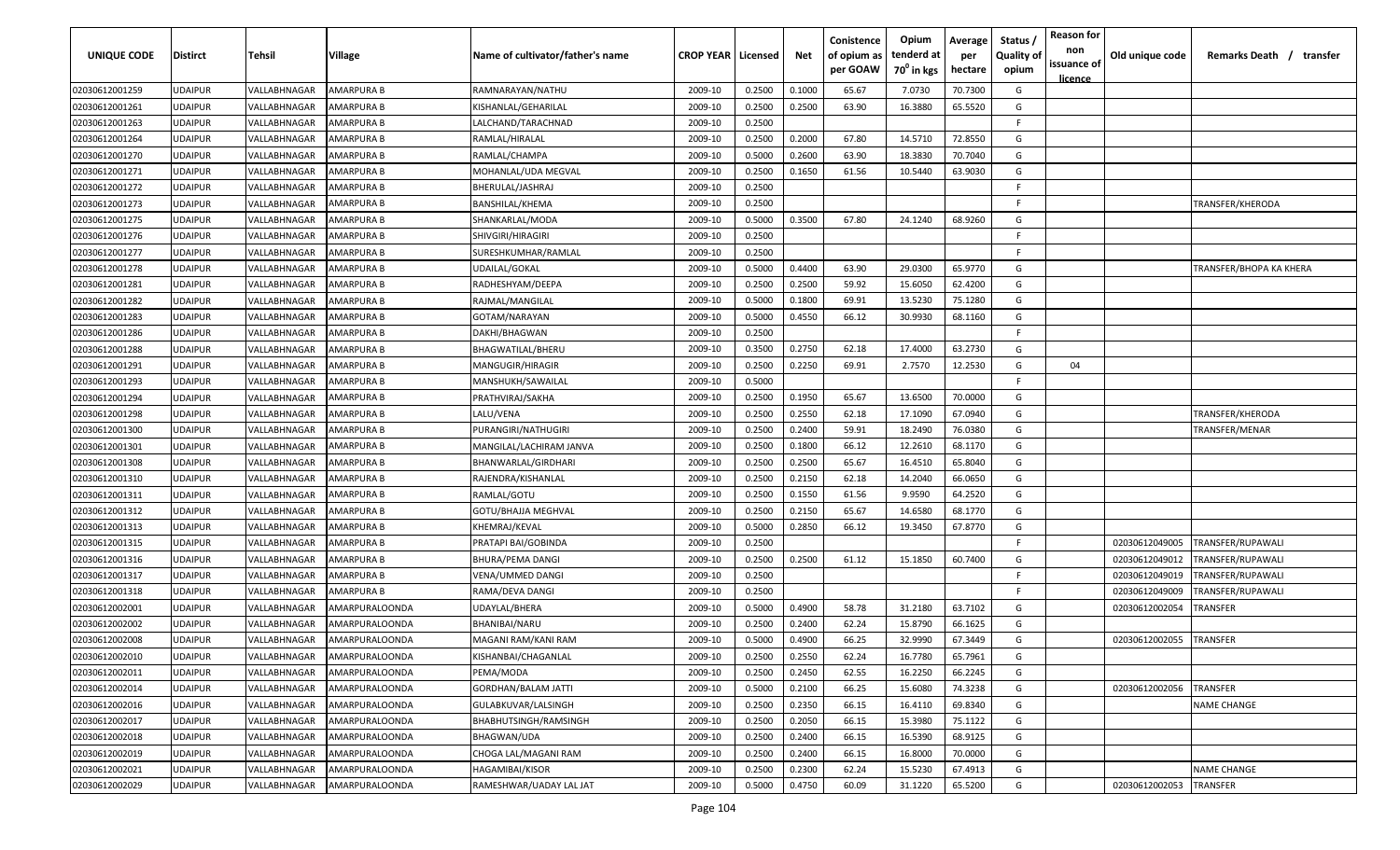| UNIQUE CODE    | <b>Distirct</b> | Tehsil                     | <b>Village</b>        | Name of cultivator/father's name  | <b>CROP YEAR   Licensed</b> |        | Net    | Conistence<br>of opium as<br>per GOAW | Opium<br>tenderd at<br>$70^0$ in kgs | Average<br>per<br>hectare | Status /<br><b>Quality of</b><br>opium | <b>Reason for</b><br>non<br>issuance of<br><u>licence</u> | Old unique code | Remarks Death /<br>transfer |
|----------------|-----------------|----------------------------|-----------------------|-----------------------------------|-----------------------------|--------|--------|---------------------------------------|--------------------------------------|---------------------------|----------------------------------------|-----------------------------------------------------------|-----------------|-----------------------------|
| 02030612002030 | <b>UDAIPUR</b>  | VALLABHNAGAR               | AMARPURALOONDA        | <b>GANGA RAM/DALLA JI</b>         | 2009-10                     | 0.2500 |        |                                       |                                      |                           | F.                                     |                                                           |                 |                             |
| 02030612002031 | <b>UDAIPUR</b>  | VALLABHNAGAR               | AMARPURALOONDA        | CHAMPA LAL/NAWALA JI              | 2009-10                     | 0.2500 | 0.2450 | 62.24                                 | 16.5350                              | 67.4898                   | G                                      |                                                           |                 |                             |
| 02030612002032 | <b>UDAIPUR</b>  | VALLABHNAGAR               | AMARPURALOONDA        | KISHAN LAL/MAGANI RAM             | 2009-10                     | 0.2500 | 0.2200 | 66.15                                 | 15.4950                              | 70.4318                   | G                                      |                                                           |                 |                             |
| 02030612002033 | <b>UDAIPUR</b>  | VALLABHNAGAR               | AMARPURALOONDA        | PRABHU/KELA JAT                   | 2009-10                     | 0.2500 | 0.2400 | 65.62                                 | 16.5190                              | 68.8292                   | G                                      |                                                           |                 |                             |
| 02030612002035 | <b>UDAIPUR</b>  | VALLABHNAGAR               | AMARPURALOONDA        | BHAGWAN/BHERA JI                  | 2009-10                     | 0.2500 |        |                                       |                                      |                           | F.                                     |                                                           |                 |                             |
| 02030612002036 | <b>UDAIPUR</b>  | VALLABHNAGAR               | AMARPURALOONDA        | RAMLAL/NATHU                      | 2009-10                     | 0.2500 | 0.2350 | 66.15                                 | 16.5780                              | 70.5447                   | G                                      |                                                           |                 |                             |
| 02030612002042 | <b>UDAIPUR</b>  | VALLABHNAGAR               | AMARPURALOONDA        | UDAILAL/BHERA(CHOTA)              | 2009-10                     | 0.2500 | 0.2050 | 64.28                                 | 13.7640                              | 67.1415                   | G                                      |                                                           |                 |                             |
| 02030612002043 | <b>UDAIPUR</b>  | VALLABHNAGAR               | AMARPURALOONDA        | ABHAY SINGH/ FATEH SINGH          | 2009-10                     | 0.2500 |        |                                       |                                      |                           | F.                                     |                                                           |                 |                             |
| 02030612002051 | <b>UDAIPUR</b>  | <b><i>VALLABHNAGAF</i></b> | AMARPURALOONDA        | GISIBAI/NARAYAN                   | 2009-10                     | 0.2500 | 0.2500 | 66.15                                 | 18.0130                              | 72.0520                   | G                                      |                                                           |                 | <b>NAME CHANGE</b>          |
| 02030612002053 | <b>UDAIPUR</b>  | VALLABHNAGAR               | AMARPURALOONDA        | MOTI LAL/ TARA CHAND              | 2009-10                     | 0.2500 |        |                                       |                                      |                           | F.                                     |                                                           |                 |                             |
| 02030612002057 | UDAIPUR         | VALLABHNAGAR               | AMARPURALOONDA        | MAGANI RAM/BAJE RAM               | 2009-10                     | 0.2500 | 0.2350 | 64.28                                 | 16.5970                              | 70.6255                   | G                                      |                                                           |                 |                             |
| 02030612002061 | UDAIPUR         | VALLABHNAGAR               | AMARPURALOONDA        | LEHRIBAI/MANGILAL                 | 2009-10                     | 0.2500 |        |                                       |                                      |                           | F.                                     |                                                           |                 | NAME CHANGE                 |
| 02030612006001 | <b>UDAIPUR</b>  | VALLABHNAGAR               | <b>BANSADA</b>        | GANESH/UDA                        | 2009-10                     | 0.2500 | 0.2400 | 63.10                                 | 15.5370                              | 64.7375                   | G                                      |                                                           |                 |                             |
| 02030612006003 | <b>UDAIPUR</b>  | VALLABHNAGAR               | <b>BANSADA</b>        | GANGARAM/HEERA                    | 2009-10                     | 0.2500 |        |                                       |                                      |                           | E                                      |                                                           |                 |                             |
| 02030612006005 | <b>UDAIPUR</b>  | VALLABHNAGAR               | <b>BANSADA</b>        | BHAGWATI/MOTIRAM                  | 2009-10                     | 0.5000 | 0.3900 | 65.72                                 | 25.2520                              | 64.7487                   | G                                      |                                                           | 02030612062025  | TRANSFER                    |
| 02030612006008 | UDAIPUR         | VALLABHNAGAR               | BANSADA               | VIRMAN/UDA                        | 2009-10                     | 0.5000 | 0.5000 | 59.47                                 | 30.9160                              | 61.8320                   | G                                      |                                                           | 02030612062026  | TRANSFER                    |
| 02030612006013 | <b>UDAIPUR</b>  | VALLABHNAGAR               | <b>BANSADA</b>        | OMKAR/MOTILAL                     | 2009-10                     | 0.5000 | 0.3850 | 65.72                                 | 24.9360                              | 64.7688                   | G                                      |                                                           | 02030612062027  | TRANSFER                    |
| 02030612006016 | <b>UDAIPUR</b>  | VALLABHNAGAR               | <b>BANSADA</b>        | MOHANIBAI/PURSHOTTAMLAL           | 2009-10                     | 0.5000 | 0.3100 | 65.72                                 | 19.9320                              | 64.2968                   | G                                      |                                                           | 02030612062028  | <b>TRANSFER</b>             |
| 02030612006021 | <b>UDAIPUR</b>  | VALLABHNAGAR               | <b>BANSADA</b>        | BHURALAL/RUPA                     | 2009-10                     | 0.2500 | 0.2400 | 63.10                                 | 16.0750                              | 66.9792                   | G                                      |                                                           |                 |                             |
| 02030612006025 | <b>UDAIPUR</b>  | VALLABHNAGAR               | BANSADA               | UDAILAL/CHENA                     | 2009-10                     | 0.2500 |        |                                       |                                      |                           | F.                                     |                                                           |                 |                             |
| 02030612006029 | <b>UDAIPUR</b>  | VALLABHNAGAR               | <b>BANSADA</b>        | JEEVRAJ/HEERALAL                  | 2009-10                     | 0.2500 | 0.2400 | 65.72                                 | 16.4080                              | 68.3667                   | G                                      |                                                           |                 |                             |
| 02030612014001 | UDAIPUR         | VALLABHNAGAR               | GARHPURA              | MANOHARSINGH/PRATAPSINGH          | 2009-10                     | 0.3500 | 0.3450 | 62.65                                 | 23.9330                              | 69.3710                   | G                                      |                                                           |                 | TRANSFER/SANGRAMPURA LUNADA |
| 02030612014002 | <b>UDAIPUR</b>  | VALLABHNAGAR               | GARHPURA              | GORDHAN SINGH/KISHAN SINGH        | 2009-10                     | 0.3500 | 0.1450 | 62.20                                 | 9.6300                               | 66.4140                   | G                                      |                                                           |                 | TRANSFER/AMARPURA LUNDA     |
| 02030612014003 | <b>UDAIPUR</b>  | VALLABHNAGAR               | GARHPURA              | PARVAT SINGH/KIASHAN SINGH        | 2009-10                     | 0.3500 | 0.3600 | 65.62                                 | 5.8450                               | 16.2361                   | G                                      | 04                                                        |                 |                             |
| 02030612014005 | UDAIPUR         | VALLABHNAGAF               | GARHPURA              | FATEH KUNWAR/MOHAN SINGH          | 2009-10                     | 0.5000 | 0.2750 | 65.62                                 | 19.6440                              | 71.4327                   | G                                      |                                                           |                 | TRANSFER/SANGRAMPURA LUNADA |
| 02030612014010 | <b>UDAIPUR</b>  | VALLABHNAGAR               | <b>GARHPURA</b>       | BHANWAR SINGH/ MAAN SINGH         | 2009-10                     | 0.5000 | 0.3750 | 65.62                                 | 25.0660                              | 66.8427                   | G                                      |                                                           |                 | TRANSFER/AMARPURA LUNDA     |
| 02030612014013 | <b>UDAIPUR</b>  | VALLABHNAGAR               | GARHPURA              | SHIV SINGH/MOHAN SINGH            | 2009-10                     | 0.2500 | 0.1800 | 62.50                                 | 11.7810                              | 65.4500                   | G                                      |                                                           |                 | TRANSFER/SANGRAMPURA LUNADA |
| 02030612017001 | <b>UDAIPUR</b>  | VALLABHNAGAR               | GOPA KI BHAGAL        | NATHU/BHERA                       | 2009-10                     | 0.2500 | 0.1750 | 62.55                                 | 12.1000                              | 69.1429                   | G                                      |                                                           |                 |                             |
| 02030612017002 | <b>UDAIPUR</b>  | VALLABHNAGAR               | <b>GOPA KI BHAGAL</b> | DAMA/GALLA                        | 2009-10                     | 0.2500 | 0.1000 | 66.25                                 | 6.8430                               | 68.4300                   | G                                      |                                                           |                 |                             |
| 02030612017005 | <b>UDAIPUR</b>  | VALLABHNAGAR               | <b>GOPA KI BHAGAL</b> | CHENA/UDA                         | 2009-10                     | 0.5000 | 0.3900 | 66.25                                 | 27.1900                              | 69.7179                   | G                                      |                                                           |                 |                             |
| 02030612017008 | <b>UDAIPUR</b>  | VALLABHNAGAR               | <b>GOPA KI BHAGAL</b> | <b>DEVA/ GALLA</b>                | 2009-10                     | 0.3500 | 0.2050 | 66.25                                 | 13.9330                              | 67.9659                   | G                                      |                                                           |                 |                             |
| 02030612017010 | <b>UDAIPUR</b>  | <b><i>VALLABHNAGAF</i></b> | GOPA KI BHAGAL        | JAGRUP/BHAGWAN                    | 2009-10                     | 0.3500 | 0.3350 | 66.25                                 | 22.7480                              | 67.9045                   | G                                      |                                                           |                 |                             |
| 02030612017011 | <b>UDAIPUR</b>  | /ALLABHNAGAR               | <b>GOPA KI BHAGAL</b> | NANA/ PURA MEENA                  | 2009-10                     | 0.3500 | 0.3050 | 65.62                                 | 20.5030                              | 67.2230                   | G                                      |                                                           |                 |                             |
| 02030612017014 | <b>UDAIPUR</b>  | VALLABHNAGAR               | <b>GOPA KI BHAGAL</b> | UDA/RAMA                          | 2009-10                     | 0.2500 | 0.0950 | 60.09                                 | 5.6070                               | 59.0211                   | G                                      |                                                           |                 |                             |
| 02030612017026 | <b>UDAIPUR</b>  | VALLABHNAGAR               | <b>GOPA KI BHAGAL</b> | MANSINGH/NATHUSINGH               | 2009-10                     | 0.5000 | 0.2000 | 62.55                                 | 12.4170                              | 62.0850                   | G                                      |                                                           |                 |                             |
| 02030612017029 | <b>UDAIPUR</b>  | VALLABHNAGAR               | <b>GOPA KI BHAGAL</b> | KHARTA / DHANNA                   | 2009-10                     | 0.3500 | 0.2900 | 65.22                                 | 19.8970                              | 68.6103                   | G                                      |                                                           |                 |                             |
| 02030612018001 | <b>UDAIPUR</b>  | VALLABHNAGAR               | <b>HAMERPURA</b>      | SHANKAR LAL/ GOKAL                | 2009-10                     | 0.2500 | 0.2400 | 68.46                                 | 16.2020                              | 67.5083                   | G                                      |                                                           |                 |                             |
| 02030612018004 | <b>UDAIPUR</b>  | VALLABHNAGAR               | <b>HAMERPURA</b>      | <b>BHABHUT SHANKAR/ VEER BHAN</b> | 2009-10                     | 0.5000 | 0.4900 | 66.38                                 | 31.4950                              | 64.2755                   | G                                      |                                                           |                 |                             |
| 02030612018007 | <b>UDAIPUR</b>  | VALLABHNAGAR               | <b>HAMERPURA</b>      | BHERU SINGH/ NAHAR SINGH          | 2009-10                     | 0.2500 | 0.2450 | 68.46                                 | 16.3440                              | 66.7102                   | G                                      |                                                           |                 |                             |
| 02030612018010 | <b>UDAIPUR</b>  | VALLABHNAGAR               | <b>HAMERPURA</b>      | HEERALAL/ GANGADHAR               | 2009-10                     | 0.5000 | 0.1850 | 68.46                                 | 12.3940                              | 66.9946                   | G                                      |                                                           |                 |                             |
| 02030612018013 | <b>UDAIPUR</b>  | VALLABHNAGAR               | <b>HAMERPURA</b>      | SHANKAR NATHA/ MANGINATHA         | 2009-10                     | 0.5000 | 0.2500 | 68.46                                 | 15.2910                              | 61.1640                   | G                                      |                                                           |                 |                             |
| 02030612018014 | <b>UDAIPUR</b>  | VALLABHNAGAR               | HAMERPURA             | GOPI LAL/ SUKH LAL                | 2009-10                     | 0.2500 | 0.2250 | 72.27                                 | 15.8380                              | 70.3911                   | G                                      |                                                           |                 |                             |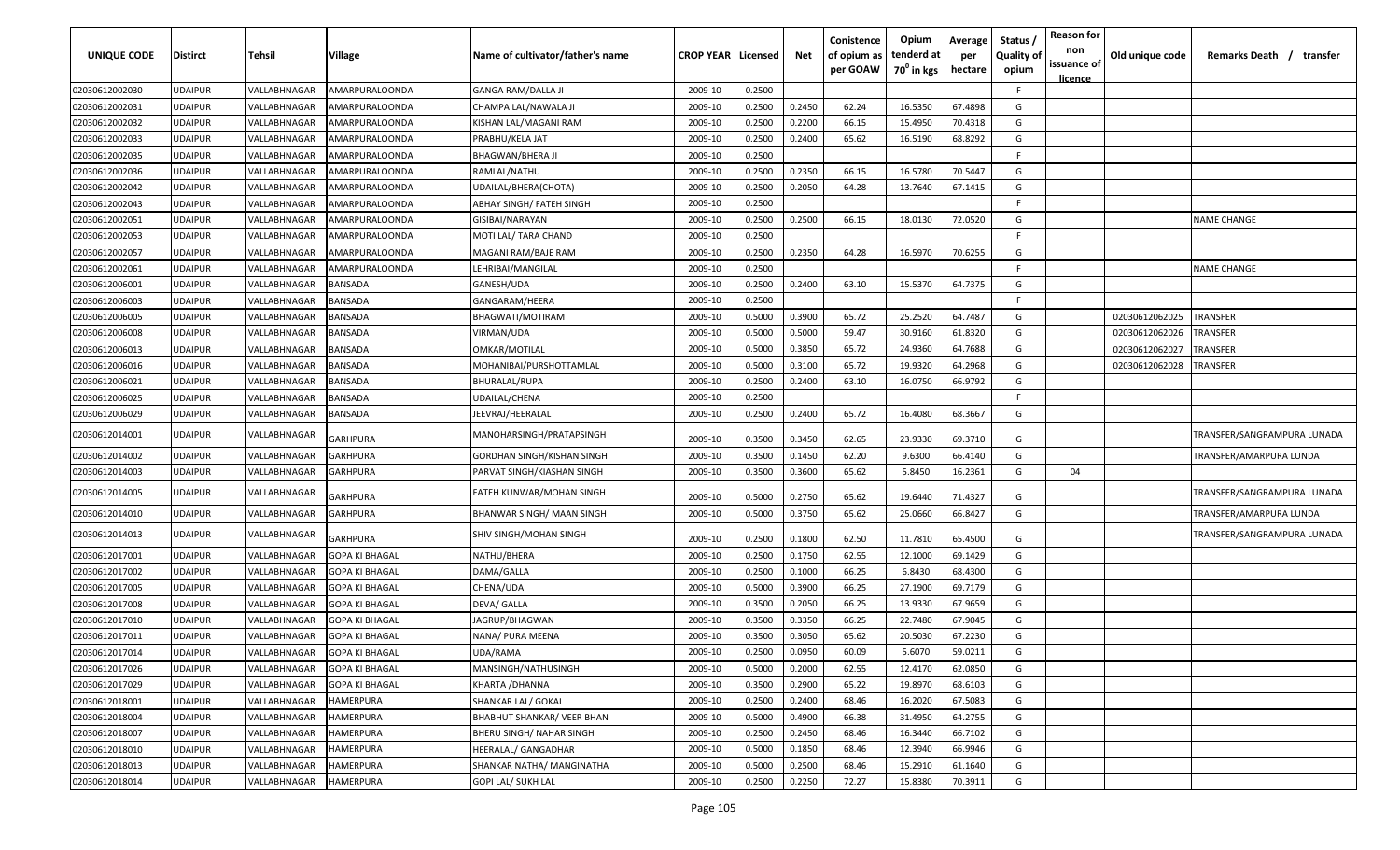| UNIQUE CODE    | <b>Distirct</b> | <b>Tehsil</b> | Village                                     | Name of cultivator/father's name | <b>CROP YEAR   Licensed</b> |        | Net    | Conistence<br>of opium as<br>per GOAW | Opium<br>tenderd at<br>70 <sup>°</sup> in kgs | Average<br>per<br>hectare | Status<br><b>Quality of</b><br>opium | <b>Reason for</b><br>non<br>issuance of<br>licence | Old unique code | Remarks Death /<br>transfer |
|----------------|-----------------|---------------|---------------------------------------------|----------------------------------|-----------------------------|--------|--------|---------------------------------------|-----------------------------------------------|---------------------------|--------------------------------------|----------------------------------------------------|-----------------|-----------------------------|
| 02030612018018 | <b>UDAIPUR</b>  | VALLABHNAGAR  | HAMERPURA                                   | GANGA/MANA                       | 2009-10                     | 0.5000 | 0.4800 | 72.27                                 | 36.1150                                       | 75.2396                   | G                                    |                                                    |                 |                             |
| 02030612018021 | <b>UDAIPUR</b>  | VALLABHNAGAR  | HAMERPURA                                   | PRITHVIRAJ/ VENA                 | 2009-10                     | 0.2500 | 0.2450 | 60.48                                 | 15.5220                                       | 63.3551                   | G                                    |                                                    |                 | TRANSFER / BHOPA KA KHERA   |
| 02030612018022 | <b>UDAIPUR</b>  | VALLABHNAGAR  | HAMERPURA                                   | DHANNA/ GOKAL                    | 2009-10                     | 0.2500 | 0.2050 | 68.46                                 | 13.9270                                       | 67.9366                   | G                                    |                                                    |                 |                             |
| 02030612018027 | <b>UDAIPUR</b>  | VALLABHNAGAR  | <b>HAMERPURA</b>                            | DEVILAL/ PEMA                    | 2009-10                     | 0.5000 | 0.2800 | 72.27                                 | 21.9750                                       | 78.4821                   | G                                    |                                                    |                 | TRANSFER / BHOPA KA KHERA   |
| 02030612018029 | <b>UDAIPUR</b>  | VALLABHNAGAR  | HAMERPURA                                   | RUP LAL/ RAMA                    | 2009-10                     | 0.2500 | 0.0800 | 72.27                                 | 5.8390                                        | 72.9875                   | G                                    |                                                    |                 | TRANSFER / BHOPA KA KHERA   |
| 02030612018030 | <b>UDAIPUR</b>  | VALLABHNAGAR  | HAMERPURA                                   | BHOPA/GODA                       | 2009-10                     | 0.5000 | 0.2450 | 72.27                                 | 18.4960                                       | 75.4939                   | G                                    |                                                    |                 | TRANSFER / BHOPA KA KHERA   |
| 02030612018031 | <b>UDAIPUR</b>  | VALLABHNAGAR  | HAMERPURA                                   | CHUNNILAL/UDA                    | 2009-10                     | 0.2500 | 0.2300 | 72.27                                 | 16.8340                                       | 73.1913                   | G                                    |                                                    | 02030612009007  | TRANSFER / BHOPA KA KHERA   |
| 02030612019001 | <b>UDAIPUR</b>  | VALLABHNAGAR  | HARIYAKHEDA                                 | BHAGVATILAL/BHAJJA               | 2009-10                     | 0.5000 | 0.1250 | 62.94                                 | 8.8430                                        | 70.7440                   | G                                    |                                                    |                 |                             |
| 02030612019002 | <b>UDAIPUR</b>  | VALLABHNAGAR  | HARIYAKHEDA                                 | NANA/GANGARAM                    | 2009-10                     | 0.5000 | 0.3550 | 66.38                                 | 25.5680                                       | 72.0225                   | G                                    |                                                    |                 |                             |
| 02030612019006 | <b>UDAIPUR</b>  | VALLABHNAGAR  | HARIYAKHEDA                                 | KELASH/NANA                      | 2009-10                     | 0.5000 | 0.1900 | 68.46                                 | 15.3540                                       | 80.8105                   | G                                    |                                                    |                 |                             |
| 02030612019023 | <b>UDAIPUR</b>  | VALLABHNAGAR  | HARIYAKHEDA                                 | KHEMSINGH/BHAJJESINGH            | 2009-10                     | 0.5000 | 0.2600 | 62.94                                 | 18.7890                                       | 72.2654                   | G                                    |                                                    |                 |                             |
| 02030612019026 | <b>UDAIPUR</b>  | VALLABHNAGAR  | HARIYAKHEDA                                 | HAMERIBAI/NAZI                   | 2009-10                     | 0.3500 | 0.2050 | 68.46                                 | 14.7540                                       | 71.9707                   | G                                    |                                                    |                 |                             |
| 02030612019028 | <b>UDAIPUR</b>  | VALLABHNAGAR  | HARIYAKHEDA                                 | KHEMSINGH/KERING                 | 2009-10                     | 0.2500 | 0.1250 | 66.38                                 | 9.4900                                        | 75.9200                   | G                                    |                                                    |                 |                             |
| 02030612019032 | <b>UDAIPUR</b>  | VALLABHNAGAR  | HARIYAKHEDA                                 | MOTISINGH/NANUSINGH              | 2009-10                     | 0.5000 | 0.3650 | 68.46                                 | 26.5870                                       | 72.8411                   | G                                    |                                                    |                 |                             |
| 02030612027001 | <b>UDAIPUR</b>  | VALLABHNAGAR  | KARANPUR                                    | BHERULAL/NANDA                   | 2009-10                     | 0.2500 | 0.1950 | 62.24                                 | 12.7600                                       | 65.4359                   | G                                    |                                                    |                 |                             |
| 02030612027002 | <b>UDAIPUR</b>  | VALLABHNAGAR  | KARANPUR                                    | BHERULAL/BHANVARLAL              | 2009-10                     | 0.2500 | 0.1850 | 62.24                                 | 12.0570                                       | 65.1730                   | G                                    |                                                    |                 |                             |
| 02030612027006 | <b>UDAIPUR</b>  | VALLABHNAGAR  | KARANPUR                                    | OMPRAKASH/HARILAL                | 2009-10                     | 0.2500 | 0.1050 | 66.25                                 | 7.3720                                        | 70.2095                   | G                                    |                                                    |                 |                             |
| 02030612027008 | <b>UDAIPUR</b>  | VALLABHNAGAR  | KARANPUR                                    | KELASH/NANDRAM                   | 2009-10                     | 0.5000 |        |                                       |                                               |                           | -F.                                  |                                                    | 02030612001314  | TRANSFER                    |
| 02030612027010 | <b>UDAIPUR</b>  | VALLABHNAGAR  | KARANPUR                                    | KAVARIBAI/MAGNIRAM               | 2009-10                     | 0.2500 | 0.1200 | 60.09                                 | 7.7880                                        | 64.9000                   | G                                    |                                                    |                 |                             |
| 02030612027013 | <b>UDAIPUR</b>  | VALLABHNAGAR  | <b><i>KARANPUR</i></b>                      | RAMCHANDRA/JAGDISH               | 2009-10                     | 0.2500 |        |                                       |                                               |                           | -F.                                  |                                                    |                 |                             |
| 02030612027014 | <b>UDAIPUR</b>  | VALLABHNAGAR  | <b><i>KARANPUR</i></b>                      | DOLATRAM/GULABCHAND              | 2009-10                     | 0.2500 |        |                                       |                                               |                           | F.                                   |                                                    |                 |                             |
| 02030612027016 | <b>UDAIPUR</b>  | VALLABHNAGAR  | KARANPUR                                    | KANVARLAL/RAMLAL                 | 2009-10                     | 0.2500 | 0.1050 | 66.12                                 | 7.3140                                        | 69.6571                   | G                                    |                                                    |                 |                             |
| 02030612027019 | <b>UDAIPUR</b>  | VALLABHNAGAR  | <b><i>KARANPUR</i></b>                      | RAMA/UDA                         | 2009-10                     | 0.5000 |        |                                       |                                               |                           | F.                                   |                                                    | 02030612037129  | TRANSFER                    |
| 02030612029001 | <b>UDAIPUR</b>  | VALLABHNAGAR  | <b><i>CESARPURABADA</i></b>                 | BHAGWANLAL/JAGANNATH             | 2009-10                     | 0.5000 | 0.2000 | 69.70                                 | 15.1460                                       | 75.7300                   | G                                    |                                                    |                 |                             |
| 02030612029002 | <b>UDAIPUR</b>  | VALLABHNAGAR  | <b>ESARPURABADA</b>                         | RADHESHYAM/PRATAP                | 2009-10                     | 0.5000 | 0.3650 | 68.84                                 | 27.1850                                       | 74.4795                   | G                                    |                                                    |                 |                             |
| 02030612029003 | <b>UDAIPUR</b>  | VALLABHNAGAR  | <b>ESARPURABADA</b>                         | KASHIRAM/NANJI                   | 2009-10                     | 0.5000 | 0.2750 | 69.70                                 | 21.8260                                       | 79.3673                   | G                                    |                                                    |                 |                             |
| 02030612029004 | <b>UDAIPUR</b>  | VALLABHNAGAR  | <b><i>CESARPURABADA</i></b>                 | SAVLAL/MOTI                      | 2009-10                     | 0.5000 | 0.2200 | 68.84                                 | 16.4590                                       | 74.8136                   | G                                    |                                                    |                 |                             |
| 02030612029005 | <b>UDAIPUR</b>  | VALLABHNAGAR  | <b><i>CESARPURABADA</i></b>                 | CHATURBHUJ/TEJA                  | 2009-10                     | 0.5000 | 0.2000 | 71.78                                 | 15.6480                                       | 78.2400                   | G                                    |                                                    |                 |                             |
| 02030612029006 | <b>UDAIPUR</b>  | VALLABHNAGAR  | <b><esarpurabada< b=""></esarpurabada<></b> | SAVITRIBAI/PYARA                 | 2009-10                     | 0.5000 | 0.3200 | 65.71                                 | 21.9920                                       | 68.7250                   | G                                    |                                                    |                 |                             |
| 02030612029007 | <b>UDAIPUR</b>  | VALLABHNAGAR  | <b><i>CESARPURABADA</i></b>                 | DADAMCHAND/BHERULAL              | 2009-10                     | 0.5000 | 0.3000 | 69.26                                 | 23.1920                                       | 77.3067                   | G                                    |                                                    |                 |                             |
| 02030612029008 | <b>UDAIPUR</b>  | VALLABHNAGAR  | KESARPURABADA                               | SHIVNARAYAN/DEVA                 | 2009-10                     | 0.5000 |        |                                       |                                               |                           | N                                    |                                                    |                 |                             |
| 02030612029009 | <b>UDAIPUR</b>  | VALLABHNAGAR  | KESARPURABADA                               | RATANLAL/JAGANNATH               | 2009-10                     | 0.5000 | 0.2100 | 68.84                                 | 16.2960                                       | 77.6000                   | G                                    |                                                    |                 |                             |
| 02030612029011 | <b>UDAIPUR</b>  | VALLABHNAGAR  | <b><i>CESARPURABADA</i></b>                 | RAMLAL/KISHNA                    | 2009-10                     | 0.3500 | 0.1850 | 68.84                                 | 13.6920                                       | 74.0108                   | G                                    |                                                    |                 |                             |
| 02030612029012 | <b>UDAIPUR</b>  | VALLABHNAGAR  | <b>ESARPURABADA</b>                         | MANGILAL/SHANKAR                 | 2009-10                     | 0.5000 | 0.2300 | 69.70                                 | 16.9880                                       | 73.8609                   | G                                    |                                                    |                 |                             |
| 02030612029013 | <b>UDAIPUR</b>  | VALLABHNAGAR  | <b><i>CESARPURABADA</i></b>                 | BHURALAL/MANGILAL                | 2009-10                     | 0.2500 | 0.2350 | 68.06                                 | 16.9950                                       | 72.3191                   | G                                    |                                                    |                 | <b>NAME CHANGE</b>          |
| 02030612029014 | <b>UDAIPUR</b>  | VALLABHNAGAR  | <b>KESARPURABADA</b>                        | JAGDISH/DOLA                     | 2009-10                     | 0.3500 | 0.2000 | 69.70                                 | 14.9650                                       | 74.8250                   | G                                    |                                                    |                 |                             |
| 02030612029015 | <b>UDAIPUR</b>  | VALLABHNAGAR  | KESARPURABADA                               | MOHANLAL/GHEESA                  | 2009-10                     | 0.5000 | 0.4800 | 65.71                                 | 34.2090                                       | 71.2688                   | G                                    |                                                    |                 |                             |
| 02030612029016 | <b>UDAIPUR</b>  | VALLABHNAGAR  | KESARPURABADA                               | BADRILAL/JAGANNATH               | 2009-10                     | 0.5000 | 0.4350 | 65.71                                 | 30.8180                                       | 70.8460                   | G                                    |                                                    |                 |                             |
| 02030612029017 | <b>UDAIPUR</b>  | VALLABHNAGAR  | KESARPURABADA                               | NARAYAN/GOKUL                    | 2009-10                     | 0.3500 | 0.2200 | 65.70                                 | 15.9000                                       | 72.2727                   | G                                    |                                                    |                 |                             |
| 02030612029018 | <b>UDAIPUR</b>  | VALLABHNAGAR  | KESARPURABADA                               | MANGILAL/MOTI                    | 2009-10                     | 0.5000 | 0.4350 | 68.84                                 | 33.2240                                       | 76.3770                   | G                                    |                                                    |                 |                             |
| 02030612029020 | <b>UDAIPUR</b>  | VALLABHNAGAR  | KESARPURABADA                               | RAMIBAI/CHHAGANLAL               | 2009-10                     | 0.2500 | 0.2050 | 65.71                                 | 14.7450                                       | 71.9268                   | G                                    |                                                    |                 | <b>NAME CHANGE</b>          |
| 02030612029021 | <b>UDAIPUR</b>  | VALLABHNAGAR  | KESARPURABADA                               | RATANLAL/MOTI                    | 2009-10                     | 0.5000 | 0.3150 | 65.71                                 | 22.5930                                       | 71.7238                   | G                                    |                                                    |                 |                             |
| 02030612029023 | <b>UDAIPUR</b>  | VALLABHNAGAR  | KESARPURABADA                               | RAMESHWAR/NARAYAN                | 2009-10                     | 0.5000 | 0.2000 | 68.84                                 | 14.2210                                       | 71.1050                   | G                                    |                                                    |                 |                             |
| 02030612029024 | <b>UDAIPUR</b>  | VALLABHNAGAR  | KESARPURABADA                               | DEVILAL/SHANKAR                  | 2009-10                     | 0.5000 | 0.2000 | 65.71                                 | 13.9970                                       | 69.9850                   | G                                    |                                                    |                 |                             |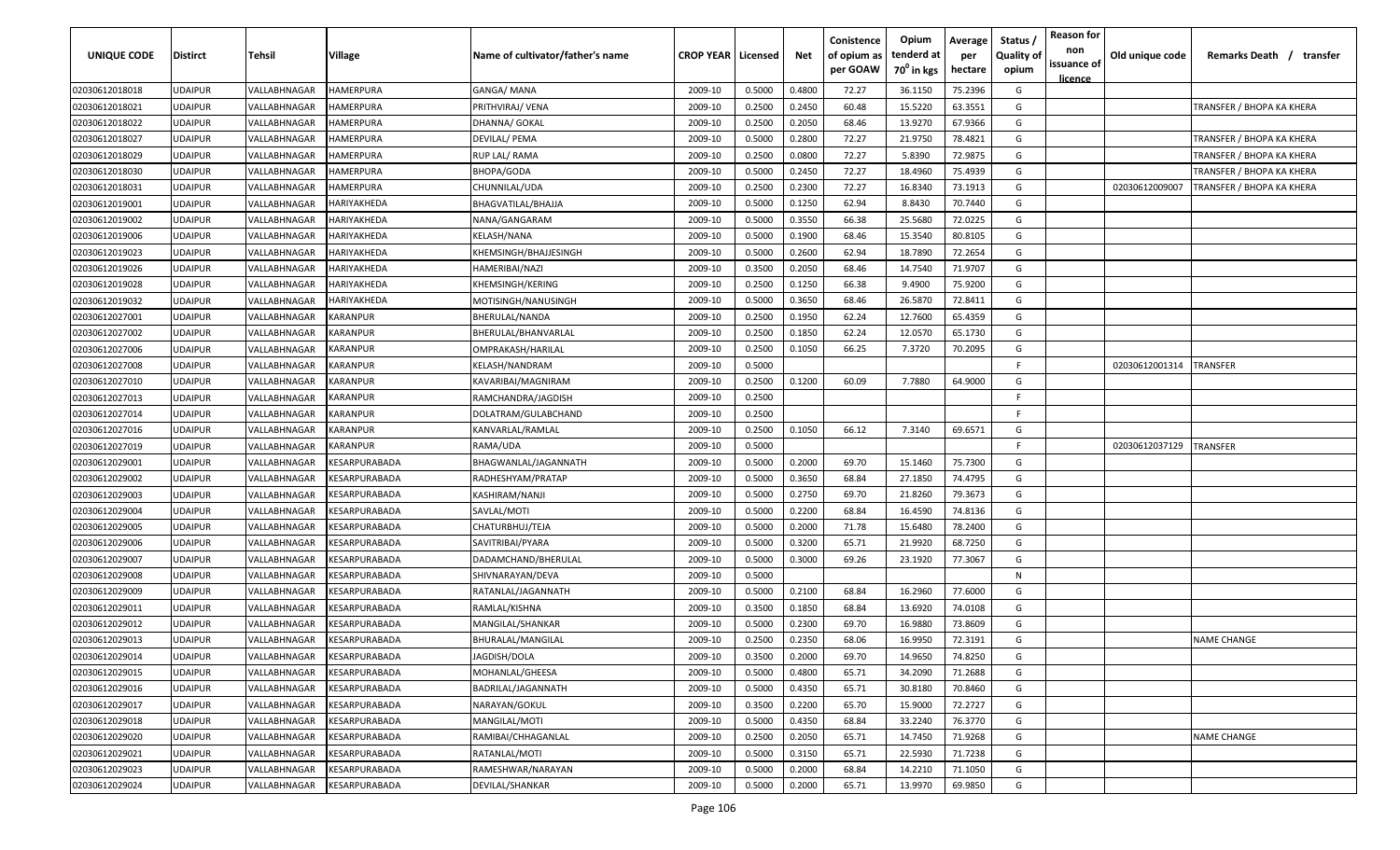| UNIQUE CODE    | <b>Distirct</b> | Tehsil       | Village                                     | Name of cultivator/father's name | <b>CROP YEAR   Licensed</b> |        | Net    | Conistence<br>of opium as | Opium<br>tenderd at    | Average<br>per | Status<br><b>Quality of</b> | <b>Reason for</b><br>non<br>issuance of | Old unique code | Remarks Death / transfer |
|----------------|-----------------|--------------|---------------------------------------------|----------------------------------|-----------------------------|--------|--------|---------------------------|------------------------|----------------|-----------------------------|-----------------------------------------|-----------------|--------------------------|
|                |                 |              |                                             |                                  |                             |        |        | per GOAW                  | 70 <sup>0</sup> in kgs | hectare        | opium                       | <u>licence</u>                          |                 |                          |
| 02030612029025 | <b>UDAIPUR</b>  | VALLABHNAGAR | KESARPURABADA                               | MADANLAL/SHIVLAL                 | 2009-10                     | 0.5000 | 0.2850 | 68.84                     | 21.4700                | 75.3333        | G                           |                                         |                 |                          |
| 02030612029026 | <b>UDAIPUR</b>  | VALLABHNAGAR | <b><esarpurabada< b=""></esarpurabada<></b> | UDAILAL/SHANKAR                  | 2009-10                     | 0.5000 | 0.2950 | 69.19                     | 22.3100                | 75.6271        | G                           |                                         |                 |                          |
| 02030612029027 | <b>UDAIPUR</b>  | VALLABHNAGAR | <b><i>CESARPURABADA</i></b>                 | GOPILAL/MOTI                     | 2009-10                     | 0.5000 | 0.3600 | 69.19                     | 26.6040                | 73.9000        | G                           |                                         |                 |                          |
| 02030612029030 | <b>UDAIPUR</b>  | VALLABHNAGAR | <b><i>CESARPURABADA</i></b>                 | BHANVARIBAI/BADRILAL             | 2009-10                     | 0.5000 | 0.2000 | 69.19                     | 15.0550                | 75.2750        | G                           |                                         |                 |                          |
| 02030612029031 | <b>UDAIPUR</b>  | VALLABHNAGAR | <b><i>CESARPURABADA</i></b>                 | DALCHAND/NATHU                   | 2009-10                     | 0.5000 | 0.2200 | 68.06                     | 15.9570                | 72.5318        | G                           |                                         |                 |                          |
| 02030612029032 | <b>UDAIPUR</b>  | VALLABHNAGAR | <b><i>CESARPURABADA</i></b>                 | KHUSBABAI/SHOUKEENLAL            | 2009-10                     | 0.5000 | 0.2950 | 69.19                     | 22.4320                | 76.0407        | G                           |                                         |                 |                          |
| 02030612029033 | <b>UDAIPUR</b>  | VALLABHNAGAR | <b><i>CESARPURABADA</i></b>                 | ROSHANLAL/CHUNNILAL              | 2009-10                     | 0.5000 | 0.2000 | 65.70                     | 13.8020                | 69.0100        | G                           |                                         |                 |                          |
| 02030612029034 | <b>UDAIPUR</b>  | VALLABHNAGAR | <b><i>CESARPURABADA</i></b>                 | SANTOSHLAL/CHUNNILAL             | 2009-10                     | 0.5000 | 0.1450 | 69.19                     | 10.7400                | 74.0690        | G                           |                                         |                 |                          |
| 02030612029035 | <b>UDAIPUR</b>  | VALLABHNAGAR | <b><i>CESARPURABADA</i></b>                 | SAVLAL/NANJI                     | 2009-10                     | 0.5000 | 0.4900 | 69.19                     | 36.9480                | 75.4041        | G                           |                                         |                 |                          |
| 02030612029036 | <b>UDAIPUR</b>  | VALLABHNAGAR | <b><i>CESARPURABADA</i></b>                 | MANGILAL/GHISA                   | 2009-10                     | 0.3500 | 0.2900 | 68.84                     | 22.3930                | 77.2172        | G                           |                                         |                 |                          |
| 02030612029037 | <b>UDAIPUR</b>  | VALLABHNAGAR | <b><esarpurabada< b=""></esarpurabada<></b> | NANALAL/PRATAP                   | 2009-10                     | 0.5000 | 0.3000 | 69.19                     | 22.5590                | 75.1967        | G                           |                                         |                 |                          |
| 02030612029038 | <b>UDAIPUR</b>  | VALLABHNAGAR | KESARPURABADA                               | BABULAL/NARAYAN                  | 2009-10                     | 0.5000 | 0.1550 | 69.19                     | 11.1610                | 72.0065        | G                           |                                         |                 |                          |
| 02030612029039 | <b>UDAIPUR</b>  | VALLABHNAGAR | KESARPURABADA                               | KAILASHCHANDRA/BHAGWANLAL        | 2009-10                     | 0.5000 | 0.2500 | 69.26                     | 19.5020                | 78.0080        | G                           |                                         |                 |                          |
| 02030612029040 | <b>UDAIPUR</b>  | VALLABHNAGAR | KESARPURABADA                               | SITARAM/GHISA                    | 2009-10                     | 0.5000 | 0.3000 | 61.72                     | 20.1760                | 67.2533        | G                           |                                         |                 |                          |
| 02030612029041 | <b>UDAIPUR</b>  | VALLABHNAGAR | KESARPURABADA                               | MADANLAL/BADRILAL                | 2009-10                     | 0.5000 | 0.1000 | 69.26                     | 7.9410                 | 79.4100        | G                           |                                         |                 |                          |
| 02030612029042 | <b>UDAIPUR</b>  | VALLABHNAGAR | KESARPURABADA                               | RATANLAL/MANGILAL                | 2009-10                     | 0.5000 | 0.2450 | 69.26                     | 17.8740                | 72.9551        | G                           |                                         |                 |                          |
| 02030612029043 | <b>UDAIPUR</b>  | VALLABHNAGAR | KESARPURABADA                               | SURESHCHANDRA/MANGILAL           | 2009-10                     | 0.5000 | 0.3100 | 65.70                     | 21.7900                | 70.2903        | G                           |                                         |                 |                          |
| 02030612029044 | <b>UDAIPUR</b>  | VALLABHNAGAR | KESARPURABADA                               | SAVLAL/HEMA                      | 2009-10                     | 0.5000 | 0.3000 | 69.26                     | 19.1000                | 63.6667        | G                           |                                         |                 |                          |
| 02030612029046 | <b>UDAIPUR</b>  | VALLABHNAGAR | <b>ESARPURABADA</b>                         | KAILASHCHANDRA/SHANKAR           | 2009-10                     | 0.5000 | 0.1950 | 68.06                     | 13.9870                | 71.7282        | G                           |                                         |                 |                          |
| 02030612029047 | <b>UDAIPUR</b>  | VALLABHNAGAR | <b><i>CESARPURABADA</i></b>                 | NARAYANLAL/SHANKAR               | 2009-10                     | 0.5000 | 0.1900 | 69.26                     | 14.0230                | 73.8053        | G                           |                                         |                 |                          |
| 02030612029048 | <b>UDAIPUR</b>  | VALLABHNAGAR | <b><i>CESARPURABADA</i></b>                 | CHAMPALAL/SHANKAR                | 2009-10                     | 0.2500 | 0.1950 | 68.06                     | 14.8480                | 76.1436        | G                           |                                         |                 |                          |
| 02030612029049 | <b>UDAIPUR</b>  | VALLABHNAGAR | <b><esarpurabada< b=""></esarpurabada<></b> | RATANLAL/PARTHA                  | 2009-10                     | 0.5000 | 0.3350 | 69.26                     | 24.5380                | 73.2478        | G                           |                                         |                 |                          |
| 02030612029050 | <b>UDAIPUR</b>  | VALLABHNAGAR | <b>ESARPURABADA</b>                         | KISHANLAL/NARAYAN                | 2009-10                     | 0.2500 | 0.1800 | 65.70                     | 12.6660                | 70.3667        | G                           |                                         |                 |                          |
| 02030612029051 | <b>UDAIPUR</b>  | VALLABHNAGAR | <b>ESARPURABADA</b>                         | SHOBHLAL/JAYRAJ                  | 2009-10                     | 0.2500 | 0.2000 | 69.26                     | 15.0060                | 75.0300        | G                           |                                         |                 |                          |
| 02030612029052 | <b>UDAIPUR</b>  | VALLABHNAGAR | <b>ESARPURABADA</b>                         | SHAMBHU/CHAMPA                   | 2009-10                     | 0.2500 | 0.1750 | 65.70                     | 12.3770                | 70.7257        | G                           |                                         |                 |                          |
| 02030612029054 | <b>UDAIPUR</b>  | VALLABHNAGAR | <b><i>CESARPURABADA</i></b>                 | BHANWARLAL/MANGILAL              | 2009-10                     | 0.5000 | 0.2700 | 68.06                     | 20.6700                | 76.5556        | G                           |                                         |                 |                          |
| 02030612029055 | <b>UDAIPUR</b>  | VALLABHNAGAR | <b><esarpurabada< b=""></esarpurabada<></b> | PRAKASHCHANDRA/RATANLAL          | 2009-10                     | 0.5000 | 0.2800 | 68.06                     | 21.4810                | 76.7179        | G                           |                                         |                 |                          |
| 02030612029056 | <b>UDAIPUR</b>  | VALLABHNAGAR | <b><esarpurabada< b=""></esarpurabada<></b> | RATANLAL/PARTHA                  | 2009-10                     | 0.5000 | 0.3950 | 65.70                     | 29.9590                | 75.8456        | G                           |                                         |                 |                          |
| 02030612029057 | <b>UDAIPUR</b>  | VALLABHNAGAR | <b><esarpurabada< b=""></esarpurabada<></b> | SHANKAR/KISHANA                  | 2009-10                     | 0.5000 | 0.1950 | 68.06                     | 14.0660                | 72.1333        | G                           |                                         |                 |                          |
| 02030612029058 | <b>UDAIPUR</b>  | VALLABHNAGAR | KESARPURABADA                               | BAGDIRAM/BADRILAL                | 2009-10                     | 0.5000 | 0.2100 | 68.06                     | 15.8200                | 75.3333        | G                           |                                         |                 |                          |
| 02030612029059 | <b>UDAIPUR</b>  | VALLABHNAGAR | KESARPURABADA                               | FHULCHAND/BADRILAL               | 2009-10                     | 0.5000 | 0.2950 | 69.26                     | 22.1810                | 75.1898        | G                           |                                         |                 |                          |
| 02030612032001 | <b>UDAIPUR</b>  | VALLABHNAGAR | KHERODA                                     | UDAILAL/GULABCHAND               | 2009-10                     | 0.2500 | 0.2450 | 65.75                     | 16.0910                | 65.6776        | G                           |                                         |                 |                          |
| 02030612032004 | <b>UDAIPUR</b>  | VALLABHNAGAR | <b>CHERODA</b>                              | HAMERLAL/RUPLAL                  | 2009-10                     | 0.2500 | 0.2600 | 68.84                     | 17.2220                | 66.2385        | G                           |                                         |                 |                          |
| 02030612032006 | <b>UDAIPUR</b>  | VALLABHNAGAR | <b>CHERODA</b>                              | BHANWARLAL/DALU                  | 2009-10                     | 0.2500 |        |                           |                        |                | -F.                         |                                         |                 |                          |
| 02030612032008 | <b>UDAIPUR</b>  | VALLABHNAGAR | KHERODA                                     | JEETMAL/HMERA                    | 2009-10                     | 0.2500 | 0.1450 | 65.75                     | 9.9360                 | 68.5241        | G                           |                                         |                 |                          |
| 02030612032009 | <b>UDAIPUR</b>  | VALLABHNAGAR | <b>KHERODA</b>                              | DEVILAL/RAMA                     | 2009-10                     | 0.2500 | 0.2500 | 62.41                     | 16.2980                | 65.1920        | G                           |                                         |                 | <b>NAME CHANGE</b>       |
| 02030612032010 | <b>UDAIPUR</b>  | VALLABHNAGAR | KHERODA                                     | BADAMIBAI/MANGILAL               | 2009-10                     | 0.3500 | 0.2500 | 68.84                     | 17.8100                | 71.2400        | G                           |                                         |                 |                          |
| 02030612032011 | <b>UDAIPUR</b>  | VALLABHNAGAR | KHERODA                                     | KISHANLAL/NANDA                  | 2009-10                     | 0.2500 | 0.2250 | 58.20                     | 13.6460                | 60.6489        | G                           |                                         |                 |                          |
| 02030612032014 | <b>UDAIPUR</b>  | VALLABHNAGAR | KHERODA                                     | RAMCHANDRA/BHAGCHANDRA           | 2009-10                     | 0.2500 | 0.1600 | 69.70                     | 11.5020                | 71.8875        | G                           |                                         |                 |                          |
| 02030612032017 | <b>UDAIPUR</b>  | VALLABHNAGAR | KHERODA                                     | GEETABAI/MANGILAL                | 2009-10                     | 0.2500 | 0.2150 | 65.75                     | 15.1570                | 70.4977        | G                           |                                         |                 |                          |
| 02030612032018 | <b>UDAIPUR</b>  | VALLABHNAGAR | KHERODA                                     | DALCHAND/LAKSHMIRAM              | 2009-10                     | 0.5000 | 0.1000 | 58.67                     | 7.2000                 | 72.0000        | G                           |                                         |                 |                          |
| 02030612032019 | <b>UDAIPUR</b>  | VALLABHNAGAR | KHERODA                                     | UDAILAL/RATANLAL                 | 2009-10                     | 0.2500 | 0.2450 | 61.72                     | 16.2440                | 66.3020        | G                           |                                         |                 |                          |
| 02030612032020 | <b>UDAIPUR</b>  | VALLABHNAGAR | KHERODA                                     | TULSHIRAM/DALU                   | 2009-10                     | 0.5000 | 0.3700 | 63.39                     | 24.2300                | 65.4865        | G                           |                                         |                 |                          |
| 02030612032021 | <b>UDAIPUR</b>  | VALLABHNAGAR | KHERODA                                     | SHANKAR/KANA                     | 2009-10                     | 0.3500 | 0.2450 | 63.39                     | 16.2930                | 66.5020        | G                           |                                         |                 |                          |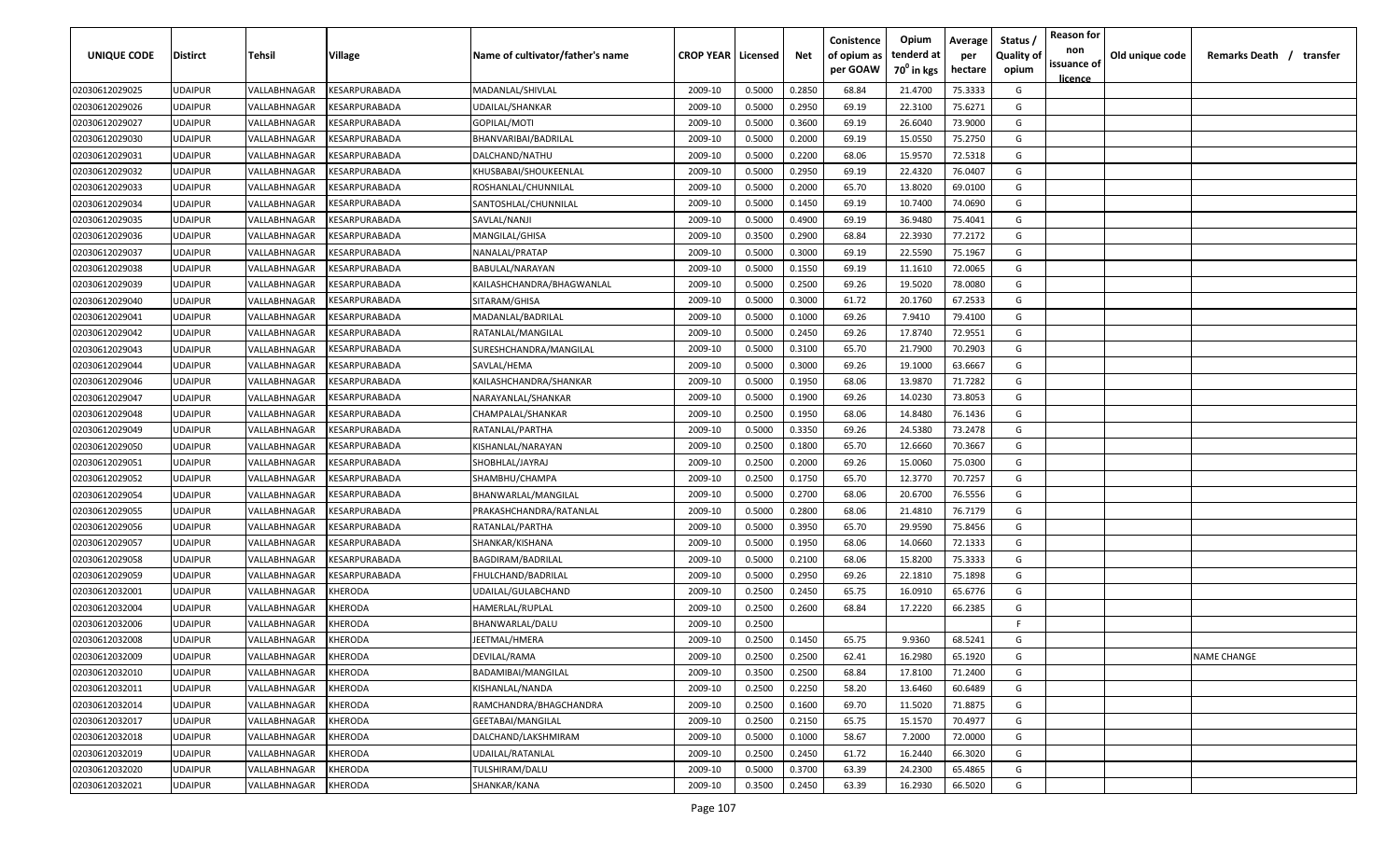| UNIQUE CODE    | <b>Distirct</b> | Tehsil                     | Village           | Name of cultivator/father's name | <b>CROP YEAR   Licensed</b> |        | Net    | Conistence<br>of opium as<br>per GOAW | Opium<br>tenderd at<br>70 <sup>°</sup> in kgs | Average<br>per<br>hectare | Status<br><b>Quality of</b><br>opium | <b>Reason for</b><br>non<br>issuance of<br><u>licence</u> | Old unique code | Remarks Death / transfer |
|----------------|-----------------|----------------------------|-------------------|----------------------------------|-----------------------------|--------|--------|---------------------------------------|-----------------------------------------------|---------------------------|--------------------------------------|-----------------------------------------------------------|-----------------|--------------------------|
| 02030612032022 | <b>JDAIPUR</b>  | VALLABHNAGAR               | <b>KHERODA</b>    | GOKAL/KESHORAM                   | 2009-10                     | 0.2500 | 0.2400 | 65.75                                 | 16.0810                                       | 67.0042                   | G                                    |                                                           |                 |                          |
| 02030612032025 | JDAIPUR         | VALLABHNAGAR               | KHERODA           | SHUKHLAL/LALU                    | 2009-10                     | 0.2500 | 0.2350 | 63.39                                 | 15.5320                                       | 66.0936                   | G                                    |                                                           |                 |                          |
| 02030612032026 | <b>JDAIPUR</b>  | VALLABHNAGAR               | KHERODA           | SHANKAR/RUPA                     | 2009-10                     | 0.2500 | 0.2450 | 63.39                                 | 16.7150                                       | 68.2245                   | G                                    |                                                           |                 |                          |
| 02030612032030 | <b>JDAIPUR</b>  | VALLABHNAGAR               | KHERODA           | GOKAL/GEHRILAL                   | 2009-10                     | 0.3500 | 0.2400 | 62.41                                 | 16.1280                                       | 67.2000                   | G                                    |                                                           |                 |                          |
| 02030612032031 | <b>JDAIPUR</b>  | VALLABHNAGAR               | KHERODA           | MADANLAL/KISHANLAL               | 2009-10                     | 0.2500 | 0.2400 | 63.39                                 | 15.5800                                       | 64.9167                   | G                                    |                                                           |                 | <b>NAME CHANGE</b>       |
| 02030612032033 | <b>JDAIPUR</b>  | VALLABHNAGAR               | KHERODA           | NIRBHAYSINGH/DUNGARSINGH         | 2009-10                     | 0.2500 | 0.1900 | 63.39                                 | 12.1020                                       | 63.6947                   | G                                    |                                                           |                 |                          |
| 02030612032036 | <b>JDAIPUR</b>  | <b><i>VALLABHNAGAR</i></b> | KHERODA           | CHATARSINGH/BHURSINGH            | 2009-10                     | 0.2500 | 0.1600 | 61.72                                 | 10.3920                                       | 64.9500                   | G                                    |                                                           |                 |                          |
| 02030612032037 | <b>JDAIPUR</b>  | <b><i>VALLABHNAGAR</i></b> | KHERODA           | DEVBAI/NANDA                     | 2009-10                     | 0.2500 | 0.2050 | 58.36                                 | 12.7480                                       | 62.1854                   | G                                    |                                                           |                 | <b>NAME CHANGE</b>       |
| 02030612032041 | <b>JDAIPUR</b>  | VALLABHNAGAR               | KHERODA           | SHANKARLAL/MOTILALMETA           | 2009-10                     | 0.2500 | 0.2000 | 65.75                                 | 13.3270                                       | 66.6350                   | G                                    |                                                           |                 |                          |
| 02030612032043 | JDAIPUR         | VALLABHNAGAR               | KHERODA           | MANGILAL/SHREELAL                | 2009-10                     | 0.3500 |        |                                       |                                               |                           | E                                    |                                                           |                 |                          |
| 02030612032044 | JDAIPUR         | VALLABHNAGAR               | KHERODA           | KISHANLAL/JAYCHAND               | 2009-10                     | 0.2500 | 0.2250 | 61.72                                 | 14.6890                                       | 65.2844                   | G                                    |                                                           |                 |                          |
| 02030612032045 | <b>JDAIPUR</b>  | <b><i>VALLABHNAGAR</i></b> | KHERODA           | GANGABAI/NANALAL                 | 2009-10                     | 0.2500 | 0.2500 | 65.75                                 | 16.9270                                       | 67.7080                   | G                                    |                                                           |                 |                          |
| 02030612032046 | <b>JDAIPUR</b>  | <b><i>VALLABHNAGAR</i></b> | KHERODA           | LAXMANSINGH/OUNKARSINGH          | 2009-10                     | 0.2500 |        |                                       |                                               |                           | F.                                   |                                                           |                 |                          |
| 02030612032050 | <b>JDAIPUR</b>  | <b><i>VALLABHNAGAR</i></b> | KHERODA           | UDAYRAM/BHURA                    | 2009-10                     | 0.5000 | 0.2100 | 63.39                                 | 14.9050                                       | 70.9762                   | G                                    |                                                           |                 |                          |
| 02030612032052 | <b>JDAIPUR</b>  | <b><i>VALLABHNAGAR</i></b> | KHERODA           | HUDIBAI/BHERULAL                 | 2009-10                     | 0.2500 | 0.1050 | 58.13                                 | 6.2650                                        | 59.6667                   | G                                    |                                                           | 02030612040003  | TRANSFER/NAME CHANGE     |
| 02030612033007 | <b>JDAIPUR</b>  | <b><i>VALLABHNAGAR</i></b> | KHETAKHEDA        | IAMKUBAI/ONKARLAL                | 2009-10                     | 0.2500 | 0.2450 | 61.13                                 | 15.8120                                       | 64.5388                   | G                                    |                                                           |                 |                          |
| 02030612033010 | <b>JDAIPUR</b>  | <b><i>VALLABHNAGAR</i></b> | KHETAKHEDA        | TULSIBAI/SHANKAR                 | 2009-10                     | 0.2500 | 0.2500 | 65.62                                 | 17.1690                                       | 68.6760                   | G                                    |                                                           |                 |                          |
| 02030612033013 | <b>JDAIPUR</b>  | VALLABHNAGAR               | <b>KHETAKHEDA</b> | NANDRAM/PEMA                     | 2009-10                     | 0.2500 | 0.2350 | 61.13                                 | 14.8050                                       | 63.0000                   | G                                    |                                                           |                 |                          |
| 02030612033017 | JDAIPUR         | VALLABHNAGAR               | KHETAKHEDA        | SHANKAR/BAGDU                    | 2009-10                     | 0.2500 | 0.2500 | 58.78                                 | 15.0280                                       | 60.1120                   | G                                    |                                                           |                 |                          |
| 02030612033023 | <b>JDAIPUR</b>  | VALLABHNAGAR               | KHETAKHEDA        | HIRALAL/NARAYAN                  | 2009-10                     | 0.2500 | 0.2300 | 61.13                                 | 13.6040                                       | 59.1478                   | G                                    |                                                           |                 |                          |
| 02030612033029 | <b>JDAIPUR</b>  | VALLABHNAGAR               | KHETAKHEDA        | RANJITSINGH/ONKAR SINGH          | 2009-10                     | 0.2500 | 0.2500 | 60.09                                 | 14.5720                                       | 58.2880                   | G                                    |                                                           |                 |                          |
| 02030612033048 | <b>JDAIPUR</b>  | VALLABHNAGAR               | KHETAKHEDA        | GHISI/MEGHRAJ                    | 2009-10                     | 0.2500 |        |                                       |                                               |                           |                                      | 02                                                        |                 |                          |
| 02030612033055 | <b>JDAIPUR</b>  | VALLABHNAGAR               | <b>CHETAKHEDA</b> | FATELAL/BABARU                   | 2009-10                     | 0.2500 | 0.2350 | 61.13                                 | 12.5470                                       | 53.3915                   | G                                    | 04                                                        |                 |                          |
| 02030612035002 | <b>JDAIPUR</b>  | VALLABHNAGAR               | <b>ALPURA</b>     | MANGILAL/UDA                     | 2009-10                     | 0.5000 | 0.4900 | 68.39                                 | 33.4720                                       | 68.3102                   | G                                    |                                                           | 02030612053134  | <b>RANSFER</b>           |
| 02030612035004 | <b>JDAIPUR</b>  | <b><i>VALLABHNAGAR</i></b> | LALPURA           | RUPI/SHANKER                     | 2009-10                     | 0.2500 | 0.1550 | 68.39                                 | 10.4380                                       | 67.3419                   | G                                    |                                                           |                 | NAME CHANGE              |
| 02030612035005 | <b>JDAIPUR</b>  | VALLABHNAGAR               | LALPURA           | BHAGGA/KISHANA                   | 2009-10                     | 0.2500 | 0.2550 | 63.41                                 | 17.6340                                       | 69.1529                   | G                                    |                                                           |                 |                          |
| 02030612035007 | JDAIPUR         | VALLABHNAGAR               | <b>ALPURA</b>     | CHAMPALAL/KALU                   | 2009-10                     | 0.2500 | 0.1850 | 68.39                                 | 12.7220                                       | 68.7676                   | G                                    |                                                           |                 |                          |
| 02030612035009 | JDAIPUR         | /ALLABHNAGAR               | ALPURA            | RAMLAL/OUNKAR                    | 2009-10                     | 0.5000 | 0.3700 | 63.41                                 | 23.9870                                       | 64.8297                   | G                                    |                                                           | 02030612062029  | TRANSFER/NAME CHANGE     |
| 02030612035013 | <b>JDAIPUR</b>  | VALLABHNAGAR               | <b>ALPURA</b>     | JDAILAL/KALU                     | 2009-10                     | 0.2500 | 0.1100 | 65.62                                 | 7.4720                                        | 67.9273                   | G                                    |                                                           |                 |                          |
| 02030612035014 | <b>JDAIPUR</b>  | /ALLABHNAGAR               | LALPURA           | BHERA/NARAYAN                    | 2009-10                     | 0.3500 | 0.2800 | 68.39                                 | 18.7690                                       | 67.0321                   | G                                    |                                                           | 02030612050106  | TRANSFER                 |
| 02030612035020 | <b>JDAIPUR</b>  | <b>/ALLABHNAGAR</b>        | LALPURA           | PARTHA/GASHI                     | 2009-10                     | 0.2500 | 0.2300 | 68.39                                 | 14.9310                                       | 64.9174                   | G                                    |                                                           |                 |                          |
| 02030612035022 | <b>JDAIPUR</b>  | /ALLABHNAGAR               | <b>ALPURA</b>     | <b>IAIRAM/MODA</b>               | 2009-10                     | 0.2500 | 0.1900 | 65.62                                 | 13.0440                                       | 68.6526                   | G                                    |                                                           |                 |                          |
| 02030612036002 | <b>JDAIPUR</b>  | <b><i>VALLABHNAGAR</i></b> | LOONDA            | NANIBAI/NATHU                    | 2009-10                     | 0.5000 | 0.5100 | 59.47                                 | 33.9760                                       | 66.6196                   | G                                    |                                                           |                 |                          |
| 02030612036005 | <b>JDAIPUR</b>  | VALLABHNAGAF               | LOONDA            | BHANWAR LAL/SHANKAR LAL          | 2009-10                     | 0.2500 | 0.1200 | 64.28                                 | 8.2690                                        | 68.9083                   | G                                    |                                                           |                 |                          |
| 02030612036010 | UDAIPUR         | VALLABHNAGAR               | LOONDA            | CHUNNI LAL/BHERA                 | 2009-10                     | 0.5000 | 0.4650 | 63.10                                 | 30.9470                                       | 66.5527                   | G                                    |                                                           |                 |                          |
| 02030612036016 | UDAIPUR         | VALLABHNAGAR               | LOONDA            | RAMA/DEVA                        | 2009-10                     | 0.3500 |        |                                       |                                               |                           | -F                                   |                                                           |                 |                          |
| 02030612036019 | <b>JDAIPUR</b>  | VALLABHNAGAR               | LOONDA            | SHAYAMSINGH/BHAVANISINGH         | 2009-10                     | 0.5000 | 0.2800 | 64.28                                 | 19.3340                                       | 69.0500                   | G                                    |                                                           |                 |                          |
| 02030612036024 | <b>UDAIPUR</b>  | VALLABHNAGAR               | LOONDA            | BHANWARLAL/GOKAL                 | 2009-10                     | 0.3500 | 0.3100 | 66.12                                 | 21.5580                                       | 69.5419                   | G                                    |                                                           |                 |                          |
| 02030612036025 | <b>JDAIPUR</b>  | VALLABHNAGAR               | LOONDA            | BHERU/BABRU                      | 2009-10                     | 0.2500 | 0.2050 | 64.28                                 | 12.7380                                       | 62.1366                   | G                                    |                                                           | 02030612003004  | TRANSFER                 |
| 02030612036026 | <b>JDAIPUR</b>  | VALLABHNAGAR               | LOONDA            | BABRU/KALU                       | 2009-10                     | 0.2500 | 0.2250 | 64.28                                 | 15.6270                                       | 69.4533                   | G                                    |                                                           | 02030612003008  | TRANSFER                 |
| 02030612036027 | <b>JDAIPUR</b>  | <b><i>VALLABHNAGAR</i></b> | LOONDA            | BHERUSINGH/CHAMANSINGH           | 2009-10                     | 0.5000 | 0.4000 | 65.72                                 | 27.1490                                       | 67.8725                   | G                                    |                                                           | 02030612038006  | TRANSFER                 |
| 02030612036028 | <b>JDAIPUR</b>  | <b><i>VALLABHNAGAR</i></b> | LOONDA            | BHAWARSINGH/SIVSINGH             | 2009-10                     | 0.2500 | 0.2600 | 66.12                                 | 16.3860                                       | 63.0231                   | G                                    |                                                           |                 |                          |
| 02030612036029 | <b>JDAIPUR</b>  | <b>VALLABHNAGAR</b>        | LOONDA            | LAXMICHAND/MAGNIRAM              | 2009-10                     | 0.5000 | 0.1000 | 66.12                                 | 7.2360                                        | 72.3600                   | G                                    |                                                           | 02030612047062  | TRANSFER                 |
| 02030612037001 | UDAIPUR         | VALLABHNAGAR               | <b>MENAR</b>      | PRITVI RAJ/ GIRDHARI LAL         | 2009-10                     | 0.5000 | 0.3000 | 61.30                                 | 18.8300                                       | 62.7667                   | G                                    |                                                           |                 |                          |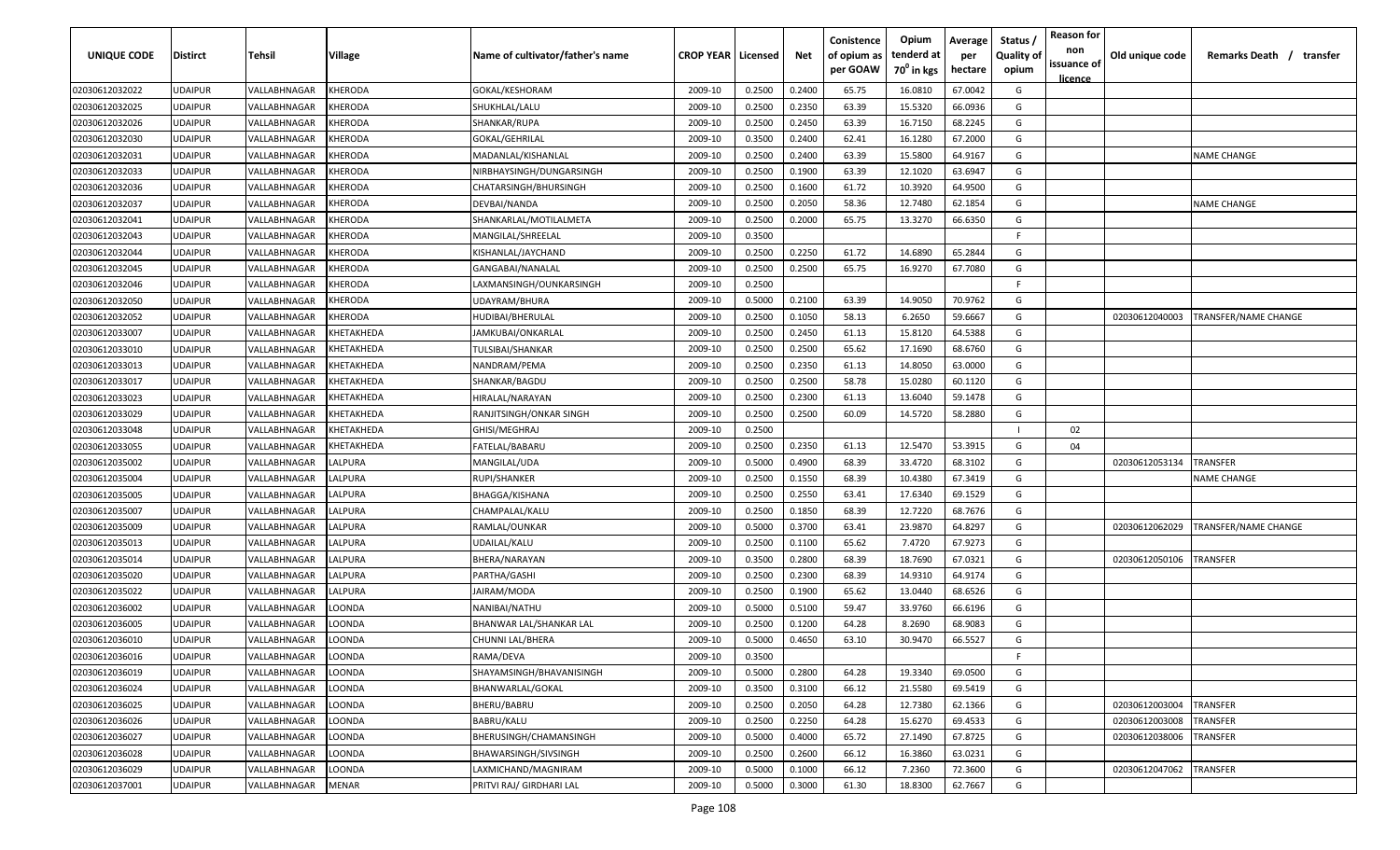| UNIQUE CODE    | <b>Distirct</b> | Tehsil       | Village      | Name of cultivator/father's name  | <b>CROP YEAR   Licensed</b> |        | Net    | Conistence<br>of opium as<br>per GOAW | Opium<br>tenderd at<br>70 <sup>0</sup> in kgs | Average<br>per<br>hectare | Status<br><b>Quality of</b><br>opium | <b>Reason for</b><br>non<br>issuance of | Old unique code | Remarks Death / transfer |
|----------------|-----------------|--------------|--------------|-----------------------------------|-----------------------------|--------|--------|---------------------------------------|-----------------------------------------------|---------------------------|--------------------------------------|-----------------------------------------|-----------------|--------------------------|
| 02030612037002 | <b>UDAIPUR</b>  | VALLABHNAGAR | MENAR        | PARABHU LAL/KISHAN LAL            | 2009-10                     | 0.2500 | 0.2200 | 61.34                                 | 14.7150                                       | 66.8864                   | G                                    | <u>licence</u>                          |                 |                          |
| 02030612037004 | <b>UDAIPUR</b>  | VALLABHNAGAR | MENAR        | <b>GOPI LAL/ SHANKAR LAL</b>      | 2009-10                     | 0.2500 | 0.2000 | 58.59                                 | 12.7360                                       | 63.6800                   | G                                    |                                         |                 |                          |
| 02030612037005 | <b>UDAIPUR</b>  | VALLABHNAGAR | MENAR        | HEERA LAL/ BHERU LAL              | 2009-10                     | 0.3500 | 0.0750 | 65.41                                 | 5.0470                                        | 67.2933                   | G                                    |                                         |                 |                          |
| 02030612037006 | <b>UDAIPUR</b>  | VALLABHNAGAR | MENAR        | MANGI LAL/ PRITVI RAJ             | 2009-10                     | 0.3500 | 0.0750 | 63.69                                 | 5.2260                                        | 69.6800                   | G                                    |                                         |                 |                          |
| 02030612037009 | <b>UDAIPUR</b>  | VALLABHNAGAR | MENAR        | KESHU RAM/KHEM CHAND              | 2009-10                     | 0.2500 | 0.1300 | 65.41                                 | 9.4710                                        | 72.8538                   | G                                    |                                         |                 |                          |
| 02030612037010 | <b>UDAIPUR</b>  | VALLABHNAGAR | MENAR        | ONKAR LAL/AMBA LAL                | 2009-10                     | 0.5000 | 0.3000 | 65.41                                 | 20.2620                                       | 67.5400                   | G                                    |                                         |                 |                          |
| 02030612037012 | <b>UDAIPUR</b>  | VALLABHNAGAR | MENAR        | SARSIBAI/BHIMLAL                  | 2009-10                     | 0.5000 | 0.4700 | 67.76                                 | 31.4640                                       | 66.9447                   | G                                    |                                         |                 | <b>NAME CHANGE</b>       |
| 02030612037015 | <b>UDAIPUR</b>  | VALLABHNAGAR | MENAR        | GHASEE LAL/ BAL KISHAN            | 2009-10                     | 0.2500 | 0.2100 | 65.41                                 | 13.7210                                       | 65.3381                   | G                                    |                                         |                 |                          |
| 02030612037016 | <b>UDAIPUR</b>  | VALLABHNAGAR | MENAR        | BHEEMLAL/TULSIRAM                 | 2009-10                     | 0.5000 | 0.1950 | 58.59                                 | 12.5060                                       | 64.1333                   | G                                    |                                         |                 |                          |
| 02030612037018 | <b>UDAIPUR</b>  | VALLABHNAGAR | MENAR        | BHERULAL/DEEP LAL                 | 2009-10                     | 0.3500 | 0.2400 | 58.59                                 | 14.2000                                       | 59.1667                   | G                                    |                                         |                 |                          |
| 02030612037020 | UDAIPUR         | VALLABHNAGAR | MENAR        | GANESH/ BHAGGA                    | 2009-10                     | 0.2500 | 0.2150 | 61.30                                 | 12.9530                                       | 60.2465                   | G                                    |                                         |                 |                          |
| 02030612037021 | <b>UDAIPUR</b>  | VALLABHNAGAR | MENAR        | MOTI/ BARDA                       | 2009-10                     | 0.5000 | 0.3150 | 61.30                                 | 19.6510                                       | 62.3841                   | G                                    |                                         |                 |                          |
| 02030612037025 | <b>UDAIPUR</b>  | VALLABHNAGAR | MENAR        | CHOGA LAL/ GANPAT LAL             | 2009-10                     | 0.2500 | 0.1600 | 61.34                                 | 10.1910                                       | 63.6938                   | G                                    |                                         |                 |                          |
| 02030612037026 | <b>UDAIPUR</b>  | VALLABHNAGAR | MENAR        | SHREE LAL/ KUNDAN LAL             | 2009-10                     | 0.2500 |        |                                       |                                               |                           | F.                                   |                                         |                 |                          |
| 02030612037027 | <b>UDAIPUR</b>  | VALLABHNAGAR | MENAR        | AMBA SHANKAR/ ONKAR LAL           | 2009-10                     | 0.3500 | 0.1050 | 65.41                                 | 7.5030                                        | 71.4571                   | G                                    |                                         |                 |                          |
| 02030612037028 | <b>UDAIPUR</b>  | VALLABHNAGAR | MENAR        | LAKSHMI LAL/ BHANA                | 2009-10                     | 0.2500 | 0.2000 | 61.30                                 | 12.5100                                       | 62.5500                   | G                                    |                                         |                 |                          |
| 02030612037029 | <b>UDAIPUR</b>  | VALLABHNAGAR | MENAR        | <b>BUDHDEV/ BHERU LAL</b>         | 2009-10                     | 0.2500 |        |                                       |                                               |                           | F.                                   |                                         |                 |                          |
| 02030612037032 | <b>UDAIPUR</b>  | VALLABHNAGAR | MENAR        | SHREE LAL/ UDAY LAL               | 2009-10                     | 0.2500 | 0.2350 | 62.20                                 | 14.9640                                       | 63.6766                   | G                                    |                                         |                 |                          |
| 02030612037034 | <b>UDAIPUR</b>  | VALLABHNAGAR | MENAR        | DEEP LAL/ BHAGWAN LAL             | 2009-10                     | 0.2500 | 0.1300 | 58.59                                 | 7.8270                                        | 60.2077                   | G                                    |                                         |                 |                          |
| 02030612037035 | <b>UDAIPUR</b>  | VALLABHNAGAR | MENAR        | JAGDISH/LAKSHMI LAL               | 2009-10                     | 0.5000 | 0.3500 | 61.30                                 | 22.2180                                       | 63.4800                   | G                                    |                                         |                 |                          |
| 02030612037036 | <b>UDAIPUR</b>  | VALLABHNAGAR | MENAR        | AMBA LAL/ LAKSHMI LAL KANAWA      | 2009-10                     | 0.2500 | 0.2000 | 62.20                                 | 13.1400                                       | 65.7000                   | G                                    |                                         |                 |                          |
| 02030612037037 | <b>UDAIPUR</b>  | VALLABHNAGAR | MENAR        | KAALU LAL/ KHEM RAJ               | 2009-10                     | 0.3500 | 0.2050 | 70.84                                 | 14.4970                                       | 70.7171                   | G                                    |                                         |                 |                          |
| 02030612037038 | <b>UDAIPUR</b>  | VALLABHNAGAR | MENAR        | HIMMAT LAL/ ONKAR LAL             | 2009-10                     | 0.3500 | 0.3450 | 58.59                                 | 22.9300                                       | 66.4638                   | G                                    |                                         |                 |                          |
| 02030612037040 | <b>UDAIPUR</b>  | VALLABHNAGAR | MENAR        | RAMESH LAL/ KANHAIYYA LAL         | 2009-10                     | 0.2500 | 0.1550 | 61.34                                 | 11.0070                                       | 71.0129                   | G                                    |                                         |                 |                          |
| 02030612037041 | <b>UDAIPUR</b>  | VALLABHNAGAR | MENAR        | VIJAY LAL/ BHEEM LAL              | 2009-10                     | 0.5000 | 0.1550 | 66.76                                 | 10.9580                                       | 70.6968                   | G                                    |                                         |                 |                          |
| 02030612037042 | <b>UDAIPUR</b>  | VALLABHNAGAR | MENAR        | SHANKAR LAL/ BHEEM LAL            | 2009-10                     | 0.3500 | 0.1600 | 61.30                                 | 10.6540                                       | 66.5875                   | G                                    |                                         |                 |                          |
| 02030612037043 | <b>UDAIPUR</b>  | VALLABHNAGAR | MENAR        | NARMADA SHANKAR/ ONKAR            | 2009-10                     | 0.2500 | 0.2100 | 62.91                                 | 13.3080                                       | 63.3714                   | G                                    |                                         |                 |                          |
| 02030612037044 | <b>UDAIPUR</b>  | VALLABHNAGAR | MENAR        | RAMESH CHANDRA/ NAND LAL MENARIYA | 2009-10                     | 0.2500 |        |                                       |                                               |                           | F.                                   |                                         |                 |                          |
| 02030612037050 | <b>UDAIPUR</b>  | VALLABHNAGAR | MENAR        | SURESH/ HEERA LAL                 | 2009-10                     | 0.2500 | 0.1150 | 62.91                                 | 7.4710                                        | 64.9652                   | G                                    |                                         |                 |                          |
| 02030612037053 | <b>UDAIPUR</b>  | VALLABHNAGAR | MENAR        | DAYA SHANKAR/ HEERA LAL           | 2009-10                     | 0.2500 | 0.2100 | 65.41                                 | 13.7210                                       | 65.3381                   | G                                    |                                         |                 |                          |
| 02030612037054 | <b>UDAIPUR</b>  | VALLABHNAGAR | MENAR        | TULSI/ RAM LAL                    | 2009-10                     | 0.5000 | 0.3550 | 61.30                                 | 22.1870                                       | 62.4986                   | G                                    |                                         |                 |                          |
| 02030612037056 | <b>UDAIPUR</b>  | VALLABHNAGAR | MENAR        | <b>GANPAT LAL/ HEERA LAL</b>      | 2009-10                     | 0.2500 | 0.1450 | 65.41                                 | 10.0640                                       | 69.4069                   | G                                    |                                         |                 |                          |
| 02030612037057 | <b>UDAIPUR</b>  | VALLABHNAGAR | MENAR        | KANHAIYYA LAL/ BHEEM LAL          | 2009-10                     | 0.3500 | 0.2000 | 63.69                                 | 12.7890                                       | 63.9450                   | G                                    |                                         |                 |                          |
| 02030612037059 | <b>UDAIPUR</b>  | VALLABHNAGAR | MENAR        | SHANKAR LAL/BHEEM LAL-II          | 2009-10                     | 0.2500 | 0.1500 | 62.91                                 | 9.8900                                        | 65.9333                   | G                                    |                                         |                 |                          |
| 02030612037060 | <b>UDAIPUR</b>  | VALLABHNAGAR | MENAR        | PURAN MAL/ CHUNNI LAL             | 2009-10                     | 0.2500 | 0.1300 | 62.20                                 | 8.5020                                        | 65.4000                   | G                                    |                                         |                 |                          |
| 02030612037063 | <b>UDAIPUR</b>  | VALLABHNAGAR | <b>MENAR</b> | <b>VIJAY LAL/CHTURBHUJ</b>        | 2009-10                     | 0.5000 | 0.1950 | 61.68                                 | 12.1670                                       | 62.3949                   | G                                    |                                         |                 |                          |
| 02030612037064 | <b>UDAIPUR</b>  | VALLABHNAGAR | MENAR        | LAKSHMI LAL/ RANG LAL             | 2009-10                     | 0.5000 | 0.2400 | 64.40                                 | 16.2630                                       | 67.7625                   | G                                    |                                         |                 |                          |
| 02030612037066 | <b>UDAIPUR</b>  | VALLABHNAGAR | MENAR        | SHUSHILA/RADHESHYAM               | 2009-10                     | 0.3500 | 0.2050 | 64.40                                 | 13.8060                                       | 67.3463                   | G                                    |                                         |                 |                          |
| 02030612037067 | <b>UDAIPUR</b>  | VALLABHNAGAR | MENAR        | GANESH LAL/ BAAL KISHAN           | 2009-10                     | 0.5000 | 0.2500 | 61.68                                 | 16.4960                                       | 65.9840                   | G                                    |                                         |                 |                          |
| 02030612037070 | <b>UDAIPUR</b>  | VALLABHNAGAR | MENAR        | DURGA SHANKAR/ HEERALAL           | 2009-10                     | 0.5000 | 0.0800 | 61.68                                 | 5.4020                                        | 67.5250                   | G                                    |                                         |                 |                          |
| 02030612037071 | <b>UDAIPUR</b>  | VALLABHNAGAR | MENAR        | MANGILAL/ SHANKAR LAL             | 2009-10                     | 0.5000 |        |                                       |                                               |                           | F.                                   |                                         |                 |                          |
| 02030612037074 | <b>UDAIPUR</b>  | VALLABHNAGAR | <b>MENAR</b> | KAALU LAL/ PRITVHI RAJ            | 2009-10                     | 0.3500 | 0.3400 | 61.68                                 | 21.5060                                       | 63.2529                   | G                                    |                                         |                 |                          |
| 02030612037076 | <b>UDAIPUR</b>  | VALLABHNAGAR | MENAR        | PRABHU LAL/ BADRI LAL             | 2009-10                     | 0.3500 | 0.2100 | 63.69                                 | 13.4420                                       | 64.0095                   | G                                    |                                         |                 |                          |
| 02030612037080 | <b>UDAIPUR</b>  | VALLABHNAGAR | <b>MENAR</b> | KAMALA SHANKAR/ BAAL KISHAN       | 2009-10                     | 0.3500 | 0.1450 | 61.34                                 | 9.6930                                        | 66.8483                   | G                                    |                                         |                 |                          |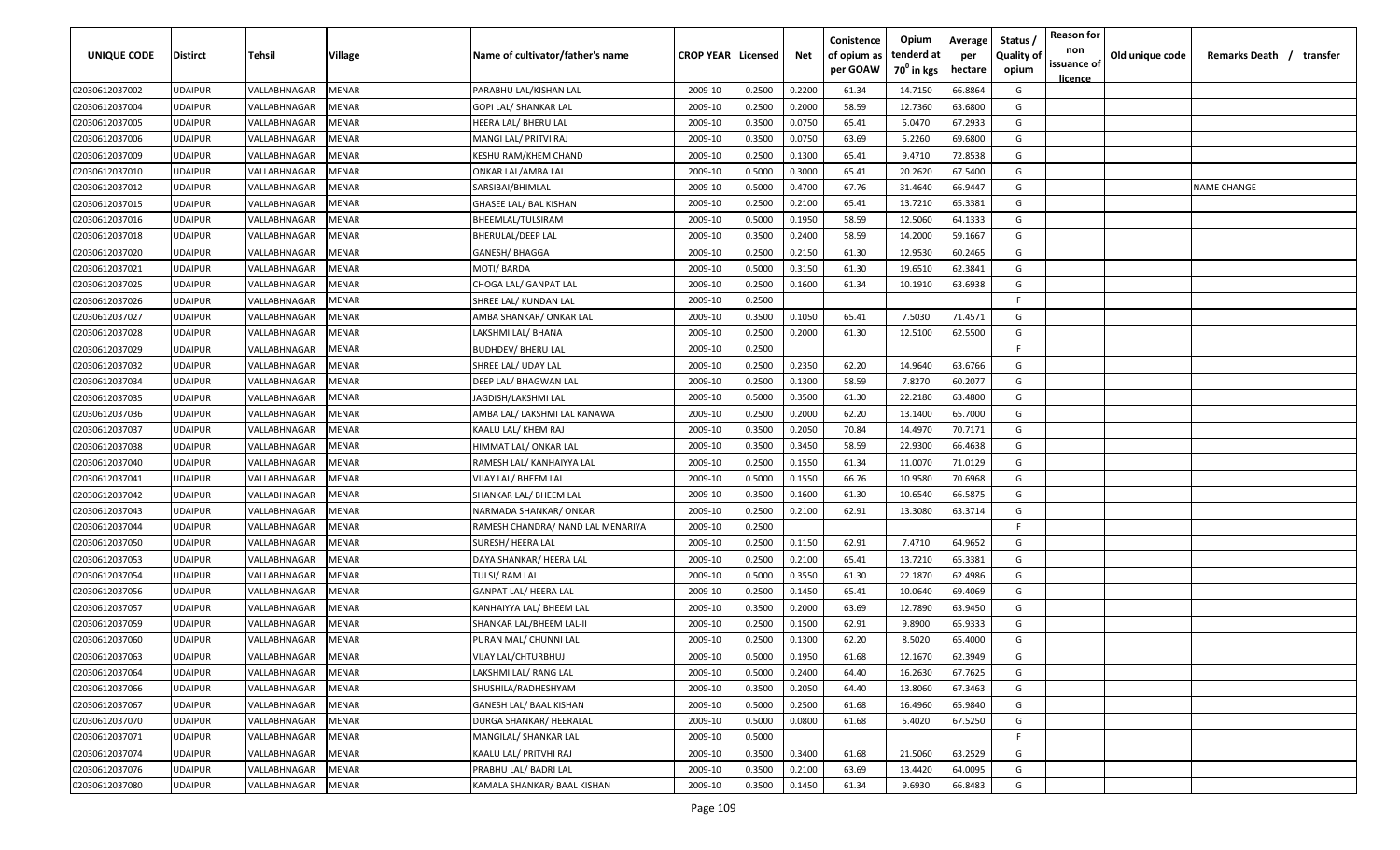| UNIQUE CODE    | Distirct       | Tehsil       | Village          | Name of cultivator/father's name | <b>CROP YEAR   Licensed</b> |        | Net    | Conistence<br>of opium as<br>per GOAW | Opium<br>tenderd at<br>70 <sup>°</sup> in kgs | Average<br>per<br>hectare | Status<br><b>Quality of</b><br>opium | <b>Reason for</b><br>non<br>issuance of<br>licence | Old unique code | Remarks Death /<br>transfer          |
|----------------|----------------|--------------|------------------|----------------------------------|-----------------------------|--------|--------|---------------------------------------|-----------------------------------------------|---------------------------|--------------------------------------|----------------------------------------------------|-----------------|--------------------------------------|
| 02030612037085 | UDAIPUR        | VALLABHNAGAR | MENAR            | PURSHOTAM LAL/ MANGI LAL         | 2009-10                     | 0.5000 | 0.1500 | 65.41                                 | 10.0400                                       | 66.9333                   | G                                    |                                                    |                 |                                      |
| 02030612037086 | UDAIPUR        | VALLABHNAGAR | MENAR            | CHANDAN MAL/ CHUNNI LAL          | 2009-10                     | 0.3500 | 0.3600 | 62.20                                 | 10.2060                                       | 28.3500                   | G                                    | 04                                                 |                 |                                      |
| 02030612037087 | UDAIPUR        | VALLABHNAGAR | MENAR            | LAKSHMI LAL/ AMBA LAL            | 2009-10                     | 0.2500 | 0.2000 | 53.82                                 | 11.1060                                       | 55.5300                   | G                                    | 04                                                 |                 |                                      |
| 02030612037092 | UDAIPUR        | VALLABHNAGAR | <b>AENAR</b>     | BHERU LAL/ SHREE LAL             | 2009-10                     | 0.5000 | 0.1550 | 61.34                                 | 9.7540                                        | 62.9290                   | G                                    |                                                    |                 |                                      |
| 02030612037093 | UDAIPUR        | VALLABHNAGAR | MENAR            | NARBADA SHANKAR/ LELAPAT         | 2009-10                     | 0.3500 | 0.1100 | 62.91                                 | 7.0740                                        | 64.3091                   | G                                    |                                                    |                 |                                      |
| 02030612037094 | UDAIPUR        | VALLABHNAGAR | MENAR            | RADHA KISHAN/ ONKAR              | 2009-10                     | 0.5000 | 0.1100 | 65.41                                 | 8.2990                                        | 75.4455                   | G                                    |                                                    |                 |                                      |
| 02030612037097 | UDAIPUR        | VALLABHNAGAR | MENAR            | ONKAR LAL/ BHERU LAL             | 2009-10                     | 0.3500 | 0.1400 | 62.91                                 | 9.7880                                        | 69.9143                   | G                                    |                                                    |                 |                                      |
| 02030612037098 | UDAIPUR        | VALLABHNAGAR | MENAR            | UMA SHANKAR/ AMBA LAL            | 2009-10                     | 0.3500 | 0.1350 | 58.59                                 | 8.4310                                        | 62.4519                   | G                                    |                                                    |                 |                                      |
| 02030612037100 | UDAIPUR        | VALLABHNAGAR | MENAR            | BHERULAL/BABRU                   | 2009-10                     | 0.2500 | 0.1950 | 61.34                                 | 13.1890                                       | 67.6359                   | G                                    |                                                    |                 |                                      |
| 02030612037102 | UDAIPUR        | VALLABHNAGAR | MENAR            | BHERU LAL/ AMBA LAL              | 2009-10                     | 0.2500 |        |                                       |                                               |                           | F.                                   |                                                    |                 |                                      |
| 02030612037103 | UDAIPUR        | VALLABHNAGAR | MENAR            | PRAKSH CHANDRA/ ONKAR LAL        | 2009-10                     | 0.3500 |        |                                       |                                               |                           | F.                                   |                                                    |                 |                                      |
| 02030612037106 | UDAIPUR        | VALLABHNAGAR | MENAR            | PURAN SHANKAR/ AMRIT LAL         | 2009-10                     | 0.2500 | 0.2200 | 61.30                                 | 14.0710                                       | 63.9591                   | G                                    |                                                    |                 |                                      |
| 02030612037110 | UDAIPUR        | VALLABHNAGAR | MENAR            | NARAYAN LAL/ HEERA LAL           | 2009-10                     | 0.5000 | 0.3450 | 62.91                                 | 26.1480                                       | 75.7913                   | G                                    |                                                    |                 |                                      |
| 02030612037111 | UDAIPUR        | VALLABHNAGAR | MENAR            | RAMESH CHANDRA/ SHANKAR          | 2009-10                     | 0.2500 | 0.1150 | 61.34                                 | 7.4820                                        | 65.0609                   | G                                    |                                                    |                 |                                      |
| 02030612037112 | UDAIPUR        | VALLABHNAGAR | MENAR            | ARJUN LAL/ CHAGAN LAL            | 2009-10                     | 0.2500 |        |                                       |                                               |                           | F                                    |                                                    |                 |                                      |
| 02030612037115 | UDAIPUR        | VALLABHNAGAR | MENAR            | MANGI LAL/ MOTI LAL              | 2009-10                     | 0.5000 | 0.3300 | 62.91                                 | 21.2050                                       | 64.2576                   | G                                    |                                                    |                 |                                      |
| 02030612037117 | UDAIPUR        | VALLABHNAGAR | MENAR            | <b>BHAGWATI LAL/ BHERU LAL</b>   | 2009-10                     | 0.3500 | 0.3600 | 60.59                                 | 21.5290                                       | 59.8028                   | G                                    |                                                    |                 |                                      |
| 02030612037120 | UDAIPUR        | VALLABHNAGAR | MENAR            | GISIBAI/DALCHAND                 | 2009-10                     | 0.3500 | 0.2550 | 62.91                                 | 16.5460                                       | 64.8863                   | G                                    |                                                    |                 |                                      |
| 02030612037122 | UDAIPUR        | VALLABHNAGAR | MENAR            | NARAYAN LAL/ CHATURBHUJ          | 2009-10                     | 0.3500 | 0.2500 | 61.34                                 | 15.6910                                       | 62.7640                   | G                                    |                                                    |                 |                                      |
| 02030612037128 | UDAIPUR        | VALLABHNAGAR | <b>AENAR</b>     | KALU/MANGU                       | 2009-10                     | 0.3500 | 0.0850 | 65.41                                 | 5.6640                                        | 66.6353                   | G                                    |                                                    |                 | TRANSFER/RUPAWALI                    |
| 02030612037130 | UDAIPUR        | VALLABHNAGAR | <b>AENAR</b>     | KUKA/BAJJA                       | 2009-10                     | 0.3500 | 0.1150 | 62.91                                 | 7.5980                                        | 66.0696                   | G                                    |                                                    |                 | <b>FRANSFER/RUPAWALI</b>             |
| 02030612037131 | UDAIPUR        | VALLABHNAGAR | MENAR            | VAKTA/PRATHA                     | 2009-10                     | 0.2500 | 0.1350 | 62.20                                 | 8.9930                                        | 66.6148                   | G                                    |                                                    | 02030612049016  | TRANSFER/RUPAWALI                    |
| 02030612038001 | UDAIPUR        | VALLABHNAGAR | NAHARPURA        | RUPKIBAI/HIRALAL                 | 2009-10                     | 0.3500 | 0.1000 | 60.09                                 | 6.7650                                        | 67.6500                   | G                                    |                                                    |                 |                                      |
| 02030612038002 | UDAIPUR        | VALLABHNAGAR | NAHARPURA        | KHUMA/RUPA RAWAT                 | 2009-10                     | 0.5000 |        |                                       |                                               |                           | -F.                                  |                                                    |                 |                                      |
| 02030612038014 | UDAIPUR        | VALLABHNAGAR | NAHARPURA        | KESHAR SINGH/PUR SINGH           | 2009-10                     | 0.2500 | 0.2450 | 60.09                                 | 14.8940                                       | 60.7918                   | G                                    |                                                    |                 |                                      |
| 02030612038016 | UDAIPUR        | VALLABHNAGAR | <b>VAHARPURA</b> | RAM SINGH/AMAR SINGH             | 2009-10                     | 0.2500 | 0.2250 | 62.55                                 | 14.1730                                       | 62.9911                   | G                                    |                                                    |                 |                                      |
| 02030612038030 | UDAIPUR        | VALLABHNAGAR | NAHARPURA        | DEVA/KESHYA                      | 2009-10                     | 0.3500 |        |                                       |                                               |                           | F.                                   |                                                    |                 |                                      |
| 02030612038031 | UDAIPUR        | VALLABHNAGAR | NAHARPURA        | KESHURAM/CHENA                   | 2009-10                     | 0.2500 | 0.1800 | 66.25                                 | 10.9200                                       | 60.6667                   | G                                    |                                                    |                 |                                      |
| 02030612038032 | UDAIPUR        | VALLABHNAGAR | NAHARPURA        | BABRU/UDA                        | 2009-10                     | 0.3500 | 0.3100 | 58.78                                 | 24.7470                                       | 79.8290                   | G                                    |                                                    |                 |                                      |
| 02030612038033 | UDAIPUR        | VALLABHNAGAR | NAHARPURA        | CHATRA/BHERA                     | 2009-10                     | 0.3500 | 0.3150 | 60.09                                 | 17.4170                                       | 55.2921                   | G                                    | 04                                                 |                 |                                      |
| 02030612038034 | UDAIPUR        | VALLABHNAGAR | NAHARPURA        | ONKAR/KISHANA                    | 2009-10                     | 0.3500 | 0.3050 | 60.09                                 | 18.2170                                       | 59.7279                   | G                                    |                                                    |                 |                                      |
| 02030612038035 | <b>JDAIPUR</b> | VALLABHNAGAR | NAHARPURA        | DEVA/HEERA                       | 2009-10                     | 0.3500 | 0.2000 | 65.62                                 | 13.1420                                       | 65.7100                   | G                                    |                                                    |                 |                                      |
| 02030612041007 | UDAIPUR        | VALLABHNAGAR | IOMIV            | BHEEMA/UDA JATIYA                | 2009-10                     | 0.2500 | 0.1100 | 58.78                                 | 6.7320                                        | 61.2000                   | G                                    |                                                    |                 | <b>TRANSFER/JASWANTPURA</b>          |
| 02030612041008 | UDAIPUR        | VALLABHNAGAR | IOMIV            | KAALU JI/GANGA JI GAYARI         | 2009-10                     | 0.2500 | 0.2200 | 63.10                                 | 15.0420                                       | 68.3727                   | G                                    |                                                    |                 | TRANSFER/JASWANTPURA                 |
| 02030612041011 | UDAIPUR        | VALLABHNAGAR | NIMDI            | <b>UDAY SINGH/ KHUMAN SINGH</b>  | 2009-10                     | 0.2500 | 0.2350 | 64.28                                 | 16.4020                                       | 69.7957                   | G                                    |                                                    |                 | TRANSFER/JASWANTPURA                 |
| 02030612041012 | <b>UDAIPUR</b> | VALLABHNAGAR | NIMDI            | PRTHVI/HEERA                     | 2009-10                     | 0.2500 | 0.2000 | 62.24                                 | 14.4270                                       | 72.1350                   | G                                    |                                                    |                 | TRANSFER/JASWANTPURA                 |
| 02030612041013 | UDAIPUR        | VALLABHNAGAR | NIMDI            | DEEP SINGH/ONKAR SINGH           | 2009-10                     | 0.2500 | 0.2450 | 58.70                                 | 15.7580                                       | 64.3184                   | G                                    |                                                    |                 | TRANSFER/JASWANTPURA                 |
| 02030612041015 | UDAIPUR        | VALLABHNAGAR | NIMDI            | HAGAMIBAI/HEERA                  | 2009-10                     | 0.2500 | 0.2100 | 58.78                                 | 13.6440                                       | 64.9714                   | G                                    |                                                    |                 | NAME<br>CHANGE/TRANSFER/JASHVANTPURA |
| 02030612041018 | UDAIPUR        | VALLABHNAGAR | NIMDI            | LAKSHMIRAM/GASHI                 | 2009-10                     | 0.2500 | 0.1950 | 62.24                                 | 13.8820                                       | 71.1897                   | G                                    |                                                    |                 | TRANSFER/JASWANTPURA                 |
| 02030612041019 | UDAIPUR        | VALLABHNAGAR | NIMDI            | RODA/ONKAR                       | 2009-10                     | 0.2500 | 0.2450 | 64.28                                 | 16.7170                                       | 68.2327                   | G                                    |                                                    |                 | TRANSFER/JASWANTPURA                 |
| 02030612041021 | <b>JDAIPUR</b> | VALLABHNAGAR | NIMDI            | BHERULAL/DHANNA                  | 2009-10                     | 0.2500 | 0.1350 | 59.80                                 | 6.6940                                        | 49.5852                   |                                      | 02                                                 |                 |                                      |
| 02030612041022 | UDAIPUR        | VALLABHNAGAR | NIMDI            | CHOGALAL/DALICHAND               | 2009-10                     | 0.2500 | 0.2500 | 64.28                                 | 16.3210                                       | 65.2840                   | G                                    |                                                    |                 | TRANSFER/JASWANTPURA                 |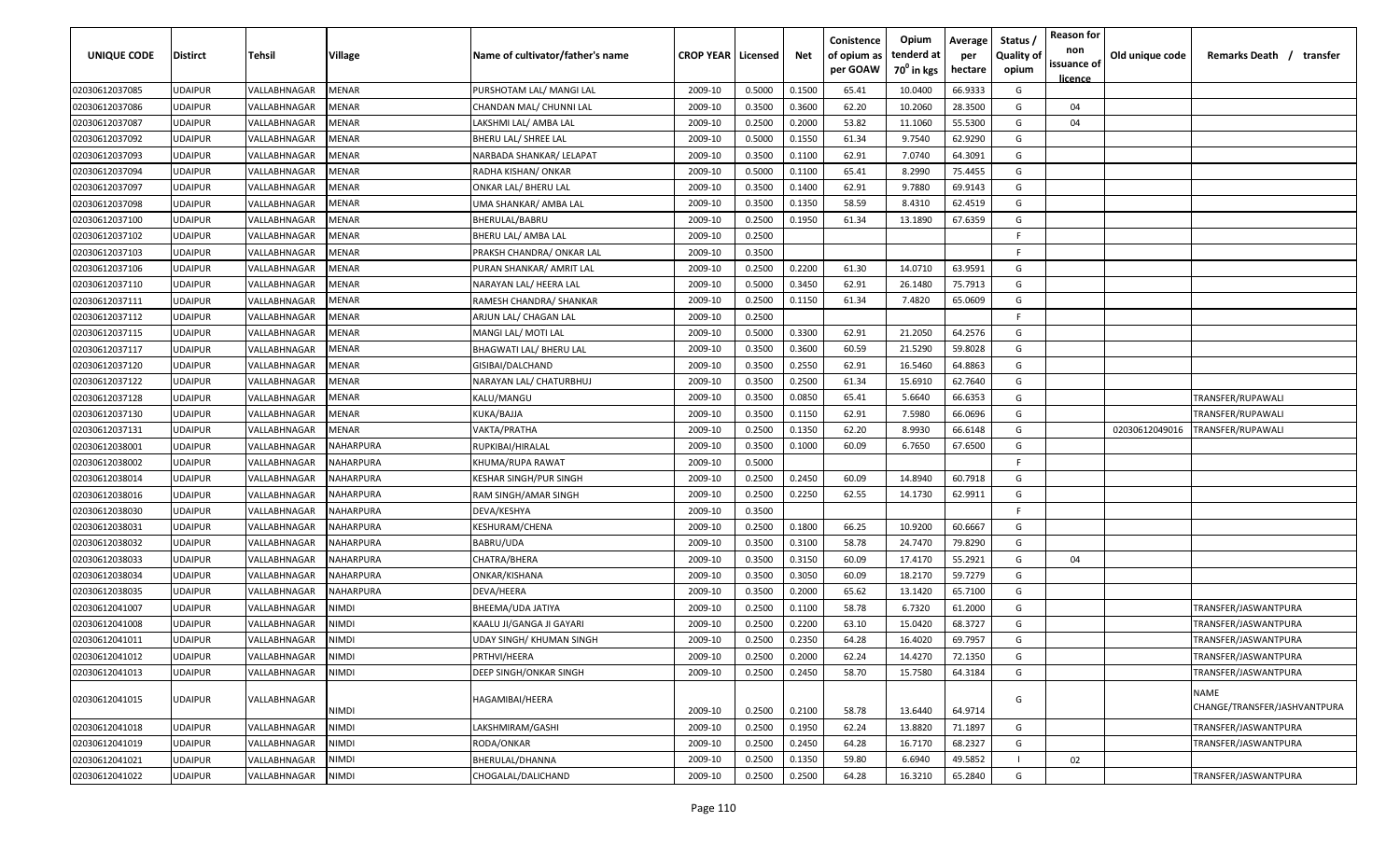| UNIQUE CODE    | Distirct       | Tehsil       | Village               | Name of cultivator/father's name | <b>CROP YEAR   Licensed</b> |        | Net    | Conistence<br>of opium as<br>per GOAW | Opium<br>tenderd at<br>70 <sup>0</sup> in kgs | Average<br>per<br>hectare | Status<br><b>Quality of</b><br>opium | <b>Reason for</b><br>non<br>issuance of | Old unique code | Remarks Death /<br>transfer |
|----------------|----------------|--------------|-----------------------|----------------------------------|-----------------------------|--------|--------|---------------------------------------|-----------------------------------------------|---------------------------|--------------------------------------|-----------------------------------------|-----------------|-----------------------------|
| 02030612042001 | UDAIPUR        | VALLABHNAGAR | ONARSINGHKASARANGPURA | LASHAMIRAM/BHURA                 | 2009-10                     | 0.3500 | 0.2600 | 61.12                                 | 17.4660                                       | 67.1769                   | G                                    | <u>licence</u>                          |                 |                             |
| 02030612042002 | UDAIPUR        | VALLABHNAGAR | ONARSINGHKASARANGPURA | LALSINGH/CHENSINGH               | 2009-10                     | 0.2500 | 0.2350 | 61.12                                 | 15.6380                                       | 66.5447                   | G                                    |                                         |                 |                             |
| 02030612042003 | UDAIPUR        | VALLABHNAGAR | ONARSINGHKASARANGPURA | NATHU/HARIRAM                    | 2009-10                     | 0.5000 |        |                                       |                                               |                           | E                                    |                                         |                 |                             |
| 02030612042004 | UDAIPUR        | VALLABHNAGAR | ONARSINGHKASARANGPURA | SHANKARLAL/HUKMICHAND            | 2009-10                     | 0.2500 | 0.1650 | 61.56                                 | 11.2230                                       | 68.0182                   | G                                    |                                         |                 |                             |
| 02030612042006 | UDAIPUR        | VALLABHNAGAR | ONARSINGHKASARANGPURA | DOLA/MEGA                        | 2009-10                     | 0.2500 | 0.2450 | 64.26                                 | 16.4150                                       | 67.0000                   | G                                    |                                         |                 |                             |
| 02030612042008 | UDAIPUR        | VALLABHNAGAR | ONARSINGHKASARANGPURA | DEVILAL/MODA                     | 2009-10                     | 0.2500 | 0.2450 | 59.92                                 | 14.8460                                       | 60.5959                   | G                                    |                                         |                 |                             |
| 02030612042015 | UDAIPUR        | VALLABHNAGAR | ONARSINGHKASARANGPURA | KALU/MODA                        | 2009-10                     | 0.3500 | 0.3550 | 61.12                                 | 22.3100                                       | 62.8451                   | G                                    |                                         |                 |                             |
| 02030612042020 | UDAIPUR        | VALLABHNAGAR | ONARSINGHKASARANGPURA | PYARIBAI/LALU                    | 2009-10                     | 0.5000 | 0.3000 | 59.92                                 | 19.0290                                       | 63.4300                   | G                                    |                                         |                 |                             |
| 02030612042022 | UDAIPUR        | VALLABHNAGAR | ONARSINGHKASARANGPURA | MODA/MAGNA                       | 2009-10                     | 0.3500 | 0.1800 | 61.12                                 | 10.5750                                       | 58.7500                   | G                                    |                                         |                 |                             |
| 02030612042024 | UDAIPUR        | VALLABHNAGAR | ONARSINGHKASARANGPURA | AMARSINGH/MODSINGH               | 2009-10                     | 0.3500 | 0.3250 | 61.56                                 | 19.9330                                       | 61.3323                   | G                                    |                                         |                 |                             |
| 02030612042025 | UDAIPUR        | VALLABHNAGAR | ONARSINGHKASARANGPURA | PANNALAL/UDA                     | 2009-10                     | 0.3500 | 0.1750 | 61.56                                 | 11.7560                                       | 67.1771                   | G                                    |                                         |                 | TRANSFER/KHETAKHERA         |
| 02030612042026 | UDAIPUR        | VALLABHNAGAR | ONARSINGHKASARANGPURA | RAMESWARLAL/DHANRAJ              | 2009-10                     | 0.5000 | 0.2400 | 61.56                                 | 15.7870                                       | 65.7792                   | G                                    |                                         |                 | TRANSFER/KHETAKHERA         |
| 02030612042027 | UDAIPUR        | VALLABHNAGAR | ONARSINGHKASARANGPURA | NARAYANSINGH/PARTAPSINGH         | 2009-10                     | 0.3500 |        |                                       |                                               |                           | N                                    |                                         |                 |                             |
| 02030612042028 | UDAIPUR        | VALLABHNAGAR | ONARSINGHKASARANGPURA | PERMKUVAR/PARTAPSINGH            | 2009-10                     | 0.3500 |        |                                       |                                               |                           | N                                    |                                         |                 |                             |
| 02030612042030 | UDAIPUR        | VALLABHNAGAR | ONARSINGHKASARANGPURA | NARAYANSINGH/RAMSINGH            | 2009-10                     | 0.2500 | 0.1150 | 59.92                                 | 7.3710                                        | 64.0957                   | G                                    |                                         |                 |                             |
| 02030612044001 | UDAIPUR        | VALLABHNAGAR | PITHALPURA            | SHOBHA RAM/MOTI JAT              | 2009-10                     | 0.2500 | 0.2200 | 60.33                                 | 14.7800                                       | 67.1818                   | G                                    |                                         |                 |                             |
| 02030612044005 | UDAIPUR        | VALLABHNAGAR | PITHALPURA            | NARAYAN/ONKAR                    | 2009-10                     | 0.2500 | 0.2150 | 66.25                                 | 15.8410                                       | 73.6791                   | G                                    |                                         |                 |                             |
| 02030612044014 | UDAIPUR        | VALLABHNAGAR | PITHALPURA            | SAV LAL/HEMA                     | 2009-10                     | 0.2500 | 0.2300 | 63.41                                 | 14.3310                                       | 62.3087                   | G                                    |                                         |                 |                             |
| 02030612044017 | UDAIPUR        | VALLABHNAGAR | PITHALPURA            | KISHAN LAL/RAMA JI               | 2009-10                     | 0.5000 | 0.4900 | 63.41                                 | 31.5900                                       | 64.4694                   | G                                    |                                         |                 |                             |
| 02030612044019 | UDAIPUR        | VALLABHNAGAR | <b>PITHALPURA</b>     | KANHAIYA LAL/RATAN LAL           | 2009-10                     | 0.2500 | 0.2250 | 60.33                                 | 14.8910                                       | 66.1822                   | G                                    |                                         |                 |                             |
| 02030612044022 | UDAIPUR        | VALLABHNAGAR | PITHALPURA            | UDAY LAL/RATAN LAL               | 2009-10                     | 0.3500 | 0.3150 | 60.33                                 | 20.9090                                       | 66.3778                   | G                                    |                                         |                 |                             |
| 02030612044024 | UDAIPUR        | VALLABHNAGAR | PITHALPURA            | <b>BHAGWAN LAL/MODA</b>          | 2009-10                     | 0.5000 | 0.3000 | 63.41                                 | 8.1430                                        | 27.1433                   | G                                    | 04                                      |                 |                             |
| 02030612044029 | UDAIPUR        | VALLABHNAGAR | PITHALPURA            | RAMCHANDRA/DYARAM                | 2009-10                     | 0.2500 | 0.2350 | 63.41                                 | 15.3180                                       | 65.1830                   | G                                    |                                         |                 |                             |
| 02030612044031 | UDAIPUR        | VALLABHNAGAR | PITHALPURA            | ROSHAN LAL/LAKSHMI CHAND         | 2009-10                     | 0.2500 | 0.2400 | 63.41                                 | 15.9260                                       | 66.3583                   | G                                    |                                         |                 |                             |
| 02030612044033 | UDAIPUR        | VALLABHNAGAR | <b>ITHALPURA</b>      | <b>BHAGWAN LAL/KISHOR JAT</b>    | 2009-10                     | 0.2500 | 0.2250 | 63.41                                 | 15.2460                                       | 67.7600                   | G                                    |                                         |                 |                             |
| 02030612044037 | UDAIPUR        | VALLABHNAGAR | <b>PITHALPURA</b>     | NATHU LAL/HEERA LAL JAT          | 2009-10                     | 0.2500 | 0.2400 | 60.33                                 | 15.0560                                       | 62.7333                   | G                                    |                                         |                 |                             |
| 02030612044040 | UDAIPUR        | VALLABHNAGAR | PITHALPURA            | SUHAGI BAI/RATAN LAL             | 2009-10                     | 0.3500 | 0.3200 | 54.74                                 | 19.0500                                       | 59.5313                   | G                                    | 05                                      |                 |                             |
| 02030612044041 | UDAIPUR        | VALLABHNAGAR | PITHALPURA            | NATHU/MEDHA                      | 2009-10                     | 0.2500 |        |                                       |                                               |                           | F.                                   |                                         |                 |                             |
| 02030612044043 | UDAIPUR        | VALLABHNAGAR | <b>PITHALPURA</b>     | TARACHAND/MEGHA                  | 2009-10                     | 0.2500 | 0.2300 | 62.55                                 | 15.8050                                       | 68.7174                   | G                                    |                                         |                 |                             |
| 02030612044046 | <b>JDAIPUR</b> | VALLABHNAGAR | PITHALPURA            | KAALU LAL/NATHU JI               | 2009-10                     | 0.2500 |        |                                       |                                               |                           | -F.                                  |                                         |                 |                             |
| 02030612044047 | UDAIPUR        | VALLABHNAGAR | PITHALPURA            | <b>BHERU LAL/ HARLAL</b>         | 2009-10                     | 0.2500 |        |                                       |                                               |                           | F.                                   |                                         |                 |                             |
| 02030612044049 | UDAIPUR        | VALLABHNAGAR | PITHALPURA            | UDIBAI/TARACHAND                 | 2009-10                     | 0.2500 | 0.2300 | 65.62                                 | 15.8420                                       | 68.8783                   | G                                    |                                         |                 | <b>NAME CHANGE</b>          |
| 02030612044050 | UDAIPUR        | VALLABHNAGAR | <b>ITHALPURA</b>      | TARACHAND/BARDAJAT               | 2009-10                     | 0.2500 | 0.2400 | 63.41                                 | 16.0670                                       | 66.9458                   | G                                    |                                         |                 |                             |
| 02030612044053 | UDAIPUR        | VALLABHNAGAR | PITHALPURA            | CHENA/KALU                       | 2009-10                     | 0.5000 |        |                                       |                                               |                           | E                                    |                                         |                 |                             |
| 02030612044055 | UDAIPUR        | VALLABHNAGAR | PITHALPURA            | RUPA/GANGARAM                    | 2009-10                     | 0.2500 | 0.2450 | 61.10                                 | 16.3290                                       | 66.6490                   | G                                    |                                         | 02030612055034  | TRANSFER                    |
| 02030612046005 | <b>UDAIPUR</b> | VALLABHNAGAR | RAJPURABADA           | NAND RAM/MAGANI RAM              | 2009-10                     | 0.2500 | 0.1700 | 62.50                                 | 11.0360                                       | 64.9176                   | G                                    |                                         |                 |                             |
| 02030612046008 | <b>UDAIPUR</b> | VALLABHNAGAR | RAJPURABADA           | <b>GIRJA LAL/SURAJ MAL</b>       | 2009-10                     | 0.2500 | 0.2450 | 62.50                                 | 15.9250                                       | 65.0000                   | G                                    |                                         |                 |                             |
| 02030612046010 | UDAIPUR        | VALLABHNAGAR | RAJPURABADA           | NARAYAN LAL/GANESH LAL           | 2009-10                     | 0.2500 | 0.2600 | 54.74                                 | 15.1320                                       | 58.2000                   | G                                    | 05                                      |                 |                             |
| 02030612046015 | <b>UDAIPUR</b> | VALLABHNAGAR | RAJPURABADA           | BAALU JI/UDA JI                  | 2009-10                     | 0.2500 | 0.1050 | 53.52                                 | 5.6920                                        | 54.2095                   | G                                    | 04                                      |                 |                             |
| 02030612046016 | UDAIPUR        | VALLABHNAGAR | RAJPURABADA           | GANGARAM/GIRDHARI                | 2009-10                     | 0.2500 | 0.2300 | 54.74                                 | 12.4880                                       | 54.2957                   | G                                    | 04                                      |                 |                             |
| 02030612046017 | UDAIPUR        | VALLABHNAGAR | RAJPURABADA           | MANGI LAL/MOTI LAL               | 2009-10                     | 0.2500 | 0.2150 | 62.50                                 | 14.1070                                       | 65.6140                   | G                                    |                                         |                 |                             |
| 02030612046025 | UDAIPUR        | VALLABHNAGAR | RAJPURABADA           | JEET MAL/GANESH LAL              | 2009-10                     | 0.2500 | 0.2250 | 62.50                                 | 14.2850                                       | 63.4889                   | G                                    |                                         |                 |                             |
| 02030612046032 | UDAIPUR        | VALLABHNAGAR | RAJPURABADA           | HIRA/CHATRA                      | 2009-10                     | 0.2500 | 0.2100 | 62.20                                 | 13.5780                                       | 64.6571                   | G                                    |                                         |                 |                             |
| 02030612046034 | UDAIPUR        | VALLABHNAGAR | RAJPURABADA           | CHOGA LAL/AMARA                  | 2009-10                     | 0.2500 | 0.2500 | 54.74                                 | 13.9590                                       | 55.8360                   | G                                    | 04                                      |                 |                             |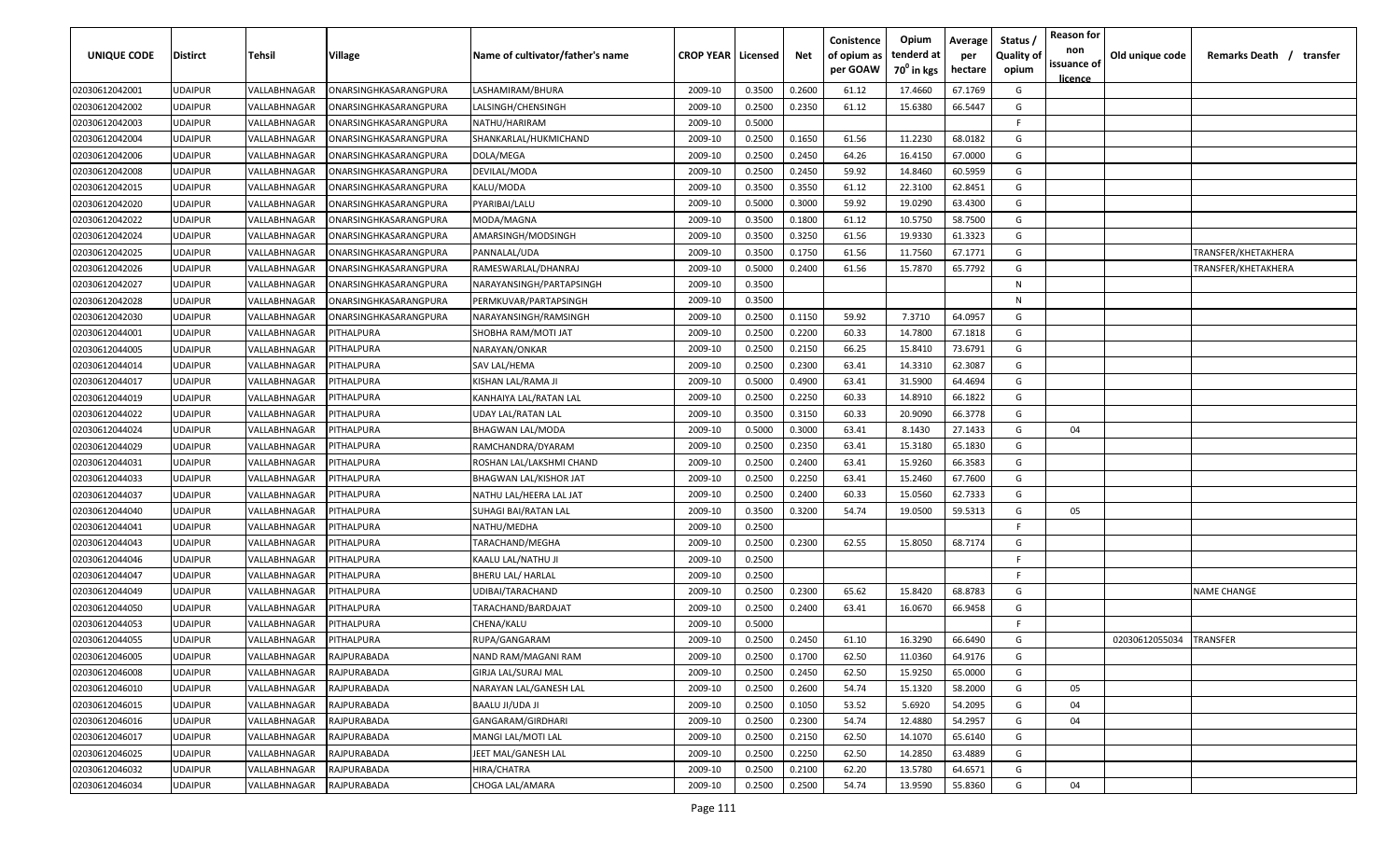| UNIQUE CODE    | <b>Distirct</b> | Tehsil       | Village        | Name of cultivator/father's name | <b>CROP YEAR   Licensed</b> |        | Net    | Conistence<br>of opium as | Opium<br>tenderd at    | Average<br>per | Status<br><b>Quality of</b> | <b>Reason for</b><br>non<br>issuance of | Old unique code | Remarks Death / transfer |
|----------------|-----------------|--------------|----------------|----------------------------------|-----------------------------|--------|--------|---------------------------|------------------------|----------------|-----------------------------|-----------------------------------------|-----------------|--------------------------|
|                |                 |              |                |                                  |                             |        |        | per GOAW                  | 70 <sup>°</sup> in kgs | hectare        | opium                       | <u>licence</u>                          |                 |                          |
| 02030612046036 | <b>UDAIPUR</b>  | VALLABHNAGAR | RAJPURABADA    | NANDRAM/ONKAR                    | 2009-10                     | 0.2500 |        |                           |                        |                | F.                          |                                         |                 |                          |
| 02030612046040 | <b>UDAIPUR</b>  | VALLABHNAGAR | RAJPURABADA    | BAABU LAL/AMBA LAL               | 2009-10                     | 0.2500 | 0.0950 | 60.33                     | 5.5420                 | 58.3368        | G                           |                                         |                 |                          |
| 02030612046043 | <b>UDAIPUR</b>  | VALLABHNAGAR | RAJPURABADA    | PANNA LAL/DAAL CHAND             | 2009-10                     | 0.2500 | 0.2500 | 62.20                     | 15.4530                | 61.8120        | G                           |                                         |                 |                          |
| 02030612046044 | <b>UDAIPUR</b>  | VALLABHNAGAR | RAJPURABADA    | RATAN LAL/GOKUL JI               | 2009-10                     | 0.2500 | 0.2400 | 60.23                     | 14.1080                | 58.7833        | G                           |                                         |                 |                          |
| 02030612046047 | <b>UDAIPUR</b>  | VALLABHNAGAR | RAJPURABADA    | SHANTI LAL/GULAB DAS             | 2009-10                     | 0.2500 |        |                           |                        |                | -F                          |                                         |                 |                          |
| 02030612046048 | <b>UDAIPUR</b>  | VALLABHNAGAR | RAJPURABADA    | SURAJ MAL/NAWALA JI              | 2009-10                     | 0.2500 | 0.2350 | 62.20                     | 14.0670                | 59.8596        | G                           |                                         |                 |                          |
| 02030612046051 | <b>UDAIPUR</b>  | VALLABHNAGAR | RAJPURABADA    | JAYSHANKAR/KHEMRAJSHUTHAR        | 2009-10                     | 0.2500 |        |                           |                        |                | -F                          |                                         |                 |                          |
| 02030612047001 | <b>UDAIPUR</b>  | VALLABHNAGAR | RAMPURA        | BHERU LAL/CHAMPA JI              | 2009-10                     | 0.2500 | 0.2050 | 63.69                     | 14.9710                | 73.0293        | G                           |                                         |                 |                          |
| 02030612047002 | <b>UDAIPUR</b>  | VALLABHNAGAR | RAMPURA        | HEERA LAL/ ONKAR JI              | 2009-10                     | 0.2500 | 0.2000 | 63.69                     | 14.4430                | 72.2150        | G                           |                                         |                 |                          |
| 02030612047003 | <b>UDAIPUR</b>  | VALLABHNAGAR | RAMPURA        | JAYRAM/HANSRAJ                   | 2009-10                     | 0.2500 | 0.1600 | 63.69                     | 11.5280                | 72.0500        | G                           |                                         |                 |                          |
| 02030612047004 | <b>UDAIPUR</b>  | VALLABHNAGAR | RAMPURA        | BHANWAR LAL/ONKAR                | 2009-10                     | 0.2500 | 0.1850 | 67.52                     | 13.9120                | 75.2000        | G                           |                                         |                 |                          |
| 02030612047005 | <b>UDAIPUR</b>  | VALLABHNAGAR | RAMPURA        | RATAN LAL/LAKSHMAN               | 2009-10                     | 0.2500 | 0.2250 | 67.52                     | 17.0290                | 75.6844        | G                           |                                         |                 |                          |
| 02030612047006 | <b>UDAIPUR</b>  | VALLABHNAGAR | RAMPURA        | DHULCHAND/CHATURBHUJ             | 2009-10                     | 0.5000 | 0.2500 | 61.76                     | 17.3790                | 69.5160        | G                           |                                         |                 |                          |
| 02030612047007 | <b>UDAIPUR</b>  | VALLABHNAGAR | RAMPURA        | BHAWAR LAL/DAULA DHAKER          | 2009-10                     | 0.2500 | 0.2050 | 66.76                     | 15.7220                | 76.6927        | G                           |                                         |                 |                          |
| 02030612047008 | <b>UDAIPUR</b>  | VALLABHNAGAR | <b>RAMPURA</b> | PYAR CHAND/DAULA                 | 2009-10                     | 0.5000 | 0.2600 | 65.21                     | 19.0420                | 73.2385        | G                           |                                         |                 |                          |
| 02030612047009 | <b>UDAIPUR</b>  | VALLABHNAGAR | <b>RAMPURA</b> | JAGNNATHIBAI/HEERALAL            | 2009-10                     | 0.2500 | 0.2200 | 65.62                     | 16.3390                | 74.2682        | G                           |                                         |                 | <b>NAME CHANGE</b>       |
| 02030612047010 | <b>UDAIPUR</b>  | VALLABHNAGAR | RAMPURA        | MANGILAL/CHAMPALAL               | 2009-10                     | 0.2500 | 0.1550 | 67.52                     | 11.9910                | 77.3613        | G                           |                                         |                 |                          |
| 02030612047011 | <b>UDAIPUR</b>  | VALLABHNAGAR | RAMPURA        | CHAGAN LAL/CHAPA LAL             | 2009-10                     | 0.3500 | 0.2450 | 61.76                     | 16.2630                | 66.3796        | G                           |                                         |                 |                          |
| 02030612047012 | <b>UDAIPUR</b>  | VALLABHNAGAR | RAMPURA        | DEVI LAL/NARAYAN                 | 2009-10                     | 0.5000 | 0.2900 | 64.21                     | 20.5180                | 70.7517        | G                           |                                         |                 |                          |
| 02030612047013 | <b>UDAIPUR</b>  | VALLABHNAGAR | RAMPURA        | <b>BADRI LAL/GHASEE</b>          | 2009-10                     | 0.5000 | 0.1600 | 61.76                     | 11.5480                | 72.1750        | G                           |                                         |                 |                          |
| 02030612047014 | <b>UDAIPUR</b>  | VALLABHNAGAR | RAMPURA        | <b>GOPI LAL/PARTHA</b>           | 2009-10                     | 0.2500 | 0.1950 | 70.84                     | 15.3220                | 78.5744        | G                           |                                         |                 |                          |
| 02030612047015 | <b>UDAIPUR</b>  | VALLABHNAGAR | RAMPURA        | PRABHU LAL/CHATURBHUJ            | 2009-10                     | 0.3500 | 0.2950 | 65.21                     | 20.3520                | 68.9898        | G                           |                                         |                 |                          |
| 02030612047016 | <b>UDAIPUR</b>  | VALLABHNAGAR | RAMPURA        | RAMI BAI/CHAMPA LAL              | 2009-10                     | 0.5000 | 0.2500 | 61.68                     | 16.4790                | 65.9160        | G                           |                                         |                 |                          |
| 02030612047017 | <b>UDAIPUR</b>  | VALLABHNAGAR | RAMPURA        | CHAMPA LAL/MANGI LAL             | 2009-10                     | 0.5000 | 0.3400 | 61.76                     | 22.5330                | 66.2735        | G                           |                                         |                 |                          |
| 02030612047018 | <b>UDAIPUR</b>  | VALLABHNAGAR | RAMPURA        | MOTYA BAI/SHIV LAL               | 2009-10                     | 0.5000 | 0.1950 | 66.76                     | 14.1920                | 72.7795        | G                           |                                         |                 |                          |
| 02030612047019 | <b>UDAIPUR</b>  | VALLABHNAGAR | RAMPURA        | ANSHI BAI/NARAYAN                | 2009-10                     | 0.2500 | 0.2350 | 68.39                     | 17.7270                | 75.4340        | G                           |                                         |                 |                          |
| 02030612047020 | <b>UDAIPUR</b>  | VALLABHNAGAR | RAMPURA        | SURESH/BHANWAR                   | 2009-10                     | 0.5000 | 0.2150 | 66.76                     | 15.5970                | 72.5442        | G                           |                                         |                 |                          |
| 02030612047022 | <b>UDAIPUR</b>  | VALLABHNAGAR | RAMPURA        | BHOLI RAM/DAULA                  | 2009-10                     | 0.5000 | 0.4550 | 65.21                     | 31.4790                | 69.1846        | G                           |                                         |                 |                          |
| 02030612047023 | <b>UDAIPUR</b>  | VALLABHNAGAR | RAMPURA        | BADRILAL/SAVLAL                  | 2009-10                     | 0.5000 | 0.2850 | 64.40                     | 20.1510                | 70.7053        | G                           |                                         |                 |                          |
| 02030612047024 | <b>UDAIPUR</b>  | VALLABHNAGAR | RAMPURA        | RUKMAN BAI/KANI RAM              | 2009-10                     | 0.5000 | 0.2450 | 64.40                     | 17.8330                | 72.7878        | G                           |                                         |                 |                          |
| 02030612047025 | <b>UDAIPUR</b>  | VALLABHNAGAR | RAMPURA        | MATHRI BAI/MOTI                  | 2009-10                     | 0.5000 | 0.1800 | 61.76                     | 11.8610                | 65.8944        | G                           |                                         |                 |                          |
| 02030612047026 | <b>UDAIPUR</b>  | VALLABHNAGAR | RAMPURA        | CHUNNI LAL/VARDA                 | 2009-10                     | 0.5000 | 0.3700 | 59.00                     | 22.1650                | 59.9054        | G                           |                                         |                 |                          |
| 02030612047027 | <b>UDAIPUR</b>  | VALLABHNAGAR | RAMPURA        | PRABHU/LAKSHMAN                  | 2009-10                     | 0.3500 | 0.2950 | 61.76                     | 19.7450                | 66.9322        | G                           |                                         |                 |                          |
| 02030612047028 | <b>UDAIPUR</b>  | VALLABHNAGAR | RAMPURA        | RAMLAL/PYARA                     | 2009-10                     | 0.5000 | 0.2550 | 61.68                     | 16.9560                | 66.4941        | G                           |                                         |                 |                          |
| 02030612047029 | <b>UDAIPUR</b>  | VALLABHNAGAR | RAMPURA        | GISIBAI/RATANLAL                 | 2009-10                     | 0.5000 | 0.2050 | 64.40                     | 14.7570                | 71.9854        | G                           |                                         |                 |                          |
| 02030612047030 | <b>UDAIPUR</b>  | VALLABHNAGAR | RAMPURA        | DHAPUBAI/HANSRAJ                 | 2009-10                     | 0.2500 | 0.2050 | 63.69                     | 14.7770                | 72.0829        | G                           |                                         |                 | <b>NAME CHANGE</b>       |
| 02030612047031 | <b>UDAIPUR</b>  | VALLABHNAGAR | RAMPURA        | GOTI LAL/ KASHI RAM              | 2009-10                     | 0.5000 | 0.1950 | 61.76                     | 14.1610                | 72.6205        | G                           |                                         |                 |                          |
| 02030612047032 | <b>UDAIPUR</b>  | VALLABHNAGAR | RAMPURA        | MANGI LAL/BHAGWAN                | 2009-10                     | 0.2500 | 0.1500 | 65.62                     | 11.2620                | 75.0800        | G                           |                                         |                 |                          |
| 02030612047033 | <b>UDAIPUR</b>  | VALLABHNAGAR | RAMPURA        | KASHI RAM/KAALU                  | 2009-10                     | 0.2500 | 0.1150 | 63.69                     | 8.3530                 | 72.6348        | G                           |                                         |                 |                          |
| 02030612047034 | <b>UDAIPUR</b>  | VALLABHNAGAR | RAMPURA        | RAM NARAYAN/KANIRAM              | 2009-10                     | 0.2500 | 0.2050 | 65.62                     | 15.6230                | 76.2098        | G                           |                                         |                 |                          |
| 02030612047035 | <b>UDAIPUR</b>  | VALLABHNAGAR | RAMPURA        | HEERA LAL/DEVI LAL               | 2009-10                     | 0.5000 | 0.4050 | 64.40                     | 29.2780                | 72.2914        | G                           |                                         |                 |                          |
| 02030612047037 | <b>UDAIPUR</b>  | VALLABHNAGAR | RAMPURA        | VARDIBAI/GOPILAL                 | 2009-10                     | 0.5000 | 0.2500 | 64.40                     | 17.7380                | 70.9520        | G                           |                                         |                 |                          |
| 02030612047038 | <b>UDAIPUR</b>  | VALLABHNAGAR | RAMPURA        | MOHAN LAL/CHAMPA LAL             | 2009-10                     | 0.5000 | 0.2800 | 64.40                     | 20.1130                | 71.8321        | G                           |                                         |                 |                          |
| 02030612047039 | <b>UDAIPUR</b>  | VALLABHNAGAR | RAMPURA        | GOPAL/PARTHA                     | 2009-10                     | 0.2500 | 0.1450 | 63.69                     | 10.7920                | 74.4276        | G                           |                                         |                 |                          |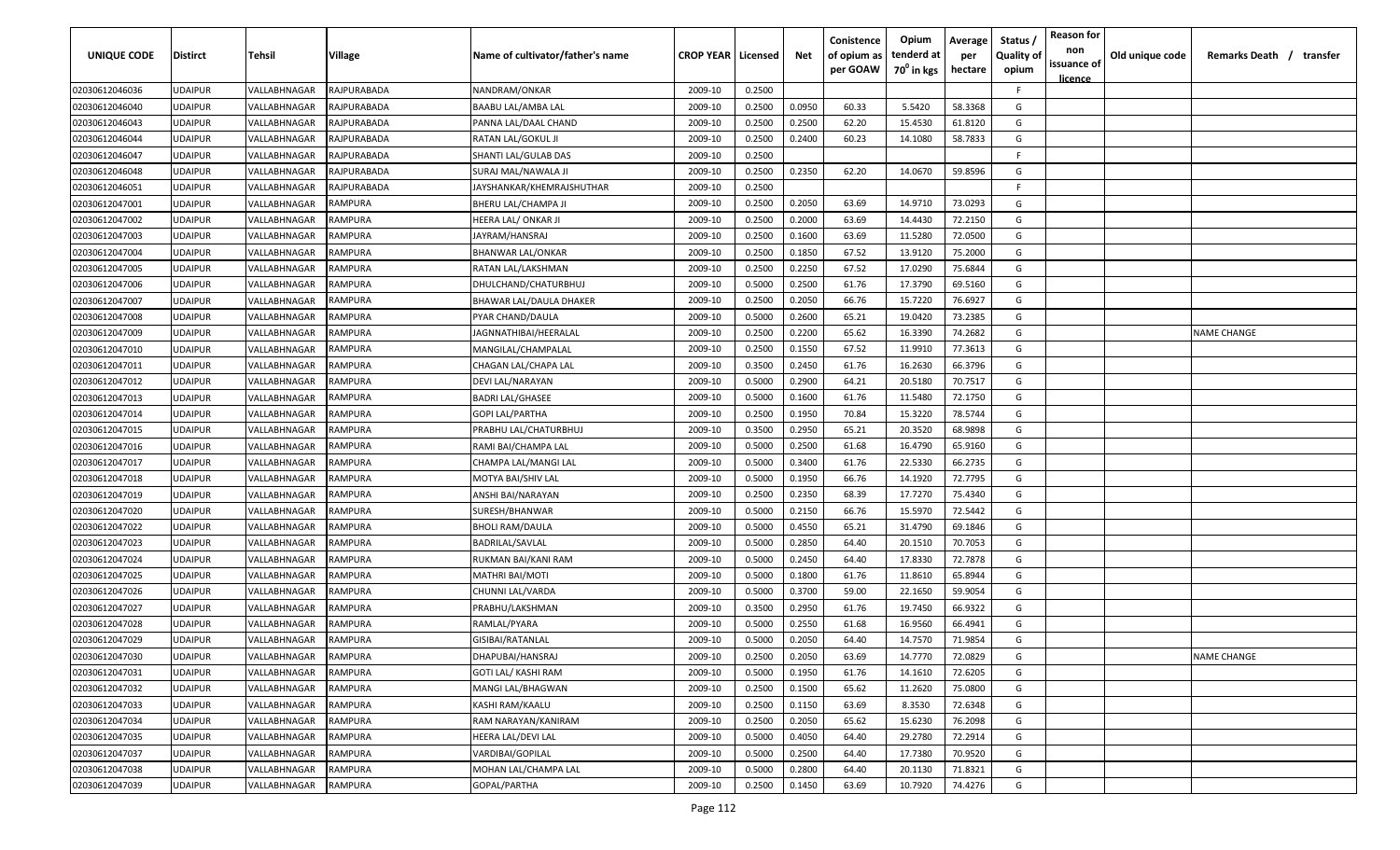| UNIQUE CODE    | <b>Distirct</b> | Tehsil       | Village        | Name of cultivator/father's name | <b>CROP YEAR   Licensed</b> |        | Net    | Conistence<br>of opium as | Opium<br>tenderd at    | Average<br>per | Status<br><b>Quality of</b> | <b>Reason for</b><br>non<br>issuance of | Old unique code | Remarks Death / transfer |
|----------------|-----------------|--------------|----------------|----------------------------------|-----------------------------|--------|--------|---------------------------|------------------------|----------------|-----------------------------|-----------------------------------------|-----------------|--------------------------|
|                |                 |              |                |                                  |                             |        |        | per GOAW                  | 70 <sup>0</sup> in kgs | hectare        | opium                       | <u>licence</u>                          |                 |                          |
| 02030612047040 | <b>UDAIPUR</b>  | VALLABHNAGAR | RAMPURA        | DHAN RAJ/DAULA JI                | 2009-10                     | 0.2500 | 0.1950 | 65.62                     | 14.6330                | 75.0410        | G                           |                                         |                 |                          |
| 02030612047041 | <b>UDAIPUR</b>  | VALLABHNAGAR | RAMPURA        | CHUNNI LAL/NARAYAN               | 2009-10                     | 0.5000 | 0.4450 | 64.40                     | 32.3870                | 72.7798        | G                           |                                         |                 |                          |
| 02030612047042 | <b>UDAIPUR</b>  | VALLABHNAGAR | RAMPURA        | BHANWAR/GHASEE                   | 2009-10                     | 0.2500 | 0.1150 | 62.92                     | 8.2430                 | 71.6783        | G                           |                                         |                 |                          |
| 02030612047043 | <b>UDAIPUR</b>  | VALLABHNAGAR | RAMPURA        | ONKARLAL/GHASEE                  | 2009-10                     | 0.2500 | 0.2250 | 61.68                     | 15.4780                | 68.7911        | G                           |                                         |                 |                          |
| 02030612047044 | <b>UDAIPUR</b>  | VALLABHNAGAR | RAMPURA        | CHOKHA/KALU                      | 2009-10                     | 0.5000 | 0.3050 | 66.76                     | 23.1750                | 75.9836        | G                           |                                         |                 |                          |
| 02030612047045 | <b>UDAIPUR</b>  | VALLABHNAGAR | RAMPURA        | DEVI LAL/MOTI JI                 | 2009-10                     | 0.3500 | 0.3500 | 61.76                     | 24.1040                | 68.8686        | G                           |                                         |                 |                          |
| 02030612047046 | <b>UDAIPUR</b>  | VALLABHNAGAR | RAMPURA        | SHANKAR LAL/MOTI LAL             | 2009-10                     | 0.5000 | 0.2450 | 61.76                     | 17.1600                | 70.0408        | G                           |                                         |                 |                          |
| 02030612047047 | <b>UDAIPUR</b>  | VALLABHNAGAR | RAMPURA        | PRABHU LAL/MOTI LAL              | 2009-10                     | 0.5000 | 0.1950 | 61.68                     | 13.8130                | 70.8359        | G                           |                                         |                 |                          |
| 02030612047048 | <b>UDAIPUR</b>  | VALLABHNAGAR | RAMPURA        | BHERU LAL/GHASEE LAL             | 2009-10                     | 0.3500 | 0.3000 | 64.80                     | 21.6470                | 72.1567        | G                           |                                         |                 |                          |
| 02030612047049 | <b>UDAIPUR</b>  | VALLABHNAGAR | RAMPURA        | BHANWAR LAL/SUKH LAL             | 2009-10                     | 0.5000 | 0.3500 | 62.92                     | 24.7130                | 70.6086        | G                           |                                         |                 |                          |
| 02030612047050 | <b>UDAIPUR</b>  | VALLABHNAGAR | RAMPURA        | MANGI LAL/SAV LAL                | 2009-10                     | 0.5000 | 0.2150 | 64.89                     | 15.5370                | 72.2651        | G                           |                                         |                 |                          |
| 02030612047051 | <b>UDAIPUR</b>  | VALLABHNAGAR | RAMPURA        | SHAMBHU LAL/ONKAR LAL            | 2009-10                     | 0.5000 | 0.2150 | 62.92                     | 14.3290                | 66.6465        | G                           |                                         |                 |                          |
| 02030612047052 | <b>UDAIPUR</b>  | VALLABHNAGAR | RAMPURA        | PHUL CHAND/ CHAMPA LAL           | 2009-10                     | 0.5000 | 0.2950 | 64.89                     | 21.5170                | 72.9390        | G                           |                                         |                 |                          |
| 02030612047053 | <b>UDAIPUR</b>  | VALLABHNAGAR | RAMPURA        | PYARCHAND/PARTHA                 | 2009-10                     | 0.2500 | 0.1500 | 67.52                     | 11.7010                | 78.0067        | G                           |                                         |                 |                          |
| 02030612047054 | <b>UDAIPUR</b>  | VALLABHNAGAR | <b>RAMPURA</b> | BHAGWANIBAI/JAYRAM               | 2009-10                     | 0.2500 | 0.1950 | 64.89                     | 14.3090                | 73.3795        | G                           |                                         |                 | <b>NAME CHANGE</b>       |
| 02030612047055 | <b>UDAIPUR</b>  | VALLABHNAGAR | <b>RAMPURA</b> | LAKSHMAN/BHAJJA                  | 2009-10                     | 0.2500 | 0.2400 | 65.62                     | 17.1180                | 71.3250        | G                           |                                         |                 |                          |
| 02030612047057 | <b>UDAIPUR</b>  | VALLABHNAGAR | RAMPURA        | SHANTI LAL/MANGI LAL             | 2009-10                     | 0.3500 | 0.1000 | 64.89                     | 7.1950                 | 71.9500        | G                           |                                         |                 |                          |
| 02030612047059 | <b>UDAIPUR</b>  | VALLABHNAGAR | RAMPURA        | BHAJE RAM/PRABHU LAL             | 2009-10                     | 0.5000 | 0.2200 | 62.92                     | 14.8700                | 67.5909        | G                           |                                         |                 |                          |
| 02030612047060 | <b>UDAIPUR</b>  | VALLABHNAGAR | RAMPURA        | SHAKAR LAL/GOPI LAL              | 2009-10                     | 0.5000 | 0.2400 | 64.89                     | 17.3630                | 72.3458        | G                           |                                         |                 |                          |
| 02030612047061 | <b>UDAIPUR</b>  | VALLABHNAGAR | RAMPURA        | RAMESHWAR/RAM CHANDRA            | 2009-10                     | 0.2500 | 0.2450 | 62.92                     | 17.6980                | 72.2367        | G                           |                                         |                 |                          |
| 02030612047064 | <b>UDAIPUR</b>  | VALLABHNAGAR | RAMPURA        | SHOBHA LAL/RATAN LAL             | 2009-10                     | 0.5000 | 0.1350 | 64.89                     | 9.9100                 | 73.4074        | G                           |                                         |                 |                          |
| 02030612047065 | <b>UDAIPUR</b>  | VALLABHNAGAR | RAMPURA        | SHANTI LAL/HEERA LAL             | 2009-10                     | 0.2500 | 0.2400 | 67.52                     | 18.8580                | 78.5750        | G                           |                                         |                 |                          |
| 02030612047066 | <b>UDAIPUR</b>  | VALLABHNAGAR | RAMPURA        | SHAMBHU/KANIRAM                  | 2009-10                     | 0.5000 | 0.2200 | 61.68                     | 15.1820                | 69.0091        | G                           |                                         |                 |                          |
| 02030612047067 | <b>UDAIPUR</b>  | VALLABHNAGAR | RAMPURA        | UDAY LAL/DEVI LAL                | 2009-10                     | 0.2500 | 0.1000 | 67.52                     | 7.8420                 | 78.4200        | G                           |                                         |                 |                          |
| 02030612047068 | <b>UDAIPUR</b>  | VALLABHNAGAR | RAMPURA        | DEVI LAL/BADRI LAL               | 2009-10                     | 0.2500 | 0.2400 | 66.76                     | 17.4000                | 72.5000        | G                           |                                         |                 |                          |
| 02030612047069 | <b>UDAIPUR</b>  | VALLABHNAGAR | RAMPURA        | BHOLI RAM/HEERA LAL              | 2009-10                     | 0.5000 | 0.2500 | 62.92                     | 17.9530                | 71.8120        | G                           |                                         |                 |                          |
| 02030612047070 | <b>UDAIPUR</b>  | VALLABHNAGAR | RAMPURA        | RATAN LAL/ONKAR                  | 2009-10                     | 0.2500 | 0.1850 | 67.52                     | 13.8120                | 74.6595        | G                           |                                         |                 |                          |
| 02030612047071 | <b>UDAIPUR</b>  | VALLABHNAGAR | RAMPURA        | SANTOSH LAL/RATAN LAL            | 2009-10                     | 0.2500 | 0.2200 | 67.52                     | 16.4600                | 74.8182        | G                           |                                         |                 |                          |
| 02030612047072 | <b>UDAIPUR</b>  | VALLABHNAGAR | RAMPURA        | RAMESHWAR LAL/LAKSHMAN           | 2009-10                     | 0.5000 | 0.2500 | 68.39                     | 19.3350                | 77.3400        | G                           |                                         |                 |                          |
| 02030612047073 | <b>UDAIPUR</b>  | VALLABHNAGAR | RAMPURA        | KANWAR LAL/BHOLI RAM             | 2009-10                     | 0.2500 | 0.2100 | 62.92                     | 14.2840                | 68.0190        | G                           |                                         |                 |                          |
| 02030612047074 | <b>UDAIPUR</b>  | VALLABHNAGAR | RAMPURA        | UDAILAL/HIRA                     | 2009-10                     | 0.2500 | 0.2250 | 67.52                     | 17.1450                | 76.2000        | G                           |                                         |                 |                          |
| 02030612047075 | <b>UDAIPUR</b>  | VALLABHNAGAR | RAMPURA        | DEVILAL/CHUNNILAL                | 2009-10                     | 0.2500 | 0.2350 | 59.00                     | 15.4080                | 65.5660        | G                           |                                         |                 |                          |
| 02030612047076 | <b>UDAIPUR</b>  | VALLABHNAGAR | RAMPURA        | MADANLAL/BADRILAL                | 2009-10                     | 0.5000 | 0.2200 | 62.92                     | 15.8230                | 71.9227        | G                           |                                         |                 |                          |
| 02030612047077 | <b>UDAIPUR</b>  | VALLABHNAGAR | RAMPURA        | MOHANLAL/CHAMPALAL               | 2009-10                     | 0.2500 | 0.1950 | 64.89                     | 14.2130                | 72.8872        | G                           | 01                                      |                 |                          |
| 02030612047078 | <b>UDAIPUR</b>  | VALLABHNAGAR | RAMPURA        | BHANWARLAL/DHULCHAND             | 2009-10                     | 0.5000 | 0.2450 | 62.92                     | 17.2620                | 70.4571        | G                           |                                         |                 |                          |
| 02030612047079 | <b>UDAIPUR</b>  | VALLABHNAGAR | RAMPURA        | SHOBHALAL/BHANAWARLAL            | 2009-10                     | 0.2500 | 0.1050 | 67.52                     | 7.9800                 | 76.0000        | G                           |                                         |                 |                          |
| 02030612047081 | <b>UDAIPUR</b>  | VALLABHNAGAR | RAMPURA        | PRAKASHCHANDRA/BHOLIRAM          | 2009-10                     | 0.5000 | 0.3600 | 64.89                     | 25.2090                | 70.0250        | G                           |                                         |                 |                          |
| 02030612047082 | <b>UDAIPUR</b>  | VALLABHNAGAR | RAMPURA        | HIRALAL/GOPILAL                  | 2009-10                     | 0.2500 | 0.2100 | 64.89                     | 15.1560                | 72.1714        | G                           |                                         |                 |                          |
| 02030612050001 | <b>UDAIPUR</b>  | VALLABHNAGAR | SALEDA         | SHANKAR LAL/HAMERA               | 2009-10                     | 0.2500 | 0.2500 | 63.22                     | 16.0460                | 64.1840        | G                           |                                         |                 |                          |
| 02030612050002 | <b>UDAIPUR</b>  | VALLABHNAGAR | SALEDA         | KANKUBAI/KASHIRAM                | 2009-10                     | 0.5000 | 0.2600 | 68.75                     | 17.8450                | 68.6346        | G                           |                                         |                 |                          |
| 02030612050003 | <b>UDAIPUR</b>  | VALLABHNAGAR | SALEDA         | LAALI BAI/ SHANKAR               | 2009-10                     | 0.2500 | 0.1000 | 63.10                     | 6.3910                 | 63.9100        | G                           |                                         |                 |                          |
| 02030612050004 | <b>UDAIPUR</b>  | VALLABHNAGAR | SALEDA         | ONKAR/HEERA                      | 2009-10                     | 0.2500 |        |                           |                        |                | F.                          |                                         |                 | <b>NAME CHANGE</b>       |
| 02030612050007 | <b>UDAIPUR</b>  | VALLABHNAGAR | SALEDA         | RAAM LAL/ONKAR LAL               | 2009-10                     | 0.2500 |        |                           |                        |                | F                           |                                         |                 |                          |
| 02030612050008 | <b>UDAIPUR</b>  | VALLABHNAGAR | SALEDA         | LACHIBAI/SUKHA                   | 2009-10                     | 0.5000 | 0.2000 | 68.39                     | 14.5570                | 72.7850        | G                           |                                         |                 |                          |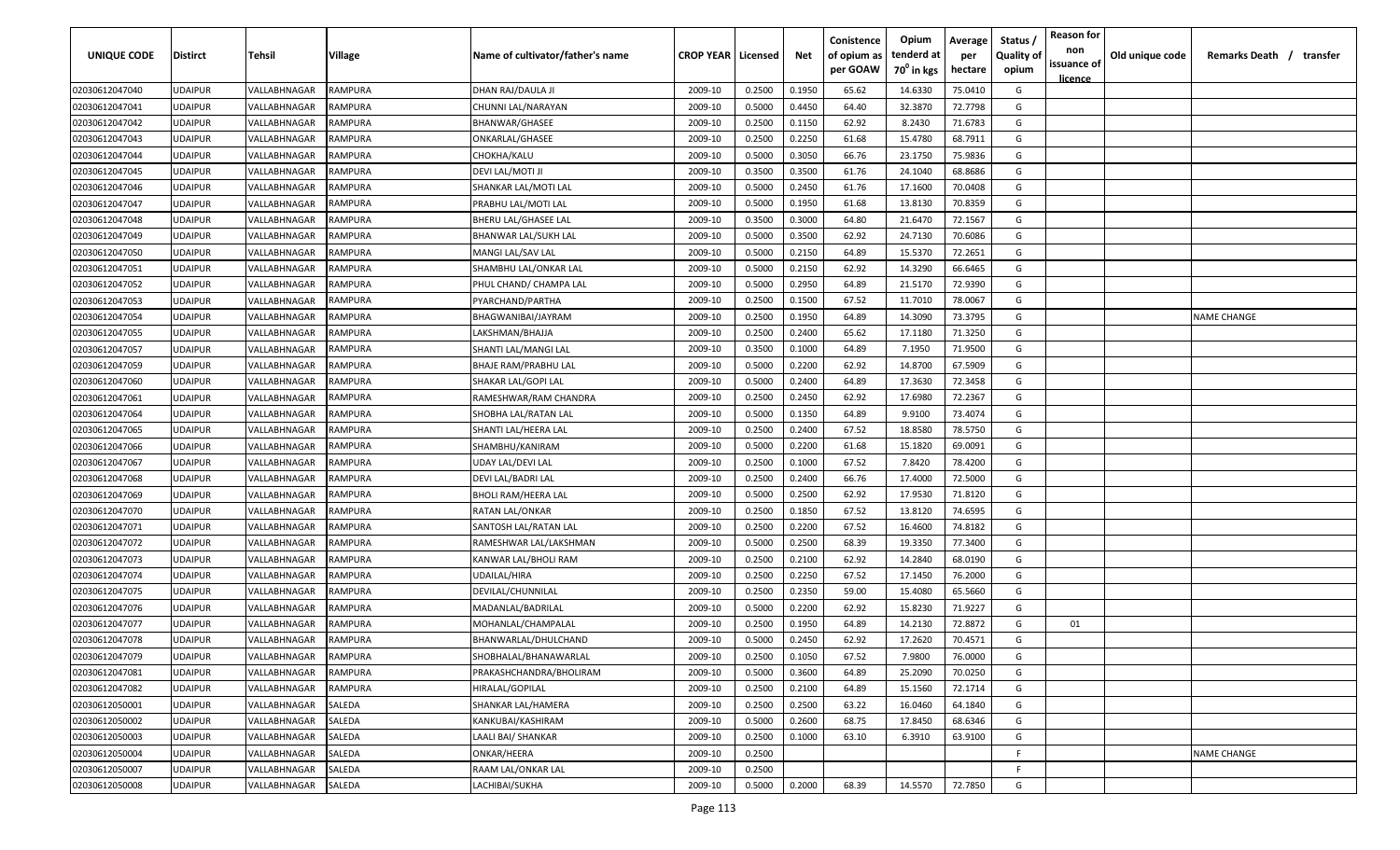| UNIQUE CODE                      | <b>Distirct</b>                  | Tehsil                                     | Village          | Name of cultivator/father's name       | <b>CROP YEAR   Licensed</b> |                  | Net    | Conistence<br>of opium as<br>per GOAW | Opium<br>tenderd at<br>70 <sup>0</sup> in kgs | Average<br>per<br>hectare | Status<br><b>Quality of</b><br>opium | <b>Reason for</b><br>non<br>issuance of | Old unique code | Remarks Death / transfer |
|----------------------------------|----------------------------------|--------------------------------------------|------------------|----------------------------------------|-----------------------------|------------------|--------|---------------------------------------|-----------------------------------------------|---------------------------|--------------------------------------|-----------------------------------------|-----------------|--------------------------|
| 02030612050009                   | JDAIPUR                          | VALLABHNAGAR                               | SALEDA           | RAAM KUMAR/GAUTAM                      | 2009-10                     | 0.5000           | 0.2600 | 58.00                                 | 16.6060                                       | 63.8692                   | G                                    | <u>licence</u>                          |                 |                          |
| 02030612050010                   | <b>JDAIPUR</b>                   | VALLABHNAGAR                               | SALEDA           | BHANA/UDA                              | 2009-10                     | 0.2500           |        |                                       |                                               |                           | F.                                   |                                         |                 |                          |
| 02030612050011                   | <b>JDAIPUR</b>                   | VALLABHNAGAR                               | SALEDA           | ROSANDAS/PYARDAS                       | 2009-10                     | 0.2500           | 0.2450 | 63.22                                 | 15.3740                                       | 62.7510                   | G                                    |                                         |                 | NAME CHANGE              |
| 02030612050013                   | <b>JDAIPUR</b>                   | VALLABHNAGAR                               | SALEDA           | SATYANARAYAN/JAY SINGH SUTHAR          | 2009-10                     | 0.2500           | 0.1850 | 58.00                                 | 10.4700                                       | 56.5946                   | G                                    |                                         |                 |                          |
| 02030612050015                   | <b>UDAIPUR</b>                   | VALLABHNAGAR                               | SALEDA           | KASHI RAM/JAY SINGH                    | 2009-10                     | 0.3500           | 0.1700 | 68.39                                 | 11.9610                                       | 70.3588                   | G                                    |                                         |                 |                          |
| 02030612050017                   | <b>JDAIPUR</b>                   | VALLABHNAGAR                               | SALEDA           | DULI CHAND/LAALU                       | 2009-10                     | 0.5000           | 0.2200 | 61.44                                 | 14.2570                                       | 64.8045                   | G                                    |                                         |                 |                          |
| 02030612050022                   | <b>JDAIPUR</b>                   | VALLABHNAGAR                               | SALEDA           | BHANA/BARDA                            | 2009-10                     | 0.2500           | 0.2350 | 63.10                                 | 15.5070                                       | 65.9872                   | G                                    |                                         |                 |                          |
| 02030612050025                   | UDAIPUR                          | VALLABHNAGAR                               | SALEDA           | PREM CHAND/DAULAT RAM                  | 2009-10                     | 0.2500           | 0.1700 | 63.22                                 | 11.5880                                       | 68.1647                   | G                                    |                                         |                 |                          |
| 02030612050026                   | JDAIPUR                          | VALLABHNAGAR                               | SALEDA           | DHANRAJ/UDAYLAL JANWA                  | 2009-10                     | 0.5000           | 0.2950 | 68.75                                 | 21.1890                                       | 71.8271                   | G                                    |                                         |                 |                          |
| 02030612050031                   | JDAIPUR                          | VALLABHNAGAR                               | SALEDA           | GOTAMLAL/KISHANA                       | 2009-10                     | 0.2500           | 0.2450 | 63.22                                 | 15.7780                                       | 64.4000                   | G                                    |                                         |                 |                          |
| 02030612050033                   | <b>JDAIPUR</b>                   | VALLABHNAGAR                               | SALEDA           | VANALAL/RAMLAL                         | 2009-10                     | 0.3500           | 0.2450 | 68.39                                 | 19.4820                                       | 79.5184                   | G                                    |                                         |                 |                          |
| 02030612050034                   | <b>JDAIPUR</b>                   | VALLABHNAGAR                               | SALEDA           | MANGILAL/KANIRAAM                      | 2009-10                     | 0.2500           | 0.1000 | 68.39                                 | 7.7790                                        | 77.7900                   | G                                    |                                         |                 |                          |
| 02030612050035                   | <b>JDAIPUR</b>                   | VALLABHNAGAR                               | SALEDA           | LALU/DHULA                             | 2009-10                     | 0.2500           | 0.2000 | 68.22                                 | 13.2450                                       | 66.2250                   | G                                    |                                         |                 |                          |
| 02030612050037                   | <b>JDAIPUR</b>                   | <b><i>VALLABHNAGAR</i></b>                 | SALEDA           | GANGARAM/NAVLA                         | 2009-10                     | 0.2500           | 0.1550 | 62.42                                 | 10.9670                                       | 70.7548                   | G                                    |                                         |                 |                          |
| 02030612050039                   | <b>JDAIPUR</b>                   | <b><i>VALLABHNAGAR</i></b>                 | SALEDA           | NANALAL/RAMKANWAR                      | 2009-10                     | 0.3500           | 0.2550 | 58.00                                 | 16.2930                                       | 63.8941                   | G                                    |                                         |                 |                          |
| 02030612050040                   | <b>JDAIPUR</b>                   | VALLABHNAGAR                               | SALEDA           | MANA/ONKAR                             | 2009-10                     | 0.2500           | 0.1000 | 68.39                                 | 7.1420                                        | 71.4200                   | G                                    |                                         |                 |                          |
| 02030612050041                   | <b>JDAIPUR</b>                   | VALLABHNAGAR                               | SALEDA           | CHAMPALAL/SHANKAR                      | 2009-10                     | 0.5000           | 0.2150 | 61.44                                 | 13.9380                                       | 64.8279                   | G                                    |                                         |                 |                          |
| 02030612050042                   | UDAIPUR                          | VALLABHNAGAR                               | SALEDA           | RAJIVAN/SHUKHAVAN                      | 2009-10                     | 0.5000           | 0.2800 | 68.75                                 | 20.4400                                       | 73.0000                   | G                                    |                                         |                 |                          |
| 02030612050043                   | <b>JDAIPUR</b>                   | VALLABHNAGAR                               | SALEDA           | BHANWARLAL/SHUKHAVAN                   | 2009-10                     | 0.3500           | 0.1900 | 68.80                                 | 13.2810                                       | 69.9000                   | G                                    |                                         |                 |                          |
| 02030612050044                   | <b>JDAIPUR</b>                   | VALLABHNAGAR                               | SALEDA           | MANGILAL/SHUKHAVAN                     | 2009-10                     | 0.3500           | 0.2050 | 68.75                                 | 14.4180                                       | 70.3317                   | G                                    |                                         |                 |                          |
| 02030612050045                   | <b>JDAIPUR</b>                   | VALLABHNAGAR                               | SALEDA           | PEMA/DHULA                             | 2009-10                     | 0.2500           |        |                                       |                                               |                           | F                                    |                                         |                 |                          |
| 02030612050046                   | <b>JDAIPUR</b>                   | VALLABHNAGAR                               | SALEDA           | MANGILAL/CHATURBHUJ                    | 2009-10                     | 0.5000           | 0.3500 | 58.00                                 | 21.5860                                       | 61.6743                   | G                                    |                                         |                 |                          |
| 02030612050047                   | JDAIPUR                          | <b><i>VALLABHNAGAR</i></b>                 | SALEDA           | HIRA/PARTHA                            | 2009-10                     | 0.5000           |        |                                       |                                               |                           | F.                                   |                                         |                 |                          |
| 02030612050048                   | <b>JDAIPUR</b>                   | <b><i>VALLABHNAGAR</i></b>                 | SALEDA           | VARAYAN/BHERU                          | 2009-10                     | 0.2500           | 0.2150 | 62.42                                 | 13.0120                                       | 60.5209                   | G                                    |                                         |                 |                          |
| 02030612050049                   | JDAIPUR                          | VALLABHNAGAR                               | SALEDA           | KISHANLAL/GOKAL                        | 2009-10                     | 0.3500           | 0.3350 | 68.75                                 | 23.8980                                       | 71.3373                   | G                                    |                                         |                 |                          |
| 02030612050050                   | JDAIPUR                          | VALLABHNAGAR                               | SALEDA           | GASHIRAM/BHERA                         | 2009-10                     | 0.2500           | 0.1050 | 63.22                                 | 6.7700                                        | 64.4762                   | G                                    |                                         |                 |                          |
| 02030612050051                   | JDAIPUR                          | VALLABHNAGAR                               | SALEDA           | RAMESHAWAR/PEMA                        | 2009-10                     | 0.2500           | 0.1550 | 62.42                                 | 10.0760                                       | 65.0065                   | G                                    |                                         |                 |                          |
| 02030612050052                   | <b>JDAIPUR</b>                   | VALLABHNAGAR                               | SALEDA           | AMBALAL/ONKAR                          | 2009-10                     | 0.2500           | 0.2400 | 68.80                                 | 16.1680                                       | 67.3667                   | G                                    |                                         |                 |                          |
| 02030612050053                   | <b>JDAIPUR</b>                   | VALLABHNAGAR                               | SALEDA           | VARDICHAND/NATHU                       | 2009-10                     | 0.3500           |        |                                       |                                               |                           | F.                                   |                                         |                 |                          |
| 02030612050055                   | <b>JDAIPUR</b>                   | VALLABHNAGAR                               | SALEDA           | RAMLAL/RUPA                            | 2009-10                     | 0.3500           | 0.2150 | 68.75                                 | 14.5860                                       | 67.8419                   | G                                    |                                         |                 |                          |
| 02030612050057                   | <b>JDAIPUR</b>                   | <b><i>VALLABHNAGAR</i></b>                 | SALEDA           | GITABAI/GOPILAL                        | 2009-10                     | 0.2500           | 0.1000 | 68.80                                 | 6.8680                                        | 68.6800                   | G                                    |                                         |                 | NAME CHANGE              |
| 02030612050058<br>02030612050063 | <b>JDAIPUR</b><br><b>JDAIPUR</b> | <b><i>VALLABHNAGAR</i></b><br>VALLABHNAGAR | SALEDA<br>SALEDA | RATANLAL/JAYCHAND<br>RAMLAL/BHANWARLAL | 2009-10<br>2009-10          | 0.2500<br>0.2500 | 0.2500 | 60.30                                 | 15.8360                                       | 63.3440                   | G<br>N                               | 06                                      |                 |                          |
| 02030612050064                   | JDAIPUR                          | VALLABHNAGAR                               | SALEDA           | MANGILAL/DALICHAND                     | 2009-10                     | 0.2500           |        |                                       |                                               |                           | F.                                   |                                         |                 |                          |
| 02030612050065                   | JDAIPUR                          | VALLABHNAGAR                               | SALEDA           | IAGDISH/MOHAN                          | 2009-10                     | 0.2500           | 0.2000 | 68.80                                 | 13.8740                                       | 69.3700                   | G                                    |                                         |                 |                          |
| 02030612050066                   | <b>UDAIPUR</b>                   | VALLABHNAGAR                               | <b>SALEDA</b>    | HARIBAI/JAGDISH                        | 2009-10                     | 0.3500           | 0.2000 | 61.44                                 | 12.2800                                       | 61.4000                   | G                                    |                                         |                 |                          |
| 02030612050068                   | <b>JDAIPUR</b>                   | VALLABHNAGAR                               | SALEDA           | KANIRAM/NARAYAN                        | 2009-10                     | 0.2500           | 0.1000 | 63.22                                 | 6.8390                                        | 68.3900                   | G                                    |                                         |                 |                          |
| 02030612050069                   | <b>JDAIPUR</b>                   | VALLABHNAGAR                               | SALEDA           | DAYAL/YANA                             | 2009-10                     | 0.2500           | 0.1100 | 63.22                                 | 7.3060                                        | 66.4182                   | G                                    |                                         |                 |                          |
| 02030612050070                   | <b>JDAIPUR</b>                   | VALLABHNAGAR                               | SALEDA           | DEVILAL/ONKAR                          | 2009-10                     | 0.3500           | 0.1450 | 68.39                                 | 11.6670                                       | 80.4621                   | G                                    |                                         |                 |                          |
| 02030612050071                   | <b>JDAIPUR</b>                   | VALLABHNAGAR                               | SALEDA           | ONKARIBAI/BHURA                        | 2009-10                     | 0.2500           | 0.0800 | 68.75                                 | 5.8930                                        | 73.6625                   | G                                    |                                         |                 |                          |
| 02030612050073                   | <b>JDAIPUR</b>                   | VALLABHNAGAR                               | SALEDA           | KISHANLAL/LAKSHMAN                     | 2009-10                     | 0.3500           | 0.1000 | 68.39                                 | 7.1320                                        | 71.3200                   | G                                    |                                         |                 |                          |
| 02030612050075                   | UDAIPUR                          | VALLABHNAGAR                               | SALEDA           | PYARIBAI/DALU                          | 2009-10                     | 0.2500           | 0.2600 | 63.22                                 | 16.7890                                       | 64.5731                   | G                                    |                                         |                 | <b>NAME CHANGE</b>       |
| 02030612050077                   | JDAIPUR                          | VALLABHNAGAR                               | SALEDA           | SURAJMAL/TOLIRAM                       | 2009-10                     | 0.5000           | 0.3100 | 62.42                                 | 19.5820                                       | 63.1677                   | G                                    |                                         |                 |                          |
| 02030612050085                   | UDAIPUR                          | VALLABHNAGAR                               | SALEDA           | GITABAI/BADRI                          | 2009-10                     | 0.2500           | 0.2000 | 62.42                                 | 12.8330                                       | 64.1650                   | G                                    |                                         |                 | <b>NAME CHANGE</b>       |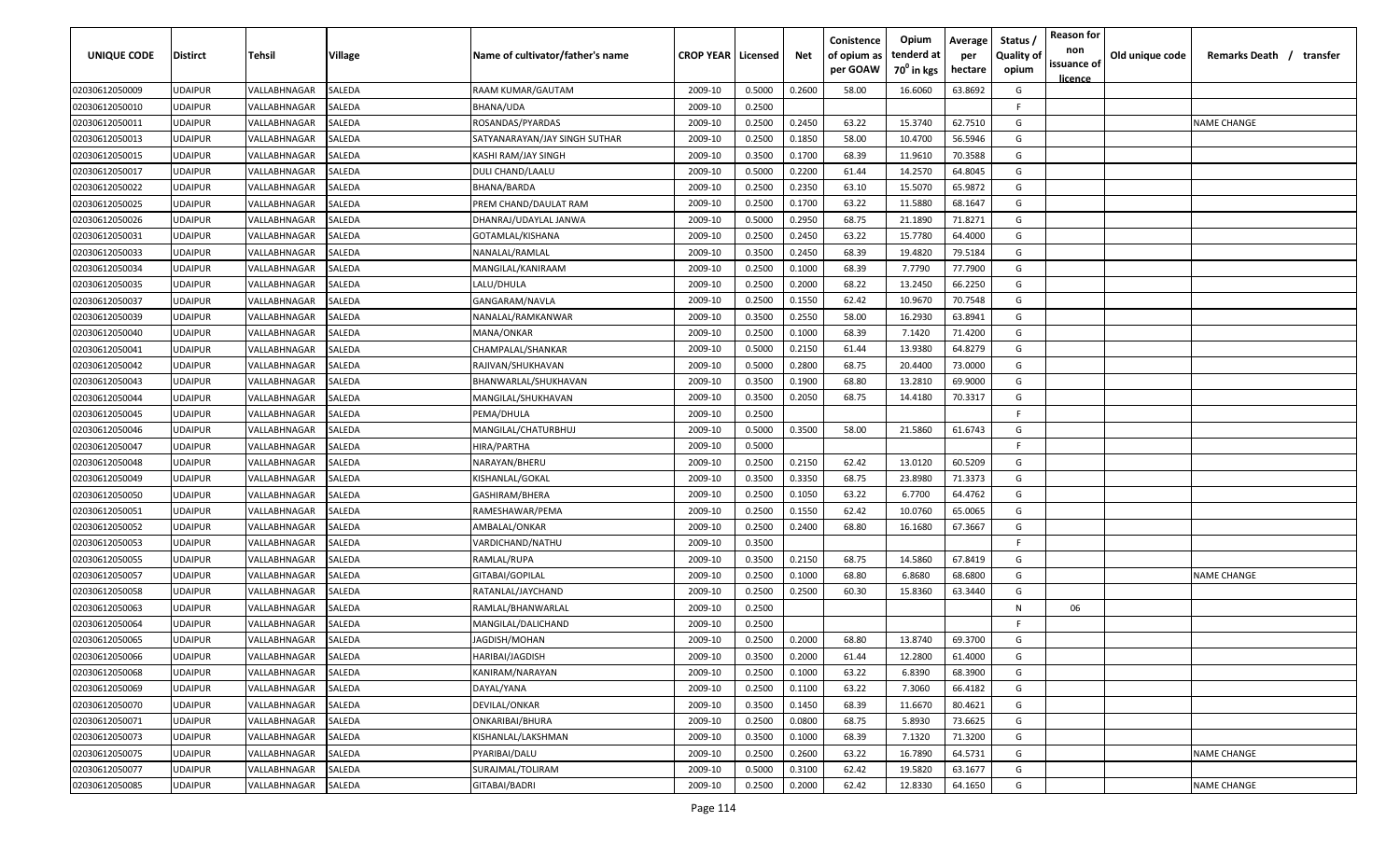| UNIQUE CODE    | <b>Distirct</b> | Tehsil       | Village            | Name of cultivator/father's name | <b>CROP YEAR   Licensed</b> |        | Net    | Conistence<br>of opium as | Opium<br>tenderd at    | Average<br>per | Status<br><b>Quality of</b> | <b>Reason for</b><br>non      | Old unique code | Remarks Death / transfer |
|----------------|-----------------|--------------|--------------------|----------------------------------|-----------------------------|--------|--------|---------------------------|------------------------|----------------|-----------------------------|-------------------------------|-----------------|--------------------------|
|                |                 |              |                    |                                  |                             |        |        | per GOAW                  | 70 <sup>°</sup> in kgs | hectare        | opium                       | issuance of<br><u>licence</u> |                 |                          |
| 02030612050086 | <b>UDAIPUR</b>  | VALLABHNAGAR | SALEDA             | VARDICHAND/BHURA                 | 2009-10                     | 0.2500 |        |                           |                        |                | F.                          |                               |                 |                          |
| 02030612050089 | <b>UDAIPUR</b>  | VALLABHNAGAR | SALEDA             | FATAHLAL/GOTAM                   | 2009-10                     | 0.5000 | 0.3450 | 62.42                     | 23.0510                | 66.8145        | G                           |                               |                 |                          |
| 02030612050091 | <b>UDAIPUR</b>  | VALLABHNAGAR | SALEDA             | SHANKARLAL/TOLIRAM               | 2009-10                     | 0.5000 | 0.3000 | 68.39                     | 21.4060                | 71.3533        | G                           |                               |                 |                          |
| 02030612050092 | <b>UDAIPUR</b>  | VALLABHNAGAR | SALEDA             | BHERA/KISHANA                    | 2009-10                     | 0.2500 | 0.1000 | 57.26                     | 6.0190                 | 60.1900        | G                           |                               |                 |                          |
| 02030612050093 | <b>UDAIPUR</b>  | VALLABHNAGAR | SALEDA             | GORDHAN/MATHRA                   | 2009-10                     | 0.2500 |        |                           |                        |                | -F.                         |                               |                 |                          |
| 02030612050094 | <b>UDAIPUR</b>  | VALLABHNAGAR | SALEDA             | GEETABAI/RADHESHYAM              | 2009-10                     | 0.2500 | 0.1400 | 63.22                     | 9.4920                 | 67.8000        | G                           |                               |                 |                          |
| 02030612050095 | <b>UDAIPUR</b>  | VALLABHNAGAR | SALEDA             | JAYSINGH/UDA                     | 2009-10                     | 0.5000 | 0.4900 | 62.42                     | 29.4000                | 60.0000        | G                           |                               |                 |                          |
| 02030612050096 | <b>UDAIPUR</b>  | VALLABHNAGAR | SALEDA             | CHATURBHUJ/UDA-II                | 2009-10                     | 0.3500 | 0.1500 | 68.75                     | 10.7550                | 71.7000        | G                           |                               |                 |                          |
| 02030612050099 | <b>UDAIPUR</b>  | VALLABHNAGAR | SALEDA             | PRATHVIRAJ/PREMAJIAHIR           | 2009-10                     | 0.5000 | 0.1500 | 68.39                     | 10.4340                | 69.5600        | G                           |                               |                 |                          |
| 02030612050100 | <b>UDAIPUR</b>  | VALLABHNAGAR | SALEDA             | <b>BHAGWAN/RUPA</b>              | 2009-10                     | 0.3500 | 0.2100 | 68.80                     | 14.7260                | 70.1238        | G                           |                               |                 |                          |
| 02030612050101 | <b>UDAIPUR</b>  | VALLABHNAGAR | SALEDA             | BARDICHAND/BHAGWAN               | 2009-10                     | 0.3500 | 0.2050 | 68.39                     | 14.5090                | 70.7756        | G                           |                               |                 |                          |
| 02030612050102 | <b>UDAIPUR</b>  | VALLABHNAGAR | SALEDA             | NAKSHATRAMAL/BABRUJI             | 2009-10                     | 0.2500 | 0.2100 | 68.80                     | 14.4190                | 68.6619        | G                           |                               |                 |                          |
| 02030612050103 | <b>UDAIPUR</b>  | VALLABHNAGAR | SALEDA             | CHENKUNWAR/DEVISINGH             | 2009-10                     | 0.5000 |        |                           |                        |                | F.                          |                               |                 |                          |
| 02030612050107 | <b>UDAIPUR</b>  | VALLABHNAGAR | SALEDA             | DEVILAL/NARAYAN                  | 2009-10                     | 0.2500 | 0.2500 | 58.00                     | 14.6660                | 58.6640        | G                           |                               | 02030612045002  | TRANSFER                 |
| 02030612050108 | <b>UDAIPUR</b>  | VALLABHNAGAR | SALEDA             | DHANRAJ/GOTAM                    | 2009-10                     | 0.2500 | 0.1500 | 63.10                     | 9.9870                 | 66.5800        | G                           |                               | 02030612045003  | <b><i>FRANSFER</i></b>   |
| 02030612050109 | <b>UDAIPUR</b>  | VALLABHNAGAR | SALEDA             | RAMDAS/NARAYANDAS                | 2009-10                     | 0.2500 | 0.2550 | 58.00                     | 15.4810                | 60.7098        | G                           |                               | 02030612012001  | <b><i>FRANSFER</i></b>   |
| 02030612050110 | <b>UDAIPUR</b>  | VALLABHNAGAR | SALEDA             | RAMLAL/AMARA                     | 2009-10                     | 0.2500 |        |                           |                        |                | F.                          |                               | 02030612045007  | <b><i>FRANSFER</i></b>   |
| 02030612051001 | <b>UDAIPUR</b>  | VALLABHNAGAR | SANGRAMPURAKHERODA | DULICHAND/HIRA                   | 2009-10                     | 0.5000 | 0.2950 | 65.72                     | 19.0690                | 64.6407        | G                           |                               | 02030612032048  | TRANSFER                 |
| 02030612051002 | <b>UDAIPUR</b>  | VALLABHNAGAR | SANGRAMPURAKHERODA | NOJIBAI/KISHANA                  | 2009-10                     | 0.2500 | 0.2500 | 65.72                     | 16.7080                | 66.8320        | G                           |                               |                 | <b>NAME CHANGE</b>       |
| 02030612051005 | <b>UDAIPUR</b>  | VALLABHNAGAR | SANGRAMPURAKHERODA | RAMLAL/SHAMBHU                   | 2009-10                     | 0.3500 | 0.2500 | 66.12                     | 17.5990                | 70.3960        | G                           |                               | 02030612032047  | TRANSFER/NAME CHANGE     |
| 02030612051006 | <b>UDAIPUR</b>  | VALLABHNAGAR | SANGRAMPURAKHERODA | TULSIBAI/SAVRAM                  | 2009-10                     | 0.2500 | 0.2050 | 66.12                     | 14.2660                | 69.5902        | G                           |                               |                 |                          |
| 02030612051010 | <b>UDAIPUR</b>  | VALLABHNAGAR | SANGRAMPURAKHERODA | RAMLAL/BARDA                     | 2009-10                     | 0.2500 | 0.2400 | 65.72                     | 16.4120                | 68.3833        | G                           |                               |                 |                          |
| 02030612051015 | <b>UDAIPUR</b>  | VALLABHNAGAR | SANGRAMPURAKHERODA | MIYACHAND/VARDA                  | 2009-10                     | 0.3500 | 0.1500 | 66.25                     | 10.3380                | 68.9200        | G                           |                               | 02030612032049  | <b>RANSFER</b>           |
| 02030612051017 | <b>UDAIPUR</b>  | VALLABHNAGAR | SANGRAMPURAKHERODA | DHULIBAI/DOLA                    | 2009-10                     | 0.5000 | 0.5050 | 58.12                     | 29.4890                | 58.3941        | G                           |                               | 02030612032051  | <b>RANSFER</b>           |
| 02030612051022 | <b>UDAIPUR</b>  | VALLABHNAGAR | SANGRAMPURAKHERODA | JEETMAL/KISHAN                   | 2009-10                     | 0.2500 |        |                           |                        |                | N                           | 11                            |                 |                          |
| 02030612051023 | <b>UDAIPUR</b>  | VALLABHNAGAR | SANGRAMPURAKHERODA | LAHRIBAI/BARDA                   | 2009-10                     | 0.2500 | 0.2400 | 58.36                     | 14.6000                | 60.8333        | G                           |                               |                 |                          |
| 02030612051025 | <b>UDAIPUR</b>  | VALLABHNAGAR | SANGRAMPURAKHERODA | DEVILAL/GOKAL                    | 2009-10                     | 0.2500 | 0.2450 | 66.12                     | 16.8410                | 68.7388        | G                           |                               |                 |                          |
| 02030612051037 | <b>UDAIPUR</b>  | VALLABHNAGAR | SANGRAMPURAKHERODA | HUDIBAI/AMERA                    | 2009-10                     | 0.2500 | 0.1000 | 65.72                     | 6.9570                 | 69.5700        | G                           |                               | 02030612006030  | TRANSFER                 |
| 02030612052001 | <b>UDAIPUR</b>  | VALLABHNAGAR | SANGRAMPURALOONDA  | DELLUBAI/KISANA                  | 2009-10                     | 0.2500 | 0.2450 | 56.31                     | 14.9350                | 60.9592        | G                           |                               |                 | <b>NAME CHANGE</b>       |
| 02030612052006 | <b>UDAIPUR</b>  | VALLABHNAGAR | SANGRAMPURALOONDA  | PARTHA/KISHANA                   | 2009-10                     | 0.2500 | 0.1300 | 57.20                     | 7.7050                 | 59.2692        | G                           |                               |                 |                          |
| 02030612052008 | <b>UDAIPUR</b>  | VALLABHNAGAR | SANGRAMPURALOONDA  | NARAYAN/JAICHANDGAYRI            | 2009-10                     | 0.5000 | 0.1800 | 68.80                     | 13.7820                | 76.5667        | G                           |                               |                 |                          |
| 02030612052009 | <b>UDAIPUR</b>  | VALLABHNAGAR | SANGRAMPURALOONDA  | VARDIBAI/SATYNARAYAN             | 2009-10                     | 0.2500 | 0.2500 | 63.10                     | 17.5010                | 70.0040        | G                           |                               |                 |                          |
| 02030612052011 | <b>UDAIPUR</b>  | VALLABHNAGAR | SANGRAMPURALOONDA  | <b>DELLIBAI/GAMERA</b>           | 2009-10                     | 0.2500 | 0.2300 | 60.30                     | 15.2480                | 66.2957        | G                           |                               |                 |                          |
| 02030612052012 | <b>UDAIPUR</b>  | VALLABHNAGAR | SANGRAMPURALOONDA  | NANURAM/CHATRA                   | 2009-10                     | 0.3500 | 0.3400 | 63.10                     | 23.8270                | 70.0794        | G                           |                               |                 |                          |
| 02030612052013 | <b>UDAIPUR</b>  | VALLABHNAGAR | SANGRAMPURALOONDA  | RAMLAL/CHENA                     | 2009-10                     | 0.2500 | 0.2450 | 60.30                     | 16.4460                | 67.1265        | G                           |                               |                 |                          |
| 02030612052014 | <b>UDAIPUR</b>  | VALLABHNAGAR | SANGRAMPURALOONDA  | <b>BAGDIRAM/ONKAR</b>            | 2009-10                     | 0.2500 | 0.2450 | 60.30                     | 16.7520                | 68.3755        | G                           |                               |                 |                          |
| 02030612052015 | <b>UDAIPUR</b>  | VALLABHNAGAR | SANGRAMPURALOONDA  | BALU/MOTI                        | 2009-10                     | 0.5000 |        |                           |                        |                | F.                          |                               |                 |                          |
| 02030612052016 | <b>UDAIPUR</b>  | VALLABHNAGAR | SANGRAMPURALOONDA  | SOHANIBAI/NARAYAN                | 2009-10                     | 0.5000 | 0.4900 | 60.35                     | 31.3990                | 64.0796        | G                           |                               |                 |                          |
| 02030612052017 | <b>UDAIPUR</b>  | VALLABHNAGAR | SANGRAMPURALOONDA  | MAGNIRAM/MODA                    | 2009-10                     | 0.2500 | 0.1950 | 60.30                     | 12.9870                | 66.6000        | G                           |                               |                 |                          |
| 02030612052019 | <b>UDAIPUR</b>  | VALLABHNAGAR | SANGRAMPURALOONDA  | CHAMPALAL/PANNA                  | 2009-10                     | 0.5000 | 0.2700 | 63.10                     | 18.0020                | 66.6741        | G                           |                               |                 |                          |
| 02030612052020 | <b>UDAIPUR</b>  | VALLABHNAGAR | SANGRAMPURALOONDA  | NAND DAS/LALDAS                  | 2009-10                     | 0.2500 | 0.2350 | 53.35                     | 14.8300                | 63.1064        | G                           | 05                            |                 |                          |
| 02030612052021 | <b>UDAIPUR</b>  | VALLABHNAGAR | SANGRAMPURALOONDA  | PARTAPIBAI/UDA                   | 2009-10                     | 0.3500 | 0.1700 | 57.20                     | 10.4690                | 61.5824        | G                           |                               |                 |                          |
| 02030612052022 | <b>UDAIPUR</b>  | VALLABHNAGAR | SANGRAMPURALOONDA  | VARDIBAI/GOPALDAS                | 2009-10                     | 0.5000 | 0.3600 | 68.80                     | 25.3740                | 70.4833        | G                           |                               |                 |                          |
| 02030612052023 | <b>UDAIPUR</b>  | VALLABHNAGAR | SANGRAMPURALOONDA  | MANGILAL/CHENA                   | 2009-10                     | 0.2500 | 0.2100 | 68.10                     | 13.6480                | 64.9905        | G                           |                               |                 |                          |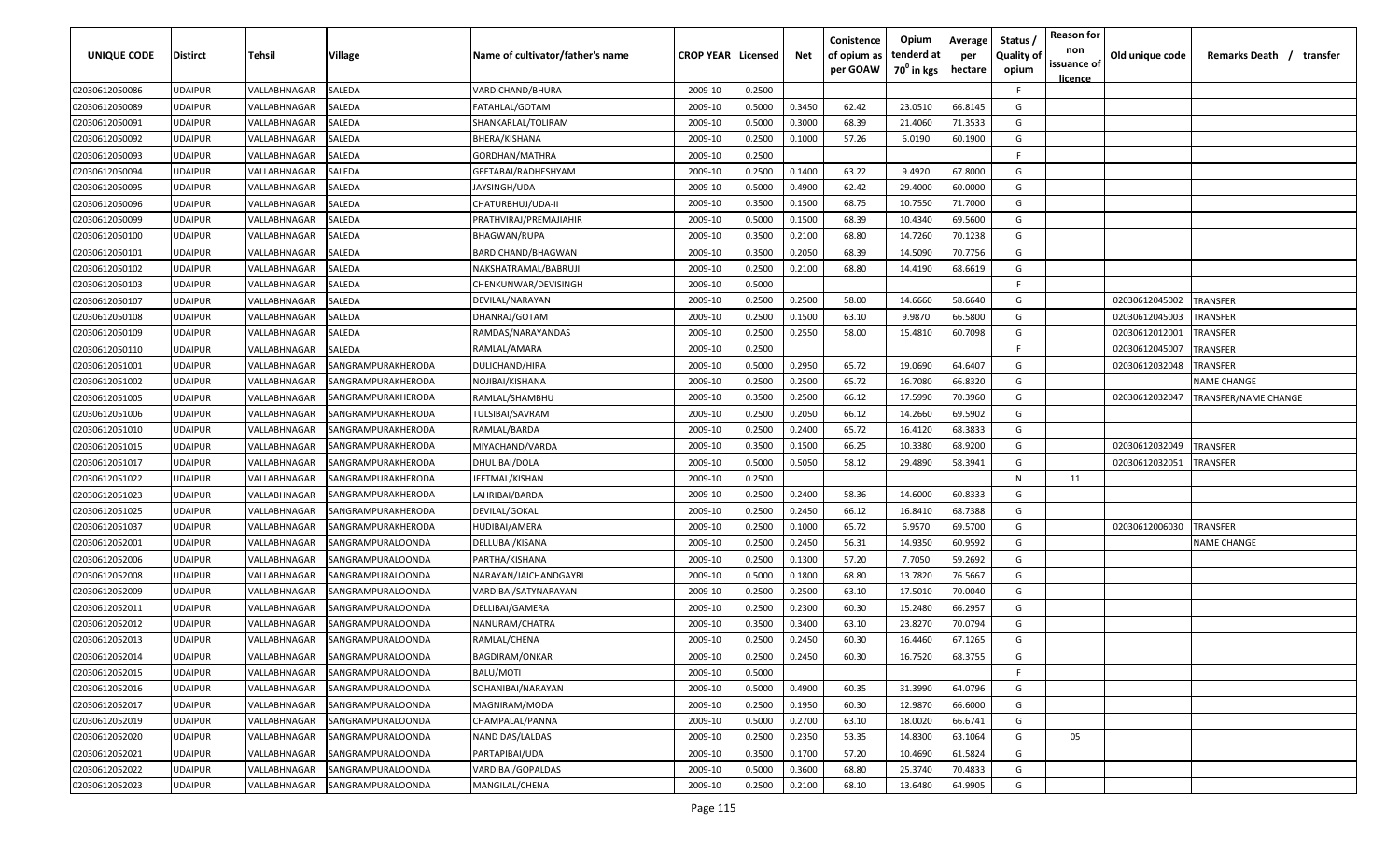| UNIQUE CODE    | <b>Distirct</b> | <b>Tehsil</b> | Village           | Name of cultivator/father's name | <b>CROP YEAR   Licensed</b> |        | Net    | Conistence<br>of opium as<br>per GOAW | Opium<br>tenderd at<br>70 <sup>0</sup> in kgs | Average<br>per<br>hectare | Status /<br><b>Quality of</b><br>opium | <b>Reason for</b><br>non<br>issuance of<br><u>licence</u> | Old unique code | Remarks Death / transfer |
|----------------|-----------------|---------------|-------------------|----------------------------------|-----------------------------|--------|--------|---------------------------------------|-----------------------------------------------|---------------------------|----------------------------------------|-----------------------------------------------------------|-----------------|--------------------------|
| 02030612052029 | <b>UDAIPUR</b>  | VALLABHNAGAR  | SANGRAMPURALOONDA | BHANWARSINGH/AMARSINGH           | 2009-10                     | 0.5000 | 0.1250 | 63.10                                 | 7.8980                                        | 63.1840                   | G                                      |                                                           |                 |                          |
| 02030612052032 | <b>UDAIPUR</b>  | VALLABHNAGAR  | SANGRAMPURALOONDA | SHAMBHU/PRABHUMOGYA              | 2009-10                     | 0.5000 | 0.3150 | 67.91                                 | 24.1220                                       | 76.5778                   | G                                      |                                                           |                 |                          |
| 02030612052035 | <b>UDAIPUR</b>  | VALLABHNAGAR  | SANGRAMPURALOONDA | KALU/HANSHRAJ                    | 2009-10                     | 0.5000 | 0.3650 | 66.11                                 | 24.9400                                       | 68.3288                   | G                                      |                                                           |                 |                          |
| 02030612052039 | <b>UDAIPUR</b>  | VALLABHNAGAR  | SANGRAMPURALOONDA | DEVILAL/NARAYAN                  | 2009-10                     | 0.2500 | 0.2500 | 57.20                                 | 16.4670                                       | 65.8680                   | G                                      |                                                           |                 |                          |
| 02030612052040 | <b>UDAIPUR</b>  | VALLABHNAGAR  | SANGRAMPURALOONDA | PARTAPI/MOTI                     | 2009-10                     | 0.2500 | 0.2000 | 56.31                                 | 12.0820                                       | 60.4100                   | G                                      |                                                           |                 |                          |
| 02030612052041 | <b>UDAIPUR</b>  | VALLABHNAGAR  | SANGRAMPURALOONDA | CHUNNILAL/MOTI                   | 2009-10                     | 0.2500 | 0.2100 | 60.30                                 | 13.3630                                       | 63.6333                   | G                                      |                                                           |                 |                          |
| 02030612052042 | <b>UDAIPUR</b>  | VALLABHNAGAR  | SANGRAMPURALOONDA | RADHIBAI/CHATARBHUJ              | 2009-10                     | 0.2500 | 0.2450 | 57.20                                 | 15.4520                                       | 63.0694                   | G                                      |                                                           |                 | <b>NAME CHANGE</b>       |
| 02030612052043 | <b>UDAIPUR</b>  | VALLABHNAGAR  | SANGRAMPURALOONDA | SITABAI/MAGNA                    | 2009-10                     | 0.5000 | 0.3100 | 63.10                                 | 21.0080                                       | 67.7677                   | G                                      |                                                           |                 |                          |
| 02030612052046 | <b>UDAIPUR</b>  | VALLABHNAGAR  | SANGRAMPURALOONDA | GEHARILAL/PANNA                  | 2009-10                     | 0.3500 | 0.3400 | 56.31                                 | 20.4700                                       | 60.2059                   | G                                      |                                                           |                 |                          |
| 02030612052048 | <b>UDAIPUR</b>  | VALLABHNAGAR  | SANGRAMPURALOONDA | KALU/MODA                        | 2009-10                     | 0.2500 | 0.2050 | 57.20                                 | 13.0180                                       | 63.5024                   | G                                      |                                                           |                 |                          |
| 02030612052049 | <b>UDAIPUR</b>  | VALLABHNAGAR  | SANGRAMPURALOONDA | GOVINDSINGH/FHATEHSINGH          | 2009-10                     | 0.3500 | 0.2000 | 60.33                                 | 11.9170                                       | 59.5850                   | G                                      |                                                           |                 |                          |
| 02030612052050 | <b>UDAIPUR</b>  | VALLABHNAGAR  | SANGRAMPURALOONDA | RAMJI/KAJOD                      | 2009-10                     | 0.3500 | 0.3100 | 57.20                                 | 20.1680                                       | 65.0581                   | G                                      |                                                           |                 |                          |
| 02030612052057 | <b>UDAIPUR</b>  | VALLABHNAGAR  | SANGRAMPURALOONDA | KUSHALKANWAR/NARAYAN SINGH       | 2009-10                     | 0.5000 | 0.4900 | 66.11                                 | 34.7270                                       | 70.8714                   | G                                      |                                                           |                 |                          |
| 02030612052058 | UDAIPUR         | VALLABHNAGAR  | SANGRAMPURALOONDA | KAVNRIBAI/CHUNNILAL              | 2009-10                     | 0.2500 | 0.2350 | 60.30                                 | 16.2150                                       | 69.0000                   | G                                      |                                                           | 02030612002013  | TRANSFER/NAME CHANGE     |
| 02030612053001 | UDAIPUR         | VALLABHNAGAR  | SARANGPURAJATOKA  | HAZARILAL/VEERMAN                | 2009-10                     | 0.2500 | 0.2000 | 63.25                                 | 12.6690                                       | 63.3450                   | G                                      |                                                           |                 |                          |
| 02030612053002 | UDAIPUR         | VALLABHNAGAR  | SARANGPURAJATOKA  | ONKARLAL/KALU                    | 2009-10                     | 0.2500 | 0.1350 | 62.94                                 | 8.4730                                        | 62.7630                   | G                                      |                                                           |                 |                          |
| 02030612053003 | <b>UDAIPUR</b>  | VALLABHNAGAR  | SARANGPURAJATOKA  | NARAYANLAL/ONKAR                 | 2009-10                     | 0.2500 | 0.2450 | 62.94                                 | 16.6540                                       | 67.9755                   | G                                      |                                                           |                 |                          |
| 02030612053004 | <b>UDAIPUR</b>  | VALLABHNAGAR  | SARANGPURAJATOKA  | RATANLAL/NARAYAN                 | 2009-10                     | 0.2500 |        |                                       |                                               |                           | F.                                     |                                                           |                 |                          |
| 02030612053005 | <b>UDAIPUR</b>  | VALLABHNAGAR  | SARANGPURAJATOKA  | SHANKARLAL/TARACHAND             | 2009-10                     | 0.2500 | 0.1900 | 59.32                                 | 11.8480                                       | 62.3579                   | G                                      |                                                           |                 |                          |
| 02030612053006 | <b>UDAIPUR</b>  | VALLABHNAGAR  | SARANGPURAJATOKA  | UDAILAL/SAVLAL                   | 2009-10                     | 0.2500 | 0.2000 | 60.48                                 | 13.0270                                       | 65.1350                   | G                                      |                                                           |                 |                          |
| 02030612053008 | <b>UDAIPUR</b>  | VALLABHNAGAR  | SARANGPURAJATOKA  | <b>BHERA/GOKAL</b>               | 2009-10                     | 0.2500 | 0.2100 | 62.94                                 | 13.8440                                       | 65.9238                   | G                                      |                                                           |                 |                          |
| 02030612053009 | <b>UDAIPUR</b>  | VALLABHNAGAR  | SARANGPURAJATOKA  | BHAGWANLAL/MANAJAT               | 2009-10                     | 0.2500 | 0.2400 | 63.25                                 | 16.2010                                       | 67.5042                   | G                                      |                                                           |                 |                          |
| 02030612053010 | <b>UDAIPUR</b>  | VALLABHNAGAR  | SARANGPURAJATOKA  | LACHIRAM/PARTHAGAYARI            | 2009-10                     | 0.2500 | 0.2500 | 62.94                                 | 16.7180                                       | 66.8720                   | G                                      |                                                           |                 |                          |
| 02030612053011 | <b>UDAIPUR</b>  | VALLABHNAGAR  | SARANGPURAJATOKA  | BHERULAL/KALUJAT                 | 2009-10                     | 0.2500 | 0.1350 | 59.32                                 | 8.9620                                        | 66.3852                   | G                                      |                                                           |                 |                          |
| 02030612053012 | <b>UDAIPUR</b>  | VALLABHNAGAR  | SARANGPURAJATOKA  | LALU/KALUMEGHVAL                 | 2009-10                     | 0.2500 | 0.1900 | 62.94                                 | 3.4370                                        | 18.0895                   | G                                      | 04                                                        |                 |                          |
| 02030612053013 | <b>UDAIPUR</b>  | VALLABHNAGAR  | SARANGPURAJATOKA  | HANGAMIBAI/KISHANA               | 2009-10                     | 0.5000 | 0.1950 | 60.48                                 | 12.9880                                       | 66.6051                   | G                                      |                                                           |                 |                          |
| 02030612053014 | <b>UDAIPUR</b>  | VALLABHNAGAR  | SARANGPURAJATOKA  | BHOLIRAM/TARACHAND               | 2009-10                     | 0.2500 |        |                                       |                                               |                           | F.                                     |                                                           |                 |                          |
| 02030612053015 | <b>UDAIPUR</b>  | VALLABHNAGAR  | SARANGPURAJATOKA  | SAVRAM/PRATAP                    | 2009-10                     | 0.2500 | 0.1000 | 61.38                                 | 6.5790                                        | 65.7900                   | G                                      |                                                           |                 |                          |
| 02030612053016 | UDAIPUR         | VALLABHNAGAR  | SARANGPURAJATOKA  | CHOGALAL/LAKSHMIRAM              | 2009-10                     | 0.2500 | 0.2450 | 64.94                                 | 16.8450                                       | 68.7551                   | G                                      |                                                           |                 |                          |
| 02030612053020 | <b>UDAIPUR</b>  | VALLABHNAGAR  | SARANGPURAJATOKA  | GULAB/CHATURBHUJ                 | 2009-10                     | 0.2500 | 0.2450 | 57.96                                 | 16.3580                                       | 66.7673                   | G                                      |                                                           |                 |                          |
| 02030612053021 | <b>UDAIPUR</b>  | VALLABHNAGAR  | SARANGPURAJATOKA  | NATHULAL/TARACHAND               | 2009-10                     | 0.2500 | 0.2350 | 60.04                                 | 14.5600                                       | 61.9574                   | G                                      |                                                           |                 |                          |
| 02030612053023 | <b>UDAIPUR</b>  | VALLABHNAGAR  | SARANGPURAJATOKA  | UDAILAL/BHERAJAT                 | 2009-10                     | 0.2500 | 0.2450 | 60.04                                 | 15.0540                                       | 61.4449                   | G                                      |                                                           |                 |                          |
| 02030612053024 | <b>UDAIPUR</b>  | VALLABHNAGAR  | SARANGPURAJATOKA  | CHAGANLAL/VEERBHAN               | 2009-10                     | 0.2500 | 0.2350 | 61.38                                 | 16.0740                                       | 68.4000                   | G                                      |                                                           |                 |                          |
| 02030612053025 | <b>UDAIPUR</b>  | VALLABHNAGAR  | SARANGPURAJATOKA  | RAMLAL/HAMERA                    | 2009-10                     | 0.2500 | 0.2500 | 63.25                                 | 15.5450                                       | 62.1800                   | G                                      |                                                           |                 |                          |
| 02030612053026 | <b>UDAIPUR</b>  | VALLABHNAGAR  | SARANGPURAJATOKA  | DALPATSINGH/LAXMANSINGH          | 2009-10                     | 0.3500 | 0.3150 | 60.48                                 | 20.8060                                       | 66.0508                   | G                                      |                                                           |                 |                          |
| 02030612053029 | <b>UDAIPUR</b>  | VALLABHNAGAR  | SARANGPURAJATOKA  | CHMPALAL/KISHANJI                | 2009-10                     | 0.5000 | 0.4050 | 62.94                                 | 27.9630                                       | 69.0444                   | G                                      |                                                           |                 |                          |
| 02030612053031 | <b>UDAIPUR</b>  | VALLABHNAGAR  | SARANGPURAJATOKA  | ONKAR/BHERAJAT                   | 2009-10                     | 0.2500 |        |                                       |                                               |                           | F.                                     |                                                           |                 |                          |
| 02030612053033 | <b>UDAIPUR</b>  | VALLABHNAGAR  | SARANGPURAJATOKA  | PRABHULAL/HIRAJAT                | 2009-10                     | 0.2500 | 0.2500 | 61.38                                 | 17.4350                                       | 69.7400                   | G                                      |                                                           |                 |                          |
| 02030612053035 | <b>UDAIPUR</b>  | VALLABHNAGAR  | SARANGPURAJATOKA  | SAVRAM/DEVJIKUMHAR               | 2009-10                     | 0.3500 | 0.2200 | 62.94                                 | 14.5580                                       | 66.1727                   | G                                      |                                                           |                 |                          |
| 02030612053036 | <b>UDAIPUR</b>  | VALLABHNAGAR  | SARANGPURAJATOKA  | PUSHKARLAL/SEVLAL                | 2009-10                     | 0.2500 | 0.2500 | 59.32                                 | 15.3150                                       | 61.2600                   | G                                      |                                                           |                 |                          |
| 02030612053038 | <b>UDAIPUR</b>  | VALLABHNAGAR  | SARANGPURAJATOKA  | PYARJI/PARTHA                    | 2009-10                     | 0.2500 | 0.0950 | 62.94                                 | 6.4230                                        | 67.6105                   | G                                      |                                                           |                 |                          |
| 02030612053040 | <b>UDAIPUR</b>  | VALLABHNAGAR  | SARANGPURAJATOKA  | PEMA/NARAYAN                     | 2009-10                     | 0.2500 | 0.2400 | 60.48                                 | 15.6530                                       | 65.2208                   | G                                      |                                                           |                 |                          |
| 02030612053041 | <b>UDAIPUR</b>  | VALLABHNAGAR  | SARANGPURAJATOKA  | MANIBAI/NARAYANLAL               | 2009-10                     | 0.2500 | 0.2400 | 60.64                                 | 15.6250                                       | 65.1042                   | G                                      |                                                           |                 |                          |
| 02030612053042 | <b>UDAIPUR</b>  | VALLABHNAGAR  | SARANGPURAJATOKA  | ONKARJI/MOTIGADRI                | 2009-10                     | 0.2500 | 0.2000 | 60.04                                 | 12.6370                                       | 63.1850                   | G                                      |                                                           |                 |                          |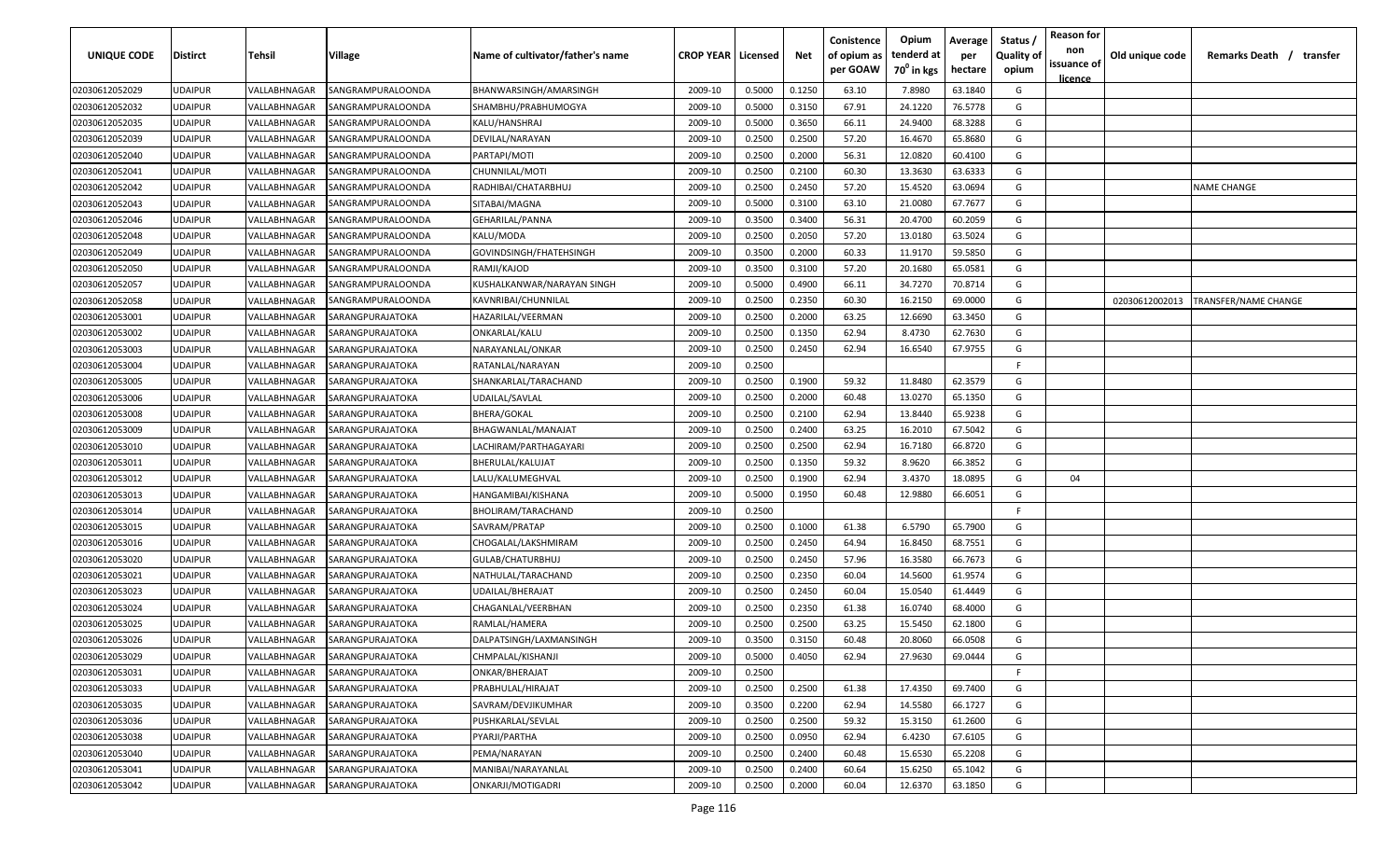| UNIQUE CODE    | <b>Distirct</b> | <b>Tehsil</b> | Village          | Name of cultivator/father's name | <b>CROP YEAR   Licensed</b> |        | Net    | Conistence<br>of opium as<br>per GOAW | Opium<br>tenderd at<br>70 <sup>0</sup> in kgs | Average<br>per<br>hectare | Status /<br><b>Quality of</b><br>opium | <b>Reason for</b><br>non<br>issuance of<br>licence | Old unique code | Remarks Death /    | transfer |
|----------------|-----------------|---------------|------------------|----------------------------------|-----------------------------|--------|--------|---------------------------------------|-----------------------------------------------|---------------------------|----------------------------------------|----------------------------------------------------|-----------------|--------------------|----------|
| 02030612053043 | <b>UDAIPUR</b>  | VALLABHNAGAR  | SARANGPURAJATOKA | SAVRAM/GOKAL                     | 2009-10                     | 0.2500 | 0.2400 | 60.04                                 | 15.1130                                       | 62.9708                   | G                                      |                                                    |                 |                    |          |
| 02030612053044 | <b>UDAIPUR</b>  | VALLABHNAGAR  | SARANGPURAJATOKA | HARLAL/PEMA                      | 2009-10                     | 0.2500 | 0.2400 | 61.38                                 | 15.9090                                       | 66.2875                   | G                                      |                                                    |                 |                    |          |
| 02030612053045 | <b>UDAIPUR</b>  | VALLABHNAGAR  | SARANGPURAJATOKA | RAMLAL/TARACHAND                 | 2009-10                     | 0.2500 |        |                                       |                                               |                           | -F.                                    |                                                    |                 |                    |          |
| 02030612053051 | <b>UDAIPUR</b>  | VALLABHNAGAR  | SARANGPURAJATOKA | SHANTILAL/KISHANA                | 2009-10                     | 0.2500 | 0.0950 | 57.96                                 | 6.0370                                        | 63.5474                   | G                                      |                                                    |                 |                    |          |
| 02030612053055 | <b>UDAIPUR</b>  | VALLABHNAGAR  | SARANGPURAJATOKA | HARILAL/PARIMAL                  | 2009-10                     | 0.2500 |        |                                       |                                               |                           | -F                                     |                                                    |                 |                    |          |
| 02030612053057 | <b>UDAIPUR</b>  | VALLABHNAGAR  | SARANGPURAJATOKA | MATHRA/DEVAJAT                   | 2009-10                     | 0.2500 | 0.2250 | 66.38                                 | 16.3590                                       | 72.7067                   | G                                      |                                                    |                 |                    |          |
| 02030612053060 | <b>UDAIPUR</b>  | VALLABHNAGAR  | SARANGPURAJATOKA | BADAMIBAI/NARAYANLAL             | 2009-10                     | 0.2500 | 0.2200 | 62.94                                 | 15.2570                                       | 69.3500                   | G                                      |                                                    |                 |                    |          |
| 02030612053064 | <b>UDAIPUR</b>  | VALLABHNAGAR  | SARANGPURAJATOKA | LAKHMICHAND/SHANKAR              | 2009-10                     | 0.2500 | 0.2350 | 61.38                                 | 16.3900                                       | 69.7447                   | G                                      |                                                    |                 |                    |          |
| 02030612053066 | <b>UDAIPUR</b>  | VALLABHNAGAR  | SARANGPURAJATOKA | SOHANIBAI/NARAYANLAL             | 2009-10                     | 0.2500 | 0.2500 | 60.04                                 | 16.0530                                       | 64.2120                   | G                                      |                                                    |                 |                    |          |
| 02030612053067 | <b>UDAIPUR</b>  | VALLABHNAGAR  | SARANGPURAJATOKA | BAGDIRAM/LALU                    | 2009-10                     | 0.2500 | 0.2400 | 56.79                                 | 14.4370                                       | 60.1542                   | G                                      |                                                    |                 |                    |          |
| 02030612053068 | <b>UDAIPUR</b>  | VALLABHNAGAR  | SARANGPURAJATOKA | BHERULAL/MOTI                    | 2009-10                     | 0.2500 | 0.2450 | 56.79                                 | 15.1780                                       | 61.9510                   | G                                      |                                                    |                 |                    |          |
| 02030612053071 | <b>UDAIPUR</b>  | VALLABHNAGAR  | SARANGPURAJATOKA | CHAMPA/PARTHA                    | 2009-10                     | 0.2500 | 0.2550 | 61.38                                 | 17.3130                                       | 67.8941                   | G                                      |                                                    |                 |                    |          |
| 02030612053072 | <b>UDAIPUR</b>  | VALLABHNAGAR  | SARANGPURAJATOKA | BHAGAWAN/NARAYAN                 | 2009-10                     | 0.2500 | 0.2350 | 60.04                                 | 14.8770                                       | 63.3064                   | G                                      |                                                    |                 |                    |          |
| 02030612053073 | UDAIPUR         | VALLABHNAGAR  | SARANGPURAJATOKA | ONKAR/KANA                       | 2009-10                     | 0.5000 | 0.3650 | 60.48                                 | 23.8990                                       | 65.4767                   | G                                      |                                                    |                 |                    |          |
| 02030612053078 | UDAIPUR         | VALLABHNAGAR  | SARANGPURAJATOKA | RAMLAL/MOTI                      | 2009-10                     | 0.2500 | 0.1450 | 61.38                                 | 9.9880                                        | 68.8828                   | G                                      |                                                    |                 |                    |          |
| 02030612053086 | UDAIPUR         | VALLABHNAGAR  | SARANGPURAJATOKA | ONKAR/NANJI                      | 2009-10                     | 0.2500 | 0.2450 | 61.38                                 | 16.8580                                       | 68.8082                   | G                                      |                                                    |                 |                    |          |
| 02030612053087 | <b>UDAIPUR</b>  | VALLABHNAGAR  | SARANGPURAJATOKA | BANSHIDAS/NARAYANDAS             | 2009-10                     | 0.2500 | 0.1450 | 63.25                                 | 9.6790                                        | 66.7517                   | G                                      |                                                    |                 |                    |          |
| 02030612053090 | <b>UDAIPUR</b>  | VALLABHNAGAR  | SARANGPURAJATOKA | RAMCHANDRA/BHERA                 | 2009-10                     | 0.2500 | 0.1000 | 62.94                                 | 6.0680                                        | 60.6800                   | G                                      |                                                    |                 |                    |          |
| 02030612053092 | <b>UDAIPUR</b>  | VALLABHNAGAR  | SARANGPURAJATOKA | BABARLAL/KALU MEGHAWAL           | 2009-10                     | 0.2500 | 0.1500 | 63.25                                 | 10.5140                                       | 70.0933                   | G                                      |                                                    |                 |                    |          |
| 02030612053094 | <b>UDAIPUR</b>  | VALLABHNAGAR  | SARANGPURAJATOKA | VIJAYSINGH/PRATAPSINGH           | 2009-10                     | 0.2500 | 0.2350 | 61.38                                 | 17.0550                                       | 72.5745                   | G                                      |                                                    |                 |                    |          |
| 02030612053096 | <b>UDAIPUR</b>  | VALLABHNAGAR  | SARANGPURAJATOKA | BHONIRAM/SHAWALAL                | 2009-10                     | 0.2500 | 0.2000 | 57.96                                 | 12.4810                                       | 62.4050                   | G                                      |                                                    |                 |                    |          |
| 02030612053097 | <b>UDAIPUR</b>  | VALLABHNAGAR  | SARANGPURAJATOKA | GHASI/RAMA                       | 2009-10                     | 0.2500 | 0.2400 | 61.38                                 | 16.3100                                       | 67.9583                   | G                                      |                                                    |                 |                    |          |
| 02030612053098 | <b>UDAIPUR</b>  | VALLABHNAGAR  | SARANGPURAJATOKA | MOHANIBAI/DAYARAM                | 2009-10                     | 0.2500 | 0.2400 | 63.25                                 | 16.4900                                       | 68.7083                   | G                                      |                                                    |                 |                    |          |
| 02030612053101 | <b>UDAIPUR</b>  | VALLABHNAGAR  | SARANGPURAJATOKA | RATANSINGH/MANOHARSINGH          | 2009-10                     | 0.2500 | 0.2400 | 57.96                                 | 14.8970                                       | 62.0708                   | G                                      |                                                    |                 |                    |          |
| 02030612053103 | <b>UDAIPUR</b>  | VALLABHNAGAR  | SARANGPURAJATOKA | IAMKUBAI/CHAMPALAL               | 2009-10                     | 0.2500 | 0.2450 | 57.96                                 | 15.2680                                       | 62.3184                   | G                                      |                                                    |                 | <b>NAME CHANGE</b> |          |
| 02030612053106 | <b>UDAIPUR</b>  | VALLABHNAGAR  | SARANGPURAJATOKA | GANGARAM/RAMA                    | 2009-10                     | 0.2500 | 0.2500 | 59.32                                 | 15.3450                                       | 61.3800                   | G                                      |                                                    |                 |                    |          |
| 02030612053110 | <b>UDAIPUR</b>  | VALLABHNAGAR  | SARANGPURAJATOKA | PRATAP/BHANA                     | 2009-10                     | 0.2500 | 0.2300 | 60.04                                 | 14.7130                                       | 63.9696                   | G                                      |                                                    |                 |                    |          |
| 02030612053112 | <b>UDAIPUR</b>  | VALLABHNAGAR  | SARANGPURAJATOKA | UDAYLAL/NARAYAN                  | 2009-10                     | 0.2500 | 0.2500 | 63.25                                 | 16.8910                                       | 67.5640                   | G                                      |                                                    |                 | <b>NAME CHANGE</b> |          |
| 02030612053114 | <b>UDAIPUR</b>  | VALLABHNAGAR  | SARANGPURAJATOKA | SAJJANSINGH/PRATAPSINGH          | 2009-10                     | 0.2500 | 0.2450 | 57.96                                 | 16.7350                                       | 68.3061                   | G                                      |                                                    |                 |                    |          |
| 02030612053115 | <b>UDAIPUR</b>  | VALLABHNAGAR  | SARANGPURAJATOKA | BHERULAL/UDA                     | 2009-10                     | 0.2500 | 0.2450 | 62.94                                 | 16.9920                                       | 69.3551                   | G                                      |                                                    |                 |                    |          |
| 02030612053116 | <b>UDAIPUR</b>  | VALLABHNAGAR  | SARANGPURAJATOKA | DAYARAM/KALU                     | 2009-10                     | 0.2500 | 0.1100 | 57.96                                 | 7.0970                                        | 64.5182                   | G                                      |                                                    |                 |                    |          |
| 02030612053117 | <b>UDAIPUR</b>  | VALLABHNAGAR  | SARANGPURAJATOKA | SAWARAM/PARTHA                   | 2009-10                     | 0.3500 | 0.3350 | 62.94                                 | 23.5720                                       | 70.3642                   | G                                      |                                                    |                 |                    |          |
| 02030612053118 | <b>UDAIPUR</b>  | VALLABHNAGAR  | SARANGPURAJATOKA | BHERULAL/SAWLAL                  | 2009-10                     | 0.2500 | 0.2550 | 57.96                                 | 15.7500                                       | 61.7647                   | G                                      |                                                    |                 |                    |          |
| 02030612053125 | <b>UDAIPUR</b>  | VALLABHNAGAR  | SARANGPURAJATOKA | BHANWARLAL/MAGANIRAM             | 2009-10                     | 0.2500 | 0.2350 | 63.25                                 | 14.8290                                       | 63.1021                   | G                                      |                                                    |                 |                    |          |
| 02030612053130 | <b>UDAIPUR</b>  | VALLABHNAGAR  | SARANGPURAJATOKA | DEVISINGH/FATEHSINGH             | 2009-10                     | 0.5000 | 0.3100 | 66.38                                 | 21.2850                                       | 68.6613                   | G                                      |                                                    |                 |                    |          |
| 02030612053133 | <b>UDAIPUR</b>  | VALLABHNAGAR  | SARANGPURAJATOKA | DARIYAKUVAR/KESARSINGH           | 2009-10                     | 0.2500 | 0.2400 | 62.94                                 | 15.8660                                       | 66.1083                   | G                                      |                                                    |                 | <b>NAME CHANGE</b> |          |
| 02030612054002 | <b>UDAIPUR</b>  | VALLABHNAGAR  | SARVANIA         | KASTURKAVAR/NATHUSINGH           | 2009-10                     | 0.2500 | 0.2400 | 61.45                                 | 14.1990                                       | 59.1625                   | G                                      | 08                                                 |                 |                    |          |
| 02030612054005 | <b>UDAIPUR</b>  | VALLABHNAGAR  | SARVANIA         | CHUNIBAI/MAGNA                   | 2009-10                     | 0.2500 | 0.2300 | 63.10                                 | 13.9910                                       | 60.8304                   | G                                      |                                                    |                 |                    |          |
| 02030612054006 | <b>UDAIPUR</b>  | VALLABHNAGAR  | SARVANIA         | UDA/TRILOK                       | 2009-10                     | 0.2500 | 0.2450 | 61.45                                 | 16.3640                                       | 66.7918                   | G                                      |                                                    |                 |                    |          |
| 02030612054007 | <b>UDAIPUR</b>  | VALLABHNAGAR  | SARVANIA         | RAMSING/JODSING                  | 2009-10                     | 0.2500 | 0.2500 | 67.77                                 | 16.5720                                       | 66.2880                   | G                                      |                                                    |                 |                    |          |
| 02030612054011 | <b>UDAIPUR</b>  | VALLABHNAGAR  | SARVANIA         | KANA/KALUSALVI                   | 2009-10                     | 0.2500 | 0.1900 | 61.45                                 | 11.4480                                       | 60.2526                   | G                                      |                                                    |                 |                    |          |
| 02030612054012 | <b>UDAIPUR</b>  | VALLABHNAGAR  | SARVANIA         | NANDRAM/CHOKHA                   | 2009-10                     | 0.2500 | 0.2250 | 62.93                                 | 14.1120                                       | 62.7200                   | G                                      |                                                    |                 |                    |          |
| 02030612054014 | <b>UDAIPUR</b>  | VALLABHNAGAR  | SARVANIA         | BHAGWANLAL/BEHRAJIKULMI          | 2009-10                     | 0.2500 | 0.2400 | 61.45                                 | 14.3000                                       | 59.5833                   | G                                      |                                                    |                 |                    |          |
| 02030612054016 | <b>UDAIPUR</b>  | VALLABHNAGAR  | SARVANIA         | RAMLAL/CHATRA                    | 2009-10                     | 0.2500 | 0.2300 | 59.47                                 | 4.4800                                        | 19.4783                   | G                                      | 04                                                 |                 |                    |          |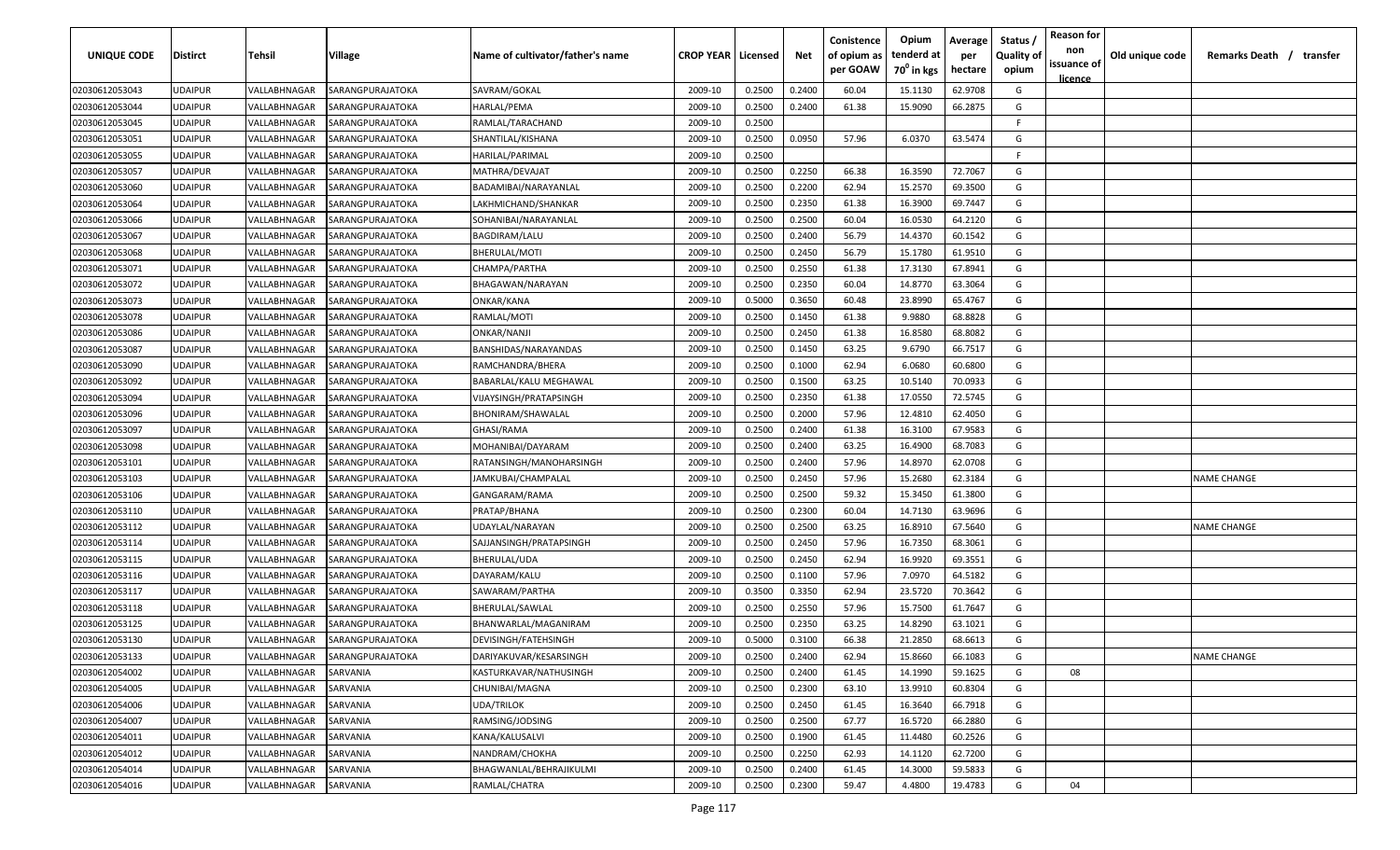| UNIQUE CODE    | Distirct       | Tehsil       | Village           | Name of cultivator/father's name | <b>CROP YEAR   Licensed</b> |        | Net    | Conistence<br>of opium as<br>per GOAW | Opium<br>tenderd at<br>70 <sup>°</sup> in kgs | Average<br>per<br>hectare | <b>Reason for</b><br>Status<br>non<br><b>Quality of</b><br>issuance of<br>opium<br><u>licence</u> | Old unique code | Remarks Death /<br>transfer |
|----------------|----------------|--------------|-------------------|----------------------------------|-----------------------------|--------|--------|---------------------------------------|-----------------------------------------------|---------------------------|---------------------------------------------------------------------------------------------------|-----------------|-----------------------------|
| 02030612054018 | UDAIPUR        | VALLABHNAGAR | SARVANIA          | NANDRAM/MANGILAL                 | 2009-10                     | 0.2500 | 0.2450 | 62.93                                 | 15.8540                                       | 64.7102                   | G                                                                                                 |                 |                             |
| 02030612054019 | UDAIPUR        | VALLABHNAGAR | SARVANIA          | KANHIRAM/MANGILAL                | 2009-10                     | 0.2500 | 0.2400 | 62.93                                 | 15.3420                                       | 63.9250                   | G                                                                                                 | 02030612044052  | <b>TRANSFER</b>             |
| 02030612054020 | UDAIPUR        | VALLABHNAGAR | SARVANIA          | MANSINGH/ROOPSINGH               | 2009-10                     | 0.2500 | 0.2400 | 64.53                                 | 14.4690                                       | 60.2875                   | G                                                                                                 |                 |                             |
| 02030612054025 | <b>JDAIPUR</b> | VALLABHNAGAR | SARVANIA          | ONKAR/KHEMA KULMI                | 2009-10                     | 0.2500 | 0.2450 | 62.93                                 | 15.5940                                       | 63.6490                   | G                                                                                                 | 02030612044054  | <b>TRANSFER</b>             |
| 02030612054029 | UDAIPUR        | VALLABHNAGAR | SARVANIA          | ONKAR/PANNA                      | 2009-10                     | 0.2500 | 0.1600 | 61.45                                 | 9.7400                                        | 60.8750                   | G                                                                                                 |                 |                             |
| 02030612054031 | UDAIPUR        | VALLABHNAGAR | SARVANIA          | MADHOGIR/CHATARGIR               | 2009-10                     | 0.2500 | 0.2400 | 62.93                                 | 15.3410                                       | 63.9208                   | G                                                                                                 | 02030612044051  | <b>TRANSFER</b>             |
| 02030612054033 | UDAIPUR        | VALLABHNAGAR | SARVANIA          | SHANKAR/PYARA                    | 2009-10                     | 0.2500 | 0.2450 | 63.10                                 | 15.7480                                       | 64.2776                   | G                                                                                                 |                 |                             |
| 02030612055001 | UDAIPUR        | VALLABHNAGAR | SHIVPURA          | KALULAL/MODA                     | 2009-10                     | 0.2500 | 0.2550 | 64.26                                 | 17.2380                                       | 67.6000                   | G                                                                                                 |                 |                             |
| 02030612055002 | UDAIPUR        | VALLABHNAGAR | SHIVPURA          | RATANLAL/BARDA                   | 2009-10                     | 0.2500 | 0.2450 | 65.21                                 | 17.1860                                       | 70.1469                   | G                                                                                                 |                 |                             |
| 02030612055003 | UDAIPUR        | VALLABHNAGAR | SHIVPURA          | RAMLAL/SHIVRAM                   | 2009-10                     | 0.3500 | 0.2800 | 64.26                                 | 19.0050                                       | 67.8750                   | G                                                                                                 |                 |                             |
| 02030612055004 | UDAIPUR        | VALLABHNAGAR | SHIVPURA          | BHAMBRU/MODA                     | 2009-10                     | 0.3500 | 0.3050 | 61.15                                 | 19.3930                                       | 63.5836                   | G                                                                                                 |                 |                             |
| 02030612055008 | UDAIPUR        | VALLABHNAGAR | SHIVPURA          | CHATURBHUJ/RUPA                  | 2009-10                     | 0.2500 | 0.2400 | 64.26                                 | 16.7940                                       | 69.9750                   | G                                                                                                 |                 |                             |
| 02030612055009 | <b>JDAIPUR</b> | VALLABHNAGAR | SHIVPURA          | GOPAL/DEVA                       | 2009-10                     | 0.5000 | 0.3050 | 56.77                                 | 19.0080                                       | 62.3213                   | G                                                                                                 |                 |                             |
| 02030612055010 | UDAIPUR        | VALLABHNAGAR | SHIVPURA          | KARANSINGH/RATANSINGH            | 2009-10                     | 0.2500 | 0.2500 | 64.26                                 | 17.0320                                       | 68.1280                   | G                                                                                                 |                 |                             |
| 02030612055011 | UDAIPUR        | VALLABHNAGAR | SHIVPURA          | DHANRAJ/SHIVRAM                  | 2009-10                     | 0.2500 | 0.2400 | 61.15                                 | 15.8480                                       | 66.0333                   | G                                                                                                 |                 |                             |
| 02030612055012 | UDAIPUR        | VALLABHNAGAR | SHIVPURA          | NANALAL/RAMAJI                   | 2009-10                     | 0.3500 | 0.3050 | 64.26                                 | 20.5730                                       | 67.4525                   | G                                                                                                 |                 |                             |
| 02030612055014 | UDAIPUR        | VALLABHNAGAR | SHIVPURA          | NARAYANLAL/BHIMLAL               | 2009-10                     | 0.2500 | 0.2450 | 61.76                                 | 15.9830                                       | 65.2367                   | G                                                                                                 |                 |                             |
| 02030612055015 | UDAIPUR        | VALLABHNAGAR | SHIVPURA          | KISHANLAL/TARACHAND              | 2009-10                     | 0.3500 | 0.2950 | 61.15                                 | 18.7100                                       | 63.4237                   | G                                                                                                 |                 |                             |
| 02030612055016 | UDAIPUR        | VALLABHNAGAR | SHIVPURA          | JALAMCHAND/DEVA                  | 2009-10                     | 0.3500 | 0.1950 | 61.15                                 | 12.1420                                       | 62.2667                   | G                                                                                                 |                 |                             |
| 02030612055017 | UDAIPUR        | VALLABHNAGAR | SHIVPURA          | ONKARLAL/KALU                    | 2009-10                     | 0.2500 | 0.1900 | 61.15                                 | 12.3290                                       | 64.8895                   | G                                                                                                 |                 |                             |
| 02030612055018 | UDAIPUR        | VALLABHNAGAR | SHIVPURA          | CHATRA/LALUJI                    | 2009-10                     | 0.2500 | 0.2450 | 64.26                                 | 16.7880                                       | 68.5224                   | G                                                                                                 |                 |                             |
| 02030612055019 | UDAIPUR        | VALLABHNAGAR | SHIVPURA          | CHUNNILAL/SHIVRAM                | 2009-10                     | 0.2500 | 0.2450 | 64.26                                 | 16.1870                                       | 66.0694                   | G                                                                                                 |                 |                             |
| 02030612055020 | UDAIPUR        | VALLABHNAGAR | SHIVPURA          | KALULAL/CHATURBHUJ               | 2009-10                     | 0.2500 | 0.1900 | 59.00                                 | 11.9280                                       | 62.7789                   | G                                                                                                 |                 |                             |
| 02030612055021 | UDAIPUR        | VALLABHNAGAR | SHIVPURA          | BHERULAL/TARACHAND               | 2009-10                     | 0.2500 | 0.1950 | 61.15                                 | 12.5630                                       | 64.4256                   | G                                                                                                 |                 |                             |
| 02030612055022 | UDAIPUR        | VALLABHNAGAR | SHIVPURA          | ONKARLAL/RAMAJI                  | 2009-10                     | 0.2500 | 0.2150 | 61.15                                 | 13.5260                                       | 62.9116                   | G                                                                                                 |                 |                             |
| 02030612055023 | UDAIPUR        | VALLABHNAGAR | SHIVPURA          | GOKAL/RAMA                       | 2009-10                     | 0.2500 | 0.2100 | 59.00                                 | 12.7210                                       | 60.5762                   | G                                                                                                 |                 |                             |
| 02030612055025 | UDAIPUR        | VALLABHNAGAR | SHIVPURA          | KANIRAM/RUPA                     | 2009-10                     | 0.2500 | 0.1500 | 64.26                                 | 10.4360                                       | 69.5733                   | G                                                                                                 |                 |                             |
| 02030612055028 | UDAIPUR        | VALLABHNAGAR | SHIVPURA          | CHHOGALAL/BHIMAJI                | 2009-10                     | 0.2500 | 0.2450 | 64.26                                 | 16.5530                                       | 67.5633                   | G                                                                                                 |                 |                             |
| 02030612055029 | UDAIPUR        | VALLABHNAGAR | SHIVPURA          | MAGNIRAM/NAMDARAM                | 2009-10                     | 0.5000 | 0.4950 | 59.00                                 | 30.8000                                       | 62.2222                   | G                                                                                                 |                 |                             |
| 02030612055030 | <b>JDAIPUR</b> | VALLABHNAGAR | SHIVPURA          | BHAGAWANLAL/CHUNNILAL            | 2009-10                     | 0.3500 | 0.3450 | 61.15                                 | 23.0010                                       | 66.6696                   | G                                                                                                 |                 |                             |
| 02030612055032 | UDAIPUR        | VALLABHNAGAR | SHIVPURA          | KALU/BHERA                       | 2009-10                     | 0.2500 | 0.0950 | 61.15                                 | 6.8130                                        | 71.7158                   | G                                                                                                 |                 |                             |
| 02030612055033 | <b>JDAIPUR</b> | VALLABHNAGAR | SHIVPURA          | KAMLA/NAVLAGAYRI                 | 2009-10                     | 0.3500 | 0.3250 | 59.00                                 | 20.0640                                       | 61.7354                   | G                                                                                                 |                 |                             |
| 02030612056004 | <b>JDAIPUR</b> | VALLABHNAGAR | <b>FELANKHEDI</b> | MANGILAL/NATHU                   | 2009-10                     | 0.2500 |        |                                       |                                               |                           | -F.                                                                                               |                 |                             |
| 02030612056005 | UDAIPUR        | VALLABHNAGAR | <b>FELANKHEDI</b> | KISHANLAL/TULASHIRAM             | 2009-10                     | 0.2500 |        |                                       |                                               |                           | F.                                                                                                |                 |                             |
| 02030612056007 | UDAIPUR        | VALLABHNAGAR | TELANKHEDI        | KAJOD/KAJRA                      | 2009-10                     | 0.3500 | 0.1950 | 61.13                                 | 12.4380                                       | 63.7846                   | G                                                                                                 |                 |                             |
| 02030612056017 | UDAIPUR        | VALLABHNAGAR | TELANKHEDI        | NANDLAL/TULCHA                   | 2009-10                     | 0.2500 |        |                                       |                                               |                           | -F                                                                                                |                 |                             |
| 02030612056018 | UDAIPUR        | VALLABHNAGAR | TELANKHEDI        | NANDLAL/MODA                     | 2009-10                     | 0.5000 | 0.5200 | 62.55                                 | 32.5190                                       | 62.5365                   | G                                                                                                 |                 |                             |
| 02030612056019 | <b>UDAIPUR</b> | VALLABHNAGAR | TELANKHEDI        | UDIBAI/KESHYA                    | 2009-10                     | 0.2500 | 0.0900 | 61.13                                 | 5.8910                                        | 65.4556                   | G                                                                                                 |                 |                             |
| 02030612056022 | <b>UDAIPUR</b> | VALLABHNAGAR | TELANKHEDI        | <b>BALURAM/GOKAL</b>             | 2009-10                     | 0.3500 |        |                                       |                                               |                           | F.                                                                                                |                 |                             |
| 02030612056023 | UDAIPUR        | VALLABHNAGAR | TELANKHEDI        | DALU/NARAYAN                     | 2009-10                     | 0.2500 | 0.2500 | 61.13                                 | 5.5420                                        | 22.1680                   | G<br>04                                                                                           |                 |                             |
| 02030612056026 | UDAIPUR        | VALLABHNAGAR | TELANKHEDI        | BHAGGA/KISHANA                   | 2009-10                     | 0.2500 | 0.0750 | 65.62                                 | 5.0490                                        | 67.3200                   | G                                                                                                 |                 |                             |
| 02030612056027 | UDAIPUR        | VALLABHNAGAR | TELANKHEDI        | SATYADEVSINGH/KALUSINGH          | 2009-10                     | 0.2500 |        |                                       |                                               |                           | F.                                                                                                |                 |                             |
| 02030612056029 | UDAIPUR        | VALLABHNAGAR | TELANKHEDI        | HARISINGH/ARJUNSINGH             | 2009-10                     | 0.2500 |        |                                       |                                               |                           | F.                                                                                                |                 |                             |
| 02030612056031 | UDAIPUR        | VALLABHNAGAR | TELANKHEDI        | SHAMBHUSINGH/KALUSINGH           | 2009-10                     | 0.3500 |        |                                       |                                               |                           | F.                                                                                                |                 |                             |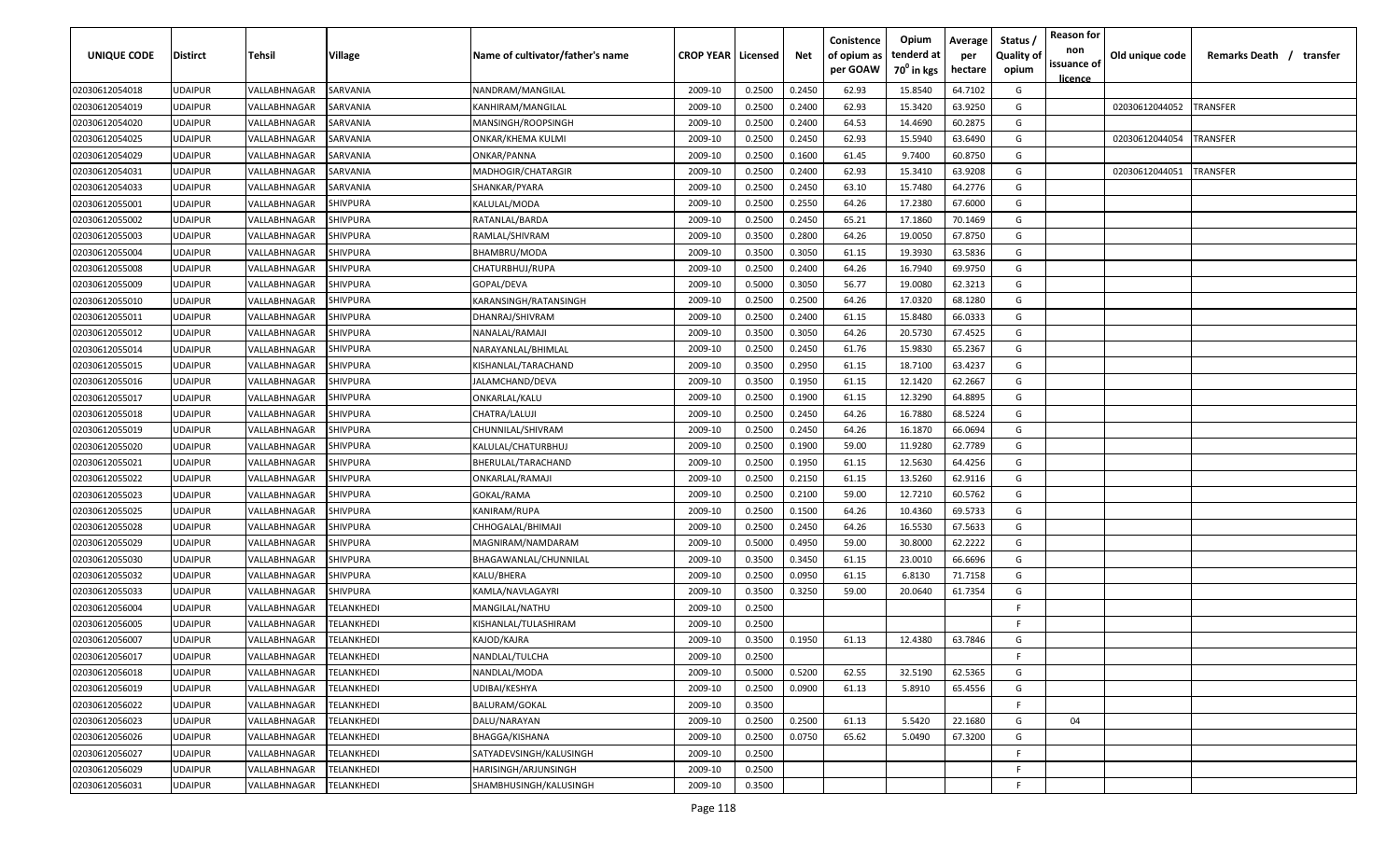| UNIQUE CODE    | <b>Distirct</b> | Tehsil       | Village                  | Name of cultivator/father's name | <b>CROP YEAR   Licensed</b> |        | Net    | Conistence<br>of opium as<br>per GOAW | Opium<br>tenderd at<br>70 <sup>0</sup> in kgs | Average<br>per<br>hectare | Status<br><b>Quality of</b><br>opium | <b>Reason for</b><br>non<br>issuance of<br><u>licence</u> | Old unique code | Remarks Death / transfer |
|----------------|-----------------|--------------|--------------------------|----------------------------------|-----------------------------|--------|--------|---------------------------------------|-----------------------------------------------|---------------------------|--------------------------------------|-----------------------------------------------------------|-----------------|--------------------------|
| 02030612056033 | <b>UDAIPUR</b>  | VALLABHNAGAR | TELANKHEDI               | NANDLAL/NARAYAN                  | 2009-10                     | 0.3500 | 0.1700 | 62.55                                 | 11.2840                                       | 66.3765                   | G                                    |                                                           |                 |                          |
| 02030612056037 | <b>UDAIPUR</b>  | VALLABHNAGAR | <b>FELANKHEDI</b>        | UDAILAL/MOTI                     | 2009-10                     | 0.5000 | 0.3900 | 61.13                                 | 23.4520                                       | 60.1333                   | G                                    |                                                           |                 |                          |
| 02030612056039 | <b>UDAIPUR</b>  | VALLABHNAGAR | <b>ELANKHEDI</b>         | GULABSINGH/MUKANSINGH            | 2009-10                     | 0.5000 |        |                                       |                                               |                           | -F                                   |                                                           |                 |                          |
| 02030612056041 | <b>UDAIPUR</b>  | VALLABHNAGAR | <b><i>FELANKHEDI</i></b> | KALUSINGH/MODSINGH               | 2009-10                     | 0.2500 | 0.2100 | 58.76                                 | 5.1520                                        | 24.5333                   | G                                    | 04                                                        |                 |                          |
| 02030612056043 | <b>UDAIPUR</b>  | VALLABHNAGAR | <b><i>FELANKHEDI</i></b> | UDAILAL/KEVAL                    | 2009-10                     | 0.2500 |        |                                       |                                               |                           | -F.                                  |                                                           |                 |                          |
| 02030612060001 | <b>UDAIPUR</b>  | VALLABHNAGAR | VANA                     | MANGILAL/NARAYAN                 | 2009-10                     | 0.2500 | 0.0700 | 63.08                                 | 4.7980                                        | 68.5429                   | G                                    |                                                           |                 |                          |
| 02030612060003 | <b>UDAIPUR</b>  | VALLABHNAGAR | VANA                     | NARBADABAI/LAKSHMILAL            | 2009-10                     | 0.5000 | 0.2350 | 65.17                                 | 15.6720                                       | 66.6894                   | G                                    |                                                           |                 |                          |
| 02030612060004 | <b>UDAIPUR</b>  | VALLABHNAGAR | VANA                     | HIRALAL/CHATURBHUJ               | 2009-10                     | 0.2500 | 0.0800 | 63.08                                 | 5.0620                                        | 63.2750                   | G                                    |                                                           |                 |                          |
| 02030612060005 | <b>UDAIPUR</b>  | VALLABHNAGAR | VANA                     | RADHAKISHAN/LAKSHMAN             | 2009-10                     | 0.5000 | 0.2200 | 62.38                                 | 13.9470                                       | 63.3955                   | G                                    |                                                           |                 |                          |
| 02030612060006 | <b>UDAIPUR</b>  | VALLABHNAGAR | VANA                     | IAMNALAL/SHANKAR                 | 2009-10                     | 0.3500 | 0.2200 | 63.08                                 | 14.0500                                       | 63.8636                   | G                                    |                                                           |                 |                          |
| 02030612060008 | UDAIPUR         | VALLABHNAGAR | VANA                     | DEEPLAL/PARASRAM                 | 2009-10                     | 0.5000 | 0.0980 | 62.38                                 | 6.4520                                        | 65.8367                   | G                                    |                                                           |                 |                          |
| 02030612060009 | <b>UDAIPUR</b>  | VALLABHNAGAR | VANA                     | PARASRAM/GIRDHARI                | 2009-10                     | 0.3500 | 0.3450 | 65.17                                 | 22.7620                                       | 65.9768                   | G                                    |                                                           |                 |                          |
| 02030612060011 | <b>UDAIPUR</b>  | VALLABHNAGAR | VANA                     | DHANIBAI/GOPAL                   | 2009-10                     | 0.5000 | 0.2700 | 62.38                                 | 17.1340                                       | 63.4593                   | G                                    |                                                           |                 |                          |
| 02030612060012 | <b>UDAIPUR</b>  | VALLABHNAGAR | VANA                     | BHIMLAL/VAKTARAM                 | 2009-10                     | 0.3500 | 0.1500 | 65.17                                 | 9.9660                                        | 66.4400                   | G                                    |                                                           |                 |                          |
| 02030612060013 | <b>UDAIPUR</b>  | VALLABHNAGAR | VANA                     | BHANWARLAL/BHIMLAL               | 2009-10                     | 0.3500 | 0.1700 | 63.08                                 | 11.0350                                       | 64.9118                   | G                                    |                                                           |                 |                          |
| 02030612060015 | <b>UDAIPUR</b>  | VALLABHNAGAR | VANA                     | KESHARBAI/KUNDANLAL              | 2009-10                     | 0.3500 | 0.0850 | 65.12                                 | 5.2790                                        | 62.1059                   | G                                    |                                                           |                 |                          |
| 02030612060016 | <b>UDAIPUR</b>  | VALLABHNAGAR | VANA                     | ONKARLAL/SHANKARLAL              | 2009-10                     | 0.2500 |        |                                       |                                               |                           | F.                                   |                                                           |                 |                          |
| 02030612060020 | <b>UDAIPUR</b>  | VALLABHNAGAR | VANA                     | DEEPLAL/NARAYAN                  | 2009-10                     | 0.5000 | 0.1750 | 62.28                                 | 11.4940                                       | 65.6800                   | G                                    |                                                           |                 |                          |
| 02030612060024 | <b>UDAIPUR</b>  | VALLABHNAGAR | VANA                     | PREMSHANKAR/KAMLA                | 2009-10                     | 0.2500 | 0.2350 | 61.31                                 | 14.9410                                       | 63.5787                   | G                                    |                                                           |                 |                          |
| 02030612060027 | <b>UDAIPUR</b>  | VALLABHNAGAR | VANA                     | RAMCHANDRA/PURSHOTTAM            | 2009-10                     | 0.5000 | 0.1800 | 62.38                                 | 11.9180                                       | 66.2111                   | G                                    |                                                           |                 |                          |
| 02030612060029 | <b>UDAIPUR</b>  | VALLABHNAGAR | VANA                     | DHANNALAL/PRABHULAL              | 2009-10                     | 0.5000 | 0.1700 | 72.33                                 | 12.9270                                       | 76.0412                   | G                                    |                                                           |                 |                          |
| 02030612060030 | <b>UDAIPUR</b>  | VALLABHNAGAR | VANA                     | SUNDARLAL/AMBALAL                | 2009-10                     | 0.5000 | 0.2650 | 61.31                                 | 16.5100                                       | 62.3019                   | G                                    |                                                           |                 |                          |
| 02030612060031 | <b>UDAIPUR</b>  | VALLABHNAGAR | <b>JANA</b>              | RAMESHWARLAL/NATHULAL            | 2009-10                     | 0.5000 |        |                                       |                                               |                           | -F                                   |                                                           |                 |                          |
| 02030612060032 | <b>UDAIPUR</b>  | VALLABHNAGAR | <b>JANA</b>              | VINODKUMAR/LAKSHMILAL            | 2009-10                     | 0.3500 | 0.1450 | 69.16                                 | 10.4190                                       | 71.8552                   | G                                    |                                                           |                 |                          |
| 02030612060033 | <b>UDAIPUR</b>  | VALLABHNAGAR | VANA                     | LAKSHMILAL/GOKUL                 | 2009-10                     | 0.5000 | 0.1900 | 65.17                                 | 12.9030                                       | 67.9105                   | G                                    |                                                           |                 |                          |
| 02030612060034 | <b>UDAIPUR</b>  | VALLABHNAGAR | VANA                     | PARVATI/SHANTILAL                | 2009-10                     | 0.5000 | 0.1000 | 62.38                                 | 6.6420                                        | 66.4200                   | G                                    |                                                           |                 |                          |
| 02030612060035 | <b>UDAIPUR</b>  | VALLABHNAGAR | VANA                     | SITABAI/RAMDAS                   | 2009-10                     | 0.2500 | 0.2550 | 61.00                                 | 15.9930                                       | 62.7176                   | G                                    |                                                           |                 | <b>NAME CHANGE</b>       |
| 02030612060036 | <b>UDAIPUR</b>  | VALLABHNAGAR | /ANA                     | NARAYANSINGH/SAJJANSINGH         | 2009-10                     | 0.3500 | 0.3100 | 65.17                                 | 20.8290                                       | 67.1903                   | G                                    |                                                           |                 |                          |
| 02030612060037 | <b>UDAIPUR</b>  | VALLABHNAGAR | /ANA                     | DEEPLAL/BHAJJA                   | 2009-10                     | 0.3500 | 0.1900 | 62.38                                 | 12.2780                                       | 64.6211                   | G                                    |                                                           |                 |                          |
| 02030612060038 | <b>UDAIPUR</b>  | VALLABHNAGAR | VANA                     | RATAN/UDA                        | 2009-10                     | 0.2500 | 0.1500 | 65.17                                 | 9.8130                                        | 65.4200                   | G                                    |                                                           |                 |                          |
| 02030612060039 | <b>UDAIPUR</b>  | VALLABHNAGAR | VANA                     | MANGILAL/PRABHULAL-I             | 2009-10                     | 0.5000 | 0.2800 | 61.31                                 | 17.5810                                       | 62.7893                   | G                                    |                                                           |                 |                          |
| 02030612060040 | <b>UDAIPUR</b>  | VALLABHNAGAR | VANA                     | KANTABAI/SHANKARLAL              | 2009-10                     | 0.3500 | 0.2250 | 61.31                                 | 14.1080                                       | 62.7022                   | G                                    |                                                           |                 |                          |
| 02030612060042 | <b>UDAIPUR</b>  | VALLABHNAGAR | VANA                     | SHIVNARAYAN/RANGLAL              | 2009-10                     | 0.2500 | 0.1350 | 62.38                                 | 8.6870                                        | 64.3481                   | G                                    |                                                           |                 |                          |
| 02030612060046 | <b>UDAIPUR</b>  | VALLABHNAGAR | VANA                     | RAMESHWAR/AMBALAL                | 2009-10                     | 0.5000 | 0.3000 | 65.17                                 | 19.8050                                       | 66.0167                   | G                                    |                                                           |                 |                          |
| 02030612060047 | <b>UDAIPUR</b>  | VALLABHNAGAR | VANA                     | RADHAKISHAN/NARAYAN              | 2009-10                     | 0.5000 | 0.4400 | 61.31                                 | 27.3620                                       | 62.1864                   | G                                    |                                                           |                 |                          |
| 02030612060050 | <b>UDAIPUR</b>  | VALLABHNAGAR | <b>VANA</b>              | CHATURBHUJ/CHAGANLAL             | 2009-10                     | 0.5000 | 0.1100 | 61.31                                 | 7.2570                                        | 65.9727                   | G                                    |                                                           |                 |                          |
| 02030612060052 | <b>UDAIPUR</b>  | VALLABHNAGAR | <b>VANA</b>              | BADRI/JAIKISHAN                  | 2009-10                     | 0.2500 | 0.2350 | 63.08                                 | 15.6500                                       | 66.5957                   | G                                    |                                                           |                 |                          |
| 02030612060054 | <b>UDAIPUR</b>  | VALLABHNAGAR | VANA                     | RAMLAL/DIPLAL                    | 2009-10                     | 0.5000 | 0.2450 | 65.17                                 | 16.0380                                       | 65.4612                   | G                                    |                                                           |                 |                          |
| 02030612060055 | <b>UDAIPUR</b>  | VALLABHNAGAR | VANA                     | TULSIRAM/NATHULAL                | 2009-10                     | 0.2500 | 0.1200 | 63.08                                 | 7.8210                                        | 65.1750                   | G                                    |                                                           |                 |                          |
| 02030612060058 | <b>UDAIPUR</b>  | VALLABHNAGAR | VANA                     | MOHANLAL/PRABHULAL               | 2009-10                     | 0.3500 | 0.2050 | 62.38                                 | 13.0030                                       | 63.4293                   | G                                    |                                                           |                 |                          |
| 02030612060059 | <b>UDAIPUR</b>  | VALLABHNAGAR | VANA                     | MANGILAL/PRABHULAL-II            | 2009-10                     | 0.5000 | 0.1850 | 60.37                                 | 12.1410                                       | 65.6270                   | G                                    |                                                           |                 |                          |
| 02030612060060 | <b>UDAIPUR</b>  | VALLABHNAGAR | VANA                     | MANGILAL/KHEMRAJ                 | 2009-10                     | 0.2500 | 0.2000 | 63.08                                 | 12.9440                                       | 64.7200                   | G                                    |                                                           |                 |                          |
| 02030612060066 | <b>UDAIPUR</b>  | VALLABHNAGAR | VANA                     | KANHAIYALAL/BHIMLAL              | 2009-10                     | 0.2500 |        |                                       |                                               |                           | F                                    |                                                           |                 |                          |
| 02030612060067 | <b>UDAIPUR</b>  | VALLABHNAGAR | <b>VANA</b>              | SHANKARLAL/KANHAIYALAL           | 2009-10                     | 0.5000 | 0.1150 | 62.38                                 | 7.2420                                        | 62.9739                   | G                                    |                                                           |                 |                          |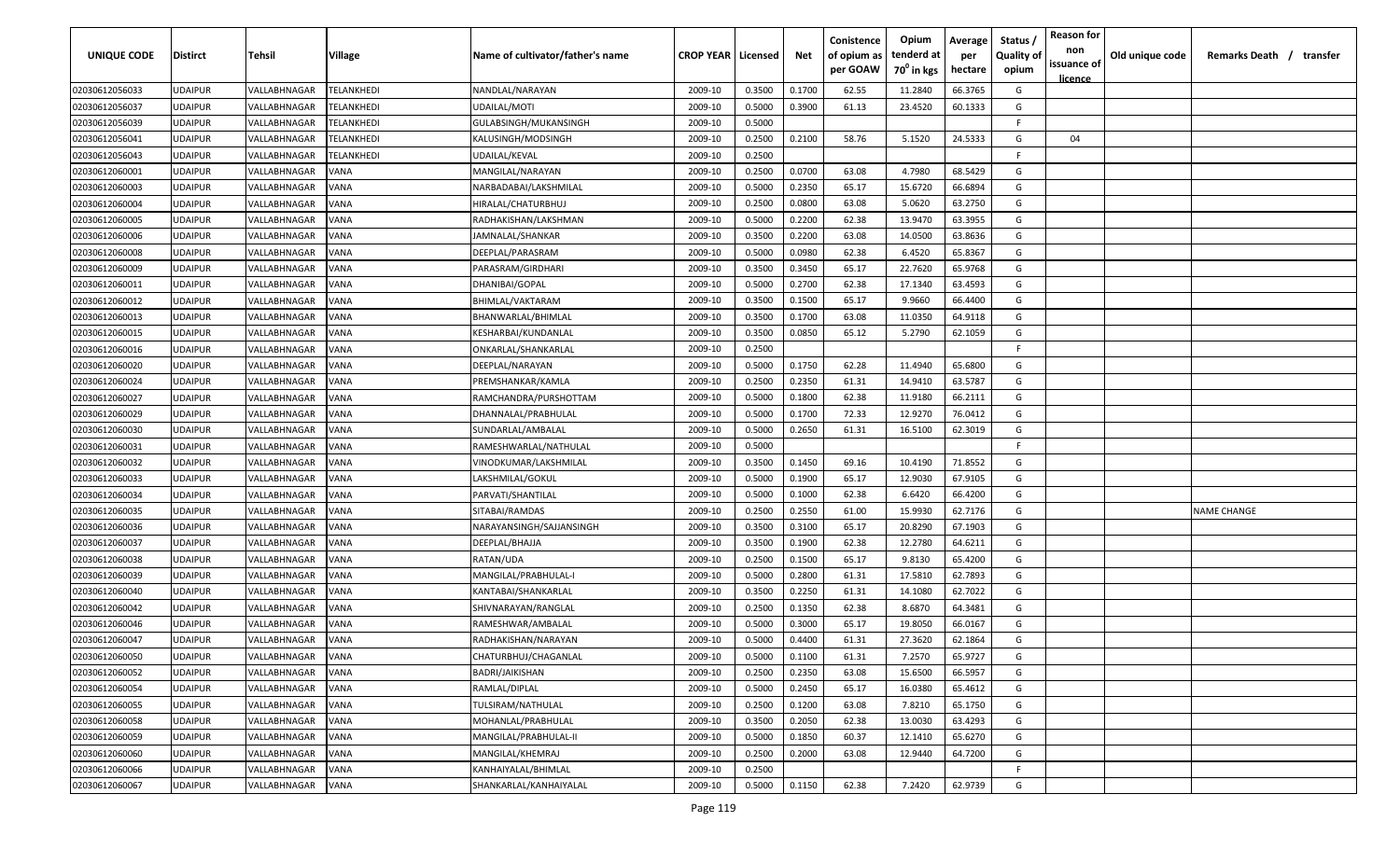| UNIQUE CODE    | <b>Distirct</b> | Tehsil       | Village                | Name of cultivator/father's name | <b>CROP YEAR   Licensed</b> |        | Net    | Conistence<br>of opium as<br>per GOAW | Opium<br>tenderd at<br>70 <sup>0</sup> in kgs | Average<br>per<br>hectare | Status<br><b>Quality of</b><br>opium | <b>Reason for</b><br>non<br>issuance of | Old unique code | Remarks Death / transfer |
|----------------|-----------------|--------------|------------------------|----------------------------------|-----------------------------|--------|--------|---------------------------------------|-----------------------------------------------|---------------------------|--------------------------------------|-----------------------------------------|-----------------|--------------------------|
| 02030612060069 | <b>UDAIPUR</b>  | VALLABHNAGAR | VANA                   | SITADEVI/MANGILAL                | 2009-10                     | 0.2500 |        |                                       |                                               |                           | F.                                   | <u>licence</u>                          |                 |                          |
| 02030612061002 | <b>UDAIPUR</b>  | VALLABHNAGAR | VARNI                  | RAMLAL/DHOLA                     | 2009-10                     | 0.2500 | 0.1950 | 66.38                                 | 13.2490                                       | 67.9436                   | G                                    |                                         |                 | <b>NAME CHANGE</b>       |
| 02030612061003 | <b>UDAIPUR</b>  | VALLABHNAGAR | VARNI                  | MOHANLAL/GOPAL                   | 2009-10                     | 0.2500 | 0.2400 | 59.32                                 | 14.6200                                       | 60.9167                   | G                                    |                                         |                 |                          |
| 02030612061005 | <b>UDAIPUR</b>  | VALLABHNAGAR | VARNI                  | CHAMPALAL/AMBALAL                | 2009-10                     | 0.5000 | 0.1950 | 61.44                                 | 12.3220                                       | 63.1897                   | G                                    |                                         |                 |                          |
| 02030612061006 | <b>UDAIPUR</b>  | VALLABHNAGAR | VARNI                  | KALU/HAMERA                      | 2009-10                     | 0.2500 | 0.2400 | 66.38                                 | 16.4210                                       | 68.4208                   | G                                    |                                         |                 |                          |
| 02030612061010 | <b>UDAIPUR</b>  | VALLABHNAGAR | <b>/ARNI</b>           | BHURALAL/GOPAL                   | 2009-10                     | 0.2500 | 0.2500 | 61.44                                 | 15.1770                                       | 60.7080                   | G                                    |                                         |                 |                          |
| 02030612061011 | <b>UDAIPUR</b>  | VALLABHNAGAR | VARNI                  | HIRALAL/MANA                     | 2009-10                     | 0.5000 | 0.4850 | 63.16                                 | 32.3710                                       | 66.7443                   | G                                    |                                         |                 |                          |
| 02030612061016 | <b>UDAIPUR</b>  | VALLABHNAGAR | <b>/ARNI</b>           | <b>JAISINGH/DALU</b>             | 2009-10                     | 0.3500 | 0.3450 | 63.16                                 | 22.7030                                       | 65.8058                   | G                                    |                                         |                 |                          |
| 02030612061030 | <b>UDAIPUR</b>  | VALLABHNAGAR | VARNI                  | PRABHU/SHANKAR                   | 2009-10                     | 0.5000 | 0.3000 | 66.38                                 | 20.6360                                       | 68.7867                   | G                                    |                                         |                 |                          |
| 02030612061032 | <b>UDAIPUR</b>  | VALLABHNAGAR | <b>/ARNI</b>           | GOKUL/ONKAR                      | 2009-10                     | 0.3500 | 0.1500 | 59.32                                 | 9.4600                                        | 63.0667                   | G                                    |                                         |                 |                          |
| 02030612061033 | <b>UDAIPUR</b>  | VALLABHNAGAR | /ARNI                  | HARLAL/KANIRAM                   | 2009-10                     | 0.2500 | 0.2400 | 66.38                                 | 15.9890                                       | 66.6208                   | G                                    |                                         |                 |                          |
| 02030612061038 | <b>UDAIPUR</b>  | VALLABHNAGAR | <b>/ARNI</b>           | NARAYAN/HEMA                     | 2009-10                     | 0.2500 | 0.2000 | 60.48                                 | 12.2790                                       | 61.3950                   | G                                    |                                         |                 |                          |
| 02030612061039 | <b>UDAIPUR</b>  | VALLABHNAGAR | VARNI                  | GANESH/ONKAR                     | 2009-10                     | 0.3500 | 0.1550 | 61.44                                 | 9.7680                                        | 63.0194                   | G                                    |                                         |                 |                          |
| 02030612061041 | <b>UDAIPUR</b>  | VALLABHNAGAR | <b>/ARNI</b>           | BHAGWAN/RAMLAL                   | 2009-10                     | 0.2500 | 0.2250 | 61.44                                 | 13.8060                                       | 61.3600                   | G                                    |                                         |                 |                          |
| 02030612061043 | <b>UDAIPUR</b>  | VALLABHNAGAR | VARNI                  | PYARCHAND/RAMLAL                 | 2009-10                     | 0.2500 | 0.2350 | 63.16                                 | 15.1760                                       | 64.5787                   | G                                    |                                         |                 |                          |
| 02030612061048 | <b>UDAIPUR</b>  | VALLABHNAGAR | VARNI                  | UDA/BHERAGURJAR                  | 2009-10                     | 0.2500 | 0.0950 |                                       | 7.2220                                        | 76.0210                   | G                                    |                                         |                 |                          |
| 02030612061049 | <b>UDAIPUR</b>  | VALLABHNAGAR | VARNI                  | BANSILAL/DALCHAND                | 2009-10                     | 0.5000 | 0.2100 | 62.94                                 | 13.7720                                       | 65.5810                   | G                                    |                                         |                 |                          |
| 02030612061051 | <b>UDAIPUR</b>  | VALLABHNAGAR | VARNI                  | NARAYAN/PRITHVIRAJ               | 2009-10                     | 0.2500 | 0.2000 | 61.44                                 | 12.1480                                       | 60.7400                   | G                                    |                                         |                 |                          |
| 02030612061052 | <b>UDAIPUR</b>  | VALLABHNAGAR | /ARNI                  | RAMLAL/SAWLAL                    | 2009-10                     | 0.2500 | 0.2400 | 63.16                                 | 16.2110                                       | 67.5458                   | G                                    |                                         |                 |                          |
| 02030612061053 | <b>UDAIPUR</b>  | VALLABHNAGAR | VARNI                  | BHANWARLAL/HARLAL                | 2009-10                     | 0.2500 | 0.2450 | 60.48                                 | 14.9030                                       | 60.8286                   | G                                    |                                         |                 |                          |
| 02030612061056 | <b>UDAIPUR</b>  | VALLABHNAGAR | <b>/ARNI</b>           | BHURADAS/GOPALDAS                | 2009-10                     | 0.2500 | 0.1000 | 60.48                                 | 6.3740                                        | 63.7400                   | G                                    |                                         |                 |                          |
| 02030612061057 | <b>UDAIPUR</b>  | VALLABHNAGAR | <b>/ARNI</b>           | KAILASHCHAND/DEVRAM              | 2009-10                     | 0.2500 | 0.0950 | 63.16                                 | 6.2570                                        | 65.8632                   | G                                    |                                         |                 |                          |
| 02030612061062 | <b>UDAIPUR</b>  | VALLABHNAGAR | <b>/ARNI</b>           | BHERA/MANA                       | 2009-10                     | 0.2500 | 0.2300 | 63.16                                 | 14.8850                                       | 64.7174                   | G                                    |                                         |                 |                          |
| 02030612061063 | <b>UDAIPUR</b>  | VALLABHNAGAR | <b>/ARNI</b>           | LAHARIBAI/GOKAL                  | 2009-10                     | 0.5000 | 0.1000 | 66.38                                 | 6.8380                                        | 68.3800                   | G                                    |                                         |                 |                          |
| 02030612061064 | <b>UDAIPUR</b>  | VALLABHNAGAR | <b>/ARNI</b>           | NARAYAN/BARDA                    | 2009-10                     | 0.2500 | 0.1550 | 61.44                                 | 9.4160                                        | 60.7484                   | G                                    |                                         |                 |                          |
| 02030612061067 | <b>UDAIPUR</b>  | VALLABHNAGAR | VARNI                  | LALU/DALU                        | 2009-10                     | 0.2500 | 0.2300 | 68.46                                 | 15.2930                                       | 66.4913                   | G                                    |                                         |                 |                          |
| 02030612061069 | <b>UDAIPUR</b>  | VALLABHNAGAR | /ARNI                  | NARAYAN/SAWA                     | 2009-10                     | 0.2500 | 0.2400 | 63.16                                 | 15.8230                                       | 65.9292                   | G                                    |                                         |                 |                          |
| 02030612061073 | <b>UDAIPUR</b>  | VALLABHNAGAR | /ARNI                  | DEVNDER/MODJI                    | 2009-10                     | 0.2500 | 0.1050 | 59.32                                 | 5.7900                                        | 55.1429                   | G                                    | 04                                      | 02030612020004  | <b>RANSFER</b>           |
| 02030612062008 | <b>UDAIPUR</b>  | VALLABHNAGAR | CHARAGDIYA             | RAMCHANDRA/MOTI                  | 2009-10                     | 0.2500 | 0.2400 | 65.75                                 | 16.3240                                       | 68.0167                   | G                                    |                                         |                 |                          |
| 02030612062014 | <b>UDAIPUR</b>  | VALLABHNAGAR | CHARAGDIYA             | HIRALAL/CHAMPALAL                | 2009-10                     | 0.2500 | 0.1500 | 65.70                                 | 10.1620                                       | 67.7467                   | G                                    |                                         |                 |                          |
| 02030612062016 | <b>UDAIPUR</b>  | VALLABHNAGAR | CHARAGDIYA             | PRATAP/GHASI                     | 2009-10                     | 0.2500 | 0.2500 | 62.41                                 | 15.5960                                       | 62.3840                   | G                                    |                                         |                 |                          |
| 02030612062017 | <b>UDAIPUR</b>  | VALLABHNAGAR | CHARAGDIYA             | HEMRAJ/GULAB                     | 2009-10                     | 0.2500 | 0.2400 | 65.75                                 | 15.9270                                       | 66.3625                   | G                                    |                                         |                 |                          |
| 02030612062018 | <b>UDAIPUR</b>  | VALLABHNAGAR | CHARAGDIYA             | LACHIRAM/AMARCHAND               | 2009-10                     | 0.2500 | 0.2400 | 62.41                                 | 14.7970                                       | 61.6542                   | G                                    |                                         |                 |                          |
| 02030612062020 | <b>UDAIPUR</b>  | VALLABHNAGAR | CHARAGDIYA             | KHEMA/GULAB                      | 2009-10                     | 0.2500 | 0.2500 | 62.41                                 | 15.8880                                       | 63.5520                   | G                                    |                                         |                 |                          |
| 02030612062021 | <b>UDAIPUR</b>  | VALLABHNAGAR | CHARAGDIYA             | RAMESHCHANDRA/SORAM              | 2009-10                     | 0.2500 | 0.2400 | 65.71                                 | 15.9490                                       | 66.4542                   | G                                    |                                         |                 |                          |
| 02030612062022 | <b>UDAIPUR</b>  | VALLABHNAGAR | <b>CHARAGDIYA</b>      | <b>BHERULAL/ONKAR</b>            | 2009-10                     | 0.5000 | 0.2600 | 62.41                                 | 16.4710                                       | 63.3500                   | G                                    |                                         |                 |                          |
| 02030612062023 | <b>UDAIPUR</b>  | VALLABHNAGAR | CHARAGDIYA             | GOKAL/HIRA                       | 2009-10                     | 0.2500 | 0.2500 | 65.75                                 | 15.3350                                       | 61.3400                   | G                                    |                                         |                 |                          |
| 02030612062030 | <b>UDAIPUR</b>  | VALLABHNAGAR | CHARAGDIYA             | UDA/RAMAJI                       | 2009-10                     | 0.5000 | 0.4200 | 62.41                                 | 26.0100                                       | 61.9286                   | G                                    |                                         |                 |                          |
| 02030613001003 | <b>UDAIPUR</b>  | <b>MAVLI</b> | CHAYLO KA KHEDA        | SHANKERIBAI/UDA                  | 2009-10                     | 0.2500 | 0.2400 | 65.02                                 | 16.3050                                       | 67.9375                   | G                                    |                                         |                 | <b>NAME CHANGE</b>       |
| 02030613001004 | <b>UDAIPUR</b>  | <b>MAVLI</b> | <b>CHAYLO KA KHEDA</b> | TEJRAM/BHERA                     | 2009-10                     | 0.5000 | 0.1600 | 60.30                                 | 9.9500                                        | 62.1875                   | G                                    |                                         | 02030613004213  | TRANSFER                 |
| 02030613001006 | <b>UDAIPUR</b>  | <b>MAVLI</b> | <b>CHAYLO KA KHEDA</b> | UDAILAL/RAMLAL                   | 2009-10                     | 0.3500 | 0.3300 | 62.37                                 | 21.2500                                       | 64.3939                   | G                                    |                                         | 02030613004214  | TRANSFER                 |
| 02030613001007 | <b>UDAIPUR</b>  | <b>MAVLI</b> | <b>CHAYLO KA KHEDA</b> | HIRA/DALU                        | 2009-10                     | 0.2500 | 0.1050 | 62.37                                 | 7.0320                                        | 66.9714                   | G                                    |                                         |                 |                          |
| 02030613001009 | <b>UDAIPUR</b>  | <b>MAVLI</b> | CHAYLO KA KHEDA        | MAGNIRAM/SHANKARLAL              | 2009-10                     | 0.2500 | 0.1450 | 68.26                                 | 10.1390                                       | 69.9241                   | G                                    |                                         |                 |                          |
| 02030613001013 | <b>UDAIPUR</b>  | <b>MAVLI</b> | CHAYLO KA KHEDA        | NARAYAN/AMERA                    | 2009-10                     | 0.5000 | 0.2450 | 65.02                                 | 16.3580                                       | 66.7673                   | G                                    |                                         | 02030613004027  | <b>TRANSFER</b>          |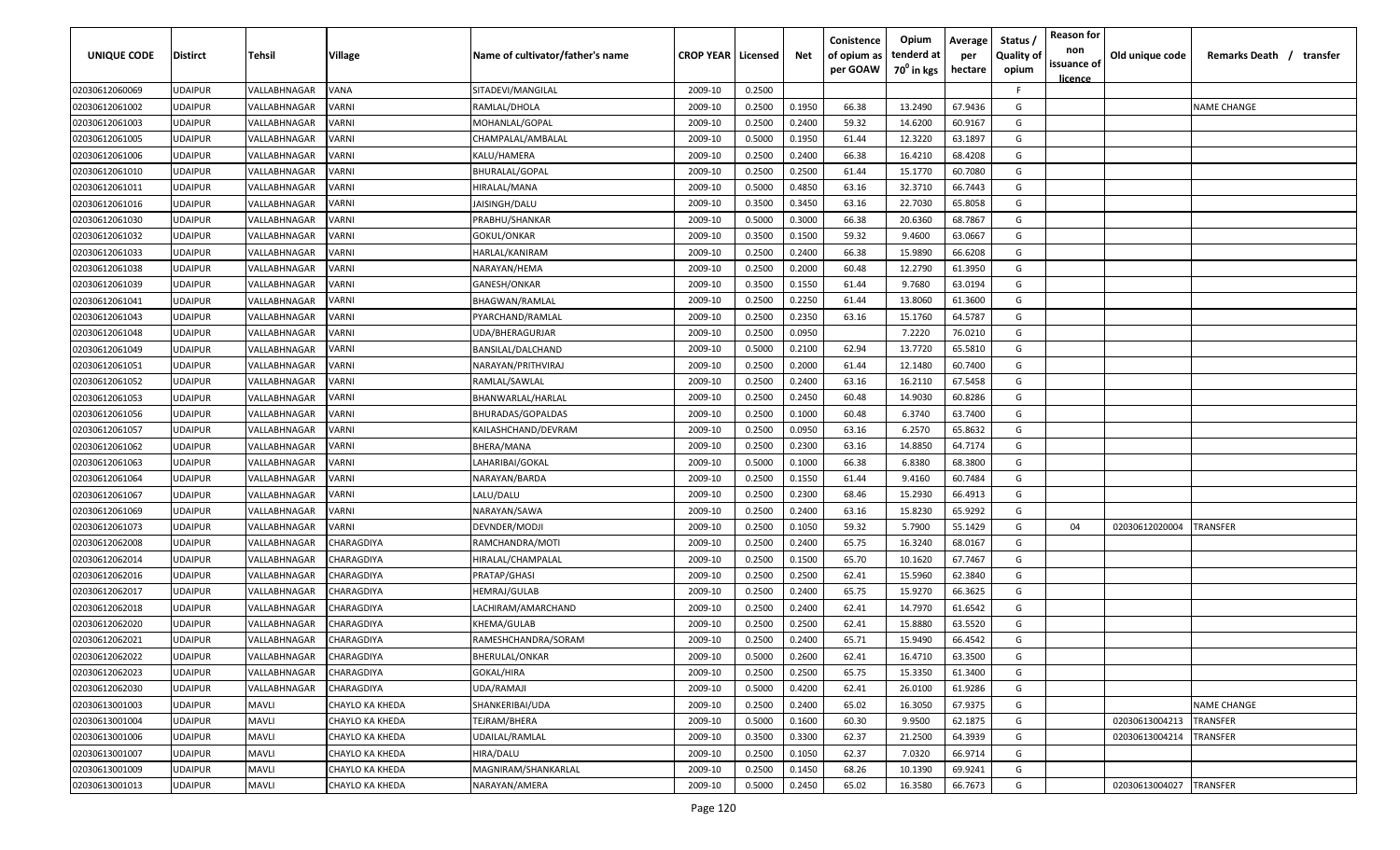| UNIQUE CODE    | Distirct       | Tehsil       | Village           | Name of cultivator/father's name | <b>CROP YEAR   Licensed</b> |        | Net    | Conistence<br>of opium as<br>per GOAW | Opium<br>tenderd at<br>70 <sup>0</sup> in kgs | Average<br>per<br>hectare | <b>Reason for</b><br>Status,<br>non<br><b>Quality of</b><br>issuance of<br>opium<br>licence | Old unique code | Remarks Death /<br>transfer |
|----------------|----------------|--------------|-------------------|----------------------------------|-----------------------------|--------|--------|---------------------------------------|-----------------------------------------------|---------------------------|---------------------------------------------------------------------------------------------|-----------------|-----------------------------|
| 02030613001014 | UDAIPUR        | <b>MAVLI</b> | CHAYLO KA KHEDA   | SHANKER/DEVA                     | 2009-10                     | 0.5000 | 0.1050 | 65.02                                 | 7.2690                                        | 69.2286                   | G                                                                                           | 02030613004005  | <b>TRANSFER</b>             |
| 02030613001015 | UDAIPUR        | <b>MAVLI</b> | CHAYLO KA KHEDA   | LOGAR/DEVA                       | 2009-10                     | 0.5000 | 0.3050 | 68.26                                 | 20.4800                                       | 67.1475                   | G                                                                                           | 02030613004073  | TRANSFER                    |
| 02030613001016 | UDAIPUR        | <b>MAVLI</b> | CHAYLO KA KHEDA   | GOPILAL/DHANRAJ                  | 2009-10                     | 0.5000 | 0.0950 | 68.26                                 | 6.8100                                        | 71.6842                   | G                                                                                           | 02030613004207  | TRANSFER                    |
| 02030613001017 | UDAIPUR        | <b>MAVLI</b> | CHAYLO KA KHEDA   | GANGARAM/KHEMA                   | 2009-10                     | 0.2500 | 0.2300 | 68.04                                 | 15.9130                                       | 69.1870                   | G                                                                                           | 02030613004206  | TRANSFER                    |
| 02030613002002 | UDAIPUR        | <b>MAVLI</b> | DABOK             | MOHANLAL/NARAYAN                 | 2009-10                     | 0.5000 | 0.2100 | 61.95                                 | 13.6410                                       | 64.9571                   | G                                                                                           | 02030613003022  | TRANSFER                    |
| 02030613002004 | UDAIPUR        | <b>MAVLI</b> | <b>DABOK</b>      | NANDUBAI/LAKSHMAN                | 2009-10                     | 0.2500 | 0.2350 | 63.79                                 | 15.6890                                       | 66.7617                   | G                                                                                           |                 |                             |
| 02030613002007 | UDAIPUR        | <b>MAVLI</b> | <b>DABOK</b>      | SHIVRAM/SHANKARLAL               | 2009-10                     | 0.2500 | 0.1050 | 61.95                                 | 6.9370                                        | 66.0667                   | G                                                                                           |                 |                             |
| 02030613002020 | UDAIPUR        | <b>MAVLI</b> | <b>DABOK</b>      | BHAGWATILAL/PANNA                | 2009-10                     | 0.3500 |        |                                       |                                               |                           | F                                                                                           | 02030613003021  | <b>TRANSFER</b>             |
| 02030613002021 | UDAIPUR        | <b>MAVLI</b> | <b>DABOK</b>      | GOPALLAL/NANDLAL                 | 2009-10                     | 0.2500 | 0.1600 | 68.79                                 | 10.2370                                       | 63.9813                   | G                                                                                           |                 |                             |
| 02030613002024 | UDAIPUR        | <b>MAVLI</b> | <b>DABOK</b>      | BHANWARIBAI/MANGILAL             | 2009-10                     | 0.2500 | 0.2200 | 61.95                                 | 13.8320                                       | 62.8727                   | G                                                                                           | 02030612043011  | <b>TRANSFER</b>             |
| 02030613003002 | UDAIPUR        | <b>MAVLI</b> | DINGARKIYA        | SOBHALAL/LALU                    | 2009-10                     | 0.2500 | 0.2000 | 64.36                                 | 12.7940                                       | 63.9700                   | G                                                                                           |                 |                             |
| 02030613003005 | JDAIPUR        | <b>MAVLI</b> | DINGARKIYA        | BAGDIRAM/HIRA                    | 2009-10                     | 0.5000 | 0.3850 | 63.79                                 | 24.3810                                       | 63.3273                   | G                                                                                           |                 |                             |
| 02030613003007 | JDAIPUR        | MAVLI        | DINGARKIYA        | JASHODABAI/BANSHILAL             | 2009-10                     | 0.3500 | 0.3100 | 62.37                                 | 18.8810                                       | 60.9065                   | G                                                                                           |                 |                             |
| 02030613003008 | <b>JDAIPUR</b> | <b>MAVLI</b> | DINGARKIYA        | SHIVLAL/CHATURBHUJ               | 2009-10                     | 0.2500 | 0.2550 | 68.23                                 | 16.9640                                       | 66.5255                   | G                                                                                           |                 |                             |
| 02030613003009 | UDAIPUR        | <b>MAVLI</b> | DINGARKIYA        | NANA/SAVA                        | 2009-10                     | 0.2500 | 0.2400 | 62.37                                 | 14.2460                                       | 59.3583                   | G                                                                                           |                 |                             |
| 02030613003011 | <b>JDAIPUR</b> | <b>MAVLI</b> | DINGARKIYA        | AMRA/NAVLA                       | 2009-10                     | 0.2500 | 0.2350 | 64.36                                 | 13.8500                                       | 58.9362                   | G                                                                                           |                 |                             |
| 02030613003012 | <b>JDAIPUR</b> | <b>MAVLI</b> | DINGARKIYA        | BHANWAR/VENA                     | 2009-10                     | 0.2500 | 0.2350 | 64.36                                 | 14.4930                                       | 61.6723                   | G                                                                                           |                 |                             |
| 02030613003013 | UDAIPUR        | <b>MAVLI</b> | <b>DINGARKIYA</b> | SHYAMLAL/BANSHILAL               | 2009-10                     | 0.2500 | 0.1400 | 63.79                                 | 9.1600                                        | 65.4286                   | G                                                                                           |                 |                             |
| 02030613003014 | UDAIPUR        | <b>MAVLI</b> | <b>DINGARKIYA</b> | BHANWARLAL/LALU                  | 2009-10                     | 0.5000 | 0.2150 | 64.36                                 | 13.6490                                       | 63.4837                   | G                                                                                           |                 |                             |
| 02030613003018 | UDAIPUR        | <b>MAVLI</b> | DINGARKIYA        | FATAHLAL/KISHANLAL               | 2009-10                     | 0.2500 | 0.1800 | 64.36                                 | 11.6800                                       | 64.8889                   | G                                                                                           |                 |                             |
| 02030613003020 | UDAIPUR        | <b>MAVLI</b> | DINGARKIYA        | KELASHCHAND/SHOBHALAL            | 2009-10                     | 0.5000 | 0.3850 | 64.36                                 | 24.4050                                       | 63.3896                   | G                                                                                           |                 |                             |
| 02030613003024 | UDAIPUR        | <b>MAVLI</b> | DINGARKIYA        | KALU/UDA                         | 2009-10                     | 0.2500 | 0.2350 | 64.36                                 | 15.2550                                       | 64.9149                   | G                                                                                           | 02030612043013  | <b>TRANSFER</b>             |
| 02030613003025 | UDAIPUR        | <b>MAVLI</b> | DINGARKIYA        | BHAWAR/PRATAB                    | 2009-10                     | 0.2500 | 0.1600 | 68.04                                 | 10.6300                                       | 66.4375                   | G                                                                                           | 02030612043017  | <b>TRANSFER</b>             |
| 02030613003026 | UDAIPUR        | <b>MAVLI</b> | DINGARKIYA        | GULAB/PRATAB                     | 2009-10                     | 0.2500 | 0.2200 | 63.79                                 | 13.5690                                       | 61.6773                   | G                                                                                           | 02030612043006  | TRANSFER                    |
| 02030613003027 | UDAIPUR        | <b>MAVLI</b> | DINGARKIYA        | GODA/KALU                        | 2009-10                     | 0.2500 | 0.2550 | 68.23                                 | 16.6000                                       | 65.0980                   | G                                                                                           | 02030612043014  | TRANSFER                    |
| 02030613003030 | UDAIPUR        | <b>MAVLI</b> | DINGARKIYA        | MOHAN/BHERA GAMETI               | 2009-10                     | 0.5000 | 0.2200 | 73.79                                 | 14.9590                                       | 67.9955                   | G                                                                                           |                 |                             |
| 02030613003033 | UDAIPUR        | <b>MAVLI</b> | DINGARKIYA        | NATHUSINGH/HERISINGH             | 2009-10                     | 0.2500 | 0.2450 | 62.37                                 | 15.8210                                       | 64.5755                   | G                                                                                           | 02030613005018  | <b>TRANSFER</b>             |
| 02030613004001 | UDAIPUR        | <b>MAVLI</b> | INTALI A          | SHANKARLAL/PUNAMCHAND            | 2009-10                     | 0.5000 | 0.1950 | 69.18                                 | 13.6980                                       | 70.2462                   | G                                                                                           |                 |                             |
| 02030613004002 | UDAIPUR        | <b>MAVLI</b> | INTALI A          | KESHORAM/ONKARLAL                | 2009-10                     | 0.5000 | 0.1950 | 65.43                                 | 12.8310                                       | 65.8000                   | G                                                                                           |                 |                             |
| 02030613004003 | UDAIPUR        | MAVLI        | NTALI A           | BHURALAL/HARILAL                 | 2009-10                     | 0.5000 | 0.3850 | 65.43                                 | 26.1680                                       | 67.9688                   | G                                                                                           |                 |                             |
| 02030613004004 | <b>JDAIPUR</b> | <b>MAVLI</b> | INTALI A          | KANHIYALAL/PEMA                  | 2009-10                     | 0.5000 | 0.4400 | 62.25                                 | 27.6660                                       | 62.8773                   | G                                                                                           |                 |                             |
| 02030613004007 | <b>JDAIPUR</b> | <b>MAVLI</b> | INTALI A          | MOHAN/PEMA                       | 2009-10                     | 0.5000 | 0.2000 | 69.18                                 | 14.2940                                       | 71.4700                   | G                                                                                           |                 |                             |
| 02030613004009 | UDAIPUR        | MAVLI        | INTALI A          | GIRDHARI/UDAILAL                 | 2009-10                     | 0.5000 | 0.1600 | 62.25                                 | 10.4850                                       | 65.5313                   | G                                                                                           |                 |                             |
| 02030613004010 | UDAIPUR        | MAVLI        | INTALI A          | DALLIRAM/JAIRAM                  | 2009-10                     | 0.5000 | 0.2000 | 62.25                                 | 12.6940                                       | 63.4700                   | G                                                                                           |                 |                             |
| 02030613004011 | UDAIPUR        | <b>MAVLI</b> | INTALI A          | CHUNNILAL/BHANAJI                | 2009-10                     | 0.5000 | 0.4700 | 60.87                                 | 31.3820                                       | 66.7702                   | G                                                                                           |                 |                             |
| 02030613004012 | <b>UDAIPUR</b> | <b>MAVLI</b> | INTALI A          | PYARIBAI/BHOLAJI                 | 2009-10                     | 0.5000 | 0.3000 | 69.18                                 | 21.4320                                       | 71.4400                   | G                                                                                           |                 |                             |
| 02030613004013 | <b>UDAIPUR</b> | <b>MAVLI</b> | INTALI A          | SHANKARLAL/JAGANNATH             | 2009-10                     | 0.5000 | 0.3750 | 62.25                                 | 23.8060                                       | 63.4827                   | G                                                                                           |                 |                             |
| 02030613004014 | UDAIPUR        | <b>MAVLI</b> | INTALI A          | NARAYANLAL/KAJODI                | 2009-10                     | 0.5000 | 0.2450 | 60.45                                 | 15.4850                                       | 63.2041                   | G                                                                                           |                 |                             |
| 02030613004016 | <b>UDAIPUR</b> | <b>MAVLI</b> | <b>INTALI A</b>   | MOHANLAL/BHARMAL                 | 2009-10                     | 0.3500 | 0.2450 | 69.18                                 | 16.8130                                       | 68.6245                   | G                                                                                           |                 |                             |
| 02030613004017 | UDAIPUR        | <b>MAVLI</b> | INTALI A          | SAVA/HIRAJANVA                   | 2009-10                     | 0.5000 |        |                                       |                                               |                           | F                                                                                           |                 |                             |
| 02030613004018 | UDAIPUR        | <b>MAVLI</b> | <b>INTALI A</b>   | LAKSHMIRAM/ONKARJANVA            | 2009-10                     | 0.5000 | 0.3150 | 65.43                                 | 20.5400                                       | 65.2063                   | G                                                                                           |                 |                             |
| 02030613004019 | UDAIPUR        | <b>MAVLI</b> | <b>INTALI A</b>   | SHOSARBAI/SHANKAR                | 2009-10                     | 0.5000 | 0.4600 | 63.14                                 | 28.9500                                       | 62.9348                   | G                                                                                           |                 |                             |
| 02030613004021 | UDAIPUR        | <b>MAVLI</b> | INTALI A          | PARBHULAL/ONKARLAL               | 2009-10                     | 0.2500 |        |                                       |                                               |                           | F.                                                                                          |                 |                             |
| 02030613004022 | UDAIPUR        | <b>MAVLI</b> | INTALI A          | RAMLAL/ONKARLAL                  | 2009-10                     | 0.3500 |        |                                       |                                               |                           | F.                                                                                          |                 |                             |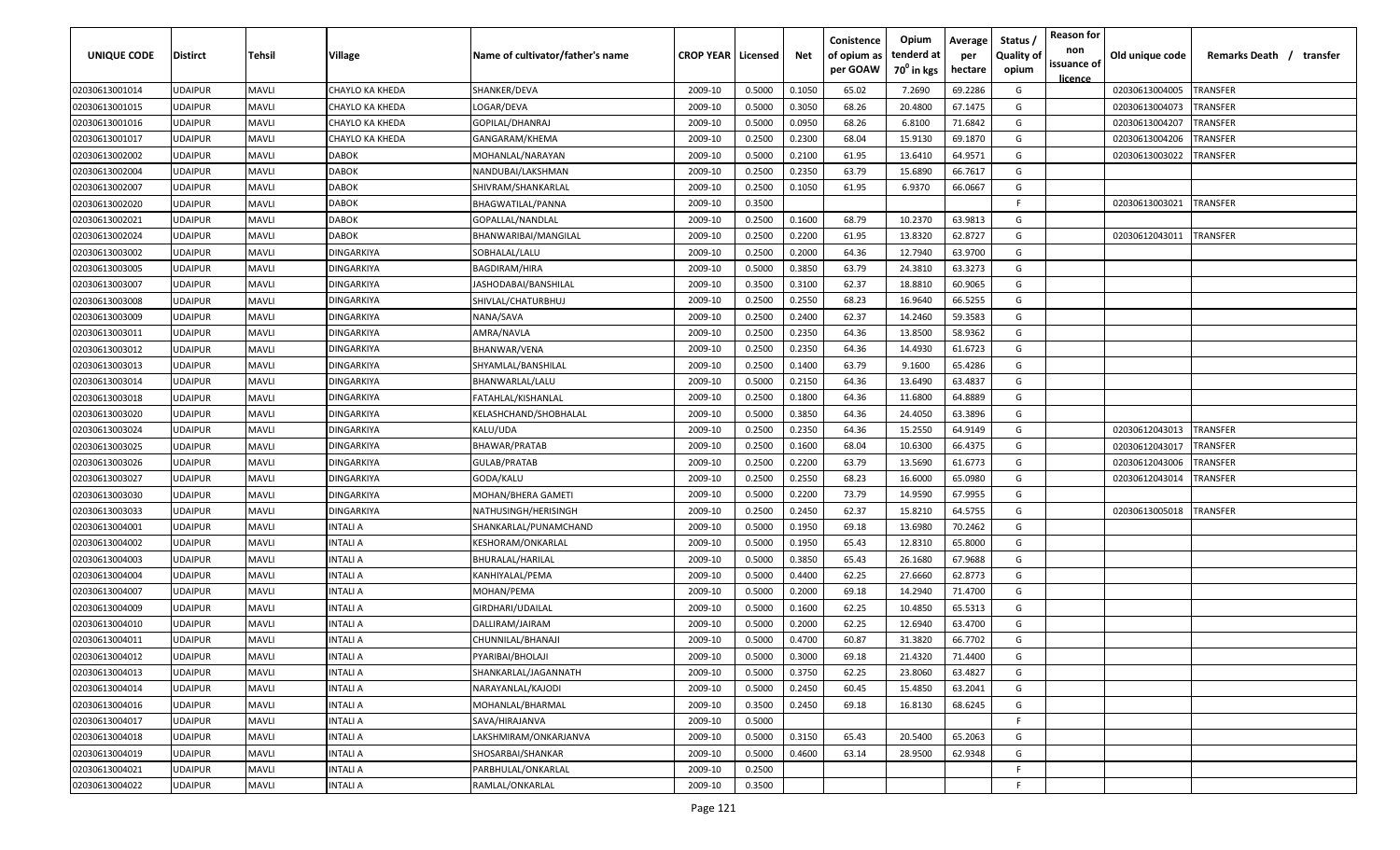| UNIQUE CODE    | <b>Distirct</b> | Tehsil       | Village         | Name of cultivator/father's name | <b>CROP YEAR   Licensed</b> |        | Net    | Conistence<br>of opium as | Opium<br>tenderd at    | Average<br>per | Status<br><b>Quality of</b> | <b>Reason for</b><br>non      | Old unique code | Remarks Death / transfer |
|----------------|-----------------|--------------|-----------------|----------------------------------|-----------------------------|--------|--------|---------------------------|------------------------|----------------|-----------------------------|-------------------------------|-----------------|--------------------------|
|                |                 |              |                 |                                  |                             |        |        | per GOAW                  | 70 <sup>0</sup> in kgs | hectare        | opium                       | issuance of<br><u>licence</u> |                 |                          |
| 02030613004024 | <b>UDAIPUR</b>  | <b>MAVLI</b> | INTALI A        | CHUNNILAL/KALU                   | 2009-10                     | 0.3500 | 0.1150 | 60.45                     | 7.2160                 | 62.7478        | G                           |                               |                 |                          |
| 02030613004028 | <b>UDAIPUR</b>  | <b>MAVLI</b> | INTALI A        | NARAYANBAI/BHERA                 | 2009-10                     | 0.2500 | 0.2500 | 63.14                     | 16.3130                | 65.2520        | G                           |                               |                 |                          |
| 02030613004029 | <b>UDAIPUR</b>  | <b>MAVLI</b> | INTALI A        | NARAYANIBAI/RUPLAL               | 2009-10                     | 0.3500 | 0.2300 | 59.80                     | 13.7350                | 59.7174        | G                           |                               |                 |                          |
| 02030613004032 | <b>UDAIPUR</b>  | <b>MAVLI</b> | INTALI A        | DHANRAJ/TEKAJI                   | 2009-10                     | 0.5000 | 0.2000 | 63.14                     | 13.5360                | 67.6800        | G                           |                               |                 |                          |
| 02030613004033 | <b>UDAIPUR</b>  | <b>MAVLI</b> | INTALI A        | KESHURAM/GANGAPIPADA             | 2009-10                     | 0.3500 | 0.2000 | 65.43                     | 13.9210                | 69.6050        | G                           |                               |                 |                          |
| 02030613004034 | <b>UDAIPUR</b>  | <b>MAVLI</b> | INTALI A        | SURESH/MANAKCHAND/MANGILAL       | 2009-10                     | 0.2500 | 0.2050 | 59.80                     | 13.0040                | 63.4341        | G                           |                               |                 | <b>NAME CHANGE</b>       |
| 02030613004037 | <b>UDAIPUR</b>  | <b>MAVLI</b> | INTALI A        | KASHIRAM/VARDAJANVA              | 2009-10                     | 0.5000 | 0.2000 | 69.18                     | 14.1060                | 70.5300        | G                           |                               |                 |                          |
| 02030613004039 | <b>UDAIPUR</b>  | <b>MAVLI</b> | INTALI A        | DULICHAND/CHUNNILALJANVA         | 2009-10                     | 0.3500 | 0.2950 | 59.80                     | 18.1180                | 61.4169        | G                           |                               |                 |                          |
| 02030613004040 | <b>UDAIPUR</b>  | MAVLI        | INTALI A        | KALULAL/UDAILALJANVA             | 2009-10                     | 0.5000 | 0.2400 | 63.14                     | 15.6430                | 65.1792        | G                           |                               |                 |                          |
| 02030613004042 | <b>UDAIPUR</b>  | MAVLI        | INTALI A        | BHERULAL/JAGANNATHBHELRIYA       | 2009-10                     | 0.2500 | 0.0650 | 63.14                     | 4.3600                 | 67.0769        | G                           |                               |                 |                          |
| 02030613004043 | <b>UDAIPUR</b>  | <b>MAVLI</b> | INTALI A        | GIRDHARILAL/BHAGVANLAL           | 2009-10                     | 0.5000 | 0.2000 | 69.18                     | 14.2680                | 71.3400        | G                           |                               |                 |                          |
| 02030613004044 | <b>UDAIPUR</b>  | <b>MAVLI</b> | INTALI A        | RAMLAL/BHERULALSOLANKI           | 2009-10                     | 0.3500 | 0.2000 | 65.43                     | 13.4000                | 67.0000        | G                           |                               |                 |                          |
| 02030613004045 | <b>UDAIPUR</b>  | <b>MAVLI</b> | INTALI A        | CHUNNILAL/DEVKISHAN              | 2009-10                     | 0.5000 | 0.4000 | 59.80                     | 24.2740                | 60.6850        | G                           |                               |                 |                          |
| 02030613004046 | <b>UDAIPUR</b>  | <b>MAVLI</b> | INTALI A        | BHOLIRAM/BHARMAL                 | 2009-10                     | 0.5000 | 0.0950 | 65.43                     | 6.9120                 | 72.7579        | G                           |                               |                 |                          |
| 02030613004048 | <b>UDAIPUR</b>  | <b>MAVLI</b> | INTALI A        | RAMCHANDRA/SHANKARLAL            | 2009-10                     | 0.5000 | 0.2000 | 69.18                     | 13.8730                | 69.3650        | G                           |                               |                 |                          |
| 02030613004050 | <b>UDAIPUR</b>  | <b>MAVLI</b> | INTALI A        | CHUNNILAL/JAICHAND               | 2009-10                     | 0.5000 | 0.3500 | 65.14                     | 22.2540                | 63.5829        | G                           |                               |                 |                          |
| 02030613004051 | <b>UDAIPUR</b>  | <b>MAVLI</b> | INTALI A        | RAMLAL/UDAIRAM                   | 2009-10                     | 0.3500 | 0.3250 | 63.14                     | 21.0550                | 64.7846        | G                           |                               |                 |                          |
| 02030613004055 | <b>UDAIPUR</b>  | <b>MAVLI</b> | INTALI A        | SUKHLAL/RAMLAL                   | 2009-10                     | 0.5000 | 0.2000 | 58.50                     | 12.3480                | 61.7400        | G                           |                               |                 |                          |
| 02030613004056 | <b>UDAIPUR</b>  | <b>MAVLI</b> | INTALI A        | BHERULAL/HARILAL                 | 2009-10                     | 0.5000 | 0.4650 | 59.80                     | 28.2310                | 60.7118        | G                           |                               |                 |                          |
| 02030613004058 | <b>UDAIPUR</b>  | <b>MAVLI</b> | INTALI A        | SHIVLAL/NARAYAN                  | 2009-10                     | 0.5000 | 0.3500 | 59.80                     | 20.9400                | 59.8286        | G                           |                               |                 |                          |
| 02030613004060 | <b>UDAIPUR</b>  | <b>MAVLI</b> | INTALI A        | CHAMPALAL/GULAB                  | 2009-10                     | 0.5000 | 0.3450 | 56.86                     | 20.7880                | 60.2551        | G                           |                               |                 |                          |
| 02030613004061 | <b>UDAIPUR</b>  | <b>MAVLI</b> | INTALI A        | MOTILAL/DEVILAL                  | 2009-10                     | 0.5000 | 0.1850 | 59.80                     | 11.0360                | 59.6541        | G                           |                               |                 |                          |
| 02030613004063 | <b>UDAIPUR</b>  | <b>MAVLI</b> | INTALI A        | BHAGVANLAL/HIRA                  | 2009-10                     | 0.2500 | 0.1900 | 63.14                     | 12.6710                | 66.6895        | G                           |                               |                 |                          |
| 02030613004064 | <b>UDAIPUR</b>  | <b>MAVLI</b> | INTALI A        | SHYAMSUNDAR/LAKSHMICHAND         | 2009-10                     | 0.5000 | 0.4400 | 63.14                     | 29.0230                | 65.9614        | G                           |                               |                 |                          |
| 02030613004065 | <b>UDAIPUR</b>  | <b>MAVLI</b> | INTALI B        | ONKAR/MOTI                       | 2009-10                     | 0.5000 | 0.1000 | 69.16                     | 7.5130                 | 75.1300        | G                           |                               |                 |                          |
| 02030613004068 | <b>UDAIPUR</b>  | <b>MAVLI</b> | INTALI B        | KAMLASHANKAR/NATHUJIMENARIYA     | 2009-10                     | 0.5000 | 0.1700 | 69.16                     | 11.8210                | 69.5353        | G                           |                               |                 |                          |
| 02030613004070 | <b>UDAIPUR</b>  | <b>MAVLI</b> | INTALI B        | MANGIBAI/CHAMPALAL               | 2009-10                     | 0.2500 | 0.2100 | 64.87                     | 13.9430                | 66.3952        | G                           |                               |                 | <b>NAME CHANGE</b>       |
| 02030613004072 | <b>UDAIPUR</b>  | <b>MAVLI</b> | INTALI B        | NARAYAN/GAMERA                   | 2009-10                     | 0.5000 | 0.2050 | 66.09                     | 13.9150                | 67.8780        | G                           |                               |                 |                          |
| 02030613004074 | <b>UDAIPUR</b>  | <b>MAVLI</b> | INTALI B        | TULSIBAI/NAVLA                   | 2009-10                     | 0.5000 | 0.4350 | 66.09                     | 29.1580                | 67.0299        | G                           |                               |                 |                          |
| 02030613004076 | <b>UDAIPUR</b>  | MAVLI        | INTALI B        | MOVANI/UDAYLAL                   | 2009-10                     | 0.5000 | 0.1850 | 69.16                     | 12.7490                | 68.9135        | G                           |                               |                 |                          |
| 02030613004080 | <b>UDAIPUR</b>  | <b>MAVLI</b> | INTALI B        | MOTILAL/SHANKARLAL               | 2009-10                     | 0.5000 | 0.1100 | 69.09                     | 7.7130                 | 70.1182        | G                           |                               |                 |                          |
| 02030613004082 | <b>UDAIPUR</b>  | <b>MAVLI</b> | INTALI B        | RAMLAL/MADHOLAL                  | 2009-10                     | 0.5000 | 0.2000 | 63.08                     | 13.4130                | 67.0650        | G                           |                               |                 |                          |
| 02030613004084 | <b>UDAIPUR</b>  | <b>MAVLI</b> | INTALI B        | PRATAP/UDAILALPIPARDA            | 2009-10                     | 0.5000 | 0.4700 | 68.04                     | 34.3440                | 73.0723        | G                           |                               |                 |                          |
| 02030613004085 | <b>UDAIPUR</b>  | <b>MAVLI</b> | INTALI B        | BHOLIRAM/GOKAL                   | 2009-10                     | 0.5000 | 0.1000 | 63.08                     | 6.6460                 | 66.4600        | G                           |                               |                 |                          |
| 02030613004089 | <b>UDAIPUR</b>  | <b>MAVLI</b> | INTALI B        | MODARAM/GOKUL                    | 2009-10                     | 0.5000 | 0.1000 | 66.09                     | 6.7420                 | 67.4200        | G                           |                               |                 |                          |
| 02030613004090 | <b>UDAIPUR</b>  | <b>MAVLI</b> | <b>INTALIB</b>  | MANGILAL/CHATURBHUJ              | 2009-10                     | 0.3500 | 0.2900 | 62.29                     | 18.9900                | 65.4828        | G                           |                               |                 |                          |
| 02030613004092 | <b>UDAIPUR</b>  | <b>MAVLI</b> | <b>INTALIB</b>  | ANCHAI/BHERULAL                  | 2009-10                     | 0.3500 | 0.2250 | 69.16                     | 16.8470                | 74.8756        | G                           |                               |                 |                          |
| 02030613004093 | <b>UDAIPUR</b>  | <b>MAVLI</b> | <b>INTALI B</b> | KASHIRAM/TEKAJI                  | 2009-10                     | 0.5000 | 0.4000 | 62.29                     | 26.0640                | 65.1600        | G                           |                               |                 |                          |
| 02030613004094 | <b>UDAIPUR</b>  | <b>MAVLI</b> | INTALI B        | DHAPUDIBAI/RAMA                  | 2009-10                     | 0.5000 | 0.3000 | 62.29                     | 19.5460                | 65.1533        | G                           |                               |                 |                          |
| 02030613004095 | <b>UDAIPUR</b>  | <b>MAVLI</b> | <b>INTALIB</b>  | BHAGVAN/GANGARAM                 | 2009-10                     | 0.3500 | 0.1900 | 62.29                     | 12.4850                | 65.7105        | G                           |                               |                 |                          |
| 02030613004096 | <b>UDAIPUR</b>  | <b>MAVLI</b> | <b>INTALIB</b>  | MAGNIBAI/PYARCHAND               | 2009-10                     | 0.5000 | 0.4850 | 66.09                     | 32.5980                | 67.2124        | G                           |                               |                 |                          |
| 02030613004097 | <b>UDAIPUR</b>  | <b>MAVLI</b> | <b>INTALI B</b> | MANGILAL/HIRA                    | 2009-10                     | 0.2500 | 0.1800 | 68.26                     | 12.5370                | 69.6500        | G                           |                               |                 |                          |
| 02030613004099 | <b>UDAIPUR</b>  | <b>MAVLI</b> | INTALI B        | BANSHILAL/VARDICHAND             | 2009-10                     | 0.5000 | 0.2400 | 60.30                     | 14.5530                | 60.6375        | G                           |                               |                 |                          |
| 02030613004100 | <b>UDAIPUR</b>  | <b>MAVLI</b> | <b>INTALIB</b>  | UDAILAL/NATHUJI                  | 2009-10                     | 0.5000 | 0.2750 | 69.16                     | 19.4000                | 70.5455        | G                           |                               |                 |                          |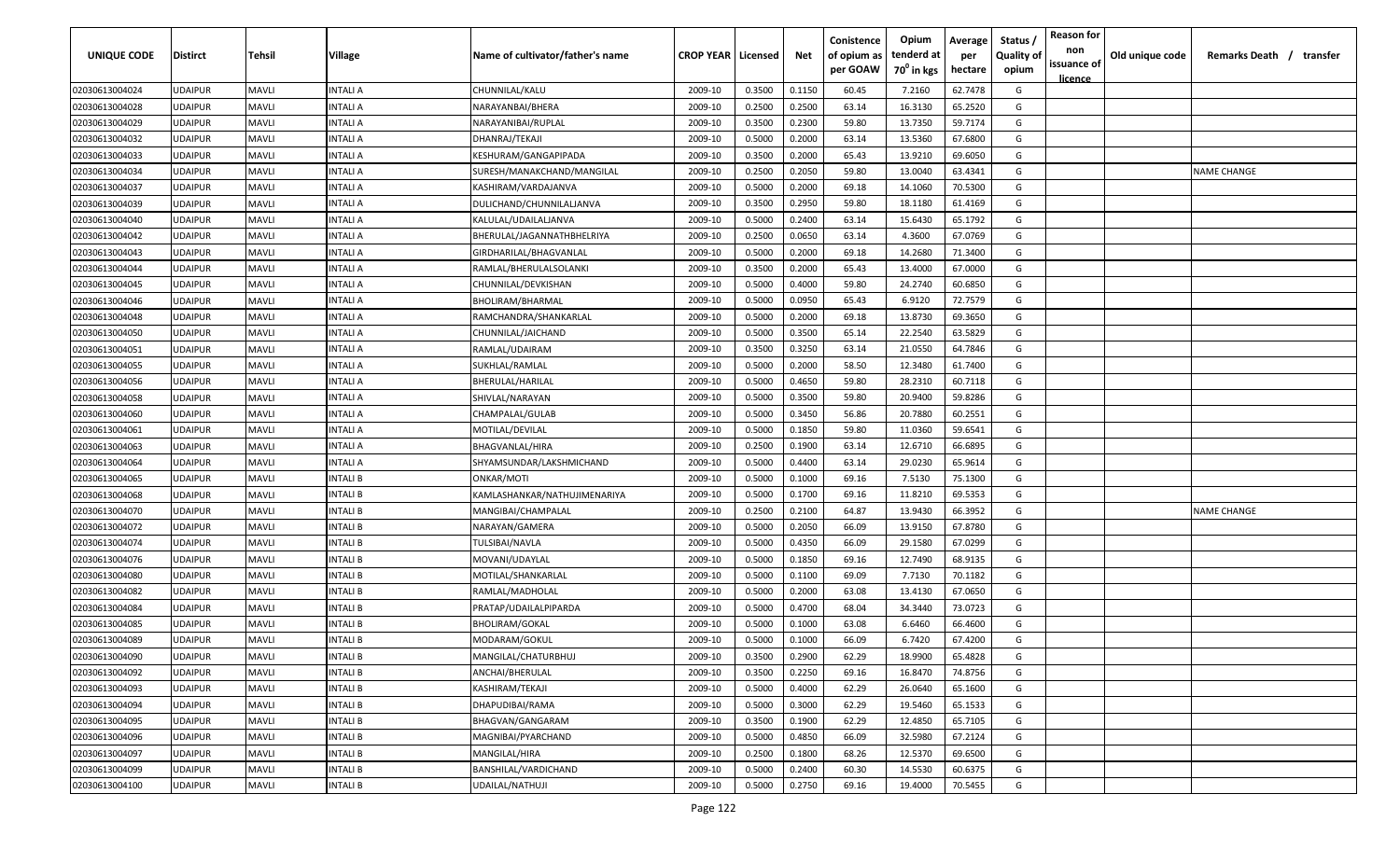| UNIQUE CODE    | <b>Distirct</b> | Tehsil       | Village         | Name of cultivator/father's name | <b>CROP YEAR   Licensed</b> |        | Net    | Conistence<br>of opium as<br>per GOAW | Opium<br>tenderd at<br>70 <sup>°</sup> in kgs | Average<br>per<br>hectare | Status<br><b>Quality of</b><br>opium | <b>Reason for</b><br>non<br>issuance of | Old unique code | Remarks Death / transfer |
|----------------|-----------------|--------------|-----------------|----------------------------------|-----------------------------|--------|--------|---------------------------------------|-----------------------------------------------|---------------------------|--------------------------------------|-----------------------------------------|-----------------|--------------------------|
| 02030613004106 | <b>UDAIPUR</b>  | <b>MAVLI</b> | INTALI B        | DHANRAJ/UDAILAL                  | 2009-10                     | 0.3500 | 0.3050 | 61.31                                 | 18.2770                                       | 59.9246                   | G                                    | <u>licence</u>                          |                 |                          |
| 02030613004110 | <b>UDAIPUR</b>  | <b>MAVLI</b> | INTALI B        | NATHULAL/AMRAREGAR               | 2009-10                     | 0.2500 | 0.2300 | 68.60                                 | 16.2370                                       | 70.5957                   | G                                    |                                         |                 |                          |
| 02030613004111 | <b>UDAIPUR</b>  | <b>MAVLI</b> | INTALI B        | KAMALCHAND/MOTILALCHOUDHARI      | 2009-10                     | 0.3500 | 0.3500 | 60.45                                 | 20.9280                                       | 59.7943                   | G                                    |                                         |                 |                          |
| 02030613004112 | <b>UDAIPUR</b>  | <b>MAVLI</b> | INTALI B        | MAGNIRAM/NATHULALKALAL           | 2009-10                     | 0.5000 | 0.2050 | 60.45                                 | 12.3660                                       | 60.3220                   | G                                    |                                         |                 | TRANSFER/CHAILO KA KHERA |
| 02030613004113 | <b>UDAIPUR</b>  | <b>MAVLI</b> | INTALI B        | SHANKARLAL/JEETMALJANVA          | 2009-10                     | 0.2500 | 0.1150 | 68.60                                 | 7.9980                                        | 69.5478                   | G                                    |                                         |                 |                          |
| 02030613004115 | <b>UDAIPUR</b>  | <b>MAVLI</b> | INTALI B        | GANGABAI/LALURAM                 | 2009-10                     | 0.2500 | 0.1900 | 64.87                                 | 13.2910                                       | 69.9526                   | G                                    |                                         |                 | <b>NAME CHANGE</b>       |
| 02030613004118 | <b>UDAIPUR</b>  | <b>MAVLI</b> | INTALI B        | NARAYAN/GOTAM                    | 2009-10                     | 0.5000 | 0.2350 | 62.29                                 | 14.9280                                       | 63.5234                   | G                                    |                                         |                 |                          |
| 02030613004119 | <b>UDAIPUR</b>  | <b>MAVLI</b> | INTALI B        | GULAB/LOBHA                      | 2009-10                     | 0.3500 | 0.2500 | 60.30                                 | 16.0890                                       | 64.3560                   | G                                    |                                         |                 |                          |
| 02030613004120 | <b>UDAIPUR</b>  | MAVLI        | INTALI B        | BHARULAL/UDAILAL                 | 2009-10                     | 0.5000 | 0.1900 | 60.45                                 | 11.9980                                       | 63.1474                   | G                                    |                                         |                 |                          |
| 02030613004122 | <b>UDAIPUR</b>  | MAVLI        | INTALI B        | CHATURBHUJ/SHANKARLAL            | 2009-10                     | 0.5000 | 0.1300 | 60.45                                 | 7.3870                                        | 56.8231                   | G                                    |                                         |                 |                          |
| 02030613004126 | <b>UDAIPUR</b>  | <b>MAVLI</b> | INTALI B        | BHERULAL/RUPLAL                  | 2009-10                     | 0.2500 | 0.2100 | 64.87                                 | 13.7710                                       | 65.5762                   | G                                    |                                         |                 | TRANSFER/CHAILO KA KHERA |
| 02030613004128 | <b>UDAIPUR</b>  | <b>MAVLI</b> | INTALI B        | IAGDISHCHAND/ONKARLAL            | 2009-10                     | 0.5000 | 0.1500 | 62.29                                 | 10.6020                                       | 70.6800                   | G                                    |                                         |                 |                          |
| 02030613004130 | <b>UDAIPUR</b>  | <b>MAVLI</b> | INTALI B        | NARAYANLAL/PRABHULAL             | 2009-10                     | 0.2500 | 0.1000 | 68.60                                 | 6.7810                                        | 67.8100                   | G                                    |                                         |                 |                          |
| 02030613004133 | <b>UDAIPUR</b>  | <b>MAVLI</b> | INTALI B        | KISHORLAL/RUPLAL                 | 2009-10                     | 0.3500 | 0.1300 | 65.02                                 | 8.8550                                        | 68.1154                   | G                                    |                                         |                 | TRANSFER/CHAILO KA KHERA |
| 02030613004136 | <b>UDAIPUR</b>  | <b>MAVLI</b> | INTALI B        | DOLATRAM/HIRA                    | 2009-10                     | 0.3500 | 0.1200 | 68.60                                 | 8.8010                                        | 73.3417                   | G                                    |                                         |                 |                          |
| 02030613004144 | <b>UDAIPUR</b>  | <b>MAVLI</b> | INTALI B        | KANCHANBAI/LAKSHMILAL            | 2009-10                     | 0.5000 | 0.0950 | 62.29                                 | 5.9790                                        | 62.9368                   | G                                    |                                         |                 |                          |
| 02030613004145 | <b>UDAIPUR</b>  | <b>MAVLI</b> | INTALI B        | DEVILAL/PEMA                     | 2009-10                     | 0.2500 | 0.1550 | 68.26                                 | 10.3070                                       | 66.4968                   | G                                    |                                         |                 |                          |
| 02030613004146 | <b>UDAIPUR</b>  | <b>MAVLI</b> | INTALI B        | NARAYANLAL/CHAGANLA              | 2009-10                     | 0.2500 | 0.2000 | 68.60                                 | 13.9180                                       | 69.5900                   | G                                    |                                         |                 |                          |
| 02030613004148 | <b>UDAIPUR</b>  | <b>MAVLI</b> | INTALI B        | MEGRAJ/MANA                      | 2009-10                     | 0.2500 | 0.2050 | 64.87                                 | 13.8820                                       | 67.7171                   | G                                    |                                         |                 |                          |
| 02030613004150 | <b>UDAIPUR</b>  | <b>MAVLI</b> | INTALI B        | MOHANLAL/DEVILAI                 | 2009-10                     | 0.2500 | 0.2000 | 64.87                                 | 13.4750                                       | 67.3750                   | G                                    |                                         |                 |                          |
| 02030613004151 | <b>UDAIPUR</b>  | <b>MAVLI</b> | INTALI B        | NARAYAN/VENIRAM                  | 2009-10                     | 0.2500 | 0.1950 | 64.87                                 | 13.1200                                       | 67.2821                   | G                                    |                                         |                 |                          |
| 02030613004154 | <b>UDAIPUR</b>  | <b>MAVLI</b> | INTALI B        | DADAMCHAND/RAMLAL                | 2009-10                     | 0.5000 | 0.3300 | 66.09                                 | 21.7430                                       | 65.8879                   | G                                    |                                         |                 |                          |
| 02030613004155 | <b>UDAIPUR</b>  | <b>MAVLI</b> | INTALI B        | ONKARLAL/DEVKISHAN               | 2009-10                     | 0.5000 | 0.3650 | 62.29                                 | 22.1840                                       | 60.7781                   | G                                    |                                         |                 | TRANSFER/CHAILO KA KHERA |
| 02030613004157 | <b>UDAIPUR</b>  | <b>MAVLI</b> | INTALI B        | NARAYAN/DEVILAL                  | 2009-10                     | 0.5000 | 0.2000 | 60.30                                 | 12.7720                                       | 63.8600                   | G                                    |                                         |                 |                          |
| 02030613004160 | <b>UDAIPUR</b>  | <b>MAVLI</b> | INTALI B        | IAMNASHANKAR/LELAPAT             | 2009-10                     | 0.2500 | 0.1050 | 64.87                                 | 6.8600                                        | 65.3333                   | G                                    |                                         |                 |                          |
| 02030613004161 | <b>UDAIPUR</b>  | <b>MAVLI</b> | INTALI B        | BHERULAL/BHANA                   | 2009-10                     | 0.5000 | 0.1550 | 60.45                                 | 9.4020                                        | 60.6581                   | G                                    |                                         |                 |                          |
| 02030613004162 | <b>UDAIPUR</b>  | MAVLI        | INTALI B        | BHANVARLAL/VARDA                 | 2009-10                     | 0.2500 | 0.2550 | 61.31                                 | 15.8210                                       | 62.0431                   | G                                    |                                         |                 |                          |
| 02030613004168 | <b>UDAIPUR</b>  | <b>MAVLI</b> | INTALI B        | DALCHAND/NARAYAN                 | 2009-10                     | 0.3500 | 0.2950 | 66.09                                 | 20.1000                                       | 68.1356                   | G                                    |                                         |                 |                          |
| 02030613004169 | <b>UDAIPUR</b>  | <b>MAVLI</b> | INTALI B        | HUSENABAI/MANSHUKH               | 2009-10                     | 0.2500 | 0.2400 | 68.60                                 | 2.7640                                        | 11.5167                   | G                                    | 04                                      |                 |                          |
| 02030613004170 | <b>UDAIPUR</b>  | <b>MAVLI</b> | INTALI B        | IAGDISH/JASHRAJ                  | 2009-10                     | 0.5000 | 0.2050 | 60.45                                 | 13.1250                                       | 64.0244                   | G                                    |                                         |                 |                          |
| 02030613004171 | <b>UDAIPUR</b>  | <b>MAVLI</b> | INTALI B        | DHANRAJ/LALU                     | 2009-10                     | 0.5000 | 0.3000 | 62.29                                 | 18.3570                                       | 61.1900                   | G                                    |                                         |                 |                          |
| 02030613004172 | <b>UDAIPUR</b>  | <b>MAVLI</b> | INTALI B        | BADRILAL/ONKAR                   | 2009-10                     | 0.3500 | 0.2350 | 62.25                                 | 14.8640                                       | 63.2511                   | G                                    |                                         |                 | TRANSFER/CHAILO KA KHERA |
| 02030613004173 | <b>UDAIPUR</b>  | <b>MAVLI</b> | INTALI B        | LAKSHMIRAM/GANGARAM              | 2009-10                     | 0.5000 | 0.1000 | 69.16                                 | 7.2230                                        | 72.2300                   | G                                    |                                         |                 |                          |
| 02030613004174 | <b>UDAIPUR</b>  | <b>MAVLI</b> | INTALI B        | DHULCHAND/GANESH                 | 2009-10                     | 0.5000 | 0.1100 | 65.02                                 | 7.6870                                        | 69.8818                   | G                                    |                                         |                 |                          |
| 02030613004175 | <b>UDAIPUR</b>  | <b>MAVLI</b> | INTALI B        | GOPIBAI/DOGA                     | 2009-10                     | 0.2500 | 0.2100 | 64.87                                 | 13.6990                                       | 65.2333                   | G                                    |                                         |                 |                          |
| 02030613004178 | <b>UDAIPUR</b>  | <b>MAVLI</b> | <b>INTALIB</b>  | MOHAN/KISHANA                    | 2009-10                     | 0.5000 | 0.5050 | 62.25                                 | 31.5520                                       | 62.4792                   | G                                    |                                         |                 | TRANSFER/CHAILO KA KHERA |
| 02030613004181 | <b>UDAIPUR</b>  | <b>MAVLI</b> | <b>INTALIB</b>  | KASHIEAM/BHERA                   | 2009-10                     | 0.2500 |        |                                       |                                               |                           | F.                                   |                                         |                 |                          |
| 02030613004182 | <b>UDAIPUR</b>  | <b>MAVLI</b> | <b>INTALI B</b> | NARAYAN/PRATAP                   | 2009-10                     | 0.2500 |        |                                       |                                               |                           | F.                                   |                                         |                 |                          |
| 02030613004184 | <b>UDAIPUR</b>  | <b>MAVLI</b> | INTALI B        | LAKHAMA/KISHANA                  | 2009-10                     | 0.2500 |        |                                       |                                               |                           | F.                                   |                                         |                 |                          |
| 02030613004189 | <b>UDAIPUR</b>  | <b>MAVLI</b> | INTALI B        | BHANVARLAL/BHERA                 | 2009-10                     | 0.3500 | 0.3450 | 62.25                                 | 21.6530                                       | 62.7623                   | G                                    |                                         |                 |                          |
| 02030613004190 | <b>UDAIPUR</b>  | <b>MAVLI</b> | INTALI B        | VAGATRAM/RAMESHVAR               | 2009-10                     | 0.5000 | 0.0900 | 65.43                                 | 6.0180                                        | 66.8667                   | G                                    |                                         |                 |                          |
| 02030613004191 | <b>UDAIPUR</b>  | <b>MAVLI</b> | <b>INTALI B</b> | UDAILAL/RUPLAL                   | 2009-10                     | 0.5000 | 0.1000 | 69.16                                 | 7.1060                                        | 71.0600                   | G                                    |                                         |                 |                          |
| 02030613004193 | <b>UDAIPUR</b>  | <b>MAVLI</b> | INTALI B        | NARAYANIBAI/NANDLAL              | 2009-10                     | 0.5000 | 0.2550 | 68.04                                 | 17.2080                                       | 67.4824                   | G                                    |                                         |                 | TRANSFER/CHAILO KA KHERA |
| 02030613004195 | <b>UDAIPUR</b>  | <b>MAVLI</b> | <b>INTALI B</b> | DHARMA/DEEPA                     | 2009-10                     | 0.2500 | 0.0600 | 60.30                                 | 3.8730                                        | 64.5500                   | G                                    |                                         |                 | <b>NAME CHANGE</b>       |